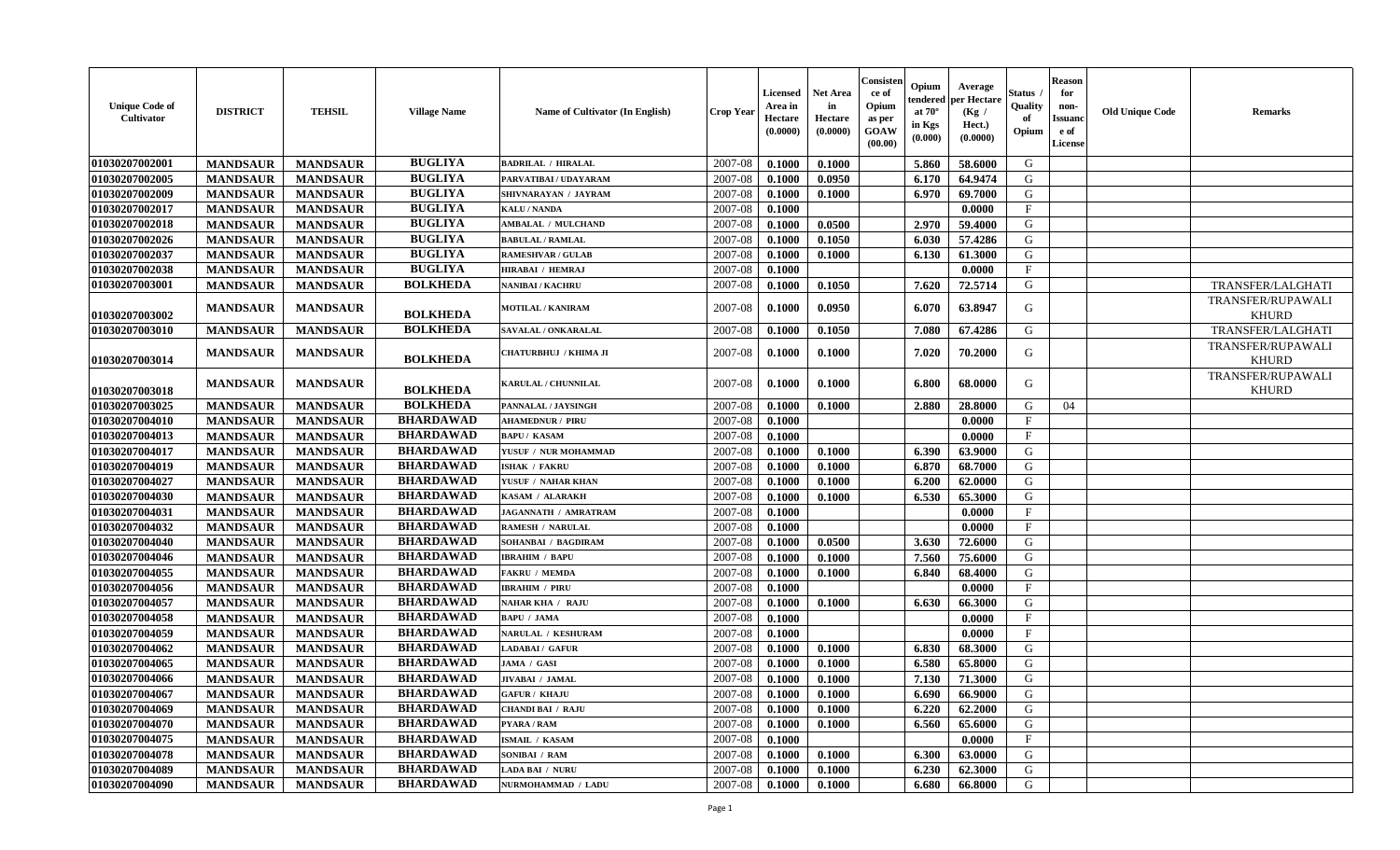| <b>Unique Code of</b><br><b>Cultivator</b> | <b>DISTRICT</b> | <b>TEHSIL</b>   | <b>Village Name</b> | Name of Cultivator (In English) | <b>Crop Year</b> | <b>Licensed</b><br>Area in<br>Hectare<br>(0.0000) | <b>Net Area</b><br>in<br>Hectare<br>(0.0000) | Consisteı<br>ce of<br>Opium<br>as per<br><b>GOAW</b><br>(00.00) | Opium<br>endered<br>at $70^\circ$<br>in Kgs<br>(0.000) | Average<br>per Hectare<br>(Kg /<br>Hect.)<br>(0.0000) | Status<br>Quality<br>of<br>Opium | <b>Reason</b><br>for<br>non-<br>Issuan<br>e of<br>License | <b>Old Unique Code</b> | <b>Remarks</b>   |
|--------------------------------------------|-----------------|-----------------|---------------------|---------------------------------|------------------|---------------------------------------------------|----------------------------------------------|-----------------------------------------------------------------|--------------------------------------------------------|-------------------------------------------------------|----------------------------------|-----------------------------------------------------------|------------------------|------------------|
| 01030207004023                             | <b>MANDSAUR</b> | <b>MANDSAUR</b> | <b>BHARDAWAD</b>    | <b>ALLARAKH / KHAJU</b>         | 2007-08          | 0.1000                                            | 0.1000                                       |                                                                 | 6.520                                                  | 65.2000                                               | G                                |                                                           |                        |                  |
| 01030207004045                             | <b>MANDSAUR</b> | <b>MANDSAUR</b> | <b>BHARDAWAD</b>    | <b>ASHUBAI / ALLRAKH</b>        | 2007-08          | 0.1000                                            |                                              |                                                                 |                                                        | 0.0000                                                | $\mathbf{F}$                     |                                                           |                        |                  |
| 01030207004076                             | <b>MANDSAUR</b> | <b>MANDSAUR</b> | <b>BHARDAWAD</b>    | <b>ALLRAKH / JAMA</b>           | 2007-08          | 0.1000                                            |                                              |                                                                 |                                                        | 0.0000                                                | $\mathbf{F}$                     |                                                           |                        |                  |
| 01030207004081                             | <b>MANDSAUR</b> | <b>MANDSAUR</b> | <b>BHARDAWAD</b>    | MANGILAL / BHAGWAN CHAMAR       | 2007-08          | 0.1000                                            | 0.1000                                       |                                                                 | 6.350                                                  | 63.5000                                               | G                                |                                                           |                        |                  |
| 01030207004084                             | <b>MANDSAUR</b> | <b>MANDSAUR</b> | <b>BHARDAWAD</b>    | <b>SUGRABAI / GAFUR</b>         | 2007-08          | 0.1000                                            | 0.1000                                       |                                                                 | 6.420                                                  | 64.2000                                               | G                                |                                                           |                        |                  |
| 01030207004093                             | <b>MANDSAUR</b> | <b>MANDSAUR</b> | <b>BHARDAWAD</b>    | HOSHIBAI / KASAM                | 2007-08          | 0.1000                                            | 0.1000                                       |                                                                 | 6.350                                                  | 63.5000                                               | G                                |                                                           |                        |                  |
| 01030207004015                             | <b>MANDSAUR</b> | <b>MANDSAUR</b> | <b>BHARDAWAD</b>    | <b>IBRAHIM / GAFUR</b>          | 2007-08          | 0.1000                                            | 0.0950                                       |                                                                 | 5.950                                                  | 62.6316                                               | G                                |                                                           |                        |                  |
| 01030207004033                             | <b>MANDSAUR</b> | <b>MANDSAUR</b> | <b>BHARDAWAD</b>    | <b>MOHAMMAD / BAPU</b>          | 2007-08          | 0.1000                                            | 0.0950                                       |                                                                 | 6.920                                                  | 72.8421                                               | G                                |                                                           |                        |                  |
| 01030207004011                             | <b>MANDSAUR</b> | <b>MANDSAUR</b> | <b>BHARDAWAD</b>    | <b>ISMAIL / JAMA</b>            | 2007-08          | 0.1000                                            | 0.1000                                       |                                                                 | 5.830                                                  | 58.3000                                               | G                                |                                                           |                        |                  |
| 01030207004014                             | <b>MANDSAUR</b> | <b>MANDSAUR</b> | <b>BHARDAWAD</b>    | <b>MOHAMMAD ISHAK / RAJU</b>    | 2007-08          | 0.1000                                            |                                              |                                                                 |                                                        | 0.0000                                                | F                                |                                                           |                        |                  |
| 01030207004051                             | <b>MANDSAUR</b> | <b>MANDSAUR</b> | <b>BHARDAWAD</b>    | NURMOHAMMAD / LADU              | 2007-08          | 0.1000                                            |                                              |                                                                 |                                                        | 0.0000                                                | $\mathbf{F}$                     |                                                           |                        |                  |
| 01030207004080                             | <b>MANDSAUR</b> | <b>MANDSAUR</b> | <b>BHARDAWAD</b>    | RAMLAL / CHUNNILAL              | 2007-08          | 0.1000                                            | 0.1000                                       |                                                                 | 7.100                                                  | 71.0000                                               | G                                |                                                           |                        |                  |
| 01030207004082                             | <b>MANDSAUR</b> | <b>MANDSAUR</b> | <b>BHARDAWAD</b>    | ISMAIL / MEMDA                  | 2007-08          | 0.1000                                            | 0.1000                                       |                                                                 | 6.920                                                  | 69.2000                                               | G                                |                                                           |                        |                  |
| 01030207004094                             | <b>MANDSAUR</b> | <b>MANDSAUR</b> | <b>BHARDAWAD</b>    | <b>RAMENSH / BHAGGA</b>         | 2007-08          | 0.1000                                            | 0.1000                                       |                                                                 | 7.060                                                  | 70.6000                                               | G                                |                                                           |                        |                  |
| 01030207004095                             | <b>MANDSAUR</b> | <b>MANDSAUR</b> | <b>BHARDAWAD</b>    | MANGILAL / GULAB                | 2007-08          | 0.1000                                            | 0.1000                                       |                                                                 | 6.920                                                  | 69.2000                                               | G                                |                                                           | 01030207015001         |                  |
| 01030207004096                             | <b>MANDSAUR</b> | <b>MANDSAUR</b> | <b>BHARDAWAD</b>    | RAMLAL / LALA                   | 2007-08          | 0.1000                                            | 0.1000                                       |                                                                 | 6.210                                                  | 62.1000                                               | G                                |                                                           | 01030207015013         |                  |
| 01030207004042                             | <b>MANDSAUR</b> | <b>MANDSAUR</b> | <b>BHARDAWAD</b>    | <b>BHARATLAL / DEVILAL</b>      | 2007-08          | 0.1000                                            |                                              |                                                                 |                                                        | 0.0000                                                | $\mathbf{F}$                     |                                                           | 01030207018028         |                  |
| 01030207004098                             | <b>MANDSAUR</b> | <b>MANDSAUR</b> | <b>BHARDAWAD</b>    | <b>KASAM / GHASI</b>            | 2007-08          | 0.1000                                            | 0.1000                                       |                                                                 | 6.680                                                  | 66.8000                                               | G                                |                                                           | 01030207039017         |                  |
| 01030207004099                             | <b>MANDSAUR</b> | <b>MANDSAUR</b> | <b>BHARDAWAD</b>    | <b>ABDUL GAFUR / RAJU</b>       | 2007-08          | 0.1000                                            |                                              |                                                                 |                                                        | 0.0000                                                | F                                |                                                           | 01030207022024         |                  |
| 01030207004100                             | <b>MANDSAUR</b> | <b>MANDSAUR</b> | <b>BHARDAWAD</b>    | KASAM / KHAJU                   | 2007-08          | 0.1000                                            | 0.0950                                       |                                                                 | 6.960                                                  | 73.2632                                               | G                                |                                                           | 01030207022025         |                  |
| 01030207005002                             | <b>MANDSAUR</b> | <b>MANDSAUR</b> | <b>BHUNIYAKHEDI</b> | KISHNIBAI / RAMLAL              | 2007-08          | 0.1000                                            | 0.1000                                       |                                                                 | 6.580                                                  | 65.8000                                               | G                                |                                                           |                        |                  |
| 01030207005004                             | <b>MANDSAUR</b> | <b>MANDSAUR</b> | <b>BHUNIYAKHEDI</b> | <b>BADRILAL / ONKARLAL</b>      | 2007-08          | 0.1000                                            | 0.1000                                       |                                                                 | 6.420                                                  | 64.2000                                               | G                                |                                                           |                        |                  |
| 01030207005006                             | <b>MANDSAUR</b> | <b>MANDSAUR</b> | <b>BHUNIYAKHEDI</b> | MOHANBAI / MOTILAL              | 2007-08          | 0.1000                                            | 0.1000                                       |                                                                 | 6.590                                                  | 65.9000                                               | G                                |                                                           |                        |                  |
| 01030207005007                             | <b>MANDSAUR</b> | <b>MANDSAUR</b> | <b>BHUNIYAKHEDI</b> | <b>UDAYRAM / GAMERA</b>         | 2007-08          | 0.1000                                            | 0.1000                                       |                                                                 | 6.720                                                  | 67.2000                                               | G                                |                                                           |                        |                  |
| 01030207005009                             | <b>MANDSAUR</b> | <b>MANDSAUR</b> | <b>BHUNIYAKHEDI</b> | <b>GANGA BAI / RATANLAL</b>     | 2007-08          | 0.1000                                            | 0.1050                                       |                                                                 | 7.090                                                  | 67.5238                                               | G                                |                                                           |                        |                  |
| 01030207005010                             | <b>MANDSAUR</b> | <b>MANDSAUR</b> | <b>BHUNIYAKHEDI</b> | RAMCHANDRA / BHIMA              | 2007-08          | 0.1000                                            |                                              |                                                                 |                                                        | 0.0000                                                | $\mathbf{F}$                     |                                                           |                        |                  |
| 01030207005012                             | <b>MANDSAUR</b> | <b>MANDSAUR</b> | <b>BHUNIYAKHEDI</b> | KAMLA BAI / RAMLAL              | 2007-08          | 0.1000                                            | 0.1000                                       |                                                                 | 7.230                                                  | 72.3000                                               | G                                |                                                           |                        |                  |
| 01030207005015                             | <b>MANDSAUR</b> | <b>MANDSAUR</b> | <b>BHUNIYAKHEDI</b> | RADHESHYAM / SHANKRLAL          | 2007-08          | 0.1000                                            | 0.1000                                       |                                                                 | 6.660                                                  | 66.6000                                               | $\blacksquare$                   | 02                                                        |                        |                  |
| 01030207007004                             | <b>MANDSAUR</b> | <b>MANDSAUR</b> | <b>DAWOODKHEDI</b>  | RAMESHVAR / NANURAM             | 2007-08          | 0.1000                                            |                                              |                                                                 |                                                        | 0.0000                                                | $\mathbf{F}$                     |                                                           |                        | TRANSFER/GUJRADA |
| 01030207007005                             | <b>MANDSAUR</b> | <b>MANDSAUR</b> | <b>DAWOODKHEDI</b>  | <b>RAMESH / CHUNNILAL</b>       | 2007-08          | 0.1000                                            |                                              |                                                                 |                                                        | 0.0000                                                | $_{\rm F}$                       |                                                           |                        |                  |
| 01030207007006                             | <b>MANDSAUR</b> | <b>MANDSAUR</b> | <b>DAWOODKHEDI</b>  | PRABHULAL / CHUNILAL            | 2007-08          | 0.1000                                            |                                              |                                                                 |                                                        | 0.0000                                                | $\mathbf{F}$                     |                                                           |                        |                  |
| 01030207007008                             | <b>MANDSAUR</b> | <b>MANDSAUR</b> | <b>DAWOODKHEDI</b>  | KANCHAN BAI / RAMLAL            | 2007-08          | 0.1000                                            | 0.1000                                       |                                                                 | 6.470                                                  | 64.7000                                               | G                                |                                                           |                        |                  |
| 01030207007009                             | <b>MANDSAUR</b> | <b>MANDSAUR</b> | <b>DAWOODKHEDI</b>  | JAGANANTH / CHUNILAL            | 2007-08          | 0.1000                                            |                                              |                                                                 |                                                        | 0.0000                                                | $\mathbf{F}$                     |                                                           |                        |                  |
| 01030207007010                             | <b>MANDSAUR</b> | <b>MANDSAUR</b> | <b>DAWOODKHEDI</b>  | SITARAM / CHUNILAL              | 2007-08          | 0.1000                                            |                                              |                                                                 |                                                        | 0.0000                                                | $_{\rm F}$                       |                                                           |                        |                  |
| 01030207007011                             | <b>MANDSAUR</b> | <b>MANDSAUR</b> | <b>DAWOODKHEDI</b>  | MAGANIRAM / CHUNILAL            | 2007-08          | 0.1000                                            |                                              |                                                                 |                                                        | 0.0000                                                | $\mathbf{F}$                     |                                                           |                        |                  |
| 01030207007015                             | <b>MANDSAUR</b> | <b>MANDSAUR</b> | <b>DAWOODKHEDI</b>  | KANVARALAL / BHAIRULAL          | $2007-08$ 0.1000 |                                                   |                                              |                                                                 |                                                        | 0.0000                                                | F                                |                                                           |                        |                  |
| 01030207007017                             | <b>MANDSAUR</b> | <b>MANDSAUR</b> | <b>DAWOODKHEDI</b>  | <b>ONKAR / BHERA</b>            | 2007-08          | 0.1000                                            | 0.1000                                       |                                                                 | 6.280                                                  | 62.8000                                               | G                                |                                                           |                        |                  |
| <b>01030207007020</b>                      | <b>MANDSAUR</b> | <b>MANDSAUR</b> | <b>DAWOODKHEDI</b>  | <b>BHUVAN / BHERULAL</b>        | 2007-08          | 0.1000                                            | 0.1000                                       |                                                                 | 4.960                                                  | 49.6000                                               | G                                | 04                                                        |                        |                  |
| 01030207007023                             | <b>MANDSAUR</b> | <b>MANDSAUR</b> | <b>DAWOODKHEDI</b>  | RAMIBAI / MOTILAL               | 2007-08          | 0.1000                                            |                                              |                                                                 |                                                        | 0.0000                                                | $\mathbf{F}$                     |                                                           |                        |                  |
| 01030207007024                             | <b>MANDSAUR</b> | <b>MANDSAUR</b> | <b>DAWOODKHEDI</b>  | <b>BHARATLAL / UDAYRAM</b>      | 2007-08          | 0.1000                                            | 0.1000                                       |                                                                 | 6.090                                                  | 60.9000                                               | G                                |                                                           |                        |                  |
| 01030207007025                             | <b>MANDSAUR</b> | <b>MANDSAUR</b> | <b>DAWOODKHEDI</b>  | <b>GANGABAI/MODIRAM</b>         | 2007-08          | $\, 0.1000 \,$                                    | 0.1000                                       |                                                                 | 6.150                                                  | 61.5000                                               | G                                |                                                           |                        |                  |
| 01030207010004                             | <b>MANDSAUR</b> | <b>MANDSAUR</b> | <b>DHARIYAKHEDI</b> | <b>MOKAMSINGH / LALSINGH</b>    | 2007-08          | 0.1000                                            | 0.0950                                       |                                                                 | 6.870                                                  | 72.3158                                               | G                                |                                                           |                        |                  |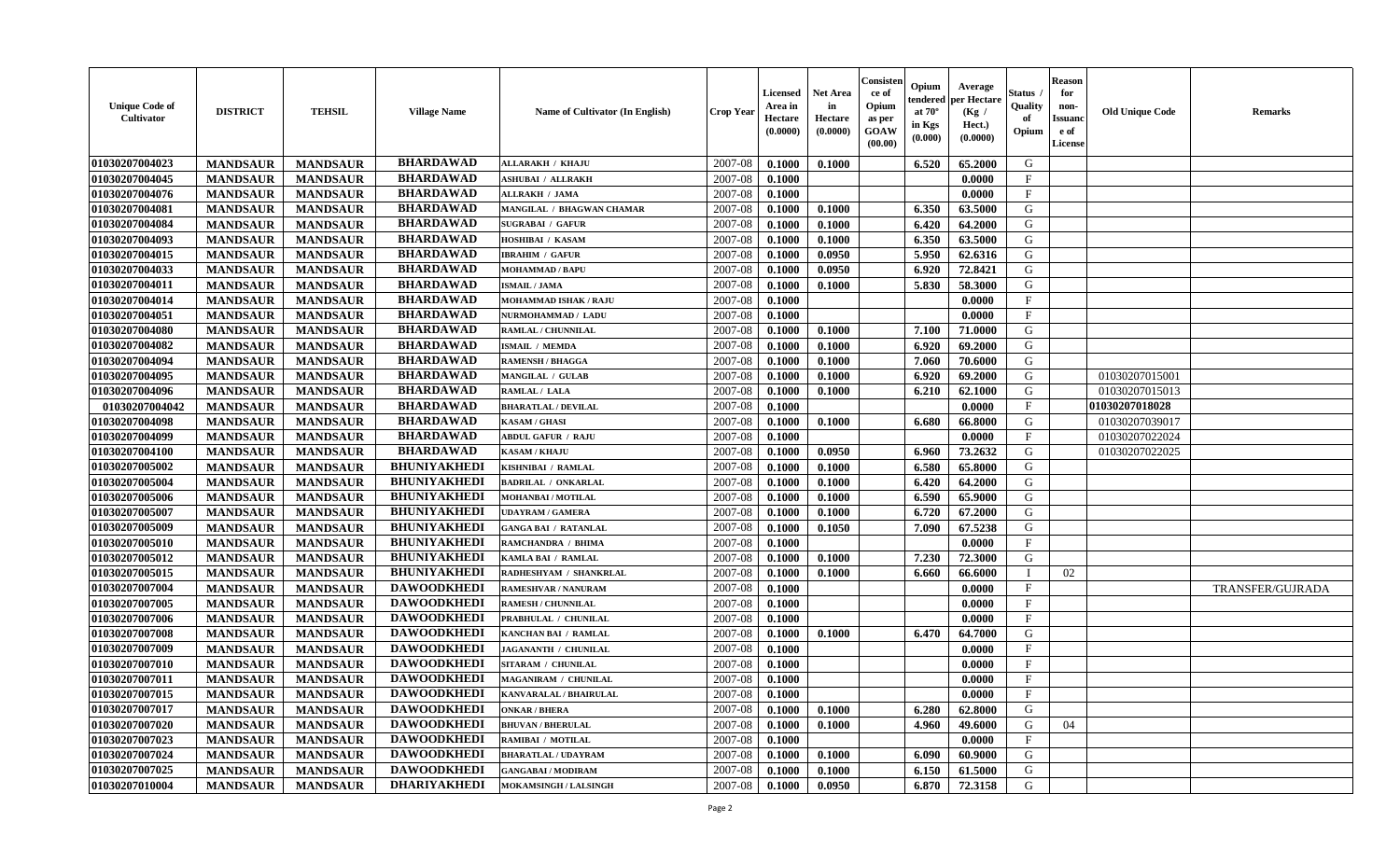| <b>Unique Code of</b><br><b>Cultivator</b> | <b>DISTRICT</b> | <b>TEHSIL</b>   | <b>Village Name</b> | Name of Cultivator (In English)         | <b>Crop Year</b> | <b>Licensed</b><br>Area in<br>Hectare<br>(0.0000) | <b>Net Area</b><br>in<br>Hectare<br>(0.0000) | Consister<br>ce of<br>Opium<br>as per<br><b>GOAW</b><br>(00.00) | Opium<br>endered<br>at $70^\circ$<br>in Kgs<br>$(\mathbf{0.000})$ | Average<br>per Hectare<br>(Kg /<br>Hect.)<br>(0.0000) | Status<br>Quality<br>of<br>Opium | Reason<br>for<br>non-<br>Issuan<br>e of<br>License | <b>Old Unique Code</b> | <b>Remarks</b> |
|--------------------------------------------|-----------------|-----------------|---------------------|-----------------------------------------|------------------|---------------------------------------------------|----------------------------------------------|-----------------------------------------------------------------|-------------------------------------------------------------------|-------------------------------------------------------|----------------------------------|----------------------------------------------------|------------------------|----------------|
| 01030207010005                             | <b>MANDSAUR</b> | <b>MANDSAUR</b> | <b>DHARIYAKHEDI</b> | <b>MANGILAL / NANURAM</b>               | 2007-08          | 0.1000                                            |                                              |                                                                 |                                                                   | 0.0000                                                | $\mathbf{F}$                     |                                                    |                        |                |
| 01030207010006                             | <b>MANDSAUR</b> | <b>MANDSAUR</b> | <b>DHARIYAKHEDI</b> | DAYAL SINGH / BHARAT SINGH              | 2007-08          | 0.1000                                            | 0.0950                                       |                                                                 | 6.650                                                             | 70.0000                                               | G                                |                                                    |                        |                |
| 01030207010007                             | <b>MANDSAUR</b> | <b>MANDSAUR</b> | <b>DHARIYAKHEDI</b> | RAMCHANDRA / KHIMA                      | 2007-08          | 0.1000                                            | 0.0950                                       |                                                                 | 6.130                                                             | 64.5263                                               | G                                |                                                    |                        |                |
| 01030207010012                             | <b>MANDSAUR</b> | <b>MANDSAUR</b> | <b>DHARIYAKHEDI</b> | NATHULAL / BHAGCHAND                    | 2007-08          | 0.1000                                            | 0.1000                                       |                                                                 | 6.410                                                             | 64.1000                                               | G                                |                                                    |                        |                |
| 01030207010013                             | <b>MANDSAUR</b> | <b>MANDSAUR</b> | <b>DHARIYAKHEDI</b> | <b>BHANWARSINGH / BALWANT SINGH</b>     | 2007-08          | 0.1000                                            | 0.1000                                       |                                                                 | 7.650                                                             | 76.5000                                               | G                                |                                                    |                        |                |
| 01030207010014                             | <b>MANDSAUR</b> | <b>MANDSAUR</b> | <b>DHARIYAKHEDI</b> | HUKUM SINGH / MADHO SINGH               | 2007-08          | 0.1000                                            | 0.0950                                       |                                                                 | 6.810                                                             | 71.6842                                               | G                                |                                                    |                        |                |
| 01030207010016                             | <b>MANDSAUR</b> | <b>MANDSAUR</b> | <b>DHARIYAKHEDI</b> | PRATAPSINGH / TAKHATSINGH               | 2007-08          | 0.1000                                            | 0.1000                                       |                                                                 | 6.580                                                             | 65.8000                                               | G                                |                                                    |                        |                |
| 01030207010019                             | <b>MANDSAUR</b> | <b>MANDSAUR</b> | <b>DHARIYAKHEDI</b> | <b>RUP SINGH / RAM SINGH</b>            | 2007-08          | 0.1000                                            |                                              |                                                                 |                                                                   | 0.0000                                                | $\mathbf{F}$                     |                                                    |                        |                |
| 01030207010022                             | <b>MANDSAUR</b> | <b>MANDSAUR</b> | <b>DHARIYAKHEDI</b> | PRAHLAD SINGH / RAMLAL                  | 2007-08          | 0.1000                                            |                                              |                                                                 |                                                                   | 0.0000                                                | $_{\rm F}$                       |                                                    |                        |                |
| 01030207010025                             | <b>MANDSAUR</b> | <b>MANDSAUR</b> | <b>DHARIYAKHEDI</b> | LAKSHMIBAI / JAYASHNKAR                 | 2007-08          | 0.1000                                            | 0.0950                                       |                                                                 | 6.620                                                             | 69.6842                                               | G                                |                                                    |                        |                |
| 01030207010028                             | <b>MANDSAUR</b> | <b>MANDSAUR</b> | <b>DHARIYAKHEDI</b> | DEVILAL / KANA                          | 2007-08          | 0.1000                                            | 0.1000                                       |                                                                 | 6.650                                                             | 66.5000                                               | G                                |                                                    |                        |                |
| 01030207010029                             | <b>MANDSAUR</b> | <b>MANDSAUR</b> | <b>DHARIYAKHEDI</b> | <b>BHANWAR SINGH / DEVI SINGH</b>       | 2007-08          | 0.1000                                            | 0.1000                                       |                                                                 | 7.070                                                             | 70.7000                                               | G                                |                                                    |                        |                |
| 01030207010032                             | <b>MANDSAUR</b> | <b>MANDSAUR</b> | <b>DHARIYAKHEDI</b> | <b>CHAGANLAL / RAMBAKSH</b>             | 2007-08          | 0.1000                                            | 0.1000                                       |                                                                 | 7.350                                                             | 73.5000                                               | G                                |                                                    |                        |                |
| 01030207010035                             | <b>MANDSAUR</b> | <b>MANDSAUR</b> | <b>DHARIYAKHEDI</b> | <b>BHANWARLAL / BHAGIRATH</b>           | 2007-08          | 0.1000                                            | 0.1000                                       |                                                                 | 7.090                                                             | 70.9000                                               | G                                |                                                    |                        |                |
| 01030207010037                             | <b>MANDSAUR</b> | <b>MANDSAUR</b> | <b>DHARIYAKHEDI</b> | CHENRAM / KHIMA                         | 2007-08          | 0.1000                                            | 0.1000                                       |                                                                 | 6.590                                                             | 65.9000                                               | G                                |                                                    |                        |                |
| 01030207010038                             | <b>MANDSAUR</b> | <b>MANDSAUR</b> | <b>DHARIYAKHEDI</b> | <b>BHERULAL / KISHAN</b>                | 2007-08          | 0.1000                                            | 0.1000                                       |                                                                 | 6.650                                                             | 66.5000                                               | G                                |                                                    |                        |                |
| 01030207010042                             | <b>MANDSAUR</b> | <b>MANDSAUR</b> | <b>DHARIYAKHEDI</b> | <b>BADRILAL / PRABHULAL</b>             | 2007-08          | 0.1000                                            | 0.0950                                       |                                                                 | 6.950                                                             | 73.1579                                               | G                                |                                                    |                        |                |
| 01030207010043                             | <b>MANDSAUR</b> | <b>MANDSAUR</b> | <b>DHARIYAKHEDI</b> | MAN SINGH / SHAMBHU SINGH               | 2007-08          | 0.1000                                            |                                              |                                                                 |                                                                   | 0.0000                                                | $\mathbf{F}$                     |                                                    |                        |                |
| 01030207010046                             | <b>MANDSAUR</b> | <b>MANDSAUR</b> | <b>DHARIYAKHEDI</b> | <b>BALURAM / HARLAL</b>                 | 2007-08          | 0.1000                                            | 0.1000                                       |                                                                 | 7.520                                                             | 75.2000                                               | G                                |                                                    |                        |                |
| 01030207010047                             | <b>MANDSAUR</b> | <b>MANDSAUR</b> | <b>DHARIYAKHEDI</b> | <b>HARLAL / BHERULAL</b>                | 2007-08          | 0.1000                                            | 0.1000                                       |                                                                 | 6.920                                                             | 69.2000                                               | G                                |                                                    |                        |                |
| 01030207010048                             | <b>MANDSAUR</b> | <b>MANDSAUR</b> | <b>DHARIYAKHEDI</b> | <b>BALWANT SINGH / BALBAHADUR SINGH</b> | 2007-08          | 0.1000                                            | 0.1000                                       |                                                                 | 7.050                                                             | 70.5000                                               | G                                |                                                    |                        |                |
| 01030207010049                             | <b>MANDSAUR</b> | <b>MANDSAUR</b> | <b>DHARIYAKHEDI</b> | RAMCHANDSINGH / BALBAHADURSINGH         | 2007-08          | 0.1000                                            |                                              |                                                                 |                                                                   | 0.0000                                                | $\mathbf{F}$                     |                                                    |                        |                |
| 01030207010050                             | <b>MANDSAUR</b> | <b>MANDSAUR</b> | <b>DHARIYAKHEDI</b> | <b>CHENSINGH / TAKHATSINGH</b>          | 2007-08          | 0.1000                                            |                                              |                                                                 |                                                                   | 0.0000                                                | $\mathbf{F}$                     |                                                    |                        |                |
| 01030207010052                             | <b>MANDSAUR</b> | <b>MANDSAUR</b> | <b>DHARIYAKHEDI</b> | NEPAL SINGH / RANJIT SINGH              | 2007-08          | 0.1000                                            | 0.1000                                       |                                                                 | 7.440                                                             | 74.4000                                               | G                                |                                                    |                        |                |
| 01030207010054                             | <b>MANDSAUR</b> | <b>MANDSAUR</b> | <b>DHARIYAKHEDI</b> | GAJRAJ SINGH / MANGU SINGH              | 2007-08          | 0.1000                                            | 0.1000                                       |                                                                 | 6.470                                                             | 64.7000                                               | G                                |                                                    |                        |                |
| 01030207010055                             | <b>MANDSAUR</b> | <b>MANDSAUR</b> | <b>DHARIYAKHEDI</b> | KUSHAL SINGH / BHAGWAN SINGH            | 2007-08          | 0.1000                                            | 0.1000                                       |                                                                 | 6.860                                                             | 68.6000                                               | G                                |                                                    |                        |                |
| 01030207010056                             | <b>MANDSAUR</b> | <b>MANDSAUR</b> | <b>DHARIYAKHEDI</b> | <b>NATHULAL / RAM</b>                   | 2007-08          | 0.1000                                            | 0.0950                                       |                                                                 | 6.940                                                             | 73.0526                                               | G                                |                                                    |                        |                |
| 01030207010061                             | <b>MANDSAUR</b> | <b>MANDSAUR</b> | <b>DHARIYAKHEDI</b> | <b>JETRAM / MANNA</b>                   | 2007-08          | 0.1000                                            | 0.0950                                       |                                                                 | 6.890                                                             | 72.5263                                               | G                                |                                                    |                        |                |
| 01030207010065                             | <b>MANDSAUR</b> | <b>MANDSAUR</b> | <b>DHARIYAKHEDI</b> | <b>DASHRATH SINGH / BHARAT SINGH</b>    | 2007-08          | 0.1000                                            | 0.0950                                       |                                                                 | 6.210                                                             | 65.3684                                               | G                                |                                                    |                        |                |
| 01030207010066                             | <b>MANDSAUR</b> | <b>MANDSAUR</b> | <b>DHARIYAKHEDI</b> | <b>GANESHRAM / MAGANIRAM</b>            | 2007-08          | 0.1000                                            | 0.1000                                       |                                                                 | 6.690                                                             | 66.9000                                               | G                                |                                                    |                        |                |
| 01030207010073                             | <b>MANDSAUR</b> | <b>MANDSAUR</b> | <b>DHARIYAKHEDI</b> | MADHAVLAL / KANA                        | 2007-08          | 0.1000                                            | 0.0950                                       |                                                                 | 6.770                                                             | 71.2632                                               | G                                |                                                    |                        |                |
| 01030207010074                             | <b>MANDSAUR</b> | <b>MANDSAUR</b> | <b>DHARIYAKHEDI</b> | <b>BADRILAL / BALURAM</b>               | 2007-08          | 0.1000                                            |                                              |                                                                 |                                                                   | 0.0000                                                | $\mathbf{F}$                     |                                                    |                        |                |
| 01030207010077                             | <b>MANDSAUR</b> | <b>MANDSAUR</b> | <b>DHARIYAKHEDI</b> | AMAR SINGH / BHAGWAN SINGH              | 2007-08          | 0.1000                                            | 0.1000                                       |                                                                 | 7.100                                                             | 71.0000                                               | G                                |                                                    |                        |                |
| 01030207010078                             | <b>MANDSAUR</b> | <b>MANDSAUR</b> | <b>DHARIYAKHEDI</b> | <b>OMPRAKASH / SALAGRAM</b>             | 2007-08          | 0.1000                                            |                                              |                                                                 |                                                                   | 0.0000                                                | $\mathbf{F}$                     |                                                    |                        |                |
| 01030207010079                             | <b>MANDSAUR</b> | <b>MANDSAUR</b> | <b>DHARIYAKHEDI</b> | <b>GOPAL / BASANTILAL</b>               | 2007-08          | 0.1000                                            | 0.0900                                       |                                                                 | 5.340                                                             | 59.3333                                               | G                                |                                                    |                        |                |
| 01030207010081                             | <b>MANDSAUR</b> | <b>MANDSAUR</b> | <b>DHARIYAKHEDI</b> | <b>JAWAHARLAL / JAGDISH</b>             | $2007 - 08$      | 0.1000                                            | 0.0950                                       |                                                                 | 6.920                                                             | 72.8421                                               | G                                |                                                    |                        |                |
| 01030207010082                             | <b>MANDSAUR</b> | <b>MANDSAUR</b> | <b>DHARIYAKHEDI</b> | PANNALAL / HIRALAL                      | 2007-08          | 0.1000                                            | 0.1000                                       |                                                                 | 6.290                                                             | 62.9000                                               | G                                |                                                    |                        |                |
| <b>01030207010084</b>                      | <b>MANDSAUR</b> | <b>MANDSAUR</b> | <b>DHARIYAKHEDI</b> | KACHRU SINGH / MANOHAR SINGH            | 2007-08          | 0.1000                                            |                                              |                                                                 |                                                                   | 0.0000                                                | $\mathbf{F}$                     |                                                    |                        |                |
| 01030207010086                             | <b>MANDSAUR</b> | <b>MANDSAUR</b> | <b>DHARIYAKHEDI</b> | MANOHAR SINGH / LAL SINGH               | 2007-08          | 0.1000                                            | 0.1000                                       |                                                                 | 7.150                                                             | 71.5000                                               | G                                |                                                    |                        |                |
| 01030207010089                             | <b>MANDSAUR</b> | <b>MANDSAUR</b> | <b>DHARIYAKHEDI</b> | KAILASH / RAMLAL                        | 2007-08          | 0.1000                                            |                                              |                                                                 |                                                                   | 0.0000                                                | $\mathbf{F}$                     |                                                    |                        |                |
| 01030207010090                             | <b>MANDSAUR</b> | <b>MANDSAUR</b> | <b>DHARIYAKHEDI</b> | <b>CHEN SINGH / PRATAP SINGH</b>        | 2007-08          | 0.1000                                            | 0.0950                                       |                                                                 | 6.600                                                             | 69.4737                                               | G                                |                                                    |                        |                |
| 01030207010106                             | <b>MANDSAUR</b> | <b>MANDSAUR</b> | <b>DHARIYAKHEDI</b> | <b>UMABAI / RAJENDRA SINGH</b>          | 2007-08          | 0.1000                                            | 0.1000                                       |                                                                 | 6.570                                                             | 65.7000                                               | G                                |                                                    |                        |                |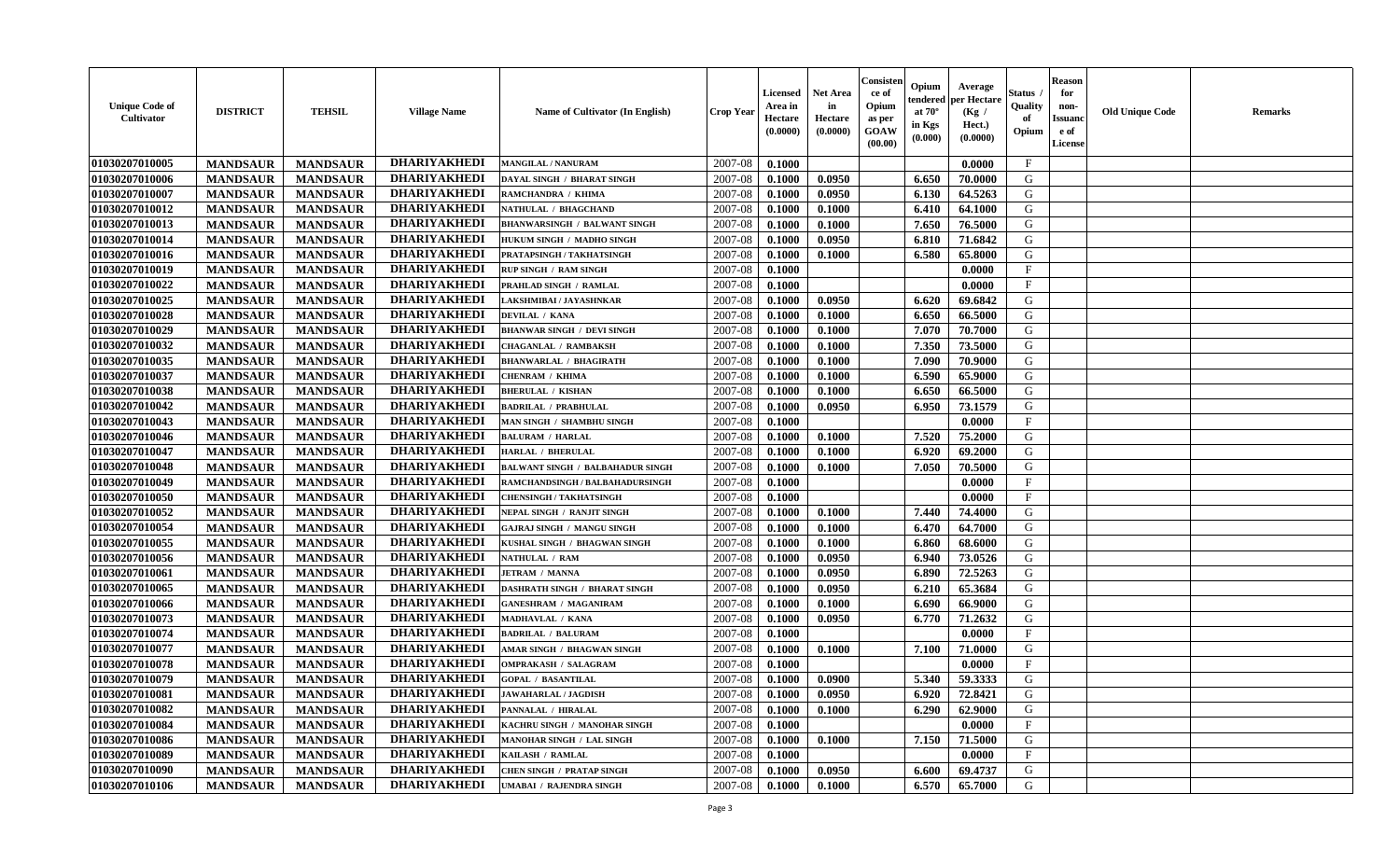| <b>Unique Code of</b><br><b>Cultivator</b> | <b>DISTRICT</b> | <b>TEHSIL</b>   | <b>Village Name</b> | Name of Cultivator (In English)     | <b>Crop Year</b> | <b>Licensed</b><br>Area in<br>Hectare<br>(0.0000) | <b>Net Area</b><br>in<br>Hectare<br>(0.0000) | Consisteı<br>ce of<br>Opium<br>as per<br><b>GOAW</b><br>(00.00) | Opium<br>endered<br>at $70^\circ$<br>in Kgs<br>$(\mathbf{0.000})$ | Average<br>per Hectare<br>(Kg /<br>Hect.)<br>(0.0000) | Status<br>Quality<br>of<br>Opium | Reason<br>for<br>non-<br>Issuan<br>e of<br>License | <b>Old Unique Code</b> | <b>Remarks</b>     |
|--------------------------------------------|-----------------|-----------------|---------------------|-------------------------------------|------------------|---------------------------------------------------|----------------------------------------------|-----------------------------------------------------------------|-------------------------------------------------------------------|-------------------------------------------------------|----------------------------------|----------------------------------------------------|------------------------|--------------------|
| 01030207010110                             | <b>MANDSAUR</b> | <b>MANDSAUR</b> | <b>DHARIYAKHEDI</b> | <b>GUDDIBAI / RAMESHCHANDRA</b>     | 2007-08          | 0.1000                                            | 0.1000                                       |                                                                 | 6.830                                                             | 68.3000                                               | G                                |                                                    |                        |                    |
| 01030207010115                             | <b>MANDSAUR</b> | <b>MANDSAUR</b> | <b>DHARIYAKHEDI</b> | JAGDISH / JAYSHANKAR SHARMA         | 2007-08          | 0.1000                                            | 0.1000                                       |                                                                 | 7.720                                                             | 77.2000                                               | G                                |                                                    |                        |                    |
| 01030207010119                             | <b>MANDSAUR</b> | <b>MANDSAUR</b> | <b>DHARIYAKHEDI</b> | CHAMANLAL / PRABHULAL               | 2007-08          | 0.1000                                            | 0.1000                                       |                                                                 | 6.980                                                             | 69.8000                                               | G                                |                                                    |                        |                    |
| 01030207010120                             | <b>MANDSAUR</b> | <b>MANDSAUR</b> | <b>DHARIYAKHEDI</b> | <b>JAGDISH / RATANLAL</b>           | 2007-08          | 0.1000                                            | 0.0950                                       |                                                                 | 6.450                                                             | 67.8947                                               | G                                |                                                    |                        |                    |
| 01030207010121                             | <b>MANDSAUR</b> | <b>MANDSAUR</b> | <b>DHARIYAKHEDI</b> | KALU SINGH / HUKUM SINGH            | 2007-08          | 0.1000                                            |                                              |                                                                 |                                                                   | 0.0000                                                | $_{\rm F}$                       |                                                    |                        |                    |
| 01030207010122                             | <b>MANDSAUR</b> | <b>MANDSAUR</b> | <b>DHARIYAKHEDI</b> | <b>SAMRATHMAL / DEVILAL</b>         | 2007-08          | 0.1000                                            | 0.0950                                       |                                                                 | 6.470                                                             | 68.1053                                               | G                                |                                                    |                        |                    |
| 01030207010126                             | <b>MANDSAUR</b> | <b>MANDSAUR</b> | <b>DHARIYAKHEDI</b> | <b>BANSHILAL / BHERULAL</b>         | 2007-08          | 0.1000                                            |                                              |                                                                 |                                                                   | 0.0000                                                | $\mathbf{F}$                     |                                                    |                        |                    |
| 01030207010128                             | <b>MANDSAUR</b> | <b>MANDSAUR</b> | <b>DHARIYAKHEDI</b> | <b>BHAGWAN SINGH / TAKHAT SINGH</b> | 2007-08          | 0.1000                                            | 0.0950                                       |                                                                 | 6.380                                                             | 67.1579                                               | G                                |                                                    |                        |                    |
| 01030207010130                             | <b>MANDSAUR</b> | <b>MANDSAUR</b> | <b>DHARIYAKHEDI</b> | TANKU BAI / BALU                    | 2007-08          | 0.1000                                            |                                              |                                                                 |                                                                   | 0.0000                                                | $_{\rm F}$                       |                                                    |                        |                    |
| 01030207010132                             | <b>MANDSAUR</b> | <b>MANDSAUR</b> | <b>DHARIYAKHEDI</b> | KHUSHALSINGH / GULABSINGH           | 2007-08          | 0.1000                                            | 0.1000                                       |                                                                 | 6.750                                                             | 67.5000                                               | G                                |                                                    |                        |                    |
| 01030207010136                             | <b>MANDSAUR</b> | <b>MANDSAUR</b> | <b>DHARIYAKHEDI</b> | SHIVNARAYAN / KALU                  | 2007-08          | 0.1000                                            |                                              |                                                                 |                                                                   | 0.0000                                                | $\mathbf{F}$                     |                                                    |                        |                    |
| 01030207010137                             | <b>MANDSAUR</b> | <b>MANDSAUR</b> | <b>DHARIYAKHEDI</b> | SAREKUNWAR / BHANWAR SINGH          | 2007-08          | 0.1000                                            |                                              |                                                                 |                                                                   | 0.0000                                                | $_{\rm F}$                       |                                                    |                        |                    |
| 01030207010139                             | <b>MANDSAUR</b> | <b>MANDSAUR</b> | <b>DHARIYAKHEDI</b> | <b>BRADILAL / MAGANIRAM</b>         | 2007-08          | 0.1000                                            | 0.1000                                       |                                                                 | 7.490                                                             | 74.9000                                               | G                                |                                                    |                        |                    |
| 01030207010142                             | <b>MANDSAUR</b> | <b>MANDSAUR</b> | <b>DHARIYAKHEDI</b> | <b>MOHAN / KACHRU</b>               | 2007-08          | 0.1000                                            | 0.1000                                       |                                                                 | 7.150                                                             | 71.5000                                               | G                                |                                                    |                        |                    |
| 01030207010143                             | <b>MANDSAUR</b> | <b>MANDSAUR</b> | <b>DHARIYAKHEDI</b> | <b>SITABAI/KISHAN</b>               | 2007-08          | 0.1000                                            |                                              |                                                                 |                                                                   | 0.0000                                                | $\mathbf{F}$                     |                                                    |                        | <b>NAME CHANGE</b> |
| 01030207010144                             | <b>MANDSAUR</b> | <b>MANDSAUR</b> | <b>DHARIYAKHEDI</b> | RAMESHWAR / PRABHULAL               | 2007-08          | 0.1000                                            | 0.0950                                       |                                                                 | 6.350                                                             | 66.8421                                               | G                                |                                                    |                        |                    |
| 01030207010147                             | <b>MANDSAUR</b> | <b>MANDSAUR</b> | <b>DHARIYAKHEDI</b> | <b>GORDHAN / KALU</b>               | 2007-08          | 0.1000                                            | 0.1000                                       |                                                                 | 5.950                                                             | 59.5000                                               | G                                |                                                    |                        |                    |
| 01030207010149                             | <b>MANDSAUR</b> | <b>MANDSAUR</b> | <b>DHARIYAKHEDI</b> | <b>BALARAM / RAMBAKSH</b>           | 2007-08          | 0.1000                                            | 0.1000                                       |                                                                 | 6.850                                                             | 68.5000                                               | G                                |                                                    |                        |                    |
| 01030207010152                             | <b>MANDSAUR</b> | <b>MANDSAUR</b> | <b>DHARIYAKHEDI</b> | SHETAN KUNVAR / KALUSINGH           | 2007-08          | 0.1000                                            |                                              |                                                                 |                                                                   | 0.0000                                                | F                                |                                                    |                        |                    |
| 01030207010153                             | <b>MANDSAUR</b> | <b>MANDSAUR</b> | <b>DHARIYAKHEDI</b> | <b>RODSINGH / FOAJSINGH</b>         | 2007-08          | 0.1000                                            |                                              |                                                                 |                                                                   | 0.0000                                                | $_{\rm F}$                       |                                                    |                        |                    |
| 01030207010165                             | <b>MANDSAUR</b> | <b>MANDSAUR</b> | <b>DHARIYAKHEDI</b> | RUKMAN BAI / JAGANNATH              | 2007-08          | 0.1000                                            | 0.1000                                       |                                                                 | 7.060                                                             | 70.6000                                               | G                                |                                                    |                        |                    |
| 01030207010175                             | <b>MANDSAUR</b> | <b>MANDSAUR</b> | <b>DHARIYAKHEDI</b> | KAMLASHANKAR / CHAMPALAL            | 2007-08          | 0.1000                                            | 0.0550                                       |                                                                 | 3.940                                                             | 71.6364                                               | G                                |                                                    |                        |                    |
| 01030207010176                             | <b>MANDSAUR</b> | <b>MANDSAUR</b> | <b>DHARIYAKHEDI</b> | <b>MANGI BAI / MADANLAL</b>         | 2007-08          | 0.1000                                            |                                              |                                                                 |                                                                   | 0.0000                                                | $\mathbf{F}$                     |                                                    |                        |                    |
| 01030207010179                             | <b>MANDSAUR</b> | <b>MANDSAUR</b> | <b>DHARIYAKHEDI</b> | <b>MANSINGH / PRAHALADSINGH</b>     | 2007-08          | 0.1000                                            | 0.1050                                       |                                                                 | 7.080                                                             | 67.4286                                               | G                                |                                                    |                        |                    |
| 01030207010182                             | <b>MANDSAUR</b> | <b>MANDSAUR</b> | <b>DHARIYAKHEDI</b> | SHAMBHUSINGH / MADANSINGH           | 2007-08          | 0.1000                                            | 0.0900                                       |                                                                 | 5.600                                                             | 62.2222                                               | G                                |                                                    |                        |                    |
| 01030207010183                             | <b>MANDSAUR</b> | <b>MANDSAUR</b> | <b>DHARIYAKHEDI</b> | TEJRAM / RAMCHANDRA                 | 2007-08          | 0.1000                                            |                                              |                                                                 |                                                                   | 0.0000                                                | $\mathbf{F}$                     |                                                    |                        |                    |
| 01030207010188                             | <b>MANDSAUR</b> | <b>MANDSAUR</b> | <b>DHARIYAKHEDI</b> | TULSIRAM / KANA                     | 2007-08          | 0.1000                                            | 0.1000                                       |                                                                 | 6.840                                                             | 68.4000                                               | G                                |                                                    |                        |                    |
| 01030207010189                             | <b>MANDSAUR</b> | <b>MANDSAUR</b> | <b>DHARIYAKHEDI</b> | <b>CHENARAM / JAGANNATH</b>         | 2007-08          | 0.1000                                            | 0.1000                                       |                                                                 | 6.610                                                             | 66.1000                                               | G                                |                                                    |                        |                    |
| 01030207010191                             | <b>MANDSAUR</b> | <b>MANDSAUR</b> | <b>DHARIYAKHEDI</b> | <b>BHERU SINGH / HINDU SINGH</b>    | 2007-08          | 0.1000                                            | 0.0950                                       |                                                                 | 6.530                                                             | 68.7368                                               | G                                |                                                    |                        |                    |
| 01030207010192                             | <b>MANDSAUR</b> | <b>MANDSAUR</b> | <b>DHARIYAKHEDI</b> | YUSUF KHA / BASHIR KHA              | 2007-08          | 0.1000                                            | 0.1000                                       |                                                                 | 6.540                                                             | 65.4000                                               | G                                |                                                    |                        |                    |
| 01030207010193                             | <b>MANDSAUR</b> | <b>MANDSAUR</b> | <b>DHARIYAKHEDI</b> | <b>DASHRATH / MANGILAL</b>          | 2007-08          | 0.1000                                            | 0.0950                                       |                                                                 | 6.420                                                             | 67.5789                                               | G                                |                                                    |                        |                    |
| 01030207010195                             | <b>MANDSAUR</b> | <b>MANDSAUR</b> | <b>DHARIYAKHEDI</b> | <b>GOVIND SINGH / LAL SINGH</b>     | 2007-08          | 0.1000                                            | 0.0950                                       |                                                                 | 6.950                                                             | 73.1579                                               | G                                |                                                    |                        |                    |
| 01030207010202                             | <b>MANDSAUR</b> | <b>MANDSAUR</b> | <b>DHARIYAKHEDI</b> | <b>BHERULAL / KACHRULAL</b>         | 2007-08          | 0.1000                                            |                                              |                                                                 |                                                                   | 0.0000                                                | $\mathbf{F}$                     |                                                    |                        |                    |
| 01030207010204                             | <b>MANDSAUR</b> | <b>MANDSAUR</b> | <b>DHARIYAKHEDI</b> | <b>MOHANLAL / KASHIRAM</b>          | 2007-08          | 0.1000                                            | 0.1000                                       |                                                                 | 7.460                                                             | 74.6000                                               | G                                |                                                    |                        |                    |
| 01030207010205                             | <b>MANDSAUR</b> | <b>MANDSAUR</b> | <b>DHARIYAKHEDI</b> | <b>CHAINRAM / RUGNATH</b>           | 2007-08          | 0.1000                                            | 0.0950                                       |                                                                 | 6.750                                                             | 71.0526                                               | G                                |                                                    |                        |                    |
| 01030207010207                             | <b>MANDSAUR</b> | <b>MANDSAUR</b> | <b>DHARIYAKHEDI</b> | <b>SURATRAM / NANURAM</b>           | $2007-08$ 0.1000 |                                                   | 0.1000                                       |                                                                 | 6.410                                                             | 64.1000                                               | G                                |                                                    |                        |                    |
| 01030207010208                             | <b>MANDSAUR</b> | <b>MANDSAUR</b> | <b>DHARIYAKHEDI</b> | <b>ISHWARLAL / RAJARAM</b>          | 2007-08          | 0.1000                                            |                                              |                                                                 |                                                                   | 0.0000                                                | $\mathbf{F}$                     |                                                    |                        |                    |
| 01030207010124                             | <b>MANDSAUR</b> | <b>MANDSAUR</b> | <b>DHARIYAKHEDI</b> | <b>BHERULAL / MANGILAL</b>          | 2007-08          | 0.1000                                            | 0.1000                                       |                                                                 | 6.570                                                             | 65.7000                                               | G                                |                                                    |                        |                    |
| 01030207010034                             | <b>MANDSAUR</b> | <b>MANDSAUR</b> | <b>DHARIYAKHEDI</b> | NARAYANBAI / VARDICHAND             | 2007-08          | 0.1000                                            | 0.1000                                       |                                                                 | 6.630                                                             | 66.3000                                               | G                                |                                                    |                        |                    |
| 01030207010118                             | <b>MANDSAUR</b> | <b>MANDSAUR</b> | <b>DHARIYAKHEDI</b> | YASHPALSINGH / SHIVPALSINGH         | 2007-08          | 0.1000                                            |                                              |                                                                 |                                                                   | 0.0000                                                | $\mathbf{F}$                     |                                                    |                        |                    |
| 01030207010092                             | <b>MANDSAUR</b> | <b>MANDSAUR</b> | <b>DHARIYAKHEDI</b> | <b>JALAM SINGH / RAM SINGH</b>      | 2007-08          | 0.1000                                            | 0.1000                                       |                                                                 | 6.730                                                             | 67.3000                                               | G                                |                                                    |                        |                    |
| 01030207010093                             | <b>MANDSAUR</b> | <b>MANDSAUR</b> | <b>DHARIYAKHEDI</b> | <b>GAJRAJ SINGH / BHOPAL SINGH</b>  | 2007-08          | 0.1000                                            | 0.1000                                       |                                                                 | 6.630                                                             | 66.3000                                               | G                                |                                                    |                        |                    |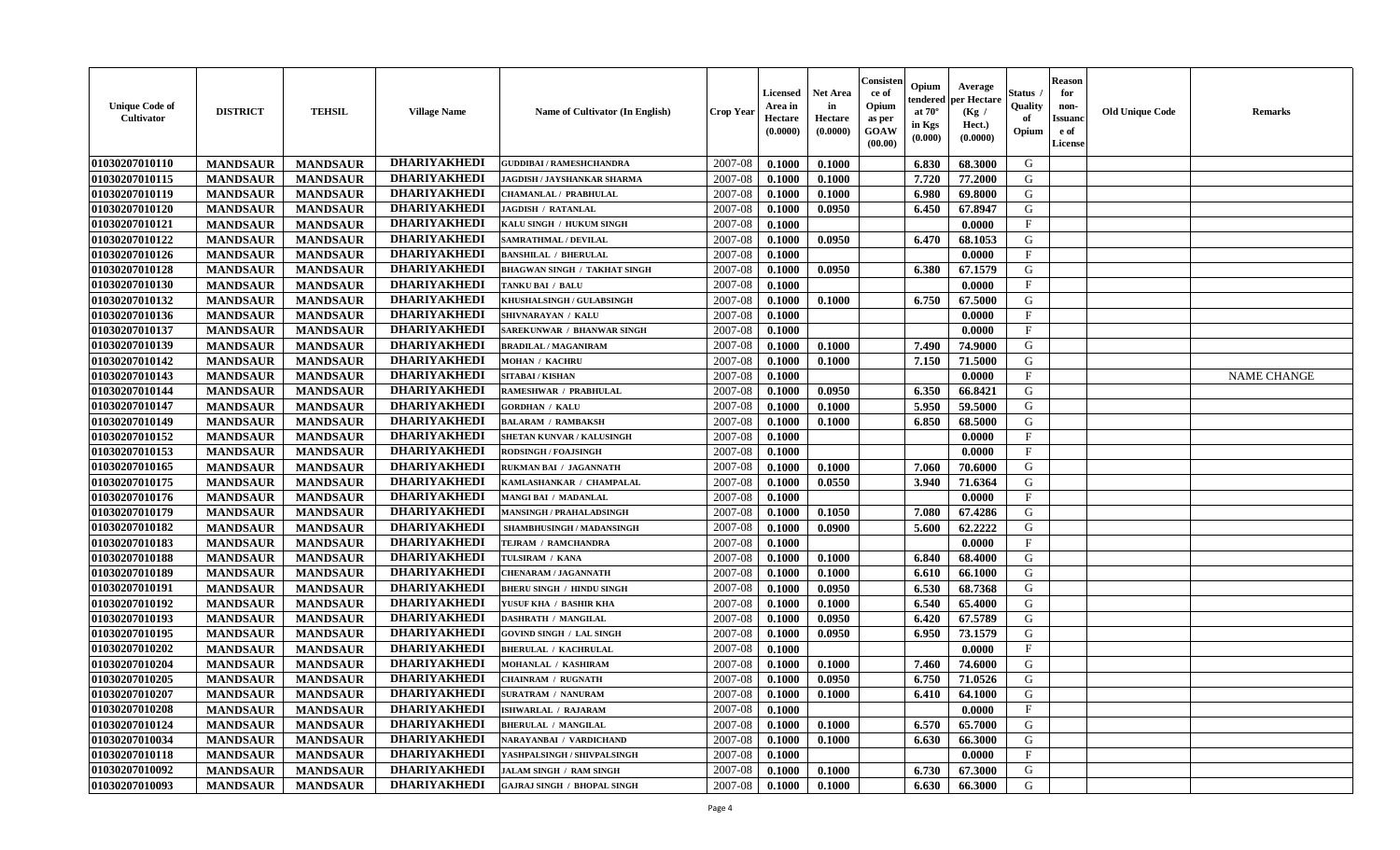| <b>Unique Code of</b><br><b>Cultivator</b> | <b>DISTRICT</b> | <b>TEHSIL</b>   | <b>Village Name</b> | <b>Name of Cultivator (In English)</b> | <b>Crop Year</b> | <b>Licensed</b><br>Area in<br>Hectare<br>(0.0000) | <b>Net Area</b><br>in<br>Hectare<br>(0.0000) | Consister<br>ce of<br>Opium<br>as per<br>GOAW<br>(00.00) | Opium<br>endered<br>at $70^\circ$<br>in Kgs<br>(0.000) | Average<br>per Hectare<br>(Kg /<br>Hect.)<br>(0.0000) | Status<br>Quality<br>of<br>Opium | <b>Reason</b><br>for<br>non-<br><b>Issuand</b><br>e of<br>License | <b>Old Unique Code</b> | Remarks |
|--------------------------------------------|-----------------|-----------------|---------------------|----------------------------------------|------------------|---------------------------------------------------|----------------------------------------------|----------------------------------------------------------|--------------------------------------------------------|-------------------------------------------------------|----------------------------------|-------------------------------------------------------------------|------------------------|---------|
| 01030207010155                             | <b>MANDSAUR</b> | <b>MANDSAUR</b> | <b>DHARIYAKHEDI</b> | <b>HULASIBAI / RAMESHWAR</b>           | 2007-08          | 0.1000                                            | 0.1000                                       |                                                          | 6.430                                                  | 64.3000                                               | G                                |                                                                   |                        |         |
| 01030207010123                             | <b>MANDSAUR</b> | <b>MANDSAUR</b> | <b>DHARIYAKHEDI</b> | <b>GITA BAI / ONKAR</b>                | 2007-08          | 0.1000                                            | 0.1000                                       |                                                          | 6.820                                                  | 68.2000                                               | G                                |                                                                   |                        |         |
| 01030207010011                             | <b>MANDSAUR</b> | <b>MANDSAUR</b> | <b>DHARIYAKHEDI</b> | PRABHULAL / HIRALAL                    | 2007-08          | 0.1000                                            |                                              |                                                          |                                                        | 0.0000                                                | $\mathbf{F}$                     |                                                                   |                        |         |
| 01030207010162                             | <b>MANDSAUR</b> | <b>MANDSAUR</b> | <b>DHARIYAKHEDI</b> | VINODKUMAR / KANHAIYALAL               | 2007-08          | 0.1000                                            | 0.1000                                       |                                                          | 6.930                                                  | 69.3000                                               | G                                |                                                                   |                        |         |
| 01030207010125                             | <b>MANDSAUR</b> | <b>MANDSAUR</b> | <b>DHARIYAKHEDI</b> | MANGILAL / JAMNASHANKAR                | 2007-08          | 0.1000                                            | 0.1000                                       |                                                          | 6.350                                                  | 63.5000                                               | G                                |                                                                   |                        |         |
| 01030207010116                             | <b>MANDSAUR</b> | <b>MANDSAUR</b> | <b>DHARIYAKHEDI</b> | <b>AHSAN / NIJAM SHAH</b>              | 2007-08          | 0.1000                                            | 0.1000                                       |                                                          | 7.030                                                  | 70.3000                                               | G                                |                                                                   |                        |         |
| 01030207010196                             | <b>MANDSAUR</b> | <b>MANDSAUR</b> | <b>DHARIYAKHEDI</b> | <b>JSMAN / NIJAM SHAH</b>              | 2007-08          | 0.1000                                            | 0.1000                                       |                                                          | 7.550                                                  | 75.5000                                               | G                                |                                                                   |                        |         |
| 01030207010135                             | <b>MANDSAUR</b> | <b>MANDSAUR</b> | <b>DHARIYAKHEDI</b> | <b>AVANTIBAI / KALURAM</b>             | 2007-08          | 0.1000                                            | 0.0950                                       |                                                          | 6.300                                                  | 66.3158                                               | G                                | 01                                                                |                        |         |
| 01030207010117                             | <b>MANDSAUR</b> | <b>MANDSAUR</b> | <b>DHARIYAKHEDI</b> | <b>DURGASHANKAR / KALURAM</b>          | 2007-08          | 0.1000                                            |                                              |                                                          |                                                        | 0.0000                                                | $\mathbf{F}$                     |                                                                   |                        |         |
| 01030207010094                             | <b>MANDSAUR</b> | <b>MANDSAUR</b> | <b>DHARIYAKHEDI</b> | <b>BHOPAL SINGH / BHARAT SINGH</b>     | 2007-08          | 0.1000                                            | 0.0950                                       |                                                          | 5.860                                                  | 61.6842                                               | G                                |                                                                   |                        |         |
| 01030207010009                             | <b>MANDSAUR</b> | <b>MANDSAUR</b> | <b>DHARIYAKHEDI</b> | <b>BADRILAL / KACHRU</b>               | 2007-08          | 0.1000                                            |                                              |                                                          |                                                        | 0.0000                                                | F                                |                                                                   |                        |         |
| 01030207010001                             | <b>MANDSAUR</b> | <b>MANDSAUR</b> | <b>DHARIYAKHEDI</b> | SHAMBHU LAL / BHANWARLAL               | 2007-08          | 0.1000                                            | 0.1000                                       |                                                          | 6.520                                                  | 65.2000                                               | G                                |                                                                   |                        |         |
| 01030207010080                             | <b>MANDSAUR</b> | <b>MANDSAUR</b> | <b>DHARIYAKHEDI</b> | RAMESHCHANDRA / SHAMBHULAL             | 2007-08          | 0.1000                                            | 0.0950                                       |                                                          | 6.370                                                  | 67.0526                                               | G                                |                                                                   |                        |         |
| 01030207010021                             | <b>MANDSAUR</b> | <b>MANDSAUR</b> | <b>DHARIYAKHEDI</b> | MANGIBAI / BANSHILAL                   | 2007-08          | 0.1000                                            | 0.0950                                       |                                                          | 6.510                                                  | 68.5263                                               | G                                |                                                                   |                        |         |
| 01030207010148                             | <b>MANDSAUR</b> | <b>MANDSAUR</b> | <b>DHARIYAKHEDI</b> | <b>SURAJBAI / DEVILAL</b>              | 2007-08          | 0.1000                                            |                                              |                                                          |                                                        | 0.0000                                                | F                                |                                                                   |                        |         |
| 01030207010177                             | <b>MANDSAUR</b> | <b>MANDSAUR</b> | <b>DHARIYAKHEDI</b> | <b>GOPAL SINGH / RAM SINGH</b>         | 2007-08          | 0.1000                                            |                                              |                                                          |                                                        | 0.0000                                                | $_{\rm F}$                       |                                                                   |                        |         |
| 01030207010209                             | <b>MANDSAUR</b> | <b>MANDSAUR</b> | <b>DHARIYAKHEDI</b> | <b>BANOBEE / BASHIR</b>                | 2007-08          | 0.1000                                            | 0.0450                                       |                                                          | 2.870                                                  | 63.7778                                               | G                                |                                                                   |                        |         |
| 01030207010024                             | <b>MANDSAUR</b> | <b>MANDSAUR</b> | <b>DHARIYAKHEDI</b> | SAJJANSINGH / NAGUSINGH                | 2007-08          | 0.1000                                            | 0.1000                                       |                                                          | 7.240                                                  | 72.4000                                               | G                                |                                                                   |                        |         |
| 01030207010064                             | <b>MANDSAUR</b> | <b>MANDSAUR</b> | <b>DHARIYAKHEDI</b> | MANOHAR SINGH / NATHU SINGH            | 2007-08          | 0.1000                                            | 0.1000                                       |                                                          | 7.020                                                  | 70.2000                                               | G                                |                                                                   |                        |         |
| 01030207010200                             | <b>MANDSAUR</b> | <b>MANDSAUR</b> | <b>DHARIYAKHEDI</b> | <b>NATHUSINGH / DEVISINGH</b>          | 2007-08          | 0.1000                                            |                                              |                                                          |                                                        | 0.0000                                                | $\mathbf{F}$                     |                                                                   |                        |         |
| 01030207010190                             | <b>MANDSAUR</b> | <b>MANDSAUR</b> | <b>DHARIYAKHEDI</b> | <b>GAJRAJ SINGH / BHERU SINGH</b>      | 2007-08          | 0.1000                                            | 0.0950                                       |                                                          | 6.360                                                  | 66.9474                                               | G                                |                                                                   |                        |         |
| 01030207010018                             | <b>MANDSAUR</b> | <b>MANDSAUR</b> | <b>DHARIYAKHEDI</b> | PREM SINGH / SHANKAR SINGH             | 2007-08          | 0.1000                                            |                                              |                                                          |                                                        | 0.0000                                                | $_{\rm F}$                       |                                                                   |                        |         |
| 01030207010109                             | <b>MANDSAUR</b> | <b>MANDSAUR</b> | <b>DHARIYAKHEDI</b> | KANHEYALAL / PYARCHANDRA               | 2007-08          | 0.1000                                            | 0.1000                                       |                                                          | 6.960                                                  | 69.6000                                               | G                                |                                                                   |                        |         |
| 01030207010198                             | <b>MANDSAUR</b> | <b>MANDSAUR</b> | <b>DHARIYAKHEDI</b> | <b>SURESH KUMAR / CHAGANLAL</b>        | 2007-08          | 0.1000                                            | 0.1000                                       |                                                          | 7.220                                                  | 72.2000                                               | G                                |                                                                   |                        |         |
| 01030207010138                             | <b>MANDSAUR</b> | <b>MANDSAUR</b> | <b>DHARIYAKHEDI</b> | LAKSHMIBAI / KANA                      | 2007-08          | 0.1000                                            |                                              |                                                          |                                                        | 0.0000                                                | $_{\rm F}$                       |                                                                   |                        |         |
| 01030207010150                             | <b>MANDSAUR</b> | <b>MANDSAUR</b> | <b>DHARIYAKHEDI</b> | <b>BHANWAR SINGH / BAHADUR SINGH</b>   | 2007-08          | 0.1000                                            | 0.0900                                       |                                                          | 5.930                                                  | 65.8889                                               | G                                |                                                                   |                        |         |
| 01030207012001                             | <b>MANDSAUR</b> | <b>MANDSAUR</b> | <b>GUJRADA</b>      | <b>RAMKISHAN / NANDRAM</b>             | 2007-08          | 0.1000                                            | 0.1050                                       |                                                          | 7.040                                                  | 67.0476                                               | G                                |                                                                   |                        |         |
| 01030207012002                             | <b>MANDSAUR</b> | <b>MANDSAUR</b> | <b>GUJRADA</b>      | RAJARAM / FAKIRCHAND                   | 2007-08          | 0.1000                                            | 0.1000                                       |                                                          | 6.400                                                  | 64.0000                                               | G                                |                                                                   |                        |         |
| 01030207012004                             | <b>MANDSAUR</b> | <b>MANDSAUR</b> | <b>GUJRADA</b>      | <b>BHANVARLAL / NANDRAM</b>            | 2007-08          | 0.1000                                            | 0.1000                                       |                                                          | 6.340                                                  | 63.4000                                               | G                                |                                                                   |                        |         |
| 01030207012006                             | <b>MANDSAUR</b> | <b>MANDSAUR</b> | <b>GUJRADA</b>      | <b>AMRITRAM / NANDA</b>                | 2007-08          | 0.1000                                            | 0.1050                                       |                                                          | 7.370                                                  | 70.1905                                               | G                                |                                                                   |                        |         |
| 01030207012009                             | <b>MANDSAUR</b> | <b>MANDSAUR</b> | <b>GUJRADA</b>      | <b>AMBALAL / NANDRAM</b>               | 2007-08          | 0.1000                                            | 0.1000                                       |                                                          | 6.720                                                  | 67.2000                                               | G                                |                                                                   |                        |         |
| 01030207012010                             | <b>MANDSAUR</b> | <b>MANDSAUR</b> | <b>GUJRADA</b>      | <b>GANGARAM / BHERA</b>                | 2007-08          | 0.1000                                            | 0.1000                                       |                                                          | 6.640                                                  | 66.4000                                               | G                                |                                                                   |                        |         |
| 01030207012007                             | <b>MANDSAUR</b> | <b>MANDSAUR</b> | <b>GUJRADA</b>      | <b>BAGDIRAM / NANDRAM</b>              | 2007-08          | 0.1000                                            | 0.1050                                       |                                                          | 7.210                                                  | 68.6667                                               | G                                |                                                                   |                        |         |
| 01030207012011                             | <b>MANDSAUR</b> | <b>MANDSAUR</b> | <b>GUJRADA</b>      | <b>BHARATSINGH / AMARSINGH</b>         | 2007-08          | 0.1000                                            | 0.1000                                       |                                                          | 6.780                                                  | 67.8000                                               | G                                |                                                                   |                        |         |
| 01030207012012                             | <b>MANDSAUR</b> | <b>MANDSAUR</b> | <b>GUJRADA</b>      | <b>SHANKARLAL / NANDRAM</b>            | 2007-08          | 0.1000                                            | 0.1000                                       |                                                          | 6.880                                                  | 68.8000                                               | G                                |                                                                   |                        |         |
| 01030207012013                             | <b>MANDSAUR</b> | <b>MANDSAUR</b> | <b>GUJRADA</b>      | <b>AMRITRAM / BHERULAL</b>             | 2007-08          | 0.1000                                            | 0.1000                                       |                                                          | 6.940                                                  | 69.4000                                               | G                                |                                                                   |                        |         |
| 01030207012016                             | <b>MANDSAUR</b> | <b>MANDSAUR</b> | <b>GUJRADA</b>      | <b>HARIRAM / BHAGIRATH</b>             | 2007-08          | 0.1000                                            | 0.1000                                       |                                                          | 7.010                                                  | 70.1000                                               | G                                |                                                                   |                        |         |
| 01030207012017                             | <b>MANDSAUR</b> | <b>MANDSAUR</b> | <b>GUJRADA</b>      | <b>JAGANNATH / KISHANLAL</b>           | 2007-08          | 0.1000                                            | 0.1000                                       |                                                          | 6.670                                                  | 66.7000                                               | G                                |                                                                   |                        |         |
| 01030207012018                             | <b>MANDSAUR</b> | <b>MANDSAUR</b> | <b>GUJRADA</b>      | RAMLAL / CHUNNILAL                     | 2007-08          | 0.1000                                            | 0.1000                                       |                                                          | 7.560                                                  | 75.6000                                               | G                                |                                                                   |                        |         |
| 01030207012020                             | <b>MANDSAUR</b> | <b>MANDSAUR</b> | <b>GUJRADA</b>      | <b>RAMRATAN / KISAN</b>                | 2007-08          | 0.1000                                            | 0.1000                                       |                                                          | 6.510                                                  | 65.1000                                               | G                                |                                                                   |                        |         |
| 01030207012025                             | <b>MANDSAUR</b> | <b>MANDSAUR</b> | <b>GUJRADA</b>      | <b>MANGILAL / HIRALAL</b>              | 2007-08          | 0.1000                                            | 0.0900                                       |                                                          | 6.470                                                  | 71.8889                                               |                                  | 02                                                                |                        |         |
| 01030207012030                             | <b>MANDSAUR</b> | <b>MANDSAUR</b> | <b>GUJRADA</b>      | <b>HULASIBAI / MANGILAL</b>            | 2007-08          | 0.1000                                            | 0.1000                                       |                                                          | 6.700                                                  | 67.0000                                               | G                                |                                                                   |                        |         |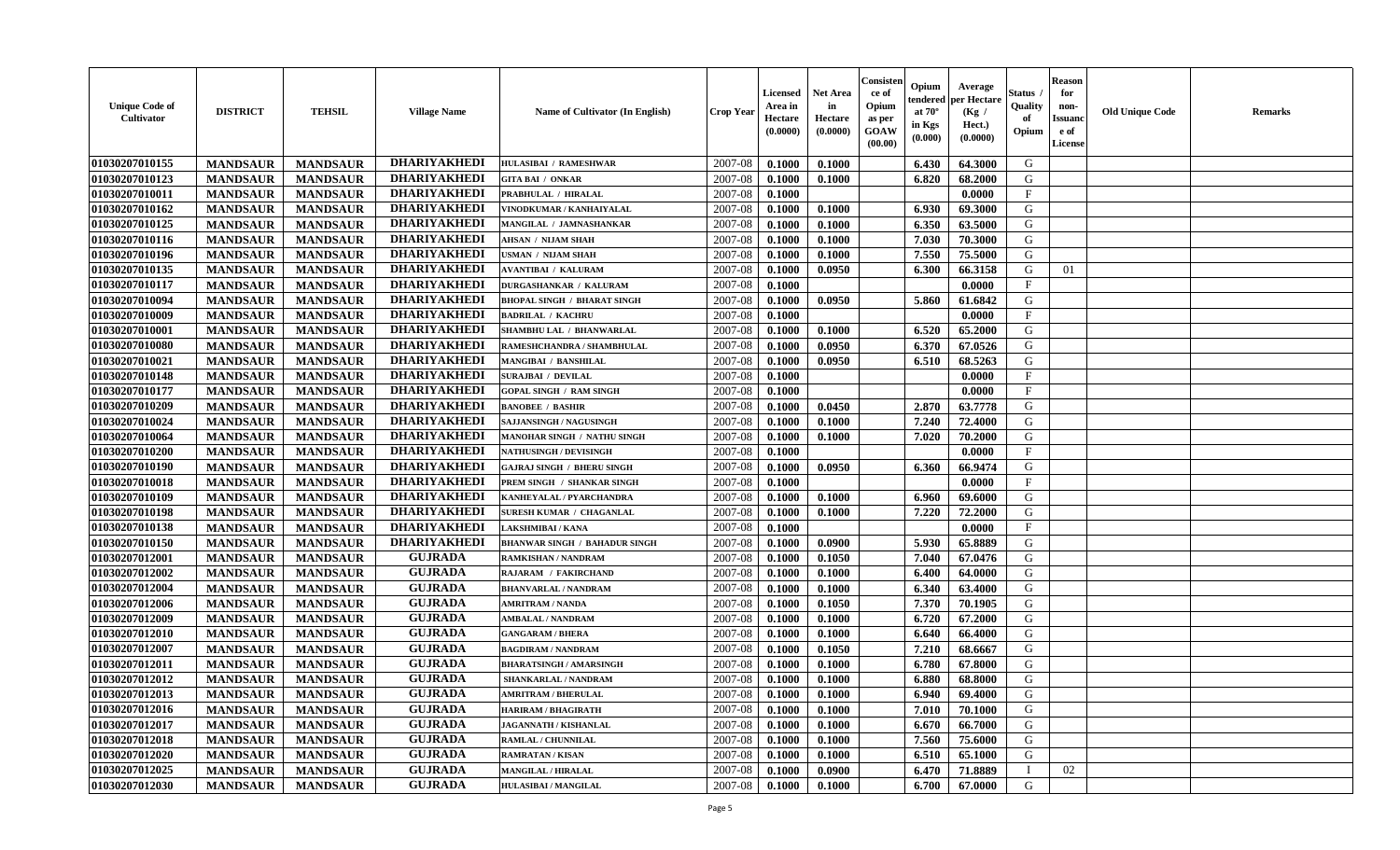| <b>Unique Code of</b><br>Cultivator | <b>DISTRICT</b> | <b>TEHSIL</b>   | <b>Village Name</b>  | <b>Name of Cultivator (In English)</b> | <b>Crop Year</b> | Licensed<br>Area in<br>Hectare<br>(0.0000) | Net Area<br>in<br>Hectare<br>(0.0000) | Consisten<br>ce of<br>Opium<br>as per<br>GOAW<br>(00.00) | Opium<br>endered<br>at $70^\circ$<br>in Kgs<br>$(\mathbf{0.000})$ | Average<br>per Hectare<br>(Kg /<br>Hect.)<br>(0.0000) | Status<br>Quality<br>of<br>Opium | <b>Reason</b><br>for<br>non-<br>Issuan<br>e of<br>License | <b>Old Unique Code</b> | Remarks |
|-------------------------------------|-----------------|-----------------|----------------------|----------------------------------------|------------------|--------------------------------------------|---------------------------------------|----------------------------------------------------------|-------------------------------------------------------------------|-------------------------------------------------------|----------------------------------|-----------------------------------------------------------|------------------------|---------|
| 01030207012035                      | <b>MANDSAUR</b> | <b>MANDSAUR</b> | <b>GUJRADA</b>       | <b>RAMLAL / GULAB</b>                  | 2007-08          | 0.1000                                     | 0.0950                                |                                                          | 6.400                                                             | 67.3684                                               | G                                |                                                           |                        |         |
| 01030207012038                      | <b>MANDSAUR</b> | <b>MANDSAUR</b> | <b>GUJRADA</b>       | <b>HEMRAJ / KALU</b>                   | 2007-08          | 0.1000                                     | 0.1000                                |                                                          | 6.910                                                             | 69.1000                                               | G                                |                                                           |                        |         |
| 01030207012042                      | <b>MANDSAUR</b> | <b>MANDSAUR</b> | <b>GUJRADA</b>       | CHUNNILAL / FAKIRLAL                   | 2007-08          | 0.1000                                     | 0.1000                                |                                                          | 6.700                                                             | 67.0000                                               | G                                |                                                           |                        |         |
| 01030207012044                      | <b>MANDSAUR</b> | <b>MANDSAUR</b> | <b>GUJRADA</b>       | <b>BABULAL / KACHRU</b>                | 2007-08          | 0.1000                                     | 0.0900                                |                                                          | 7.140                                                             | 79.3333                                               | G                                |                                                           |                        |         |
| 01030207012046                      | <b>MANDSAUR</b> | <b>MANDSAUR</b> | <b>GUJRADA</b>       | RAMIBAI / RATANLAL                     | 2007-08          | 0.1000                                     | 0.1000                                |                                                          | 6.820                                                             | 68.2000                                               |                                  | 02                                                        |                        |         |
| 01030207012049                      | <b>MANDSAUR</b> | <b>MANDSAUR</b> | <b>GUJRADA</b>       | KACHRU / CHATURBHUJ                    | 2007-08          | 0.1000                                     | 0.1050                                |                                                          | 7.030                                                             | 66.9524                                               |                                  | 02                                                        |                        |         |
| 01030207012050                      | <b>MANDSAUR</b> | <b>MANDSAUR</b> | <b>GUJRADA</b>       | <b>NANDRAM / LACCHIRAM</b>             | 2007-08          | 0.1000                                     | 0.1000                                |                                                          | 7.220                                                             | 72.2000                                               | G                                |                                                           |                        |         |
| 01030207012052                      | <b>MANDSAUR</b> | <b>MANDSAUR</b> | <b>GUJRADA</b>       | <b>RAMLAL / BHAGIRATH</b>              | 2007-08          | 0.1000                                     |                                       |                                                          |                                                                   | 0.0000                                                | $\mathbf{F}$                     |                                                           |                        |         |
| 01030207012060                      | <b>MANDSAUR</b> | <b>MANDSAUR</b> | <b>GUJRADA</b>       | <b>RAMPRATAP / KALU</b>                | 2007-08          | 0.1000                                     | 0.1000                                |                                                          | 7.100                                                             | 71.0000                                               | G                                |                                                           |                        |         |
| 01030207012065                      | <b>MANDSAUR</b> | <b>MANDSAUR</b> | <b>GUJRADA</b>       | NANDUBAI / LAKSHMAN BAIRAGI            | 2007-08          | 0.1000                                     | 0.1000                                |                                                          | 6.730                                                             | 67.3000                                               | G                                |                                                           |                        |         |
| 01030207012067                      | <b>MANDSAUR</b> | <b>MANDSAUR</b> | <b>GUJRADA</b>       | <b>AMARSINGH / JUJHARSINGH</b>         | 2007-08          | 0.1000                                     | 0.1000                                |                                                          | 6.590                                                             | 65.9000                                               | G                                |                                                           |                        |         |
| 01030207012068                      | <b>MANDSAUR</b> | <b>MANDSAUR</b> | <b>GUJRADA</b>       | <b>BALARAM / MANGILAL JAT</b>          | 2007-08          | 0.1000                                     | 0.1000                                |                                                          | 6.380                                                             | 63.8000                                               | G                                |                                                           |                        |         |
| 01030207012070                      | <b>MANDSAUR</b> | <b>MANDSAUR</b> | <b>GUJRADA</b>       | <b>DEVRAM / BHERULAL</b>               | 2007-08          | 0.1000                                     | 0.1000                                |                                                          | 6.390                                                             | 63.9000                                               | G                                |                                                           |                        |         |
| 01030207012081                      | <b>MANDSAUR</b> | <b>MANDSAUR</b> | <b>GUJRADA</b>       | KAVARLAL / GORDHANLAL                  | 2007-08          | 0.1000                                     | 0.1000                                |                                                          | 6.740                                                             | 67.4000                                               |                                  | 02                                                        |                        |         |
| 01030207013001                      | <b>MANDSAUR</b> | <b>MANDSAUR</b> | <b>GURADIYA DEDA</b> | HUKMICHANDRA / LAXMINARAYAN            | 2007-08          | 0.1000                                     | 0.0950                                |                                                          | 6.860                                                             | 72.2105                                               | G                                |                                                           |                        |         |
| 01030207013002                      | <b>MANDSAUR</b> | <b>MANDSAUR</b> | <b>GURADIYA DEDA</b> | <b>BHERULAL / BHANVARLAL</b>           | 2007-08          | 0.1000                                     | 0.0950                                |                                                          | 6.580                                                             | 69.2632                                               | G                                |                                                           |                        |         |
| 01030207013003                      | <b>MANDSAUR</b> | <b>MANDSAUR</b> | <b>GURADIYA DEDA</b> | <b>GOPALKRISHAN / BAPULAL</b>          | 2007-08          | 0.1000                                     |                                       |                                                          |                                                                   | 0.0000                                                | $\mathbf{F}$                     |                                                           |                        |         |
| 01030207013004                      | <b>MANDSAUR</b> | <b>MANDSAUR</b> | <b>GURADIYA DEDA</b> | RAMKUNWARBAI/ RAMLAL                   | 2007-08          | 0.1000                                     | 0.0950                                |                                                          | 6.760                                                             | 71.1579                                               | G                                |                                                           |                        |         |
| 01030207013005                      | <b>MANDSAUR</b> | <b>MANDSAUR</b> | <b>GURADIYA DEDA</b> | <b>HIRALAL / BAPULAL</b>               | 2007-08          | 0.1000                                     | 0.0900                                |                                                          | 6.240                                                             | 69.3333                                               | G                                |                                                           |                        |         |
| 01030207013006                      | <b>MANDSAUR</b> | <b>MANDSAUR</b> | <b>GURADIYA DEDA</b> | RAMNIVAS / SHOBHARAM                   | 2007-08          | 0.1000                                     | 0.0500                                |                                                          | 3.310                                                             | 66.2000                                               | G                                |                                                           |                        |         |
| 01030207013007                      | <b>MANDSAUR</b> | <b>MANDSAUR</b> | <b>GURADIYA DEDA</b> | NATHURAM / BHAGATRAM                   | 2007-08          | 0.1000                                     |                                       |                                                          |                                                                   | 0.0000                                                | $\mathbf{F}$                     |                                                           |                        |         |
| 01030207013008                      | <b>MANDSAUR</b> | <b>MANDSAUR</b> | <b>GURADIYA DEDA</b> | <b>JMMEDRAM / SHOBHARAM</b>            | 2007-08          | 0.1000                                     | 0.1000                                |                                                          | 6.710                                                             | 67.1000                                               | G                                |                                                           |                        |         |
| 01030207013014                      | <b>MANDSAUR</b> | <b>MANDSAUR</b> | <b>GURADIYA DEDA</b> | <b>BADRILAL / CHATURBHUJ</b>           | 2007-08          | 0.1000                                     | 0.1000                                |                                                          | 7.490                                                             | 74.9000                                               | G                                |                                                           |                        |         |
| 01030207013015                      | <b>MANDSAUR</b> | <b>MANDSAUR</b> | <b>GURADIYA DEDA</b> | <b>BAGDIRAM / AASHARAM</b>             | 2007-08          | 0.1000                                     | 0.1000                                |                                                          | 6.760                                                             | 67.6000                                               | G                                |                                                           |                        |         |
| 01030207013016                      | <b>MANDSAUR</b> | <b>MANDSAUR</b> | <b>GURADIYA DEDA</b> | <b>MANGILAL / BHUVANIRAM</b>           | 2007-08          | 0.1000                                     | 0.0950                                |                                                          | 6.710                                                             | 70.6316                                               | G                                |                                                           |                        |         |
| 01030207013018                      | <b>MANDSAUR</b> | <b>MANDSAUR</b> | <b>GURADIYA DEDA</b> | <b>JANIBAI / GOPAL</b>                 | 2007-08          | 0.1000                                     | 0.1000                                |                                                          | 6.440                                                             | 64.4000                                               | G                                |                                                           |                        |         |
| 01030207013021                      | <b>MANDSAUR</b> | <b>MANDSAUR</b> | <b>GURADIYA DEDA</b> | <b>JAGDISH / NATHULAL</b>              | 2007-08          | 0.1000                                     | 0.1000                                |                                                          | 6.760                                                             | 67.6000                                               | G                                |                                                           |                        |         |
| 01030207013022                      | <b>MANDSAUR</b> | <b>MANDSAUR</b> | <b>GURADIYA DEDA</b> | <b>BANSHILAL / SHIVNARAYAN</b>         | 2007-08          | 0.1000                                     | 0.1000                                |                                                          | 6.940                                                             | 69.4000                                               | G                                |                                                           |                        |         |
| 01030207013023                      | <b>MANDSAUR</b> | <b>MANDSAUR</b> | <b>GURADIYA DEDA</b> | MANGILAL / NANDRAM                     | 2007-08          | 0.1000                                     | 0.0950                                |                                                          | 6.670                                                             | 70.2105                                               | G                                |                                                           |                        |         |
| 01030207013024                      | <b>MANDSAUR</b> | <b>MANDSAUR</b> | <b>GURADIYA DEDA</b> | RAMDAYAL / KALURAM                     | 2007-08          | 0.1000                                     | 0.0950                                |                                                          | 7.250                                                             | 76.3158                                               | G                                |                                                           |                        |         |
| 01030207013027                      | <b>MANDSAUR</b> | <b>MANDSAUR</b> | <b>GURADIYA DEDA</b> | <b>BAGDIRAM / KALU</b>                 | 2007-08          | 0.1000                                     | 0.1000                                |                                                          | 7.170                                                             | 71.7000                                               | G                                |                                                           |                        |         |
| 01030207013029                      | <b>MANDSAUR</b> | <b>MANDSAUR</b> | <b>GURADIYA DEDA</b> | <b>GIRDHARI / KALU</b>                 | 2007-08          | 0.1000                                     | 0.1000                                |                                                          | 7.040                                                             | 70.4000                                               | G                                |                                                           |                        |         |
| 01030207013032                      | <b>MANDSAUR</b> | <b>MANDSAUR</b> | <b>GURADIYA DEDA</b> | LALIBAI / CHAMPALAL                    | 2007-08          | 0.1000                                     | 0.0950                                |                                                          | 6.330                                                             | 66.6316                                               | G                                |                                                           |                        |         |
| 01030207013034                      | <b>MANDSAUR</b> | <b>MANDSAUR</b> | <b>GURADIYA DEDA</b> | KANVARLAL / KASHIRAM                   | 2007-08          | 0.1000                                     | 0.1000                                |                                                          | 6.730                                                             | 67.3000                                               | G                                |                                                           |                        |         |
| 01030207013040                      | <b>MANDSAUR</b> | <b>MANDSAUR</b> | <b>GURADIYA DEDA</b> | KAILASHCHANDRA / SHIVLAL               | 2007-08          | 0.1000                                     | 0.0950                                |                                                          | 6.790                                                             | 71.4737                                               | G                                |                                                           |                        |         |
| 01030207013041                      | <b>MANDSAUR</b> | <b>MANDSAUR</b> | <b>GURADIYA DEDA</b> | <b>BHAGATRAM / KALURAM</b>             | 2007-08          | 0.1000                                     | 0.0950                                |                                                          | 7.180                                                             | 75.5789                                               | G                                |                                                           |                        |         |
| 01030207013042                      | <b>MANDSAUR</b> | <b>MANDSAUR</b> | <b>GURADIYA DEDA</b> | <b>MOHANBAI/BADRILAL</b>               | 2007-08          | 0.1000                                     | 0.1000                                |                                                          | 6.510                                                             | 65.1000                                               | G                                |                                                           |                        |         |
| 01030207013046                      | <b>MANDSAUR</b> | <b>MANDSAUR</b> | <b>GURADIYA DEDA</b> | LAKSHMINARAYAN / BAPULAL               | 2007-08          | 0.1000                                     | 0.0950                                |                                                          | 7.000                                                             | 73.6842                                               | G                                |                                                           |                        |         |
| 01030207013047                      | <b>MANDSAUR</b> | <b>MANDSAUR</b> | <b>GURADIYA DEDA</b> | PANNALAL / GOTAM                       | 2007-08          | 0.1000                                     | 0.1000                                |                                                          | 6.780                                                             | 67.8000                                               | G                                |                                                           |                        |         |
| 01030207013049                      | <b>MANDSAUR</b> | <b>MANDSAUR</b> | <b>GURADIYA DEDA</b> | SHYAMSUNDAR / RATANLAL                 | 2007-08          | 0.1000                                     | 0.1000                                |                                                          | 7.490                                                             | 74.9000                                               | G                                |                                                           |                        |         |
| 01030207013050                      | <b>MANDSAUR</b> | <b>MANDSAUR</b> | <b>GURADIYA DEDA</b> | <b>BHERULAL / CHAMANLAL</b>            | 2007-08          | 0.1000                                     | 0.0950                                |                                                          | 7.130                                                             | 75.0526                                               | G                                |                                                           |                        |         |
| 01030207013051                      | <b>MANDSAUR</b> | <b>MANDSAUR</b> | <b>GURADIYA DEDA</b> | <b>BANSHIRAM / DALURAM</b>             | 2007-08          | 0.1000                                     | 0.0950                                |                                                          | 6.660                                                             | 70.1053                                               | G                                |                                                           |                        |         |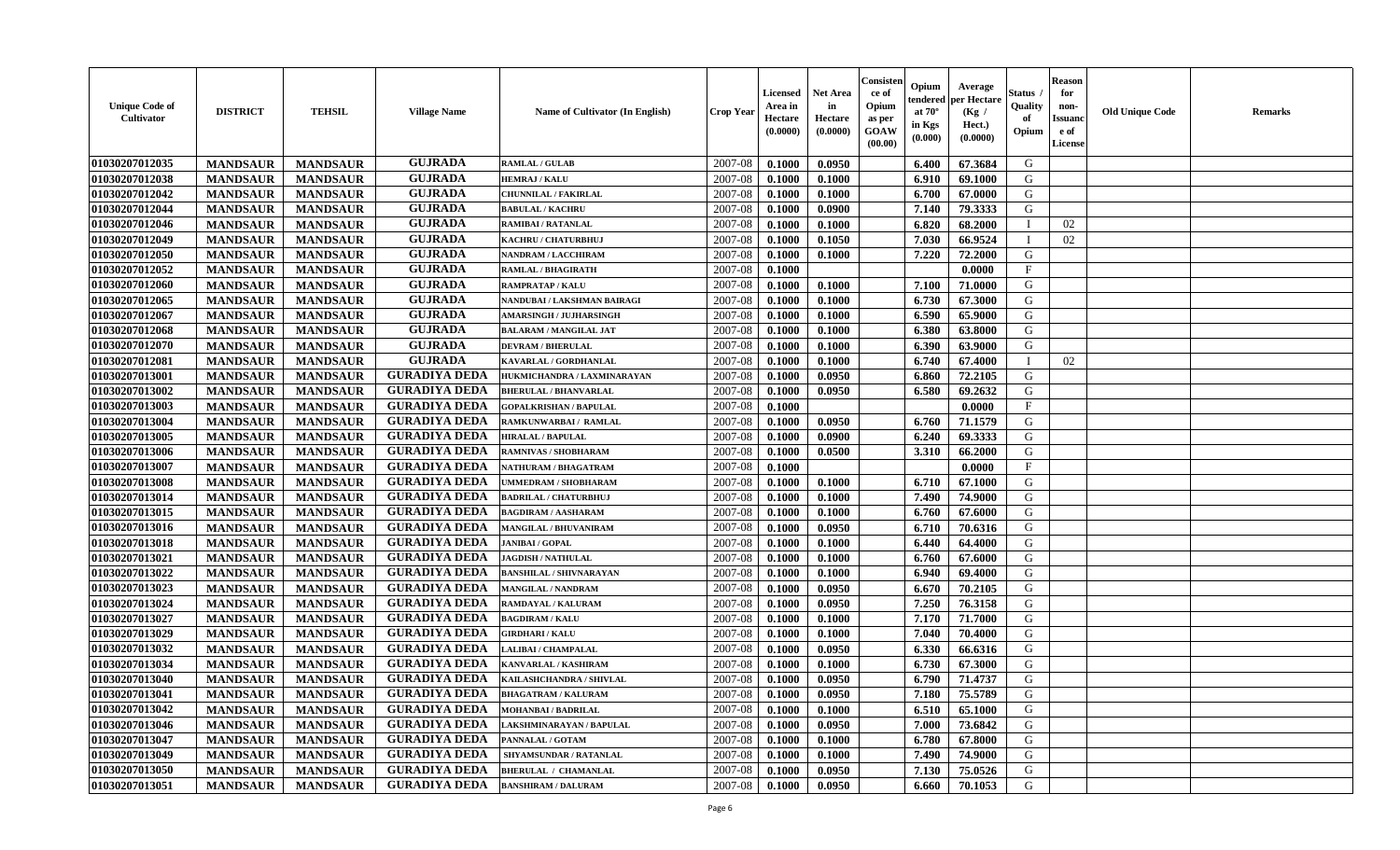| <b>Unique Code of</b><br><b>Cultivator</b> | <b>DISTRICT</b> | <b>TEHSIL</b>   | <b>Village Name</b>  | Name of Cultivator (In English)  | <b>Crop Year</b> | <b>Licensed</b><br>Area in<br>Hectare<br>(0.0000) | <b>Net Area</b><br>in<br>Hectare<br>(0.0000) | Consisteı<br>ce of<br>Opium<br>as per<br><b>GOAW</b><br>(00.00) | Opium<br>endered<br>at $70^\circ$<br>in Kgs<br>$(\mathbf{0.000})$ | Average<br>per Hectare<br>(Kg /<br>Hect.)<br>(0.0000) | Status<br>Quality<br>of<br>Opium | Reason<br>for<br>non-<br>Issuan<br>e of<br>License | <b>Old Unique Code</b> | <b>Remarks</b> |
|--------------------------------------------|-----------------|-----------------|----------------------|----------------------------------|------------------|---------------------------------------------------|----------------------------------------------|-----------------------------------------------------------------|-------------------------------------------------------------------|-------------------------------------------------------|----------------------------------|----------------------------------------------------|------------------------|----------------|
| 01030207013052                             | <b>MANDSAUR</b> | <b>MANDSAUR</b> | <b>GURADIYA DEDA</b> | <b>RAMDAYAL / VISHRAM</b>        | 2007-08          | 0.1000                                            | 0.0950                                       |                                                                 | 7.290                                                             | 76.7368                                               | G                                |                                                    |                        |                |
| 01030207013055                             | <b>MANDSAUR</b> | <b>MANDSAUR</b> | <b>GURADIYA DEDA</b> | RADHESHYAM / BHUVANIRAM          | 2007-08          | 0.1000                                            | 0.0950                                       |                                                                 | 6.850                                                             | 72.1053                                               | G                                |                                                    |                        |                |
| 01030207013058                             | <b>MANDSAUR</b> | <b>MANDSAUR</b> | <b>GURADIYA DEDA</b> | <b>GANGARAM / JAGANNATH</b>      | 2007-08          | 0.1000                                            | 0.1000                                       |                                                                 | 6.740                                                             | 67.4000                                               | G                                |                                                    |                        |                |
| 01030207013061                             | <b>MANDSAUR</b> | <b>MANDSAUR</b> | <b>GURADIYA DEDA</b> | <b>BANSHILAL / MANGILAL</b>      | 2007-08          | 0.1000                                            | 0.0950                                       |                                                                 | 6.260                                                             | 65.8947                                               | G                                |                                                    |                        |                |
| 01030207013063                             | <b>MANDSAUR</b> | <b>MANDSAUR</b> | <b>GURADIYA DEDA</b> | <b>BAPULAL / MANNALAL</b>        | 2007-08          | 0.1000                                            | 0.0950                                       |                                                                 | 6.390                                                             | 67.2632                                               | G                                |                                                    |                        |                |
| 01030207013065                             | <b>MANDSAUR</b> | <b>MANDSAUR</b> | <b>GURADIYA DEDA</b> | <b>HIRALAL / BHUVANIRAM</b>      | 2007-08          | 0.1000                                            | 0.0950                                       |                                                                 | 6.790                                                             | 71.4737                                               | G                                |                                                    |                        |                |
| 01030207013069                             | <b>MANDSAUR</b> | <b>MANDSAUR</b> | <b>GURADIYA DEDA</b> | <b>ONKARSINGH / SHITALSINGH</b>  | 2007-08          | 0.1000                                            | 0.0950                                       |                                                                 | 6.480                                                             | 68.2105                                               | G                                |                                                    |                        |                |
| 01030207013071                             | <b>MANDSAUR</b> | <b>MANDSAUR</b> | <b>GURADIYA DEDA</b> | CHAMPABAI / DHANRAJ              | 2007-08          | 0.1000                                            |                                              |                                                                 |                                                                   | 0.0000                                                | $\mathbf{F}$                     |                                                    |                        |                |
| 01030207013072                             | <b>MANDSAUR</b> | <b>MANDSAUR</b> | <b>GURADIYA DEDA</b> | RAMESHCHANDRA / DAULATRAM        | 2007-08          | 0.1000                                            | 0.0950                                       |                                                                 | 6.480                                                             | 68.2105                                               | G                                |                                                    |                        |                |
| 01030207013073                             | <b>MANDSAUR</b> | <b>MANDSAUR</b> | <b>GURADIYA DEDA</b> | KESHARBAI / BHAGIRATH            | 2007-08          | 0.1000                                            | 0.0950                                       |                                                                 | 6.050                                                             | 63.6842                                               | G                                |                                                    |                        |                |
| 01030207013076                             | <b>MANDSAUR</b> | <b>MANDSAUR</b> | <b>GURADIYA DEDA</b> | <b>MADANLAL / KASHIRAM</b>       | 2007-08          | 0.1000                                            | 0.0950                                       |                                                                 | 6.830                                                             | 71.8947                                               | G                                |                                                    |                        |                |
| 01030207013077                             | <b>MANDSAUR</b> | <b>MANDSAUR</b> | <b>GURADIYA DEDA</b> | <b>GOPAL / BHUVANIRAM</b>        | 2007-08          | 0.1000                                            | 0.0950                                       |                                                                 | 6.360                                                             | 66.9474                                               | G                                |                                                    |                        |                |
| 01030207013079                             | <b>MANDSAUR</b> | <b>MANDSAUR</b> | <b>GURADIYA DEDA</b> | <b>SHANTILAL / RATANLAL</b>      | 2007-08          | 0.1000                                            | 0.1000                                       |                                                                 | 6.000                                                             | 60.0000                                               | G                                |                                                    |                        |                |
| 01030207013080                             | <b>MANDSAUR</b> | <b>MANDSAUR</b> | <b>GURADIYA DEDA</b> | <b>SUKHALAL / BHAGIRATH</b>      | 2007-08          | 0.1000                                            | 0.1000                                       |                                                                 | 7.060                                                             | 70.6000                                               | G                                |                                                    |                        |                |
| 01030207013081                             | <b>MANDSAUR</b> | <b>MANDSAUR</b> | <b>GURADIYA DEDA</b> | <b>OMPRAKASH / MANNALAL</b>      | 2007-08          | 0.1000                                            | 0.0950                                       |                                                                 | 6.440                                                             | 67.7895                                               | G                                |                                                    |                        |                |
| 01030207013082                             | <b>MANDSAUR</b> | <b>MANDSAUR</b> | <b>GURADIYA DEDA</b> | PUSHKARLAL / LAXMINARAYAN        | 2007-08          | 0.1000                                            | 0.0950                                       |                                                                 | 6.880                                                             | 72.4211                                               | G                                |                                                    |                        |                |
| 01030207013084                             | <b>MANDSAUR</b> | <b>MANDSAUR</b> | <b>GURADIYA DEDA</b> | <b>SUBHASHCHANDRA / PARASRAM</b> | 2007-08          | 0.1000                                            | 0.1000                                       |                                                                 | 6.940                                                             | 69.4000                                               | G                                |                                                    |                        |                |
| 01030207013088                             | <b>MANDSAUR</b> | <b>MANDSAUR</b> | <b>GURADIYA DEDA</b> | <b>VIKRAM / NANDKISHOR</b>       | 2007-08          | 0.1000                                            | 0.0950                                       |                                                                 | 6.690                                                             | 70.4211                                               | G                                |                                                    |                        |                |
| 01030207013093                             | <b>MANDSAUR</b> | <b>MANDSAUR</b> | <b>GURADIYA DEDA</b> | <b>BHUVANSINGH / ABHAYSINGH</b>  | 2007-08          | 0.1000                                            | 0.0950                                       |                                                                 | 6.520                                                             | 68.6316                                               | G                                |                                                    |                        |                |
| 01030207013094                             | <b>MANDSAUR</b> | <b>MANDSAUR</b> | <b>GURADIYA DEDA</b> | <b>DASHRATH / MANNALAL</b>       | 2007-08          | 0.1000                                            | 0.0950                                       |                                                                 | 6.580                                                             | 69.2632                                               | G                                |                                                    |                        |                |
| 01030207013095                             | <b>MANDSAUR</b> | <b>MANDSAUR</b> | <b>GURADIYA DEDA</b> | RAMESHVAR / KALURAM              | 2007-08          | 0.1000                                            | 0.0950                                       |                                                                 | 6.730                                                             | 70.8421                                               | G                                |                                                    |                        |                |
| 01030207013099                             | <b>MANDSAUR</b> | <b>MANDSAUR</b> | <b>GURADIYA DEDA</b> | SHIVNARAYAN / PRABHULAL          | 2007-08          | 0.1000                                            | 0.0800                                       |                                                                 | 5.560                                                             | 69.5000                                               | G                                |                                                    |                        |                |
| 01030207013100                             | <b>MANDSAUR</b> | <b>MANDSAUR</b> | <b>GURADIYA DEDA</b> | PUSHKARLAL / RAMPRASAD           | 2007-08          | 0.1000                                            | 0.1000                                       |                                                                 | 6.910                                                             | 69.1000                                               | G                                |                                                    |                        |                |
| 01030207013101                             | <b>MANDSAUR</b> | <b>MANDSAUR</b> | <b>GURADIYA DEDA</b> | <b>GOPAL / MANNALAL</b>          | 2007-08          | 0.1000                                            | 0.1000                                       |                                                                 | 6.370                                                             | 63.7000                                               | G                                |                                                    |                        |                |
| 01030207013104                             | <b>MANDSAUR</b> | <b>MANDSAUR</b> | <b>GURADIYA DEDA</b> | <b>GOPAL / RAJARAM</b>           | 2007-08          | 0.1000                                            | 0.1000                                       |                                                                 | 6.620                                                             | 66.2000                                               | G                                |                                                    |                        |                |
| 01030207013106                             | <b>MANDSAUR</b> | <b>MANDSAUR</b> | <b>GURADIYA DEDA</b> | <b>CHANDMAL / AMRITRAM</b>       | 2007-08          | 0.1000                                            | 0.1000                                       |                                                                 | 6.600                                                             | 66.0000                                               | G                                |                                                    |                        |                |
| 01030207013107                             | <b>MANDSAUR</b> | <b>MANDSAUR</b> | <b>GURADIYA DEDA</b> | KISHOR / KANVARLAL               | 2007-08          | 0.1000                                            | 0.1000                                       |                                                                 | 6.840                                                             | 68.4000                                               | G                                |                                                    |                        |                |
| 01030207013114                             | <b>MANDSAUR</b> | <b>MANDSAUR</b> | <b>GURADIYA DEDA</b> | SAMPATBAI / BHANVARLAL           | 2007-08          | 0.1000                                            | 0.0950                                       |                                                                 | 6.440                                                             | 67.7895                                               | G                                |                                                    |                        |                |
| 01030207013116                             | <b>MANDSAUR</b> | <b>MANDSAUR</b> | <b>GURADIYA DEDA</b> | RAMRATAN / CHENRAM               | 2007-08          | 0.1000                                            | 0.0950                                       |                                                                 | 5.740                                                             | 60.4211                                               | G                                |                                                    |                        |                |
| 01030207013119                             | <b>MANDSAUR</b> | <b>MANDSAUR</b> | <b>GURADIYA DEDA</b> | <b>BANSHILAL / BHERULAL</b>      | 2007-08          | 0.1000                                            | 0.0950                                       |                                                                 | 6.640                                                             | 69.8947                                               | G                                |                                                    |                        |                |
| 01030207013121                             | <b>MANDSAUR</b> | <b>MANDSAUR</b> | <b>GURADIYA DEDA</b> | <b>AMRITLAL / ONKARLAL</b>       | 2007-08          | 0.1000                                            | 0.1000                                       |                                                                 | 6.820                                                             | 68.2000                                               | G                                |                                                    |                        |                |
| 01030207013122                             | <b>MANDSAUR</b> | <b>MANDSAUR</b> | <b>GURADIYA DEDA</b> | RUKAMNIBAI / RAMCHANDRA          | 2007-08          | 0.1000                                            |                                              |                                                                 |                                                                   | 0.0000                                                | $\mathbf{F}$                     |                                                    |                        |                |
| 01030207013126                             | <b>MANDSAUR</b> | <b>MANDSAUR</b> | <b>GURADIYA DEDA</b> | <b>BHERULAL / BALU JI</b>        | 2007-08          | 0.1000                                            | 0.0750                                       |                                                                 | 4.820                                                             | 64.2667                                               | G                                |                                                    |                        |                |
| 01030207013128                             | <b>MANDSAUR</b> | <b>MANDSAUR</b> | <b>GURADIYA DEDA</b> | PUSHKAR / RAMPRASD VYAPARI       | 2007-08          | 0.1000                                            | 0.1000                                       |                                                                 | 7.060                                                             | 70.6000                                               | G                                |                                                    |                        |                |
| 01030207013142                             | <b>MANDSAUR</b> | <b>MANDSAUR</b> | <b>GURADIYA DEDA</b> | KAMLESH / SHYAMSUNDAR            | 2007-08          | 0.1000                                            | 0.1000                                       |                                                                 | 7.140                                                             | 71.4000                                               | G                                |                                                    |                        |                |
| 01030207013144                             | <b>MANDSAUR</b> | <b>MANDSAUR</b> | <b>GURADIYA DEDA</b> | SHYAMSUNDAR / GOPALKRISHAN       | 2007-08          | 0.1000                                            | 0.1000                                       |                                                                 | 6.550                                                             | 65.5000                                               | G                                |                                                    |                        |                |
| 01030207013145                             | <b>MANDSAUR</b> | <b>MANDSAUR</b> | <b>GURADIYA DEDA</b> | <b>DVARKAPRASAD / HIRALAL</b>    | 2007-08          | 0.1000                                            | 0.1000                                       |                                                                 | 7.300                                                             | 73.0000                                               | G                                |                                                    |                        |                |
| 01030207013146                             | <b>MANDSAUR</b> | <b>MANDSAUR</b> | <b>GURADIYA DEDA</b> | <b>BANVARILAL / RADHESHYAM</b>   | 2007-08          | 0.1000                                            | 0.0950                                       |                                                                 | 6.630                                                             | 69.7895                                               | G                                |                                                    |                        |                |
| 01030207013148                             | <b>MANDSAUR</b> | <b>MANDSAUR</b> | <b>GURADIYA DEDA</b> | <b>GANESHRAM / JAGANNATH</b>     | 2007-08          | 0.1000                                            | 0.0600                                       |                                                                 | 3.940                                                             | 65.6667                                               | G                                |                                                    |                        |                |
| 01030207013149                             | <b>MANDSAUR</b> | <b>MANDSAUR</b> | <b>GURADIYA DEDA</b> | <b>DURGASHANKAR / GIRDHARI</b>   | 2007-08          | 0.1000                                            | 0.0950                                       |                                                                 | 5.080                                                             | 53.4737                                               | G                                | 04                                                 |                        |                |
| 01030207013151                             | <b>MANDSAUR</b> | <b>MANDSAUR</b> | <b>GURADIYA DEDA</b> | SATYNARAYAN / BHAIRULAL          | 2007-08          | 0.1000                                            | 0.0950                                       |                                                                 | 7.080                                                             | 74.5263                                               | G                                |                                                    |                        |                |
| 01030207013152                             | <b>MANDSAUR</b> | <b>MANDSAUR</b> | <b>GURADIYA DEDA</b> | RAJMAL / LAKSHMINARAYAN          | 2007-08          | 0.1000                                            | 0.0600                                       |                                                                 | 4.120                                                             | 68.6667                                               | G                                |                                                    |                        |                |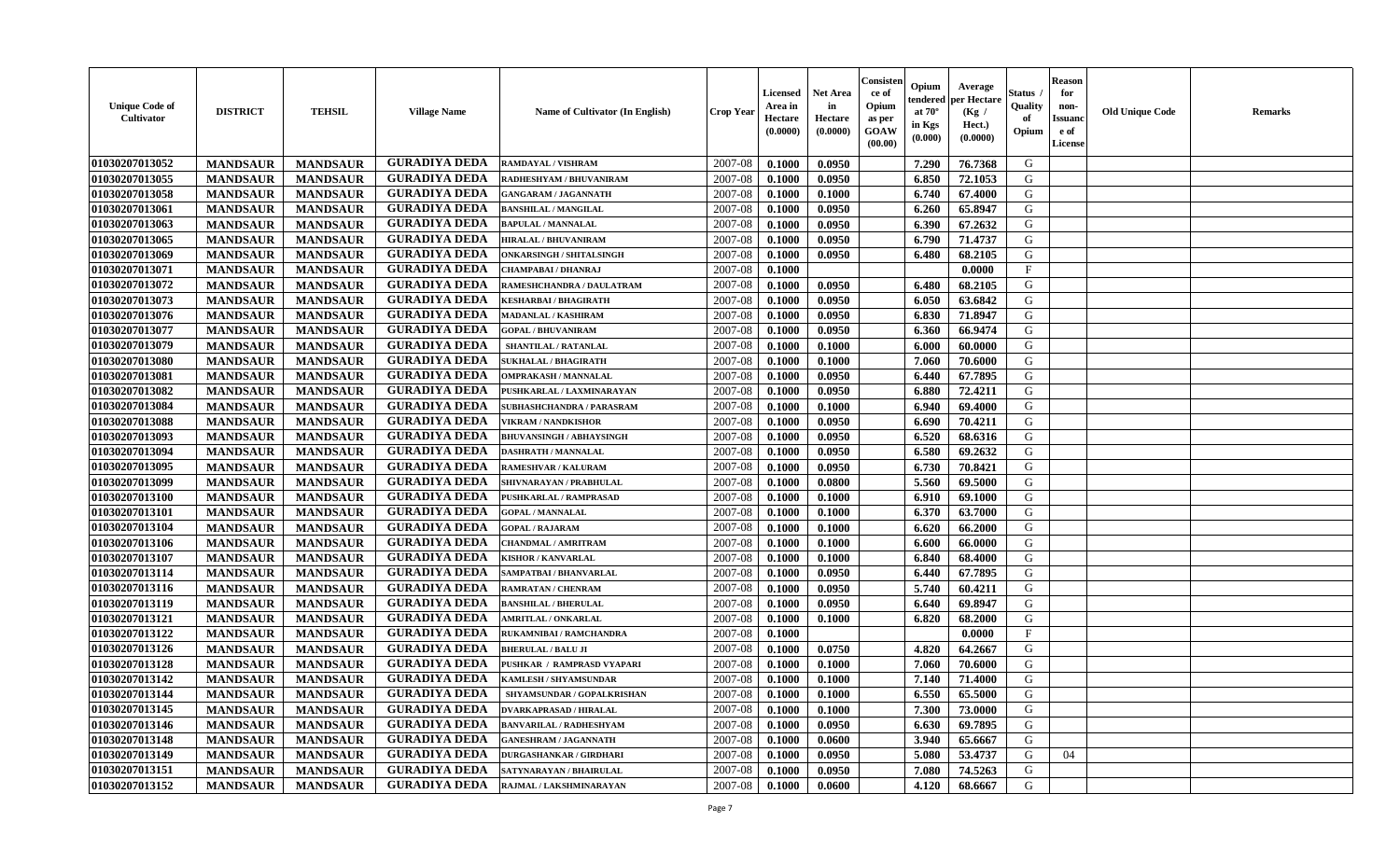| <b>Unique Code of</b><br><b>Cultivator</b> | <b>DISTRICT</b> | <b>TEHSIL</b>   | <b>Village Name</b>  | <b>Name of Cultivator (In English)</b> | <b>Crop Year</b> | <b>Licensed</b><br>Area in<br>Hectare<br>(0.0000) | <b>Net Area</b><br>in<br>Hectare<br>(0.0000) | Consister<br>ce of<br>Opium<br>as per<br><b>GOAW</b><br>(00.00) | Opium<br>endered<br>at $70^\circ$<br>in Kgs<br>(0.000) | Average<br>per Hectare<br>(Kg /<br>Hect.)<br>(0.0000) | Status<br>Quality<br>of<br>Opium | <b>Reason</b><br>for<br>non-<br><b>Issuand</b><br>e of<br><b>License</b> | <b>Old Unique Code</b> | <b>Remarks</b> |
|--------------------------------------------|-----------------|-----------------|----------------------|----------------------------------------|------------------|---------------------------------------------------|----------------------------------------------|-----------------------------------------------------------------|--------------------------------------------------------|-------------------------------------------------------|----------------------------------|--------------------------------------------------------------------------|------------------------|----------------|
| 01030207013157                             | <b>MANDSAUR</b> | <b>MANDSAUR</b> | <b>GURADIYA DEDA</b> | <b>KANVARLAL / DHANRAJ</b>             | 2007-08          | 0.1000                                            |                                              |                                                                 |                                                        | 0.0000                                                | $\mathbf{F}$                     |                                                                          |                        |                |
| 01030207013159                             | <b>MANDSAUR</b> | <b>MANDSAUR</b> | <b>GURADIYA DEDA</b> | <b>KALURAM / HIRALAL</b>               | 2007-08          | 0.1000                                            | 0.0950                                       |                                                                 | 7.020                                                  | 73.8947                                               | G                                |                                                                          |                        |                |
| 01030207013160                             | <b>MANDSAUR</b> | <b>MANDSAUR</b> | <b>GURADIYA DEDA</b> | YASHNVANT / SHRILAL                    | 2007-08          | 0.1000                                            | 0.0950                                       |                                                                 | 6.030                                                  | 63.4737                                               | G                                |                                                                          |                        |                |
| 01030207013162                             | <b>MANDSAUR</b> | <b>MANDSAUR</b> | <b>GURADIYA DEDA</b> | SAMRATHLAL / BHUVANIRAM                | 2007-08          | 0.1000                                            | 0.0950                                       |                                                                 | 6.080                                                  | 64.0000                                               | G                                |                                                                          |                        |                |
| 01030207013166                             | <b>MANDSAUR</b> | <b>MANDSAUR</b> | <b>GURADIYA DEDA</b> | <b>CHAGANLAL / BHAGATRAM</b>           | 2007-08          | 0.1000                                            | 0.0950                                       |                                                                 | 6.530                                                  | 68.7368                                               | G                                |                                                                          |                        |                |
| 01030207013168                             | <b>MANDSAUR</b> | <b>MANDSAUR</b> | <b>GURADIYA DEDA</b> | HARIPRASAD / RAMDAYAL                  | 2007-08          | 0.1000                                            | 0.0950                                       |                                                                 | 7.300                                                  | 76.8421                                               | G                                |                                                                          |                        |                |
| 01030207013170                             | <b>MANDSAUR</b> | <b>MANDSAUR</b> | <b>GURADIYA DEDA</b> | <b>KESHRIMAL / BHAGATRAM</b>           | 2007-08          | 0.1000                                            |                                              |                                                                 |                                                        | 0.0000                                                | F                                |                                                                          |                        |                |
| 01030207013171                             | <b>MANDSAUR</b> | <b>MANDSAUR</b> | <b>GURADIYA DEDA</b> | PREMSUKH / BHAGATRAM                   | 2007-08          | 0.1000                                            | 0.0950                                       |                                                                 | 7.420                                                  | 78.1053                                               | G                                |                                                                          |                        |                |
| 01030207013172                             | <b>MANDSAUR</b> | <b>MANDSAUR</b> | <b>GURADIYA DEDA</b> | <b>SURATRAM / RAMA</b>                 | 2007-08          | 0.1000                                            | 0.1000                                       |                                                                 | 6.510                                                  | 65.1000                                               | G                                |                                                                          |                        |                |
| 01030207013045                             | <b>MANDSAUR</b> | <b>MANDSAUR</b> | <b>GURADIYA DEDA</b> | SHANKARLAL / NANDRAM                   | 2007-08          | 0.1000                                            | 0.1000                                       |                                                                 | 6.510                                                  | 65.1000                                               | G                                |                                                                          |                        |                |
| 01030207013111                             | <b>MANDSAUR</b> | <b>MANDSAUR</b> | <b>GURADIYA DEDA</b> | <b>KESHURAM / FAKIRCHANDRA</b>         | 2007-08          | 0.1000                                            | 0.1000                                       |                                                                 | 6.100                                                  | 61.0000                                               | G                                |                                                                          |                        |                |
| 01030207013010                             | <b>MANDSAUR</b> | <b>MANDSAUR</b> | <b>GURADIYA DEDA</b> | NATHULAL / MANGILAL                    | 2007-08          | 0.1000                                            |                                              |                                                                 |                                                        | 0.0000                                                | $\mathbf{F}$                     |                                                                          |                        |                |
| 01030207013143                             | <b>MANDSAUR</b> | <b>MANDSAUR</b> | <b>GURADIYA DEDA</b> | RANJITKUMAR / MADANLAL                 | 2007-08          | 0.1000                                            | 0.0900                                       |                                                                 | 5.970                                                  | 66.3333                                               | G                                |                                                                          |                        |                |
| 01030207013078                             | <b>MANDSAUR</b> | <b>MANDSAUR</b> | <b>GURADIYA DEDA</b> | <b>GOPAL / RAMLAL</b>                  | 2007-08          | 0.1000                                            | 0.0950                                       |                                                                 | 6.310                                                  | 66.4211                                               | G                                |                                                                          |                        |                |
| 01030207017001                             | <b>MANDSAUR</b> | <b>MANDSAUR</b> | <b>KAROLI</b>        | PANNALAL / VARDICHANDRA                | 2007-08          | 0.1000                                            | 0.1000                                       |                                                                 | 7.600                                                  | 76.0000                                               | G                                |                                                                          |                        |                |
| 01030207017002                             | <b>MANDSAUR</b> | <b>MANDSAUR</b> | <b>KAROLI</b>        | <b>GIRDHARILAL / VARDICHANDRA</b>      | 2007-08          | 0.1000                                            | 0.1000                                       |                                                                 | 7.230                                                  | 72.3000                                               | G                                |                                                                          |                        |                |
| 01030207017006                             | <b>MANDSAUR</b> | <b>MANDSAUR</b> | <b>KAROLI</b>        | NANDIBAI / BHANWARLAL                  | 2007-08          | 0.1000                                            | 0.1000                                       |                                                                 | 6.960                                                  | 69.6000                                               | G                                |                                                                          |                        |                |
| 01030207017009                             | <b>MANDSAUR</b> | <b>MANDSAUR</b> | <b>KAROLI</b>        | <b>MANGILAL / DOLATRAM</b>             | 2007-08          | 0.1000                                            | 0.0950                                       |                                                                 | 6.870                                                  | 72.3158                                               | G                                |                                                                          |                        |                |
| 01030207017011                             | <b>MANDSAUR</b> | <b>MANDSAUR</b> | <b>KAROLI</b>        | <b>RESHMKUNWAR / HIMMATSINGH</b>       | 2007-08          | 0.1000                                            | 0.0950                                       |                                                                 | 6.660                                                  | 70.1053                                               | G                                |                                                                          |                        |                |
| 01030207017013                             | <b>MANDSAUR</b> | <b>MANDSAUR</b> | <b>KAROLI</b>        | <b>NARAYANSINGH / UDAYSINGH</b>        | 2007-08          | 0.1000                                            | 0.0950                                       |                                                                 | 6.420                                                  | 67.5789                                               | G                                |                                                                          |                        |                |
| 01030207017014                             | <b>MANDSAUR</b> | <b>MANDSAUR</b> | <b>KAROLI</b>        | <b>MANGILAL / RAMLAL</b>               | 2007-08          | 0.1000                                            | 0.1000                                       |                                                                 | 6.960                                                  | 69.6000                                               | G                                |                                                                          |                        |                |
| 01030207017017                             | <b>MANDSAUR</b> | <b>MANDSAUR</b> | <b>KAROLI</b>        | <b>BHOPATSINGH / RAMSINGH</b>          | 2007-08          | 0.1000                                            | 0.1000                                       |                                                                 | 6.790                                                  | 67.9000                                               | G                                |                                                                          |                        |                |
| 01030207017018                             | <b>MANDSAUR</b> | <b>MANDSAUR</b> | <b>KAROLI</b>        | NATHUSINGH / SAJJANSINGH               | 2007-08          | 0.1000                                            | 0.0950                                       |                                                                 | 6.640                                                  | 69.8947                                               | G                                |                                                                          |                        |                |
| 01030207017020                             | <b>MANDSAUR</b> | <b>MANDSAUR</b> | <b>KAROLI</b>        | MANGILAL / VARDICHADRA                 | 2007-08          | 0.1000                                            | 0.1000                                       |                                                                 | 6.880                                                  | 68.8000                                               | G                                |                                                                          |                        |                |
| 01030207017021                             | <b>MANDSAUR</b> | <b>MANDSAUR</b> | <b>KAROLI</b>        | <b>RAMSINGH / SAJJANSINGH</b>          | 2007-08          | 0.1000                                            | 0.1000                                       |                                                                 | 6.260                                                  | 62.6000                                               | G                                |                                                                          |                        |                |
| 01030207017022                             | <b>MANDSAUR</b> | <b>MANDSAUR</b> | <b>KAROLI</b>        | <b>BHULIBAI / AMBALAL</b>              | 2007-08          | 0.1000                                            | 0.1000                                       |                                                                 | 7.100                                                  | 71.0000                                               | G                                |                                                                          |                        |                |
| 01030207017024                             | <b>MANDSAUR</b> | <b>MANDSAUR</b> | <b>KAROLI</b>        | RAMKISHAN / SHANKARLAL                 | 2007-08          | 0.1000                                            | 0.1000                                       |                                                                 | 7.240                                                  | 72.4000                                               | G                                |                                                                          |                        |                |
| 01030207017025                             | <b>MANDSAUR</b> | <b>MANDSAUR</b> | <b>KAROLI</b>        | SHANKARLAL / NATHULAL                  | 2007-08          | 0.1000                                            | 0.0950                                       |                                                                 | 6.480                                                  | 68.2105                                               | G                                |                                                                          |                        |                |
| 01030207017027                             | <b>MANDSAUR</b> | <b>MANDSAUR</b> | <b>KAROLI</b>        | RAJULAL / MODIRAM                      | 2007-08          | 0.1000                                            | 0.1000                                       |                                                                 | 7.190                                                  | 71.9000                                               | G                                |                                                                          |                        |                |
| 01030207017029                             | <b>MANDSAUR</b> | <b>MANDSAUR</b> | <b>KAROLI</b>        | <b>MANGUSINGH / AMARSINGH</b>          | 2007-08          | 0.1000                                            | 0.1000                                       |                                                                 | 6.720                                                  | 67.2000                                               | G                                |                                                                          |                        |                |
| 01030207017031                             | <b>MANDSAUR</b> | <b>MANDSAUR</b> | <b>KAROLI</b>        | <b>CHENSINGH / UDAYSINGH</b>           | 2007-08          | 0.1000                                            | 0.0950                                       |                                                                 | 7.080                                                  | 74.5263                                               | G                                |                                                                          |                        |                |
| 01030207017032                             | <b>MANDSAUR</b> | <b>MANDSAUR</b> | <b>KAROLI</b>        | <b>DEVATSINGH / GULABSINGH</b>         | 2007-08          | 0.1000                                            | 0.0950                                       |                                                                 | 8.110                                                  | 85.3684                                               | ${\bf G}$                        |                                                                          |                        |                |
| 01030207017033                             | <b>MANDSAUR</b> | <b>MANDSAUR</b> | <b>KAROLI</b>        | <b>KARUSINGH / GULABSINGH</b>          | 2007-08          | 0.1000                                            | 0.0900                                       |                                                                 | 6.630                                                  | 73.6667                                               | G                                |                                                                          |                        |                |
| 01030207017038                             | <b>MANDSAUR</b> | <b>MANDSAUR</b> | <b>KAROLI</b>        | VISHNUKNUWAR / KUSHALSINGH             | 2007-08          | 0.1000                                            | 0.0950                                       |                                                                 | 7.190                                                  | 75.6842                                               | G                                |                                                                          |                        |                |
| 01030207017041                             | <b>MANDSAUR</b> | <b>MANDSAUR</b> | <b>KAROLI</b>        | <b>KRISHNABAI / NANALAL</b>            | 2007-08          | 0.1000                                            | 0.1000                                       |                                                                 | 7.220                                                  | 72.2000                                               | G                                |                                                                          |                        |                |
| 01030207017043                             | <b>MANDSAUR</b> | <b>MANDSAUR</b> | <b>KAROLI</b>        | <b>AMRITRAM / PANNALAL</b>             | 2007-08          | 0.1000                                            | 0.1000                                       |                                                                 | 7.120                                                  | 71.2000                                               | G                                |                                                                          |                        |                |
| 01030207017045                             | <b>MANDSAUR</b> | <b>MANDSAUR</b> | <b>KAROLI</b>        | <b>BHAGIRATH / PANNALAL</b>            | 2007-08          | 0.1000                                            | 0.1000                                       |                                                                 | 6.670                                                  | 66.7000                                               | G                                |                                                                          |                        |                |
| 01030207017046                             | <b>MANDSAUR</b> | <b>MANDSAUR</b> | <b>KAROLI</b>        | <b>RAJULAL / BALMUKAND</b>             | 2007-08          | 0.1000                                            | 0.0950                                       |                                                                 | 7.390                                                  | 77.7895                                               | G                                |                                                                          |                        |                |
| 01030207017047                             | <b>MANDSAUR</b> | <b>MANDSAUR</b> | <b>KAROLI</b>        | <b>DASHRATHLAL / BALMUKAND</b>         | 2007-08          | 0.1000                                            | 0.0950                                       |                                                                 | 6.800                                                  | 71.5789                                               | G                                |                                                                          |                        |                |
| 01030207017048                             | <b>MANDSAUR</b> | <b>MANDSAUR</b> | <b>KAROLI</b>        | ISHWAR SINGH / AMAR SINGH              | 2007-08          | 0.1000                                            | 0.1000                                       |                                                                 | 6.980                                                  | 69.8000                                               | $\mathbf G$                      |                                                                          |                        |                |
| 01030207017049                             | <b>MANDSAUR</b> | <b>MANDSAUR</b> | <b>KAROLI</b>        | <b>KANTIBAI / TULSIRAM</b>             | 2007-08          | 0.1000                                            | 0.1000                                       |                                                                 | 6.990                                                  | 69.9000                                               | G                                |                                                                          |                        |                |
| 01030207017050                             | <b>MANDSAUR</b> | <b>MANDSAUR</b> | <b>KAROLI</b>        | <b>MANUBAI/DEVILAL</b>                 | 2007-08          | 0.1000                                            | 0.0950                                       |                                                                 | 6.840                                                  | 72.0000                                               | G                                |                                                                          |                        |                |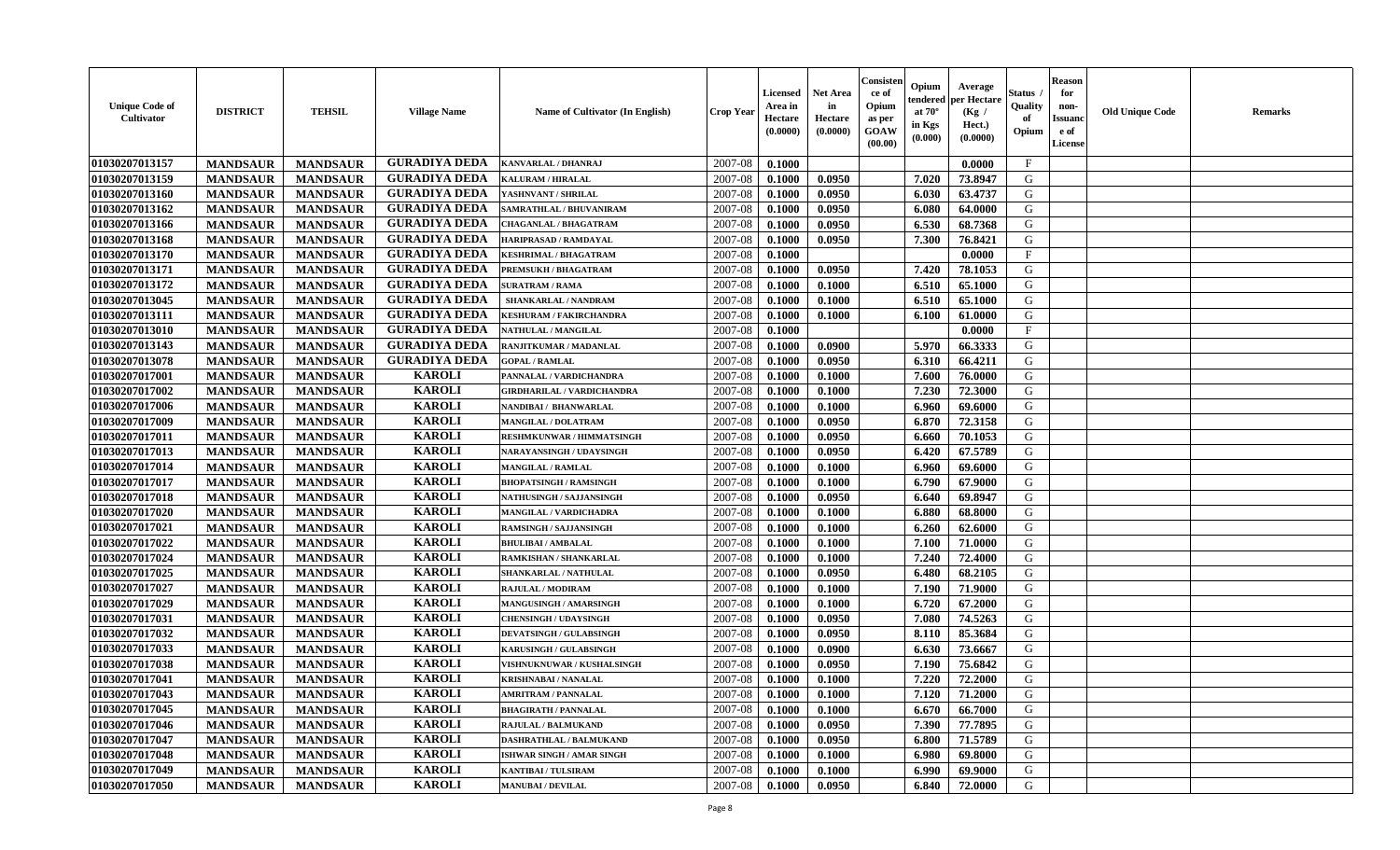| <b>Unique Code of</b><br><b>Cultivator</b> | <b>DISTRICT</b> | <b>TEHSIL</b>   | <b>Village Name</b> | <b>Name of Cultivator (In English)</b> | <b>Crop Year</b> | <b>Licensed</b><br>Area in<br>Hectare<br>(0.0000) | <b>Net Area</b><br>in<br>Hectare<br>(0.0000) | Consister<br>ce of<br>Opium<br>as per<br><b>GOAW</b><br>(00.00) | Opium<br>endered<br>at $70^{\circ}$<br>in Kgs<br>$(\mathbf{0.000})$ | Average<br>per Hectare<br>(Kg)<br>Hect.)<br>(0.0000) | Status<br>Quality<br>of<br>Opium | <b>Reason</b><br>for<br>non-<br><b>Issuano</b><br>e of<br>License | <b>Old Unique Code</b> | <b>Remarks</b>      |
|--------------------------------------------|-----------------|-----------------|---------------------|----------------------------------------|------------------|---------------------------------------------------|----------------------------------------------|-----------------------------------------------------------------|---------------------------------------------------------------------|------------------------------------------------------|----------------------------------|-------------------------------------------------------------------|------------------------|---------------------|
| 01030207017058                             | <b>MANDSAUR</b> | <b>MANDSAUR</b> | <b>KAROLI</b>       | SHYAMKUNWAR / JASVANTSINGH             | 2007-08          | 0.1000                                            | 0.1000                                       |                                                                 | 7.160                                                               | 71.6000                                              | G                                |                                                                   |                        |                     |
| 01030207017059                             | <b>MANDSAUR</b> | <b>MANDSAUR</b> | <b>KAROLI</b>       | NARENDRASINGH / BHNUVANISINGH          | 2007-08          | 0.1000                                            | 0.1000                                       |                                                                 | 6.990                                                               | 69.9000                                              | G                                |                                                                   |                        |                     |
| 01030207017061                             | <b>MANDSAUR</b> | <b>MANDSAUR</b> | <b>KAROLI</b>       | KHUMANSINGH / UKARSINGH                | 2007-08          | 0.1000                                            | 0.1000                                       |                                                                 | 7.010                                                               | 70.1000                                              | G                                |                                                                   |                        |                     |
| 01030207017062                             | <b>MANDSAUR</b> | <b>MANDSAUR</b> | <b>KAROLI</b>       | <b>GOPALSINGH / BHUVANSINGH</b>        | 2007-08          | 0.1000                                            | 0.1000                                       |                                                                 | 6.750                                                               | 67.5000                                              | G                                |                                                                   |                        |                     |
| 01030207017028                             | <b>MANDSAUR</b> | <b>MANDSAUR</b> | <b>KAROLI</b>       | KISHOR / ONKARLAL                      | 2007-08          | 0.1000                                            | 0.1000                                       |                                                                 | 6.880                                                               | 68.8000                                              | G                                |                                                                   |                        |                     |
| 01030207017037                             | <b>MANDSAUR</b> | <b>MANDSAUR</b> | <b>KAROLI</b>       | <b>ONKARLAL / GORDHANLAL</b>           | 2007-08          | 0.1000                                            | 0.1000                                       |                                                                 | 6.740                                                               | 67.4000                                              | G                                |                                                                   |                        |                     |
| 01030207017053                             | <b>MANDSAUR</b> | <b>MANDSAUR</b> | <b>KAROLI</b>       | KAILASHKUNWAR / BHAGVANSINGH           | 2007-08          | 0.1000                                            | 0.0950                                       |                                                                 | 6.790                                                               | 71,4737                                              | G                                |                                                                   |                        |                     |
| 01030207017063                             | <b>MANDSAUR</b> | <b>MANDSAUR</b> | <b>KAROLI</b>       | KANWARLAL / DOLATRAM                   | 2007-08          | 0.1000                                            | 0.1000                                       |                                                                 | 6.600                                                               | 66.0000                                              | G                                |                                                                   |                        |                     |
| 01030207017012                             | <b>MANDSAUR</b> | <b>MANDSAUR</b> | <b>KAROLI</b>       | MODIRAM / GORDHANLAL                   | 2007-08          | 0.1000                                            | 0.1000                                       |                                                                 | 7.160                                                               | 71.6000                                              | G                                |                                                                   |                        |                     |
| 01030207017026                             | <b>MANDSAUR</b> | <b>MANDSAUR</b> | <b>KAROLI</b>       | LAKSHMINARAYAN / MODIRAM               | 2007-08          | 0.1000                                            | 0.0950                                       |                                                                 | 6.670                                                               | 70.2105                                              | G                                |                                                                   |                        |                     |
| 01030207017055                             | <b>MANDSAUR</b> | <b>MANDSAUR</b> | <b>KAROLI</b>       | SHRIRAM / RATANLAL                     | 2007-08          | 0.1000                                            | 0.0950                                       |                                                                 | 7.040                                                               | 74.1053                                              | G                                |                                                                   |                        |                     |
| 01030207017054                             | <b>MANDSAUR</b> | <b>MANDSAUR</b> | <b>KAROLI</b>       | <b>AMARSINGH / BALVANTSINGH</b>        | 2007-08          | 0.1000                                            | 0.1000                                       |                                                                 | 6.840                                                               | 68.4000                                              | G                                |                                                                   |                        |                     |
| 01030207017035                             | <b>MANDSAUR</b> | <b>MANDSAUR</b> | <b>KAROLI</b>       | <b>BHERUSINGH / MOTISINGH</b>          | 2007-08          | 0.1000                                            | 0.1000                                       |                                                                 | 7.040                                                               | 70.4000                                              | G                                |                                                                   |                        |                     |
| 01030207017044                             | <b>MANDSAUR</b> | <b>MANDSAUR</b> | <b>KAROLI</b>       | <b>RAGHUVIRSINGH / RAMSINGH</b>        | 2007-08          | 0.1000                                            | 0.1000                                       |                                                                 | 7.110                                                               | 71.1000                                              | G                                |                                                                   |                        |                     |
| 01030207017036                             | <b>MANDSAUR</b> | <b>MANDSAUR</b> | <b>KAROLI</b>       | <b>GOVINDSINGH / BHUVANSINGH</b>       | 2007-08          | 0.1000                                            | 0.1000                                       |                                                                 | 7.020                                                               | 70.2000                                              | G                                |                                                                   |                        |                     |
| 01030207017040                             | <b>MANDSAUR</b> | <b>MANDSAUR</b> | <b>KAROLI</b>       | NISHABAI / SHIVLAL                     | 2007-08          | 0.1000                                            | 0.1000                                       |                                                                 | 6.810                                                               | 68.1000                                              | G                                |                                                                   |                        |                     |
| 01030207023001                             | <b>MANDSAUR</b> | <b>MANDSAUR</b> | <b>MULTANPURA</b>   | <b>IKBAL / ABDUL MAJID</b>             | 2007-08          | 0.1000                                            |                                              |                                                                 |                                                                     | 0.0000                                               | $\mathbf{F}$                     |                                                                   |                        |                     |
| 01030207023004                             | <b>MANDSAUR</b> | <b>MANDSAUR</b> | <b>MULTANPURA</b>   | <b>MUKTIYAR / IBRAHIM</b>              | 2007-08          | 0.1000                                            | 0.1000                                       |                                                                 | 6.570                                                               | 65.7000                                              | G                                |                                                                   |                        |                     |
| 01030207023008                             | <b>MANDSAUR</b> | <b>MANDSAUR</b> | <b>MULTANPURA</b>   | <b>HASMATBAI/SHABBIR</b>               | 2007-08          | 0.1000                                            |                                              |                                                                 |                                                                     | 0.0000                                               | $\mathbf{F}$                     |                                                                   |                        |                     |
| 01030207023009                             | <b>MANDSAUR</b> | <b>MANDSAUR</b> | <b>MULTANPURA</b>   | <b>IBRAHIM / ABDUL RAHMAN</b>          | 2007-08          | 0.1000                                            | 0.0750                                       |                                                                 | 5.110                                                               | 68.1333                                              | G                                |                                                                   |                        |                     |
| 01030207023011                             | <b>MANDSAUR</b> | <b>MANDSAUR</b> | <b>MULTANPURA</b>   | RAHIM / IMAMBAKSH                      | 2007-08          | 0.1000                                            | 0.1000                                       |                                                                 | 6.120                                                               | 61.2000                                              | G                                |                                                                   |                        |                     |
| 01030207023013                             | <b>MANDSAUR</b> | <b>MANDSAUR</b> | <b>MULTANPURA</b>   | <b>ABDUL / IBRAHIM</b>                 | 2007-08          | 0.1000                                            | 0.1000                                       |                                                                 | 6.730                                                               | 67.3000                                              | G                                |                                                                   |                        |                     |
| 01030207023018                             | <b>MANDSAUR</b> | <b>MANDSAUR</b> | <b>MULTANPURA</b>   | <b>SUGRABAI/ABDUL</b>                  | 2007-08          | 0.1000                                            | 0.1000                                       |                                                                 | 7.110                                                               | 71.1000                                              | G                                |                                                                   |                        |                     |
| 01030207023020                             | <b>MANDSAUR</b> | <b>MANDSAUR</b> | <b>MULTANPURA</b>   | AMNA JI / ABDUL LATIF                  | 2007-08          | 0.1000                                            | 0.1000                                       |                                                                 | 6.240                                                               | 62.4000                                              | G                                |                                                                   |                        |                     |
| 01030207023021                             | <b>MANDSAUR</b> | <b>MANDSAUR</b> | <b>MULTANPURA</b>   | <b>BABULAL / BHANVARLAL</b>            | 2007-08          | 0.1000                                            |                                              |                                                                 |                                                                     | 0.0000                                               | $\mathbf{F}$                     |                                                                   |                        |                     |
| 01030207023022                             | <b>MANDSAUR</b> | <b>MANDSAUR</b> | <b>MULTANPURA</b>   | NIJAMUDDIN / MAGIYA                    | 2007-08          | 0.1000                                            | 0.1000                                       |                                                                 | 6.870                                                               | 68.7000                                              | G                                |                                                                   |                        |                     |
| 01030207023024                             | <b>MANDSAUR</b> | <b>MANDSAUR</b> | <b>MULTANPURA</b>   | HASMATBAI / MAJID KHAN                 | 2007-08          | 0.1000                                            | 0.0950                                       |                                                                 | 5.940                                                               | 62.5263                                              | G                                |                                                                   |                        |                     |
| 01030207023034                             | <b>MANDSAUR</b> | <b>MANDSAUR</b> | <b>MULTANPURA</b>   | SAIDIBAI / MOHAMMAD TIMARI             | 2007-08          | 0.1000                                            | 0.1000                                       |                                                                 | 6.510                                                               | 65.1000                                              | G                                |                                                                   |                        |                     |
| 01030207023038                             | <b>MANDSAUR</b> | <b>MANDSAUR</b> | <b>MULTANPURA</b>   | AHMAD / VALI MOHAMMAD                  | 2007-08          | 0.1000                                            | 0.1000                                       |                                                                 | 6.480                                                               | 64.8000                                              | G                                |                                                                   |                        |                     |
| 01030207023039                             | <b>MANDSAUR</b> | <b>MANDSAUR</b> | <b>MULTANPURA</b>   | SHOKATSHAH / YASINSHAH                 | 2007-08          | 0.1000                                            | 0.1000                                       |                                                                 | 6.740                                                               | 67.4000                                              | G                                |                                                                   |                        |                     |
| 01030207023051                             | <b>MANDSAUR</b> | <b>MANDSAUR</b> | <b>MULTANPURA</b>   | <b>RUKMANBAI/BAGDIRAM</b>              | 2007-08          | 0.1000                                            |                                              |                                                                 |                                                                     | 0.0000                                               | $\mathbf{F}$                     |                                                                   |                        |                     |
| 01030207023062                             | <b>MANDSAUR</b> | <b>MANDSAUR</b> | <b>MULTANPURA</b>   | <b>MARIYAMBAI / BASHIR</b>             | 2007-08          | 0.1000                                            | 0.1000                                       |                                                                 | 2.720                                                               | 27.2000                                              | G                                | 04                                                                |                        |                     |
| 01030207023066                             | <b>MANDSAUR</b> | <b>MANDSAUR</b> | <b>MULTANPURA</b>   | <b>HALIMANBI / MUSHTAK</b>             | 2007-08          | 0.1000                                            | 0.0200                                       |                                                                 | 1.370                                                               | 68.5000                                              | G                                |                                                                   |                        |                     |
| 01030207023069                             | <b>MANDSAUR</b> | <b>MANDSAUR</b> | <b>MULTANPURA</b>   | <b>SHABBIR / ABDUL KARIM</b>           | 2007-08          | 0.1000                                            | 0.1000                                       |                                                                 | 6.790                                                               | 67.9000                                              | G                                |                                                                   |                        |                     |
| 01030207023075                             | <b>MANDSAUR</b> | <b>MANDSAUR</b> | <b>MULTANPURA</b>   | <b>GORDHAN / GANGARAM</b>              | 2007-08          | 0.1000                                            |                                              |                                                                 |                                                                     | 0.0000                                               | $\mathbf{F}$                     |                                                                   |                        |                     |
| 01030207023082                             | <b>MANDSAUR</b> | <b>MANDSAUR</b> | <b>MULTANPURA</b>   | <b>BHERULAL / BABRU</b>                | $2007 - 08$      | 0.1000                                            | 0.1000                                       |                                                                 | 6.650                                                               | 66.5000                                              | G                                |                                                                   |                        |                     |
| 01030207023083                             | <b>MANDSAUR</b> | <b>MANDSAUR</b> | <b>MULTANPURA</b>   | <b>ISHAK / EHAMAD PATEL</b>            | 2007-08          | 0.1000                                            |                                              |                                                                 |                                                                     | 0.0000                                               | $\mathbf{F}$                     |                                                                   |                        |                     |
| 01030207023060                             | <b>MANDSAUR</b> | <b>MANDSAUR</b> | <b>MULTANPURA</b>   | RAMJAN / ILABAKSH                      | 2007-08          | 0.1000                                            | 0.1000                                       |                                                                 | 6.140                                                               | 61.4000                                              | G                                |                                                                   |                        |                     |
| 01030207023079                             | <b>MANDSAUR</b> | <b>MANDSAUR</b> | <b>MULTANPURA</b>   | <b>SHAKUR / IBRAHIM</b>                | 2007-08          | 0.1000                                            | 0.1000                                       |                                                                 | 6.230                                                               | 62.3000                                              | G                                |                                                                   |                        |                     |
| 01030207023088                             | <b>MANDSAUR</b> | <b>MANDSAUR</b> | <b>MULTANPURA</b>   | <b>MUNSHILAL / GANGARAM</b>            | 2007-08          | 0.1000                                            |                                              |                                                                 |                                                                     | 0.0000                                               | $\mathbf{F}$                     |                                                                   |                        | TRANSFER/PITHAKHEDI |
| 01030207023072                             | <b>MANDSAUR</b> | <b>MANDSAUR</b> | <b>MULTANPURA</b>   | <b>GOPAL / CHHOGU</b>                  | 2007-08          | 0.1000                                            | 0.0200                                       |                                                                 | 1.370                                                               | 68.5000                                              | G                                |                                                                   |                        |                     |
| 01030207023089                             | <b>MANDSAUR</b> | <b>MANDSAUR</b> | <b>MULTANPURA</b>   | <b>SALAMUDADIN / IBRAHIM</b>           | 2007-08          | 0.1000                                            | 0.1000                                       |                                                                 | 6.700                                                               | 67.0000                                              | - 1                              | 02                                                                |                        |                     |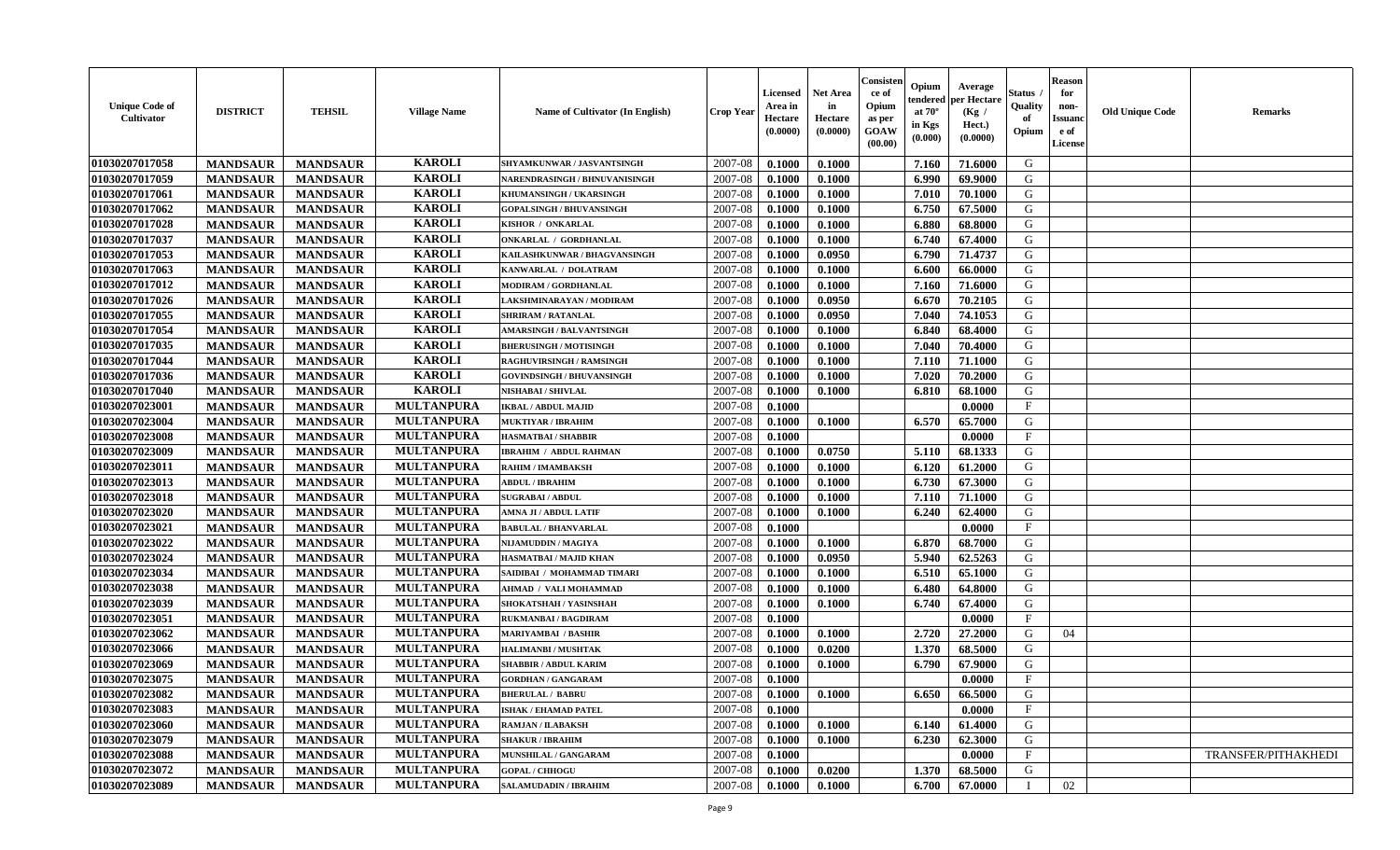| <b>Reason</b><br>Consister<br>Opium<br>Average<br><b>Net Area</b><br>Status<br>for<br><b>Licensed</b><br>ce of<br>per Hectare<br>endered<br>Opium<br><b>Unique Code of</b><br>in<br>Quality<br>Area in<br>non-<br><b>DISTRICT</b><br><b>TEHSIL</b><br><b>Village Name</b><br>Name of Cultivator (In English)<br><b>Crop Year</b><br>at $70^{\circ}$<br>(Kg /<br><b>Cultivator</b><br>Hectare<br>of<br><b>Issuano</b><br>Hectare<br>as per<br>in Kgs<br>Hect.)<br>(0.0000)<br><b>GOAW</b><br>(0.0000)<br>Opium<br>e of<br>(0.0000)<br>$(\mathbf{0.000})$<br>(00.00)<br>License | <b>Old Unique Code</b> | <b>Remarks</b> |
|-------------------------------------------------------------------------------------------------------------------------------------------------------------------------------------------------------------------------------------------------------------------------------------------------------------------------------------------------------------------------------------------------------------------------------------------------------------------------------------------------------------------------------------------------------------------------------|------------------------|----------------|
| <b>MULTANPURA</b><br>01030207023096<br>2007-08<br><b>MANDSAUR</b><br>6.470<br>G<br><b>MANDSAUR</b><br>0.1000<br>0.1000<br>64.7000<br><b>JUMMA / ABDUL RAHMAN</b>                                                                                                                                                                                                                                                                                                                                                                                                              |                        |                |
| 01030207023097<br><b>MULTANPURA</b><br>2007-08<br>G<br><b>MANDSAUR</b><br><b>MANDSAUR</b><br>0.1000<br>6.630<br>66.3000<br><b>FARUKH/AYYUB RODA</b><br>0.1000                                                                                                                                                                                                                                                                                                                                                                                                                 |                        |                |
| <b>MULTANPURA</b><br>01030207023073<br><b>MANDSAUR</b><br>$\mathbf{F}$<br><b>MANDSAUR</b><br>2007-08<br>0.1000<br>0.0000<br>RAMESHCHANDRA / BALARAM                                                                                                                                                                                                                                                                                                                                                                                                                           |                        |                |
| <b>MULTANPURA</b><br>01030207023098<br>2007-08<br>$_{\rm F}$<br><b>MANDSAUR</b><br><b>MANDSAUR</b><br><b>FATAMA BAI / SHAKUR</b><br>0.1000<br>0.0000                                                                                                                                                                                                                                                                                                                                                                                                                          |                        |                |
| <b>NOGANVA</b><br>G<br>01030207025002<br><b>MANDSAUR</b><br><b>MANDSAUR</b><br>2007-08<br>0.1000<br>0.1000<br>7.660<br>76.6000<br>MANGILAL / DOLATRAM                                                                                                                                                                                                                                                                                                                                                                                                                         |                        |                |
| <b>NOGANVA</b><br>01030207025003<br><b>MANDSAUR</b><br><b>MANDSAUR</b><br>0.0950<br>69.4737<br>G<br>SOHANBAI / VISHNULAL<br>2007-08<br>0.1000<br>6.600                                                                                                                                                                                                                                                                                                                                                                                                                        |                        |                |
| <b>NOGANVA</b><br>01030207025005<br><b>MANDSAUR</b><br><b>MANDSAUR</b><br>G<br><b>BHURIBAI / BAGDIRAM</b><br>2007-08<br>0.1000<br>0.0950<br>6.900<br>72.6316                                                                                                                                                                                                                                                                                                                                                                                                                  |                        |                |
| 01030207025006<br><b>NOGANVA</b><br>2007-08<br>7.740<br>G<br><b>MANDSAUR</b><br><b>MANDSAUR</b><br>0.1000<br>0.1000<br>77.4000<br>MADANLAL / LAKSHMAN                                                                                                                                                                                                                                                                                                                                                                                                                         |                        |                |
| <b>NOGANVA</b><br>01030207025008<br>7.240<br>G<br><b>MANDSAUR</b><br><b>MANDSAUR</b><br>2007-08<br>72.4000<br><b>BHANWAR SINGH / BHERU SINGH</b><br>0.1000<br>0.1000                                                                                                                                                                                                                                                                                                                                                                                                          |                        |                |
| <b>NOGANVA</b><br>G<br>01030207025009<br>2007-08<br>7.390<br><b>MANDSAUR</b><br><b>MANDSAUR</b><br>0.1000<br>73.9000<br>MANGIBAI / AMBALAL<br>0.1000                                                                                                                                                                                                                                                                                                                                                                                                                          |                        |                |
| <b>NOGANVA</b><br>G<br>01030207025010<br><b>MANDSAUR</b><br><b>MANDSAUR</b><br>2007-08<br>0.1000<br>0.1050<br>6.990<br>66.5714<br><b>PYARCHAND / BHUWAN</b>                                                                                                                                                                                                                                                                                                                                                                                                                   |                        |                |
| <b>NOGANVA</b><br>01030207025011<br><b>MANDSAUR</b><br><b>MANDSAUR</b><br>0.1000<br>G<br><b>SURATRAM / AMRITRAM</b><br>2007-08<br>0.1000<br>7.120<br>71.2000                                                                                                                                                                                                                                                                                                                                                                                                                  |                        |                |
| <b>NOGANVA</b><br>01030207025012<br><b>MANDSAUR</b><br><b>MANDSAUR</b><br>2007-08<br>0.0950<br>7.180<br>75.5789<br>G<br>0.1000<br><b>BAPULAL / JAYCHAND</b>                                                                                                                                                                                                                                                                                                                                                                                                                   |                        |                |
| 01030207025013<br><b>NOGANVA</b><br><b>MANDSAUR</b><br>6.410<br>67.4737<br>G<br><b>MANDSAUR</b><br>2007-08<br>0.1000<br>0.0950<br>HIRABAI / LABHCHANDRA                                                                                                                                                                                                                                                                                                                                                                                                                       |                        |                |
| <b>NOGANVA</b><br>01030207025014<br><b>MANDSAUR</b><br><b>MANDSAUR</b><br>PRATAPBAI / PRABHULAL<br>2007-08<br>0.1000<br>0.1000<br>6.730<br>67.3000<br>G                                                                                                                                                                                                                                                                                                                                                                                                                       |                        |                |
| <b>NOGANVA</b><br>G<br>01030207025015<br><b>MANDSAUR</b><br><b>MANDSAUR</b><br>2007-08<br>0.1000<br>0.0950<br>6.610<br>69.5789<br>CHIMANLAL / CHATURBHUJ                                                                                                                                                                                                                                                                                                                                                                                                                      |                        |                |
| <b>NOGANVA</b><br>01030207025016<br>G<br><b>MANDSAUR</b><br><b>MANDSAUR</b><br>2007-08<br>6.250<br>65.7895<br>0.1000<br>0.0950<br><b>GHISIBAI / SHIVSHANKAR</b>                                                                                                                                                                                                                                                                                                                                                                                                               |                        |                |
| <b>NOGANVA</b><br>01030207025019<br>G<br><b>MANDSAUR</b><br><b>MANDSAUR</b><br>2007-08<br><b>BHERULAL / NATHULAL</b><br>0.1000<br>0.1000<br>7.010<br>70.1000                                                                                                                                                                                                                                                                                                                                                                                                                  |                        |                |
| <b>NOGANVA</b><br>01030207025020<br><b>MANDSAUR</b><br><b>MANDSAUR</b><br>7.050<br>2007-08<br>0.1000<br>0.1000<br>70.5000<br>G<br>HIRALAL / BHANVARLAL                                                                                                                                                                                                                                                                                                                                                                                                                        |                        |                |
| <b>NOGANVA</b><br>01030207025023<br><b>MANDSAUR</b><br><b>MANDSAUR</b><br>2007-08<br>6.770<br>67.7000<br>G<br>RAGURAJ SINGH / SAJJAN SINGH<br>0.1000<br>0.1000                                                                                                                                                                                                                                                                                                                                                                                                                |                        |                |
| <b>NOGANVA</b><br>01030207025025<br>G<br><b>MANDSAUR</b><br><b>MANDSAUR</b><br>2007-08<br>0.0950<br>69.5789<br>NARAYANSINGH / NAHARSINGH<br>0.1000<br>6.610                                                                                                                                                                                                                                                                                                                                                                                                                   |                        |                |
| <b>NOGANVA</b><br>7.350<br>01030207025026<br><b>MANDSAUR</b><br><b>MANDSAUR</b><br>2007-08<br>0.1000<br>0.1000<br>73.5000<br>G<br><b>BALMUKUND / BHUWAN</b>                                                                                                                                                                                                                                                                                                                                                                                                                   |                        |                |
| <b>NOGANVA</b><br>01030207025027<br><b>MANDSAUR</b><br><b>MANDSAUR</b><br>0.0950<br>68.0000<br>G<br><b>BALARAM / LAXMICHAND</b><br>2007-08<br>0.1000<br>6.460                                                                                                                                                                                                                                                                                                                                                                                                                 |                        |                |
| <b>NOGANVA</b><br>01030207025028<br>G<br><b>MANDSAUR</b><br>2007-08<br><b>MANDSAUR</b><br><b>UDA / BHUVAN</b><br>0.1000<br>0.1000<br>6.970<br>69.7000                                                                                                                                                                                                                                                                                                                                                                                                                         |                        |                |
| 01030207025029<br><b>NOGANVA</b><br>G<br><b>MANDSAUR</b><br>2007-08<br>7.430<br><b>MANDSAUR</b><br><b>SUKHIBAI / LAKSHMICHND</b><br>0.1000<br>0.1000<br>74.3000                                                                                                                                                                                                                                                                                                                                                                                                               |                        |                |
| 01030207025030<br><b>NOGANVA</b><br><b>MANDSAUR</b><br>2007-08<br>0.0950<br>7.000<br>73.6842<br>G<br><b>MANDSAUR</b><br><b>HIRALAL / BHERULAL</b><br>0.1000                                                                                                                                                                                                                                                                                                                                                                                                                   |                        |                |
| <b>NOGANVA</b><br>G<br>01030207025031<br><b>MANDSAUR</b><br><b>MANDSAUR</b><br>2007-08<br>0.1000<br>6.490<br>64.9000<br>MANGIBAI / NIRBHERAM<br>0.1000                                                                                                                                                                                                                                                                                                                                                                                                                        |                        |                |
| <b>NOGANVA</b><br>G<br>01030207025033<br><b>MANDSAUR</b><br><b>MANDSAUR</b><br>7.610<br>2007-08<br>0.1000<br>0.0950<br>80.1053<br><b>KESHARBAI / NANDA</b>                                                                                                                                                                                                                                                                                                                                                                                                                    |                        |                |
| <b>NOGANVA</b><br>01030207025037<br><b>MANDSAUR</b><br><b>MANDSAUR</b><br>0.0950<br>G<br>TULSIRAM / NANDRAM<br>2007-08<br>0.1000<br>6.620<br>69.6842                                                                                                                                                                                                                                                                                                                                                                                                                          |                        |                |
| <b>NOGANVA</b><br>01030207025038<br><b>MANDSAUR</b><br><b>MANDSAUR</b><br>2007-08<br>0.1000<br>0.1000<br>6.810<br>68.1000<br>G<br>HIRALAL / JAGANNATH                                                                                                                                                                                                                                                                                                                                                                                                                         |                        |                |
| 01030207025042<br><b>NOGANVA</b><br><b>MANDSAUR</b><br><b>MANDSAUR</b><br>2007-08<br>6.590<br>G<br><b>GENDIBAI / BHAGIRATH</b><br>0.1000<br>0.1000<br>65.9000                                                                                                                                                                                                                                                                                                                                                                                                                 |                        |                |
| 01030207025044<br><b>NOGANVA</b><br><b>MANDSAUR</b><br>2007-08<br>G<br><b>MANDSAUR</b><br><b>TARABAI / BHERULAL</b><br>0.1000<br>0.1000<br>7.640<br>76.4000                                                                                                                                                                                                                                                                                                                                                                                                                   |                        |                |
| <b>NOGANVA</b><br>01030207025046<br>2007-08<br>G<br><b>MANDSAUR</b><br><b>MANDSAUR</b><br>0.0950<br>6.900<br>72.6316<br>KALABAI / SAVRAM<br>0.1000                                                                                                                                                                                                                                                                                                                                                                                                                            |                        |                |
| 01030207025050<br><b>NOGANVA</b><br>G<br><b>MANDSAUR</b><br><b>MANDSAUR</b><br>2007-08<br>0.0950<br>6.500<br>0.1000<br>68.4211<br>SHANTILAL / LABCHAND                                                                                                                                                                                                                                                                                                                                                                                                                        |                        |                |
| <b>NOGANVA</b><br>G<br>01030207025051<br>2007-08<br>0.1000<br>6.710<br>67.1000<br><b>MANDSAUR</b><br><b>MANDSAUR</b><br>MOHANPAL SINGH / LAXMAN SINGH<br>0.1000                                                                                                                                                                                                                                                                                                                                                                                                               |                        |                |
| 01030207025059<br><b>NOGANVA</b><br><b>MANDSAUR</b><br><b>MANDSAUR</b><br><b>JAGDISH / MANGILAL</b><br>$2007 - 08$<br>0.1000<br>0.1000<br>G<br>7.010 l<br>70.1000                                                                                                                                                                                                                                                                                                                                                                                                             |                        |                |
| <b>NOGANVA</b><br>01030207025062<br><b>MANDSAUR</b><br><b>MANDSAUR</b><br>SURESHKUMAR / LAXMINARAYAN<br>2007-08<br>0.1000<br>0.1000<br>6.450<br>64.5000<br>G                                                                                                                                                                                                                                                                                                                                                                                                                  |                        |                |
| <b>NOGANVA</b><br>01030207025063<br><b>MANDSAUR</b><br><b>MANDSAUR</b><br>2007-08<br>0.1000<br>G<br><b>BABULAL / LAXMINARAYAN</b><br>0.1000<br>7.110<br>71.1000                                                                                                                                                                                                                                                                                                                                                                                                               |                        |                |
| <b>NOGANVA</b><br><b>MANDSAUR</b><br>G<br>01030207025070<br><b>MANDSAUR</b><br>2007-08<br>0.1000<br>0.1000<br>6.640<br>66.4000<br><b>LAXMAN SINGH / SAJJAN SINGH</b>                                                                                                                                                                                                                                                                                                                                                                                                          |                        |                |
| 01030207025071<br><b>NOGANVA</b><br>G<br><b>MANDSAUR</b><br><b>MANDSAUR</b><br>2007-08<br>0.1000<br>0.1000<br>8.130<br>81.3000<br>KOMAL SINGH / BHANWAR SINGH                                                                                                                                                                                                                                                                                                                                                                                                                 |                        |                |
| <b>NOGANVA</b><br>01030207025072<br>G<br>2007-08<br><b>MANDSAUR</b><br><b>MANDSAUR</b><br><b>DASHRATH SINGH / BHARAT SINGH</b><br>0.1000<br>0.1000<br>7.050<br>70.5000                                                                                                                                                                                                                                                                                                                                                                                                        |                        |                |
| <b>NOGANVA</b><br>G<br>01030207025078<br><b>MANDSAUR</b><br>2007-08<br><b>MANDSAUR</b><br>PANNALAL / BHAGIRATH<br>0.1000<br>0.0950<br>6.760<br>71.1579                                                                                                                                                                                                                                                                                                                                                                                                                        |                        |                |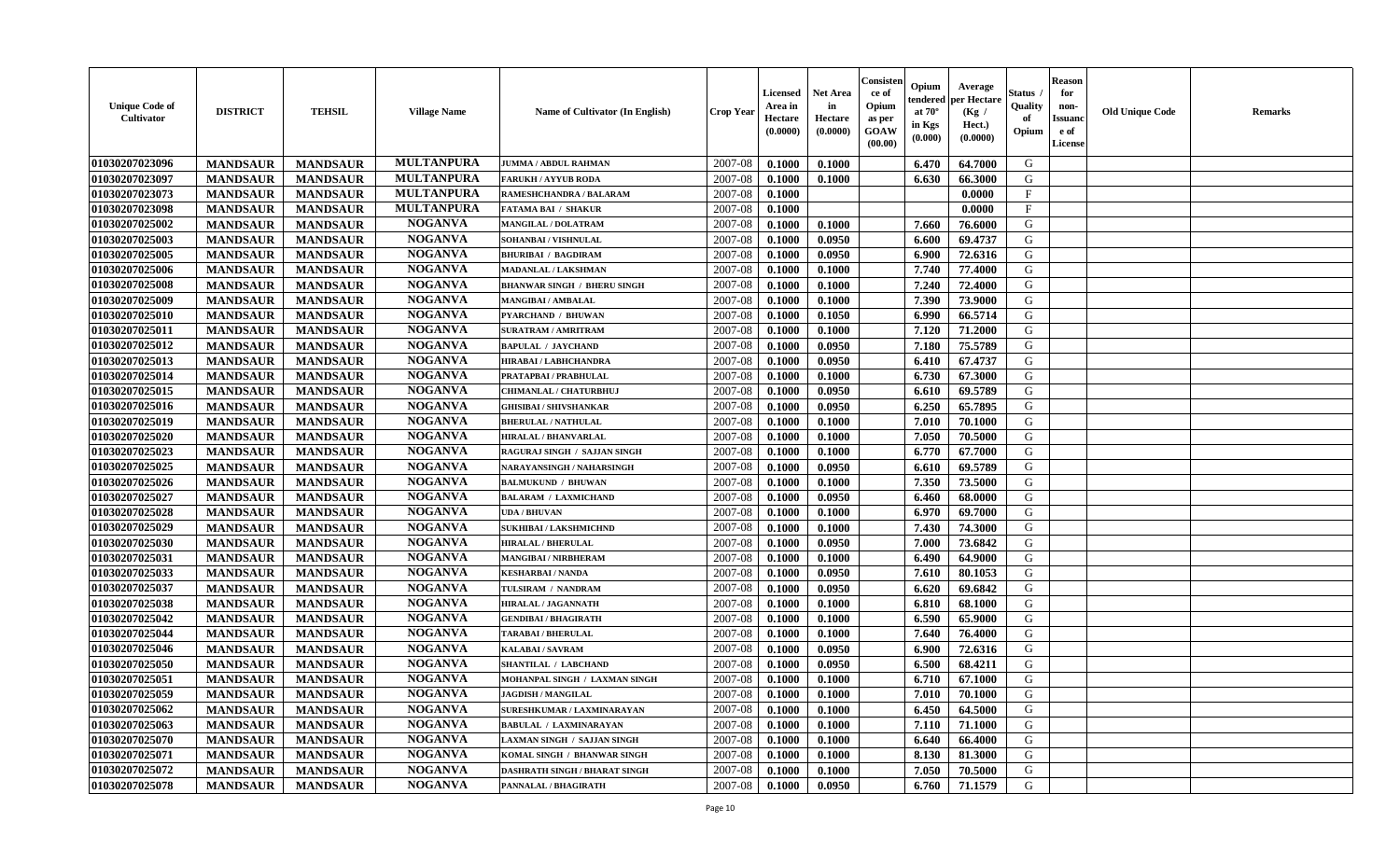| <b>Unique Code of</b><br><b>Cultivator</b> | <b>DISTRICT</b>                    | <b>TEHSIL</b>                      | <b>Village Name</b> | Name of Cultivator (In English)         | <b>Crop Year</b> | <b>Licensed</b><br>Area in<br>Hectare<br>(0.0000) | <b>Net Area</b><br>in<br>Hectare<br>(0.0000) | Consisteı<br>ce of<br>Opium<br>as per<br><b>GOAW</b><br>(00.00) | Opium<br>endered<br>at $70^\circ$<br>in Kgs<br>$(\mathbf{0.000})$ | Average<br>per Hectare<br>(Kg /<br>Hect.)<br>(0.0000) | Status<br>Quality<br>of<br>Opium | Reason<br>for<br>non-<br>Issuan<br>e of<br>License | <b>Old Unique Code</b> | <b>Remarks</b> |
|--------------------------------------------|------------------------------------|------------------------------------|---------------------|-----------------------------------------|------------------|---------------------------------------------------|----------------------------------------------|-----------------------------------------------------------------|-------------------------------------------------------------------|-------------------------------------------------------|----------------------------------|----------------------------------------------------|------------------------|----------------|
| 01030207025079                             | <b>MANDSAUR</b>                    | <b>MANDSAUR</b>                    | <b>NOGANVA</b>      | <b>BHANVARLAL / RADHU</b>               | 2007-08          | 0.1000                                            | 0.0950                                       |                                                                 | 6.950                                                             | 73.1579                                               | G                                |                                                    |                        |                |
| 01030207025084                             | <b>MANDSAUR</b>                    | <b>MANDSAUR</b>                    | <b>NOGANVA</b>      | <b>BHUWAN / BHERULAL</b>                | 2007-08          | 0.1000                                            | 0.1000                                       |                                                                 | 6.760                                                             | 67.6000                                               | G                                |                                                    |                        |                |
| 01030207025085                             | <b>MANDSAUR</b>                    | <b>MANDSAUR</b>                    | <b>NOGANVA</b>      | HAJARILAL / AMRITLAL                    | 2007-08          | 0.1000                                            | 0.1000                                       |                                                                 | 6.970                                                             | 69.7000                                               | G                                |                                                    |                        |                |
| 01030207025086                             | <b>MANDSAUR</b>                    | <b>MANDSAUR</b>                    | <b>NOGANVA</b>      | <b>HAKUBAI/VARADA</b>                   | 2007-08          | 0.1000                                            | 0.0950                                       |                                                                 | 6.900                                                             | 72.6316                                               | G                                |                                                    |                        |                |
| 01030207025091                             | <b>MANDSAUR</b>                    | <b>MANDSAUR</b>                    | <b>NOGANVA</b>      | PARVATSINGH / NATHUSINGH                | 2007-08          | 0.1000                                            | 0.1000                                       |                                                                 | 6.570                                                             | 65.7000                                               | G                                |                                                    |                        |                |
| 01030207025095                             | <b>MANDSAUR</b>                    | <b>MANDSAUR</b>                    | <b>NOGANVA</b>      | <b>KANCHAN BAI / NATHU</b>              | 2007-08          | 0.1000                                            | 0.0950                                       |                                                                 | 6.370                                                             | 67.0526                                               | G                                |                                                    |                        |                |
| 01030207025099                             | <b>MANDSAUR</b>                    | <b>MANDSAUR</b>                    | <b>NOGANVA</b>      | <b>MOHAN KUNWAR / MAHIPAL SINGH</b>     | 2007-08          | 0.1000                                            | 0.1000                                       |                                                                 | 7.100                                                             | 71.0000                                               | G                                |                                                    |                        |                |
| 01030207025100                             | <b>MANDSAUR</b>                    | <b>MANDSAUR</b>                    | <b>NOGANVA</b>      | HIRALAL / SHOBHARAM                     | 2007-08          | 0.1000                                            | 0.0950                                       |                                                                 | 6.710                                                             | 70.6316                                               | G                                |                                                    |                        |                |
| 01030207025032                             | <b>MANDSAUR</b>                    | <b>MANDSAUR</b>                    | <b>NOGANVA</b>      | VAJABAI / BHURIYA                       | 2007-08          | 0.1000                                            | 0.0900                                       |                                                                 | 6.650                                                             | 73.8889                                               | G                                |                                                    |                        |                |
| 01030207025067                             | <b>MANDSAUR</b>                    | <b>MANDSAUR</b>                    | <b>NOGANVA</b>      | <b>GUNWANT SINGH / RAGURAJ SINGH</b>    | 2007-08          | 0.1000                                            | 0.0950                                       |                                                                 | 6.250                                                             | 65.7895                                               | G                                |                                                    |                        |                |
| 01030207025069                             | <b>MANDSAUR</b>                    | <b>MANDSAUR</b>                    | <b>NOGANVA</b>      | <b>BHANUPRATAP SINGH / SAJJAN SINGH</b> | 2007-08          | 0.1000                                            | 0.0950                                       |                                                                 | 6.350                                                             | 66.8421                                               | G                                |                                                    |                        |                |
| 01030207025001                             | <b>MANDSAUR</b>                    | <b>MANDSAUR</b>                    | <b>NOGANVA</b>      | <b>BHARATSINGH / NAHARSINGH</b>         | 2007-08          | 0.1000                                            | 0.0950                                       |                                                                 | 6.820                                                             | 71.7895                                               | G                                |                                                    |                        |                |
| 01030207025024                             | <b>MANDSAUR</b>                    | <b>MANDSAUR</b>                    | <b>NOGANVA</b>      | <b>ONKARLAL / AMARCHAND</b>             | 2007-08          | 0.1000                                            | 0.1000                                       |                                                                 | 7.190                                                             | 71.9000                                               | G                                |                                                    |                        |                |
| 01030207025004                             | <b>MANDSAUR</b>                    | <b>MANDSAUR</b>                    | <b>NOGANVA</b>      | RADHESHYAM / NANDA                      | 2007-08          | 0.1000                                            | 0.1000                                       |                                                                 | 6.550                                                             | 65.5000                                               | G                                |                                                    |                        |                |
| 01030207025077                             | <b>MANDSAUR</b>                    | <b>MANDSAUR</b>                    | <b>NOGANVA</b>      | KALABAI / GOPAL                         | 2007-08          | 0.1000                                            | 0.1000                                       |                                                                 | 7.100                                                             | 71.0000                                               |                                  | 02                                                 |                        |                |
| 01030207025101                             | <b>MANDSAUR</b>                    | <b>MANDSAUR</b>                    | <b>NOGANVA</b>      | PUNAMCHANDRA / HIRALAL                  | 2007-08          | 0.1000                                            | 0.1000                                       |                                                                 | 6.800                                                             | 68.0000                                               | G                                |                                                    |                        |                |
| 01030207025102                             | <b>MANDSAUR</b>                    | <b>MANDSAUR</b>                    | <b>NOGANVA</b>      | <b>AMRITRAM / NANDA</b>                 | 2007-08          | 0.1000                                            | 0.1000                                       |                                                                 | 7.170                                                             | 71.7000                                               | G                                |                                                    |                        |                |
| 01030207025040                             | <b>MANDSAUR</b>                    | <b>MANDSAUR</b>                    | <b>NOGANVA</b>      | <b>SURESHKUMAR / HIRALAL</b>            | 2007-08          | 0.1000                                            | 0.0950                                       |                                                                 | 6.520                                                             | 68.6316                                               | G                                |                                                    |                        |                |
| 01030207025017                             | <b>MANDSAUR</b>                    | <b>MANDSAUR</b>                    | <b>NOGANVA</b>      | <b>RUKMANIBAI / RAMLAL</b>              | 2007-08          | 0.1000                                            | 0.1000                                       |                                                                 | 6.950                                                             | 69.5000                                               | G                                |                                                    |                        |                |
| 01030207025018                             | <b>MANDSAUR</b>                    | <b>MANDSAUR</b>                    | <b>NOGANVA</b>      | <b>KISHANLAL / GOBA</b>                 | 2007-08          | 0.1000                                            | 0.1000                                       |                                                                 | 6.650                                                             | 66.5000                                               | G                                |                                                    |                        |                |
| 01030207026001                             | <b>MANDSAUR</b>                    | <b>MANDSAUR</b>                    | <b>PITHAKHEDI</b>   | PANKESH / MOTILAL                       | 2007-08          | 0.1000                                            | 0.0950                                       |                                                                 | 6.720                                                             | 70.7368                                               | G                                |                                                    |                        |                |
| 01030207026002                             | <b>MANDSAUR</b>                    | <b>MANDSAUR</b>                    | <b>PITHAKHEDI</b>   | MANGILAL URF MAHADEV / PRAYRCHAND       | 2007-08          | 0.1000                                            | 0.0950                                       |                                                                 | 6.780                                                             | 71.3684                                               | G                                |                                                    |                        |                |
| 01030207026004                             | <b>MANDSAUR</b>                    | <b>MANDSAUR</b>                    | <b>PITHAKHEDI</b>   | <b>BHERULAL / TULSIRAM</b>              | 2007-08          | 0.1000                                            | 0.1000                                       |                                                                 | 6.670                                                             | 66.7000                                               | G                                |                                                    |                        |                |
| 01030207026005                             | <b>MANDSAUR</b>                    | <b>MANDSAUR</b>                    | <b>PITHAKHEDI</b>   | <b>GOPAL / KISHNALAL</b>                | 2007-08          | 0.1000                                            | 0.1000                                       |                                                                 | 7.020                                                             | 70.2000                                               | G                                |                                                    |                        |                |
| 01030207026006                             | <b>MANDSAUR</b>                    | <b>MANDSAUR</b>                    | <b>PITHAKHEDI</b>   | NARAYANSINGH / BALWANTSINGH             | 2007-08          | 0.1000                                            | 0.1000                                       |                                                                 | 6.610                                                             | 66.1000                                               | G                                |                                                    |                        |                |
| 01030207026009                             | <b>MANDSAUR</b>                    | <b>MANDSAUR</b>                    | <b>PITHAKHEDI</b>   | MANGIBAI / CHUNILAL                     | 2007-08          | 0.1000                                            | 0.1000                                       |                                                                 | 6.870                                                             | 68.7000                                               | G                                |                                                    |                        |                |
| 01030207026011                             |                                    |                                    | <b>PITHAKHEDI</b>   | <b>BEGAMBAI/HAMIDKODA</b>               | 2007-08          | 0.1000                                            | 0.1000                                       |                                                                 | 6.320                                                             | 63.2000                                               | G                                |                                                    |                        |                |
| 01030207026012                             | <b>MANDSAUR</b><br><b>MANDSAUR</b> | <b>MANDSAUR</b><br><b>MANDSAUR</b> | <b>PITHAKHEDI</b>   | NIRMALAKUNWAR / SHYAMSINGH              | 2007-08          | 0.1000                                            | 0.1000                                       |                                                                 | 7.050                                                             | 70.5000                                               | G                                |                                                    |                        |                |
| 01030207026013                             | <b>MANDSAUR</b>                    | <b>MANDSAUR</b>                    | <b>PITHAKHEDI</b>   | <b>GOVINDSINGH / MANOHARSINGH</b>       | 2007-08          | 0.1000                                            | 0.1000                                       |                                                                 | 7.210                                                             | 72.1000                                               | G                                |                                                    |                        |                |
| 01030207026014                             | <b>MANDSAUR</b>                    | <b>MANDSAUR</b>                    | <b>PITHAKHEDI</b>   | <b>BHUWAN / BHERA</b>                   | 2007-08          | 0.1000                                            | 0.1000                                       |                                                                 | 7.110                                                             | 71.1000                                               | G                                |                                                    |                        |                |
| 01030207026017                             | <b>MANDSAUR</b>                    | <b>MANDSAUR</b>                    | <b>PITHAKHEDI</b>   | <b>JAGDISH / BHUWAN</b>                 | 2007-08          | 0.1000                                            | 0.1000                                       |                                                                 | 6.920                                                             | 69.2000                                               | G                                |                                                    |                        |                |
| 01030207026024                             | <b>MANDSAUR</b>                    | <b>MANDSAUR</b>                    | <b>PITHAKHEDI</b>   | SHNKARLAL / PYARCHAND                   | 2007-08          | 0.1000                                            | 0.1000                                       |                                                                 | 6.700                                                             | 67.0000                                               | G                                |                                                    |                        |                |
| 01030207026025                             | <b>MANDSAUR</b>                    | <b>MANDSAUR</b>                    | <b>PITHAKHEDI</b>   | KISHOR / CHUNILAL                       | 2007-08          | 0.1000                                            | 0.1000                                       |                                                                 | 6.880                                                             | 68.8000                                               | G                                |                                                    |                        |                |
| 01030207026027                             | <b>MANDSAUR</b>                    | <b>MANDSAUR</b>                    | <b>PITHAKHEDI</b>   | TAMUSINGH / LAKSHMANSINGH               | 2007-08          | 0.1000                                            | 0.1000                                       |                                                                 | 6.400                                                             | 64.0000                                               | G                                |                                                    |                        |                |
| 01030207026031                             | <b>MANDSAUR</b>                    | <b>MANDSAUR</b>                    | <b>PITHAKHEDI</b>   | <b>BHANWAR SINGH / MANGU SINGH</b>      | 2007-08          | 0.1000                                            | 0.0950                                       |                                                                 | 7.250                                                             | 76.3158                                               | G                                |                                                    |                        |                |
|                                            |                                    |                                    | PITHAKHEDI          | <b>DEVI SINGH / KALU SINGH</b>          |                  |                                                   | 0.1000                                       |                                                                 |                                                                   |                                                       | G                                |                                                    |                        |                |
| 01030207026032                             | <b>MANDSAUR</b>                    | <b>MANDSAUR</b>                    | <b>PITHAKHEDI</b>   |                                         | 2007-08          | 0.1000                                            |                                              |                                                                 | 7.310                                                             | 73.1000                                               |                                  |                                                    |                        |                |
| 01030207026033<br>01030207026034           | <b>MANDSAUR</b>                    | <b>MANDSAUR</b><br><b>MANDSAUR</b> | <b>PITHAKHEDI</b>   | <b>NAGU SINGH / PRATAP SINGH</b>        | 2007-08          | 0.1000                                            | 0.0950<br>0.1000                             |                                                                 | 7.610                                                             | 80.1053                                               | G                                |                                                    |                        |                |
|                                            | <b>MANDSAUR</b>                    |                                    | <b>PITHAKHEDI</b>   | LAXMINARAYAN / TULSIRAM                 | 2007-08          | 0.1000                                            |                                              |                                                                 | 7.360                                                             | 73.6000                                               | G                                |                                                    |                        |                |
| 01030207026035<br>01030207026036           | <b>MANDSAUR</b>                    | <b>MANDSAUR</b>                    | <b>PITHAKHEDI</b>   | <b>JAGDISH / JAYRAM</b>                 | 2007-08          | 0.1000                                            | 0.0900                                       |                                                                 | 6.490                                                             | 72.1111                                               | G                                |                                                    |                        |                |
|                                            | <b>MANDSAUR</b>                    | <b>MANDSAUR</b>                    | <b>PITHAKHEDI</b>   | MAHENDRA SINGH / DAYAL SINGH            | 2007-08          | 0.1000                                            | 0.1000                                       |                                                                 | 6.870                                                             | 68.7000                                               | G                                |                                                    |                        |                |
| 01030207026038                             | <b>MANDSAUR</b>                    | <b>MANDSAUR</b>                    |                     | <b>LOKENDRASINGH / DASHRATHSINGH</b>    | 2007-08          | 0.1000                                            | 0.1000                                       |                                                                 | 6.540                                                             | 65.4000                                               | G                                |                                                    |                        |                |
| 01030207026039                             | <b>MANDSAUR</b>                    | <b>MANDSAUR</b>                    | <b>PITHAKHEDI</b>   | <b>GAJRAJ SINGH / DAYAL SINGH</b>       | 2007-08          | 0.1000                                            | 0.1000                                       |                                                                 | 6.640                                                             | 66.4000                                               | G                                |                                                    |                        |                |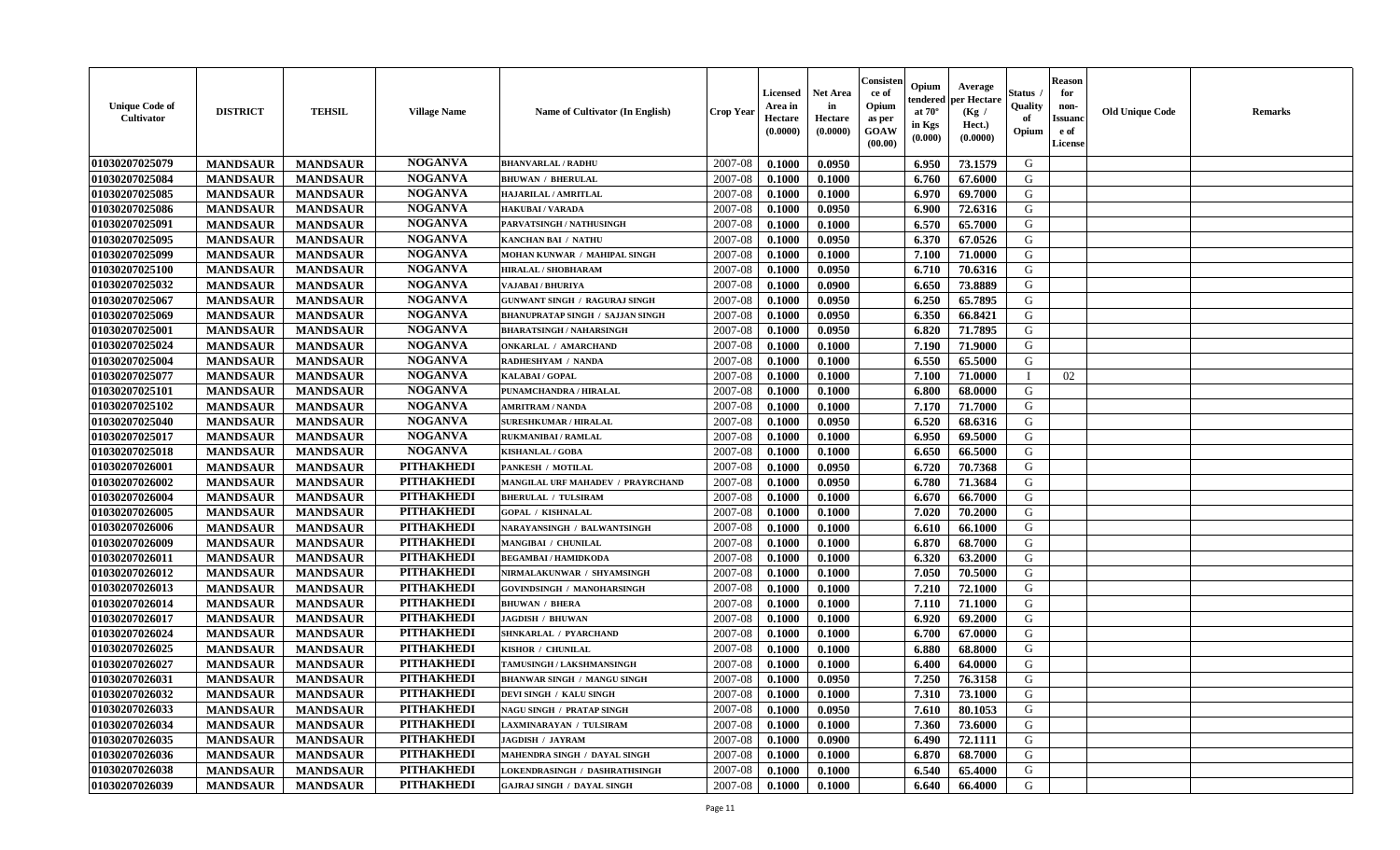| <b>Unique Code of</b><br>Cultivator | <b>DISTRICT</b> | <b>TEHSIL</b>   | <b>Village Name</b> | Name of Cultivator (In English)  | <b>Crop Year</b> | <b>Licensed</b><br>Area in<br>Hectare<br>(0.0000) | <b>Net Area</b><br>in<br>Hectare<br>(0.0000) | Consister<br>ce of<br>Opium<br>as per<br><b>GOAW</b><br>(00.00) | Opium<br>tendered<br>at $70^{\circ}$<br>in Kgs<br>$(\mathbf{0.000})$ | Average<br>per Hectare<br>(Kg /<br>Hect.)<br>(0.0000) | Status .<br>Quality<br>of<br>Opium | <b>Reason</b><br>for<br>non-<br><b>Issuanc</b><br>e of<br>License | <b>Old Unique Code</b> | <b>Remarks</b>             |
|-------------------------------------|-----------------|-----------------|---------------------|----------------------------------|------------------|---------------------------------------------------|----------------------------------------------|-----------------------------------------------------------------|----------------------------------------------------------------------|-------------------------------------------------------|------------------------------------|-------------------------------------------------------------------|------------------------|----------------------------|
| 01030207026040                      | <b>MANDSAUR</b> | <b>MANDSAUR</b> | <b>PITHAKHEDI</b>   | <b>BABULAL / RAMLAL</b>          | 2007-08          | 0.1000                                            | 0.0950                                       |                                                                 | 6.670                                                                | 70.2105                                               | G                                  |                                                                   |                        |                            |
| 01030207026042                      | <b>MANDSAUR</b> | <b>MANDSAUR</b> | <b>PITHAKHEDI</b>   | KAILASHCHANDRA / BHURALAL        | 2007-08          | 0.1000                                            | 0.0950                                       |                                                                 | 6.600                                                                | 69.4737                                               | G                                  |                                                                   |                        |                            |
| 01030207026043                      | <b>MANDSAUR</b> | <b>MANDSAUR</b> | <b>PITHAKHEDI</b>   | <b>MUBARIK / MANGTU</b>          | 2007-08          | 0.1000                                            | 0.1000                                       |                                                                 | 6.000                                                                | 60.0000                                               | G                                  |                                                                   |                        |                            |
| 01030207026045                      | <b>MANDSAUR</b> | <b>MANDSAUR</b> | <b>PITHAKHEDI</b>   | PREM SINGH / MOHAN SINGH         | 2007-08          | 0.1000                                            | 0.1000                                       |                                                                 | 6.160                                                                | 61.6000                                               | G                                  |                                                                   |                        |                            |
| 01030207026046                      | <b>MANDSAUR</b> | <b>MANDSAUR</b> | <b>PITHAKHEDI</b>   | <b>RAKESH / MANGILAL</b>         | 2007-08          | 0.1000                                            | 0.1000                                       |                                                                 | 6.670                                                                | 66.7000                                               | G                                  |                                                                   |                        |                            |
| 01030207026050                      | <b>MANDSAUR</b> | <b>MANDSAUR</b> | <b>PITHAKHEDI</b>   | <b>BHAGWANSINGH / NAHARSINGH</b> | 2007-08          | 0.1000                                            | 0.0950                                       |                                                                 | 7.140                                                                | 75.1579                                               | G                                  |                                                                   |                        |                            |
| 01030207026056                      | <b>MANDSAUR</b> | <b>MANDSAUR</b> | <b>PITHAKHEDI</b>   | <b>ONKARSINGH / NARAYANSINGH</b> | 2007-08          | 0.1000                                            | 0.1000                                       |                                                                 | 6.480                                                                | 64.8000                                               | G                                  |                                                                   |                        |                            |
| 01030207026057                      | <b>MANDSAUR</b> | <b>MANDSAUR</b> | <b>PITHAKHEDI</b>   | <b>GHASIRAM / HEMRAJ</b>         | 2007-08          | 0.1000                                            | 0.1000                                       |                                                                 | 6.230                                                                | 62.3000                                               | G                                  |                                                                   |                        |                            |
| 01030207026058                      | <b>MANDSAUR</b> | <b>MANDSAUR</b> | <b>PITHAKHEDI</b>   | KAILASH / BHERULAL               | 2007-08          | 0.1000                                            | 0.1000                                       |                                                                 | 6.630                                                                | 66.3000                                               | G                                  |                                                                   |                        |                            |
| 01030207026059                      | <b>MANDSAUR</b> | <b>MANDSAUR</b> | <b>PITHAKHEDI</b>   | DAYAL SINGH / RAM SINGH          | 2007-08          | 0.1000                                            | 0.0950                                       |                                                                 | 6.030                                                                | 63.4737                                               | G                                  |                                                                   |                        |                            |
| 01030207026060                      | <b>MANDSAUR</b> | <b>MANDSAUR</b> | <b>PITHAKHEDI</b>   | RAGHUVIR SINGH / RAM SINGH       | 2007-08          | 0.1000                                            | 0.0950                                       |                                                                 | 6.120                                                                | 64.4211                                               | G                                  |                                                                   |                        |                            |
| 01030207026065                      | <b>MANDSAUR</b> | <b>MANDSAUR</b> | <b>PITHAKHEDI</b>   | <b>RAGHUNATH / RAM SINGH</b>     | 2007-08          | 0.1000                                            | 0.1000                                       |                                                                 | 6.880                                                                | 68.8000                                               | G                                  |                                                                   |                        |                            |
| 01030207026066                      | <b>MANDSAUR</b> | <b>MANDSAUR</b> | <b>PITHAKHEDI</b>   | PRAHLADSINGH / HUKUM SINGH       | 2007-08          | 0.1000                                            | 0.1000                                       |                                                                 | 6.590                                                                | 65.9000                                               | G                                  |                                                                   |                        |                            |
| 01030207027003                      | <b>MANDSAUR</b> | <b>MANDSAUR</b> | <b>RALAYATA</b>     | RAMESHVAR / LAKSHMAN             | 2007-08          | 0.1000                                            | 0.0850                                       |                                                                 | 5.500                                                                | 64.7059                                               | G                                  |                                                                   |                        | <b>TRANSFER/PITHAKHEDI</b> |
| 01030207027006                      | <b>MANDSAUR</b> | <b>MANDSAUR</b> | <b>RALAYATA</b>     | <b>BADRILAL / NANDA</b>          | 2007-08          | 0.1000                                            | 0.1000                                       |                                                                 | 6.510                                                                | 65.1000                                               | G                                  |                                                                   |                        |                            |
| 01030207027009                      | <b>MANDSAUR</b> | <b>MANDSAUR</b> | <b>RALAYATA</b>     | RAMLAL / FAKIRCHAND              | 2007-08          | 0.1000                                            |                                              |                                                                 |                                                                      | 0.0000                                                | $\mathbf{F}$                       |                                                                   |                        |                            |
| 01030207027014                      | <b>MANDSAUR</b> | <b>MANDSAUR</b> | <b>RALAYATA</b>     | <b>BABULAL / HEMRAJ</b>          | 2007-08          | 0.1000                                            |                                              |                                                                 |                                                                      | 0.0000                                                | $\mathbf{F}$                       |                                                                   |                        |                            |
| 01030207027015                      | <b>MANDSAUR</b> | <b>MANDSAUR</b> | <b>RALAYATA</b>     | NANDRAM / ONKARLAL               | 2007-08          | 0.1000                                            |                                              |                                                                 |                                                                      | 0.0000                                                | $\mathbf{F}$                       |                                                                   |                        | TRANSFER/MULTANPURA        |
| 01030207027030                      | <b>MANDSAUR</b> | <b>MANDSAUR</b> | <b>RALAYATA</b>     | <b>KAMLESH / RADHESHYAM</b>      | 2007-08          | 0.1000                                            | 0.1000                                       |                                                                 | 6.020                                                                | 60.2000                                               | G                                  |                                                                   |                        | TRANSFER/MULTANPURA        |
| 01030207027040                      | <b>MANDSAUR</b> | <b>MANDSAUR</b> | <b>RALAYATA</b>     | KRISHNAKANHEYA / RAMNARAYAN      | 2007-08          | 0.1000                                            | 0.1000                                       |                                                                 | 6.480                                                                | 64.8000                                               | G                                  |                                                                   |                        |                            |
| 01030207027041                      | <b>MANDSAUR</b> | <b>MANDSAUR</b> | <b>RALAYATA</b>     | SHANKARLAL / BHURALAL            | 2007-08          | 0.1000                                            | 0.1000                                       |                                                                 | 6.630                                                                | 66.3000                                               | G                                  |                                                                   |                        | TRANSFER/PITHAKHEDI        |
| 01030207027053                      | <b>MANDSAUR</b> | <b>MANDSAUR</b> | <b>RALAYATA</b>     | <b>JAGDISH / BHURALAL</b>        | 2007-08          | 0.1000                                            | 0.1000                                       |                                                                 | 6.600                                                                | 66.0000                                               | G                                  |                                                                   |                        | TRANSFER/PITHAKHEDI        |
| 01030207027060                      | <b>MANDSAUR</b> | <b>MANDSAUR</b> | <b>RALAYATA</b>     | <b>NARENDRKUMAR / MADANLAL</b>   | 2007-08          | 0.1000                                            |                                              |                                                                 |                                                                      | 0.0000                                                | $\mathbf{F}$                       |                                                                   |                        |                            |
| 01030207027068                      | <b>MANDSAUR</b> | <b>MANDSAUR</b> | <b>RALAYATA</b>     | RAMESHVAR / GOVARDHAN            | 2007-08          | 0.1000                                            | 0.1000                                       |                                                                 | 6.700                                                                | 67.0000                                               | G                                  |                                                                   |                        |                            |
| 01030207027074                      | <b>MANDSAUR</b> | <b>MANDSAUR</b> | <b>RALAYATA</b>     | <b>BABULAL / MANGILAL</b>        | 2007-08          | 0.1000                                            |                                              |                                                                 |                                                                      | 0.0000                                                | $\mathbf{F}$                       |                                                                   |                        |                            |
| 01030207027076                      | <b>MANDSAUR</b> | <b>MANDSAUR</b> | <b>RALAYATA</b>     | PAPPUBAI / NANURAM               | 2007-08          | 0.1000                                            | 0.1000                                       |                                                                 | 6.600                                                                | 66.0000                                               | G                                  |                                                                   |                        |                            |
| 01030207027077                      | <b>MANDSAUR</b> | <b>MANDSAUR</b> | <b>RALAYATA</b>     | LALIBAI / MANGILAL               | 2007-08          | 0.1000                                            |                                              |                                                                 |                                                                      | 0.0000                                                | F                                  |                                                                   |                        |                            |
| 01030207027081                      | <b>MANDSAUR</b> | <b>MANDSAUR</b> | <b>RALAYATA</b>     | PRAHLAD / MOHANLAL               | 2007-08          | 0.1000                                            | 0.1000                                       |                                                                 | 5.850                                                                | 58.5000                                               | G                                  |                                                                   |                        | <b>TRANSFER/PITHAKHEDI</b> |
| 01030207027090                      | <b>MANDSAUR</b> | <b>MANDSAUR</b> | <b>RALAYATA</b>     | <b>OMPRAKASH / HARIRAM</b>       | 2007-08          | 0.1000                                            |                                              |                                                                 |                                                                      | 0.0000                                                | $\mathbf{F}$                       |                                                                   |                        |                            |
| 01030207027091                      | <b>MANDSAUR</b> | <b>MANDSAUR</b> | <b>RALAYATA</b>     | VARDICHAND / FAKIRCHAND          | 2007-08          | 0.1000                                            |                                              |                                                                 |                                                                      | 0.0000                                                | $\mathbf{F}$                       |                                                                   |                        |                            |
| 01030207027098                      | <b>MANDSAUR</b> | <b>MANDSAUR</b> | <b>RALAYATA</b>     | <b>KAVERIBAI / BADRILAL</b>      | 2007-08          | 0.1000                                            | 0.1000                                       |                                                                 | 6.780                                                                | 67.8000                                               | G                                  |                                                                   |                        |                            |
| 01030207027104                      | <b>MANDSAUR</b> | <b>MANDSAUR</b> | <b>RALAYATA</b>     | <b>RAMLAL / JAGDISH</b>          | 2007-08          | 0.1000                                            |                                              |                                                                 |                                                                      | 0.0000                                                | $\mathbf{F}$                       |                                                                   |                        | TRANSFER/MULTANPURA        |
| 01030207027126                      | <b>MANDSAUR</b> | <b>MANDSAUR</b> | <b>RALAYATA</b>     | RAMLAL / MODA                    | 2007-08          | 0.1000                                            |                                              |                                                                 |                                                                      | 0.0000                                                | $\mathbf{F}$                       |                                                                   |                        |                            |
| 01030207027135                      | <b>MANDSAUR</b> | <b>MANDSAUR</b> | <b>RALAYATA</b>     | <b>JAGDISH / RAMLAL</b>          | 2007-08          | 0.1000                                            |                                              |                                                                 |                                                                      | 0.0000                                                | $\mathbf{F}$                       |                                                                   |                        |                            |
| 01030207027143                      | <b>MANDSAUR</b> | <b>MANDSAUR</b> | <b>RALAYATA</b>     | MADANLAL / LAKSHMAN              | 2007-08          | 0.1000                                            | 0.1000                                       |                                                                 | 6.010                                                                | 60.1000                                               | G                                  |                                                                   |                        | TRANSFER/PITHAKHEDI        |
| 01030207027004                      | <b>MANDSAUR</b> | <b>MANDSAUR</b> | <b>RALAYATA</b>     | SHANTIBAI / MOHANLAL             | 2007-08          | $\boldsymbol{0.1000}$                             |                                              |                                                                 |                                                                      | 0.0000                                                | $\mathbf{F}$                       |                                                                   |                        |                            |
| 01030207027148                      | <b>MANDSAUR</b> | <b>MANDSAUR</b> | <b>RALAYATA</b>     | <b>GOPAL / NATHU</b>             | 2007-08          | 0.1000                                            | 0.1000                                       |                                                                 | 6.850                                                                | 68.5000                                               | G                                  |                                                                   |                        | TRANSFER/DHARIYAKHEDI      |
| 01030207027061                      | <b>MANDSAUR</b> | <b>MANDSAUR</b> | <b>RALAYATA</b>     | <b>NARAYAN / RAMLAL</b>          | 2007-08          | 0.1000                                            |                                              |                                                                 |                                                                      | 0.0000                                                | $_{\rm F}$                         |                                                                   |                        |                            |
| 01030207027037                      | <b>MANDSAUR</b> | <b>MANDSAUR</b> | <b>RALAYATA</b>     | <b>DHAPUBAI/RAMCHANDRA</b>       | 2007-08          | 0.1000                                            |                                              |                                                                 |                                                                      | 0.0000                                                | $\mathbf{F}$                       |                                                                   |                        | TRANSFER/MULTANPURA        |
| 01030207027150                      | <b>MANDSAUR</b> | <b>MANDSAUR</b> | <b>RALAYATA</b>     | RAMPRASAD / MANGILAL             | 2007-08          | 0.1000                                            | 0.1000                                       |                                                                 | 7.250                                                                | 72.5000                                               | G                                  |                                                                   |                        | TRANSFER/DHARIYAKHEDI      |
| 01030207027106                      | <b>MANDSAUR</b> | <b>MANDSAUR</b> | <b>RALAYATA</b>     | SHYAMLAL / MANGILAL              | 2007-08          | 0.1000                                            |                                              |                                                                 |                                                                      | 0.0000                                                | $\mathbf{F}$                       |                                                                   |                        |                            |
| 01030207027151                      | <b>MANDSAUR</b> | <b>MANDSAUR</b> | <b>RALAYATA</b>     | <b>KALURAM / NANURAM</b>         | 2007-08          | 0.1000                                            |                                              |                                                                 |                                                                      | 0.0000                                                | $\mathbf{F}$                       |                                                                   |                        | TRANSFER/DHARIYAKHEDI      |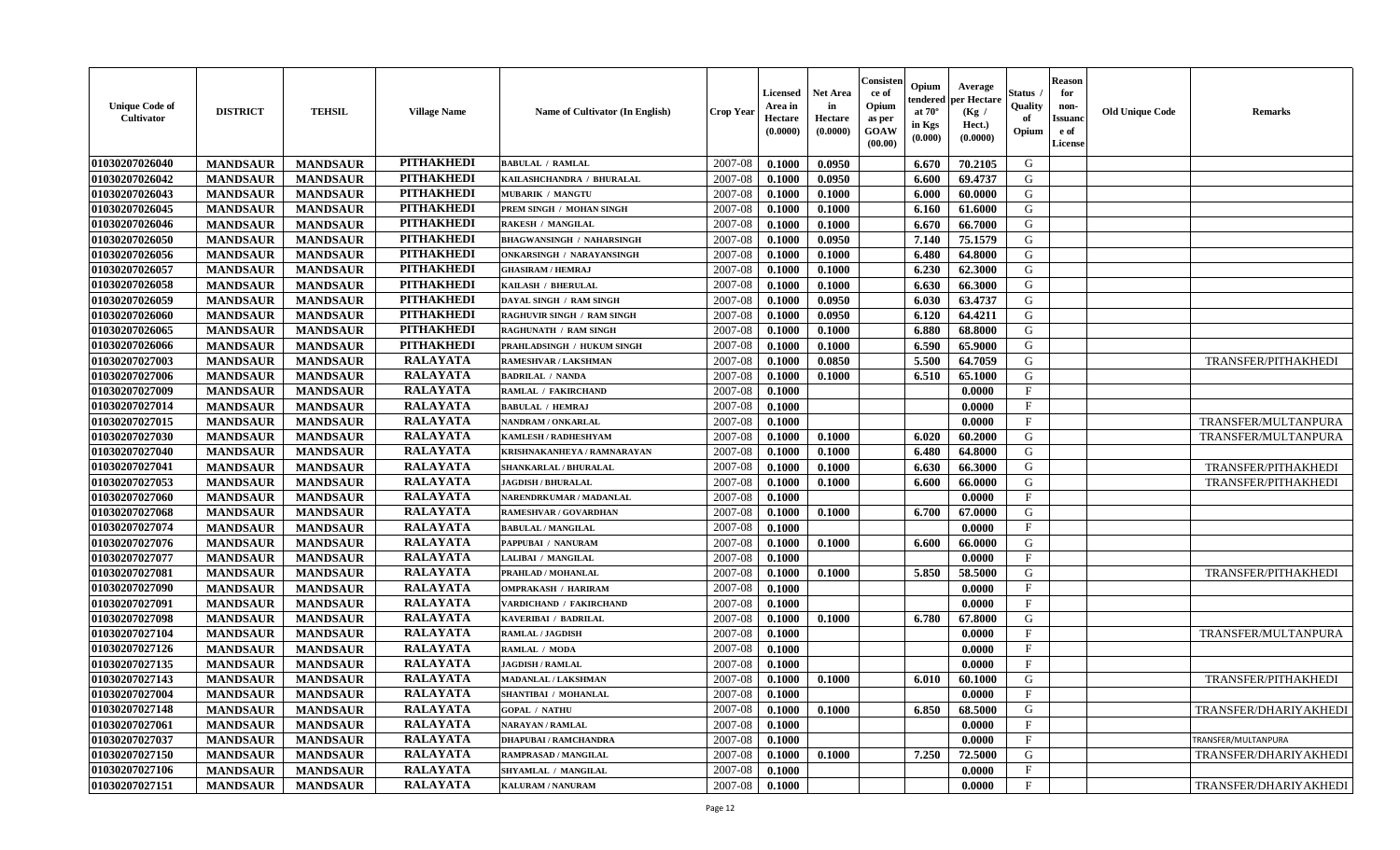| <b>Unique Code of</b><br>Cultivator | <b>DISTRICT</b> | <b>TEHSIL</b>   | <b>Village Name</b> | <b>Name of Cultivator (In English)</b> | <b>Crop Year</b> | <b>Licensed</b><br>Area in<br>Hectare<br>(0.0000) | <b>Net Area</b><br>in<br>Hectare<br>(0.0000) | Consisten<br>ce of<br>Opium<br>as per<br>GOAW<br>(00.00) | Opium<br>tendered<br>at $70^\circ$<br>in Kgs<br>(0.000) | Average<br>per Hectare<br>(Kg)<br>Hect.)<br>(0.0000) | Status<br>Quality<br>of<br>Opium | <b>Reason</b><br>for<br>non-<br>Issuano<br>e of<br>License | <b>Old Unique Code</b> | <b>Remarks</b>      |
|-------------------------------------|-----------------|-----------------|---------------------|----------------------------------------|------------------|---------------------------------------------------|----------------------------------------------|----------------------------------------------------------|---------------------------------------------------------|------------------------------------------------------|----------------------------------|------------------------------------------------------------|------------------------|---------------------|
| 01030207027005                      | <b>MANDSAUR</b> | <b>MANDSAUR</b> | <b>RALAYATA</b>     | <b>MANGILAL / RAMCHANDRA</b>           | 2007-08          | 0.1000                                            |                                              |                                                          |                                                         | 0.0000                                               | $\mathbf{F}$                     |                                                            |                        |                     |
| 01030207027013                      | <b>MANDSAUR</b> | <b>MANDSAUR</b> | <b>RALAYATA</b>     | DURGASHANKAR / AATMARAM                | 2007-08          | 0.1000                                            |                                              |                                                          |                                                         | 0.0000                                               | $\mathbf{F}$                     |                                                            |                        |                     |
| 01030207027012                      | <b>MANDSAUR</b> | <b>MANDSAUR</b> | <b>RALAYATA</b>     | KANIRAM / AASHARAM                     | 2007-08          | 0.1000                                            |                                              |                                                          |                                                         | 0.0000                                               | $\mathbf{F}$                     |                                                            |                        |                     |
| 01030207027153                      | <b>MANDSAUR</b> | <b>MANDSAUR</b> | <b>RALAYATA</b>     | <b>NATHULAL / BADRILAL</b>             | 2007-08          | 0.1000                                            | 0.1000                                       |                                                          | 6.990                                                   | 69.9000                                              | G                                |                                                            |                        | TRANSFER/MULTANPURA |
| 01030207027023                      | <b>MANDSAUR</b> | <b>MANDSAUR</b> | <b>RALAYATA</b>     | RAMPRASAD / MADANLAL                   | 2007-08          | 0.1000                                            | 0.1000                                       |                                                          | 6.610                                                   | 66.1000                                              | G                                |                                                            |                        | TRANSFER/MULTANPURA |
| 01030207028001                      | <b>MANDSAUR</b> | <b>MANDSAUR</b> | <b>REWASDEWDA</b>   | <b>NANALAL / RAMLAL</b>                | 2007-08          | 0.1000                                            | 0.1000                                       |                                                          | 8.600                                                   | 86.0000                                              | G                                |                                                            |                        |                     |
| 01030207028003                      | <b>MANDSAUR</b> | <b>MANDSAUR</b> | <b>REWASDEWDA</b>   | SOHANBAI / PUNAMCHNAD                  | 2007-08          | 0.1000                                            | 0.1000                                       |                                                          | 7.120                                                   | 71.2000                                              | G                                |                                                            |                        |                     |
| 01030207028005                      | <b>MANDSAUR</b> | <b>MANDSAUR</b> | <b>REWASDEWDA</b>   | <b>GOPAL / RUPA</b>                    | 2007-08          | 0.1000                                            | 0.1000                                       |                                                          | 7.220                                                   | 72.2000                                              | G                                |                                                            |                        |                     |
| 01030207028007                      | <b>MANDSAUR</b> | <b>MANDSAUR</b> | <b>REWASDEWDA</b>   | <b>LAXMICHNAD / PANNALAL</b>           | 2007-08          | 0.1000                                            | 0.0900                                       |                                                          | 6.570                                                   | 73.0000                                              | G                                |                                                            |                        |                     |
| 01030207028009                      | <b>MANDSAUR</b> | <b>MANDSAUR</b> | <b>REWASDEWDA</b>   | MOHANLAL / MATHURALAL                  | 2007-08          | 0.1000                                            | 0.0950                                       |                                                          | 6.860                                                   | 72.2105                                              | G                                |                                                            |                        |                     |
| 01030207028010                      | <b>MANDSAUR</b> | <b>MANDSAUR</b> | <b>REWASDEWDA</b>   | <b>DIWAN / BHUWAN</b>                  | 2007-08          | 0.1000                                            | 0.1000                                       |                                                          | 7.090                                                   | 70.9000                                              | G                                |                                                            |                        |                     |
| 01030207028011                      | <b>MANDSAUR</b> | <b>MANDSAUR</b> | <b>REWASDEWDA</b>   | <b>MAGANIBAI / NANDA</b>               | 2007-08          | 0.1000                                            | 0.1000                                       |                                                          | 7.670                                                   | 76.7000                                              | G                                |                                                            |                        |                     |
| 01030207028013                      | <b>MANDSAUR</b> | <b>MANDSAUR</b> | <b>REWASDEWDA</b>   | PARMANAND / CHUNILAL                   | 2007-08          | 0.1000                                            | 0.0950                                       |                                                          | 6.940                                                   | 73.0526                                              | G                                |                                                            |                        |                     |
| 01030207028014                      | <b>MANDSAUR</b> | <b>MANDSAUR</b> | <b>REWASDEWDA</b>   | <b>GOVARDHAN / BHERULAL</b>            | 2007-08          | 0.1000                                            | 0.0950                                       |                                                          | 7.160                                                   | 75.3684                                              | G                                |                                                            |                        |                     |
| 01030207028015                      | <b>MANDSAUR</b> | <b>MANDSAUR</b> | <b>REWASDEWDA</b>   | RADHESHYAM / MANGILAL                  | 2007-08          | 0.1000                                            | 0.0950                                       |                                                          | 7.210                                                   | 75.8947                                              | G                                |                                                            |                        |                     |
| 01030207028016                      | <b>MANDSAUR</b> | <b>MANDSAUR</b> | <b>REWASDEWDA</b>   | KAVERI BAI / PANNALAL                  | 2007-08          | 0.1000                                            | 0.1000                                       |                                                          | 6.800                                                   | 68.0000                                              | G                                |                                                            |                        |                     |
| 01030207028017                      | <b>MANDSAUR</b> | <b>MANDSAUR</b> | <b>REWASDEWDA</b>   | <b>PANIBAI / BHERULAL</b>              | 2007-08          | 0.1000                                            | 0.1000                                       |                                                          | 7.150                                                   | 71.5000                                              | G                                |                                                            |                        |                     |
| 01030207028104                      | <b>MANDSAUR</b> | <b>MANDSAUR</b> | <b>REWASDEWDA</b>   | MODIRAM / GANPAT                       | 2007-08          | 0.1000                                            | 0.1000                                       |                                                          | 6.480                                                   | 64.8000                                              | G                                |                                                            |                        |                     |
| 01030207028111                      | <b>MANDSAUR</b> | <b>MANDSAUR</b> | <b>REWASDEWDA</b>   | <b>RAMCHAND / GOPAL</b>                | 2007-08          | 0.1000                                            | 0.1000                                       |                                                          | 7.240                                                   | 72.4000                                              | G                                |                                                            |                        |                     |
| 01030207028021                      | <b>MANDSAUR</b> | <b>MANDSAUR</b> | <b>REWASDEWDA</b>   | <b>GOVERDHAN SINGH / PARVAT SINGH</b>  | 2007-08          | 0.1000                                            | 0.1000                                       |                                                          | 7.210                                                   | 72.1000                                              | G                                |                                                            |                        |                     |
| 01030207028023                      | <b>MANDSAUR</b> | <b>MANDSAUR</b> | <b>REWASDEWDA</b>   | <b>SURATRAM / BHAGIRATH</b>            | 2007-08          | 0.1000                                            | 0.0950                                       |                                                          | 6.980                                                   | 73,4737                                              | G                                |                                                            |                        |                     |
| 01030207028026                      | <b>MANDSAUR</b> | <b>MANDSAUR</b> | <b>REWASDEWDA</b>   | <b>DHPUBAI / VARDA</b>                 | 2007-08          | 0.1000                                            | 0.1000                                       |                                                          | 7.210                                                   | 72.1000                                              | G                                |                                                            |                        |                     |
| 01030207028027                      | <b>MANDSAUR</b> | <b>MANDSAUR</b> | <b>REWASDEWDA</b>   | RADHESHYAM / CHUNILAL                  | 2007-08          | 0.1000                                            | 0.1000                                       |                                                          | 6.670                                                   | 66.7000                                              | G                                |                                                            |                        |                     |
| 01030207028028                      | <b>MANDSAUR</b> | <b>MANDSAUR</b> | <b>REWASDEWDA</b>   | <b>FAKIRCHAND / NANURAM</b>            | 2007-08          | 0.1000                                            | 0.0950                                       |                                                          | 6.640                                                   | 69.8947                                              | G                                |                                                            |                        |                     |
| 01030207028029                      | <b>MANDSAUR</b> | <b>MANDSAUR</b> | <b>REWASDEWDA</b>   | <b>HIRALAL / PANNALAL</b>              | 2007-08          | 0.1000                                            | 0.1000                                       |                                                          | 7.620                                                   | 76.2000                                              | G                                |                                                            |                        |                     |
| 01030207028030                      | <b>MANDSAUR</b> | <b>MANDSAUR</b> | <b>REWASDEWDA</b>   | <b>GANESHRAM / VARDA</b>               | 2007-08          | 0.1000                                            | 0.1000                                       |                                                          | 8.310                                                   | 83.1000                                              | G                                |                                                            |                        |                     |
| 01030207028032                      | <b>MANDSAUR</b> | <b>MANDSAUR</b> | <b>REWASDEWDA</b>   | KISHANLAL / MATHURALAL                 | 2007-08          | 0.1000                                            | 0.1000                                       |                                                          | 6.980                                                   | 69.8000                                              | G                                |                                                            |                        |                     |
| 01030207028033                      | <b>MANDSAUR</b> | <b>MANDSAUR</b> | <b>REWASDEWDA</b>   | <b>CHAGANIBAI / MANGILAL</b>           | 2007-08          | 0.1000                                            | 0.0950                                       |                                                          | 7.220                                                   | 76.0000                                              | G                                |                                                            |                        |                     |
| 01030207028034                      | <b>MANDSAUR</b> | <b>MANDSAUR</b> | <b>REWASDEWDA</b>   | <b>KANKUBAI/TAIKA</b>                  | 2007-08          | 0.1000                                            | 0.1000                                       |                                                          | 7.390                                                   | 73.9000                                              | G                                |                                                            |                        |                     |
| 01030207028036                      | <b>MANDSAUR</b> | <b>MANDSAUR</b> | <b>REWASDEWDA</b>   | CHAMPALAL / KESARIMAL / SUNDARBAI      | 2007-08          | 0.1000                                            | 0.1000                                       |                                                          | 8.010                                                   | 80.1000                                              | G                                |                                                            |                        |                     |
| 01030207028037                      | <b>MANDSAUR</b> | <b>MANDSAUR</b> | <b>REWASDEWDA</b>   | <b>MANGILAL / RAMLAL</b>               | 2007-08          | 0.1000                                            | 0.1000                                       |                                                          | 7.210                                                   | 72.1000                                              | G                                |                                                            |                        |                     |
| 01030207028040                      | <b>MANDSAUR</b> | <b>MANDSAUR</b> | <b>REWASDEWDA</b>   | KANHAIYALAL / AMRITRAM                 | 2007-08          | 0.1000                                            | 0.1000                                       |                                                          | 7.240                                                   | 72.4000                                              | G                                |                                                            |                        |                     |
| 01030207028041                      | <b>MANDSAUR</b> | <b>MANDSAUR</b> | <b>REWASDEWDA</b>   | RATANLAL / MOTILAL                     | 2007-08          | 0.1000                                            | 0.1000                                       |                                                          | 6.700                                                   | 67.0000                                              | G                                |                                                            |                        |                     |
| 01030207028043                      | <b>MANDSAUR</b> | <b>MANDSAUR</b> | <b>REWASDEWDA</b>   | <b>LAXMIBAI / BHGWATILAL</b>           | 2007-08          | 0.1000                                            | 0.1000                                       |                                                          | 7.070                                                   | 70.7000                                              | G                                |                                                            |                        |                     |
| 01030207028044                      | <b>MANDSAUR</b> | <b>MANDSAUR</b> | <b>REWASDEWDA</b>   | MULCHAND / KALURAM                     | 2007-08          | 0.1000                                            | 0.1000                                       |                                                          | 6.750                                                   | 67.5000                                              | G                                |                                                            |                        |                     |
| 01030207028046                      | <b>MANDSAUR</b> | <b>MANDSAUR</b> | <b>REWASDEWDA</b>   | LAXMINARAYAN / CHUNILAL                | 2007-08          | 0.1000                                            | 0.0950                                       |                                                          | 6.260                                                   | 65.8947                                              | G                                |                                                            |                        |                     |
| 01030207028054                      | <b>MANDSAUR</b> | <b>MANDSAUR</b> | <b>REWASDEWDA</b>   | <b>CHAGANLAL / PANNALAL</b>            | 2007-08          | 0.1000                                            | 0.1000                                       |                                                          | 6.990                                                   | 69.9000                                              | G                                |                                                            |                        |                     |
| 01030207028055                      | <b>MANDSAUR</b> | <b>MANDSAUR</b> | <b>REWASDEWDA</b>   | PARMANAND / CHUNNILAL                  | 2007-08          | 0.1000                                            | 0.1000                                       |                                                          | 7.170                                                   | 71.7000                                              | G                                |                                                            |                        |                     |
| 01030207028056                      | <b>MANDSAUR</b> | <b>MANDSAUR</b> | <b>REWASDEWDA</b>   | <b>MANGIBAI / RATANLAL</b>             | 2007-08          | 0.1000                                            | 0.1000                                       |                                                          | 6.950                                                   | 69.5000                                              | G                                |                                                            |                        |                     |
| 01030207028061                      | <b>MANDSAUR</b> | <b>MANDSAUR</b> | <b>REWASDEWDA</b>   | <b>BASANTIBAI / AMBARAM</b>            | 2007-08          | 0.1000                                            | 0.1000                                       |                                                          | 7.020                                                   | 70.2000                                              | G                                |                                                            |                        |                     |
| 01030207028062                      | <b>MANDSAUR</b> | <b>MANDSAUR</b> | <b>REWASDEWDA</b>   | TULSIRAMDAS / RAMDAS                   | 2007-08          | 0.1000                                            | 0.1000                                       |                                                          | 6.610                                                   | 66.1000                                              | G                                |                                                            |                        |                     |
| 01030207028067                      | <b>MANDSAUR</b> | <b>MANDSAUR</b> | <b>REWASDEWDA</b>   | <b>HIRALAL / NANALAL</b>               | 2007-08          | 0.1000                                            | 0.0950                                       |                                                          | 6.730                                                   | 70.8421                                              | G                                |                                                            |                        |                     |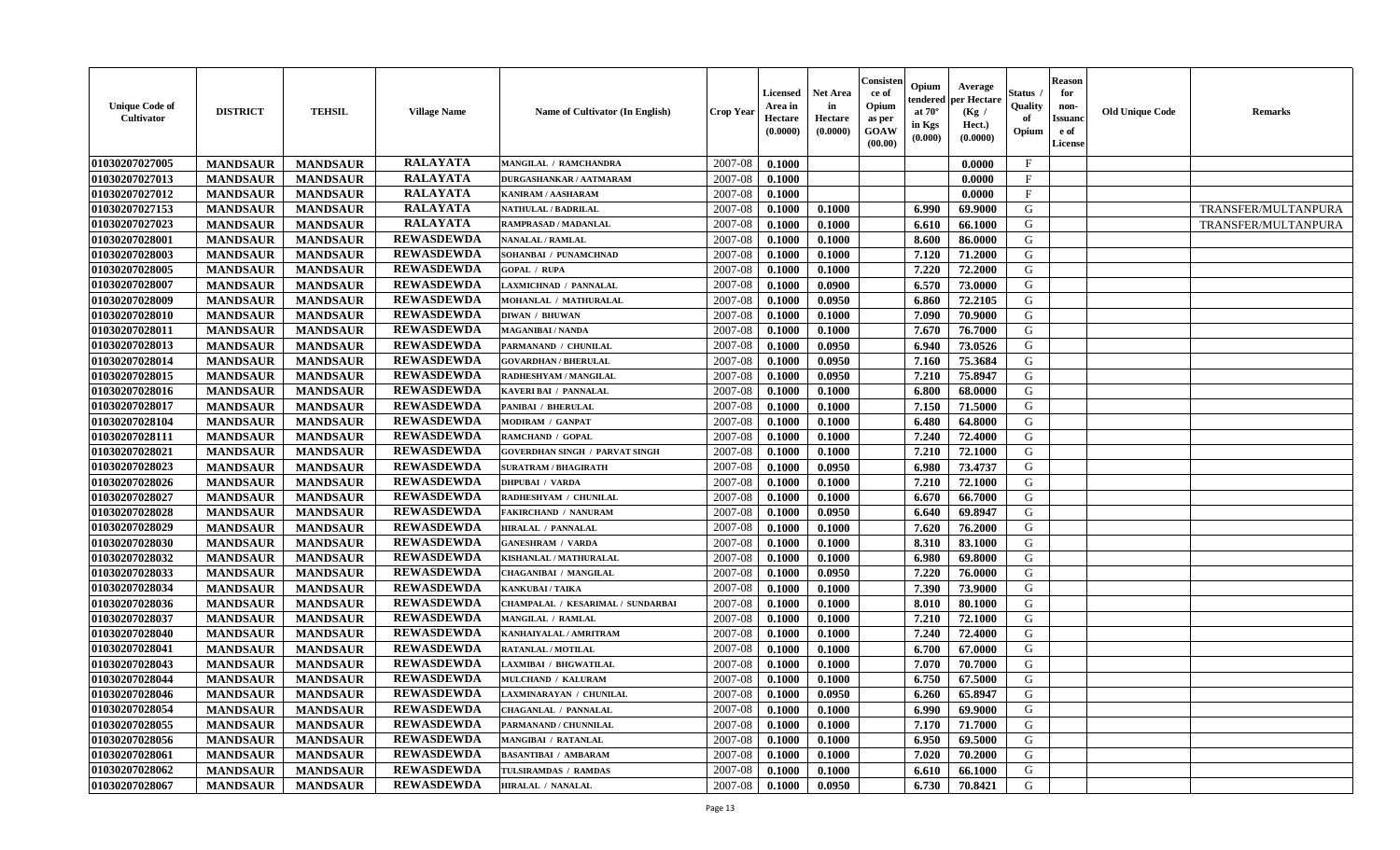| <b>Unique Code of</b><br><b>Cultivator</b> | <b>DISTRICT</b> | <b>TEHSIL</b>   | <b>Village Name</b> | Name of Cultivator (In English) | <b>Crop Year</b> | <b>Licensed</b><br>Area in<br>Hectare<br>(0.0000) | <b>Net Area</b><br>in<br>Hectare<br>(0.0000) | Consisteı<br>ce of<br>Opium<br>as per<br><b>GOAW</b><br>(00.00) | Opium<br>endered<br>at $70^\circ$<br>in Kgs<br>$(\mathbf{0.000})$ | Average<br>per Hectare<br>(Kg /<br>Hect.)<br>(0.0000) | Status<br>Quality<br>of<br>Opium | Reason<br>for<br>non-<br>Issuan<br>e of<br>License | <b>Old Unique Code</b> | <b>Remarks</b> |
|--------------------------------------------|-----------------|-----------------|---------------------|---------------------------------|------------------|---------------------------------------------------|----------------------------------------------|-----------------------------------------------------------------|-------------------------------------------------------------------|-------------------------------------------------------|----------------------------------|----------------------------------------------------|------------------------|----------------|
| 01030207028068                             | <b>MANDSAUR</b> | <b>MANDSAUR</b> | <b>REWASDEWDA</b>   | <b>GOPAL / RAMLAL</b>           | 2007-08          | 0.1000                                            | 0.0950                                       |                                                                 | 7.850                                                             | 82.6316                                               | G                                |                                                    |                        |                |
| 01030207028069                             | <b>MANDSAUR</b> | <b>MANDSAUR</b> | <b>REWASDEWDA</b>   | KISHANLAL / BHAGWAN             | 2007-08          | 0.1000                                            | 0.1000                                       |                                                                 | 7.800                                                             | 78.0000                                               | G                                |                                                    |                        |                |
| 01030207028071                             | <b>MANDSAUR</b> | <b>MANDSAUR</b> | <b>REWASDEWDA</b>   | KAILASH / HARIRAM               | 2007-08          | 0.1000                                            | 0.1000                                       |                                                                 | 7.090                                                             | 70.9000                                               | G                                |                                                    |                        |                |
| 01030207028073                             | <b>MANDSAUR</b> | <b>MANDSAUR</b> | <b>REWASDEWDA</b>   | VINOD / RAMCHAND                | 2007-08          | 0.1000                                            | 0.0950                                       |                                                                 | 7.570                                                             | 79.6842                                               | G                                |                                                    |                        |                |
| 01030207028074                             | <b>MANDSAUR</b> | <b>MANDSAUR</b> | <b>REWASDEWDA</b>   | <b>BANSHILAL / RAMCHAND</b>     | 2007-08          | 0.1000                                            | 0.0950                                       |                                                                 | 7.550                                                             | 79.4737                                               | G                                |                                                    |                        |                |
| 01030207028075                             | <b>MANDSAUR</b> | <b>MANDSAUR</b> | <b>REWASDEWDA</b>   | KANWARLAL / RAMCHAND            | 2007-08          | 0.1000                                            | 0.1000                                       |                                                                 | 7.800                                                             | 78.0000                                               | G                                |                                                    |                        |                |
| 01030207028076                             | <b>MANDSAUR</b> | <b>MANDSAUR</b> | <b>REWASDEWDA</b>   | KARULAL / BHAGWATILAL           | 2007-08          | 0.1000                                            | 0.0950                                       |                                                                 | 7.360                                                             | 77,4737                                               | G                                |                                                    |                        |                |
| 01030207028082                             | <b>MANDSAUR</b> | <b>MANDSAUR</b> | <b>REWASDEWDA</b>   | MANMAL / SHANTILAL              | 2007-08          | 0.1000                                            | 0.0900                                       |                                                                 | 6.200                                                             | 68.8889                                               | G                                |                                                    |                        |                |
| 01030207028083                             | <b>MANDSAUR</b> | <b>MANDSAUR</b> | <b>REWASDEWDA</b>   | RAMNATH / DALAMCHANDRA          | 2007-08          | 0.1000                                            | 0.1000                                       |                                                                 | 7.020                                                             | 70.2000                                               | G                                |                                                    |                        |                |
| 01030207028086                             | <b>MANDSAUR</b> | <b>MANDSAUR</b> | <b>REWASDEWDA</b>   | <b>GOPAL / RATANLAL</b>         | 2007-08          | 0.1000                                            | 0.0950                                       |                                                                 | 6.470                                                             | 68.1053                                               | G                                |                                                    |                        |                |
| 01030207028087                             | <b>MANDSAUR</b> | <b>MANDSAUR</b> | <b>REWASDEWDA</b>   | KAMLA BAI / GANESHRAM           | 2007-08          | 0.1000                                            | 0.0950                                       |                                                                 | 7.100                                                             | 74.7368                                               | G                                |                                                    |                        |                |
| 01030207028092                             | <b>MANDSAUR</b> | <b>MANDSAUR</b> | <b>REWASDEWDA</b>   | <b>GANESHRAM / DIWAN</b>        | 2007-08          | 0.1000                                            | 0.1000                                       |                                                                 | 7.020                                                             | 70.2000                                               | G                                |                                                    |                        |                |
| 01030207028102                             | <b>MANDSAUR</b> | <b>MANDSAUR</b> | <b>REWASDEWDA</b>   | <b>GANESHRAM / MAGANRAM</b>     | 2007-08          | 0.1000                                            | 0.0950                                       |                                                                 | 7.020                                                             | 73.8947                                               | G                                |                                                    |                        |                |
| 01030207028105                             | <b>MANDSAUR</b> | <b>MANDSAUR</b> | <b>REWASDEWDA</b>   | <b>SUBHASH / NANALAL</b>        | 2007-08          | 0.1000                                            | 0.0950                                       |                                                                 | 6.660                                                             | 70.1053                                               | G                                |                                                    |                        |                |
| 01030207028110                             | <b>MANDSAUR</b> | <b>MANDSAUR</b> | <b>REWASDEWDA</b>   | <b>BASANTILAL / KISHNA</b>      | 2007-08          | 0.1000                                            | 0.1000                                       |                                                                 | 7.070                                                             | 70.7000                                               | G                                |                                                    |                        |                |
| 01030207028114                             | <b>MANDSAUR</b> | <b>MANDSAUR</b> | <b>REWASDEWDA</b>   | <b>GOVINDRAM CHUNILAL</b>       | 2007-08          | 0.1000                                            | 0.0950                                       |                                                                 | 7.030                                                             | 74.0000                                               | G                                |                                                    |                        |                |
| 01030207028116                             | <b>MANDSAUR</b> | <b>MANDSAUR</b> | <b>REWASDEWDA</b>   | PANNALAL / CHUNILAL             | 2007-08          | 0.1000                                            | 0.0950                                       |                                                                 | 6.500                                                             | 68.4211                                               | G                                |                                                    |                        |                |
| 01030207028117                             | <b>MANDSAUR</b> | <b>MANDSAUR</b> | <b>REWASDEWDA</b>   | <b>BHERULAL / RATANLAL</b>      | 2007-08          | 0.1000                                            | 0.1000                                       |                                                                 | 6.610                                                             | 66.1000                                               | G                                |                                                    |                        |                |
| 01030207028120                             | <b>MANDSAUR</b> | <b>MANDSAUR</b> | <b>REWASDEWDA</b>   | KANHAIYALAL / VARDICHAND        | 2007-08          | 0.1000                                            | 0.1000                                       |                                                                 | 7.250                                                             | 72.5000                                               | G                                |                                                    |                        |                |
| 01030207028123                             | <b>MANDSAUR</b> | <b>MANDSAUR</b> | <b>REWASDEWDA</b>   | NIHALCHAND / KANHAIYALAL        | 2007-08          | 0.1000                                            | 0.1000                                       |                                                                 | 7.360                                                             | 73.6000                                               | G                                |                                                    |                        |                |
| 01030207028125                             | <b>MANDSAUR</b> | <b>MANDSAUR</b> | <b>REWASDEWDA</b>   | <b>SUKHLAL / LAXMICHNAD</b>     | 2007-08          | 0.1000                                            | 0.0950                                       |                                                                 | 7.290                                                             | 76.7368                                               | G                                |                                                    |                        |                |
| 01030207028129                             | <b>MANDSAUR</b> | <b>MANDSAUR</b> | <b>REWASDEWDA</b>   | RAMNATH / MATHURALAL            | 2007-08          | 0.1000                                            | 0.1000                                       |                                                                 | 7.210                                                             | 72.1000                                               | G                                |                                                    |                        |                |
| 01030207028131                             | <b>MANDSAUR</b> | <b>MANDSAUR</b> | <b>REWASDEWDA</b>   | <b>BADRILAL / JAGNATH</b>       | 2007-08          | 0.1000                                            | 0.1000                                       |                                                                 | 7.920                                                             | 79.2000                                               | G                                |                                                    |                        |                |
| 01030207028133                             | <b>MANDSAUR</b> | <b>MANDSAUR</b> | <b>REWASDEWDA</b>   | HIRALAL / RATANLAL              | 2007-08          | 0.1000                                            | 0.0950                                       |                                                                 | 6.660                                                             | 70.1053                                               | G                                |                                                    |                        |                |
| 01030207028138                             | <b>MANDSAUR</b> | <b>MANDSAUR</b> | <b>REWASDEWDA</b>   | MOHANLAL / RADHAKISHAN          | 2007-08          | 0.1000                                            | 0.0900                                       |                                                                 | 5.950                                                             | 66.1111                                               | G                                |                                                    |                        |                |
| 01030207028142                             | <b>MANDSAUR</b> | <b>MANDSAUR</b> | <b>REWASDEWDA</b>   | MADANLAL / NANDUBAI             | 2007-08          | 0.1000                                            | 0.1000                                       |                                                                 | 6.760                                                             | 67.6000                                               | G                                |                                                    |                        |                |
| 01030207028149                             | <b>MANDSAUR</b> | <b>MANDSAUR</b> | <b>REWASDEWDA</b>   | <b>GITA BAI / LAXMINARAYAN</b>  | 2007-08          | 0.1000                                            | 0.0950                                       |                                                                 | 7.000                                                             | 73.6842                                               | G                                |                                                    |                        |                |
| 01030207028154                             | <b>MANDSAUR</b> | <b>MANDSAUR</b> | <b>REWASDEWDA</b>   | <b>JAGDISH / BHAGIRATH</b>      | 2007-08          | 0.1000                                            | 0.1000                                       |                                                                 | 7.320                                                             | 73.2000                                               | G                                |                                                    |                        |                |
| 01030207028160                             | <b>MANDSAUR</b> | <b>MANDSAUR</b> | <b>REWASDEWDA</b>   | <b>GHISIBAI/HIRALAL</b>         | 2007-08          | 0.1000                                            | 0.1000                                       |                                                                 | 7.480                                                             | 74.8000                                               | G                                |                                                    |                        |                |
| 01030207028165                             | <b>MANDSAUR</b> | <b>MANDSAUR</b> | <b>REWASDEWDA</b>   | <b>BHAGIRATH / DADAMCHAND</b>   | 2007-08          | 0.1000                                            | 0.1000                                       |                                                                 | 6.840                                                             | 68.4000                                               | G                                |                                                    |                        |                |
| 01030207028168                             | <b>MANDSAUR</b> | <b>MANDSAUR</b> | <b>REWASDEWDA</b>   | <b>GANGABAI / RAMCHAND</b>      | 2007-08          | 0.1000                                            | 0.0950                                       |                                                                 | 7.740                                                             | 81.4737                                               | G                                |                                                    |                        |                |
| 01030207028173                             | <b>MANDSAUR</b> | <b>MANDSAUR</b> | <b>REWASDEWDA</b>   | <b>MAGANIBAI / KACHRUMAL</b>    | 2007-08          | 0.1000                                            | 0.1000                                       |                                                                 | 6.990                                                             | 69.9000                                               | G                                |                                                    |                        |                |
| 01030207028176                             | <b>MANDSAUR</b> | <b>MANDSAUR</b> | <b>REWASDEWDA</b>   | <b>AMBALAL / TRILOK</b>         | 2007-08          | 0.1000                                            | 0.1050                                       |                                                                 | 7.860                                                             | 74.8571                                               | G                                |                                                    |                        |                |
| 01030207028180                             | <b>MANDSAUR</b> | <b>MANDSAUR</b> | <b>REWASDEWDA</b>   | <b>ONKAR / JAGANATH</b>         | 2007-08          | 0.1000                                            | 0.0950                                       |                                                                 | 7.240                                                             | 76.2105                                               | G                                |                                                    |                        |                |
| 01030207028185                             | <b>MANDSAUR</b> | <b>MANDSAUR</b> | <b>REWASDEWDA</b>   | <b>BADRILAL / RAMLAL</b>        | 2007-08          | 0.1000                                            | 0.0950                                       |                                                                 | 6.920                                                             | 72.8421                                               | G                                |                                                    |                        |                |
| 01030207028186                             | <b>MANDSAUR</b> | <b>MANDSAUR</b> | <b>REWASDEWDA</b>   | <b>DURGABAI/KISHANLAL</b>       | $2007-08$ 0.1000 |                                                   | 0.1000                                       |                                                                 | 6.820                                                             | 68.2000                                               | G                                |                                                    |                        |                |
| 01030207028192                             | <b>MANDSAUR</b> | <b>MANDSAUR</b> | <b>REWASDEWDA</b>   | KANWARLAL / NANURAM             | 2007-08          | 0.1000                                            | 0.1000                                       |                                                                 | 6.860                                                             | 68.6000                                               | G                                |                                                    |                        |                |
| 01030207028213                             | <b>MANDSAUR</b> | <b>MANDSAUR</b> | <b>REWASDEWDA</b>   | NONDRAM / PANNALAL              | 2007-08          | 0.1000                                            | 0.0950                                       |                                                                 | 6.810                                                             | 71.6842                                               | G                                |                                                    |                        |                |
| 01030207028214                             | <b>MANDSAUR</b> | <b>MANDSAUR</b> | <b>REWASDEWDA</b>   | KANHAIYALAL / RAMCHAND          | 2007-08          | 0.1000                                            | 0.0950                                       |                                                                 | 6.440                                                             | 67.7895                                               | G                                |                                                    |                        |                |
| 01030207028216                             | <b>MANDSAUR</b> | <b>MANDSAUR</b> | <b>REWASDEWDA</b>   | VIDHYABAI / BHANWARLAL          | 2007-08          | 0.1000                                            | 0.1000                                       |                                                                 | 7.530                                                             | 75.3000                                               | G                                |                                                    |                        |                |
| 01030207028217                             | <b>MANDSAUR</b> | <b>MANDSAUR</b> | <b>REWASDEWDA</b>   | KANHAIYALAL / NANDA             | 2007-08          | 0.1000                                            | 0.1000                                       |                                                                 | 7.570                                                             | 75.7000                                               | G                                |                                                    |                        |                |
| 01030207028218                             | <b>MANDSAUR</b> | <b>MANDSAUR</b> | <b>REWASDEWDA</b>   | <b>JAGANATH / KANIRAM</b>       | 2007-08          | 0.1000                                            | 0.0950                                       |                                                                 | 6.510                                                             | 68.5263                                               | G                                |                                                    |                        |                |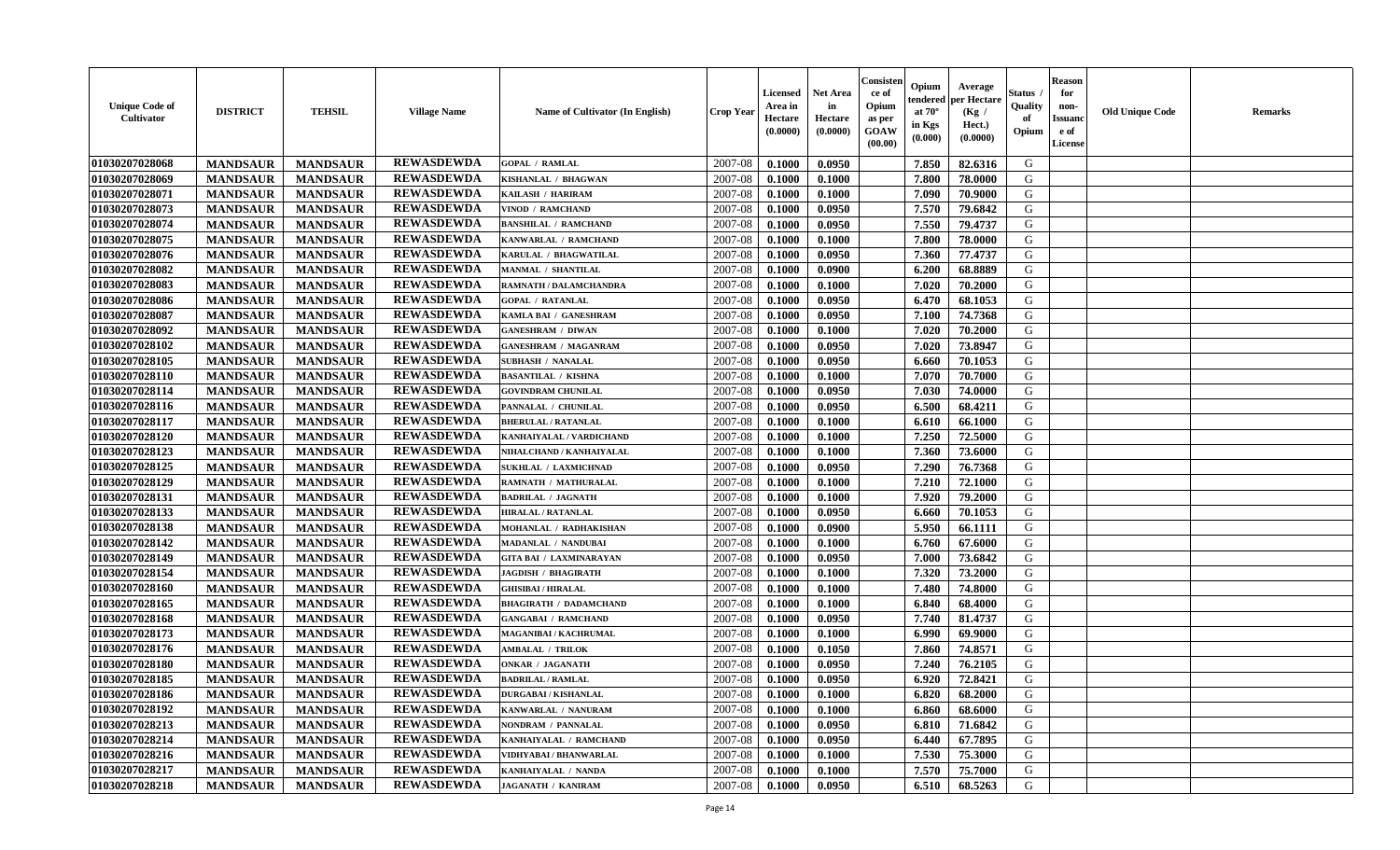| <b>Unique Code of</b><br>Cultivator | <b>DISTRICT</b> | <b>TEHSIL</b>   | <b>Village Name</b> | Name of Cultivator (In English)      | <b>Crop Year</b> | <b>Licensed</b><br>Area in<br>Hectare<br>(0.0000) | <b>Net Area</b><br>in<br>Hectare<br>(0.0000) | Consisten<br>ce of<br>Opium<br>as per<br><b>GOAW</b><br>(00.00) | Opium<br>tendered<br>at $70^{\circ}$<br>in Kgs<br>(0.000) | Average<br>per Hectare<br>(Kg /<br>Hect.)<br>(0.0000) | Status .<br>Quality<br>of<br>Opium | <b>Reason</b><br>for<br>non-<br><b>Issuand</b><br>e of<br>License | <b>Old Unique Code</b> | <b>Remarks</b> |
|-------------------------------------|-----------------|-----------------|---------------------|--------------------------------------|------------------|---------------------------------------------------|----------------------------------------------|-----------------------------------------------------------------|-----------------------------------------------------------|-------------------------------------------------------|------------------------------------|-------------------------------------------------------------------|------------------------|----------------|
| 01030207028085                      | <b>MANDSAUR</b> | <b>MANDSAUR</b> | <b>REWASDEWDA</b>   | <b>CHAMPALAL / BHAG SINGH</b>        | 2007-08          | 0.1000                                            | 0.1000                                       |                                                                 | 6.620                                                     | 66.2000                                               | G                                  |                                                                   |                        |                |
| 01030207028190                      | <b>MANDSAUR</b> | <b>MANDSAUR</b> | <b>REWASDEWDA</b>   | <b>BADRILAL / KASTURCHAND</b>        | 2007-08          | 0.1000                                            | 0.1000                                       |                                                                 | 6.760                                                     | 67.6000                                               | G                                  |                                                                   |                        |                |
| 01030207028206                      | <b>MANDSAUR</b> | <b>MANDSAUR</b> | <b>REWASDEWDA</b>   | <b>DHARAMCHAND / PANNALAL</b>        | 2007-08          | 0.1000                                            | 0.1000                                       |                                                                 | 6.550                                                     | 65.5000                                               | G                                  |                                                                   |                        |                |
| 01030207028205                      | <b>MANDSAUR</b> | <b>MANDSAUR</b> | <b>REWASDEWDA</b>   | MANGILAL / DEVILAL                   | 2007-08          | 0.1000                                            | 0.1000                                       |                                                                 | 7.340                                                     | 73.4000                                               | G                                  |                                                                   |                        |                |
| 01030207028220                      | <b>MANDSAUR</b> | <b>MANDSAUR</b> | <b>REWASDEWDA</b>   | <b>JAGDISH / MANGILAL</b>            | 2007-08          | 0.1000                                            | 0.1000                                       |                                                                 | 7.040                                                     | 70.4000                                               | G                                  |                                                                   |                        |                |
| 01030207028058                      | <b>MANDSAUR</b> | <b>MANDSAUR</b> | <b>REWASDEWDA</b>   | <b>JAGDISH / NANURAM</b>             | 2007-08          | 0.1000                                            | 0.0950                                       |                                                                 | 7.070                                                     | 74,4211                                               | G                                  |                                                                   |                        |                |
| 01030207028179                      | <b>MANDSAUR</b> | <b>MANDSAUR</b> | <b>REWASDEWDA</b>   | LAXMNA / MATHURALAL                  | 2007-08          | 0.1000                                            | 0.1000                                       |                                                                 | 6.960                                                     | 69.6000                                               | G                                  |                                                                   |                        |                |
| 01030207028209                      | <b>MANDSAUR</b> | <b>MANDSAUR</b> | <b>REWASDEWDA</b>   | <b>JAGDISH / NANALAL</b>             | 2007-08          | 0.1000                                            | 0.0950                                       |                                                                 | 6.940                                                     | 73.0526                                               | G                                  |                                                                   |                        |                |
| 01030207028064                      | <b>MANDSAUR</b> | <b>MANDSAUR</b> | <b>REWASDEWDA</b>   | RUPNARAYAN / RAMESHCHAND             | 2007-08          | 0.1000                                            | 0.0950                                       |                                                                 | 6.970                                                     | 73.3684                                               | G                                  |                                                                   |                        |                |
| 01030207028049                      | <b>MANDSAUR</b> | <b>MANDSAUR</b> | <b>REWASDEWDA</b>   | BHUWANISHANKAR / RATANLAL            | 2007-08          | 0.1000                                            | 0.1000                                       |                                                                 | 7.260                                                     | 72.6000                                               | G                                  |                                                                   |                        |                |
| 01030207028197                      | <b>MANDSAUR</b> | <b>MANDSAUR</b> | <b>REWASDEWDA</b>   | NANURAM / PYARAJI                    | 2007-08          | 0.1000                                            | 0.1000                                       |                                                                 | 7.260                                                     | 72.6000                                               | G                                  |                                                                   |                        |                |
| 01030207028170                      | <b>MANDSAUR</b> | <b>MANDSAUR</b> | <b>REWASDEWDA</b>   | RATANLAL / NARAYAN                   | 2007-08          | 0.1000                                            | 0.0900                                       |                                                                 | 6.520                                                     | 72,4444                                               | G                                  |                                                                   |                        |                |
| 01030207028122                      | <b>MANDSAUR</b> | <b>MANDSAUR</b> | <b>REWASDEWDA</b>   | RAMNARAYAN / NANURAM                 | 2007-08          | 0.1000                                            | 0.0950                                       |                                                                 | 6.810                                                     | 71.6842                                               | G                                  |                                                                   |                        |                |
| 01030207028097                      | <b>MANDSAUR</b> | <b>MANDSAUR</b> | <b>REWASDEWDA</b>   | KAMAL / BHERULAL                     | 2007-08          | 0.1000                                            | 0.1000                                       |                                                                 | 7.190                                                     | 71.9000                                               | G                                  |                                                                   |                        |                |
| 01030207028163                      | <b>MANDSAUR</b> | <b>MANDSAUR</b> | <b>REWASDEWDA</b>   | <b>DHAPU BAI / MANNALAL</b>          | 2007-08          | 0.1000                                            | 0.1000                                       |                                                                 | 7.130                                                     | 71.3000                                               | G                                  |                                                                   |                        |                |
| 01030207028066                      | <b>MANDSAUR</b> | <b>MANDSAUR</b> | <b>REWASDEWDA</b>   | <b>JAMANABAI / PURANMAL</b>          | 2007-08          | 0.1000                                            | 0.0950                                       |                                                                 | 6.950                                                     | 73.1579                                               | G                                  |                                                                   |                        |                |
| 01030207028159                      | <b>MANDSAUR</b> | <b>MANDSAUR</b> | <b>REWASDEWDA</b>   | NANURAM / NATHU                      | 2007-08          | 0.1000                                            | 0.1000                                       |                                                                 | 6.820                                                     | 68.2000                                               | G                                  |                                                                   |                        |                |
| 01030207028063                      | <b>MANDSAUR</b> | <b>MANDSAUR</b> | <b>REWASDEWDA</b>   | <b>KESARBAI / MADANLAL</b>           | 2007-08          | 0.1000                                            | 0.1000                                       |                                                                 | 7.260                                                     | 72.6000                                               | G                                  |                                                                   |                        |                |
| 01030207028006                      | <b>MANDSAUR</b> | <b>MANDSAUR</b> | <b>REWASDEWDA</b>   | <b>BHAGWAN / RUPA</b>                | 2007-08          | 0.1000                                            | 0.0950                                       |                                                                 | 6.640                                                     | 69.8947                                               | G                                  |                                                                   |                        |                |
| 01030207028080                      | <b>MANDSAUR</b> | <b>MANDSAUR</b> | <b>REWASDEWDA</b>   | MUNNIBAI / DHANNALAL                 | 2007-08          | 0.1000                                            | 0.1000                                       |                                                                 | 7.160                                                     | 71.6000                                               | G                                  |                                                                   |                        |                |
| 01030207028124                      | <b>MANDSAUR</b> | <b>MANDSAUR</b> | <b>REWASDEWDA</b>   | NYAYSHANKAR / MANGILAL               | 2007-08          | 0.1000                                            | 0.1000                                       |                                                                 | 7.290                                                     | 72.9000                                               | G                                  |                                                                   |                        |                |
| 01030207028132                      | <b>MANDSAUR</b> | <b>MANDSAUR</b> | <b>REWASDEWDA</b>   | <b>GITABAI / MANGILAL</b>            | 2007-08          | 0.1000                                            | 0.1000                                       |                                                                 | 7.250                                                     | 72.5000                                               | G                                  |                                                                   |                        |                |
| 01030207028152                      | <b>MANDSAUR</b> | <b>MANDSAUR</b> | <b>REWASDEWDA</b>   | <b>RATANLAL / RAMLAL</b>             | 2007-08          | 0.1000                                            | 0.0950                                       |                                                                 | 7.150                                                     | 75.2632                                               | G                                  |                                                                   |                        |                |
| 01030207028008                      | <b>MANDSAUR</b> | <b>MANDSAUR</b> | <b>REWASDEWDA</b>   | <b>RUGHNATH / RUPA</b>               | 2007-08          | 0.1000                                            | 0.0950                                       |                                                                 | 6.930                                                     | 72.9474                                               | G                                  |                                                                   |                        |                |
| 01030207028050                      | <b>MANDSAUR</b> | <b>MANDSAUR</b> | <b>REWASDEWDA</b>   | MULCHAND / MANGILAL                  | 2007-08          | 0.1000                                            | 0.0950                                       |                                                                 | 6.910                                                     | 72.7368                                               | G                                  |                                                                   |                        |                |
| 01030207028182                      | <b>MANDSAUR</b> | <b>MANDSAUR</b> | <b>REWASDEWDA</b>   | <b>MANGILAL / KHYALIRAM</b>          | 2007-08          | 0.1000                                            | 0.0950                                       |                                                                 | 7.420                                                     | 78.1053                                               | G                                  |                                                                   |                        |                |
| 01030207028072                      | <b>MANDSAUR</b> | <b>MANDSAUR</b> | <b>REWASDEWDA</b>   | <b>AMBARAM / HIRALAL</b>             | 2007-08          | 0.1000                                            | 0.1000                                       |                                                                 | 7.200                                                     | 72.0000                                               | G                                  |                                                                   |                        |                |
| 01030207028136                      | <b>MANDSAUR</b> | <b>MANDSAUR</b> | <b>REWASDEWDA</b>   | <b>BHERULAL / DEVA</b>               | 2007-08          | 0.1000                                            | 0.1000                                       |                                                                 | 7.350                                                     | 73.5000                                               |                                    | 02                                                                |                        |                |
| 01030207028022                      | <b>MANDSAUR</b> | <b>MANDSAUR</b> | <b>REWASDEWDA</b>   | <b>NOJIBAI / KISHANLAL</b>           | 2007-08          | 0.1000                                            | 0.0950                                       |                                                                 | 7.450                                                     | 78.4211                                               | G                                  |                                                                   |                        |                |
| 01030207028089                      | <b>MANDSAUR</b> | <b>MANDSAUR</b> | <b>REWASDEWDA</b>   | <b>BHANWAR SINGH / KISHOR SINGH</b>  | 2007-08          | 0.1000                                            | 0.0950                                       |                                                                 | 7.210                                                     | 75.8947                                               | G                                  |                                                                   |                        |                |
| 01030207028167                      | <b>MANDSAUR</b> | <b>MANDSAUR</b> | <b>REWASDEWDA</b>   | RUKMANIBAI / AMRATRAM                | 2007-08          | 0.1000                                            | 0.0950                                       |                                                                 | 6.870                                                     | 72.3158                                               | G                                  |                                                                   |                        |                |
| 01030207028024                      | <b>MANDSAUR</b> | <b>MANDSAUR</b> | <b>REWASDEWDA</b>   | NANDUBAI / VARDICHANDRA              | 2007-08          | 0.1000                                            | 0.1000                                       |                                                                 | 7.560                                                     | 75.6000                                               | G                                  |                                                                   |                        |                |
| 01030207028128                      | <b>MANDSAUR</b> | <b>MANDSAUR</b> | <b>REWASDEWDA</b>   | RAMNRAYAN / BHERULAL                 | 2007-08          | 0.1000                                            | 0.0950                                       |                                                                 | 6.730                                                     | 70.8421                                               | G                                  |                                                                   |                        |                |
| 01030207028171                      | <b>MANDSAUR</b> | <b>MANDSAUR</b> | <b>REWASDEWDA</b>   | NANURAM / HIRALAL                    | 2007-08          | 0.1000                                            | 0.0950                                       |                                                                 | 6.820                                                     | 71.7895                                               | G                                  |                                                                   |                        |                |
| 01030207028094                      | <b>MANDSAUR</b> | <b>MANDSAUR</b> | <b>REWASDEWDA</b>   | DALLA / KISHAN                       | 2007-08          | 0.1000                                            | 0.1050                                       |                                                                 | 6.870                                                     | 65.4286                                               | G                                  |                                                                   |                        |                |
| 01030207028121                      | <b>MANDSAUR</b> | <b>MANDSAUR</b> | <b>REWASDEWDA</b>   | <b>AMBALAL / DEVA</b>                | 2007-08          | 0.1000                                            | 0.1000                                       |                                                                 | 6.800                                                     | 68.0000                                               | G                                  |                                                                   |                        |                |
| 01030207028198                      | <b>MANDSAUR</b> | <b>MANDSAUR</b> | <b>REWASDEWDA</b>   | RUPA / TULSIRAM                      | 2007-08          | 0.1000                                            | 0.1000                                       |                                                                 | 7.380                                                     | 73.8000                                               | G                                  |                                                                   |                        |                |
| 01030207030001                      | <b>MANDSAUR</b> | <b>MANDSAUR</b> | <b>RINDWAN</b>      | <b>BALWANT SINGH / BAHADUR SINGH</b> | 2007-08          | 0.1000                                            | 0.1000                                       |                                                                 | 6.330                                                     | 63.3000                                               | G                                  |                                                                   |                        |                |
| 01030207030033                      | <b>MANDSAUR</b> | <b>MANDSAUR</b> | <b>RINDWAN</b>      | KAMAL SINGH / BALWANT SINGH          | 2007-08          | 0.1000                                            |                                              |                                                                 |                                                           | 0.0000                                                | $\mathbf{F}$                       |                                                                   |                        |                |
| 01030207030004                      | <b>MANDSAUR</b> | <b>MANDSAUR</b> | <b>RINDWAN</b>      | <b>BAGDIRAM / JIVA</b>               | 2007-08          | 0.1000                                            | 0.1000                                       |                                                                 | 7.020                                                     | 70.2000                                               | G                                  |                                                                   |                        |                |
| 01030207030006                      | <b>MANDSAUR</b> | <b>MANDSAUR</b> | <b>RINDWAN</b>      | <b>BALWANT SINGH / JUJHAR SINGH</b>  | 2007-08          | 0.1000                                            |                                              |                                                                 |                                                           | 0.0000                                                | $\mathbf{F}$                       |                                                                   |                        |                |
| 01030207030007                      | <b>MANDSAUR</b> | <b>MANDSAUR</b> | <b>RINDWAN</b>      | <b>GOPAL / MATHURALAL</b>            | 2007-08          | 0.1000                                            | 0.1000                                       |                                                                 | 7.360                                                     | 73.6000                                               | G                                  |                                                                   |                        |                |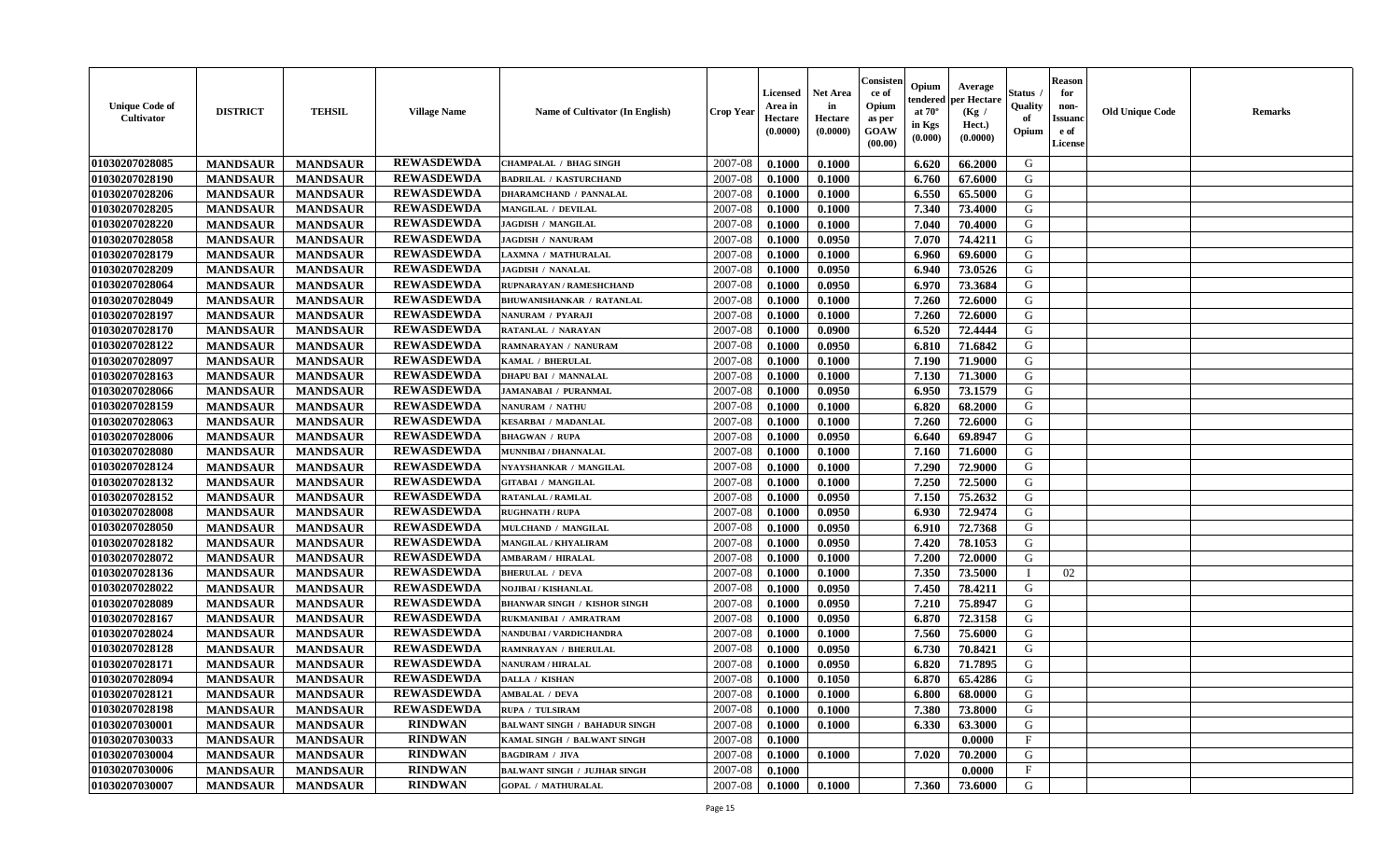| <b>Unique Code of</b><br><b>Cultivator</b> | <b>DISTRICT</b> | <b>TEHSIL</b>   | <b>Village Name</b> | Name of Cultivator (In English)    | <b>Crop Year</b> | <b>Licensed</b><br>Area in<br>Hectare<br>(0.0000) | <b>Net Area</b><br>in<br>Hectare<br>(0.0000) | Consisteı<br>ce of<br>Opium<br>as per<br><b>GOAW</b><br>(00.00) | Opium<br>endered<br>at $70^\circ$<br>in Kgs<br>$(\mathbf{0.000})$ | Average<br>per Hectare<br>(Kg /<br>Hect.)<br>(0.0000) | Status<br>Quality<br>of<br>Opium | Reason<br>for<br>non-<br>Issuan<br>e of<br>License | <b>Old Unique Code</b> | <b>Remarks</b> |
|--------------------------------------------|-----------------|-----------------|---------------------|------------------------------------|------------------|---------------------------------------------------|----------------------------------------------|-----------------------------------------------------------------|-------------------------------------------------------------------|-------------------------------------------------------|----------------------------------|----------------------------------------------------|------------------------|----------------|
| 01030207030010                             | <b>MANDSAUR</b> | <b>MANDSAUR</b> | <b>RINDWAN</b>      | FULCHAND / KISHANLAL               | 2007-08          | 0.1000                                            | 0.0950                                       |                                                                 | 7.710                                                             | 81.1579                                               | G                                |                                                    |                        |                |
| 01030207030013                             | <b>MANDSAUR</b> | <b>MANDSAUR</b> | <b>RINDWAN</b>      | NANDRAM / DHANNA                   | 2007-08          | 0.1000                                            | 0.1000                                       |                                                                 | 6.990                                                             | 69.9000                                               | G                                |                                                    |                        |                |
| 01030207030014                             | <b>MANDSAUR</b> | <b>MANDSAUR</b> | <b>RINDWAN</b>      | <b>BHANWARLAL / HAJARILAL</b>      | 2007-08          | 0.1000                                            | 0.1000                                       |                                                                 | 6.680                                                             | 66.8000                                               | G                                |                                                    |                        |                |
| 01030207030019                             | <b>MANDSAUR</b> | <b>MANDSAUR</b> | <b>RINDWAN</b>      | <b>BHERULAL / RAMLAL</b>           | 2007-08          | 0.1000                                            | 0.1000                                       |                                                                 | 6.570                                                             | 65.7000                                               | G                                |                                                    |                        |                |
| 01030207030020                             | <b>MANDSAUR</b> | <b>MANDSAUR</b> | <b>RINDWAN</b>      | <b>CHAINRAM / BHERULAL</b>         | 2007-08          | 0.1000                                            | 0.0950                                       |                                                                 | 7.010                                                             | 73.7895                                               | G                                |                                                    |                        |                |
| 01030207030022                             | <b>MANDSAUR</b> | <b>MANDSAUR</b> | <b>RINDWAN</b>      | <b>BANSHILAL / MOTILAL</b>         | 2007-08          | 0.1000                                            | 0.1000                                       |                                                                 | 6.800                                                             | 68.0000                                               | G                                |                                                    |                        |                |
| 01030207030023                             | <b>MANDSAUR</b> | <b>MANDSAUR</b> | <b>RINDWAN</b>      | <b>BHANWARLAL / BHERULAL</b>       | 2007-08          | 0.1000                                            | 0.1000                                       |                                                                 | 6.940                                                             | 69.4000                                               | G                                |                                                    |                        |                |
| 01030207030024                             | <b>MANDSAUR</b> | <b>MANDSAUR</b> | <b>RINDWAN</b>      | <b>FATE SINGH / JUJHAR SINGH</b>   | 2007-08          | 0.1000                                            |                                              |                                                                 |                                                                   | 0.0000                                                | $\mathbf{F}$                     |                                                    |                        |                |
| 01030207030025                             | <b>MANDSAUR</b> | <b>MANDSAUR</b> | <b>RINDWAN</b>      | <b>GENDKUNWAR / BHERUSINGH</b>     | 2007-08          | 0.1000                                            | 0.1000                                       |                                                                 | 6.280                                                             | 62.8000                                               | G                                |                                                    |                        |                |
| 01030207030026                             | <b>MANDSAUR</b> | <b>MANDSAUR</b> | <b>RINDWAN</b>      | <b>GOVINDSINGH / BALWANT SINGH</b> | 2007-08          | 0.1000                                            |                                              |                                                                 |                                                                   | 0.0000                                                | $\mathbf{F}$                     |                                                    |                        |                |
| 01030207030029                             | <b>MANDSAUR</b> | <b>MANDSAUR</b> | <b>RINDWAN</b>      | <b>BHANWARLAL / DHURA</b>          | 2007-08          | 0.1000                                            | 0.1000                                       |                                                                 | 7.110                                                             | 71.1000                                               | G                                |                                                    |                        |                |
| 01030207030030                             | <b>MANDSAUR</b> | <b>MANDSAUR</b> | <b>RINDWAN</b>      | <b>BHUWANI SINGH / RATAN SINGH</b> | 2007-08          | 0.1000                                            | 0.1000                                       |                                                                 | 7.570                                                             | 75.7000                                               | G                                |                                                    |                        |                |
| 01030207030031                             | <b>MANDSAUR</b> | <b>MANDSAUR</b> | <b>RINDWAN</b>      | <b>MANSINGH / RATANSINGH</b>       | 2007-08          | 0.1000                                            | 0.1000                                       |                                                                 | 7.340                                                             | 73.4000                                               | G                                |                                                    |                        |                |
| 01030207030035                             | <b>MANDSAUR</b> | <b>MANDSAUR</b> | <b>RINDWAN</b>      | HANGAMI BAI / CHATARBHUJ           | 2007-08          | 0.1000                                            | 0.1000                                       |                                                                 | 6.850                                                             | 68.5000                                               | G                                |                                                    |                        |                |
| 01030207030036                             | <b>MANDSAUR</b> | <b>MANDSAUR</b> | <b>RINDWAN</b>      | <b>NARAYAN / BHUWAN</b>            | 2007-08          | 0.1000                                            | 0.1000                                       |                                                                 | 6.830                                                             | 68.3000                                               | G                                |                                                    |                        |                |
| 01030207030039                             | <b>MANDSAUR</b> | <b>MANDSAUR</b> | <b>RINDWAN</b>      | <b>GOPAL / VARDICHAND</b>          | 2007-08          | 0.1000                                            | 0.1000                                       |                                                                 | 6.730                                                             | 67.3000                                               | G                                |                                                    |                        |                |
| 01030207030042                             | <b>MANDSAUR</b> | <b>MANDSAUR</b> | <b>RINDWAN</b>      | RANVIR SINGH / LAL SINGH           | 2007-08          | 0.1000                                            | 0.1000                                       |                                                                 | 6.640                                                             | 66.4000                                               | G                                |                                                    |                        |                |
| 01030207030043                             | <b>MANDSAUR</b> | <b>MANDSAUR</b> | <b>RINDWAN</b>      | <b>GHANSHYAM / VARDICHAND</b>      | 2007-08          | 0.1000                                            | 0.1000                                       |                                                                 | 6.940                                                             | 69.4000                                               | G                                |                                                    |                        |                |
| 01030207030044                             | <b>MANDSAUR</b> | <b>MANDSAUR</b> | <b>RINDWAN</b>      | PUNAMCHNAD / RAMNARAYAN            | 2007-08          | 0.1000                                            | 0.1000                                       |                                                                 | 7.040                                                             | 70.4000                                               | G                                |                                                    |                        |                |
| 01030207030017                             | <b>MANDSAUR</b> | <b>MANDSAUR</b> | <b>RINDWAN</b>      | <b>BHERULAL / DOULATRAM</b>        | 2007-08          | 0.1000                                            | 0.1000                                       |                                                                 | 7.110                                                             | 71.1000                                               | G                                |                                                    |                        |                |
| 01030207030015                             | <b>MANDSAUR</b> | <b>MANDSAUR</b> | <b>RINDWAN</b>      | RAMESHWAR / KISHANLAL              | 2007-08          | 0.1000                                            | 0.1000                                       |                                                                 | 7.290                                                             | 72.9000                                               | G                                |                                                    |                        |                |
| 01030207030012                             | <b>MANDSAUR</b> | <b>MANDSAUR</b> | <b>RINDWAN</b>      | UDAYRAM / KISHANLAL                | 2007-08          | 0.1000                                            | 0.0950                                       |                                                                 | 6.600                                                             | 69.4737                                               | G                                |                                                    |                        |                |
| 01030207031003                             | <b>MANDSAUR</b> | <b>MANDSAUR</b> | <b>SABAKHEDA</b>    | <b>BAGDIBAI / SHANKARLAL</b>       | 2007-08          | 0.1000                                            | 0.1000                                       |                                                                 | 6.170                                                             | 61.7000                                               | G                                |                                                    |                        |                |
| 01030207031005                             | <b>MANDSAUR</b> | <b>MANDSAUR</b> | <b>SABAKHEDA</b>    | <b>BANSHILAL / BADRILAL</b>        | 2007-08          | 0.1000                                            | 0.0950                                       |                                                                 | 6.500                                                             | 68.4211                                               | G                                |                                                    |                        |                |
| 01030207031007                             | <b>MANDSAUR</b> | <b>MANDSAUR</b> | <b>SABAKHEDA</b>    | JAMANALAL / MANGILAL               | 2007-08          | 0.1000                                            |                                              |                                                                 |                                                                   | 0.0000                                                | $\mathbf{F}$                     |                                                    |                        |                |
| 01030207031009                             | <b>MANDSAUR</b> | <b>MANDSAUR</b> | <b>SABAKHEDA</b>    | KANWARLAL / CHUNILAL               | 2007-08          | 0.1000                                            | 0.1000                                       |                                                                 | 7.230                                                             | 72.3000                                               | П                                | 02                                                 |                        |                |
| 01030207031012                             | <b>MANDSAUR</b> | <b>MANDSAUR</b> | <b>SABAKHEDA</b>    | <b>BHAGIRATH / MANGILAL</b>        | 2007-08          | 0.1000                                            |                                              |                                                                 |                                                                   | 0.0000                                                | $\mathbf{F}$                     |                                                    |                        |                |
| 01030207031013                             | <b>MANDSAUR</b> | <b>MANDSAUR</b> | <b>SABAKHEDA</b>    | MOHANBAI / MANGILAL                | 2007-08          | 0.1000                                            | 0.1000                                       |                                                                 | 6.060                                                             | 60.6000                                               | G                                |                                                    |                        |                |
| 01030207031016                             | <b>MANDSAUR</b> | <b>MANDSAUR</b> | <b>SABAKHEDA</b>    | KOMALRAM / MANGILAL                | 2007-08          | 0.1000                                            | 0.1000                                       |                                                                 | 7.020                                                             | 70.2000                                               | G                                |                                                    |                        |                |
| 01030207031017                             | <b>MANDSAUR</b> | <b>MANDSAUR</b> | <b>SABAKHEDA</b>    | MOHANBAI / GOVINDRAM               | 2007-08          | 0.1000                                            |                                              |                                                                 |                                                                   | 0.0000                                                | $_{\rm F}$                       |                                                    |                        |                |
| 01030207031024                             | <b>MANDSAUR</b> | <b>MANDSAUR</b> | <b>SABAKHEDA</b>    | <b>GHANSHYAM / CHAMPALAL</b>       | 2007-08          | 0.1000                                            |                                              |                                                                 |                                                                   | 0.0000                                                | $_{\rm F}$                       |                                                    |                        |                |
| 01030207031028                             | <b>MANDSAUR</b> | <b>MANDSAUR</b> | <b>SABAKHEDA</b>    | JHAMAKLAL / MOTILAL                | 2007-08          | 0.1000                                            | 0.1000                                       |                                                                 | 6.680                                                             | 66.8000                                               | G                                |                                                    |                        |                |
| 01030207031031                             | <b>MANDSAUR</b> | <b>MANDSAUR</b> | <b>SABAKHEDA</b>    | MOHAMMAD SHAH / NAHAR SHAH         | 2007-08          | 0.1000                                            | 0.1000                                       |                                                                 | 6.780                                                             | 67.8000                                               | G                                |                                                    |                        |                |
| 01030207031034                             | <b>MANDSAUR</b> | <b>MANDSAUR</b> | <b>SABAKHEDA</b>    | <b>GOBARLAL / NIMBAJI</b>          | 2007-08          | 0.1000                                            |                                              |                                                                 |                                                                   | 0.0000                                                | $_{\rm F}$                       |                                                    |                        |                |
| 01030207031035                             | <b>MANDSAUR</b> | <b>MANDSAUR</b> | <b>SABAKHEDA</b>    | <b>JHAMAKLAL / JAYRAM</b>          | 2007-08          | 0.1000                                            | 0.1000                                       |                                                                 | 7.260                                                             | 72.6000                                               | G                                |                                                    |                        |                |
| 01030207031037                             | <b>MANDSAUR</b> | <b>MANDSAUR</b> | <b>SABAKHEDA</b>    | KOMALRAM / BADRILAL                | 2007-08          | 0.1000                                            | 0.0950                                       |                                                                 | $6.620$                                                           | 69.6842                                               | G                                |                                                    |                        |                |
| 01030207031038                             | <b>MANDSAUR</b> | <b>MANDSAUR</b> | <b>SABAKHEDA</b>    | VARDICHANDRA / KALURAM             | 2007-08          | 0.1000                                            | 0.1000                                       |                                                                 | 7.320                                                             | 73.2000                                               | G                                |                                                    |                        |                |
| 01030207031042                             | <b>MANDSAUR</b> | <b>MANDSAUR</b> | <b>SABAKHEDA</b>    | RAMCHADNRA / KACHARMAL             | 2007-08          | 0.1000                                            |                                              |                                                                 |                                                                   | 0.0000                                                | $\mathbf{F}$                     |                                                    |                        |                |
| 01030207031044                             | <b>MANDSAUR</b> | <b>MANDSAUR</b> | <b>SABAKHEDA</b>    | JHAMKUBAI / LAXMINARAYAN           | 2007-08          | 0.1000                                            |                                              |                                                                 |                                                                   | 0.0000                                                | $\mathbf{F}$                     |                                                    |                        |                |
| 01030207031045                             | <b>MANDSAUR</b> | <b>MANDSAUR</b> | <b>SABAKHEDA</b>    | <b>RAMESHCHNAD / BABRU</b>         | 2007-08          | 0.1000                                            |                                              |                                                                 |                                                                   | 0.0000                                                | $\mathbf{F}$                     |                                                    |                        |                |
| 01030207031047                             | <b>MANDSAUR</b> | <b>MANDSAUR</b> | <b>SABAKHEDA</b>    | <b>RAMKISHAN / KALU</b>            | 2007-08          | 0.1000                                            | 0.1000                                       |                                                                 | 6.880                                                             | 68.8000                                               | G                                |                                                    |                        |                |
| 01030207031048                             | <b>MANDSAUR</b> | <b>MANDSAUR</b> | <b>SABAKHEDA</b>    | <b>KESHURAM / DALU</b>             | 2007-08          | 0.1000                                            | 0.0950                                       |                                                                 | 6.120                                                             | 64.4211                                               | G                                |                                                    |                        |                |
|                                            |                 |                 |                     |                                    |                  |                                                   |                                              |                                                                 |                                                                   |                                                       |                                  |                                                    |                        |                |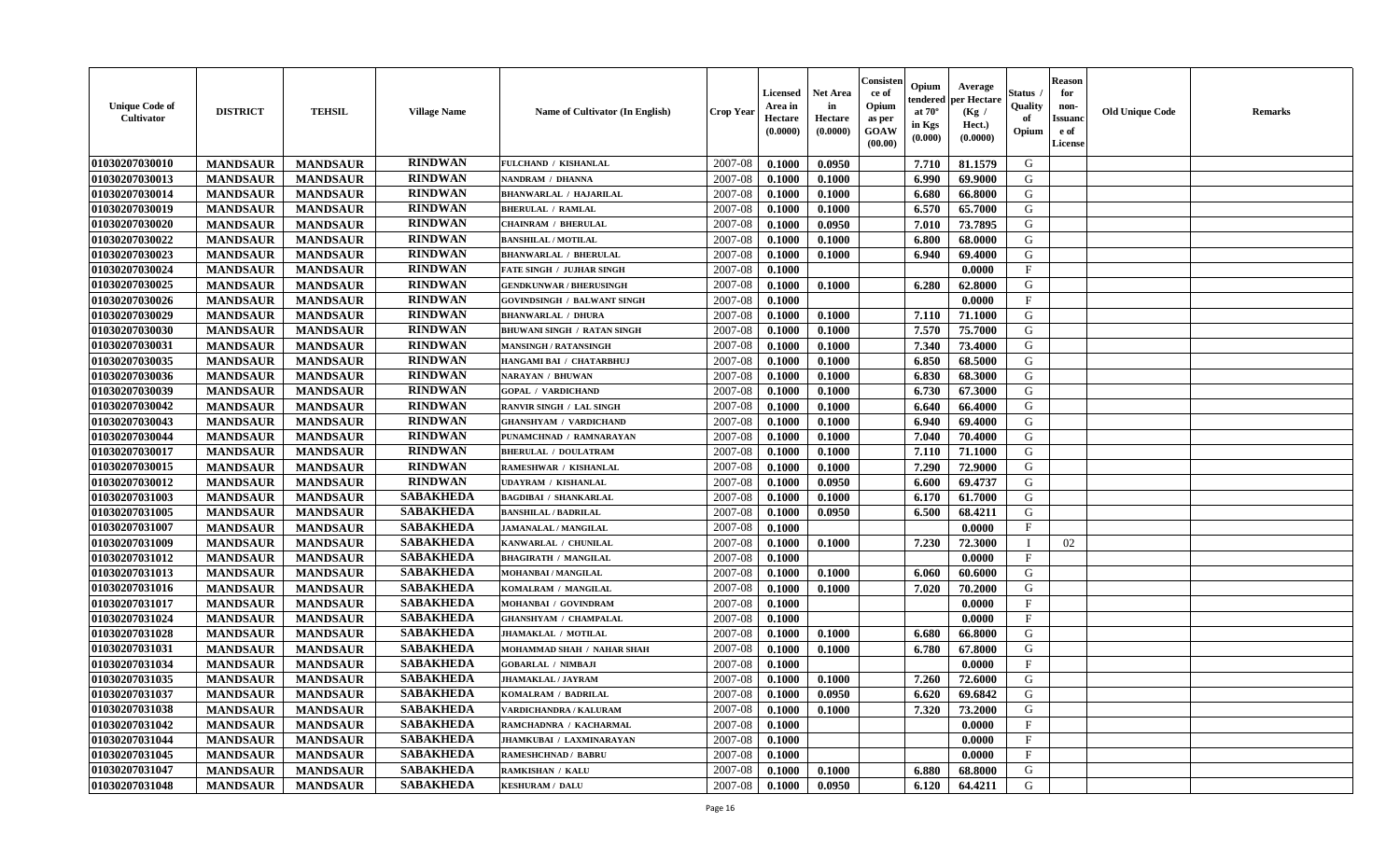| <b>Unique Code of</b><br><b>Cultivator</b> | <b>DISTRICT</b> | <b>TEHSIL</b>   | <b>Village Name</b> | Name of Cultivator (In English) | <b>Crop Year</b> | <b>Licensed</b><br>Area in<br>Hectare<br>(0.0000) | <b>Net Area</b><br>in<br>Hectare<br>(0.0000) | Consisteı<br>ce of<br>Opium<br>as per<br><b>GOAW</b><br>(00.00) | Opium<br>endered<br>at $70^\circ$<br>in Kgs<br>(0.000) | Average<br>per Hectare<br>(Kg /<br>Hect.)<br>(0.0000) | Status<br>Quality<br>of<br>Opium | Reason<br>for<br>non-<br>Issuan<br>e of<br>License | <b>Old Unique Code</b> | <b>Remarks</b>     |
|--------------------------------------------|-----------------|-----------------|---------------------|---------------------------------|------------------|---------------------------------------------------|----------------------------------------------|-----------------------------------------------------------------|--------------------------------------------------------|-------------------------------------------------------|----------------------------------|----------------------------------------------------|------------------------|--------------------|
| 01030207031049                             | <b>MANDSAUR</b> | <b>MANDSAUR</b> | <b>SABAKHEDA</b>    | <b>BHERULAL / SAMDA</b>         | 2007-08          | 0.1000                                            |                                              |                                                                 |                                                        | 0.0000                                                | $\mathbf{F}$                     |                                                    |                        |                    |
| 01030207031050                             | <b>MANDSAUR</b> | <b>MANDSAUR</b> | <b>SABAKHEDA</b>    | <b>RUKMANBAI / RUGGA</b>        | 2007-08          | 0.1000                                            |                                              |                                                                 |                                                        | 0.0000                                                | $_{\rm F}$                       |                                                    |                        |                    |
| 01030207031051                             | <b>MANDSAUR</b> | <b>MANDSAUR</b> | <b>SABAKHEDA</b>    | <b>ONKARLAL / RATANLAL</b>      | 2007-08          | 0.1000                                            |                                              |                                                                 |                                                        | 0.0000                                                | $\mathbf{F}$                     |                                                    |                        |                    |
| 01030207031052                             | <b>MANDSAUR</b> | <b>MANDSAUR</b> | <b>SABAKHEDA</b>    | AMBALAL / MOTILAL               | 2007-08          | 0.1000                                            |                                              |                                                                 |                                                        | 0.0000                                                | $\mathbf{F}$                     |                                                    |                        |                    |
| 01030207031053                             | <b>MANDSAUR</b> | <b>MANDSAUR</b> | <b>SABAKHEDA</b>    | KANHAIYALAL / BHANWARLAL        | 2007-08          | 0.1000                                            |                                              |                                                                 |                                                        | 0.0000                                                | $\mathbf{F}$                     |                                                    |                        |                    |
| 01030207031054                             | <b>MANDSAUR</b> | <b>MANDSAUR</b> | <b>SABAKHEDA</b>    | <b>ONKARLAL / CHAINRAM</b>      | 2007-08          | 0.1000                                            | 0.1000                                       |                                                                 | 6.530                                                  | 65.3000                                               | G                                |                                                    |                        |                    |
| 01030207031055                             | <b>MANDSAUR</b> | <b>MANDSAUR</b> | <b>SABAKHEDA</b>    | HAJARILAL / BHERULAL            | 2007-08          | 0.1000                                            |                                              |                                                                 |                                                        | 0.0000                                                | $\mathbf{F}$                     |                                                    |                        |                    |
| 01030207031058                             | <b>MANDSAUR</b> | <b>MANDSAUR</b> | <b>SABAKHEDA</b>    | RAMKUNVARBAI / NATHULAL         | 2007-08          | 0.1000                                            | 0.0950                                       |                                                                 | 2.070                                                  | 21.7895                                               | G                                | 04                                                 |                        |                    |
| 01030207031059                             | <b>MANDSAUR</b> | <b>MANDSAUR</b> | <b>SABAKHEDA</b>    | <b>RATANABAI/SURATARAM</b>      | 2007-08          | 0.1000                                            |                                              |                                                                 |                                                        | 0.0000                                                | $_{\rm F}$                       |                                                    |                        |                    |
| 01030207031060                             | <b>MANDSAUR</b> | <b>MANDSAUR</b> | <b>SABAKHEDA</b>    | <b>JAN KUNWAR / BHAGIRATH</b>   | 2007-08          | 0.1000                                            |                                              |                                                                 |                                                        | 0.0000                                                | $_{\rm F}$                       |                                                    |                        |                    |
| 01030207031061                             | <b>MANDSAUR</b> | <b>MANDSAUR</b> | <b>SABAKHEDA</b>    | <b>DEVRAM / JAYRAM</b>          | 2007-08          | 0.1000                                            | 0.0950                                       |                                                                 | 6.280                                                  | 66.1053                                               | G                                |                                                    |                        |                    |
| 01030207031069                             | <b>MANDSAUR</b> | <b>MANDSAUR</b> | <b>SABAKHEDA</b>    | NANI BAI / KISHAN LAL           | 2007-08          | 0.1000                                            |                                              |                                                                 |                                                        | 0.0000                                                | $\mathbf{F}$                     |                                                    |                        |                    |
| 01030207031072                             | <b>MANDSAUR</b> | <b>MANDSAUR</b> | <b>SABAKHEDA</b>    | <b>RAMNIWAS / DEVRAM</b>        | 2007-08          | 0.1000                                            | 0.0950                                       |                                                                 | 6.410                                                  | 67.4737                                               | G                                |                                                    |                        |                    |
| 01030207031073                             | <b>MANDSAUR</b> | <b>MANDSAUR</b> | <b>SABAKHEDA</b>    | KANKUBAI / MANGU                | 2007-08          | 0.1000                                            | 0.0800                                       |                                                                 | 6.440                                                  | 80.5000                                               | G                                |                                                    |                        |                    |
| 01030207031076                             | <b>MANDSAUR</b> | <b>MANDSAUR</b> | <b>SABAKHEDA</b>    | LALIBAI / MANGILAL              | 2007-08          | 0.1000                                            |                                              |                                                                 |                                                        | 0.0000                                                | $\mathbf{F}$                     |                                                    |                        |                    |
| 01030207031077                             | <b>MANDSAUR</b> | <b>MANDSAUR</b> | <b>SABAKHEDA</b>    | CHATRA NAND / VARDIBAI          | 2007-08          | 0.1000                                            |                                              |                                                                 |                                                        | 0.0000                                                | F                                |                                                    |                        |                    |
| 01030207031080                             | <b>MANDSAUR</b> | <b>MANDSAUR</b> | <b>SABAKHEDA</b>    | PARASRAM / RATANLAL             | 2007-08          | 0.1000                                            | 0.1000                                       |                                                                 | 6.510                                                  | 65.1000                                               | G                                |                                                    |                        |                    |
| 01030207031083                             | <b>MANDSAUR</b> | <b>MANDSAUR</b> | <b>SABAKHEDA</b>    | NATHU / JAGANNATH               | 2007-08          | 0.1000                                            |                                              |                                                                 |                                                        | 0.0000                                                | $\mathbf{F}$                     |                                                    |                        |                    |
| 01030207031085                             | <b>MANDSAUR</b> | <b>MANDSAUR</b> | <b>SABAKHEDA</b>    | RAM KUNWAR / VARDICHAND         | 2007-08          | 0.1000                                            |                                              |                                                                 |                                                        | 0.0000                                                | $_{\rm F}$                       |                                                    |                        |                    |
| 01030207031088                             | <b>MANDSAUR</b> | <b>MANDSAUR</b> | <b>SABAKHEDA</b>    | FULCHAND / JAYRAM               | 2007-08          | 0.1000                                            | 0.1000                                       |                                                                 | 6.630                                                  | 66.3000                                               | G                                |                                                    |                        |                    |
| 01030207031089                             | <b>MANDSAUR</b> | <b>MANDSAUR</b> | <b>SABAKHEDA</b>    | <b>BHAGATRAM / BHAGWAN</b>      | 2007-08          | 0.1000                                            | 0.0950                                       |                                                                 | 6.130                                                  | 64.5263                                               | G                                |                                                    |                        |                    |
| 01030207031091                             | <b>MANDSAUR</b> | <b>MANDSAUR</b> | <b>SABAKHEDA</b>    | SAVIBAI / HEMA BHIL             | 2007-08          | 0.1000                                            | 0.0950                                       |                                                                 | 6.320                                                  | 66.5263                                               | G                                |                                                    |                        |                    |
| 01030207031097                             | <b>MANDSAUR</b> | <b>MANDSAUR</b> | <b>SABAKHEDA</b>    | MOHANBAI / RAMCHANDRA           | 2007-08          | 0.1000                                            | 0.0950                                       |                                                                 | 6.460                                                  | 68.0000                                               | G                                |                                                    |                        |                    |
| 01030207031098                             | <b>MANDSAUR</b> | <b>MANDSAUR</b> | <b>SABAKHEDA</b>    | SHYAMSUNDAR / SALAGRAM          | 2007-08          | 0.1000                                            |                                              |                                                                 |                                                        | 0.0000                                                | $\mathbf{F}$                     |                                                    |                        |                    |
| 01030207031099                             | <b>MANDSAUR</b> | <b>MANDSAUR</b> | <b>SABAKHEDA</b>    | <b>GOMATIBAI / SALAGRAM</b>     | 2007-08          | 0.1000                                            | 0.0950                                       |                                                                 | 5.720                                                  | 60.2105                                               | G                                | 05                                                 |                        | <b>NAME CHANGE</b> |
| 01030207031101                             | <b>MANDSAUR</b> | <b>MANDSAUR</b> | <b>SABAKHEDA</b>    | <b>SHANTIBAI / BADRILAL</b>     | 2007-08          | 0.1000                                            | 0.0950                                       |                                                                 | 7.010                                                  | 73.7895                                               | $\blacksquare$                   | 02                                                 |                        |                    |
| 01030207031103                             | <b>MANDSAUR</b> | <b>MANDSAUR</b> | <b>SABAKHEDA</b>    | <b>BALURAM / KISHANLAL</b>      | 2007-08          | 0.1000                                            | 0.1000                                       |                                                                 | 6.510                                                  | 65.1000                                               | G                                |                                                    |                        |                    |
| 01030207031105                             | <b>MANDSAUR</b> | <b>MANDSAUR</b> | <b>SABAKHEDA</b>    | LAXMINARAYAN / MOHANLAL         | 2007-08          | 0.1000                                            | 0.0950                                       |                                                                 | 6.760                                                  | 71.1579                                               | G                                |                                                    |                        |                    |
| 01030207031109                             | <b>MANDSAUR</b> | <b>MANDSAUR</b> | <b>SABAKHEDA</b>    | <b>MOTYABAI/AMRA</b>            | 2007-08          | 0.1000                                            |                                              |                                                                 |                                                        | 0.0000                                                | $\mathbf{F}$                     |                                                    |                        |                    |
| 01030207031111                             | <b>MANDSAUR</b> | <b>MANDSAUR</b> | <b>SABAKHEDA</b>    | <b>BHANWARLAL / KACHRU</b>      | 2007-08          | 0.1000                                            | 0.1000                                       |                                                                 | 6.200                                                  | 62.0000                                               | G                                |                                                    |                        |                    |
| 01030207031112                             | <b>MANDSAUR</b> | <b>MANDSAUR</b> | <b>SABAKHEDA</b>    | KALU / BHERA                    | 2007-08          | 0.1000                                            | 0.1000                                       |                                                                 | 6.880                                                  | 68.8000                                               | G                                |                                                    |                        |                    |
| 01030207031113                             | <b>MANDSAUR</b> | <b>MANDSAUR</b> | <b>SABAKHEDA</b>    | <b>RAGHUNATH / PRABHULAL</b>    | 2007-08          | 0.1000                                            | 0.1000                                       |                                                                 | 6.630                                                  | 66.3000                                               | G                                |                                                    |                        |                    |
| 01030207031114                             | <b>MANDSAUR</b> | <b>MANDSAUR</b> | <b>SABAKHEDA</b>    | TULSIRAM / CHUNNILAL            | 2007-08          | 0.1000                                            |                                              |                                                                 |                                                        | 0.0000                                                | $\mathbf{F}$                     |                                                    |                        |                    |
| 01030207031116                             | <b>MANDSAUR</b> | <b>MANDSAUR</b> | <b>SABAKHEDA</b>    | RAMESHCHAND / UDAYRAM           | 2007-08          | 0.1000                                            | 0.0950                                       |                                                                 | 6.480                                                  | 68.2105                                               | G                                |                                                    |                        |                    |
| 01030207031117                             | <b>MANDSAUR</b> | <b>MANDSAUR</b> | <b>SABAKHEDA</b>    | RAMESHCHAND / RAMKISHAN         | 2007-08          | 0.1000                                            | 0.0950                                       |                                                                 | 6.610                                                  | 69.5789                                               | G                                |                                                    |                        |                    |
| <b>01030207031121</b>                      | <b>MANDSAUR</b> | <b>MANDSAUR</b> | <b>SABAKHEDA</b>    | RAMCHANDRAIBAI / MANGILAL       | 2007-08          | 0.1000                                            | 0.0950                                       |                                                                 | 5.720                                                  | 60.2105                                               | G                                |                                                    |                        |                    |
| 01030207031122                             | <b>MANDSAUR</b> | <b>MANDSAUR</b> | <b>SABAKHEDA</b>    | NANDA / BHUWAN                  | 2007-08          | 0.1000                                            | 0.0500                                       |                                                                 | 2.930                                                  | 58.6000                                               | G                                | 05                                                 |                        |                    |
| 01030207031123                             | <b>MANDSAUR</b> | <b>MANDSAUR</b> | <b>SABAKHEDA</b>    | <b>SITARAM / RAMCHAND</b>       | 2007-08          | 0.1000                                            |                                              |                                                                 |                                                        | 0.0000                                                | $_{\rm F}$                       |                                                    |                        |                    |
| 01030207031124                             | <b>MANDSAUR</b> | <b>MANDSAUR</b> | <b>SABAKHEDA</b>    | MANGILAL / SALAGRAM             | 2007-08          | 0.1000                                            |                                              |                                                                 |                                                        | 0.0000                                                | $\mathbf{F}$                     |                                                    |                        |                    |
| 01030207031128                             | <b>MANDSAUR</b> | <b>MANDSAUR</b> | <b>SABAKHEDA</b>    | <b>DHAKHIBAI / BAPULAL</b>      | 2007-08          | 0.1000                                            |                                              |                                                                 |                                                        | 0.0000                                                | $\mathbf N$                      |                                                    |                        |                    |
| 01030207031131                             | <b>MANDSAUR</b> | <b>MANDSAUR</b> | <b>SABAKHEDA</b>    | <b>KALULAL / SAMDA</b>          | 2007-08          | 0.1000                                            |                                              |                                                                 |                                                        | 0.0000                                                | $\mathbf{F}$                     |                                                    |                        |                    |
| 01030207031133                             | <b>MANDSAUR</b> | <b>MANDSAUR</b> | <b>SABAKHEDA</b>    | DORAPATIBAI / KISHORILAL        | 2007-08          | $\boldsymbol{0.1000}$                             | 0.0950                                       |                                                                 | 6.250                                                  | 65.7895                                               | G                                |                                                    |                        |                    |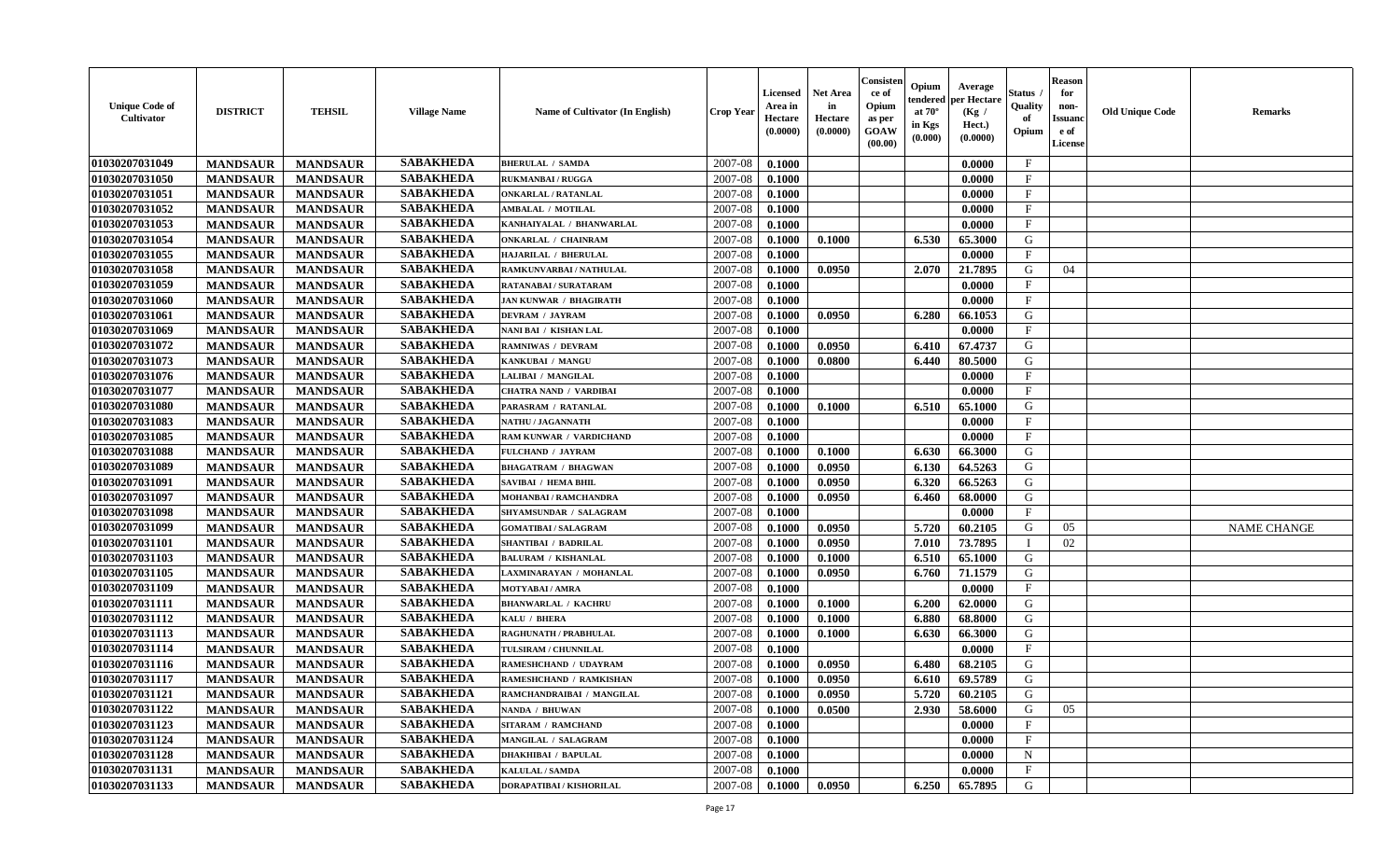| <b>Unique Code of</b><br><b>Cultivator</b> | <b>DISTRICT</b> | <b>TEHSIL</b>   | <b>Village Name</b> | Name of Cultivator (In English) | <b>Crop Year</b> | <b>Licensed</b><br>Area in<br>Hectare<br>(0.0000) | <b>Net Area</b><br>in<br>Hectare<br>(0.0000) | Consister<br>ce of<br>Opium<br>as per<br><b>GOAW</b><br>(00.00) | Opium<br>endered<br>at $70^{\circ}$<br>in Kgs<br>(0.000) | Average<br>per Hectare<br>(Kg /<br>Hect.)<br>(0.0000) | Status<br>Quality<br>of<br>Opium | <b>Reason</b><br>for<br>non-<br><b>Issuano</b><br>e of<br>License | <b>Old Unique Code</b> | <b>Remarks</b> |
|--------------------------------------------|-----------------|-----------------|---------------------|---------------------------------|------------------|---------------------------------------------------|----------------------------------------------|-----------------------------------------------------------------|----------------------------------------------------------|-------------------------------------------------------|----------------------------------|-------------------------------------------------------------------|------------------------|----------------|
| 01030207031134                             | <b>MANDSAUR</b> | <b>MANDSAUR</b> | <b>SABAKHEDA</b>    | <b>DASHRATH / ONKARLAL</b>      | 2007-08          | 0.1000                                            | 0.1000                                       |                                                                 | 7.090                                                    | 70.9000                                               | G                                |                                                                   |                        |                |
| 01030207031137                             | <b>MANDSAUR</b> | <b>MANDSAUR</b> | <b>SABAKHEDA</b>    | RAMDAYAL / BAPULAL              | 2007-08          | 0.1000                                            | 0.1000                                       |                                                                 | 5.960                                                    | 59.6000                                               | G                                | 05                                                                |                        |                |
| 01030207031140                             | <b>MANDSAUR</b> | <b>MANDSAUR</b> | <b>SABAKHEDA</b>    | <b>GHANSHYAM / ONKARLAL</b>     | 2007-08          | 0.1000                                            |                                              |                                                                 |                                                          | 0.0000                                                | $\mathbf{F}$                     |                                                                   |                        |                |
| 01030207031142                             | <b>MANDSAUR</b> | <b>MANDSAUR</b> | <b>SABAKHEDA</b>    | <b>JANIBAI / RAGHUNATH</b>      | 2007-08          | 0.1000                                            | 0.1000                                       |                                                                 | 5.920                                                    | 59.2000                                               | G                                |                                                                   |                        |                |
| 01030207031143                             | <b>MANDSAUR</b> | <b>MANDSAUR</b> | <b>SABAKHEDA</b>    | <b>SURAJMAL / RAMCHAND</b>      | 2007-08          | 0.1000                                            | 0.1000                                       |                                                                 | 6.090                                                    | 60.9000                                               | G                                |                                                                   |                        |                |
| 01030207031145                             | <b>MANDSAUR</b> | <b>MANDSAUR</b> | <b>SABAKHEDA</b>    | PARMANAND / RAMCHANDRA          | 2007-08          | 0.1000                                            | 0.0800                                       |                                                                 | 5.930                                                    | 74.1250                                               | G                                |                                                                   |                        |                |
| 01030207031146                             | <b>MANDSAUR</b> | <b>MANDSAUR</b> | <b>SABAKHEDA</b>    | <b>GOPILAL / MANNALAL</b>       | 2007-08          | 0.1000                                            |                                              |                                                                 |                                                          | 0.0000                                                | $\mathbf{F}$                     |                                                                   |                        |                |
| 01030207031147                             | <b>MANDSAUR</b> | <b>MANDSAUR</b> | <b>SABAKHEDA</b>    | TULASIBAI / BHANVARLAL          | 2007-08          | 0.1000                                            |                                              |                                                                 |                                                          | 0.0000                                                | $\mathbf{F}$                     |                                                                   |                        |                |
| 01030207031150                             | <b>MANDSAUR</b> | <b>MANDSAUR</b> | <b>SABAKHEDA</b>    | RAMESHCHAND / JAGDISH           | 2007-08          | 0.1000                                            |                                              |                                                                 |                                                          | 0.0000                                                | $\mathbf{F}$                     |                                                                   |                        |                |
| 01030207031152                             | <b>MANDSAUR</b> | <b>MANDSAUR</b> | <b>SABAKHEDA</b>    | LAXMINARAYAN / RAMNIWAS         | 2007-08          | 0.1000                                            | 0.0950                                       |                                                                 | 6.200                                                    | 65.2632                                               | G                                |                                                                   |                        |                |
| 01030207031153                             | <b>MANDSAUR</b> | <b>MANDSAUR</b> | <b>SABAKHEDA</b>    | SHIVLAL / BASANTILAL            | 2007-08          | 0.1000                                            |                                              |                                                                 |                                                          | 0.0000                                                | $_{\rm F}$                       |                                                                   |                        |                |
| 01030207031158                             | <b>MANDSAUR</b> | <b>MANDSAUR</b> | <b>SABAKHEDA</b>    | RAM LAL / MANGILAL              | 2007-08          | 0.1000                                            | 0.1000                                       |                                                                 | 7.270                                                    | 72.7000                                               | G                                |                                                                   |                        |                |
| 01030207031160                             | <b>MANDSAUR</b> | <b>MANDSAUR</b> | <b>SABAKHEDA</b>    | PARASRAM / TULSIRAM             | 2007-08          | 0.1000                                            | 0.1000                                       |                                                                 | 6.660                                                    | 66.6000                                               | G                                |                                                                   |                        |                |
| 01030207031162                             | <b>MANDSAUR</b> | <b>MANDSAUR</b> | <b>SABAKHEDA</b>    | AMRATRAM / RAGHUNATH            | 2007-08          | 0.1000                                            | 0.1000                                       |                                                                 | 7.170                                                    | 71.7000                                               | G                                |                                                                   |                        |                |
| 01030207031165                             | <b>MANDSAUR</b> | <b>MANDSAUR</b> | <b>SABAKHEDA</b>    | SHANKARLAL / DEVRAM             | 2007-08          | 0.1000                                            | 0.1000                                       |                                                                 | 7.650                                                    | 76.5000                                               | G                                |                                                                   |                        |                |
| 01030207031167                             | <b>MANDSAUR</b> | <b>MANDSAUR</b> | <b>SABAKHEDA</b>    | MOHANBAI / KESHURAM             | 2007-08          | 0.1000                                            |                                              |                                                                 |                                                          | 0.0000                                                | $\mathbf{F}$                     |                                                                   |                        |                |
| 01030207031169                             | <b>MANDSAUR</b> | <b>MANDSAUR</b> | <b>SABAKHEDA</b>    | <b>DINESHKUMAR / MANALAL</b>    | 2007-08          | 0.1000                                            | 0.1000                                       |                                                                 | 6.550                                                    | 65.5000                                               | G                                |                                                                   |                        |                |
| 01030207031173                             | <b>MANDSAUR</b> | <b>MANDSAUR</b> | <b>SABAKHEDA</b>    | RAJMAL / HIRALAL                | 2007-08          | 0.1000                                            | 0.1000                                       |                                                                 | 6.760                                                    | 67.6000                                               | G                                |                                                                   |                        |                |
| 01030207031175                             | <b>MANDSAUR</b> | <b>MANDSAUR</b> | <b>SABAKHEDA</b>    | <b>SURESHCHANDRA / TULSIRAM</b> | 2007-08          | 0.1000                                            | 0.1000                                       |                                                                 | 6.670                                                    | 66.7000                                               | G                                |                                                                   |                        |                |
| 01030207031178                             | <b>MANDSAUR</b> | <b>MANDSAUR</b> | <b>SABAKHEDA</b>    | <b>KALABAI/DHANNALAL</b>        | 2007-08          | 0.1000                                            |                                              |                                                                 |                                                          | 0.0000                                                | $\mathbf{F}$                     |                                                                   |                        |                |
| 01030207031183                             | <b>MANDSAUR</b> | <b>MANDSAUR</b> | <b>SABAKHEDA</b>    | <b>JUGALKISHOR / RAMNARAYAN</b> | 2007-08          | 0.1000                                            | 0.1000                                       |                                                                 | 6.830                                                    | 68.3000                                               | G                                |                                                                   |                        |                |
| 01030207031186                             | <b>MANDSAUR</b> | <b>MANDSAUR</b> | <b>SABAKHEDA</b>    | LAXMINARAYAN / RADHESHYAM       | 2007-08          | 0.1000                                            |                                              |                                                                 |                                                          | 0.0000                                                | $_{\rm F}$                       |                                                                   |                        |                |
| 01030207031187                             | <b>MANDSAUR</b> | <b>MANDSAUR</b> | <b>SABAKHEDA</b>    | RAMESHCHAND / SALAGRAM          | 2007-08          | 0.1000                                            |                                              |                                                                 |                                                          | 0.0000                                                | $\mathbf{F}$                     |                                                                   |                        |                |
| 01030207031190                             | <b>MANDSAUR</b> | <b>MANDSAUR</b> | <b>SABAKHEDA</b>    | HIRALAL / GOBA                  | 2007-08          | 0.1000                                            | 0.1000                                       |                                                                 | 6.850                                                    | 68.5000                                               | G                                |                                                                   |                        |                |
| 01030207031191                             | <b>MANDSAUR</b> | <b>MANDSAUR</b> | <b>SABAKHEDA</b>    | PANNALAL / GOPILAL              | 2007-08          | 0.1000                                            |                                              |                                                                 |                                                          | 0.0000                                                | $\mathbf{F}$                     |                                                                   |                        |                |
| 01030207031195                             | <b>MANDSAUR</b> | <b>MANDSAUR</b> | <b>SABAKHEDA</b>    | PRAHLAD / KACHRMAL              | 2007-08          | 0.1000                                            |                                              |                                                                 |                                                          | 0.0000                                                | $_{\rm F}$                       |                                                                   |                        |                |
| 01030207031197                             | <b>MANDSAUR</b> | <b>MANDSAUR</b> | <b>SABAKHEDA</b>    | <b>BHERULAL / BADRILAL</b>      | 2007-08          | 0.1000                                            | 0.0900                                       |                                                                 | 6.600                                                    | 73.3333                                               | - 1                              | 02                                                                |                        |                |
| 01030207031200                             | <b>MANDSAUR</b> | <b>MANDSAUR</b> | <b>SABAKHEDA</b>    | <b>BHAGATRAM / ONKARLAL</b>     | 2007-08          | 0.1000                                            | 0.1000                                       |                                                                 | 7.090                                                    | 70.9000                                               | G                                |                                                                   |                        |                |
| 01030207031205                             | <b>MANDSAUR</b> | <b>MANDSAUR</b> | <b>SABAKHEDA</b>    | NIRMAL / RAMJAS                 | 2007-08          | 0.1000                                            | 0.0950                                       |                                                                 | 6.240                                                    | 65.6842                                               | G                                |                                                                   |                        |                |
| 01030207031207                             | <b>MANDSAUR</b> | <b>MANDSAUR</b> | <b>SABAKHEDA</b>    | <b>GHISALAL / DEVRAM</b>        | 2007-08          | 0.1000                                            |                                              |                                                                 |                                                          | 0.0000                                                | $\mathbf{F}$                     |                                                                   |                        |                |
| 01030207031208                             | <b>MANDSAUR</b> | <b>MANDSAUR</b> | <b>SABAKHEDA</b>    | <b>BALMUKUND / MODIRAM</b>      | 2007-08          | 0.1000                                            |                                              |                                                                 |                                                          | 0.0000                                                | $\mathbf{F}$                     |                                                                   |                        |                |
| 01030207031209                             | <b>MANDSAUR</b> | <b>MANDSAUR</b> | <b>SABAKHEDA</b>    | RUKMANBAI / GIRDHARI            | 2007-08          | 0.1000                                            |                                              |                                                                 |                                                          | 0.0000                                                | $\mathbf{F}$                     |                                                                   |                        |                |
| 01030207031210                             | <b>MANDSAUR</b> | <b>MANDSAUR</b> | <b>SABAKHEDA</b>    | MANGIBAI / BHANVARLAL           | 2007-08          | 0.1000                                            |                                              |                                                                 |                                                          | 0.0000                                                | $_{\rm F}$                       |                                                                   |                        |                |
| 01030207031211                             | <b>MANDSAUR</b> | <b>MANDSAUR</b> | <b>SABAKHEDA</b>    | MUNNABAI / RAMNIWAS             | 2007-08          | 0.1000                                            |                                              |                                                                 |                                                          | 0.0000                                                | $\mathbf{F}$                     |                                                                   |                        |                |
| 01030207031213                             | <b>MANDSAUR</b> | <b>MANDSAUR</b> | <b>SABAKHEDA</b>    | <b>GOPAL / CHAMPALAL</b>        | 2007-08          | 0.1000                                            |                                              |                                                                 |                                                          | 0.0000                                                | $\mathbf{F}$                     |                                                                   |                        |                |
| 01030207031215                             | <b>MANDSAUR</b> | <b>MANDSAUR</b> | <b>SABAKHEDA</b>    | TULSIBAI / SHAMBHULAL           | $2007 - 08$      | 0.1000                                            | 0.1000                                       |                                                                 | 6.990                                                    | 69.9000                                               | G                                |                                                                   |                        |                |
| 01030207031216                             | <b>MANDSAUR</b> | <b>MANDSAUR</b> | <b>SABAKHEDA</b>    | <b>INDARMAL / HIRALAL</b>       | 2007-08          | 0.1000                                            |                                              |                                                                 |                                                          | 0.0000                                                | $\mathbf{F}$                     |                                                                   |                        |                |
| 01030207031221                             | <b>MANDSAUR</b> | <b>MANDSAUR</b> | <b>SABAKHEDA</b>    | YASHWANT / PRAHLAD              | 2007-08          | 0.1000                                            |                                              |                                                                 |                                                          | 0.0000                                                | $\mathbf{F}$                     |                                                                   |                        |                |
| 01030207031224                             | <b>MANDSAUR</b> | <b>MANDSAUR</b> | <b>SABAKHEDA</b>    | DINESH KUMAR / KANHAIYALAL      | 2007-08          | 0.1000                                            | 0.1000                                       |                                                                 | 6.560                                                    | 65.6000                                               | G                                |                                                                   |                        |                |
| 01030207031225                             | <b>MANDSAUR</b> | <b>MANDSAUR</b> | <b>SABAKHEDA</b>    | <b>MOHANBAI / BHERULAL</b>      | 2007-08          | 0.1000                                            |                                              |                                                                 |                                                          | 0.0000                                                | $\mathbf{F}$                     |                                                                   |                        |                |
| 01030207031227                             | <b>MANDSAUR</b> | <b>MANDSAUR</b> | <b>SABAKHEDA</b>    | SURESHCHANDRA / MOHANLAL        | 2007-08          | 0.1000                                            |                                              |                                                                 |                                                          | 0.0000                                                | $\mathbf F$                      |                                                                   |                        |                |
| 01030207031228                             | <b>MANDSAUR</b> | <b>MANDSAUR</b> | <b>SABAKHEDA</b>    | KISHORILAL / MANGILAL           | 2007-08          | $\boldsymbol{0.1000}$                             |                                              |                                                                 |                                                          | 0.0000                                                | $\mathbf{F}$                     |                                                                   |                        |                |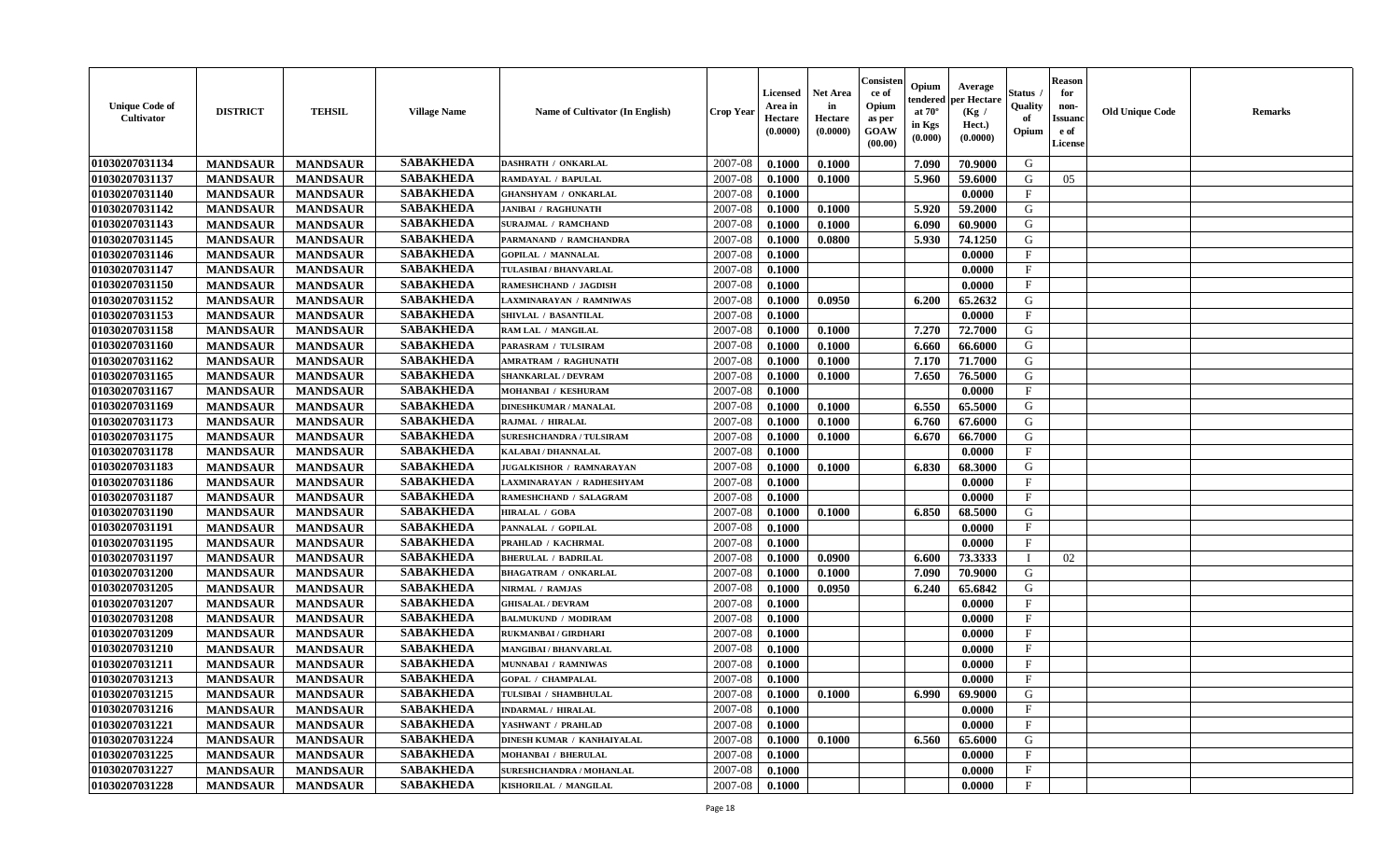| <b>Unique Code of</b><br><b>Cultivator</b> | <b>DISTRICT</b> | <b>TEHSIL</b>   | <b>Village Name</b> | Name of Cultivator (In English)    | <b>Crop Year</b> | <b>Licensed</b><br>Area in<br>Hectare<br>(0.0000) | <b>Net Area</b><br>in<br>Hectare<br>(0.0000) | Consister<br>ce of<br>Opium<br>as per<br><b>GOAW</b><br>(00.00) | Opium<br>endered<br>at $70^\circ$<br>in Kgs<br>$(\mathbf{0.000})$ | Average<br>per Hectare<br>(Kg /<br>Hect.)<br>(0.0000) | Status<br>Quality<br>of<br>Opium | Reason<br>for<br>non-<br>Issuan<br>e of<br>License | <b>Old Unique Code</b> | <b>Remarks</b> |
|--------------------------------------------|-----------------|-----------------|---------------------|------------------------------------|------------------|---------------------------------------------------|----------------------------------------------|-----------------------------------------------------------------|-------------------------------------------------------------------|-------------------------------------------------------|----------------------------------|----------------------------------------------------|------------------------|----------------|
| 01030207031229                             | <b>MANDSAUR</b> | <b>MANDSAUR</b> | <b>SABAKHEDA</b>    | <b>DEVRAM / PITHA</b>              | 2007-08          | 0.1000                                            |                                              |                                                                 |                                                                   | 0.0000                                                | $\mathbf{F}$                     |                                                    |                        |                |
| 01030207031231                             | <b>MANDSAUR</b> | <b>MANDSAUR</b> | <b>SABAKHEDA</b>    | <b>ASHOK KUMAR / LAXMAN</b>        | 2007-08          | 0.1000                                            | 0.1000                                       |                                                                 | 6.900                                                             | 69.0000                                               | G                                |                                                    |                        |                |
| 01030207031232                             | <b>MANDSAUR</b> | <b>MANDSAUR</b> | <b>SABAKHEDA</b>    | RATANLAL / BHANWARLAL              | 2007-08          | 0.1000                                            |                                              |                                                                 |                                                                   | 0.0000                                                | $\mathbf{F}$                     |                                                    |                        |                |
| 01030207031236                             | <b>MANDSAUR</b> | <b>MANDSAUR</b> | <b>SABAKHEDA</b>    | SATAYNARAYAN / HIRALAL             | 2007-08          | 0.1000                                            | 0.1000                                       |                                                                 | 7.030                                                             | 70.3000                                               | G                                |                                                    |                        |                |
| 01030207031237                             | <b>MANDSAUR</b> | <b>MANDSAUR</b> | <b>SABAKHEDA</b>    | KARULAL / JAGANNATH                | 2007-08          | 0.1000                                            | 0.1000                                       |                                                                 | 6.310                                                             | 63.1000                                               | G                                |                                                    |                        |                |
| 01030207031238                             | <b>MANDSAUR</b> | <b>MANDSAUR</b> | <b>SABAKHEDA</b>    | RAJENDRA KUMAR / AMBALAL           | 2007-08          | 0.1000                                            |                                              |                                                                 |                                                                   | 0.0000                                                | $\mathbf{F}$                     |                                                    |                        |                |
| 01030207031240                             | <b>MANDSAUR</b> | <b>MANDSAUR</b> | <b>SABAKHEDA</b>    | <b>HIRALAL / BADRILAL</b>          | 2007-08          | 0.1000                                            |                                              |                                                                 |                                                                   | 0.0000                                                | $\mathbf{F}$                     |                                                    |                        |                |
| 01030207031244                             | <b>MANDSAUR</b> | <b>MANDSAUR</b> | <b>SABAKHEDA</b>    | <b>OMPRAKASH / GOPILAL</b>         | 2007-08          | 0.1000                                            |                                              |                                                                 |                                                                   | 0.0000                                                | $\mathbf{F}$                     |                                                    |                        |                |
| 01030207031245                             | <b>MANDSAUR</b> | <b>MANDSAUR</b> | <b>SABAKHEDA</b>    | MADANLAL / RAMKISHAN               | 2007-08          | 0.1000                                            | 0.1000                                       |                                                                 | 7.170                                                             | 71.7000                                               | G                                |                                                    |                        |                |
| 01030207031246                             | <b>MANDSAUR</b> | <b>MANDSAUR</b> | <b>SABAKHEDA</b>    | RADHESHYAM / RATANLAL              | 2007-08          | 0.1000                                            |                                              |                                                                 |                                                                   | 0.0000                                                | $\mathbf{F}$                     |                                                    |                        |                |
| 01030207031255                             | <b>MANDSAUR</b> | <b>MANDSAUR</b> | <b>SABAKHEDA</b>    | RAJENDRA KUMAR / LAXMINARAYAN      | 2007-08          | 0.1000                                            | 0.0950                                       |                                                                 | 6.260                                                             | 65.8947                                               | G                                |                                                    |                        |                |
| 01030207031259                             | <b>MANDSAUR</b> | <b>MANDSAUR</b> | <b>SABAKHEDA</b>    | <b>NAR SINGH / RAMNARAYAN</b>      | 2007-08          | 0.1000                                            | 0.0950                                       |                                                                 | 6.430                                                             | 67.6842                                               | G                                |                                                    |                        |                |
| 01030207031261                             | <b>MANDSAUR</b> | <b>MANDSAUR</b> | <b>SABAKHEDA</b>    | <b>GOPAL / NANURAM</b>             | 2007-08          | 0.1000                                            |                                              |                                                                 |                                                                   | 0.0000                                                | $\mathbf{F}$                     |                                                    |                        |                |
| 01030207031262                             | <b>MANDSAUR</b> | <b>MANDSAUR</b> | <b>SABAKHEDA</b>    | CHAGANLAL / NANURAM                | 2007-08          | 0.1000                                            | 0.0950                                       |                                                                 | 6.140                                                             | 64.6316                                               |                                  | 02                                                 |                        |                |
| 01030207031263                             | <b>MANDSAUR</b> | <b>MANDSAUR</b> | <b>SABAKHEDA</b>    | RAMESHCHAND / NANURAM              | 2007-08          | 0.1000                                            |                                              |                                                                 |                                                                   | 0.0000                                                | $\mathbf{F}$                     |                                                    |                        |                |
| 01030207031264                             | <b>MANDSAUR</b> | <b>MANDSAUR</b> | <b>SABAKHEDA</b>    | NARENDRA / RAMESHCHAND             | 2007-08          | 0.1000                                            | 0.1000                                       |                                                                 | 6.920                                                             | 69.2000                                               | G                                |                                                    |                        |                |
| 01030207031266                             | <b>MANDSAUR</b> | <b>MANDSAUR</b> | <b>SABAKHEDA</b>    | <b>FAKIRCHAND / HARLAL</b>         | 2007-08          | 0.1000                                            | 0.0900                                       |                                                                 | 6.710                                                             | 74.5556                                               | G                                |                                                    |                        |                |
| 01030207031269                             | <b>MANDSAUR</b> | <b>MANDSAUR</b> | <b>SABAKHEDA</b>    | RAMESHVAR / NARAYAN                | 2007-08          | 0.1000                                            | 0.1000                                       |                                                                 | 6.680                                                             | 66.8000                                               | G                                |                                                    |                        |                |
| 01030207031271                             | <b>MANDSAUR</b> | <b>MANDSAUR</b> | <b>SABAKHEDA</b>    | KACHRULAL / GOVINDRAM              | 2007-08          | 0.1000                                            |                                              |                                                                 |                                                                   | 0.0000                                                | F                                |                                                    |                        |                |
| 01030207031273                             | <b>MANDSAUR</b> | <b>MANDSAUR</b> | <b>SABAKHEDA</b>    | <b>MAHESH KUMAR / GORISHANKAR</b>  | 2007-08          | 0.1000                                            |                                              |                                                                 |                                                                   | 0.0000                                                | $_{\rm F}$                       |                                                    |                        |                |
| 01030207031281                             | <b>MANDSAUR</b> | <b>MANDSAUR</b> | <b>SABAKHEDA</b>    | <b>DEVIRAM / UDAYRAM</b>           | 2007-08          | 0.1000                                            | 0.0950                                       |                                                                 | 6.140                                                             | 64.6316                                               | G                                |                                                    |                        |                |
| 01030207031283                             | <b>MANDSAUR</b> | <b>MANDSAUR</b> | <b>SABAKHEDA</b>    | RADHSHYAM / RAMKISHAN              | 2007-08          | 0.1000                                            | 0.1000                                       |                                                                 | 7.160                                                             | 71.6000                                               | G                                |                                                    |                        |                |
| 01030207031285                             | <b>MANDSAUR</b> | <b>MANDSAUR</b> | <b>SABAKHEDA</b>    | PRABHULAL / CHAMPALAL              | 2007-08          | 0.1000                                            | 0.1000                                       |                                                                 | 6.310                                                             | 63.1000                                               | G                                |                                                    |                        |                |
| 01030207031289                             | <b>MANDSAUR</b> | <b>MANDSAUR</b> | <b>SABAKHEDA</b>    | <b>BALURAM / BHERA JI</b>          | 2007-08          | 0.1000                                            | 0.0950                                       |                                                                 | 6.020                                                             | 63.3684                                               | G                                |                                                    |                        |                |
| 01030207031293                             | <b>MANDSAUR</b> | <b>MANDSAUR</b> | <b>SABAKHEDA</b>    | <b>RAKESH KUMAR / RAMESH CHAND</b> | 2007-08          | 0.1000                                            | 0.0950                                       |                                                                 | 6.230                                                             | 65.5789                                               | G                                |                                                    |                        |                |
| 01030207031294                             | <b>MANDSAUR</b> | <b>MANDSAUR</b> | <b>SABAKHEDA</b>    | RAMDAYAL / JHAMAKLAL               | 2007-08          | 0.1000                                            |                                              |                                                                 |                                                                   | 0.0000                                                | $\mathbf{F}$                     |                                                    |                        |                |
| 01030207031296                             | <b>MANDSAUR</b> | <b>MANDSAUR</b> | <b>SABAKHEDA</b>    | <b>CHAINRAM / HAJARILAL</b>        | 2007-08          | 0.1000                                            |                                              |                                                                 |                                                                   | 0.0000                                                | $_{\rm F}$                       |                                                    |                        |                |
| 01030207031298                             | <b>MANDSAUR</b> | <b>MANDSAUR</b> | <b>SABAKHEDA</b>    | SHANTILAL / KESHURAM GAYARI        | 2007-08          | 0.1000                                            | 0.1000                                       |                                                                 | 6.640                                                             | 66.4000                                               | G                                |                                                    |                        |                |
| 01030207031300                             | <b>MANDSAUR</b> | <b>MANDSAUR</b> | <b>SABAKHEDA</b>    | <b>PRAHLAD / BHERULAL</b>          | 2007-08          | 0.1000                                            | 0.1000                                       |                                                                 | 5.840                                                             | 58.4000                                               | G                                | 05                                                 |                        |                |
| 01030207031303                             | <b>MANDSAUR</b> | <b>MANDSAUR</b> | <b>SABAKHEDA</b>    | <b>BHAGIRATH / KESHURAM</b>        | 2007-08          | 0.1000                                            |                                              |                                                                 |                                                                   | 0.0000                                                | $_{\rm F}$                       |                                                    |                        |                |
| 01030207031305                             | <b>MANDSAUR</b> | <b>MANDSAUR</b> | <b>SABAKHEDA</b>    | <b>SURESHCHAND / DEVRAM</b>        | 2007-08          | 0.1000                                            | 0.0900                                       |                                                                 | 6.320                                                             | 70.2222                                               | G                                |                                                    |                        |                |
| 01030207031309                             | <b>MANDSAUR</b> | <b>MANDSAUR</b> | <b>SABAKHEDA</b>    | SHIVLAL / MANGILAL                 | 2007-08          | 0.1000                                            |                                              |                                                                 |                                                                   | 0.0000                                                | $\mathbf{F}$                     |                                                    |                        |                |
| 01030207031310                             | <b>MANDSAUR</b> | <b>MANDSAUR</b> | <b>SABAKHEDA</b>    | NIRBHAYRAM / MANGILAL              | 2007-08          | 0.1000                                            | 0.0950                                       |                                                                 | 6.250                                                             | 65.7895                                               | G                                |                                                    |                        |                |
| 01030207031311                             | <b>MANDSAUR</b> | <b>MANDSAUR</b> | <b>SABAKHEDA</b>    | <b>SHYAMLAL / BHAGWAN</b>          | 2007-08          | 0.1000                                            |                                              |                                                                 |                                                                   | 0.0000                                                | $\mathbf{F}$                     |                                                    |                        |                |
| 01030207031312                             | <b>MANDSAUR</b> | <b>MANDSAUR</b> | <b>SABAKHEDA</b>    | <b>SHYAMSUNDAR / JAGANNATH</b>     | 2007-08          | 0.1000                                            | 0.1000                                       |                                                                 | 6.740                                                             | 67.4000                                               | G                                |                                                    |                        |                |
| <b>01030207031321</b>                      | <b>MANDSAUR</b> | <b>MANDSAUR</b> | <b>SABAKHEDA</b>    | MANOHARLAL / ONKARLAL              | $2007-08$ 0.1000 |                                                   | 0.0750                                       |                                                                 |                                                                   | 4.330 57.7333                                         | $\perp$                          | 02                                                 |                        |                |
| 01030207031023                             | <b>MANDSAUR</b> | <b>MANDSAUR</b> | <b>SABAKHEDA</b>    | <b>BABULAL / SALAGRAM</b>          | 2007-08          | 0.1000                                            | 0.1000                                       |                                                                 | 6.600                                                             | 66.0000                                               | G                                |                                                    |                        |                |
| 01030207031092                             | <b>MANDSAUR</b> | <b>MANDSAUR</b> | <b>SABAKHEDA</b>    | <b>SITABAI / CHENRAM</b>           | 2007-08          | 0.1000                                            | 0.1000                                       |                                                                 | 7.000                                                             | 70.0000                                               | G                                |                                                    |                        |                |
| 01030207031136                             | <b>MANDSAUR</b> | <b>MANDSAUR</b> | <b>SABAKHEDA</b>    | RAVINDRA KUMAR / OMPRAKASH         | 2007-08          | 0.1000                                            | 0.1000                                       |                                                                 | 7.220                                                             | 72.2000                                               | G                                |                                                    |                        |                |
| 01030207031320                             | <b>MANDSAUR</b> | <b>MANDSAUR</b> | <b>SABAKHEDA</b>    | <b>SAMRATH / AMBALAL</b>           | 2007-08          | 0.1000                                            | 0.0950                                       |                                                                 | 6.410                                                             | 67.4737                                               | G                                |                                                    |                        |                |
| 01030207031233                             | <b>MANDSAUR</b> | <b>MANDSAUR</b> | <b>SABAKHEDA</b>    | <b>SUNDARBAI/RAMLAL</b>            | 2007-08          | 0.1000                                            | 0.0400                                       |                                                                 | 2.460                                                             | 61.5000                                               | G                                |                                                    |                        |                |
| 01030207031029                             | <b>MANDSAUR</b> | <b>MANDSAUR</b> | <b>SABAKHEDA</b>    | <b>RAM SINGH / PARTHA</b>          | 2007-08          | 0.1000                                            |                                              |                                                                 |                                                                   | 0.0000                                                | $\mathbf{F}$                     |                                                    |                        |                |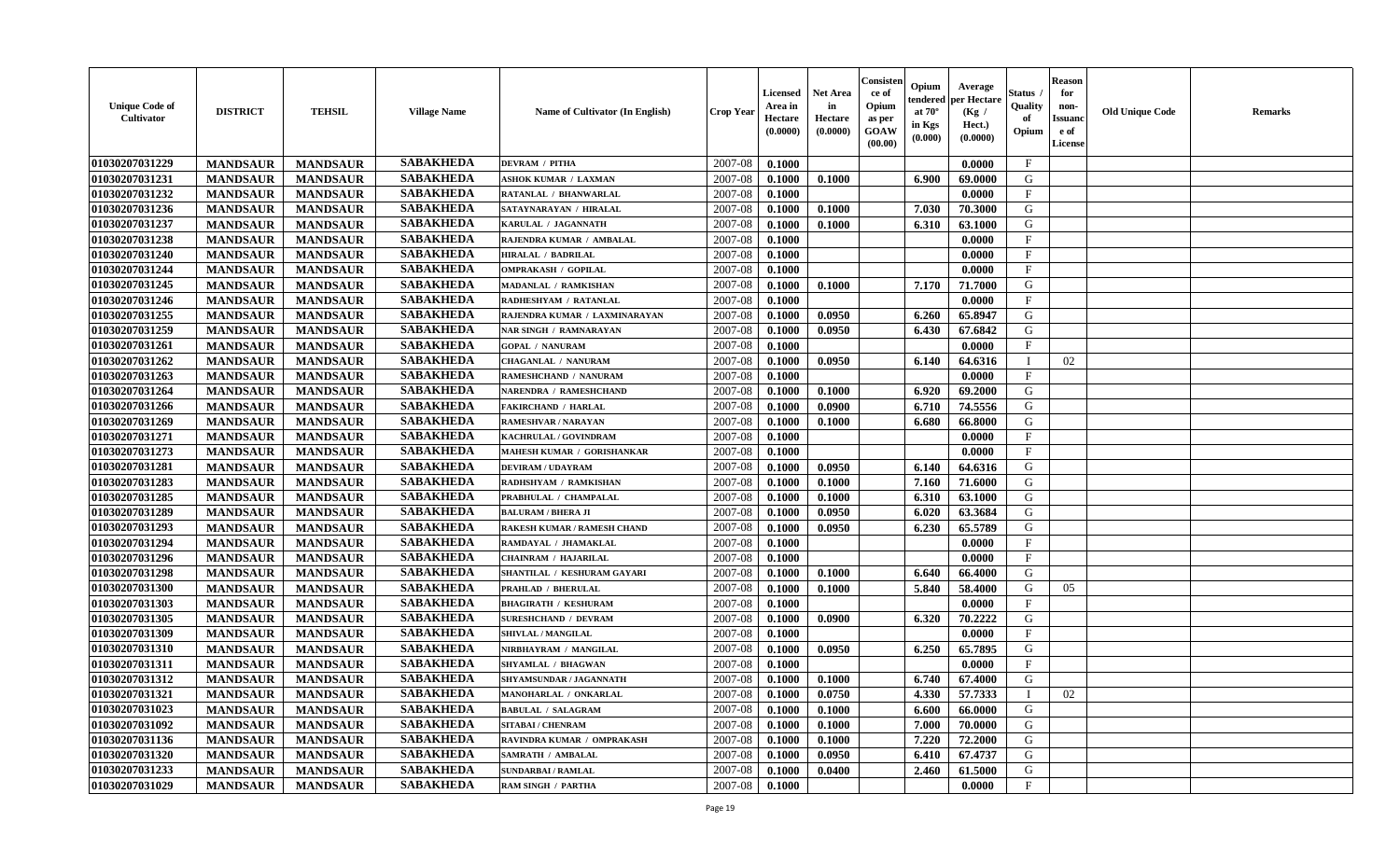| <b>Unique Code of</b><br>Cultivator | <b>DISTRICT</b> | <b>TEHSIL</b>   | <b>Village Name</b> | Name of Cultivator (In English) | <b>Crop Year</b> | <b>Licensed</b><br>Area in<br>Hectare<br>(0.0000) | <b>Net Area</b><br>in<br>Hectare<br>(0.0000) | Consister<br>ce of<br>Opium<br>as per<br>GOAW<br>(00.00) | Opium<br>endered<br>at $70^\circ$<br>in Kgs<br>(0.000) | Average<br>per Hectare<br>(Kg /<br>Hect.)<br>(0.0000) | <b>Status</b> .<br>Quality<br>of<br>Opium | <b>Reason</b><br>for<br>non-<br><b>Issuand</b><br>e of<br>License | <b>Old Unique Code</b> | <b>Remarks</b>     |
|-------------------------------------|-----------------|-----------------|---------------------|---------------------------------|------------------|---------------------------------------------------|----------------------------------------------|----------------------------------------------------------|--------------------------------------------------------|-------------------------------------------------------|-------------------------------------------|-------------------------------------------------------------------|------------------------|--------------------|
| 01030207031203                      | <b>MANDSAUR</b> | <b>MANDSAUR</b> | <b>SABAKHEDA</b>    | LAXMINARAYAN / DEVRAM           | 2007-08          | 0.1000                                            | 0.1000                                       |                                                          | 6.490                                                  | 64.9000                                               | G                                         |                                                                   |                        |                    |
| 01030207031288                      | <b>MANDSAUR</b> | <b>MANDSAUR</b> | <b>SABAKHEDA</b>    | <b>BALMUKUND / HIRALAL</b>      | 2007-08          | 0.1000                                            |                                              |                                                          |                                                        | 0.0000                                                | $\mathbf{F}$                              |                                                                   |                        |                    |
| 01030207031328                      | <b>MANDSAUR</b> | <b>MANDSAUR</b> | <b>SABAKHEDA</b>    | PRAHALAD / NANDKISHOR           | 2007-08          | 0.1000                                            |                                              |                                                          |                                                        | 0.0000                                                | $\mathbf{F}$                              |                                                                   |                        |                    |
| 01030207031331                      | <b>MANDSAUR</b> | <b>MANDSAUR</b> | <b>SABAKHEDA</b>    | <b>BANSHILAL / GANPAT</b>       | 2007-08          | 0.1000                                            | 0.1000                                       |                                                          | 6.860                                                  | 68.6000                                               | G                                         |                                                                   |                        |                    |
| 01030207031278                      | <b>MANDSAUR</b> | <b>MANDSAUR</b> | <b>SABAKHEDA</b>    | SANJAY / BHAGATRAM              | 2007-08          | 0.1000                                            | 0.1000                                       |                                                          | 6.990                                                  | 69.9000                                               | G                                         |                                                                   |                        |                    |
| 01030207031015                      | <b>MANDSAUR</b> | <b>MANDSAUR</b> | <b>SABAKHEDA</b>    | <b>RAMRATAN / GANGARAM</b>      | 2007-08          | 0.1000                                            | 0.1000                                       |                                                          | 6.960                                                  | 69.6000                                               | G                                         |                                                                   |                        |                    |
| 01030207031235                      | <b>MANDSAUR</b> | <b>MANDSAUR</b> | <b>SABAKHEDA</b>    | RAMCHANDRA / NANURAM            | 2007-08          | 0.1000                                            |                                              |                                                          |                                                        | 0.0000                                                | $\mathbf F$                               |                                                                   |                        |                    |
| 01030207031212                      | <b>MANDSAUR</b> | <b>MANDSAUR</b> | <b>SABAKHEDA</b>    | <b>BHANWARLAL / HIRALAL</b>     | 2007-08          | 0.1000                                            | 0.0150                                       |                                                          | 1.360                                                  | 90.6667                                               | G                                         |                                                                   |                        |                    |
| 01030207031220                      | <b>MANDSAUR</b> | <b>MANDSAUR</b> | <b>SABAKHEDA</b>    | <b>DEVILAL / GOPILAL</b>        | 2007-08          | 0.1000                                            | 0.1000                                       |                                                          | 7.180                                                  | 71.8000                                               | G                                         |                                                                   |                        |                    |
| 01030207031176                      | <b>MANDSAUR</b> | <b>MANDSAUR</b> | <b>SABAKHEDA</b>    | <b>BHERULAL / KESHURAM</b>      | 2007-08          | 0.1000                                            | 0.1000                                       |                                                          | 7.020                                                  | 70.2000                                               | G                                         |                                                                   |                        |                    |
| 01030207031206                      | <b>MANDSAUR</b> | <b>MANDSAUR</b> | <b>SABAKHEDA</b>    | <b>BADRILAL / RAMJAS</b>        | 2007-08          | 0.1000                                            | 0.0950                                       |                                                          | 6.700                                                  | 70.5263                                               | G                                         |                                                                   |                        |                    |
| 01030207031330                      | <b>MANDSAUR</b> | <b>MANDSAUR</b> | <b>SABAKHEDA</b>    | <b>SUNDARBAI / PANNALAL</b>     | 2007-08          | 0.1000                                            |                                              |                                                          |                                                        | 0.0000                                                | $\mathbf F$                               |                                                                   |                        |                    |
| 01030207031247                      | <b>MANDSAUR</b> | <b>MANDSAUR</b> | <b>SABAKHEDA</b>    | <b>UDAYRAM / RAMCHANDRA</b>     | 2007-08          | 0.1000                                            | 0.1000                                       |                                                          | 6.700                                                  | 67.0000                                               | G                                         |                                                                   |                        |                    |
| 01030207031157                      | <b>MANDSAUR</b> | <b>MANDSAUR</b> | <b>SABAKHEDA</b>    | TULSIRAM / RAMA                 | 2007-08          | 0.1000                                            |                                              |                                                          |                                                        | 0.0000                                                | $\mathbf F$                               |                                                                   |                        |                    |
| 01030207031194                      | <b>MANDSAUR</b> | <b>MANDSAUR</b> | <b>SABAKHEDA</b>    | KANHAIYALAL / BADRILAL          | 2007-08          | 0.1000                                            |                                              |                                                          |                                                        | 0.0000                                                | $\mathbf{F}$                              |                                                                   |                        |                    |
| 01030207031258                      | <b>MANDSAUR</b> | <b>MANDSAUR</b> | <b>SABAKHEDA</b>    | <b>DINESH / RAMLAL</b>          | 2007-08          | 0.1000                                            | 0.0950                                       |                                                          | 6.200                                                  | 65.2632                                               | G                                         |                                                                   |                        |                    |
| 01030207031277                      | <b>MANDSAUR</b> | <b>MANDSAUR</b> | <b>SABAKHEDA</b>    | SATAYNARAYAN / CHAINRAM         | 2007-08          | 0.1000                                            | 0.0850                                       |                                                          | 5.740                                                  | 67.5294                                               | G                                         |                                                                   |                        |                    |
| 01030207031202                      | <b>MANDSAUR</b> | <b>MANDSAUR</b> | <b>SABAKHEDA</b>    | <b>KANVARLAL / RAMPRASAD</b>    | 2007-08          | 0.1000                                            | 0.0900                                       |                                                          | 5.610                                                  | 62.3333                                               | G                                         |                                                                   |                        |                    |
| 01030207031164                      | <b>MANDSAUR</b> | <b>MANDSAUR</b> | <b>SABAKHEDA</b>    | RAJMAL / BHAGATRAM              | 2007-08          | 0.1000                                            |                                              |                                                          |                                                        | 0.0000                                                | $\mathbf{F}$                              |                                                                   |                        |                    |
| 01030207031040                      | <b>MANDSAUR</b> | <b>MANDSAUR</b> | <b>SABAKHEDA</b>    | SUBHASHCHAND / BANSHILAL        | 2007-08          | 0.1000                                            |                                              |                                                          |                                                        | 0.0000                                                | $\mathbf{F}$                              |                                                                   |                        |                    |
| 01030207031217                      | <b>MANDSAUR</b> | <b>MANDSAUR</b> | <b>SABAKHEDA</b>    | MAN KUNWARBAI / ONKARLAL        | 2007-08          | 0.1000                                            |                                              |                                                          |                                                        | 0.0000                                                | $\mathbf{F}$                              |                                                                   |                        |                    |
| 01030207031118                      | <b>MANDSAUR</b> | <b>MANDSAUR</b> | <b>SABAKHEDA</b>    | MOHANLAL / PRAYAGBAI            | 2007-08          | 0.1000                                            |                                              |                                                          |                                                        | 0.0000                                                | F                                         |                                                                   |                        |                    |
| 01030207031189                      | <b>MANDSAUR</b> | <b>MANDSAUR</b> | <b>SABAKHEDA</b>    | <b>LILASHANKAR / SHIVLAL</b>    | 2007-08          | 0.1000                                            |                                              |                                                          |                                                        | 0.0000                                                | $\mathbf{F}$                              |                                                                   |                        |                    |
| 01030207031196                      | <b>MANDSAUR</b> | <b>MANDSAUR</b> | <b>SABAKHEDA</b>    | PRAHLAD / GOPAL                 | 2007-08          | 0.1000                                            | 0.0100                                       |                                                          | 0.900                                                  | 90.0000                                               | G                                         |                                                                   |                        |                    |
| 01030207031126                      | <b>MANDSAUR</b> | <b>MANDSAUR</b> | <b>SABAKHEDA</b>    | HULASIBAI / KANHAIYALAL         | 2007-08          | 0.1000                                            |                                              |                                                          |                                                        | 0.0000                                                | $\mathbf F$                               |                                                                   |                        |                    |
| 01030207031185                      | <b>MANDSAUR</b> | <b>MANDSAUR</b> | <b>SABAKHEDA</b>    | MADANLAL / RAMCHANDRA           | 2007-08          | 0.1000                                            | 0.1000                                       |                                                          | 6.780                                                  | 67.8000                                               | G                                         |                                                                   |                        |                    |
| 01030207031253                      | <b>MANDSAUR</b> | <b>MANDSAUR</b> | <b>SABAKHEDA</b>    | KANHAIYALAL / KASHIRAM          | 2007-08          | 0.1000                                            |                                              |                                                          |                                                        | 0.0000                                                | $_{\rm F}$                                |                                                                   |                        |                    |
| 01030207031267                      | <b>MANDSAUR</b> | <b>MANDSAUR</b> | <b>SABAKHEDA</b>    | KANHAIYALAL / HARLAL            | 2007-08          | 0.1000                                            | 0.0900                                       |                                                          | 5.730                                                  | 63.6667                                               | G                                         |                                                                   |                        |                    |
| 01030207031046                      | <b>MANDSAUR</b> | <b>MANDSAUR</b> | <b>SABAKHEDA</b>    | RAMESHCHANDRA / KACHRAML        | 2007-08          | 0.1000                                            | 0.0950                                       |                                                          | 6.270                                                  | 66.0000                                               | G                                         |                                                                   |                        |                    |
| 01030207031065                      | <b>MANDSAUR</b> | <b>MANDSAUR</b> | <b>SABAKHEDA</b>    | NANDLAL / SHIVLAL               | 2007-08          | 0.1000                                            | 0.1000                                       |                                                          | 6.810                                                  | 68.1000                                               | G                                         |                                                                   |                        |                    |
| 01030207031078                      | <b>MANDSAUR</b> | <b>MANDSAUR</b> | <b>SABAKHEDA</b>    | RAMLAL / PRABHULAL              | 2007-08          | 0.1000                                            |                                              |                                                          |                                                        | 0.0000                                                | $\mathbf{F}$                              |                                                                   |                        |                    |
| 01030207031323                      | <b>MANDSAUR</b> | <b>MANDSAUR</b> | <b>SABAKHEDA</b>    | <b>BALIBAI/BHUVAN</b>           | 2007-08          | 0.1000                                            | 0.0950                                       |                                                          | 3.400                                                  | 35.7895                                               | G                                         | 04                                                                |                        |                    |
| 01030207031086                      | <b>MANDSAUR</b> | <b>MANDSAUR</b> | <b>SABAKHEDA</b>    | <b>CHENRAM / CHAMPALAL</b>      | 2007-08          | 0.1000                                            | 0.1000                                       |                                                          | 6.580                                                  | 65.8000                                               | G                                         |                                                                   |                        |                    |
| 01030207031329                      | <b>MANDSAUR</b> | <b>MANDSAUR</b> | <b>SABAKHEDA</b>    | MANGILAL / KANHAIYALAL          | 2007-08          | 0.1000                                            |                                              |                                                          |                                                        | 0.0000                                                | $\mathbf F$                               |                                                                   |                        |                    |
| 01030207031334                      | <b>MANDSAUR</b> | <b>MANDSAUR</b> | <b>SABAKHEDA</b>    | <b>BAGDIRAM / KARULAL</b>       | 2007-08          | 0.1000                                            | 0.0950                                       |                                                          | 6.260                                                  | 65.8947                                               | G                                         |                                                                   |                        | <b>NAME CHANGE</b> |
| 01030207031335                      | <b>MANDSAUR</b> | <b>MANDSAUR</b> | <b>SABAKHEDA</b>    | SAHAYTABAI / GOTAMLAL           | 2007-08          | 0.1000                                            | 0.1000                                       |                                                          | 6.990                                                  | 69.9000                                               | G                                         |                                                                   |                        |                    |
| 01030207031336                      | <b>MANDSAUR</b> | <b>MANDSAUR</b> | <b>SABAKHEDA</b>    | <b>BHAGIRATH / KALU</b>         | 2007-08          | 0.1000                                            |                                              |                                                          |                                                        | 0.0000                                                | $\mathbf{F}$                              |                                                                   |                        |                    |
| 01030207031337                      | <b>MANDSAUR</b> | <b>MANDSAUR</b> | <b>SABAKHEDA</b>    | <b>GITABAI/BHANVARLAL</b>       | 2007-08          | 0.1000                                            |                                              |                                                          |                                                        | 0.0000                                                | $\mathbf{F}$                              |                                                                   |                        |                    |
| 01030207031338                      | <b>MANDSAUR</b> | <b>MANDSAUR</b> | <b>SABAKHEDA</b>    | KARULAL / CHAMPALAL             | 2007-08          | 0.1000                                            |                                              |                                                          |                                                        | 0.0000                                                | $\mathbf{F}$                              |                                                                   | 01030207124020         |                    |
| 01030207032004                      | <b>MANDSAUR</b> | <b>MANDSAUR</b> | <b>SINDPAN</b>      | RATANLAL / TULASIRAM            | 2007-08          | 0.1000                                            | 0.1000                                       |                                                          | 6.950                                                  | 69.5000                                               | ${\bf G}$                                 |                                                                   |                        |                    |
| 01030207032006                      | <b>MANDSAUR</b> | <b>MANDSAUR</b> | <b>SINDPAN</b>      | NANDRAM / DHURA                 | 2007-08          | 0.1000                                            | 0.1000                                       |                                                          | 7.180                                                  | 71.8000                                               | G                                         |                                                                   |                        |                    |
| 01030207032008                      | <b>MANDSAUR</b> | <b>MANDSAUR</b> | <b>SINDPAN</b>      | <b>PRABHULAL / BALU</b>         | 2007-08          | 0.1000                                            | 0.1000                                       |                                                          | 6.620                                                  | 66.2000                                               | G                                         |                                                                   |                        |                    |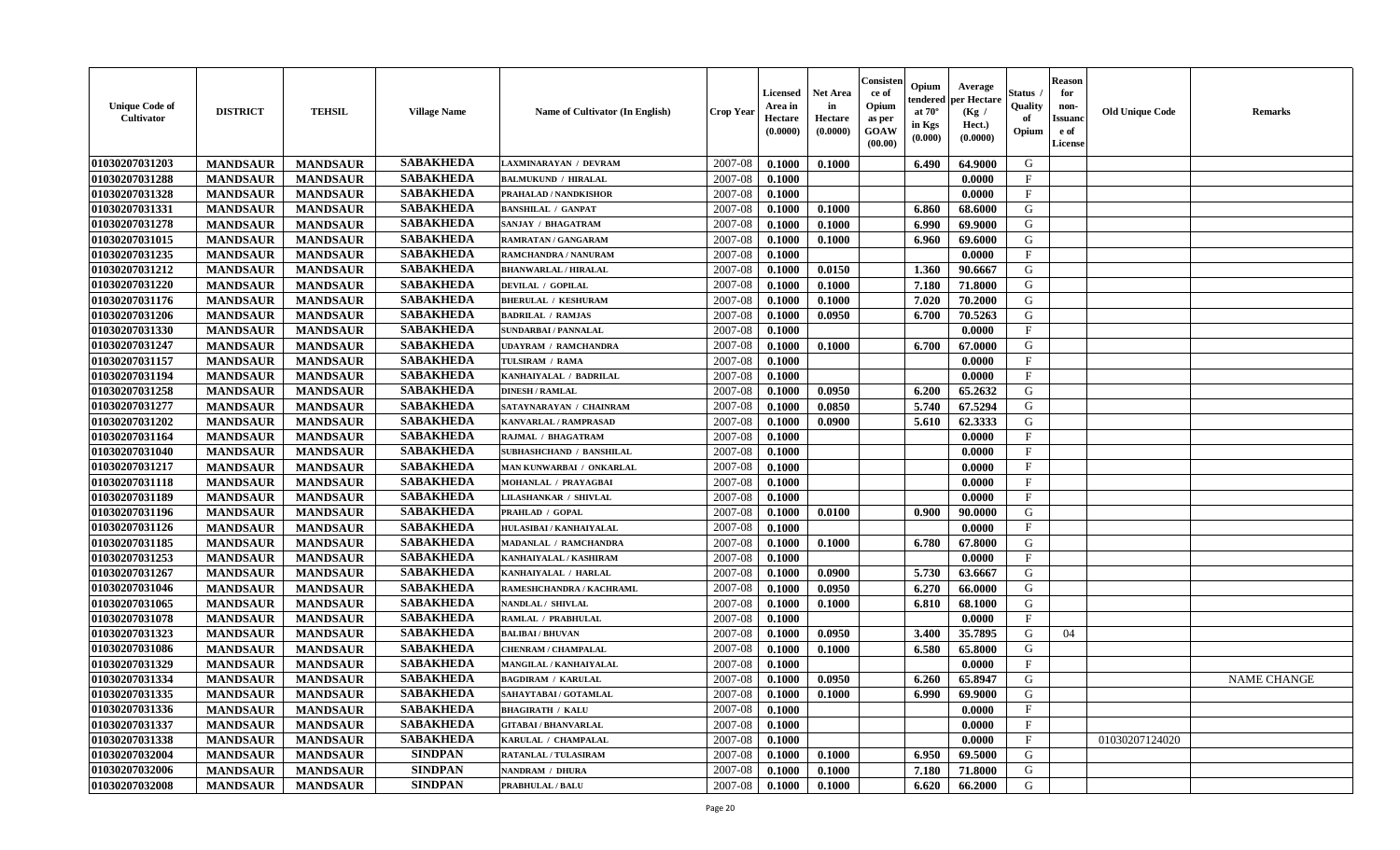| <b>Unique Code of</b><br>Cultivator | <b>DISTRICT</b> | <b>TEHSIL</b>   | <b>Village Name</b> | Name of Cultivator (In English)  | <b>Crop Year</b> | <b>Licensed</b><br>Area in<br>Hectare<br>(0.0000) | <b>Net Area</b><br>in<br>Hectare<br>(0.0000) | Consister<br>ce of<br>Opium<br>as per<br><b>GOAW</b><br>(00.00) | Opium<br>tendered<br>at $70^{\circ}$<br>in Kgs<br>(0.000) | Average<br>per Hectare<br>(Kg /<br>Hect.)<br>(0.0000) | <b>Status</b><br>Quality<br>of<br>Opium | <b>Reason</b><br>for<br>non-<br><b>Issuand</b><br>e of<br>License | <b>Old Unique Code</b> | <b>Remarks</b>     |
|-------------------------------------|-----------------|-----------------|---------------------|----------------------------------|------------------|---------------------------------------------------|----------------------------------------------|-----------------------------------------------------------------|-----------------------------------------------------------|-------------------------------------------------------|-----------------------------------------|-------------------------------------------------------------------|------------------------|--------------------|
| 01030207032009                      | <b>MANDSAUR</b> | <b>MANDSAUR</b> | <b>SINDPAN</b>      | <b>SUKHIBAI / KANIRAM</b>        | 2007-08          | 0.1000                                            | 0.1000                                       |                                                                 | 7.030                                                     | 70.3000                                               | G                                       |                                                                   |                        |                    |
| 01030207032011                      | <b>MANDSAUR</b> | <b>MANDSAUR</b> | <b>SINDPAN</b>      | NANDRAM / NARAYAN                | 2007-08          | 0.1000                                            | 0.1000                                       |                                                                 | 7.300                                                     | 73.0000                                               | G                                       |                                                                   |                        |                    |
| 01030207032012                      | <b>MANDSAUR</b> | <b>MANDSAUR</b> | <b>SINDPAN</b>      | <b>MOTILAL / PYARELAL</b>        | 2007-08          | 0.1000                                            | 0.0950                                       |                                                                 | 6.600                                                     | 69,4737                                               | G                                       |                                                                   |                        |                    |
| 01030207032013                      | <b>MANDSAUR</b> | <b>MANDSAUR</b> | <b>SINDPAN</b>      | <b>ONKARLAL / NANDA</b>          | 2007-08          | 0.1000                                            | 0.1000                                       |                                                                 | 7.170                                                     | 71.7000                                               |                                         | 02                                                                |                        |                    |
| 01030207032016                      | <b>MANDSAUR</b> | <b>MANDSAUR</b> | <b>SINDPAN</b>      | <b>JAGDISH / TULSIRAM</b>        | 2007-08          | 0.1000                                            | 0.1000                                       |                                                                 | 6.930                                                     | 69.3000                                               | G                                       |                                                                   |                        |                    |
| 01030207032017                      | <b>MANDSAUR</b> | <b>MANDSAUR</b> | <b>SINDPAN</b>      | RUKMANBAI / RAJARAM              | 2007-08          | 0.1000                                            | 0.1000                                       |                                                                 | 6.830                                                     | 68.3000                                               | G                                       |                                                                   |                        |                    |
| 01030207032020                      | <b>MANDSAUR</b> | <b>MANDSAUR</b> | <b>SINDPAN</b>      | <b>RAMCHANDRA / KHEMA</b>        | 2007-08          | 0.1000                                            | 0.1000                                       |                                                                 | 7.260                                                     | 72.6000                                               | G                                       |                                                                   |                        |                    |
| 01030207032021                      | <b>MANDSAUR</b> | <b>MANDSAUR</b> | <b>SINDPAN</b>      | MODIRAM / CHAMPALAL              | 2007-08          | 0.1000                                            | 0.1000                                       |                                                                 | 6.770                                                     | 67.7000                                               | G                                       |                                                                   |                        |                    |
| 01030207032028                      | <b>MANDSAUR</b> | <b>MANDSAUR</b> | <b>SINDPAN</b>      | <b>GHANSHYAM / KANWARLAL</b>     | 2007-08          | 0.1000                                            | 0.1000                                       |                                                                 | 6.230                                                     | 62.3000                                               | G                                       |                                                                   |                        |                    |
| 01030207032027                      | <b>MANDSAUR</b> | <b>MANDSAUR</b> | <b>SINDPAN</b>      | RAMESHWAR / KISHANLAL            | 2007-08          | 0.1000                                            |                                              |                                                                 |                                                           | 0.0000                                                | $\mathbf{F}$                            |                                                                   |                        |                    |
| 01030207032031                      | <b>MANDSAUR</b> | <b>MANDSAUR</b> | <b>SINDPAN</b>      | <b>BHAGWAN / POKHAR</b>          | 2007-08          | 0.1000                                            | 0.1000                                       |                                                                 | 7.350                                                     | 73.5000                                               | G                                       |                                                                   |                        |                    |
| 01030207032034                      | <b>MANDSAUR</b> | <b>MANDSAUR</b> | <b>SINDPAN</b>      | <b>GOPAL / UNKARLAL</b>          | 2007-08          | 0.1000                                            | 0.1000                                       |                                                                 | 6.140                                                     | 61.4000                                               | G                                       |                                                                   |                        |                    |
| 01030207032035                      | <b>MANDSAUR</b> | <b>MANDSAUR</b> | <b>SINDPAN</b>      | <b>DOULATRAM / BHERULAL</b>      | 2007-08          | 0.1000                                            | 0.1000                                       |                                                                 | 7.110                                                     | 71.1000                                               | G                                       |                                                                   |                        |                    |
| 01030207032061                      | <b>MANDSAUR</b> | <b>MANDSAUR</b> | <b>SINDPAN</b>      | <b>RATANLAL / RAMCHANDRA</b>     | 2007-08          | 0.1000                                            | 0.1000                                       |                                                                 | 7.130                                                     | 71.3000                                               | G                                       |                                                                   |                        |                    |
| 01030207032064                      | <b>MANDSAUR</b> | <b>MANDSAUR</b> | <b>SINDPAN</b>      | ISHVARLAL / NANURAM              | 2007-08          | 0.1000                                            | 0.1000                                       |                                                                 | 7.160                                                     | 71.6000                                               | G                                       |                                                                   |                        |                    |
| 01030207032066                      | <b>MANDSAUR</b> | <b>MANDSAUR</b> | <b>SINDPAN</b>      | PRAHLAD / MOHANLAL               | 2007-08          | 0.1000                                            | 0.1000                                       |                                                                 | 6.740                                                     | 67.4000                                               | G                                       |                                                                   |                        |                    |
| 01030207032067                      | <b>MANDSAUR</b> | <b>MANDSAUR</b> | <b>SINDPAN</b>      | KANHAIYALAL / MOHANLAL           | 2007-08          | 0.1000                                            | 0.1000                                       |                                                                 | 6.900                                                     | 69.0000                                               | G                                       |                                                                   |                        |                    |
| 01030207032068                      | <b>MANDSAUR</b> | <b>MANDSAUR</b> | <b>SINDPAN</b>      | RAMPRATAP / RAMNARAYAN           | 2007-08          | 0.1000                                            | 0.1000                                       |                                                                 | 6.980                                                     | 69.8000                                               |                                         | 02                                                                |                        |                    |
| 01030207032069                      | <b>MANDSAUR</b> | <b>MANDSAUR</b> | <b>SINDPAN</b>      | <b>BAPULAL / MOTILAL</b>         | 2007-08          | 0.1000                                            |                                              |                                                                 |                                                           | 0.0000                                                | F                                       |                                                                   |                        |                    |
| 01030207032072                      | <b>MANDSAUR</b> | <b>MANDSAUR</b> | <b>SINDPAN</b>      | <b>VISHNULAL / RAMESHWER</b>     | 2007-08          | 0.1000                                            | 0.0950                                       |                                                                 | 6.550                                                     | 68.9474                                               |                                         | 02                                                                |                        |                    |
| 01030207032075                      | <b>MANDSAUR</b> | <b>MANDSAUR</b> | <b>SINDPAN</b>      | RADHESHYAM / KACHARULAL          | 2007-08          | 0.1000                                            | 0.1000                                       |                                                                 | 7.160                                                     | 71.6000                                               | G                                       |                                                                   |                        |                    |
| 01030207032078                      | <b>MANDSAUR</b> | <b>MANDSAUR</b> | <b>SINDPAN</b>      | <b>CHUNNILAL / NATHU</b>         | 2007-08          | 0.1000                                            | 0.1000                                       |                                                                 | 7.200                                                     | 72.0000                                               | G                                       |                                                                   |                        |                    |
| 01030207032086                      | <b>MANDSAUR</b> | <b>MANDSAUR</b> | <b>SINDPAN</b>      | <b>MOTI/SAVA</b>                 | 2007-08          | 0.1000                                            | 0.1000                                       |                                                                 | 6.960                                                     | 69.6000                                               |                                         | 02                                                                |                        | <b>NAME CHANGE</b> |
| 01030207032093                      | <b>MANDSAUR</b> | <b>MANDSAUR</b> | <b>SINDPAN</b>      | RADHESHYAM./ NANDA               | 2007-08          | 0.1000                                            |                                              |                                                                 |                                                           | 0.0000                                                | $\mathbf F$                             |                                                                   |                        |                    |
| 01030207032102                      | <b>MANDSAUR</b> | <b>MANDSAUR</b> | <b>SINDPAN</b>      | <b>MANGILAL / BHERULAL</b>       | 2007-08          | 0.1000                                            | 0.1000                                       |                                                                 | 7.220                                                     | 72.2000                                               |                                         | 02                                                                |                        |                    |
| 01030207032103                      | <b>MANDSAUR</b> | <b>MANDSAUR</b> | <b>SINDPAN</b>      | MANNALAL / LAKSHMAN              | 2007-08          | 0.1000                                            | 0.1000                                       |                                                                 | 8.700                                                     | 87.0000                                               | G                                       |                                                                   |                        |                    |
| 01030207032104                      | <b>MANDSAUR</b> | <b>MANDSAUR</b> | <b>SINDPAN</b>      | <b>OMPRAKASH / NANDRAM</b>       | 2007-08          | 0.1000                                            | 0.1000                                       |                                                                 | 7.410                                                     | 74.1000                                               | G                                       |                                                                   |                        |                    |
| 01030207032107                      | <b>MANDSAUR</b> | <b>MANDSAUR</b> | <b>SINDPAN</b>      | KISHOR / KANHAIYALAL             | 2007-08          | 0.1000                                            | 0.1000                                       |                                                                 | 6.720                                                     | 67.2000                                               | G                                       |                                                                   |                        |                    |
| 01030207032051                      | <b>MANDSAUR</b> | <b>MANDSAUR</b> | <b>SINDPAN</b>      | <b>MANGILAL / KACHRU</b>         | 2007-08          | 0.1000                                            | 0.1000                                       |                                                                 | 7.190                                                     | 71.9000                                               | G                                       |                                                                   |                        |                    |
| 01030207032001                      | <b>MANDSAUR</b> | <b>MANDSAUR</b> | <b>SINDPAN</b>      | KALU / BHUWAN                    | 2007-08          | 0.1000                                            | 0.1000                                       |                                                                 | 7.200                                                     | 72.0000                                               |                                         | 02                                                                |                        |                    |
| 01030207036003                      | <b>MANDSAUR</b> | <b>MANDSAUR</b> | <b>AGHORIYA</b>     | VAKTA / KACHARU                  | 2007-08          | 0.1000                                            | 0.1000                                       |                                                                 | 6.600                                                     | 66.0000                                               | G                                       |                                                                   |                        |                    |
| 01030207036009                      | <b>MANDSAUR</b> | <b>MANDSAUR</b> | <b>AGHORIYA</b>     | RAMCHANDRA / KACHARU             | 2007-08          | 0.1000                                            | 0.1000                                       |                                                                 | 5.670                                                     | 56.7000                                               | G                                       |                                                                   |                        |                    |
| 01030207036014                      | <b>MANDSAUR</b> | <b>MANDSAUR</b> | <b>AGHORIYA</b>     | <b>JANIBAI / BHERA</b>           | 2007-08          | 0.1000                                            |                                              |                                                                 |                                                           | 0.0000                                                | $\mathbf{F}$                            |                                                                   |                        |                    |
| 01030207036005                      | <b>MANDSAUR</b> | <b>MANDSAUR</b> | <b>AGHORIYA</b>     | NATHIBAI / RAM                   | 2007-08          | 0.1000                                            |                                              |                                                                 |                                                           | 0.0000                                                | $_{\rm F}$                              |                                                                   |                        | <b>NAME CHANGE</b> |
| 01030207036019                      | <b>MANDSAUR</b> | <b>MANDSAUR</b> | <b>AGHORIYA</b>     | NARAYANIBAI / POKHAR             | 2007-08          | 0.1000                                            | 0.1000                                       |                                                                 | 4.620                                                     | 46.2000                                               | G                                       | 04                                                                |                        |                    |
| 01030207036013                      | <b>MANDSAUR</b> | MANDSAUR        | <b>AGHORIYA</b>     | SHNBHULAL / RAJARAM              |                  | $2007-08$ 0.1000                                  |                                              |                                                                 |                                                           | 0.0000                                                | F                                       |                                                                   |                        |                    |
| 01030207036010                      | <b>MANDSAUR</b> | <b>MANDSAUR</b> | <b>AGHORIYA</b>     | SITABAI / GIRADHARI              | 2007-08          | 0.1000                                            |                                              |                                                                 |                                                           | 0.0000                                                | $\mathbf{F}$                            |                                                                   |                        |                    |
| 01030207036028                      | <b>MANDSAUR</b> | <b>MANDSAUR</b> | <b>AGHORIYA</b>     | <b>DHANASINGH / BHNVARASINGH</b> | 2007-08          | 0.1000                                            |                                              |                                                                 |                                                           | 0.0000                                                | N                                       |                                                                   |                        |                    |
| 01030207036030                      | <b>MANDSAUR</b> | <b>MANDSAUR</b> | <b>AGHORIYA</b>     | <b>AMBALAL / HARALAL</b>         | 2007-08          | 0.1000                                            |                                              |                                                                 |                                                           | 0.0000                                                | $\mathbf{F}$                            |                                                                   |                        |                    |
| 01030207037001                      | <b>MANDSAUR</b> | <b>MANDSAUR</b> | <b>AMLAWAD</b>      | <b>HASTIMAL BAGMAL</b>           | 2007-08          | 0.1000                                            |                                              |                                                                 |                                                           | 0.0000                                                | $\mathbf{F}$                            |                                                                   |                        |                    |
| 01030207037003                      | <b>MANDSAUR</b> | <b>MANDSAUR</b> | <b>AMLAWAD</b>      | <b>BALARAM BAGDIRAM</b>          | 2007-08          | 0.1000                                            |                                              |                                                                 |                                                           | 0.0000                                                | $\mathbf{F}$                            |                                                                   |                        |                    |
| 01030207037004                      | <b>MANDSAUR</b> | <b>MANDSAUR</b> | <b>AMLAWAD</b>      | <b>GANGARAM / RAMCHANDRA</b>     | 2007-08          | 0.1000                                            |                                              |                                                                 |                                                           | 0.0000                                                | $\mathbf{F}$                            |                                                                   |                        |                    |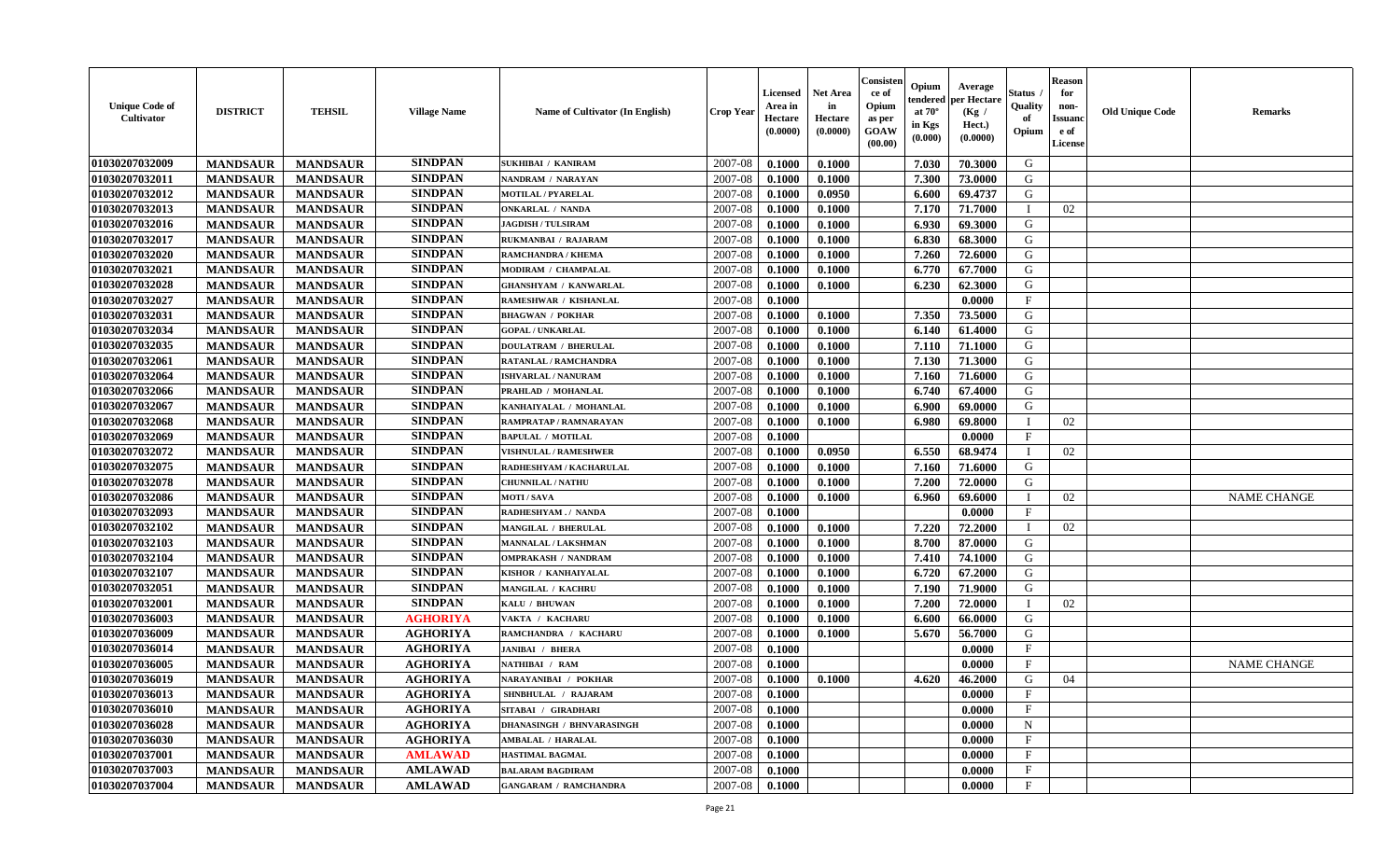| <b>Unique Code of</b><br>Cultivator | <b>DISTRICT</b> | <b>TEHSIL</b>   | <b>Village Name</b> | Name of Cultivator (In English)    | <b>Crop Year</b> | <b>Licensed</b><br>Area in<br>Hectare<br>(0.0000) | <b>Net Area</b><br>in<br>Hectare<br>(0.0000) | Consister<br>ce of<br>Opium<br>as per<br>GOAW<br>(00.00) | Opium<br>endered<br>at $70^\circ$<br>in Kgs<br>(0.000) | Average<br>per Hectare<br>(Kg /<br>Hect.)<br>(0.0000) | <b>Status</b> .<br>Quality<br>of<br>Opium | <b>Reason</b><br>for<br>non-<br><b>Issuanc</b><br>e of<br>License | <b>Old Unique Code</b> | <b>Remarks</b> |
|-------------------------------------|-----------------|-----------------|---------------------|------------------------------------|------------------|---------------------------------------------------|----------------------------------------------|----------------------------------------------------------|--------------------------------------------------------|-------------------------------------------------------|-------------------------------------------|-------------------------------------------------------------------|------------------------|----------------|
| 01030207037010                      | <b>MANDSAUR</b> | <b>MANDSAUR</b> | <b>AMLAWAD</b>      | NAGULAL CHUNNILAL                  | 2007-08          | 0.1000                                            |                                              |                                                          |                                                        | 0.0000                                                | $\mathbf{F}$                              |                                                                   |                        |                |
| 01030207037011                      | <b>MANDSAUR</b> | <b>MANDSAUR</b> | <b>AMLAWAD</b>      | <b>CHUNNILAL DEVRAM</b>            | 2007-08          | 0.1000                                            |                                              |                                                          |                                                        | 0.0000                                                | $\mathbf{F}$                              |                                                                   |                        |                |
| 01030207037013                      | <b>MANDSAUR</b> | <b>MANDSAUR</b> | <b>AMLAWAD</b>      | LAKSHMAN MANGILAL                  | 2007-08          | 0.1000                                            |                                              |                                                          |                                                        | 0.0000                                                | $\mathbf{F}$                              |                                                                   |                        |                |
| 01030207037015                      | <b>MANDSAUR</b> | <b>MANDSAUR</b> | <b>AMLAWAD</b>      | SHARDA KUNWAR / GAJEDNRA SINGH     | 2007-08          | 0.1000                                            |                                              |                                                          |                                                        | 0.0000                                                | $\mathbf{F}$                              |                                                                   |                        |                |
| 01030207037017                      | <b>MANDSAUR</b> | <b>MANDSAUR</b> | <b>AMLAWAD</b>      | <b>GOVERDHANLAL VARDICHANDRA</b>   | 2007-08          | 0.1000                                            |                                              |                                                          |                                                        | 0.0000                                                | $\mathbf F$                               |                                                                   |                        |                |
| 01030207037019                      | <b>MANDSAUR</b> | <b>MANDSAUR</b> | <b>AMLAWAD</b>      | <b>MANJU MAGANLAL</b>              | 2007-08          | 0.1000                                            |                                              |                                                          |                                                        | 0.0000                                                | $\mathbf{F}$                              |                                                                   |                        |                |
| 01030207037020                      | <b>MANDSAUR</b> | <b>MANDSAUR</b> | <b>AMLAWAD</b>      | <b>RAMESHCHAND / KARULAL</b>       | 2007-08          | 0.1000                                            |                                              |                                                          |                                                        | 0.0000                                                | $\mathbf F$                               |                                                                   |                        |                |
| 01030207037022                      | <b>MANDSAUR</b> | <b>MANDSAUR</b> | <b>AMLAWAD</b>      | <b>GOPALDAS / AMARDAS</b>          | 2007-08          | 0.1000                                            |                                              |                                                          |                                                        | 0.0000                                                | $\mathbf{F}$                              |                                                                   |                        |                |
| 01030207037024                      | <b>MANDSAUR</b> | <b>MANDSAUR</b> | <b>AMLAWAD</b>      | PRAHLAD / LAXMAN                   | 2007-08          | 0.1000                                            |                                              |                                                          |                                                        | 0.0000                                                | F                                         |                                                                   |                        |                |
| 01030207037025                      | <b>MANDSAUR</b> | <b>MANDSAUR</b> | <b>AMLAWAD</b>      | PRAHLAD / KANHAIYALAL              | 2007-08          | 0.1000                                            |                                              |                                                          |                                                        | 0.0000                                                | $\mathbf{F}$                              |                                                                   |                        |                |
| 01030207037026                      | <b>MANDSAUR</b> | <b>MANDSAUR</b> | <b>AMLAWAD</b>      | KHAYALIRAM / VARDICHAND            | 2007-08          | 0.1000                                            |                                              |                                                          |                                                        | 0.0000                                                | $\mathbf{F}$                              |                                                                   |                        |                |
| 01030207037028                      | <b>MANDSAUR</b> | <b>MANDSAUR</b> | <b>AMLAWAD</b>      | <b>GANPAT / HIRALAL</b>            | 2007-08          | 0.1000                                            |                                              |                                                          |                                                        | 0.0000                                                | $\mathbf{F}$                              |                                                                   |                        |                |
| 01030207037029                      | <b>MANDSAUR</b> | <b>MANDSAUR</b> | <b>AMLAWAD</b>      | DASHRATH / KANHAIYALAL             | 2007-08          | 0.1000                                            |                                              |                                                          |                                                        | 0.0000                                                | $\mathbf{F}$                              |                                                                   |                        |                |
| 01030207037030                      | <b>MANDSAUR</b> | <b>MANDSAUR</b> | <b>AMLAWAD</b>      | <b>GOPAL BHANWARLAL</b>            | 2007-08          | 0.1000                                            |                                              |                                                          |                                                        | 0.0000                                                | $\mathbf{F}$                              |                                                                   |                        |                |
| 01030207037031                      | <b>MANDSAUR</b> | <b>MANDSAUR</b> | <b>AMLAWAD</b>      | <b>PRAHLAD / BHANWARLAL</b>        | 2007-08          | 0.1000                                            | 0.0750                                       |                                                          | 4.970                                                  | 66.2667                                               | ${\bf G}$                                 |                                                                   |                        |                |
| 01030207037035                      | <b>MANDSAUR</b> | <b>MANDSAUR</b> | <b>AMLAWAD</b>      | <b>JAGDISH / MANALAL</b>           | 2007-08          | 0.1000                                            |                                              |                                                          |                                                        | 0.0000                                                | $\mathbf{F}$                              |                                                                   |                        |                |
| 01030207037036                      | <b>MANDSAUR</b> | <b>MANDSAUR</b> | <b>AMLAWAD</b>      | <b>BALARAM / RADHAKISHAN</b>       | 2007-08          | 0.1000                                            |                                              |                                                          |                                                        | 0.0000                                                | $\mathbf{F}$                              |                                                                   |                        |                |
| 01030207037038                      | <b>MANDSAUR</b> | <b>MANDSAUR</b> | <b>AMLAWAD</b>      | SHIVLAL / BHERULAL                 | 2007-08          | 0.1000                                            |                                              |                                                          |                                                        | 0.0000                                                | $\mathbf{F}$                              |                                                                   |                        |                |
| 01030207037039                      | <b>MANDSAUR</b> | <b>MANDSAUR</b> | <b>AMLAWAD</b>      | <b>BHAGIRATH / RAMLAL</b>          | 2007-08          | 0.1000                                            |                                              |                                                          |                                                        | 0.0000                                                | $\mathbf{F}$                              |                                                                   |                        |                |
| 01030207037040                      | <b>MANDSAUR</b> | <b>MANDSAUR</b> | <b>AMLAWAD</b>      | <b>GOPAL / RADHAKISHNA</b>         | 2007-08          | 0.1000                                            |                                              |                                                          |                                                        | 0.0000                                                | $\mathbf{F}$                              |                                                                   |                        |                |
| 01030207037041                      | <b>MANDSAUR</b> | <b>MANDSAUR</b> | <b>AMLAWAD</b>      | LAXMINARAYAN / SHOBHARAM           | 2007-08          | 0.1000                                            |                                              |                                                          |                                                        | 0.0000                                                | $\mathbf{F}$                              |                                                                   |                        |                |
| 01030207037042                      | <b>MANDSAUR</b> | <b>MANDSAUR</b> | <b>AMLAWAD</b>      | <b>PRAKASH / HIRALAL</b>           | 2007-08          | 0.1000                                            |                                              |                                                          |                                                        | 0.0000                                                | F                                         |                                                                   |                        |                |
| 01030207037043                      | <b>MANDSAUR</b> | <b>MANDSAUR</b> | <b>AMLAWAD</b>      | RAMPRASAD / RAM LAL                | 2007-08          | 0.1000                                            |                                              |                                                          |                                                        | 0.0000                                                | $\mathbf{F}$                              |                                                                   |                        |                |
| 01030207037046                      | <b>MANDSAUR</b> | <b>MANDSAUR</b> | <b>AMLAWAD</b>      | DASHRATH / RAMLAL                  | 2007-08          | 0.1000                                            |                                              |                                                          |                                                        | 0.0000                                                | $\mathbf{F}$                              |                                                                   |                        |                |
| 01030207037047                      | <b>MANDSAUR</b> | <b>MANDSAUR</b> | <b>AMLAWAD</b>      | <b>JAGDISH / PRATHVIRAJ</b>        | 2007-08          | 0.1000                                            |                                              |                                                          |                                                        | 0.0000                                                | $\mathbf F$                               |                                                                   |                        |                |
| 01030207037048                      | <b>MANDSAUR</b> | <b>MANDSAUR</b> | <b>AMLAWAD</b>      | <b>BHAGATRAM / RAMLAL</b>          | 2007-08          | 0.1000                                            |                                              |                                                          |                                                        | 0.0000                                                | $\mathbf{F}$                              |                                                                   |                        |                |
| 01030207037049                      | <b>MANDSAUR</b> | <b>MANDSAUR</b> | <b>AMLAWAD</b>      | MANJU BAI / VANSHI LAL             | 2007-08          | 0.1000                                            |                                              |                                                          |                                                        | 0.0000                                                | F                                         |                                                                   |                        |                |
| 01030207037051                      | <b>MANDSAUR</b> | <b>MANDSAUR</b> | <b>AMLAWAD</b>      | <b>BAPULAL / PRATHVIRAJ</b>        | 2007-08          | 0.1000                                            |                                              |                                                          |                                                        | 0.0000                                                | $\mathbf{F}$                              |                                                                   |                        |                |
| 01030207037052                      | <b>MANDSAUR</b> | <b>MANDSAUR</b> | <b>AMLAWAD</b>      | KARULAL / JUJHAR                   | 2007-08          | 0.1000                                            |                                              |                                                          |                                                        | 0.0000                                                | $\mathbf{F}$                              |                                                                   |                        |                |
| 01030207037059                      | <b>MANDSAUR</b> | <b>MANDSAUR</b> | <b>AMLAWAD</b>      | SHANTILAL / MOHANALAL              | 2007-08          | 0.1000                                            |                                              |                                                          |                                                        | 0.0000                                                | $\mathbf F$                               |                                                                   |                        |                |
| 01030207037060                      | <b>MANDSAUR</b> | <b>MANDSAUR</b> | <b>AMLAWAD</b>      | OMPRAKASH / RAMCHANDRAA            | 2007-08          | 0.1000                                            |                                              |                                                          |                                                        | 0.0000                                                | $\mathbf{F}$                              |                                                                   |                        |                |
| 01030207037061                      | <b>MANDSAUR</b> | <b>MANDSAUR</b> | <b>AMLAWAD</b>      | <b>GOPAL / BAPULAL</b>             | 2007-08          | 0.1000                                            | 0.1000                                       |                                                          | 6.500                                                  | 65.0000                                               | G                                         |                                                                   |                        |                |
| 01030207037062                      | <b>MANDSAUR</b> | <b>MANDSAUR</b> | <b>AMLAWAD</b>      | HARISH KUMAR / RATANLAL            | 2007-08          | 0.1000                                            | 0.1000                                       |                                                          | 6.760                                                  | 67.6000                                               | G                                         |                                                                   |                        |                |
| 01030207037064                      | <b>MANDSAUR</b> | <b>MANDSAUR</b> | <b>AMLAWAD</b>      | <b>GHANSHYAM PURI / PRABHUPURI</b> | 2007-08          | 0.1000                                            |                                              |                                                          |                                                        | 0.0000                                                | $\mathbf F$                               |                                                                   |                        |                |
| 01030207037066                      | <b>MANDSAUR</b> | <b>MANDSAUR</b> | <b>AMLAWAD</b>      | KANTILAL / CHAGANLAL               | 2007-08          | 0.1000                                            | 0.0950                                       |                                                          | 6.220                                                  | 65.4737                                               | ${\bf G}$                                 |                                                                   |                        |                |
| 01030207037068                      | <b>MANDSAUR</b> | <b>MANDSAUR</b> | <b>AMLAWAD</b>      | <b>GHANASHYAM / KNVARALAL</b>      | 2007-08          | 0.1000                                            | 0.0950                                       |                                                          | 6.460                                                  | 68.0000                                               | G                                         |                                                                   |                        |                |
| 01030207037069                      | <b>MANDSAUR</b> | <b>MANDSAUR</b> | <b>AMLAWAD</b>      | DEVKANYABAI / RAMLAL               | 2007-08          | 0.1000                                            | 0.0900                                       |                                                          | 6.090                                                  | 67.6667                                               | G                                         |                                                                   |                        |                |
| 01030207037070                      | <b>MANDSAUR</b> | <b>MANDSAUR</b> | <b>AMLAWAD</b>      | DASHRATH / GANGARAM                | 2007-08          | 0.1000                                            |                                              |                                                          |                                                        | 0.0000                                                | $\mathbf{F}$                              |                                                                   |                        |                |
| 01030207037072                      | <b>MANDSAUR</b> | <b>MANDSAUR</b> | <b>AMLAWAD</b>      | SHYAMSUNDAR / NARAYAN              | 2007-08          | 0.1000                                            |                                              |                                                          |                                                        | 0.0000                                                | $\mathbf{F}$                              |                                                                   |                        |                |
| 01030207037073                      | <b>MANDSAUR</b> | <b>MANDSAUR</b> | <b>AMLAWAD</b>      | <b>VARAYAN / DHANRAJ</b>           | 2007-08          | 0.1000                                            | 0.0950                                       |                                                          | 6.270                                                  | 66.0000                                               | G                                         |                                                                   |                        |                |
| 01030207037079                      | <b>MANDSAUR</b> | <b>MANDSAUR</b> | <b>AMLAWAD</b>      | NATHULAL / HIRALAL                 | 2007-08          | 0.1000                                            |                                              |                                                          |                                                        | 0.0000                                                | $\mathbf{F}$                              |                                                                   |                        |                |
| 01030207037080                      | <b>MANDSAUR</b> | <b>MANDSAUR</b> | <b>AMLAWAD</b>      | <b>BHANWARLAL / BHERULAL</b>       | 2007-08          | 0.1000                                            | 0.1000                                       |                                                          | 7.050                                                  | 70.5000                                               | G                                         |                                                                   |                        |                |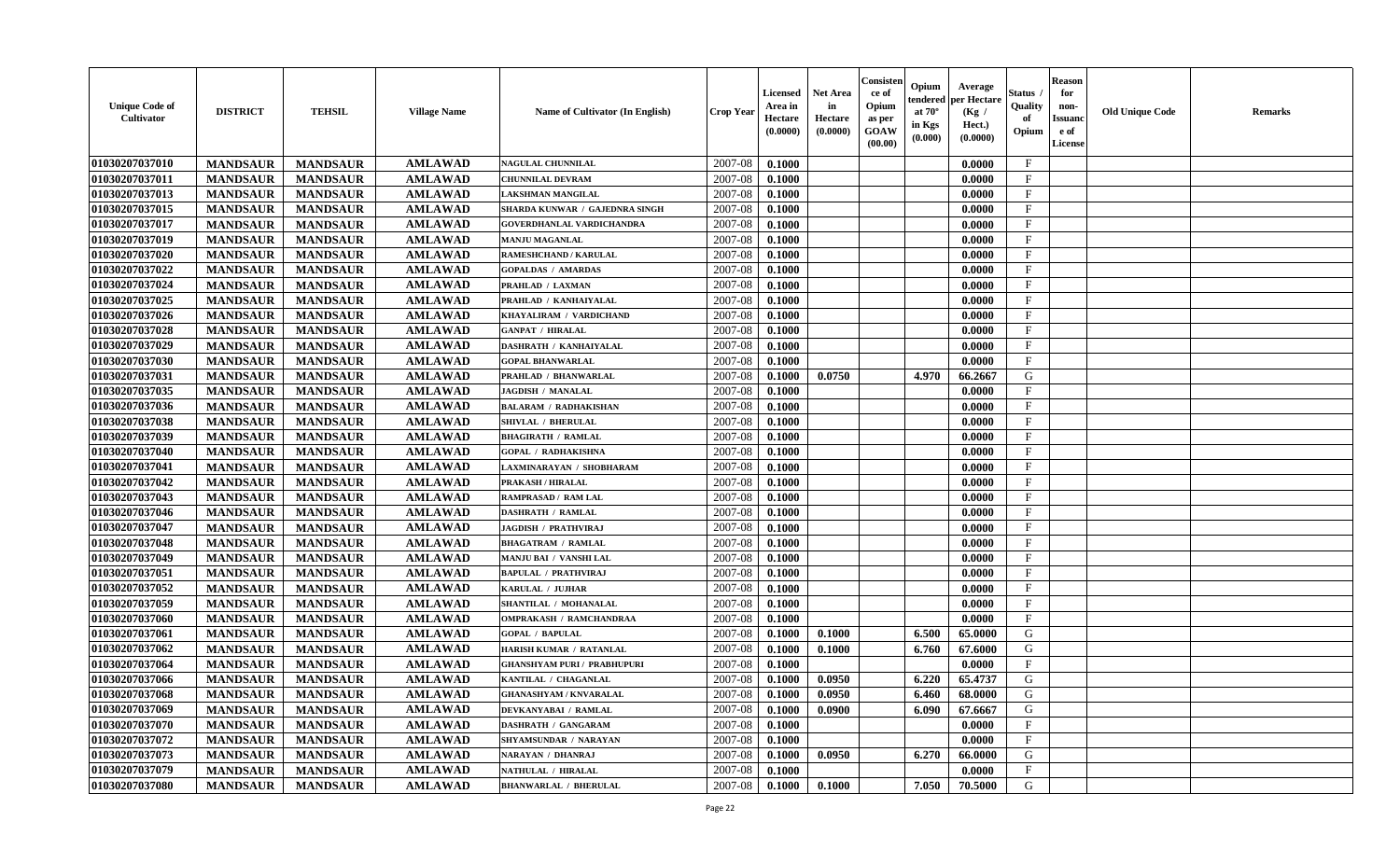| <b>Unique Code of</b><br>Cultivator | <b>DISTRICT</b> | <b>TEHSIL</b>   | <b>Village Name</b> | Name of Cultivator (In English) | <b>Crop Year</b> | <b>Licensed</b><br>Area in<br>Hectare<br>(0.0000) | <b>Net Area</b><br>in<br>Hectare<br>(0.0000) | Consister<br>ce of<br>Opium<br>as per<br><b>GOAW</b><br>(00.00) | Opium<br>endered<br>at $70^{\circ}$<br>in Kgs<br>(0.000) | Average<br>per Hectare<br>(Kg /<br>Hect.)<br>(0.0000) | <b>Status</b><br>Quality<br>of<br>Opium | <b>Reason</b><br>for<br>non-<br><b>Issuand</b><br>e of<br>License | <b>Old Unique Code</b> | <b>Remarks</b> |
|-------------------------------------|-----------------|-----------------|---------------------|---------------------------------|------------------|---------------------------------------------------|----------------------------------------------|-----------------------------------------------------------------|----------------------------------------------------------|-------------------------------------------------------|-----------------------------------------|-------------------------------------------------------------------|------------------------|----------------|
| 01030207037081                      | <b>MANDSAUR</b> | <b>MANDSAUR</b> | <b>AMLAWAD</b>      | <b>NAGESHWAR / BAGDIRAM</b>     | 2007-08          | 0.1000                                            | 0.1000                                       |                                                                 | 6.600                                                    | 66.0000                                               | G                                       |                                                                   |                        |                |
| 01030207037082                      | <b>MANDSAUR</b> | <b>MANDSAUR</b> | <b>AMLAWAD</b>      | NANIBAI / MANGILAL              | 2007-08          | 0.1000                                            | 0.0500                                       |                                                                 | 3.510                                                    | 70.2000                                               | G                                       |                                                                   |                        |                |
| 01030207037085                      | <b>MANDSAUR</b> | <b>MANDSAUR</b> | <b>AMLAWAD</b>      | RAMGOPAL / BADRILAL             | 2007-08          | 0.1000                                            |                                              |                                                                 |                                                          | 0.0000                                                | $\mathbf{F}$                            |                                                                   |                        |                |
| 01030207037087                      | <b>MANDSAUR</b> | <b>MANDSAUR</b> | <b>AMLAWAD</b>      | <b>RATANLAL / BABARU</b>        | 2007-08          | 0.1000                                            |                                              |                                                                 |                                                          | 0.0000                                                | $\mathbf{F}$                            |                                                                   |                        |                |
| 01030207037088                      | <b>MANDSAUR</b> | <b>MANDSAUR</b> | <b>AMLAWAD</b>      | KANCHANBAI / PRATHVIRAJ         | 2007-08          | 0.1000                                            | 0.0900                                       |                                                                 | 6.070                                                    | 67.4444                                               | G                                       |                                                                   |                        |                |
| 01030207037089                      | <b>MANDSAUR</b> | <b>MANDSAUR</b> | <b>AMLAWAD</b>      | <b>BHAGAVANTABAI / DHANNA</b>   | 2007-08          | 0.1000                                            |                                              |                                                                 |                                                          | 0.0000                                                | $\mathbf{F}$                            |                                                                   |                        |                |
| 01030207037091                      | <b>MANDSAUR</b> | <b>MANDSAUR</b> | <b>AMLAWAD</b>      | <b>GORDHAN / NARAYAN</b>        | 2007-08          | 0.1000                                            |                                              |                                                                 |                                                          | 0.0000                                                | $\mathbf{F}$                            |                                                                   |                        |                |
| 01030207037092                      | <b>MANDSAUR</b> | <b>MANDSAUR</b> | <b>AMLAWAD</b>      | CHHAGANALAL / PYARACHANDRA      | 2007-08          | 0.1000                                            |                                              |                                                                 |                                                          | 0.0000                                                | $\mathbf{F}$                            |                                                                   |                        |                |
| 01030207037093                      | <b>MANDSAUR</b> | <b>MANDSAUR</b> | <b>AMLAWAD</b>      | <b>GITABAI/RATANLAL</b>         | 2007-08          | 0.1000                                            | 0.1000                                       |                                                                 | 6.130                                                    | 61.3000                                               | G                                       |                                                                   |                        |                |
| 01030207037096                      | <b>MANDSAUR</b> | <b>MANDSAUR</b> | <b>AMLAWAD</b>      | KANCHANBAI / RATANLAL           | 2007-08          | 0.1000                                            |                                              |                                                                 |                                                          | 0.0000                                                | $\mathbf{F}$                            |                                                                   |                        |                |
| 01030207037099                      | <b>MANDSAUR</b> | <b>MANDSAUR</b> | <b>AMLAWAD</b>      | <b>BAGMAL / RAKHABDAS</b>       | 2007-08          | 0.1000                                            |                                              |                                                                 |                                                          | 0.0000                                                | $\mathbf{F}$                            |                                                                   |                        |                |
| 01030207037100                      | <b>MANDSAUR</b> | <b>MANDSAUR</b> | <b>AMLAWAD</b>      | <b>BANSHILAL / BHERULAL</b>     | 2007-08          | 0.1000                                            |                                              |                                                                 |                                                          | 0.0000                                                | $\mathbf F$                             |                                                                   |                        |                |
| 01030207037103                      | <b>MANDSAUR</b> | <b>MANDSAUR</b> | <b>AMLAWAD</b>      | <b>DHAPUBAI/MANNA</b>           | 2007-08          | 0.1000                                            |                                              |                                                                 |                                                          | 0.0000                                                | $\mathbf{F}$                            |                                                                   |                        |                |
| 01030207037104                      | <b>MANDSAUR</b> | <b>MANDSAUR</b> | <b>AMLAWAD</b>      | <b>BADRILAL / VARDICHAND</b>    | 2007-08          | 0.1000                                            | 0.1000                                       |                                                                 | 7.130                                                    | 71.3000                                               | G                                       |                                                                   |                        |                |
| 01030207037105                      | <b>MANDSAUR</b> | <b>MANDSAUR</b> | <b>AMLAWAD</b>      | RADHESHYAM / HIRALAL            | 2007-08          | 0.1000                                            | 0.1000                                       |                                                                 | 6.620                                                    | 66.2000                                               | G                                       |                                                                   |                        |                |
| 01030207037106                      | <b>MANDSAUR</b> | <b>MANDSAUR</b> | <b>AMLAWAD</b>      | GIRJABAI / GHANSHYAM            | 2007-08          | 0.1000                                            |                                              |                                                                 |                                                          | 0.0000                                                | $_{\rm F}$                              |                                                                   |                        |                |
| 01030207037108                      | <b>MANDSAUR</b> | <b>MANDSAUR</b> | <b>AMLAWAD</b>      | RAMLAL / BHANWARLAL             | 2007-08          | 0.1000                                            |                                              |                                                                 |                                                          | 0.0000                                                | $\mathbf{F}$                            |                                                                   |                        |                |
| 01030207037109                      | <b>MANDSAUR</b> | <b>MANDSAUR</b> | <b>AMLAWAD</b>      | MOHANBAI / HARIRAM              | 2007-08          | 0.1000                                            |                                              |                                                                 |                                                          | 0.0000                                                | $\mathbf{F}$                            |                                                                   |                        |                |
| 01030207037111                      | <b>MANDSAUR</b> | <b>MANDSAUR</b> | <b>AMLAWAD</b>      | VARDIBAI / KACHRU               | 2007-08          | 0.1000                                            | 0.0900                                       |                                                                 | 6.090                                                    | 67.6667                                               | G                                       |                                                                   |                        |                |
| 01030207037114                      | <b>MANDSAUR</b> | <b>MANDSAUR</b> | <b>AMLAWAD</b>      | <b>BHERULAL / NAGESHVAR</b>     | 2007-08          | 0.1000                                            |                                              |                                                                 |                                                          | 0.0000                                                | $\mathbf{F}$                            |                                                                   |                        |                |
| 01030207037115                      | <b>MANDSAUR</b> | <b>MANDSAUR</b> | <b>AMLAWAD</b>      | KANHAIYALAL / MAGANIRAM         | 2007-08          | 0.1000                                            |                                              |                                                                 |                                                          | 0.0000                                                | $\mathbf F$                             |                                                                   |                        |                |
| 01030207037116                      | <b>MANDSAUR</b> | <b>MANDSAUR</b> | <b>AMLAWAD</b>      | LAXMINARAYAN / HIRALAL          | 2007-08          | 0.1000                                            | 0.1000                                       |                                                                 | 6.680                                                    | 66.8000                                               | G                                       |                                                                   |                        |                |
| 01030207037119                      | <b>MANDSAUR</b> | <b>MANDSAUR</b> | <b>AMLAWAD</b>      | <b>DHURIBAI / CHAGANLAL</b>     | 2007-08          | 0.1000                                            | 0.0750                                       |                                                                 | 4.550                                                    | 60.6667                                               | G                                       |                                                                   |                        |                |
| 01030207037120                      | <b>MANDSAUR</b> | <b>MANDSAUR</b> | <b>AMLAWAD</b>      | MADANLAL / CHAGANLAL            | 2007-08          | 0.1000                                            |                                              |                                                                 |                                                          | 0.0000                                                | $_{\rm F}$                              |                                                                   |                        |                |
| 01030207037122                      | <b>MANDSAUR</b> | <b>MANDSAUR</b> | <b>AMLAWAD</b>      | <b>BAPULAL / MANALAL</b>        | 2007-08          | 0.1000                                            |                                              |                                                                 |                                                          | 0.0000                                                | $\mathbf F$                             |                                                                   |                        |                |
| 01030207037123                      | <b>MANDSAUR</b> | <b>MANDSAUR</b> | <b>AMLAWAD</b>      | <b>BAGMAL / RATANLAL</b>        | 2007-08          | 0.1000                                            | 0.1000                                       |                                                                 | 6.190                                                    | 61.9000                                               | G                                       |                                                                   |                        |                |
| 01030207037124                      | <b>MANDSAUR</b> | <b>MANDSAUR</b> | <b>AMLAWAD</b>      | SOHANBAI / RAMCHANDRAA          | 2007-08          | 0.1000                                            | 0.1000                                       |                                                                 | 6.120                                                    | 61.2000                                               | G                                       |                                                                   |                        |                |
| 01030207037125                      | <b>MANDSAUR</b> | <b>MANDSAUR</b> | <b>AMLAWAD</b>      | MULCHAND / MANALAL              | 2007-08          | 0.1000                                            |                                              |                                                                 |                                                          | 0.0000                                                | $\mathbf{F}$                            |                                                                   |                        |                |
| 01030207037126                      | <b>MANDSAUR</b> | <b>MANDSAUR</b> | <b>AMLAWAD</b>      | <b>DHAPUBAI / KANHAIYALAL</b>   | 2007-08          | 0.1000                                            |                                              |                                                                 |                                                          | 0.0000                                                | $\mathbf{F}$                            |                                                                   |                        |                |
| 01030207037127                      | <b>MANDSAUR</b> | <b>MANDSAUR</b> | <b>AMLAWAD</b>      | <b>BHERULAL / GOBA</b>          | 2007-08          | 0.1000                                            | 0.1000                                       |                                                                 | 6.870                                                    | 68.7000                                               | G                                       |                                                                   |                        |                |
| 01030207037131                      | <b>MANDSAUR</b> | <b>MANDSAUR</b> | <b>AMLAWAD</b>      | <b>DEVRAM / BHERULAL</b>        | 2007-08          | 0.1000                                            |                                              |                                                                 |                                                          | 0.0000                                                | $\mathbf{F}$                            |                                                                   |                        |                |
| 01030207037132                      | <b>MANDSAUR</b> | <b>MANDSAUR</b> | <b>AMLAWAD</b>      | <b>GIRJABAI / BADRILAL</b>      | 2007-08          | 0.1000                                            |                                              |                                                                 |                                                          | 0.0000                                                | $\mathbf{F}$                            |                                                                   |                        |                |
| 01030207037133                      | <b>MANDSAUR</b> | <b>MANDSAUR</b> | <b>AMLAWAD</b>      | SHIVNARAYAN / KANHAIYALAL       | 2007-08          | 0.1000                                            |                                              |                                                                 |                                                          | 0.0000                                                | $\mathbf{F}$                            |                                                                   |                        |                |
| 01030207037134                      | <b>MANDSAUR</b> | <b>MANDSAUR</b> | <b>AMLAWAD</b>      | RADHESHYAM / BOTLAL             | 2007-08          | 0.1000                                            |                                              |                                                                 |                                                          | 0.0000                                                | $_{\rm F}$                              |                                                                   |                        |                |
| 01030207037135                      | <b>MANDSAUR</b> | <b>MANDSAUR</b> | <b>AMLAWAD</b>      | KANHAIYALAL / NANDA             | 2007-08          | 0.1000                                            |                                              |                                                                 |                                                          | 0.0000                                                | $\mathbf{F}$                            |                                                                   |                        |                |
| 01030207037139                      | <b>MANDSAUR</b> | MANDSAUR        | AMLAWAD             | <b>BABULAL / NATHULAL</b>       |                  | $2007-08$ 0.1000                                  | 0.1000                                       |                                                                 | $6.670$                                                  | 66.7000                                               | G                                       |                                                                   |                        |                |
| 01030207037140                      | <b>MANDSAUR</b> | <b>MANDSAUR</b> | <b>AMLAWAD</b>      | <b>RAMESHCHAND / BOTLAL</b>     | 2007-08          | 0.1000                                            |                                              |                                                                 |                                                          | 0.0000                                                | $_{\rm F}$                              |                                                                   |                        |                |
| 01030207037144                      | <b>MANDSAUR</b> | <b>MANDSAUR</b> | <b>AMLAWAD</b>      | NANDUBAI / MOHANLAL             | 2007-08          | 0.1000                                            |                                              |                                                                 |                                                          | 0.0000                                                | $\mathbf F$                             |                                                                   |                        |                |
| 01030207037149                      | <b>MANDSAUR</b> | <b>MANDSAUR</b> | <b>AMLAWAD</b>      | RAMCHANDRAA / PYARCHAND         | 2007-08          | 0.1000                                            |                                              |                                                                 |                                                          | 0.0000                                                | $\mathbf{F}$                            |                                                                   |                        |                |
| 01030207037151                      | <b>MANDSAUR</b> | <b>MANDSAUR</b> | <b>AMLAWAD</b>      | SAMANDARABAI / NADARAM          | 2007-08          | 0.1000                                            |                                              |                                                                 |                                                          | 0.0000                                                | $\mathbf{F}$                            |                                                                   |                        |                |
| 01030207037152                      | <b>MANDSAUR</b> | <b>MANDSAUR</b> | <b>AMLAWAD</b>      | <b>NAGUDAS / RAMDAS</b>         | 2007-08          | 0.1000                                            | 0.1000                                       |                                                                 | 7.120                                                    | 71.2000                                               | G                                       |                                                                   |                        |                |
| 01030207037158                      | <b>MANDSAUR</b> | <b>MANDSAUR</b> | <b>AMLAWAD</b>      | <b>GULABBAI / NANURAM</b>       | 2007-08          | 0.1000                                            | 0.0950                                       |                                                                 | 6.630                                                    | 69.7895                                               | G                                       |                                                                   |                        |                |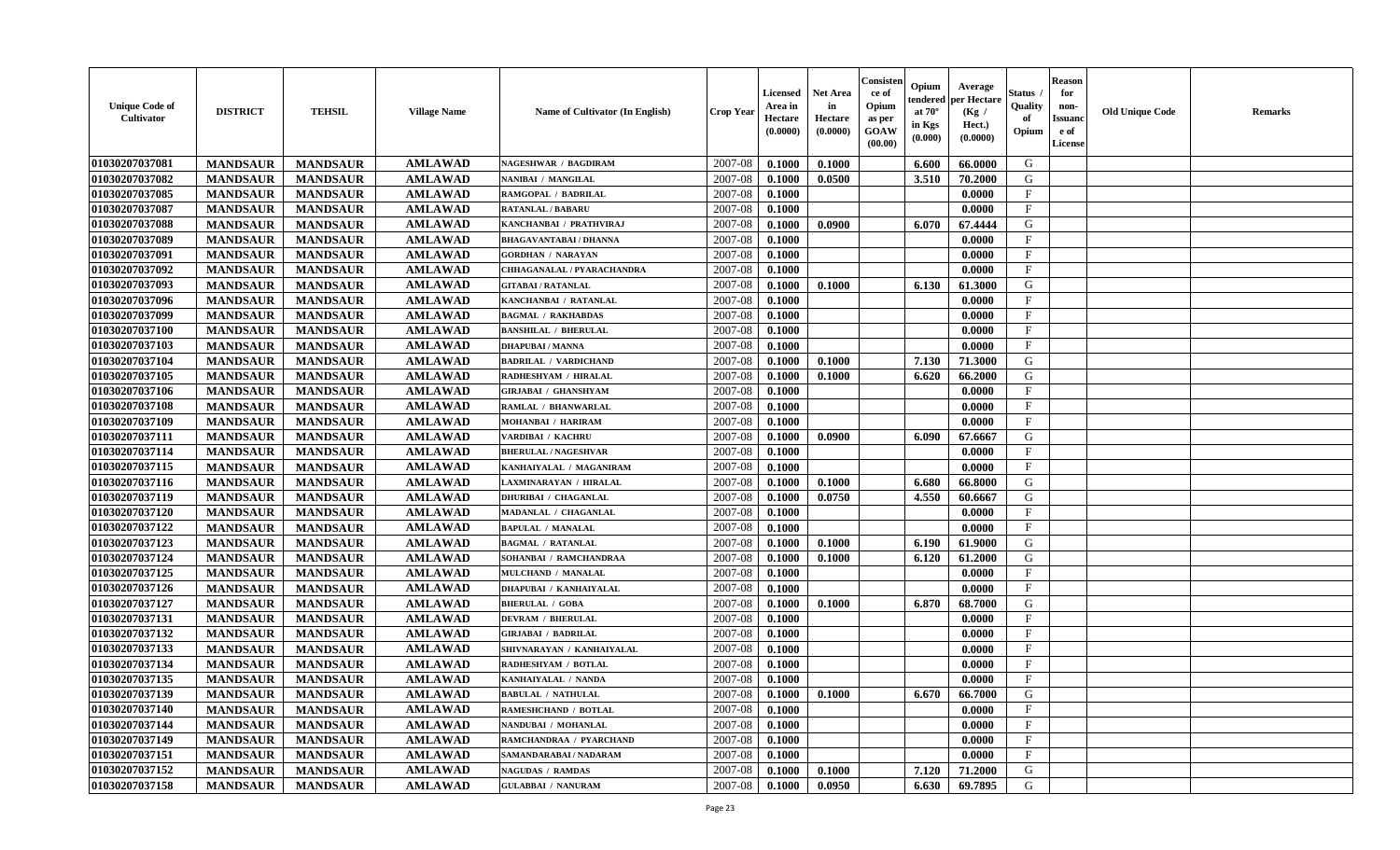| <b>Unique Code of</b><br>Cultivator | <b>DISTRICT</b> | <b>TEHSIL</b>   | <b>Village Name</b> | Name of Cultivator (In English)   | <b>Crop Year</b> | <b>Licensed</b><br>Area in<br>Hectare<br>(0.0000) | <b>Net Area</b><br>in<br>Hectare<br>(0.0000) | Consister<br>ce of<br>Opium<br>as per<br><b>GOAW</b><br>(00.00) | Opium<br>endered<br>at $70^{\circ}$<br>in Kgs<br>(0.000) | Average<br>per Hectare<br>(Kg /<br>Hect.)<br>(0.0000) | <b>Status</b><br>Quality<br>of<br>Opium | <b>Reason</b><br>for<br>non-<br><b>Issuand</b><br>e of<br>License | <b>Old Unique Code</b> | <b>Remarks</b>  |
|-------------------------------------|-----------------|-----------------|---------------------|-----------------------------------|------------------|---------------------------------------------------|----------------------------------------------|-----------------------------------------------------------------|----------------------------------------------------------|-------------------------------------------------------|-----------------------------------------|-------------------------------------------------------------------|------------------------|-----------------|
| 01030207037159                      | <b>MANDSAUR</b> | <b>MANDSAUR</b> | <b>AMLAWAD</b>      | <b>GHISIBAI / / KHYALIRAM</b>     | 2007-08          | 0.1000                                            |                                              |                                                                 |                                                          | 0.0000                                                | $\mathbf{F}$                            |                                                                   |                        |                 |
| 01030207037163                      | <b>MANDSAUR</b> | <b>MANDSAUR</b> | <b>AMLAWAD</b>      | RAMCHANDRAA / VARDICHAND          | 2007-08          | 0.1000                                            |                                              |                                                                 |                                                          | 0.0000                                                | $\mathbf F$                             |                                                                   |                        |                 |
| 01030207037164                      | <b>MANDSAUR</b> | <b>MANDSAUR</b> | <b>AMLAWAD</b>      | <b>DOLIRAM / BHANWARLAL</b>       | 2007-08          | 0.1000                                            |                                              |                                                                 |                                                          | 0.0000                                                | $\mathbf{F}$                            |                                                                   |                        |                 |
| 01030207037169                      | <b>MANDSAUR</b> | <b>MANDSAUR</b> | <b>AMLAWAD</b>      | SURAJBAI / SHANKARLAL             | 2007-08          | 0.1000                                            |                                              |                                                                 |                                                          | 0.0000                                                | $\mathbf{F}$                            |                                                                   |                        |                 |
| 01030207037170                      | <b>MANDSAUR</b> | <b>MANDSAUR</b> | <b>AMLAWAD</b>      | NARAYAN / BAGDIRAM                | 2007-08          | 0.1000                                            |                                              |                                                                 |                                                          | 0.0000                                                | $\mathbf F$                             |                                                                   |                        |                 |
| 01030207037172                      | <b>MANDSAUR</b> | <b>MANDSAUR</b> | <b>AMLAWAD</b>      | HIRALAL / MAGANIRAM               | 2007-08          | 0.1000                                            |                                              |                                                                 |                                                          | 0.0000                                                | $\mathbf{F}$                            |                                                                   |                        |                 |
| 01030207037178                      | <b>MANDSAUR</b> | <b>MANDSAUR</b> | <b>AMLAWAD</b>      | <b>RATANBAI / MANGILAL</b>        | 2007-08          | 0.1000                                            |                                              |                                                                 |                                                          | 0.0000                                                | $\mathbf{F}$                            |                                                                   |                        |                 |
| 01030207037050                      | <b>MANDSAUR</b> | <b>MANDSAUR</b> | <b>AMLAWAD</b>      | RAJ KUMAR / KANHAIYALAL           | 2007-08          | 0.1000                                            | 0.1000                                       |                                                                 | 6.330                                                    | 63.3000                                               | G                                       |                                                                   |                        |                 |
| 01030207037177                      | <b>MANDSAUR</b> | <b>MANDSAUR</b> | <b>AMLAWAD</b>      | <b>RODA / DALU</b>                | 2007-08          | 0.1000                                            |                                              |                                                                 |                                                          | 0.0000                                                | F                                       |                                                                   |                        |                 |
| 01030207037175                      | <b>MANDSAUR</b> | <b>MANDSAUR</b> | <b>AMLAWAD</b>      | UDAYRAM / DHURA                   | 2007-08          | 0.1000                                            |                                              |                                                                 |                                                          | 0.0000                                                | $\mathbf{F}$                            |                                                                   |                        |                 |
| 01030207037179                      | <b>MANDSAUR</b> | <b>MANDSAUR</b> | <b>AMLAWAD</b>      | KANHAIYALAL / DHURILAL            | 2007-08          | 0.1000                                            | 0.0500                                       |                                                                 | 2.600                                                    | 52.0000                                               | G                                       | 04                                                                |                        |                 |
| 01030207037021                      | <b>MANDSAUR</b> | <b>MANDSAUR</b> | <b>AMLAWAD</b>      | <b>SHYAMKUMAR / BABULAL</b>       | 2007-08          | 0.1000                                            |                                              |                                                                 |                                                          | 0.0000                                                | F                                       |                                                                   |                        |                 |
| 01030207037084                      | <b>MANDSAUR</b> | <b>MANDSAUR</b> | <b>AMLAWAD</b>      | RAMIBAI / RAMCHANDRA              | 2007-08          | 0.1000                                            |                                              |                                                                 |                                                          | 0.0000                                                | $\mathbf{F}$                            |                                                                   |                        |                 |
| 01030207037101                      | <b>MANDSAUR</b> | <b>MANDSAUR</b> | <b>AMLAWAD</b>      | <b>LALUBAI / MAGANIRAM</b>        | 2007-08          | 0.1000                                            | 0.1000                                       |                                                                 | 6.430                                                    | 64.3000                                               | G                                       |                                                                   |                        |                 |
| 01030207037027                      | <b>MANDSAUR</b> | <b>MANDSAUR</b> | <b>AMLAWAD</b>      | KAMALABAI / ISHWARLAL             | 2007-08          | 0.1000                                            |                                              |                                                                 |                                                          | 0.0000                                                | $\mathbf{F}$                            |                                                                   |                        |                 |
| 01030207037078                      | <b>MANDSAUR</b> | <b>MANDSAUR</b> | <b>AMLAWAD</b>      | <b>RAMLAL / BABRU</b>             | 2007-08          | 0.1000                                            |                                              |                                                                 |                                                          | 0.0000                                                | $\mathbf{F}$                            |                                                                   |                        |                 |
| 01030207037098                      | <b>MANDSAUR</b> | <b>MANDSAUR</b> | <b>AMLAWAD</b>      | <b>MANGILAL / BHERULAL</b>        | 2007-08          | 0.1000                                            |                                              |                                                                 |                                                          | 0.0000                                                | $\mathbf{F}$                            |                                                                   |                        |                 |
| 01030207037176                      | <b>MANDSAUR</b> | <b>MANDSAUR</b> | <b>AMLAWAD</b>      | NANALAL / GANESHRAM               | 2007-08          | 0.1000                                            |                                              |                                                                 |                                                          | 0.0000                                                | $\mathbf{F}$                            |                                                                   |                        |                 |
| 01030207037117                      | <b>MANDSAUR</b> | <b>MANDSAUR</b> | <b>AMLAWAD</b>      | MANGILAL / PYARCHAND              | 2007-08          | 0.1000                                            | 0.1000                                       |                                                                 | 6.290                                                    | 62.9000                                               | G                                       |                                                                   |                        |                 |
| 01030207037018                      | <b>MANDSAUR</b> | <b>MANDSAUR</b> | <b>AMLAWAD</b>      | <b>GOPAL / NAGULAL</b>            | 2007-08          | 0.1000                                            |                                              |                                                                 |                                                          | 0.0000                                                | $\mathbf{F}$                            |                                                                   |                        |                 |
| 01030207037032                      | <b>MANDSAUR</b> | <b>MANDSAUR</b> | <b>AMLAWAD</b>      | <b>SUMITRABAI / KOMAL</b>         | 2007-08          | 0.1000                                            |                                              |                                                                 |                                                          | 0.0000                                                | $\mathbf F$                             |                                                                   |                        |                 |
| 01030207037045                      | <b>MANDSAUR</b> | <b>MANDSAUR</b> | <b>AMLAWAD</b>      | <b>OMPRAKASH / MANGILAL</b>       | 2007-08          | 0.1000                                            |                                              |                                                                 |                                                          | 0.0000                                                | $\mathbf{F}$                            |                                                                   |                        |                 |
| 01030207037067                      | <b>MANDSAUR</b> | <b>MANDSAUR</b> | <b>AMLAWAD</b>      | <b>DEVILAL / NAGULAL</b>          | 2007-08          | 0.1000                                            |                                              |                                                                 |                                                          | 0.0000                                                | $\mathbf{F}$                            |                                                                   |                        |                 |
| 01030207037136                      | <b>MANDSAUR</b> | <b>MANDSAUR</b> | <b>AMLAWAD</b>      | BHAGAVATILAL / AASHARAM           | 2007-08          | 0.1000                                            | 0.1000                                       |                                                                 | 6.690                                                    | 66.9000                                               | G                                       |                                                                   |                        |                 |
| 01030207037094                      | <b>MANDSAUR</b> | <b>MANDSAUR</b> | <b>AMLAWAD</b>      | DEVRAM / RADHAKISHAN              | 2007-08          | 0.1000                                            | 0.0950                                       |                                                                 | 5.580                                                    | 58.7368                                               | G                                       |                                                                   |                        |                 |
| 01030207038012                      | <b>MANDSAUR</b> | <b>MANDSAUR</b> | <b>BARKHEDI</b>     | SHNKARALAL / DALU JI              | 2007-08          | 0.1000                                            | 0.1000                                       |                                                                 | 6.590                                                    | 65.9000                                               | G                                       |                                                                   |                        |                 |
| 01030207038002                      | <b>MANDSAUR</b> | <b>MANDSAUR</b> | <b>BARKHEDI</b>     | <b>DEVARAM / RAJARAM</b>          | 2007-08          | 0.1000                                            | 0.1050                                       |                                                                 | 7.290                                                    | 69.4286                                               | G                                       |                                                                   |                        |                 |
| 01030207038004                      | <b>MANDSAUR</b> | <b>MANDSAUR</b> | <b>BARKHEDI</b>     | <b>SHNKAR / MOTI</b>              | 2007-08          | 0.1000                                            | 0.1000                                       |                                                                 | 6.700                                                    | 67.0000                                               | G                                       |                                                                   |                        |                 |
| 01030207038007                      | <b>MANDSAUR</b> | <b>MANDSAUR</b> | <b>BARKHEDI</b>     | <b>DHANNALAL / BAGDIRAM</b>       | 2007-08          | 0.1000                                            | 0.1000                                       |                                                                 | 6.490                                                    | 64.9000                                               | G                                       |                                                                   |                        |                 |
| 01030207038014                      | <b>MANDSAUR</b> | <b>MANDSAUR</b> | <b>BARKHEDI</b>     | <b>DURGASHNKAR / NATHULAL</b>     | 2007-08          | 0.1000                                            | 0.0950                                       |                                                                 | 6.420                                                    | 67.5789                                               | G                                       |                                                                   |                        |                 |
| 01030207038022                      | <b>MANDSAUR</b> | <b>MANDSAUR</b> | <b>BARKHEDI</b>     | <b>RATAN/DALU</b>                 | 2007-08          | 0.1000                                            | 0.1000                                       |                                                                 | 7.020                                                    | 70.2000                                               | G                                       |                                                                   |                        |                 |
| 01030207038023                      | <b>MANDSAUR</b> | <b>MANDSAUR</b> | <b>BARKHEDI</b>     | MOHANABAI / NATHULAL              | 2007-08          | 0.1000                                            | 0.1000                                       |                                                                 | 6.490                                                    | 64.9000                                               | G                                       |                                                                   |                        | TRANSFER/DORANA |
| 01030207038013                      | <b>MANDSAUR</b> | <b>MANDSAUR</b> | <b>BARKHEDI</b>     | <b>NANURAM / PEMA</b>             | 2007-08          | 0.1000                                            | 0.1000                                       |                                                                 | 6.380                                                    | 63.8000                                               | G                                       |                                                                   |                        |                 |
| 01030207040001                      | <b>MANDSAUR</b> | <b>MANDSAUR</b> | <b>BADAKHEDI</b>    | <b>MOHAMMAD / LADU</b>            | 2007-08          | 0.1000                                            | 0.1000                                       |                                                                 | 6.010                                                    | 60.1000                                               | G                                       |                                                                   |                        |                 |
| 01030207040002                      | <b>MANDSAUR</b> | <b>MANDSAUR</b> | <b>BADAKHEDI</b>    | MOHAMMAD / KASAM                  | 2007-08          | 0.1000                                            |                                              |                                                                 |                                                          | 0.0000                                                | $\mathbf{F}$                            |                                                                   |                        |                 |
| 01030207040003                      | <b>MANDSAUR</b> | MANDSAUR        | <b>BADAKHEDI</b>    | <b>NASRUDDIN / FAKIRA</b>         | $2007-08$ 0.1000 |                                                   |                                              |                                                                 |                                                          | 0.0000                                                | F                                       |                                                                   |                        |                 |
| 01030207040004                      | <b>MANDSAUR</b> | <b>MANDSAUR</b> | <b>BADAKHEDI</b>    | <b>JANNATBAI / PIR SHAH FAKIR</b> | 2007-08          | 0.1000                                            |                                              |                                                                 |                                                          | 0.0000                                                | $_{\rm F}$                              |                                                                   |                        |                 |
| 01030207040007                      | <b>MANDSAUR</b> | <b>MANDSAUR</b> | <b>BADAKHEDI</b>    | <b>HABIB / KASAM GAHALOT</b>      | 2007-08          | 0.1000                                            | 0.1000                                       |                                                                 | 6.660                                                    | 66.6000                                               | G                                       |                                                                   |                        |                 |
| 01030207040008                      | <b>MANDSAUR</b> | <b>MANDSAUR</b> | <b>BADAKHEDI</b>    | YUSUF / KASAM                     | 2007-08          | 0.1000                                            | 0.1000                                       |                                                                 | 6.370                                                    | 63.7000                                               | G                                       |                                                                   |                        |                 |
| 01030207040012                      | <b>MANDSAUR</b> | <b>MANDSAUR</b> | <b>BADAKHEDI</b>    | <b>ISMAIL / FAKRU JAMA</b>        | 2007-08          | 0.1000                                            |                                              |                                                                 |                                                          | 0.0000                                                | $\mathbf{F}$                            |                                                                   |                        |                 |
| 01030207040017                      | <b>MANDSAUR</b> | <b>MANDSAUR</b> | <b>BADAKHEDI</b>    | SATTAR / HAJI MOHAMMAD            | 2007-08          | 0.1000                                            |                                              |                                                                 |                                                          | 0.0000                                                | $\mathbf{F}$                            |                                                                   |                        |                 |
| 01030207040019                      | <b>MANDSAUR</b> | <b>MANDSAUR</b> | <b>BADAKHEDI</b>    | <b>GAPHUR / KASAM</b>             | 2007-08          | 0.1000                                            | 0.1000                                       |                                                                 | 6.740                                                    | 67.4000                                               | G                                       |                                                                   |                        |                 |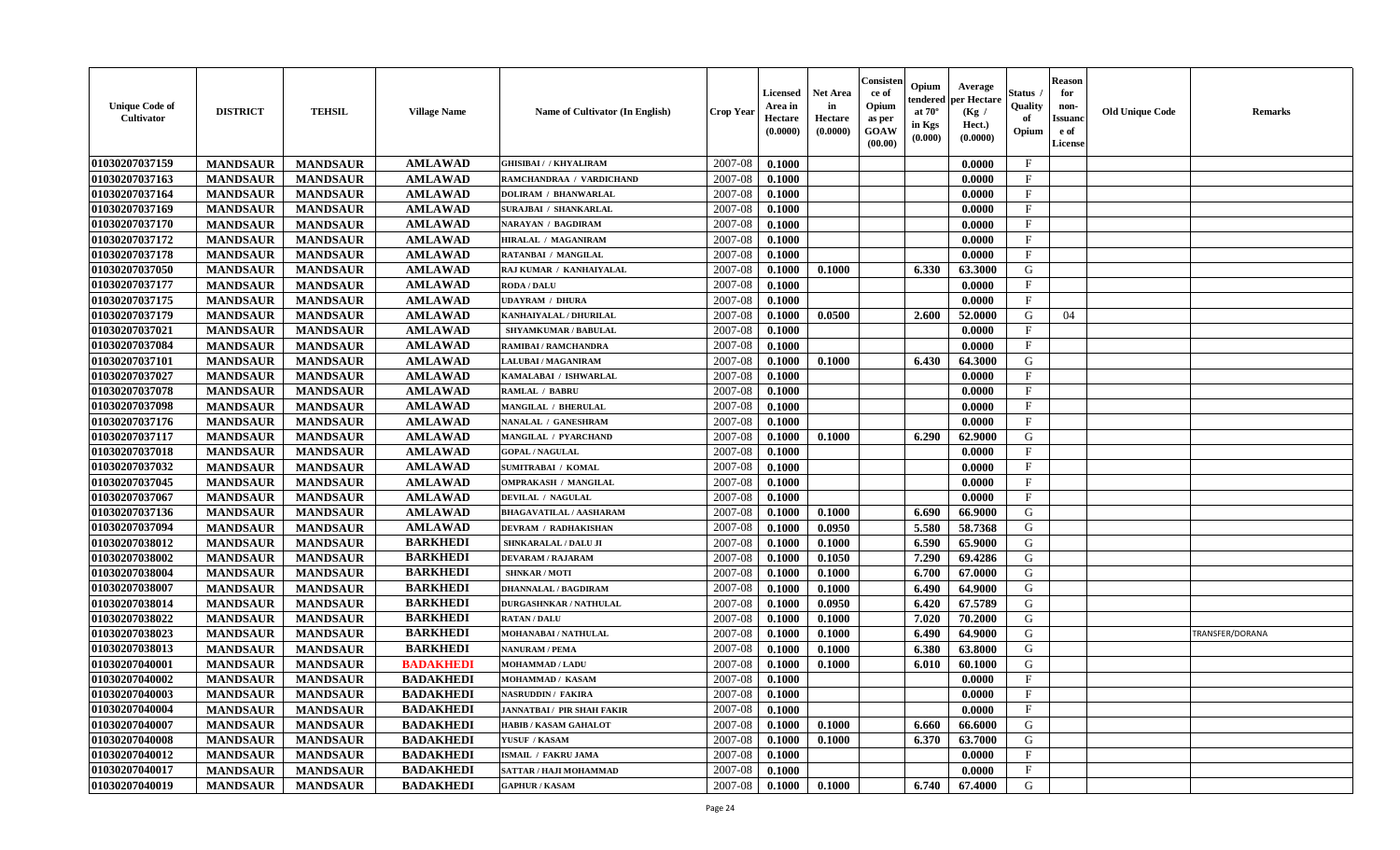| <b>Unique Code of</b><br>Cultivator | <b>DISTRICT</b> | <b>TEHSIL</b>   | <b>Village Name</b> | <b>Name of Cultivator (In English)</b> | <b>Crop Year</b> | <b>Licensed</b><br>Area in<br>Hectare<br>(0.0000) | Net Area<br>in<br>Hectare<br>(0.0000) | <b>Consisten</b><br>ce of<br>Opium<br>as per<br>GOAW<br>(00.00) | Opium<br>tendered<br>at $70^\circ$<br>in Kgs<br>(0.000) | Average<br>per Hectare<br>(Kg)<br>Hect.)<br>(0.0000) | Status<br>Quality<br>of<br>Opium | <b>Reason</b><br>for<br>non-<br>Issuano<br>e of<br><b>License</b> | <b>Old Unique Code</b> | <b>Remarks</b>     |
|-------------------------------------|-----------------|-----------------|---------------------|----------------------------------------|------------------|---------------------------------------------------|---------------------------------------|-----------------------------------------------------------------|---------------------------------------------------------|------------------------------------------------------|----------------------------------|-------------------------------------------------------------------|------------------------|--------------------|
| 01030207040021                      | <b>MANDSAUR</b> | <b>MANDSAUR</b> | <b>BADAKHEDI</b>    | PHAKARU / BHAIMA                       | 2007-08          | 0.1000                                            | 0.0950                                |                                                                 | 6.150                                                   | 64.7368                                              | G                                |                                                                   |                        | <b>NAME CHANGE</b> |
| 01030207040024                      | <b>MANDSAUR</b> | <b>MANDSAUR</b> | <b>BADAKHEDI</b>    | SNTOSHABAI / BHERU                     | 2007-08          | 0.1000                                            |                                       |                                                                 |                                                         | 0.0000                                               | $\mathbf{F}$                     |                                                                   |                        |                    |
| 01030207040026                      | <b>MANDSAUR</b> | <b>MANDSAUR</b> | <b>BADAKHEDI</b>    | <b>KASAM / ALLARAKH</b>                | 2007-08          | 0.1000                                            |                                       |                                                                 |                                                         | 0.0000                                               | $_{\rm F}$                       |                                                                   |                        |                    |
| 01030207040027                      | <b>MANDSAUR</b> | <b>MANDSAUR</b> | <b>BADAKHEDI</b>    | PIR MOHAMMAD / KHAJU                   | 2007-08          | 0.1000                                            | 0.1000                                |                                                                 | 6.390                                                   | 63.9000                                              | G                                |                                                                   |                        |                    |
| 01030207040028                      | <b>MANDSAUR</b> | <b>MANDSAUR</b> | <b>BADAKHEDI</b>    | PIRU / ALLARAKH                        | 2007-08          | 0.1000                                            | 0.1000                                |                                                                 | 6.310                                                   | 63.1000                                              | G                                |                                                                   |                        |                    |
| 01030207040029                      | <b>MANDSAUR</b> | <b>MANDSAUR</b> | <b>BADAKHEDI</b>    | NURIBAI / KASAM JAMA                   | 2007-08          | 0.1000                                            |                                       |                                                                 |                                                         | 0.0000                                               | $\mathbf F$                      |                                                                   |                        |                    |
| 01030207040030                      | <b>MANDSAUR</b> | <b>MANDSAUR</b> | <b>BADAKHEDI</b>    | PHAKARUSHAH / RAMJANISHAH              | 2007-08          | 0.1000                                            |                                       |                                                                 |                                                         | 0.0000                                               | $\mathbf{F}$                     |                                                                   |                        |                    |
| 01030207040033                      | <b>MANDSAUR</b> | <b>MANDSAUR</b> | <b>BADAKHEDI</b>    | <b>NATHU / RAJU</b>                    | 2007-08          | 0.1000                                            |                                       |                                                                 |                                                         | 0.0000                                               | $\mathbf{F}$                     |                                                                   |                        |                    |
| 01030207040034                      | <b>MANDSAUR</b> | <b>MANDSAUR</b> | <b>BADAKHEDI</b>    | JIVA / RAJU                            | 2007-08          | 0.1000                                            |                                       |                                                                 |                                                         | 0.0000                                               | $_{\rm F}$                       |                                                                   |                        |                    |
| 01030207040041                      | <b>MANDSAUR</b> | <b>MANDSAUR</b> | <b>BADAKHEDI</b>    | <b>ISMAIL / KHAJU</b>                  | 2007-08          | 0.1000                                            |                                       |                                                                 |                                                         | 0.0000                                               | $_{\rm F}$                       |                                                                   |                        |                    |
| 01030207040042                      | <b>MANDSAUR</b> | <b>MANDSAUR</b> | <b>BADAKHEDI</b>    | NUR MOHAMMAD / ALLARAKH                | 2007-08          | 0.1000                                            |                                       |                                                                 |                                                         | 0.0000                                               | $\mathbf{F}$                     |                                                                   |                        |                    |
| 01030207040047                      | <b>MANDSAUR</b> | <b>MANDSAUR</b> | <b>BADAKHEDI</b>    | NURIBAI / KASAM HAFIJ                  | 2007-08          | 0.1000                                            |                                       |                                                                 |                                                         | 0.0000                                               | $\mathbf{F}$                     |                                                                   |                        |                    |
| 01030207040049                      | <b>MANDSAUR</b> | <b>MANDSAUR</b> | <b>BADAKHEDI</b>    | <b>LADU / KASAM</b>                    | 2007-08          | 0.1000                                            | 0.0950                                |                                                                 | 6.230                                                   | 65.5789                                              | G                                |                                                                   |                        |                    |
| 01030207040050                      | <b>MANDSAUR</b> | <b>MANDSAUR</b> | <b>BADAKHEDI</b>    | PYARA / KASAM                          | 2007-08          | 0.1000                                            | 0.1000                                |                                                                 | 6.390                                                   | 63.9000                                              | G                                |                                                                   |                        |                    |
| 01030207040052                      | <b>MANDSAUR</b> | <b>MANDSAUR</b> | <b>BADAKHEDI</b>    | <b>ISMAIL / FAKIRA IMLIWALA</b>        | 2007-08          | 0.1000                                            |                                       |                                                                 |                                                         | 0.0000                                               | $\mathbf{F}$                     |                                                                   |                        |                    |
| 01030207040057                      | <b>MANDSAUR</b> | <b>MANDSAUR</b> | <b>BADAKHEDI</b>    | HAMID SHAH / RAMJAN SHAH FAKIR PIRSHAH | 2007-08          | 0.1000                                            |                                       |                                                                 |                                                         | 0.0000                                               | $\mathbf{F}$                     |                                                                   |                        |                    |
| 01030207040059                      | <b>MANDSAUR</b> | <b>MANDSAUR</b> | <b>BADAKHEDI</b>    | YUSUF / ALLARAKH                       | 2007-08          | 0.1000                                            | 0.1000                                |                                                                 | 6.560                                                   | 65.6000                                              | G                                |                                                                   |                        |                    |
| 01030207040068                      | <b>MANDSAUR</b> | <b>MANDSAUR</b> | <b>BADAKHEDI</b>    | <b>NURI BAI / BHIMA</b>                | 2007-08          | 0.1000                                            | 0.1000                                |                                                                 | 6.160                                                   | 61.6000                                              | G                                |                                                                   |                        |                    |
| 01030207040072                      | <b>MANDSAUR</b> | <b>MANDSAUR</b> | <b>BADAKHEDI</b>    | MEHBUB / MOHAMMAD GEHLOD               | 2007-08          | 0.1000                                            |                                       |                                                                 |                                                         | 0.0000                                               | $\mathbf{F}$                     |                                                                   |                        |                    |
| 01030207040073                      | <b>MANDSAUR</b> | <b>MANDSAUR</b> | <b>BADAKHEDI</b>    | <b>BABU / IBRAHIM</b>                  | 2007-08          | 0.1000                                            | 0.1000                                |                                                                 | 6.170                                                   | 61.7000                                              | G                                |                                                                   |                        |                    |
| 01030207040074                      | <b>MANDSAUR</b> | <b>MANDSAUR</b> | <b>BADAKHEDI</b>    | LAL MOHAMMAD URF LADU/ KHAJU           | 2007-08          | 0.1000                                            | 0.0300                                |                                                                 | 1.730                                                   | 57.6667                                              | G                                |                                                                   |                        |                    |
| 01030207040077                      | <b>MANDSAUR</b> | <b>MANDSAUR</b> | <b>BADAKHEDI</b>    | <b>MUBARIK HUSEN / PHAKARU</b>         | 2007-08          | 0.1000                                            |                                       |                                                                 |                                                         | 0.0000                                               | $_{\rm F}$                       |                                                                   |                        |                    |
| 01030207040078                      | <b>MANDSAUR</b> | <b>MANDSAUR</b> | <b>BADAKHEDI</b>    | <b>GAPHUR / ALLARAKH PATEL</b>         | 2007-08          | 0.1000                                            | 0.1000                                |                                                                 | 6.800                                                   | 68.0000                                              | G                                |                                                                   |                        |                    |
| 01030207040079                      | <b>MANDSAUR</b> | <b>MANDSAUR</b> | <b>BADAKHEDI</b>    | <b>SABIR HUSSAIN / FAKRU</b>           | 2007-08          | 0.1000                                            | 0.1000                                |                                                                 | 6.410                                                   | 64.1000                                              | G                                |                                                                   |                        |                    |
| 01030207040080                      | <b>MANDSAUR</b> | <b>MANDSAUR</b> | <b>BADAKHEDI</b>    | HAPHIJ GAPHUR / NATHU JI               | 2007-08          | 0.1000                                            |                                       |                                                                 |                                                         | 0.0000                                               | $_{\rm F}$                       |                                                                   |                        |                    |
| 01030207040086                      | <b>MANDSAUR</b> | <b>MANDSAUR</b> | <b>BADAKHEDI</b>    | TAJU / JAMA                            | 2007-08          | 0.1000                                            | 0.1050                                |                                                                 | 6.220                                                   | 59.2381                                              | G                                |                                                                   |                        |                    |
| 01030207040046                      | <b>MANDSAUR</b> | <b>MANDSAUR</b> | <b>BADAKHEDI</b>    | KHAJU / ALLARAKH                       | 2007-08          | 0.1000                                            | 0.0700                                |                                                                 | 4.600                                                   | 65.7143                                              | G                                |                                                                   |                        |                    |
| 01030207040010                      | <b>MANDSAUR</b> | <b>MANDSAUR</b> | <b>BADAKHEDI</b>    | <b>MUBARIK / FAKARU</b>                | 2007-08          | 0.1000                                            |                                       |                                                                 |                                                         | 0.0000                                               | $\mathbf{F}$                     |                                                                   |                        |                    |
| 01030207040009                      | <b>MANDSAUR</b> | <b>MANDSAUR</b> | <b>BADAKHEDI</b>    | <b>NARU / KAMRU FAKRU</b>              | 2007-08          | 0.1000                                            | 0.1000                                |                                                                 | 6.560                                                   | 65.6000                                              | G                                |                                                                   |                        |                    |
| 01030207040062                      | <b>MANDSAUR</b> | <b>MANDSAUR</b> | <b>BADAKHEDI</b>    | <b>GAFUR / MOHAMMAD</b>                | 2007-08          | 0.1000                                            | 0.0950                                |                                                                 | 6.290                                                   | 66.2105                                              | G                                |                                                                   |                        |                    |
| 01030207040063                      | <b>MANDSAUR</b> | <b>MANDSAUR</b> | <b>BADAKHEDI</b>    | <b>SATTAR / KASAM MUNSHI</b>           | 2007-08          | 0.1000                                            |                                       |                                                                 |                                                         | 0.0000                                               | $_{\rm F}$                       |                                                                   |                        |                    |
| 01030207040013                      | <b>MANDSAUR</b> | <b>MANDSAUR</b> | <b>BADAKHEDI</b>    | YUSUPH / KHAJU                         | 2007-08          | 0.1000                                            | 0.0950                                |                                                                 | 6.600                                                   | 69.4737                                              | G                                |                                                                   |                        |                    |
| 01030207040084                      | <b>MANDSAUR</b> | <b>MANDSAUR</b> | <b>BADAKHEDI</b>    | KAYYUM / LADU                          | 2007-08          | 0.1000                                            | 0.0950                                |                                                                 | 5.950                                                   | 62.6316                                              | G                                |                                                                   |                        |                    |
| 01030207040023                      | <b>MANDSAUR</b> | <b>MANDSAUR</b> | <b>BADAKHEDI</b>    | <b>RAJU / ALLARAKH</b>                 | 2007-08          | 0.1000                                            |                                       |                                                                 |                                                         | 0.0000                                               | $\mathbf{F}$                     |                                                                   |                        |                    |
| 01030207040076                      | <b>MANDSAUR</b> | <b>MANDSAUR</b> | <b>BADAKHEDI</b>    | <b>ISHAK / LADU</b>                    | 2007-08          | 0.1000                                            |                                       |                                                                 |                                                         | 0.0000                                               | F                                |                                                                   |                        |                    |
| 01030207040096                      | <b>MANDSAUR</b> | MANDSAUR        | <b>BADAKHEDI</b>    | <b>FAKRU / NATHU</b>                   | 2007-08 0.1000   |                                                   |                                       |                                                                 |                                                         | 0.0000                                               | F                                |                                                                   |                        |                    |
| 01030207040020                      | <b>MANDSAUR</b> | <b>MANDSAUR</b> | <b>BADAKHEDI</b>    | NUR MOHAMMAD / FAKRU                   | 2007-08          | 0.1000                                            | 0.1000                                |                                                                 | 6.680                                                   | 66.8000                                              | G                                |                                                                   |                        |                    |
| 01030207040005                      | <b>MANDSAUR</b> | <b>MANDSAUR</b> | <b>BADAKHEDI</b>    | <b>HAMID / LADU</b>                    | 2007-08          | 0.1000                                            | 0.0750                                |                                                                 | 4.730                                                   | 63.0667                                              | G                                |                                                                   |                        |                    |
| 01030207040054                      | <b>MANDSAUR</b> | <b>MANDSAUR</b> | <b>BADAKHEDI</b>    | <b>RAMCHANDRA / PHULA</b>              | 2007-08          | 0.1000                                            | 0.0950                                |                                                                 | 6.420                                                   | 67.5789                                              | G                                |                                                                   |                        |                    |
| 01030207040098                      | <b>MANDSAUR</b> | <b>MANDSAUR</b> | <b>BADAKHEDI</b>    | <b>ISHAK / NUR MOHAMMAD</b>            | 2007-08          | 0.1000                                            |                                       |                                                                 |                                                         | 0.0000                                               | $\mathbf{F}$                     |                                                                   |                        |                    |
| 01030207040071                      | <b>MANDSAUR</b> | <b>MANDSAUR</b> | <b>BADAKHEDI</b>    | KAYYUM / NUR MOHAMMAD                  | 2007-08          | 0.1000                                            |                                       |                                                                 |                                                         | 0.0000                                               | $\mathbf{F}$                     |                                                                   |                        |                    |
| 01030207040070                      | <b>MANDSAUR</b> | <b>MANDSAUR</b> | <b>BADAKHEDI</b>    | <b>ISMAIL / ALLARAKH</b>               | 2007-08          | 0.1000                                            |                                       |                                                                 |                                                         | 0.0000                                               | $\mathbf{F}$                     |                                                                   |                        |                    |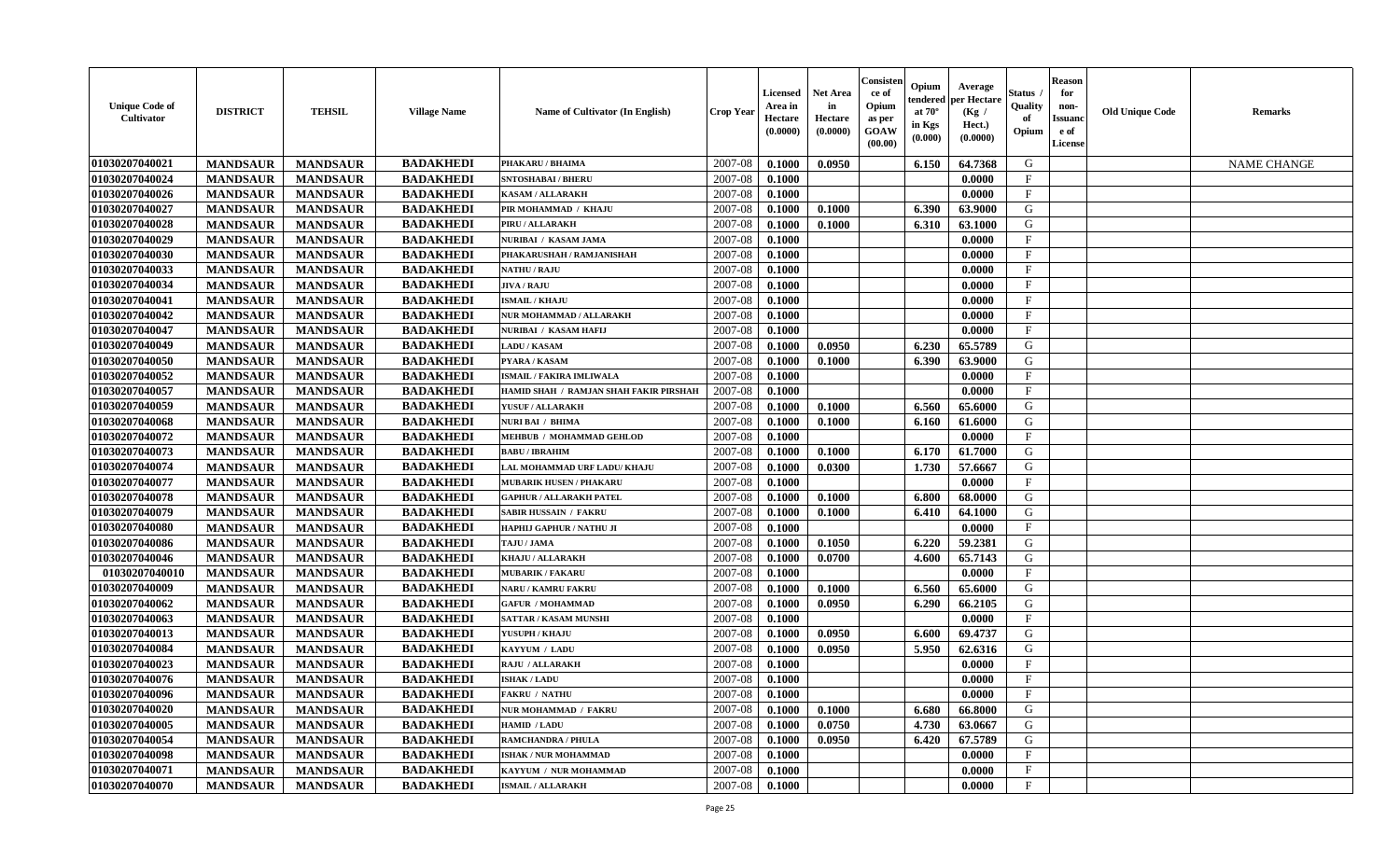| <b>Unique Code of</b><br><b>Cultivator</b> | <b>DISTRICT</b> | <b>TEHSIL</b>   | <b>Village Name</b> | Name of Cultivator (In English)  | <b>Crop Year</b> | <b>Licensed</b><br>Area in<br>Hectare<br>(0.0000) | <b>Net Area</b><br>in<br>Hectare<br>(0.0000) | Consisteı<br>ce of<br>Opium<br>as per<br><b>GOAW</b><br>(00.00) | Opium<br>endered<br>at $70^\circ$<br>in Kgs<br>(0.000) | Average<br>per Hectare<br>(Kg /<br>Hect.)<br>(0.0000) | Status<br>Quality<br>of<br>Opium | <b>Reason</b><br>for<br>non-<br>Issuan<br>e of<br>License | <b>Old Unique Code</b> | <b>Remarks</b>        |
|--------------------------------------------|-----------------|-----------------|---------------------|----------------------------------|------------------|---------------------------------------------------|----------------------------------------------|-----------------------------------------------------------------|--------------------------------------------------------|-------------------------------------------------------|----------------------------------|-----------------------------------------------------------|------------------------|-----------------------|
| 01030207040100                             | <b>MANDSAUR</b> | <b>MANDSAUR</b> | <b>BADAKHEDI</b>    | <b>HASAM / GAPHUR</b>            | 2007-08          | 0.1000                                            | 0.1000                                       |                                                                 | 6.180                                                  | 61.8000                                               | G                                |                                                           | 01030207022029         |                       |
| 01030207040101                             | <b>MANDSAUR</b> | <b>MANDSAUR</b> | <b>BADAKHEDI</b>    | <b>BATUNABAI/GAPHUR</b>          | 2007-08          | 0.1000                                            | 0.0950                                       |                                                                 | 5.690                                                  | 59.8947                                               | G                                |                                                           | 01030207022002         | <b>TRANSFER/SEMLI</b> |
| 01030207041031                             | <b>MANDSAUR</b> | <b>MANDSAUR</b> | <b>BHALOT</b>       | <b>BADRILAL / TULSIRAM</b>       | 2007-08          | 0.1000                                            | 0.0950                                       |                                                                 | 6.220                                                  | 65,4737                                               | G                                |                                                           |                        |                       |
| 01030207041003                             | <b>MANDSAUR</b> | <b>MANDSAUR</b> | <b>BHALOT</b>       | RAMCHANDRA / BHUWAN              | 2007-08          | 0.1000                                            |                                              |                                                                 |                                                        | 0.0000                                                | $\mathbf{F}$                     |                                                           |                        |                       |
| 01030207041009                             | <b>MANDSAUR</b> | <b>MANDSAUR</b> | <b>BHALOT</b>       | <b>GOVINDRAM / GANGARAM</b>      | 2007-08          | 0.1000                                            | 0.0950                                       |                                                                 | 6.580                                                  | 69.2632                                               | G                                |                                                           |                        |                       |
| 01030207041010                             | <b>MANDSAUR</b> | <b>MANDSAUR</b> | <b>BHALOT</b>       | <b>DEVILAL / BHAGWAN</b>         | 2007-08          | 0.1000                                            | 0.0400                                       |                                                                 | 2.570                                                  | 64.2500                                               | G                                |                                                           |                        |                       |
| 01030207041011                             | <b>MANDSAUR</b> | <b>MANDSAUR</b> | <b>BHALOT</b>       | KANWARLAL / MANGILAL             | 2007-08          | 0.1000                                            | 0.1000                                       |                                                                 | 6.330                                                  | 63.3000                                               | G                                |                                                           |                        |                       |
| 01030207041012                             | <b>MANDSAUR</b> | <b>MANDSAUR</b> | <b>BHALOT</b>       | NATHULAL / GANGARAM              | 2007-08          | 0.1000                                            | 0.1000                                       |                                                                 | 6.630                                                  | 66.3000                                               | G                                |                                                           |                        |                       |
| 01030207041013                             | <b>MANDSAUR</b> | <b>MANDSAUR</b> | <b>BHALOT</b>       | <b>BHAGWAN / JASRAJ</b>          | 2007-08          | 0.1000                                            | 0.0950                                       |                                                                 | 6.980                                                  | 73.4737                                               | G                                |                                                           |                        |                       |
| 01030207041014                             | <b>MANDSAUR</b> | <b>MANDSAUR</b> | <b>BHALOT</b>       | <b>JAGDISH / RAGUNATH</b>        | 2007-08          | 0.1000                                            | 0.1000                                       |                                                                 | 7.160                                                  | 71.6000                                               | G                                |                                                           |                        |                       |
| 01030207041015                             | <b>MANDSAUR</b> | <b>MANDSAUR</b> | <b>BHALOT</b>       | HIRANATH / ONKARNATH             | 2007-08          | 0.1000                                            | 0.0950                                       |                                                                 | 6.100                                                  | 64.2105                                               | G                                |                                                           |                        |                       |
| 01030207041016                             | <b>MANDSAUR</b> | <b>MANDSAUR</b> | <b>BHALOT</b>       | <b>SHANTILAL / BHAGIRATH</b>     | 2007-08          | 0.1000                                            | 0.1000                                       |                                                                 | 6.460                                                  | 64.6000                                               | G                                |                                                           |                        |                       |
| 01030207041017                             | <b>MANDSAUR</b> | <b>MANDSAUR</b> | <b>BHALOT</b>       | <b>BHARAT SINGH / HARI SINGH</b> | 2007-08          | 0.1000                                            |                                              |                                                                 |                                                        | 0.0000                                                | $\mathbf{F}$                     |                                                           |                        |                       |
| 01030207041020                             | <b>MANDSAUR</b> | <b>MANDSAUR</b> | <b>BHALOT</b>       | MANGILAL / GANGARAM              | 2007-08          | 0.1000                                            | 0.0950                                       |                                                                 | 6.260                                                  | 65.8947                                               | G                                |                                                           |                        |                       |
| 01030207041021                             | <b>MANDSAUR</b> | <b>MANDSAUR</b> | <b>BHALOT</b>       | AMRATRAM / BAGDIRAM              | 2007-08          | 0.1000                                            |                                              |                                                                 |                                                        | 0.0000                                                | $\mathbf{F}$                     |                                                           |                        |                       |
| 01030207041023                             | <b>MANDSAUR</b> | <b>MANDSAUR</b> | <b>BHALOT</b>       | <b>ONKARLAL / MODAJI</b>         | 2007-08          | 0.1000                                            |                                              |                                                                 |                                                        | 0.0000                                                | $_{\rm F}$                       |                                                           |                        |                       |
| 01030207041024                             | <b>MANDSAUR</b> | <b>MANDSAUR</b> | <b>BHALOT</b>       | <b>DINDAYAL / AMRU</b>           | 2007-08          | 0.1000                                            | 0.0950                                       |                                                                 | 6.710                                                  | 70.6316                                               | G                                |                                                           |                        |                       |
| 01030207041025                             | <b>MANDSAUR</b> | <b>MANDSAUR</b> | <b>BHALOT</b>       | <b>UDAYRAM / KESHURAM</b>        | 2007-08          | 0.1000                                            |                                              |                                                                 |                                                        | 0.0000                                                | $\mathbf{F}$                     |                                                           |                        |                       |
| 01030207041026                             | <b>MANDSAUR</b> | <b>MANDSAUR</b> | <b>BHALOT</b>       | HUKUM SINGH / GORDHAN SINGH      | 2007-08          | 0.1000                                            | 0.1000                                       |                                                                 | 6.730                                                  | 67.3000                                               | G                                |                                                           |                        |                       |
| 01030207041027                             | <b>MANDSAUR</b> | <b>MANDSAUR</b> | <b>BHALOT</b>       | PREMCHAND / BAGDIRAM             | 2007-08          | 0.1000                                            | 0.1000                                       |                                                                 | 7.160                                                  | 71.6000                                               | G                                |                                                           |                        |                       |
| 01030207041029                             | <b>MANDSAUR</b> | <b>MANDSAUR</b> | <b>BHALOT</b>       | SHYAMLAL / BHERULAL              | 2007-08          | 0.1000                                            | 0.0950                                       |                                                                 | 6.210                                                  | 65.3684                                               | G                                |                                                           |                        |                       |
| 01030207041030                             | <b>MANDSAUR</b> | <b>MANDSAUR</b> | <b>BHALOT</b>       | KACHRU / NANURAM                 | 2007-08          | 0.1000                                            | 0.0900                                       |                                                                 | 6.540                                                  | 72.6667                                               | G                                |                                                           |                        |                       |
| 01030207041032                             | <b>MANDSAUR</b> | <b>MANDSAUR</b> | <b>BHALOT</b>       | <b>GANGARAM / FATTA</b>          | 2007-08          | 0.1000                                            | 0.1000                                       |                                                                 | 7.590                                                  | 75.9000                                               | G                                |                                                           |                        |                       |
| 01030207041033                             | <b>MANDSAUR</b> | <b>MANDSAUR</b> | <b>BHALOT</b>       | <b>SHANTILAL / TEKA</b>          | 2007-08          | 0.1000                                            | 0.0450                                       |                                                                 | 3.160                                                  | 70,2222                                               | G                                |                                                           |                        |                       |
| 01030207041034                             | <b>MANDSAUR</b> | <b>MANDSAUR</b> | <b>BHALOT</b>       | <b>RUPLAL / BHUWAN</b>           | 2007-08          | 0.1000                                            |                                              |                                                                 |                                                        | 0.0000                                                | $\mathbf{F}$                     |                                                           |                        |                       |
| 01030207041035                             | <b>MANDSAUR</b> | <b>MANDSAUR</b> | <b>BHALOT</b>       | MANGILAL / TEKA (SUTHAR)         | 2007-08          | 0.1000                                            | 0.0600                                       |                                                                 | 4.050                                                  | 67.5000                                               | G                                |                                                           |                        |                       |
| 01030207041036                             | <b>MANDSAUR</b> | <b>MANDSAUR</b> | <b>BHALOT</b>       | UDAYLAL / HANSRAJ                | 2007-08          | 0.1000                                            | 0.1000                                       |                                                                 | 6.150                                                  | 61.5000                                               | G                                |                                                           |                        |                       |
| 01030207041038                             | <b>MANDSAUR</b> | <b>MANDSAUR</b> | <b>BHALOT</b>       | RAMPRASAD / AMRU                 | 2007-08          | 0.1000                                            | 0.0950                                       |                                                                 | 6.610                                                  | 69.5789                                               | G                                |                                                           |                        |                       |
| 01030207041041                             | <b>MANDSAUR</b> | <b>MANDSAUR</b> | <b>BHALOT</b>       | <b>BHERULAL / BHUWAN</b>         | 2007-08          | 0.1000                                            |                                              |                                                                 |                                                        | 0.0000                                                | $\mathbf{F}$                     |                                                           |                        |                       |
| 01030207041046                             | <b>MANDSAUR</b> | <b>MANDSAUR</b> | <b>BHALOT</b>       | RATANLAL / RAMCHANDRAA           | 2007-08          | 0.1000                                            | 0.0950                                       |                                                                 | 6.740                                                  | 70.9474                                               | G                                |                                                           |                        |                       |
| 01030207041047                             | <b>MANDSAUR</b> | <b>MANDSAUR</b> | <b>BHALOT</b>       | <b>BHERULAL / BHAGAVAN</b>       | 2007-08          | 0.1000                                            | 0.0950                                       |                                                                 | 6.050                                                  | 63.6842                                               | - 1                              | 02                                                        |                        | <b>NAME CHANGE</b>    |
| 01030207041048                             | <b>MANDSAUR</b> | <b>MANDSAUR</b> | <b>BHALOT</b>       | KHEMRAJ / RAMCHANDRA             | 2007-08          | 0.1000                                            | 0.0350                                       |                                                                 | 2.010                                                  | 57.4286                                               | G                                |                                                           |                        |                       |
| 01030207041051                             | <b>MANDSAUR</b> | <b>MANDSAUR</b> | <b>BHALOT</b>       | <b>BADRILAL / TEKA</b>           | 2007-08          | 0.1000                                            | 0.0950                                       |                                                                 | 6.440                                                  | 67.7895                                               | G                                |                                                           |                        |                       |
| 01030207041054                             | <b>MANDSAUR</b> | <b>MANDSAUR</b> | <b>BHALOT</b>       | <b>KESHIBAI / NARAYAN</b>        | 2007-08          | 0.1000                                            | 0.0950                                       |                                                                 | 6.840                                                  | 72.0000                                               | G                                |                                                           |                        |                       |
| 01030207041057                             | <b>MANDSAUR</b> | <b>MANDSAUR</b> | <b>BHALOT</b>       | <b>GANGARAM / BHUWAN</b>         | 2007-08          | 0.1000                                            |                                              |                                                                 |                                                        | 0.0000                                                | $\mathbf{F}$                     |                                                           |                        |                       |
| 01030207041060                             | <b>MANDSAUR</b> | <b>MANDSAUR</b> | <b>BHALOT</b>       | <b>RAM KUNWAR / VISHNU</b>       | $2007 - 08$      | 0.1000                                            |                                              |                                                                 |                                                        | 0.0000                                                | F                                |                                                           |                        |                       |
| 01030207041063                             | <b>MANDSAUR</b> | <b>MANDSAUR</b> | <b>BHALOT</b>       | SAMPATABAI / NANDA               | 2007-08          | 0.1000                                            | 0.0950                                       |                                                                 | 6.710                                                  | 70.6316                                               | G                                |                                                           |                        | TRANSFER/SEJPURIYA    |
| 01030207041067                             | <b>MANDSAUR</b> | <b>MANDSAUR</b> | <b>BHALOT</b>       | <b>RUPLAL / BHORIRAM</b>         | 2007-08          | 0.1000                                            | 0.1000                                       |                                                                 | 6.310                                                  | 63.1000                                               | G                                |                                                           |                        |                       |
| 01030207041069                             | <b>MANDSAUR</b> | <b>MANDSAUR</b> | <b>BHALOT</b>       | SHYAMLAL / NEMICHAND             | 2007-08          | 0.1000                                            | 0.0950                                       |                                                                 | 7.060                                                  | 74.3158                                               | G                                |                                                           |                        |                       |
| 01030207041073                             | <b>MANDSAUR</b> | <b>MANDSAUR</b> | <b>BHALOT</b>       | <b>NANDRAM / BHERULAL</b>        | 2007-08          | 0.1000                                            |                                              |                                                                 |                                                        | 0.0000                                                | $\mathbf{F}$                     |                                                           |                        |                       |
| 01030207041077                             | <b>MANDSAUR</b> | <b>MANDSAUR</b> | <b>BHALOT</b>       | <b>AMARU / KESHURAM</b>          | 2007-08          | 0.1000                                            | 0.0950                                       |                                                                 | 6.640                                                  | 69.8947                                               | G                                |                                                           |                        |                       |
| 01030207041080                             | <b>MANDSAUR</b> | <b>MANDSAUR</b> | <b>BHALOT</b>       | <b>DEVA / BHERA</b>              | 2007-08          | 0.1000                                            | 0.1000                                       |                                                                 | 6.500                                                  | 65.0000                                               | G                                |                                                           |                        |                       |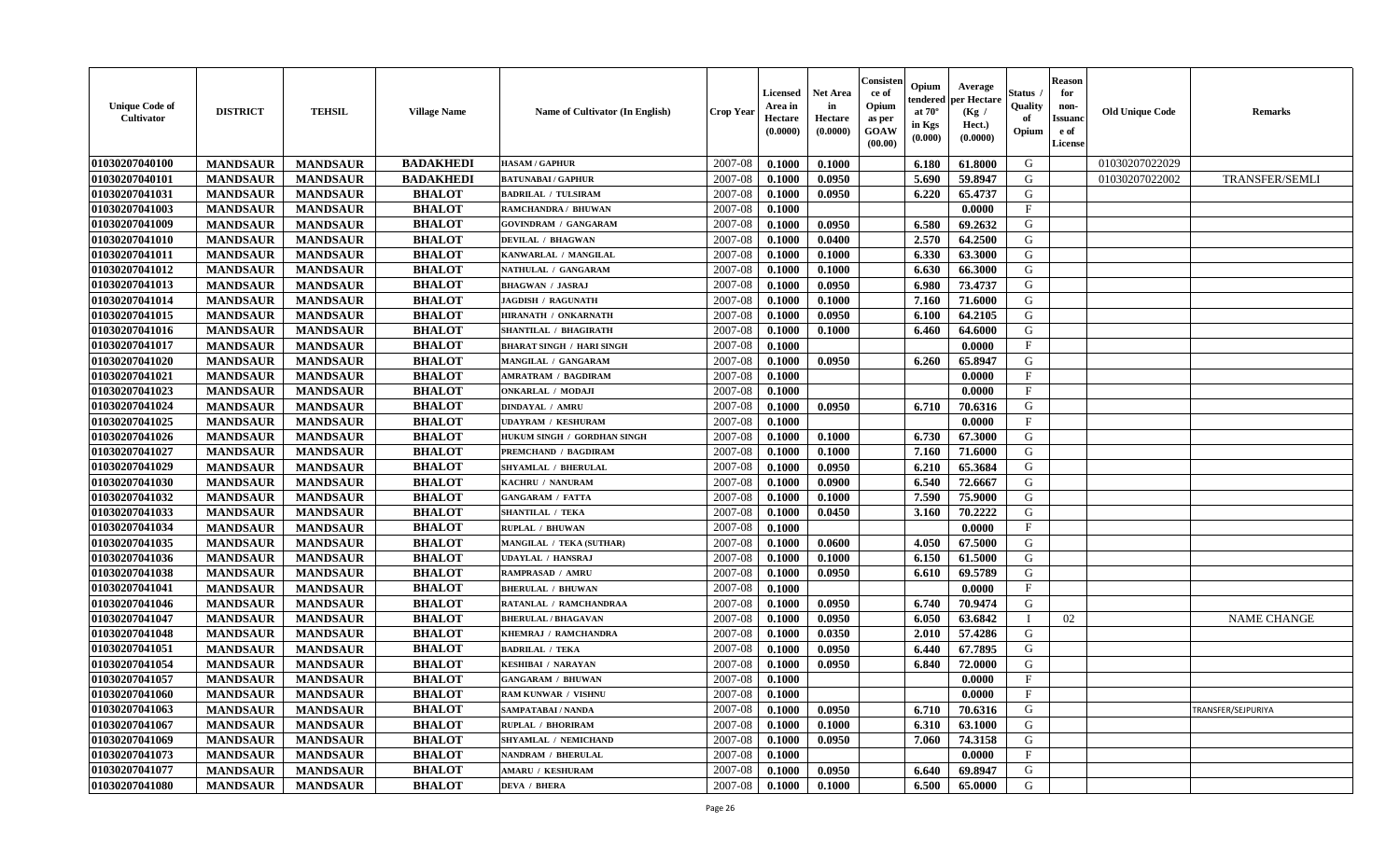| <b>Unique Code of</b><br><b>Cultivator</b> | <b>DISTRICT</b> | <b>TEHSIL</b>   | <b>Village Name</b> | Name of Cultivator (In English) | <b>Crop Year</b> | <b>Licensed</b><br>Area in<br>Hectare<br>(0.0000) | <b>Net Area</b><br>in<br>Hectare<br>(0.0000) | Consister<br>ce of<br>Opium<br>as per<br><b>GOAW</b><br>(00.00) | Opium<br>endered<br>at $70^\circ$<br>in Kgs<br>(0.000) | Average<br>per Hectare<br>(Kg /<br>Hect.)<br>(0.0000) | Status<br>Quality<br>of<br>Opium | <b>Reason</b><br>for<br>non-<br><b>Issuand</b><br>e of<br><b>License</b> | <b>Old Unique Code</b> | <b>Remarks</b>     |
|--------------------------------------------|-----------------|-----------------|---------------------|---------------------------------|------------------|---------------------------------------------------|----------------------------------------------|-----------------------------------------------------------------|--------------------------------------------------------|-------------------------------------------------------|----------------------------------|--------------------------------------------------------------------------|------------------------|--------------------|
| 01030207041084                             | <b>MANDSAUR</b> | <b>MANDSAUR</b> | <b>BHALOT</b>       | KAMALNATH / SHAMBHUNATH         | 2007-08          | 0.1000                                            |                                              |                                                                 |                                                        | 0.0000                                                | $\mathbf{F}$                     |                                                                          |                        |                    |
| 01030207041088                             | <b>MANDSAUR</b> | <b>MANDSAUR</b> | <b>BHALOT</b>       | SITABAI / KESHURAM              | 2007-08          | 0.1000                                            | 0.1000                                       |                                                                 | 6.480                                                  | 64.8000                                               | G                                |                                                                          |                        |                    |
| 01030207041092                             | <b>MANDSAUR</b> | <b>MANDSAUR</b> | <b>BHALOT</b>       | <b>RAMIBAI / BHERULAL</b>       | 2007-08          | 0.1000                                            |                                              |                                                                 |                                                        | 0.0000                                                | $\mathbf{F}$                     |                                                                          |                        |                    |
| 01030207041098                             | <b>MANDSAUR</b> | <b>MANDSAUR</b> | <b>BHALOT</b>       | <b>DIPAKUVNR / HARASINGH</b>    | 2007-08          | 0.1000                                            |                                              |                                                                 |                                                        | 0.0000                                                | $\mathbf{F}$                     |                                                                          |                        |                    |
| 01030207041103                             | <b>MANDSAUR</b> | <b>MANDSAUR</b> | <b>BHALOT</b>       | NANDIBAI / JASRAJ               | 2007-08          | 0.1000                                            | 0.0950                                       |                                                                 | 6.930                                                  | 72.9474                                               | G                                |                                                                          |                        |                    |
| 01030207041107                             | <b>MANDSAUR</b> | <b>MANDSAUR</b> | <b>BHALOT</b>       | <b>BHANWARLAL / PANNALAL</b>    | 2007-08          | 0.1000                                            |                                              |                                                                 |                                                        | 0.0000                                                | $_{\rm F}$                       |                                                                          |                        |                    |
| 01030207041115                             | <b>MANDSAUR</b> | <b>MANDSAUR</b> | <b>BHALOT</b>       | <b>DEVA / GOPAL</b>             | 2007-08          | 0.1000                                            | 0.1000                                       |                                                                 | 6.560                                                  | 65.6000                                               | G                                |                                                                          |                        |                    |
| 01030207041126                             | <b>MANDSAUR</b> | <b>MANDSAUR</b> | <b>BHALOT</b>       | <b>BHERULAL / MODA</b>          | 2007-08          | 0.1000                                            | 0.1000                                       |                                                                 | 7.460                                                  | 74.6000                                               | G                                |                                                                          |                        |                    |
| 01030207041127                             | <b>MANDSAUR</b> | <b>MANDSAUR</b> | <b>BHALOT</b>       | <b>BAGDIRAM / BHERA</b>         | 2007-08          | 0.1000                                            |                                              |                                                                 |                                                        | 0.0000                                                | $_{\rm F}$                       |                                                                          |                        |                    |
| 01030207041128                             | <b>MANDSAUR</b> | <b>MANDSAUR</b> | <b>BHALOT</b>       | KANHAIYALAL / CHUNILAL          | 2007-08          | 0.1000                                            | 0.1000                                       |                                                                 | 5.920                                                  | 59.2000                                               | G                                |                                                                          |                        |                    |
| 01030207041133                             | <b>MANDSAUR</b> | <b>MANDSAUR</b> | <b>BHALOT</b>       | <b>HARIRAM / DEVA</b>           | 2007-08          | 0.1000                                            | 0.0950                                       |                                                                 | 6.100                                                  | 64.2105                                               | G                                |                                                                          |                        |                    |
| 01030207041134                             | <b>MANDSAUR</b> | <b>MANDSAUR</b> | <b>BHALOT</b>       | <b>RAMCHANDRA / DHURA</b>       | 2007-08          | 0.1000                                            |                                              |                                                                 |                                                        | 0.0000                                                | $\mathbf{F}$                     |                                                                          |                        |                    |
| 01030207041137                             | <b>MANDSAUR</b> | <b>MANDSAUR</b> | <b>BHALOT</b>       | <b>UDA / GOPAL</b>              | 2007-08          | 0.1000                                            |                                              |                                                                 |                                                        | 0.0000                                                | $\mathbf{F}$                     |                                                                          |                        |                    |
| 01030207041144                             | <b>MANDSAUR</b> | <b>MANDSAUR</b> | <b>BHALOT</b>       | <b>RAMESHWAR / NATHU</b>        | 2007-08          | 0.1000                                            | 0.0450                                       |                                                                 | 3.170                                                  | 70.4444                                               | G                                |                                                                          |                        |                    |
| 01030207041145                             | <b>MANDSAUR</b> | <b>MANDSAUR</b> | <b>BHALOT</b>       | <b>JANIBAI / BHERA</b>          | 2007-08          | 0.1000                                            | 0.1000                                       |                                                                 | 6.360                                                  | 63.6000                                               | G                                |                                                                          |                        |                    |
| 01030207041147                             | <b>MANDSAUR</b> | <b>MANDSAUR</b> | <b>BHALOT</b>       | <b>MANGILAL / RAMCHANDRA</b>    | 2007-08          | 0.1000                                            |                                              |                                                                 |                                                        | 0.0000                                                | $\mathbf{F}$                     |                                                                          |                        |                    |
| 01030207041149                             | <b>MANDSAUR</b> | <b>MANDSAUR</b> | <b>BHALOT</b>       | DALU / MANNA                    | 2007-08          | 0.1000                                            | 0.1000                                       |                                                                 | 6.710                                                  | 67.1000                                               | G                                |                                                                          |                        |                    |
| 01030207041152                             | <b>MANDSAUR</b> | <b>MANDSAUR</b> | <b>BHALOT</b>       | <b>MANGILAL / BAGDIRAM</b>      | 2007-08          | 0.1000                                            | 0.1000                                       |                                                                 | 6.550                                                  | 65.5000                                               | G                                |                                                                          |                        |                    |
| 01030207041167                             | <b>MANDSAUR</b> | <b>MANDSAUR</b> | <b>BHALOT</b>       | <b>BAPULAL / DHURA</b>          | 2007-08          | 0.1000                                            |                                              |                                                                 |                                                        | 0.0000                                                | F                                |                                                                          |                        |                    |
| 01030207041172                             | <b>MANDSAUR</b> | <b>MANDSAUR</b> | <b>BHALOT</b>       | RAMIBAI / PUNAMCHANDRA          | 2007-08          | 0.1000                                            | 0.0750                                       |                                                                 | 4.470                                                  | 59.6000                                               | G                                |                                                                          |                        |                    |
| 01030207041178                             | <b>MANDSAUR</b> | <b>MANDSAUR</b> | <b>BHALOT</b>       | <b>BASANTIBAI/BHUVAN</b>        | 2007-08          | 0.1000                                            |                                              |                                                                 |                                                        | 0.0000                                                | $\mathbf{F}$                     |                                                                          |                        |                    |
| 01030207041179                             | <b>MANDSAUR</b> | <b>MANDSAUR</b> | <b>BHALOT</b>       | <b>SITABAI/TULSIRAM</b>         | 2007-08          | 0.1000                                            | 0.0950                                       |                                                                 | 6.190                                                  | 65.1579                                               | G                                |                                                                          |                        |                    |
| 01030207041188                             | <b>MANDSAUR</b> | <b>MANDSAUR</b> | <b>BHALOT</b>       | <b>BAPULAL / KANHAIYALAL</b>    | 2007-08          | 0.1000                                            | 0.0950                                       |                                                                 | 5.610                                                  | 59.0526                                               | G                                |                                                                          |                        |                    |
| 01030207041190                             | <b>MANDSAUR</b> | <b>MANDSAUR</b> | <b>BHALOT</b>       | <b>MANGILAL / BHAGIRATH</b>     | 2007-08          | 0.1000                                            | 0.0950                                       |                                                                 | 5.630                                                  | 59.2632                                               | G                                |                                                                          |                        |                    |
| 01030207041191                             | <b>MANDSAUR</b> | <b>MANDSAUR</b> | <b>BHALOT</b>       | RAMPRATAPIBAI / CHUNNILAL       | 2007-08          | 0.1000                                            |                                              |                                                                 |                                                        | 0.0000                                                | $\rm F$                          |                                                                          |                        |                    |
| 01030207041202                             | <b>MANDSAUR</b> | <b>MANDSAUR</b> | <b>BHALOT</b>       | <b>SITARAM / DALU</b>           | 2007-08          | 0.1000                                            | 0.1000                                       |                                                                 | 5.840                                                  | 58.4000                                               | G                                | 05                                                                       |                        |                    |
| 01030207041204                             | <b>MANDSAUR</b> | <b>MANDSAUR</b> | <b>BHALOT</b>       | <b>DULICHAND / BAGDIRAM</b>     | 2007-08          | 0.1000                                            |                                              |                                                                 |                                                        | 0.0000                                                | $\mathbf{F}$                     |                                                                          |                        |                    |
| 01030207041208                             | <b>MANDSAUR</b> | <b>MANDSAUR</b> | <b>BHALOT</b>       | ISHWARDAS / LAXMANDAS           | 2007-08          | 0.1000                                            | 0.1000                                       |                                                                 | 6.360                                                  | 63.6000                                               | G                                |                                                                          |                        |                    |
| 01030207041215                             | <b>MANDSAUR</b> | <b>MANDSAUR</b> | <b>BHALOT</b>       | RUKMANI BAI / RAMCHAND GAYARI   | 2007-08          | 0.1000                                            | 0.0950                                       |                                                                 | 6.770                                                  | 71.2632                                               | $\mathbf{I}$                     | 02                                                                       |                        |                    |
| 01030207041221                             | <b>MANDSAUR</b> | <b>MANDSAUR</b> | <b>BHALOT</b>       | <b>OMPRAKASH / NANDRAM</b>      | 2007-08          | 0.1000                                            | 0.0950                                       |                                                                 | 6.100                                                  | 64.2105                                               | G                                |                                                                          |                        |                    |
| 01030207041227                             | <b>MANDSAUR</b> | <b>MANDSAUR</b> | <b>BHALOT</b>       | <b>BHERA / KISHAN</b>           | 2007-08          | 0.1000                                            | 0.1000                                       |                                                                 | 6.700                                                  | 67.0000                                               | G                                |                                                                          |                        |                    |
| 01030207041049                             | <b>MANDSAUR</b> | <b>MANDSAUR</b> | <b>BHALOT</b>       | <b>VAJERAM / NATHU</b>          | 2007-08          | 0.1000                                            |                                              |                                                                 |                                                        | 0.0000                                                | $\mathbf F$                      |                                                                          |                        | <b>NAME CHANGE</b> |
| 01030207041058                             | <b>MANDSAUR</b> | <b>MANDSAUR</b> | <b>BHALOT</b>       | KALU / BHUWAN                   | 2007-08          | 0.1000                                            | 0.1000                                       |                                                                 | 6.230                                                  | 62.3000                                               | G                                |                                                                          |                        |                    |
| 01030207041055                             | <b>MANDSAUR</b> | <b>MANDSAUR</b> | <b>BHALOT</b>       | <b>MANNALAL / BHAGWAN</b>       | 2007-08          | 0.1000                                            | 0.1000                                       |                                                                 | 6.790                                                  | 67.9000                                               | G                                |                                                                          |                        |                    |
| 01030207041223                             | <b>MANDSAUR</b> | <b>MANDSAUR</b> | <b>BHALOT</b>       | <b>SHANTILAL / MANGILAL</b>     | 2007-08          | 0.1000                                            | 0.1000                                       |                                                                 | 6.220                                                  | 62.2000                                               | G                                |                                                                          |                        | TRANSFER/AGHORIYA  |
| 01030207041108                             | <b>MANDSAUR</b> | <b>MANDSAUR</b> | <b>BHALOT</b>       | <b>MANNALAL / JAYRAM</b>        | 2007-08          | 0.1000                                            | 0.0500                                       |                                                                 | 3.340                                                  | 66.8000                                               | G                                |                                                                          |                        |                    |
| 01030207041224                             | <b>MANDSAUR</b> | <b>MANDSAUR</b> | <b>BHALOT</b>       | PRABHULAL / HARLAL              | 2007-08          | 0.1000                                            |                                              |                                                                 |                                                        | 0.0000                                                | $\rm F$                          |                                                                          |                        |                    |
| 01030207041096                             | <b>MANDSAUR</b> | <b>MANDSAUR</b> | <b>BHALOT</b>       | HARLAL / CHAMPALAL              | 2007-08          | 0.1000                                            | 0.1000                                       |                                                                 | 6.230                                                  | 62.3000                                               | G                                |                                                                          |                        |                    |
| 01030207041083                             | <b>MANDSAUR</b> | <b>MANDSAUR</b> | <b>BHALOT</b>       | <b>BALURAM / TULSIRAM</b>       | 2007-08          | 0.1000                                            | 0.0950                                       |                                                                 | 6.090                                                  | 64.1053                                               | G                                |                                                                          |                        |                    |
| 01030207041087                             | <b>MANDSAUR</b> | <b>MANDSAUR</b> | <b>BHALOT</b>       | <b>SUNDARBAI/BHAGWAN</b>        | 2007-08          | 0.1000                                            | 0.0950                                       |                                                                 | 6.040                                                  | 63.5789                                               | G                                |                                                                          |                        | <b>NAME CHANGE</b> |
| 01030207041064                             | <b>MANDSAUR</b> | <b>MANDSAUR</b> | <b>BHALOT</b>       | TULSIRAM / MOTI                 | 2007-08          | 0.1000                                            | 0.1000                                       |                                                                 | 6.970                                                  | 69.7000                                               | G                                |                                                                          |                        |                    |
| 01030207041222                             | <b>MANDSAUR</b> | <b>MANDSAUR</b> | <b>BHALOT</b>       | RAMRATAN / MOHANLAL             | 2007-08          | 0.1000                                            | 0.1000                                       |                                                                 | 6.580                                                  | 65.8000                                               | G                                |                                                                          |                        |                    |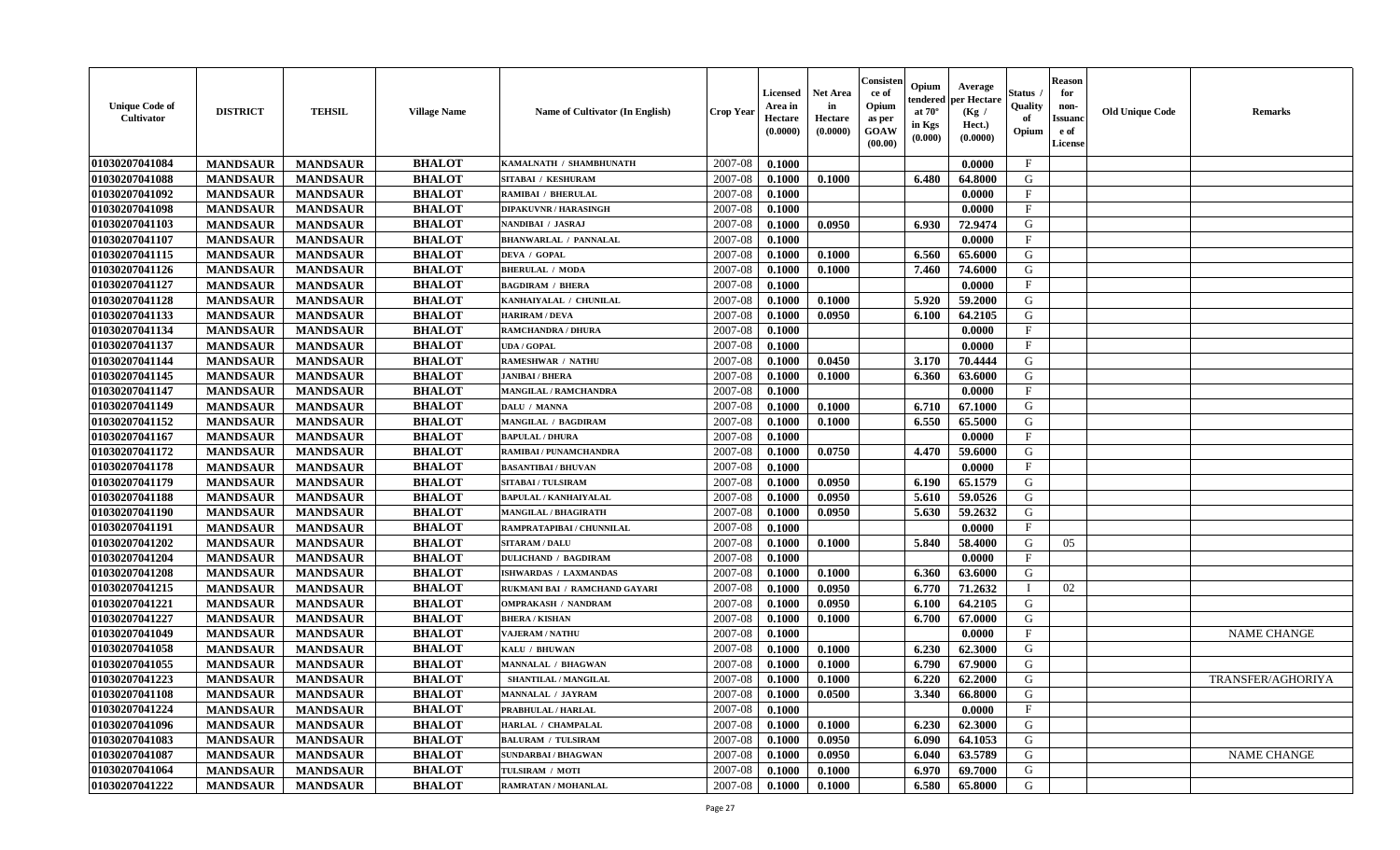| <b>Unique Code of</b><br><b>Cultivator</b> | <b>DISTRICT</b> | <b>TEHSIL</b>   | <b>Village Name</b> | Name of Cultivator (In English)  | <b>Crop Year</b> | <b>Licensed</b><br>Area in<br>Hectare<br>(0.0000) | <b>Net Area</b><br>in<br>Hectare<br>(0.0000) | Consisteı<br>ce of<br>Opium<br>as per<br><b>GOAW</b><br>(00.00) | Opium<br>endered<br>at $70^\circ$<br>in Kgs<br>$(\mathbf{0.000})$ | Average<br>per Hectare<br>(Kg /<br>Hect.)<br>(0.0000) | Status<br>Quality<br>of<br>Opium | <b>Reason</b><br>for<br>non-<br>Issuan<br>e of<br>License | <b>Old Unique Code</b> | <b>Remarks</b>     |
|--------------------------------------------|-----------------|-----------------|---------------------|----------------------------------|------------------|---------------------------------------------------|----------------------------------------------|-----------------------------------------------------------------|-------------------------------------------------------------------|-------------------------------------------------------|----------------------------------|-----------------------------------------------------------|------------------------|--------------------|
| 01030207041043                             | <b>MANDSAUR</b> | <b>MANDSAUR</b> | <b>BHALOT</b>       | DEVA / KASTURA (KUMAWAT)         | 2007-08          | 0.1000                                            |                                              |                                                                 |                                                                   | 0.0000                                                | $\mathbf{F}$                     |                                                           |                        |                    |
| 01030207041180                             | <b>MANDSAUR</b> | <b>MANDSAUR</b> | <b>BHALOT</b>       | MANGILAL / GANESHRAM             | 2007-08          | 0.1000                                            | 0.0950                                       |                                                                 | 5.780                                                             | 60.8421                                               | G                                |                                                           |                        |                    |
| 01030207041125                             | <b>MANDSAUR</b> | <b>MANDSAUR</b> | <b>BHALOT</b>       | MANIBAI / KISHANLAL              | 2007-08          | 0.1000                                            |                                              |                                                                 |                                                                   | 0.0000                                                | $\mathbf{F}$                     |                                                           |                        |                    |
| 01030207041231                             | <b>MANDSAUR</b> | <b>MANDSAUR</b> | <b>BHALOT</b>       | SHYAMLAL / KACHRULAL             | 2007-08          | 0.1000                                            | 0.0900                                       |                                                                 | 6.790                                                             | 75.4444                                               | G                                |                                                           |                        |                    |
| 01030207041207                             | <b>MANDSAUR</b> | <b>MANDSAUR</b> | <b>BHALOT</b>       | <b>DHANNALAL / BHERA</b>         | 2007-08          | 0.1000                                            | 0.1000                                       |                                                                 | 6.180                                                             | 61.8000                                               | G                                |                                                           |                        | <b>NAME CHANGE</b> |
| 01030208043003                             | <b>MANDSAUR</b> | <b>DALODA</b>   | <b>CHOUSLA</b>      | <b>MOHAN / KACHRU</b>            | 2007-08          | 0.1000                                            |                                              |                                                                 |                                                                   | 0.0000                                                | $\mathbf{F}$                     |                                                           |                        |                    |
| 01030208043006                             | <b>MANDSAUR</b> | <b>DALODA</b>   | <b>CHOUSLA</b>      | <b>BAGDIRAM / RAM CHAMAR</b>     | 2007-08          | 0.1000                                            | 0.1000                                       |                                                                 | 6.880                                                             | 68.8000                                               | G                                |                                                           |                        |                    |
| 01030208043007                             | <b>MANDSAUR</b> | <b>DALODA</b>   | <b>CHOUSLA</b>      | <b>GOPAL SINGH / BHERU SINGH</b> | 2007-08          | 0.1000                                            | 0.1000                                       |                                                                 | 6.580                                                             | 65.8000                                               | G                                |                                                           |                        |                    |
| 01030208043008                             | <b>MANDSAUR</b> | <b>DALODA</b>   | <b>CHOUSLA</b>      | RAMESHWAR / UDAYRAM              | 2007-08          | 0.1000                                            |                                              |                                                                 |                                                                   | 0.0000                                                | $_{\rm F}$                       |                                                           |                        |                    |
| 01030208043009                             | <b>MANDSAUR</b> | <b>DALODA</b>   | <b>CHOUSLA</b>      | MOHANLAL / RATANLAL              | 2007-08          | 0.1000                                            | 0.0900                                       |                                                                 | 6.080                                                             | 67.5556                                               | G                                |                                                           |                        |                    |
| 01030208043010                             | <b>MANDSAUR</b> | <b>DALODA</b>   | <b>CHOUSLA</b>      | <b>KALU / TULASIRAM</b>          | 2007-08          | 0.1000                                            |                                              |                                                                 |                                                                   | 0.0000                                                | $\mathbf{F}$                     |                                                           |                        |                    |
| 01030208043011                             | <b>MANDSAUR</b> | <b>DALODA</b>   | <b>CHOUSLA</b>      | JAMANA BAI / DOULATRAM           | 2007-08          | 0.1000                                            | 0.1000                                       |                                                                 | 6.280                                                             | 62.8000                                               | G                                |                                                           |                        |                    |
| 01030208043013                             | <b>MANDSAUR</b> | <b>DALODA</b>   | <b>CHOUSLA</b>      | MOHAN SINGH / HARI SINGH         | 2007-08          | 0.1000                                            |                                              |                                                                 |                                                                   | 0.0000                                                | $\mathbf{F}$                     |                                                           |                        |                    |
| 01030208043016                             | <b>MANDSAUR</b> | <b>DALODA</b>   | <b>CHOUSLA</b>      | PRAKASH / MOHANLAL               | 2007-08          | 0.1000                                            | 0.0950                                       |                                                                 | 6.910                                                             | 72.7368                                               | G                                |                                                           |                        |                    |
| 01030208043021                             | <b>MANDSAUR</b> | <b>DALODA</b>   | <b>CHOUSLA</b>      | MANGILAL / BAJERAM               | 2007-08          | 0.1000                                            | 0.0950                                       |                                                                 | 6.700                                                             | 70.5263                                               | G                                |                                                           |                        |                    |
| 01030208043022                             | <b>MANDSAUR</b> | <b>DALODA</b>   | <b>CHOUSLA</b>      | <b>NATHU / RAMCHAND</b>          | 2007-08          | 0.1000                                            |                                              |                                                                 |                                                                   | 0.0000                                                | F                                |                                                           |                        |                    |
| 01030208043025                             | <b>MANDSAUR</b> | <b>DALODA</b>   | <b>CHOUSLA</b>      | LALU / TULSIRAM                  | 2007-08          | 0.1000                                            | 0.1000                                       |                                                                 | 6.350                                                             | 63.5000                                               | G                                |                                                           |                        |                    |
| 01030208043028                             | <b>MANDSAUR</b> | <b>DALODA</b>   | <b>CHOUSLA</b>      | SHYAMLAL / SAJJANLAL             | 2007-08          | 0.1000                                            | 0.1000                                       |                                                                 | 6.250                                                             | 62.5000                                               | G                                |                                                           |                        |                    |
| 01030208043032                             | <b>MANDSAUR</b> | <b>DALODA</b>   | <b>CHOUSLA</b>      | <b>BHAGIRATH / TULSIRAM</b>      | 2007-08          | 0.1000                                            | 0.1000                                       |                                                                 | 6.240                                                             | 62.4000                                               | G                                |                                                           |                        |                    |
| 01030208043034                             | <b>MANDSAUR</b> | <b>DALODA</b>   | <b>CHOUSLA</b>      | <b>RAMKNUVAR / GANAPATALAL</b>   | 2007-08          | 0.1000                                            | 0.0950                                       |                                                                 | 6.770                                                             | 71.2632                                               | G                                |                                                           |                        |                    |
| 01030208043035                             | <b>MANDSAUR</b> | <b>DALODA</b>   | <b>CHOUSLA</b>      | <b>DHANNA / CHAINARAM</b>        | 2007-08          | 0.1000                                            | 0.1000                                       |                                                                 | 6.570                                                             | 65.7000                                               | G                                |                                                           |                        |                    |
| 01030208043052                             | <b>MANDSAUR</b> | <b>DALODA</b>   | <b>CHOUSLA</b>      | <b>RATNI BAI / RAM SINGH</b>     | 2007-08          | 0.1000                                            | 0.1000                                       |                                                                 | 7.060                                                             | 70.6000                                               | G                                |                                                           |                        |                    |
| 01030208043060                             | <b>MANDSAUR</b> | <b>DALODA</b>   | <b>CHOUSLA</b>      | SANTOSHABAI / BALAMUKAND         | 2007-08          | 0.1000                                            | 0.1000                                       |                                                                 | 6.650                                                             | 66.5000                                               | G                                |                                                           |                        |                    |
| 01030208043026                             | <b>MANDSAUR</b> | <b>DALODA</b>   | <b>CHOUSLA</b>      | NANDUBAI / MOTI                  | 2007-08          | 0.1000                                            | 0.0950                                       |                                                                 | 6.320                                                             | 66.5263                                               | G                                |                                                           |                        |                    |
| 01030208043072                             | <b>MANDSAUR</b> | <b>DALODA</b>   | <b>CHOUSLA</b>      | NANDRAM / SHAMBHULAL             | 2007-08          | 0.1000                                            | 0.1000                                       |                                                                 | 6.400                                                             | 64.0000                                               | G                                |                                                           |                        |                    |
| 01030208043073                             | <b>MANDSAUR</b> | <b>DALODA</b>   | <b>CHOUSLA</b>      | RAMESHWAR / BHAGIRATH            | 2007-08          | 0.1000                                            | 0.1000                                       |                                                                 | 7.310                                                             | 73.1000                                               | G                                |                                                           |                        |                    |
| 01030208043074                             | <b>MANDSAUR</b> | <b>DALODA</b>   | <b>CHOUSLA</b>      | SHAMBHULAL / NANDRAM             | 2007-08          | 0.1000                                            | 0.0950                                       |                                                                 | 5.990                                                             | 63.0526                                               | G                                |                                                           |                        |                    |
| 01030208044011                             | <b>MANDSAUR</b> | <b>DALODA</b>   | <b>DORANA</b>       | PREMDAS / DAWARKADAS             | 2007-08          | 0.1000                                            | 0.0650                                       |                                                                 | 4.210                                                             | 64.7692                                               | G                                |                                                           |                        |                    |
| 01030208044003                             | <b>MANDSAUR</b> | <b>DALODA</b>   | <b>DORANA</b>       | KASAM / HUSSAIN                  | 2007-08          | 0.1000                                            | 0.0950                                       |                                                                 | 6.480                                                             | 68.2105                                               | G                                |                                                           |                        |                    |
| 01030208044020                             | <b>MANDSAUR</b> | <b>DALODA</b>   | <b>DORANA</b>       | <b>JHAMKUBAI / BHERULAL</b>      | 2007-08          | 0.1000                                            | 0.1000                                       |                                                                 | 6.300                                                             | 63.0000                                               | G                                |                                                           |                        |                    |
| 01030208044028                             | <b>MANDSAUR</b> | <b>DALODA</b>   | <b>DORANA</b>       | <b>MANNALAL / BAGDIRAM</b>       | 2007-08          | 0.1000                                            |                                              |                                                                 |                                                                   | 0.0000                                                | $_{\rm F}$                       |                                                           |                        |                    |
| 01030208044040                             | <b>MANDSAUR</b> | <b>DALODA</b>   | <b>DORANA</b>       | HASIRANBAI / NUR MO.             | 2007-08          | 0.1000                                            | 0.0650                                       |                                                                 | 4.100                                                             | 63.0769                                               | G                                |                                                           |                        |                    |
| 01030208044044                             | <b>MANDSAUR</b> | <b>DALODA</b>   | <b>DORANA</b>       | <b>BASANTIBAI / BHUVAN</b>       | 2007-08          | 0.1000                                            | 0.0950                                       |                                                                 | 6.080                                                             | 64.0000                                               | G                                |                                                           |                        |                    |
| 01030208044041                             | <b>MANDSAUR</b> | <b>DALODA</b>   | <b>DORANA</b>       | <b>PREMSINGH / BAHADURSINGH</b>  | 2007-08          | 0.1000                                            | 0.0950                                       |                                                                 | 6.080                                                             | 64.0000                                               | G                                |                                                           |                        |                    |
| 01030208044024                             | <b>MANDSAUR</b> | <b>DALODA</b>   | <b>DORANA</b>       | <b>DHAPUBAI / AMARA</b>          | 2007-08          | 0.1000                                            |                                              |                                                                 |                                                                   | 0.0000                                                | $\mathbf{F}$                     |                                                           |                        |                    |
| 01030208044069                             | <b>MANDSAUR</b> | <b>DALODA</b>   | <b>DORANA</b>       | <b>GANGARAM / PYARA</b>          | $2007 - 08$      | 0.1000                                            | 0.1000                                       |                                                                 |                                                                   | 6.300 63.0000                                         | G                                |                                                           |                        |                    |
| 01030208044039                             | <b>MANDSAUR</b> | <b>DALODA</b>   | <b>DORANA</b>       | RAMBABAI / SUKKHA                | 2007-08          | 0.1000                                            | 0.0750                                       |                                                                 | 4.830                                                             | 64.4000                                               | G                                |                                                           |                        |                    |
| 01030208044022                             | <b>MANDSAUR</b> | <b>DALODA</b>   | <b>DORANA</b>       | <b>BASHIR / KALU</b>             | 2007-08          | 0.1000                                            |                                              |                                                                 |                                                                   | 0.0000                                                | $\mathbf{F}$                     |                                                           |                        | <b>NAME CHANGE</b> |
| 01030208044067                             | <b>MANDSAUR</b> | <b>DALODA</b>   | <b>DORANA</b>       | <b>MANGIBAI / BHERULAL</b>       | 2007-08          | 0.1000                                            | 0.1000                                       |                                                                 | 6.420                                                             | 64.2000                                               | G                                |                                                           |                        |                    |
| 01030208044017                             | <b>MANDSAUR</b> | <b>DALODA</b>   | <b>DORANA</b>       | <b>BADRILAL / GIRDHARI</b>       | 2007-08          | 0.1000                                            | 0.0850                                       |                                                                 | 5.450                                                             | 64.1176                                               | G                                |                                                           |                        |                    |
| 01030208044030                             | <b>MANDSAUR</b> | <b>DALODA</b>   | <b>DORANA</b>       | <b>MATHURADAS / DAVARKADAS</b>   | 2007-08          | 0.1000                                            | 0.1000                                       |                                                                 | 6.350                                                             | 63.5000                                               | G                                |                                                           |                        |                    |
| 01030208044016                             | <b>MANDSAUR</b> | <b>DALODA</b>   | <b>DORANA</b>       | <b>MATHURALAL / JIVAJI</b>       | 2007-08          | 0.1000                                            |                                              |                                                                 |                                                                   | 0.0000                                                | $\mathbf{F}$                     |                                                           |                        |                    |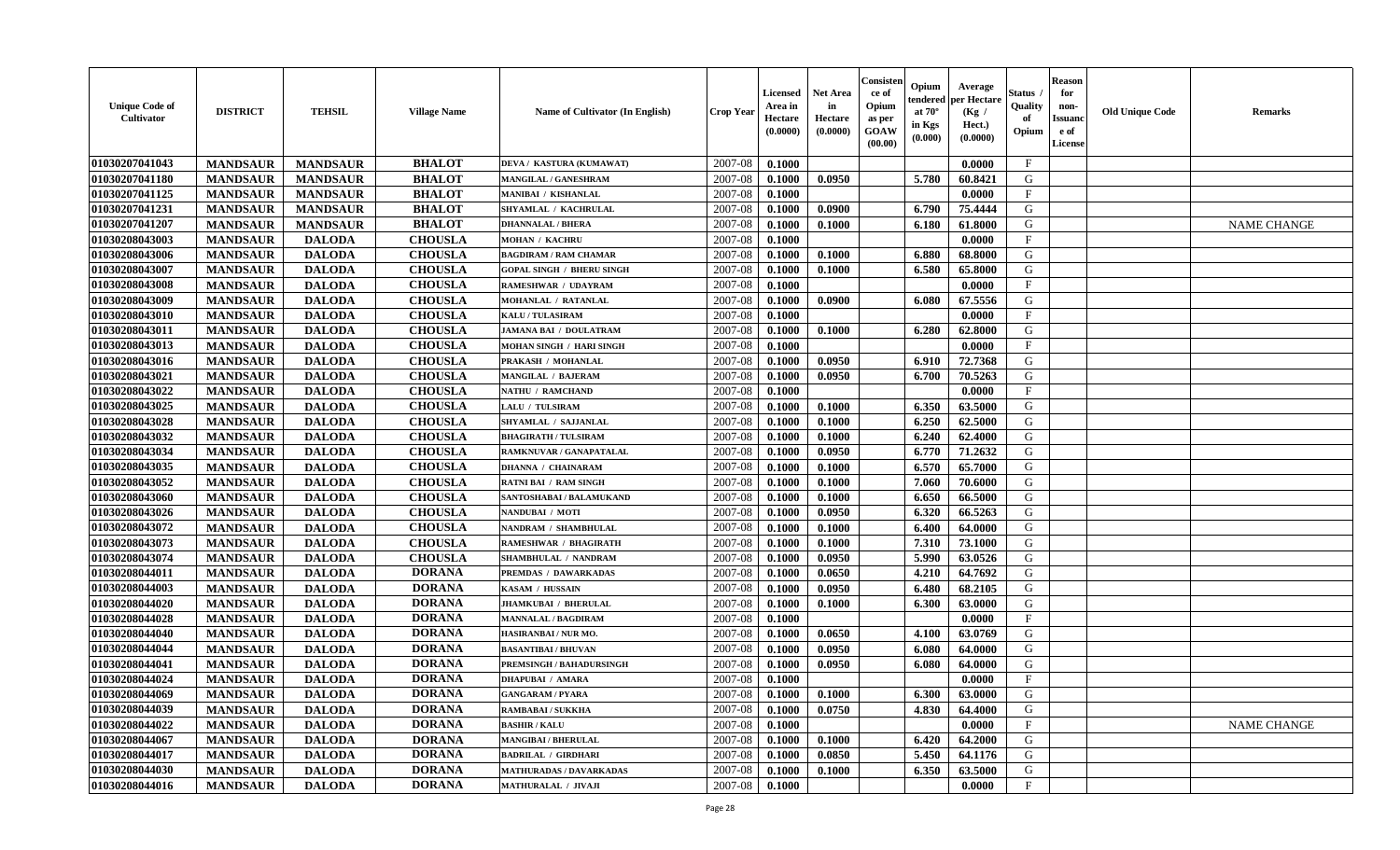| <b>Unique Code of</b><br><b>Cultivator</b> | <b>DISTRICT</b> | <b>TEHSIL</b> | <b>Village Name</b> | Name of Cultivator (In English)    | <b>Crop Year</b> | <b>Licensed</b><br>Area in<br>Hectare<br>(0.0000) | Net Area<br>in<br>Hectare<br>(0.0000) | Consisteı<br>ce of<br>Opium<br>as per<br>GOAW<br>(00.00) | Opium<br>endered<br>at $70^\circ$<br>in Kgs<br>(0.000) | Average<br>per Hectare<br>(Kg /<br>Hect.)<br>(0.0000) | Status<br>Quality<br>of<br>Opium | <b>Reason</b><br>for<br>non-<br><b>Issuand</b><br>e of<br>License | <b>Old Unique Code</b> | Remarks            |
|--------------------------------------------|-----------------|---------------|---------------------|------------------------------------|------------------|---------------------------------------------------|---------------------------------------|----------------------------------------------------------|--------------------------------------------------------|-------------------------------------------------------|----------------------------------|-------------------------------------------------------------------|------------------------|--------------------|
| 01030208044025                             | <b>MANDSAUR</b> | <b>DALODA</b> | <b>DORANA</b>       | MOHANSINGH / BHAGVATSINGH          | 2007-08          | 0.1000                                            | 0.1000                                |                                                          | 6.740                                                  | 67.4000                                               | G                                |                                                                   |                        |                    |
| 01030208044072                             | <b>MANDSAUR</b> | <b>DALODA</b> | <b>DORANA</b>       | <b>BHAGIRATH / BHAGVAN KUMAVAT</b> | 2007-08          | 0.1000                                            |                                       |                                                          |                                                        | 0.0000                                                | $\mathbf{F}$                     |                                                                   | 01030207158098         |                    |
| 01030208045019                             | <b>MANDSAUR</b> | <b>DALODA</b> | <b>FATEHGARH</b>    | SHANKARLAL / PUNAMCHANDRA          | 2007-08          | 0.1000                                            |                                       |                                                          |                                                        | 0.0000                                                | $\mathbf{F}$                     |                                                                   |                        |                    |
| 01030208045001                             | <b>MANDSAUR</b> | <b>DALODA</b> | <b>FATEHGARH</b>    | RADHIBAI / NATHU                   | 2007-08          | 0.1000                                            | 0.0500                                |                                                          | 3.080                                                  | 61.6000                                               | G                                |                                                                   |                        | <b>NAME CHANGE</b> |
| 01030208045002                             | <b>MANDSAUR</b> | <b>DALODA</b> | <b>FATEHGARH</b>    | RAMESHACHANDRA / MANSHARAM         | 2007-08          | 0.1000                                            |                                       |                                                          |                                                        | 0.0000                                                | $_{\rm F}$                       |                                                                   |                        |                    |
| 01030208045003                             | <b>MANDSAUR</b> | <b>DALODA</b> | <b>FATEHGARH</b>    | <b>RAMSUKH / PANNALAL</b>          | 2007-08          | 0.1000                                            |                                       |                                                          |                                                        | 0.0000                                                | F                                |                                                                   |                        |                    |
| 01030208045005                             | <b>MANDSAUR</b> | <b>DALODA</b> | <b>FATEHGARH</b>    | NANDALAL / SHAVLAL                 | 2007-08          | 0.1000                                            |                                       |                                                          |                                                        | 0.0000                                                | $\mathbf{F}$                     |                                                                   |                        |                    |
| 01030208045015                             | <b>MANDSAUR</b> | <b>DALODA</b> | <b>FATEHGARH</b>    | RAMESHVAR / KANIRAM                | 2007-08          | 0.1000                                            |                                       |                                                          |                                                        | 0.0000                                                | $\mathbf{F}$                     |                                                                   |                        |                    |
| 01030208045024                             | <b>MANDSAUR</b> | <b>DALODA</b> | <b>FATEHGARH</b>    | <b>NANURAM / SITARAM</b>           | 2007-08          | 0.1000                                            |                                       |                                                          |                                                        | 0.0000                                                | $\mathbf{F}$                     |                                                                   |                        |                    |
| 01030208045025                             | <b>MANDSAUR</b> | <b>DALODA</b> | <b>FATEHGARH</b>    | <b>KARULAL / JAGANNATH</b>         | 2007-08          | 0.1000                                            |                                       |                                                          |                                                        | 0.0000                                                | $_{\rm F}$                       |                                                                   |                        |                    |
| 01030208045010                             | <b>MANDSAUR</b> | <b>DALODA</b> | <b>FATEHGARH</b>    | RAMKANYABAI / RAMCHANDRA           | 2007-08          | 0.1000                                            |                                       |                                                          |                                                        | 0.0000                                                | F                                |                                                                   |                        |                    |
| 01030208045027                             | <b>MANDSAUR</b> | <b>DALODA</b> | <b>FATEHGARH</b>    | <b>SITARAM / ABJI</b>              | 2007-08          | 0.1000                                            |                                       |                                                          |                                                        | 0.0000                                                | $_{\rm F}$                       |                                                                   |                        |                    |
| 01030208047003                             | <b>MANDSAUR</b> | <b>DALODA</b> | <b>GYANPURA</b>     | <b>GANGARAM / BHANVARLAL</b>       | 2007-08          | 0.1000                                            |                                       |                                                          |                                                        | 0.0000                                                | $\mathbf{F}$                     |                                                                   |                        |                    |
| 01030208047001                             | <b>MANDSAUR</b> | <b>DALODA</b> | <b>GYANPURA</b>     | <b>SULEMAN / NABI BAKSH</b>        | 2007-08          | 0.1000                                            |                                       |                                                          |                                                        | 0.0000                                                | $\mathbf{F}$                     |                                                                   |                        |                    |
| 01030208047005                             | <b>MANDSAUR</b> | <b>DALODA</b> | <b>GYANPURA</b>     | <b>CHUNNILAL / NANDA</b>           | 2007-08          | 0.1000                                            | 0.0450                                |                                                          | 3.020                                                  | 67.1111                                               | $\mathbf G$                      |                                                                   |                        |                    |
| 01030208047008                             | <b>MANDSAUR</b> | <b>DALODA</b> | <b>GYANPURA</b>     | VAJERAM / PYARCHANDRA              | 2007-08          | 0.1000                                            |                                       |                                                          |                                                        | 0.0000                                                | $_{\rm F}$                       |                                                                   |                        |                    |
| 01030208047011                             | <b>MANDSAUR</b> | <b>DALODA</b> | <b>GYANPURA</b>     | <b>GOTAMLAL / LAKSHMAN</b>         | 2007-08          | 0.1000                                            |                                       |                                                          |                                                        | 0.0000                                                | $\mathbf{F}$                     |                                                                   |                        |                    |
| 01030208047015                             | <b>MANDSAUR</b> | <b>DALODA</b> | <b>GYANPURA</b>     | <b>GOVINDRAM / UDA</b>             | 2007-08          | 0.1000                                            |                                       |                                                          |                                                        | 0.0000                                                | $_{\rm F}$                       |                                                                   |                        |                    |
| 01030208047017                             | <b>MANDSAUR</b> | <b>DALODA</b> | <b>GYANPURA</b>     | MAGILAL / GORDHANLAL               | 2007-08          | 0.1000                                            | 0.1000                                |                                                          | 6.630                                                  | 66.3000                                               | G                                |                                                                   |                        |                    |
| 01030208047002                             | <b>MANDSAUR</b> | <b>DALODA</b> | <b>GYANPURA</b>     | <b>GORISHANKAR / GANGARAM</b>      | 2007-08          | 0.1000                                            |                                       |                                                          |                                                        | 0.0000                                                | $\mathbf{F}$                     |                                                                   |                        |                    |
| 01030208047023                             | <b>MANDSAUR</b> | <b>DALODA</b> | <b>GYANPURA</b>     | PREMBAI / MEVALAL                  | 2007-08          | 0.1000                                            | 0.0550                                |                                                          | 3.320                                                  | 60.3636                                               | G                                |                                                                   |                        |                    |
| 01030208047004                             | <b>MANDSAUR</b> | <b>DALODA</b> | <b>GYANPURA</b>     | <b>UDAYRAM / GANGARAM</b>          | 2007-08          | 0.1000                                            |                                       |                                                          |                                                        | 0.0000                                                | $_{\rm F}$                       |                                                                   |                        |                    |
| 01030208047016                             | <b>MANDSAUR</b> | <b>DALODA</b> | <b>GYANPURA</b>     | <b>IBRAHIM / SULEMAN</b>           | 2007-08          | 0.1000                                            | 0.1000                                |                                                          | 6.090                                                  | 60.9000                                               | G                                |                                                                   |                        |                    |
| 01030208047010                             | <b>MANDSAUR</b> | <b>DALODA</b> | <b>GYANPURA</b>     | PANNALAL / BHANVARLAL              | 2007-08          | 0.1000                                            |                                       |                                                          |                                                        | 0.0000                                                | $\rm F$                          |                                                                   |                        |                    |
| 01030208049018                             | <b>MANDSAUR</b> | <b>DALODA</b> | <b>HANUMANTI</b>    | <b>KISHANLAL / KASHIRAM</b>        | 2007-08          | 0.1000                                            | 0.0750                                |                                                          | 5.560                                                  | 74.1333                                               | G                                |                                                                   |                        |                    |
| 01030208049003                             | <b>MANDSAUR</b> | <b>DALODA</b> | <b>HANUMANTI</b>    | SHYAMSUNDAR / KISHANLAL            | 2007-08          | 0.1000                                            |                                       |                                                          |                                                        | 0.0000                                                | $_{\rm F}$                       |                                                                   |                        |                    |
| 01030208049008                             | <b>MANDSAUR</b> | <b>DALODA</b> | <b>HANUMANTI</b>    | <b>JUJHARSINGH / BHANVARSINGH</b>  | 2007-08          | 0.1000                                            |                                       |                                                          |                                                        | 0.0000                                                | $_{\rm F}$                       |                                                                   |                        |                    |
| 01030208049010                             | <b>MANDSAUR</b> | <b>DALODA</b> | <b>HANUMANTI</b>    | <b>RAMPRASAD / MADHODAS</b>        | 2007-08          | 0.1000                                            | 0.1000                                |                                                          | 6.740                                                  | 67.4000                                               | G                                |                                                                   |                        |                    |
| 01030208049012                             | <b>MANDSAUR</b> | <b>DALODA</b> | <b>HANUMANTI</b>    | FULKUNWAR BAI / BHAGATRAM          | 2007-08          | 0.1000                                            |                                       |                                                          |                                                        | 0.0000                                                | $\mathbf{F}$                     |                                                                   |                        |                    |
| 01030208049013                             | <b>MANDSAUR</b> | <b>DALODA</b> | <b>HANUMANTI</b>    | <b>DEVRAM / ONKARLAL</b>           | 2007-08          | 0.1000                                            | 0.0950                                |                                                          | 6.110                                                  | 64.3158                                               | G                                |                                                                   |                        |                    |
| 01030208049016                             | <b>MANDSAUR</b> | <b>DALODA</b> | <b>HANUMANTI</b>    | <b>GOPAL / BHERULAL</b>            | 2007-08          | 0.1000                                            | 0.0950                                |                                                          | 6.320                                                  | 66.5263                                               | G                                |                                                                   |                        |                    |
| 01030208049017                             | <b>MANDSAUR</b> | <b>DALODA</b> | <b>HANUMANTI</b>    | <b>DHAPUBAI/BHERULAL</b>           | 2007-08          | 0.1000                                            |                                       |                                                          |                                                        | 0.0000                                                | $\mathbf{F}$                     |                                                                   |                        |                    |
| 01030208049021                             | <b>MANDSAUR</b> | <b>DALODA</b> | <b>HANUMANTI</b>    | <b>RAMRATAN / MANGILAL</b>         | 2007-08          | 0.1000                                            | 0.1000                                |                                                          | 6.850                                                  | 68.5000                                               | G                                |                                                                   |                        |                    |
| 01030208049022                             | <b>MANDSAUR</b> | <b>DALODA</b> | <b>HANUMANTI</b>    | <b>VENIRAM / FULCHAND</b>          | 2007-08          | 0.1000                                            | 0.1000                                |                                                          | 6.560                                                  | 65.6000                                               | G                                |                                                                   |                        |                    |
| 01030208049025                             | <b>MANDSAUR</b> | <b>DALODA</b> | <b>HANUMANTI</b>    | JAGANNATH / MADHULAL               | 2007-08          | 0.1000                                            | 0.1000                                |                                                          | 6.390                                                  | 63.9000                                               | G                                |                                                                   |                        |                    |
| 01030208049038                             | <b>MANDSAUR</b> | <b>DALODA</b> | <b>HANUMANTI</b>    | <b>BHANVARLAL / RAJARAM</b>        | 2007-08          | 0.1000                                            | 0.1000                                |                                                          | 6.860                                                  | 68.6000                                               | G                                |                                                                   |                        |                    |
| 01030208049039                             | <b>MANDSAUR</b> | <b>DALODA</b> | <b>HANUMANTI</b>    | <b>JAGDISH / DEVRAM</b>            | 2007-08          | 0.1000                                            |                                       |                                                          |                                                        | 0.0000                                                | $\rm F$                          |                                                                   |                        |                    |
| 01030208049040                             | <b>MANDSAUR</b> | <b>DALODA</b> | <b>HANUMANTI</b>    | LAXMAN SINGH / MANGU SINGH         | 2007-08          | 0.1000                                            |                                       |                                                          |                                                        | 0.0000                                                | $\mathbf{F}$                     |                                                                   |                        |                    |
| 01030208049041                             | <b>MANDSAUR</b> | <b>DALODA</b> | <b>HANUMANTI</b>    | RAGHUVIRSINGH / AMARSINGH          | 2007-08          | 0.1000                                            |                                       |                                                          |                                                        | 0.0000                                                | $\mathbf{F}$                     |                                                                   |                        |                    |
| 01030208049042                             | <b>MANDSAUR</b> | <b>DALODA</b> | <b>HANUMANTI</b>    | SALAGRAM / BHANVARLAL              | 2007-08          | 0.1000                                            | 0.0950                                |                                                          | 6.610                                                  | 69.5789                                               | G                                |                                                                   |                        |                    |
| 01030208049043                             | <b>MANDSAUR</b> | <b>DALODA</b> | <b>HANUMANTI</b>    | RAMCHANDRA / MOTILAL               | 2007-08          | 0.1000                                            |                                       |                                                          |                                                        | 0.0000                                                | $\mathbf{F}$                     |                                                                   |                        |                    |
| 01030208049044                             | <b>MANDSAUR</b> | <b>DALODA</b> | <b>HANUMANTI</b>    | <b>MUKESHKUMAR / RAMRATAN</b>      | 2007-08          | 0.1000                                            | 0.1000                                |                                                          | 6.740                                                  | 67.4000                                               | G                                |                                                                   |                        |                    |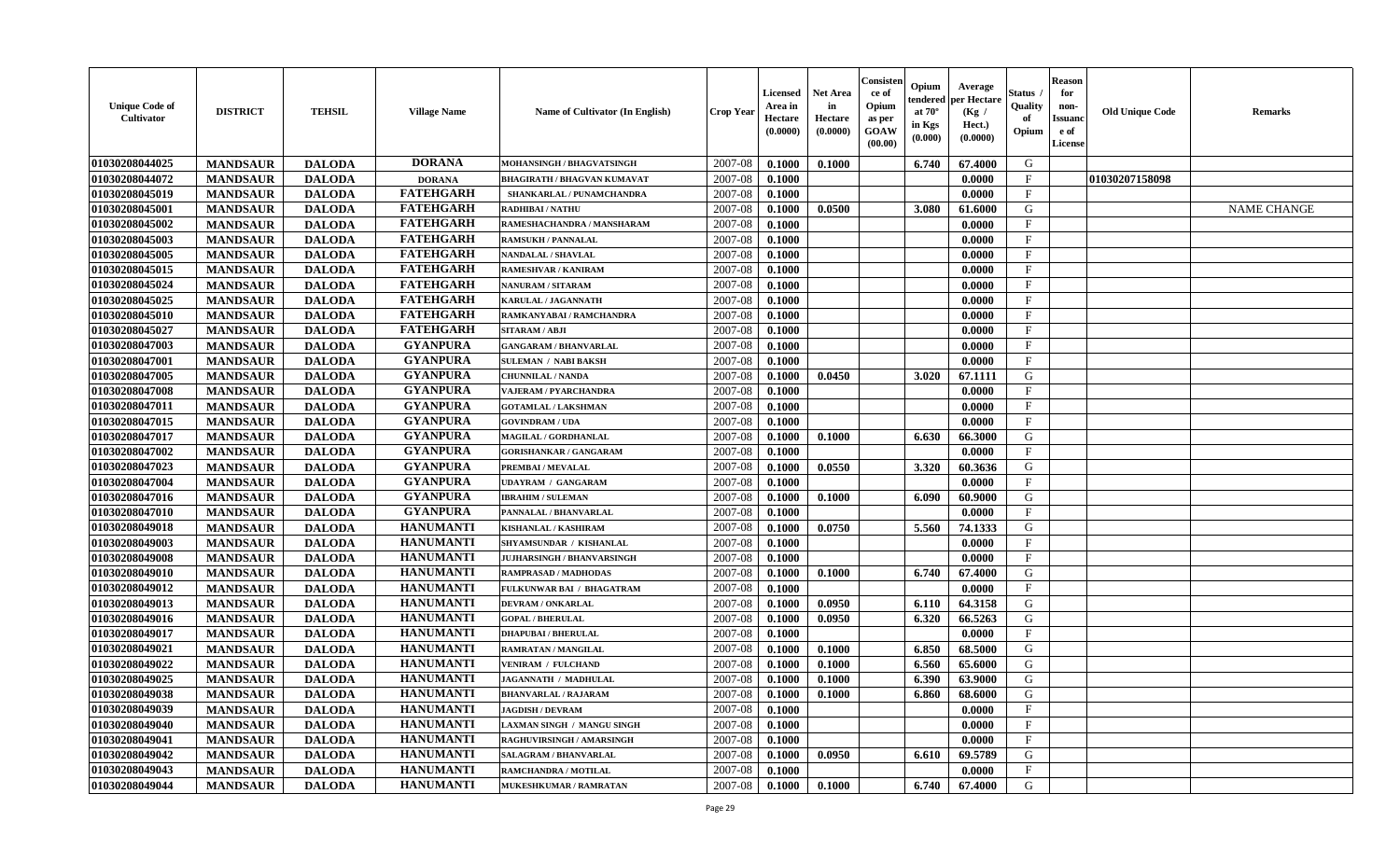| <b>Unique Code of</b><br><b>Cultivator</b> | <b>DISTRICT</b> | <b>TEHSIL</b> | <b>Village Name</b> | Name of Cultivator (In English) | <b>Crop Year</b> | <b>Licensed</b><br>Area in<br>Hectare<br>(0.0000) | <b>Net Area</b><br>in<br>Hectare<br>(0.0000) | Consisteı<br>ce of<br>Opium<br>as per<br><b>GOAW</b><br>(00.00) | Opium<br>endered<br>at $70^\circ$<br>in Kgs<br>$(\mathbf{0.000})$ | Average<br>per Hectare<br>(Kg /<br>Hect.)<br>(0.0000) | Status<br>Quality<br>of<br>Opium | <b>Reason</b><br>for<br>non-<br>Issuan<br>e of<br>License | <b>Old Unique Code</b> | <b>Remarks</b> |
|--------------------------------------------|-----------------|---------------|---------------------|---------------------------------|------------------|---------------------------------------------------|----------------------------------------------|-----------------------------------------------------------------|-------------------------------------------------------------------|-------------------------------------------------------|----------------------------------|-----------------------------------------------------------|------------------------|----------------|
| 01030208049046                             | <b>MANDSAUR</b> | <b>DALODA</b> | <b>HANUMANTI</b>    | <b>BADRILAL / KANHAIYALAL</b>   | 2007-08          | 0.1000                                            | 0.1000                                       |                                                                 | 6.260                                                             | 62.6000                                               | G                                |                                                           |                        |                |
| 01030208049006                             | <b>MANDSAUR</b> | <b>DALODA</b> | <b>HANUMANTI</b>    | SURESHCHANDRA / RAMRATAN        | 2007-08          | 0.1000                                            |                                              |                                                                 |                                                                   | 0.0000                                                | $_{\rm F}$                       |                                                           |                        |                |
| 01030208049014                             | <b>MANDSAUR</b> | <b>DALODA</b> | <b>HANUMANTI</b>    | <b>KASHIRAM / DHANNA</b>        | 2007-08          | 0.1000                                            |                                              |                                                                 |                                                                   | 0.0000                                                | $\mathbf{F}$                     |                                                           |                        |                |
| 01030208049015                             | <b>MANDSAUR</b> | <b>DALODA</b> | <b>HANUMANTI</b>    | LAXMINARAYAN / BHANWARLAL       | 2007-08          | 0.1000                                            | 0.1000                                       |                                                                 | 6.610                                                             | 66.1000                                               | G                                |                                                           |                        |                |
| 01030208049019                             | <b>MANDSAUR</b> | <b>DALODA</b> | <b>HANUMANTI</b>    | <b>HARLAL / BHAGVAN</b>         | 2007-08          | 0.1000                                            |                                              |                                                                 |                                                                   | 0.0000                                                | $_{\rm F}$                       |                                                           |                        |                |
| 01030208049020                             | <b>MANDSAUR</b> | <b>DALODA</b> | <b>HANUMANTI</b>    | <b>RAMRATAN / RAMLAL</b>        | 2007-08          | 0.1000                                            |                                              |                                                                 |                                                                   | 0.0000                                                | $\mathbf{F}$                     |                                                           |                        |                |
| 01030208049049                             | <b>MANDSAUR</b> | <b>DALODA</b> | <b>HANUMANTI</b>    | <b>RAMESHVAR / RAGHUNATH</b>    | 2007-08          | 0.1000                                            | 0.1000                                       |                                                                 | 6.460                                                             | 64.6000                                               | G                                |                                                           |                        |                |
| 01030208049036                             | <b>MANDSAUR</b> | <b>DALODA</b> | <b>HANUMANTI</b>    | PREMCHAND / VAJERAM             | 2007-08          | 0.1000                                            | 0.1000                                       |                                                                 | 6.620                                                             | 66.2000                                               | G                                |                                                           |                        |                |
| 01030208049050                             | <b>MANDSAUR</b> | <b>DALODA</b> | <b>HANUMANTI</b>    | MANGILAL / PUNAMCHANDRA         | 2007-08          | 0.1000                                            |                                              |                                                                 |                                                                   | 0.0000                                                | $_{\rm F}$                       |                                                           |                        |                |
| 01030208049051                             | <b>MANDSAUR</b> | <b>DALODA</b> | <b>HANUMANTI</b>    | <b>NANDKISHOR / GULABBAI</b>    | 2007-08          | 0.1000                                            | 0.1000                                       |                                                                 | 6.760                                                             | 67.6000                                               | G                                |                                                           |                        |                |
| 01030208049052                             | <b>MANDSAUR</b> | <b>DALODA</b> | <b>HANUMANTI</b>    | <b>BHERULAL / HIRALAL</b>       | 2007-08          | 0.1000                                            | 0.0950                                       |                                                                 | 6.100                                                             | 64.2105                                               | G                                |                                                           |                        |                |
| 01030208049053                             | <b>MANDSAUR</b> | <b>DALODA</b> | <b>HANUMANTI</b>    | LAKSHMINARAYAN / RAMLAL         | 2007-08          | 0.1000                                            | 0.1000                                       |                                                                 | 6.520                                                             | 65.2000                                               | G                                |                                                           |                        |                |
| 01030208049005                             | <b>MANDSAUR</b> | <b>DALODA</b> | <b>HANUMANTI</b>    | MANMOHAN / LAKSHMINARAYAN       | 2007-08          | 0.1000                                            | 0.1000                                       |                                                                 | 6.620                                                             | 66.2000                                               | G                                |                                                           |                        |                |
| 01030208049024                             | <b>MANDSAUR</b> | <b>DALODA</b> | <b>HANUMANTI</b>    | <b>BHAGIRATH / GOTAMLAL</b>     | 2007-08          | 0.1000                                            | 0.1000                                       |                                                                 | 6.410                                                             | 64.1000                                               | G                                |                                                           |                        |                |
| 01030208049054                             | <b>MANDSAUR</b> | <b>DALODA</b> | <b>HANUMANTI</b>    | <b>NAVALRAM / RAMLAL</b>        | 2007-08          | 0.1000                                            |                                              |                                                                 |                                                                   | 0.0000                                                | $\mathbf{F}$                     |                                                           |                        |                |
| 01030208049057                             | <b>MANDSAUR</b> | <b>DALODA</b> | <b>HANUMANTI</b>    | MANOHARLAL / NAVALRAM           | 2007-08          | 0.1000                                            |                                              |                                                                 |                                                                   | 0.0000                                                | $_{\rm F}$                       |                                                           |                        |                |
| 01030208050001                             | <b>MANDSAUR</b> | <b>DALODA</b> | <b>JAWASIYA</b>     | <b>BALKRISHAN / MAGANIRAM</b>   | 2007-08          | 0.1000                                            | 0.0150                                       |                                                                 | 1.410                                                             | 94.0000                                               | G                                |                                                           |                        |                |
| 01030208050002                             | <b>MANDSAUR</b> | <b>DALODA</b> | <b>JAWASIYA</b>     | <b>GOPAL / NATHU</b>            | 2007-08          | 0.1000                                            |                                              |                                                                 |                                                                   | 0.0000                                                | $\mathbf F$                      |                                                           |                        |                |
| 01030208050003                             | <b>MANDSAUR</b> | <b>DALODA</b> | <b>JAWASIYA</b>     | <b>GENDALAL / MAGANIRAM</b>     | 2007-08          | 0.1000                                            |                                              |                                                                 |                                                                   | 0.0000                                                | $_{\rm F}$                       |                                                           |                        |                |
| 01030208050009                             | <b>MANDSAUR</b> | <b>DALODA</b> | <b>JAWASIYA</b>     | <b>KACHRIBAI / GOPAL</b>        | 2007-08          | 0.1000                                            |                                              |                                                                 |                                                                   | 0.0000                                                | $_{\rm F}$                       |                                                           |                        |                |
| 01030208050010                             | <b>MANDSAUR</b> | <b>DALODA</b> | <b>JAWASIYA</b>     | PRAHLAD / BALARAM               | 2007-08          | 0.1000                                            | 0.1000                                       |                                                                 | 6.690                                                             | 66.9000                                               | G                                |                                                           |                        |                |
| 01030208050011                             | <b>MANDSAUR</b> | <b>DALODA</b> | <b>JAWASIYA</b>     | DASHRATH / LAXMINARAYAN         | 2007-08          | 0.1000                                            | 0.0950                                       |                                                                 | 6.400                                                             | 67.3684                                               | G                                |                                                           |                        |                |
| 01030208050014                             | <b>MANDSAUR</b> | <b>DALODA</b> | <b>JAWASIYA</b>     | <b>MANOHARLAL / AMBALAL</b>     | 2007-08          | 0.1000                                            | 0.1000                                       |                                                                 | 7.410                                                             | 74.1000                                               | G                                |                                                           |                        |                |
| 01030208050015                             | <b>MANDSAUR</b> | <b>DALODA</b> | <b>JAWASIYA</b>     | RADHESHYAM / GANGARAM           | 2007-08          | 0.1000                                            | 0.0650                                       |                                                                 | 4.370                                                             | 67.2308                                               | G                                |                                                           |                        |                |
| 01030208050016                             | <b>MANDSAUR</b> | <b>DALODA</b> | <b>JAWASIYA</b>     | NIRBHAYRAM / BALARAM            | 2007-08          | 0.1000                                            | 0.1000                                       |                                                                 | 6.770                                                             | 67.7000                                               | G                                |                                                           |                        |                |
| 01030208050020                             | <b>MANDSAUR</b> | <b>DALODA</b> | <b>JAWASIYA</b>     | PRABHULAL / RAMLAL              | 2007-08          | 0.1000                                            |                                              |                                                                 |                                                                   | 0.0000                                                | $\mathbf{F}$                     |                                                           |                        |                |
| 01030208050021                             | <b>MANDSAUR</b> | <b>DALODA</b> | <b>JAWASIYA</b>     | <b>BHERULAL / RATANLAL</b>      | 2007-08          | 0.1000                                            | 0.1050                                       |                                                                 | 6.410                                                             | 61.0476                                               | G                                |                                                           |                        |                |
| 01030208050022                             | <b>MANDSAUR</b> | <b>DALODA</b> | <b>JAWASIYA</b>     | <b>JASVANT / LAXMINARAYAN</b>   | 2007-08          | 0.1000                                            | 0.0950                                       |                                                                 | 6.100                                                             | 64.2105                                               | G                                |                                                           |                        |                |
| 01030208050024                             | <b>MANDSAUR</b> | <b>DALODA</b> | <b>JAWASIYA</b>     | <b>RAMLAL / GANESHRAM</b>       | 2007-08          | 0.1000                                            |                                              |                                                                 |                                                                   | 0.0000                                                | $\mathbf{F}$                     |                                                           |                        |                |
| 01030208050025                             | <b>MANDSAUR</b> | <b>DALODA</b> | <b>JAWASIYA</b>     | JAWAHARLAL / MOHANLAL           | 2007-08          | 0.1000                                            | 0.0700                                       |                                                                 | 4.780                                                             | 68.2857                                               | G                                |                                                           |                        |                |
| 01030208050027                             | <b>MANDSAUR</b> | <b>DALODA</b> | <b>JAWASIYA</b>     | <b>KESHURAM / DEVA</b>          | 2007-08          | 0.1000                                            | 0.0950                                       |                                                                 | 5.980                                                             | 62.9474                                               | G                                |                                                           |                        |                |
| 01030208050029                             | <b>MANDSAUR</b> | <b>DALODA</b> | <b>JAWASIYA</b>     | SHYAMSUNDAR / NATHULAL          | 2007-08          | 0.1000                                            | 0.0950                                       |                                                                 | 6.490                                                             | 68.3158                                               | G                                |                                                           |                        |                |
| 01030208050030                             | <b>MANDSAUR</b> | <b>DALODA</b> | <b>JAWASIYA</b>     | RAMESHCHANDRA / BALARAM         | 2007-08          | 0.1000                                            |                                              |                                                                 |                                                                   | 0.0000                                                | $\mathbf{F}$                     |                                                           |                        |                |
| 01030208050031                             | <b>MANDSAUR</b> | <b>DALODA</b> | <b>JAWASIYA</b>     | <b>BALARAM / BHAGIRATH</b>      | 2007-08          | 0.1000                                            |                                              |                                                                 |                                                                   | 0.0000                                                | $_{\rm F}$                       |                                                           |                        |                |
| 01030208050032                             | <b>MANDSAUR</b> | <b>DALODA</b> | <b>JAWASIYA</b>     | <b>SHANTIBAI / BAPULAL</b>      | 2007-08          | 0.1000                                            |                                              |                                                                 |                                                                   | 0.0000                                                | $\mathbf{F}$                     |                                                           |                        |                |
| 01030208050033                             | <b>MANDSAUR</b> | <b>DALODA</b> | <b>JAWASIYA</b>     | LAXMINARAYAN / RAMLAL           |                  | $2007-08$ 0.1000                                  |                                              |                                                                 |                                                                   | 0.0000                                                | F                                |                                                           |                        |                |
| 01030208050035                             | <b>MANDSAUR</b> | <b>DALODA</b> | <b>JAWASIYA</b>     | <b>AMBALAL / SHRILAL</b>        | 2007-08          | 0.1000                                            | 0.0950                                       |                                                                 | 6.820                                                             | 71.7895                                               | G                                |                                                           |                        |                |
| 01030208050036                             | <b>MANDSAUR</b> | <b>DALODA</b> | <b>JAWASIYA</b>     | <b>BASANTIBAI / DEVILAL</b>     | 2007-08          | 0.1000                                            | 0.1000                                       |                                                                 | 6.800                                                             | 68.0000                                               |                                  | 02                                                        |                        |                |
| 01030208050037                             | <b>MANDSAUR</b> | <b>DALODA</b> | <b>JAWASIYA</b>     | <b>LILABAI/DEVRAM</b>           | 2007-08          | 0.1000                                            | 0.0600                                       |                                                                 | 3.610                                                             | 60.1667                                               | G                                |                                                           |                        |                |
| 01030208050038                             | <b>MANDSAUR</b> | <b>DALODA</b> | <b>JAWASIYA</b>     | PRABHULAL / PRITHVIRAJ          | 2007-08          | 0.1000                                            | 0.1000                                       |                                                                 | 6.300                                                             | 63.0000                                               | G                                |                                                           |                        |                |
| 01030208050039                             | <b>MANDSAUR</b> | <b>DALODA</b> | <b>JAWASIYA</b>     | <b>BHERULAL / BHANWARLAL</b>    | 2007-08          | 0.1000                                            | 0.1000                                       |                                                                 | 6.730                                                             | 67.3000                                               | G                                |                                                           |                        |                |
| 01030208050040                             | <b>MANDSAUR</b> | <b>DALODA</b> | <b>JAWASIYA</b>     | PANNALAL / SHOBHARAM            | 2007-08          | 0.1000                                            | 0.1000                                       |                                                                 | 6.300                                                             | 63.0000                                               | G                                |                                                           |                        |                |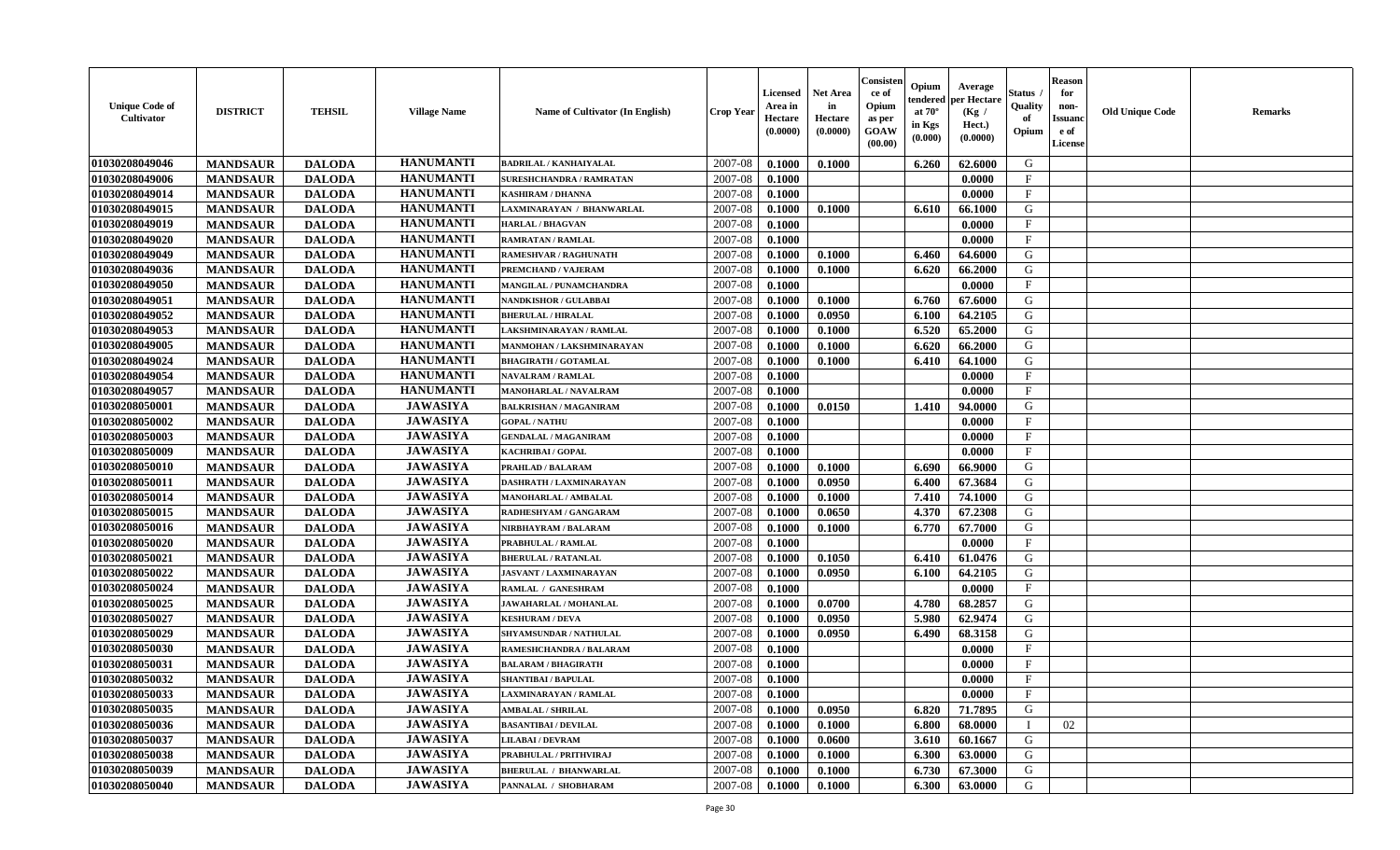| <b>Unique Code of</b><br><b>Cultivator</b> | <b>DISTRICT</b> | <b>TEHSIL</b> | <b>Village Name</b> | Name of Cultivator (In English) | <b>Crop Year</b> | <b>Licensed</b><br>Area in<br>Hectare<br>(0.0000) | <b>Net Area</b><br>in<br>Hectare<br>(0.0000) | Consisteı<br>ce of<br>Opium<br>as per<br><b>GOAW</b><br>(00.00) | Opium<br>endered<br>at $70^\circ$<br>in Kgs<br>$(\mathbf{0.000})$ | Average<br>per Hectare<br>(Kg /<br>Hect.)<br>(0.0000) | Status<br>Quality<br>of<br>Opium | <b>Reason</b><br>for<br>non-<br>Issuan<br>e of<br>License | <b>Old Unique Code</b> | <b>Remarks</b>  |
|--------------------------------------------|-----------------|---------------|---------------------|---------------------------------|------------------|---------------------------------------------------|----------------------------------------------|-----------------------------------------------------------------|-------------------------------------------------------------------|-------------------------------------------------------|----------------------------------|-----------------------------------------------------------|------------------------|-----------------|
| 01030208050043                             | <b>MANDSAUR</b> | <b>DALODA</b> | <b>JAWASIYA</b>     | <b>SAIDANBAI/ABDUL</b>          | 2007-08          | 0.1000                                            | 0.1000                                       |                                                                 | 5.920                                                             | 59.2000                                               | G                                |                                                           |                        |                 |
| 01030208050047                             | <b>MANDSAUR</b> | <b>DALODA</b> | <b>JAWASIYA</b>     | <b>BHERA / KANIRAM</b>          | 2007-08          | 0.1000                                            | 0.0950                                       |                                                                 | 6.460                                                             | 68.0000                                               | G                                |                                                           |                        |                 |
| 01030208050051                             | <b>MANDSAUR</b> | <b>DALODA</b> | <b>JAWASIYA</b>     | <b>KAMLABAI/NANURAM</b>         | 2007-08          | 0.1000                                            |                                              |                                                                 |                                                                   | 0.0000                                                | $\mathbf{F}$                     |                                                           |                        |                 |
| 01030208050053                             | <b>MANDSAUR</b> | <b>DALODA</b> | <b>JAWASIYA</b>     | <b>CHATURBHUJ / NANURAM</b>     | 2007-08          | 0.1000                                            | 0.0500                                       |                                                                 | 3.120                                                             | 62.4000                                               | G                                |                                                           |                        |                 |
| 01030208050057                             | <b>MANDSAUR</b> | <b>DALODA</b> | <b>JAWASIYA</b>     | <b>RAMNIVAS / NATHU</b>         | 2007-08          | 0.1000                                            | 0.1000                                       |                                                                 | 6.320                                                             | 63.2000                                               |                                  | 02                                                        |                        |                 |
| 01030208050058                             | <b>MANDSAUR</b> | <b>DALODA</b> | <b>JAWASIYA</b>     | <b>MOHANLAL / KISHANLAL</b>     | 2007-08          | 0.1000                                            | 0.1000                                       |                                                                 | 6.390                                                             | 63.9000                                               | G                                |                                                           |                        |                 |
| 01030208050059                             | <b>MANDSAUR</b> | <b>DALODA</b> | <b>JAWASIYA</b>     | <b>NATHULAL / TEKA</b>          | 2007-08          | 0.1000                                            | 0.0950                                       |                                                                 | 6.100                                                             | 64.2105                                               | G                                |                                                           |                        |                 |
| 01030208050060                             | <b>MANDSAUR</b> | <b>DALODA</b> | <b>JAWASIYA</b>     | KACHRU / ONKAR                  | 2007-08          | 0.1000                                            | 0.1000                                       |                                                                 | 6.430                                                             | 64.3000                                               | G                                |                                                           |                        |                 |
| 01030208050064                             | <b>MANDSAUR</b> | <b>DALODA</b> | <b>JAWASIYA</b>     | <b>RATAN / RAMA</b>             | 2007-08          | 0.1000                                            | 0.1000                                       |                                                                 | 5.870                                                             | 58.7000                                               | G                                |                                                           |                        | TRANSFER/BHALOT |
| 01030208050069                             | <b>MANDSAUR</b> | <b>DALODA</b> | <b>JAWASIYA</b>     | <b>BHAGATRAM / BALARAM</b>      | 2007-08          | 0.1000                                            |                                              |                                                                 |                                                                   | 0.0000                                                | F                                |                                                           |                        |                 |
| 01030208050070                             | <b>MANDSAUR</b> | <b>DALODA</b> | <b>JAWASIYA</b>     | <b>MOHANLAL / JAGDISH</b>       | 2007-08          | 0.1000                                            | 0.1000                                       |                                                                 | 6.070                                                             | 60.7000                                               | G                                |                                                           |                        |                 |
| 01030208050072                             | <b>MANDSAUR</b> | <b>DALODA</b> | <b>JAWASIYA</b>     | SHANKARLAL / KAWARLAL(REWA)     | 2007-08          | 0.1000                                            |                                              |                                                                 |                                                                   | 0.0000                                                | $\mathbf{F}$                     |                                                           |                        |                 |
| 01030208050074                             | <b>MANDSAUR</b> | <b>DALODA</b> | <b>JAWASIYA</b>     | <b>BAPULAL / BALARAM</b>        | 2007-08          | 0.1000                                            | 0.0500                                       |                                                                 | 3.130                                                             | 62.6000                                               | G                                |                                                           |                        |                 |
| 01030208050077                             | <b>MANDSAUR</b> | <b>DALODA</b> | <b>JAWASIYA</b>     | UMMEDRAM / KISHANLAL            | 2007-08          | 0.1000                                            | 0.0950                                       |                                                                 | 6.320                                                             | 66.5263                                               | G                                |                                                           |                        |                 |
| 01030208050078                             | <b>MANDSAUR</b> | <b>DALODA</b> | <b>JAWASIYA</b>     | <b>DASHRATH / PYARCHAND</b>     | 2007-08          | 0.1000                                            | 0.1000                                       |                                                                 | 6.310                                                             | 63.1000                                               | G                                |                                                           |                        |                 |
| 01030208050079                             | <b>MANDSAUR</b> | <b>DALODA</b> | <b>JAWASIYA</b>     | PRAKASH / CHAMPALAL             | 2007-08          | 0.1000                                            |                                              |                                                                 |                                                                   | 0.0000                                                | F                                |                                                           |                        |                 |
| 01030208050081                             | <b>MANDSAUR</b> | <b>DALODA</b> | <b>JAWASIYA</b>     | <b>GANGARAM / NAGULAL</b>       | 2007-08          | 0.1000                                            | 0.0950                                       |                                                                 | 6.090                                                             | 64.1053                                               | G                                |                                                           |                        |                 |
| 01030208050084                             | <b>MANDSAUR</b> | <b>DALODA</b> | <b>JAWASIYA</b>     | <b>BALARAM / GORDHAN</b>        | 2007-08          | 0.1000                                            | 0.1000                                       |                                                                 | 6.210                                                             | 62.1000                                               | G                                |                                                           |                        |                 |
| 01030208050085                             | <b>MANDSAUR</b> | <b>DALODA</b> | <b>JAWASIYA</b>     | MADANLAL / KANWARLAL            | 2007-08          | 0.1000                                            | 0.0950                                       |                                                                 | 6.800                                                             | 71.5789                                               | G                                |                                                           |                        |                 |
| 01030208050086                             | <b>MANDSAUR</b> | <b>DALODA</b> | <b>JAWASIYA</b>     | RAMKANYABAI / PRITHVIRAJ        | 2007-08          | 0.1000                                            |                                              |                                                                 |                                                                   | 0.0000                                                | F                                |                                                           |                        |                 |
| 01030208050087                             | <b>MANDSAUR</b> | <b>DALODA</b> | <b>JAWASIYA</b>     | <b>BHANWARLAL / HIRALAL</b>     | 2007-08          | 0.1000                                            |                                              |                                                                 |                                                                   | 0.0000                                                | $\mathbf{F}$                     |                                                           |                        |                 |
| 01030208050088                             | <b>MANDSAUR</b> | <b>DALODA</b> | <b>JAWASIYA</b>     | SHANKARLAL / KANWARLAL          | 2007-08          | 0.1000                                            | 0.1000                                       |                                                                 | 6.660                                                             | 66.6000                                               | G                                |                                                           |                        |                 |
| 01030208050090                             | <b>MANDSAUR</b> | <b>DALODA</b> | <b>JAWASIYA</b>     | <b>GENDALAL / KANWARLAL</b>     | 2007-08          | 0.1000                                            | 0.0500                                       |                                                                 | 3.400                                                             | 68.0000                                               | G                                |                                                           |                        |                 |
| 01030208050091                             | <b>MANDSAUR</b> | <b>DALODA</b> | <b>JAWASIYA</b>     | <b>SAMPAT BAI / BHAGATRAM</b>   | 2007-08          | 0.1000                                            |                                              |                                                                 |                                                                   | 0.0000                                                | $\mathbf{F}$                     |                                                           |                        |                 |
| 01030208050092                             | <b>MANDSAUR</b> | <b>DALODA</b> | <b>JAWASIYA</b>     | KASTURCHAND / DHURA             | 2007-08          | 0.1000                                            | 0.0950                                       |                                                                 | 6.090                                                             | 64.1053                                               | G                                |                                                           |                        |                 |
| 01030208050093                             | <b>MANDSAUR</b> | <b>DALODA</b> | <b>JAWASIYA</b>     | <b>BALARAM / SURATRAM</b>       | 2007-08          | 0.1000                                            |                                              |                                                                 |                                                                   | 0.0000                                                | $\mathbf{F}$                     |                                                           |                        |                 |
| 01030208050094                             | <b>MANDSAUR</b> | <b>DALODA</b> | <b>JAWASIYA</b>     | <b>MANGILAL / DEVA</b>          | 2007-08          | 0.1000                                            |                                              |                                                                 |                                                                   | 0.0000                                                | $\mathbf{F}$                     |                                                           |                        |                 |
| 01030208050095                             | <b>MANDSAUR</b> | <b>DALODA</b> | <b>JAWASIYA</b>     | RAMESHCHNDRA / MOTILAL          | 2007-08          | 0.1000                                            | 0.0950                                       |                                                                 | 6.990                                                             | 73.5789                                               | G                                |                                                           |                        |                 |
| 01030208050098                             | <b>MANDSAUR</b> | <b>DALODA</b> | <b>JAWASIYA</b>     | <b>BALARAM / BAPULAL</b>        | 2007-08          | 0.1000                                            |                                              |                                                                 |                                                                   | 0.0000                                                | $\mathbf{F}$                     |                                                           |                        |                 |
| 01030208050099                             | <b>MANDSAUR</b> | <b>DALODA</b> | <b>JAWASIYA</b>     | <b>MANGILAL / GENDALAL</b>      | 2007-08          | 0.1000                                            | 0.0950                                       |                                                                 | 6.310                                                             | 66.4211                                               | G                                |                                                           |                        |                 |
| 01030208050101                             | <b>MANDSAUR</b> | <b>DALODA</b> | <b>JAWASIYA</b>     | PYARCHAND / NANURAM             | 2007-08          | 0.1000                                            | 0.0500                                       |                                                                 | 3.210                                                             | 64.2000                                               | G                                |                                                           |                        |                 |
| 01030208050102                             | <b>MANDSAUR</b> | <b>DALODA</b> | <b>JAWASIYA</b>     | <b>JAWAHARLAL / TEKA</b>        | 2007-08          | 0.1000                                            |                                              |                                                                 |                                                                   | 0.0000                                                | $\mathbf{F}$                     |                                                           |                        |                 |
| 01030208050104                             | <b>MANDSAUR</b> | <b>DALODA</b> | <b>JAWASIYA</b>     | <b>MANSUKHLAL / PRATHVIRAJ</b>  | 2007-08          | 0.1000                                            |                                              |                                                                 |                                                                   | 0.0000                                                | $\mathbf{F}$                     |                                                           |                        |                 |
| 01030208050105                             | <b>MANDSAUR</b> | <b>DALODA</b> | <b>JAWASIYA</b>     | <b>BADRILAL / NANURAM</b>       | 2007-08          | 0.1000                                            | 0.0950                                       |                                                                 | 6.630                                                             | 69.7895                                               | G                                |                                                           |                        |                 |
| 01030208050106                             | <b>MANDSAUR</b> | <b>DALODA</b> | <b>JAWASIYA</b>     | <b>MANGILAL / BHERA</b>         | 2007-08          | 0.1000                                            | 0.0550                                       |                                                                 | 3.750                                                             | 68.1818                                               | G                                |                                                           |                        |                 |
| 01030208050107                             | <b>MANDSAUR</b> | <b>DALODA</b> | <b>JAWASIYA</b>     | RAMCHANDRI BAI / KISHANLAL      | 2007-08          | 0.1000                                            | 0.0950                                       |                                                                 | $6.510$                                                           | 68.5263                                               | G                                |                                                           |                        |                 |
| 01030208050108                             | <b>MANDSAUR</b> | <b>DALODA</b> | <b>JAWASIYA</b>     | <b>KACHRU / DHULIBAI</b>        | 2007-08          | 0.1000                                            |                                              |                                                                 |                                                                   | 0.0000                                                | $_{\rm F}$                       |                                                           |                        |                 |
| 01030208050109                             | <b>MANDSAUR</b> | <b>DALODA</b> | <b>JAWASIYA</b>     | MANGILAL / SALAGRAM             | 2007-08          | 0.1000                                            | 0.0500                                       |                                                                 | 3.090                                                             | 61.8000                                               | G                                |                                                           |                        |                 |
| 01030208050110                             | <b>MANDSAUR</b> | <b>DALODA</b> | <b>JAWASIYA</b>     | <b>BALARAM / GULABCHAND</b>     | 2007-08          | 0.1000                                            |                                              |                                                                 |                                                                   | 0.0000                                                | $\mathbf{F}$                     |                                                           |                        |                 |
| 01030208050111                             | <b>MANDSAUR</b> | <b>DALODA</b> | <b>JAWASIYA</b>     | <b>BHERULAL / DHANNA</b>        | 2007-08          | 0.1000                                            | 0.1050                                       |                                                                 | 6.800                                                             | 64.7619                                               | G                                |                                                           |                        |                 |
| 01030208050112                             | <b>MANDSAUR</b> | <b>DALODA</b> | <b>JAWASIYA</b>     | PARMANAND / RAMLAL              | 2007-08          | 0.1000                                            |                                              |                                                                 |                                                                   | 0.0000                                                | $\mathbf{F}$                     |                                                           |                        |                 |
| 01030208050113                             | <b>MANDSAUR</b> | <b>DALODA</b> | <b>JAWASIYA</b>     | VARADLAL / LAXMICHAND           | 2007-08          | 0.1000                                            |                                              |                                                                 |                                                                   | 0.0000                                                | $\mathbf{F}$                     |                                                           |                        |                 |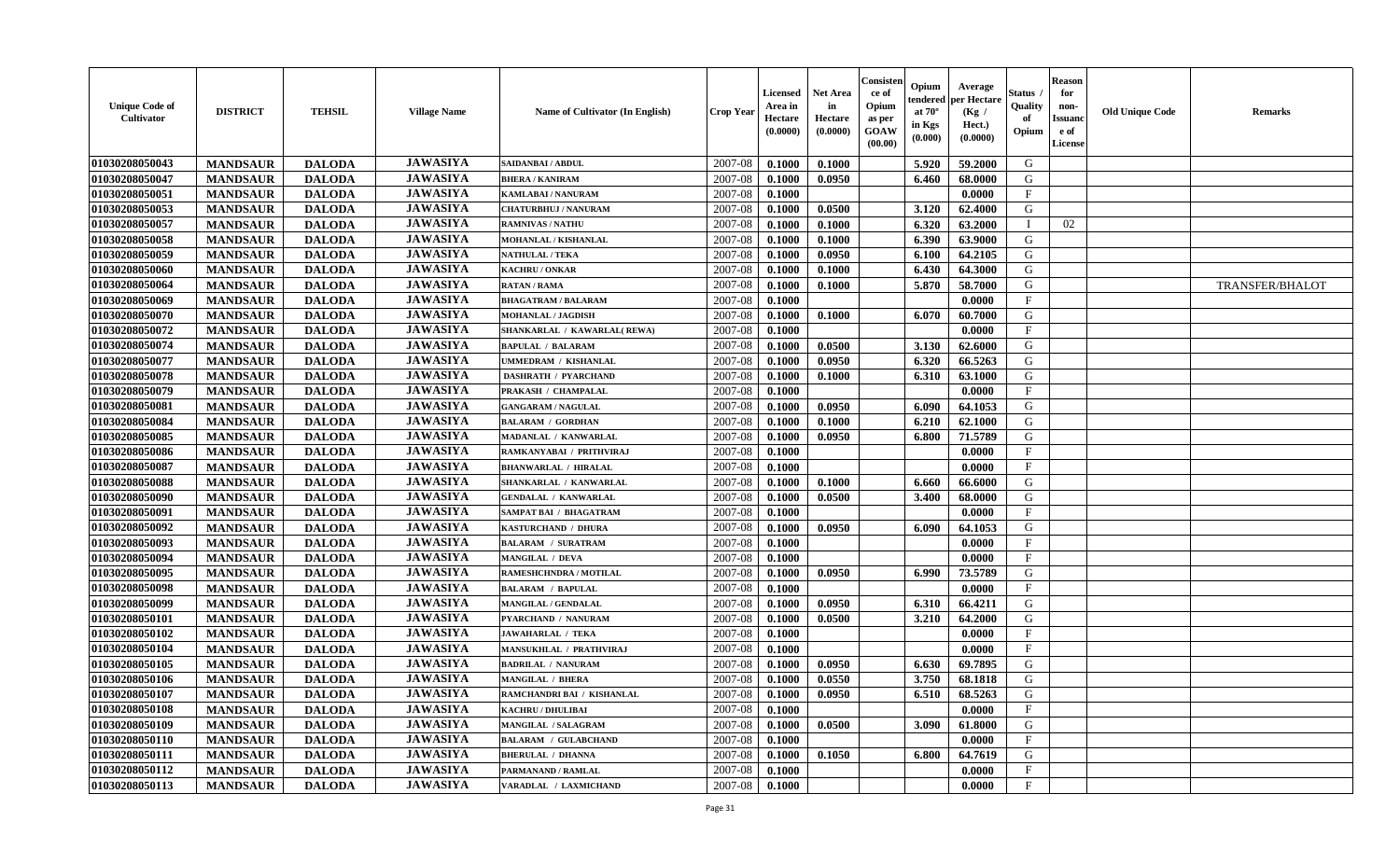| <b>Unique Code of</b><br><b>Cultivator</b> | <b>DISTRICT</b> | <b>TEHSIL</b> | <b>Village Name</b> | Name of Cultivator (In English)  | <b>Crop Year</b> | <b>Licensed</b><br>Area in<br>Hectare<br>(0.0000) | <b>Net Area</b><br>in<br>Hectare<br>(0.0000) | Consister<br>ce of<br>Opium<br>as per<br><b>GOAW</b><br>(00.00) | Opium<br>endered<br>at $70^\circ$<br>in Kgs<br>(0.000) | Average<br>per Hectare<br>(Kg /<br>Hect.)<br>(0.0000) | Status<br>Quality<br>of<br>Opium | <b>Reason</b><br>for<br>non-<br><b>Issuand</b><br>e of<br><b>License</b> | <b>Old Unique Code</b> | <b>Remarks</b> |
|--------------------------------------------|-----------------|---------------|---------------------|----------------------------------|------------------|---------------------------------------------------|----------------------------------------------|-----------------------------------------------------------------|--------------------------------------------------------|-------------------------------------------------------|----------------------------------|--------------------------------------------------------------------------|------------------------|----------------|
| 01030208050114                             | <b>MANDSAUR</b> | <b>DALODA</b> | <b>JAWASIYA</b>     | DEVARAM / LAXMICHANDRA           | 2007-08          | 0.1000                                            |                                              |                                                                 |                                                        | 0.0000                                                | $\mathbf{F}$                     |                                                                          |                        |                |
| 01030208050115                             | <b>MANDSAUR</b> | <b>DALODA</b> | <b>JAWASIYA</b>     | <b>MAGANIRAM / TEKA</b>          | 2007-08          | 0.1000                                            |                                              |                                                                 |                                                        | 0.0000                                                | $\mathbf F$                      |                                                                          |                        |                |
| 01030208050116                             | <b>MANDSAUR</b> | <b>DALODA</b> | <b>JAWASIYA</b>     | <b>HIRALAL / DHURA</b>           | 2007-08          | 0.1000                                            | 0.0950                                       |                                                                 | 6.910                                                  | 72.7368                                               | G                                |                                                                          |                        |                |
| 01030208050117                             | <b>MANDSAUR</b> | <b>DALODA</b> | <b>JAWASIYA</b>     | <b>DALURAM / AMRITRAM</b>        | 2007-08          | 0.1000                                            |                                              |                                                                 |                                                        | 0.0000                                                | $\mathbf{F}$                     |                                                                          |                        |                |
| 01030208050119                             | <b>MANDSAUR</b> | <b>DALODA</b> | <b>JAWASIYA</b>     | <b>BALARAM / DEVA</b>            | 2007-08          | 0.1000                                            | 0.1000                                       |                                                                 | 6.150                                                  | 61.5000                                               | G                                |                                                                          |                        |                |
| 01030208050120                             | <b>MANDSAUR</b> | <b>DALODA</b> | <b>JAWASIYA</b>     | <b>MANGILAL / LAXMAN</b>         | 2007-08          | 0.1000                                            | 0.1000                                       |                                                                 | 6.710                                                  | 67.1000                                               | G                                |                                                                          |                        |                |
| 01030208050121                             | <b>MANDSAUR</b> | <b>DALODA</b> | <b>JAWASIYA</b>     | <b>LAXMIBAI / BHERULAL</b>       | 2007-08          | 0.1000                                            | 0.1000                                       |                                                                 | 6.650                                                  | 66.5000                                               | G                                |                                                                          |                        |                |
| 01030208050127                             | <b>MANDSAUR</b> | <b>DALODA</b> | <b>JAWASIYA</b>     | <b>BALARAM / HIRALAL</b>         | 2007-08          | 0.1000                                            |                                              |                                                                 |                                                        | 0.0000                                                | $\rm F$                          |                                                                          |                        |                |
| 01030208050129                             | <b>MANDSAUR</b> | <b>DALODA</b> | <b>JAWASIYA</b>     | <b>NAGULAL / BASANTILAL</b>      | 2007-08          | 0.1000                                            | 0.0950                                       |                                                                 | 6.350                                                  | 66.8421                                               | G                                |                                                                          |                        |                |
| 01030208050130                             | <b>MANDSAUR</b> | <b>DALODA</b> | <b>JAWASIYA</b>     | <b>GANESHRAM / CHAMPALAL</b>     | 2007-08          | 0.1000                                            | 0.1000                                       |                                                                 | 7.090                                                  | 70.9000                                               | G                                |                                                                          |                        |                |
| 01030208050131                             | <b>MANDSAUR</b> | <b>DALODA</b> | <b>JAWASIYA</b>     | <b>MANGILAL / BHAGIRATH</b>      | 2007-08          | 0.1000                                            | 0.1000                                       |                                                                 | 6.870                                                  | 68.7000                                               | G                                |                                                                          |                        |                |
| 01030208050133                             | <b>MANDSAUR</b> | <b>DALODA</b> | <b>JAWASIYA</b>     | RADHESHYAM / GORISHANKAR         | 2007-08          | 0.1000                                            | 0.0950                                       |                                                                 | 5.850                                                  | 61.5789                                               | G                                |                                                                          |                        |                |
| 01030208050134                             | <b>MANDSAUR</b> | <b>DALODA</b> | <b>JAWASIYA</b>     | <b>ONKAR / BHAGGA</b>            | 2007-08          | 0.1000                                            | 0.1000                                       |                                                                 | 6.110                                                  | 61.1000                                               | G                                |                                                                          |                        |                |
| 01030208050135                             | <b>MANDSAUR</b> | <b>DALODA</b> | <b>JAWASIYA</b>     | <b>GATTUBAI/HIRALAL</b>          | 2007-08          | 0.1000                                            |                                              |                                                                 |                                                        | 0.0000                                                | $_{\rm F}$                       |                                                                          |                        |                |
| 01030208050137                             | <b>MANDSAUR</b> | <b>DALODA</b> | <b>JAWASIYA</b>     | SHANKARLAL / GANESHRAM           | 2007-08          | 0.1000                                            | 0.1000                                       |                                                                 | 6.550                                                  | 65.5000                                               | G                                |                                                                          |                        |                |
| 01030208050139                             | <b>MANDSAUR</b> | <b>DALODA</b> | <b>JAWASIYA</b>     | <b>MEHTABBAI/RAMLAL</b>          | 2007-08          | 0.1000                                            | 0.0600                                       |                                                                 | 3.980                                                  | 66.3333                                               | G                                |                                                                          |                        |                |
| 01030208050141                             | <b>MANDSAUR</b> | <b>DALODA</b> | <b>JAWASIYA</b>     | KANWARLAL / MODIRAM              | 2007-08          | 0.1000                                            | 0.1000                                       |                                                                 | 6.300                                                  | 63.0000                                               | G                                |                                                                          |                        |                |
| 01030208050143                             | <b>MANDSAUR</b> | <b>DALODA</b> | <b>JAWASIYA</b>     | <b>JAWAHARLAL / BHANNA</b>       | 2007-08          | 0.1000                                            |                                              |                                                                 |                                                        | 0.0000                                                | $\mathbf{F}$                     |                                                                          |                        |                |
| 01030208050145                             | <b>MANDSAUR</b> | <b>DALODA</b> | <b>JAWASIYA</b>     | VIJAYSHANKAR / GULABCHAND        | 2007-08          | 0.1000                                            |                                              |                                                                 |                                                        | 0.0000                                                | $\mathbf{F}$                     |                                                                          |                        |                |
| 01030208050148                             | <b>MANDSAUR</b> | <b>DALODA</b> | <b>JAWASIYA</b>     | <b>BHAGATRAM / BHANWARLAL</b>    | 2007-08          | 0.1000                                            | 0.1000                                       |                                                                 | 6.530                                                  | 65.3000                                               | G                                |                                                                          |                        |                |
| 01030208050149                             | <b>MANDSAUR</b> | <b>DALODA</b> | <b>JAWASIYA</b>     | PYARCHANDRA / GANESHRAM          | 2007-08          | 0.1000                                            |                                              |                                                                 |                                                        | 0.0000                                                | $\mathbf{F}$                     |                                                                          |                        |                |
| 01030208050150                             | <b>MANDSAUR</b> | <b>DALODA</b> | <b>JAWASIYA</b>     | <b>KANWARLAL / RAMLAL</b>        | 2007-08          | 0.1000                                            | 0.1000                                       |                                                                 | 6.260                                                  | 62.6000                                               | G                                |                                                                          |                        |                |
| 01030208050151                             | <b>MANDSAUR</b> | <b>DALODA</b> | <b>JAWASIYA</b>     | <b>GANGABAI / KANWARLAL</b>      | 2007-08          | 0.1000                                            |                                              |                                                                 |                                                        | 0.0000                                                | $\mathbf{F}$                     |                                                                          |                        |                |
| 01030208050152                             | <b>MANDSAUR</b> | <b>DALODA</b> | <b>JAWASIYA</b>     | <b>MANGIBAI / BHAGATRAM</b>      | 2007-08          | 0.1000                                            | 0.1000                                       |                                                                 | 6.640                                                  | 66.4000                                               | G                                |                                                                          |                        |                |
| 01030208050153                             | <b>MANDSAUR</b> | <b>DALODA</b> | <b>JAWASIYA</b>     | <b>DURGABAI/BAPULAL</b>          | 2007-08          | 0.1000                                            | 0.1050                                       |                                                                 | 7.320                                                  | 69.7143                                               | G                                |                                                                          |                        |                |
| 01030208050154                             | <b>MANDSAUR</b> | <b>DALODA</b> | <b>JAWASIYA</b>     | <b>BHULIBAI / BHAGATRAM</b>      | 2007-08          | 0.1000                                            | 0.0950                                       |                                                                 | 5.860                                                  | 61.6842                                               | G                                |                                                                          |                        |                |
| 01030208050155                             | <b>MANDSAUR</b> | <b>DALODA</b> | <b>JAWASIYA</b>     | <b>MOHANLAL / KALU</b>           | 2007-08          | 0.1000                                            | 0.0950                                       |                                                                 | 5.940                                                  | 62.5263                                               | G                                |                                                                          |                        |                |
| 01030208050156                             | <b>MANDSAUR</b> | <b>DALODA</b> | <b>JAWASIYA</b>     | MOHANLAL / BHERULAL              | 2007-08          | 0.1000                                            | 0.1000                                       |                                                                 | 6.300                                                  | 63.0000                                               | G                                |                                                                          |                        |                |
| 01030208050157                             | <b>MANDSAUR</b> | <b>DALODA</b> | <b>JAWASIYA</b>     | RAMNARAYAN / BHAGIRATH           | 2007-08          | 0.1000                                            | 0.1000                                       |                                                                 | 6.580                                                  | 65.8000                                               | G                                |                                                                          |                        |                |
| 01030208050158                             | <b>MANDSAUR</b> | <b>DALODA</b> | <b>JAWASIYA</b>     | HARDERAM / AMBALAL               | 2007-08          | 0.1000                                            | 0.0950                                       |                                                                 | 6.280                                                  | 66.1053                                               | G                                |                                                                          |                        |                |
| 01030208050159                             | <b>MANDSAUR</b> | <b>DALODA</b> | <b>JAWASIYA</b>     | <b>GANGABAI / RADHAKISHAN</b>    | 2007-08          | 0.1000                                            | 0.0400                                       |                                                                 | 2.810                                                  | 70.2500                                               | G                                |                                                                          |                        |                |
| 01030208050160                             | <b>MANDSAUR</b> | <b>DALODA</b> | <b>JAWASIYA</b>     | <b>BAPULAL / BHAGIRATH</b>       | 2007-08          | 0.1000                                            | 0.1000                                       |                                                                 | 6.740                                                  | 67.4000                                               | ${\bf G}$                        |                                                                          |                        |                |
| 01030208050162                             | <b>MANDSAUR</b> | <b>DALODA</b> | <b>JAWASIYA</b>     | <b>AMBALAL / BHERA (PATIDAR)</b> | 2007-08          | 0.1000                                            |                                              |                                                                 |                                                        | 0.0000                                                | $_{\rm F}$                       |                                                                          |                        |                |
| 01030208050167                             | <b>MANDSAUR</b> | <b>DALODA</b> | <b>JAWASIYA</b>     | TEJRAM / SHIVRAM                 | 2007-08          | 0.1000                                            | 0.0950                                       |                                                                 | 6.180                                                  | 65.0526                                               | G                                |                                                                          |                        |                |
| 01030208050168                             | <b>MANDSAUR</b> | <b>DALODA</b> | <b>JAWASIYA</b>     | <b>BHERULAL / BHANVARLAL</b>     | 2007-08          | 0.1000                                            | 0.1000                                       |                                                                 | 6.300                                                  | 63.0000                                               | G                                |                                                                          |                        |                |
| 01030208050170                             | <b>MANDSAUR</b> | <b>DALODA</b> | <b>JAWASIYA</b>     | <b>BHERULAL / MANGILAL</b>       | 2007-08          | 0.1000                                            |                                              |                                                                 |                                                        | 0.0000                                                | $\mathbf{F}$                     |                                                                          |                        |                |
| 01030208050173                             | <b>MANDSAUR</b> | <b>DALODA</b> | <b>JAWASIYA</b>     | HANSIBAI / UDA                   | 2007-08          | 0.1000                                            | 0.0850                                       |                                                                 | 5.240                                                  | 61.6471                                               | G                                |                                                                          |                        |                |
| 01030208050176                             | <b>MANDSAUR</b> | <b>DALODA</b> | <b>JAWASIYA</b>     | <b>NANDRAM / BAGDIRAM</b>        | 2007-08          | 0.1000                                            | 0.0900                                       |                                                                 | 5.280                                                  | 58.6667                                               | G                                |                                                                          |                        |                |
| 01030208050177                             | <b>MANDSAUR</b> | <b>DALODA</b> | <b>JAWASIYA</b>     | LAKSHMINARAYAN / MOTI            | 2007-08          | 0.1000                                            | 0.0650                                       |                                                                 | 4.160                                                  | 64.0000                                               | G                                |                                                                          |                        |                |
| 01030208050178                             | <b>MANDSAUR</b> | <b>DALODA</b> | <b>JAWASIYA</b>     | <b>GOPAL / DHAPUBAI</b>          | 2007-08          | 0.1000                                            | 0.0900                                       |                                                                 | 5.530                                                  | 61.4444                                               | ${\bf G}$                        |                                                                          |                        |                |
| 01030208050180                             | <b>MANDSAUR</b> | <b>DALODA</b> | <b>JAWASIYA</b>     | <b>DHURALAL / GANESHARAM</b>     | 2007-08          | 0.1000                                            | 0.0950                                       |                                                                 | 5.700                                                  | 60.0000                                               | G                                |                                                                          |                        |                |
| 01030208050184                             | <b>MANDSAUR</b> | <b>DALODA</b> | <b>JAWASIYA</b>     | NANDKISHOR / BADAMIBAI           | 2007-08          | 0.1000                                            | 0.0950                                       |                                                                 | 6.750                                                  | 71.0526                                               | G                                |                                                                          |                        |                |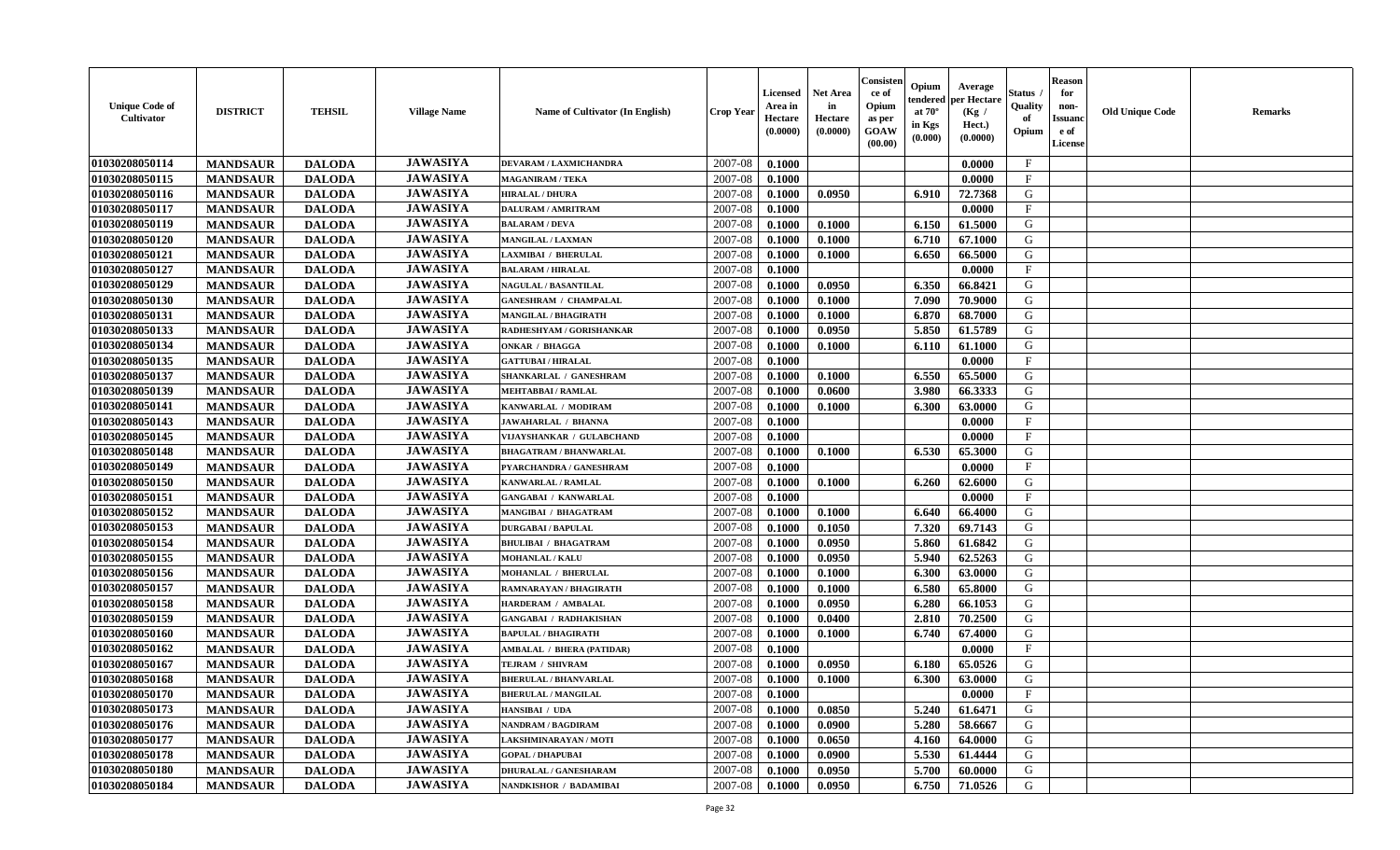| <b>Unique Code of</b><br><b>Cultivator</b> | <b>DISTRICT</b> | <b>TEHSIL</b> | <b>Village Name</b> | Name of Cultivator (In English) | <b>Crop Year</b> | <b>Licensed</b><br>Area in<br>Hectare<br>(0.0000) | <b>Net Area</b><br>in<br>Hectare<br>(0.0000) | Consister<br>ce of<br>Opium<br>as per<br><b>GOAW</b><br>(00.00) | Opium<br>endered<br>at $70^\circ$<br>in Kgs<br>(0.000) | Average<br>per Hectare<br>(Kg /<br>Hect.)<br>(0.0000) | Status<br>Quality<br>of<br>Opium | <b>Reason</b><br>for<br>non-<br><b>Issuand</b><br>e of<br><b>License</b> | <b>Old Unique Code</b> | <b>Remarks</b> |
|--------------------------------------------|-----------------|---------------|---------------------|---------------------------------|------------------|---------------------------------------------------|----------------------------------------------|-----------------------------------------------------------------|--------------------------------------------------------|-------------------------------------------------------|----------------------------------|--------------------------------------------------------------------------|------------------------|----------------|
| 01030208050013                             | <b>MANDSAUR</b> | <b>DALODA</b> | <b>JAWASIYA</b>     | PRAKASH / AMBALAL               | 2007-08          | 0.1000                                            | 0.0950                                       |                                                                 | 6.390                                                  | 67.2632                                               | G                                |                                                                          |                        |                |
| 01030208050192                             | <b>MANDSAUR</b> | <b>DALODA</b> | <b>JAWASIYA</b>     | <b>RAGHUNATH / AMBALAL</b>      | 2007-08          | 0.1000                                            | 0.0950                                       |                                                                 | 6.100                                                  | 64.2105                                               | G                                |                                                                          |                        |                |
| 01030208050123                             | <b>MANDSAUR</b> | <b>DALODA</b> | <b>JAWASIYA</b>     | <b>AMRITRAM / NANDA</b>         | 2007-08          | 0.1000                                            | 0.1000                                       |                                                                 | 6.610                                                  | 66.1000                                               | G                                |                                                                          |                        |                |
| 01030208050017                             | <b>MANDSAUR</b> | <b>DALODA</b> | <b>JAWASIYA</b>     | PREMSHANKAR / GANGARAM          | 2007-08          | 0.1000                                            | 0.1000                                       |                                                                 | 6.130                                                  | 61.3000                                               | G                                |                                                                          |                        |                |
| 01030208050172                             | <b>MANDSAUR</b> | <b>DALODA</b> | <b>JAWASIYA</b>     | <b>SHOKINDAS / GOPIDAS</b>      | 2007-08          | 0.1000                                            |                                              |                                                                 |                                                        | 0.0000                                                | $\mathbf{F}$                     |                                                                          |                        |                |
| 01030208050005                             | <b>MANDSAUR</b> | <b>DALODA</b> | <b>JAWASIYA</b>     | RADHESHYAM / MOHANLAL           | 2007-08          | 0.1000                                            |                                              |                                                                 |                                                        | 0.0000                                                | $_{\rm F}$                       |                                                                          |                        |                |
| 01030208050174                             | <b>MANDSAUR</b> | <b>DALODA</b> | <b>JAWASIYA</b>     | <b>BHERULAL / RATANLAL</b>      | 2007-08          | 0.1000                                            | 0.0900                                       |                                                                 | 5.730                                                  | 63.6667                                               | G                                |                                                                          |                        |                |
| 01030208050179                             | <b>MANDSAUR</b> | <b>DALODA</b> | <b>JAWASIYA</b>     | NARAMDASHANKAR / RADHA BAI      | 2007-08          | 0.1000                                            |                                              |                                                                 |                                                        | 0.0000                                                | $\mathbf{F}$                     |                                                                          |                        |                |
| 01030208050194                             | <b>MANDSAUR</b> | <b>DALODA</b> | <b>JAWASIYA</b>     | <b>GITABAI/BHAGVATILAL</b>      | 2007-08          | 0.1000                                            | 0.0950                                       |                                                                 | 6.700                                                  | 70.5263                                               | G                                |                                                                          |                        |                |
| 01030208050052                             | <b>MANDSAUR</b> | <b>DALODA</b> | <b>JAWASIYA</b>     | <b>RAMIBAI / BHERULAL</b>       | 2007-08          | 0.1000                                            | 0.0350                                       |                                                                 | 2.450                                                  | 70.0000                                               | G                                |                                                                          |                        |                |
| 01030208050138                             | <b>MANDSAUR</b> | <b>DALODA</b> | <b>JAWASIYA</b>     | LAKSHMINARAYAN / VAJERAM        | 2007-08          | 0.1000                                            |                                              |                                                                 |                                                        | 0.0000                                                | F                                |                                                                          |                        |                |
| 01030208050012                             | <b>MANDSAUR</b> | <b>DALODA</b> | <b>JAWASIYA</b>     | MANGILAL / CHAMPALAL            | 2007-08          | 0.1000                                            | 0.1000                                       |                                                                 | 6.580                                                  | 65.8000                                               | G                                |                                                                          |                        |                |
| 01030208050144                             | <b>MANDSAUR</b> | <b>DALODA</b> | <b>JAWASIYA</b>     | RAMNARAYAN / PRATHVIRAJ         | 2007-08          | 0.1000                                            |                                              |                                                                 |                                                        | 0.0000                                                | $\mathbf{F}$                     |                                                                          |                        |                |
| 01030208050146                             | <b>MANDSAUR</b> | <b>DALODA</b> | <b>JAWASIYA</b>     | <b>GULABCHAND / BAGDIRAM</b>    | 2007-08          | 0.1000                                            | 0.0950                                       |                                                                 | 6.930                                                  | 72.9474                                               | G                                |                                                                          |                        |                |
| 01030208050163                             | <b>MANDSAUR</b> | <b>DALODA</b> | <b>JAWASIYA</b>     | <b>RAMRATAN / MODIRAM</b>       | 2007-08          | 0.1000                                            | 0.1000                                       |                                                                 | 5.880                                                  | 58.8000                                               | G                                |                                                                          |                        |                |
| 01030208050200                             | <b>MANDSAUR</b> | <b>DALODA</b> | <b>JAWASIYA</b>     | MATHURALAL / BHANWARLAL         | 2007-08          | 0.1000                                            |                                              |                                                                 |                                                        | 0.0000                                                | $\rm F$                          |                                                                          |                        |                |
| 01030208050042                             | <b>MANDSAUR</b> | <b>DALODA</b> | <b>JAWASIYA</b>     | KISHANLAL / JAGNATH             | 2007-08          | 0.1000                                            | 0.0950                                       |                                                                 | 6.420                                                  | 67.5789                                               | G                                |                                                                          |                        |                |
| 01030208050201                             | <b>MANDSAUR</b> | <b>DALODA</b> | <b>JAWASIYA</b>     | <b>BHAGWATILAL MANGILAL</b>     | 2007-08          | 0.1000                                            | 0.0950                                       |                                                                 | 6.110                                                  | 64.3158                                               | G                                |                                                                          |                        |                |
| 01030208050067                             | <b>MANDSAUR</b> | <b>DALODA</b> | <b>JAWASIYA</b>     | <b>AMBALAL / DHURALAL</b>       | 2007-08          | 0.1000                                            |                                              |                                                                 |                                                        | 0.0000                                                | F                                |                                                                          |                        |                |
| 01030208050103                             | <b>MANDSAUR</b> | <b>DALODA</b> | <b>JAWASIYA</b>     | KISHANLAL / GANESHRAM           | 2007-08          | 0.1000                                            |                                              |                                                                 |                                                        | 0.0000                                                | $\mathbf{F}$                     |                                                                          |                        |                |
| 01030208050185                             | <b>MANDSAUR</b> | <b>DALODA</b> | <b>JAWASIYA</b>     | <b>RAMNARAYAN / DEVRAM</b>      | 2007-08          | 0.1000                                            | 0.1000                                       |                                                                 | 5.970                                                  | 59.7000                                               | G                                |                                                                          |                        |                |
| 01030208050175                             | <b>MANDSAUR</b> | <b>DALODA</b> | <b>JAWASIYA</b>     | <b>GOPALBAI/MURALIDAS</b>       | 2007-08          | 0.1000                                            | 0.0150                                       |                                                                 | 1.170                                                  | 78.0000                                               | G                                |                                                                          |                        |                |
| 01030208050169                             | <b>MANDSAUR</b> | <b>DALODA</b> | <b>JAWASIYA</b>     | <b>BHERULAL / BHAGATRAM</b>     | 2007-08          | 0.1000                                            | 0.1000                                       |                                                                 | 6.260                                                  | 62.6000                                               | G                                |                                                                          |                        |                |
| 01030208050125                             | <b>MANDSAUR</b> | <b>DALODA</b> | <b>JAWASIYA</b>     | <b>RAMRATAN / PYARCHAND</b>     | 2007-08          | 0.1000                                            | 0.1000                                       |                                                                 | 6.330                                                  | 63.3000                                               | G                                |                                                                          |                        |                |
| 01030208050023                             | <b>MANDSAUR</b> | <b>DALODA</b> | <b>JAWASIYA</b>     | <b>BHANWARLAL / KESHURAM</b>    | 2007-08          | 0.1000                                            | 0.0950                                       |                                                                 | 5.990                                                  | 63.0526                                               | G                                |                                                                          |                        |                |
| 01030208050202                             | <b>MANDSAUR</b> | <b>DALODA</b> | <b>JAWASIYA</b>     | <b>GANPATLAL / MOTI</b>         | 2007-08          | 0.1000                                            |                                              |                                                                 |                                                        | 0.0000                                                | $\mathbf{F}$                     |                                                                          |                        |                |
| 01030208050118                             | <b>MANDSAUR</b> | <b>DALODA</b> | <b>JAWASIYA</b>     | <b>KISHANLAL / HARIRAM</b>      | 2007-08          | 0.1000                                            | 0.1000                                       |                                                                 | 6.280                                                  | 62.8000                                               | G                                |                                                                          |                        |                |
| 01030208050041                             | <b>MANDSAUR</b> | <b>DALODA</b> | <b>JAWASIYA</b>     | <b>GORDHAN / BHAGIRATH</b>      | 2007-08          | 0.1000                                            | 0.1000                                       |                                                                 | 6.780                                                  | 67.8000                                               | G                                |                                                                          |                        |                |
| 01030208050203                             | <b>MANDSAUR</b> | <b>DALODA</b> | <b>JAWASIYA</b>     | KAMALSINGH / NAHARSINGH         | 2007-08          | 0.1000                                            | 0.1000                                       |                                                                 | 5.800                                                  | 58.0000                                               | G                                |                                                                          |                        |                |
| 01030208050204                             | <b>MANDSAUR</b> | <b>DALODA</b> | <b>JAWASIYA</b>     | VARDICHAND / PRABHU             | 2007-08          | 0.1000                                            | 0.1000                                       |                                                                 | 5.840                                                  | 58.4000                                               | G                                |                                                                          |                        |                |
| 01030208050206                             | <b>MANDSAUR</b> | <b>DALODA</b> | <b>JAWASIYA</b>     | <b>MANGIBAI / LACHHIRAM</b>     | 2007-08          | 0.1000                                            | 0.1000                                       |                                                                 | 6.310                                                  | 63.1000                                               | G                                |                                                                          |                        |                |
| 01030208051001                             | <b>MANDSAUR</b> | <b>DALODA</b> | <b>KARNAKHEDI</b>   | MANNALAL / CHUNNILAL            | 2007-08          | 0.1000                                            | 0.1000                                       |                                                                 | 6.530                                                  | 65.3000                                               | ${\bf G}$                        |                                                                          |                        |                |
| 01030208051002                             | <b>MANDSAUR</b> | <b>DALODA</b> | <b>KARNAKHEDI</b>   | <b>JAGDISH / RUPRAM</b>         | 2007-08          | 0.1000                                            | 0.1000                                       |                                                                 | 6.950                                                  | 69.5000                                               | G                                |                                                                          |                        |                |
| 01030208051003                             | <b>MANDSAUR</b> | <b>DALODA</b> | <b>KARNAKHEDI</b>   | RAMESHVAR / RUPRAM GHATIWALA    | 2007-08          | 0.1000                                            | 0.1000                                       |                                                                 | 6.770                                                  | 67.7000                                               | G                                |                                                                          |                        |                |
| 01030208051004                             | <b>MANDSAUR</b> | <b>DALODA</b> | <b>KARNAKHEDI</b>   | JAGDISH / RUPRAM (RAWAT)        | 2007-08          | 0.1000                                            | 0.0550                                       |                                                                 | 3.430                                                  | 62.3636                                               | G                                |                                                                          |                        |                |
| 01030208051006                             | <b>MANDSAUR</b> | <b>DALODA</b> | <b>KARNAKHEDI</b>   | <b>RAMNIVAS / SALAGRAM</b>      | 2007-08          | 0.1000                                            | 0.1000                                       |                                                                 | 7.020                                                  | 70.2000                                               | G                                |                                                                          |                        |                |
| 01030208051007                             | <b>MANDSAUR</b> | <b>DALODA</b> | <b>KARNAKHEDI</b>   | <b>DEVILAL / RUPRAM</b>         | 2007-08          | 0.1000                                            | 0.1000                                       |                                                                 | 6.860                                                  | 68.6000                                               | G                                |                                                                          |                        |                |
| 01030208051009                             | <b>MANDSAUR</b> | <b>DALODA</b> | <b>KARNAKHEDI</b>   | RADHESHYAM / TARACHANDRA        | 2007-08          | 0.1000                                            | 0.0950                                       |                                                                 | 6.820                                                  | 71.7895                                               | G                                |                                                                          |                        |                |
| 01030208051010                             | <b>MANDSAUR</b> | <b>DALODA</b> | <b>KARNAKHEDI</b>   | <b>JAGDISH / BHERULAL</b>       | 2007-08          | 0.1000                                            | 0.0950                                       |                                                                 | 6.770                                                  | 71.2632                                               | G                                |                                                                          |                        |                |
| 01030208051011                             | <b>MANDSAUR</b> | <b>DALODA</b> | <b>KARNAKHEDI</b>   | <b>DEVRAM / HARIRAM</b>         | 2007-08          | 0.1000                                            | 0.0750                                       |                                                                 | 4.800                                                  | 64.0000                                               | ${\bf G}$                        |                                                                          |                        |                |
| 01030208051014                             | <b>MANDSAUR</b> | <b>DALODA</b> | <b>KARNAKHEDI</b>   | <b>BHANVARLAL / RUPRAM</b>      | 2007-08          | 0.1000                                            | 0.0250                                       |                                                                 | 1.630                                                  | 65.2000                                               | G                                |                                                                          |                        |                |
| 01030208051016                             | <b>MANDSAUR</b> | <b>DALODA</b> | <b>KARNAKHEDI</b>   | <b>KESARBAI/GOTAMLAL</b>        | 2007-08          | 0.1000                                            | 0.0950                                       |                                                                 | 6.340                                                  | 66.7368                                               | G                                |                                                                          |                        |                |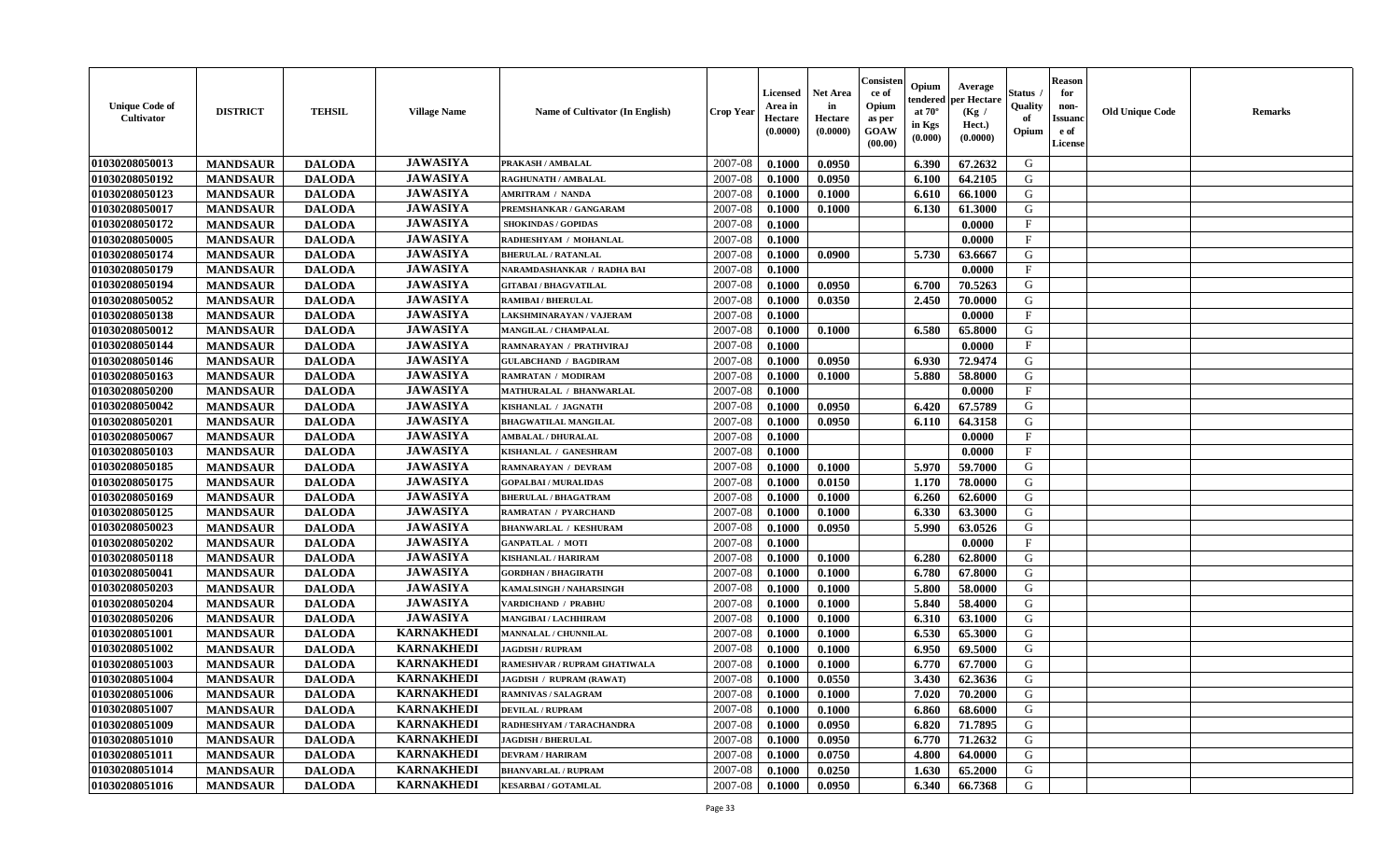| <b>Unique Code of</b><br><b>Cultivator</b> | <b>DISTRICT</b> | <b>TEHSIL</b> | <b>Village Name</b> | Name of Cultivator (In English) | <b>Crop Year</b> | <b>Licensed</b><br>Area in<br>Hectare<br>(0.0000) | Net Area<br>in<br>Hectare<br>(0.0000) | Consister<br>ce of<br>Opium<br>as per<br><b>GOAW</b><br>(00.00) | Opium<br>endered<br>at $70^\circ$<br>in Kgs<br>(0.000) | Average<br>per Hectare<br>(Kg /<br>Hect.)<br>(0.0000) | Status<br>Quality<br>of<br>Opium | <b>Reason</b><br>for<br>non-<br><b>Issuand</b><br>e of<br><b>License</b> | <b>Old Unique Code</b> | <b>Remarks</b> |
|--------------------------------------------|-----------------|---------------|---------------------|---------------------------------|------------------|---------------------------------------------------|---------------------------------------|-----------------------------------------------------------------|--------------------------------------------------------|-------------------------------------------------------|----------------------------------|--------------------------------------------------------------------------|------------------------|----------------|
| 01030208051017                             | <b>MANDSAUR</b> | <b>DALODA</b> | <b>KARNAKHEDI</b>   | <b>JAGDISH / HIRALAL</b>        | 2007-08          | 0.1000                                            | 0.1000                                |                                                                 | 6.790                                                  | 67.9000                                               | G                                |                                                                          |                        |                |
| 01030208051021                             | <b>MANDSAUR</b> | <b>DALODA</b> | <b>KARNAKHEDI</b>   | SHIVNARAYAN / RUPRAM            | 2007-08          | 0.1000                                            | 0.0950                                |                                                                 | 7.210                                                  | 75.8947                                               | G                                |                                                                          |                        |                |
| 01030208051023                             | <b>MANDSAUR</b> | <b>DALODA</b> | <b>KARNAKHEDI</b>   | <b>BALARAM / DEVRAM</b>         | 2007-08          | 0.1000                                            | 0.1000                                |                                                                 | 6.960                                                  | 69.6000                                               | G                                |                                                                          |                        |                |
| 01030208051024                             | <b>MANDSAUR</b> | <b>DALODA</b> | <b>KARNAKHEDI</b>   | <b>RUGNATH / GIRDHARI</b>       | 2007-08          | 0.1000                                            | 0.1000                                |                                                                 | 8.040                                                  | 80.4000                                               | G                                |                                                                          |                        |                |
| 01030208051027                             | <b>MANDSAUR</b> | <b>DALODA</b> | <b>KARNAKHEDI</b>   | <b>BALARAM / NANDA</b>          | 2007-08          | 0.1000                                            | 0.1000                                |                                                                 | 6.300                                                  | 63.0000                                               | G                                |                                                                          |                        |                |
| 01030208051028                             | <b>MANDSAUR</b> | <b>DALODA</b> | <b>KARNAKHEDI</b>   | <b>SURATRAM / KISHANLAL</b>     | 2007-08          | 0.1000                                            | 0.1000                                |                                                                 | 6.750                                                  | 67.5000                                               | G                                |                                                                          |                        |                |
| 01030208051029                             | <b>MANDSAUR</b> | <b>DALODA</b> | <b>KARNAKHEDI</b>   | <b>HARIRAM / DHANNA</b>         | 2007-08          | 0.1000                                            |                                       |                                                                 |                                                        | 0.0000                                                | F                                |                                                                          |                        |                |
| 01030208051030                             | <b>MANDSAUR</b> | <b>DALODA</b> | <b>KARNAKHEDI</b>   | <b>GITABAI/RAMCHANDRA</b>       | 2007-08          | 0.1000                                            |                                       |                                                                 |                                                        | 0.0000                                                | $\mathbf{F}$                     |                                                                          |                        |                |
| 01030208051032                             | <b>MANDSAUR</b> | <b>DALODA</b> | <b>KARNAKHEDI</b>   | <b>JAGDISH / GIRDHARI</b>       | 2007-08          | 0.1000                                            | 0.0700                                |                                                                 | 4.960                                                  | 70.8571                                               | G                                |                                                                          |                        |                |
| 01030208051033                             | <b>MANDSAUR</b> | <b>DALODA</b> | <b>KARNAKHEDI</b>   | MUNNIBAI / KACHRULAL            | 2007-08          | 0.1000                                            | 0.0950                                |                                                                 | 6.730                                                  | 70.8421                                               | G                                |                                                                          |                        |                |
| 01030208051034                             | <b>MANDSAUR</b> | <b>DALODA</b> | <b>KARNAKHEDI</b>   | RAMNARAYAN / RATANLAL           | 2007-08          | 0.1000                                            | 0.0850                                |                                                                 | 5.470                                                  | 64.3529                                               | G                                |                                                                          |                        |                |
| 01030208051035                             | <b>MANDSAUR</b> | <b>DALODA</b> | <b>KARNAKHEDI</b>   | TARACHANDRA / VARDA             | 2007-08          | 0.1000                                            | 0.1000                                |                                                                 | 6.940                                                  | 69.4000                                               | G                                |                                                                          |                        |                |
| 01030208051036                             | <b>MANDSAUR</b> | <b>DALODA</b> | <b>KARNAKHEDI</b>   | <b>BULAKBAI/SALAGRAM</b>        | 2007-08          | 0.1000                                            | 0.0950                                |                                                                 | 6.400                                                  | 67.3684                                               | G                                |                                                                          |                        |                |
| 01030208051037                             | <b>MANDSAUR</b> | <b>DALODA</b> | <b>KARNAKHEDI</b>   | <b>JAGANNATH / BAGDIRAM</b>     | 2007-08          | 0.1000                                            |                                       |                                                                 |                                                        | 0.0000                                                | $_{\rm F}$                       |                                                                          |                        |                |
| 01030208051038                             | <b>MANDSAUR</b> | <b>DALODA</b> | <b>KARNAKHEDI</b>   | <b>CHETRAM / KISHANLAL</b>      | 2007-08          | 0.1000                                            | 0.1000                                |                                                                 | 6.520                                                  | 65.2000                                               | G                                |                                                                          |                        |                |
| 01030208051039                             | <b>MANDSAUR</b> | <b>DALODA</b> | <b>KARNAKHEDI</b>   | <b>BALARAM / SALAGRAM</b>       | 2007-08          | 0.1000                                            | 0.0950                                |                                                                 | 6.330                                                  | 66.6316                                               | G                                |                                                                          |                        |                |
| 01030208051042                             | <b>MANDSAUR</b> | <b>DALODA</b> | <b>KARNAKHEDI</b>   | LAKHMICHANDRA / NANDA           | 2007-08          | 0.1000                                            | 0.0950                                |                                                                 | 6.860                                                  | 72.2105                                               | G                                |                                                                          |                        |                |
| 01030208051044                             | <b>MANDSAUR</b> | <b>DALODA</b> | <b>KARNAKHEDI</b>   | <b>BAPULAL / TARACHANDRA</b>    | 2007-08          | 0.1000                                            | 0.0950                                |                                                                 | 6.580                                                  | 69.2632                                               | G                                |                                                                          |                        |                |
| 01030208051045                             | <b>MANDSAUR</b> | <b>DALODA</b> | <b>KARNAKHEDI</b>   | <b>KALABAI/BHUVAN</b>           | 2007-08          | 0.1000                                            | 0.0950                                |                                                                 | 6.220                                                  | 65.4737                                               | G                                |                                                                          |                        |                |
| 01030208051046                             | <b>MANDSAUR</b> | <b>DALODA</b> | <b>KARNAKHEDI</b>   | <b>KANVERIBAI / HIRALAL</b>     | 2007-08          | 0.1000                                            | 0.0750                                |                                                                 | 4.740                                                  | 63.2000                                               | G                                |                                                                          |                        |                |
| 01030208051047                             | <b>MANDSAUR</b> | <b>DALODA</b> | <b>KARNAKHEDI</b>   | NANDARAM / MOHANALAL            | 2007-08          | 0.1000                                            | 0.1050                                |                                                                 | 6.510                                                  | 62.0000                                               | G                                |                                                                          |                        |                |
| 01030208051051                             | <b>MANDSAUR</b> | <b>DALODA</b> | <b>KARNAKHEDI</b>   | <b>NAGUDAS / RODIDAS</b>        | 2007-08          | 0.1000                                            | 0.0950                                |                                                                 | 5.790                                                  | 60.9474                                               | G                                |                                                                          |                        |                |
| 01030208051052                             | <b>MANDSAUR</b> | <b>DALODA</b> | <b>KARNAKHEDI</b>   | RAMESHWAR / BAGDIRAM            | 2007-08          | 0.1000                                            | 0.1000                                |                                                                 | 6.580                                                  | 65.8000                                               | G                                |                                                                          |                        |                |
| 01030208051066                             | <b>MANDSAUR</b> | <b>DALODA</b> | <b>KARNAKHEDI</b>   | <b>BAGDIBAI / CHAGANLAL</b>     | 2007-08          | 0.1000                                            | 0.0950                                |                                                                 | 5.950                                                  | 62.6316                                               | G                                |                                                                          |                        |                |
| 01030208051067                             | <b>MANDSAUR</b> | <b>DALODA</b> | <b>KARNAKHEDI</b>   | PARVATIBAI / GHANSHYAM          | 2007-08          | 0.1000                                            | 0.0950                                |                                                                 | 6.460                                                  | 68.0000                                               | G                                |                                                                          |                        |                |
| 01030208051080                             | <b>MANDSAUR</b> | <b>DALODA</b> | <b>KARNAKHEDI</b>   | <b>SHANTILAL / RAMLAL</b>       | 2007-08          | 0.1000                                            | 0.1000                                |                                                                 | 6.440                                                  | 64.4000                                               | G                                |                                                                          |                        |                |
| 01030208051082                             | <b>MANDSAUR</b> | <b>DALODA</b> | <b>KARNAKHEDI</b>   | <b>BHERULAL / DEVRAM</b>        | 2007-08          | 0.1000                                            | 0.1000                                |                                                                 | 6.430                                                  | 64.3000                                               | G                                |                                                                          |                        |                |
| 01030208051083                             | <b>MANDSAUR</b> | <b>DALODA</b> | <b>KARNAKHEDI</b>   | RAMCHANDRA / AMBARAM            | 2007-08          | 0.1000                                            | 0.0500                                |                                                                 | 3.470                                                  | 69.4000                                               | G                                |                                                                          |                        |                |
| 01030208051084                             | <b>MANDSAUR</b> | <b>DALODA</b> | <b>KARNAKHEDI</b>   | RUKMANIBAI / NAGULAL            | 2007-08          | 0.1000                                            | 0.0550                                |                                                                 | 3.700                                                  | 67.2727                                               | G                                |                                                                          |                        |                |
| 01030208051089                             | <b>MANDSAUR</b> | <b>DALODA</b> | <b>KARNAKHEDI</b>   | PRABHULAL / AASHARAM            | 2007-08          | 0.1000                                            | 0.1000                                |                                                                 | 6.030                                                  | 60.3000                                               | G                                |                                                                          |                        |                |
| 01030208051090                             | <b>MANDSAUR</b> | <b>DALODA</b> | <b>KARNAKHEDI</b>   | <b>DHAPUBAI/GANESHRAM</b>       | 2007-08          | 0.1000                                            | 0.1000                                |                                                                 | 6.170                                                  | 61.7000                                               | G                                |                                                                          |                        |                |
| 01030208051091                             | <b>MANDSAUR</b> | <b>DALODA</b> | <b>KARNAKHEDI</b>   | <b>RAMIBAI / RAMKUNWAR</b>      | 2007-08          | 0.1000                                            | 0.0950                                |                                                                 | 5.860                                                  | 61.6842                                               | ${\bf G}$                        |                                                                          |                        |                |
| 01030208051094                             | <b>MANDSAUR</b> | <b>DALODA</b> | <b>KARNAKHEDI</b>   | RAMA / VARDA MALI               | 2007-08          | 0.1000                                            | 0.1000                                |                                                                 | 6.500                                                  | 65.0000                                               | G                                |                                                                          |                        |                |
| 01030208051095                             | <b>MANDSAUR</b> | <b>DALODA</b> | <b>KARNAKHEDI</b>   | <b>BHUVANIRAM / DEVRAM</b>      | 2007-08          | 0.1000                                            | 0.1000                                |                                                                 | 6.190                                                  | 61.9000                                               | G                                |                                                                          |                        |                |
| 01030208051101                             | <b>MANDSAUR</b> | <b>DALODA</b> | <b>KARNAKHEDI</b>   | <b>BHERULAL / KISHANLAL</b>     | 2007-08          | 0.1000                                            | 0.1000                                |                                                                 | 6.220                                                  | 62.2000                                               | G                                |                                                                          |                        |                |
| 01030208051103                             | <b>MANDSAUR</b> | <b>DALODA</b> | <b>KARNAKHEDI</b>   | <b>BHAGUBAI / NANURAM</b>       | 2007-08          | 0.1000                                            |                                       |                                                                 |                                                        | 0.0000                                                | F                                |                                                                          |                        |                |
| 01030208051104                             | <b>MANDSAUR</b> | <b>DALODA</b> | <b>KARNAKHEDI</b>   | <b>KASHIRAM / SHIVRAM</b>       | 2007-08          | 0.1000                                            | 0.0950                                |                                                                 | 5.770                                                  | 60.7368                                               | G                                |                                                                          |                        |                |
| 01030208051105                             | <b>MANDSAUR</b> | <b>DALODA</b> | <b>KARNAKHEDI</b>   | NANURAM / MAGANA                | 2007-08          | 0.1000                                            |                                       |                                                                 |                                                        | 0.0000                                                | $\mathbf{F}$                     |                                                                          |                        |                |
| 01030208051109                             | <b>MANDSAUR</b> | <b>DALODA</b> | <b>KARNAKHEDI</b>   | <b>GUNDILAL / BHUVAN</b>        | 2007-08          | 0.1000                                            | 0.0950                                |                                                                 | 6.540                                                  | 68.8421                                               | G                                |                                                                          |                        |                |
| 01030208051111                             | <b>MANDSAUR</b> | <b>DALODA</b> | <b>KARNAKHEDI</b>   | <b>MANGILAL / RAMLAL</b>        | 2007-08          | 0.1000                                            | 0.1000                                |                                                                 | 6.560                                                  | 65.6000                                               | ${\bf G}$                        |                                                                          |                        |                |
| 01030208051113                             | <b>MANDSAUR</b> | <b>DALODA</b> | <b>KARNAKHEDI</b>   | RODIBAI / NANURAM               | 2007-08          | 0.1000                                            | 0.0500                                |                                                                 | 3.350                                                  | 67.0000                                               | G                                |                                                                          |                        |                |
| 01030208051114                             | <b>MANDSAUR</b> | <b>DALODA</b> | <b>KARNAKHEDI</b>   | <b>SALAGRAM / NANURAM</b>       | 2007-08          | 0.1000                                            |                                       |                                                                 |                                                        | 0.0000                                                | $\mathbf{F}$                     |                                                                          |                        |                |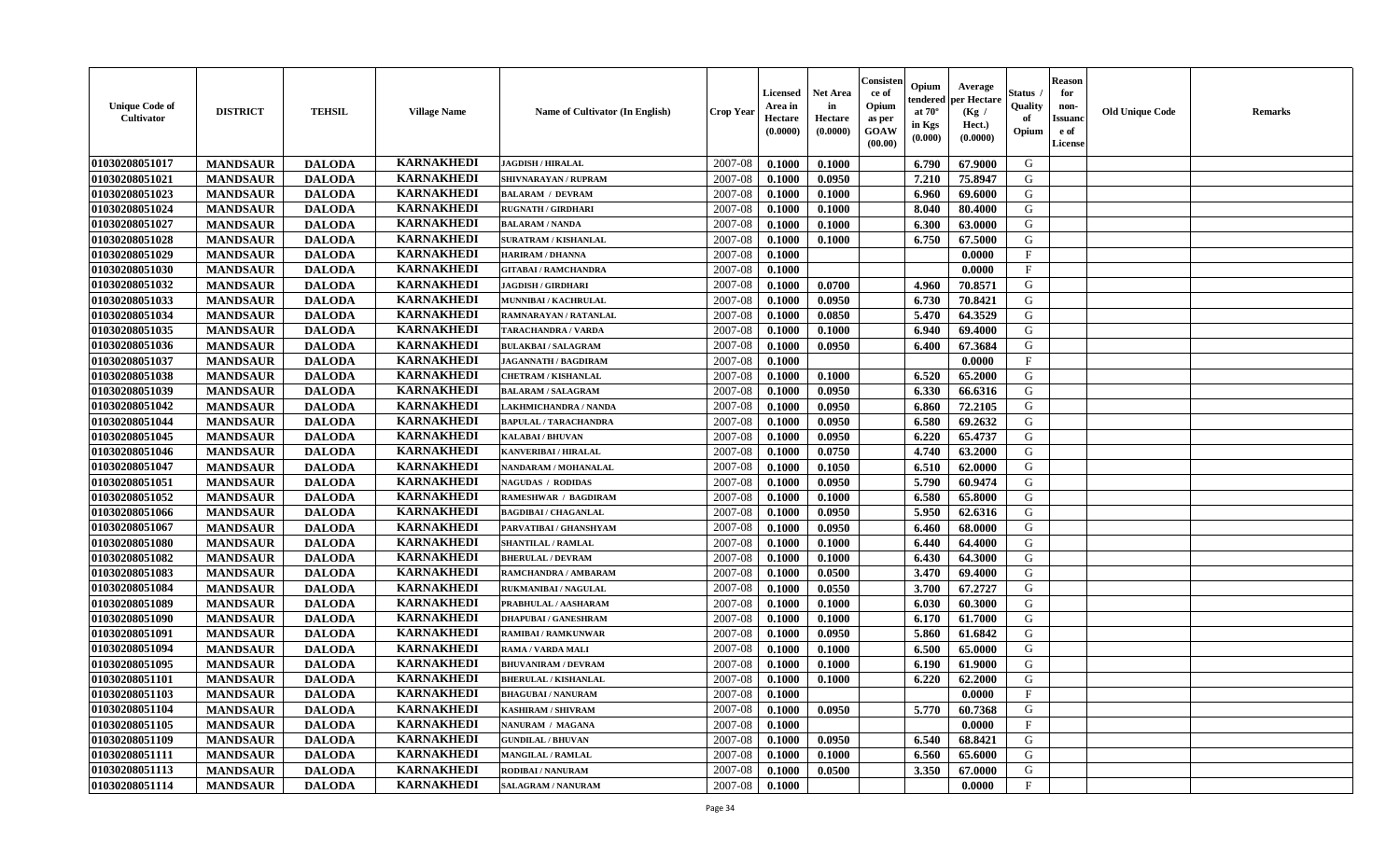| <b>Unique Code of</b><br><b>Cultivator</b> | <b>DISTRICT</b> | <b>TEHSIL</b> | <b>Village Name</b> | Name of Cultivator (In English) | <b>Crop Year</b> | <b>Licensed</b><br>Area in<br>Hectare<br>(0.0000) | Net Area<br>in<br>Hectare<br>(0.0000) | Consister<br>ce of<br>Opium<br>as per<br><b>GOAW</b><br>(00.00) | Opium<br>endered<br>at $70^\circ$<br>in Kgs<br>(0.000) | Average<br>per Hectare<br>(Kg /<br>Hect.)<br>(0.0000) | Status<br>Quality<br>of<br>Opium | <b>Reason</b><br>for<br>non-<br><b>Issuand</b><br>e of<br><b>License</b> | <b>Old Unique Code</b> | <b>Remarks</b> |
|--------------------------------------------|-----------------|---------------|---------------------|---------------------------------|------------------|---------------------------------------------------|---------------------------------------|-----------------------------------------------------------------|--------------------------------------------------------|-------------------------------------------------------|----------------------------------|--------------------------------------------------------------------------|------------------------|----------------|
| 01030208051117                             | <b>MANDSAUR</b> | <b>DALODA</b> | <b>KARNAKHEDI</b>   | RAMKANYABAI / RADHESHYAM        | 2007-08          | 0.1000                                            | 0.1000                                |                                                                 | 6.570                                                  | 65.7000                                               | G                                |                                                                          |                        |                |
| 01030208051121                             | <b>MANDSAUR</b> | <b>DALODA</b> | <b>KARNAKHEDI</b>   | SAKURANBANO / ALLABAKSH         | 2007-08          | 0.1000                                            | 0.1000                                |                                                                 | 6.790                                                  | 67.9000                                               | G                                |                                                                          |                        |                |
| 01030208051123                             | <b>MANDSAUR</b> | <b>DALODA</b> | <b>KARNAKHEDI</b>   | KHUSHIRAM / KISHAN              | 2007-08          | 0.1000                                            | 0.1000                                |                                                                 | 6.470                                                  | 64.7000                                               | G                                |                                                                          |                        |                |
| 01030208051124                             | <b>MANDSAUR</b> | <b>DALODA</b> | <b>KARNAKHEDI</b>   | <b>KACHRU / HARIRAM</b>         | 2007-08          | 0.1000                                            | 0.0950                                |                                                                 | 6.800                                                  | 71.5789                                               | G                                |                                                                          |                        |                |
| 01030208051127                             | <b>MANDSAUR</b> | <b>DALODA</b> | <b>KARNAKHEDI</b>   | <b>DEVRAM / NANURAM</b>         | 2007-08          | 0.1000                                            | 0.0950                                |                                                                 | 6.700                                                  | 70.5263                                               | G                                |                                                                          |                        |                |
| 01030208051128                             | <b>MANDSAUR</b> | <b>DALODA</b> | <b>KARNAKHEDI</b>   | KACHRU / BHUWAN                 | 2007-08          | 0.1000                                            | 0.1050                                |                                                                 | 6.750                                                  | 64.2857                                               | G                                |                                                                          |                        |                |
| 01030208051132                             | <b>MANDSAUR</b> | <b>DALODA</b> | <b>KARNAKHEDI</b>   | <b>BHANVARBAI/UKARLAL</b>       | 2007-08          | 0.1000                                            | 0.1000                                |                                                                 | 6.250                                                  | 62.5000                                               | G                                |                                                                          |                        |                |
| 01030208051135                             | <b>MANDSAUR</b> | <b>DALODA</b> | <b>KARNAKHEDI</b>   | <b>TULSIBAI/BHERU</b>           | 2007-08          | 0.1000                                            | 0.0500                                |                                                                 | 3.780                                                  | 75.6000                                               | ${\bf G}$                        |                                                                          |                        |                |
| 01030208051138                             | <b>MANDSAUR</b> | <b>DALODA</b> | <b>KARNAKHEDI</b>   | KANHAIYALAL / NANDRAM           | 2007-08          | 0.1000                                            | 0.1050                                |                                                                 | 6.450                                                  | 61.4286                                               | G                                |                                                                          |                        |                |
| 01030208051141                             | <b>MANDSAUR</b> | <b>DALODA</b> | <b>KARNAKHEDI</b>   | RADHESHYAM / SAGU JI            | 2007-08          | 0.1000                                            | 0.0950                                |                                                                 | 6.780                                                  | 71.3684                                               | G                                |                                                                          |                        |                |
| 01030208051143                             | <b>MANDSAUR</b> | <b>DALODA</b> | <b>KARNAKHEDI</b>   | <b>RAMDAYAL / SURATRAM</b>      | 2007-08          | 0.1000                                            | 0.1000                                |                                                                 | 6.840                                                  | 68.4000                                               | G                                |                                                                          |                        |                |
| 01030208051144                             | <b>MANDSAUR</b> | <b>DALODA</b> | <b>KARNAKHEDI</b>   | <b>BADRILAL / RAMLAL</b>        | 2007-08          | 0.1000                                            | 0.1000                                |                                                                 | 6.430                                                  | 64.3000                                               | G                                |                                                                          |                        |                |
| 01030208051146                             | <b>MANDSAUR</b> | <b>DALODA</b> | <b>KARNAKHEDI</b>   | RAGHUNATH / MANGILAL            | 2007-08          | 0.1000                                            | 0.0950                                |                                                                 | 6.480                                                  | 68.2105                                               | G                                |                                                                          |                        |                |
| 01030208051148                             | <b>MANDSAUR</b> | <b>DALODA</b> | <b>KARNAKHEDI</b>   | KACHRULAL / GANESHRAM           | 2007-08          | 0.1000                                            | 0.1000                                |                                                                 | 6.320                                                  | 63.2000                                               | G                                |                                                                          |                        |                |
| 01030208051149                             | <b>MANDSAUR</b> | <b>DALODA</b> | <b>KARNAKHEDI</b>   | RAMKUNWARBAI / GORDHANLAL       | 2007-08          | 0.1000                                            | 0.1000                                |                                                                 | 6.710                                                  | 67.1000                                               | G                                |                                                                          |                        |                |
| 01030208051153                             | <b>MANDSAUR</b> | <b>DALODA</b> | <b>KARNAKHEDI</b>   | KANWARLAL / NAGULAL             | 2007-08          | 0.1000                                            |                                       |                                                                 |                                                        | 0.0000                                                | $\rm F$                          |                                                                          |                        |                |
| 01030208051154                             | <b>MANDSAUR</b> | <b>DALODA</b> | <b>KARNAKHEDI</b>   | <b>NAGULAL / RAMCHANDRA</b>     | 2007-08          | 0.1000                                            | 0.1000                                |                                                                 | 6.870                                                  | 68.7000                                               | G                                |                                                                          |                        |                |
| 01030208051155                             | <b>MANDSAUR</b> | <b>DALODA</b> | <b>KARNAKHEDI</b>   | <b>NAGU / KESHURAM</b>          | 2007-08          | 0.1000                                            |                                       |                                                                 |                                                        | 0.0000                                                | $\mathbf{F}$                     |                                                                          |                        |                |
| 01030208051156                             | <b>MANDSAUR</b> | <b>DALODA</b> | <b>KARNAKHEDI</b>   | <b>BAPULAL / SALAGRAM</b>       | 2007-08          | 0.1000                                            | 0.0950                                |                                                                 | 5.980                                                  | 62.9474                                               | G                                |                                                                          |                        |                |
| 01030208051157                             | <b>MANDSAUR</b> | <b>DALODA</b> | <b>KARNAKHEDI</b>   | <b>JAGDISH / KACHRU</b>         | 2007-08          | 0.1000                                            | 0.0500                                |                                                                 | 3.660                                                  | 73.2000                                               | G                                |                                                                          |                        |                |
| 01030208051159                             | <b>MANDSAUR</b> | <b>DALODA</b> | <b>KARNAKHEDI</b>   | <b>BALARAM / CHUNNILAL</b>      | 2007-08          | 0.1000                                            | 0.1000                                |                                                                 | 6.260                                                  | 62.6000                                               | G                                |                                                                          |                        |                |
| 01030208051160                             | <b>MANDSAUR</b> | <b>DALODA</b> | <b>KARNAKHEDI</b>   | FULKUNWARBAI / BHERULAL         | 2007-08          | 0.1000                                            |                                       |                                                                 |                                                        | 0.0000                                                | $_{\rm F}$                       |                                                                          |                        |                |
| 01030208051164                             | <b>MANDSAUR</b> | <b>DALODA</b> | <b>KARNAKHEDI</b>   | <b>MOHANLAL / DOLATRAM</b>      | 2007-08          | 0.1000                                            | 0.0950                                |                                                                 | 6.120                                                  | 64.4211                                               | G                                |                                                                          |                        |                |
| 01030208051166                             | <b>MANDSAUR</b> | <b>DALODA</b> | <b>KARNAKHEDI</b>   | RAJAMAL / PANNALAL              | 2007-08          | 0.1000                                            | 0.0950                                |                                                                 | 6.170                                                  | 64.9474                                               | G                                |                                                                          |                        |                |
| 01030208051167                             | <b>MANDSAUR</b> | <b>DALODA</b> | <b>KARNAKHEDI</b>   | <b>RAMLAL / BHERULAL</b>        | 2007-08          | 0.1000                                            | 0.0950                                |                                                                 | 6.640                                                  | 69.8947                                               | G                                |                                                                          |                        |                |
| 01030208051054                             | <b>MANDSAUR</b> | <b>DALODA</b> | <b>KARNAKHEDI</b>   | <b>SHANKARLAL / NATHU</b>       | 2007-08          | 0.1000                                            | 0.0950                                |                                                                 | 6.390                                                  | 67.2632                                               | G                                |                                                                          |                        |                |
| 01030208051008                             | <b>MANDSAUR</b> | <b>DALODA</b> | <b>KARNAKHEDI</b>   | <b>DASHRATH / AMRITRAM</b>      | 2007-08          | 0.1000                                            |                                       |                                                                 |                                                        | 0.0000                                                | F                                |                                                                          |                        |                |
| 01030208051019                             | <b>MANDSAUR</b> | <b>DALODA</b> | <b>KARNAKHEDI</b>   | <b>BHUVANIRAM / RAMESHVAR</b>   | 2007-08          | 0.1000                                            | 0.0200                                |                                                                 | 1.310                                                  | 65.5000                                               | G                                |                                                                          |                        |                |
| 01030208051055                             | <b>MANDSAUR</b> | <b>DALODA</b> | <b>KARNAKHEDI</b>   | <b>LALU/NANDA</b>               | 2007-08          | 0.1000                                            | 0.0650                                |                                                                 | 4.580                                                  | 70.4615                                               | G                                |                                                                          |                        |                |
| 01030208051063                             | <b>MANDSAUR</b> | <b>DALODA</b> | <b>KARNAKHEDI</b>   | <b>HIRALAL / RAMCHANDRA</b>     | 2007-08          | 0.1000                                            | 0.0600                                |                                                                 | 3.950                                                  | 65.8333                                               | G                                |                                                                          |                        |                |
| 01030208051078                             | <b>MANDSAUR</b> | <b>DALODA</b> | <b>KARNAKHEDI</b>   | <b>SUKHIBAI / JANKIDAS</b>      | 2007-08          | 0.1000                                            | 0.0750                                |                                                                 | 5.510                                                  | 73.4667                                               | G                                |                                                                          |                        |                |
| 01030208051086                             | <b>MANDSAUR</b> | <b>DALODA</b> | <b>KARNAKHEDI</b>   | RADHESHYAM / NANURAM            | 2007-08          | 0.1000                                            | 0.0950                                |                                                                 | 6.500                                                  | 68.4211                                               | ${\bf G}$                        |                                                                          |                        |                |
| 01030208051096                             | <b>MANDSAUR</b> | <b>DALODA</b> | <b>KARNAKHEDI</b>   | <b>BHERULAL / BAGDIRAM</b>      | 2007-08          | 0.1000                                            | 0.1000                                |                                                                 | 6.480                                                  | 64.8000                                               | G                                |                                                                          |                        |                |
| 01030208051106                             | <b>MANDSAUR</b> | <b>DALODA</b> | <b>KARNAKHEDI</b>   | <b>SHANTIBAI / SAJJANRAM</b>    | 2007-08          | 0.1000                                            | 0.0500                                |                                                                 | 3.510                                                  | 70.2000                                               | G                                |                                                                          |                        |                |
| 01030208051110                             | <b>MANDSAUR</b> | <b>DALODA</b> | <b>KARNAKHEDI</b>   | <b>KISHAN / KESHURAM</b>        | 2007-08          | 0.1000                                            | 0.0950                                |                                                                 | 6.340                                                  | 66.7368                                               | G                                |                                                                          |                        |                |
| 01030208051116                             | <b>MANDSAUR</b> | <b>DALODA</b> | <b>KARNAKHEDI</b>   | <b>BAGDIRAM / NANDA DHOBI</b>   | 2007-08          | 0.1000                                            | 0.0500                                |                                                                 | 3.580                                                  | 71.6000                                               | G                                |                                                                          |                        |                |
| 01030208051122                             | <b>MANDSAUR</b> | <b>DALODA</b> | <b>KARNAKHEDI</b>   | <b>RAMA / NANDA</b>             | 2007-08          | 0.1000                                            | 0.1000                                |                                                                 | 6.610                                                  | 66.1000                                               | G                                |                                                                          |                        |                |
| 01030208051130                             | <b>MANDSAUR</b> | <b>DALODA</b> | <b>KARNAKHEDI</b>   | NANDRAM / JAGANNATH             | 2007-08          | 0.1000                                            |                                       |                                                                 |                                                        | 0.0000                                                | $\mathbf{F}$                     |                                                                          |                        |                |
| 01030208051133                             | <b>MANDSAUR</b> | <b>DALODA</b> | <b>KARNAKHEDI</b>   | <b>MANNALAL / NANDA</b>         | 2007-08          | 0.1000                                            | 0.0950                                |                                                                 | 6.350                                                  | 66.8421                                               | G                                |                                                                          |                        |                |
| 01030208051134                             | <b>MANDSAUR</b> | <b>DALODA</b> | <b>KARNAKHEDI</b>   | SAJJANBAI / GAUTAM              | 2007-08          | 0.1000                                            | 0.0950                                |                                                                 | 6.020                                                  | 63.3684                                               | ${\bf G}$                        |                                                                          |                        |                |
| 01030208051139                             | <b>MANDSAUR</b> | <b>DALODA</b> | <b>KARNAKHEDI</b>   | <b>GITABAI/KISHANLAL</b>        | 2007-08          | 0.1000                                            | 0.1000                                |                                                                 | 6.610                                                  | 66.1000                                               | G                                |                                                                          |                        |                |
| 01030208051147                             | <b>MANDSAUR</b> | <b>DALODA</b> | <b>KARNAKHEDI</b>   | <b>DEVRAM / NANDRAM</b>         | 2007-08          | 0.1000                                            | 0.1000                                |                                                                 | 6.150                                                  | 61.5000                                               | G                                |                                                                          |                        |                |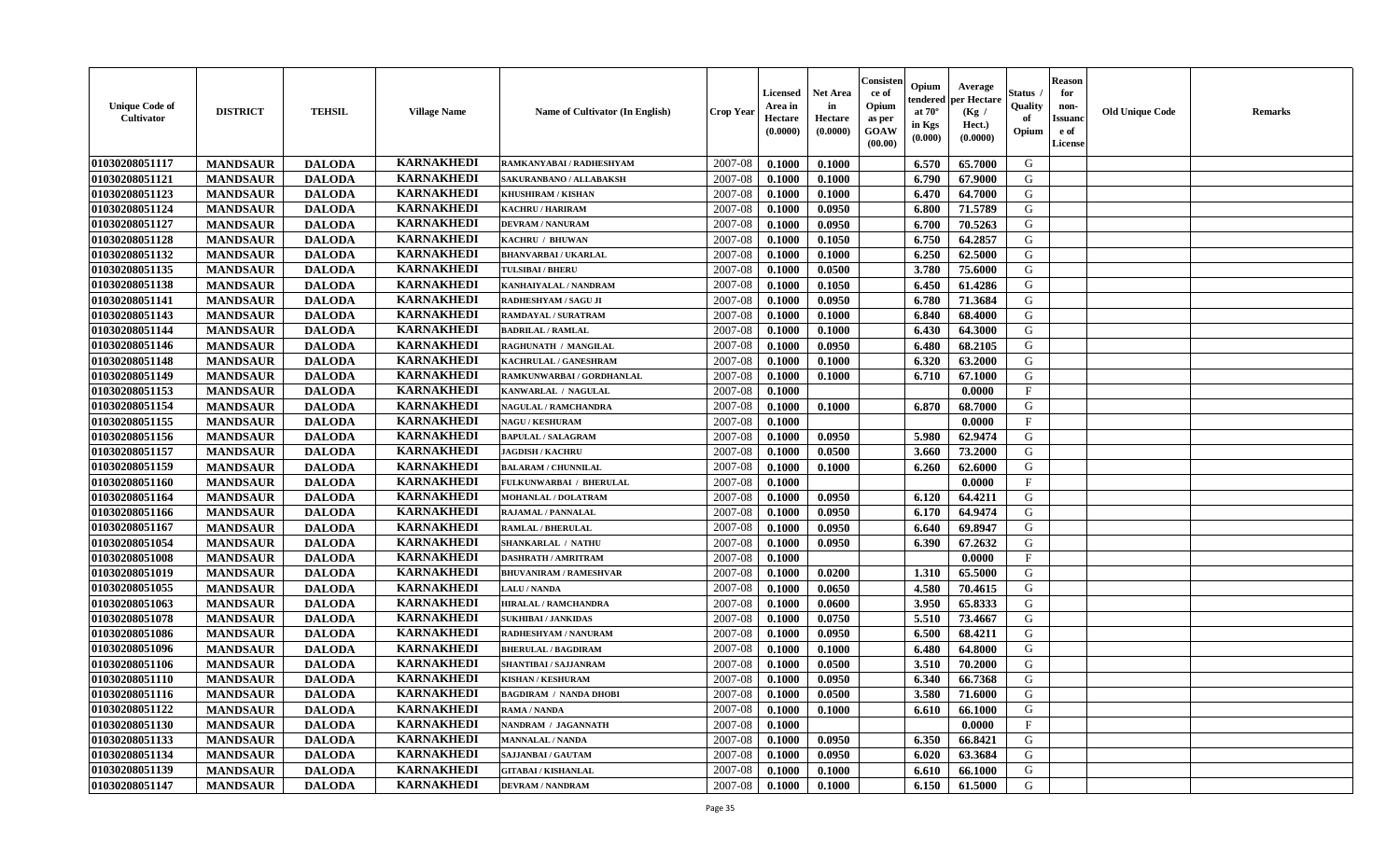| <b>Unique Code of</b><br>Cultivator | <b>DISTRICT</b> | <b>TEHSIL</b>   | <b>Village Name</b>    | <b>Name of Cultivator (In English)</b> | <b>Crop Year</b> | Licensed<br>Area in<br>Hectare<br>(0.0000) | Net Area<br>in<br>Hectare<br>(0.0000) | Consisten<br>ce of<br>Opium<br>as per<br><b>GOAW</b><br>(00.00) | Opium<br>endered<br>at $70^\circ$<br>in Kgs<br>$(\mathbf{0.000})$ | Average<br>per Hectare<br>(Kg /<br>Hect.)<br>(0.0000) | Status<br>Quality<br>Opium | ${\bf Reason}$<br>for<br>non-<br><b>Issuanc</b><br>e of<br><b>License</b> | <b>Old Unique Code</b> | Remarks                             |
|-------------------------------------|-----------------|-----------------|------------------------|----------------------------------------|------------------|--------------------------------------------|---------------------------------------|-----------------------------------------------------------------|-------------------------------------------------------------------|-------------------------------------------------------|----------------------------|---------------------------------------------------------------------------|------------------------|-------------------------------------|
| 01030208051120                      | <b>MANDSAUR</b> | <b>DALODA</b>   | <b>KARNAKHEDI</b>      | <b>MANGU / SALAGRAM</b>                | 2007-08          | 0.1000                                     | 0.0950                                |                                                                 | 6.390                                                             | 67.2632                                               | G                          |                                                                           |                        |                                     |
| 01030208051108                      | <b>MANDSAUR</b> | <b>DALODA</b>   | <b>KARNAKHEDI</b>      | RAMCHANDRA / MAGAN                     | 2007-08          | 0.1000                                     | 0.1000                                |                                                                 | 6.640                                                             | 66.4000                                               | ${\bf G}$                  |                                                                           |                        |                                     |
| 01030208051098                      | <b>MANDSAUR</b> | <b>DALODA</b>   | <b>KARNAKHEDI</b>      | <b>BAPULAL / CHAGANLAL</b>             | 2007-08          | 0.1000                                     | 0.1000                                |                                                                 | 5.830                                                             | 58.3000                                               | G                          |                                                                           |                        |                                     |
| 01030208051075                      | <b>MANDSAUR</b> | <b>DALODA</b>   | <b>KARNAKHEDI</b>      | <b>BHAGATRAM / SHAVRAM</b>             | 2007-08          | 0.1000                                     | 0.0950                                |                                                                 | 6.190                                                             | 65.1579                                               | G                          |                                                                           |                        |                                     |
| 01030208051013                      | <b>MANDSAUR</b> | <b>DALODA</b>   | <b>KARNAKHEDI</b>      | <b>GOPAL / RAMNARAYAN</b>              | 2007-08          | 0.1000                                     | 0.1000                                |                                                                 | 6.810                                                             | 68.1000                                               | G                          |                                                                           |                        |                                     |
| 01030208051015                      | <b>MANDSAUR</b> | <b>DALODA</b>   | <b>KARNAKHEDI</b>      | <b>ONKARLAL / PANNALAL</b>             | 2007-08          | 0.1000                                     | 0.0950                                |                                                                 | 6.540                                                             | 68.8421                                               | G                          |                                                                           |                        |                                     |
| 01030208051040                      | <b>MANDSAUR</b> | <b>DALODA</b>   | <b>KARNAKHEDI</b>      | <b>RUPRAM / BAGDIRAM</b>               | 2007-08          | 0.1000                                     | 0.1000                                |                                                                 | 6.250                                                             | 62.5000                                               | G                          |                                                                           |                        |                                     |
| 01030208051059                      | <b>MANDSAUR</b> | <b>DALODA</b>   | <b>KARNAKHEDI</b>      | <b>MANGILAL / RAM</b>                  | 2007-08          | 0.1000                                     | 0.0900                                |                                                                 | 6.360                                                             | 70.6667                                               | G                          |                                                                           |                        |                                     |
| 01030208051064                      | <b>MANDSAUR</b> | <b>DALODA</b>   | <b>KARNAKHEDI</b>      | RAMPRATAP / HIRALAL                    | 2007-08          | 0.1000                                     | 0.1000                                |                                                                 | 3.360                                                             | 33.6000                                               | G                          | 04                                                                        |                        |                                     |
| 01030208051169                      | <b>MANDSAUR</b> | <b>DALODA</b>   | <b>KARNAKHEDI</b>      | <b>BHAGATRAM / MAGNIRAM</b>            | 2007-08          | 0.1000                                     |                                       |                                                                 |                                                                   | 0.0000                                                | $\mathbf{F}$               |                                                                           |                        |                                     |
| 01030208051070                      | <b>MANDSAUR</b> | <b>DALODA</b>   | <b>KARNAKHEDI</b>      | RATANLAL / CHUNNILAL                   | 2007-08          | 0.1000                                     | 0.1000                                |                                                                 | 6.450                                                             | 64.5000                                               | G                          |                                                                           |                        |                                     |
| 01030208051085                      | <b>MANDSAUR</b> | <b>DALODA</b>   | <b>KARNAKHEDI</b>      | <b>BHERULAL / SUKHLAL</b>              | 2007-08          | 0.1000                                     | 0.1000                                |                                                                 | 6.170                                                             | 61.7000                                               | G                          |                                                                           |                        |                                     |
| 01030208051079                      | <b>MANDSAUR</b> | <b>DALODA</b>   | <b>KARNAKHEDI</b>      | <b>KANVARLAL / RATANLAL</b>            | 2007-08          | 0.1000                                     | 0.1000                                |                                                                 | 6.700                                                             | 67.0000                                               | G                          |                                                                           |                        |                                     |
| 01030208051107                      | <b>MANDSAUR</b> | <b>DALODA</b>   | <b>KARNAKHEDI</b>      | RAMLAL / KASHIRAM                      | 2007-08          | 0.1000                                     | 0.1000                                |                                                                 | 6.560                                                             | 65.6000                                               | G                          |                                                                           |                        | TRANSFER/PIPLIYA<br><b>KARADIYA</b> |
| 01030208051068                      | <b>MANDSAUR</b> | <b>DALODA</b>   | <b>KARNAKHEDI</b>      | <b>RAMESHVAR / NANDA</b>               | 2007-08          | 0.1000                                     | 0.1000                                |                                                                 | 6.130                                                             | 61.3000                                               | G                          |                                                                           |                        |                                     |
| 01030208051020                      | <b>MANDSAUR</b> | <b>DALODA</b>   | <b>KARNAKHEDI</b>      | PUSHKAR / GANPATLAL                    | 2007-08          | 0.1000                                     | 0.1000                                |                                                                 | 6.130                                                             | 61.3000                                               | G                          |                                                                           |                        |                                     |
| 01030207052001                      | <b>MANDSAUR</b> | <b>MANDSAUR</b> | KHAJURI BADALYA        | <b>MANGILAL / BHERA</b>                | 2007-08          | 0.1000                                     | 0.0950                                |                                                                 | 6.400                                                             | 67.3684                                               | G                          |                                                                           |                        |                                     |
| 01030207052059                      | <b>MANDSAUR</b> | <b>MANDSAUR</b> | <b>KHAJURI BADALYA</b> | <b>HABIB / GULSHER</b>                 | 2007-08          | 0.1000                                     | 0.1000                                |                                                                 | 6.020                                                             | 60.2000                                               | G                          |                                                                           |                        |                                     |
| 01030207052006                      | <b>MANDSAUR</b> | <b>MANDSAUR</b> | <b>KHAJURI BADALYA</b> | PANNALAL / MODIRAM                     | 2007-08          | 0.1000                                     | 0.1000                                |                                                                 | 6.320                                                             | 63.2000                                               | G                          |                                                                           |                        |                                     |
| 01030207052008                      | <b>MANDSAUR</b> | <b>MANDSAUR</b> | KHAJURI BADALYA        | AKSHMINARAYAN / PYARCHANDRA            | 2007-08          | 0.1000                                     | 0.1000                                |                                                                 | 6.070                                                             | 60.7000                                               | G                          |                                                                           |                        |                                     |
| 01030207052009                      | <b>MANDSAUR</b> | <b>MANDSAUR</b> | KHAJURI BADALYA        | <b>RUKAMANABAI / GHASI</b>             | 2007-08          | 0.1000                                     |                                       |                                                                 |                                                                   | 0.0000                                                | F                          |                                                                           |                        |                                     |
| 01030207052017                      | <b>MANDSAUR</b> | <b>MANDSAUR</b> | <b>KHAJURI BADALYA</b> | KHAJU / PIRU                           | 2007-08          | 0.1000                                     |                                       |                                                                 |                                                                   | 0.0000                                                | F                          |                                                                           |                        |                                     |
| 01030207052030                      | <b>MANDSAUR</b> | <b>MANDSAUR</b> | KHAJURI BADALYA        | SAGA / DEVA JI                         | 2007-08          | 0.1000                                     |                                       |                                                                 |                                                                   | 0.0000                                                | F                          |                                                                           |                        |                                     |
| 01030207052032                      | <b>MANDSAUR</b> | <b>MANDSAUR</b> | <b>KHAJURI BADALYA</b> | <b>RAMCHANDRA / DEVA</b>               | 2007-08          | 0.1000                                     |                                       |                                                                 |                                                                   | 0.0000                                                | $\mathbf{F}$               |                                                                           |                        |                                     |
| 01030207052039                      | <b>MANDSAUR</b> | <b>MANDSAUR</b> | <b>KHAJURI BADALYA</b> | SALIM / HUSSAIN                        | 2007-08          | 0.1000                                     | 0.1050                                |                                                                 | 6.780                                                             | 64.5714                                               | G                          |                                                                           |                        |                                     |
| 01030207052041                      | <b>MANDSAUR</b> | <b>MANDSAUR</b> | <b>KHAJURI BADALYA</b> | <b>FAKRU / ALLARAKH</b>                | 2007-08          | 0.1000                                     | 0.0950                                |                                                                 | 5.910                                                             | 62.2105                                               | G                          |                                                                           |                        |                                     |
| 01030207052049                      | <b>MANDSAUR</b> | <b>MANDSAUR</b> | <b>KHAJURI BADALYA</b> | PYARIBAI / LALU                        | 2007-08          | 0.1000                                     | 0.1000                                |                                                                 | 6.910                                                             | 69.1000                                               | G                          |                                                                           |                        |                                     |
| 01030207052014                      | <b>MANDSAUR</b> | <b>MANDSAUR</b> | <b>KHAJURI BADALYA</b> | <b>DALURAM / KESHURAM</b>              | 2007-08          | 0.1000                                     | 0.0900                                |                                                                 | 4.090                                                             | 45,4444                                               | G                          | 04                                                                        |                        |                                     |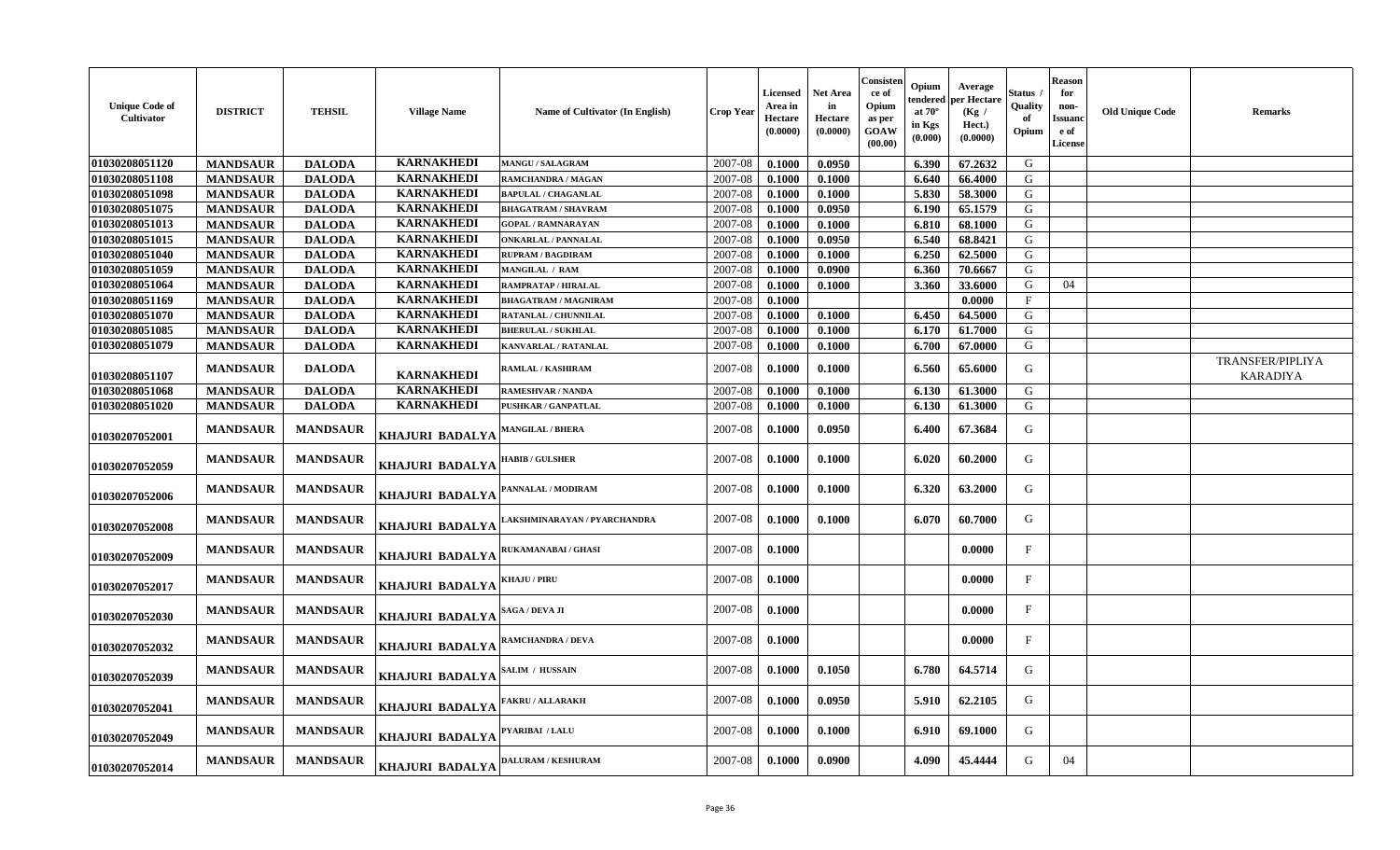| <b>Unique Code of</b><br><b>Cultivator</b> | <b>DISTRICT</b> | <b>TEHSIL</b>   | <b>Village Name</b>    | <b>Name of Cultivator (In English)</b> | <b>Crop Year</b> | <b>Licensed</b><br>Area in<br>Hectare<br>(0.0000) | <b>Net Area</b><br>in<br>Hectare<br>(0.0000) | Consisteı<br>ce of<br>Opium<br>as per<br><b>GOAW</b><br>(00.00) | Opium<br>endered<br>at $70^\circ$<br>in Kgs<br>$(\mathbf{0.000})$ | Average<br>per Hectare<br>(Kg /<br>Hect.)<br>(0.0000) | Status<br>Quality<br>of<br>Opium | Reason<br>for<br>non-<br><b>Issuano</b><br>e of<br>License | <b>Old Unique Code</b> | <b>Remarks</b> |
|--------------------------------------------|-----------------|-----------------|------------------------|----------------------------------------|------------------|---------------------------------------------------|----------------------------------------------|-----------------------------------------------------------------|-------------------------------------------------------------------|-------------------------------------------------------|----------------------------------|------------------------------------------------------------|------------------------|----------------|
| 01030207052060                             | <b>MANDSAUR</b> | <b>MANDSAUR</b> | <b>KHAJURI BADALYA</b> | <b>RUKAMANBAI / PURANMAL</b>           | 2007-08          | 0.1000                                            | 0.0800                                       |                                                                 | 4.340                                                             | 54.2500                                               | G                                | 04                                                         |                        |                |
| 01030208054026                             | <b>MANDSAUR</b> | <b>DALODA</b>   | <b>MANGROLA</b>        | PREMSINGH / PRATAPSINGH                | 2007-08          | 0.1000                                            |                                              |                                                                 |                                                                   | 0.0000                                                | $\mathbf{F}$                     |                                                            |                        |                |
| 01030208054001                             | <b>MANDSAUR</b> | <b>DALODA</b>   | <b>MANGROLA</b>        | <b>AMARSINGH / UKARSINGH</b>           | 2007-08          | 0.1000                                            | 0.1000                                       |                                                                 | 6.420                                                             | 64.2000                                               | G                                |                                                            |                        |                |
| 01030208054003                             | <b>MANDSAUR</b> | <b>DALODA</b>   | <b>MANGROLA</b>        | <b>JAGDISH / KESHURAM</b>              | 2007-08          | 0.1000                                            | 0.1000                                       |                                                                 | 6.420                                                             | 64.2000                                               | G                                |                                                            |                        |                |
| 01030208054005                             | <b>MANDSAUR</b> | <b>DALODA</b>   | <b>MANGROLA</b>        | <b>KASHIRAM / BHERA</b>                | 2007-08          | 0.1000                                            |                                              |                                                                 |                                                                   | 0.0000                                                | $_{\rm F}$                       |                                                            |                        |                |
| 01030208054008                             | <b>MANDSAUR</b> | <b>DALODA</b>   | <b>MANGROLA</b>        | <b>SHIVRAM / NANURAM</b>               | 2007-08          | 0.1000                                            |                                              |                                                                 |                                                                   | 0.0000                                                | $\mathbf{F}$                     |                                                            |                        |                |
| 01030208054012                             | <b>MANDSAUR</b> | <b>DALODA</b>   | <b>MANGROLA</b>        | <b>BHANWARSINGH / ARJUNSINGH</b>       | 2007-08          | 0.1000                                            | 0.1000                                       |                                                                 | 6.350                                                             | 63.5000                                               | G                                |                                                            |                        |                |
| 01030208054013                             | <b>MANDSAUR</b> | <b>DALODA</b>   | <b>MANGROLA</b>        | KACHRULAL / BHANVARLAL                 | 2007-08          | 0.1000                                            |                                              |                                                                 |                                                                   | 0.0000                                                | $_{\rm F}$                       |                                                            |                        |                |
| 01030208054014                             | <b>MANDSAUR</b> | <b>DALODA</b>   | <b>MANGROLA</b>        | <b>RAMA / KISHAN</b>                   | 2007-08          | 0.1000                                            |                                              |                                                                 |                                                                   | 0.0000                                                | $_{\rm F}$                       |                                                            |                        |                |
| 01030208054015                             | <b>MANDSAUR</b> | <b>DALODA</b>   | <b>MANGROLA</b>        | SHRIPAL / SHOBHAGMAL                   | 2007-08          | 0.1000                                            | 0.0950                                       |                                                                 | 6.390                                                             | 67.2632                                               | G                                |                                                            |                        |                |
| 01030208054019                             | <b>MANDSAUR</b> | <b>DALODA</b>   | <b>MANGROLA</b>        | <b>BASNTILAL / VENIRAM</b>             | 2007-08          | 0.1000                                            |                                              |                                                                 |                                                                   | 0.0000                                                | $\mathbf{F}$                     |                                                            |                        |                |
| 01030208054020                             | <b>MANDSAUR</b> | <b>DALODA</b>   | <b>MANGROLA</b>        | MIRABAI / KANWARLAL                    | 2007-08          | 0.1000                                            | 0.0900                                       |                                                                 | 5.620                                                             | 62.4444                                               | G                                |                                                            |                        |                |
| 01030208054029                             | <b>MANDSAUR</b> | <b>DALODA</b>   | <b>MANGROLA</b>        | <b>GANESHRAM / BHAGVAN</b>             | 2007-08          | 0.1000                                            | 0.1000                                       |                                                                 | 6.030                                                             | 60.3000                                               | G                                |                                                            |                        |                |
| 01030208054030                             | <b>MANDSAUR</b> | <b>DALODA</b>   | <b>MANGROLA</b>        | KACHRULAL / SHIVLAL                    | 2007-08          | 0.1000                                            |                                              |                                                                 |                                                                   | 0.0000                                                | $\mathbf{F}$                     |                                                            |                        |                |
| 01030208054031                             | <b>MANDSAUR</b> | <b>DALODA</b>   | <b>MANGROLA</b>        | CHAMPABAI / MULCHANDRA                 | 2007-08          | 0.1000                                            |                                              |                                                                 |                                                                   | 0.0000                                                | F                                |                                                            |                        |                |
| 01030208054048                             | <b>MANDSAUR</b> | <b>DALODA</b>   | <b>MANGROLA</b>        | <b>MAINABAI/MANNALAL</b>               | 2007-08          | 0.1000                                            |                                              |                                                                 |                                                                   | 0.0000                                                | $\mathbf{F}$                     |                                                            |                        |                |
| 01030208054049                             | <b>MANDSAUR</b> | <b>DALODA</b>   | <b>MANGROLA</b>        | <b>GOTAMLAL / CHATARBHUJ</b>           | 2007-08          | 0.1000                                            |                                              |                                                                 |                                                                   | 0.0000                                                | $\mathbf F$                      |                                                            |                        |                |
| 01030208054035                             | <b>MANDSAUR</b> | <b>DALODA</b>   | <b>MANGROLA</b>        | <b>HIRALAL / DEVRAM</b>                | 2007-08          | 0.1000                                            |                                              |                                                                 |                                                                   | 0.0000                                                | $\mathbf{F}$                     |                                                            |                        |                |
| 01030208054011                             | <b>MANDSAUR</b> | <b>DALODA</b>   | <b>MANGROLA</b>        | KASHIBAI / HIRALAL                     | 2007-08          | 0.1000                                            | 0.1000                                       |                                                                 | 6.240                                                             | 62.4000                                               | G                                |                                                            |                        |                |
| 01030208054004                             | <b>MANDSAUR</b> | <b>DALODA</b>   | <b>MANGROLA</b>        | <b>AMBALAL / SHOBHARAM</b>             | 2007-08          | 0.1000                                            | 0.0900                                       |                                                                 | 5.510                                                             | 61.2222                                               | G                                |                                                            |                        |                |
| 01030208054046                             | <b>MANDSAUR</b> | <b>DALODA</b>   | <b>MANGROLA</b>        | <b>GOVINDRAM / SHIVRAM</b>             | 2007-08          | 0.1000                                            | 0.1000                                       |                                                                 | 6.200                                                             | 62.0000                                               | G                                |                                                            | 01030208051018         |                |
| 01030207055002                             | <b>MANDSAUR</b> | <b>MANDSAUR</b> | <b>MIRZAPURA</b>       | <b>RAMLAL / GORDHAN</b>                | 2007-08          | 0.1000                                            | 0.0950                                       |                                                                 | 6.250                                                             | 65.7895                                               | G                                |                                                            |                        |                |
| 01030207055001                             | <b>MANDSAUR</b> | <b>MANDSAUR</b> | <b>MIRZAPURA</b>       | VARDIBAI / MANGILAL                    | 2007-08          | 0.1000                                            | 0.1000                                       |                                                                 | 6.800                                                             | 68.0000                                               | G                                |                                                            |                        |                |
| 01030207055019                             | <b>MANDSAUR</b> | <b>MANDSAUR</b> | <b>MIRZAPURA</b>       | NAHAR KHA / NATHU KHA                  | 2007-08          | 0.1000                                            |                                              |                                                                 |                                                                   | 0.0000                                                | $\mathbf{F}$                     |                                                            |                        |                |
| 01030207055020                             | <b>MANDSAUR</b> | <b>MANDSAUR</b> | <b>MIRZAPURA</b>       | PIRU / JAMAL                           | 2007-08          | 0.1000                                            | 0.1000                                       |                                                                 | 6.200                                                             | 62.0000                                               | G                                |                                                            |                        |                |
| 01030207055021                             | <b>MANDSAUR</b> | <b>MANDSAUR</b> | <b>MIRZAPURA</b>       | <b>NAHARU / PIR MOHAMMAD</b>           | 2007-08          | 0.1000                                            | 0.1000                                       |                                                                 | 6.470                                                             | 64.7000                                               | G                                |                                                            |                        |                |
| 01030207055022                             | <b>MANDSAUR</b> | <b>MANDSAUR</b> | <b>MIRZAPURA</b>       | RAMNARAYAN / MOHANLAL                  | 2007-08          | 0.1000                                            |                                              |                                                                 |                                                                   | 0.0000                                                | $\mathbf{F}$                     |                                                            |                        |                |
| 01030208057022                             | <b>MANDSAUR</b> | <b>DALODA</b>   | <b>NANDAWATA</b>       | SHANTILAL / BAHADURSINGH               | 2007-08          | 0.1000                                            | 0.1000                                       |                                                                 | 7.900                                                             | 79.0000                                               | G                                |                                                            |                        |                |
| 01030208057002                             | <b>MANDSAUR</b> | <b>DALODA</b>   | <b>NANDAWATA</b>       | <b>BHAGIRATH / VARADA</b>              | 2007-08          | 0.1000                                            | 0.1000                                       |                                                                 | 6.400                                                             | 64.0000                                               | G                                |                                                            |                        |                |
| 01030208057003                             | <b>MANDSAUR</b> | <b>DALODA</b>   | <b>NANDAWATA</b>       | RUGNATHPURI / MOHANPURI                | 2007-08          | 0.1000                                            | 0.0950                                       |                                                                 | 5.800                                                             | 61.0526                                               | G                                | 05                                                         |                        |                |
| 01030208057013                             | <b>MANDSAUR</b> | <b>DALODA</b>   | <b>NANDAWATA</b>       | RADHESHYAMPURI / MADHOPURI             | 2007-08          | 0.1000                                            | 0.1000                                       |                                                                 | 7.900                                                             | 79.0000                                               | G                                |                                                            |                        |                |
| 01030208057019                             | <b>MANDSAUR</b> | <b>DALODA</b>   | <b>NANDAWATA</b>       | <b>BALARAM / ONKAR</b>                 | 2007-08          | 0.1000                                            | 0.0950                                       |                                                                 | 6.180                                                             | 65.0526                                               | G                                |                                                            |                        |                |
| 01030208057023                             | <b>MANDSAUR</b> | <b>DALODA</b>   | <b>NANDAWATA</b>       | <b>BHAGVANSINGH / BAHADURSINGH</b>     | 2007-08          | 0.1000                                            | 0.1000                                       |                                                                 | 6.260                                                             | 62.6000                                               | G                                |                                                            |                        |                |
| 01030208057024                             | <b>MANDSAUR</b> | <b>DALODA</b>   | <b>NANDAWATA</b>       | <b>SHAVRAM / VAJERAM</b>               | 2007-08          | 0.1000                                            | 0.0950                                       |                                                                 | 6.070                                                             | 63.8947                                               | G                                |                                                            |                        |                |
| 01030208057025                             | <b>MANDSAUR</b> | <b>DALODA</b>   | <b>NANDAWATA</b>       | <b>SURAJBAI / MANGILAL</b>             | 2007-08          | 0.1000                                            | 0.1000                                       |                                                                 | $6.450$                                                           | 64.5000                                               | G                                |                                                            |                        |                |
| 01030208057029                             | <b>MANDSAUR</b> | <b>DALODA</b>   | <b>NANDAWATA</b>       | KAMLABAI / LAKSHMINARAYAN              | 2007-08          | 0.1000                                            | 0.1000                                       |                                                                 | 6.100                                                             | 61.0000                                               | G                                |                                                            |                        |                |
| 01030208057031                             | <b>MANDSAUR</b> | <b>DALODA</b>   | <b>NANDAWATA</b>       | SAMPATBAI / AMRITRAM                   | 2007-08          | 0.1000                                            | 0.0950                                       |                                                                 | 6.340                                                             | 66.7368                                               | G                                |                                                            |                        |                |
| 01030208057032                             | <b>MANDSAUR</b> | <b>DALODA</b>   | <b>NANDAWATA</b>       | <b>BHERULAL / SUKHLAL (CHOTA)</b>      | 2007-08          | 0.1000                                            | 0.1000                                       |                                                                 | 6.240                                                             | 62.4000                                               | G                                |                                                            |                        |                |
| 01030208057034                             | <b>MANDSAUR</b> | <b>DALODA</b>   | <b>NANDAWATA</b>       | PANNALAL / GULAB                       | 2007-08          | 0.1000                                            | 0.0950                                       |                                                                 | 6.390                                                             | 67.2632                                               | G                                |                                                            |                        |                |
| 01030208057036                             | <b>MANDSAUR</b> | <b>DALODA</b>   | <b>NANDAWATA</b>       | FULKUNVAR / RATANLAL                   | 2007-08          | 0.1000                                            | 0.1000                                       |                                                                 | 6.360                                                             | 63.6000                                               | G                                |                                                            |                        |                |
| 01030208057037                             | <b>MANDSAUR</b> | <b>DALODA</b>   | <b>NANDAWATA</b>       | <b>KANVERIBAI / RODA</b>               | 2007-08          | 0.1000                                            | 0.1000                                       |                                                                 | 6.610                                                             | 66.1000                                               | G                                |                                                            |                        |                |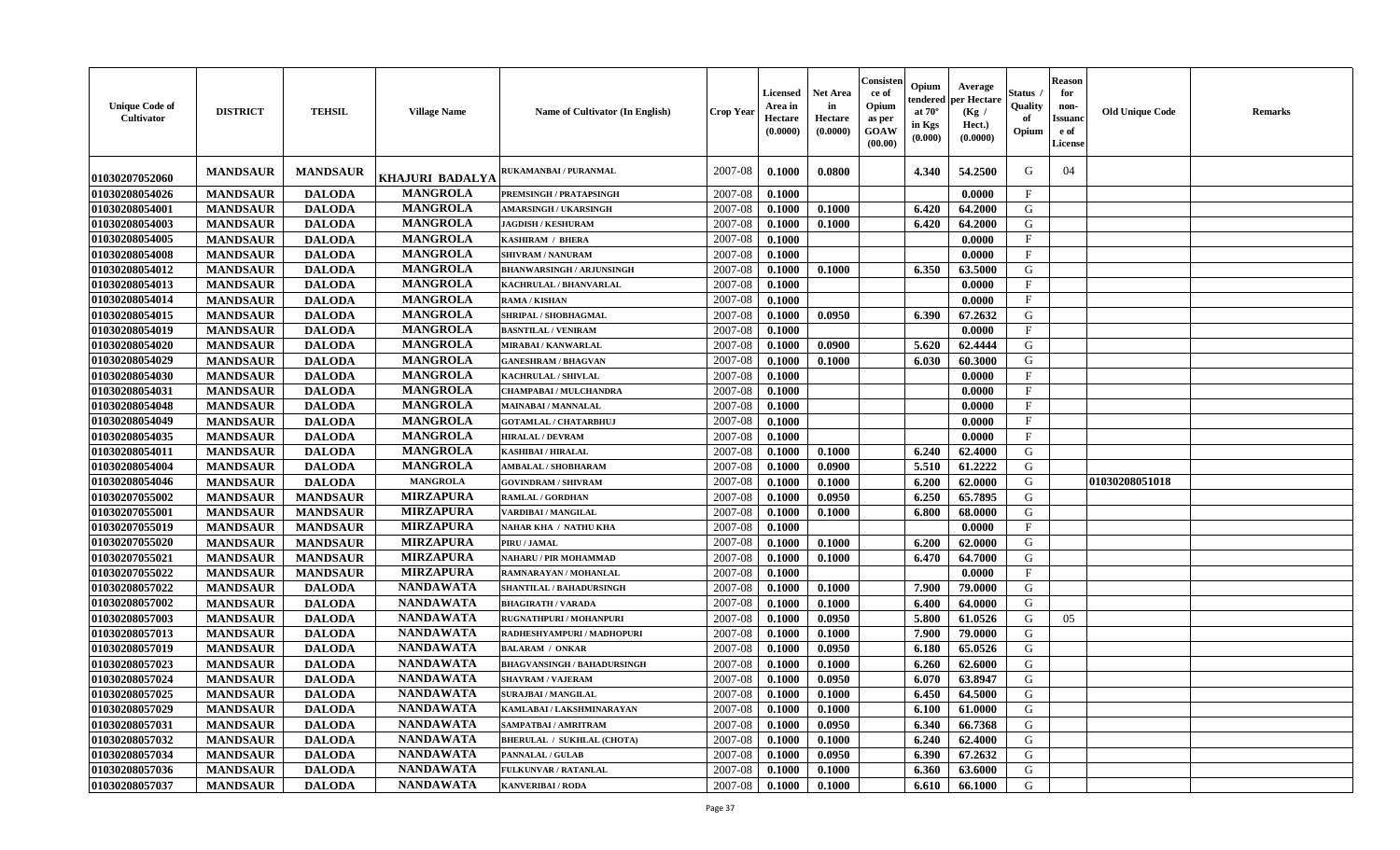| <b>Unique Code of</b><br><b>Cultivator</b> | <b>DISTRICT</b> | <b>TEHSIL</b> | <b>Village Name</b> | Name of Cultivator (In English)  | <b>Crop Year</b> | <b>Licensed</b><br>Area in<br>Hectare<br>(0.0000) | <b>Net Area</b><br>in<br>Hectare<br>(0.0000) | Consister<br>ce of<br>Opium<br>as per<br><b>GOAW</b><br>(00.00) | Opium<br>endered<br>at $70^\circ$<br>in Kgs<br>(0.000) | Average<br>per Hectare<br>(Kg /<br>Hect.)<br>(0.0000) | Status<br>Quality<br>of<br>Opium | <b>Reason</b><br>for<br>non-<br><b>Issuand</b><br>e of<br><b>License</b> | <b>Old Unique Code</b> | <b>Remarks</b> |
|--------------------------------------------|-----------------|---------------|---------------------|----------------------------------|------------------|---------------------------------------------------|----------------------------------------------|-----------------------------------------------------------------|--------------------------------------------------------|-------------------------------------------------------|----------------------------------|--------------------------------------------------------------------------|------------------------|----------------|
| 01030208057038                             | <b>MANDSAUR</b> | <b>DALODA</b> | <b>NANDAWATA</b>    | <b>RATANLAL / TULSIRAM</b>       | 2007-08          | 0.1000                                            | 0.1000                                       |                                                                 | 6.430                                                  | 64.3000                                               | G                                |                                                                          |                        |                |
| 01030208057040                             | <b>MANDSAUR</b> | <b>DALODA</b> | <b>NANDAWATA</b>    | <b>SHAMBHULAL / BAGDIRAM</b>     | 2007-08          | 0.1000                                            |                                              |                                                                 |                                                        | 0.0000                                                | $\mathbf F$                      |                                                                          |                        |                |
| 01030208057041                             | <b>MANDSAUR</b> | <b>DALODA</b> | <b>NANDAWATA</b>    | <b>MANGILAL / RAMLAL</b>         | 2007-08          | 0.1000                                            | 0.1000                                       |                                                                 | 6.580                                                  | 65.8000                                               | G                                |                                                                          |                        |                |
| 01030208057042                             | <b>MANDSAUR</b> | <b>DALODA</b> | <b>NANDAWATA</b>    | <b>BANSHILAL / VARDA</b>         | 2007-08          | 0.1000                                            | 0.1000                                       |                                                                 | 6.260                                                  | 62.6000                                               | G                                |                                                                          |                        |                |
| 01030208057043                             | <b>MANDSAUR</b> | <b>DALODA</b> | <b>NANDAWATA</b>    | <b>BHAGVANTIBAI / RADHESHYAM</b> | 2007-08          | 0.1000                                            | 0.1050                                       |                                                                 | 6.950                                                  | 66.1905                                               | G                                |                                                                          |                        |                |
| 01030208057053                             | <b>MANDSAUR</b> | <b>DALODA</b> | <b>NANDAWATA</b>    | <b>BHERULAL / DHURA JI</b>       | 2007-08          | 0.1000                                            | 0.1000                                       |                                                                 | 6.800                                                  | 68.0000                                               | G                                |                                                                          |                        |                |
| 01030208057054                             | <b>MANDSAUR</b> | <b>DALODA</b> | <b>NANDAWATA</b>    | <b>RAMLAL / VISHRRAM</b>         | 2007-08          | 0.1000                                            | 0.0950                                       |                                                                 | 5.970                                                  | 62.8421                                               | G                                |                                                                          |                        |                |
| 01030208057055                             | <b>MANDSAUR</b> | <b>DALODA</b> | <b>NANDAWATA</b>    | LAKSHMINARAYAN / AMBARAM         | 2007-08          | 0.1000                                            | 0.0500                                       |                                                                 | 3.180                                                  | 63.6000                                               | ${\bf G}$                        |                                                                          |                        |                |
| 01030208057059                             | <b>MANDSAUR</b> | <b>DALODA</b> | <b>NANDAWATA</b>    | RAMNARAYAN / KALURAM             | 2007-08          | 0.1000                                            | 0.1000                                       |                                                                 | 5.790                                                  | 57.9000                                               | G                                |                                                                          |                        |                |
| 01030208057062                             | <b>MANDSAUR</b> | <b>DALODA</b> | <b>NANDAWATA</b>    | <b>RATANBAI/BHERULAL</b>         | 2007-08          | 0.1000                                            | 0.0950                                       |                                                                 | 5.840                                                  | 61.4737                                               | G                                |                                                                          |                        |                |
| 01030208057065                             | <b>MANDSAUR</b> | <b>DALODA</b> | <b>NANDAWATA</b>    | NANDA / MOTI                     | 2007-08          | 0.1000                                            | 0.0950                                       |                                                                 | 6.480                                                  | 68.2105                                               | G                                |                                                                          |                        |                |
| 01030208057066                             | <b>MANDSAUR</b> | <b>DALODA</b> | <b>NANDAWATA</b>    | <b>NANDI BAI/BHUVAN</b>          | 2007-08          | 0.1000                                            | 0.1050                                       |                                                                 | 6.320                                                  | 60.1905                                               | G                                |                                                                          |                        |                |
| 01030208057067                             | <b>MANDSAUR</b> | <b>DALODA</b> | <b>NANDAWATA</b>    | <b>GUL MOHAMMAD / ALLANUR</b>    | 2007-08          | 0.1000                                            | 0.0900                                       |                                                                 | 6.170                                                  | 68.5556                                               | G                                |                                                                          |                        |                |
| 01030208057070                             | <b>MANDSAUR</b> | <b>DALODA</b> | <b>NANDAWATA</b>    | <b>RATANLAL / DEVRAM</b>         | 2007-08          | 0.1000                                            | 0.0950                                       |                                                                 | 6.630                                                  | 69.7895                                               | G                                |                                                                          |                        |                |
| 01030208057072                             | <b>MANDSAUR</b> | <b>DALODA</b> | <b>NANDAWATA</b>    | <b>SITABAI/BANSHILAL</b>         | 2007-08          | 0.1000                                            | 0.1000                                       |                                                                 | 7.130                                                  | 71.3000                                               | G                                |                                                                          |                        |                |
| 01030208057079                             | <b>MANDSAUR</b> | <b>DALODA</b> | <b>NANDAWATA</b>    | RAJENDRA / MOHANLAL              | 2007-08          | 0.1000                                            | 0.1000                                       |                                                                 | 6.270                                                  | 62.7000                                               | G                                |                                                                          |                        |                |
| 01030208057005                             | <b>MANDSAUR</b> | <b>DALODA</b> | <b>NANDAWATA</b>    | MOHANLAL / BHERULAL              | 2007-08          | 0.1000                                            | 0.1000                                       |                                                                 | 6.420                                                  | 64.2000                                               | G                                |                                                                          |                        |                |
| 01030208057006                             | <b>MANDSAUR</b> | <b>DALODA</b> | <b>NANDAWATA</b>    | <b>SHANTILAL / BHERULAL</b>      | 2007-08          | 0.1000                                            | 0.0950                                       |                                                                 | 6.170                                                  | 64.9474                                               | G                                |                                                                          |                        |                |
| 01030208057008                             | <b>MANDSAUR</b> | <b>DALODA</b> | <b>NANDAWATA</b>    | <b>GANPAT SINGH / BHOM SINGH</b> | 2007-08          | 0.1000                                            | 0.1000                                       |                                                                 | 7.000                                                  | 70.0000                                               | G                                |                                                                          |                        |                |
| 01030208057011                             | <b>MANDSAUR</b> | <b>DALODA</b> | <b>NANDAWATA</b>    | <b>RAMESHCHANDRA / BHERULAL</b>  | 2007-08          | 0.1000                                            | 0.0950                                       |                                                                 | 6.000                                                  | 63.1579                                               | G                                |                                                                          |                        |                |
| 01030208057027                             | <b>MANDSAUR</b> | <b>DALODA</b> | <b>NANDAWATA</b>    | <b>GOPAL / RAMLAL</b>            | 2007-08          | 0.1000                                            | 0.0950                                       |                                                                 | 5.890                                                  | 62.0000                                               | G                                |                                                                          |                        |                |
| 01030208057035                             | <b>MANDSAUR</b> | <b>DALODA</b> | <b>NANDAWATA</b>    | <b>MANGILAL / BHAGWAN</b>        | 2007-08          | 0.1000                                            | 0.0950                                       |                                                                 | 6.290                                                  | 66.2105                                               | G                                |                                                                          |                        |                |
| 01030208057047                             | <b>MANDSAUR</b> | <b>DALODA</b> | <b>NANDAWATA</b>    | <b>BHERULAL / KACHRU</b>         | 2007-08          | 0.1000                                            | 0.0950                                       |                                                                 | 6.360                                                  | 66.9474                                               | G                                |                                                                          |                        |                |
| 01030208057048                             | <b>MANDSAUR</b> | <b>DALODA</b> | <b>NANDAWATA</b>    | <b>CHENRAM / RATANLAL</b>        | 2007-08          | 0.1000                                            |                                              |                                                                 |                                                        | 0.0000                                                | $\mathbf{F}$                     |                                                                          |                        |                |
| 01030208057049                             | <b>MANDSAUR</b> | <b>DALODA</b> | <b>NANDAWATA</b>    | CHNDABAI / SALAGRAM / BAGDIBAI   | 2007-08          | 0.1000                                            | 0.1000                                       |                                                                 | 6.660                                                  | 66.6000                                               | G                                |                                                                          |                        |                |
| 01030208057074                             | <b>MANDSAUR</b> | <b>DALODA</b> | <b>NANDAWATA</b>    | KAMLABAI / RAMPRATAP             | 2007-08          | 0.1000                                            | 0.1000                                       |                                                                 | 5.990                                                  | 59.9000                                               | G                                |                                                                          |                        |                |
| 01030208057077                             | <b>MANDSAUR</b> | <b>DALODA</b> | <b>NANDAWATA</b>    | MOHANLAL / JAGANNATH             | 2007-08          | 0.1000                                            | 0.1000                                       |                                                                 | 6.190                                                  | 61.9000                                               | G                                |                                                                          |                        |                |
| 01030208057082                             | <b>MANDSAUR</b> | <b>DALODA</b> | <b>NANDAWATA</b>    | <b>GANGABAI / GANESHRAM</b>      | 2007-08          | 0.1000                                            | 0.1000                                       |                                                                 | 6.270                                                  | 62.7000                                               | G                                |                                                                          |                        |                |
| 01030208057088                             | <b>MANDSAUR</b> | <b>DALODA</b> | <b>NANDAWATA</b>    | <b>ASHARAM / KALURAM</b>         | 2007-08          | 0.1000                                            | 0.1000                                       |                                                                 | 6.360                                                  | 63.6000                                               | G                                |                                                                          |                        |                |
| 01030208057098                             | <b>MANDSAUR</b> | <b>DALODA</b> | <b>NANDAWATA</b>    | <b>CHUNNILAL / BHAIRA</b>        | 2007-08          | 0.1000                                            | 0.1000                                       |                                                                 | 5.440                                                  | 54.4000                                               | G                                | 04                                                                       |                        |                |
| 01030208057004                             | <b>MANDSAUR</b> | <b>DALODA</b> | <b>NANDAWATA</b>    | LAKSHMINARAYAN / BHERULAL        | 2007-08          | 0.1000                                            | 0.1050                                       |                                                                 | 6.960                                                  | 66.2857                                               | G                                |                                                                          |                        |                |
| 01030208057073                             | <b>MANDSAUR</b> | <b>DALODA</b> | <b>NANDAWATA</b>    | <b>SUNDARBAI / SUKHLAL</b>       | 2007-08          | 0.1000                                            | 0.1000                                       |                                                                 | 6.340                                                  | 63.4000                                               | ${\bf G}$                        |                                                                          |                        |                |
| 01030208057078                             | <b>MANDSAUR</b> | <b>DALODA</b> | <b>NANDAWATA</b>    | <b>GANGARAM / BAGDIRAM</b>       | 2007-08          | 0.1000                                            |                                              |                                                                 |                                                        | 0.0000                                                | $_{\rm F}$                       |                                                                          |                        |                |
| 01030208057084                             | <b>MANDSAUR</b> | <b>DALODA</b> | <b>NANDAWATA</b>    | PYARIBAI / RUGANATH              | 2007-08          | 0.1000                                            | 0.1000                                       |                                                                 | 5.980                                                  | 59.8000                                               | G                                |                                                                          |                        |                |
| 01030208057090                             | <b>MANDSAUR</b> | <b>DALODA</b> | <b>NANDAWATA</b>    | <b>BAPULAL / LALU</b>            | 2007-08          | 0.1000                                            | 0.0950                                       |                                                                 | 6.940                                                  | 73.0526                                               | G                                |                                                                          |                        |                |
| 01030208057092                             | <b>MANDSAUR</b> | <b>DALODA</b> | <b>NANDAWATA</b>    | ONKARLAL / GANGARAM              | 2007-08          | 0.1000                                            | 0.0950                                       |                                                                 | 6.840                                                  | 72.0000                                               | G                                |                                                                          |                        |                |
| 01030208057094                             | <b>MANDSAUR</b> | <b>DALODA</b> | <b>NANDAWATA</b>    | <b>HIRALAL / DHAPUBAI</b>        | 2007-08          | 0.1000                                            | 0.0950                                       |                                                                 | 5.740                                                  | 60.4211                                               | G                                |                                                                          |                        |                |
| 01030208057104                             | <b>MANDSAUR</b> | <b>DALODA</b> | <b>NANDAWATA</b>    | SAMPATBAI / BHAGVANSINGH         | 2007-08          | 0.1000                                            | 0.1000                                       |                                                                 | 6.610                                                  | 66.1000                                               | G                                |                                                                          |                        |                |
| 01030208057109                             | <b>MANDSAUR</b> | <b>DALODA</b> | <b>NANDAWATA</b>    | HUSSAIN/HAMIRBAI/ ALLANUR        | 2007-08          | 0.1000                                            | 0.0900                                       |                                                                 | 6.400                                                  | 71.1111                                               | G                                |                                                                          |                        |                |
| 01030208057111                             | <b>MANDSAUR</b> | <b>DALODA</b> | <b>NANDAWATA</b>    | <b>BAPULAL / BHANWARLAL</b>      | 2007-08          | 0.1000                                            | 0.1000                                       |                                                                 | 6.500                                                  | 65.0000                                               | ${\bf G}$                        |                                                                          |                        |                |
| 01030208057113                             | <b>MANDSAUR</b> | <b>DALODA</b> | <b>NANDAWATA</b>    | <b>BAGDIBAI / DEV JI</b>         | 2007-08          | 0.1000                                            |                                              |                                                                 |                                                        | 0.0000                                                | $\mathbf{F}$                     |                                                                          |                        |                |
| 01030208057116                             | <b>MANDSAUR</b> | <b>DALODA</b> | <b>NANDAWATA</b>    | SHANKARLAL / GANGARAM            | 2007-08          | 0.1000                                            | 0.0950                                       |                                                                 | 6.010                                                  | 63.2632                                               | G                                |                                                                          |                        |                |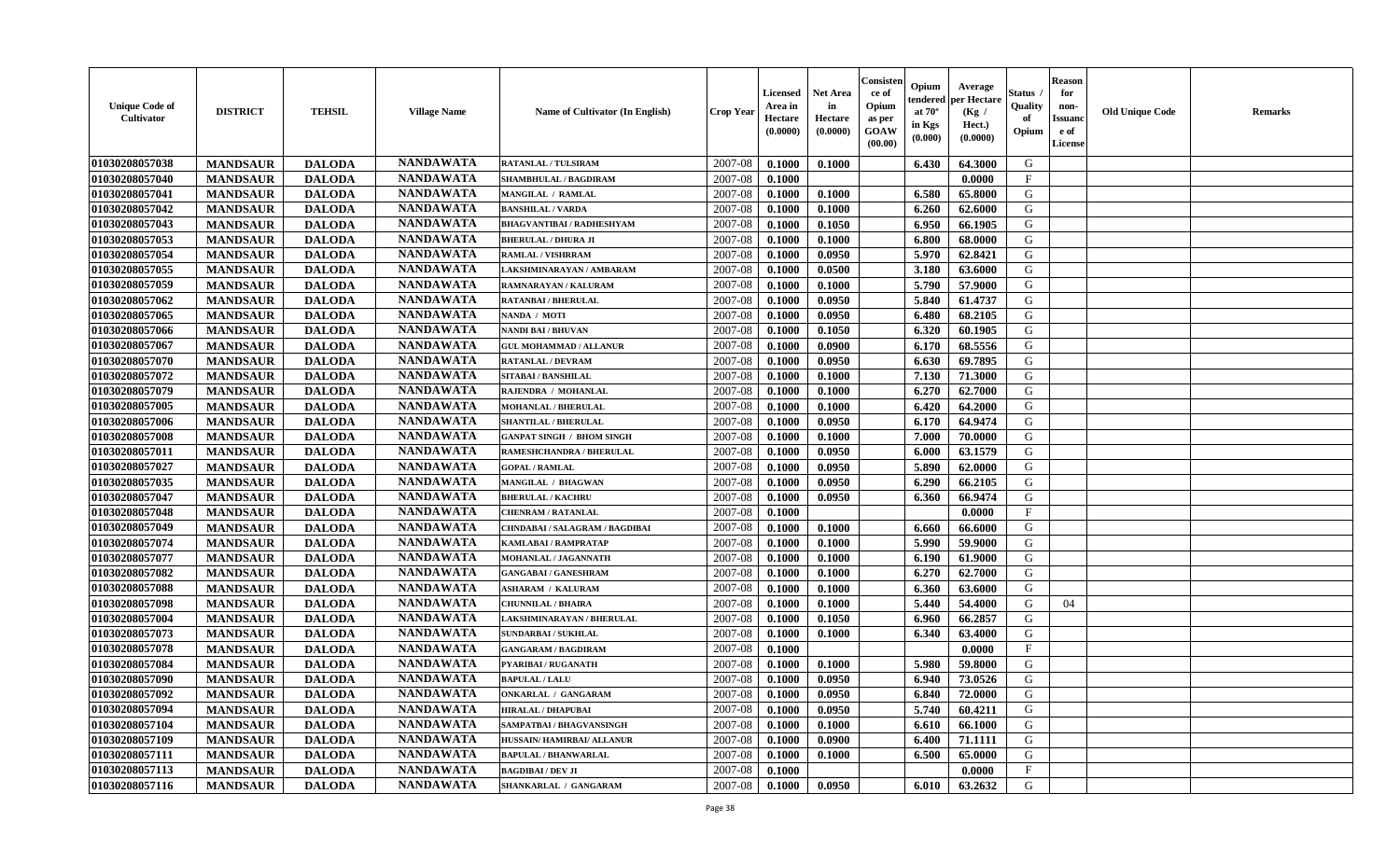| <b>Unique Code of</b><br><b>Cultivator</b> | <b>DISTRICT</b> | <b>TEHSIL</b> | <b>Village Name</b> | <b>Name of Cultivator (In English)</b> | <b>Crop Year</b> | <b>Licensed</b><br>Area in<br>Hectare<br>(0.0000) | <b>Net Area</b><br>in<br>Hectare<br>(0.0000) | Consisteı<br>ce of<br>Opium<br>as per<br><b>GOAW</b><br>(00.00) | Opium<br>endered<br>at $70^\circ$<br>in Kgs<br>$(\mathbf{0.000})$ | Average<br>per Hectare<br>(Kg /<br>Hect.)<br>(0.0000) | Status<br>Quality<br>of<br>Opium | <b>Reason</b><br>for<br>non-<br>Issuan<br>e of<br>License | <b>Old Unique Code</b> | <b>Remarks</b> |
|--------------------------------------------|-----------------|---------------|---------------------|----------------------------------------|------------------|---------------------------------------------------|----------------------------------------------|-----------------------------------------------------------------|-------------------------------------------------------------------|-------------------------------------------------------|----------------------------------|-----------------------------------------------------------|------------------------|----------------|
| 01030208057120                             | <b>MANDSAUR</b> | <b>DALODA</b> | <b>NANDAWATA</b>    | <b>NATHU / KISHANLAL</b>               | 2007-08          | 0.1000                                            | 0.0950                                       |                                                                 | 5.290                                                             | 55.6842                                               | G                                | 04                                                        |                        |                |
| 01030208057124                             | <b>MANDSAUR</b> | <b>DALODA</b> | <b>NANDAWATA</b>    | <b>BALKUNWAR / BASANTILAL</b>          | 2007-08          | 0.1000                                            | 0.1000                                       |                                                                 | 6.640                                                             | 66.4000                                               | G                                |                                                           |                        |                |
| 01030208057127                             | <b>MANDSAUR</b> | <b>DALODA</b> | <b>NANDAWATA</b>    | FAKIR MOHAMMAD / GUL MOHAMMAD          | 2007-08          | 0.1000                                            | 0.0950                                       |                                                                 | 6.390                                                             | 67.2632                                               | G                                |                                                           |                        |                |
| 01030208057130                             | <b>MANDSAUR</b> | <b>DALODA</b> | <b>NANDAWATA</b>    | <b>BALU / BHERA BALAI</b>              | 2007-08          | 0.1000                                            | 0.1000                                       |                                                                 | 5.790                                                             | 57.9000                                               | G                                | 05                                                        |                        |                |
| 01030208057140                             | <b>MANDSAUR</b> | <b>DALODA</b> | <b>NANDAWATA</b>    | <b>BADRILAL / KACHRU</b>               | 2007-08          | 0.1000                                            | 0.0950                                       |                                                                 | 5.580                                                             | 58.7368                                               | G                                |                                                           |                        |                |
| 01030208057145                             | <b>MANDSAUR</b> | <b>DALODA</b> | <b>NANDAWATA</b>    | KAMALSINGH / BHAGVANSINGH              | 2007-08          | 0.1000                                            | 0.1000                                       |                                                                 | 6.710                                                             | 67.1000                                               | G                                |                                                           |                        |                |
| 01030208057146                             | <b>MANDSAUR</b> | <b>DALODA</b> | <b>NANDAWATA</b>    | <b>RUGANATH / DHURA</b>                | 2007-08          | 0.1000                                            | 0.1000                                       |                                                                 | 6.730                                                             | 67.3000                                               | G                                |                                                           |                        |                |
| 01030208057147                             | <b>MANDSAUR</b> | <b>DALODA</b> | <b>NANDAWATA</b>    | <b>MOHANALAL / GHASI</b>               | 2007-08          | 0.1000                                            | 0.1000                                       |                                                                 | 5.920                                                             | 59.2000                                               | G                                |                                                           |                        |                |
| 01030208057156                             | <b>MANDSAUR</b> | <b>DALODA</b> | <b>NANDAWATA</b>    | <b>SURATRAM / VARDICHAND</b>           | 2007-08          | 0.1000                                            | 0.1000                                       |                                                                 | 6.140                                                             | 61.4000                                               | G                                |                                                           |                        |                |
| 01030208057161                             | <b>MANDSAUR</b> | <b>DALODA</b> | <b>NANDAWATA</b>    | <b>GANESHRAM / DHURA</b>               | 2007-08          | 0.1000                                            | 0.1000                                       |                                                                 | 6.690                                                             | 66.9000                                               | G                                |                                                           |                        |                |
| 01030208057163                             | <b>MANDSAUR</b> | <b>DALODA</b> | <b>NANDAWATA</b>    | PARVATSINGH / BHAGVANSINGH             | 2007-08          | 0.1000                                            | 0.1000                                       |                                                                 | 6.660                                                             | 66.6000                                               | G                                |                                                           |                        |                |
| 01030208057166                             | <b>MANDSAUR</b> | <b>DALODA</b> | <b>NANDAWATA</b>    | PYARCHAND KANA GAYARI                  | 2007-08          | 0.1000                                            | 0.1000                                       |                                                                 | 6.770                                                             | 67.7000                                               | G                                |                                                           |                        |                |
| 01030208057168                             | <b>MANDSAUR</b> | <b>DALODA</b> | <b>NANDAWATA</b>    | NIRMALAKUMAR / KANHAIYALAL             | 2007-08          | 0.1000                                            | 0.1000                                       |                                                                 | 6.930                                                             | 69.3000                                               | G                                |                                                           |                        |                |
| 01030208057105                             | <b>MANDSAUR</b> | <b>DALODA</b> | <b>NANDAWATA</b>    | <b>BHAVNRALAL / RAMNARAYAN</b>         | 2007-08          | 0.1000                                            | 0.0950                                       |                                                                 | 7.360                                                             | 77.4737                                               | G                                |                                                           |                        |                |
| 01030208057112                             | <b>MANDSAUR</b> | <b>DALODA</b> | <b>NANDAWATA</b>    | <b>HAKLAL / GANGARAM</b>               | 2007-08          | 0.1000                                            | 0.0950                                       |                                                                 | 6.570                                                             | 69.1579                                               | G                                |                                                           |                        |                |
| 01030208057118                             | <b>MANDSAUR</b> | <b>DALODA</b> | <b>NANDAWATA</b>    | RADHABAI / PYARCHANDRA                 | 2007-08          | 0.1000                                            | 0.0950                                       |                                                                 | 6.360                                                             | 66.9474                                               | G                                |                                                           |                        |                |
| 01030208057123                             | <b>MANDSAUR</b> | <b>DALODA</b> | <b>NANDAWATA</b>    | <b>PARVATI BAI / BALU</b>              | 2007-08          | 0.1000                                            | 0.1000                                       |                                                                 | 6.710                                                             | 67.1000                                               | G                                |                                                           |                        |                |
| 01030208057137                             | <b>MANDSAUR</b> | <b>DALODA</b> | <b>NANDAWATA</b>    | <b>RAMESHVAR / KALU</b>                | 2007-08          | 0.1000                                            | 0.1000                                       |                                                                 | 6.600                                                             | 66.0000                                               | G                                |                                                           |                        |                |
| 01030208057138                             | <b>MANDSAUR</b> | <b>DALODA</b> | <b>NANDAWATA</b>    | <b>BAPULAL / SHANTILAL</b>             | 2007-08          | 0.1000                                            | 0.0950                                       |                                                                 | 6.750                                                             | 71.0526                                               | G                                |                                                           |                        |                |
| 01030208057142                             | <b>MANDSAUR</b> | <b>DALODA</b> | <b>NANDAWATA</b>    | <b>BALU / GANGARAM</b>                 | 2007-08          | 0.1000                                            | 0.1050                                       |                                                                 | 7.000                                                             | 66.6667                                               | G                                |                                                           |                        |                |
| 01030208057150                             | <b>MANDSAUR</b> | <b>DALODA</b> | <b>NANDAWATA</b>    | <b>MADHUSUDHAN / DEVRAM</b>            | 2007-08          | 0.1000                                            | 0.0950                                       |                                                                 | 6.350                                                             | 66.8421                                               | G                                |                                                           |                        |                |
| 01030208057154                             | <b>MANDSAUR</b> | <b>DALODA</b> | <b>NANDAWATA</b>    | PARASHRAM / MATHURALAL                 | 2007-08          | 0.1000                                            | 0.0950                                       |                                                                 | 6.380                                                             | 67.1579                                               | G                                |                                                           |                        |                |
| 01030208057157                             | <b>MANDSAUR</b> | <b>DALODA</b> | <b>NANDAWATA</b>    | <b>RANCHHOD / PANNALAL</b>             | 2007-08          | 0.1000                                            | 0.0950                                       |                                                                 | 6.540                                                             | 68.8421                                               | G                                |                                                           |                        |                |
| 01030208057167                             | <b>MANDSAUR</b> | <b>DALODA</b> | <b>NANDAWATA</b>    | PREMCHAND / KISHANALAL                 | 2007-08          | 0.1000                                            |                                              |                                                                 |                                                                   | 0.0000                                                | $\mathbf{F}$                     |                                                           |                        |                |
| 01030208057061                             | <b>MANDSAUR</b> | <b>DALODA</b> | <b>NANDAWATA</b>    | NANDLAL / KANJI                        | 2007-08          | 0.1000                                            | 0.1000                                       |                                                                 | 7.150                                                             | 71.5000                                               | G                                |                                                           |                        |                |
| 01030208057135                             | <b>MANDSAUR</b> | <b>DALODA</b> | <b>NANDAWATA</b>    | RAMKUNWARBAI / ATAMARAM                | 2007-08          | 0.1000                                            | 0.1000                                       |                                                                 | 6.700                                                             | 67.0000                                               | G                                |                                                           |                        |                |
| 01030208057139                             | <b>MANDSAUR</b> | <b>DALODA</b> | <b>NANDAWATA</b>    | NANDIBAI / PRITHVIRAJ                  | 2007-08          | 0.1000                                            | 0.1000                                       |                                                                 | 6.940                                                             | 69.4000                                               | G                                |                                                           |                        |                |
| 01030208057001                             | <b>MANDSAUR</b> | <b>DALODA</b> | <b>NANDAWATA</b>    | <b>BHAGIRATH / BHERULAL</b>            | 2007-08          | 0.1000                                            |                                              |                                                                 |                                                                   | 0.0000                                                | $\mathbf{F}$                     |                                                           |                        |                |
| 01030208057058                             | <b>MANDSAUR</b> | <b>DALODA</b> | <b>NANDAWATA</b>    | KACHRULAL / KANA                       | 2007-08          | 0.1000                                            | 0.1000                                       |                                                                 | 6.970                                                             | 69.7000                                               | G                                |                                                           |                        |                |
| 01030208057085                             | <b>MANDSAUR</b> | <b>DALODA</b> | <b>NANDAWATA</b>    | <b>LAXMAN / BHERA</b>                  | 2007-08          | 0.1000                                            | 0.0950                                       |                                                                 | 6.090                                                             | 64.1053                                               | G                                |                                                           |                        |                |
| 01030208057164                             | <b>MANDSAUR</b> | <b>DALODA</b> | <b>NANDAWATA</b>    | <b>BALARAM / MAGANIRAM</b>             | 2007-08          | 0.1000                                            | 0.0950                                       |                                                                 | 5.700                                                             | 60.0000                                               | G                                |                                                           |                        |                |
| 01030208057080                             | <b>MANDSAUR</b> | <b>DALODA</b> | <b>NANDAWATA</b>    | SHRIPAL / UMMEDRAM                     | 2007-08          | 0.1000                                            | 0.0950                                       |                                                                 | 5.780                                                             | 60.8421                                               | G                                |                                                           |                        |                |
| 01030208057108                             | <b>MANDSAUR</b> | <b>DALODA</b> | <b>NANDAWATA</b>    | NANURAM / VARDA                        | 2007-08          | 0.1000                                            |                                              |                                                                 |                                                                   | 0.0000                                                | $\mathbf{F}$                     |                                                           |                        |                |
| 01030208057095                             | <b>MANDSAUR</b> | <b>DALODA</b> | <b>NANDAWATA</b>    | BHAGVATIPRASAD / SALAGARAM             | 2007-08          | 0.1000                                            | 0.1000                                       |                                                                 | 7.250                                                             | 72.5000                                               |                                  | 02                                                        |                        |                |
| 01030208057172                             | <b>MANDSAUR</b> | <b>DALODA</b> | <b>NANDAWATA</b>    | <b>GANGABAI/NIRBHAYRAM</b>             | 2007-08          | 0.1000                                            | 0.1000                                       |                                                                 | 6.590                                                             | 65.9000                                               | G                                |                                                           |                        |                |
| 01030208057173                             | <b>MANDSAUR</b> | <b>DALODA</b> | <b>NANDAWATA</b>    | <b>BHERULAL / NIRBHAYRAM</b>           | $2007-08$ 0.1000 |                                                   | 0.1000                                       |                                                                 | $6.000$                                                           | 60.0000                                               | G                                |                                                           |                        |                |
| 01030208057174                             | <b>MANDSAUR</b> | <b>DALODA</b> | <b>NANDAWATA</b>    | <b>MEVALAL / NATHU</b>                 | 2007-08          | 0.1000                                            | 0.1000                                       |                                                                 | 6.650                                                             | 66.5000                                               | G                                |                                                           |                        |                |
| 01030208057175                             | <b>MANDSAUR</b> | <b>DALODA</b> | <b>NANDAWATA</b>    | PREMRAJ / MOTILAL                      | 2007-08          | 0.1000                                            | 0.0950                                       |                                                                 | 6.170                                                             | 64.9474                                               | G                                |                                                           |                        |                |
| 01030208057176                             | <b>MANDSAUR</b> | <b>DALODA</b> | <b>NANDAWATA</b>    | SHOBHARAM / CHUNNILAL                  | 2007-08          | 0.1000                                            | 0.0950                                       |                                                                 | 6.180                                                             | 65.0526                                               | G                                |                                                           |                        |                |
| 01030208057143                             | <b>MANDSAUR</b> | <b>DALODA</b> | <b>NANDAWATA</b>    | <b>NANDIBAI / HAKLAL</b>               | 2007-08          | 0.1000                                            | 0.1000                                       |                                                                 | 6.340                                                             | 63.4000                                               | G                                |                                                           |                        |                |
| 01030208057052                             | <b>MANDSAUR</b> | <b>DALODA</b> | <b>NANDAWATA</b>    | SHOBHARAM / ONKARLAL                   | 2007-08          | 0.1000                                            | 0.1000                                       |                                                                 | 6.230                                                             | 62.3000                                               | G                                |                                                           |                        |                |
| 01030208057017                             | <b>MANDSAUR</b> | <b>DALODA</b> | <b>NANDAWATA</b>    | <b>UDAYLAL / RAGHUNATH</b>             | 2007-08          | 0.1000                                            | 0.1000                                       |                                                                 | 6.860                                                             | 68.6000                                               | G                                |                                                           |                        |                |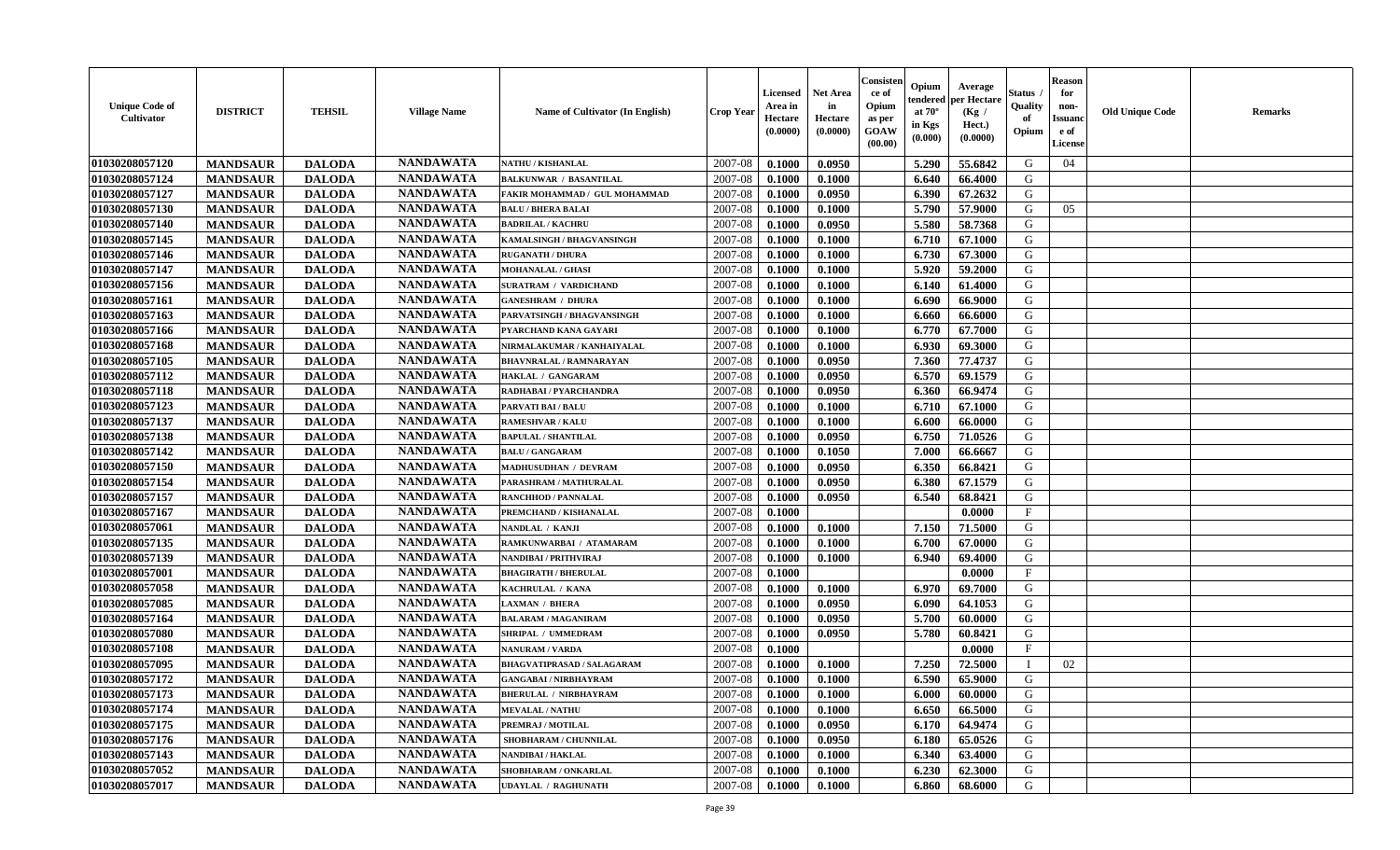| <b>Unique Code of</b><br>Cultivator | <b>DISTRICT</b> | <b>TEHSIL</b>   | <b>Village Name</b> | <b>Name of Cultivator (In English)</b> | <b>Crop Year</b> | <b>Licensed</b><br>Area in<br>Hectare<br>(0.0000) | <b>Net Area</b><br>in<br>Hectare<br>(0.0000) | Consister<br>ce of<br>Opium<br>as per<br><b>GOAW</b><br>(00.00) | Opium<br>endered<br>at $70^{\circ}$<br>in Kgs<br>(0.000) | Average<br>per Hectare<br>(Kg /<br>Hect.)<br>(0.0000) | Status<br>Quality<br>of<br>Opium | <b>Reason</b><br>for<br>non-<br><b>Issuand</b><br>e of<br>License | <b>Old Unique Code</b> | <b>Remarks</b> |
|-------------------------------------|-----------------|-----------------|---------------------|----------------------------------------|------------------|---------------------------------------------------|----------------------------------------------|-----------------------------------------------------------------|----------------------------------------------------------|-------------------------------------------------------|----------------------------------|-------------------------------------------------------------------|------------------------|----------------|
| 01030208057125                      | <b>MANDSAUR</b> | <b>DALODA</b>   | <b>NANDAWATA</b>    | <b>HIMMATSINGH / SHIVSINGH</b>         | 2007-08          | 0.1000                                            | 0.0950                                       |                                                                 | 6.470                                                    | 68.1053                                               | G                                |                                                                   |                        |                |
| 01030208057117                      | <b>MANDSAUR</b> | <b>DALODA</b>   | <b>NANDAWATA</b>    | <b>DALU / SALAGRAM</b>                 | 2007-08          | 0.1000                                            | 0.1000                                       |                                                                 | 6.490                                                    | 64.9000                                               | G                                |                                                                   |                        |                |
| 01030208057128                      | <b>MANDSAUR</b> | <b>DALODA</b>   | <b>NANDAWATA</b>    | KALABAI / AMBALAL                      | 2007-08          | 0.1000                                            | 0.1000                                       |                                                                 | 7.100                                                    | 71.0000                                               | G                                |                                                                   |                        |                |
| 01030208057103                      | <b>MANDSAUR</b> | <b>DALODA</b>   | <b>NANDAWATA</b>    | LAXMINARAYAN / SHOBHARAM               | 2007-08          | 0.1000                                            | 0.1000                                       |                                                                 | 6.820                                                    | 68.2000                                               | G                                |                                                                   |                        |                |
| 01030208057180                      | <b>MANDSAUR</b> | <b>DALODA</b>   | <b>NANDAWATA</b>    | SHANKARLAL / BAHADURSINGH              | 2007-08          | 0.1000                                            | 0.1000                                       |                                                                 | 6.220                                                    | 62.2000                                               | G                                |                                                                   |                        |                |
| 01030208057181                      | <b>MANDSAUR</b> | <b>DALODA</b>   | <b>NANDAWATA</b>    | <b>BHERULAL / SUKHLAL (BADA)</b>       | 2007-08          | 0.1000                                            | 0.0950                                       |                                                                 | 6.050                                                    | 63.6842                                               | G                                |                                                                   |                        |                |
| 01030208057186                      | <b>MANDSAUR</b> | <b>DALODA</b>   | <b>NANDAWATA</b>    | <b>JAGDISH / BHANVARLAL</b>            | 2007-08          | 0.1000                                            | 0.1000                                       |                                                                 | 6.600                                                    | 66.0000                                               | G                                |                                                                   |                        |                |
| 01030208057131                      | <b>MANDSAUR</b> | <b>DALODA</b>   | <b>NANDAWATA</b>    | <b>JAWAHARLAL / GABBA</b>              | 2007-08          | 0.1000                                            | 0.0850                                       |                                                                 | 5.560                                                    | 65.4118                                               | G                                |                                                                   |                        |                |
| 01030208057187                      | <b>MANDSAUR</b> | <b>DALODA</b>   | <b>NANDAWATA</b>    | <b>BHAGATRAM / DEVRAM</b>              | 2007-08          | 0.1000                                            |                                              |                                                                 |                                                          | 0.0000                                                | F                                |                                                                   |                        |                |
| 01030208057188                      | <b>MANDSAUR</b> | <b>DALODA</b>   | <b>NANDAWATA</b>    | <b>VINOD / MOHANALAL</b>               | 2007-08          | 0.1000                                            | 0.0950                                       |                                                                 | 6.110                                                    | 64.3158                                               | G                                |                                                                   |                        |                |
| 01030208057158                      | <b>MANDSAUR</b> | <b>DALODA</b>   | <b>NANDAWATA</b>    | NAGULAL URAF NAGESHWAR PITA SURATRAM   | 2007-08          | 0.1000                                            | 0.1000                                       |                                                                 | 6.210                                                    | 62.1000                                               | G                                |                                                                   |                        |                |
| 01030207059001                      | <b>MANDSAUR</b> | <b>MANDSAUR</b> | <b>RAJAKHEDI</b>    | KISHAN SINGH / DEVIDAN                 | 2007-08          | 0.1000                                            |                                              |                                                                 |                                                          | 0.0000                                                | $\mathbf{F}$                     |                                                                   |                        |                |
| 01030207059002                      | <b>MANDSAUR</b> | <b>MANDSAUR</b> | <b>RAJAKHEDI</b>    | <b>BHARAT SINGH / DEVIDAN</b>          | 2007-08          | 0.1000                                            | 0.1000                                       |                                                                 | 5.910                                                    | 59.1000                                               | G                                |                                                                   |                        |                |
| 01030207059003                      | <b>MANDSAUR</b> | <b>MANDSAUR</b> | <b>RAJAKHEDI</b>    | <b>GOPALDAN / KARNIDAN</b>             | 2007-08          | 0.1000                                            |                                              |                                                                 |                                                          | 0.0000                                                | $\mathbf F$                      |                                                                   |                        |                |
| 01030207059004                      | <b>MANDSAUR</b> | <b>MANDSAUR</b> | <b>RAJAKHEDI</b>    | <b>INDARSINGH / DEVIDAN JI</b>         | 2007-08          | 0.1000                                            | 0.0950                                       |                                                                 | 6.300                                                    | 66.3158                                               | G                                |                                                                   |                        |                |
| 01030207059005                      | <b>MANDSAUR</b> | <b>MANDSAUR</b> | <b>RAJAKHEDI</b>    | <b>GOPAL / AMBARAM</b>                 | 2007-08          | 0.1000                                            |                                              |                                                                 |                                                          | 0.0000                                                | $\mathbf{F}$                     |                                                                   |                        |                |
| 01030207059008                      | <b>MANDSAUR</b> | <b>MANDSAUR</b> | <b>RAJAKHEDI</b>    | <b>GOPAL / MANGU</b>                   | 2007-08          | 0.1000                                            |                                              |                                                                 |                                                          | 0.0000                                                | $\mathbf{F}$                     |                                                                   |                        |                |
| 01030207059009                      | <b>MANDSAUR</b> | <b>MANDSAUR</b> | <b>RAJAKHEDI</b>    | <b>BHERULAL / MODIRAM</b>              | 2007-08          | 0.1000                                            |                                              |                                                                 |                                                          | 0.0000                                                | $\mathbf{F}$                     |                                                                   |                        |                |
| 01030207059010                      | <b>MANDSAUR</b> | <b>MANDSAUR</b> | <b>RAJAKHEDI</b>    | PUNAMCHAND / PANNALAL                  | 2007-08          | 0.1000                                            |                                              |                                                                 |                                                          | 0.0000                                                | $\mathbf{F}$                     |                                                                   |                        |                |
| 01030207059011                      | <b>MANDSAUR</b> | <b>MANDSAUR</b> | <b>RAJAKHEDI</b>    | <b>BAPULAL / RAM LAL</b>               | 2007-08          | 0.1000                                            |                                              |                                                                 |                                                          | 0.0000                                                | $\mathbf{F}$                     |                                                                   |                        |                |
| 01030207059013                      | <b>MANDSAUR</b> | <b>MANDSAUR</b> | <b>RAJAKHEDI</b>    | RAMLAL / KANIRAM                       | 2007-08          | 0.1000                                            |                                              |                                                                 |                                                          | 0.0000                                                | $_{\rm F}$                       |                                                                   |                        |                |
| 01030207059014                      | <b>MANDSAUR</b> | <b>MANDSAUR</b> | <b>RAJAKHEDI</b>    | HIRALAL / RADHESHYAM                   | 2007-08          | 0.1000                                            |                                              |                                                                 |                                                          | 0.0000                                                | $\mathbf{F}$                     |                                                                   |                        |                |
| 01030207059015                      | <b>MANDSAUR</b> | <b>MANDSAUR</b> | <b>RAJAKHEDI</b>    | <b>BALUDAS / GOPALDAS</b>              | 2007-08          | 0.1000                                            | 0.1000                                       |                                                                 | 6.060                                                    | 60.6000                                               | G                                |                                                                   |                        |                |
| 01030207059016                      | <b>MANDSAUR</b> | <b>MANDSAUR</b> | <b>RAJAKHEDI</b>    | PARWAT SINGH / RUP SINGH               | 2007-08          | 0.1000                                            |                                              |                                                                 |                                                          | 0.0000                                                | $_{\rm F}$                       |                                                                   |                        |                |
| 01030207059017                      | <b>MANDSAUR</b> | <b>MANDSAUR</b> | <b>RAJAKHEDI</b>    | <b>BALMUKAND / LAKSHMAN</b>            | 2007-08          | 0.1000                                            | 0.1050                                       |                                                                 | 6.590                                                    | 62.7619                                               | G                                |                                                                   |                        |                |
| 01030207059018                      | <b>MANDSAUR</b> | <b>MANDSAUR</b> | <b>RAJAKHEDI</b>    | RADHESHYAM / GANGARAM                  | 2007-08          | 0.1000                                            |                                              |                                                                 |                                                          | 0.0000                                                | $\mathbf{F}$                     |                                                                   |                        |                |
| 01030207059019                      | <b>MANDSAUR</b> | <b>MANDSAUR</b> | <b>RAJAKHEDI</b>    | <b>BHULIBAI / GOUTAM</b>               | 2007-08          | 0.1000                                            |                                              |                                                                 |                                                          | 0.0000                                                | $\mathbf{F}$                     |                                                                   |                        |                |
| 01030207059020                      | <b>MANDSAUR</b> | <b>MANDSAUR</b> | <b>RAJAKHEDI</b>    | RAMNIVAS / SUKHA JI                    | 2007-08          | 0.1000                                            |                                              |                                                                 |                                                          | 0.0000                                                | $\mathbf{F}$                     |                                                                   |                        |                |
| 01030207059024                      | <b>MANDSAUR</b> | <b>MANDSAUR</b> | <b>RAJAKHEDI</b>    | <b>BALCHAND / GIRDHARI</b>             | 2007-08          | 0.1000                                            |                                              |                                                                 |                                                          | 0.0000                                                | $\mathbf{F}$                     |                                                                   |                        |                |
| 01030207059025                      | <b>MANDSAUR</b> | <b>MANDSAUR</b> | <b>RAJAKHEDI</b>    | <b>SHANTILAL / BHERULAL</b>            | 2007-08          | 0.1000                                            |                                              |                                                                 |                                                          | 0.0000                                                | $_{\rm F}$                       |                                                                   |                        |                |
| 01030207059030                      | <b>MANDSAUR</b> | <b>MANDSAUR</b> | <b>RAJAKHEDI</b>    | TULSIRAM / PRABHULAL                   | 2007-08          | 0.1000                                            |                                              |                                                                 |                                                          | 0.0000                                                | $\mathbf F$                      |                                                                   |                        |                |
| 01030207059031                      | <b>MANDSAUR</b> | <b>MANDSAUR</b> | <b>RAJAKHEDI</b>    | KANWARLAL / VARDA                      | 2007-08          | 0.1000                                            |                                              |                                                                 |                                                          | 0.0000                                                | $\mathbf{F}$                     |                                                                   |                        |                |
| 01030207059032                      | <b>MANDSAUR</b> | <b>MANDSAUR</b> | <b>RAJAKHEDI</b>    | <b>AMBALAL / VARDA</b>                 | 2007-08          | 0.1000                                            |                                              |                                                                 |                                                          | 0.0000                                                | $\mathbf{F}$                     |                                                                   |                        |                |
| 01030207059033                      | <b>MANDSAUR</b> | <b>MANDSAUR</b> | <b>RAJAKHEDI</b>    | SHAMBHULAL / JAGANNATH                 | 2007-08          | 0.1000                                            |                                              |                                                                 |                                                          | 0.0000                                                | $_{\rm F}$                       |                                                                   |                        |                |
| 01030207059035                      | <b>MANDSAUR</b> | <b>MANDSAUR</b> | <b>RAJAKHEDI</b>    | LAXMINARAYAN / BHERULAL                | 2007-08          | 0.1000                                            | 0.0950                                       |                                                                 | 6.260                                                    | 65.8947                                               | G                                |                                                                   |                        |                |
| 01030207059036                      | <b>MANDSAUR</b> | MANDSAUR        | <b>RAJAKHEDI</b>    | <b>BABULAL / NANDA</b>                 | $2007 - 08$      | 0.1000                                            |                                              |                                                                 |                                                          | 0.0000                                                | F                                |                                                                   |                        |                |
| 01030207059037                      | <b>MANDSAUR</b> | <b>MANDSAUR</b> | <b>RAJAKHEDI</b>    | <b>RAMESH / JAGANATH</b>               | 2007-08          | 0.1000                                            | 0.0950                                       |                                                                 | 6.200                                                    | 65.2632                                               | G                                |                                                                   |                        |                |
| 01030207059038                      | <b>MANDSAUR</b> | <b>MANDSAUR</b> | <b>RAJAKHEDI</b>    | VISHNU / RAJARAM                       | 2007-08          | 0.1000                                            |                                              |                                                                 |                                                          | 0.0000                                                | F                                |                                                                   |                        |                |
| 01030207059039                      | <b>MANDSAUR</b> | <b>MANDSAUR</b> | <b>RAJAKHEDI</b>    | <b>DEVRAM / BAGDIRAM</b>               | 2007-08          | 0.1000                                            |                                              |                                                                 |                                                          | 0.0000                                                | $\mathbf{F}$                     |                                                                   |                        |                |
| 01030207059042                      | <b>MANDSAUR</b> | <b>MANDSAUR</b> | <b>RAJAKHEDI</b>    | <b>GORDHAN / GANGARAM</b>              | 2007-08          | 0.1000                                            |                                              |                                                                 |                                                          | 0.0000                                                | $\mathbf{F}$                     |                                                                   |                        |                |
| 01030207059043                      | <b>MANDSAUR</b> | <b>MANDSAUR</b> | <b>RAJAKHEDI</b>    | <b>JAGDISH / BAGDIRAM</b>              | 2007-08          | 0.1000                                            |                                              |                                                                 |                                                          | 0.0000                                                | $\mathbf{F}$                     |                                                                   |                        |                |
| 01030207059046                      | <b>MANDSAUR</b> | <b>MANDSAUR</b> | <b>RAJAKHEDI</b>    | <b>BADRILAL / GIRDHARI</b>             | 2007-08          | 0.1000                                            |                                              |                                                                 |                                                          | 0.0000                                                | $\mathbf{F}$                     |                                                                   |                        |                |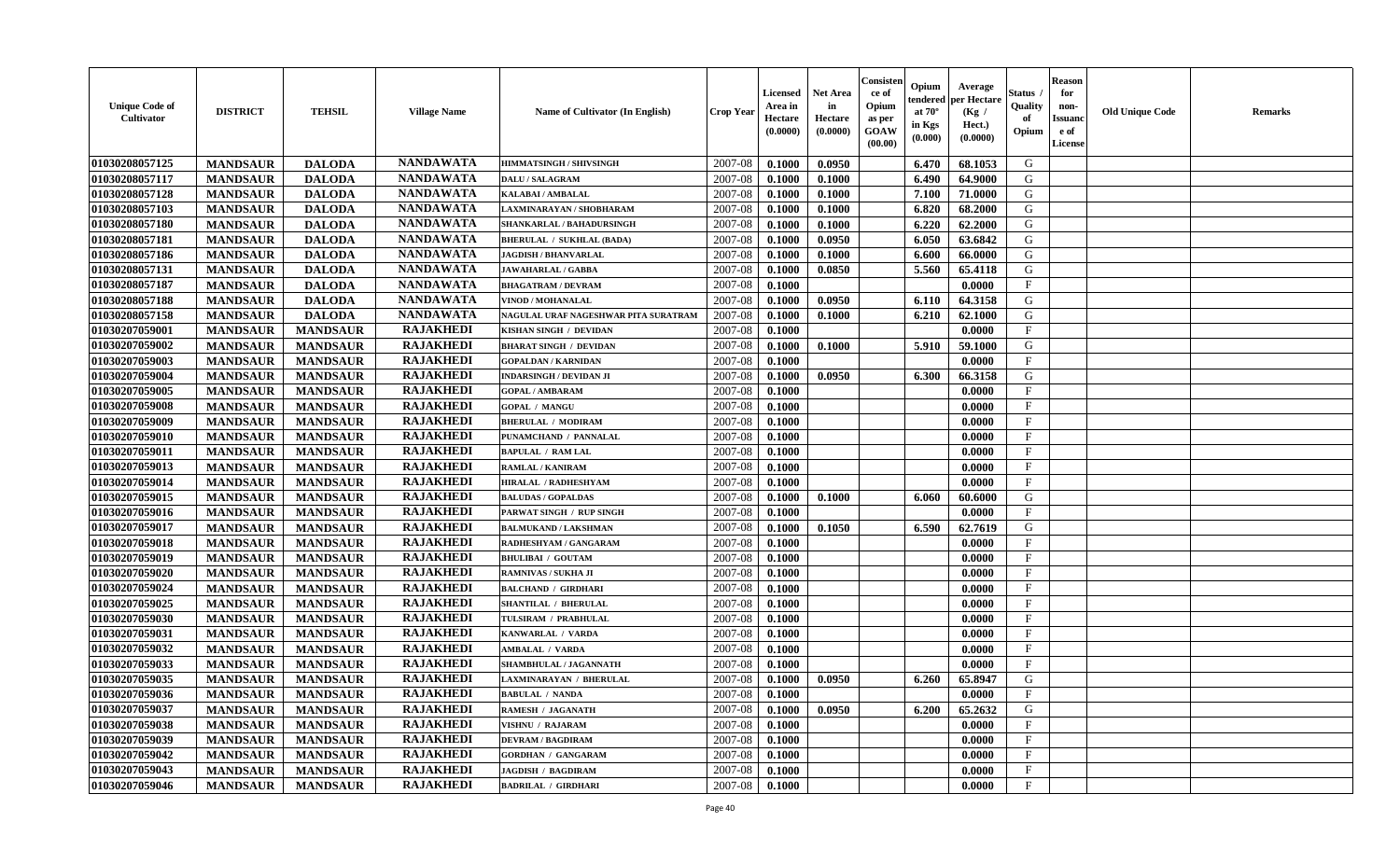| <b>Unique Code of</b><br>Cultivator | <b>DISTRICT</b> | <b>TEHSIL</b>   | <b>Village Name</b> | Name of Cultivator (In English) | <b>Crop Year</b> | <b>Licensed</b><br>Area in<br>Hectare<br>(0.0000) | <b>Net Area</b><br>in<br>Hectare<br>(0.0000) | Consisten<br>ce of<br>Opium<br>as per<br><b>GOAW</b><br>(00.00) | Opium<br>endered<br>at $70^\circ$<br>in Kgs<br>(0.000) | Average<br>per Hectare<br>(Kg /<br>Hect.)<br>(0.0000) | <b>Status</b><br>Quality<br>of<br>Opium | <b>Reason</b><br>for<br>non-<br><b>Issuand</b><br>e of<br>License | <b>Old Unique Code</b> | <b>Remarks</b> |
|-------------------------------------|-----------------|-----------------|---------------------|---------------------------------|------------------|---------------------------------------------------|----------------------------------------------|-----------------------------------------------------------------|--------------------------------------------------------|-------------------------------------------------------|-----------------------------------------|-------------------------------------------------------------------|------------------------|----------------|
| 01030207059047                      | <b>MANDSAUR</b> | <b>MANDSAUR</b> | <b>RAJAKHEDI</b>    | <b>GOPAL / NARSINGH</b>         | 2007-08          | 0.1000                                            |                                              |                                                                 |                                                        | 0.0000                                                | $\mathbf{F}$                            |                                                                   |                        |                |
| 01030207059048                      | <b>MANDSAUR</b> | <b>MANDSAUR</b> | <b>RAJAKHEDI</b>    | <b>RAMCHANDRA / BHERULAL</b>    | 2007-08          | 0.1000                                            |                                              |                                                                 |                                                        | 0.0000                                                | $\mathbf{F}$                            |                                                                   |                        |                |
| 01030207059049                      | <b>MANDSAUR</b> | <b>MANDSAUR</b> | <b>RAJAKHEDI</b>    | <b>BALARAM / KANHIYALAL</b>     | 2007-08          | 0.1000                                            |                                              |                                                                 |                                                        | 0.0000                                                | $\mathbf{F}$                            |                                                                   |                        |                |
| 01030207059050                      | <b>MANDSAUR</b> | <b>MANDSAUR</b> | <b>RAJAKHEDI</b>    | <b>BALARAM / PANNALAL</b>       | 2007-08          | 0.1000                                            |                                              |                                                                 |                                                        | 0.0000                                                | $\mathbf{F}$                            |                                                                   |                        |                |
| 01030207059053                      | <b>MANDSAUR</b> | <b>MANDSAUR</b> | <b>RAJAKHEDI</b>    | <b>BAGDIRAM / DOLA</b>          | 2007-08          | 0.1000                                            |                                              |                                                                 |                                                        | 0.0000                                                | $\mathbf{F}$                            |                                                                   |                        |                |
| 01030207059054                      | <b>MANDSAUR</b> | <b>MANDSAUR</b> | <b>RAJAKHEDI</b>    | <b>VARDA / GHASI</b>            | 2007-08          | 0.1000                                            |                                              |                                                                 |                                                        | 0.0000                                                | $\mathbf{F}$                            |                                                                   |                        |                |
| 01030207059055                      | <b>MANDSAUR</b> | <b>MANDSAUR</b> | <b>RAJAKHEDI</b>    | <b>MODIRAM / DEVA</b>           | 2007-08          | 0.1000                                            |                                              |                                                                 |                                                        | 0.0000                                                | F                                       |                                                                   |                        |                |
| 01030207059059                      | <b>MANDSAUR</b> | <b>MANDSAUR</b> | <b>RAJAKHEDI</b>    | <b>JAGDISH / GIRDHARI</b>       | 2007-08          | 0.1000                                            |                                              |                                                                 |                                                        | 0.0000                                                | $\mathbf F$                             |                                                                   |                        |                |
| 01030207059060                      | <b>MANDSAUR</b> | <b>MANDSAUR</b> | <b>RAJAKHEDI</b>    | MATHURALAL / LAXMAN             | 2007-08          | 0.1000                                            | 0.1000                                       |                                                                 | 6.840                                                  | 68.4000                                               | G                                       |                                                                   |                        |                |
| 01030207059061                      | <b>MANDSAUR</b> | <b>MANDSAUR</b> | <b>RAJAKHEDI</b>    | <b>BAGDIRAM / KACHRU</b>        | 2007-08          | 0.1000                                            |                                              |                                                                 |                                                        | 0.0000                                                | $\mathbf F$                             |                                                                   |                        |                |
| 01030207059063                      | <b>MANDSAUR</b> | <b>MANDSAUR</b> | <b>RAJAKHEDI</b>    | <b>JAGANNATH / BALARAM</b>      | 2007-08          | 0.1000                                            | 0.0950                                       |                                                                 | 7.110                                                  | 74.8421                                               | ${\bf G}$                               |                                                                   |                        |                |
| 01030207059065                      | <b>MANDSAUR</b> | <b>MANDSAUR</b> | <b>RAJAKHEDI</b>    | <b>GANGARAM / NANURAM</b>       | 2007-08          | 0.1000                                            |                                              |                                                                 |                                                        | 0.0000                                                | $\mathbf{F}$                            |                                                                   |                        |                |
| 01030207059066                      | <b>MANDSAUR</b> | <b>MANDSAUR</b> | <b>RAJAKHEDI</b>    | <b>MANGIBAI/LAKSHMAN</b>        | 2007-08          | 0.1000                                            |                                              |                                                                 |                                                        | 0.0000                                                | $\mathbf{F}$                            |                                                                   |                        |                |
| 01030207059068                      | <b>MANDSAUR</b> | <b>MANDSAUR</b> | <b>RAJAKHEDI</b>    | NANDA / DUGGA JI                | 2007-08          | 0.1000                                            |                                              |                                                                 |                                                        | 0.0000                                                | $\mathbf{F}$                            |                                                                   |                        |                |
| 01030207059070                      | <b>MANDSAUR</b> | <b>MANDSAUR</b> | <b>RAJAKHEDI</b>    | RADHESHYAM / MODA               | 2007-08          | 0.1000                                            |                                              |                                                                 |                                                        | 0.0000                                                | $\mathbf{F}$                            |                                                                   |                        |                |
| 01030207059072                      | <b>MANDSAUR</b> | <b>MANDSAUR</b> | <b>RAJAKHEDI</b>    | <b>NARSINGH / BHAGVAN</b>       | 2007-08          | 0.1000                                            |                                              |                                                                 |                                                        | 0.0000                                                | $\mathbf F$                             |                                                                   |                        |                |
| 01030207059075                      | <b>MANDSAUR</b> | <b>MANDSAUR</b> | <b>RAJAKHEDI</b>    | <b>AMBALAL / BALU</b>           | 2007-08          | 0.1000                                            |                                              |                                                                 |                                                        | 0.0000                                                | $\mathbf{F}$                            |                                                                   |                        |                |
| 01030207059077                      | <b>MANDSAUR</b> | <b>MANDSAUR</b> | <b>RAJAKHEDI</b>    | <b>DEVIDAN / KANIDAN</b>        | 2007-08          | 0.1000                                            |                                              |                                                                 |                                                        | 0.0000                                                | $_{\rm F}$                              |                                                                   |                        |                |
| 01030207059078                      | <b>MANDSAUR</b> | <b>MANDSAUR</b> | <b>RAJAKHEDI</b>    | SITABAI / BALU                  | 2007-08          | 0.1000                                            |                                              |                                                                 |                                                        | 0.0000                                                | $\mathbf F$                             |                                                                   |                        |                |
| 01030207059080                      | <b>MANDSAUR</b> | <b>MANDSAUR</b> | <b>RAJAKHEDI</b>    | <b>INDRABAI/KANIRAM</b>         | 2007-08          | 0.1000                                            |                                              |                                                                 |                                                        | 0.0000                                                | $\mathbf{F}$                            |                                                                   |                        |                |
| 01030207059081                      | <b>MANDSAUR</b> | <b>MANDSAUR</b> | <b>RAJAKHEDI</b>    | <b>GIRDHARI / NATHU JI</b>      | 2007-08          | 0.1000                                            |                                              |                                                                 |                                                        | 0.0000                                                | $\mathbf{F}$                            |                                                                   |                        |                |
| 01030207059082                      | <b>MANDSAUR</b> | <b>MANDSAUR</b> | <b>RAJAKHEDI</b>    | <b>PURALAL / LALARAM</b>        | 2007-08          | 0.1000                                            |                                              |                                                                 |                                                        | 0.0000                                                | $\mathbf{F}$                            |                                                                   |                        |                |
| 01030207059083                      | <b>MANDSAUR</b> | <b>MANDSAUR</b> | <b>RAJAKHEDI</b>    | NARSINGH / MODIRAM              | 2007-08          | 0.1000                                            |                                              |                                                                 |                                                        | 0.0000                                                | $\mathbf{F}$                            |                                                                   |                        |                |
| 01030207059086                      | <b>MANDSAUR</b> | <b>MANDSAUR</b> | <b>RAJAKHEDI</b>    | <b>MOHANLAL / KESHURAM</b>      | 2007-08          | 0.1000                                            |                                              |                                                                 |                                                        | 0.0000                                                | $\mathbf{F}$                            |                                                                   |                        |                |
| 01030207059088                      |                 | <b>MANDSAUR</b> | <b>RAJAKHEDI</b>    | NATHULAL / LAXMAN               | 2007-08          | 0.1000                                            |                                              |                                                                 |                                                        | 0.0000                                                | $\mathbf F$                             |                                                                   |                        |                |
|                                     | <b>MANDSAUR</b> |                 | <b>RAJAKHEDI</b>    |                                 | 2007-08          |                                                   |                                              |                                                                 |                                                        |                                                       | $\mathbf F$                             |                                                                   |                        |                |
| 01030207059089                      | <b>MANDSAUR</b> | <b>MANDSAUR</b> | <b>RAJAKHEDI</b>    | <b>MANGILAL / RUPA JI</b>       |                  | 0.1000                                            |                                              |                                                                 |                                                        | 0.0000                                                |                                         |                                                                   |                        |                |
| 01030207059093                      | <b>MANDSAUR</b> | <b>MANDSAUR</b> | <b>RAJAKHEDI</b>    | <b>JAGANNATH / BHERULAL</b>     | 2007-08          | 0.1000                                            |                                              |                                                                 |                                                        | 0.0000                                                | F                                       |                                                                   |                        |                |
| 01030207059107                      | <b>MANDSAUR</b> | <b>MANDSAUR</b> | <b>RAJAKHEDI</b>    | <b>BAGDIBAI / PANNALAL</b>      | 2007-08          | 0.1000                                            |                                              |                                                                 |                                                        | 0.0000                                                | F                                       |                                                                   |                        |                |
| 01030207059108                      | <b>MANDSAUR</b> | <b>MANDSAUR</b> |                     | PARASRAM / BHERULAL             | 2007-08          | 0.1000                                            | 0.0700                                       |                                                                 | 4.160                                                  | 59.4286                                               | G                                       |                                                                   |                        |                |
| 01030207059109                      | <b>MANDSAUR</b> | <b>MANDSAUR</b> | <b>RAJAKHEDI</b>    | <b>AMBALAL / RODA</b>           | 2007-08          | 0.1000                                            |                                              |                                                                 |                                                        | 0.0000                                                | $\mathbf{F}$                            |                                                                   |                        |                |
| 01030207059110                      | <b>MANDSAUR</b> | <b>MANDSAUR</b> | <b>RAJAKHEDI</b>    | TAKHATKUNVAR / GOVINDSINGH      | 2007-08          | 0.1000                                            |                                              |                                                                 |                                                        | 0.0000                                                | $\mathbf{F}$                            |                                                                   |                        |                |
| 01030207059111                      | <b>MANDSAUR</b> | <b>MANDSAUR</b> | <b>RAJAKHEDI</b>    | SOHANBAI / KACHRU               | 2007-08          | 0.1000                                            |                                              |                                                                 |                                                        | 0.0000                                                | $\mathbf F$                             |                                                                   |                        |                |
| 01030207059115                      | <b>MANDSAUR</b> | <b>MANDSAUR</b> | <b>RAJAKHEDI</b>    | <b>MOHANLAL / RODA</b>          | 2007-08          | 0.1000                                            |                                              |                                                                 |                                                        | 0.0000                                                | $\mathbf{F}$                            |                                                                   |                        |                |
| 01030207059116                      | <b>MANDSAUR</b> | <b>MANDSAUR</b> | <b>RAJAKHEDI</b>    | KAMLASHANKAR / HARIRAM          | 2007-08          | 0.1000                                            |                                              |                                                                 |                                                        | 0.0000                                                | $\mathbf{F}$                            |                                                                   |                        |                |
| 01030207059118                      | <b>MANDSAUR</b> | <b>MANDSAUR</b> | <b>RAJAKHEDI</b>    | RAMCHANDRA / NARAYAN            | 2007-08          | 0.1000                                            |                                              |                                                                 |                                                        | 0.0000                                                | $\mathbf{F}$                            |                                                                   |                        |                |
| 01030207059119                      | <b>MANDSAUR</b> | <b>MANDSAUR</b> | <b>RAJAKHEDI</b>    | SHIVNARAYAN / HARIRAM           | 2007-08          | 0.1000                                            |                                              |                                                                 |                                                        | 0.0000                                                | $\mathbf{F}$                            |                                                                   |                        |                |
| 01030207059121                      | <b>MANDSAUR</b> | <b>MANDSAUR</b> | <b>RAJAKHEDI</b>    | RADHAKISHAN / BHANVARLAL        | 2007-08          | 0.1000                                            |                                              |                                                                 |                                                        | 0.0000                                                | $\mathbf{F}$                            |                                                                   |                        |                |
| 01030207059041                      | <b>MANDSAUR</b> | <b>MANDSAUR</b> | <b>RAJAKHEDI</b>    | <b>HARIRAM / NATHU</b>          | 2007-08          | 0.1000                                            |                                              |                                                                 |                                                        | 0.0000                                                | $\mathbf{F}$                            |                                                                   |                        |                |
| 01030207059058                      | <b>MANDSAUR</b> | <b>MANDSAUR</b> | <b>RAJAKHEDI</b>    | <b>NARSINGH / NANURAM</b>       | 2007-08          | 0.1000                                            |                                              |                                                                 |                                                        | 0.0000                                                | $\mathbf{F}$                            |                                                                   |                        |                |
| 01030207059090                      | <b>MANDSAUR</b> | <b>MANDSAUR</b> | <b>RAJAKHEDI</b>    | KISHAN / SAVA                   | 2007-08          | 0.1000                                            |                                              |                                                                 |                                                        | 0.0000                                                | F                                       |                                                                   |                        |                |
| 01030207059117                      | <b>MANDSAUR</b> | <b>MANDSAUR</b> | <b>RAJAKHEDI</b>    | JAGDISH / RODA                  | 2007-08          | 0.1000                                            |                                              |                                                                 |                                                        | 0.0000                                                | $\mathbf{F}$                            |                                                                   |                        |                |
| 01030207059056                      | <b>MANDSAUR</b> | <b>MANDSAUR</b> | <b>RAJAKHEDI</b>    | <b>BANSHIDAS / RAMDAS</b>       | 2007-08          | 0.1000                                            |                                              |                                                                 |                                                        | 0.0000                                                | $\mathbf{F}$                            |                                                                   |                        |                |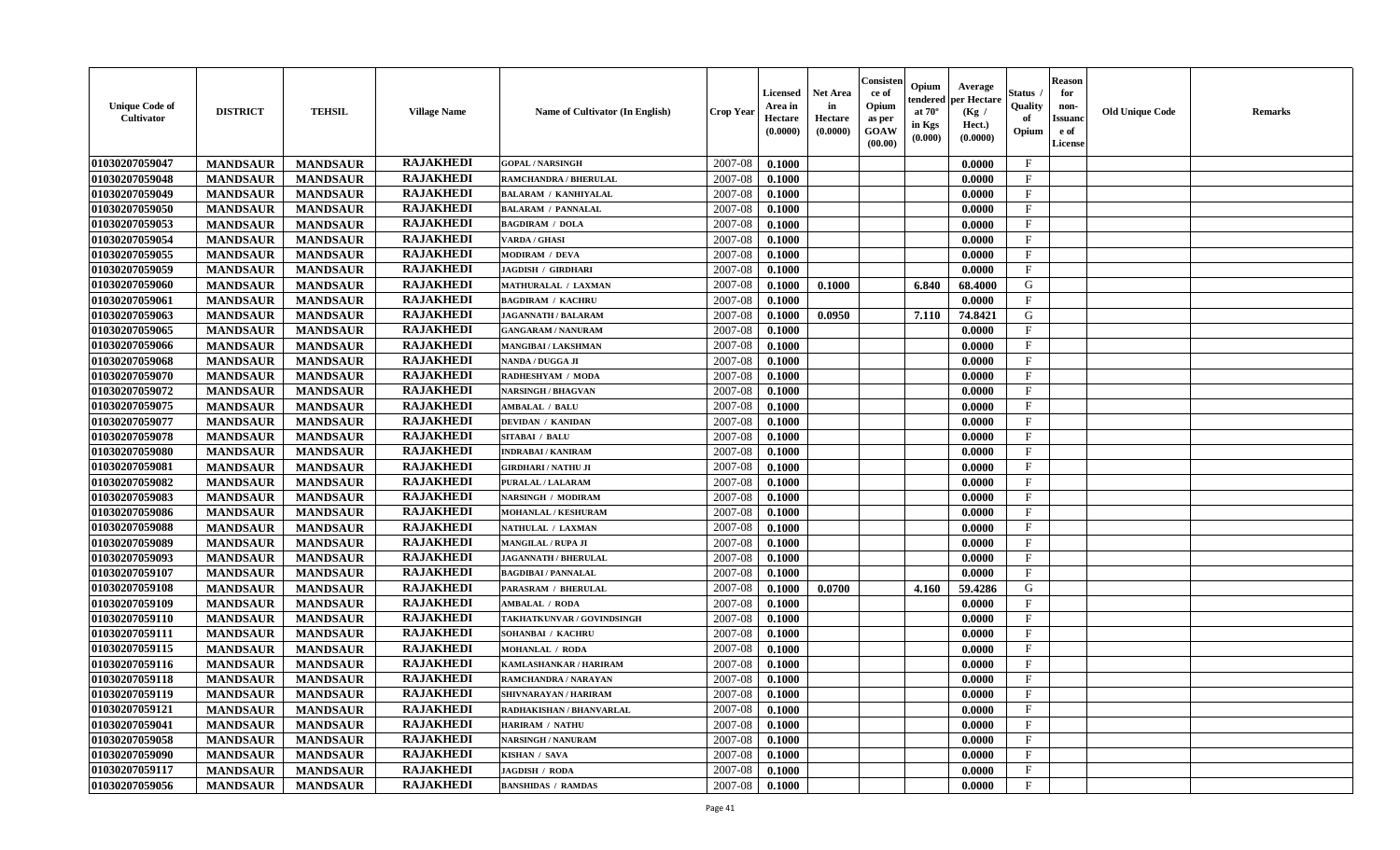| <b>Unique Code of</b><br>Cultivator | <b>DISTRICT</b> | <b>TEHSIL</b>   | <b>Village Name</b> | <b>Name of Cultivator (In English)</b> | <b>Crop Year</b> | <b>Licensed</b><br>Area in<br>Hectare<br>(0.0000) | <b>Net Area</b><br>in<br>Hectare<br>(0.0000) | Consister<br>ce of<br>Opium<br>as per<br>GOAW<br>(00.00) | Opium<br>endered<br>at $70^{\circ}$<br>in Kgs<br>(0.000) | Average<br>per Hectare<br>(Kg /<br>Hect.)<br>(0.0000) | <b>Status</b><br>Quality<br>of<br>Opium | <b>Reason</b><br>for<br>non-<br><b>Issuand</b><br>e of<br>License | <b>Old Unique Code</b> | <b>Remarks</b> |
|-------------------------------------|-----------------|-----------------|---------------------|----------------------------------------|------------------|---------------------------------------------------|----------------------------------------------|----------------------------------------------------------|----------------------------------------------------------|-------------------------------------------------------|-----------------------------------------|-------------------------------------------------------------------|------------------------|----------------|
| 01030207059071                      | <b>MANDSAUR</b> | <b>MANDSAUR</b> | <b>RAJAKHEDI</b>    | RADHIBAI / BAGDIRAM                    | 2007-08          | 0.1000                                            |                                              |                                                          |                                                          | 0.0000                                                | $\mathbf{F}$                            |                                                                   |                        |                |
| 01030207059076                      | <b>MANDSAUR</b> | <b>MANDSAUR</b> | <b>RAJAKHEDI</b>    | RAJENDRA SINGH / MADHU SINGH           | 2007-08          | 0.1000                                            |                                              |                                                          |                                                          | 0.0000                                                | $\mathbf F$                             |                                                                   |                        |                |
| 01030207059103                      | <b>MANDSAUR</b> | <b>MANDSAUR</b> | <b>RAJAKHEDI</b>    | KANIRAM / CHUNNILAL                    | 2007-08          | 0.1000                                            |                                              |                                                          |                                                          | 0.0000                                                | $\mathbf{F}$                            |                                                                   |                        |                |
| 01030207059069                      | <b>MANDSAUR</b> | <b>MANDSAUR</b> | <b>RAJAKHEDI</b>    | RADHESHYAM / LAXMAN                    | 2007-08          | 0.1000                                            |                                              |                                                          |                                                          | 0.0000                                                | $\mathbf{F}$                            |                                                                   |                        |                |
| 01030207059123                      | <b>MANDSAUR</b> | <b>MANDSAUR</b> | <b>RAJAKHEDI</b>    | ISHWARLAL / MODIRAM                    | 2007-08          | 0.1000                                            |                                              |                                                          |                                                          | 0.0000                                                | $_{\rm F}$                              |                                                                   |                        |                |
| 01030207059124                      | <b>MANDSAUR</b> | <b>MANDSAUR</b> | <b>RAJAKHEDI</b>    | <b>BHANVARIBAI/RODA</b>                | 2007-08          | 0.1000                                            |                                              |                                                          |                                                          | 0.0000                                                | $\mathbf{F}$                            |                                                                   |                        |                |
| 01030207059125                      | <b>MANDSAUR</b> | <b>MANDSAUR</b> | <b>RAJAKHEDI</b>    | <b>BHANWARIBAI / KANIRAM</b>           | 2007-08          | 0.1000                                            |                                              |                                                          |                                                          | 0.0000                                                | $\mathbf{F}$                            |                                                                   |                        |                |
| 01030207059126                      | <b>MANDSAUR</b> | <b>MANDSAUR</b> | <b>RAJAKHEDI</b>    | MANGILAL / RAMLAL                      | 2007-08          | 0.1000                                            |                                              |                                                          |                                                          | 0.0000                                                | $\mathbf{F}$                            |                                                                   |                        |                |
| 01030207059127                      | <b>MANDSAUR</b> | <b>MANDSAUR</b> | <b>RAJAKHEDI</b>    | <b>MODIRAM / KACHRU</b>                | 2007-08          | 0.1000                                            |                                              |                                                          |                                                          | 0.0000                                                | F                                       |                                                                   |                        |                |
| 01030207059128                      | <b>MANDSAUR</b> | <b>MANDSAUR</b> | <b>RAJAKHEDI</b>    | <b>SUGANBAI / RAJARAM</b>              | 2007-08          | 0.1000                                            | 0.1000                                       |                                                          | 6.740                                                    | 67.4000                                               | G                                       |                                                                   |                        |                |
| 01030207059129                      | <b>MANDSAUR</b> | <b>MANDSAUR</b> | <b>RAJAKHEDI</b>    | KANIRAM / ONKAR                        | 2007-08          | 0.1000                                            |                                              |                                                          |                                                          | 0.0000                                                | $\mathbf{F}$                            |                                                                   |                        |                |
| 01030207059130                      | <b>MANDSAUR</b> | <b>MANDSAUR</b> | <b>RAJAKHEDI</b>    | <b>GIRDHARI / DUGGA</b>                | 2007-08          | 0.1000                                            |                                              |                                                          |                                                          | 0.0000                                                | $_{\rm F}$                              |                                                                   |                        |                |
| 01030207059131                      | <b>MANDSAUR</b> | <b>MANDSAUR</b> | <b>RAJAKHEDI</b>    | <b>AMBALAL / LAKSHMAN</b>              | 2007-08          | 0.1000                                            |                                              |                                                          |                                                          | 0.0000                                                | $\mathbf{F}$                            |                                                                   |                        |                |
| 01030207059132                      | <b>MANDSAUR</b> | <b>MANDSAUR</b> | <b>RAJAKHEDI</b>    | <b>GOPAL / KANIRAM</b>                 | 2007-08          | 0.1000                                            |                                              |                                                          |                                                          | 0.0000                                                | $\mathbf{F}$                            |                                                                   |                        |                |
| 01030207059133                      | <b>MANDSAUR</b> | <b>MANDSAUR</b> | <b>RAJAKHEDI</b>    | NARAYAN / DUGGA                        | 2007-08          | 0.1000                                            |                                              |                                                          |                                                          | 0.0000                                                | $\mathbf{F}$                            |                                                                   |                        |                |
| 01030207059134                      | <b>MANDSAUR</b> | <b>MANDSAUR</b> | <b>RAJAKHEDI</b>    | <b>MOHANLAL / VARDA</b>                | 2007-08          | 0.1000                                            | 0.1000                                       |                                                          | 6.590                                                    | 65.9000                                               | G                                       |                                                                   |                        |                |
| 01030207059112                      | <b>MANDSAUR</b> | <b>MANDSAUR</b> | <b>RAJAKHEDI</b>    | <b>BADRILAL / VARDA</b>                | 2007-08          | 0.1000                                            | 0.0950                                       |                                                          | 6.150                                                    | 64.7368                                               | G                                       |                                                                   |                        |                |
| 01030207059040                      | <b>MANDSAUR</b> | <b>MANDSAUR</b> | <b>RAJAKHEDI</b>    | KANHAIYALAL / VARDA                    | 2007-08          | 0.1000                                            | 0.0950                                       |                                                          | 6.330                                                    | 66.6316                                               | G                                       |                                                                   |                        |                |
| 01030207059067                      | <b>MANDSAUR</b> | <b>MANDSAUR</b> | <b>RAJAKHEDI</b>    | <b>BHERULAL / KESHURAM</b>             | 2007-08          | 0.1000                                            |                                              |                                                          |                                                          | 0.0000                                                | F                                       |                                                                   |                        |                |
| 01030207059034                      | <b>MANDSAUR</b> | <b>MANDSAUR</b> | <b>RAJAKHEDI</b>    | RADHESHYAM / BHERULAL                  | 2007-08          | 0.1000                                            |                                              |                                                          |                                                          | 0.0000                                                | $\mathbf{F}$                            |                                                                   |                        |                |
| 01030207059084                      | <b>MANDSAUR</b> | <b>MANDSAUR</b> | <b>RAJAKHEDI</b>    | <b>ONKAR / KACHRU</b>                  | 2007-08          | 0.1000                                            |                                              |                                                          |                                                          | 0.0000                                                | $_{\rm F}$                              |                                                                   |                        |                |
| 01030207059094                      | <b>MANDSAUR</b> | <b>MANDSAUR</b> | <b>RAJAKHEDI</b>    | SATYNARAYAN / ISHWARDAS                | 2007-08          | 0.1000                                            |                                              |                                                          |                                                          | 0.0000                                                | $\mathbf{F}$                            |                                                                   |                        |                |
| 01030207059064                      | <b>MANDSAUR</b> | <b>MANDSAUR</b> | <b>RAJAKHEDI</b>    | <b>GHISIBAI/BAGDIBAI</b>               | 2007-08          | 0.1000                                            |                                              |                                                          |                                                          | 0.0000                                                | $\mathbf{F}$                            |                                                                   |                        |                |
| 01030207059135                      | <b>MANDSAUR</b> | <b>MANDSAUR</b> | <b>RAJAKHEDI</b>    | <b>BHANWARLAL / KANIRAM</b>            | 2007-08          | 0.1000                                            |                                              |                                                          |                                                          | 0.0000                                                | $\mathbf{F}$                            |                                                                   |                        |                |
| 01030207062005                      | <b>MANDSAUR</b> | <b>MANDSAUR</b> | <b>SEJPURIYA</b>    | MANGILAL / GANPATLAL                   | 2007-08          | 0.1000                                            |                                              |                                                          |                                                          | 0.0000                                                | $\mathbf F$                             |                                                                   |                        |                |
| 01030207062001                      | <b>MANDSAUR</b> | <b>MANDSAUR</b> | <b>SEJPURIYA</b>    | <b>CHAMPALAL / BHUWAN</b>              | 2007-08          | 0.1000                                            |                                              |                                                          |                                                          | 0.0000                                                | $\mathbf{F}$                            |                                                                   |                        |                |
| 01030207062004                      | <b>MANDSAUR</b> | <b>MANDSAUR</b> | <b>SEJPURIYA</b>    | NANDKISHOR / BALMUKUND                 | 2007-08          | 0.1000                                            |                                              |                                                          |                                                          | 0.0000                                                | F                                       |                                                                   |                        |                |
| 01030207062009                      | <b>MANDSAUR</b> | <b>MANDSAUR</b> | <b>SEJPURIYA</b>    | NARAYAN / GANGARAM                     | 2007-08          | 0.1000                                            |                                              |                                                          |                                                          | 0.0000                                                | $\mathbf{F}$                            |                                                                   |                        |                |
| 01030207062010                      | <b>MANDSAUR</b> | <b>MANDSAUR</b> | <b>SEJPURIYA</b>    | <b>GOPAL / BHERULAL</b>                | 2007-08          | 0.1000                                            |                                              |                                                          |                                                          | 0.0000                                                | $\mathbf{F}$                            |                                                                   |                        |                |
| 01030207062016                      | <b>MANDSAUR</b> | <b>MANDSAUR</b> | <b>SEJPURIYA</b>    | RAMESH / SHANKARLAL                    | 2007-08          | 0.1000                                            | 0.0650                                       |                                                          | 5.020                                                    | 77.2308                                               | G                                       |                                                                   |                        |                |
| 01030207062017                      | <b>MANDSAUR</b> | <b>MANDSAUR</b> | <b>SEJPURIYA</b>    | <b>BHANWARBAI / RAMCHANDRA</b>         | 2007-08          | 0.1000                                            |                                              |                                                          |                                                          | 0.0000                                                | F                                       |                                                                   |                        |                |
| 01030207062018                      | <b>MANDSAUR</b> | <b>MANDSAUR</b> | <b>SEJPURIYA</b>    | SUGAN KUNWAR / BHANWAR SINGH           | 2007-08          | 0.1000                                            |                                              |                                                          |                                                          | 0.0000                                                | $\mathbf{F}$                            |                                                                   |                        |                |
| 01030207062022                      | <b>MANDSAUR</b> | <b>MANDSAUR</b> | <b>SEJPURIYA</b>    | LILABAI / NANDLAL                      | 2007-08          | 0.1000                                            |                                              |                                                          |                                                          | 0.0000                                                | $\mathbf{F}$                            |                                                                   |                        |                |
| 01030207062023                      | <b>MANDSAUR</b> | <b>MANDSAUR</b> | <b>SEJPURIYA</b>    | <b>GOPAL / NANDRAM</b>                 | 2007-08          | 0.1000                                            | 0.0450                                       |                                                          | 3.290                                                    | 73.1111                                               | G                                       |                                                                   |                        |                |
| 01030207062024                      | <b>MANDSAUR</b> | <b>MANDSAUR</b> | <b>SEJPURIYA</b>    | PRABHULAL / NANDRAM                    | 2007-08          | 0.1000                                            |                                              |                                                          |                                                          | 0.0000                                                | $\mathbf{F}$                            |                                                                   |                        |                |
| 01030207062026                      | <b>MANDSAUR</b> | MANDSAUR        | <b>SEJPURIYA</b>    | MOHANLAL / VARDICHAND                  |                  | $2007-08$ 0.1000                                  |                                              |                                                          |                                                          | 0.0000                                                | F                                       |                                                                   |                        |                |
| 01030207062028                      | <b>MANDSAUR</b> | <b>MANDSAUR</b> | <b>SEJPURIYA</b>    | <b>BHANWARLAL / MOHANLAL</b>           | 2007-08          | 0.1000                                            |                                              |                                                          |                                                          | 0.0000                                                | $\mathbf{F}$                            |                                                                   |                        |                |
| 01030207062030                      | <b>MANDSAUR</b> | <b>MANDSAUR</b> | <b>SEJPURIYA</b>    | <b>JAGDISH / MATHURALAL</b>            | 2007-08          | 0.1000                                            |                                              |                                                          |                                                          | 0.0000                                                | $\mathbf F$                             |                                                                   |                        |                |
| 01030207062034                      | <b>MANDSAUR</b> | <b>MANDSAUR</b> | <b>SEJPURIYA</b>    | <b>BHERULAL / HIRALAL</b>              | 2007-08          | 0.1000                                            |                                              |                                                          |                                                          | 0.0000                                                | $\mathbf{F}$                            |                                                                   |                        |                |
| 01030207062035                      | <b>MANDSAUR</b> | <b>MANDSAUR</b> | <b>SEJPURIYA</b>    | <b>MANGILAL / NATHU</b>                | 2007-08          | 0.1000                                            |                                              |                                                          |                                                          | 0.0000                                                | $\mathbf{F}$                            |                                                                   |                        |                |
| 01030207062036                      | <b>MANDSAUR</b> | <b>MANDSAUR</b> | <b>SEJPURIYA</b>    | SHANTIBAI / RATANLAL                   | 2007-08          | 0.1000                                            | 0.0550                                       |                                                          | 3.280                                                    | 59.6364                                               | G                                       |                                                                   |                        |                |
| 01030207062043                      | <b>MANDSAUR</b> | <b>MANDSAUR</b> | <b>SEJPURIYA</b>    | SHANTILAL / NANDRAM                    | 2007-08          | 0.1000                                            |                                              |                                                          |                                                          | 0.0000                                                | $\mathbf F$                             |                                                                   |                        |                |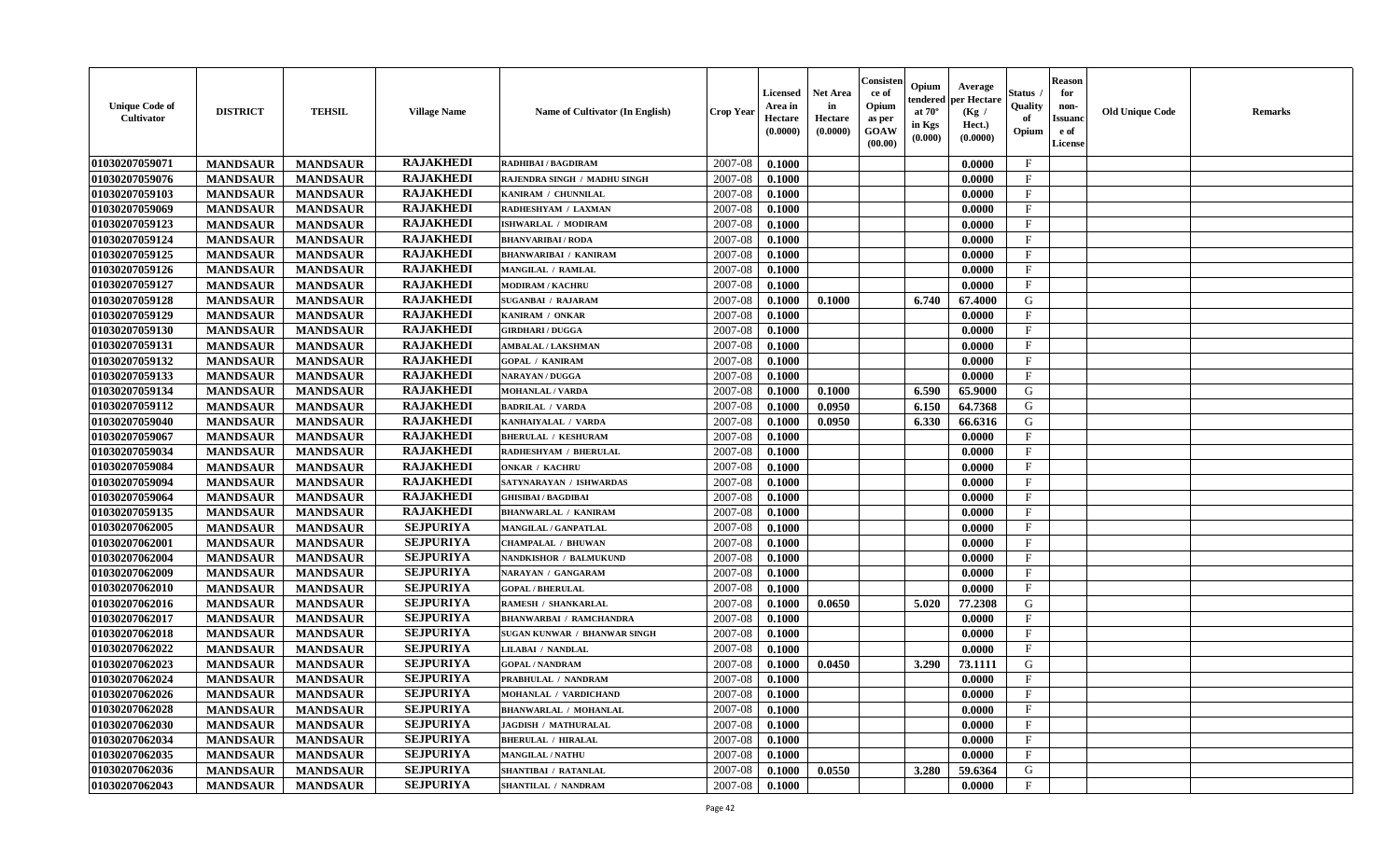| <b>Unique Code of</b><br><b>Cultivator</b> | <b>DISTRICT</b> | <b>TEHSIL</b>   | <b>Village Name</b> | Name of Cultivator (In English)    | <b>Crop Year</b> | <b>Licensed</b><br>Area in<br>Hectare<br>(0.0000) | <b>Net Area</b><br>in<br>Hectare<br>(0.0000) | Consisteı<br>ce of<br>Opium<br>as per<br><b>GOAW</b><br>(00.00) | Opium<br>endered<br>at $70^\circ$<br>in Kgs<br>(0.000) | Average<br>per Hectare<br>(Kg /<br>Hect.)<br>(0.0000) | Status<br>Quality<br>of<br>Opium | <b>Reason</b><br>for<br>non-<br>Issuan<br>e of<br>License | <b>Old Unique Code</b> | <b>Remarks</b>     |
|--------------------------------------------|-----------------|-----------------|---------------------|------------------------------------|------------------|---------------------------------------------------|----------------------------------------------|-----------------------------------------------------------------|--------------------------------------------------------|-------------------------------------------------------|----------------------------------|-----------------------------------------------------------|------------------------|--------------------|
| 01030207062047                             | <b>MANDSAUR</b> | <b>MANDSAUR</b> | <b>SEJPURIYA</b>    | <b>CHENGIR / NANDGIR</b>           | 2007-08          | 0.1000                                            |                                              |                                                                 |                                                        | 0.0000                                                | $\mathbf{F}$                     |                                                           |                        |                    |
| 01030207062048                             | <b>MANDSAUR</b> | <b>MANDSAUR</b> | <b>SEJPURIYA</b>    | <b>BADRILAL / MANGILAL</b>         | 2007-08          | 0.1000                                            | 0.1000                                       |                                                                 | 6.900                                                  | 69.0000                                               | G                                |                                                           |                        |                    |
| 01030207062050                             | <b>MANDSAUR</b> | <b>MANDSAUR</b> | <b>SEJPURIYA</b>    | SURENDRA KUMAR / RANJIT SINGH      | 2007-08          | 0.1000                                            |                                              |                                                                 |                                                        | 0.0000                                                | $\mathbf{F}$                     |                                                           |                        |                    |
| 01030207062051                             | <b>MANDSAUR</b> | <b>MANDSAUR</b> | <b>SEJPURIYA</b>    | HIRALAL / KHEMRAJ                  | 2007-08          | 0.1000                                            |                                              |                                                                 |                                                        | 0.0000                                                | $\mathbf{F}$                     |                                                           |                        |                    |
| 01030207062052                             | <b>MANDSAUR</b> | <b>MANDSAUR</b> | <b>SEJPURIYA</b>    | RAMNARAYAN / RATANLAL              | 2007-08          | 0.1000                                            |                                              |                                                                 |                                                        | 0.0000                                                | $_{\rm F}$                       |                                                           |                        |                    |
| 01030207062058                             | <b>MANDSAUR</b> | <b>MANDSAUR</b> | <b>SEJPURIYA</b>    | PRAKASH / MANGILAL                 | 2007-08          | 0.1000                                            |                                              |                                                                 |                                                        | 0.0000                                                | $\mathbf{F}$                     |                                                           |                        |                    |
| 01030207062061                             | <b>MANDSAUR</b> | <b>MANDSAUR</b> | <b>SEJPURIYA</b>    | <b>RAMLAL / BHERULAL</b>           | 2007-08          | 0.1000                                            |                                              |                                                                 |                                                        | 0.0000                                                | $\mathbf{F}$                     |                                                           |                        |                    |
| 01030207062062                             | <b>MANDSAUR</b> | <b>MANDSAUR</b> | <b>SEJPURIYA</b>    | <b>RAMESHVAR / UDA</b>             | 2007-08          | 0.1000                                            |                                              |                                                                 |                                                        | 0.0000                                                | $\mathbf{F}$                     |                                                           |                        |                    |
| 01030207062063                             | <b>MANDSAUR</b> | <b>MANDSAUR</b> | <b>SEJPURIYA</b>    | SAMPATBAI / MATHURALAL             | 2007-08          | 0.1000                                            |                                              |                                                                 |                                                        | 0.0000                                                | $_{\rm F}$                       |                                                           |                        |                    |
| 01030207062064                             | <b>MANDSAUR</b> | <b>MANDSAUR</b> | <b>SEJPURIYA</b>    | <b>GANGARAM / PARTHA</b>           | 2007-08          | 0.1000                                            |                                              |                                                                 |                                                        | 0.0000                                                | $_{\rm F}$                       |                                                           |                        |                    |
| 01030207062070                             | <b>MANDSAUR</b> | <b>MANDSAUR</b> | <b>SEJPURIYA</b>    | <b>BADRILAL / KANIRAM</b>          | 2007-08          | 0.1000                                            |                                              |                                                                 |                                                        | 0.0000                                                | $\mathbf{F}$                     |                                                           |                        |                    |
| 01030207062072                             | <b>MANDSAUR</b> | <b>MANDSAUR</b> | <b>SEJPURIYA</b>    | SAJJANBAI / SHANKARLAL             | 2007-08          | 0.1000                                            |                                              |                                                                 |                                                        | 0.0000                                                | $_{\rm F}$                       |                                                           |                        |                    |
| 01030207062075                             | <b>MANDSAUR</b> | <b>MANDSAUR</b> | <b>SEJPURIYA</b>    | <b>DHURALAL / RODA</b>             | 2007-08          | 0.1000                                            |                                              |                                                                 |                                                        | 0.0000                                                | $\mathbf{F}$                     |                                                           |                        |                    |
| 01030207062081                             | <b>MANDSAUR</b> | <b>MANDSAUR</b> | <b>SEJPURIYA</b>    | <b>BANSHILAL / NANDRAM</b>         | 2007-08          | 0.1000                                            |                                              |                                                                 |                                                        | 0.0000                                                | $\mathbf{F}$                     |                                                           |                        |                    |
| 01030207062083                             | <b>MANDSAUR</b> | <b>MANDSAUR</b> | <b>SEJPURIYA</b>    | SHYAMLAL / HARIRAM                 | 2007-08          | 0.1000                                            | 0.1050                                       |                                                                 | 6.690                                                  | 63.7143                                               | G                                |                                                           |                        |                    |
| 01030207062084                             | <b>MANDSAUR</b> | <b>MANDSAUR</b> | <b>SEJPURIYA</b>    | <b>SITABAI/RATANLAL</b>            | 2007-08          | 0.1000                                            |                                              |                                                                 |                                                        | 0.0000                                                | F                                |                                                           |                        |                    |
| 01030207062086                             | <b>MANDSAUR</b> | <b>MANDSAUR</b> | <b>SEJPURIYA</b>    | <b>GOPAL / RAMCHANDRA</b>          | 2007-08          | 0.1000                                            | 0.1000                                       |                                                                 | 6.670                                                  | 66.7000                                               | G                                |                                                           |                        |                    |
| 01030207062087                             | <b>MANDSAUR</b> | <b>MANDSAUR</b> | <b>SEJPURIYA</b>    | <b>BHANWARIBAI / PANNALAL</b>      | 2007-08          | 0.1000                                            |                                              |                                                                 |                                                        | 0.0000                                                | $\mathbf F$                      |                                                           |                        |                    |
| 01030207062090                             | <b>MANDSAUR</b> | <b>MANDSAUR</b> | <b>SEJPURIYA</b>    | <b>MANGUBAI/GORDHAN</b>            | 2007-08          | 0.1000                                            | 0.1000                                       |                                                                 | 6.060                                                  | 60.6000                                               | G                                |                                                           |                        |                    |
| 01030207062094                             | <b>MANDSAUR</b> | <b>MANDSAUR</b> | <b>SEJPURIYA</b>    | PARMANAND / GANESHRAM              | 2007-08          | 0.1000                                            |                                              |                                                                 |                                                        | 0.0000                                                | F                                |                                                           |                        |                    |
| 01030207062100                             | <b>MANDSAUR</b> | <b>MANDSAUR</b> | <b>SEJPURIYA</b>    | KISHANLAL / BAGDIRAM               | 2007-08          | 0.1000                                            |                                              |                                                                 |                                                        | 0.0000                                                | F                                |                                                           |                        |                    |
| 01030207062112                             | <b>MANDSAUR</b> | <b>MANDSAUR</b> | <b>SEJPURIYA</b>    | <b>RUGNATH / BHUVNISINGH</b>       | 2007-08          | 0.1000                                            |                                              |                                                                 |                                                        | 0.0000                                                | $\mathbf{F}$                     |                                                           |                        |                    |
| 01030207062118                             | <b>MANDSAUR</b> | <b>MANDSAUR</b> | <b>SEJPURIYA</b>    | PRATAPBAI / BIHARILAL              | 2007-08          | 0.1000                                            |                                              |                                                                 |                                                        | 0.0000                                                | $\mathbf{F}$                     |                                                           |                        |                    |
| 01030207062122                             | <b>MANDSAUR</b> | <b>MANDSAUR</b> | <b>SEJPURIYA</b>    | <b>RATAN / PARTHA</b>              | 2007-08          | 0.1000                                            |                                              |                                                                 |                                                        | 0.0000                                                | $\mathbf{F}$                     |                                                           |                        |                    |
| 01030207062123                             | <b>MANDSAUR</b> | <b>MANDSAUR</b> | <b>SEJPURIYA</b>    | <b>DEVA / BALMUKAND</b>            | 2007-08          | 0.1000                                            |                                              |                                                                 |                                                        | 0.0000                                                | $\mathbf{F}$                     |                                                           |                        | <b>NAME CHANGE</b> |
| 01030207062135                             | <b>MANDSAUR</b> | <b>MANDSAUR</b> | <b>SEJPURIYA</b>    | MOHANBAI / MOHANLAL                | 2007-08          | 0.1000                                            | 0.1000                                       |                                                                 | 6.730                                                  | 67.3000                                               | G                                |                                                           |                        |                    |
| 01030207062060                             | <b>MANDSAUR</b> | <b>MANDSAUR</b> | <b>SEJPURIYA</b>    | <b>BADRILAL / KESHURAM</b>         | 2007-08          | 0.1000                                            |                                              |                                                                 |                                                        | 0.0000                                                | $_{\rm F}$                       |                                                           |                        |                    |
| 01030207062111                             | <b>MANDSAUR</b> | <b>MANDSAUR</b> | <b>SEJPURIYA</b>    | <b>PANNALAL / BHERA</b>            | 2007-08          | 0.1000                                            |                                              |                                                                 |                                                        | 0.0000                                                | $\mathbf{F}$                     |                                                           |                        |                    |
| 01030207062040                             | <b>MANDSAUR</b> | <b>MANDSAUR</b> | <b>SEJPURIYA</b>    | <b>BALURAM / BAGDIRAM</b>          | 2007-08          | 0.1000                                            |                                              |                                                                 |                                                        | 0.0000                                                | $\mathbf{F}$                     |                                                           |                        |                    |
| 01030207062038                             | <b>MANDSAUR</b> | <b>MANDSAUR</b> | <b>SEJPURIYA</b>    | <b>JASWANT SINGH / BEGAM SINGH</b> | 2007-08          | 0.1000                                            |                                              |                                                                 |                                                        | 0.0000                                                | $_{\rm F}$                       |                                                           |                        |                    |
| 01030207062104                             | <b>MANDSAUR</b> | <b>MANDSAUR</b> | <b>SEJPURIYA</b>    | <b>MADAN / ONKAR</b>               | 2007-08          | 0.1000                                            |                                              |                                                                 |                                                        | 0.0000                                                | $_{\rm F}$                       |                                                           |                        |                    |
| 01030207062129                             | <b>MANDSAUR</b> | <b>MANDSAUR</b> | <b>SEJPURIYA</b>    | <b>JAMNABAI/NANDA</b>              | 2007-08          | 0.1000                                            |                                              |                                                                 |                                                        | 0.0000                                                | $\mathbf{F}$                     |                                                           |                        |                    |
| 01030207062006                             | <b>MANDSAUR</b> | <b>MANDSAUR</b> | <b>SEJPURIYA</b>    | <b>GITABAI / JIVRAM</b>            | 2007-08          | 0.1000                                            |                                              |                                                                 |                                                        | 0.0000                                                | $\mathbf{F}$                     |                                                           |                        |                    |
| 01030207062044                             | <b>MANDSAUR</b> | <b>MANDSAUR</b> | <b>SEJPURIYA</b>    | <b>BHERULAL / KISHANLAL</b>        | 2007-08          | 0.1000                                            |                                              |                                                                 |                                                        | 0.0000                                                | $_{\rm F}$                       |                                                           |                        |                    |
| 01030207062076                             | <b>MANDSAUR</b> | <b>MANDSAUR</b> | <b>SEJPURIYA</b>    | KHUMAN SINGH / GOVIND SINGH        | 2007-08          | 0.1000                                            |                                              |                                                                 |                                                        | 0.0000                                                | $\mathbf{F}$                     |                                                           |                        |                    |
| 01030207062141                             | <b>MANDSAUR</b> | <b>MANDSAUR</b> | <b>SEJPURIYA</b>    | <b>CHENSINGH / SAJJANSINGH</b>     | $2007-08$ 0.1000 |                                                   |                                              |                                                                 |                                                        | 0.0000                                                | F                                |                                                           |                        |                    |
| 01030207062154                             | <b>MANDSAUR</b> | <b>MANDSAUR</b> | <b>SEJPURIYA</b>    | <b>KISHANLAL / GULAB</b>           | 2007-08          | 0.1000                                            |                                              |                                                                 |                                                        | 0.0000                                                | $_{\rm F}$                       |                                                           | 01060208041006         |                    |
| 01030208064003                             | <b>MANDSAUR</b> | <b>DALODA</b>   | <b>TOLKHEDI</b>     | <b>GANESHARAM / UDA</b>            | 2007-08          | 0.1000                                            |                                              |                                                                 |                                                        | 0.0000                                                | $\mathbf{F}$                     |                                                           |                        |                    |
| 01030208064007                             | <b>MANDSAUR</b> | <b>DALODA</b>   | <b>TOLKHEDI</b>     | <b>NANDA / GULAB</b>               | 2007-08          | 0.1000                                            |                                              |                                                                 |                                                        | 0.0000                                                | $\mathbf{F}$                     |                                                           |                        |                    |
| 01030208064012                             | <b>MANDSAUR</b> | <b>DALODA</b>   | <b>TOLKHEDI</b>     | LAXMINARAYAN / MANGILAL            | 2007-08          | 0.1000                                            |                                              |                                                                 |                                                        | 0.0000                                                | $\mathbf{F}$                     |                                                           |                        |                    |
| 01030208064013                             | <b>MANDSAUR</b> | <b>DALODA</b>   | <b>TOLKHEDI</b>     | <b>MULCHAND / BHUWAN</b>           | 2007-08          | 0.1000                                            |                                              |                                                                 |                                                        | 0.0000                                                | $\mathbf{F}$                     |                                                           |                        |                    |
| 01030208064017                             | <b>MANDSAUR</b> | <b>DALODA</b>   | <b>TOLKHEDI</b>     | KACHARULAL / GOVINDARAM            | 2007-08          | 0.1000                                            |                                              |                                                                 |                                                        | 0.0000                                                | $\mathbf{F}$                     |                                                           |                        |                    |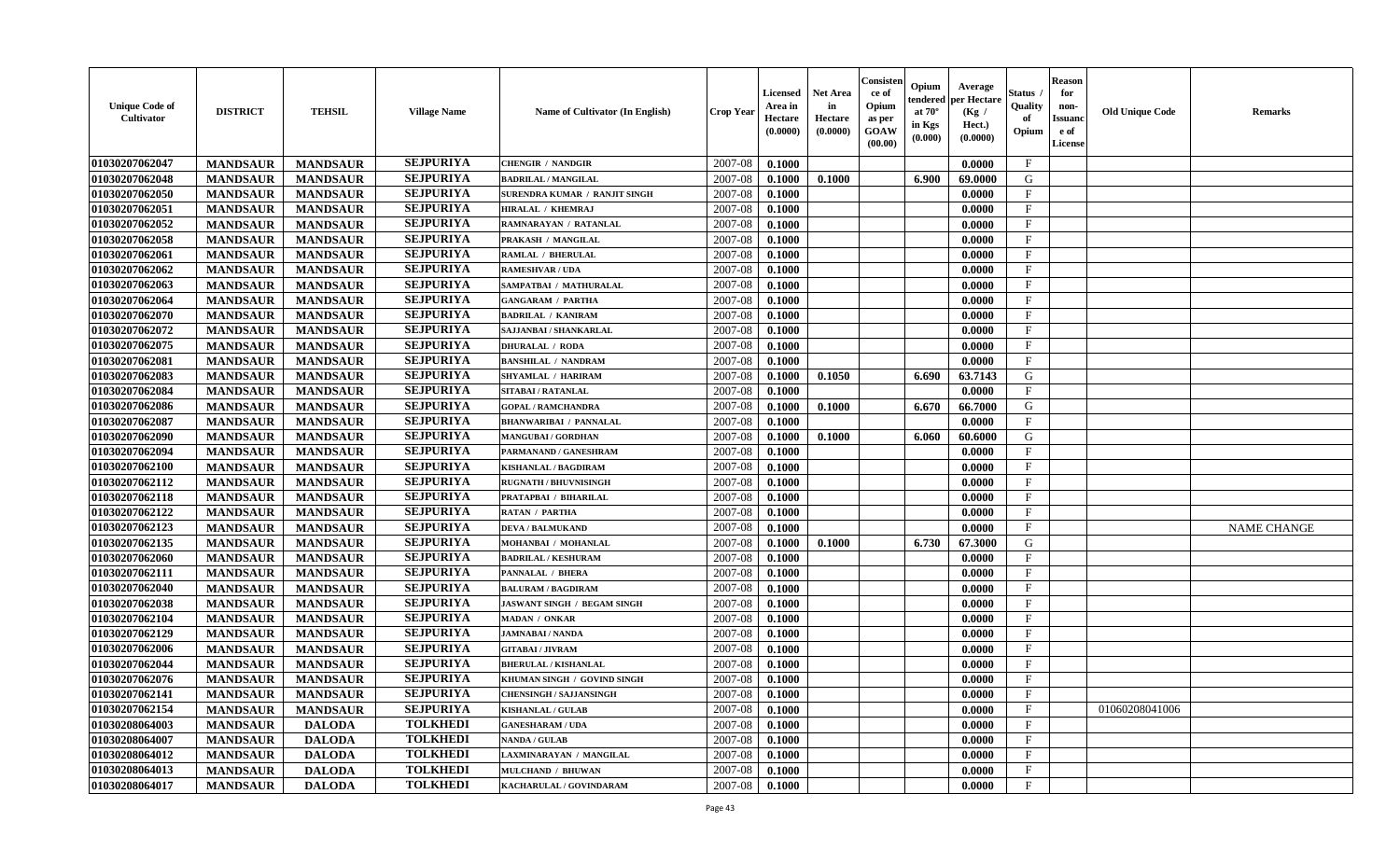| <b>Unique Code of</b><br><b>Cultivator</b> | <b>DISTRICT</b> | <b>TEHSIL</b> | <b>Village Name</b> | <b>Name of Cultivator (In English)</b> | <b>Crop Year</b> | <b>Licensed</b><br>Area in<br>Hectare<br>(0.0000) | <b>Net Area</b><br>in<br>Hectare<br>(0.0000) | Consisteı<br>ce of<br>Opium<br>as per<br><b>GOAW</b><br>(00.00) | Opium<br>endered<br>at $70^\circ$<br>in Kgs<br>$(\mathbf{0.000})$ | Average<br>per Hectare<br>(Kg /<br>Hect.)<br>(0.0000) | Status<br>Quality<br>of<br>Opium | <b>Reason</b><br>for<br>non-<br>Issuan<br>e of<br>License | <b>Old Unique Code</b> | <b>Remarks</b>         |
|--------------------------------------------|-----------------|---------------|---------------------|----------------------------------------|------------------|---------------------------------------------------|----------------------------------------------|-----------------------------------------------------------------|-------------------------------------------------------------------|-------------------------------------------------------|----------------------------------|-----------------------------------------------------------|------------------------|------------------------|
| 01030208064020                             | <b>MANDSAUR</b> | <b>DALODA</b> | <b>TOLKHEDI</b>     | <b>MOHANALAL / BAVARU</b>              | 2007-08          | 0.1000                                            |                                              |                                                                 |                                                                   | 0.0000                                                | $\mathbf{F}$                     |                                                           |                        |                        |
| 01030208064023                             | <b>MANDSAUR</b> | <b>DALODA</b> | <b>TOLKHEDI</b>     | <b>KALU / BHAGCHANDRA</b>              | 2007-08          | 0.1000                                            |                                              |                                                                 |                                                                   | 0.0000                                                | $_{\rm F}$                       |                                                           |                        |                        |
| 01030208064025                             | <b>MANDSAUR</b> | <b>DALODA</b> | <b>TOLKHEDI</b>     | HUKUMASINGH / CHIMANASINGH             | 2007-08          | 0.1000                                            |                                              |                                                                 |                                                                   | 0.0000                                                | $\mathbf{F}$                     |                                                           |                        | <b>TRANSFER/AILCHI</b> |
| 01030208065161                             | <b>MANDSAUR</b> | <b>DALODA</b> | <b>AKODARA</b>      | SAJJANALAL / UDAYALAL                  | 2007-08          | 0.1000                                            | 0.1000                                       |                                                                 | 6.380                                                             | 63.8000                                               | G                                |                                                           |                        |                        |
| 01030208065001                             | <b>MANDSAUR</b> | <b>DALODA</b> | <b>AKODARA</b>      | NABINUR / MOHAMMAD HUSSAIN             | 2007-08          | 0.1000                                            | 0.1050                                       |                                                                 | 7.240                                                             | 68.9524                                               | G                                |                                                           |                        |                        |
| 01030208065002                             | <b>MANDSAUR</b> | <b>DALODA</b> | <b>AKODARA</b>      | JAWARLAL / SHANKARLAL                  | 2007-08          | 0.1000                                            |                                              |                                                                 |                                                                   | 0.0000                                                | $\mathbf{F}$                     |                                                           |                        |                        |
| 01030208065006                             | <b>MANDSAUR</b> | <b>DALODA</b> | <b>AKODARA</b>      | <b>RAMESHVAR / KACHARU</b>             | 2007-08          | 0.1000                                            | 0.0950                                       |                                                                 | 6.260                                                             | 65.8947                                               | G                                |                                                           |                        |                        |
| 01030208065007                             | <b>MANDSAUR</b> | <b>DALODA</b> | <b>AKODARA</b>      | KANHAIYALAL / KACHARU                  | 2007-08          | 0.1000                                            | 0.0950                                       |                                                                 | 6.300                                                             | 66.3158                                               | G                                |                                                           |                        |                        |
| 01030208065008                             | <b>MANDSAUR</b> | <b>DALODA</b> | <b>AKODARA</b>      | DHANARAJ / BHERULAL GAYARI             | 2007-08          | 0.1000                                            | 0.0950                                       |                                                                 | 6.730                                                             | 70.8421                                               | G                                |                                                           |                        |                        |
| 01030208065009                             | <b>MANDSAUR</b> | <b>DALODA</b> | <b>AKODARA</b>      | <b>BAPULAL / BHAIRULAL TAILI</b>       | 2007-08          | 0.1000                                            |                                              |                                                                 |                                                                   | 0.0000                                                | F                                |                                                           |                        |                        |
| 01030208065010                             | <b>MANDSAUR</b> | <b>DALODA</b> | <b>AKODARA</b>      | RAMNIWAS / RADHESHYAM                  | 2007-08          | 0.1000                                            | 0.1000                                       |                                                                 | 6.190                                                             | 61.9000                                               | G                                |                                                           |                        |                        |
| 01030208065012                             | <b>MANDSAUR</b> | <b>DALODA</b> | <b>AKODARA</b>      | <b>KARULAL / BADRILAL</b>              | 2007-08          | 0.1000                                            |                                              |                                                                 |                                                                   | 0.0000                                                | $\mathbf{F}$                     |                                                           |                        |                        |
| 01030208065013                             | <b>MANDSAUR</b> | <b>DALODA</b> | <b>AKODARA</b>      | <b>MUNNIBAI/BALARAM</b>                | 2007-08          | 0.1000                                            | 0.0950                                       |                                                                 | 6.290                                                             | 66.2105                                               | G                                |                                                           |                        |                        |
| 01030208065014                             | <b>MANDSAUR</b> | <b>DALODA</b> | <b>AKODARA</b>      | <b>GORDHAN / RAMCHANDRA</b>            | 2007-08          | 0.1000                                            |                                              |                                                                 |                                                                   | 0.0000                                                | $\mathbf{F}$                     |                                                           |                        |                        |
| 01030208065017                             | <b>MANDSAUR</b> | <b>DALODA</b> | <b>AKODARA</b>      | <b>BALARAM / BHANWARLAL</b>            | 2007-08          | 0.1000                                            | 0.0950                                       |                                                                 | 6.550                                                             | 68.9474                                               | G                                |                                                           |                        |                        |
| 01030208065018                             | <b>MANDSAUR</b> | <b>DALODA</b> | <b>AKODARA</b>      | KARULAL / BHANWARLAL                   | 2007-08          | 0.1000                                            |                                              |                                                                 |                                                                   | 0.0000                                                | F                                |                                                           |                        |                        |
| 01030208065020                             | <b>MANDSAUR</b> | <b>DALODA</b> | <b>AKODARA</b>      | <b>BALARAM / RAMLAL</b>                | 2007-08          | 0.1000                                            | 0.1000                                       |                                                                 | 6.310                                                             | 63.1000                                               | G                                |                                                           |                        |                        |
| 01030208065021                             | <b>MANDSAUR</b> | <b>DALODA</b> | <b>AKODARA</b>      | LACHIRAM / RAMCHANDRAA                 | 2007-08          | 0.1000                                            | 0.1000                                       |                                                                 | 6.840                                                             | 68.4000                                               | G                                |                                                           |                        |                        |
| 01030208065022                             | <b>MANDSAUR</b> | <b>DALODA</b> | <b>AKODARA</b>      | <b>BHULIBAI / ONKAR</b>                | 2007-08          | 0.1000                                            | 0.1000                                       |                                                                 | 7.130                                                             | 71.3000                                               | G                                |                                                           |                        |                        |
| 01030208065023                             | <b>MANDSAUR</b> | <b>DALODA</b> | <b>AKODARA</b>      | <b>DHAPUBAI/BHANVARLAL</b>             | 2007-08          | 0.1000                                            |                                              |                                                                 |                                                                   | 0.0000                                                | $_{\rm F}$                       |                                                           |                        |                        |
| 01030208065026                             | <b>MANDSAUR</b> | <b>DALODA</b> | <b>AKODARA</b>      | <b>MODIRAM / NANURAM</b>               | 2007-08          | 0.1000                                            | 0.0950                                       |                                                                 | 6.350                                                             | 66.8421                                               | G                                |                                                           |                        |                        |
| 01030208065029                             | <b>MANDSAUR</b> | <b>DALODA</b> | <b>AKODARA</b>      | <b>BHANWARLAL / RAJARAM</b>            | 2007-08          | 0.1000                                            |                                              |                                                                 |                                                                   | 0.0000                                                | $\mathbf{F}$                     |                                                           |                        |                        |
| 01030208065031                             | <b>MANDSAUR</b> | <b>DALODA</b> | <b>AKODARA</b>      | <b>AHMAD NUR / MOHD. HUSSAIN</b>       | 2007-08          | 0.1000                                            | 0.0950                                       |                                                                 | 6.510                                                             | 68.5263                                               | G                                |                                                           |                        |                        |
| 01030208065032                             | <b>MANDSAUR</b> | <b>DALODA</b> | <b>AKODARA</b>      | SHNKARALAL / DHANNA BAVARI             | 2007-08          | 0.1000                                            | 0.1000                                       |                                                                 | 6.490                                                             | 64.9000                                               | G                                |                                                           |                        |                        |
| 01030208065033                             | <b>MANDSAUR</b> | <b>DALODA</b> | <b>AKODARA</b>      | KANTABAI / FULCHAND                    | 2007-08          | 0.1000                                            |                                              |                                                                 |                                                                   | 0.0000                                                | $\mathbf{F}$                     |                                                           |                        |                        |
| 01030208065034                             | <b>MANDSAUR</b> | <b>DALODA</b> | <b>AKODARA</b>      | LAXMINARAYAN / KISHAN                  | 2007-08          | 0.1000                                            |                                              |                                                                 |                                                                   | 0.0000                                                | $\mathbf{F}$                     |                                                           |                        |                        |
| 01030208065035                             | <b>MANDSAUR</b> | <b>DALODA</b> | <b>AKODARA</b>      | LALUPRASAD / BHUWANIRAM                | 2007-08          | 0.1000                                            | 0.0950                                       |                                                                 | 6.900                                                             | 72.6316                                               | G                                |                                                           |                        |                        |
| 01030208065036                             | <b>MANDSAUR</b> | <b>DALODA</b> | <b>AKODARA</b>      | PRAKASH / BHUWANIRAM                   | 2007-08          | 0.1000                                            | 0.0950                                       |                                                                 | 6.420                                                             | 67.5789                                               | G                                |                                                           |                        |                        |
| 01030208065038                             | <b>MANDSAUR</b> | <b>DALODA</b> | <b>AKODARA</b>      | <b>GANAPAT / BHAGIRATH</b>             | 2007-08          | 0.1000                                            | 0.0950                                       |                                                                 | 6.580                                                             | 69.2632                                               | G                                |                                                           |                        |                        |
| 01030208065039                             | <b>MANDSAUR</b> | <b>DALODA</b> | <b>AKODARA</b>      | <b>MANGILAL / DEVRAM</b>               | 2007-08          | 0.1000                                            | 0.0950                                       |                                                                 | 6.500                                                             | 68.4211                                               | G                                |                                                           |                        |                        |
| 01030208065040                             | <b>MANDSAUR</b> | <b>DALODA</b> | <b>AKODARA</b>      | RAJKUNWARBAI / DOULATRAM               | 2007-08          | 0.1000                                            |                                              |                                                                 |                                                                   | 0.0000                                                | $\mathbf{F}$                     |                                                           |                        |                        |
| 01030208065041                             | <b>MANDSAUR</b> | <b>DALODA</b> | <b>AKODARA</b>      | <b>JAGDISH / BHUWANIRAM</b>            | 2007-08          | 0.1000                                            | 0.0950                                       |                                                                 | 6.340                                                             | 66.7368                                               | G                                |                                                           |                        |                        |
| 01030208065042                             | <b>MANDSAUR</b> | <b>DALODA</b> | <b>AKODARA</b>      | UDAYALAL / RAMESHVAR                   | 2007-08          | 0.1000                                            | 0.0950                                       |                                                                 | 6.080                                                             | 64.0000                                               | G                                |                                                           |                        |                        |
| 01030208065043                             | <b>MANDSAUR</b> | <b>DALODA</b> | <b>AKODARA</b>      | VARADICHANDRA / BHAIRULAL BHIL         | 2007-08          | 0.1000                                            | 0.1000                                       |                                                                 | 6.780                                                             | 67.8000                                               | G                                |                                                           |                        |                        |
| 01030208065044                             | <b>MANDSAUR</b> | <b>DALODA</b> | <b>AKODARA</b>      | RAMPRASAD / SALAGRAM                   | 2007-08          | 0.1000                                            |                                              |                                                                 |                                                                   | 0.0000                                                | $\mathbf{F}$                     |                                                           |                        |                        |
| 01030208065048                             | <b>MANDSAUR</b> | <b>DALODA</b> | AKODARA             | <b>BASHILAL / BAPULAL</b>              | 2007-08          | 0.1000                                            | 0.0550                                       |                                                                 |                                                                   | $3.370$ 61.2727                                       | G                                | 09                                                        |                        |                        |
| 01030208065049                             | <b>MANDSAUR</b> | <b>DALODA</b> | <b>AKODARA</b>      | <b>BALAKRISHN / KACHARU BHIL</b>       | 2007-08          | 0.1000                                            | 0.0950                                       |                                                                 | 6.160                                                             | 64.8421                                               | G                                |                                                           |                        |                        |
| 01030208065052                             | <b>MANDSAUR</b> | <b>DALODA</b> | <b>AKODARA</b>      | SATYANRAYAN / MANGILAL                 | 2007-08          | 0.1000                                            |                                              |                                                                 |                                                                   | 0.0000                                                | $_{\rm F}$                       |                                                           |                        |                        |
| 01030208065053                             | <b>MANDSAUR</b> | <b>DALODA</b> | <b>AKODARA</b>      | <b>DHAPUBAI / SHANTILAL</b>            | 2007-08          | 0.1000                                            |                                              |                                                                 |                                                                   | 0.0000                                                | $\mathbf{F}$                     |                                                           |                        |                        |
| 01030208065055                             | <b>MANDSAUR</b> | <b>DALODA</b> | <b>AKODARA</b>      | <b>BHUWANIRAM / RAMLAL</b>             | 2007-08          | 0.1000                                            |                                              |                                                                 |                                                                   | 0.0000                                                | $\mathbf{F}$                     |                                                           |                        |                        |
| 01030208065057                             | <b>MANDSAUR</b> | <b>DALODA</b> | <b>AKODARA</b>      | <b>BAPULAL / DHANNA BAVARI</b>         | 2007-08          | 0.1000                                            | 0.0950                                       |                                                                 | 6.540                                                             | 68.8421                                               | G                                |                                                           |                        |                        |
| 01030208065058                             | <b>MANDSAUR</b> | <b>DALODA</b> | <b>AKODARA</b>      | <b>SURESH / CHAINRAM</b>               | 2007-08          | 0.1000                                            |                                              |                                                                 |                                                                   | 0.0000                                                | $\mathbf{F}$                     |                                                           |                        |                        |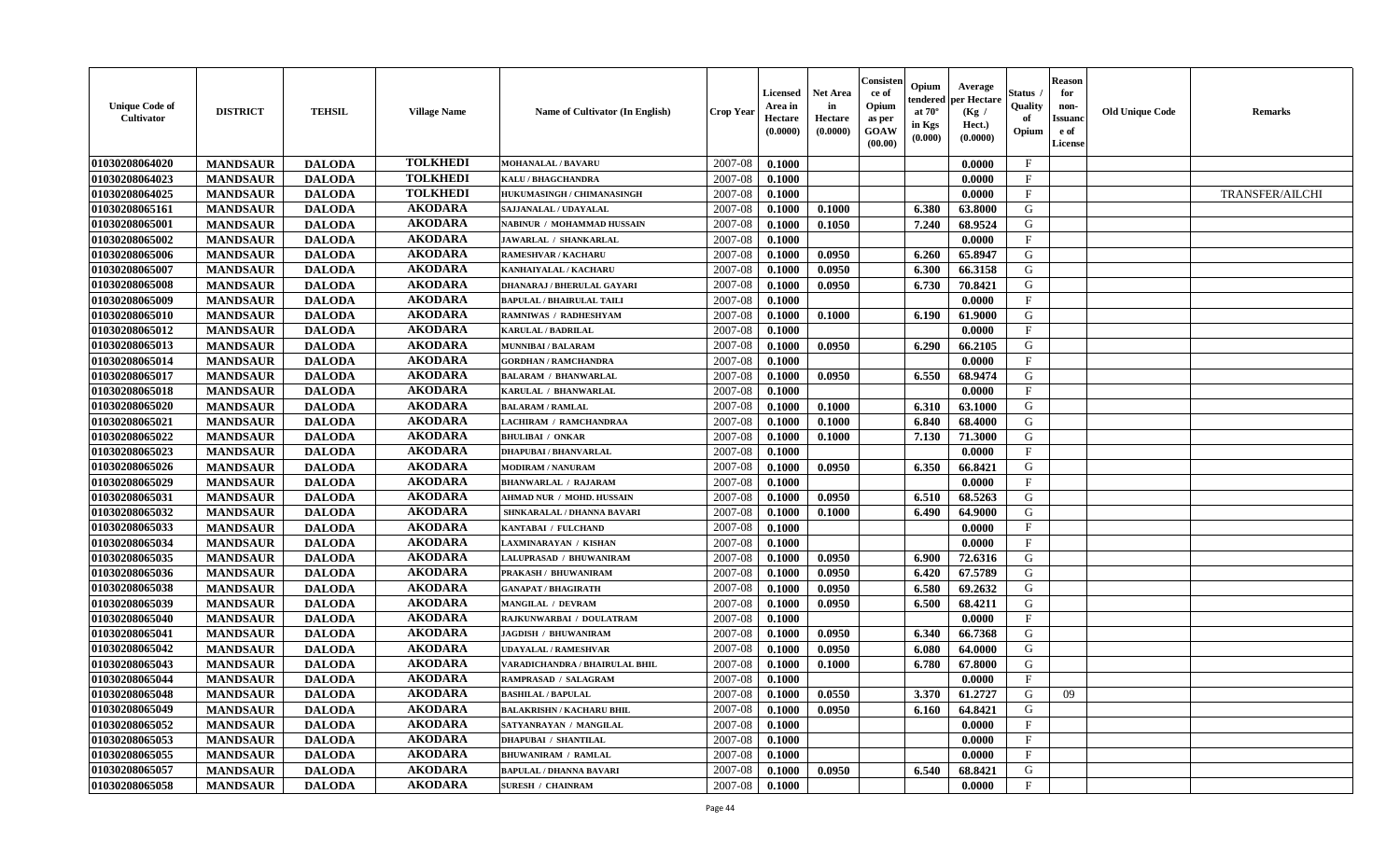| <b>Unique Code of</b><br><b>Cultivator</b> | <b>DISTRICT</b> | <b>TEHSIL</b> | <b>Village Name</b> | Name of Cultivator (In English) | <b>Crop Year</b> | <b>Licensed</b><br>Area in<br>Hectare<br>(0.0000) | <b>Net Area</b><br>in<br>Hectare<br>(0.0000) | Consister<br>ce of<br>Opium<br>as per<br><b>GOAW</b><br>(00.00) | Opium<br>endered<br>at $70^\circ$<br>in Kgs<br>(0.000) | Average<br>per Hectare<br>(Kg /<br>Hect.)<br>(0.0000) | Status<br>Quality<br>of<br>Opium | <b>Reason</b><br>for<br>non-<br><b>Issuand</b><br>e of<br><b>License</b> | <b>Old Unique Code</b> | <b>Remarks</b> |
|--------------------------------------------|-----------------|---------------|---------------------|---------------------------------|------------------|---------------------------------------------------|----------------------------------------------|-----------------------------------------------------------------|--------------------------------------------------------|-------------------------------------------------------|----------------------------------|--------------------------------------------------------------------------|------------------------|----------------|
| 01030208065064                             | <b>MANDSAUR</b> | <b>DALODA</b> | <b>AKODARA</b>      | MOHAMMAD / ISMAIL               | 2007-08          | 0.1000                                            | 0.0950                                       |                                                                 | 6.420                                                  | 67.5789                                               | G                                |                                                                          |                        |                |
| 01030208065065                             | <b>MANDSAUR</b> | <b>DALODA</b> | <b>AKODARA</b>      | <b>BALARAM / GANGARAM</b>       | 2007-08          | 0.1000                                            |                                              |                                                                 |                                                        | 0.0000                                                | $\mathbf F$                      |                                                                          |                        |                |
| 01030208065066                             | <b>MANDSAUR</b> | <b>DALODA</b> | <b>AKODARA</b>      | <b>BADRILAL / HIRALAL</b>       | 2007-08          | 0.1000                                            |                                              |                                                                 |                                                        | 0.0000                                                | $\mathbf{F}$                     |                                                                          |                        |                |
| 01030208065067                             | <b>MANDSAUR</b> | <b>DALODA</b> | <b>AKODARA</b>      | <b>MANGILAL / BHAGCHAND</b>     | 2007-08          | 0.1000                                            |                                              |                                                                 |                                                        | 0.0000                                                | $\mathbf{F}$                     |                                                                          |                        |                |
| 01030208065068                             | <b>MANDSAUR</b> | <b>DALODA</b> | <b>AKODARA</b>      | NANDLAL / KISHANLAL             | 2007-08          | 0.1000                                            | 0.1000                                       |                                                                 | 6.470                                                  | 64.7000                                               | G                                |                                                                          |                        |                |
| 01030208065069                             | <b>MANDSAUR</b> | <b>DALODA</b> | <b>AKODARA</b>      | <b>SUBHASH / BHUWANIRAM</b>     | 2007-08          | 0.1000                                            | 0.0950                                       |                                                                 | 6.580                                                  | 69.2632                                               | G                                |                                                                          |                        |                |
| 01030208065070                             | <b>MANDSAUR</b> | <b>DALODA</b> | <b>AKODARA</b>      | DEVENDRAKUMAR / RAMCHANDRA      | 2007-08          | 0.1000                                            |                                              |                                                                 |                                                        | 0.0000                                                | F                                |                                                                          |                        |                |
| 01030208065071                             | <b>MANDSAUR</b> | <b>DALODA</b> | <b>AKODARA</b>      | <b>BHUVANIRAM / SURATARAM</b>   | 2007-08          | 0.1000                                            | 0.1000                                       |                                                                 | 6.500                                                  | 65.0000                                               | ${\bf G}$                        |                                                                          |                        |                |
| 01030208065075                             | <b>MANDSAUR</b> | <b>DALODA</b> | <b>AKODARA</b>      | <b>GIRDHARI / HAJARI</b>        | 2007-08          | 0.1000                                            | 0.0500                                       |                                                                 | 3.660                                                  | 73.2000                                               | G                                |                                                                          |                        |                |
| 01030208065078                             | <b>MANDSAUR</b> | <b>DALODA</b> | <b>AKODARA</b>      | RAMCHANDRIBAI / NATHULAL        | 2007-08          | 0.1000                                            |                                              |                                                                 |                                                        | 0.0000                                                | $\mathbf{F}$                     |                                                                          |                        |                |
| 01030208065080                             | <b>MANDSAUR</b> | <b>DALODA</b> | <b>AKODARA</b>      | <b>JAGDISH / UMMEDRAM</b>       | 2007-08          | 0.1000                                            | 0.1000                                       |                                                                 | 6.160                                                  | 61.6000                                               | G                                |                                                                          |                        |                |
| 01030208065081                             | <b>MANDSAUR</b> | <b>DALODA</b> | <b>AKODARA</b>      | <b>DALURAM / BHUWANIRAM</b>     | 2007-08          | 0.1000                                            | 0.0950                                       |                                                                 | 6.290                                                  | 66.2105                                               | G                                |                                                                          |                        |                |
| 01030208065082                             | <b>MANDSAUR</b> | <b>DALODA</b> | <b>AKODARA</b>      | <b>RAMESHVAR / HIRALAL</b>      | 2007-08          | 0.1000                                            | 0.0950                                       |                                                                 | 6.210                                                  | 65.3684                                               | G                                |                                                                          |                        |                |
| 01030208065083                             | <b>MANDSAUR</b> | <b>DALODA</b> | <b>AKODARA</b>      | VINOD KUMAR / BHANWARLAL        | 2007-08          | 0.1000                                            | 0.0950                                       |                                                                 | 6.870                                                  | 72.3158                                               | G                                |                                                                          |                        |                |
| 01030208065084                             | <b>MANDSAUR</b> | <b>DALODA</b> | <b>AKODARA</b>      | NANDA / SURATRAM                | 2007-08          | 0.1000                                            |                                              |                                                                 |                                                        | 0.0000                                                | $\mathbf{F}$                     |                                                                          |                        |                |
| 01030208065086                             | <b>MANDSAUR</b> | <b>DALODA</b> | <b>AKODARA</b>      | <b>BHAIRU / GANGARAM</b>        | 2007-08          | 0.1000                                            | 0.1000                                       |                                                                 | 6.700                                                  | 67.0000                                               | G                                |                                                                          |                        |                |
| 01030208065087                             | <b>MANDSAUR</b> | <b>DALODA</b> | <b>AKODARA</b>      | RAJENDRA / BHANWARLAL           | 2007-08          | 0.1000                                            | 0.0950                                       |                                                                 | 6.790                                                  | 71.4737                                               | G                                |                                                                          |                        |                |
| 01030208065088                             | <b>MANDSAUR</b> | <b>DALODA</b> | <b>AKODARA</b>      | <b>DHANA / CHAMNA</b>           | 2007-08          | 0.1000                                            | 0.0950                                       |                                                                 | 6.410                                                  | 67.4737                                               | G                                |                                                                          |                        |                |
| 01030208065090                             | <b>MANDSAUR</b> | <b>DALODA</b> | <b>AKODARA</b>      | SHRILAL / SALAGRAM              | 2007-08          | 0.1000                                            |                                              |                                                                 |                                                        | 0.0000                                                | $_{\rm F}$                       |                                                                          |                        |                |
| 01030208065091                             | <b>MANDSAUR</b> | <b>DALODA</b> | <b>AKODARA</b>      | <b>INDRAJIT / SAJJANALAL</b>    | 2007-08          | 0.1000                                            |                                              |                                                                 |                                                        | 0.0000                                                | $\mathbf{F}$                     |                                                                          |                        |                |
| 01030208065092                             | <b>MANDSAUR</b> | <b>DALODA</b> | <b>AKODARA</b>      | <b>UDAYLAL / ASHARAM</b>        | 2007-08          | 0.1000                                            |                                              |                                                                 |                                                        | 0.0000                                                | $\mathbf{F}$                     |                                                                          |                        |                |
| 01030208065093                             | <b>MANDSAUR</b> | <b>DALODA</b> | <b>AKODARA</b>      | MOTYABAI / MOHANLAL             | 2007-08          | 0.1000                                            |                                              |                                                                 |                                                        | 0.0000                                                | $_{\rm F}$                       |                                                                          |                        |                |
| 01030208065094                             | <b>MANDSAUR</b> | <b>DALODA</b> | <b>AKODARA</b>      | SHANKARLAL / NANURAM            | 2007-08          | 0.1000                                            |                                              |                                                                 |                                                        | 0.0000                                                | $\mathbf{F}$                     |                                                                          |                        |                |
| 01030208065095                             | <b>MANDSAUR</b> | <b>DALODA</b> | <b>AKODARA</b>      | <b>BHAGIRATH / SURATRAM</b>     | 2007-08          | 0.1000                                            |                                              |                                                                 |                                                        | 0.0000                                                | $\mathbf{F}$                     |                                                                          |                        |                |
| 01030208065097                             | <b>MANDSAUR</b> | <b>DALODA</b> | <b>AKODARA</b>      | <b>BHUWANIRAM / BALARAM</b>     | 2007-08          | 0.1000                                            |                                              |                                                                 |                                                        | 0.0000                                                | $\mathbf{F}$                     |                                                                          |                        |                |
| 01030208065098                             | <b>MANDSAUR</b> | <b>DALODA</b> | <b>AKODARA</b>      | NIRABHERAM / RATANLAL           | 2007-08          | 0.1000                                            |                                              |                                                                 |                                                        | 0.0000                                                | $\mathbf{F}$                     |                                                                          |                        |                |
| 01030208065099                             | <b>MANDSAUR</b> | <b>DALODA</b> | <b>AKODARA</b>      | <b>DALURAM / NANURAM</b>        | 2007-08          | 0.1000                                            | 0.0950                                       |                                                                 | 6.410                                                  | 67.4737                                               | G                                |                                                                          |                        |                |
| 01030208065100                             | <b>MANDSAUR</b> | <b>DALODA</b> | <b>AKODARA</b>      | <b>VISHNULAL / KISHANALAL</b>   | 2007-08          | 0.1000                                            |                                              |                                                                 |                                                        | 0.0000                                                | $_{\rm F}$                       |                                                                          |                        |                |
| 01030208065102                             | <b>MANDSAUR</b> | <b>DALODA</b> | <b>AKODARA</b>      | <b>KALURAM / DHURILAL</b>       | 2007-08          | 0.1000                                            | 0.0950                                       |                                                                 | 6.450                                                  | 67.8947                                               | G                                |                                                                          |                        |                |
| 01030208065103                             | <b>MANDSAUR</b> | <b>DALODA</b> | <b>AKODARA</b>      | <b>DILIP KUMAR / KALURAM</b>    | 2007-08          | 0.1000                                            | 0.1000                                       |                                                                 | 6.590                                                  | 65.9000                                               | G                                |                                                                          |                        |                |
| 01030208065105                             | <b>MANDSAUR</b> | <b>DALODA</b> | <b>AKODARA</b>      | SATYANARAYAN / BHUVANIRAM       | 2007-08          | 0.1000                                            | 0.0950                                       |                                                                 | 5.890                                                  | 62.0000                                               | G                                |                                                                          |                        |                |
| 01030208065106                             | <b>MANDSAUR</b> | <b>DALODA</b> | <b>AKODARA</b>      | <b>BHAGATARAM / PARATHA</b>     | 2007-08          | 0.1000                                            | 0.1000                                       |                                                                 | 6.520                                                  | 65.2000                                               | ${\bf G}$                        |                                                                          |                        |                |
| 01030208065109                             | <b>MANDSAUR</b> | <b>DALODA</b> | <b>AKODARA</b>      | <b>BHERU / KISHANLAL</b>        | 2007-08          | 0.1000                                            | 0.1000                                       |                                                                 | 6.420                                                  | 64.2000                                               | G                                |                                                                          |                        |                |
| 01030208065110                             | <b>MANDSAUR</b> | <b>DALODA</b> | <b>AKODARA</b>      | SAJJANABAI / PRABHULAL          | 2007-08          | 0.1000                                            | 0.1000                                       |                                                                 | 6.530                                                  | 65.3000                                               | G                                |                                                                          |                        |                |
| 01030208065111                             | <b>MANDSAUR</b> | <b>DALODA</b> | <b>AKODARA</b>      | <b>BHERU / BABARU</b>           | 2007-08          | 0.1000                                            | 0.0950                                       |                                                                 | 6.260                                                  | 65.8947                                               | G                                |                                                                          |                        |                |
| 01030208065113                             | <b>MANDSAUR</b> | <b>DALODA</b> | <b>AKODARA</b>      | <b>BALIBAI/RUGANATH</b>         | 2007-08          | 0.1000                                            |                                              |                                                                 |                                                        | 0.0000                                                | $\mathbf{F}$                     |                                                                          |                        |                |
| 01030208065115                             | <b>MANDSAUR</b> | <b>DALODA</b> | <b>AKODARA</b>      | KAMALABAI / GIRADHARILAL        | 2007-08          | 0.1000                                            | 0.0950                                       |                                                                 | 6.330                                                  | 66.6316                                               | G                                |                                                                          |                        |                |
| 01030208065116                             | <b>MANDSAUR</b> | <b>DALODA</b> | <b>AKODARA</b>      | SHIVANARAYAN / RAMLAL           | 2007-08          | 0.1000                                            | 0.1000                                       |                                                                 | 5.800                                                  | 58.0000                                               | G                                |                                                                          |                        |                |
| 01030208065117                             | <b>MANDSAUR</b> | <b>DALODA</b> | <b>AKODARA</b>      | <b>SHRIRAM / RAM</b>            | 2007-08          | 0.1000                                            |                                              |                                                                 |                                                        | 0.0000                                                | $\mathbf{F}$                     |                                                                          |                        |                |
| 01030208065119                             | <b>MANDSAUR</b> | <b>DALODA</b> | <b>AKODARA</b>      | <b>AMBALAL / BHUWANILAL</b>     | 2007-08          | 0.1000                                            | 0.0650                                       |                                                                 | 4.080                                                  | 62.7692                                               | G                                |                                                                          |                        |                |
| 01030208065120                             | <b>MANDSAUR</b> | <b>DALODA</b> | <b>AKODARA</b>      | <b>BHUWANIRAM / SHOBHARAM</b>   | 2007-08          | 0.1000                                            |                                              |                                                                 |                                                        | 0.0000                                                | $\mathbf{F}$                     |                                                                          |                        |                |
| 01030208065123                             | <b>MANDSAUR</b> | <b>DALODA</b> | <b>AKODARA</b>      | <b>GOUTAM / BHANWARLAL</b>      | 2007-08          | 0.1000                                            | 0.1000                                       |                                                                 | 6.180                                                  | 61.8000                                               | G                                |                                                                          |                        |                |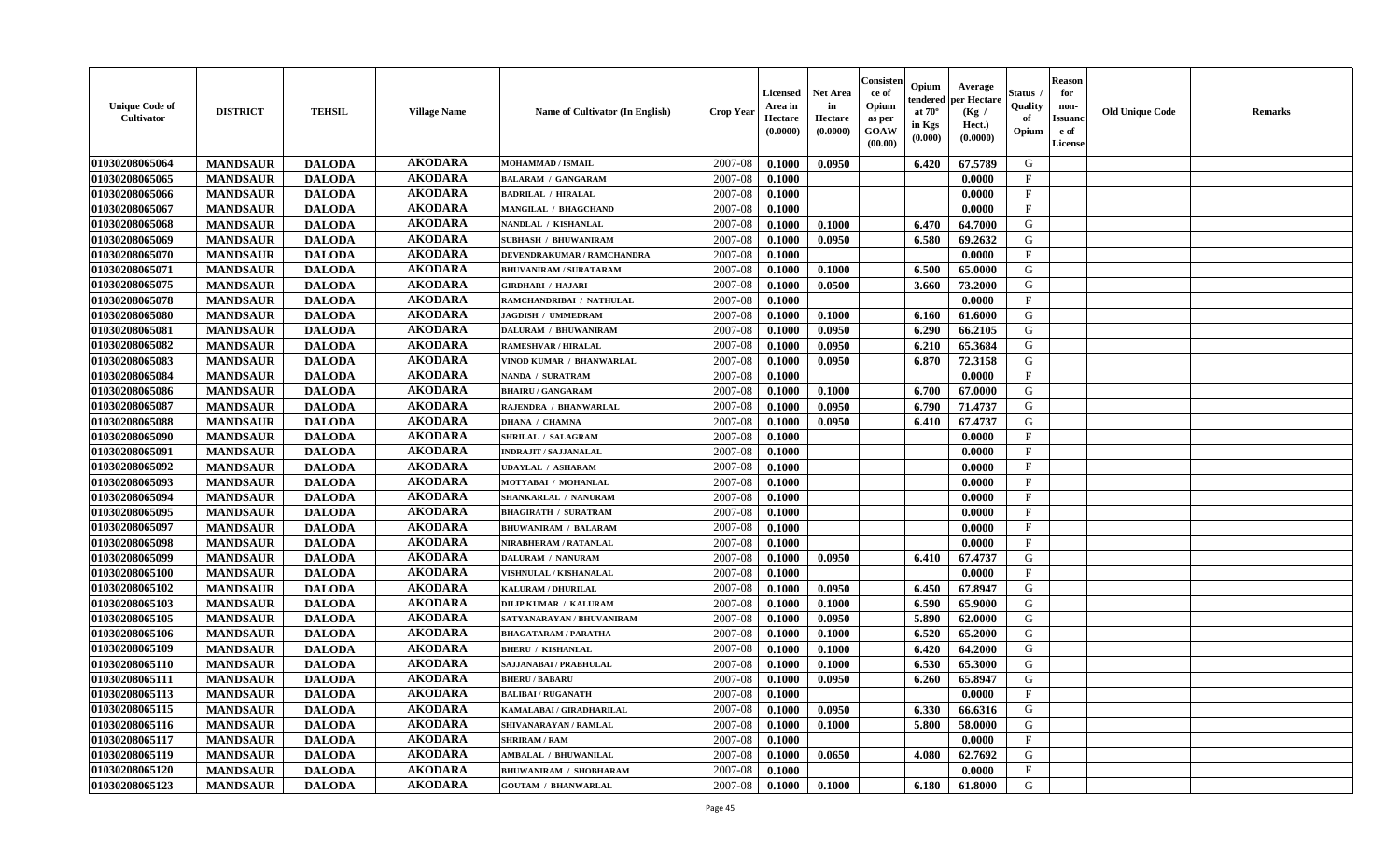| <b>Unique Code of</b><br><b>Cultivator</b> | <b>DISTRICT</b> | <b>TEHSIL</b> | <b>Village Name</b> | Name of Cultivator (In English)  | <b>Crop Year</b> | <b>Licensed</b><br>Area in<br>Hectare<br>(0.0000) | <b>Net Area</b><br>in<br>Hectare<br>(0.0000) | Consister<br>ce of<br>Opium<br>as per<br><b>GOAW</b><br>(00.00) | Opium<br>endered<br>at $70^\circ$<br>in Kgs<br>(0.000) | Average<br>per Hectare<br>(Kg /<br>Hect.)<br>(0.0000) | Status<br>Quality<br>of<br>Opium | <b>Reason</b><br>for<br>non-<br><b>Issuand</b><br>e of<br><b>License</b> | <b>Old Unique Code</b> | <b>Remarks</b> |
|--------------------------------------------|-----------------|---------------|---------------------|----------------------------------|------------------|---------------------------------------------------|----------------------------------------------|-----------------------------------------------------------------|--------------------------------------------------------|-------------------------------------------------------|----------------------------------|--------------------------------------------------------------------------|------------------------|----------------|
| 01030208065125                             | <b>MANDSAUR</b> | <b>DALODA</b> | <b>AKODARA</b>      | <b>JASAKUNVARABAI/BHUVAN</b>     | 2007-08          | 0.1000                                            |                                              |                                                                 |                                                        | 0.0000                                                | $\mathbf{F}$                     |                                                                          |                        |                |
| 01030208065126                             | <b>MANDSAUR</b> | <b>DALODA</b> | <b>AKODARA</b>      | MOHANLAL / ASHARAM               | 2007-08          | 0.1000                                            |                                              |                                                                 |                                                        | 0.0000                                                | $\mathbf F$                      |                                                                          |                        |                |
| 01030208065127                             | <b>MANDSAUR</b> | <b>DALODA</b> | <b>AKODARA</b>      | <b>DEVRAM / PARASARAM</b>        | 2007-08          | 0.1000                                            |                                              |                                                                 |                                                        | 0.0000                                                | $\mathbf{F}$                     |                                                                          |                        |                |
| 01030208065129                             | <b>MANDSAUR</b> | <b>DALODA</b> | <b>AKODARA</b>      | <b>MANGILAL / AMRITRAM</b>       | 2007-08          | 0.1000                                            |                                              |                                                                 |                                                        | 0.0000                                                | $\mathbf{F}$                     |                                                                          |                        |                |
| 01030208065130                             | <b>MANDSAUR</b> | <b>DALODA</b> | <b>AKODARA</b>      | PRABHULAL / RATANLAL             | 2007-08          | 0.1000                                            | 0.0950                                       |                                                                 | 6.130                                                  | 64.5263                                               | G                                |                                                                          |                        |                |
| 01030208065131                             | <b>MANDSAUR</b> | <b>DALODA</b> | <b>AKODARA</b>      | MANGILAL / BHANWARLAL            | 2007-08          | 0.1000                                            |                                              |                                                                 |                                                        | 0.0000                                                | $_{\rm F}$                       |                                                                          |                        |                |
| 01030208065132                             | <b>MANDSAUR</b> | <b>DALODA</b> | <b>AKODARA</b>      | RADHESHYAM / PARWATIBAI          | 2007-08          | 0.1000                                            |                                              |                                                                 |                                                        | 0.0000                                                | $\mathbf{F}$                     |                                                                          |                        |                |
| 01030208065133                             | <b>MANDSAUR</b> | <b>DALODA</b> | <b>AKODARA</b>      | <b>CHOTE KHA / ISMAIL KHA</b>    | 2007-08          | 0.1000                                            | 0.0950                                       |                                                                 | 6.540                                                  | 68.8421                                               | ${\bf G}$                        |                                                                          |                        |                |
| 01030208065134                             | <b>MANDSAUR</b> | <b>DALODA</b> | <b>AKODARA</b>      | <b>SHANKAR / BHERA</b>           | 2007-08          | 0.1000                                            |                                              |                                                                 |                                                        | 0.0000                                                | $_{\rm F}$                       |                                                                          |                        |                |
| 01030208065136                             | <b>MANDSAUR</b> | <b>DALODA</b> | <b>AKODARA</b>      | RUKMANIBAI / DEVRAM              | 2007-08          | 0.1000                                            | 0.0950                                       |                                                                 | 6.710                                                  | 70.6316                                               | G                                |                                                                          |                        |                |
| 01030208065137                             | <b>MANDSAUR</b> | <b>DALODA</b> | <b>AKODARA</b>      | RADHAKISHAN / BHUWANILAL         | 2007-08          | 0.1000                                            |                                              |                                                                 |                                                        | 0.0000                                                | $\mathbf{F}$                     |                                                                          |                        |                |
| 01030208065139                             | <b>MANDSAUR</b> | <b>DALODA</b> | <b>AKODARA</b>      | <b>BALARAM / DAYARAM</b>         | 2007-08          | 0.1000                                            | 0.0950                                       |                                                                 | 6.780                                                  | 71.3684                                               | G                                |                                                                          |                        |                |
| 01030208065140                             | <b>MANDSAUR</b> | <b>DALODA</b> | <b>AKODARA</b>      | <b>GORISHANKAR / NANURAM</b>     | 2007-08          | 0.1000                                            |                                              |                                                                 |                                                        | 0.0000                                                | $\mathbf{F}$                     |                                                                          |                        |                |
| 01030208065142                             | <b>MANDSAUR</b> | <b>DALODA</b> | <b>AKODARA</b>      | <b>JAGANATH / HIRALAL</b>        | 2007-08          | 0.1000                                            |                                              |                                                                 |                                                        | 0.0000                                                | $_{\rm F}$                       |                                                                          |                        |                |
| 01030208065143                             | <b>MANDSAUR</b> | <b>DALODA</b> | <b>AKODARA</b>      | <b>RAMLAL / BAGDIRAM</b>         | 2007-08          | 0.1000                                            |                                              |                                                                 |                                                        | 0.0000                                                | $\mathbf{F}$                     |                                                                          |                        |                |
| 01030208065146                             | <b>MANDSAUR</b> | <b>DALODA</b> | <b>AKODARA</b>      | RAJARAM / KACHRU                 | 2007-08          | 0.1000                                            |                                              |                                                                 |                                                        | 0.0000                                                | $_{\rm F}$                       |                                                                          |                        |                |
| 01030208065147                             | <b>MANDSAUR</b> | <b>DALODA</b> | <b>AKODARA</b>      | <b>BHUWANIBAI / MANGILAL</b>     | 2007-08          | 0.1000                                            |                                              |                                                                 |                                                        | 0.0000                                                | $_{\rm F}$                       |                                                                          |                        |                |
| 01030208065148                             | <b>MANDSAUR</b> | <b>DALODA</b> | <b>AKODARA</b>      | SHOBHARAM / NANURAM              | 2007-08          | 0.1000                                            |                                              |                                                                 |                                                        | 0.0000                                                | $_{\rm F}$                       |                                                                          |                        |                |
| 01030208065150                             | <b>MANDSAUR</b> | <b>DALODA</b> | <b>AKODARA</b>      | <b>BHANWARLAL / PARASRAM</b>     | 2007-08          | 0.1000                                            |                                              |                                                                 |                                                        | 0.0000                                                | $_{\rm F}$                       |                                                                          |                        |                |
| 01030208065152                             | <b>MANDSAUR</b> | <b>DALODA</b> | <b>AKODARA</b>      | NANURAM / GANESHRAM              | 2007-08          | 0.1000                                            |                                              |                                                                 |                                                        | 0.0000                                                | $\mathbf{F}$                     |                                                                          |                        |                |
| 01030208065153                             | <b>MANDSAUR</b> | <b>DALODA</b> | <b>AKODARA</b>      | <b>BASANTILAL / BHAGATARAM</b>   | 2007-08          | 0.1000                                            | 0.0950                                       |                                                                 | 6.350                                                  | 66.8421                                               | G                                |                                                                          |                        |                |
| 01030208065155                             | <b>MANDSAUR</b> | <b>DALODA</b> | <b>AKODARA</b>      | DAYARAM / BHANWARLAL             | 2007-08          | 0.1000                                            | 0.0500                                       |                                                                 | 3.440                                                  | 68.8000                                               | G                                |                                                                          |                        |                |
| 01030208065156                             | <b>MANDSAUR</b> | <b>DALODA</b> | <b>AKODARA</b>      | NARENDRA KUMAR / SHANKARLAL      | 2007-08          | 0.1000                                            | 0.1000                                       |                                                                 | 6.640                                                  | 66.4000                                               | G                                |                                                                          |                        |                |
| 01030208065157                             | <b>MANDSAUR</b> | <b>DALODA</b> | <b>AKODARA</b>      | <b>BHARATRAM / PARTHA SASARI</b> | 2007-08          | 0.1000                                            | 0.0950                                       |                                                                 | 5.860                                                  | 61.6842                                               | G                                |                                                                          |                        |                |
| 01030208065158                             | <b>MANDSAUR</b> | <b>DALODA</b> | <b>AKODARA</b>      | <b>BHERULAL / RATANLAL</b>       | 2007-08          | 0.1000                                            | 0.1000                                       |                                                                 | 6.960                                                  | 69.6000                                               | G                                |                                                                          |                        |                |
| 01030208065159                             | <b>MANDSAUR</b> | <b>DALODA</b> | <b>AKODARA</b>      | NATHULAL / BHUWAN                | 2007-08          | 0.1000                                            | 0.1000                                       |                                                                 | 6.300                                                  | 63.0000                                               | G                                |                                                                          |                        |                |
| 01030208065163                             | <b>MANDSAUR</b> | <b>DALODA</b> | <b>AKODARA</b>      | MOHANLAL / NANDRAM               | 2007-08          | 0.1000                                            |                                              |                                                                 |                                                        | 0.0000                                                | F                                |                                                                          |                        |                |
| 01030208065164                             | <b>MANDSAUR</b> | <b>DALODA</b> | <b>AKODARA</b>      | <b>GANESHRAM / BHUWANILAL</b>    | 2007-08          | 0.1000                                            | 0.1000                                       |                                                                 | 6.550                                                  | 65.5000                                               | G                                |                                                                          |                        |                |
| 01030208065166                             | <b>MANDSAUR</b> | <b>DALODA</b> | <b>AKODARA</b>      | MAHENDRA KUMAR / BHAGWATILAL     | 2007-08          | 0.1000                                            |                                              |                                                                 |                                                        | 0.0000                                                | $\rm F$                          |                                                                          |                        |                |
| 01030208065170                             | <b>MANDSAUR</b> | <b>DALODA</b> | <b>AKODARA</b>      | <b>JAGANNATH / BHUWANIRAM</b>    | 2007-08          | 0.1000                                            | 0.0400                                       |                                                                 | 2.630                                                  | 65.7500                                               | G                                |                                                                          |                        |                |
| 01030208065173                             | <b>MANDSAUR</b> | <b>DALODA</b> | <b>AKODARA</b>      | RUKAMANIBAI / KARULAL            | 2007-08          | 0.1000                                            | 0.0950                                       |                                                                 | 6.420                                                  | 67.5789                                               | G                                |                                                                          |                        |                |
| 01030208065174                             | <b>MANDSAUR</b> | <b>DALODA</b> | <b>AKODARA</b>      | RATANLAL / CHUNNILAL             | 2007-08          | 0.1000                                            | 0.1000                                       |                                                                 | 6.250                                                  | 62.5000                                               | ${\bf G}$                        |                                                                          |                        |                |
| 01030208065175                             | <b>MANDSAUR</b> | <b>DALODA</b> | <b>AKODARA</b>      | <b>CHANDRAASHEKHAR / JITMAL</b>  | 2007-08          | 0.1000                                            |                                              |                                                                 |                                                        | 0.0000                                                | $_{\rm F}$                       |                                                                          |                        |                |
| 01030208065176                             | <b>MANDSAUR</b> | <b>DALODA</b> | <b>AKODARA</b>      | KALABAI / BHUWANIRAM             | 2007-08          | 0.1000                                            | 0.0950                                       |                                                                 | 6.550                                                  | 68.9474                                               | G                                |                                                                          |                        |                |
| 01030208065177                             | <b>MANDSAUR</b> | <b>DALODA</b> | <b>AKODARA</b>      | <b>DEVRAM / SURATRAM</b>         | 2007-08          | 0.1000                                            | 0.1050                                       |                                                                 | 6.530                                                  | 62.1905                                               | G                                |                                                                          |                        |                |
| 01030208065178                             | <b>MANDSAUR</b> | <b>DALODA</b> | <b>AKODARA</b>      | RAMIBAI / NIRBHAYRAM             | 2007-08          | 0.1000                                            | 0.0950                                       |                                                                 | 6.540                                                  | 68.8421                                               | G                                |                                                                          |                        |                |
| 01030208065179                             | <b>MANDSAUR</b> | <b>DALODA</b> | <b>AKODARA</b>      | SAJJANBAI / MADHULAL             | 2007-08          | 0.1000                                            |                                              |                                                                 |                                                        | 0.0000                                                | $\rm F$                          |                                                                          |                        |                |
| 01030208065181                             | <b>MANDSAUR</b> | <b>DALODA</b> | <b>AKODARA</b>      | <b>BALARAM / NANURAM</b>         | 2007-08          | 0.1000                                            | 0.0950                                       |                                                                 | 5.950                                                  | 62.6316                                               | G                                |                                                                          |                        |                |
| 01030208065182                             | <b>MANDSAUR</b> | <b>DALODA</b> | <b>AKODARA</b>      | VARDICHANDRAA / RAJARAM          | 2007-08          | 0.1000                                            |                                              |                                                                 |                                                        | 0.0000                                                | $\mathbf{F}$                     |                                                                          |                        |                |
| 01030208065187                             | <b>MANDSAUR</b> | <b>DALODA</b> | <b>AKODARA</b>      | <b>BALU/SUKHA</b>                | 2007-08          | 0.1000                                            |                                              |                                                                 |                                                        | 0.0000                                                | F                                |                                                                          |                        |                |
| 01030208065188                             | <b>MANDSAUR</b> | <b>DALODA</b> | <b>AKODARA</b>      | LAXMINARAYAN / BAPULAL GAYARI    | 2007-08          | 0.1000                                            |                                              |                                                                 |                                                        | 0.0000                                                | $\mathbf{F}$                     |                                                                          |                        |                |
| 01030208065189                             | <b>MANDSAUR</b> | <b>DALODA</b> | <b>AKODARA</b>      | KISHANLAL / HIRALAL              | 2007-08          | 0.1000                                            | 0.0950                                       |                                                                 | 6.140                                                  | 64.6316                                               | G                                |                                                                          |                        |                |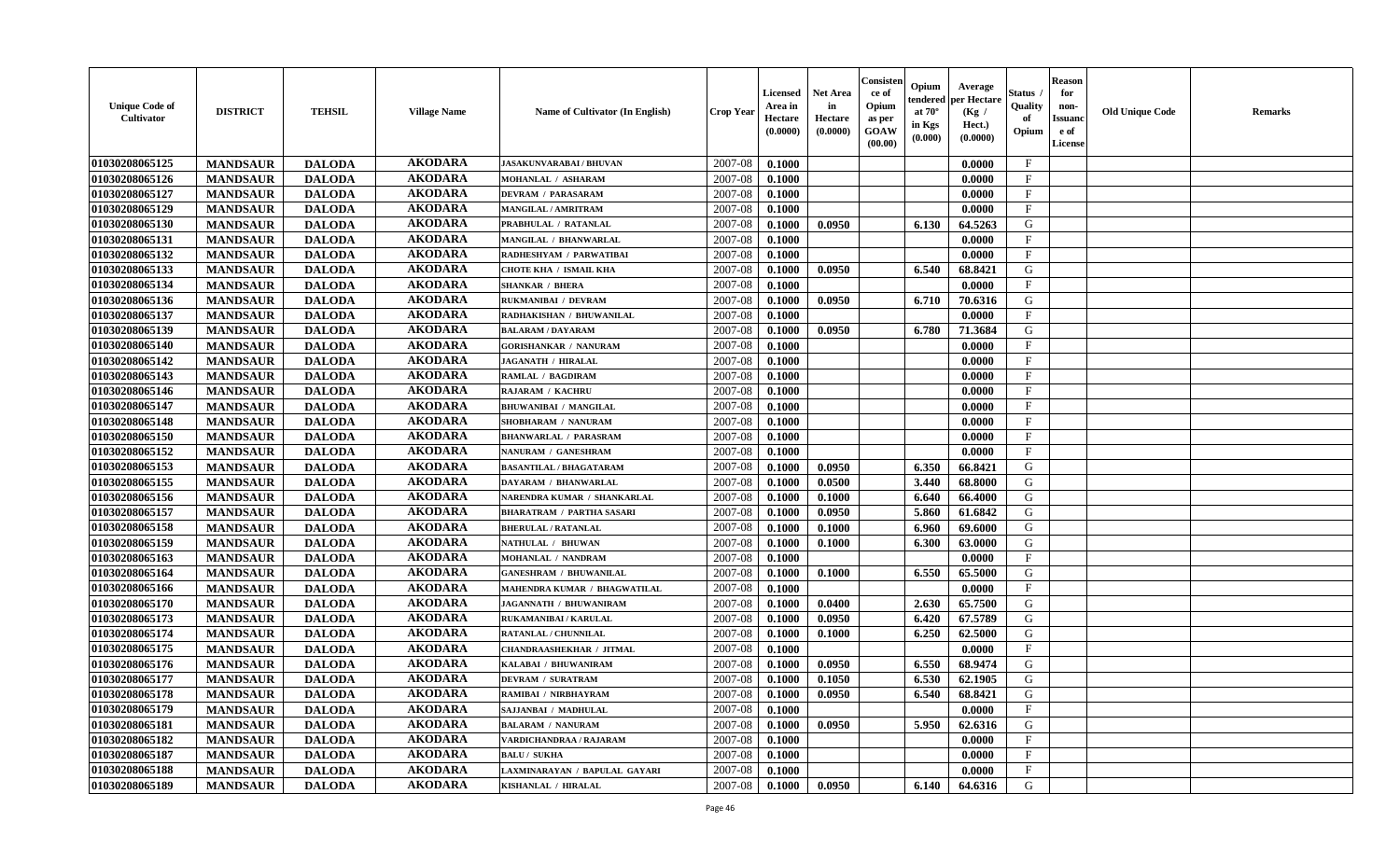| <b>Unique Code of</b><br><b>Cultivator</b> | <b>DISTRICT</b> | <b>TEHSIL</b> | <b>Village Name</b> | Name of Cultivator (In English)     | <b>Crop Year</b> | <b>Licensed</b><br>Area in<br>Hectare<br>(0.0000) | <b>Net Area</b><br>in<br>Hectare<br>(0.0000) | Consisteı<br>ce of<br>Opium<br>as per<br><b>GOAW</b><br>(00.00) | Opium<br>endered<br>at $70^\circ$<br>in Kgs<br>$(\mathbf{0.000})$ | Average<br>per Hectare<br>(Kg /<br>Hect.)<br>(0.0000) | Status<br>Quality<br>of<br>Opium | <b>Reason</b><br>for<br>non-<br>Issuan<br>e of<br>License | <b>Old Unique Code</b> | <b>Remarks</b> |
|--------------------------------------------|-----------------|---------------|---------------------|-------------------------------------|------------------|---------------------------------------------------|----------------------------------------------|-----------------------------------------------------------------|-------------------------------------------------------------------|-------------------------------------------------------|----------------------------------|-----------------------------------------------------------|------------------------|----------------|
| 01030208065191                             | <b>MANDSAUR</b> | <b>DALODA</b> | <b>AKODARA</b>      | <b>BHERULAL / DHURA</b>             | 2007-08          | 0.1000                                            | 0.0950                                       |                                                                 | 6.270                                                             | 66.0000                                               | G                                |                                                           |                        |                |
| 01030208065193                             | <b>MANDSAUR</b> | <b>DALODA</b> | <b>AKODARA</b>      | <b>BHANVARABAI / NANDARAM</b>       | 2007-08          | 0.1000                                            | 0.0950                                       |                                                                 | 5.950                                                             | 62.6316                                               | G                                |                                                           |                        |                |
| 01030208065194                             | <b>MANDSAUR</b> | <b>DALODA</b> | <b>AKODARA</b>      | <b>RAMKISHAN / BAPULAL</b>          | 2007-08          | 0.1000                                            | 0.0950                                       |                                                                 | 6.010                                                             | 63.2632                                               | G                                |                                                           |                        |                |
| 01030208065196                             | <b>MANDSAUR</b> | <b>DALODA</b> | <b>AKODARA</b>      | RADHESHYAM / BHERULAL               | 2007-08          | 0.1000                                            | 0.1000                                       |                                                                 | 6.640                                                             | 66.4000                                               | G                                |                                                           |                        |                |
| 01030208065200                             | <b>MANDSAUR</b> | <b>DALODA</b> | <b>AKODARA</b>      | <b>NANDA / BHUVAN</b>               | 2007-08          | 0.1000                                            | 0.0950                                       |                                                                 | 5.850                                                             | 61.5789                                               | G                                |                                                           |                        |                |
| 01030208065201                             | <b>MANDSAUR</b> | <b>DALODA</b> | <b>AKODARA</b>      | <b>BADRILAL / GANESHRAM</b>         | 2007-08          | 0.1000                                            |                                              |                                                                 |                                                                   | 0.0000                                                | $\mathbf{F}$                     |                                                           |                        |                |
| 01030208065205                             | <b>MANDSAUR</b> | <b>DALODA</b> | <b>AKODARA</b>      | <b>CHAGANLAL / BHUWANIRAM</b>       | 2007-08          | 0.1000                                            |                                              |                                                                 |                                                                   | 0.0000                                                | $\mathbf F$                      |                                                           |                        |                |
| 01030208065208                             | <b>MANDSAUR</b> | <b>DALODA</b> | <b>AKODARA</b>      | <b>BABULAL / GIRDHARILAL</b>        | 2007-08          | 0.1000                                            | 0.1000                                       |                                                                 | 6.950                                                             | 69.5000                                               | G                                |                                                           |                        |                |
| 01030208065209                             | <b>MANDSAUR</b> | <b>DALODA</b> | <b>AKODARA</b>      | <b>FULCHAND / SHRIRAM</b>           | 2007-08          | 0.1000                                            | 0.0950                                       |                                                                 | 6.390                                                             | 67.2632                                               | G                                |                                                           |                        |                |
| 01030208065212                             | <b>MANDSAUR</b> | <b>DALODA</b> | <b>AKODARA</b>      | <b>NATHU / PREMA</b>                | 2007-08          | 0.1000                                            |                                              |                                                                 |                                                                   | 0.0000                                                | F                                |                                                           |                        |                |
| 01030208065213                             | <b>MANDSAUR</b> | <b>DALODA</b> | <b>AKODARA</b>      | KANWARLAL / DEVRAM                  | 2007-08          | 0.1000                                            |                                              |                                                                 |                                                                   | 0.0000                                                | $\mathbf{F}$                     |                                                           |                        |                |
| 01030208065214                             | <b>MANDSAUR</b> | <b>DALODA</b> | <b>AKODARA</b>      | RAMCHANDRA / SHANKARALAL            | 2007-08          | 0.1000                                            |                                              |                                                                 |                                                                   | 0.0000                                                | $_{\rm F}$                       |                                                           |                        |                |
| 01030208065215                             | <b>MANDSAUR</b> | <b>DALODA</b> | <b>AKODARA</b>      | <b>BABULAL / LAXMINARAYAN</b>       | 2007-08          | 0.1000                                            |                                              |                                                                 |                                                                   | 0.0000                                                | $\mathbf{F}$                     |                                                           |                        |                |
| 01030208065216                             | <b>MANDSAUR</b> | <b>DALODA</b> | <b>AKODARA</b>      | <b>BHAGWAN / RATANLAL</b>           | 2007-08          | 0.1000                                            |                                              |                                                                 |                                                                   | 0.0000                                                | $_{\rm F}$                       |                                                           |                        |                |
| 01030208065218                             | <b>MANDSAUR</b> | <b>DALODA</b> | <b>AKODARA</b>      | <b>BHUVANIRAM / MOHANALAL</b>       | 2007-08          | 0.1000                                            |                                              |                                                                 |                                                                   | 0.0000                                                | $\mathbf{F}$                     |                                                           |                        |                |
| 01030208065219                             | <b>MANDSAUR</b> | <b>DALODA</b> | <b>AKODARA</b>      | AMBARAM / BHUWANIRAM KACHNADIYA     | 2007-08          | 0.1000                                            | 0.0950                                       |                                                                 | 6.400                                                             | 67.3684                                               | G                                |                                                           |                        |                |
| 01030208065221                             | <b>MANDSAUR</b> | <b>DALODA</b> | <b>AKODARA</b>      | <b>DAYARAM / BHAGATRAM</b>          | 2007-08          | 0.1000                                            | 0.1050                                       |                                                                 | 7.590                                                             | 72.2857                                               | G                                |                                                           |                        |                |
| 01030208065222                             | <b>MANDSAUR</b> | <b>DALODA</b> | <b>AKODARA</b>      | KANTILAL / AMBALAL                  | 2007-08          | 0.1000                                            | 0.0950                                       |                                                                 | 6.110                                                             | 64.3158                                               | G                                |                                                           |                        |                |
| 01030208065223                             | <b>MANDSAUR</b> | <b>DALODA</b> | <b>AKODARA</b>      | <b>DEVILAL / KARULAL</b>            | 2007-08          | 0.1000                                            |                                              |                                                                 |                                                                   | 0.0000                                                | $_{\rm F}$                       |                                                           |                        |                |
| 01030208065226                             | <b>MANDSAUR</b> | <b>DALODA</b> | <b>AKODARA</b>      | <b>RAMNIVAS / MANGILAL</b>          | 2007-08          | 0.1000                                            | 0.1000                                       |                                                                 | 6.900                                                             | 69.0000                                               | G                                |                                                           |                        |                |
| 01030208065227                             | <b>MANDSAUR</b> | <b>DALODA</b> | <b>AKODARA</b>      | <b>RAMNIVAS / JAGANNATH</b>         | 2007-08          | 0.1000                                            | 0.0950                                       |                                                                 | 5.830                                                             | 61.3684                                               | G                                |                                                           |                        |                |
| 01030208065230                             | <b>MANDSAUR</b> | <b>DALODA</b> | <b>AKODARA</b>      | SURESH KUMAR / SHANKARLAL           | 2007-08          | 0.1000                                            | 0.0800                                       |                                                                 | 5.470                                                             | 68.3750                                               | G                                |                                                           |                        |                |
| 01030208065232                             | <b>MANDSAUR</b> | <b>DALODA</b> | <b>AKODARA</b>      | MUKESH KUMAR / SHIVNARAYAN          | 2007-08          | 0.1000                                            |                                              |                                                                 |                                                                   | 0.0000                                                | $\mathbf{F}$                     |                                                           |                        |                |
| 01030208065233                             | <b>MANDSAUR</b> | <b>DALODA</b> | <b>AKODARA</b>      | SHIVPRASAD / RATANLAL               | 2007-08          | 0.1000                                            | 0.0950                                       |                                                                 | 6.380                                                             | 67.1579                                               | G                                |                                                           |                        |                |
| 01030208065235                             | <b>MANDSAUR</b> | <b>DALODA</b> | <b>AKODARA</b>      | HARISH KUMAR / GORISHANKAR          | 2007-08          | 0.1000                                            | 0.1000                                       |                                                                 | 6.230                                                             | 62.3000                                               | G                                |                                                           |                        |                |
| 01030208065236                             | <b>MANDSAUR</b> | <b>DALODA</b> | <b>AKODARA</b>      | <b>NARAYAN / HARDEVRAM</b>          | 2007-08          | 0.1000                                            | 0.1000                                       |                                                                 | 7.110                                                             | 71.1000                                               | G                                |                                                           |                        |                |
| 01030208065237                             | <b>MANDSAUR</b> | <b>DALODA</b> | <b>AKODARA</b>      | RAMPRASAD / RATANLAL                | 2007-08          | 0.1000                                            |                                              |                                                                 |                                                                   | 0.0000                                                | $_{\rm F}$                       |                                                           |                        |                |
| 01030208065238                             | <b>MANDSAUR</b> | <b>DALODA</b> | <b>AKODARA</b>      | <b>GOPILAL / GIRDHARILAL</b>        | 2007-08          | 0.1000                                            | 0.0950                                       |                                                                 | 6.880                                                             | 72.4211                                               | G                                |                                                           |                        |                |
| 01030208065239                             | <b>MANDSAUR</b> | <b>DALODA</b> | <b>AKODARA</b>      | <b>SHANTILAL / DEVRAM</b>           | 2007-08          | 0.1000                                            |                                              |                                                                 |                                                                   | 0.0000                                                | $\mathbf{F}$                     |                                                           |                        |                |
| 01030208065240                             | <b>MANDSAUR</b> | <b>DALODA</b> | <b>AKODARA</b>      | RAMESHWAR / DHURAJI                 | 2007-08          | 0.1000                                            |                                              |                                                                 |                                                                   | 0.0000                                                | $_{\rm F}$                       |                                                           |                        |                |
| 01030208065241                             | <b>MANDSAUR</b> | <b>DALODA</b> | <b>AKODARA</b>      | KACHRULAL / RAMSHUKH                | 2007-08          | 0.1000                                            |                                              |                                                                 |                                                                   | 0.0000                                                | $_{\rm F}$                       |                                                           |                        |                |
| 01030208065242                             | <b>MANDSAUR</b> | <b>DALODA</b> | <b>AKODARA</b>      | MANGILAL / MOHANALAL                | 2007-08          | 0.1000                                            |                                              |                                                                 |                                                                   | 0.0000                                                | $\mathbf{F}$                     |                                                           |                        |                |
| 01030208065243                             | <b>MANDSAUR</b> | <b>DALODA</b> | <b>AKODARA</b>      | <b>BABULAL / RAMLAL</b>             | 2007-08          | 0.1000                                            |                                              |                                                                 |                                                                   | 0.0000                                                | $\mathbf{F}$                     |                                                           |                        |                |
| 01030208065244                             | <b>MANDSAUR</b> | <b>DALODA</b> | <b>AKODARA</b>      | <b>BASANTILAL / BHUWANIRAM</b>      | 2007-08          | 0.1000                                            |                                              |                                                                 |                                                                   | 0.0000                                                | $_{\rm F}$                       |                                                           |                        |                |
| 01030208065245                             | <b>MANDSAUR</b> | <b>DALODA</b> | <b>AKODARA</b>      | <b>JAGADISHACHANDRAA / MANGILAL</b> | 2007-08          | 0.1000                                            |                                              |                                                                 |                                                                   | 0.0000                                                | $\mathbf{F}$                     |                                                           |                        |                |
| 01030208065062                             | <b>MANDSAUR</b> | <b>DALODA</b> | AKODARA             | NARENDR / LAKSHMINARAYAN            | $2007 - 08$      | 0.1000                                            |                                              |                                                                 |                                                                   | 0.0000                                                | F                                |                                                           |                        |                |
| 01030208065211                             | <b>MANDSAUR</b> | <b>DALODA</b> | <b>AKODARA</b>      | YOGESHAKUMAR / BANSHILAL            | 2007-08          | 0.1000                                            |                                              |                                                                 |                                                                   | 0.0000                                                | $\mathbf{F}$                     |                                                           |                        |                |
| 01030208065202                             | <b>MANDSAUR</b> | <b>DALODA</b> | <b>AKODARA</b>      | <b>DALURAM / NANDRAM</b>            | 2007-08          | 0.1000                                            |                                              |                                                                 |                                                                   | 0.0000                                                | $\mathbf{F}$                     |                                                           |                        |                |
| 01030208065003                             | <b>MANDSAUR</b> | <b>DALODA</b> | <b>AKODARA</b>      | SHYAMABAI / ONKARLAL                | 2007-08          | 0.1000                                            | 0.0950                                       |                                                                 | 6.280                                                             | 66.1053                                               | G                                |                                                           |                        |                |
| 01030208065011                             | <b>MANDSAUR</b> | <b>DALODA</b> | <b>AKODARA</b>      | <b>GOPILAL / KACHRU</b>             | 2007-08          | 0.1000                                            | 0.0950                                       |                                                                 | 6.700                                                             | 70.5263                                               | G                                |                                                           |                        |                |
| 01030208065045                             | <b>MANDSAUR</b> | <b>DALODA</b> | <b>AKODARA</b>      | <b>GOVINDRAM / JADAWCHAND</b>       | 2007-08          | 0.1000                                            | 0.0500                                       |                                                                 | 3.050                                                             | 61.0000                                               | G                                |                                                           |                        |                |
| 01030208065206                             | <b>MANDSAUR</b> | <b>DALODA</b> | <b>AKODARA</b>      | MOHANALAL / CHUNNILAL               | 2007-08          | 0.1000                                            |                                              |                                                                 |                                                                   | 0.0000                                                | $\mathbf{F}$                     |                                                           |                        |                |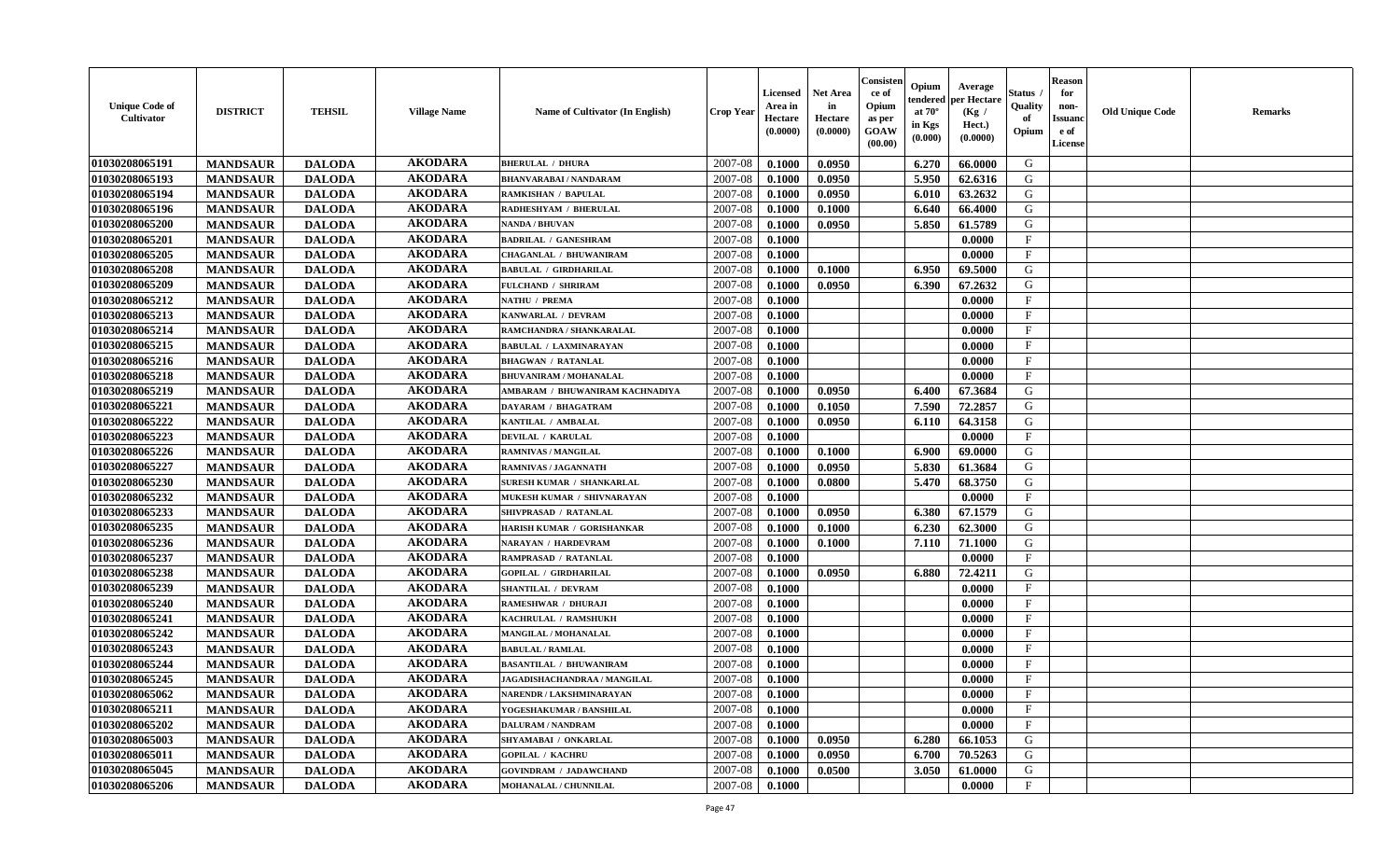| <b>Unique Code of</b><br><b>Cultivator</b> | <b>DISTRICT</b> | <b>TEHSIL</b> | <b>Village Name</b> | Name of Cultivator (In English)  | <b>Crop Year</b> | <b>Licensed</b><br>Area in<br>Hectare<br>(0.0000) | <b>Net Area</b><br>in<br>Hectare<br>(0.0000) | Consister<br>ce of<br>Opium<br>as per<br><b>GOAW</b><br>(00.00) | Opium<br>endered<br>at $70^\circ$<br>in Kgs<br>(0.000) | Average<br>per Hectare<br>(Kg /<br>Hect.)<br>(0.0000) | Status<br>Quality<br>of<br>Opium | <b>Reason</b><br>for<br>non-<br><b>Issuand</b><br>e of<br><b>License</b> | <b>Old Unique Code</b> | <b>Remarks</b> |
|--------------------------------------------|-----------------|---------------|---------------------|----------------------------------|------------------|---------------------------------------------------|----------------------------------------------|-----------------------------------------------------------------|--------------------------------------------------------|-------------------------------------------------------|----------------------------------|--------------------------------------------------------------------------|------------------------|----------------|
| 01030208065184                             | <b>MANDSAUR</b> | <b>DALODA</b> | <b>AKODARA</b>      | SHANKARLAL / BAGDIRAM            | 2007-08          | 0.1000                                            |                                              |                                                                 |                                                        | 0.0000                                                | $\mathbf{F}$                     |                                                                          |                        |                |
| 01030208065199                             | <b>MANDSAUR</b> | <b>DALODA</b> | <b>AKODARA</b>      | <b>CHANDABAI / BHUVANIRAM</b>    | 2007-08          | 0.1000                                            | 0.0950                                       |                                                                 | 6.030                                                  | 63.4737                                               | G                                |                                                                          |                        |                |
| 01030208065037                             | <b>MANDSAUR</b> | <b>DALODA</b> | <b>AKODARA</b>      | <b>BHANWARLAL / MANGILAL</b>     | 2007-08          | 0.1000                                            |                                              |                                                                 |                                                        | 0.0000                                                | $\mathbf{F}$                     |                                                                          |                        |                |
| 01030208065050                             | <b>MANDSAUR</b> | <b>DALODA</b> | <b>AKODARA</b>      | MADANLAL / BHUWANILAL            | 2007-08          | 0.1000                                            | 0.0950                                       |                                                                 | 6.280                                                  | 66.1053                                               | G                                |                                                                          |                        |                |
| 01030208065060                             | <b>MANDSAUR</b> | <b>DALODA</b> | <b>AKODARA</b>      | KANHAIYALAL / RADHAKISHAN        | 2007-08          | 0.1000                                            |                                              |                                                                 |                                                        | 0.0000                                                | $\mathbf{F}$                     |                                                                          |                        |                |
| 01030208065246                             | <b>MANDSAUR</b> | <b>DALODA</b> | <b>AKODARA</b>      | SHOBHABAI / RATANLAL             | 2007-08          | 0.1000                                            |                                              |                                                                 |                                                        | 0.0000                                                | $_{\rm F}$                       |                                                                          |                        |                |
| 01030208065220                             | <b>MANDSAUR</b> | <b>DALODA</b> | <b>AKODARA</b>      | <b>DINESH KUMAR / BHANWARLAL</b> | 2007-08          | 0.1000                                            |                                              |                                                                 |                                                        | 0.0000                                                | $\mathbf{F}$                     |                                                                          |                        |                |
| 01030208065250                             | <b>MANDSAUR</b> | <b>DALODA</b> | <b>AKODARA</b>      | <b>SHOBHARAM / RAMLAL</b>        | 2007-08          | 0.1000                                            |                                              |                                                                 |                                                        | 0.0000                                                | $\mathbf{F}$                     |                                                                          |                        |                |
| 01030208065128                             | <b>MANDSAUR</b> | <b>DALODA</b> | <b>AKODARA</b>      | <b>DROPATIBAI/RADHESHYAM</b>     | 2007-08          | 0.1000                                            |                                              |                                                                 |                                                        | 0.0000                                                | $\mathbf{F}$                     |                                                                          |                        |                |
| 01030208065252                             | <b>MANDSAUR</b> | <b>DALODA</b> | <b>AKODARA</b>      | <b>BAPULAL / NANDLAL</b>         | 2007-08          | 0.1000                                            | 0.1050                                       |                                                                 | 6.510                                                  | 62.0000                                               | G                                |                                                                          | 01030207075077         |                |
| 01030208065225                             | <b>MANDSAUR</b> | <b>DALODA</b> | <b>AKODARA</b>      | <b>ONKARALAL / PRABHULAL</b>     | 2007-08          | 0.1000                                            | 0.0500                                       |                                                                 | 3.440                                                  | 68.8000                                               | G                                |                                                                          | 01030208075103         |                |
| 01030208065027                             | <b>MANDSAUR</b> | <b>DALODA</b> | <b>AKODARA</b>      | <b>GHANASHYAM / SHRILAL</b>      | 2007-08          | 0.1000                                            |                                              |                                                                 |                                                        | 0.0000                                                | $\mathbf{F}$                     |                                                                          | 01030208075104         |                |
| 01030208065253                             | <b>MANDSAUR</b> | <b>DALODA</b> | <b>AKODARA</b>      | <b>PRAKASH / BAPULAL</b>         | 2007-08          | 0.1000                                            |                                              |                                                                 |                                                        | 0.0000                                                | $\mathbf{F}$                     |                                                                          | 01030207075078         |                |
| 01030208065089                             | <b>MANDSAUR</b> | <b>DALODA</b> | <b>AKODARA</b>      | <b>KESHURAM / CHHOTELAL</b>      | 2007-08          | 0.1000                                            |                                              |                                                                 |                                                        | 0.0000                                                | $\mathbf{F}$                     |                                                                          | 01030207075100         |                |
| 01030208065254                             | <b>MANDSAUR</b> | <b>DALODA</b> | <b>AKODARA</b>      | <b>GOPILAL / SHOBHARAM</b>       | 2007-08          | 0.1000                                            |                                              |                                                                 |                                                        | 0.0000                                                | $\mathbf{F}$                     |                                                                          | 01030207075008         |                |
| 01030208065255                             | <b>MANDSAUR</b> | <b>DALODA</b> | <b>AKODARA</b>      | SHOBHARAM / BHARATARAM           | 2007-08          | 0.1000                                            |                                              |                                                                 |                                                        | 0.0000                                                | $\rm F$                          |                                                                          | 01030208075105         |                |
| 01030208066001                             | <b>MANDSAUR</b> | <b>DALODA</b> | <b>AILCHI</b>       | <b>JAGADISH / PRABHULAL</b>      | 2007-08          | 0.1000                                            | 0.0950                                       |                                                                 | 6.100                                                  | 64.2105                                               | G                                |                                                                          |                        |                |
| 01030208066002                             | <b>MANDSAUR</b> | <b>DALODA</b> | <b>AILCHI</b>       | <b>KISHANALAL / KESHURAM</b>     | 2007-08          | 0.1000                                            |                                              |                                                                 |                                                        | 0.0000                                                | $\mathbf{F}$                     |                                                                          |                        |                |
| 01030208066004                             | <b>MANDSAUR</b> | <b>DALODA</b> | <b>AILCHI</b>       | HARIRAM / MOTI MALI              | 2007-08          | 0.1000                                            | 0.1000                                       |                                                                 | 6.880                                                  | 68.8000                                               | G                                |                                                                          |                        |                |
| 01030208066006                             | <b>MANDSAUR</b> | <b>DALODA</b> | <b>AILCHI</b>       | <b>DULESINGH / KARANASINGH</b>   | 2007-08          | 0.1000                                            |                                              |                                                                 |                                                        | 0.0000                                                | $\mathbf{F}$                     |                                                                          |                        |                |
| 01030208066007                             | <b>MANDSAUR</b> | <b>DALODA</b> | <b>AILCHI</b>       | <b>BHERULAL / HIRALAL</b>        | 2007-08          | 0.1000                                            |                                              |                                                                 |                                                        | 0.0000                                                | $\mathbf{F}$                     |                                                                          |                        |                |
| 01030208066009                             | <b>MANDSAUR</b> | <b>DALODA</b> | <b>AILCHI</b>       | <b>AMARIBAI/KESHURAM</b>         | 2007-08          | 0.1000                                            |                                              |                                                                 |                                                        | 0.0000                                                | $_{\rm F}$                       |                                                                          |                        |                |
| 01030208066010                             | <b>MANDSAUR</b> | <b>DALODA</b> | <b>AILCHI</b>       | <b>MOTILAL / BHERULAL</b>        | 2007-08          | 0.1000                                            | 0.0300                                       |                                                                 | 2.340                                                  | 78.0000                                               | G                                |                                                                          |                        |                |
| 01030208066013                             | <b>MANDSAUR</b> | <b>DALODA</b> | <b>AILCHI</b>       | NANDARAM / PRABHULAL             | 2007-08          | 0.1000                                            |                                              |                                                                 |                                                        | 0.0000                                                | $\mathbf{F}$                     |                                                                          |                        |                |
| 01030208066014                             | <b>MANDSAUR</b> | <b>DALODA</b> | <b>AILCHI</b>       | RAMKUNWARBAI / BHERULAL          | 2007-08          | 0.1000                                            |                                              |                                                                 |                                                        | 0.0000                                                | $\mathbf{F}$                     |                                                                          |                        |                |
| 01030208066015                             | <b>MANDSAUR</b> | <b>DALODA</b> | <b>AILCHI</b>       | RAMCHANDRA / MAGANIRAM           | 2007-08          | 0.1000                                            |                                              |                                                                 |                                                        | 0.0000                                                | $\mathbf{F}$                     |                                                                          |                        |                |
| 01030208066016                             | <b>MANDSAUR</b> | <b>DALODA</b> | <b>AILCHI</b>       | <b>BALU / BHERULAL</b>           | 2007-08          | 0.1000                                            | 0.1000                                       |                                                                 | 6.540                                                  | 65.4000                                               | G                                |                                                                          |                        |                |
| 01030208066019                             | <b>MANDSAUR</b> | <b>DALODA</b> | <b>AILCHI</b>       | <b>SALAGARAM / TULASIRAM</b>     | 2007-08          | 0.1000                                            | 0.0750                                       |                                                                 | 4.850                                                  | 64.6667                                               | $\mathbf I$                      | 02                                                                       |                        |                |
| 01030208066022                             | <b>MANDSAUR</b> | <b>DALODA</b> | <b>AILCHI</b>       | <b>SURAJABAI/BHNVARABAI</b>      | 2007-08          | 0.1000                                            |                                              |                                                                 |                                                        | 0.0000                                                | $\mathbf{F}$                     |                                                                          |                        |                |
| 01030208066026                             | <b>MANDSAUR</b> | <b>DALODA</b> | <b>AILCHI</b>       | <b>NANDARAM / NATHU</b>          | 2007-08          | 0.1000                                            |                                              |                                                                 |                                                        | 0.0000                                                | $\mathbf{F}$                     |                                                                          |                        |                |
| 01030208066028                             | <b>MANDSAUR</b> | <b>DALODA</b> | <b>AILCHI</b>       | RATANLAL / LAXMAN                | 2007-08          | 0.1000                                            |                                              |                                                                 |                                                        | 0.0000                                                | F                                |                                                                          |                        |                |
| 01030208066032                             | <b>MANDSAUR</b> | <b>DALODA</b> | <b>AILCHI</b>       | LALAKUNVAR / KALUSINGH           | 2007-08          | 0.1000                                            |                                              |                                                                 |                                                        | 0.0000                                                | $\mathbf{F}$                     |                                                                          |                        |                |
| 01030208066034                             | <b>MANDSAUR</b> | <b>DALODA</b> | <b>AILCHI</b>       | RADHESHYAM / BALARAM             | 2007-08          | 0.1000                                            |                                              |                                                                 |                                                        | 0.0000                                                | $\mathbf{F}$                     |                                                                          |                        |                |
| 01030208066035                             | <b>MANDSAUR</b> | <b>DALODA</b> | <b>AILCHI</b>       | RAGHUNATH / MAGANIRAM            | 2007-08          | 0.1000                                            |                                              |                                                                 |                                                        | 0.0000                                                | $\mathbf{F}$                     |                                                                          |                        |                |
| 01030208066036                             | <b>MANDSAUR</b> | <b>DALODA</b> | <b>AILCHI</b>       | <b>LALACHAND / DHURA</b>         | 2007-08          | 0.1000                                            |                                              |                                                                 |                                                        | 0.0000                                                | $\mathbf{F}$                     |                                                                          |                        |                |
| 01030208066040                             | <b>MANDSAUR</b> | <b>DALODA</b> | <b>AILCHI</b>       | LACHCHHIBAI / ONKARALAL          | 2007-08          | 0.1000                                            |                                              |                                                                 |                                                        | 0.0000                                                | $\mathbf{F}$                     |                                                                          |                        |                |
| 01030208066042                             | <b>MANDSAUR</b> | <b>DALODA</b> | <b>AILCHI</b>       | PRABHULAL / NANDA                | 2007-08          | 0.1000                                            | 0.0950                                       |                                                                 | 5.530                                                  | 58.2105                                               | G                                | 05                                                                       |                        |                |
| 01030208066043                             | <b>MANDSAUR</b> | <b>DALODA</b> | <b>AILCHI</b>       | <b>MANNUBAI/RATAN</b>            | 2007-08          | 0.1000                                            | 0.1000                                       |                                                                 | 6.070                                                  | 60.7000                                               | G                                |                                                                          |                        |                |
| 01030208066045                             | <b>MANDSAUR</b> | <b>DALODA</b> | <b>AILCHI</b>       | <b>RAMLAL / NATHU</b>            | 2007-08          | 0.1000                                            |                                              |                                                                 |                                                        | 0.0000                                                | $\mathbf{F}$                     |                                                                          |                        |                |
| 01030208066046                             | <b>MANDSAUR</b> | <b>DALODA</b> | <b>AILCHI</b>       | RADHABAI / MANAKALAL             | 2007-08          | 0.1000                                            |                                              |                                                                 |                                                        | 0.0000                                                | F                                |                                                                          |                        |                |
| 01030208066048                             | <b>MANDSAUR</b> | <b>DALODA</b> | <b>AILCHI</b>       | UMMEDARAM / NABBIBAI             | 2007-08          | 0.1000                                            |                                              |                                                                 |                                                        | 0.0000                                                | $\mathbf{F}$                     |                                                                          |                        |                |
| 01030208066051                             | <b>MANDSAUR</b> | <b>DALODA</b> | <b>AILCHI</b>       | SAMPATABAI / MOHAN               | 2007-08          | 0.1000                                            |                                              |                                                                 |                                                        | 0.0000                                                | $\mathbf{F}$                     |                                                                          |                        |                |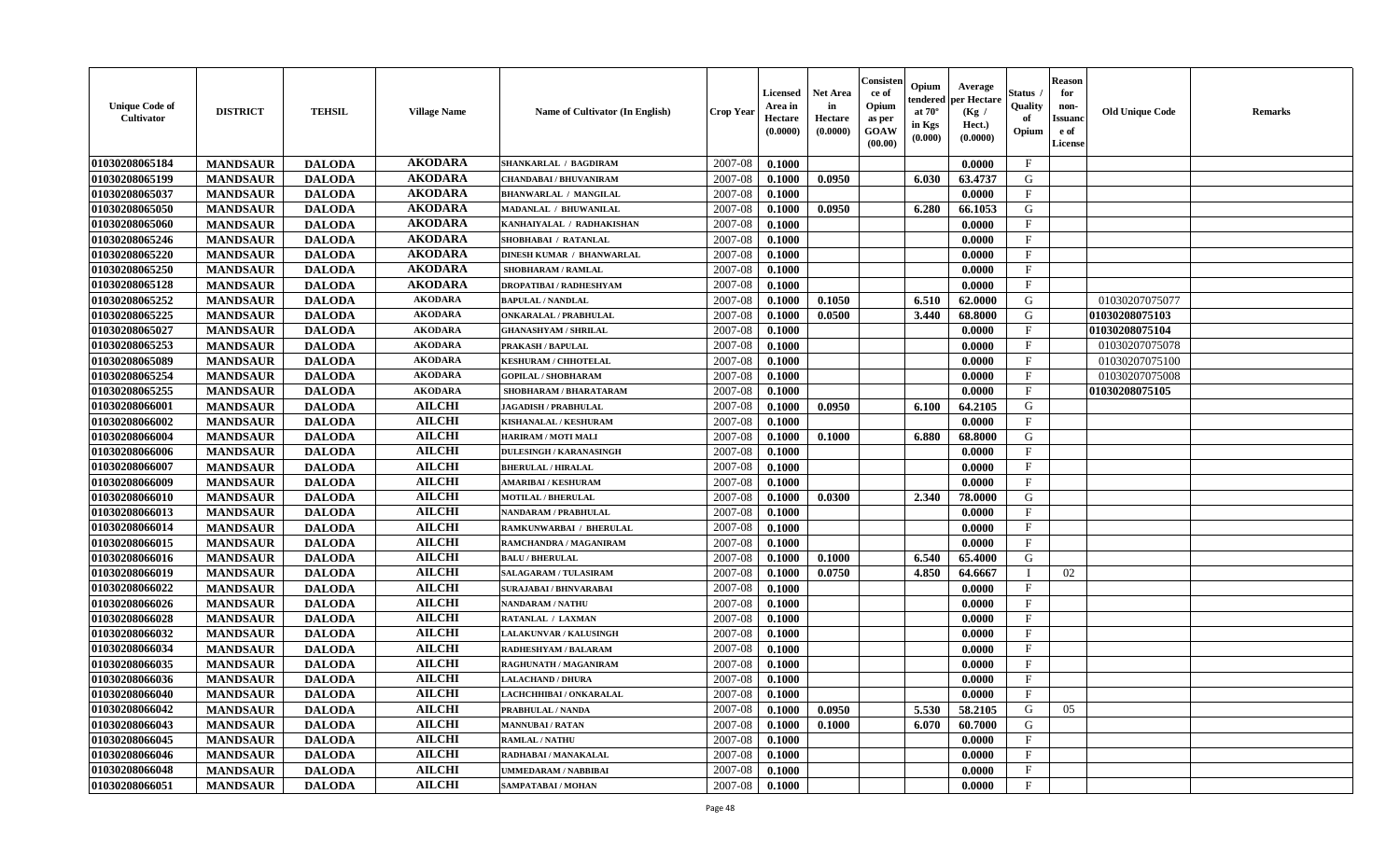| <b>Unique Code of</b><br>Cultivator | <b>DISTRICT</b> | <b>TEHSIL</b> | <b>Village Name</b> | <b>Name of Cultivator (In English)</b> | <b>Crop Year</b> | <b>Licensed</b><br>Area in<br>Hectare<br>(0.0000) | Net Area<br>in<br>Hectare<br>(0.0000) | Consister<br>ce of<br>Opium<br>as per<br>GOAW<br>(00.00) | Opium<br>endered<br>at $70^\circ$<br>in Kgs<br>(0.000) | Average<br>per Hectare<br>(Kg /<br>Hect.)<br>(0.0000) | Status<br>Quality<br>of<br>Opium | <b>Reason</b><br>for<br>non-<br>Issuan<br>e of<br>License | <b>Old Unique Code</b> | Remarks |
|-------------------------------------|-----------------|---------------|---------------------|----------------------------------------|------------------|---------------------------------------------------|---------------------------------------|----------------------------------------------------------|--------------------------------------------------------|-------------------------------------------------------|----------------------------------|-----------------------------------------------------------|------------------------|---------|
| 01030208066055                      | <b>MANDSAUR</b> | <b>DALODA</b> | <b>AILCHI</b>       | <b>MANGILAL / MOTILAL</b>              | 2007-08          | 0.1000                                            |                                       |                                                          |                                                        | 0.0000                                                | $\mathbf{F}$                     |                                                           |                        |         |
| 01030208066057                      | <b>MANDSAUR</b> | <b>DALODA</b> | <b>AILCHI</b>       | <b>BHERUSINGH / RUPASINGH</b>          | 2007-08          | 0.1000                                            |                                       |                                                          |                                                        | 0.0000                                                | $\mathbf{F}$                     |                                                           |                        |         |
| 01030208066060                      | <b>MANDSAUR</b> | <b>DALODA</b> | <b>AILCHI</b>       | <b>BABU KHA / HURAMT KHAN</b>          | 2007-08          | 0.1000                                            |                                       |                                                          |                                                        | 0.0000                                                | $_{\rm F}$                       |                                                           |                        |         |
| 01030208066062                      | <b>MANDSAUR</b> | <b>DALODA</b> | <b>AILCHI</b>       | MUNNIBAI / DIPACHANDRA                 | 2007-08          | 0.1000                                            | 0.1000                                |                                                          | 6.160                                                  | 61.6000                                               | G                                |                                                           |                        |         |
| 01030208066064                      | <b>MANDSAUR</b> | <b>DALODA</b> | <b>AILCHI</b>       | NATHULAL / KACHRU                      | 2007-08          | 0.1000                                            |                                       |                                                          |                                                        | 0.0000                                                | $\mathbf{F}$                     |                                                           |                        |         |
| 01030208066065                      | <b>MANDSAUR</b> | <b>DALODA</b> | <b>AILCHI</b>       | <b>RAMCHANDRA / TULASIRAM</b>          | 2007-08          | 0.1000                                            |                                       |                                                          |                                                        | 0.0000                                                | $\mathbf{F}$                     |                                                           |                        |         |
| 01030208066069                      | <b>MANDSAUR</b> | <b>DALODA</b> | <b>AILCHI</b>       | <b>DEVARAM / MAGAN</b>                 | 2007-08          | 0.1000                                            | 0.0950                                |                                                          | 6.140                                                  | 64.6316                                               | G                                |                                                           |                        |         |
| 01030208066070                      | <b>MANDSAUR</b> | <b>DALODA</b> | <b>AILCHI</b>       | <b>BALARAM / RATANLAL</b>              | 2007-08          | 0.1000                                            | 0.0950                                |                                                          | 5.930                                                  | 62.4211                                               | G                                |                                                           |                        |         |
| 01030208066076                      | <b>MANDSAUR</b> | <b>DALODA</b> | <b>AILCHI</b>       | TAKHATSINGH / JUJHARSINGH              | 2007-08          | 0.1000                                            |                                       |                                                          |                                                        | 0.0000                                                | $\mathbf{F}$                     |                                                           |                        |         |
| 01030208066078                      | <b>MANDSAUR</b> | <b>DALODA</b> | <b>AILCHI</b>       | <b>HARISINGH / PARVATASINGH</b>        | 2007-08          | 0.1000                                            |                                       |                                                          |                                                        | 0.0000                                                | $_{\rm F}$                       |                                                           |                        |         |
| 01030208066079                      | <b>MANDSAUR</b> | <b>DALODA</b> | <b>AILCHI</b>       | <b>BALU / NAVRATAN</b>                 | 2007-08          | 0.1000                                            |                                       |                                                          |                                                        | 0.0000                                                | $\mathbf{F}$                     |                                                           |                        |         |
| 01030208066082                      | <b>MANDSAUR</b> | <b>DALODA</b> | <b>AILCHI</b>       | <b>DHAPUBAI/NANURAM</b>                | 2007-08          | 0.1000                                            |                                       |                                                          |                                                        | 0.0000                                                | $\mathbf F$                      |                                                           |                        |         |
| 01030208066085                      | <b>MANDSAUR</b> | <b>DALODA</b> | <b>AILCHI</b>       | <b>GAFURANABAI / FULKHAN</b>           | 2007-08          | 0.1000                                            | 0.0900                                |                                                          | 5.570                                                  | 61.8889                                               | G                                |                                                           |                        |         |
| 01030208066087                      | <b>MANDSAUR</b> | <b>DALODA</b> | <b>AILCHI</b>       | RAMKUVARBAI / RAMESHGIR                | 2007-08          | 0.1000                                            |                                       |                                                          |                                                        | 0.0000                                                | $\mathbf{F}$                     |                                                           |                        |         |
| 01030208066088                      | <b>MANDSAUR</b> | <b>DALODA</b> | <b>AILCHI</b>       | KAILASH / BAGDIRAM                     | 2007-08          | 0.1000                                            | 0.0950                                |                                                          | 6.440                                                  | 67.7895                                               | G                                |                                                           |                        |         |
| 01030208066089                      | <b>MANDSAUR</b> | <b>DALODA</b> | <b>AILCHI</b>       | <b>BAJERAM / BAGDIRAM</b>              | 2007-08          | 0.1000                                            |                                       |                                                          |                                                        | 0.0000                                                | $\mathbf{F}$                     |                                                           |                        |         |
| 01030208066091                      | <b>MANDSAUR</b> | <b>DALODA</b> | <b>AILCHI</b>       | CHUNNILAL / VARDICHANDRA               | 2007-08          | 0.1000                                            |                                       |                                                          |                                                        | 0.0000                                                | $\mathbf{F}$                     |                                                           |                        |         |
| 01030208066092                      | <b>MANDSAUR</b> | <b>DALODA</b> | <b>AILCHI</b>       | <b>JAYRAM / RUPA JI</b>                | 2007-08          | 0.1000                                            |                                       |                                                          |                                                        | 0.0000                                                | $\mathbf{F}$                     |                                                           |                        |         |
| 01030208066093                      | <b>MANDSAUR</b> | <b>DALODA</b> | <b>AILCHI</b>       | LAXMINARAYAN / BAGDIRAM                | 2007-08          | 0.1000                                            |                                       |                                                          |                                                        | 0.0000                                                | $\mathbf{F}$                     |                                                           |                        |         |
| 01030208066095                      | <b>MANDSAUR</b> | <b>DALODA</b> | <b>AILCHI</b>       | <b>BABULAL / FAKIRCHAND</b>            | 2007-08          | 0.1000                                            |                                       |                                                          |                                                        | 0.0000                                                | $_{\rm F}$                       |                                                           |                        |         |
| 01030208066096                      | <b>MANDSAUR</b> | <b>DALODA</b> | <b>AILCHI</b>       | MANAKLAL / BHERULAL                    | 2007-08          | 0.1000                                            | 0.0950                                |                                                          | 6.780                                                  | 71.3684                                               | G                                |                                                           |                        |         |
| 01030208066098                      | <b>MANDSAUR</b> | <b>DALODA</b> | <b>AILCHI</b>       | <b>RAMRATAN / BHERULAL</b>             | 2007-08          | 0.1000                                            |                                       |                                                          |                                                        | 0.0000                                                | $\mathbf{F}$                     |                                                           |                        |         |
| 01030208066100                      | <b>MANDSAUR</b> | <b>DALODA</b> | <b>AILCHI</b>       | RODMAL / NANDRAM                       | 2007-08          | 0.1000                                            |                                       |                                                          |                                                        | 0.0000                                                | $\mathbf{F}$                     |                                                           |                        |         |
| 01030208066102                      | <b>MANDSAUR</b> | <b>DALODA</b> | <b>AILCHI</b>       | RAMKISHAN / MANAKLAL                   | 2007-08          | 0.1000                                            |                                       |                                                          |                                                        | 0.0000                                                | $_{\rm F}$                       |                                                           |                        |         |
| 01030208066103                      | <b>MANDSAUR</b> | <b>DALODA</b> | <b>AILCHI</b>       | HANSRAJ / AMBARAM                      | 2007-08          | 0.1000                                            |                                       |                                                          |                                                        | 0.0000                                                | $\mathbf{F}$                     |                                                           |                        |         |
| 01030208066104                      | <b>MANDSAUR</b> | <b>DALODA</b> | <b>AILCHI</b>       | <b>UMRAVSINGH / DEVISINGH</b>          | 2007-08          | 0.1000                                            |                                       |                                                          |                                                        | 0.0000                                                | $\mathbf{F}$                     |                                                           |                        |         |
| 01030208066105                      | <b>MANDSAUR</b> | <b>DALODA</b> | <b>AILCHI</b>       | <b>GANESHRAM / RAMCHANDRA</b>          | 2007-08          | 0.1000                                            |                                       |                                                          |                                                        | 0.0000                                                | $\mathbf{F}$                     |                                                           |                        |         |
| 01030208066106                      | <b>MANDSAUR</b> | <b>DALODA</b> | <b>AILCHI</b>       | PANNALAL / MANAKLAL                    | 2007-08          | 0.1000                                            |                                       |                                                          |                                                        | 0.0000                                                | $\mathbf F$                      |                                                           |                        |         |
| 01030208066107                      | <b>MANDSAUR</b> | <b>DALODA</b> | <b>AILCHI</b>       | <b>ONKARLAL / RATANLAL</b>             | 2007-08          | 0.1000                                            | 0.1000                                |                                                          | 6.140                                                  | 61.4000                                               | G                                |                                                           |                        |         |
| 01030208066108                      | <b>MANDSAUR</b> | <b>DALODA</b> | <b>AILCHI</b>       | SHAKUNTALABAI / BHAGIRATH              | 2007-08          | 0.1000                                            |                                       |                                                          |                                                        | 0.0000                                                | $\mathbf{F}$                     |                                                           |                        |         |
| 01030208066110                      | <b>MANDSAUR</b> | <b>DALODA</b> | <b>AILCHI</b>       | <b>RAMPRASAD / RAMLAL</b>              | 2007-08          | 0.1000                                            | 0.1000                                |                                                          | 6.720                                                  | 67.2000                                               | G                                |                                                           |                        |         |
| 01030208066111                      | <b>MANDSAUR</b> | <b>DALODA</b> | <b>AILCHI</b>       | <b>DASHRATH / BALARAM</b>              | 2007-08          | 0.1000                                            |                                       |                                                          |                                                        | 0.0000                                                | $\mathbf{F}$                     |                                                           |                        |         |
| 01030208066112                      | <b>MANDSAUR</b> | <b>DALODA</b> | <b>AILCHI</b>       | <b>BABULAL / RAGHUNATH</b>             | 2007-08          | 0.1000                                            |                                       |                                                          |                                                        | 0.0000                                                | $\mathbf{F}$                     |                                                           |                        |         |
| 01030208066113                      | <b>MANDSAUR</b> | <b>DALODA</b> | <b>AILCHI</b>       | <b>HIRALAL / BHERULAL</b>              | 2007-08          | 0.1000                                            |                                       |                                                          |                                                        | 0.0000                                                | $\mathbf{F}$                     |                                                           |                        |         |
| 01030208066114                      | <b>MANDSAUR</b> | <b>DALODA</b> | <b>AILCHI</b>       | ISHWARLAL / AMBALAL                    | 2007-08          | 0.1000                                            |                                       |                                                          |                                                        | 0.0000                                                | $\mathbf{F}$                     |                                                           |                        |         |
| 01030208066115                      | <b>MANDSAUR</b> | <b>DALODA</b> | <b>AILCHI</b>       | KAMLESH / PRABHULAL                    | 2007-08          | 0.1000                                            | 0.0950                                |                                                          | 6.360                                                  | 66.9474                                               | G                                |                                                           |                        |         |
| 01030208066117                      | <b>MANDSAUR</b> | <b>DALODA</b> | <b>AILCHI</b>       | <b>JAYRAM / LAXMAN</b>                 | 2007-08          | 0.1000                                            |                                       |                                                          |                                                        | 0.0000                                                | $\mathbf{F}$                     |                                                           |                        |         |
| 01030208066119                      | <b>MANDSAUR</b> | <b>DALODA</b> | <b>AILCHI</b>       | KANWARLAL / CHAMPALAL                  | 2007-08          | 0.1000                                            |                                       |                                                          |                                                        | 0.0000                                                | $\mathbf F$                      |                                                           |                        |         |
| 01030208066120                      | <b>MANDSAUR</b> | <b>DALODA</b> | <b>AILCHI</b>       | TULSIRAM / LAXMAN                      | 2007-08          | 0.1000                                            |                                       |                                                          |                                                        | 0.0000                                                | $\mathbf{F}$                     |                                                           |                        |         |
| 01030208066121                      | <b>MANDSAUR</b> | <b>DALODA</b> | <b>AILCHI</b>       | KACHARMAL / NATHU                      | 2007-08          | 0.1000                                            |                                       |                                                          |                                                        | 0.0000                                                | $\mathbf F$                      |                                                           |                        |         |
| 01030208066122                      | <b>MANDSAUR</b> | <b>DALODA</b> | <b>AILCHI</b>       | RAMPRASAD / RAMCHADNRA                 | 2007-08          | 0.1000                                            |                                       |                                                          |                                                        | 0.0000                                                | $\mathbf{F}$                     |                                                           |                        |         |
| 01030208066123                      | <b>MANDSAUR</b> | <b>DALODA</b> | <b>AILCHI</b>       | KAILASHCHANDRA / BALARAM               | 2007-08          | 0.1000                                            |                                       |                                                          |                                                        | 0.0000                                                | $\mathbf{F}$                     |                                                           |                        |         |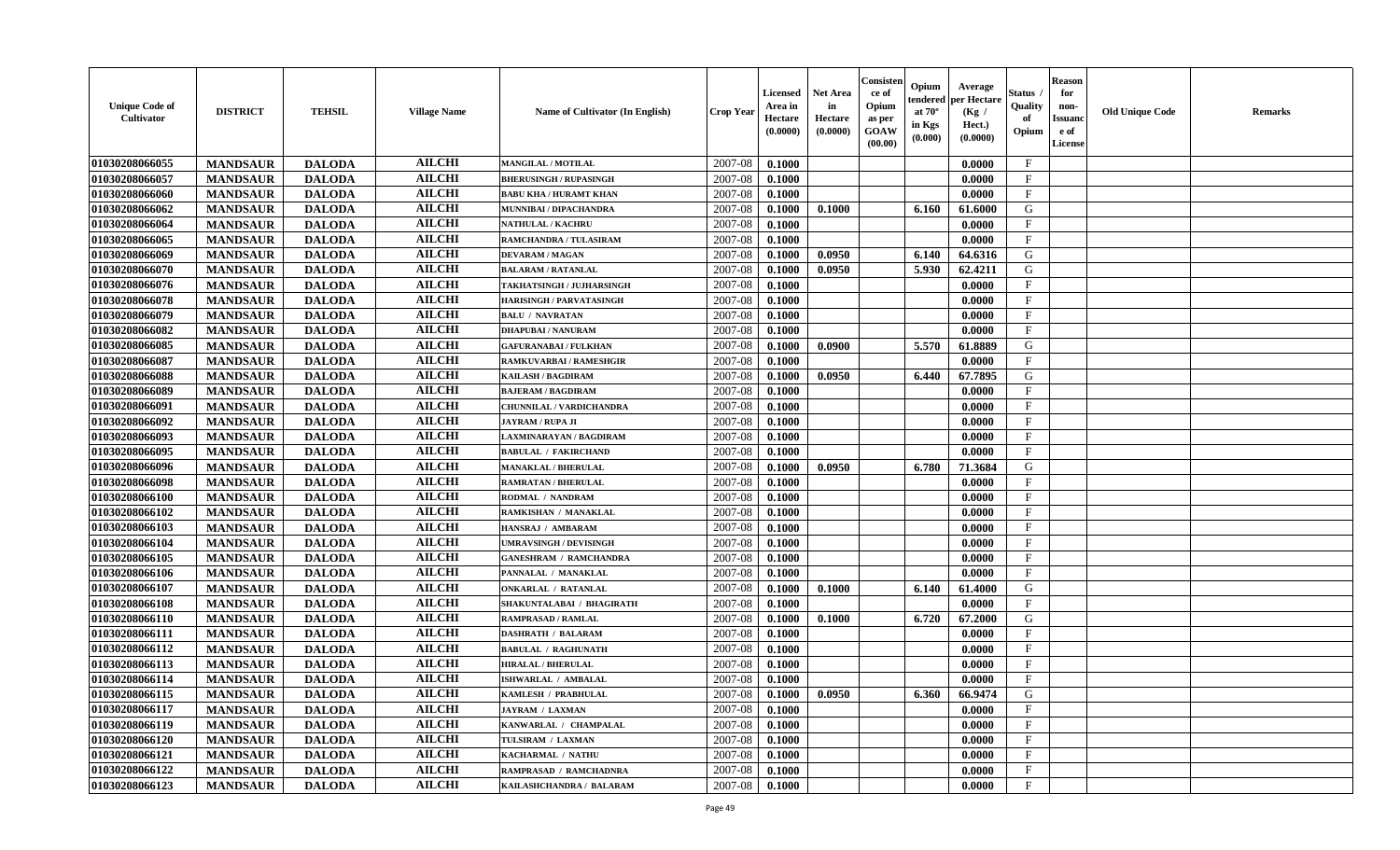| <b>Unique Code of</b><br>Cultivator | <b>DISTRICT</b> | <b>TEHSIL</b> | <b>Village Name</b> | Name of Cultivator (In English) | <b>Crop Year</b> | <b>Licensed</b><br>Area in<br>Hectare<br>(0.0000) | <b>Net Area</b><br>in<br>Hectare<br>(0.0000) | Consisten<br>ce of<br>Opium<br>as per<br><b>GOAW</b><br>(00.00) | Opium<br>endered<br>at $70^\circ$<br>in Kgs<br>(0.000) | Average<br>per Hectare<br>(Kg /<br>Hect.)<br>(0.0000) | Status ,<br>Quality<br>of<br>Opium | <b>Reason</b><br>for<br>non-<br><b>Issuand</b><br>e of<br><b>License</b> | <b>Old Unique Code</b> | <b>Remarks</b>                        |
|-------------------------------------|-----------------|---------------|---------------------|---------------------------------|------------------|---------------------------------------------------|----------------------------------------------|-----------------------------------------------------------------|--------------------------------------------------------|-------------------------------------------------------|------------------------------------|--------------------------------------------------------------------------|------------------------|---------------------------------------|
| 01030208066126                      | <b>MANDSAUR</b> | <b>DALODA</b> | <b>AILCHI</b>       | <b>JAKIR KHA / GUL KHA</b>      | 2007-08          | 0.1000                                            |                                              |                                                                 |                                                        | 0.0000                                                | $\mathbf{F}$                       |                                                                          |                        |                                       |
| 01030208066127                      | <b>MANDSAUR</b> | <b>DALODA</b> | <b>AILCHI</b>       | <b>BHANWARLAL / MANGILAL</b>    | 2007-08          | 0.1000                                            |                                              |                                                                 |                                                        | 0.0000                                                | $\mathbf{F}$                       |                                                                          |                        |                                       |
| 01030208066128                      | <b>MANDSAUR</b> | <b>DALODA</b> | <b>AILCHI</b>       | KANHAIYALAL / NATHU JI          | 2007-08          | 0.1000                                            |                                              |                                                                 |                                                        | 0.0000                                                | $\mathbf{F}$                       |                                                                          |                        |                                       |
| 01030208066125                      | <b>MANDSAUR</b> | <b>DALODA</b> | <b>AILCHI</b>       | <b>GOVINDRAM / PRABHULAL</b>    | 2007-08          | 0.1000                                            |                                              |                                                                 |                                                        | 0.0000                                                | $\mathbf{F}$                       |                                                                          |                        |                                       |
| 01030208066099                      | <b>MANDSAUR</b> | <b>DALODA</b> | <b>AILCHI</b>       | RAGHUVIRSINGH / JAYSINGH        | 2007-08          | 0.1000                                            |                                              |                                                                 |                                                        | 0.0000                                                | $\mathbf{F}$                       |                                                                          |                        |                                       |
| 01030208066024                      | <b>MANDSAUR</b> | <b>DALODA</b> | <b>AILCHI</b>       | PRABHULAL / MOTI                | 2007-08          | 0.1000                                            | 0.1000                                       |                                                                 | 7.040                                                  | 70.4000                                               | G                                  |                                                                          |                        |                                       |
| 01030208066118                      | <b>MANDSAUR</b> | <b>DALODA</b> | <b>AILCHI</b>       | <b>GOVINDRAM / BADRILAL</b>     | 2007-08          | 0.1000                                            |                                              |                                                                 |                                                        | 0.0000                                                | $\mathbf{F}$                       |                                                                          |                        |                                       |
| 01030208067005                      | <b>MANDSAUR</b> | <b>DALODA</b> | <b>BANIKHEDI</b>    | MANGILAL / KISHANLAL            | 2007-08          | 0.1000                                            |                                              |                                                                 |                                                        | 0.0000                                                | $\mathbf{F}$                       |                                                                          |                        | <b>I RAINSFEN/KIUUNA</b>              |
| 01030208067006                      | <b>MANDSAUR</b> | <b>DALODA</b> | <b>BANIKHEDI</b>    | AMARLAL / MANGILAL BRAHMAN      | 2007-08          | 0.1000                                            |                                              |                                                                 |                                                        | 0.0000                                                | $\mathbf{F}$                       |                                                                          |                        | <del>ikan31£66K1Ccha</del><br>D A C T |
| 01030208067022                      | <b>MANDSAUR</b> | <b>DALODA</b> | <b>BANIKHEDI</b>    | RUPA / TEKA                     | 2007-08          | 0.1000                                            |                                              |                                                                 |                                                        | 0.0000                                                | $\mathbf{F}$                       |                                                                          |                        | TRANSFER/JOGIKHEDA                    |
| 01030208067023                      | <b>MANDSAUR</b> | <b>DALODA</b> | <b>BANIKHEDI</b>    | <b>LACHCHHIRAM / TEJA JI</b>    | 2007-08          | 0.1000                                            |                                              |                                                                 |                                                        | 0.0000                                                | $\mathbf{F}$                       |                                                                          |                        | TRANSFER/NIMBAKHEDI                   |
| 01030208067002                      | <b>MANDSAUR</b> | <b>DALODA</b> | <b>BANIKHEDI</b>    | <b>MANGUSINGH / KHAYLSINGH</b>  | 2007-08          | 0.1000                                            | 0.0950                                       |                                                                 | 6.540                                                  | 68.8421                                               | $\mathbf I$                        | 02                                                                       |                        | TRANSFER/CHAJUKHEDA                   |
| 01030208067013                      | <b>MANDSAUR</b> | <b>DALODA</b> | <b>BANIKHEDI</b>    | <b>CHANDIBAI/RANASINGH</b>      | 2007-08          | 0.1000                                            |                                              |                                                                 |                                                        | 0.0000                                                | $\mathbf{F}$                       |                                                                          |                        | TRANSFER/NIMBAKHEDI                   |
| 01030208068001                      | <b>MANDSAUR</b> | <b>DALODA</b> | <b>DALODA RAIL</b>  | RADHESHYAM / RAMLAL             | 2007-08          | 0.1000                                            |                                              |                                                                 |                                                        | 0.0000                                                | $\mathbf{F}$                       |                                                                          |                        |                                       |
| 01030208068003                      | <b>MANDSAUR</b> | <b>DALODA</b> | <b>DALODA RAIL</b>  | RAMBAI / ASHOKKUMAR             | 2007-08          | 0.1000                                            |                                              |                                                                 |                                                        | 0.0000                                                | $\mathbf{F}$                       |                                                                          |                        |                                       |
| 01030208068005                      | <b>MANDSAUR</b> | <b>DALODA</b> | <b>DALODA RAIL</b>  | NIRBHYRAM / RAMNARAYAN          | 2007-08          | 0.1000                                            |                                              |                                                                 |                                                        | 0.0000                                                | $\mathbf F$                        |                                                                          |                        |                                       |
| 01030208068006                      | <b>MANDSAUR</b> | <b>DALODA</b> | <b>DALODA RAIL</b>  | AMBARAM / RAMNARAYAN            | 2007-08          | 0.1000                                            |                                              |                                                                 |                                                        | 0.0000                                                | $\mathbf{F}$                       |                                                                          |                        |                                       |
| 01030208068012                      | <b>MANDSAUR</b> | <b>DALODA</b> | <b>DALODA RAIL</b>  | RADHESHYAM / KHIMA              | 2007-08          | 0.1000                                            |                                              |                                                                 |                                                        | 0.0000                                                | $\mathbf F$                        |                                                                          |                        |                                       |
| 01030208068014                      | <b>MANDSAUR</b> | <b>DALODA</b> | <b>DALODA RAIL</b>  | KAILASHBAI / NANDKISHOR         | 2007-08          | 0.1000                                            |                                              |                                                                 |                                                        | 0.0000                                                | $\mathbf{F}$                       |                                                                          |                        |                                       |
| 01030208068015                      | <b>MANDSAUR</b> | <b>DALODA</b> | <b>DALODA RAIL</b>  | HARISHANKAR / GOVINDARAM        | 2007-08          | 0.1000                                            |                                              |                                                                 |                                                        | 0.0000                                                | $\mathbf{F}$                       |                                                                          |                        |                                       |
| 01030208068018                      | <b>MANDSAUR</b> | <b>DALODA</b> | <b>DALODA RAIL</b>  | <b>BHERULAL / RAMNARAYAN</b>    | 2007-08          | 0.1000                                            |                                              |                                                                 |                                                        | 0.0000                                                | $\mathbf{F}$                       |                                                                          |                        |                                       |
| 01030208068019                      | <b>MANDSAUR</b> | <b>DALODA</b> | <b>DALODA RAIL</b>  | ISHWARLAL / MOHANLAL            | 2007-08          | 0.1000                                            |                                              |                                                                 |                                                        | 0.0000                                                | $\mathbf{F}$                       |                                                                          |                        |                                       |
| 01030208068021                      | <b>MANDSAUR</b> | <b>DALODA</b> | <b>DALODA RAIL</b>  | <b>BANKATLAL / AMBARAM</b>      | 2007-08          | 0.1000                                            | 0.0950                                       |                                                                 | 5.970                                                  | 62.8421                                               | G                                  |                                                                          |                        |                                       |
| 01030208068023                      | <b>MANDSAUR</b> | <b>DALODA</b> | <b>DALODA RAIL</b>  | <b>BHANWARLAL / BHERULAL</b>    | 2007-08          | 0.1000                                            |                                              |                                                                 |                                                        | 0.0000                                                | $\mathbf{F}$                       |                                                                          |                        |                                       |
| 01030208068026                      | <b>MANDSAUR</b> | <b>DALODA</b> | <b>DALODA RAIL</b>  | <b>MOHANLAL / HANSRAJ</b>       | 2007-08          | 0.1000                                            |                                              |                                                                 |                                                        | 0.0000                                                | $\mathbf{F}$                       |                                                                          |                        |                                       |
| 01030208068027                      | <b>MANDSAUR</b> | <b>DALODA</b> | <b>DALODA RAIL</b>  | <b>BADRILAL / KALU</b>          | 2007-08          | 0.1000                                            |                                              |                                                                 |                                                        | 0.0000                                                | $\mathbf{F}$                       |                                                                          |                        |                                       |
| 01030208068029                      | <b>MANDSAUR</b> | <b>DALODA</b> | <b>DALODA RAIL</b>  | <b>BALARAM / KISHANLAL</b>      | 2007-08          | 0.1000                                            |                                              |                                                                 |                                                        | 0.0000                                                | $\mathbf{F}$                       |                                                                          |                        |                                       |
| 01030208068030                      | <b>MANDSAUR</b> | <b>DALODA</b> | <b>DALODA RAIL</b>  | SANTOSHBAI / SALAGRAM           | 2007-08          | 0.1000                                            | 0.1000                                       |                                                                 | 6.330                                                  | 63.3000                                               | G                                  |                                                                          |                        |                                       |
| 01030208068032                      | <b>MANDSAUR</b> | <b>DALODA</b> | <b>DALODA RAIL</b>  | <b>AMRITRAM / DEVICHAND</b>     | 2007-08          | 0.1000                                            |                                              |                                                                 |                                                        | 0.0000                                                | $\mathbf F$                        |                                                                          |                        |                                       |
| 01030208068033                      | <b>MANDSAUR</b> | <b>DALODA</b> | <b>DALODA RAIL</b>  | <b>BHANVARBAI/BHANVARLAL</b>    | 2007-08          | 0.1000                                            |                                              |                                                                 |                                                        | 0.0000                                                | $\mathbf{F}$                       |                                                                          |                        |                                       |
| 01030208068034                      | <b>MANDSAUR</b> | <b>DALODA</b> | <b>DALODA RAIL</b>  | <b>BALU / NANDA MALI</b>        | 2007-08          | 0.1000                                            |                                              |                                                                 |                                                        | 0.0000                                                | $\mathbf{F}$                       |                                                                          |                        |                                       |
| 01030208068039                      | <b>MANDSAUR</b> | <b>DALODA</b> | <b>DALODA RAIL</b>  | <b>RAMKISHAN / NANURAM</b>      | 2007-08          | 0.1000                                            |                                              |                                                                 |                                                        | 0.0000                                                | $\mathbf F$                        |                                                                          |                        |                                       |
| 01030208068041                      | <b>MANDSAUR</b> | <b>DALODA</b> | <b>DALODA RAIL</b>  | <b>BHERULAL / KISHANLAL</b>     | 2007-08          | 0.1000                                            |                                              |                                                                 |                                                        | 0.0000                                                | $\mathbf{F}$                       |                                                                          |                        |                                       |
| 01030208068042                      | <b>MANDSAUR</b> | <b>DALODA</b> | <b>DALODA RAIL</b>  | <b>BHANWARLAL / MOHANLAL</b>    | 2007-08          | 0.1000                                            |                                              |                                                                 |                                                        | 0.0000                                                | $\mathbf{F}$                       |                                                                          |                        |                                       |
| 01030208068047                      | <b>MANDSAUR</b> | <b>DALODA</b> | <b>DALODA RAIL</b>  | RADHIBAI / GOPAL                | 2007-08          | 0.1000                                            | 0.0950                                       |                                                                 | 6.460                                                  | 68.0000                                               | G                                  |                                                                          |                        |                                       |
| 01030208068052                      | <b>MANDSAUR</b> | <b>DALODA</b> | <b>DALODA RAIL</b>  | <b>ATAMARAM / KALURAM</b>       | 2007-08          | 0.1000                                            |                                              |                                                                 |                                                        | 0.0000                                                | $\mathbf{F}$                       |                                                                          |                        |                                       |
| 01030208068056                      | <b>MANDSAUR</b> | <b>DALODA</b> | <b>DALODA RAIL</b>  | <b>RATAN BAI / MANGILAL</b>     | 2007-08          | 0.1000                                            | 0.0950                                       |                                                                 | 6.700                                                  | 70.5263                                               | G                                  |                                                                          |                        |                                       |
| 01030208068058                      | <b>MANDSAUR</b> | <b>DALODA</b> | <b>DALODA RAIL</b>  | PRABHULAL / JANIBAI             | 2007-08          | 0.1000                                            |                                              |                                                                 |                                                        | 0.0000                                                | $\mathbf{F}$                       |                                                                          |                        |                                       |
| 01030208068061                      | <b>MANDSAUR</b> | <b>DALODA</b> | <b>DALODA RAIL</b>  | <b>BALURAM / UDA</b>            | 2007-08          | 0.1000                                            |                                              |                                                                 |                                                        | 0.0000                                                | $\mathbf{F}$                       |                                                                          |                        |                                       |
| 01030208068063                      | <b>MANDSAUR</b> | <b>DALODA</b> | <b>DALODA RAIL</b>  | KACHANABAI / SALAGRAM           | 2007-08          | 0.1000                                            |                                              |                                                                 |                                                        | 0.0000                                                | F                                  |                                                                          |                        |                                       |
| 01030208068064                      | <b>MANDSAUR</b> | <b>DALODA</b> | <b>DALODA RAIL</b>  | NAGULAL / KACHRU / GOVINDRAM    | 2007-08          | 0.1000                                            |                                              |                                                                 |                                                        | 0.0000                                                | $\mathbf{F}$                       |                                                                          |                        |                                       |
| 01030208068068                      | <b>MANDSAUR</b> | <b>DALODA</b> | <b>DALODA RAIL</b>  | SAMPATBAI / RAMNARAYAN          | 2007-08          | 0.1000                                            |                                              |                                                                 |                                                        | 0.0000                                                | $\mathbf{F}$                       |                                                                          |                        |                                       |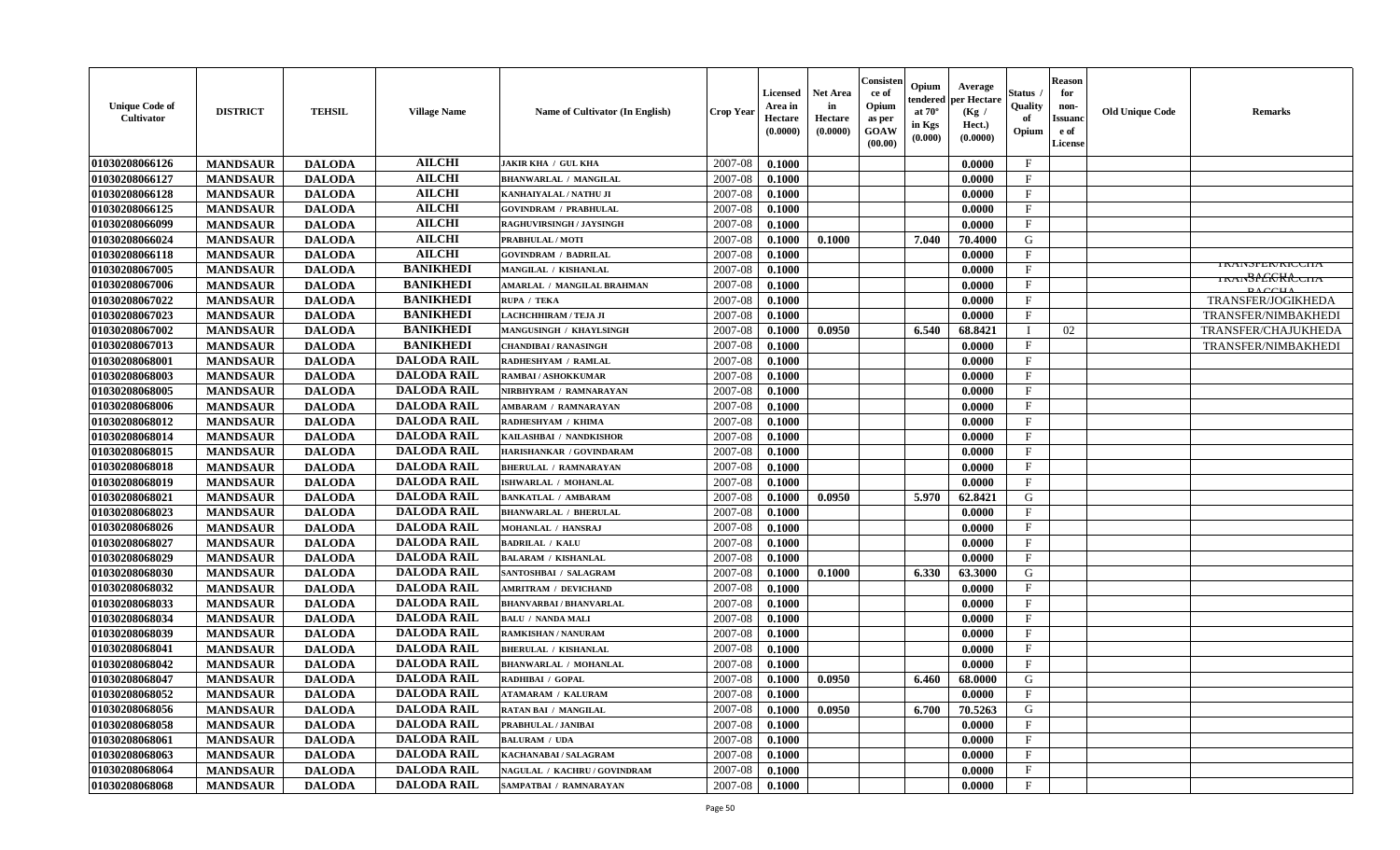| <b>Unique Code of</b><br><b>Cultivator</b> | <b>DISTRICT</b> | <b>TEHSIL</b> | <b>Village Name</b>                       | Name of Cultivator (In English)               | <b>Crop Year</b> | <b>Licensed</b><br>Area in<br>Hectare<br>(0.0000) | <b>Net Area</b><br>in<br>Hectare<br>(0.0000) | Consisteı<br>ce of<br>Opium<br>as per<br><b>GOAW</b><br>(00.00) | Opium<br>endered<br>at $70^\circ$<br>in Kgs<br>(0.000) | Average<br>per Hectare<br>(Kg /<br>Hect.)<br>(0.0000) | Status<br>Quality<br>of<br>Opium | <b>Reason</b><br>for<br>non-<br>Issuan<br>e of<br>License | <b>Old Unique Code</b> | <b>Remarks</b> |
|--------------------------------------------|-----------------|---------------|-------------------------------------------|-----------------------------------------------|------------------|---------------------------------------------------|----------------------------------------------|-----------------------------------------------------------------|--------------------------------------------------------|-------------------------------------------------------|----------------------------------|-----------------------------------------------------------|------------------------|----------------|
| 01030208068069                             | <b>MANDSAUR</b> | <b>DALODA</b> | <b>DALODA RAIL</b>                        | <b>SAWARUP / GANGA</b>                        | 2007-08          | 0.1000                                            |                                              |                                                                 |                                                        | 0.0000                                                | $\mathbf{F}$                     |                                                           |                        |                |
| 01030208068071                             | <b>MANDSAUR</b> | <b>DALODA</b> | <b>DALODA RAIL</b>                        | <b>BALDEV / MODIRAM</b>                       | 2007-08          | 0.1000                                            |                                              |                                                                 |                                                        | 0.0000                                                | $_{\rm F}$                       |                                                           |                        |                |
| 01030208068072                             | <b>MANDSAUR</b> | <b>DALODA</b> | <b>DALODA RAIL</b>                        | <b>JAGDISH / RAMNARAYAN</b>                   | 2007-08          | 0.1000                                            | 0.1000                                       |                                                                 | 6.560                                                  | 65.6000                                               | G                                |                                                           |                        |                |
| 01030208068075                             | <b>MANDSAUR</b> | <b>DALODA</b> | <b>DALODA RAIL</b>                        | DALU / MOTI                                   | 2007-08          | 0.1000                                            | 0.0500                                       |                                                                 | 3.480                                                  | 69.6000                                               | G                                |                                                           |                        |                |
| 01030208068076                             | <b>MANDSAUR</b> | <b>DALODA</b> | <b>DALODA RAIL</b>                        | <b>GABRULAL / BAGDIRAM</b>                    | 2007-08          | 0.1000                                            |                                              |                                                                 |                                                        | 0.0000                                                | F                                |                                                           |                        |                |
| 01030208068079                             | <b>MANDSAUR</b> | <b>DALODA</b> | <b>DALODA RAIL</b>                        | RAMCHANDRA / GOPAL                            | 2007-08          | 0.1000                                            |                                              |                                                                 |                                                        | 0.0000                                                | $\mathbf{F}$                     |                                                           |                        |                |
| 01030208068081                             | <b>MANDSAUR</b> | <b>DALODA</b> | <b>DALODA RAIL</b>                        | KAMAL SINGH / BHERU SINGH                     | 2007-08          | 0.1000                                            | 0.0900                                       |                                                                 | 6.290                                                  | 69.8889                                               | G                                |                                                           |                        |                |
| 01030208068082                             | <b>MANDSAUR</b> | <b>DALODA</b> | <b>DALODA RAIL</b>                        | SHANKARALAL / SHOBHARAM                       | 2007-08          | 0.1000                                            |                                              |                                                                 |                                                        | 0.0000                                                | $\mathbf{F}$                     |                                                           |                        |                |
| 01030208068085                             | <b>MANDSAUR</b> | <b>DALODA</b> | <b>DALODA RAIL</b>                        | MUKANDLAL / RODA JI                           | 2007-08          | 0.1000                                            |                                              |                                                                 |                                                        | 0.0000                                                | $_{\rm F}$                       |                                                           |                        |                |
| 01030208068089                             | <b>MANDSAUR</b> | <b>DALODA</b> | <b>DALODA RAIL</b>                        | <b>ONKARLAL / PRATHVIRAJ</b>                  | 2007-08          | 0.1000                                            |                                              |                                                                 |                                                        | 0.0000                                                | $_{\rm F}$                       |                                                           |                        |                |
| 01030208068093                             | <b>MANDSAUR</b> | <b>DALODA</b> | <b>DALODA RAIL</b>                        | <b>DEVRAM / KALURAM</b>                       | 2007-08          | 0.1000                                            |                                              |                                                                 |                                                        | 0.0000                                                | $\mathbf{F}$                     |                                                           |                        |                |
| 01030208068096                             | <b>MANDSAUR</b> | <b>DALODA</b> | <b>DALODA RAIL</b>                        | <b>GOTAMLAL / DEVRAM</b>                      | 2007-08          | 0.1000                                            |                                              |                                                                 |                                                        | 0.0000                                                | $_{\rm F}$                       |                                                           |                        |                |
| 01030208068097                             | <b>MANDSAUR</b> | <b>DALODA</b> | <b>DALODA RAIL</b>                        | KAMLABAI / SHIVNARAYAN                        | 2007-08          | 0.1000                                            |                                              |                                                                 |                                                        | 0.0000                                                | $\mathbf{F}$                     |                                                           |                        |                |
| 01030208068100                             | <b>MANDSAUR</b> | <b>DALODA</b> | <b>DALODA RAIL</b>                        | <b>BHAVARLAL / DEVRAM</b>                     | 2007-08          | 0.1000                                            |                                              |                                                                 |                                                        | 0.0000                                                | $\mathbf{F}$                     |                                                           |                        |                |
| 01030208068102                             | <b>MANDSAUR</b> | <b>DALODA</b> | <b>DALODA RAIL</b>                        | MANGILAL / DEVRAM                             | 2007-08          | 0.1000                                            |                                              |                                                                 |                                                        | 0.0000                                                | $\mathbf{F}$                     |                                                           |                        |                |
| 01030208068106                             | <b>MANDSAUR</b> | <b>DALODA</b> | <b>DALODA RAIL</b>                        | RASULKHAN / NAHARKHAN                         | 2007-08          | 0.1000                                            |                                              |                                                                 |                                                        | 0.0000                                                | F                                |                                                           |                        |                |
| 01030208068109                             | <b>MANDSAUR</b> | <b>DALODA</b> | <b>DALODA RAIL</b>                        | <b>BEGAM BI/AMIR KHAN</b>                     | 2007-08          | 0.1000                                            |                                              |                                                                 |                                                        | 0.0000                                                | $\mathbf F$                      |                                                           |                        |                |
| 01030208068111                             | <b>MANDSAUR</b> | <b>DALODA</b> | <b>DALODA RAIL</b>                        | KHIMA / GANGA                                 | 2007-08          | 0.1000                                            | 0.1000                                       |                                                                 | 6.520                                                  | 65.2000                                               | G                                |                                                           |                        |                |
| 01030208068117                             | <b>MANDSAUR</b> | <b>DALODA</b> | <b>DALODA RAIL</b>                        | SHANKARLAL / HIRALAL                          | 2007-08          | 0.1000                                            |                                              |                                                                 |                                                        | 0.0000                                                | F                                |                                                           |                        |                |
| 01030208068123                             | <b>MANDSAUR</b> | <b>DALODA</b> | <b>DALODA RAIL</b>                        | MANGILAL / KALURAM CHOUHAN                    | 2007-08          | 0.1000                                            |                                              |                                                                 |                                                        | 0.0000                                                | $_{\rm F}$                       |                                                           |                        |                |
| 01030208068128                             | <b>MANDSAUR</b> | <b>DALODA</b> | <b>DALODA RAIL</b>                        | RAMPRASAD / PRATHVIRAJ                        | 2007-08          | 0.1000                                            |                                              |                                                                 |                                                        | 0.0000                                                | F                                |                                                           |                        |                |
| 01030208068002                             | <b>MANDSAUR</b> | <b>DALODA</b> | <b>DALODA RAIL</b>                        | RANCHODLAL / MOHANLAL                         | 2007-08          | 0.1000                                            |                                              |                                                                 |                                                        | 0.0000                                                | $\mathbf{F}$                     |                                                           |                        |                |
| 01030208068101                             | <b>MANDSAUR</b> | <b>DALODA</b> | <b>DALODA RAIL</b>                        | RAMDAYAL / KALURAM                            | 2007-08          | 0.1000                                            |                                              |                                                                 |                                                        | 0.0000                                                | F.                               |                                                           |                        |                |
| 01030208068113                             | <b>MANDSAUR</b> | <b>DALODA</b> | <b>DALODA RAIL</b>                        | <b>GITA BAI / RAMCHADNRA</b>                  | 2007-08          | 0.1000                                            |                                              |                                                                 |                                                        | 0.0000                                                | $\mathbf{F}$                     |                                                           |                        |                |
| 01030208068132                             | <b>MANDSAUR</b> | <b>DALODA</b> | <b>DALODA RAIL</b>                        | <b>RAMESHWAR / BHANA</b>                      | 2007-08          | 0.1000                                            |                                              |                                                                 |                                                        | 0.0000                                                | $\mathbf{F}$                     |                                                           |                        |                |
| 01030208068133                             | <b>MANDSAUR</b> | <b>DALODA</b> | <b>DALODA RAIL</b>                        | RADHESHYAM / BHAGIRATH                        | 2007-08          | 0.1000                                            |                                              |                                                                 |                                                        | 0.0000                                                | $\mathbf{F}$                     |                                                           |                        |                |
| 01030208068091                             | <b>MANDSAUR</b> | <b>DALODA</b> | <b>DALODA RAIL</b>                        | <b>BAPULAL / PANNALAL</b>                     | 2007-08          | 0.1000                                            |                                              |                                                                 |                                                        | 0.0000                                                | $\mathbf{F}$                     |                                                           |                        |                |
| 01030208068135                             | <b>MANDSAUR</b> | <b>DALODA</b> | <b>DALODA RAIL</b>                        | <b>DEVARAM / AMBARAM</b>                      | 2007-08          | 0.1000                                            | 0.0850                                       |                                                                 | 2.630                                                  | 30.9412                                               | G                                | 04                                                        |                        |                |
| 01030208068136                             | <b>MANDSAUR</b> | <b>DALODA</b> | <b>DALODA RAIL</b>                        | <b>CHANDABAI / NAGULAL</b>                    | 2007-08          | 0.1000                                            |                                              |                                                                 |                                                        | 0.0000                                                | $\mathbf{F}$                     |                                                           |                        |                |
| 01030208068067                             | <b>MANDSAUR</b> | <b>DALODA</b> | <b>DALODA RAIL</b>                        | MANGU / ONKARLAL                              | 2007-08          | 0.1000                                            |                                              |                                                                 |                                                        | 0.0000                                                | $_{\rm F}$                       |                                                           |                        |                |
| 01030208068137                             | <b>MANDSAUR</b> | <b>DALODA</b> | <b>DALODA RAIL</b>                        | <b>HAKKUBAI / NANDA</b>                       | 2007-08          | 0.1000                                            | 0.1000                                       |                                                                 | 6.720                                                  | 67.2000                                               | - 1                              | 02                                                        |                        |                |
| 01030208072002                             | <b>MANDSAUR</b> | <b>DALODA</b> | <b>GURADIYA LALMUHA</b>                   | <b>RAMLAL / BHANVARLAL</b>                    | 2007-08          | 0.1000                                            | 0.0950                                       |                                                                 | 6.400                                                  | 67.3684                                               | G                                |                                                           |                        |                |
| 01030208072001                             | <b>MANDSAUR</b> | <b>DALODA</b> | <b>GURADIYA LALMUHA</b>                   | <b>BRADILAL / NANDA</b>                       | 2007-08          | 0.1000                                            |                                              |                                                                 |                                                        | 0.0000                                                | $\mathbf{F}$                     |                                                           |                        |                |
| 01030208072003                             | <b>MANDSAUR</b> | <b>DALODA</b> | <b>GURADIYA LALMUHA</b>                   | <b>DEVILAL / BALARAM</b>                      | 2007-08          | 0.1000                                            |                                              |                                                                 |                                                        | 0.0000                                                | $_{\rm F}$                       |                                                           |                        |                |
| 01030208072005                             | <b>MANDSAUR</b> | <b>DALODA</b> | <b>GURADIYA LALMUHA</b>                   | <b>DEVRAM / PYARELAL</b>                      | 2007-08          | 0.1000                                            | 0.1000                                       |                                                                 | 6.700                                                  | 67.0000                                               | G                                |                                                           |                        |                |
| 01030208072007                             | <b>MANDSAUR</b> | <b>DALODA</b> | GURADIYA LALMUHA   SHOBHARAM / DALIRAM    |                                               | $2007 - 08$      | 0.1000                                            |                                              |                                                                 |                                                        | 0.0000                                                | F                                |                                                           |                        |                |
| 01030208072008                             | <b>MANDSAUR</b> | <b>DALODA</b> | <b>GURADIYA LALMUHA</b>                   | TULSIRAM / MOTIRAM                            | 2007-08          | 0.1000                                            |                                              |                                                                 |                                                        | 0.0000                                                | $\mathbf{F}$                     |                                                           |                        |                |
| <b>01030208072010</b>                      | <b>MANDSAUR</b> | <b>DALODA</b> | GURADIYA LALMUHA RAMCHANDRA / DALURAM     |                                               | 2007-08          | 0.1000                                            |                                              |                                                                 |                                                        | 0.0000                                                | $\mathbf{F}$                     |                                                           |                        |                |
| 01030208072011                             | <b>MANDSAUR</b> | <b>DALODA</b> |                                           | GURADIYA LALMUHA   RAMCHANDRIBAI / BHANWARLAL | 2007-08          | 0.1000                                            |                                              |                                                                 |                                                        | 0.0000                                                | $\mathbf{F}$                     |                                                           |                        |                |
| 01030208072012                             | <b>MANDSAUR</b> | <b>DALODA</b> | <b>GURADIYA LALMUHA</b>                   | KANHAIYALAL / HIRALAL                         | 2007-08          | 0.1000                                            |                                              |                                                                 |                                                        | 0.0000                                                | $\mathbf{F}$                     |                                                           |                        |                |
| 01030208072013                             | <b>MANDSAUR</b> | <b>DALODA</b> | <b>GURADIYA LALMUHA</b>                   | <b>CHATURBHUJ / VAJERAM</b>                   | 2007-08          | 0.1000                                            |                                              |                                                                 |                                                        | 0.0000                                                | $\mathbf{F}$                     |                                                           |                        |                |
| 01030208072015                             | <b>MANDSAUR</b> | <b>DALODA</b> | <b>GURADIYA LALMUHA  DHAPUBAI/SUKHLAL</b> |                                               | 2007-08          | $\boldsymbol{0.1000}$                             | 0.1000                                       |                                                                 | 6.590                                                  | 65.9000                                               | G                                |                                                           |                        |                |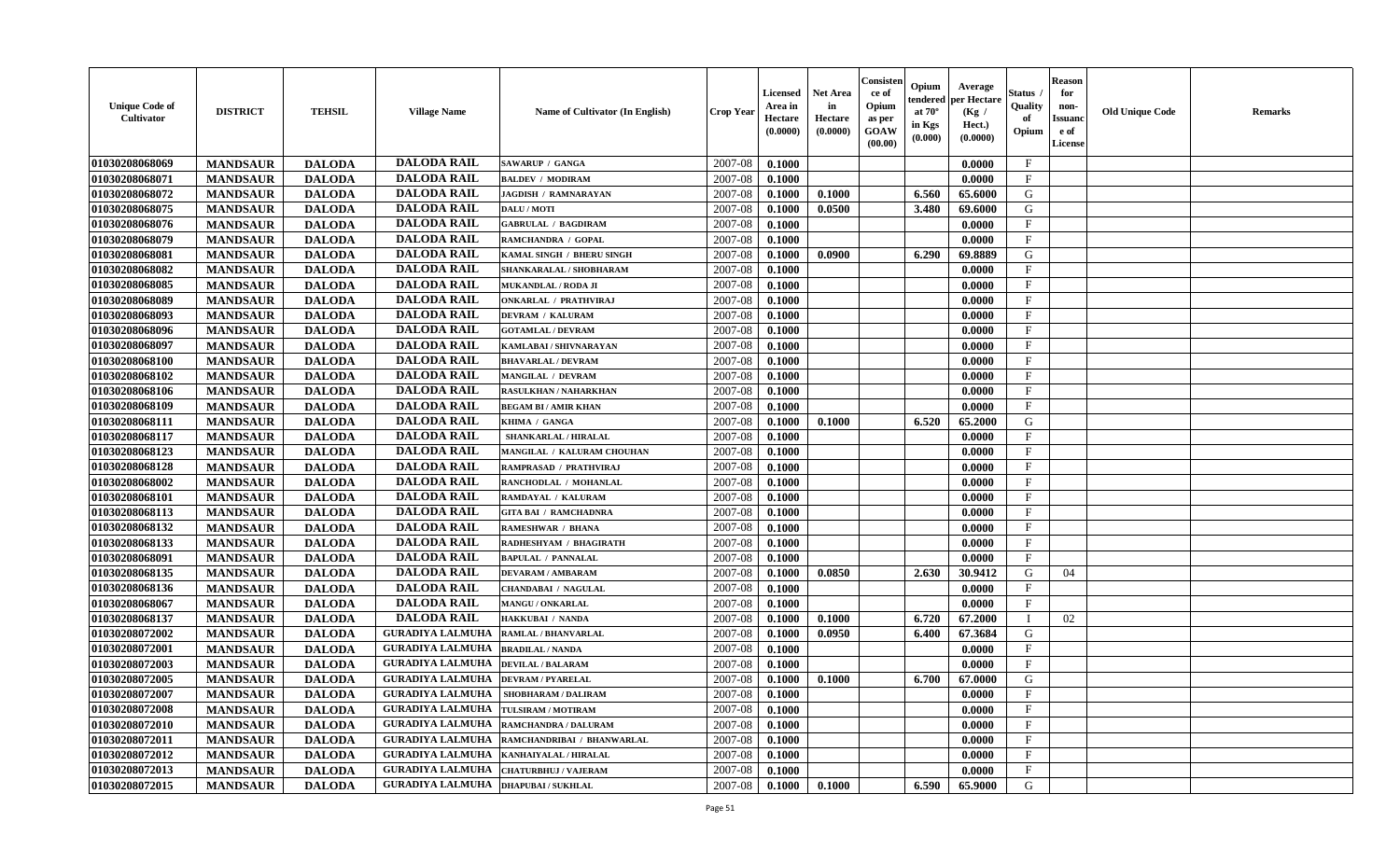| <b>Unique Code of</b><br><b>Cultivator</b> | <b>DISTRICT</b> | <b>TEHSIL</b> | <b>Village Name</b>                            | <b>Name of Cultivator (In English)</b> | <b>Crop Year</b> | <b>Licensed</b><br>Area in<br>Hectare<br>(0.0000) | <b>Net Area</b><br>in<br>Hectare<br>(0.0000) | Consisteı<br>ce of<br>Opium<br>as per<br><b>GOAW</b><br>(00.00) | Opium<br>endered<br>at $70^\circ$<br>in Kgs<br>(0.000) | Average<br>per Hectare<br>(Kg /<br>Hect.)<br>(0.0000) | Status<br>Quality<br>of<br>Opium | <b>Reason</b><br>for<br>non-<br>Issuan<br>e of<br>License | <b>Old Unique Code</b> | <b>Remarks</b> |
|--------------------------------------------|-----------------|---------------|------------------------------------------------|----------------------------------------|------------------|---------------------------------------------------|----------------------------------------------|-----------------------------------------------------------------|--------------------------------------------------------|-------------------------------------------------------|----------------------------------|-----------------------------------------------------------|------------------------|----------------|
| 01030208072017                             | <b>MANDSAUR</b> | <b>DALODA</b> | <b>GURADIYA LALMUHA</b>                        | <b>BHAGIRATH / BHERA</b>               | 2007-08          | 0.1000                                            |                                              |                                                                 |                                                        | 0.0000                                                | $\mathbf{F}$                     |                                                           |                        |                |
| 01030208072020                             | <b>MANDSAUR</b> | <b>DALODA</b> | <b>GURADIYA LALMUHA</b>                        | <b>KAVERIBAI/ONKARLAL</b>              | 2007-08          | 0.1000                                            |                                              |                                                                 |                                                        | 0.0000                                                | $_{\rm F}$                       |                                                           |                        |                |
| 01030208072021                             | <b>MANDSAUR</b> | <b>DALODA</b> | <b>GURADIYA LALMUHA</b>                        | <b>RUKMANIBAI / GANGARAM</b>           | 2007-08          | 0.1000                                            |                                              |                                                                 |                                                        | 0.0000                                                | $\mathbf{F}$                     |                                                           |                        |                |
| 01030208072022                             | <b>MANDSAUR</b> | <b>DALODA</b> | <b>GURADIYA LALMUHA</b>                        | RAMCHANDRA / BAGDIRAM                  | 2007-08          | 0.1000                                            | 0.1000                                       |                                                                 | 6.750                                                  | 67.5000                                               | G                                |                                                           |                        |                |
| 01030208072023                             | <b>MANDSAUR</b> | <b>DALODA</b> | <b>GURADIYA LALMUHA</b>                        | <b>RAMLAL / GAMER</b>                  | 2007-08          | 0.1000                                            |                                              |                                                                 |                                                        | 0.0000                                                | F                                |                                                           |                        |                |
| 01030208072024                             | <b>MANDSAUR</b> | <b>DALODA</b> | <b>GURADIYA LALMUHA</b>                        | <b>GANGABAI/ SITABAI</b>               | 2007-08          | 0.1000                                            |                                              |                                                                 |                                                        | 0.0000                                                | $\mathbf{F}$                     |                                                           |                        |                |
| 01030208072026                             | <b>MANDSAUR</b> | <b>DALODA</b> | <b>GURADIYA LALMUHA</b>                        | <b>SOHANBAI/AMBARAM</b>                | 2007-08          | 0.1000                                            |                                              |                                                                 |                                                        | 0.0000                                                | $\mathbf{F}$                     |                                                           |                        |                |
| 01030208072028                             | <b>MANDSAUR</b> | <b>DALODA</b> | <b>GURADIYA LALMUHA</b>                        | <b>NATHU / GAMERA</b>                  | 2007-08          | 0.1000                                            | 0.1000                                       |                                                                 | 6.540                                                  | 65.4000                                               | G                                |                                                           |                        |                |
| 01030208072030                             | <b>MANDSAUR</b> | <b>DALODA</b> | <b>GURADIYA LALMUHA</b>                        | <b>RAMPRASAD / BHERUSHANKAR</b>        | 2007-08          | 0.1000                                            |                                              |                                                                 |                                                        | 0.0000                                                | $_{\rm F}$                       |                                                           |                        |                |
| 01030208072032                             | <b>MANDSAUR</b> | <b>DALODA</b> | <b>GURADIYA LALMUHA</b>                        | PYARCHANDRA / BHORIRAM                 | 2007-08          | 0.1000                                            |                                              |                                                                 |                                                        | 0.0000                                                | $_{\rm F}$                       |                                                           |                        |                |
| 01030208072036                             | <b>MANDSAUR</b> | <b>DALODA</b> | <b>GURADIYA LALMUHA</b>                        | MODIBAI / LAKSHMICHANDRA               | 2007-08          | 0.1000                                            |                                              |                                                                 |                                                        | 0.0000                                                | $\mathbf{F}$                     |                                                           |                        |                |
| 01030208072038                             | <b>MANDSAUR</b> | <b>DALODA</b> | <b>GURADIYA LALMUHA</b>                        | PREMNATH / SHAMBHUNATH                 | 2007-08          | 0.1000                                            |                                              |                                                                 |                                                        | 0.0000                                                | $_{\rm F}$                       |                                                           |                        |                |
| 01030208072039                             | <b>MANDSAUR</b> | <b>DALODA</b> | <b>GURADIYA LALMUHA</b>                        | <b>RAMCHANDRA / SHIVLAL</b>            | 2007-08          | 0.1000                                            |                                              |                                                                 |                                                        | 0.0000                                                | $\mathbf{F}$                     |                                                           |                        |                |
| 01030208072041                             | <b>MANDSAUR</b> | <b>DALODA</b> | <b>GURADIYA LALMUHA</b>                        | SHANKARLAL / MOHANLAL                  | 2007-08          | 0.1000                                            |                                              |                                                                 |                                                        | 0.0000                                                | $_{\rm F}$                       |                                                           |                        |                |
| 01030208072042                             | <b>MANDSAUR</b> | <b>DALODA</b> | <b>GURADIYA LALMUHA</b>                        | <b>DALURAM / BAGDIRAM</b>              | 2007-08          | 0.1000                                            |                                              |                                                                 |                                                        | 0.0000                                                | $\mathbf{F}$                     |                                                           |                        |                |
| 01030208072043                             | <b>MANDSAUR</b> | <b>DALODA</b> | <b>GURADIYA LALMUHA</b>                        | <b>KANIRAM / NAVALRAM</b>              | 2007-08          | 0.1000                                            |                                              |                                                                 |                                                        | 0.0000                                                | F                                |                                                           |                        |                |
| 01030208072044                             | <b>MANDSAUR</b> | <b>DALODA</b> | <b>GURADIYA LALMUHA</b>                        | <b>BHAIRULAL / KESHURAM</b>            | 2007-08          | 0.1000                                            |                                              |                                                                 |                                                        | 0.0000                                                | $\mathbf{F}$                     |                                                           |                        |                |
| 01030208072045                             | <b>MANDSAUR</b> | <b>DALODA</b> | <b>GURADIYA LALMUHA</b>                        | RAMKUVARBAI / RAMCHANDRA               | 2007-08          | 0.1000                                            |                                              |                                                                 |                                                        | 0.0000                                                | $\mathbf{F}$                     |                                                           |                        |                |
| 01030208072047                             | <b>MANDSAUR</b> | <b>DALODA</b> | <b>GURADIYA LALMUHA</b>                        | NANDLAL / MOTILAL                      | 2007-08          | 0.1000                                            |                                              |                                                                 |                                                        | 0.0000                                                | $_{\rm F}$                       |                                                           |                        |                |
| 01030208072049                             | <b>MANDSAUR</b> | <b>DALODA</b> | <b>GURADIYA LALMUHA</b>                        | LALCHANDRA / MOD JI                    | 2007-08          | 0.1000                                            | 0.0950                                       |                                                                 | 6.460                                                  | 68.0000                                               | G                                |                                                           |                        |                |
| 01030208072050                             | <b>MANDSAUR</b> | <b>DALODA</b> | <b>GURADIYA LALMUHA</b>                        | <b>BALARAM / DALURAM</b>               | 2007-08          | 0.1000                                            |                                              |                                                                 |                                                        | 0.0000                                                | F                                |                                                           |                        |                |
| 01030208072051                             | <b>MANDSAUR</b> | <b>DALODA</b> | <b>GURADIYA LALMUHA</b>                        | TULASIRAM / SUGANDHLAL                 | 2007-08          | 0.1000                                            |                                              |                                                                 |                                                        | 0.0000                                                | $\mathbf{F}$                     |                                                           |                        |                |
| 01030208072053                             | <b>MANDSAUR</b> | <b>DALODA</b> | <b>GURADIYA LALMUHA</b>                        | HARDEVRAM / CHUNNILAL                  | 2007-08          | 0.1000                                            | 0.0950                                       |                                                                 | 6.760                                                  | 71.1579                                               | G                                |                                                           |                        |                |
| 01030208072054                             | <b>MANDSAUR</b> | <b>DALODA</b> | <b>GURADIYA LALMUHA</b>                        | RAMCHANDRA / CHAMPALAL                 | 2007-08          | 0.1000                                            |                                              |                                                                 |                                                        | 0.0000                                                | $\mathbf{F}$                     |                                                           |                        |                |
| 01030208072055                             | <b>MANDSAUR</b> | <b>DALODA</b> | <b>GURADIYA LALMUHA</b>                        | <b>GANGABAI/BALARAM</b>                | 2007-08          | 0.1000                                            |                                              |                                                                 |                                                        | 0.0000                                                | $\mathbf{F}$                     |                                                           |                        |                |
| 01030208072062                             | <b>MANDSAUR</b> | <b>DALODA</b> | <b>GURADIYA LALMUHA</b>                        | SARDABAI / BHANVARLAL                  | 2007-08          | 0.1000                                            |                                              |                                                                 |                                                        | 0.0000                                                | $\mathbf{F}$                     |                                                           |                        |                |
| 01030208072065                             | <b>MANDSAUR</b> | <b>DALODA</b> | <b>GURADIYA LALMUHA</b>                        | <b>KHEMIBAI/BALARAM</b>                | 2007-08          | 0.1000                                            | 0.0950                                       |                                                                 | 6.610                                                  | 69.5789                                               | G                                |                                                           |                        |                |
| 01030208072068                             | <b>MANDSAUR</b> | <b>DALODA</b> | <b>GURADIYA LALMUHA</b>                        | RATANLAL / SAVRUPLAL                   | 2007-08          | 0.1000                                            |                                              |                                                                 |                                                        | 0.0000                                                | $\mathbf{F}$                     |                                                           |                        |                |
| 01030208072069                             | <b>MANDSAUR</b> | <b>DALODA</b> | <b>GURADIYA LALMUHA</b>                        | <b>KESHARBAI / MUNNALAL</b>            | 2007-08          | 0.1000                                            | 0.0600                                       |                                                                 | 4.330                                                  | 72.1667                                               | G                                |                                                           |                        |                |
| 01030208072071                             | <b>MANDSAUR</b> | <b>DALODA</b> | <b>GURADIYA LALMUHA</b>                        | RAJMAL / MAGANIRAM                     | 2007-08          | 0.1000                                            | 0.1000                                       |                                                                 | 6.770                                                  | 67.7000                                               | G                                |                                                           |                        |                |
| 01030208072072                             | <b>MANDSAUR</b> | <b>DALODA</b> | <b>GURADIYA LALMUHA</b>                        | <b>MOHANLAL / KESHURAM</b>             | 2007-08          | 0.1000                                            |                                              |                                                                 |                                                        | 0.0000                                                | $_{\rm F}$                       |                                                           |                        |                |
| 01030208072077                             | <b>MANDSAUR</b> | <b>DALODA</b> | <b>GURADIYA LALMUHA</b>                        | <b>SHANKARLAL / BAGDIRAM</b>           | 2007-08          | 0.1000                                            |                                              |                                                                 |                                                        | 0.0000                                                | $\mathbf{F}$                     |                                                           |                        |                |
| 01030208072078                             | <b>MANDSAUR</b> | <b>DALODA</b> | <b>GURADIYA LALMUHA</b>                        | <b>NANDA / KHEMA</b>                   | 2007-08          | 0.1000                                            |                                              |                                                                 |                                                        | 0.0000                                                | $\mathbf{F}$                     |                                                           |                        |                |
| 01030208072080                             | <b>MANDSAUR</b> | <b>DALODA</b> | <b>GURADIYA LALMUHA</b>                        | <b>RAMCHANDRA / BAGDIRAM</b>           | 2007-08          | 0.1000                                            |                                              |                                                                 |                                                        | 0.0000                                                | $_{\rm F}$                       |                                                           |                        |                |
| 01030208072081                             | <b>MANDSAUR</b> | <b>DALODA</b> | <b>GURADIYA LALMUHA</b>                        | <b>PUNIBAI / KESHURAM</b>              | 2007-08          | 0.1000                                            |                                              |                                                                 |                                                        | 0.0000                                                | $\mathbf{F}$                     |                                                           |                        |                |
| 01030208072084                             | <b>MANDSAUR</b> | <b>DALODA</b> | GURADIYA LALMUHA   KASTURIBAI / PYARAJI        |                                        | $2007-08$ 0.1000 |                                                   |                                              |                                                                 |                                                        | 0.0000                                                | F                                |                                                           |                        |                |
| 01030208072092                             | <b>MANDSAUR</b> | <b>DALODA</b> | <b>GURADIYA LALMUHA</b>                        | <b>NAGUDAS / BALARAMDAS</b>            | 2007-08          | 0.1000                                            |                                              |                                                                 |                                                        | 0.0000                                                | $\mathbf{F}$                     |                                                           |                        |                |
| 01030208072094                             | <b>MANDSAUR</b> | <b>DALODA</b> | <b>GURADIYA LALMUHA   SALAGRAM / KISHANLAL</b> |                                        | 2007-08          | 0.1000                                            |                                              |                                                                 |                                                        | 0.0000                                                | $\mathbf{F}$                     |                                                           |                        |                |
| 01030208072104                             | <b>MANDSAUR</b> | <b>DALODA</b> | <b>GURADIYA LALMUHA MULCHAND / PANNALAL</b>    |                                        | 2007-08          | 0.1000                                            | 0.0950                                       |                                                                 | 6.030                                                  | 63.4737                                               | G                                |                                                           |                        |                |
| 01030208072108                             | <b>MANDSAUR</b> | <b>DALODA</b> | <b>GURADIYA LALMUHA</b>                        | <b>BALARAM / NANDRAM</b>               | 2007-08          | 0.1000                                            | 0.1000                                       |                                                                 | 6.820                                                  | 68.2000                                               | G                                |                                                           |                        |                |
| 01030208072109                             | <b>MANDSAUR</b> | <b>DALODA</b> | <b>GURADIYA LALMUHA</b>                        | PARASRAM / KESHURAM                    | 2007-08          | 0.1000                                            |                                              |                                                                 |                                                        | 0.0000                                                | $\mathbf{F}$                     |                                                           |                        |                |
| 01030208072120                             | <b>MANDSAUR</b> | <b>DALODA</b> | <b>GURADIYA LALMUHA RAMPRASAD / DEVRAM</b>     |                                        | 2007-08          | 0.1000                                            | 0.0950                                       |                                                                 | 6.210                                                  | 65.3684                                               | G                                |                                                           |                        |                |
|                                            |                 |               |                                                |                                        |                  |                                                   |                                              |                                                                 |                                                        |                                                       |                                  |                                                           |                        |                |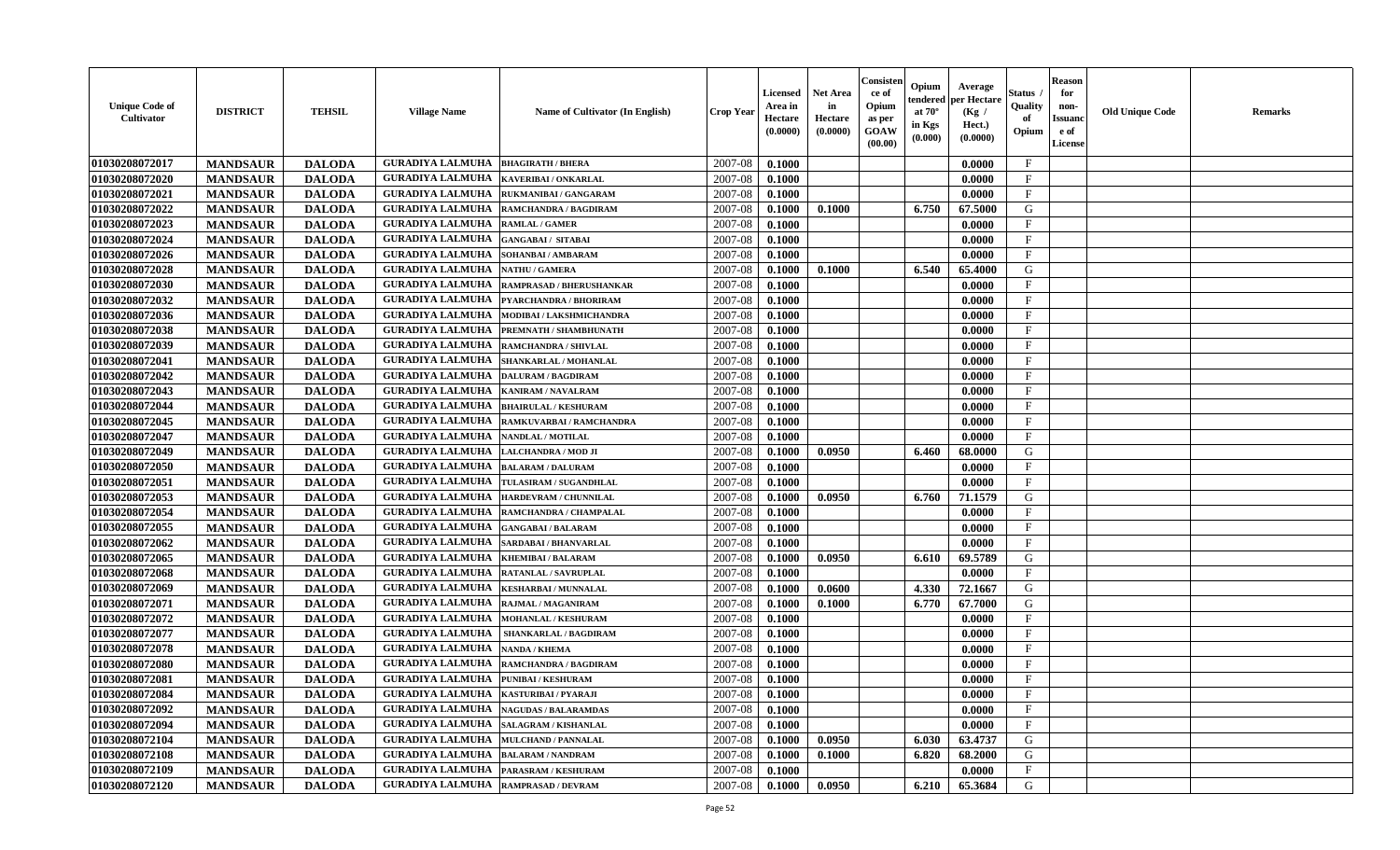| 01030208072129<br><b>GURADIYA LALMUHA</b><br>2007-08<br>$\mathbf{F}$<br>0.1000<br><b>MANDSAUR</b><br><b>DALODA</b><br><b>BADRILAL / PYARCHANDRA</b><br>0.0000<br>01030208072134<br>G<br><b>GURADIYA LALMUHA</b><br>2007-08<br><b>MANDSAUR</b><br><b>DALODA</b><br>RAMESHVAR / PYARCHANDRA<br>0.1000<br>0.1000<br>6.690<br>66.9000<br>01030208072135<br><b>GURADIYA LALMUHA</b><br>2007-08<br><b>MANDSAUR</b><br><b>DALODA</b><br><b>MOTILAL / PYARELAL</b><br>0.1000<br>0.0950<br>6.380<br>67.1579<br>G<br><b>GURADIYA LALMUHA</b><br>67.4737<br>G<br>01030208072136<br><b>MANDSAUR</b><br><b>DALODA</b><br>2007-08<br>0.0950<br>0.1000<br>6.410<br><b>DEUBAI/HARDEVRAM</b><br>$\mathbf{F}$<br><b>MANDSAUR</b><br><b>DALODA</b><br>01030208072137<br><b>GURADIYA LALMUHA</b><br>2007-08<br>0.1000<br>0.0000<br>RAMLAL / SHOBHARAM<br>01030208072139<br><b>MANDSAUR</b><br><b>DALODA</b><br>$\mathbf{F}$<br><b>GURADIYA LALMUHA</b><br>2007-08<br>0.1000<br>0.0000<br><b>BALARAM / MOTILAL</b><br>01030208072140<br><b>MANDSAUR</b><br><b>DALODA</b><br><b>GURADIYA LALMUHA</b><br>2007-08<br>0.1000<br>0.0950<br>5.860<br>61.6842<br>G<br>SHIVLAL / KHEMRAJ<br>01030208072142<br>2007-08<br>G<br><b>MANDSAUR</b><br><b>GURADIYA LALMUHA</b><br>6.220<br>65,4737<br><b>DALODA</b><br>0.1000<br>0.0950<br><b>MANSUKHLAL / BHUVANIRAM</b><br>$\mathbf{F}$<br>01030208072144<br><b>GURADIYA LALMUHA</b><br>2007-08<br><b>MANDSAUR</b><br><b>DALODA</b><br><b>ASHOKKUMAR / RUGANATH</b><br>0.1000<br>0.0000<br>01030208072145<br><b>GURADIYA LALMUHA</b><br>2007-08<br>$_{\rm F}$<br><b>MANDSAUR</b><br><b>DALODA</b><br>0.1000<br>0.0000<br><b>AMBARAM / BHANVARLAL</b><br><b>GURADIYA LALMUHA</b><br>01030208072146<br><b>MANDSAUR</b><br><b>DALODA</b><br>2007-08<br>0.1000<br>$\mathbf{F}$<br>0.0000<br><b>DEVILAL / DOLATRAM</b><br>01030208072149<br><b>MANDSAUR</b><br><b>GURADIYA LALMUHA</b><br>$\mathbf{F}$<br><b>DALODA</b><br>2007-08<br>0.1000<br>0.0000<br><b>JAGDISH / MANGILAL</b><br>01030208072150<br><b>MANDSAUR</b><br><b>DALODA</b><br><b>GURADIYA LALMUHA</b><br>2007-08<br>0.1000<br>$\mathbf{F}$<br><b>GOPAL / BHANVARLAL</b><br>0.0000<br>01030208072151<br><b>MANDSAUR</b><br><b>DALODA</b><br><b>GURADIYA LALMUHA</b><br>TAJ MOHAMMAD / NANE KHAN<br>2007-08<br>0.1000<br>0.0000<br>$\mathbf{F}$<br>G<br>01030208072155<br><b>MANDSAUR</b><br><b>DALODA</b><br><b>GURADIYA LALMUHA</b><br>2007-08<br>0.1000<br>0.1000<br>6.660<br><b>MANGILAL / BAGDIRAM</b><br>66.6000<br><b>MANDSAUR</b><br><b>DALODA</b><br>$\mathbf{F}$<br>01030208072157<br><b>GURADIYA LALMUHA</b><br>2007-08<br>0.1000<br>0.0000<br>RAMDAYAL / PYARCHANDRA<br>01030208072158<br>2007-08<br>$\mathbf{F}$<br><b>MANDSAUR</b><br><b>DALODA</b><br><b>GURADIYA LALMUHA</b><br>0.1000<br>0.0000<br><b>JAGDISH / RAMCHANDRA</b><br>01030208072160<br>$\mathbf{F}$<br><b>MANDSAUR</b><br><b>DALODA</b><br><b>GURADIYA LALMUHA</b><br>2007-08<br>0.1000<br>0.0000<br><b>KASHIRAM / ONKARLAL</b><br>01030208072161<br><b>MANDSAUR</b><br><b>DALODA</b><br><b>GURADIYA LALMUHA</b><br>$\mathbf{F}$<br>2007-08<br>0.1000<br>0.0000<br>JAMNASHANKAR / SHIVNARAYAN<br><b>GURADIYA LALMUHA</b><br>$_{\rm F}$<br>01030208072162<br><b>MANDSAUR</b><br><b>DALODA</b><br>RADHESHYAM / CHUNNILAL<br>2007-08<br>0.1000<br>0.0000<br>$\mathbf{F}$<br>01030208072163<br><b>MANDSAUR</b><br><b>DALODA</b><br><b>GURADIYA LALMUHA</b><br>2007-08<br>0.1000<br>0.0000<br>SHYAMLAL / RAMLAL<br>01030208072164<br><b>MANDSAUR</b><br><b>DALODA</b><br><b>GURADIYA LALMUHA</b><br>2007-08<br>$\mathbf{F}$<br>0.1000<br>0.0000<br><b>BHANVARLAL / BAGDIRAM JI</b><br>01030208072165<br><b>MANDSAUR</b><br><b>DALODA</b><br>G<br><b>GURADIYA LALMUHA</b><br>2007-08<br>0.1000<br>0.1000<br>6.360<br>63.6000<br>VIDHYABAI / SHAYAMLAL<br>01030208072166<br><b>MANDSAUR</b><br><b>DALODA</b><br><b>GURADIYA LALMUHA</b><br>2007-08<br>$_{\rm F}$<br>0.1000<br>0.0000<br>SAMANDBAI / MANGILAL<br>01030208072167<br><b>MANDSAUR</b><br><b>DALODA</b><br><b>GURADIYA LALMUHA</b><br>2007-08<br>$\mathbf{F}$<br>0.1000<br>0.0000<br>LACHCHHIBAI / HIRALAL<br>$\mathbf{F}$<br>01030208072169<br>2007-08<br><b>MANDSAUR</b><br><b>DALODA</b><br><b>GURADIYA LALMUHA</b><br>0.1000<br><b>ARJUNLAL / BHANVARLAL</b><br>0.0000<br>$\mathbf{F}$<br><b>GURADIYA LALMUHA</b><br>01030208072170<br><b>MANDSAUR</b><br><b>DALODA</b><br>2007-08<br>0.1000<br>0.0000<br>LAKSHMINARAYAN / BHERULAL<br>01030208072171<br><b>MANDSAUR</b><br><b>DALODA</b><br><b>GURADIYA LALMUHA</b><br>2007-08<br>$\mathbf{F}$<br>0.1000<br>0.0000<br><b>GHANSHYAMDAS / ONKARDAS</b><br>01030208072175<br><b>MANDSAUR</b><br><b>DALODA</b><br><b>GURADIYA LALMUHA</b><br>2007-08<br>$\mathbf{F}$<br>0.1000<br>0.0000<br><b>BANSHILAL / RATANLAL</b><br>01030208072178<br><b>MANDSAUR</b><br>$\mathbf{F}$<br><b>DALODA</b><br><b>GURADIYA LALMUHA</b><br>2007-08<br>0.1000<br>0.0000<br><b>KARULAL / MANGILAL</b><br>2007-08<br>01030208072179<br><b>MANDSAUR</b><br><b>DALODA</b><br><b>GURADIYA LALMUHA</b><br>0.1000<br>0.0000<br>$_{\rm F}$<br>KANVARLAL / SHOBHARAM<br>$\mathbf{F}$<br>01030208072180<br><b>GURADIYA LALMUHA</b><br>2007-08<br><b>MANDSAUR</b><br><b>DALODA</b><br>0.1000<br><b>BAPULAL / MANGILAL</b><br>0.0000<br>G<br>01030208072181<br><b>MANDSAUR</b><br><b>DALODA</b><br><b>GURADIYA LALMUHA</b><br>2007-08<br>0.1000<br>0.1000<br>6.160<br>61.6000<br><b>NANDRAM / BHERULAL</b><br>$\mathbf{F}$<br>01030208072182<br><b>GURADIYA LALMUHA</b><br>2007-08<br><b>MANDSAUR</b><br><b>DALODA</b><br>0.1000<br>0.0000<br><b>BHERULAL / SHAVRAM</b><br><b>GURADIYA LALMUHA</b><br>G<br>01030208072183<br><b>MANDSAUR</b><br><b>DALODA</b><br>2007-08<br>0.1000<br>0.0950<br>6.260<br>65.8947<br><b>JODHRAM / HARIRAM</b><br>GURADIYA LALMUHA   MOTILAL / BHANVARLAL<br><b>01030208072185</b><br><b>DALODA</b><br>$2007-08$ 0.1000<br>0.0000<br>F<br><b>MANDSAUR</b><br>$_{\rm F}$<br>01030208072193<br><b>MANDSAUR</b><br><b>GURADIYA LALMUHA YASHODABAI/HIRALAL</b><br>2007-08<br>0.0000<br><b>DALODA</b><br>0.1000<br>$\mathbf{F}$<br>01030208072194<br><b>MANDSAUR</b><br><b>DALODA</b><br><b>GURADIYA LALMUHA BALARAM / GANESHRAM</b><br>2007-08<br>0.1000<br>0.0000<br>01030208072195<br><b>MANDSAUR</b><br><b>GURADIYA LALMUHA  SITABAI/RAMNARAYAN</b><br>$\mathbf{F}$<br><b>DALODA</b><br>2007-08<br>0.1000<br>0.0000<br>01030208072196<br><b>GURADIYA LALMUHA MANGILAL / DALIRAM</b><br>2007-08<br>$\mathbf F$<br><b>MANDSAUR</b><br><b>DALODA</b><br>0.1000<br>0.0000<br>01030208072197<br>GURADIYA LALMUHA   KUSHALIBAI / BHERUSHANKAR<br>$\mathbf{F}$<br>2007-08<br><b>MANDSAUR</b><br><b>DALODA</b><br>0.1000<br>0.0000 | <b>Unique Code of</b><br><b>Cultivator</b> | <b>DISTRICT</b> | <b>TEHSIL</b> | <b>Village Name</b>     | <b>Name of Cultivator (In English)</b> | <b>Crop Year</b> | <b>Licensed</b><br>Area in<br>Hectare<br>(0.0000) | Net Area<br>in<br>Hectare<br>(0.0000) | Consisten<br>ce of<br>Opium<br>as per<br>GOAW<br>(00.00) | Opium<br>endered<br>at $70^\circ$<br>in Kgs<br>(0.000) | Average<br>per Hectare<br>(Kg /<br>Hect.)<br>(0.0000) | Status<br>Quality<br>of<br>Opium | <b>Reason</b><br>for<br>non-<br>Issuan<br>e of<br>License | <b>Old Unique Code</b> | Remarks |
|---------------------------------------------------------------------------------------------------------------------------------------------------------------------------------------------------------------------------------------------------------------------------------------------------------------------------------------------------------------------------------------------------------------------------------------------------------------------------------------------------------------------------------------------------------------------------------------------------------------------------------------------------------------------------------------------------------------------------------------------------------------------------------------------------------------------------------------------------------------------------------------------------------------------------------------------------------------------------------------------------------------------------------------------------------------------------------------------------------------------------------------------------------------------------------------------------------------------------------------------------------------------------------------------------------------------------------------------------------------------------------------------------------------------------------------------------------------------------------------------------------------------------------------------------------------------------------------------------------------------------------------------------------------------------------------------------------------------------------------------------------------------------------------------------------------------------------------------------------------------------------------------------------------------------------------------------------------------------------------------------------------------------------------------------------------------------------------------------------------------------------------------------------------------------------------------------------------------------------------------------------------------------------------------------------------------------------------------------------------------------------------------------------------------------------------------------------------------------------------------------------------------------------------------------------------------------------------------------------------------------------------------------------------------------------------------------------------------------------------------------------------------------------------------------------------------------------------------------------------------------------------------------------------------------------------------------------------------------------------------------------------------------------------------------------------------------------------------------------------------------------------------------------------------------------------------------------------------------------------------------------------------------------------------------------------------------------------------------------------------------------------------------------------------------------------------------------------------------------------------------------------------------------------------------------------------------------------------------------------------------------------------------------------------------------------------------------------------------------------------------------------------------------------------------------------------------------------------------------------------------------------------------------------------------------------------------------------------------------------------------------------------------------------------------------------------------------------------------------------------------------------------------------------------------------------------------------------------------------------------------------------------------------------------------------------------------------------------------------------------------------------------------------------------------------------------------------------------------------------------------------------------------------------------------------------------------------------------------------------------------------------------------------------------------------------------------------------------------------------------------------------------------------------------------------------------------------------------------------------------------------------------------------------------------------------------------------------------------------------------------------------------------------------------------------------------------------------------------------------------------------------------------------------------------------------------------------------------------------------------------------------------------------------------------------------------------------------------------------------------------------------------------------------------------------------------------------------------------------------------------------------------------------------------------------------------------------------------------------------------------------------------------------------------------------------------------------------------------------------------------------------------------------------------------------------------------------------------------------------------------------------------------------------------------------------------------------------------------------------------------------------------------------------------------------------------------------------------------------------------------------------------------------------------------------------------------------------------------------------------------------------------------------------------------------------------------------------------------------------------------------------------------------------------------------------------------------------------------------------------------------------------------------------------------------------------------------------------------------------------------------------------------------------------------------------|--------------------------------------------|-----------------|---------------|-------------------------|----------------------------------------|------------------|---------------------------------------------------|---------------------------------------|----------------------------------------------------------|--------------------------------------------------------|-------------------------------------------------------|----------------------------------|-----------------------------------------------------------|------------------------|---------|
|                                                                                                                                                                                                                                                                                                                                                                                                                                                                                                                                                                                                                                                                                                                                                                                                                                                                                                                                                                                                                                                                                                                                                                                                                                                                                                                                                                                                                                                                                                                                                                                                                                                                                                                                                                                                                                                                                                                                                                                                                                                                                                                                                                                                                                                                                                                                                                                                                                                                                                                                                                                                                                                                                                                                                                                                                                                                                                                                                                                                                                                                                                                                                                                                                                                                                                                                                                                                                                                                                                                                                                                                                                                                                                                                                                                                                                                                                                                                                                                                                                                                                                                                                                                                                                                                                                                                                                                                                                                                                                                                                                                                                                                                                                                                                                                                                                                                                                                                                                                                                                                                                                                                                                                                                                                                                                                                                                                                                                                                                                                                                                                                                                                                                                                                                                                                                                                                                                                                                                                                                                                                                                                                                                                                                                                                                                                                                                                                                                                                                                                                                                                                                                                                                       |                                            |                 |               |                         |                                        |                  |                                                   |                                       |                                                          |                                                        |                                                       |                                  |                                                           |                        |         |
|                                                                                                                                                                                                                                                                                                                                                                                                                                                                                                                                                                                                                                                                                                                                                                                                                                                                                                                                                                                                                                                                                                                                                                                                                                                                                                                                                                                                                                                                                                                                                                                                                                                                                                                                                                                                                                                                                                                                                                                                                                                                                                                                                                                                                                                                                                                                                                                                                                                                                                                                                                                                                                                                                                                                                                                                                                                                                                                                                                                                                                                                                                                                                                                                                                                                                                                                                                                                                                                                                                                                                                                                                                                                                                                                                                                                                                                                                                                                                                                                                                                                                                                                                                                                                                                                                                                                                                                                                                                                                                                                                                                                                                                                                                                                                                                                                                                                                                                                                                                                                                                                                                                                                                                                                                                                                                                                                                                                                                                                                                                                                                                                                                                                                                                                                                                                                                                                                                                                                                                                                                                                                                                                                                                                                                                                                                                                                                                                                                                                                                                                                                                                                                                                                       |                                            |                 |               |                         |                                        |                  |                                                   |                                       |                                                          |                                                        |                                                       |                                  |                                                           |                        |         |
|                                                                                                                                                                                                                                                                                                                                                                                                                                                                                                                                                                                                                                                                                                                                                                                                                                                                                                                                                                                                                                                                                                                                                                                                                                                                                                                                                                                                                                                                                                                                                                                                                                                                                                                                                                                                                                                                                                                                                                                                                                                                                                                                                                                                                                                                                                                                                                                                                                                                                                                                                                                                                                                                                                                                                                                                                                                                                                                                                                                                                                                                                                                                                                                                                                                                                                                                                                                                                                                                                                                                                                                                                                                                                                                                                                                                                                                                                                                                                                                                                                                                                                                                                                                                                                                                                                                                                                                                                                                                                                                                                                                                                                                                                                                                                                                                                                                                                                                                                                                                                                                                                                                                                                                                                                                                                                                                                                                                                                                                                                                                                                                                                                                                                                                                                                                                                                                                                                                                                                                                                                                                                                                                                                                                                                                                                                                                                                                                                                                                                                                                                                                                                                                                                       |                                            |                 |               |                         |                                        |                  |                                                   |                                       |                                                          |                                                        |                                                       |                                  |                                                           |                        |         |
|                                                                                                                                                                                                                                                                                                                                                                                                                                                                                                                                                                                                                                                                                                                                                                                                                                                                                                                                                                                                                                                                                                                                                                                                                                                                                                                                                                                                                                                                                                                                                                                                                                                                                                                                                                                                                                                                                                                                                                                                                                                                                                                                                                                                                                                                                                                                                                                                                                                                                                                                                                                                                                                                                                                                                                                                                                                                                                                                                                                                                                                                                                                                                                                                                                                                                                                                                                                                                                                                                                                                                                                                                                                                                                                                                                                                                                                                                                                                                                                                                                                                                                                                                                                                                                                                                                                                                                                                                                                                                                                                                                                                                                                                                                                                                                                                                                                                                                                                                                                                                                                                                                                                                                                                                                                                                                                                                                                                                                                                                                                                                                                                                                                                                                                                                                                                                                                                                                                                                                                                                                                                                                                                                                                                                                                                                                                                                                                                                                                                                                                                                                                                                                                                                       |                                            |                 |               |                         |                                        |                  |                                                   |                                       |                                                          |                                                        |                                                       |                                  |                                                           |                        |         |
|                                                                                                                                                                                                                                                                                                                                                                                                                                                                                                                                                                                                                                                                                                                                                                                                                                                                                                                                                                                                                                                                                                                                                                                                                                                                                                                                                                                                                                                                                                                                                                                                                                                                                                                                                                                                                                                                                                                                                                                                                                                                                                                                                                                                                                                                                                                                                                                                                                                                                                                                                                                                                                                                                                                                                                                                                                                                                                                                                                                                                                                                                                                                                                                                                                                                                                                                                                                                                                                                                                                                                                                                                                                                                                                                                                                                                                                                                                                                                                                                                                                                                                                                                                                                                                                                                                                                                                                                                                                                                                                                                                                                                                                                                                                                                                                                                                                                                                                                                                                                                                                                                                                                                                                                                                                                                                                                                                                                                                                                                                                                                                                                                                                                                                                                                                                                                                                                                                                                                                                                                                                                                                                                                                                                                                                                                                                                                                                                                                                                                                                                                                                                                                                                                       |                                            |                 |               |                         |                                        |                  |                                                   |                                       |                                                          |                                                        |                                                       |                                  |                                                           |                        |         |
|                                                                                                                                                                                                                                                                                                                                                                                                                                                                                                                                                                                                                                                                                                                                                                                                                                                                                                                                                                                                                                                                                                                                                                                                                                                                                                                                                                                                                                                                                                                                                                                                                                                                                                                                                                                                                                                                                                                                                                                                                                                                                                                                                                                                                                                                                                                                                                                                                                                                                                                                                                                                                                                                                                                                                                                                                                                                                                                                                                                                                                                                                                                                                                                                                                                                                                                                                                                                                                                                                                                                                                                                                                                                                                                                                                                                                                                                                                                                                                                                                                                                                                                                                                                                                                                                                                                                                                                                                                                                                                                                                                                                                                                                                                                                                                                                                                                                                                                                                                                                                                                                                                                                                                                                                                                                                                                                                                                                                                                                                                                                                                                                                                                                                                                                                                                                                                                                                                                                                                                                                                                                                                                                                                                                                                                                                                                                                                                                                                                                                                                                                                                                                                                                                       |                                            |                 |               |                         |                                        |                  |                                                   |                                       |                                                          |                                                        |                                                       |                                  |                                                           |                        |         |
|                                                                                                                                                                                                                                                                                                                                                                                                                                                                                                                                                                                                                                                                                                                                                                                                                                                                                                                                                                                                                                                                                                                                                                                                                                                                                                                                                                                                                                                                                                                                                                                                                                                                                                                                                                                                                                                                                                                                                                                                                                                                                                                                                                                                                                                                                                                                                                                                                                                                                                                                                                                                                                                                                                                                                                                                                                                                                                                                                                                                                                                                                                                                                                                                                                                                                                                                                                                                                                                                                                                                                                                                                                                                                                                                                                                                                                                                                                                                                                                                                                                                                                                                                                                                                                                                                                                                                                                                                                                                                                                                                                                                                                                                                                                                                                                                                                                                                                                                                                                                                                                                                                                                                                                                                                                                                                                                                                                                                                                                                                                                                                                                                                                                                                                                                                                                                                                                                                                                                                                                                                                                                                                                                                                                                                                                                                                                                                                                                                                                                                                                                                                                                                                                                       |                                            |                 |               |                         |                                        |                  |                                                   |                                       |                                                          |                                                        |                                                       |                                  |                                                           |                        |         |
|                                                                                                                                                                                                                                                                                                                                                                                                                                                                                                                                                                                                                                                                                                                                                                                                                                                                                                                                                                                                                                                                                                                                                                                                                                                                                                                                                                                                                                                                                                                                                                                                                                                                                                                                                                                                                                                                                                                                                                                                                                                                                                                                                                                                                                                                                                                                                                                                                                                                                                                                                                                                                                                                                                                                                                                                                                                                                                                                                                                                                                                                                                                                                                                                                                                                                                                                                                                                                                                                                                                                                                                                                                                                                                                                                                                                                                                                                                                                                                                                                                                                                                                                                                                                                                                                                                                                                                                                                                                                                                                                                                                                                                                                                                                                                                                                                                                                                                                                                                                                                                                                                                                                                                                                                                                                                                                                                                                                                                                                                                                                                                                                                                                                                                                                                                                                                                                                                                                                                                                                                                                                                                                                                                                                                                                                                                                                                                                                                                                                                                                                                                                                                                                                                       |                                            |                 |               |                         |                                        |                  |                                                   |                                       |                                                          |                                                        |                                                       |                                  |                                                           |                        |         |
|                                                                                                                                                                                                                                                                                                                                                                                                                                                                                                                                                                                                                                                                                                                                                                                                                                                                                                                                                                                                                                                                                                                                                                                                                                                                                                                                                                                                                                                                                                                                                                                                                                                                                                                                                                                                                                                                                                                                                                                                                                                                                                                                                                                                                                                                                                                                                                                                                                                                                                                                                                                                                                                                                                                                                                                                                                                                                                                                                                                                                                                                                                                                                                                                                                                                                                                                                                                                                                                                                                                                                                                                                                                                                                                                                                                                                                                                                                                                                                                                                                                                                                                                                                                                                                                                                                                                                                                                                                                                                                                                                                                                                                                                                                                                                                                                                                                                                                                                                                                                                                                                                                                                                                                                                                                                                                                                                                                                                                                                                                                                                                                                                                                                                                                                                                                                                                                                                                                                                                                                                                                                                                                                                                                                                                                                                                                                                                                                                                                                                                                                                                                                                                                                                       |                                            |                 |               |                         |                                        |                  |                                                   |                                       |                                                          |                                                        |                                                       |                                  |                                                           |                        |         |
|                                                                                                                                                                                                                                                                                                                                                                                                                                                                                                                                                                                                                                                                                                                                                                                                                                                                                                                                                                                                                                                                                                                                                                                                                                                                                                                                                                                                                                                                                                                                                                                                                                                                                                                                                                                                                                                                                                                                                                                                                                                                                                                                                                                                                                                                                                                                                                                                                                                                                                                                                                                                                                                                                                                                                                                                                                                                                                                                                                                                                                                                                                                                                                                                                                                                                                                                                                                                                                                                                                                                                                                                                                                                                                                                                                                                                                                                                                                                                                                                                                                                                                                                                                                                                                                                                                                                                                                                                                                                                                                                                                                                                                                                                                                                                                                                                                                                                                                                                                                                                                                                                                                                                                                                                                                                                                                                                                                                                                                                                                                                                                                                                                                                                                                                                                                                                                                                                                                                                                                                                                                                                                                                                                                                                                                                                                                                                                                                                                                                                                                                                                                                                                                                                       |                                            |                 |               |                         |                                        |                  |                                                   |                                       |                                                          |                                                        |                                                       |                                  |                                                           |                        |         |
|                                                                                                                                                                                                                                                                                                                                                                                                                                                                                                                                                                                                                                                                                                                                                                                                                                                                                                                                                                                                                                                                                                                                                                                                                                                                                                                                                                                                                                                                                                                                                                                                                                                                                                                                                                                                                                                                                                                                                                                                                                                                                                                                                                                                                                                                                                                                                                                                                                                                                                                                                                                                                                                                                                                                                                                                                                                                                                                                                                                                                                                                                                                                                                                                                                                                                                                                                                                                                                                                                                                                                                                                                                                                                                                                                                                                                                                                                                                                                                                                                                                                                                                                                                                                                                                                                                                                                                                                                                                                                                                                                                                                                                                                                                                                                                                                                                                                                                                                                                                                                                                                                                                                                                                                                                                                                                                                                                                                                                                                                                                                                                                                                                                                                                                                                                                                                                                                                                                                                                                                                                                                                                                                                                                                                                                                                                                                                                                                                                                                                                                                                                                                                                                                                       |                                            |                 |               |                         |                                        |                  |                                                   |                                       |                                                          |                                                        |                                                       |                                  |                                                           |                        |         |
|                                                                                                                                                                                                                                                                                                                                                                                                                                                                                                                                                                                                                                                                                                                                                                                                                                                                                                                                                                                                                                                                                                                                                                                                                                                                                                                                                                                                                                                                                                                                                                                                                                                                                                                                                                                                                                                                                                                                                                                                                                                                                                                                                                                                                                                                                                                                                                                                                                                                                                                                                                                                                                                                                                                                                                                                                                                                                                                                                                                                                                                                                                                                                                                                                                                                                                                                                                                                                                                                                                                                                                                                                                                                                                                                                                                                                                                                                                                                                                                                                                                                                                                                                                                                                                                                                                                                                                                                                                                                                                                                                                                                                                                                                                                                                                                                                                                                                                                                                                                                                                                                                                                                                                                                                                                                                                                                                                                                                                                                                                                                                                                                                                                                                                                                                                                                                                                                                                                                                                                                                                                                                                                                                                                                                                                                                                                                                                                                                                                                                                                                                                                                                                                                                       |                                            |                 |               |                         |                                        |                  |                                                   |                                       |                                                          |                                                        |                                                       |                                  |                                                           |                        |         |
|                                                                                                                                                                                                                                                                                                                                                                                                                                                                                                                                                                                                                                                                                                                                                                                                                                                                                                                                                                                                                                                                                                                                                                                                                                                                                                                                                                                                                                                                                                                                                                                                                                                                                                                                                                                                                                                                                                                                                                                                                                                                                                                                                                                                                                                                                                                                                                                                                                                                                                                                                                                                                                                                                                                                                                                                                                                                                                                                                                                                                                                                                                                                                                                                                                                                                                                                                                                                                                                                                                                                                                                                                                                                                                                                                                                                                                                                                                                                                                                                                                                                                                                                                                                                                                                                                                                                                                                                                                                                                                                                                                                                                                                                                                                                                                                                                                                                                                                                                                                                                                                                                                                                                                                                                                                                                                                                                                                                                                                                                                                                                                                                                                                                                                                                                                                                                                                                                                                                                                                                                                                                                                                                                                                                                                                                                                                                                                                                                                                                                                                                                                                                                                                                                       |                                            |                 |               |                         |                                        |                  |                                                   |                                       |                                                          |                                                        |                                                       |                                  |                                                           |                        |         |
|                                                                                                                                                                                                                                                                                                                                                                                                                                                                                                                                                                                                                                                                                                                                                                                                                                                                                                                                                                                                                                                                                                                                                                                                                                                                                                                                                                                                                                                                                                                                                                                                                                                                                                                                                                                                                                                                                                                                                                                                                                                                                                                                                                                                                                                                                                                                                                                                                                                                                                                                                                                                                                                                                                                                                                                                                                                                                                                                                                                                                                                                                                                                                                                                                                                                                                                                                                                                                                                                                                                                                                                                                                                                                                                                                                                                                                                                                                                                                                                                                                                                                                                                                                                                                                                                                                                                                                                                                                                                                                                                                                                                                                                                                                                                                                                                                                                                                                                                                                                                                                                                                                                                                                                                                                                                                                                                                                                                                                                                                                                                                                                                                                                                                                                                                                                                                                                                                                                                                                                                                                                                                                                                                                                                                                                                                                                                                                                                                                                                                                                                                                                                                                                                                       |                                            |                 |               |                         |                                        |                  |                                                   |                                       |                                                          |                                                        |                                                       |                                  |                                                           |                        |         |
|                                                                                                                                                                                                                                                                                                                                                                                                                                                                                                                                                                                                                                                                                                                                                                                                                                                                                                                                                                                                                                                                                                                                                                                                                                                                                                                                                                                                                                                                                                                                                                                                                                                                                                                                                                                                                                                                                                                                                                                                                                                                                                                                                                                                                                                                                                                                                                                                                                                                                                                                                                                                                                                                                                                                                                                                                                                                                                                                                                                                                                                                                                                                                                                                                                                                                                                                                                                                                                                                                                                                                                                                                                                                                                                                                                                                                                                                                                                                                                                                                                                                                                                                                                                                                                                                                                                                                                                                                                                                                                                                                                                                                                                                                                                                                                                                                                                                                                                                                                                                                                                                                                                                                                                                                                                                                                                                                                                                                                                                                                                                                                                                                                                                                                                                                                                                                                                                                                                                                                                                                                                                                                                                                                                                                                                                                                                                                                                                                                                                                                                                                                                                                                                                                       |                                            |                 |               |                         |                                        |                  |                                                   |                                       |                                                          |                                                        |                                                       |                                  |                                                           |                        |         |
|                                                                                                                                                                                                                                                                                                                                                                                                                                                                                                                                                                                                                                                                                                                                                                                                                                                                                                                                                                                                                                                                                                                                                                                                                                                                                                                                                                                                                                                                                                                                                                                                                                                                                                                                                                                                                                                                                                                                                                                                                                                                                                                                                                                                                                                                                                                                                                                                                                                                                                                                                                                                                                                                                                                                                                                                                                                                                                                                                                                                                                                                                                                                                                                                                                                                                                                                                                                                                                                                                                                                                                                                                                                                                                                                                                                                                                                                                                                                                                                                                                                                                                                                                                                                                                                                                                                                                                                                                                                                                                                                                                                                                                                                                                                                                                                                                                                                                                                                                                                                                                                                                                                                                                                                                                                                                                                                                                                                                                                                                                                                                                                                                                                                                                                                                                                                                                                                                                                                                                                                                                                                                                                                                                                                                                                                                                                                                                                                                                                                                                                                                                                                                                                                                       |                                            |                 |               |                         |                                        |                  |                                                   |                                       |                                                          |                                                        |                                                       |                                  |                                                           |                        |         |
|                                                                                                                                                                                                                                                                                                                                                                                                                                                                                                                                                                                                                                                                                                                                                                                                                                                                                                                                                                                                                                                                                                                                                                                                                                                                                                                                                                                                                                                                                                                                                                                                                                                                                                                                                                                                                                                                                                                                                                                                                                                                                                                                                                                                                                                                                                                                                                                                                                                                                                                                                                                                                                                                                                                                                                                                                                                                                                                                                                                                                                                                                                                                                                                                                                                                                                                                                                                                                                                                                                                                                                                                                                                                                                                                                                                                                                                                                                                                                                                                                                                                                                                                                                                                                                                                                                                                                                                                                                                                                                                                                                                                                                                                                                                                                                                                                                                                                                                                                                                                                                                                                                                                                                                                                                                                                                                                                                                                                                                                                                                                                                                                                                                                                                                                                                                                                                                                                                                                                                                                                                                                                                                                                                                                                                                                                                                                                                                                                                                                                                                                                                                                                                                                                       |                                            |                 |               |                         |                                        |                  |                                                   |                                       |                                                          |                                                        |                                                       |                                  |                                                           |                        |         |
|                                                                                                                                                                                                                                                                                                                                                                                                                                                                                                                                                                                                                                                                                                                                                                                                                                                                                                                                                                                                                                                                                                                                                                                                                                                                                                                                                                                                                                                                                                                                                                                                                                                                                                                                                                                                                                                                                                                                                                                                                                                                                                                                                                                                                                                                                                                                                                                                                                                                                                                                                                                                                                                                                                                                                                                                                                                                                                                                                                                                                                                                                                                                                                                                                                                                                                                                                                                                                                                                                                                                                                                                                                                                                                                                                                                                                                                                                                                                                                                                                                                                                                                                                                                                                                                                                                                                                                                                                                                                                                                                                                                                                                                                                                                                                                                                                                                                                                                                                                                                                                                                                                                                                                                                                                                                                                                                                                                                                                                                                                                                                                                                                                                                                                                                                                                                                                                                                                                                                                                                                                                                                                                                                                                                                                                                                                                                                                                                                                                                                                                                                                                                                                                                                       |                                            |                 |               |                         |                                        |                  |                                                   |                                       |                                                          |                                                        |                                                       |                                  |                                                           |                        |         |
|                                                                                                                                                                                                                                                                                                                                                                                                                                                                                                                                                                                                                                                                                                                                                                                                                                                                                                                                                                                                                                                                                                                                                                                                                                                                                                                                                                                                                                                                                                                                                                                                                                                                                                                                                                                                                                                                                                                                                                                                                                                                                                                                                                                                                                                                                                                                                                                                                                                                                                                                                                                                                                                                                                                                                                                                                                                                                                                                                                                                                                                                                                                                                                                                                                                                                                                                                                                                                                                                                                                                                                                                                                                                                                                                                                                                                                                                                                                                                                                                                                                                                                                                                                                                                                                                                                                                                                                                                                                                                                                                                                                                                                                                                                                                                                                                                                                                                                                                                                                                                                                                                                                                                                                                                                                                                                                                                                                                                                                                                                                                                                                                                                                                                                                                                                                                                                                                                                                                                                                                                                                                                                                                                                                                                                                                                                                                                                                                                                                                                                                                                                                                                                                                                       |                                            |                 |               |                         |                                        |                  |                                                   |                                       |                                                          |                                                        |                                                       |                                  |                                                           |                        |         |
|                                                                                                                                                                                                                                                                                                                                                                                                                                                                                                                                                                                                                                                                                                                                                                                                                                                                                                                                                                                                                                                                                                                                                                                                                                                                                                                                                                                                                                                                                                                                                                                                                                                                                                                                                                                                                                                                                                                                                                                                                                                                                                                                                                                                                                                                                                                                                                                                                                                                                                                                                                                                                                                                                                                                                                                                                                                                                                                                                                                                                                                                                                                                                                                                                                                                                                                                                                                                                                                                                                                                                                                                                                                                                                                                                                                                                                                                                                                                                                                                                                                                                                                                                                                                                                                                                                                                                                                                                                                                                                                                                                                                                                                                                                                                                                                                                                                                                                                                                                                                                                                                                                                                                                                                                                                                                                                                                                                                                                                                                                                                                                                                                                                                                                                                                                                                                                                                                                                                                                                                                                                                                                                                                                                                                                                                                                                                                                                                                                                                                                                                                                                                                                                                                       |                                            |                 |               |                         |                                        |                  |                                                   |                                       |                                                          |                                                        |                                                       |                                  |                                                           |                        |         |
|                                                                                                                                                                                                                                                                                                                                                                                                                                                                                                                                                                                                                                                                                                                                                                                                                                                                                                                                                                                                                                                                                                                                                                                                                                                                                                                                                                                                                                                                                                                                                                                                                                                                                                                                                                                                                                                                                                                                                                                                                                                                                                                                                                                                                                                                                                                                                                                                                                                                                                                                                                                                                                                                                                                                                                                                                                                                                                                                                                                                                                                                                                                                                                                                                                                                                                                                                                                                                                                                                                                                                                                                                                                                                                                                                                                                                                                                                                                                                                                                                                                                                                                                                                                                                                                                                                                                                                                                                                                                                                                                                                                                                                                                                                                                                                                                                                                                                                                                                                                                                                                                                                                                                                                                                                                                                                                                                                                                                                                                                                                                                                                                                                                                                                                                                                                                                                                                                                                                                                                                                                                                                                                                                                                                                                                                                                                                                                                                                                                                                                                                                                                                                                                                                       |                                            |                 |               |                         |                                        |                  |                                                   |                                       |                                                          |                                                        |                                                       |                                  |                                                           |                        |         |
|                                                                                                                                                                                                                                                                                                                                                                                                                                                                                                                                                                                                                                                                                                                                                                                                                                                                                                                                                                                                                                                                                                                                                                                                                                                                                                                                                                                                                                                                                                                                                                                                                                                                                                                                                                                                                                                                                                                                                                                                                                                                                                                                                                                                                                                                                                                                                                                                                                                                                                                                                                                                                                                                                                                                                                                                                                                                                                                                                                                                                                                                                                                                                                                                                                                                                                                                                                                                                                                                                                                                                                                                                                                                                                                                                                                                                                                                                                                                                                                                                                                                                                                                                                                                                                                                                                                                                                                                                                                                                                                                                                                                                                                                                                                                                                                                                                                                                                                                                                                                                                                                                                                                                                                                                                                                                                                                                                                                                                                                                                                                                                                                                                                                                                                                                                                                                                                                                                                                                                                                                                                                                                                                                                                                                                                                                                                                                                                                                                                                                                                                                                                                                                                                                       |                                            |                 |               |                         |                                        |                  |                                                   |                                       |                                                          |                                                        |                                                       |                                  |                                                           |                        |         |
|                                                                                                                                                                                                                                                                                                                                                                                                                                                                                                                                                                                                                                                                                                                                                                                                                                                                                                                                                                                                                                                                                                                                                                                                                                                                                                                                                                                                                                                                                                                                                                                                                                                                                                                                                                                                                                                                                                                                                                                                                                                                                                                                                                                                                                                                                                                                                                                                                                                                                                                                                                                                                                                                                                                                                                                                                                                                                                                                                                                                                                                                                                                                                                                                                                                                                                                                                                                                                                                                                                                                                                                                                                                                                                                                                                                                                                                                                                                                                                                                                                                                                                                                                                                                                                                                                                                                                                                                                                                                                                                                                                                                                                                                                                                                                                                                                                                                                                                                                                                                                                                                                                                                                                                                                                                                                                                                                                                                                                                                                                                                                                                                                                                                                                                                                                                                                                                                                                                                                                                                                                                                                                                                                                                                                                                                                                                                                                                                                                                                                                                                                                                                                                                                                       |                                            |                 |               |                         |                                        |                  |                                                   |                                       |                                                          |                                                        |                                                       |                                  |                                                           |                        |         |
|                                                                                                                                                                                                                                                                                                                                                                                                                                                                                                                                                                                                                                                                                                                                                                                                                                                                                                                                                                                                                                                                                                                                                                                                                                                                                                                                                                                                                                                                                                                                                                                                                                                                                                                                                                                                                                                                                                                                                                                                                                                                                                                                                                                                                                                                                                                                                                                                                                                                                                                                                                                                                                                                                                                                                                                                                                                                                                                                                                                                                                                                                                                                                                                                                                                                                                                                                                                                                                                                                                                                                                                                                                                                                                                                                                                                                                                                                                                                                                                                                                                                                                                                                                                                                                                                                                                                                                                                                                                                                                                                                                                                                                                                                                                                                                                                                                                                                                                                                                                                                                                                                                                                                                                                                                                                                                                                                                                                                                                                                                                                                                                                                                                                                                                                                                                                                                                                                                                                                                                                                                                                                                                                                                                                                                                                                                                                                                                                                                                                                                                                                                                                                                                                                       |                                            |                 |               |                         |                                        |                  |                                                   |                                       |                                                          |                                                        |                                                       |                                  |                                                           |                        |         |
|                                                                                                                                                                                                                                                                                                                                                                                                                                                                                                                                                                                                                                                                                                                                                                                                                                                                                                                                                                                                                                                                                                                                                                                                                                                                                                                                                                                                                                                                                                                                                                                                                                                                                                                                                                                                                                                                                                                                                                                                                                                                                                                                                                                                                                                                                                                                                                                                                                                                                                                                                                                                                                                                                                                                                                                                                                                                                                                                                                                                                                                                                                                                                                                                                                                                                                                                                                                                                                                                                                                                                                                                                                                                                                                                                                                                                                                                                                                                                                                                                                                                                                                                                                                                                                                                                                                                                                                                                                                                                                                                                                                                                                                                                                                                                                                                                                                                                                                                                                                                                                                                                                                                                                                                                                                                                                                                                                                                                                                                                                                                                                                                                                                                                                                                                                                                                                                                                                                                                                                                                                                                                                                                                                                                                                                                                                                                                                                                                                                                                                                                                                                                                                                                                       |                                            |                 |               |                         |                                        |                  |                                                   |                                       |                                                          |                                                        |                                                       |                                  |                                                           |                        |         |
|                                                                                                                                                                                                                                                                                                                                                                                                                                                                                                                                                                                                                                                                                                                                                                                                                                                                                                                                                                                                                                                                                                                                                                                                                                                                                                                                                                                                                                                                                                                                                                                                                                                                                                                                                                                                                                                                                                                                                                                                                                                                                                                                                                                                                                                                                                                                                                                                                                                                                                                                                                                                                                                                                                                                                                                                                                                                                                                                                                                                                                                                                                                                                                                                                                                                                                                                                                                                                                                                                                                                                                                                                                                                                                                                                                                                                                                                                                                                                                                                                                                                                                                                                                                                                                                                                                                                                                                                                                                                                                                                                                                                                                                                                                                                                                                                                                                                                                                                                                                                                                                                                                                                                                                                                                                                                                                                                                                                                                                                                                                                                                                                                                                                                                                                                                                                                                                                                                                                                                                                                                                                                                                                                                                                                                                                                                                                                                                                                                                                                                                                                                                                                                                                                       |                                            |                 |               |                         |                                        |                  |                                                   |                                       |                                                          |                                                        |                                                       |                                  |                                                           |                        |         |
|                                                                                                                                                                                                                                                                                                                                                                                                                                                                                                                                                                                                                                                                                                                                                                                                                                                                                                                                                                                                                                                                                                                                                                                                                                                                                                                                                                                                                                                                                                                                                                                                                                                                                                                                                                                                                                                                                                                                                                                                                                                                                                                                                                                                                                                                                                                                                                                                                                                                                                                                                                                                                                                                                                                                                                                                                                                                                                                                                                                                                                                                                                                                                                                                                                                                                                                                                                                                                                                                                                                                                                                                                                                                                                                                                                                                                                                                                                                                                                                                                                                                                                                                                                                                                                                                                                                                                                                                                                                                                                                                                                                                                                                                                                                                                                                                                                                                                                                                                                                                                                                                                                                                                                                                                                                                                                                                                                                                                                                                                                                                                                                                                                                                                                                                                                                                                                                                                                                                                                                                                                                                                                                                                                                                                                                                                                                                                                                                                                                                                                                                                                                                                                                                                       |                                            |                 |               |                         |                                        |                  |                                                   |                                       |                                                          |                                                        |                                                       |                                  |                                                           |                        |         |
|                                                                                                                                                                                                                                                                                                                                                                                                                                                                                                                                                                                                                                                                                                                                                                                                                                                                                                                                                                                                                                                                                                                                                                                                                                                                                                                                                                                                                                                                                                                                                                                                                                                                                                                                                                                                                                                                                                                                                                                                                                                                                                                                                                                                                                                                                                                                                                                                                                                                                                                                                                                                                                                                                                                                                                                                                                                                                                                                                                                                                                                                                                                                                                                                                                                                                                                                                                                                                                                                                                                                                                                                                                                                                                                                                                                                                                                                                                                                                                                                                                                                                                                                                                                                                                                                                                                                                                                                                                                                                                                                                                                                                                                                                                                                                                                                                                                                                                                                                                                                                                                                                                                                                                                                                                                                                                                                                                                                                                                                                                                                                                                                                                                                                                                                                                                                                                                                                                                                                                                                                                                                                                                                                                                                                                                                                                                                                                                                                                                                                                                                                                                                                                                                                       |                                            |                 |               |                         |                                        |                  |                                                   |                                       |                                                          |                                                        |                                                       |                                  |                                                           |                        |         |
|                                                                                                                                                                                                                                                                                                                                                                                                                                                                                                                                                                                                                                                                                                                                                                                                                                                                                                                                                                                                                                                                                                                                                                                                                                                                                                                                                                                                                                                                                                                                                                                                                                                                                                                                                                                                                                                                                                                                                                                                                                                                                                                                                                                                                                                                                                                                                                                                                                                                                                                                                                                                                                                                                                                                                                                                                                                                                                                                                                                                                                                                                                                                                                                                                                                                                                                                                                                                                                                                                                                                                                                                                                                                                                                                                                                                                                                                                                                                                                                                                                                                                                                                                                                                                                                                                                                                                                                                                                                                                                                                                                                                                                                                                                                                                                                                                                                                                                                                                                                                                                                                                                                                                                                                                                                                                                                                                                                                                                                                                                                                                                                                                                                                                                                                                                                                                                                                                                                                                                                                                                                                                                                                                                                                                                                                                                                                                                                                                                                                                                                                                                                                                                                                                       |                                            |                 |               |                         |                                        |                  |                                                   |                                       |                                                          |                                                        |                                                       |                                  |                                                           |                        |         |
|                                                                                                                                                                                                                                                                                                                                                                                                                                                                                                                                                                                                                                                                                                                                                                                                                                                                                                                                                                                                                                                                                                                                                                                                                                                                                                                                                                                                                                                                                                                                                                                                                                                                                                                                                                                                                                                                                                                                                                                                                                                                                                                                                                                                                                                                                                                                                                                                                                                                                                                                                                                                                                                                                                                                                                                                                                                                                                                                                                                                                                                                                                                                                                                                                                                                                                                                                                                                                                                                                                                                                                                                                                                                                                                                                                                                                                                                                                                                                                                                                                                                                                                                                                                                                                                                                                                                                                                                                                                                                                                                                                                                                                                                                                                                                                                                                                                                                                                                                                                                                                                                                                                                                                                                                                                                                                                                                                                                                                                                                                                                                                                                                                                                                                                                                                                                                                                                                                                                                                                                                                                                                                                                                                                                                                                                                                                                                                                                                                                                                                                                                                                                                                                                                       |                                            |                 |               |                         |                                        |                  |                                                   |                                       |                                                          |                                                        |                                                       |                                  |                                                           |                        |         |
|                                                                                                                                                                                                                                                                                                                                                                                                                                                                                                                                                                                                                                                                                                                                                                                                                                                                                                                                                                                                                                                                                                                                                                                                                                                                                                                                                                                                                                                                                                                                                                                                                                                                                                                                                                                                                                                                                                                                                                                                                                                                                                                                                                                                                                                                                                                                                                                                                                                                                                                                                                                                                                                                                                                                                                                                                                                                                                                                                                                                                                                                                                                                                                                                                                                                                                                                                                                                                                                                                                                                                                                                                                                                                                                                                                                                                                                                                                                                                                                                                                                                                                                                                                                                                                                                                                                                                                                                                                                                                                                                                                                                                                                                                                                                                                                                                                                                                                                                                                                                                                                                                                                                                                                                                                                                                                                                                                                                                                                                                                                                                                                                                                                                                                                                                                                                                                                                                                                                                                                                                                                                                                                                                                                                                                                                                                                                                                                                                                                                                                                                                                                                                                                                                       |                                            |                 |               |                         |                                        |                  |                                                   |                                       |                                                          |                                                        |                                                       |                                  |                                                           |                        |         |
|                                                                                                                                                                                                                                                                                                                                                                                                                                                                                                                                                                                                                                                                                                                                                                                                                                                                                                                                                                                                                                                                                                                                                                                                                                                                                                                                                                                                                                                                                                                                                                                                                                                                                                                                                                                                                                                                                                                                                                                                                                                                                                                                                                                                                                                                                                                                                                                                                                                                                                                                                                                                                                                                                                                                                                                                                                                                                                                                                                                                                                                                                                                                                                                                                                                                                                                                                                                                                                                                                                                                                                                                                                                                                                                                                                                                                                                                                                                                                                                                                                                                                                                                                                                                                                                                                                                                                                                                                                                                                                                                                                                                                                                                                                                                                                                                                                                                                                                                                                                                                                                                                                                                                                                                                                                                                                                                                                                                                                                                                                                                                                                                                                                                                                                                                                                                                                                                                                                                                                                                                                                                                                                                                                                                                                                                                                                                                                                                                                                                                                                                                                                                                                                                                       |                                            |                 |               |                         |                                        |                  |                                                   |                                       |                                                          |                                                        |                                                       |                                  |                                                           |                        |         |
|                                                                                                                                                                                                                                                                                                                                                                                                                                                                                                                                                                                                                                                                                                                                                                                                                                                                                                                                                                                                                                                                                                                                                                                                                                                                                                                                                                                                                                                                                                                                                                                                                                                                                                                                                                                                                                                                                                                                                                                                                                                                                                                                                                                                                                                                                                                                                                                                                                                                                                                                                                                                                                                                                                                                                                                                                                                                                                                                                                                                                                                                                                                                                                                                                                                                                                                                                                                                                                                                                                                                                                                                                                                                                                                                                                                                                                                                                                                                                                                                                                                                                                                                                                                                                                                                                                                                                                                                                                                                                                                                                                                                                                                                                                                                                                                                                                                                                                                                                                                                                                                                                                                                                                                                                                                                                                                                                                                                                                                                                                                                                                                                                                                                                                                                                                                                                                                                                                                                                                                                                                                                                                                                                                                                                                                                                                                                                                                                                                                                                                                                                                                                                                                                                       |                                            |                 |               |                         |                                        |                  |                                                   |                                       |                                                          |                                                        |                                                       |                                  |                                                           |                        |         |
|                                                                                                                                                                                                                                                                                                                                                                                                                                                                                                                                                                                                                                                                                                                                                                                                                                                                                                                                                                                                                                                                                                                                                                                                                                                                                                                                                                                                                                                                                                                                                                                                                                                                                                                                                                                                                                                                                                                                                                                                                                                                                                                                                                                                                                                                                                                                                                                                                                                                                                                                                                                                                                                                                                                                                                                                                                                                                                                                                                                                                                                                                                                                                                                                                                                                                                                                                                                                                                                                                                                                                                                                                                                                                                                                                                                                                                                                                                                                                                                                                                                                                                                                                                                                                                                                                                                                                                                                                                                                                                                                                                                                                                                                                                                                                                                                                                                                                                                                                                                                                                                                                                                                                                                                                                                                                                                                                                                                                                                                                                                                                                                                                                                                                                                                                                                                                                                                                                                                                                                                                                                                                                                                                                                                                                                                                                                                                                                                                                                                                                                                                                                                                                                                                       |                                            |                 |               |                         |                                        |                  |                                                   |                                       |                                                          |                                                        |                                                       |                                  |                                                           |                        |         |
|                                                                                                                                                                                                                                                                                                                                                                                                                                                                                                                                                                                                                                                                                                                                                                                                                                                                                                                                                                                                                                                                                                                                                                                                                                                                                                                                                                                                                                                                                                                                                                                                                                                                                                                                                                                                                                                                                                                                                                                                                                                                                                                                                                                                                                                                                                                                                                                                                                                                                                                                                                                                                                                                                                                                                                                                                                                                                                                                                                                                                                                                                                                                                                                                                                                                                                                                                                                                                                                                                                                                                                                                                                                                                                                                                                                                                                                                                                                                                                                                                                                                                                                                                                                                                                                                                                                                                                                                                                                                                                                                                                                                                                                                                                                                                                                                                                                                                                                                                                                                                                                                                                                                                                                                                                                                                                                                                                                                                                                                                                                                                                                                                                                                                                                                                                                                                                                                                                                                                                                                                                                                                                                                                                                                                                                                                                                                                                                                                                                                                                                                                                                                                                                                                       |                                            |                 |               |                         |                                        |                  |                                                   |                                       |                                                          |                                                        |                                                       |                                  |                                                           |                        |         |
|                                                                                                                                                                                                                                                                                                                                                                                                                                                                                                                                                                                                                                                                                                                                                                                                                                                                                                                                                                                                                                                                                                                                                                                                                                                                                                                                                                                                                                                                                                                                                                                                                                                                                                                                                                                                                                                                                                                                                                                                                                                                                                                                                                                                                                                                                                                                                                                                                                                                                                                                                                                                                                                                                                                                                                                                                                                                                                                                                                                                                                                                                                                                                                                                                                                                                                                                                                                                                                                                                                                                                                                                                                                                                                                                                                                                                                                                                                                                                                                                                                                                                                                                                                                                                                                                                                                                                                                                                                                                                                                                                                                                                                                                                                                                                                                                                                                                                                                                                                                                                                                                                                                                                                                                                                                                                                                                                                                                                                                                                                                                                                                                                                                                                                                                                                                                                                                                                                                                                                                                                                                                                                                                                                                                                                                                                                                                                                                                                                                                                                                                                                                                                                                                                       |                                            |                 |               |                         |                                        |                  |                                                   |                                       |                                                          |                                                        |                                                       |                                  |                                                           |                        |         |
|                                                                                                                                                                                                                                                                                                                                                                                                                                                                                                                                                                                                                                                                                                                                                                                                                                                                                                                                                                                                                                                                                                                                                                                                                                                                                                                                                                                                                                                                                                                                                                                                                                                                                                                                                                                                                                                                                                                                                                                                                                                                                                                                                                                                                                                                                                                                                                                                                                                                                                                                                                                                                                                                                                                                                                                                                                                                                                                                                                                                                                                                                                                                                                                                                                                                                                                                                                                                                                                                                                                                                                                                                                                                                                                                                                                                                                                                                                                                                                                                                                                                                                                                                                                                                                                                                                                                                                                                                                                                                                                                                                                                                                                                                                                                                                                                                                                                                                                                                                                                                                                                                                                                                                                                                                                                                                                                                                                                                                                                                                                                                                                                                                                                                                                                                                                                                                                                                                                                                                                                                                                                                                                                                                                                                                                                                                                                                                                                                                                                                                                                                                                                                                                                                       |                                            |                 |               |                         |                                        |                  |                                                   |                                       |                                                          |                                                        |                                                       |                                  |                                                           |                        |         |
|                                                                                                                                                                                                                                                                                                                                                                                                                                                                                                                                                                                                                                                                                                                                                                                                                                                                                                                                                                                                                                                                                                                                                                                                                                                                                                                                                                                                                                                                                                                                                                                                                                                                                                                                                                                                                                                                                                                                                                                                                                                                                                                                                                                                                                                                                                                                                                                                                                                                                                                                                                                                                                                                                                                                                                                                                                                                                                                                                                                                                                                                                                                                                                                                                                                                                                                                                                                                                                                                                                                                                                                                                                                                                                                                                                                                                                                                                                                                                                                                                                                                                                                                                                                                                                                                                                                                                                                                                                                                                                                                                                                                                                                                                                                                                                                                                                                                                                                                                                                                                                                                                                                                                                                                                                                                                                                                                                                                                                                                                                                                                                                                                                                                                                                                                                                                                                                                                                                                                                                                                                                                                                                                                                                                                                                                                                                                                                                                                                                                                                                                                                                                                                                                                       |                                            |                 |               |                         |                                        |                  |                                                   |                                       |                                                          |                                                        |                                                       |                                  |                                                           |                        |         |
|                                                                                                                                                                                                                                                                                                                                                                                                                                                                                                                                                                                                                                                                                                                                                                                                                                                                                                                                                                                                                                                                                                                                                                                                                                                                                                                                                                                                                                                                                                                                                                                                                                                                                                                                                                                                                                                                                                                                                                                                                                                                                                                                                                                                                                                                                                                                                                                                                                                                                                                                                                                                                                                                                                                                                                                                                                                                                                                                                                                                                                                                                                                                                                                                                                                                                                                                                                                                                                                                                                                                                                                                                                                                                                                                                                                                                                                                                                                                                                                                                                                                                                                                                                                                                                                                                                                                                                                                                                                                                                                                                                                                                                                                                                                                                                                                                                                                                                                                                                                                                                                                                                                                                                                                                                                                                                                                                                                                                                                                                                                                                                                                                                                                                                                                                                                                                                                                                                                                                                                                                                                                                                                                                                                                                                                                                                                                                                                                                                                                                                                                                                                                                                                                                       |                                            |                 |               |                         |                                        |                  |                                                   |                                       |                                                          |                                                        |                                                       |                                  |                                                           |                        |         |
|                                                                                                                                                                                                                                                                                                                                                                                                                                                                                                                                                                                                                                                                                                                                                                                                                                                                                                                                                                                                                                                                                                                                                                                                                                                                                                                                                                                                                                                                                                                                                                                                                                                                                                                                                                                                                                                                                                                                                                                                                                                                                                                                                                                                                                                                                                                                                                                                                                                                                                                                                                                                                                                                                                                                                                                                                                                                                                                                                                                                                                                                                                                                                                                                                                                                                                                                                                                                                                                                                                                                                                                                                                                                                                                                                                                                                                                                                                                                                                                                                                                                                                                                                                                                                                                                                                                                                                                                                                                                                                                                                                                                                                                                                                                                                                                                                                                                                                                                                                                                                                                                                                                                                                                                                                                                                                                                                                                                                                                                                                                                                                                                                                                                                                                                                                                                                                                                                                                                                                                                                                                                                                                                                                                                                                                                                                                                                                                                                                                                                                                                                                                                                                                                                       |                                            |                 |               |                         |                                        |                  |                                                   |                                       |                                                          |                                                        |                                                       |                                  |                                                           |                        |         |
|                                                                                                                                                                                                                                                                                                                                                                                                                                                                                                                                                                                                                                                                                                                                                                                                                                                                                                                                                                                                                                                                                                                                                                                                                                                                                                                                                                                                                                                                                                                                                                                                                                                                                                                                                                                                                                                                                                                                                                                                                                                                                                                                                                                                                                                                                                                                                                                                                                                                                                                                                                                                                                                                                                                                                                                                                                                                                                                                                                                                                                                                                                                                                                                                                                                                                                                                                                                                                                                                                                                                                                                                                                                                                                                                                                                                                                                                                                                                                                                                                                                                                                                                                                                                                                                                                                                                                                                                                                                                                                                                                                                                                                                                                                                                                                                                                                                                                                                                                                                                                                                                                                                                                                                                                                                                                                                                                                                                                                                                                                                                                                                                                                                                                                                                                                                                                                                                                                                                                                                                                                                                                                                                                                                                                                                                                                                                                                                                                                                                                                                                                                                                                                                                                       |                                            |                 |               |                         |                                        |                  |                                                   |                                       |                                                          |                                                        |                                                       |                                  |                                                           |                        |         |
|                                                                                                                                                                                                                                                                                                                                                                                                                                                                                                                                                                                                                                                                                                                                                                                                                                                                                                                                                                                                                                                                                                                                                                                                                                                                                                                                                                                                                                                                                                                                                                                                                                                                                                                                                                                                                                                                                                                                                                                                                                                                                                                                                                                                                                                                                                                                                                                                                                                                                                                                                                                                                                                                                                                                                                                                                                                                                                                                                                                                                                                                                                                                                                                                                                                                                                                                                                                                                                                                                                                                                                                                                                                                                                                                                                                                                                                                                                                                                                                                                                                                                                                                                                                                                                                                                                                                                                                                                                                                                                                                                                                                                                                                                                                                                                                                                                                                                                                                                                                                                                                                                                                                                                                                                                                                                                                                                                                                                                                                                                                                                                                                                                                                                                                                                                                                                                                                                                                                                                                                                                                                                                                                                                                                                                                                                                                                                                                                                                                                                                                                                                                                                                                                                       | 01030208072009                             | <b>MANDSAUR</b> | <b>DALODA</b> | <b>GURADIYA LALMUHA</b> | <b>KANKUBAI / BHAIRULAL</b>            | 2007-08          | $\boldsymbol{0.1000}$                             | 0.1000                                |                                                          | 6.210                                                  | 62.1000                                               | G                                |                                                           |                        |         |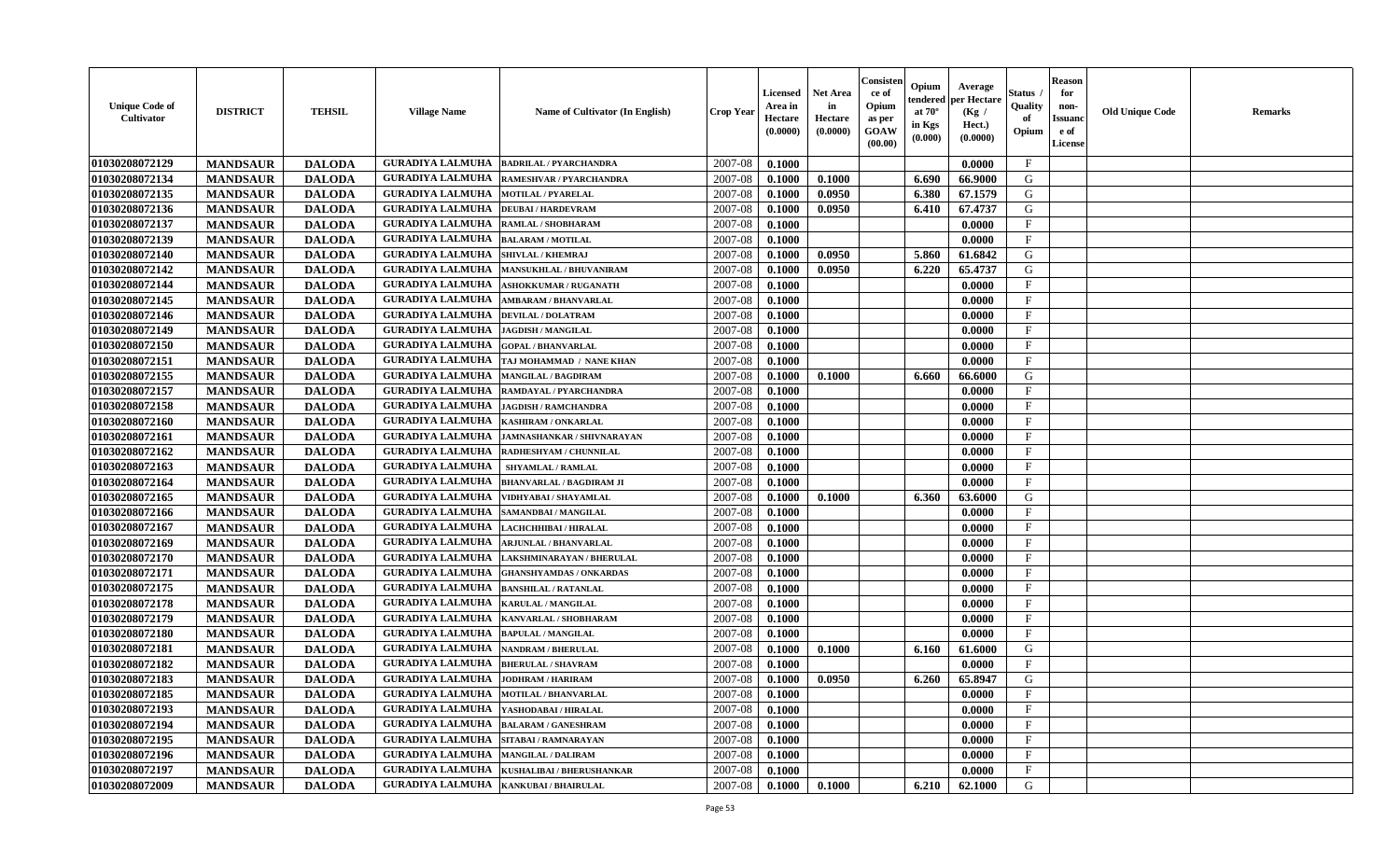| <b>Unique Code of</b><br><b>Cultivator</b> | <b>DISTRICT</b> | <b>TEHSIL</b> | <b>Village Name</b>     | <b>Name of Cultivator (In English)</b> | <b>Crop Year</b> | <b>Licensed</b><br>Area in<br>Hectare<br>(0.0000) | <b>Net Area</b><br>in<br>Hectare<br>(0.0000) | Consister<br>ce of<br>Opium<br>as per<br><b>GOAW</b><br>(00.00) | Opium<br>tendered<br>at $70^{\circ}$<br>in Kgs<br>(0.000) | Average<br>per Hectare<br>(Kg /<br>Hect.)<br>(0.0000) | Status<br>Quality<br>of<br>Opium | <b>Reason</b><br>for<br>non-<br><b>Issuand</b><br>e of<br>License | <b>Old Unique Code</b> | <b>Remarks</b>                 |
|--------------------------------------------|-----------------|---------------|-------------------------|----------------------------------------|------------------|---------------------------------------------------|----------------------------------------------|-----------------------------------------------------------------|-----------------------------------------------------------|-------------------------------------------------------|----------------------------------|-------------------------------------------------------------------|------------------------|--------------------------------|
| 01030208072014                             | <b>MANDSAUR</b> | <b>DALODA</b> | <b>GURADIYA LALMUHA</b> | <b>DEVRAM / HIRALAL</b>                | 2007-08          | 0.1000                                            |                                              |                                                                 |                                                           | 0.0000                                                | $\mathbf{F}$                     |                                                                   |                        |                                |
| 01030208072027                             | <b>MANDSAUR</b> | <b>DALODA</b> | <b>GURADIYA LALMUHA</b> | <b>NANURAM / SAVA</b>                  | 2007-08          | 0.1000                                            |                                              |                                                                 |                                                           | 0.0000                                                | $\mathbf F$                      |                                                                   |                        |                                |
| 01030208072037                             | <b>MANDSAUR</b> | <b>DALODA</b> | <b>GURADIYA LALMUHA</b> | UMMEDRAM / SHOBHARAM                   | 2007-08          | 0.1000                                            |                                              |                                                                 |                                                           | 0.0000                                                | $\mathbf{F}$                     |                                                                   |                        |                                |
| 01030208072098                             | <b>MANDSAUR</b> | <b>DALODA</b> | <b>GURADIYA LALMUHA</b> | RAMESHVAR / NARAYAN                    | 2007-08          | 0.1000                                            |                                              |                                                                 |                                                           | 0.0000                                                | $\mathbf{F}$                     |                                                                   |                        |                                |
| 01030208072107                             | <b>MANDSAUR</b> | <b>DALODA</b> | <b>GURADIYA LALMUHA</b> | PARMANAND / PRITHVIRAJ                 | 2007-08          | 0.1000                                            |                                              |                                                                 |                                                           | 0.0000                                                | $_{\rm F}$                       |                                                                   |                        |                                |
| 01030208072114                             | <b>MANDSAUR</b> | <b>DALODA</b> | <b>GURADIYA LALMUHA</b> | <b>MANGILAL / AMARA</b>                | 2007-08          | 0.1000                                            |                                              |                                                                 |                                                           | 0.0000                                                | $\mathbf{F}$                     |                                                                   |                        |                                |
| 01030208072119                             | <b>MANDSAUR</b> | <b>DALODA</b> | <b>GURADIYA LALMUHA</b> | <b>TORIRAM / LALA</b>                  | 2007-08          | 0.1000                                            | 0.1000                                       |                                                                 | 7.280                                                     | 72.8000                                               | G                                | 09                                                                |                        |                                |
| 01030208072200                             | <b>MANDSAUR</b> | <b>DALODA</b> | <b>GURADIYA LALMUHA</b> | NAGESHVAR / NIRBHAYRAM                 | 2007-08          | 0.1000                                            | 0.0950                                       |                                                                 | 6.570                                                     | 69.1579                                               | G                                |                                                                   |                        |                                |
| 01030208072201                             | <b>MANDSAUR</b> | <b>DALODA</b> | <b>GURADIYA LALMUHA</b> | LAKSHMINARAYAN / NANIBAI               | 2007-08          | 0.1000                                            |                                              |                                                                 |                                                           | 0.0000                                                | F                                |                                                                   |                        |                                |
| 01030208072202                             | <b>MANDSAUR</b> | <b>DALODA</b> | <b>GURADIYA LALMUHA</b> | RUKAMANIBAI / RAMLAL                   | 2007-08          | 0.1000                                            | 0.0500                                       |                                                                 | 3.050                                                     | 61.0000                                               | G                                |                                                                   |                        |                                |
| 01030208072034                             | <b>MANDSAUR</b> | <b>DALODA</b> | <b>GURADIYA LALMUHA</b> | <b>RAMLAL / NANURAM</b>                | 2007-08          | 0.1000                                            |                                              |                                                                 |                                                           | 0.0000                                                | $\mathbf{F}$                     |                                                                   |                        |                                |
| 01030208072064                             | <b>MANDSAUR</b> | <b>DALODA</b> | <b>GURADIYA LALMUHA</b> | <b>KANVARLAL / NANURAM</b>             | 2007-08          | 0.1000                                            | 0.0950                                       |                                                                 | 6.200                                                     | 65.2632                                               | G                                |                                                                   |                        |                                |
| 01030208072090                             | <b>MANDSAUR</b> | <b>DALODA</b> | <b>GURADIYA LALMUHA</b> | <b>BHERULAL / PARASRAM</b>             | 2007-08          | 0.1000                                            | 0.0500                                       |                                                                 | 3.080                                                     | 61.6000                                               | G                                |                                                                   |                        | TRANSFER/RAKODA                |
| 01030208072122                             | <b>MANDSAUR</b> | <b>DALODA</b> | <b>GURADIYA LALMUHA</b> | <b>NAGU / BHUVAN</b>                   | 2007-08          | 0.1000                                            |                                              |                                                                 |                                                           | 0.0000                                                | F                                |                                                                   |                        |                                |
| 01030208072060                             | <b>MANDSAUR</b> | <b>DALODA</b> | <b>GURADIYA LALMUHA</b> | <b>BHUVANIRAM / DHANRAJ</b>            | 2007-08          | 0.1000                                            |                                              |                                                                 |                                                           | 0.0000                                                | $\mathbf{F}$                     |                                                                   |                        |                                |
| 01030208072206                             | <b>MANDSAUR</b> | <b>DALODA</b> | <b>GURADIYA LALMUHA</b> | <b>SURAJBAI / NANURAM</b>              | 2007-08          | 0.1000                                            |                                              |                                                                 |                                                           | 0.0000                                                | $_{\rm F}$                       |                                                                   |                        |                                |
| 01030208072095                             | <b>MANDSAUR</b> | <b>DALODA</b> | <b>GURADIYA LALMUHA</b> | <b>DEVRAM / NANURAM</b>                | 2007-08          | 0.1000                                            | 0.0950                                       |                                                                 | 6.350                                                     | 66.8421                                               | G                                |                                                                   |                        |                                |
| 01030208072156                             | <b>MANDSAUR</b> | <b>DALODA</b> | <b>GURADIYA LALMUHA</b> | RAMESHVAR / LAKSHMICHANDRA             | 2007-08          | 0.1000                                            | 0.0950                                       |                                                                 | 6.150                                                     | 64.7368                                               | G                                |                                                                   |                        |                                |
| 01030208072152                             | <b>MANDSAUR</b> | <b>DALODA</b> | <b>GURADIYA LALMUHA</b> | KANHAIYALAL / BHANVARLAL               | 2007-08          | 0.1000                                            |                                              |                                                                 |                                                           | 0.0000                                                | F                                |                                                                   |                        |                                |
| 01030208072203                             | <b>MANDSAUR</b> | <b>DALODA</b> | <b>GURADIYA LALMUHA</b> | RAMKUVARBAI / KISHANLAL                | 2007-08          | 0.1000                                            |                                              |                                                                 |                                                           | 0.0000                                                | $\mathbf{F}$                     |                                                                   |                        |                                |
| 01030208072207                             | <b>MANDSAUR</b> | <b>DALODA</b> | <b>GURADIYA LALMUHA</b> | <b>NATHURAM / TULSIRAM</b>             | 2007-08          | 0.1000                                            |                                              |                                                                 |                                                           | 0.0000                                                | F                                |                                                                   | 01070319224002         |                                |
| 01030208074001                             | <b>MANDSAUR</b> | <b>DALODA</b> | <b>LALAKHEDA</b>        | SURATRAM / DHANRAJ                     | 2007-08          | 0.1000                                            |                                              |                                                                 |                                                           | 0.0000                                                | $\mathbf{F}$                     |                                                                   |                        |                                |
| 01030208074002                             | <b>MANDSAUR</b> | <b>DALODA</b> | <b>LALAKHEDA</b>        | <b>BHERULAL / NATHU</b>                | 2007-08          | 0.1000                                            |                                              |                                                                 |                                                           | 0.0000                                                | $_{\rm F}$                       |                                                                   |                        |                                |
| 01030208074004                             | <b>MANDSAUR</b> | <b>DALODA</b> | <b>LALAKHEDA</b>        | RAMIBAI / MANGILAL                     | 2007-08          | 0.1000                                            | 0.0200                                       |                                                                 | 1.300                                                     | 65.0000                                               | G                                |                                                                   |                        |                                |
| 01030208074008                             | <b>MANDSAUR</b> | <b>DALODA</b> | <b>LALAKHEDA</b>        | <b>SURATRAM / KISHAN</b>               | 2007-08          | 0.1000                                            | 0.0950                                       |                                                                 | 6.300                                                     | 66.3158                                               | G                                |                                                                   |                        |                                |
| 01030208074009                             | <b>MANDSAUR</b> | <b>DALODA</b> | <b>LALAKHEDA</b>        | <b>RUGNATH / KANVARLAL</b>             | 2007-08          | 0.1000                                            |                                              |                                                                 |                                                           | 0.0000                                                | $\mathbf{F}$                     |                                                                   |                        |                                |
| 01030208074010                             | <b>MANDSAUR</b> | <b>DALODA</b> | <b>LALAKHEDA</b>        | <b>BHAGATRAM / TULSIRAM</b>            | 2007-08          | 0.1000                                            |                                              |                                                                 |                                                           | 0.0000                                                | F                                |                                                                   |                        |                                |
| 01030208074012                             | <b>MANDSAUR</b> | <b>DALODA</b> | <b>LALAKHEDA</b>        | <b>DAMARLAL / CHUNILAL</b>             | 2007-08          | 0.1000                                            |                                              |                                                                 |                                                           | 0.0000                                                | $\mathbf F$                      |                                                                   |                        |                                |
| 01030208074015                             | <b>MANDSAUR</b> | <b>DALODA</b> | <b>LALAKHEDA</b>        | <b>BHAIRULAL / LACHIRAM</b>            | 2007-08          | 0.1000                                            |                                              |                                                                 |                                                           | 0.0000                                                | $\mathbf{F}$                     |                                                                   |                        |                                |
| 01030208074017                             | <b>MANDSAUR</b> | <b>DALODA</b> | <b>LALAKHEDA</b>        | <b>SHAVRAM / DHANRAJ</b>               | 2007-08          | 0.1000                                            |                                              |                                                                 |                                                           | 0.0000                                                | $_{\rm F}$                       |                                                                   |                        |                                |
| 01030208074018                             | <b>MANDSAUR</b> | <b>DALODA</b> | <b>LALAKHEDA</b>        | <b>MAGNIRAM / KESHURAM</b>             | 2007-08          | 0.1000                                            |                                              |                                                                 |                                                           | 0.0000                                                | $_{\rm F}$                       |                                                                   |                        |                                |
| 01030208074021                             | <b>MANDSAUR</b> | <b>DALODA</b> | <b>LALAKHEDA</b>        | <b>JAGDISH / TIKAMCHAND</b>            | 2007-08          | 0.1000                                            |                                              |                                                                 |                                                           | 0.0000                                                | $\mathbf F$                      |                                                                   |                        |                                |
| 01030208074023                             | <b>MANDSAUR</b> | <b>DALODA</b> | <b>LALAKHEDA</b>        | KANWARLAL / KESHURAM                   | 2007-08          | 0.1000                                            | 0.0950                                       |                                                                 | 6.540                                                     | 68.8421                                               | G                                |                                                                   |                        |                                |
| 01030208074028                             | <b>MANDSAUR</b> | <b>DALODA</b> | <b>LALAKHEDA</b>        | <b>AMRITRAM / NANDA</b>                | 2007-08          | 0.1000                                            |                                              |                                                                 |                                                           | 0.0000                                                | F                                |                                                                   |                        |                                |
| 01030208074029                             | <b>MANDSAUR</b> | <b>DALODA</b> | <b>LALAKHEDA</b>        | RAMLAL / NANDRAM                       | 2007-08          | 0.1000                                            |                                              |                                                                 |                                                           | 0.0000                                                | $\mathbf{F}$                     |                                                                   |                        |                                |
| 01030208074031                             | <b>MANDSAUR</b> | <b>DALODA</b> | <b>LALAKHEDA</b>        | <b>BHUVANIRAM / SHOBHARAM</b>          | $2007-08$ 0.1000 |                                                   |                                              |                                                                 |                                                           | 0.0000                                                | F                                |                                                                   |                        |                                |
| 01030208074036                             | <b>MANDSAUR</b> | <b>DALODA</b> | <b>LALAKHEDA</b>        | MOHANBAI / UMMEDRAM                    | 2007-08          | 0.1000                                            |                                              |                                                                 |                                                           | 0.0000                                                | $\mathbf{F}$                     |                                                                   |                        |                                |
| 01030208074037                             | <b>MANDSAUR</b> | <b>DALODA</b> | <b>LALAKHEDA</b>        | <b>GOBARCHANDRA / BHAGVAN</b>          | 2007-08          | 0.1000                                            | 0.0950                                       |                                                                 | 6.400                                                     | 67.3684                                               | G                                |                                                                   |                        | TRANSFER/RICHALALMUHA<br>$J-I$ |
| 01030208074040                             | <b>MANDSAUR</b> | <b>DALODA</b> | <b>LALAKHEDA</b>        | HAJARILAL / MOTILAL                    | 2007-08          | 0.1000                                            |                                              |                                                                 |                                                           | 0.0000                                                | $\mathbf{F}$                     |                                                                   |                        |                                |
| 01030208074041                             | <b>MANDSAUR</b> | <b>DALODA</b> | <b>LALAKHEDA</b>        | <b>CHENRAM / DEVRAM</b>                | 2007-08          | 0.1000                                            |                                              |                                                                 |                                                           | 0.0000                                                | $\mathbf{F}$                     |                                                                   |                        |                                |
| 01030208074042                             | <b>MANDSAUR</b> | <b>DALODA</b> | <b>LALAKHEDA</b>        | KALAWATI BAI / PANNALAL                | $2007 - 08$      | 0.1000                                            |                                              |                                                                 |                                                           | 0.0000                                                | $\mathbf{F}$                     |                                                                   |                        |                                |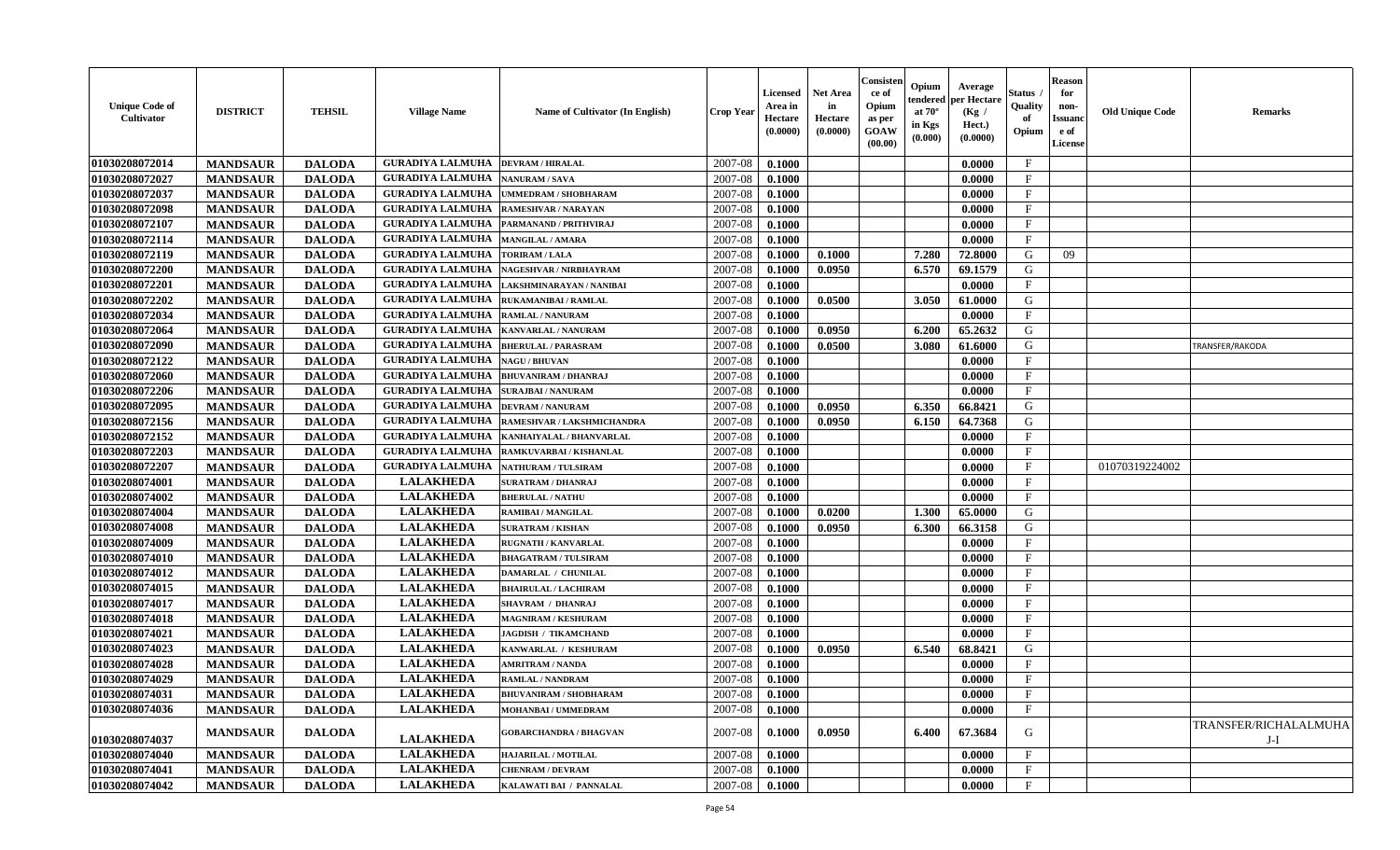| <b>Unique Code of</b><br>Cultivator | <b>DISTRICT</b> | <b>TEHSIL</b> | <b>Village Name</b> | <b>Name of Cultivator (In English)</b> | <b>Crop Year</b> | <b>Licensed</b><br>Area in<br>Hectare<br>(0.0000) | <b>Net Area</b><br>in<br>Hectare<br>(0.0000) | Consisteı<br>ce of<br>Opium<br>as per<br>GOAW<br>(00.00) | Opium<br>endered<br>at $70^\circ$<br>in Kgs<br>(0.000) | Average<br>per Hectare<br>(Kg /<br>Hect.)<br>(0.0000) | Status<br>Quality<br>of<br>Opium | <b>Reason</b><br>for<br>non-<br>Issuan<br>e of<br>License | <b>Old Unique Code</b> | <b>Remarks</b>               |
|-------------------------------------|-----------------|---------------|---------------------|----------------------------------------|------------------|---------------------------------------------------|----------------------------------------------|----------------------------------------------------------|--------------------------------------------------------|-------------------------------------------------------|----------------------------------|-----------------------------------------------------------|------------------------|------------------------------|
| 01030208074049                      | <b>MANDSAUR</b> | <b>DALODA</b> | <b>LALAKHEDA</b>    | <b>JAGDISHCHANDRA / BANSHILAL</b>      | 2007-08          | 0.1000                                            | 0.1000                                       |                                                          | 6.310                                                  | 63.1000                                               | G                                |                                                           |                        |                              |
| 01030208074050                      | <b>MANDSAUR</b> | <b>DALODA</b> | <b>LALAKHEDA</b>    | <b>BALMUKAND / RAMLAL</b>              | 2007-08          | 0.1000                                            |                                              |                                                          |                                                        | 0.0000                                                | $_{\rm F}$                       |                                                           |                        |                              |
| 01030208074054                      | <b>MANDSAUR</b> | <b>DALODA</b> | <b>LALAKHEDA</b>    | VARDICHANDRA / NANDRAM                 | 2007-08          | 0.1000                                            |                                              |                                                          |                                                        | 0.0000                                                | $\mathbf{F}$                     |                                                           |                        |                              |
| 01030208074056                      | <b>MANDSAUR</b> | <b>DALODA</b> | <b>LALAKHEDA</b>    | <b>BHANVARBAI / BHERULAL</b>           | 2007-08          | 0.1000                                            |                                              |                                                          |                                                        | 0.0000                                                | $\mathbf{F}$                     |                                                           |                        |                              |
| 01030208074068                      | <b>MANDSAUR</b> | <b>DALODA</b> | <b>LALAKHEDA</b>    | SAMPATBAI / JAGANNATH                  | 2007-08          | 0.1000                                            | 0.1000                                       |                                                          | 6.050                                                  | 60.5000                                               | G                                |                                                           |                        |                              |
| 01030208074069                      | <b>MANDSAUR</b> | <b>DALODA</b> | <b>LALAKHEDA</b>    | SHIVNARAYAN / SURATRAM                 | 2007-08          | 0.1000                                            |                                              |                                                          |                                                        | 0.0000                                                | $\mathbf{F}$                     |                                                           |                        |                              |
| 01030208074070                      | <b>MANDSAUR</b> | <b>DALODA</b> | <b>LALAKHEDA</b>    | <b>BHANWARLAL / BHAGWAN</b>            | 2007-08          | 0.1000                                            |                                              |                                                          |                                                        | 0.0000                                                | $\mathbf F$                      |                                                           |                        |                              |
| 01030208074071                      | <b>MANDSAUR</b> | <b>DALODA</b> | <b>LALAKHEDA</b>    | ANESHVARBAI / RAMESHVAR                | 2007-08          | 0.1000                                            | 0.0950                                       |                                                          | 6.080                                                  | 64.0000                                               | G                                |                                                           |                        |                              |
| 01030208074072                      | <b>MANDSAUR</b> | <b>DALODA</b> | <b>LALAKHEDA</b>    | <b>BALARAM / NANDA</b>                 | 2007-08          | 0.1000                                            | 0.0950                                       |                                                          | 5.850                                                  | 61.5789                                               | G                                |                                                           |                        |                              |
| 01030208074073                      | <b>MANDSAUR</b> | <b>DALODA</b> | <b>LALAKHEDA</b>    | RAMPRATAP / KARULAL                    | 2007-08          | 0.1000                                            |                                              |                                                          |                                                        | 0.0000                                                | $\mathbf F$                      |                                                           |                        |                              |
| 01030208074074                      | <b>MANDSAUR</b> | <b>DALODA</b> | <b>LALAKHEDA</b>    | <b>MULCHANDRA / DEVRAM</b>             | 2007-08          | 0.1000                                            |                                              |                                                          |                                                        | 0.0000                                                | $\mathbf{F}$                     |                                                           |                        |                              |
| 01030208074078                      | <b>MANDSAUR</b> | <b>DALODA</b> | <b>LALAKHEDA</b>    | RAMKARAN / SURATRAM                    | 2007-08          | 0.1000                                            |                                              |                                                          |                                                        | 0.0000                                                | F                                |                                                           |                        |                              |
| 01030208074080                      | <b>MANDSAUR</b> | <b>DALODA</b> | <b>LALAKHEDA</b>    | <b>FULCHANDRA / PRITHVIRAJ</b>         | 2007-08          | 0.1000                                            |                                              |                                                          |                                                        | 0.0000                                                | $\mathbf{F}$                     |                                                           |                        |                              |
| 01030208074082                      | <b>MANDSAUR</b> | <b>DALODA</b> | <b>LALAKHEDA</b>    | <b>CHAMPALAL / AMRATRAM</b>            | 2007-08          | 0.1000                                            |                                              |                                                          |                                                        | 0.0000                                                | $\mathbf{F}$                     |                                                           |                        |                              |
| 01030208074083                      | <b>MANDSAUR</b> | <b>DALODA</b> | <b>LALAKHEDA</b>    | <b>SHRIRAM / RAMNARAYAN</b>            | 2007-08          | 0.1000                                            |                                              |                                                          |                                                        | 0.0000                                                | $\mathbf{F}$                     |                                                           |                        |                              |
| 01030208074065                      | <b>MANDSAUR</b> | <b>DALODA</b> | <b>LALAKHEDA</b>    | UKARLAL / PARTHA                       | 2007-08          | 0.1000                                            |                                              |                                                          |                                                        | 0.0000                                                | $_{\rm F}$                       |                                                           |                        |                              |
| 01030208074085                      | <b>MANDSAUR</b> | <b>DALODA</b> | <b>LALAKHEDA</b>    | <b>JAGDISH / FAKIRCHANDRA</b>          | 2007-08          | 0.1000                                            |                                              |                                                          |                                                        | 0.0000                                                | F                                |                                                           |                        | TRANSFER/RICHALALMUHA<br>J-I |
| 01030208074086                      | <b>MANDSAUR</b> | <b>DALODA</b> | <b>LALAKHEDA</b>    | <b>RAMNIVAS / NATHU</b>                | 2007-08          | 0.1000                                            |                                              |                                                          |                                                        | 0.0000                                                | $\mathbf{F}$                     |                                                           |                        |                              |
| 01030208074087                      | <b>MANDSAUR</b> | <b>DALODA</b> | <b>LALAKHEDA</b>    | <b>MANNALAL / NANURAM</b>              | 2007-08          | 0.1000                                            |                                              |                                                          |                                                        | 0.0000                                                | $_{\rm F}$                       |                                                           |                        |                              |
| 01030208074075                      | <b>MANDSAUR</b> | <b>DALODA</b> | <b>LALAKHEDA</b>    | <b>BALAKDAS / KANHAIYADAS</b>          | 2007-08          | 0.1000                                            |                                              |                                                          |                                                        | 0.0000                                                | $\mathbf{F}$                     |                                                           |                        |                              |
| 01030208075080                      | <b>MANDSAUR</b> | <b>DALODA</b> | <b>MAJESARA</b>     | MOHANLAL / PUNAMCHAND                  | 2007-08          | 0.1000                                            | 0.0950                                       |                                                          | 6.030                                                  | 63.4737                                               | G                                |                                                           |                        |                              |
| 01030208075001                      | <b>MANDSAUR</b> | <b>DALODA</b> | <b>MAJESARA</b>     | TOKENDRASINGH / RAYSINGH               | 2007-08          | 0.1000                                            |                                              |                                                          |                                                        | 0.0000                                                | F                                |                                                           |                        |                              |
| 01030208075003                      | <b>MANDSAUR</b> | <b>DALODA</b> | <b>MAJESARA</b>     | <b>GOPALSINGH / RAYSINGH</b>           | 2007-08          | 0.1000                                            |                                              |                                                          |                                                        | 0.0000                                                | $\mathbf{F}$                     |                                                           |                        |                              |
| 01030208075004                      | <b>MANDSAUR</b> | <b>DALODA</b> | <b>MAJESARA</b>     | LILABAI / RAMCHANDRA                   | 2007-08          | 0.1000                                            |                                              |                                                          |                                                        | 0.0000                                                | $\mathbf{F}$                     |                                                           |                        |                              |
| 01030208075005                      | <b>MANDSAUR</b> | <b>DALODA</b> | <b>MAJESARA</b>     | <b>BADRILAL / PUNIRAM</b>              | 2007-08          | 0.1000                                            |                                              |                                                          |                                                        | 0.0000                                                | $_{\rm F}$                       |                                                           |                        |                              |
| 01030208075007                      | <b>MANDSAUR</b> | <b>DALODA</b> | <b>MAJESARA</b>     | SHANKARLAL / RAMSHUKH                  | 2007-08          | 0.1000                                            |                                              |                                                          |                                                        | 0.0000                                                | $\mathbf{F}$                     |                                                           |                        |                              |
| 01030208075010                      | <b>MANDSAUR</b> | <b>DALODA</b> | <b>MAJESARA</b>     | SHANTILAL / RAMNARAYAN                 | 2007-08          | 0.1000                                            |                                              |                                                          |                                                        | 0.0000                                                | $\mathbf{F}$                     |                                                           |                        |                              |
| 01030208075011                      | <b>MANDSAUR</b> | <b>DALODA</b> | <b>MAJESARA</b>     | <b>MANKUNWAR BAI/ATMARAM</b>           | 2007-08          | 0.1000                                            |                                              |                                                          |                                                        | 0.0000                                                | $\mathbf{F}$                     |                                                           |                        | TRANSFER/NANDAWATA           |
| 01030208075012                      | <b>MANDSAUR</b> | <b>DALODA</b> | <b>MAJESARA</b>     | KANWARLAL / BHANWARLAL                 | 2007-08          | 0.1000                                            |                                              |                                                          |                                                        | 0.0000                                                | F                                |                                                           |                        |                              |
| 01030208075013                      | <b>MANDSAUR</b> | <b>DALODA</b> | <b>MAJESARA</b>     | KANWARLAL / KISHANLAL                  | 2007-08          | 0.1000                                            |                                              |                                                          |                                                        | 0.0000                                                | $_{\rm F}$                       |                                                           |                        |                              |
| 01030208075014                      | <b>MANDSAUR</b> | <b>DALODA</b> | <b>MAJESARA</b>     | SOHAN SINGH / BAHADUR SINGH            | 2007-08          | 0.1000                                            |                                              |                                                          |                                                        | 0.0000                                                | $\mathbf{F}$                     |                                                           |                        |                              |
| 01030208075015                      | <b>MANDSAUR</b> | <b>DALODA</b> | <b>MAJESARA</b>     | JARELAL / SHANKARLAL                   | 2007-08          | 0.1000                                            |                                              |                                                          |                                                        | 0.0000                                                | $\mathbf{F}$                     |                                                           |                        |                              |
| 01030208075016                      | <b>MANDSAUR</b> | <b>DALODA</b> | <b>MAJESARA</b>     | <b>BHANWAR SINGH / SHAMBHU SINGH</b>   | 2007-08          | 0.1000                                            |                                              |                                                          |                                                        | 0.0000                                                | $_{\rm F}$                       |                                                           |                        |                              |
| 01030208075017                      | <b>MANDSAUR</b> | <b>DALODA</b> | <b>MAJESARA</b>     | <b>AANNDILAL / GAMERA</b>              | 2007-08          | 0.1000                                            |                                              |                                                          |                                                        | 0.0000                                                | $\mathbf F$                      |                                                           |                        |                              |
| 01030208075018                      | <b>MANDSAUR</b> | <b>DALODA</b> | MAJESARA            | FUNDASINGH / KHUMANSINGH               | $2007-08$ 0.1000 |                                                   |                                              |                                                          |                                                        | 0.0000                                                | F                                |                                                           |                        |                              |
| 01030208075019                      | <b>MANDSAUR</b> | <b>DALODA</b> | <b>MAJESARA</b>     | <b>NAGUSINGH / SHAMBHUSINGH</b>        | 2007-08          | 0.1000                                            |                                              |                                                          |                                                        | 0.0000                                                | $_{\rm F}$                       |                                                           |                        |                              |
| 01030208075021                      | <b>MANDSAUR</b> | <b>DALODA</b> | <b>MAJESARA</b>     | DALPAT SINGH / LAL SINGH               | 2007-08          | 0.1000                                            |                                              |                                                          |                                                        | 0.0000                                                | F                                |                                                           |                        |                              |
| 01030208075023                      | <b>MANDSAUR</b> | <b>DALODA</b> | <b>MAJESARA</b>     | SHANKARLAL / BHAGATRAM                 | 2007-08          | 0.1000                                            |                                              |                                                          |                                                        | 0.0000                                                | $\mathbf{F}$                     |                                                           |                        |                              |
| 01030208075031                      | <b>MANDSAUR</b> | <b>DALODA</b> | <b>MAJESARA</b>     | <b>MANGILAL / KISHANLAL</b>            | 2007-08          | 0.1000                                            |                                              |                                                          |                                                        | 0.0000                                                | $\mathbf{F}$                     |                                                           |                        |                              |
| 01030208075032                      | <b>MANDSAUR</b> | <b>DALODA</b> | <b>MAJESARA</b>     | <b>JARESINGH / NATHESINGH</b>          | 2007-08          | 0.1000                                            |                                              |                                                          |                                                        | 0.0000                                                | $\mathbf{F}$                     |                                                           |                        |                              |
| 01030208075035                      | <b>MANDSAUR</b> | <b>DALODA</b> | <b>MAJESARA</b>     | RAJARAM / RATANLAL                     | 2007-08          | 0.1000                                            |                                              |                                                          |                                                        | 0.0000                                                | $\mathbf F$                      |                                                           |                        |                              |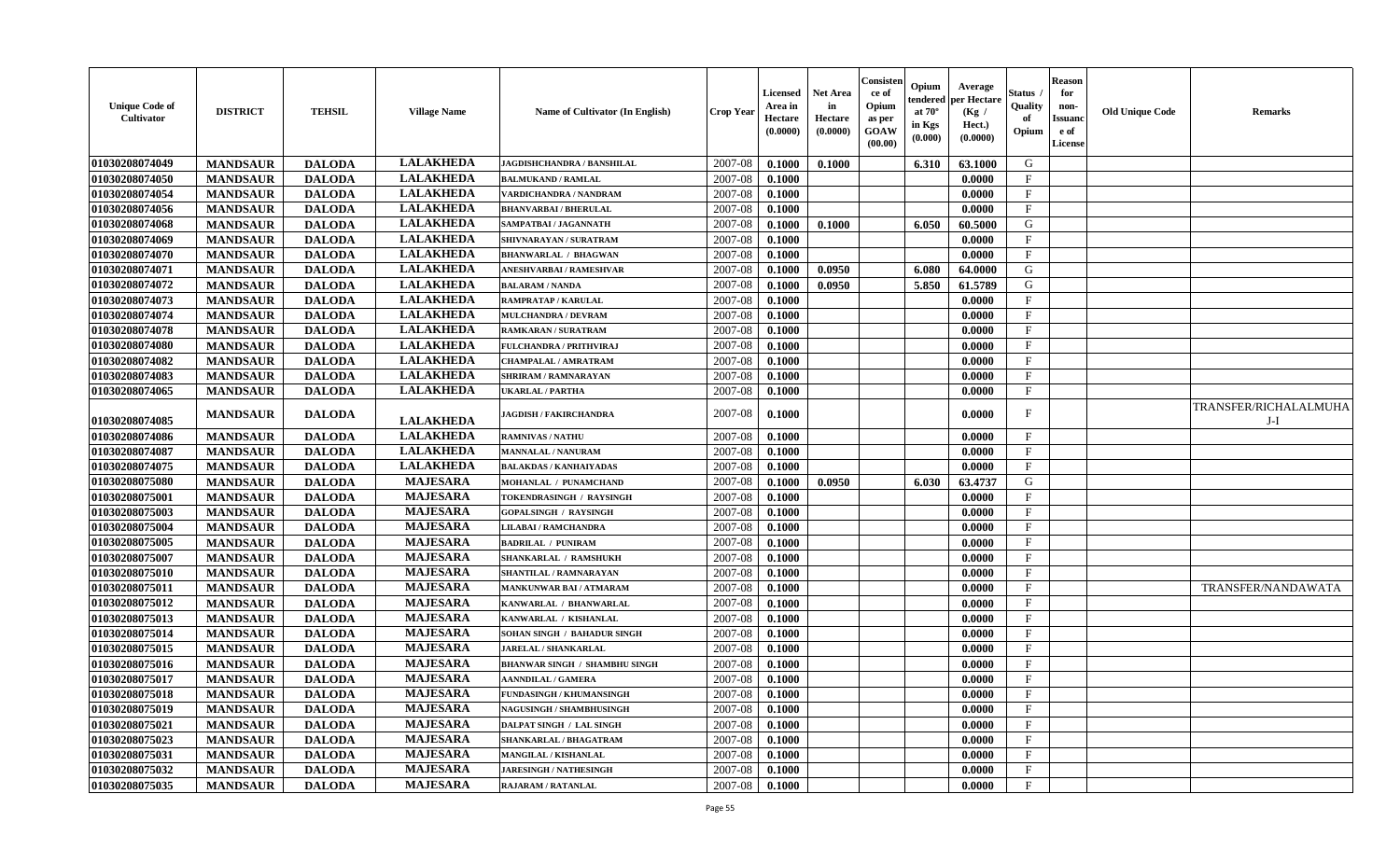| <b>Unique Code of</b><br><b>Cultivator</b> | <b>DISTRICT</b> | <b>TEHSIL</b> | <b>Village Name</b> | Name of Cultivator (In English)          | <b>Crop Year</b> | <b>Licensed</b><br>Area in<br>Hectare<br>(0.0000) | <b>Net Area</b><br>in<br>Hectare<br>(0.0000) | Consisteı<br>ce of<br>Opium<br>as per<br><b>GOAW</b><br>(00.00) | Opium<br>Average<br>per Hectare<br>endered<br>at $70^\circ$<br>(Kg /<br>in Kgs<br>Hect.)<br>(0.000)<br>(0.0000) | Status<br>Quality<br>of<br>Opium | <b>Reason</b><br>for<br>non-<br>Issuan<br>e of<br>License | <b>Old Unique Code</b> | <b>Remarks</b>           |
|--------------------------------------------|-----------------|---------------|---------------------|------------------------------------------|------------------|---------------------------------------------------|----------------------------------------------|-----------------------------------------------------------------|-----------------------------------------------------------------------------------------------------------------|----------------------------------|-----------------------------------------------------------|------------------------|--------------------------|
| 01030208075036                             | <b>MANDSAUR</b> | <b>DALODA</b> | <b>MAJESARA</b>     | NATHIBAI / BHANVARLAL                    | 2007-08          | 0.1000                                            |                                              |                                                                 | 0.0000                                                                                                          | $\mathbf{F}$                     |                                                           |                        |                          |
| 01030208075037                             | <b>MANDSAUR</b> | <b>DALODA</b> | <b>MAJESARA</b>     | PARSADIBAI / RATANLAL                    | 2007-08          | 0.1000                                            |                                              |                                                                 | 0.0000                                                                                                          | $_{\rm F}$                       |                                                           |                        |                          |
| 01030208075039                             | <b>MANDSAUR</b> | <b>DALODA</b> | <b>MAJESARA</b>     | <b>BHANVARKUNVAR / SHAMBHUSINGH</b>      | 2007-08          | 0.1000                                            |                                              |                                                                 | 0.0000                                                                                                          | $\mathbf{F}$                     |                                                           |                        | TRANSFER/CHANDAKHEDI J-I |
| 01030208075040                             | <b>MANDSAUR</b> | <b>DALODA</b> | <b>MAJESARA</b>     | <b>BALU / UMMEDRAM</b>                   | 2007-08          | 0.1000                                            |                                              |                                                                 | 0.0000                                                                                                          | $\mathbf{F}$                     |                                                           |                        |                          |
| 01030208075043                             | <b>MANDSAUR</b> | <b>DALODA</b> | <b>MAJESARA</b>     | <b>DASHRATH / DEVA DAROGA</b>            | 2007-08          | 0.1000                                            |                                              |                                                                 | 0.0000                                                                                                          | $_{\rm F}$                       |                                                           |                        |                          |
| 01030208075046                             | <b>MANDSAUR</b> | <b>DALODA</b> | <b>MAJESARA</b>     | PARWATIBAI / LALA                        | 2007-08          | 0.1000                                            |                                              |                                                                 | 0.0000                                                                                                          | $\mathbf{F}$                     |                                                           |                        |                          |
| 01030208075047                             | <b>MANDSAUR</b> | <b>DALODA</b> | <b>MAJESARA</b>     | <b>JARESINGH / JUJHARSINGH</b>           | 2007-08          | 0.1000                                            |                                              |                                                                 | 0.0000                                                                                                          | $\mathbf{F}$                     |                                                           |                        |                          |
| 01030208075048                             | <b>MANDSAUR</b> | <b>DALODA</b> | <b>MAJESARA</b>     | RAMNARAYAN / PUNIRAM                     | 2007-08          | 0.1000                                            | 0.1000                                       |                                                                 | 7.040<br>70.4000                                                                                                | G                                |                                                           |                        |                          |
| 01030208075049                             | <b>MANDSAUR</b> | <b>DALODA</b> | <b>MAJESARA</b>     | <b>ANANT KUNVAR / VIKRAMSINGH</b>        | 2007-08          | 0.1000                                            |                                              |                                                                 | 0.0000                                                                                                          | $_{\rm F}$                       |                                                           |                        |                          |
| 01030208075050                             | <b>MANDSAUR</b> | <b>DALODA</b> | <b>MAJESARA</b>     | RAMDAYAL / KESHURAM                      | 2007-08          | 0.1000                                            |                                              |                                                                 | 0.0000                                                                                                          | $_{\rm F}$                       |                                                           |                        |                          |
| 01030208075051                             | <b>MANDSAUR</b> | <b>DALODA</b> | <b>MAJESARA</b>     | NANDRAM / BHAGIRATH                      | 2007-08          | 0.1000                                            |                                              |                                                                 | 0.0000                                                                                                          | $\mathbf{F}$                     |                                                           |                        |                          |
| 01030208075055                             | <b>MANDSAUR</b> | <b>DALODA</b> | <b>MAJESARA</b>     | <b>DEVILAL / KANWARLAL</b>               | 2007-08          | 0.1000                                            |                                              |                                                                 | 0.0000                                                                                                          | $_{\rm F}$                       |                                                           |                        |                          |
| 01030208075057                             | <b>MANDSAUR</b> | <b>DALODA</b> | <b>MAJESARA</b>     | RAMESHDAS / BHAGWANDAS                   | 2007-08          | 0.1000                                            | 0.0550                                       |                                                                 | 3.650<br>66.3636                                                                                                | G                                |                                                           |                        |                          |
| 01030208075058                             | <b>MANDSAUR</b> | <b>DALODA</b> | <b>MAJESARA</b>     | <b>DHAPUBAI/NANDA</b>                    | 2007-08          | 0.1000                                            |                                              |                                                                 | 0.0000                                                                                                          | $\mathbf{F}$                     |                                                           |                        |                          |
| 01030208075060                             | <b>MANDSAUR</b> | <b>DALODA</b> | <b>MAJESARA</b>     | HASIBAI / CHAINRAM                       | 2007-08          | 0.1000                                            |                                              |                                                                 | 0.0000                                                                                                          | $\mathbf{F}$                     |                                                           |                        |                          |
| 01030208075063                             | <b>MANDSAUR</b> | <b>DALODA</b> | <b>MAJESARA</b>     | PREMSINGH / BAHADURSINGH                 | 2007-08          | 0.1000                                            |                                              |                                                                 | 0.0000                                                                                                          | $_{\rm F}$                       |                                                           |                        |                          |
| 01030208075065                             | <b>MANDSAUR</b> | <b>DALODA</b> | <b>MAJESARA</b>     | AYODHYABAI / RADHESHYAM                  | 2007-08          | 0.1000                                            | 0.1000                                       |                                                                 | 6.580<br>65.8000                                                                                                | G                                |                                                           |                        |                          |
| 01030208075070                             | <b>MANDSAUR</b> | <b>DALODA</b> | <b>MAJESARA</b>     | <b>KANWARLAL / BHANWARLAL</b>            | 2007-08          | 0.1000                                            |                                              |                                                                 | 0.0000                                                                                                          | $\mathbf{F}$                     |                                                           |                        |                          |
| 01030208075074                             | <b>MANDSAUR</b> | <b>DALODA</b> | <b>MAJESARA</b>     | <b>MAGANBAI/VENIRAM</b>                  | 2007-08          | 0.1000                                            |                                              |                                                                 | 0.0000                                                                                                          | $_{\rm F}$                       |                                                           |                        |                          |
| 01030208075075                             | <b>MANDSAUR</b> | <b>DALODA</b> | <b>MAJESARA</b>     | <b>RATANLAL / GOTAM</b>                  | 2007-08          | 0.1000                                            |                                              |                                                                 | 0.0000                                                                                                          | $_{\rm F}$                       |                                                           |                        |                          |
| 01030208075081                             | <b>MANDSAUR</b> | <b>DALODA</b> | <b>MAJESARA</b>     | <b>BHUPENDRA SINGH / MOTYA KUNWAR</b>    | 2007-08          | 0.1000                                            |                                              |                                                                 | 0.0000                                                                                                          | F                                |                                                           |                        |                          |
| 01030208075084                             | <b>MANDSAUR</b> | <b>DALODA</b> | <b>MAJESARA</b>     | MANSINGH / BHAGVANSINGH                  | 2007-08          | 0.1000                                            |                                              |                                                                 | 0.0000                                                                                                          | $\mathbf{F}$                     |                                                           |                        |                          |
| 01030208075087                             | <b>MANDSAUR</b> | <b>DALODA</b> | <b>MAJESARA</b>     | <b>BHANWAR SINGH / PREM SINGH</b>        | 2007-08          | 0.1000                                            |                                              |                                                                 | 0.0000                                                                                                          | $\mathbf{F}$                     |                                                           |                        |                          |
| 01030208075089                             | <b>MANDSAUR</b> | <b>DALODA</b> | <b>MAJESARA</b>     | <b>LALSINGH / KHUMANSINGH</b>            | 2007-08          | 0.1000                                            |                                              |                                                                 | 0.0000                                                                                                          | $\mathbf{F}$                     |                                                           |                        |                          |
| 01030208075090                             | <b>MANDSAUR</b> | <b>DALODA</b> | <b>MAJESARA</b>     | <b>PREMSINGH / JARESINGH</b>             | 2007-08          | 0.1000                                            |                                              |                                                                 | 0.0000                                                                                                          | $\mathbf{F}$                     |                                                           |                        |                          |
| 01030208075093                             | <b>MANDSAUR</b> | <b>DALODA</b> | <b>MAJESARA</b>     | CHUNILAL / BHAGIRATH                     | 2007-08          | 0.1000                                            |                                              |                                                                 | 0.0000                                                                                                          | $\mathbf{F}$                     |                                                           |                        |                          |
| 01030208075009                             | <b>MANDSAUR</b> | <b>DALODA</b> | <b>MAJESARA</b>     | <b>JAGDISH / RAMNARAYAN</b>              | 2007-08          | 0.1000                                            |                                              |                                                                 | 0.0000                                                                                                          | $_{\rm F}$                       |                                                           |                        |                          |
| 01030208075042                             | <b>MANDSAUR</b> | <b>DALODA</b> | <b>MAJESARA</b>     | <b>BHAGATRAM / GAMERLAL</b>              | 2007-08          | 0.1000                                            |                                              |                                                                 | 0.0000                                                                                                          | $\mathbf{F}$                     |                                                           |                        |                          |
| 01030208075072                             | <b>MANDSAUR</b> | <b>DALODA</b> | <b>MAJESARA</b>     | PREMKUNVAR / BHERUSINGH                  | 2007-08          | 0.1000                                            |                                              |                                                                 | 0.0000                                                                                                          | $\mathbf{F}$                     |                                                           |                        |                          |
| 01030208076001                             | <b>MANDSAUR</b> | <b>DALODA</b> | <b>NIMBAKHEDI</b>   | <b>PRABHULAL / GULAB</b>                 | 2007-08          | 0.1000                                            |                                              |                                                                 | 0.0000                                                                                                          | $_{\rm F}$                       |                                                           |                        |                          |
| 01030208076002                             | <b>MANDSAUR</b> | <b>DALODA</b> | <b>NIMBAKHEDI</b>   | <b>DALLIBAI / SHOBHARAM</b>              | 2007-08          | 0.1000                                            |                                              |                                                                 | 0.0000                                                                                                          | $_{\rm F}$                       |                                                           |                        |                          |
| 01030208076003                             | <b>MANDSAUR</b> | <b>DALODA</b> | <b>NIMBAKHEDI</b>   | <b>BABULAL URF RAMPRASAD/ GULABCHAND</b> | 2007-08          | 0.1000                                            |                                              |                                                                 | 0.0000                                                                                                          | $\mathbf{F}$                     |                                                           |                        |                          |
| 01030208076004                             | <b>MANDSAUR</b> | <b>DALODA</b> | <b>NIMBAKHEDI</b>   | <b>AVANTIBAI / BHUVANILAL</b>            | 2007-08          | 0.1000                                            |                                              |                                                                 | 0.0000                                                                                                          | $\mathbf{F}$                     |                                                           |                        |                          |
| 01030208076005                             | <b>MANDSAUR</b> | <b>DALODA</b> | <b>NIMBAKHEDI</b>   | <b>RAMLAL/MODA</b>                       | 2007-08          | 0.1000                                            |                                              |                                                                 | 0.0000                                                                                                          | $_{\rm F}$                       |                                                           |                        |                          |
| 01030208076006                             | <b>MANDSAUR</b> | <b>DALODA</b> | <b>NIMBAKHEDI</b>   | NARAYANSINGH / BHUVANISINGH              | 2007-08          | 0.1000                                            |                                              |                                                                 | 0.0000                                                                                                          | $\mathbf{F}$                     |                                                           |                        |                          |
| 01030208076007                             | <b>MANDSAUR</b> | <b>DALODA</b> | NIMBAKHEDI          | <b>LALSINGH / PARTHESINGH</b>            | $2007 - 08$      | 0.1000                                            |                                              |                                                                 | 0.0000                                                                                                          | F                                |                                                           |                        |                          |
| 01030208076008                             | <b>MANDSAUR</b> | <b>DALODA</b> | <b>NIMBAKHEDI</b>   | RAJKUNVAR / UMRAVSINGH                   | 2007-08          | 0.1000                                            |                                              |                                                                 | 0.0000                                                                                                          | $\mathbf{F}$                     |                                                           |                        |                          |
| 01030208076009                             | <b>MANDSAUR</b> | <b>DALODA</b> | <b>NIMBAKHEDI</b>   | <b>BABUKUNVAR / RATANSINGH</b>           | 2007-08          | 0.1000                                            |                                              |                                                                 | 0.0000                                                                                                          | $\mathbf{F}$                     |                                                           |                        |                          |
| 01030208076011                             | <b>MANDSAUR</b> | <b>DALODA</b> | <b>NIMBAKHEDI</b>   | <b>ABDUL SHAPHI / FATTEKHAN</b>          | 2007-08          | 0.1000                                            |                                              |                                                                 | 0.0000                                                                                                          | $\mathbf{F}$                     |                                                           |                        |                          |
| 01030208076012                             | <b>MANDSAUR</b> | <b>DALODA</b> | <b>NIMBAKHEDI</b>   | <b>MANGILAL / RAMA</b>                   | 2007-08          | 0.1000                                            |                                              |                                                                 | 0.0000                                                                                                          | $\mathbf{F}$                     |                                                           |                        |                          |
| 01030208076013                             | <b>MANDSAUR</b> | <b>DALODA</b> | <b>NIMBAKHEDI</b>   | NATHIBAI / PRITHVIRAJ                    | 2007-08          | 0.1000                                            |                                              |                                                                 | 0.0000                                                                                                          | $\mathbf{F}$                     |                                                           |                        |                          |
| 01030208076015                             | <b>MANDSAUR</b> | <b>DALODA</b> | <b>NIMBAKHEDI</b>   | <b>MEHABUB KHAN / NATTHE KHAN</b>        | 2007-08          | 0.1000                                            |                                              |                                                                 | 0.0000                                                                                                          | $\mathbf{F}$                     |                                                           |                        |                          |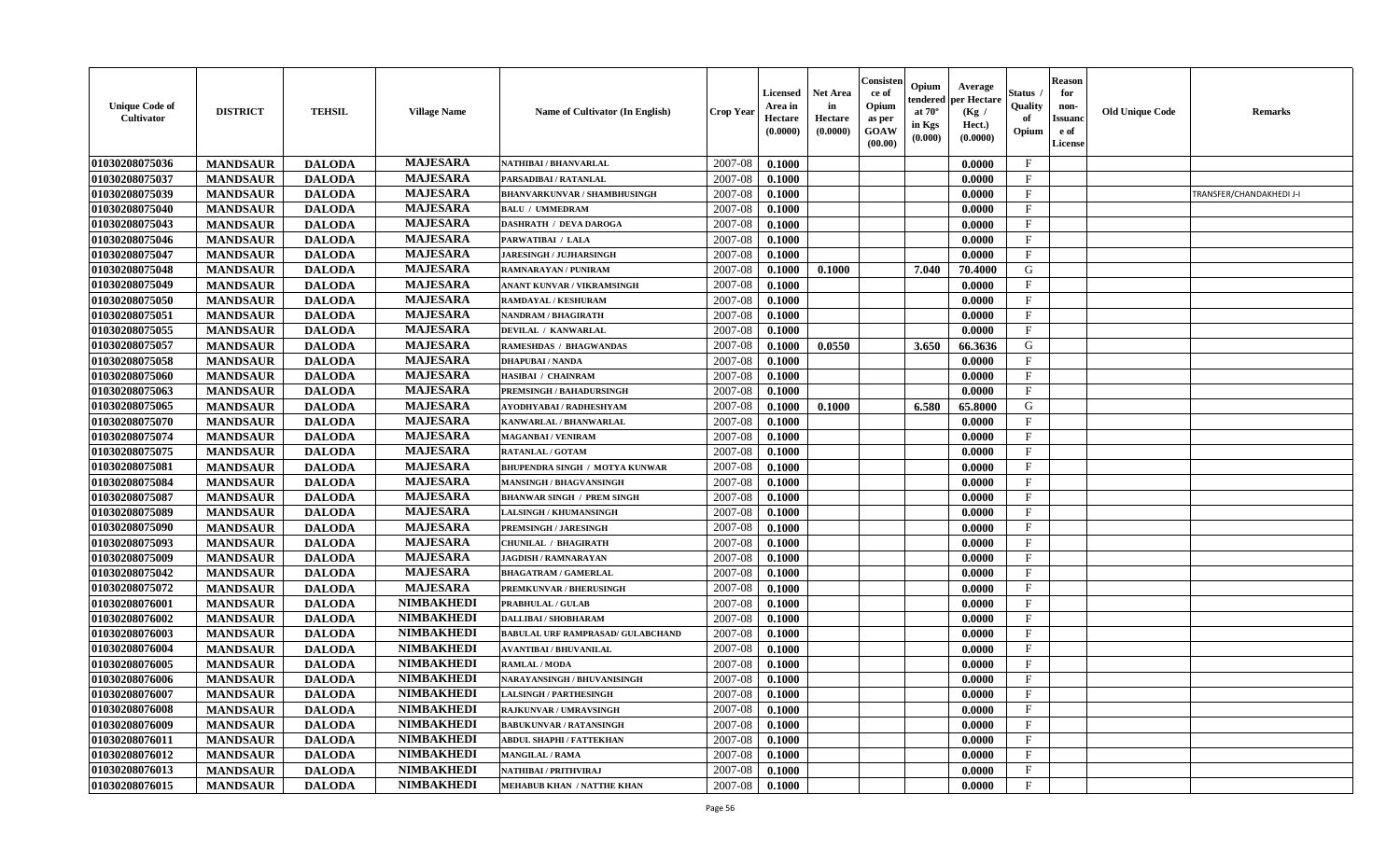| <b>Unique Code of</b><br><b>Cultivator</b> | <b>DISTRICT</b> | <b>TEHSIL</b> | <b>Village Name</b> | Name of Cultivator (In English) | <b>Crop Year</b> | <b>Licensed</b><br>Area in<br>Hectare<br>(0.0000) | <b>Net Area</b><br>in<br>Hectare<br>(0.0000) | Consister<br>ce of<br>Opium<br>as per<br><b>GOAW</b><br>(00.00) | Opium<br>Average<br>per Hectare<br>endered<br>at $70^\circ$<br>(Kg /<br>in Kgs<br>Hect.)<br>(0.0000)<br>(0.000) | Status<br>Quality<br>of<br>Opium | <b>Reason</b><br>for<br>non-<br><b>Issuand</b><br>e of<br><b>License</b> | <b>Old Unique Code</b> | <b>Remarks</b> |
|--------------------------------------------|-----------------|---------------|---------------------|---------------------------------|------------------|---------------------------------------------------|----------------------------------------------|-----------------------------------------------------------------|-----------------------------------------------------------------------------------------------------------------|----------------------------------|--------------------------------------------------------------------------|------------------------|----------------|
| 01030208076017                             | <b>MANDSAUR</b> | <b>DALODA</b> | <b>NIMBAKHEDI</b>   | RAJ KUNWAR / NATHU SINGH        | 2007-08          | 0.1000                                            |                                              |                                                                 | 0.0000                                                                                                          | $\mathbf{F}$                     |                                                                          |                        |                |
| 01030208076018                             | <b>MANDSAUR</b> | <b>DALODA</b> | <b>NIMBAKHEDI</b>   | <b>RAMKISHAN / RAMA</b>         | 2007-08          | 0.1000                                            |                                              |                                                                 | 0.0000                                                                                                          | $\mathbf F$                      |                                                                          |                        |                |
| 01030208076025                             | <b>MANDSAUR</b> | <b>DALODA</b> | <b>NIMBAKHEDI</b>   | RATAN KUNWAR / JUJHAR SINGH     | 2007-08          | 0.1000                                            |                                              |                                                                 | 0.0000                                                                                                          | $\mathbf{F}$                     |                                                                          |                        |                |
| 01030208076027                             | <b>MANDSAUR</b> | <b>DALODA</b> | <b>NIMBAKHEDI</b>   | <b>BHERUSINGH / DATARSINGH</b>  | 2007-08          | 0.1000                                            |                                              |                                                                 | 0.0000                                                                                                          | $\mathbf{F}$                     |                                                                          |                        |                |
| 01030208076028                             | <b>MANDSAUR</b> | <b>DALODA</b> | <b>NIMBAKHEDI</b>   | <b>UDAYRAM / KISHANSINGH</b>    | 2007-08          | 0.1000                                            |                                              |                                                                 | 0.0000                                                                                                          | $\mathbf{F}$                     |                                                                          |                        |                |
| 01030208076029                             | <b>MANDSAUR</b> | <b>DALODA</b> | <b>NIMBAKHEDI</b>   | RUKAMANBAI / MANGILAL           | 2007-08          | 0.1000                                            |                                              |                                                                 | 0.0000                                                                                                          | $_{\rm F}$                       |                                                                          |                        |                |
| 01030208076030                             | <b>MANDSAUR</b> | <b>DALODA</b> | <b>NIMBAKHEDI</b>   | <b>DARYAVSINGH / RAYSINGH</b>   | 2007-08          | 0.1000                                            |                                              |                                                                 | 0.0000                                                                                                          | $\mathbf{F}$                     |                                                                          |                        |                |
| 01030208076034                             | <b>MANDSAUR</b> | <b>DALODA</b> | <b>NIMBAKHEDI</b>   | SHAMBHUSINGH / BHANWARSINGH     | 2007-08          | 0.1000                                            |                                              |                                                                 | 0.0000                                                                                                          | $\mathbf{F}$                     |                                                                          |                        |                |
| 01030208076035                             | <b>MANDSAUR</b> | <b>DALODA</b> | <b>NIMBAKHEDI</b>   | <b>NANDIBAI / RAMLAL</b>        | 2007-08          | 0.1000                                            |                                              |                                                                 | 0.0000                                                                                                          | $_{\rm F}$                       |                                                                          |                        |                |
| 01030208076037                             | <b>MANDSAUR</b> | <b>DALODA</b> | <b>NIMBAKHEDI</b>   | UGAMKUNVAR / JUJHARSINGH        | 2007-08          | 0.1000                                            |                                              |                                                                 | 0.0000                                                                                                          | $\mathbf{F}$                     |                                                                          |                        |                |
| 01030208076042                             | <b>MANDSAUR</b> | <b>DALODA</b> | <b>NIMBAKHEDI</b>   | <b>SHANTIBAI / BHANVARLAL</b>   | 2007-08          | 0.1000                                            |                                              |                                                                 | 0.0000                                                                                                          | $\mathbf{F}$                     |                                                                          |                        |                |
| 01030208076043                             | <b>MANDSAUR</b> | <b>DALODA</b> | <b>NIMBAKHEDI</b>   | KARULAL / GANGARAM              | 2007-08          | 0.1000                                            |                                              |                                                                 | 0.0000                                                                                                          | $\mathbf{F}$                     |                                                                          |                        |                |
| 01030208076044                             | <b>MANDSAUR</b> | <b>DALODA</b> | <b>NIMBAKHEDI</b>   | <b>DEVILAL / RAMESHVAR</b>      | 2007-08          | 0.1000                                            |                                              |                                                                 | 0.0000                                                                                                          | $\mathbf{F}$                     |                                                                          |                        |                |
| 01030208076021                             | <b>MANDSAUR</b> | <b>DALODA</b> | <b>NIMBAKHEDI</b>   | <b>GIRDHARILAL / VAKTA</b>      | 2007-08          | 0.1000                                            |                                              |                                                                 | 0.0000                                                                                                          | $_{\rm F}$                       |                                                                          |                        |                |
| 01030208076038                             | <b>MANDSAUR</b> | <b>DALODA</b> | <b>NIMBAKHEDI</b>   | <b>BHANVARBAI/SAMMADBAI</b>     | 2007-08          | 0.1000                                            |                                              |                                                                 | 0.0000                                                                                                          | $\mathbf{F}$                     |                                                                          |                        |                |
| 01030208076020                             | <b>MANDSAUR</b> | <b>DALODA</b> | <b>NIMBAKHEDI</b>   | YASINKHAN / BHUREKHAN           | 2007-08          | 0.1000                                            |                                              |                                                                 | 0.0000                                                                                                          | $_{\rm F}$                       |                                                                          |                        |                |
| 01030208076048                             | <b>MANDSAUR</b> | <b>DALODA</b> | <b>NIMBAKHEDI</b>   | <b>DHANNA / KALU</b>            | 2007-08          | 0.1000                                            |                                              |                                                                 | 0.0000                                                                                                          | $\mathbf{F}$                     |                                                                          |                        |                |
| 01030208078004                             | <b>MANDSAUR</b> | <b>DALODA</b> | <b>PATELA</b>       | <b>DEVILAL / BHERULAL</b>       | 2007-08          | 0.1000                                            |                                              |                                                                 | 0.0000                                                                                                          | $_{\rm F}$                       |                                                                          |                        |                |
| 01030208078001                             | <b>MANDSAUR</b> | <b>DALODA</b> | <b>PATELA</b>       | <b>MATHURALAL / TULSIRAM</b>    | 2007-08          | 0.1000                                            |                                              |                                                                 | 0.0000                                                                                                          | $_{\rm F}$                       |                                                                          |                        |                |
| 01030208078002                             | <b>MANDSAUR</b> | <b>DALODA</b> | <b>PATELA</b>       | LAKHMICHAND / RAMRATAN          | 2007-08          | 0.1000                                            | 0.0950                                       |                                                                 | 5.840<br>61.4737                                                                                                | G                                |                                                                          |                        |                |
| 01030208078003                             | <b>MANDSAUR</b> | <b>DALODA</b> | <b>PATELA</b>       | <b>LILABAI / NAGULAL</b>        | 2007-08          | 0.1000                                            |                                              |                                                                 | 0.0000                                                                                                          | $\mathbf{F}$                     |                                                                          |                        |                |
| 01030208078006                             | <b>MANDSAUR</b> | <b>DALODA</b> | <b>PATELA</b>       | <b>NARAYAN / PARTHA</b>         | 2007-08          | 0.1000                                            |                                              |                                                                 | 0.0000                                                                                                          | $_{\rm F}$                       |                                                                          |                        |                |
| 01030208078007                             | <b>MANDSAUR</b> | <b>DALODA</b> | <b>PATELA</b>       | KANWARLAL / TULSIRAM            | 2007-08          | 0.1000                                            | 0.0950                                       |                                                                 | 6.260<br>65.8947                                                                                                | G                                |                                                                          |                        |                |
| 01030208078008                             | <b>MANDSAUR</b> | <b>DALODA</b> | <b>PATELA</b>       | RAMCHADNRA / SAWA               | 2007-08          | 0.1000                                            | 0.0950                                       |                                                                 | 6.150<br>64.7368                                                                                                | G                                |                                                                          |                        |                |
| 01030208078010                             | <b>MANDSAUR</b> | <b>DALODA</b> | <b>PATELA</b>       | <b>GHANSHYAM / LAXMINACHAND</b> | 2007-08          | 0.1000                                            | 0.0650                                       |                                                                 | 3.810<br>58.6154                                                                                                | G                                |                                                                          |                        |                |
| 01030208078011                             | <b>MANDSAUR</b> | <b>DALODA</b> | <b>PATELA</b>       | RADHESHYAM / CHAGANLAL          | 2007-08          | 0.1000                                            | 0.1000                                       |                                                                 | 6.130<br>61.3000                                                                                                | G                                |                                                                          |                        |                |
| 01030208078013                             | <b>MANDSAUR</b> | <b>DALODA</b> | <b>PATELA</b>       | <b>NAGULAL / GULAB</b>          | 2007-08          | 0.1000                                            |                                              |                                                                 | 0.0000                                                                                                          | F                                |                                                                          |                        |                |
| 01030208078014                             | <b>MANDSAUR</b> | <b>DALODA</b> | <b>PATELA</b>       | KASTURIBAI / RAMESHWAR          | 2007-08          | 0.1000                                            |                                              |                                                                 | 0.0000                                                                                                          | $_{\rm F}$                       |                                                                          |                        |                |
| 01030208078015                             | <b>MANDSAUR</b> | <b>DALODA</b> | <b>PATELA</b>       | <b>DOLATRAM / DALURAM</b>       | 2007-08          | 0.1000                                            |                                              |                                                                 | 0.0000                                                                                                          | $\rm F$                          |                                                                          |                        |                |
| 01030208078016                             | <b>MANDSAUR</b> | <b>DALODA</b> | <b>PATELA</b>       | <b>GOUTAMLAL / BHERULAI</b>     | 2007-08          | 0.1000                                            |                                              |                                                                 | 0.0000                                                                                                          | $\mathbf{F}$                     |                                                                          |                        |                |
| 01030208078017                             | <b>MANDSAUR</b> | <b>DALODA</b> | <b>PATELA</b>       | RAMDAYAL / DEVRAM               | 2007-08          | 0.1000                                            |                                              |                                                                 | 0.0000                                                                                                          | $\mathbf{F}$                     |                                                                          |                        |                |
| 01030208078018                             | <b>MANDSAUR</b> | <b>DALODA</b> | <b>PATELA</b>       | <b>BHAGATRAM / BHANWARLAL</b>   | 2007-08          | 0.1000                                            | 0.0950                                       |                                                                 | 6.650<br>70.0000                                                                                                | G                                |                                                                          |                        |                |
| 01030208078019                             | <b>MANDSAUR</b> | <b>DALODA</b> | <b>PATELA</b>       | RAMESHWAR / PAYARCHAND          | 2007-08          | 0.1000                                            |                                              |                                                                 | 0.0000                                                                                                          | $_{\rm F}$                       |                                                                          |                        |                |
| 01030208078020                             | <b>MANDSAUR</b> | <b>DALODA</b> | <b>PATELA</b>       | <b>NAGULAL / KACHRU</b>         | 2007-08          | 0.1000                                            |                                              |                                                                 | 0.0000                                                                                                          | $\mathbf{F}$                     |                                                                          |                        |                |
| 01030208078021                             | <b>MANDSAUR</b> | <b>DALODA</b> | <b>PATELA</b>       | SITABAI / GANESHRAM             | 2007-08          | 0.1000                                            |                                              |                                                                 | 0.0000                                                                                                          | $\mathbf{F}$                     |                                                                          |                        |                |
| 01030208078022                             | <b>MANDSAUR</b> | <b>DALODA</b> | <b>PATELA</b>       | <b>JAGANATH / BHAGATRAM</b>     | 2007-08          | 0.1000                                            | 0.0950                                       |                                                                 | 6.880<br>72.4211                                                                                                | G                                |                                                                          |                        |                |
| 01030208078023                             | <b>MANDSAUR</b> | <b>DALODA</b> | <b>PATELA</b>       | KAWERIBAI / RUPRAM              | 2007-08          | 0.1000                                            |                                              |                                                                 | 0.0000                                                                                                          | $\rm F$                          |                                                                          |                        |                |
| 01030208078024                             | <b>MANDSAUR</b> | <b>DALODA</b> | <b>PATELA</b>       | <b>BASANTILAL / NANDRAM</b>     | 2007-08          | 0.1000                                            | 0.1000                                       |                                                                 | 6.540<br>65.4000                                                                                                | G                                |                                                                          |                        |                |
| 01030208078025                             | <b>MANDSAUR</b> | <b>DALODA</b> | <b>PATELA</b>       | <b>BHERULAL / GULAB KUMAWAT</b> | 2007-08          | 0.1000                                            |                                              |                                                                 | 0.0000                                                                                                          | $\mathbf{F}$                     |                                                                          |                        |                |
| 01030208078026                             | <b>MANDSAUR</b> | <b>DALODA</b> | <b>PATELA</b>       | <b>ONKARLAL / RATANLAL</b>      | 2007-08          | 0.1000                                            | 0.1000                                       |                                                                 | 7.730<br>77.3000                                                                                                | G                                |                                                                          |                        |                |
| 01030208078027                             | <b>MANDSAUR</b> | <b>DALODA</b> | <b>PATELA</b>       | DEVILAL / SUNDARBAI             | 2007-08          | 0.1000                                            |                                              |                                                                 | 0.0000                                                                                                          | $\mathbf{F}$                     |                                                                          |                        |                |
| 01030208078028                             | <b>MANDSAUR</b> | <b>DALODA</b> | <b>PATELA</b>       | <b>RAMNIWAS / SAVA</b>          | 2007-08          | 0.1000                                            |                                              |                                                                 | 0.0000                                                                                                          | $\mathbf{F}$                     |                                                                          |                        |                |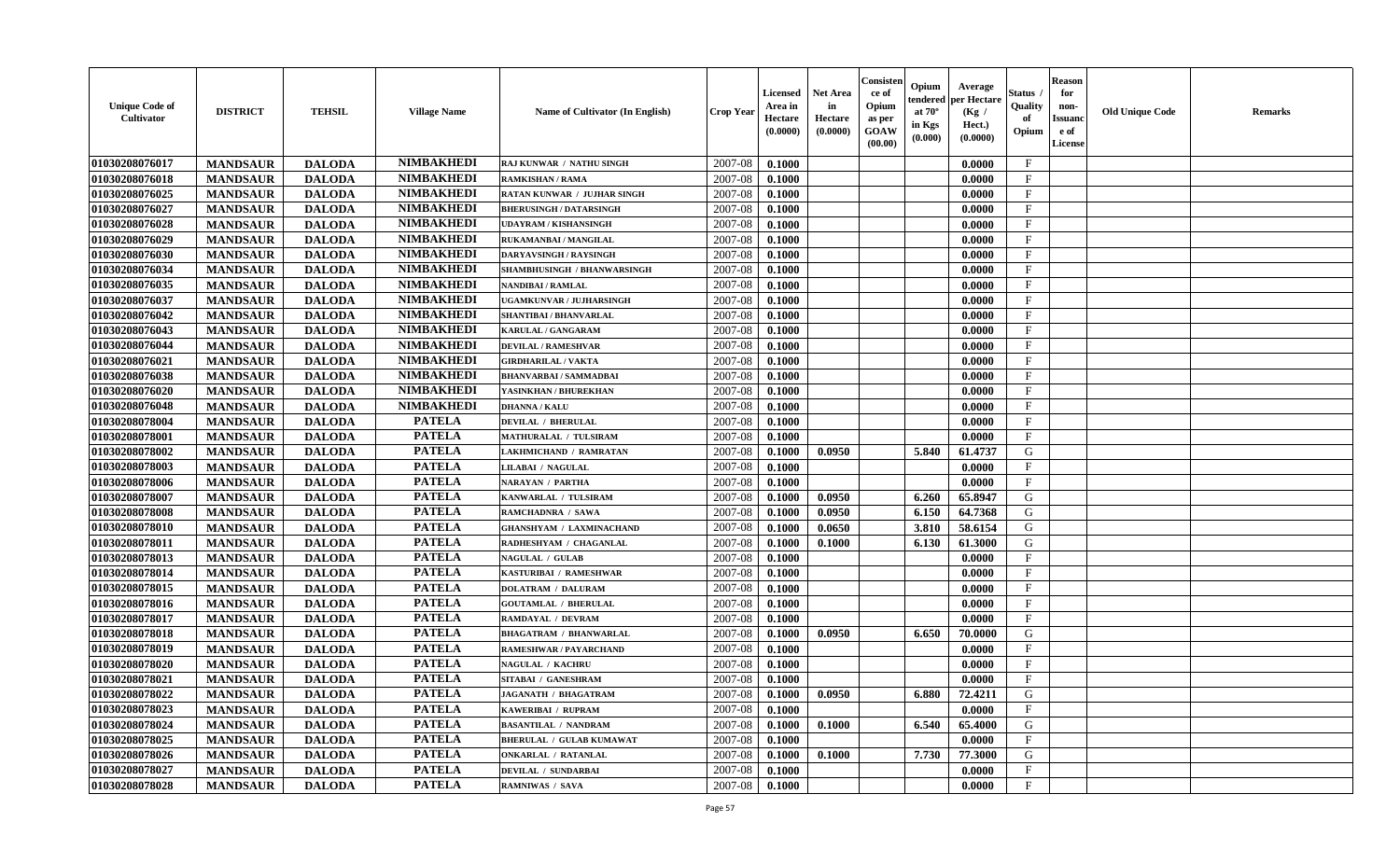| <b>Unique Code of</b><br><b>Cultivator</b> | <b>DISTRICT</b> | <b>TEHSIL</b> | <b>Village Name</b> | Name of Cultivator (In English)     | <b>Crop Year</b> | <b>Licensed</b><br>Area in<br>Hectare<br>(0.0000) | <b>Net Area</b><br>in<br>Hectare<br>(0.0000) | Consisteı<br>ce of<br>Opium<br>as per<br><b>GOAW</b><br>(00.00) | Opium<br>endered<br>at $70^\circ$<br>in Kgs<br>$(\mathbf{0.000})$ | Average<br>per Hectare<br>(Kg /<br>Hect.)<br>(0.0000) | Status<br>Quality<br>of<br>Opium | <b>Reason</b><br>for<br>non-<br>Issuan<br>e of<br>License | <b>Old Unique Code</b> | <b>Remarks</b> |
|--------------------------------------------|-----------------|---------------|---------------------|-------------------------------------|------------------|---------------------------------------------------|----------------------------------------------|-----------------------------------------------------------------|-------------------------------------------------------------------|-------------------------------------------------------|----------------------------------|-----------------------------------------------------------|------------------------|----------------|
| 01030208078029                             | <b>MANDSAUR</b> | <b>DALODA</b> | <b>PATELA</b>       | <b>BHERULAL / KODAR</b>             | 2007-08          | 0.1000                                            |                                              |                                                                 |                                                                   | 0.0000                                                | $\mathbf{F}$                     |                                                           |                        |                |
| 01030208078031                             | <b>MANDSAUR</b> | <b>DALODA</b> | <b>PATELA</b>       | RAMNARAYAN / KESHURAM               | 2007-08          | 0.1000                                            |                                              |                                                                 |                                                                   | 0.0000                                                | $_{\rm F}$                       |                                                           |                        |                |
| 01030208078032                             | <b>MANDSAUR</b> | <b>DALODA</b> | <b>PATELA</b>       | <b>SAVITRI / KARULAL</b>            | 2007-08          | 0.1000                                            | 0.0500                                       |                                                                 | 3.610                                                             | 72.2000                                               | G                                |                                                           |                        |                |
| 01030208078033                             | <b>MANDSAUR</b> | <b>DALODA</b> | <b>PATELA</b>       | KHEMRAJ / RAMKISHAN                 | 2007-08          | 0.1000                                            | 0.0950                                       |                                                                 | 6.490                                                             | 68.3158                                               | G                                |                                                           |                        |                |
| 01030208078034                             | <b>MANDSAUR</b> | <b>DALODA</b> | <b>PATELA</b>       | <b>BASANTILAL / KACHRU</b>          | 2007-08          | 0.1000                                            |                                              |                                                                 |                                                                   | 0.0000                                                | F                                |                                                           |                        |                |
| 01030208078035                             | <b>MANDSAUR</b> | <b>DALODA</b> | <b>PATELA</b>       | <b>SURATRAM / GULAB</b>             | 2007-08          | 0.1000                                            |                                              |                                                                 |                                                                   | 0.0000                                                | $\mathbf{F}$                     |                                                           |                        |                |
| 01030208078036                             | <b>MANDSAUR</b> | <b>DALODA</b> | <b>PATELA</b>       | <b>RAMESHWAR / BHERULAL PATIDAR</b> | 2007-08          | 0.1000                                            | 0.0350                                       |                                                                 | 2.140                                                             | 61.1429                                               | G                                |                                                           |                        |                |
| 01030208078037                             | <b>MANDSAUR</b> | <b>DALODA</b> | <b>PATELA</b>       | <b>GANGABAI/VARDA</b>               | 2007-08          | 0.1000                                            | 0.0800                                       |                                                                 | 4.920                                                             | 61.5000                                               | G                                |                                                           |                        |                |
| 01030208078038                             | <b>MANDSAUR</b> | <b>DALODA</b> | <b>PATELA</b>       | <b>JAGDISH / BHANVARLAL</b>         | 2007-08          | 0.1000                                            | 0.0950                                       |                                                                 | 6.260                                                             | 65.8947                                               | G                                |                                                           |                        |                |
| 01030208078039                             | <b>MANDSAUR</b> | <b>DALODA</b> | <b>PATELA</b>       | RAMESHCHANDRA / PARASRAM            | 2007-08          | 0.1000                                            |                                              |                                                                 |                                                                   | 0.0000                                                | F                                |                                                           |                        |                |
| 01030208078040                             | <b>MANDSAUR</b> | <b>DALODA</b> | <b>PATELA</b>       | KHUDABAKSH / SULEMAN                | 2007-08          | 0.1000                                            |                                              |                                                                 |                                                                   | 0.0000                                                | $\mathbf{F}$                     |                                                           |                        |                |
| 01030208078043                             | <b>MANDSAUR</b> | <b>DALODA</b> | <b>PATELA</b>       | MULCHAND / CHUNNILAL                | 2007-08          | 0.1000                                            |                                              |                                                                 |                                                                   | 0.0000                                                | $_{\rm F}$                       |                                                           |                        |                |
| 01030208078044                             | <b>MANDSAUR</b> | <b>DALODA</b> | <b>PATELA</b>       | <b>MOHANLAL / RAMRATAN</b>          | 2007-08          | 0.1000                                            | 0.1000                                       |                                                                 | 7.030                                                             | 70.3000                                               | G                                |                                                           |                        |                |
| 01030208078045                             | <b>MANDSAUR</b> | <b>DALODA</b> | <b>PATELA</b>       | HIRALAL / CHAMPALAL                 | 2007-08          | 0.1000                                            |                                              |                                                                 |                                                                   | 0.0000                                                | $_{\rm F}$                       |                                                           |                        |                |
| 01030208078047                             | <b>MANDSAUR</b> | <b>DALODA</b> | <b>PATELA</b>       | PARWAT SINGH / BASANT SINGH         | 2007-08          | 0.1000                                            |                                              |                                                                 |                                                                   | 0.0000                                                | $\mathbf{F}$                     |                                                           |                        |                |
| 01030208078048                             | <b>MANDSAUR</b> | <b>DALODA</b> | <b>PATELA</b>       | RUPARAM / RAMKISHAN                 | 2007-08          | 0.1000                                            | 0.0950                                       |                                                                 | 6.200                                                             | 65.2632                                               | G                                |                                                           |                        |                |
| 01030208078049                             | <b>MANDSAUR</b> | <b>DALODA</b> | <b>PATELA</b>       | <b>MANGILAL / RATANLAL</b>          | 2007-08          | 0.1000                                            |                                              |                                                                 |                                                                   | 0.0000                                                | $\mathbf{F}$                     |                                                           |                        |                |
| 01030208078050                             | <b>MANDSAUR</b> | <b>DALODA</b> | <b>PATELA</b>       | PANNALAL / SHOBHARAM                | 2007-08          | 0.1000                                            |                                              |                                                                 |                                                                   | 0.0000                                                | $\mathbf F$                      |                                                           |                        |                |
| 01030208078051                             | <b>MANDSAUR</b> | <b>DALODA</b> | <b>PATELA</b>       | <b>RUPSINGH / DULLESINGH</b>        | 2007-08          | 0.1000                                            | 0.1000                                       |                                                                 | 6.480                                                             | 64.8000                                               | G                                |                                                           |                        |                |
| 01030208078052                             | <b>MANDSAUR</b> | <b>DALODA</b> | <b>PATELA</b>       | SOHANBAI / NATHULAL                 | 2007-08          | 0.1000                                            |                                              |                                                                 |                                                                   | 0.0000                                                | F                                |                                                           |                        |                |
| 01030208078053                             | <b>MANDSAUR</b> | <b>DALODA</b> | <b>PATELA</b>       | <b>KARULAL / RANCHOD</b>            | 2007-08          | 0.1000                                            |                                              |                                                                 |                                                                   | 0.0000                                                | $\mathbf{F}$                     |                                                           |                        |                |
| 01030208078055                             | <b>MANDSAUR</b> | <b>DALODA</b> | <b>PATELA</b>       | KHUSHALIRAM / KESARLAL              | 2007-08          | 0.1000                                            | 0.1000                                       |                                                                 | 6.730                                                             | 67.3000                                               | G                                |                                                           |                        |                |
| 01030208078056                             | <b>MANDSAUR</b> | <b>DALODA</b> | <b>PATELA</b>       | KISHANLAL / TULSIRAM                | 2007-08          | 0.1000                                            |                                              |                                                                 |                                                                   | 0.0000                                                | $\mathbf{F}$                     |                                                           |                        |                |
| 01030208078057                             | <b>MANDSAUR</b> | <b>DALODA</b> | <b>PATELA</b>       | MOTILAL / SHANKARLAL                | 2007-08          | 0.1000                                            |                                              |                                                                 |                                                                   | 0.0000                                                | $\mathbf{F}$                     |                                                           |                        |                |
| 01030208078061                             | <b>MANDSAUR</b> | <b>DALODA</b> | <b>PATELA</b>       | NIRBHAYRAM / RAMLAL                 | 2007-08          | 0.1000                                            |                                              |                                                                 |                                                                   | 0.0000                                                | $\mathbf{F}$                     |                                                           |                        |                |
| 01030208078064                             | <b>MANDSAUR</b> | <b>DALODA</b> | <b>PATELA</b>       | <b>DEUBAI/MAGNIRAM</b>              | 2007-08          | 0.1000                                            | 0.1000                                       |                                                                 | 5.890                                                             | 58.9000                                               | G                                |                                                           |                        |                |
| 01030208078065                             | <b>MANDSAUR</b> | <b>DALODA</b> | <b>PATELA</b>       | RAMCHANDRA / TULSIRAM               | 2007-08          | 0.1000                                            |                                              |                                                                 |                                                                   | 0.0000                                                | $_{\rm F}$                       |                                                           |                        |                |
| 01030208078066                             | <b>MANDSAUR</b> | <b>DALODA</b> | <b>PATELA</b>       | CHUNILAL / UMMEDRAM                 | 2007-08          | 0.1000                                            |                                              |                                                                 |                                                                   | 0.0000                                                | $\mathbf{F}$                     |                                                           |                        |                |
| 01030208078068                             | <b>MANDSAUR</b> | <b>DALODA</b> | <b>PATELA</b>       | <b>MATHURALAL / HARIRAM</b>         | 2007-08          | 0.1000                                            |                                              |                                                                 |                                                                   | 0.0000                                                | $\mathbf{F}$                     |                                                           |                        |                |
| 01030208078070                             | <b>MANDSAUR</b> | <b>DALODA</b> | <b>PATELA</b>       | PUNAMCHAND / NANURAM                | 2007-08          | 0.1000                                            | 0.1000                                       |                                                                 | 6.420                                                             | 64.2000                                               | G                                |                                                           |                        |                |
| 01030208078072                             | <b>MANDSAUR</b> | <b>DALODA</b> | <b>PATELA</b>       | RAMCHANDRAA / BAJERAM               | 2007-08          | 0.1000                                            | 0.0950                                       |                                                                 | 6.070                                                             | 63.8947                                               | G                                |                                                           |                        |                |
| 01030208078074                             | <b>MANDSAUR</b> | <b>DALODA</b> | <b>PATELA</b>       | SHIVNARAYAN / RAMRATAN              | 2007-08          | 0.1000                                            | 0.0550                                       |                                                                 | 3.940                                                             | 71.6364                                               | G                                |                                                           |                        |                |
| 01030208078075                             | <b>MANDSAUR</b> | <b>DALODA</b> | <b>PATELA</b>       | TULSIRAM / PARTHA                   | 2007-08          | 0.1000                                            |                                              |                                                                 |                                                                   | 0.0000                                                | $\mathbf{F}$                     |                                                           |                        |                |
| 01030208078078                             | <b>MANDSAUR</b> | <b>DALODA</b> | <b>PATELA</b>       | <b>RUPRAM / KESHURAM</b>            | 2007-08          | 0.1000                                            |                                              |                                                                 |                                                                   | 0.0000                                                | $_{\rm F}$                       |                                                           |                        |                |
| 01030208078080                             | <b>MANDSAUR</b> | <b>DALODA</b> | <b>PATELA</b>       | <b>ISMAIL / IMAMI</b>               | 2007-08          | 0.1000                                            |                                              |                                                                 |                                                                   | 0.0000                                                | $\mathbf{F}$                     |                                                           |                        |                |
| 01030208078081                             | <b>MANDSAUR</b> | <b>DALODA</b> | <b>PATELA</b>       | <b>JANIBAI / LALU</b>               | $2007-08$ 0.1000 |                                                   |                                              |                                                                 |                                                                   | 0.0000                                                | F                                |                                                           |                        |                |
| 01030208078083                             | <b>MANDSAUR</b> | <b>DALODA</b> | <b>PATELA</b>       | <b>DALURAM / SUKHKHA</b>            | 2007-08          | 0.1000                                            |                                              |                                                                 |                                                                   | 0.0000                                                | $\mathbf{F}$                     |                                                           |                        |                |
| 01030208078085                             | <b>MANDSAUR</b> | <b>DALODA</b> | <b>PATELA</b>       | <b>RAMESHWAR / SURATRAM</b>         | 2007-08          | 0.1000                                            |                                              |                                                                 |                                                                   | 0.0000                                                | $\mathbf{F}$                     |                                                           |                        |                |
| 01030208078086                             | <b>MANDSAUR</b> | <b>DALODA</b> | <b>PATELA</b>       | <b>NAGULAL / BABRU</b>              | 2007-08          | 0.1000                                            |                                              |                                                                 |                                                                   | 0.0000                                                | $\mathbf{F}$                     |                                                           |                        |                |
| 01030208078087                             | <b>MANDSAUR</b> | <b>DALODA</b> | <b>PATELA</b>       | <b>DEVBAI</b> / SAVA                | 2007-08          | 0.1000                                            |                                              |                                                                 |                                                                   | 0.0000                                                | $\mathbf F$                      |                                                           |                        |                |
| 01030208078088                             | <b>MANDSAUR</b> | <b>DALODA</b> | <b>PATELA</b>       | DEVILAL / MANGILAL CHAMAR           | 2007-08          | 0.1000                                            |                                              |                                                                 |                                                                   | 0.0000                                                | $\mathbf{F}$                     |                                                           |                        |                |
| 01030208078089                             | <b>MANDSAUR</b> | <b>DALODA</b> | <b>PATELA</b>       | <b>BASANTILAL / NANDA TELI</b>      | 2007-08          | $\boldsymbol{0.1000}$                             | 0.0950                                       |                                                                 | 6.170                                                             | 64.9474                                               | G                                |                                                           |                        |                |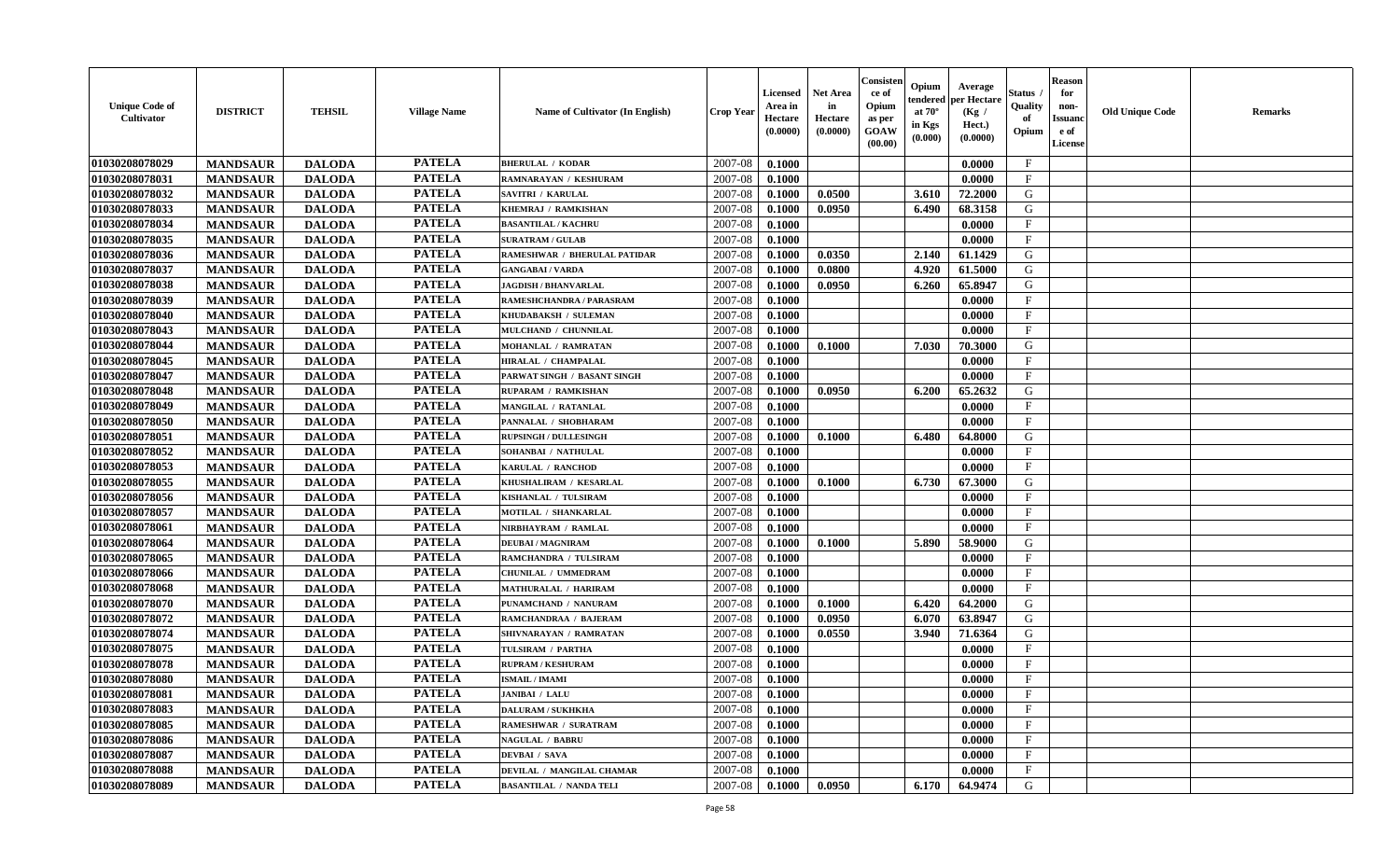| <b>Unique Code of</b><br><b>Cultivator</b> | <b>DISTRICT</b> | <b>TEHSIL</b> | <b>Village Name</b> | Name of Cultivator (In English)      | <b>Crop Year</b> | <b>Licensed</b><br>Area in<br>Hectare<br>(0.0000) | <b>Net Area</b><br>in<br>Hectare<br>(0.0000) | Consister<br>ce of<br>Opium<br>as per<br><b>GOAW</b><br>(00.00) | Opium<br>endered<br>at $70^\circ$<br>in Kgs<br>(0.000) | Average<br>per Hectare<br>(Kg /<br>Hect.)<br>(0.0000) | Status<br>Quality<br>of<br>Opium | <b>Reason</b><br>for<br>non-<br><b>Issuand</b><br>e of<br><b>License</b> | <b>Old Unique Code</b> | <b>Remarks</b> |
|--------------------------------------------|-----------------|---------------|---------------------|--------------------------------------|------------------|---------------------------------------------------|----------------------------------------------|-----------------------------------------------------------------|--------------------------------------------------------|-------------------------------------------------------|----------------------------------|--------------------------------------------------------------------------|------------------------|----------------|
| 01030208078090                             | <b>MANDSAUR</b> | <b>DALODA</b> | <b>PATELA</b>       | <b>BALMUKUND / GOVINDRAM</b>         | 2007-08          | 0.1000                                            | 0.1000                                       |                                                                 | 6.250                                                  | 62.5000                                               | G                                |                                                                          |                        |                |
| 01030208078091                             | <b>MANDSAUR</b> | <b>DALODA</b> | <b>PATELA</b>       | <b>GORDHANLAL / DEUBAI</b>           | 2007-08          | 0.1000                                            |                                              |                                                                 |                                                        | 0.0000                                                | $\mathbf F$                      |                                                                          |                        |                |
| 01030208078092                             | <b>MANDSAUR</b> | <b>DALODA</b> | <b>PATELA</b>       | <b>GANGABAI / TULSIRAM</b>           | 2007-08          | 0.1000                                            | 0.1000                                       |                                                                 | 5.900                                                  | 59.0000                                               | G                                |                                                                          |                        |                |
| 01030208078093                             | <b>MANDSAUR</b> | <b>DALODA</b> | <b>PATELA</b>       | RAJ KUNWAR / JAGDISH                 | 2007-08          | 0.1000                                            |                                              |                                                                 |                                                        | 0.0000                                                | $\mathbf{F}$                     |                                                                          |                        |                |
| 01030208078094                             | <b>MANDSAUR</b> | <b>DALODA</b> | <b>PATELA</b>       | PRATHVIRAJ / DOULATRAM               | 2007-08          | 0.1000                                            |                                              |                                                                 |                                                        | 0.0000                                                | $\mathbf{F}$                     |                                                                          |                        |                |
| 01030208078095                             | <b>MANDSAUR</b> | <b>DALODA</b> | <b>PATELA</b>       | LAXMINARAYAN / BABULAL               | 2007-08          | 0.1000                                            | 0.1000                                       |                                                                 | 6.860                                                  | 68.6000                                               | G                                |                                                                          |                        |                |
| 01030208078096                             | <b>MANDSAUR</b> | <b>DALODA</b> | <b>PATELA</b>       | KANHAIYALAL / BHERULAL DHOBI         | 2007-08          | 0.1000                                            | 0.0950                                       |                                                                 | 6.330                                                  | 66.6316                                               | G                                |                                                                          |                        |                |
| 01030208078097                             | <b>MANDSAUR</b> | <b>DALODA</b> | <b>PATELA</b>       | MANGILAL / KACHRU                    | 2007-08          | 0.1000                                            | 0.1000                                       |                                                                 | 6.560                                                  | 65.6000                                               | ${\bf G}$                        |                                                                          |                        |                |
| 01030208078098                             | <b>MANDSAUR</b> | <b>DALODA</b> | <b>PATELA</b>       | <b>BHAGIRATH / KANWARLAL PATIDAR</b> | 2007-08          | 0.1000                                            |                                              |                                                                 |                                                        | 0.0000                                                | $_{\rm F}$                       |                                                                          |                        |                |
| 01030208078099                             | <b>MANDSAUR</b> | <b>DALODA</b> | <b>PATELA</b>       | HAKIM / SULEMAN MANSURI              | 2007-08          | 0.1000                                            | 0.1000                                       |                                                                 | 6.510                                                  | 65.1000                                               | G                                |                                                                          |                        |                |
| 01030208078100                             | <b>MANDSAUR</b> | <b>DALODA</b> | <b>PATELA</b>       | <b>CHUNILAL / BAGDIRAM PATIDAR</b>   | 2007-08          | 0.1000                                            |                                              |                                                                 |                                                        | 0.0000                                                | $\mathbf{F}$                     |                                                                          |                        |                |
| 01030208078101                             | <b>MANDSAUR</b> | <b>DALODA</b> | <b>PATELA</b>       | <b>RUKMANBAI / MAGNIRAM</b>          | 2007-08          | 0.1000                                            |                                              |                                                                 |                                                        | 0.0000                                                | $\mathbf{F}$                     |                                                                          |                        |                |
| 01030208078102                             | <b>MANDSAUR</b> | <b>DALODA</b> | <b>PATELA</b>       | <b>JAGANATH / KASTURA BHIL</b>       | 2007-08          | 0.1000                                            |                                              |                                                                 |                                                        | 0.0000                                                | $\mathbf{F}$                     |                                                                          |                        |                |
| 01030208078103                             | <b>MANDSAUR</b> | <b>DALODA</b> | <b>PATELA</b>       | HABIB / HUSSAIN MANSURI              | 2007-08          | 0.1000                                            |                                              |                                                                 |                                                        | 0.0000                                                | $_{\rm F}$                       |                                                                          |                        |                |
| 01030208078104                             | <b>MANDSAUR</b> | <b>DALODA</b> | <b>PATELA</b>       | UDAYLAL / LACHIRAM GAYARI            | 2007-08          | 0.1000                                            |                                              |                                                                 |                                                        | 0.0000                                                | $\mathbf{F}$                     |                                                                          |                        |                |
| 01030208078105                             | <b>MANDSAUR</b> | <b>DALODA</b> | <b>PATELA</b>       | MUNNIBAI / UMASHANKAR                | 2007-08          | 0.1000                                            |                                              |                                                                 |                                                        | 0.0000                                                | $_{\rm F}$                       |                                                                          |                        |                |
| 01030208078106                             | <b>MANDSAUR</b> | <b>DALODA</b> | <b>PATELA</b>       | KISHANLAL / BAJERAM KUMAWAT          | 2007-08          | 0.1000                                            |                                              |                                                                 |                                                        | 0.0000                                                | $\mathbf{F}$                     |                                                                          |                        |                |
| 01030208078107                             | <b>MANDSAUR</b> | <b>DALODA</b> | <b>PATELA</b>       | AYODHAYABAI / TEKCHAND KUMAR         | 2007-08          | 0.1000                                            |                                              |                                                                 |                                                        | 0.0000                                                | $_{\rm F}$                       |                                                                          |                        |                |
| 01030208078108                             | <b>MANDSAUR</b> | <b>DALODA</b> | <b>PATELA</b>       | RAMCHANDRAA / DOULATRAM              | 2007-08          | 0.1000                                            |                                              |                                                                 |                                                        | 0.0000                                                | $\mathbf{F}$                     |                                                                          |                        |                |
| 01030208078110                             | <b>MANDSAUR</b> | <b>DALODA</b> | <b>PATELA</b>       | <b>MADAN SINGH / RUP SINGH</b>       | 2007-08          | 0.1000                                            |                                              |                                                                 |                                                        | 0.0000                                                | $\mathbf{F}$                     |                                                                          |                        |                |
| 01030208078111                             | <b>MANDSAUR</b> | <b>DALODA</b> | <b>PATELA</b>       | <b>BABULAL / KISHANLAL PATIDAR</b>   | 2007-08          | 0.1000                                            |                                              |                                                                 |                                                        | 0.0000                                                | $\mathbf{F}$                     |                                                                          |                        |                |
| 01030208078112                             | <b>MANDSAUR</b> | <b>DALODA</b> | <b>PATELA</b>       | KANHAIYALAL / BHERULAL KUMAWAT       | 2007-08          | 0.1000                                            |                                              |                                                                 |                                                        | 0.0000                                                | $_{\rm F}$                       |                                                                          |                        |                |
| 01030208078113                             | <b>MANDSAUR</b> | <b>DALODA</b> | <b>PATELA</b>       | <b>RAMESHWAR / BHERULAL</b>          | 2007-08          | 0.1000                                            |                                              |                                                                 |                                                        | 0.0000                                                | $\mathbf{F}$                     |                                                                          |                        |                |
| 01030208078114                             | <b>MANDSAUR</b> | <b>DALODA</b> | <b>PATELA</b>       | RAMRATAN / RAMLAL SUTHAR             | 2007-08          | 0.1000                                            |                                              |                                                                 |                                                        | 0.0000                                                | $\mathbf{F}$                     |                                                                          |                        |                |
| 01030208078115                             | <b>MANDSAUR</b> | <b>DALODA</b> | <b>PATELA</b>       | <b>BHAGIRATH / RAMCHANDAR</b>        | 2007-08          | 0.1000                                            | 0.0950                                       |                                                                 | 6.890                                                  | 72.5263                                               | G                                |                                                                          |                        |                |
| 01030208078116                             | <b>MANDSAUR</b> | <b>DALODA</b> | <b>PATELA</b>       | SHIVLAL / KISHANLAL                  | 2007-08          | 0.1000                                            |                                              |                                                                 |                                                        | 0.0000                                                | $\mathbf{F}$                     |                                                                          |                        |                |
| 01030208078117                             | <b>MANDSAUR</b> | <b>DALODA</b> | <b>PATELA</b>       | <b>BHANWARLAL / KACHRU NAI</b>       | 2007-08          | 0.1000                                            |                                              |                                                                 |                                                        | 0.0000                                                | F                                |                                                                          |                        |                |
| 01030208078119                             | <b>MANDSAUR</b> | <b>DALODA</b> | <b>PATELA</b>       | <b>RUPRAM / NANDA</b>                | 2007-08          | 0.1000                                            |                                              |                                                                 |                                                        | 0.0000                                                | $_{\rm F}$                       |                                                                          |                        |                |
| 01030208078122                             | <b>MANDSAUR</b> | <b>DALODA</b> | <b>PATELA</b>       | <b>BHAGATRAM / GORDHANLAL</b>        | 2007-08          | 0.1000                                            |                                              |                                                                 |                                                        | 0.0000                                                | $\rm F$                          |                                                                          |                        |                |
| 01030208078123                             | <b>MANDSAUR</b> | <b>DALODA</b> | <b>PATELA</b>       | <b>GANGABAI / KANWARLAL</b>          | 2007-08          | 0.1000                                            |                                              |                                                                 |                                                        | 0.0000                                                | $\mathbf{F}$                     |                                                                          |                        |                |
| 01030208078124                             | <b>MANDSAUR</b> | <b>DALODA</b> | <b>PATELA</b>       | DEVILAL / MANGILAL PATIDAR           | 2007-08          | 0.1000                                            |                                              |                                                                 |                                                        | 0.0000                                                | $\mathbf{F}$                     |                                                                          |                        |                |
| 01030208078125                             | <b>MANDSAUR</b> | <b>DALODA</b> | <b>PATELA</b>       | RAMNARAYAN / SUKHA                   | 2007-08          | 0.1000                                            |                                              |                                                                 |                                                        | 0.0000                                                | $\mathbf{F}$                     |                                                                          |                        |                |
| 01030208078127                             | <b>MANDSAUR</b> | <b>DALODA</b> | <b>PATELA</b>       | KALABAI / SHIVNARAYAN                | 2007-08          | 0.1000                                            |                                              |                                                                 |                                                        | 0.0000                                                | $\mathbf{F}$                     |                                                                          |                        |                |
| 01030208078129                             | <b>MANDSAUR</b> | <b>DALODA</b> | <b>PATELA</b>       | KANCHANBAI / CHIMANLAL               | 2007-08          | 0.1000                                            | 0.0950                                       |                                                                 | 6.420                                                  | 67.5789                                               | G                                |                                                                          |                        |                |
| 01030208078121                             | <b>MANDSAUR</b> | <b>DALODA</b> | <b>PATELA</b>       | SUNDARLAL / MATHURALAL               | 2007-08          | 0.1000                                            | 0.1000                                       |                                                                 | 6.050                                                  | 60.5000                                               | G                                |                                                                          |                        |                |
| 01030208078059                             | <b>MANDSAUR</b> | <b>DALODA</b> | <b>PATELA</b>       | <b>MADHOLAL / NANURAM</b>            | 2007-08          | 0.1000                                            |                                              |                                                                 |                                                        | 0.0000                                                | F                                |                                                                          |                        |                |
| 01030208078084                             | <b>MANDSAUR</b> | <b>DALODA</b> | <b>PATELA</b>       | <b>DULESINGH / NATHUSINGH</b>        | 2007-08          | 0.1000                                            |                                              |                                                                 |                                                        | 0.0000                                                | $\mathbf{F}$                     |                                                                          |                        |                |
| 01030208078132                             | <b>MANDSAUR</b> | <b>DALODA</b> | <b>PATELA</b>       | <b>BALMUKUND / CHUNNILAL</b>         | 2007-08          | 0.1000                                            | 0.1000                                       |                                                                 | 6.800                                                  | 68.0000                                               | G                                |                                                                          |                        |                |
| 01030208078041                             | <b>MANDSAUR</b> | <b>DALODA</b> | <b>PATELA</b>       | MANGILAL / SHOBHARAM                 | 2007-08          | 0.1000                                            |                                              |                                                                 |                                                        | 0.0000                                                | $\mathbf{F}$                     |                                                                          |                        |                |
| 01030208078135                             | <b>MANDSAUR</b> | <b>DALODA</b> | <b>PATELA</b>       | <b>DEVILAL / BASANTILAL</b>          | 2007-08          | 0.1000                                            |                                              |                                                                 |                                                        | 0.0000                                                | F                                |                                                                          |                        |                |
| 01030208078136                             | <b>MANDSAUR</b> | <b>DALODA</b> | <b>PATELA</b>       | <b>HARIVALLABH / BALARAM</b>         | 2007-08          | 0.1000                                            |                                              |                                                                 |                                                        | 0.0000                                                | $\mathbf{F}$                     |                                                                          | 01060317144042         |                |
| 01030208078137                             | <b>MANDSAUR</b> | <b>DALODA</b> | <b>PATELA</b>       | <b>PUNA / NATHU</b>                  | 2007-08          | 0.1000                                            |                                              |                                                                 |                                                        | 0.0000                                                | $\mathbf{F}$                     |                                                                          | 01070318150022         |                |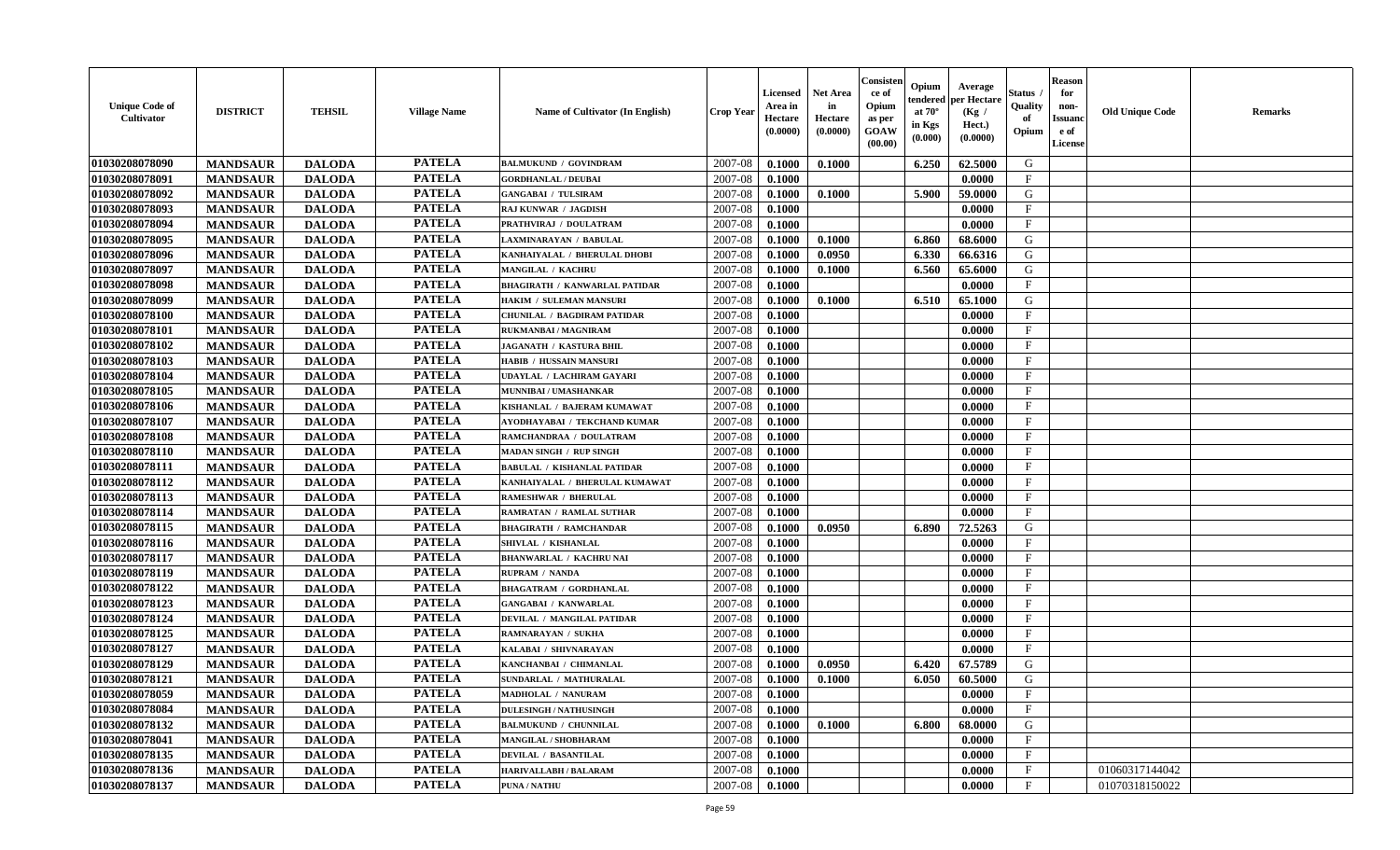| <b>Unique Code of</b><br>Cultivator | <b>DISTRICT</b> | <b>TEHSIL</b> | <b>Village Name</b> | Name of Cultivator (In English)     | <b>Crop Year</b> | Licensed<br>Area in<br>Hectare<br>(0.0000) | Net Area<br>in<br>Hectare<br>(0.0000) | Consisten<br>ce of<br>Opium<br>as per<br>GOAW<br>(00.00) | Opium<br>tendered<br>at $70^\circ$<br>in Kgs<br>(0.000) | Average<br>per Hectare<br>(Kg /<br>Hect.)<br>(0.0000) | štatus<br>Quality<br>of<br>Opium | <b>Reason</b><br>for<br>non-<br><b>Issuanc</b><br>e of<br>License | <b>Old Unique Code</b> | <b>Remarks</b> |
|-------------------------------------|-----------------|---------------|---------------------|-------------------------------------|------------------|--------------------------------------------|---------------------------------------|----------------------------------------------------------|---------------------------------------------------------|-------------------------------------------------------|----------------------------------|-------------------------------------------------------------------|------------------------|----------------|
| 01030208078138                      | <b>MANDSAUR</b> | <b>DALODA</b> | <b>PATELA</b>       | <b>HIRALAL / KALURAM</b>            | 2007-08          | 0.1000                                     |                                       |                                                          |                                                         | 0.0000                                                | $\mathbf{F}$                     |                                                                   | 01010101118010         |                |
| 01030208079001                      | <b>MANDSAUR</b> | <b>DALODA</b> | PADLIYA LALMUHA     | <b>BHAGWATILAL / CHUNILAL</b>       | 2007-08          | 0.1000                                     |                                       |                                                          |                                                         | 0.0000                                                | $\mathbf{F}$                     |                                                                   |                        |                |
| 01030208079003                      | <b>MANDSAUR</b> | <b>DALODA</b> | PADLIYA LALMUHA     | <b>BHANWARBAI / UDAY SINGH</b>      | 2007-08          | 0.1000                                     |                                       |                                                          |                                                         | 0.0000                                                | $\mathbf{F}$                     |                                                                   |                        |                |
| 01030208079005                      | <b>MANDSAUR</b> | <b>DALODA</b> | PADLIYA LALMUHA     | NANDIBAI / MOTI                     | 2007-08          | 0.1000                                     |                                       |                                                          |                                                         | 0.0000                                                | F                                |                                                                   |                        |                |
| 01030208079006                      | <b>MANDSAUR</b> | <b>DALODA</b> | PADLIYA LALMUHA     | <b>DEUBAI/VAKTIRAM</b>              | 2007-08          | 0.1000                                     |                                       |                                                          |                                                         | 0.0000                                                | $\mathbf{F}$                     |                                                                   |                        |                |
| 01030208079007                      | <b>MANDSAUR</b> | <b>DALODA</b> | PADLIYA LALMUHA     | <b>BHABHUTLAL / GODA</b>            | 2007-08          | 0.1000                                     |                                       |                                                          |                                                         | 0.0000                                                | $\mathbf{F}$                     |                                                                   |                        |                |
| 01030208079008                      | <b>MANDSAUR</b> | <b>DALODA</b> | PADLIYA LALMUHA     | TEJ SINGH / DEVI SINGH              | 2007-08          | 0.1000                                     |                                       |                                                          |                                                         | 0.0000                                                | $\mathbf{F}$                     |                                                                   |                        |                |
| 01030208079010                      | <b>MANDSAUR</b> | <b>DALODA</b> | PADLIYA LALMUHA     | SOHANBAI / BADRILAL                 | 2007-08          | 0.1000                                     |                                       |                                                          |                                                         | 0.0000                                                | F                                |                                                                   |                        |                |
| 01030208079012                      | <b>MANDSAUR</b> | <b>DALODA</b> | PADLIYA LALMUHA     | RAMA / UDA                          | 2007-08          | 0.1000                                     |                                       |                                                          |                                                         | 0.0000                                                | F                                |                                                                   |                        |                |
| 01030208079013                      | <b>MANDSAUR</b> | <b>DALODA</b> | PADLIYA LALMUHA     | KARANSINGH / RAMSINGH               | 2007-08          | 0.1000                                     |                                       |                                                          |                                                         | 0.0000                                                | $\mathbf{F}$                     |                                                                   |                        |                |
| 01030208079015                      | <b>MANDSAUR</b> | <b>DALODA</b> | PADLIYA LALMUHA     | DEVILAL / RAJARAM                   | 2007-08          | 0.1000                                     |                                       |                                                          |                                                         | 0.0000                                                | $\mathbf{F}$                     |                                                                   |                        |                |
| 01030208079016                      | <b>MANDSAUR</b> | <b>DALODA</b> | PADLIYA LALMUHA     | <b>GANGABAI / TULSIRAM</b>          | 2007-08          | 0.1000                                     |                                       |                                                          |                                                         | 0.0000                                                | $\mathbf{F}$                     |                                                                   |                        |                |
| 01030208079017                      | <b>MANDSAUR</b> | <b>DALODA</b> | PADLIYA LALMUHA     | <b>SAGU / DEVA</b>                  | 2007-08          | 0.1000                                     |                                       |                                                          |                                                         | 0.0000                                                | $\mathbf{F}$                     |                                                                   |                        |                |
| 01030208079018                      | <b>MANDSAUR</b> | <b>DALODA</b> | PADLIYA LALMUHA     | <b>GITABAI / BHERULAL</b>           | 2007-08          | 0.1000                                     |                                       |                                                          |                                                         | 0.0000                                                | F                                |                                                                   |                        |                |
| 01030208079020                      | <b>MANDSAUR</b> | <b>DALODA</b> | PADLIYA LALMUHA     | <b>OMPRAKASH / DEVIDAS</b>          | 2007-08          | 0.1000                                     |                                       |                                                          |                                                         | 0.0000                                                | $\mathbf{F}$                     |                                                                   |                        |                |
| 01030208079021                      | <b>MANDSAUR</b> | <b>DALODA</b> | PADLIYA LALMUHA     | <b>HTABAI/BALARAM</b>               | 2007-08          | 0.1000                                     |                                       |                                                          |                                                         | 0.0000                                                | $\mathbf{F}$                     |                                                                   |                        |                |
| 01030208079022                      | <b>MANDSAUR</b> | <b>DALODA</b> | PADLIYA LALMUHA     | <b>/ARDIBAI / MANGILAL</b>          | 2007-08          | 0.1000                                     |                                       |                                                          |                                                         | 0.0000                                                | $\mathbf{F}$                     |                                                                   |                        |                |
| 01030208079023                      | <b>MANDSAUR</b> | <b>DALODA</b> | PADLIYA LALMUHA     | CHAGANLAL / CHUNILAL                | 2007-08          | 0.1000                                     |                                       |                                                          |                                                         | 0.0000                                                | $\mathbf{F}$                     |                                                                   |                        |                |
| 01030208079025                      | <b>MANDSAUR</b> | <b>DALODA</b> | PADLIYA LALMUHA     | DHAPUBAI / KALU                     | 2007-08          | 0.1000                                     |                                       |                                                          |                                                         | 0.0000                                                | F                                |                                                                   |                        |                |
| 01030208079029                      | <b>MANDSAUR</b> | <b>DALODA</b> | PADLIYA LALMUHA     | <b>JUJHARSINGH / NATHUSINGH</b>     | 2007-08          | 0.1000                                     |                                       |                                                          |                                                         | 0.0000                                                | F                                |                                                                   |                        |                |
| 01030208079031                      | <b>MANDSAUR</b> | <b>DALODA</b> | PADLIYA LALMUHA     | <b>NAGUBAI / NAGULAL / GANGABAI</b> | 2007-08          | 0.1000                                     |                                       |                                                          |                                                         | 0.0000                                                | F                                |                                                                   |                        |                |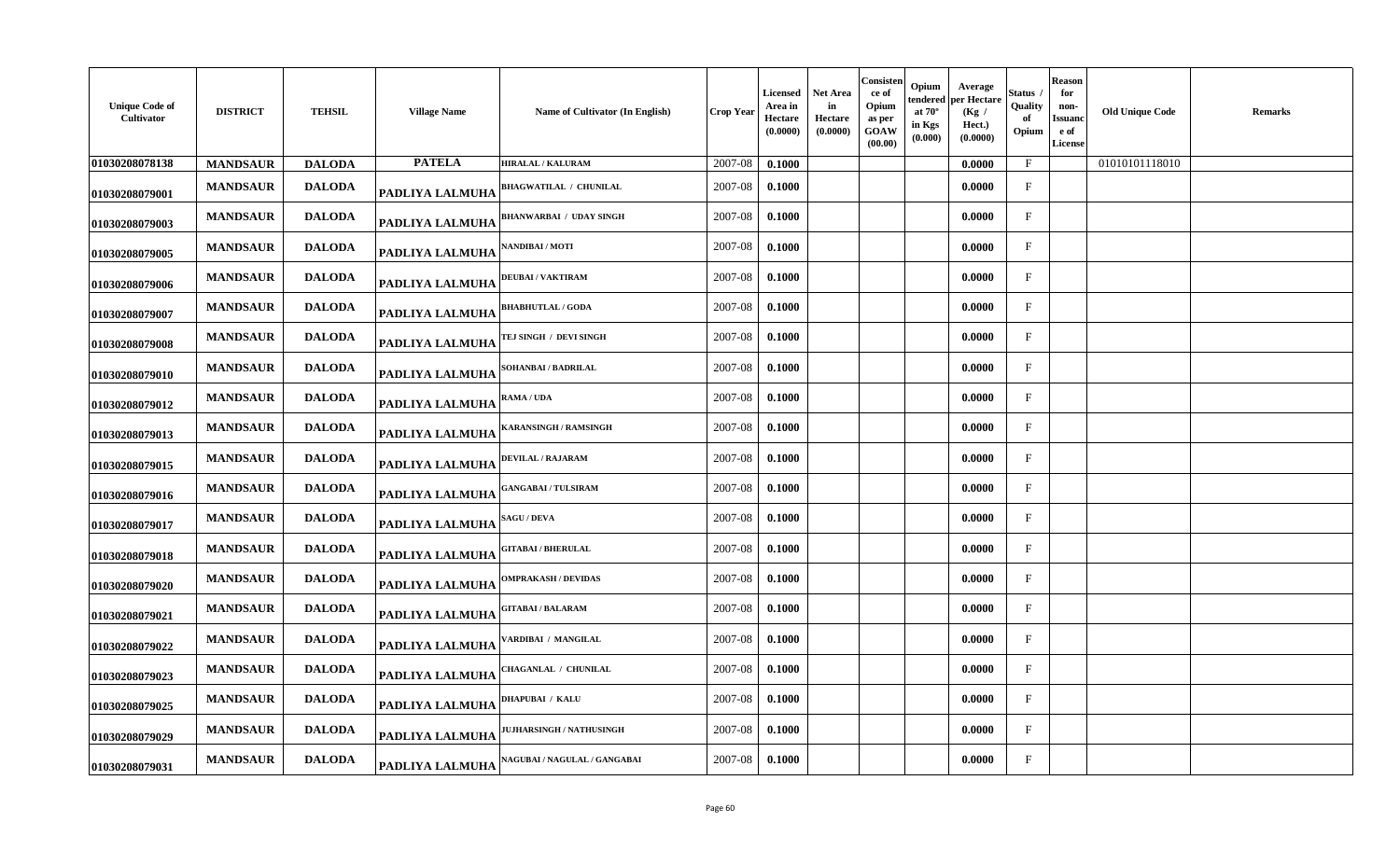| <b>Unique Code of</b><br>Cultivator | <b>DISTRICT</b> | <b>TEHSIL</b> | <b>Village Name</b>    | Name of Cultivator (In English)     | <b>Crop Year</b> | <b>Licensed</b><br>Area in<br>Hectare<br>(0.0000) | Net Area<br>in<br>Hectare<br>(0.0000) | Consisten<br>ce of<br>Opium<br>as per<br>GOAW<br>(00.00) | Opium<br>tendered<br>at $70^\circ$<br>in Kgs<br>(0.000) | Average<br>per Hectare<br>(Kg /<br>Hect.)<br>(0.0000) | Status<br>Quality<br>of<br>Opium | Reason<br>for<br>non-<br>Issuand<br>e of<br>License | Old Unique Code | Remarks |
|-------------------------------------|-----------------|---------------|------------------------|-------------------------------------|------------------|---------------------------------------------------|---------------------------------------|----------------------------------------------------------|---------------------------------------------------------|-------------------------------------------------------|----------------------------------|-----------------------------------------------------|-----------------|---------|
| 01030208079032                      | <b>MANDSAUR</b> | <b>DALODA</b> | <b>PADLIYA LALMUHA</b> | MADANLAL / NANDLAL                  | 2007-08          | 0.1000                                            |                                       |                                                          |                                                         | 0.0000                                                | $\mathbf{F}$                     |                                                     |                 |         |
| 01030208079034                      | <b>MANDSAUR</b> | <b>DALODA</b> | <b>PADLIYA LALMUHA</b> | <b>ASHAKUNVAR / RAMESHVAR</b>       | 2007-08          | 0.1000                                            |                                       |                                                          |                                                         | 0.0000                                                | $\mathbf{F}$                     |                                                     |                 |         |
| 01030208079035                      | <b>MANDSAUR</b> | <b>DALODA</b> | PADLIYA LALMUHA        | <b>MANGIBAI / GOTAMLAL</b>          | 2007-08          | 0.1000                                            |                                       |                                                          |                                                         | 0.0000                                                | $\mathbf{F}$                     |                                                     |                 |         |
| 01030208079037                      | <b>MANDSAUR</b> | <b>DALODA</b> | PADLIYA LALMUHA        | SHYAMUBAI / SITARAM                 | 2007-08          | 0.1000                                            |                                       |                                                          |                                                         | 0.0000                                                | $\mathbf{F}$                     |                                                     |                 |         |
| 01030208079038                      | <b>MANDSAUR</b> | <b>DALODA</b> | <b>PADLIYA LALMUHA</b> | <b>DEVRAM / GOPAL</b>               | 2007-08          | 0.1000                                            |                                       |                                                          |                                                         | 0.0000                                                | $\mathbf F$                      |                                                     |                 |         |
| 01030208079039                      | <b>MANDSAUR</b> | <b>DALODA</b> | <b>PADLIYA LALMUHA</b> | <b>BHERULAL / KACHRU</b>            | 2007-08          | 0.1000                                            |                                       |                                                          |                                                         | 0.0000                                                | $\mathbf{F}$                     |                                                     |                 |         |
| 01030208079041                      | <b>MANDSAUR</b> | <b>DALODA</b> | <b>PADLIYA LALMUHA</b> | <b>KARULAL / LACHIRAM</b>           | 2007-08          | 0.1000                                            |                                       |                                                          |                                                         | 0.0000                                                | $\mathbf{F}$                     |                                                     |                 |         |
| 01030208079042                      | <b>MANDSAUR</b> | <b>DALODA</b> | PADLIYA LALMUHA        | RAMESHWAR / NAWAL                   | 2007-08          | 0.1000                                            |                                       |                                                          |                                                         | 0.0000                                                | $\mathbf{F}$                     |                                                     |                 |         |
| 01030208079044                      | <b>MANDSAUR</b> | <b>DALODA</b> | PADLIYA LALMUHA        | DEVILAL / KANWARLAL                 | 2007-08          | 0.1000                                            |                                       |                                                          |                                                         | 0.0000                                                | $\mathbf{F}$                     |                                                     |                 |         |
| 01030208079049                      | <b>MANDSAUR</b> | <b>DALODA</b> | <b>PADLIYA LALMUHA</b> | RUKMANIBAI / DHANA                  | 2007-08          | 0.1000                                            |                                       |                                                          |                                                         | 0.0000                                                | F                                |                                                     |                 |         |
| 01030208079052                      | <b>MANDSAUR</b> | <b>DALODA</b> | PADLIYA LALMUHA        | <b>RUKMANBAI / DEVRAM</b>           | 2007-08          | 0.1000                                            |                                       |                                                          |                                                         | 0.0000                                                | $_{\rm F}$                       |                                                     |                 |         |
| 01030208079055                      | <b>MANDSAUR</b> | <b>DALODA</b> | PADLIYA LALMUHA        | PUNAM SINGH / LAXMAN SINGH          | 2007-08          | 0.1000                                            |                                       |                                                          |                                                         | 0.0000                                                | $\mathbf{F}$                     |                                                     |                 |         |
| 01030208079057                      | <b>MANDSAUR</b> | <b>DALODA</b> | PADLIYA LALMUHA        | KANWARLAL / BAJERAM                 | 2007-08          | 0.1000                                            |                                       |                                                          |                                                         | 0.0000                                                | $\mathbf{F}$                     |                                                     |                 |         |
| 01030208079058                      | <b>MANDSAUR</b> | <b>DALODA</b> | PADLIYA LALMUHA        | <b>IEMKUNWAR / LAXMAN SINGH</b>     | 2007-08          | 0.1000                                            |                                       |                                                          |                                                         | 0.0000                                                | $\mathbf{F}$                     |                                                     |                 |         |
| 01030208079061                      | <b>MANDSAUR</b> | <b>DALODA</b> | PADLIYA LALMUHA        | KAMAL SINGH / AMAR SINGH            | 2007-08          | 0.1000                                            |                                       |                                                          |                                                         | 0.0000                                                | $\mathbf{F}$                     |                                                     |                 |         |
| 01030208079065                      | <b>MANDSAUR</b> | <b>DALODA</b> | <b>PADLIYA LALMUHA</b> | <b>ASTURIBAI / GANGARAM</b>         | 2007-08          | 0.1000                                            |                                       |                                                          |                                                         | 0.0000                                                | $\mathbf F$                      |                                                     |                 |         |
| 01030208079067                      | <b>MANDSAUR</b> | <b>DALODA</b> | <b>PADLIYA LALMUHA</b> | <b>ABHCHANDRA / DEVA</b>            | 2007-08          | 0.1000                                            |                                       |                                                          |                                                         | 0.0000                                                | $\mathbf{F}$                     |                                                     |                 |         |
| 01030208079069                      | <b>MANDSAUR</b> | <b>DALODA</b> | <b>PADLIYA LALMUHA</b> | <b>AJENDRASINGH / VAKTAVARSINGH</b> | 2007-08          | 0.1000                                            |                                       |                                                          |                                                         | 0.0000                                                | $\mathbf{F}$                     |                                                     |                 |         |
| 01030208079071                      | <b>MANDSAUR</b> | <b>DALODA</b> | <b>PADLIYA LALMUHA</b> | <b>BHERULAL / RAMLAL</b>            | 2007-08          | 0.1000                                            |                                       |                                                          |                                                         | 0.0000                                                | $\mathbf{F}$                     |                                                     |                 |         |
| 01030208079073                      | <b>MANDSAUR</b> | <b>DALODA</b> | <b>PADLIYA LALMUHA</b> | SUNDARBAI / RATANLAL                | 2007-08          | 0.1000                                            |                                       |                                                          |                                                         | 0.0000                                                | $\mathbf{F}$                     |                                                     |                 |         |
| 01030208079074                      | <b>MANDSAUR</b> | <b>DALODA</b> | PADLIYA LALMUHA        | TULSIRAM / VAKTA                    | 2007-08          | 0.1000                                            |                                       |                                                          |                                                         | 0.0000                                                | $_{\rm F}$                       |                                                     |                 |         |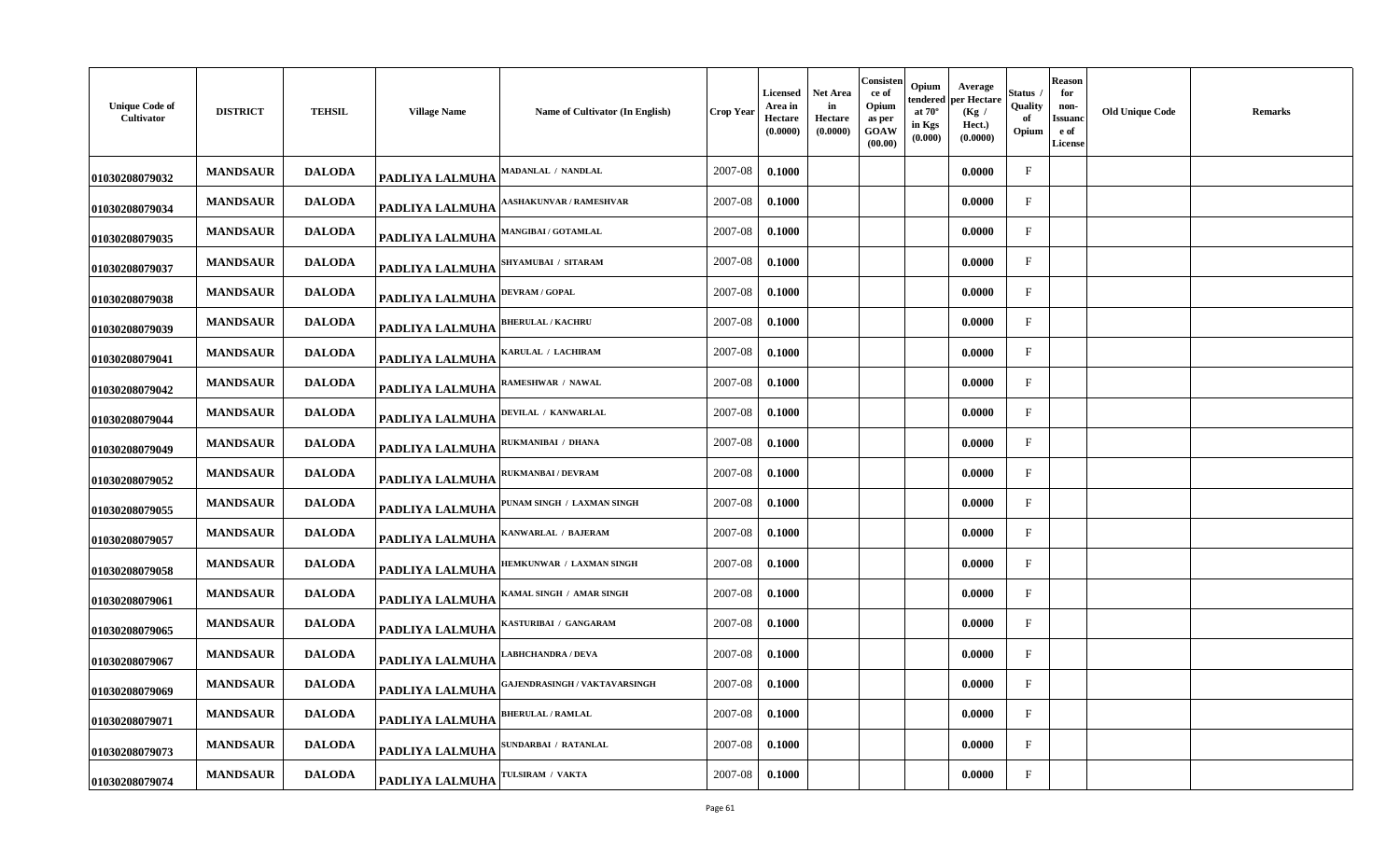| <b>Unique Code of</b><br>Cultivator | <b>DISTRICT</b>                    | <b>TEHSIL</b>                  | <b>Village Name</b>                  | Name of Cultivator (In English)            | <b>Crop Year</b>   | <b>Licensed</b><br>Area in<br>Hectare<br>(0.0000) | <b>Net Area</b><br>in<br>Hectare<br>(0.0000) | Consisten<br>ce of<br>Opium<br>as per<br>GOAW<br>(00.00) | Opium<br>tendered<br>at $70^\circ$<br>in Kgs<br>(0.000) | Average<br>per Hectare<br>(Kg)<br>Hect.)<br>(0.0000) | Status<br>Quality<br>Opium   | <b>Reason</b><br>for<br>non-<br>Issuanc<br>e of<br><b>License</b> | <b>Old Unique Code</b> | <b>Remarks</b> |
|-------------------------------------|------------------------------------|--------------------------------|--------------------------------------|--------------------------------------------|--------------------|---------------------------------------------------|----------------------------------------------|----------------------------------------------------------|---------------------------------------------------------|------------------------------------------------------|------------------------------|-------------------------------------------------------------------|------------------------|----------------|
| 01030208079076                      | <b>MANDSAUR</b>                    | <b>DALODA</b>                  | PADLIYA LALMUHA                      | <b>KASHIBAI / TORIRAM</b>                  | 2007-08            | 0.1000                                            |                                              |                                                          |                                                         | 0.0000                                               | $\mathbf F$                  |                                                                   |                        |                |
| 01030208079081                      | <b>MANDSAUR</b>                    | <b>DALODA</b>                  | PADLIYA LALMUHA                      | <b>GOVINDRAM / VAKTA</b>                   | 2007-08            | 0.1000                                            |                                              |                                                          |                                                         | 0.0000                                               | $\mathbf{F}$                 |                                                                   |                        |                |
| 01030208079082                      | <b>MANDSAUR</b>                    | <b>DALODA</b>                  | PADLIYA LALMUHA                      | RAJIBAI / KHEMRAJ                          | 2007-08            | 0.1000                                            |                                              |                                                          |                                                         | 0.0000                                               | F                            |                                                                   |                        |                |
| 01030208079083                      | <b>MANDSAUR</b>                    | <b>DALODA</b>                  | PADLIYA LALMUHA                      | UNKARLAL / GANGARAM                        | 2007-08            | 0.1000                                            |                                              |                                                          |                                                         | 0.0000                                               | $\mathbf F$                  |                                                                   |                        |                |
| 01030208079084                      | <b>MANDSAUR</b>                    | <b>DALODA</b>                  | PADLIYA LALMUHA                      | <b>BHANVARLAL / KHEMRAJ</b>                | 2007-08            | 0.1000                                            |                                              |                                                          |                                                         | 0.0000                                               | F                            |                                                                   |                        |                |
| 01030208079085                      | <b>MANDSAUR</b>                    | <b>DALODA</b>                  | PADLIYA LALMUHA                      | AXMINARAYAN / BHAGWANDAS                   | 2007-08            | 0.1000                                            |                                              |                                                          |                                                         | 0.0000                                               | $\mathbf{F}$                 |                                                                   |                        |                |
| 01030208079086                      | <b>MANDSAUR</b>                    | <b>DALODA</b>                  | PADLIYA LALMUHA                      | SITARAM / MANGILAL                         | 2007-08            | 0.1000                                            |                                              |                                                          |                                                         | 0.0000                                               | $_{\rm F}$                   |                                                                   |                        |                |
| 01030208079088                      | <b>MANDSAUR</b>                    | <b>DALODA</b>                  | PADLIYA LALMUHA                      | KANWARLAL / MANGILAL                       | 2007-08            | 0.1000                                            |                                              |                                                          |                                                         | 0.0000                                               | $\mathbf{F}$                 |                                                                   |                        |                |
| 01030208079091                      | <b>MANDSAUR</b>                    | <b>DALODA</b>                  | PADLIYA LALMUHA                      | <b>RAMLAL / HAMER JI</b>                   | 2007-08            | 0.1000                                            |                                              |                                                          |                                                         | 0.0000                                               | $\mathbf{F}$                 |                                                                   |                        |                |
| 01030208079099                      | <b>MANDSAUR</b>                    | <b>DALODA</b>                  | PADLIYA LALMUHA                      | DALU / ONKARLAL                            | 2007-08            | 0.1000                                            |                                              |                                                          |                                                         | 0.0000                                               | $\mathbf{F}$                 |                                                                   |                        |                |
| 01030208079101                      | <b>MANDSAUR</b>                    | <b>DALODA</b>                  | PADLIYA LALMUHA                      | NAWALRAM / ONKARLAL                        | 2007-08            | 0.1000                                            |                                              |                                                          |                                                         | 0.0000                                               | $\mathbf F$                  |                                                                   |                        |                |
| 01030208079036                      | <b>MANDSAUR</b>                    | <b>DALODA</b>                  | PADLIYA LALMUHA                      | <b>BALARAM / AMRITRAM</b>                  | 2007-08            | 0.1000                                            |                                              |                                                          |                                                         | 0.0000                                               | $\mathbf F$                  |                                                                   |                        |                |
| 01030208079103                      | <b>MANDSAUR</b>                    | <b>DALODA</b>                  | PADLIYA LALMUHA                      | <b>BHURIBAI / VARDICHANDRA</b>             | 2007-08            | 0.1000                                            |                                              |                                                          |                                                         | 0.0000                                               | $_{\rm F}$                   |                                                                   |                        |                |
| 01030208080016                      | <b>MANDSAUR</b>                    | <b>DALODA</b>                  | PIPLIYA MUJHAWER                     | <b>GANESHRAM / GULAB</b>                   | 2007-08            | 0.1000                                            |                                              |                                                          |                                                         | 0.0000                                               | $\mathbf{F}$                 |                                                                   |                        |                |
| 01030208080004                      | <b>MANDSAUR</b>                    | <b>DALODA</b>                  | PIPLIYA MUJHAWER<br>PIPLIYA MUJHAWER | <b>CHAINSINGH / VAKTAWARSINGH</b>          | 2007-08            | 0.1000                                            |                                              |                                                          |                                                         | 0.0000                                               | $\mathbf{F}$<br>$\mathbf{F}$ |                                                                   |                        |                |
| 01030208080008                      | <b>MANDSAUR</b>                    | <b>DALODA</b>                  | PIPLIYA MUJHAWER                     | <b>PRABHULAL / BABRU</b>                   | 2007-08            | 0.1000                                            |                                              |                                                          |                                                         | 0.0000                                               | $\mathbf F$                  |                                                                   |                        |                |
| 01030208080012<br>01030208080015    | <b>MANDSAUR</b>                    | <b>DALODA</b><br><b>DALODA</b> | PIPLIYA MUJHAWER                     | PREMKUNWAR / ONKARLAL<br>KAILASH / SHAVRAM | 2007-08<br>2007-08 | 0.1000                                            |                                              |                                                          |                                                         | 0.0000                                               | $\mathbf F$                  |                                                                   |                        |                |
| 01030208080020                      | <b>MANDSAUR</b><br><b>MANDSAUR</b> | <b>DALODA</b>                  | PIPLIYA MUJHAWER                     | <b>MANGILAL / NARAYAN</b>                  | 2007-08            | 0.1000<br>0.1000                                  |                                              |                                                          |                                                         | 0.0000<br>0.0000                                     | $\mathbf{F}$                 |                                                                   |                        |                |
| 01030208080023                      | <b>MANDSAUR</b>                    | <b>DALODA</b>                  | PIPLIYA MUJHAWER                     | <b>BHERULAL / DHURA</b>                    | 2007-08            | 0.1000                                            |                                              |                                                          |                                                         | 0.0000                                               | $\mathbf{F}$                 |                                                                   |                        |                |
| 01030208080025                      | <b>MANDSAUR</b>                    | <b>DALODA</b>                  | PIPLIYA MUJHAWER                     | MOD SINGH / KHUMAN SINGH                   | 2007-08            | 0.1000                                            |                                              |                                                          |                                                         | 0.0000                                               | $\mathbf{F}$                 |                                                                   |                        |                |
| 01030208080032                      | <b>MANDSAUR</b>                    | <b>DALODA</b>                  | PIPLIYA MUJHAWER                     | <b>CHUNNILAL / BABRU</b>                   | 2007-08            | 0.1000                                            |                                              |                                                          |                                                         | 0.0000                                               | $\mathbf{F}$                 |                                                                   |                        |                |
| 01030208080033                      | <b>MANDSAUR</b>                    | <b>DALODA</b>                  | PIPLIYA MUJHAWER                     | MOHAN SINGH / LAL SINGH                    | 2007-08            | 0.1000                                            |                                              |                                                          |                                                         | 0.0000                                               | $\mathbf{F}$                 |                                                                   |                        |                |
| 01030208080013                      | <b>MANDSAUR</b>                    | <b>DALODA</b>                  | PIPLIYA MUJHAWER                     | SHARIF MOHAMMAD / SAID MOHAMMAD            | 2007-08            | 0.1000                                            |                                              |                                                          |                                                         | 0.0000                                               | $\mathbf{F}$                 |                                                                   |                        |                |
| 01030208080038                      | <b>MANDSAUR</b>                    | <b>DALODA</b>                  | PIPLIYA MUJHAWER                     | <b>NAGULAL / CHUNILAL</b>                  | 2007-08            | 0.1000                                            |                                              |                                                          |                                                         | 0.0000                                               | $\mathbf{F}$                 |                                                                   | 01030207037010         |                |
| 01030208081019                      | <b>MANDSAUR</b>                    | <b>DALODA</b>                  | <b>RAKODA</b>                        | KANHAIYALAL / RAMNARAYAN                   | 2007-08            | 0.1000                                            | 0.0500                                       |                                                          | 3.900                                                   | 78.0000                                              | G                            |                                                                   |                        |                |
| 01030208081082                      | <b>MANDSAUR</b>                    | <b>DALODA</b>                  | <b>RAKODA</b>                        | <b>ONKARLAL / BHERULAL</b>                 | 2007-08            | 0.1000                                            | 0.0950                                       |                                                          | 6.840                                                   | 72.0000                                              | G                            |                                                                   |                        |                |
| 01030208081001                      | <b>MANDSAUR</b>                    | <b>DALODA</b>                  | <b>RAKODA</b>                        | AMBALAL / KANWARLAL                        | 2007-08            | 0.1000                                            |                                              |                                                          |                                                         | 0.0000                                               | $\mathbf F$                  |                                                                   |                        |                |
| 01030208081002                      | <b>MANDSAUR</b>                    | <b>DALODA</b>                  | <b>RAKODA</b>                        | <b>BALMUKUND / BALARAM</b>                 | 2007-08            | 0.1000                                            | 0.1000                                       |                                                          | 6.540                                                   | 65.4000                                              | G                            |                                                                   |                        |                |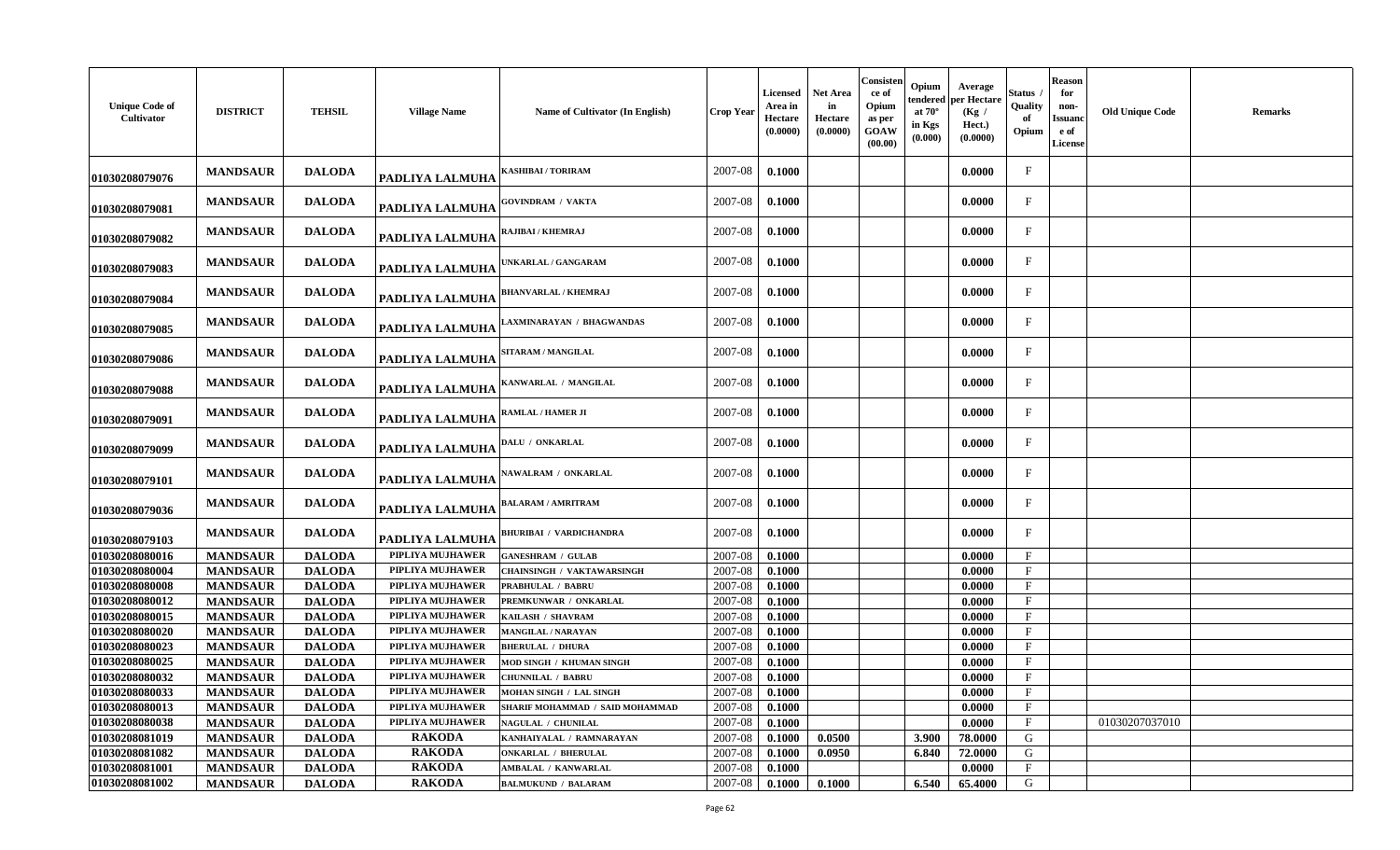| <b>Unique Code of</b><br>Cultivator | <b>DISTRICT</b> | <b>TEHSIL</b> | <b>Village Name</b> | <b>Name of Cultivator (In English)</b> | Crop Year | Licensed<br>Area in<br>Hectare<br>(0.0000) | <b>Net Area</b><br>in<br>Hectare<br>(0.0000) | Consister<br>ce of<br>Opium<br>as per<br>GOAW<br>(00.00) | Opium<br>endered<br>at $70^\circ$<br>in Kgs<br>(0.000) | Average<br>per Hectare<br>(Kg /<br>Hect.)<br>(0.0000) | Status<br>Quality<br>of<br>Opium | <b>Reason</b><br>for<br>non-<br><b>Issuanc</b><br>e of<br><b>License</b> | <b>Old Unique Code</b> | <b>Remarks</b> |
|-------------------------------------|-----------------|---------------|---------------------|----------------------------------------|-----------|--------------------------------------------|----------------------------------------------|----------------------------------------------------------|--------------------------------------------------------|-------------------------------------------------------|----------------------------------|--------------------------------------------------------------------------|------------------------|----------------|
| 01030208081003                      | <b>MANDSAUR</b> | <b>DALODA</b> | <b>RAKODA</b>       | <b>BHUWANILAL / DEVILAL</b>            | 2007-08   | 0.1000                                     |                                              |                                                          |                                                        | 0.0000                                                | $\mathbf{F}$                     |                                                                          |                        |                |
| 01030208081006                      | <b>MANDSAUR</b> | <b>DALODA</b> | <b>RAKODA</b>       | <b>JAGANNATH / MANNALAL</b>            | 2007-08   | 0.1000                                     |                                              |                                                          |                                                        | 0.0000                                                | $\mathbf{F}$                     |                                                                          |                        |                |
| 01030208081007                      | <b>MANDSAUR</b> | <b>DALODA</b> | <b>RAKODA</b>       | VARDICHAND / BHAGIRATH                 | 2007-08   | 0.1000                                     | 0.0950                                       |                                                          | 6.200                                                  | 65.2632                                               | G                                |                                                                          |                        |                |
| 01030208081008                      | <b>MANDSAUR</b> | <b>DALODA</b> | <b>RAKODA</b>       | RAMCHANDRAA / BALARAM                  | 2007-08   | 0.1000                                     | 0.0950                                       |                                                          | 6.500                                                  | 68.4211                                               | G                                |                                                                          |                        |                |
| 01030208081009                      | <b>MANDSAUR</b> | <b>DALODA</b> | <b>RAKODA</b>       | <b>JAGDISH / KHUSHALILAL</b>           | 2007-08   | 0.1000                                     | 0.0950                                       |                                                          | 6.430                                                  | 67.6842                                               | G                                |                                                                          |                        |                |
| 01030208081011                      | <b>MANDSAUR</b> | <b>DALODA</b> | <b>RAKODA</b>       | <b>BABULAL / BALARAM</b>               | 2007-08   | 0.1000                                     | 0.0950                                       |                                                          | 6.700                                                  | 70.5263                                               | G                                |                                                                          |                        |                |
| 01030208081012                      | <b>MANDSAUR</b> | <b>DALODA</b> | <b>RAKODA</b>       | LAKSHMINARAYAN / BHANVARLAL            | 2007-08   | 0.1000                                     | 0.0800                                       |                                                          | 4.890                                                  | 61.1250                                               | G                                |                                                                          |                        |                |
| 01030208081014                      | <b>MANDSAUR</b> | <b>DALODA</b> | <b>RAKODA</b>       | <b>JAGDISH / KANHAIYALAL</b>           | 2007-08   | 0.1000                                     | 0.0700                                       |                                                          | 4.680                                                  | 66.8571                                               | G                                |                                                                          |                        |                |
| 01030208081015                      | <b>MANDSAUR</b> | <b>DALODA</b> | <b>RAKODA</b>       | <b>GUNWANT KUMAR / RADHESHYAM</b>      | 2007-08   | 0.1000                                     | 0.1000                                       |                                                          | 6.610                                                  | 66.1000                                               | G                                |                                                                          |                        |                |
| 01030208081016                      | <b>MANDSAUR</b> | <b>DALODA</b> | <b>RAKODA</b>       | KANHAIYALAL / DEVILAL                  | 2007-08   | 0.1000                                     | 0.0950                                       |                                                          | 6.310                                                  | 66.4211                                               | G                                |                                                                          |                        |                |
| 01030208081018                      | <b>MANDSAUR</b> | <b>DALODA</b> | <b>RAKODA</b>       | RAJESH / JAWHARLAL                     | 2007-08   | 0.1000                                     | 0.1000                                       |                                                          | 6.490                                                  | 64.9000                                               | G                                |                                                                          |                        |                |
| 01030208081022                      | <b>MANDSAUR</b> | <b>DALODA</b> | <b>RAKODA</b>       | <b>RAMLAL / SURATRAM</b>               | 2007-08   | 0.1000                                     | 0.0950                                       |                                                          | 6.010                                                  | 63.2632                                               | G                                |                                                                          |                        |                |
| 01030208081023                      | <b>MANDSAUR</b> | <b>DALODA</b> | <b>RAKODA</b>       | PARWATIBAI / AMBARAM                   | 2007-08   | 0.1000                                     | 0.0950                                       |                                                          | 6.050                                                  | 63.6842                                               | G                                |                                                                          |                        |                |
| 01030208081025                      | <b>MANDSAUR</b> | <b>DALODA</b> | <b>RAKODA</b>       | RAM KUNWARBAI / CHAMPALAL              | 2007-08   | 0.1000                                     | 0.0950                                       |                                                          | 5.880                                                  | 61.8947                                               | G                                |                                                                          |                        |                |
| 01030208081026                      | <b>MANDSAUR</b> | <b>DALODA</b> | <b>RAKODA</b>       | <b>RATANLAL / BHERULAL</b>             | 2007-08   | 0.1000                                     | 0.0950                                       |                                                          | 6.140                                                  | 64.6316                                               | G                                |                                                                          |                        |                |
| 01030208081027                      | <b>MANDSAUR</b> | <b>DALODA</b> | <b>RAKODA</b>       | <b>MULCHANDRA / RUPA</b>               | 2007-08   | 0.1000                                     | 0.1000                                       |                                                          | 6.890                                                  | 68.9000                                               | G                                |                                                                          |                        |                |
| 01030208081029                      | <b>MANDSAUR</b> | <b>DALODA</b> | <b>RAKODA</b>       | <b>BALARAM / CHATURBHUJ</b>            | 2007-08   | 0.1000                                     | 0.0950                                       |                                                          | 6.590                                                  | 69.3684                                               | G                                |                                                                          |                        |                |
| 01030208081032                      | <b>MANDSAUR</b> | <b>DALODA</b> | <b>RAKODA</b>       | <b>BASANTILAL / RATANLAL</b>           | 2007-08   | 0.1000                                     |                                              |                                                          |                                                        | 0.0000                                                | $\mathbf{F}$                     |                                                                          |                        |                |
| 01030208081034                      | <b>MANDSAUR</b> | <b>DALODA</b> | <b>RAKODA</b>       | <b>BANSHILAL / RAJARAM</b>             | 2007-08   | 0.1000                                     |                                              |                                                          |                                                        | 0.0000                                                | $\mathbf{F}$                     |                                                                          |                        |                |
| 01030208081035                      | <b>MANDSAUR</b> | <b>DALODA</b> | <b>RAKODA</b>       | <b>BALU / GOPAL</b>                    | 2007-08   | 0.1000                                     | 0.0950                                       |                                                          | 6.550                                                  | 68.9474                                               | G                                |                                                                          |                        |                |
| 01030208081036                      | <b>MANDSAUR</b> | <b>DALODA</b> | <b>RAKODA</b>       | RATANLAL / TULSIRAM                    | 2007-08   | 0.1000                                     | 0.0500                                       |                                                          | 3.150                                                  | 63.0000                                               | G                                |                                                                          |                        |                |
| 01030208081037                      | <b>MANDSAUR</b> | <b>DALODA</b> | <b>RAKODA</b>       | <b>RAMRATAN / BALU</b>                 | 2007-08   | 0.1000                                     | 0.0950                                       |                                                          | 6.060                                                  | 63.7895                                               | G                                |                                                                          |                        |                |
| 01030208081038                      | <b>MANDSAUR</b> | <b>DALODA</b> | <b>RAKODA</b>       | <b>BASANTILAL / CHUNNILAL</b>          | 2007-08   | 0.1000                                     | 0.0450                                       |                                                          | 2.580                                                  | 57.3333                                               | G                                |                                                                          |                        |                |
| 01030208081039                      | <b>MANDSAUR</b> | <b>DALODA</b> | <b>RAKODA</b>       | <b>BALARAM / RUPRAM</b>                | 2007-08   | 0.1000                                     | 0.1000                                       |                                                          | 6.290                                                  | 62.9000                                               | G                                |                                                                          |                        |                |
| 01030208081040                      | <b>MANDSAUR</b> | <b>DALODA</b> | <b>RAKODA</b>       | <b>LACHIRAM / DHANNA</b>               | 2007-08   | 0.1000                                     | 0.1000                                       |                                                          | 5.900                                                  | 59.0000                                               | G                                |                                                                          |                        |                |
| 01030208081041                      | <b>MANDSAUR</b> | <b>DALODA</b> | <b>RAKODA</b>       | <b>BHERULAL / BHANWARLAL</b>           | 2007-08   | 0.1000                                     |                                              |                                                          |                                                        | 0.0000                                                | $\mathbf{F}$                     |                                                                          |                        |                |
| 01030208081042                      | <b>MANDSAUR</b> | <b>DALODA</b> | <b>RAKODA</b>       | SAMANDARBAI / BAPULAL                  | 2007-08   | 0.1000                                     | 0.0950                                       |                                                          | 6.480                                                  | 68.2105                                               | G                                |                                                                          |                        |                |
| 01030208081043                      | <b>MANDSAUR</b> | <b>DALODA</b> | <b>RAKODA</b>       | <b>DINESH / DHURILAL</b>               | 2007-08   | 0.1000                                     | 0.0500                                       |                                                          | 3.120                                                  | 62.4000                                               | G                                |                                                                          |                        |                |
| 01030208081044                      | <b>MANDSAUR</b> | <b>DALODA</b> | <b>RAKODA</b>       | RAMKUNWAR / HAJARILAL                  | 2007-08   | 0.1000                                     | 0.1000                                       |                                                          | 6.770                                                  | 67.7000                                               | G                                |                                                                          |                        |                |
| 01030208081045                      | <b>MANDSAUR</b> | <b>DALODA</b> | <b>RAKODA</b>       | KANHAIYALAL / BHANWARLAL               | 2007-08   | 0.1000                                     |                                              |                                                          |                                                        | 0.0000                                                | $\mathbf F$                      |                                                                          |                        |                |
| 01030208081050                      | <b>MANDSAUR</b> | <b>DALODA</b> | <b>RAKODA</b>       | NATHULAL / RATANLAL                    | 2007-08   | 0.1000                                     |                                              |                                                          |                                                        | 0.0000                                                | $\mathbf{F}$                     |                                                                          |                        |                |
| 01030208081051                      | <b>MANDSAUR</b> | <b>DALODA</b> | <b>RAKODA</b>       | <b>DEVILAL / PUNAMCHAND</b>            | 2007-08   | 0.1000                                     |                                              |                                                          |                                                        | 0.0000                                                | $\mathbf{F}$                     |                                                                          |                        |                |
| 01030208081053                      | <b>MANDSAUR</b> | <b>DALODA</b> | <b>RAKODA</b>       | <b>BHAGATRAM / SURATRAM</b>            | 2007-08   | 0.1000                                     | 0.0950                                       |                                                          | 6.400                                                  | 67.3684                                               | G                                |                                                                          |                        |                |
| 01030208081054                      | <b>MANDSAUR</b> | <b>DALODA</b> | <b>RAKODA</b>       | <b>BASANTILAL / BALARAM</b>            | 2007-08   | 0.1000                                     | 0.0950                                       |                                                          | 6.520                                                  | 68.6316                                               | G                                |                                                                          |                        |                |
| 01030208081055                      | <b>MANDSAUR</b> | <b>DALODA</b> | <b>RAKODA</b>       | RATANBAI / KHEMRAJ                     | 2007-08   | 0.1000                                     | 0.1000                                       |                                                          | 6.620                                                  | 66.2000                                               | G                                |                                                                          |                        |                |
| 01030208081056                      | <b>MANDSAUR</b> | <b>DALODA</b> | <b>RAKODA</b>       | RATANBAI / MANGILAL                    | 2007-08   | 0.1000                                     | 0.1000                                       |                                                          | 6.880                                                  | 68.8000                                               | G                                |                                                                          |                        |                |
| 01030208081058                      | <b>MANDSAUR</b> | <b>DALODA</b> | <b>RAKODA</b>       | <b>DHAPUBAI / BALARAM</b>              | 2007-08   | 0.1000                                     | 0.0500                                       |                                                          | 3.160                                                  | 63.2000                                               | G                                |                                                                          |                        |                |
| 01030208081059                      | <b>MANDSAUR</b> | <b>DALODA</b> | <b>RAKODA</b>       | CHAGANLAL / CHATURBHUJ                 | 2007-08   | 0.1000                                     | 0.1000                                       |                                                          | 6.490                                                  | 64.9000                                               | G                                |                                                                          |                        |                |
| 01030208081060                      | <b>MANDSAUR</b> | <b>DALODA</b> | <b>RAKODA</b>       | RAMESHWAR / KANWARLAL                  | 2007-08   | 0.1000                                     | 0.0550                                       |                                                          | 3.710                                                  | 67.4545                                               | G                                |                                                                          |                        |                |
| <b>01030208081063</b>               | <b>MANDSAUR</b> | <b>DALODA</b> | <b>RAKODA</b>       | <b>SURESH / BHUWANILAL</b>             | 2007-08   | 0.1000                                     | 0.0950                                       |                                                          | 6.730                                                  | 70.8421                                               | G                                |                                                                          |                        |                |
| 01030208081064                      | <b>MANDSAUR</b> | <b>DALODA</b> | <b>RAKODA</b>       | MANALAL / NANURAM                      | 2007-08   | 0.1000                                     | 0.0650                                       |                                                          | 4.320                                                  | 66.4615                                               | G                                |                                                                          |                        |                |
| 01030208081065                      | <b>MANDSAUR</b> | <b>DALODA</b> | <b>RAKODA</b>       | <b>KISHANLAL / DEVA</b>                | 2007-08   | 0.1000                                     | 0.1000                                       |                                                          | 6.910                                                  | 69.1000                                               | G                                |                                                                          |                        |                |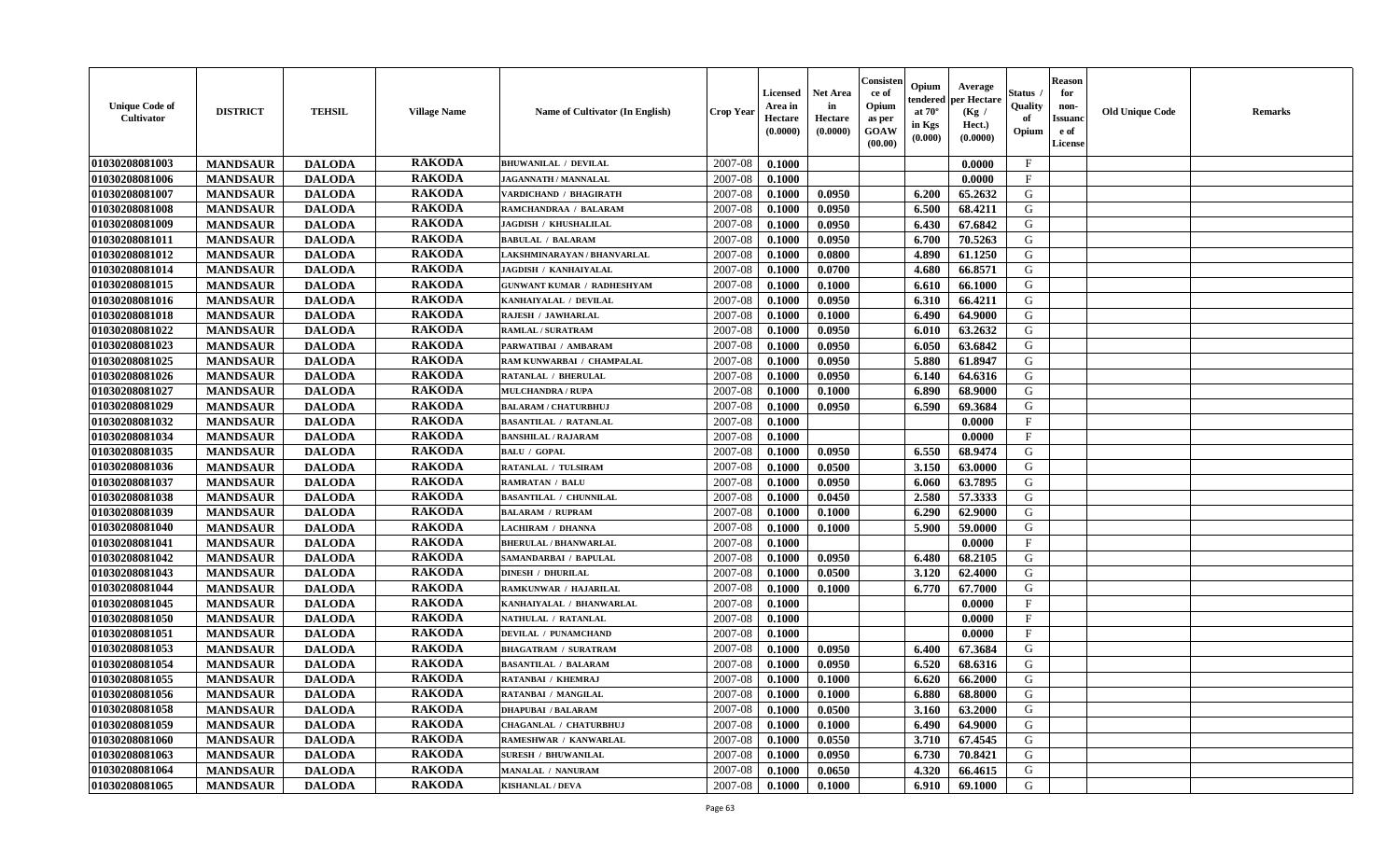| <b>Unique Code of</b><br>Cultivator | <b>DISTRICT</b> | <b>TEHSIL</b> | <b>Village Name</b> | Name of Cultivator (In English) | <b>Crop Year</b> | <b>Licensed</b><br>Area in<br>Hectare<br>(0.0000) | <b>Net Area</b><br>in<br>Hectare<br>(0.0000) | Consisten<br>ce of<br>Opium<br>as per<br><b>GOAW</b><br>(00.00) | Opium<br>endered<br>at $70^\circ$<br>in Kgs<br>(0.000) | Average<br>per Hectare<br>(Kg /<br>Hect.)<br>(0.0000) | Status ,<br>Quality<br>of<br>Opium | <b>Reason</b><br>for<br>non-<br><b>Issuanc</b><br>e of<br><b>License</b> | <b>Old Unique Code</b> | <b>Remarks</b> |
|-------------------------------------|-----------------|---------------|---------------------|---------------------------------|------------------|---------------------------------------------------|----------------------------------------------|-----------------------------------------------------------------|--------------------------------------------------------|-------------------------------------------------------|------------------------------------|--------------------------------------------------------------------------|------------------------|----------------|
| 01030208081067                      | <b>MANDSAUR</b> | <b>DALODA</b> | <b>RAKODA</b>       | <b>BHULIBAI / RAMLAL</b>        | 2007-08          | 0.1000                                            |                                              |                                                                 |                                                        | 0.0000                                                | $\mathbf{F}$                       |                                                                          |                        |                |
| 01030208081068                      | <b>MANDSAUR</b> | <b>DALODA</b> | <b>RAKODA</b>       | RATANLAL / RUPRAM               | 2007-08          | 0.1000                                            | 0.0950                                       |                                                                 | 6.380                                                  | 67.1579                                               | G                                  |                                                                          |                        |                |
| 01030208081069                      | <b>MANDSAUR</b> | <b>DALODA</b> | <b>RAKODA</b>       | NANDRAM / RAMLAL                | 2007-08          | 0.1000                                            |                                              |                                                                 |                                                        | 0.0000                                                | $\mathbf{F}$                       |                                                                          |                        |                |
| 01030208081070                      | <b>MANDSAUR</b> | <b>DALODA</b> | <b>RAKODA</b>       | SHIVLAL / CHUNILAL              | 2007-08          | 0.1000                                            | 0.0950                                       |                                                                 | 5.750                                                  | 60.5263                                               | G                                  |                                                                          |                        |                |
| 01030208081071                      | <b>MANDSAUR</b> | <b>DALODA</b> | <b>RAKODA</b>       | LAXMINARAYAN / KASHIRAM         | 2007-08          | 0.1000                                            | 0.1000                                       |                                                                 | 6.900                                                  | 69.0000                                               | G                                  |                                                                          |                        |                |
| 01030208081072                      | <b>MANDSAUR</b> | <b>DALODA</b> | <b>RAKODA</b>       | JAGDISH / CHATURBHUJ            | 2007-08          | 0.1000                                            | 0.1000                                       |                                                                 | 6.930                                                  | 69.3000                                               | G                                  |                                                                          |                        |                |
| 01030208081075                      | <b>MANDSAUR</b> | <b>DALODA</b> | <b>RAKODA</b>       | <b>RAMNARAYAN / RUPRAM</b>      | 2007-08          | 0.1000                                            |                                              |                                                                 |                                                        | 0.0000                                                | $\mathbf{F}$                       |                                                                          |                        |                |
| 01030208081077                      | <b>MANDSAUR</b> | <b>DALODA</b> | <b>RAKODA</b>       | <b>BHAGATRAM / RATANLAL</b>     | 2007-08          | 0.1000                                            | 0.0300                                       |                                                                 | 2.140                                                  | 71.3333                                               | G                                  |                                                                          |                        |                |
| 01030208081079                      | <b>MANDSAUR</b> | <b>DALODA</b> | <b>RAKODA</b>       | <b>VENIRAM / GOPAL</b>          | 2007-08          | 0.1000                                            | 0.1000                                       |                                                                 | 6.510                                                  | 65.1000                                               | G                                  |                                                                          |                        |                |
| 01030208081083                      | <b>MANDSAUR</b> | <b>DALODA</b> | <b>RAKODA</b>       | RAM SINGH / DHANA               | 2007-08          | 0.1000                                            | 0.1000                                       |                                                                 | 6.460                                                  | 64.6000                                               | <sup>1</sup>                       | 02                                                                       |                        |                |
| 01030208081084                      | <b>MANDSAUR</b> | <b>DALODA</b> | <b>RAKODA</b>       | <b>BADRILAL / NARAYAN</b>       | 2007-08          | 0.1000                                            |                                              |                                                                 |                                                        | 0.0000                                                | $\mathbf{F}$                       |                                                                          |                        |                |
| 01030208081085                      | <b>MANDSAUR</b> | <b>DALODA</b> | <b>RAKODA</b>       | PUNAMCHAND / GIRDHARI           | 2007-08          | 0.1000                                            | 0.0550                                       |                                                                 | 3.330                                                  | 60.5455                                               | G                                  |                                                                          |                        |                |
| 01030208081088                      | <b>MANDSAUR</b> | <b>DALODA</b> | <b>RAKODA</b>       | <b>RAMESHWAR / BHANWARLAL</b>   | 2007-08          | 0.1000                                            | 0.1000                                       |                                                                 | 6.800                                                  | 68.0000                                               | G                                  |                                                                          |                        |                |
| 01030208081092                      | <b>MANDSAUR</b> | <b>DALODA</b> | <b>RAKODA</b>       | <b>BALARAM / RUPRAM</b>         | 2007-08          | 0.1000                                            |                                              |                                                                 |                                                        | 0.0000                                                | $\mathbf N$                        |                                                                          |                        |                |
| 01030208081093                      | <b>MANDSAUR</b> | <b>DALODA</b> | <b>RAKODA</b>       | <b>SHYAMLAL / PRABHULAL</b>     | 2007-08          | 0.1000                                            |                                              |                                                                 |                                                        | 0.0000                                                | $\mathbf{F}$                       |                                                                          |                        |                |
| 01030208081097                      | <b>MANDSAUR</b> | <b>DALODA</b> | <b>RAKODA</b>       | <b>NANDRAM / BHERULAL</b>       | 2007-08          | 0.1000                                            | 0.0950                                       |                                                                 | 6.380                                                  | 67.1579                                               | G                                  |                                                                          |                        |                |
| 01030208081098                      | <b>MANDSAUR</b> | <b>DALODA</b> | <b>RAKODA</b>       | KANWARLAL / NIRBHYARAM          | 2007-08          | 0.1000                                            | 0.1050                                       |                                                                 | 7.100                                                  | 67.6190                                               | G                                  |                                                                          |                        |                |
| 01030208081099                      | <b>MANDSAUR</b> | <b>DALODA</b> | <b>RAKODA</b>       | JAWAHARLAL / NAWALRAM           | 2007-08          | 0.1000                                            |                                              |                                                                 |                                                        | 0.0000                                                | $_{\rm F}$                         |                                                                          |                        |                |
| 01030208081103                      | <b>MANDSAUR</b> | <b>DALODA</b> | <b>RAKODA</b>       | RAMESHWAR / KHUSHALIRAM         | 2007-08          | 0.1000                                            | 0.0800                                       |                                                                 | 5.090                                                  | 63.6250                                               | G                                  |                                                                          |                        |                |
| 01030208081104                      | <b>MANDSAUR</b> | <b>DALODA</b> | <b>RAKODA</b>       | <b>AMRATRAM / BALARAM</b>       | 2007-08          | 0.1000                                            | 0.0950                                       |                                                                 | 6.750                                                  | 71.0526                                               | G                                  |                                                                          |                        |                |
| 01030208081108                      | <b>MANDSAUR</b> | <b>DALODA</b> | <b>RAKODA</b>       | SALAGRAM / NIRBHAYRAM           | 2007-08          | 0.1000                                            | 0.0950                                       |                                                                 | 6.540                                                  | 68.8421                                               | G                                  |                                                                          |                        |                |
| 01030208081110                      | <b>MANDSAUR</b> | <b>DALODA</b> | <b>RAKODA</b>       | PREMCHANDRA / BALARAM           | 2007-08          | 0.1000                                            | 0.0950                                       |                                                                 | 6.810                                                  | 71.6842                                               | G                                  |                                                                          |                        |                |
| 01030208081111                      | <b>MANDSAUR</b> | <b>DALODA</b> | <b>RAKODA</b>       | <b>BANSHILAL / KISHANLAL</b>    | 2007-08          | 0.1000                                            | 0.0500                                       |                                                                 | 3.440                                                  | 68.8000                                               | G                                  |                                                                          |                        |                |
| 01030208081117                      | <b>MANDSAUR</b> | <b>DALODA</b> | <b>RAKODA</b>       | RAMLAL / KISHANLAL              | 2007-08          | 0.1000                                            | 0.0400                                       |                                                                 | 2.240                                                  | 56.0000                                               | G                                  |                                                                          |                        |                |
| 01030208081118                      | <b>MANDSAUR</b> | <b>DALODA</b> | <b>RAKODA</b>       | SHIVNARAYAN / CHAMARLAL         | 2007-08          | 0.1000                                            | 0.1000                                       |                                                                 | 6.510                                                  | 65.1000                                               | G                                  |                                                                          |                        |                |
| 01030208081120                      | <b>MANDSAUR</b> | <b>DALODA</b> | <b>RAKODA</b>       | <b>CHAINRAM / ASHARAM</b>       | 2007-08          | 0.1000                                            | 0.0950                                       |                                                                 | 7.080                                                  | 74.5263                                               | G                                  |                                                                          |                        |                |
| 01030208081121                      | <b>MANDSAUR</b> | <b>DALODA</b> | <b>RAKODA</b>       | <b>GANGABAI / HIRALAL</b>       | 2007-08          | 0.1000                                            | 0.0500                                       |                                                                 | 3.340                                                  | 66.8000                                               | G                                  |                                                                          |                        |                |
| 01030208081190                      | <b>MANDSAUR</b> | <b>DALODA</b> | <b>RAKODA</b>       | <b>MOHANBAI / RAMESHWAR</b>     | 2007-08          | 0.1000                                            | 0.1000                                       |                                                                 | 6.870                                                  | 68.7000                                               | G                                  |                                                                          |                        |                |
| 01030208081191                      | <b>MANDSAUR</b> | <b>DALODA</b> | <b>RAKODA</b>       | <b>DEVILAL / NANDARAM</b>       | 2007-08          | 0.1000                                            | 0.0950                                       |                                                                 | 6.190                                                  | 65.1579                                               | G                                  |                                                                          |                        |                |
| 01030208081126                      | <b>MANDSAUR</b> | <b>DALODA</b> | <b>RAKODA</b>       | <b>GHANSHYAM / BHAGATRAM</b>    | 2007-08          | 0.1000                                            |                                              |                                                                 |                                                        | 0.0000                                                | $\mathbf{F}$                       |                                                                          |                        |                |
| 01030208081127                      | <b>MANDSAUR</b> | <b>DALODA</b> | <b>RAKODA</b>       | RADHESHYAM / RUPRAM TELI        | 2007-08          | 0.1000                                            | 0.1000                                       |                                                                 | 6.390                                                  | 63.9000                                               | G                                  |                                                                          |                        |                |
| 01030208081131                      | <b>MANDSAUR</b> | <b>DALODA</b> | <b>RAKODA</b>       | RADHESHYAM / SHIVLAL            | 2007-08          | 0.1000                                            | 0.0950                                       |                                                                 | 5.660                                                  | 59.5789                                               | ${\bf G}$                          |                                                                          |                        |                |
| 01030208081132                      | <b>MANDSAUR</b> | <b>DALODA</b> | <b>RAKODA</b>       | DASHRATH / ONKARLAL             | 2007-08          | 0.1000                                            | 0.1000                                       |                                                                 | 6.540                                                  | 65.4000                                               | G                                  |                                                                          |                        |                |
| 01030208081134                      | <b>MANDSAUR</b> | <b>DALODA</b> | <b>RAKODA</b>       | <b>MEWALAL / RAMLAL</b>         | 2007-08          | 0.1000                                            | 0.0500                                       |                                                                 | 3.540                                                  | 70.8000                                               | G                                  |                                                                          |                        |                |
| 01030208081138                      | <b>MANDSAUR</b> | <b>DALODA</b> | <b>RAKODA</b>       | <b>PANALAL / RUPRAM</b>         | 2007-08          | 0.1000                                            | 0.1000                                       |                                                                 | 6.460                                                  | 64.6000                                               | G                                  |                                                                          |                        |                |
| 01030208081140                      | <b>MANDSAUR</b> | <b>DALODA</b> | <b>RAKODA</b>       | <b>SURESHCHAND / JAWAHARLAL</b> | 2007-08          | 0.1000                                            | 0.1000                                       |                                                                 | 6.570                                                  | 65.7000                                               | G                                  |                                                                          |                        |                |
| 01030208081143                      | <b>MANDSAUR</b> | <b>DALODA</b> | <b>RAKODA</b>       | <b>JAGADISH / AMBARAM</b>       | 2007-08          | 0.1000                                            | 0.0950                                       |                                                                 | 6.210                                                  | 65.3684                                               | G                                  |                                                                          |                        |                |
| 01030208081145                      | <b>MANDSAUR</b> | <b>DALODA</b> | <b>RAKODA</b>       | <b>GOPAL / RAMLAL</b>           | 2007-08          | 0.1000                                            |                                              |                                                                 |                                                        | 0.0000                                                | $\mathbf{F}$                       |                                                                          |                        |                |
| 01030208081146                      | <b>MANDSAUR</b> | <b>DALODA</b> | <b>RAKODA</b>       | SHANKARLAL / BHAGATRAM          | 2007-08          | 0.1000                                            | 0.1000                                       |                                                                 | 6.810                                                  | 68.1000                                               | G                                  |                                                                          |                        |                |
| 01030208081147                      | <b>MANDSAUR</b> | <b>DALODA</b> | <b>RAKODA</b>       | <b>LILESH / RAMESHWAR</b>       | 2007-08          | 0.1000                                            | 0.0950                                       |                                                                 | 6.600                                                  | 69.4737                                               | ${\bf G}$                          |                                                                          |                        |                |
| 01030208081148                      | <b>MANDSAUR</b> | <b>DALODA</b> | <b>RAKODA</b>       | <b>ATAMARAM / MANNALAL</b>      | 2007-08          | 0.1000                                            |                                              |                                                                 |                                                        | 0.0000                                                | $\mathbf{F}$                       |                                                                          |                        |                |
| 01030208081149                      | <b>MANDSAUR</b> | <b>DALODA</b> | <b>RAKODA</b>       | <b>MAHESH / BAPULAL</b>         | 2007-08          | 0.1000                                            | 0.0950                                       |                                                                 | 6.610                                                  | 69.5789                                               | G                                  |                                                                          |                        |                |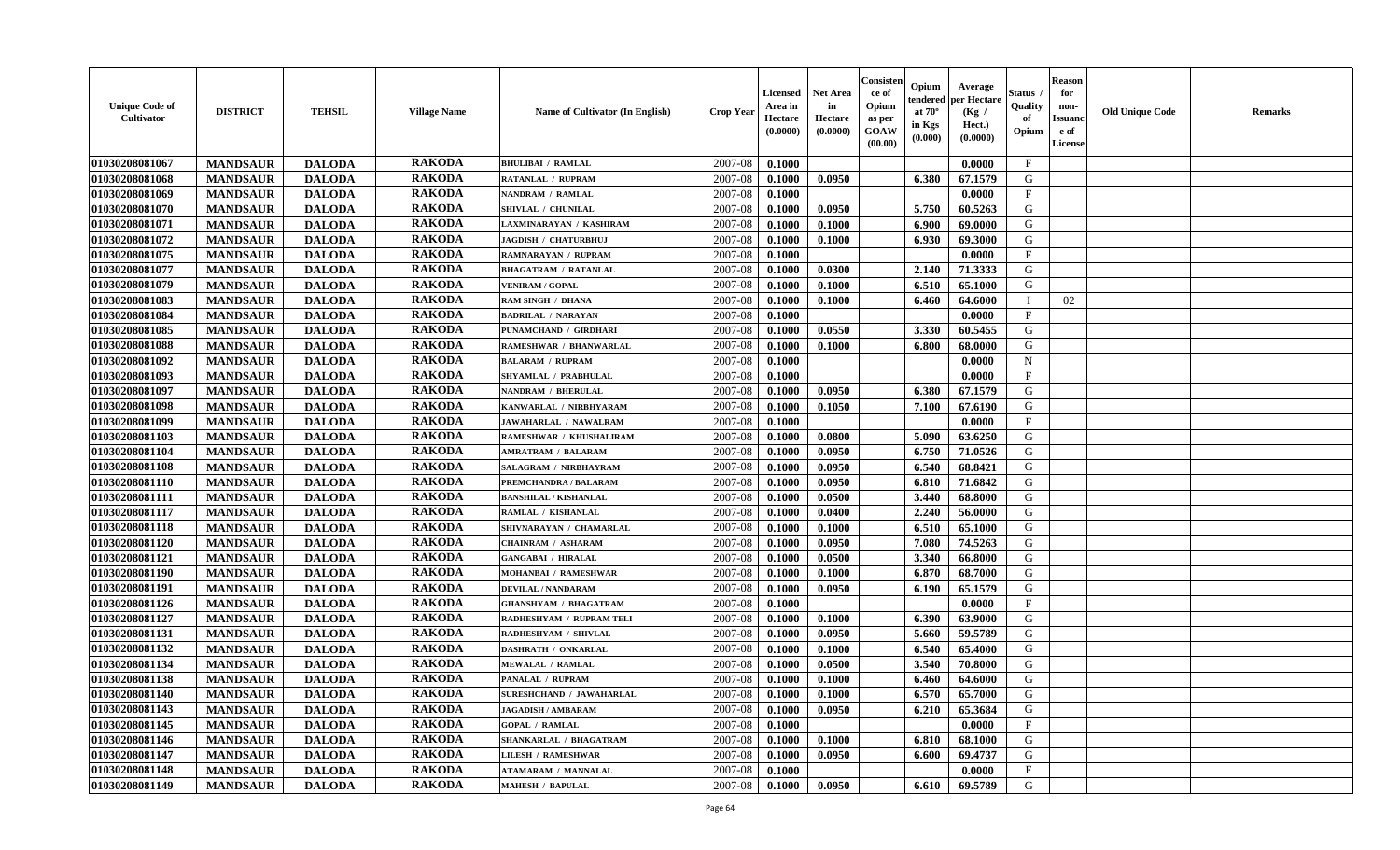| <b>Unique Code of</b><br><b>Cultivator</b> | <b>DISTRICT</b> | <b>TEHSIL</b> | <b>Village Name</b> | <b>Name of Cultivator (In English)</b> | <b>Crop Year</b> | <b>Licensed</b><br>Area in<br>Hectare<br>(0.0000) | <b>Net Area</b><br>in<br>Hectare<br>(0.0000) | Consister<br>ce of<br>Opium<br>as per<br><b>GOAW</b><br>(00.00) | Opium<br>endered<br>at $70^{\circ}$<br>in Kgs<br>(0.000) | Average<br>per Hectare<br>(Kg)<br>Hect.)<br>(0.0000) | Status<br>Quality<br>of<br>Opium | <b>Reason</b><br>for<br>non-<br><b>Issuano</b><br>e of<br>License | <b>Old Unique Code</b> | <b>Remarks</b>               |
|--------------------------------------------|-----------------|---------------|---------------------|----------------------------------------|------------------|---------------------------------------------------|----------------------------------------------|-----------------------------------------------------------------|----------------------------------------------------------|------------------------------------------------------|----------------------------------|-------------------------------------------------------------------|------------------------|------------------------------|
| 01030208081150                             | <b>MANDSAUR</b> | <b>DALODA</b> | <b>RAKODA</b>       | <b>PAPPULAL / BHERULAL</b>             | 2007-08          | 0.1000                                            | 0.1000                                       |                                                                 | 7.120                                                    | 71.2000                                              | G                                |                                                                   |                        |                              |
| 01030208081151                             | <b>MANDSAUR</b> | <b>DALODA</b> | <b>RAKODA</b>       | SUNDARLAL / KASHIRAM                   | 2007-08          | 0.1000                                            | 0.0950                                       |                                                                 | 6.340                                                    | 66.7368                                              | G                                |                                                                   |                        |                              |
| 01030208081152                             | <b>MANDSAUR</b> | <b>DALODA</b> | <b>RAKODA</b>       | VANIRAM / PANNALAL                     | 2007-08          | 0.1000                                            | 0.1000                                       |                                                                 | 6.380                                                    | 63.8000                                              | G                                |                                                                   |                        |                              |
| 01030208081153                             | <b>MANDSAUR</b> | <b>DALODA</b> | <b>RAKODA</b>       | <b>UDAYLAL / CHAMPALAL</b>             | 2007-08          | 0.1000                                            |                                              |                                                                 |                                                          | 0.0000                                               | F                                |                                                                   |                        |                              |
| 01030208081158                             | <b>MANDSAUR</b> | <b>DALODA</b> | <b>RAKODA</b>       | RAMNIWAS / BHAIYALAL                   | 2007-08          | 0.1000                                            | 0.1050                                       |                                                                 | 7.300                                                    | 69.5238                                              | G                                |                                                                   |                        |                              |
| 01030208081159                             | <b>MANDSAUR</b> | <b>DALODA</b> | <b>RAKODA</b>       | <b>BASANTILAL / PANNALAL</b>           | 2007-08          | 0.1000                                            | 0.0950                                       |                                                                 | 6.650                                                    | 70.0000                                              | G                                |                                                                   |                        |                              |
| 01030208081161                             | <b>MANDSAUR</b> | <b>DALODA</b> | <b>RAKODA</b>       | RUKAMANIBAI / MADANLAL                 | 2007-08          | 0.1000                                            | 0.0950                                       |                                                                 | 6.110                                                    | 64.3158                                              | G                                |                                                                   |                        |                              |
| 01030208081162                             | <b>MANDSAUR</b> | <b>DALODA</b> | <b>RAKODA</b>       | ABHA KUNWAR / RADHESHYAM               | 2007-08          | 0.1000                                            | 0.0950                                       |                                                                 | 6.420                                                    | 67.5789                                              | G                                |                                                                   |                        |                              |
| 01030208081164                             | <b>MANDSAUR</b> | <b>DALODA</b> | <b>RAKODA</b>       | <b>UDAYLAL / KANWARLAL</b>             | 2007-08          | 0.1000                                            |                                              |                                                                 |                                                          | 0.0000                                               | $\mathbf{F}$                     |                                                                   |                        |                              |
| 01030208081166                             | <b>MANDSAUR</b> | <b>DALODA</b> | <b>RAKODA</b>       | MANOHARLAL / AMBALAL                   | 2007-08          | 0.1000                                            | 0.0850                                       |                                                                 | 5.770                                                    | 67.8824                                              | G                                |                                                                   |                        |                              |
| 01030208081167                             | <b>MANDSAUR</b> | <b>DALODA</b> | <b>RAKODA</b>       | <b>OMPRAKASH / NANDRAM</b>             | 2007-08          | 0.1000                                            | 0.0950                                       |                                                                 | 6.300                                                    | 66.3158                                              | G                                |                                                                   |                        |                              |
| 01030208081168                             | <b>MANDSAUR</b> | <b>DALODA</b> | <b>RAKODA</b>       | <b>MUKESH / RADHESHYAM</b>             | 2007-08          | 0.1000                                            | 0.1000                                       |                                                                 | 6.680                                                    | 66.8000                                              | G                                |                                                                   |                        |                              |
| 01030208081169                             | <b>MANDSAUR</b> | <b>DALODA</b> | <b>RAKODA</b>       | <b>DEVILAL / KACHRULAL</b>             | 2007-08          | 0.1000                                            | 0.0450                                       |                                                                 | 3.060                                                    | 68.0000                                              | G                                |                                                                   |                        |                              |
| 01030208081171                             | <b>MANDSAUR</b> | <b>DALODA</b> | <b>RAKODA</b>       | JUJHARLAL / PRABHULAL                  | 2007-08          | 0.1000                                            |                                              |                                                                 |                                                          | 0.0000                                               | $\mathbf{F}$                     |                                                                   |                        |                              |
| 01030208081172                             | <b>MANDSAUR</b> | <b>DALODA</b> | <b>RAKODA</b>       | <b>JAGDISH / HARDEVRAM</b>             | 2007-08          | 0.1000                                            | 0.0950                                       |                                                                 | 6.020                                                    | 63.3684                                              | G                                |                                                                   |                        |                              |
| 01030208081163                             | <b>MANDSAUR</b> | <b>DALODA</b> | <b>RAKODA</b>       | SHANTILAL / NAGULAL                    | 2007-08          | 0.1000                                            | 0.0950                                       |                                                                 | 6.100                                                    | 64.2105                                              | G                                |                                                                   |                        |                              |
| 01030208081087                             | <b>MANDSAUR</b> | <b>DALODA</b> | <b>RAKODA</b>       | <b>AMRATRAM / BHANWARLAL</b>           | 2007-08          | 0.1000                                            |                                              |                                                                 |                                                          | 0.0000                                               | $\mathbf{F}$                     |                                                                   |                        |                              |
| 01030208081066                             | <b>MANDSAUR</b> | <b>DALODA</b> | <b>RAKODA</b>       | <b>NANDRAM / BALARAM</b>               | 2007-08          | 0.1000                                            |                                              |                                                                 |                                                          | 0.0000                                               | $\mathbf{F}$                     |                                                                   |                        |                              |
| 01030208081141                             | <b>MANDSAUR</b> | <b>DALODA</b> | <b>RAKODA</b>       | <b>GHANSHYAM / RAMESHWAR</b>           | 2007-08          | 0.1000                                            | 0.1000                                       |                                                                 | 5.760                                                    | 57.6000                                              | G                                |                                                                   |                        |                              |
| 01030208081057                             | <b>MANDSAUR</b> | <b>DALODA</b> | <b>RAKODA</b>       | UDA / TEKA BALAI                       | 2007-08          | 0.1000                                            | 0.1000                                       |                                                                 | 6.410                                                    | 64.1000                                              | G                                |                                                                   |                        | TRANSFER/GURADIYA<br>LALMUHA |
| 01030208081156                             | <b>MANDSAUR</b> | <b>DALODA</b> | <b>RAKODA</b>       | NIRBHAYARAM / DEVARAM / PUNAMCHAND     | 2007-08          | 0.1000                                            | 0.1000                                       |                                                                 | 6.060                                                    | 60.6000                                              | G                                |                                                                   |                        |                              |
| 01030208081115                             | <b>MANDSAUR</b> | <b>DALODA</b> | <b>RAKODA</b>       | KACHRU / GANESHRAM                     | 2007-08          | 0.1000                                            | 0.1000                                       |                                                                 | 6.150                                                    | 61.5000                                              | G                                |                                                                   |                        |                              |
| 01030208081176                             | <b>MANDSAUR</b> | <b>DALODA</b> | <b>RAKODA</b>       | <b>BHAGATRAM / SAVRAM</b>              | 2007-08          | 0.1000                                            |                                              |                                                                 |                                                          | 0.0000                                               | $\mathbf{F}$                     |                                                                   |                        |                              |
| 01030208081086                             | <b>MANDSAUR</b> | <b>DALODA</b> | <b>RAKODA</b>       | SHANKARLAL / SAMPATBAI                 | 2007-08          | 0.1000                                            |                                              |                                                                 |                                                          | 0.0000                                               | $\mathbf{F}$                     |                                                                   |                        |                              |
| 01030208081177                             | <b>MANDSAUR</b> | <b>DALODA</b> | <b>RAKODA</b>       | KANHAIYALAL / KISHANLAL                | 2007-08          | 0.1000                                            | 0.1000                                       |                                                                 | 6.480                                                    | 64.8000                                              | G                                |                                                                   |                        |                              |
| 01030208081180                             | <b>MANDSAUR</b> | <b>DALODA</b> | <b>RAKODA</b>       | VARDICHAND / AMRATRAM                  | 2007-08          | 0.1000                                            |                                              |                                                                 |                                                          | 0.0000                                               | $\mathbf{F}$                     |                                                                   |                        |                              |
| 01030208081182                             | <b>MANDSAUR</b> | <b>DALODA</b> | <b>RAKODA</b>       | MANGAL KUMAR / RAM LAL                 | 2007-08          | 0.1000                                            | 0.1000                                       |                                                                 | 6.190                                                    | 61.9000                                              | G                                |                                                                   |                        |                              |
| 01030208081183                             | <b>MANDSAUR</b> | <b>DALODA</b> | <b>RAKODA</b>       | <b>BALU / NARAYAN</b>                  | 2007-08          | 0.1000                                            | 0.0450                                       |                                                                 | 2.680                                                    | 59.5556                                              | G                                |                                                                   |                        |                              |
| 01030208081185                             | <b>MANDSAUR</b> | <b>DALODA</b> | <b>RAKODA</b>       | SAMANDALAL / BHERULAL                  | 2007-08          | 0.1000                                            | 0.1000                                       |                                                                 | 6.540                                                    | 65.4000                                              | G                                |                                                                   |                        |                              |
| 01030208081129                             | <b>MANDSAUR</b> | <b>DALODA</b> | <b>RAKODA</b>       | <b>OMPRAKASH / BHAGATRAM</b>           | 2007-08          | 0.1000                                            |                                              |                                                                 |                                                          | 0.0000                                               | $\mathbf{F}$                     |                                                                   |                        |                              |
| 01030208081186                             | <b>MANDSAUR</b> | <b>DALODA</b> | <b>RAKODA</b>       | SALAGRAM / RANCHOD                     | 2007-08          | 0.1000                                            |                                              |                                                                 |                                                          | 0.0000                                               | F                                |                                                                   |                        | TRANSFER/GURADIYA<br>LALMUHA |
| 01030208081187                             | <b>MANDSAUR</b> | <b>DALODA</b> | <b>RAKODA</b>       | RAMIBAI / KHEMRAJ                      | 2007-08          | 0.1000                                            | 0.1000                                       |                                                                 | 5.990                                                    | 59.9000                                              | G                                |                                                                   | 01030208050147         |                              |
| 01030208082062                             | <b>MANDSAUR</b> | <b>DALODA</b> | <b>SEMLIYA HIRA</b> | RAMNARAYAN / MAGNIRAM                  | 2007-08          | 0.1000                                            |                                              |                                                                 |                                                          | 0.0000                                               | $\mathbf{F}$                     |                                                                   |                        |                              |
| <b>01030208082001</b>                      | <b>MANDSAUR</b> | <b>DALODA</b> | <b>SEMLIYA HIRA</b> | <b>GANPATLAL / MANNALAL</b>            | $2007 - 08$      | 0.1000                                            |                                              |                                                                 |                                                          | 0.0000                                               | F                                |                                                                   |                        |                              |
| 01030208082002                             | <b>MANDSAUR</b> | <b>DALODA</b> | <b>SEMLIYA HIRA</b> | KANWARLAL / AMRATRAM                   | 2007-08          | 0.1000                                            |                                              |                                                                 |                                                          | 0.0000                                               | $\mathbf{F}$                     |                                                                   |                        |                              |
| 01030208082005                             | <b>MANDSAUR</b> | <b>DALODA</b> | <b>SEMLIYA HIRA</b> | MANGILAL / MADHOLAL                    | 2007-08          | 0.1000                                            |                                              |                                                                 |                                                          | 0.0000                                               | $\mathbf{F}$                     |                                                                   |                        |                              |
| 01030208082006                             | <b>MANDSAUR</b> | <b>DALODA</b> | <b>SEMLIYA HIRA</b> | JAGANATH / AMARCHAND                   | 2007-08          | 0.1000                                            |                                              |                                                                 |                                                          | 0.0000                                               | $\mathbf{F}$                     |                                                                   |                        |                              |
| 01030208082009                             | <b>MANDSAUR</b> | <b>DALODA</b> | <b>SEMLIYA HIRA</b> | <b>RAMESHVAR / TULSIRAM</b>            | 2007-08          | 0.1000                                            |                                              |                                                                 |                                                          | 0.0000                                               | $\mathbf{F}$                     |                                                                   |                        |                              |
| 01030208082011                             | <b>MANDSAUR</b> | <b>DALODA</b> | <b>SEMLIYA HIRA</b> | KISHAN / UDA                           | 2007-08          | 0.1000                                            |                                              |                                                                 |                                                          | 0.0000                                               | $\mathbf{F}$                     |                                                                   |                        |                              |
| 01030208082012                             | <b>MANDSAUR</b> | <b>DALODA</b> | <b>SEMLIYA HIRA</b> | <b>BALARAM / AMRITRAM</b>              | 2007-08          | $\boldsymbol{0.1000}$                             |                                              |                                                                 |                                                          | 0.0000                                               | $\mathbf{F}$                     |                                                                   |                        |                              |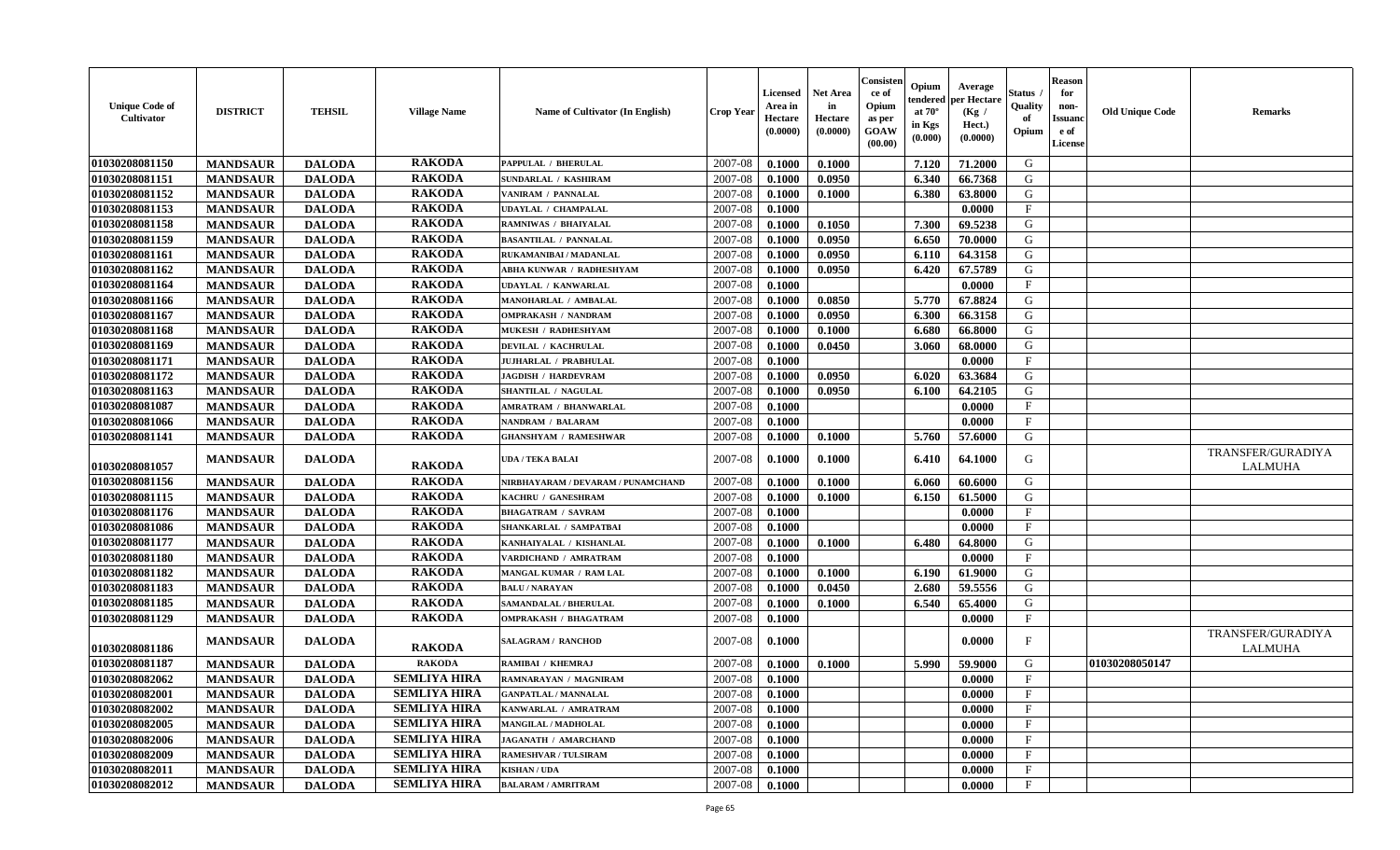| <b>SEMLIYA HIRA</b><br>01030208082013<br>2007-08<br>$\mathbf{F}$<br><b>MANDSAUR</b><br><b>DALODA</b><br>0.1000<br>0.0000<br>SATAYNARAYAN / CHAMPABAI<br>01030208082014<br><b>SEMLIYA HIRA</b><br>2007-08<br><b>MANDSAUR</b><br><b>DALODA</b><br>0.1000<br>$\mathbf F$<br><b>GITABAI/NANURAM</b><br>0.0000<br><b>SEMLIYA HIRA</b><br>01030208082016<br><b>DALODA</b><br>2007-08<br>$\mathbf{F}$<br><b>MANDSAUR</b><br><b>SUHAGBAI/SUKHLAL</b><br>0.1000<br>0.0000<br><b>SEMLIYA HIRA</b><br>01030208082017<br>2007-08<br>$\mathbf{F}$<br><b>MANDSAUR</b><br><b>DALODA</b><br>PRABHULAL / MADHO KULMI<br>0.1000<br>0.0000<br><b>SEMLIYA HIRA</b><br>01030208082018<br><b>MANDSAUR</b><br><b>DALODA</b><br><b>BHERULAL / BALARAM</b><br>2007-08<br>0.1000<br>0.0000<br>$\mathbf{F}$<br>01030208082021<br><b>MANDSAUR</b><br><b>SEMLIYA HIRA</b><br><b>DALODA</b><br>2007-08<br>0.1000<br>0.0000<br>$_{\rm F}$<br><b>SHANTIBAI / BHERULAL</b><br><b>SEMLIYA HIRA</b><br>01030208082023<br><b>MANDSAUR</b><br>$\mathbf{F}$<br><b>DALODA</b><br>2007-08<br>0.0000<br>UMARAO SINGH / SHAITAN KUNWAR<br>0.1000<br><b>SEMLIYA HIRA</b><br>$\mathbf{F}$<br>01030208082024<br>2007-08<br><b>MANDSAUR</b><br><b>DALODA</b><br>0.1000<br>0.0000<br><b>AVANTIBAI / CHAMARLAL</b><br>01030208082025<br><b>SEMLIYA HIRA</b><br><b>MANDSAUR</b><br><b>DALODA</b><br>2007-08<br>$\mathbf{F}$<br>PRAKASHCHANDRA / AMARATRAM<br>0.1000<br>0.0000<br><b>SEMLIYA HIRA</b><br>$\mathbf{F}$<br>01030208082026<br><b>MANDSAUR</b><br><b>DALODA</b><br>2007-08<br>0.1000<br>0.0000<br><b>RUGNATH / RAM KUMHAR</b><br><b>SEMLIYA HIRA</b><br>01030208082027<br><b>MANDSAUR</b><br><b>DALODA</b><br>2007-08<br>$\mathbf{F}$<br>LACHHIBAI / BALURAM<br>0.1000<br>0.0000<br><b>SEMLIYA HIRA</b><br>01030208082030<br><b>MANDSAUR</b><br><b>DALODA</b><br>2007-08<br>$\mathbf{F}$<br><b>BHANVARLAL / KISHANLAL</b><br>0.1000<br>0.0000<br><b>SEMLIYA HIRA</b><br><b>MANDSAUR</b><br>01030208082031<br><b>DALODA</b><br><b>HURJABAI/GANESHRAM</b><br>2007-08<br>0.1000<br>0.0000<br>$\mathbf{F}$<br>01030208082033<br><b>MANDSAUR</b><br><b>SEMLIYA HIRA</b><br><b>DALODA</b><br>2007-08<br>0.1000<br>0.0000<br>$_{\rm F}$<br>NARAYAN / MATHURABAI<br><b>SEMLIYA HIRA</b><br>01030208082034<br><b>MANDSAUR</b><br><b>DALODA</b><br>2007-08<br>$\mathbf{F}$<br>0.1000<br>0.0000<br>UDAYLAL / SHIVNARAYAN<br>01030208082035<br><b>MANDSAUR</b><br><b>SEMLIYA HIRA</b><br><b>DALODA</b><br>2007-08<br>0.0000<br>$_{\rm F}$<br><b>BALARAM / NANDA KULMI</b><br>0.1000<br><b>SEMLIYA HIRA</b><br>01030208082036<br><b>MANDSAUR</b><br><b>DALODA</b><br>2007-08<br>0.1000<br>$\mathbf{F}$<br><b>DHANNA / MANNA</b><br>0.0000<br><b>SEMLIYA HIRA</b><br>01030208082038<br>2007-08<br><b>MANDSAUR</b><br><b>DALODA</b><br>0.1000<br>0.0000<br>$_{\rm F}$<br><b>DILIP KUMAR / BHERULAL</b><br><b>SEMLIYA HIRA</b><br>01030208082042<br><b>MANDSAUR</b><br><b>DALODA</b><br>2007-08<br>$\mathbf{F}$<br><b>BHANWARLAL / BHERULAL</b><br>0.1000<br>0.0000<br><b>SEMLIYA HIRA</b><br>01030208082044<br>$\mathbf{F}$<br><b>MANDSAUR</b><br><b>DALODA</b><br>2007-08<br>KANHAIYALAL / AMRATRAM<br>0.1000<br>0.0000<br><b>SEMLIYA HIRA</b><br>01030208082045<br><b>MANDSAUR</b><br><b>DALODA</b><br>NATHULAL / GANESHRAM GAYARI<br>2007-08<br>0.1000<br>0.0000<br>$\mathbf{F}$<br>01030208082046<br><b>MANDSAUR</b><br><b>DALODA</b><br><b>SEMLIYA HIRA</b><br><b>GOPAL / GANPAT</b><br>2007-08<br>0.1000<br>0.0000<br>$_{\rm F}$<br><b>SEMLIYA HIRA</b><br>01030208082047<br><b>MANDSAUR</b><br><b>DALODA</b><br>2007-08<br>$\mathbf{F}$<br>KANVARLAL / BHANVARLAL<br>0.1000<br>0.0000<br><b>SEMLIYA HIRA</b><br>01030208082048<br>2007-08<br>$\mathbf{F}$<br><b>MANDSAUR</b><br><b>DALODA</b><br><b>BHUVANISINGH / BHAIRUSINGH</b><br>0.1000<br>0.0000<br>01030208082049<br><b>SEMLIYA HIRA</b><br>2007-08<br><b>MANDSAUR</b><br><b>DALODA</b><br>0.0000<br>$\mathbf{F}$<br><b>BAJRANGLAL / CHAMARLAL</b><br>0.1000<br><b>SEMLIYA HIRA</b><br>01030208082050<br>2007-08<br>$\mathbf{F}$<br><b>MANDSAUR</b><br><b>DALODA</b><br>0.1000<br>MOHANLAL / KHIMA<br>0.0000<br><b>SEMLIYA HIRA</b><br>01030208082051<br>F<br><b>MANDSAUR</b><br><b>DALODA</b><br>2007-08<br><b>RUKAMANBAI/MADHO</b><br>0.1000<br>0.0000<br><b>SEMLIYA HIRA</b><br>01030208082054<br><b>MANDSAUR</b><br><b>DALODA</b><br>2007-08<br>0.1000<br>0.0000<br>$_{\rm F}$<br>RAMCHANDRA / SHANKARLAL<br><b>SEMLIYA HIRA</b><br>01030208082055<br><b>MANDSAUR</b><br>2007-08<br>$\rm F$<br><b>DALODA</b><br><b>BAKSHIRAM / MADHODAS</b><br>0.1000<br>0.0000<br><b>SEMLIYA HIRA</b><br>01030208082057<br><b>MANDSAUR</b><br><b>DALODA</b><br><b>SALAGRAM / DHANNA</b><br>2007-08<br>0.1000<br>0.0000<br>$\mathbf{F}$<br><b>SEMLIYA HIRA</b><br>01030208082059<br><b>MANDSAUR</b><br><b>DALODA</b><br>2007-08<br>F<br><b>GANGARAM / NANDRAM</b><br>0.1000<br>0.0000<br><b>SEMLIYA HIRA</b><br>01030208082060<br>2007-08<br>$\mathbf{F}$<br><b>MANDSAUR</b><br><b>DALODA</b><br>0.0000<br>PRATAPBAI / BHANWARLAL<br>0.1000<br><b>SEMLIYA HIRA</b><br>$\mathbf{F}$<br>01030208082064<br><b>MANDSAUR</b><br><b>DALODA</b><br>2007-08<br><b>BADRILAL / BHARATRAM</b><br>0.1000<br>0.0000<br><b>SEMLIYA HIRA</b><br>01030208082065<br><b>MANDSAUR</b><br><b>DALODA</b><br>2007-08<br>$\mathbf{F}$<br><b>HIRALAL / NANDIBAI</b><br>0.1000<br>0.0000<br><b>SEMLIYA HIRA</b><br>$\mathbf{F}$<br>01030208082067<br><b>MANDSAUR</b><br><b>DALODA</b><br>2007-08<br>0.1000<br><b>CHAINRAM / GANESHRAM</b><br>0.0000<br><b>SEMLIYA HIRA</b><br>01030208082069<br>$\mathbf{F}$<br><b>MANDSAUR</b><br><b>DALODA</b><br>2007-08<br>0.1000<br><b>BAGDIRAM / BHAGIRATH</b><br>0.0000<br><b>SEMLIYA HIRA</b><br>01030208082070<br><b>MANDSAUR</b><br><b>DALODA</b><br><b>GENDIBAI / RAMGIR</b><br>2007-08<br>0.1000<br>0.0000<br>$\mathbf{F}$<br><b>SEMLIYA HIRA</b><br>01030208082071<br><b>MANDSAUR</b><br><b>DALODA</b><br>2007-08<br>$\mathbf{F}$<br><b>BABU KHA / IBRAHIM KHA</b><br>0.1000<br>0.0000<br><b>SEMLIYA HIRA</b><br>01030208082074<br><b>MANDSAUR</b><br><b>DALODA</b><br>2007-08<br>6.810<br>71.6842<br>G<br>RAMESHWAR / BHANWARLAL<br>0.1000<br>0.0950<br><b>SEMLIYA HIRA</b><br>F<br>01030208082075<br><b>MANDSAUR</b><br><b>DALODA</b><br>2007-08<br>0.0000<br>0.1000<br>PRAKASHCHAND / GANESHRAM<br><b>SEMLIYA HIRA</b><br>$\mathbf{F}$<br>01030208082076<br><b>DALODA</b><br>2007-08<br>0.1000<br><b>MANDSAUR</b><br><b>DHAPUBAI/PREMCHAND</b><br>0.0000 | <b>Unique Code of</b><br><b>Cultivator</b> | <b>DISTRICT</b> | <b>TEHSIL</b> | <b>Village Name</b> | Name of Cultivator (In English) | <b>Crop Year</b> | <b>Licensed</b><br>Area in<br>Hectare<br>(0.0000) | <b>Net Area</b><br>in<br>Hectare<br>(0.0000) | Consister<br>ce of<br>Opium<br>as per<br><b>GOAW</b><br>(00.00) | Opium<br>Average<br>per Hectare<br>endered<br>at $70^\circ$<br>(Kg /<br>in Kgs<br>Hect.)<br>(0.0000)<br>(0.000) | Status<br>Quality<br>of<br>Opium | <b>Reason</b><br>for<br>non-<br><b>Issuand</b><br>e of<br>License | <b>Old Unique Code</b> | <b>Remarks</b> |
|------------------------------------------------------------------------------------------------------------------------------------------------------------------------------------------------------------------------------------------------------------------------------------------------------------------------------------------------------------------------------------------------------------------------------------------------------------------------------------------------------------------------------------------------------------------------------------------------------------------------------------------------------------------------------------------------------------------------------------------------------------------------------------------------------------------------------------------------------------------------------------------------------------------------------------------------------------------------------------------------------------------------------------------------------------------------------------------------------------------------------------------------------------------------------------------------------------------------------------------------------------------------------------------------------------------------------------------------------------------------------------------------------------------------------------------------------------------------------------------------------------------------------------------------------------------------------------------------------------------------------------------------------------------------------------------------------------------------------------------------------------------------------------------------------------------------------------------------------------------------------------------------------------------------------------------------------------------------------------------------------------------------------------------------------------------------------------------------------------------------------------------------------------------------------------------------------------------------------------------------------------------------------------------------------------------------------------------------------------------------------------------------------------------------------------------------------------------------------------------------------------------------------------------------------------------------------------------------------------------------------------------------------------------------------------------------------------------------------------------------------------------------------------------------------------------------------------------------------------------------------------------------------------------------------------------------------------------------------------------------------------------------------------------------------------------------------------------------------------------------------------------------------------------------------------------------------------------------------------------------------------------------------------------------------------------------------------------------------------------------------------------------------------------------------------------------------------------------------------------------------------------------------------------------------------------------------------------------------------------------------------------------------------------------------------------------------------------------------------------------------------------------------------------------------------------------------------------------------------------------------------------------------------------------------------------------------------------------------------------------------------------------------------------------------------------------------------------------------------------------------------------------------------------------------------------------------------------------------------------------------------------------------------------------------------------------------------------------------------------------------------------------------------------------------------------------------------------------------------------------------------------------------------------------------------------------------------------------------------------------------------------------------------------------------------------------------------------------------------------------------------------------------------------------------------------------------------------------------------------------------------------------------------------------------------------------------------------------------------------------------------------------------------------------------------------------------------------------------------------------------------------------------------------------------------------------------------------------------------------------------------------------------------------------------------------------------------------------------------------------------------------------------------------------------------------------------------------------------------------------------------------------------------------------------------------------------------------------------------------------------------------------------------------------------------------------------------------------------------------------------------------------------------------------------------------------------------------------------------------------------------------------------------------------------------------------------------------------------------------------------------------------------------------------------------------------------------------------------------------------------------------------------------------------------------------------------------------------------------------------------------------------------------------------------------------------------------------------------------------------------------------------------------------------------------------------------------------------------|--------------------------------------------|-----------------|---------------|---------------------|---------------------------------|------------------|---------------------------------------------------|----------------------------------------------|-----------------------------------------------------------------|-----------------------------------------------------------------------------------------------------------------|----------------------------------|-------------------------------------------------------------------|------------------------|----------------|
|                                                                                                                                                                                                                                                                                                                                                                                                                                                                                                                                                                                                                                                                                                                                                                                                                                                                                                                                                                                                                                                                                                                                                                                                                                                                                                                                                                                                                                                                                                                                                                                                                                                                                                                                                                                                                                                                                                                                                                                                                                                                                                                                                                                                                                                                                                                                                                                                                                                                                                                                                                                                                                                                                                                                                                                                                                                                                                                                                                                                                                                                                                                                                                                                                                                                                                                                                                                                                                                                                                                                                                                                                                                                                                                                                                                                                                                                                                                                                                                                                                                                                                                                                                                                                                                                                                                                                                                                                                                                                                                                                                                                                                                                                                                                                                                                                                                                                                                                                                                                                                                                                                                                                                                                                                                                                                                                                                                                                                                                                                                                                                                                                                                                                                                                                                                                                                                                                                                                                                                                                                                                                                                                                                                                                                                                                                                                                                                                                                                                              |                                            |                 |               |                     |                                 |                  |                                                   |                                              |                                                                 |                                                                                                                 |                                  |                                                                   |                        |                |
|                                                                                                                                                                                                                                                                                                                                                                                                                                                                                                                                                                                                                                                                                                                                                                                                                                                                                                                                                                                                                                                                                                                                                                                                                                                                                                                                                                                                                                                                                                                                                                                                                                                                                                                                                                                                                                                                                                                                                                                                                                                                                                                                                                                                                                                                                                                                                                                                                                                                                                                                                                                                                                                                                                                                                                                                                                                                                                                                                                                                                                                                                                                                                                                                                                                                                                                                                                                                                                                                                                                                                                                                                                                                                                                                                                                                                                                                                                                                                                                                                                                                                                                                                                                                                                                                                                                                                                                                                                                                                                                                                                                                                                                                                                                                                                                                                                                                                                                                                                                                                                                                                                                                                                                                                                                                                                                                                                                                                                                                                                                                                                                                                                                                                                                                                                                                                                                                                                                                                                                                                                                                                                                                                                                                                                                                                                                                                                                                                                                                              |                                            |                 |               |                     |                                 |                  |                                                   |                                              |                                                                 |                                                                                                                 |                                  |                                                                   |                        |                |
|                                                                                                                                                                                                                                                                                                                                                                                                                                                                                                                                                                                                                                                                                                                                                                                                                                                                                                                                                                                                                                                                                                                                                                                                                                                                                                                                                                                                                                                                                                                                                                                                                                                                                                                                                                                                                                                                                                                                                                                                                                                                                                                                                                                                                                                                                                                                                                                                                                                                                                                                                                                                                                                                                                                                                                                                                                                                                                                                                                                                                                                                                                                                                                                                                                                                                                                                                                                                                                                                                                                                                                                                                                                                                                                                                                                                                                                                                                                                                                                                                                                                                                                                                                                                                                                                                                                                                                                                                                                                                                                                                                                                                                                                                                                                                                                                                                                                                                                                                                                                                                                                                                                                                                                                                                                                                                                                                                                                                                                                                                                                                                                                                                                                                                                                                                                                                                                                                                                                                                                                                                                                                                                                                                                                                                                                                                                                                                                                                                                                              |                                            |                 |               |                     |                                 |                  |                                                   |                                              |                                                                 |                                                                                                                 |                                  |                                                                   |                        |                |
|                                                                                                                                                                                                                                                                                                                                                                                                                                                                                                                                                                                                                                                                                                                                                                                                                                                                                                                                                                                                                                                                                                                                                                                                                                                                                                                                                                                                                                                                                                                                                                                                                                                                                                                                                                                                                                                                                                                                                                                                                                                                                                                                                                                                                                                                                                                                                                                                                                                                                                                                                                                                                                                                                                                                                                                                                                                                                                                                                                                                                                                                                                                                                                                                                                                                                                                                                                                                                                                                                                                                                                                                                                                                                                                                                                                                                                                                                                                                                                                                                                                                                                                                                                                                                                                                                                                                                                                                                                                                                                                                                                                                                                                                                                                                                                                                                                                                                                                                                                                                                                                                                                                                                                                                                                                                                                                                                                                                                                                                                                                                                                                                                                                                                                                                                                                                                                                                                                                                                                                                                                                                                                                                                                                                                                                                                                                                                                                                                                                                              |                                            |                 |               |                     |                                 |                  |                                                   |                                              |                                                                 |                                                                                                                 |                                  |                                                                   |                        |                |
|                                                                                                                                                                                                                                                                                                                                                                                                                                                                                                                                                                                                                                                                                                                                                                                                                                                                                                                                                                                                                                                                                                                                                                                                                                                                                                                                                                                                                                                                                                                                                                                                                                                                                                                                                                                                                                                                                                                                                                                                                                                                                                                                                                                                                                                                                                                                                                                                                                                                                                                                                                                                                                                                                                                                                                                                                                                                                                                                                                                                                                                                                                                                                                                                                                                                                                                                                                                                                                                                                                                                                                                                                                                                                                                                                                                                                                                                                                                                                                                                                                                                                                                                                                                                                                                                                                                                                                                                                                                                                                                                                                                                                                                                                                                                                                                                                                                                                                                                                                                                                                                                                                                                                                                                                                                                                                                                                                                                                                                                                                                                                                                                                                                                                                                                                                                                                                                                                                                                                                                                                                                                                                                                                                                                                                                                                                                                                                                                                                                                              |                                            |                 |               |                     |                                 |                  |                                                   |                                              |                                                                 |                                                                                                                 |                                  |                                                                   |                        |                |
|                                                                                                                                                                                                                                                                                                                                                                                                                                                                                                                                                                                                                                                                                                                                                                                                                                                                                                                                                                                                                                                                                                                                                                                                                                                                                                                                                                                                                                                                                                                                                                                                                                                                                                                                                                                                                                                                                                                                                                                                                                                                                                                                                                                                                                                                                                                                                                                                                                                                                                                                                                                                                                                                                                                                                                                                                                                                                                                                                                                                                                                                                                                                                                                                                                                                                                                                                                                                                                                                                                                                                                                                                                                                                                                                                                                                                                                                                                                                                                                                                                                                                                                                                                                                                                                                                                                                                                                                                                                                                                                                                                                                                                                                                                                                                                                                                                                                                                                                                                                                                                                                                                                                                                                                                                                                                                                                                                                                                                                                                                                                                                                                                                                                                                                                                                                                                                                                                                                                                                                                                                                                                                                                                                                                                                                                                                                                                                                                                                                                              |                                            |                 |               |                     |                                 |                  |                                                   |                                              |                                                                 |                                                                                                                 |                                  |                                                                   |                        |                |
|                                                                                                                                                                                                                                                                                                                                                                                                                                                                                                                                                                                                                                                                                                                                                                                                                                                                                                                                                                                                                                                                                                                                                                                                                                                                                                                                                                                                                                                                                                                                                                                                                                                                                                                                                                                                                                                                                                                                                                                                                                                                                                                                                                                                                                                                                                                                                                                                                                                                                                                                                                                                                                                                                                                                                                                                                                                                                                                                                                                                                                                                                                                                                                                                                                                                                                                                                                                                                                                                                                                                                                                                                                                                                                                                                                                                                                                                                                                                                                                                                                                                                                                                                                                                                                                                                                                                                                                                                                                                                                                                                                                                                                                                                                                                                                                                                                                                                                                                                                                                                                                                                                                                                                                                                                                                                                                                                                                                                                                                                                                                                                                                                                                                                                                                                                                                                                                                                                                                                                                                                                                                                                                                                                                                                                                                                                                                                                                                                                                                              |                                            |                 |               |                     |                                 |                  |                                                   |                                              |                                                                 |                                                                                                                 |                                  |                                                                   |                        |                |
|                                                                                                                                                                                                                                                                                                                                                                                                                                                                                                                                                                                                                                                                                                                                                                                                                                                                                                                                                                                                                                                                                                                                                                                                                                                                                                                                                                                                                                                                                                                                                                                                                                                                                                                                                                                                                                                                                                                                                                                                                                                                                                                                                                                                                                                                                                                                                                                                                                                                                                                                                                                                                                                                                                                                                                                                                                                                                                                                                                                                                                                                                                                                                                                                                                                                                                                                                                                                                                                                                                                                                                                                                                                                                                                                                                                                                                                                                                                                                                                                                                                                                                                                                                                                                                                                                                                                                                                                                                                                                                                                                                                                                                                                                                                                                                                                                                                                                                                                                                                                                                                                                                                                                                                                                                                                                                                                                                                                                                                                                                                                                                                                                                                                                                                                                                                                                                                                                                                                                                                                                                                                                                                                                                                                                                                                                                                                                                                                                                                                              |                                            |                 |               |                     |                                 |                  |                                                   |                                              |                                                                 |                                                                                                                 |                                  |                                                                   |                        |                |
|                                                                                                                                                                                                                                                                                                                                                                                                                                                                                                                                                                                                                                                                                                                                                                                                                                                                                                                                                                                                                                                                                                                                                                                                                                                                                                                                                                                                                                                                                                                                                                                                                                                                                                                                                                                                                                                                                                                                                                                                                                                                                                                                                                                                                                                                                                                                                                                                                                                                                                                                                                                                                                                                                                                                                                                                                                                                                                                                                                                                                                                                                                                                                                                                                                                                                                                                                                                                                                                                                                                                                                                                                                                                                                                                                                                                                                                                                                                                                                                                                                                                                                                                                                                                                                                                                                                                                                                                                                                                                                                                                                                                                                                                                                                                                                                                                                                                                                                                                                                                                                                                                                                                                                                                                                                                                                                                                                                                                                                                                                                                                                                                                                                                                                                                                                                                                                                                                                                                                                                                                                                                                                                                                                                                                                                                                                                                                                                                                                                                              |                                            |                 |               |                     |                                 |                  |                                                   |                                              |                                                                 |                                                                                                                 |                                  |                                                                   |                        |                |
|                                                                                                                                                                                                                                                                                                                                                                                                                                                                                                                                                                                                                                                                                                                                                                                                                                                                                                                                                                                                                                                                                                                                                                                                                                                                                                                                                                                                                                                                                                                                                                                                                                                                                                                                                                                                                                                                                                                                                                                                                                                                                                                                                                                                                                                                                                                                                                                                                                                                                                                                                                                                                                                                                                                                                                                                                                                                                                                                                                                                                                                                                                                                                                                                                                                                                                                                                                                                                                                                                                                                                                                                                                                                                                                                                                                                                                                                                                                                                                                                                                                                                                                                                                                                                                                                                                                                                                                                                                                                                                                                                                                                                                                                                                                                                                                                                                                                                                                                                                                                                                                                                                                                                                                                                                                                                                                                                                                                                                                                                                                                                                                                                                                                                                                                                                                                                                                                                                                                                                                                                                                                                                                                                                                                                                                                                                                                                                                                                                                                              |                                            |                 |               |                     |                                 |                  |                                                   |                                              |                                                                 |                                                                                                                 |                                  |                                                                   |                        |                |
|                                                                                                                                                                                                                                                                                                                                                                                                                                                                                                                                                                                                                                                                                                                                                                                                                                                                                                                                                                                                                                                                                                                                                                                                                                                                                                                                                                                                                                                                                                                                                                                                                                                                                                                                                                                                                                                                                                                                                                                                                                                                                                                                                                                                                                                                                                                                                                                                                                                                                                                                                                                                                                                                                                                                                                                                                                                                                                                                                                                                                                                                                                                                                                                                                                                                                                                                                                                                                                                                                                                                                                                                                                                                                                                                                                                                                                                                                                                                                                                                                                                                                                                                                                                                                                                                                                                                                                                                                                                                                                                                                                                                                                                                                                                                                                                                                                                                                                                                                                                                                                                                                                                                                                                                                                                                                                                                                                                                                                                                                                                                                                                                                                                                                                                                                                                                                                                                                                                                                                                                                                                                                                                                                                                                                                                                                                                                                                                                                                                                              |                                            |                 |               |                     |                                 |                  |                                                   |                                              |                                                                 |                                                                                                                 |                                  |                                                                   |                        |                |
|                                                                                                                                                                                                                                                                                                                                                                                                                                                                                                                                                                                                                                                                                                                                                                                                                                                                                                                                                                                                                                                                                                                                                                                                                                                                                                                                                                                                                                                                                                                                                                                                                                                                                                                                                                                                                                                                                                                                                                                                                                                                                                                                                                                                                                                                                                                                                                                                                                                                                                                                                                                                                                                                                                                                                                                                                                                                                                                                                                                                                                                                                                                                                                                                                                                                                                                                                                                                                                                                                                                                                                                                                                                                                                                                                                                                                                                                                                                                                                                                                                                                                                                                                                                                                                                                                                                                                                                                                                                                                                                                                                                                                                                                                                                                                                                                                                                                                                                                                                                                                                                                                                                                                                                                                                                                                                                                                                                                                                                                                                                                                                                                                                                                                                                                                                                                                                                                                                                                                                                                                                                                                                                                                                                                                                                                                                                                                                                                                                                                              |                                            |                 |               |                     |                                 |                  |                                                   |                                              |                                                                 |                                                                                                                 |                                  |                                                                   |                        |                |
|                                                                                                                                                                                                                                                                                                                                                                                                                                                                                                                                                                                                                                                                                                                                                                                                                                                                                                                                                                                                                                                                                                                                                                                                                                                                                                                                                                                                                                                                                                                                                                                                                                                                                                                                                                                                                                                                                                                                                                                                                                                                                                                                                                                                                                                                                                                                                                                                                                                                                                                                                                                                                                                                                                                                                                                                                                                                                                                                                                                                                                                                                                                                                                                                                                                                                                                                                                                                                                                                                                                                                                                                                                                                                                                                                                                                                                                                                                                                                                                                                                                                                                                                                                                                                                                                                                                                                                                                                                                                                                                                                                                                                                                                                                                                                                                                                                                                                                                                                                                                                                                                                                                                                                                                                                                                                                                                                                                                                                                                                                                                                                                                                                                                                                                                                                                                                                                                                                                                                                                                                                                                                                                                                                                                                                                                                                                                                                                                                                                                              |                                            |                 |               |                     |                                 |                  |                                                   |                                              |                                                                 |                                                                                                                 |                                  |                                                                   |                        |                |
|                                                                                                                                                                                                                                                                                                                                                                                                                                                                                                                                                                                                                                                                                                                                                                                                                                                                                                                                                                                                                                                                                                                                                                                                                                                                                                                                                                                                                                                                                                                                                                                                                                                                                                                                                                                                                                                                                                                                                                                                                                                                                                                                                                                                                                                                                                                                                                                                                                                                                                                                                                                                                                                                                                                                                                                                                                                                                                                                                                                                                                                                                                                                                                                                                                                                                                                                                                                                                                                                                                                                                                                                                                                                                                                                                                                                                                                                                                                                                                                                                                                                                                                                                                                                                                                                                                                                                                                                                                                                                                                                                                                                                                                                                                                                                                                                                                                                                                                                                                                                                                                                                                                                                                                                                                                                                                                                                                                                                                                                                                                                                                                                                                                                                                                                                                                                                                                                                                                                                                                                                                                                                                                                                                                                                                                                                                                                                                                                                                                                              |                                            |                 |               |                     |                                 |                  |                                                   |                                              |                                                                 |                                                                                                                 |                                  |                                                                   |                        |                |
|                                                                                                                                                                                                                                                                                                                                                                                                                                                                                                                                                                                                                                                                                                                                                                                                                                                                                                                                                                                                                                                                                                                                                                                                                                                                                                                                                                                                                                                                                                                                                                                                                                                                                                                                                                                                                                                                                                                                                                                                                                                                                                                                                                                                                                                                                                                                                                                                                                                                                                                                                                                                                                                                                                                                                                                                                                                                                                                                                                                                                                                                                                                                                                                                                                                                                                                                                                                                                                                                                                                                                                                                                                                                                                                                                                                                                                                                                                                                                                                                                                                                                                                                                                                                                                                                                                                                                                                                                                                                                                                                                                                                                                                                                                                                                                                                                                                                                                                                                                                                                                                                                                                                                                                                                                                                                                                                                                                                                                                                                                                                                                                                                                                                                                                                                                                                                                                                                                                                                                                                                                                                                                                                                                                                                                                                                                                                                                                                                                                                              |                                            |                 |               |                     |                                 |                  |                                                   |                                              |                                                                 |                                                                                                                 |                                  |                                                                   |                        |                |
|                                                                                                                                                                                                                                                                                                                                                                                                                                                                                                                                                                                                                                                                                                                                                                                                                                                                                                                                                                                                                                                                                                                                                                                                                                                                                                                                                                                                                                                                                                                                                                                                                                                                                                                                                                                                                                                                                                                                                                                                                                                                                                                                                                                                                                                                                                                                                                                                                                                                                                                                                                                                                                                                                                                                                                                                                                                                                                                                                                                                                                                                                                                                                                                                                                                                                                                                                                                                                                                                                                                                                                                                                                                                                                                                                                                                                                                                                                                                                                                                                                                                                                                                                                                                                                                                                                                                                                                                                                                                                                                                                                                                                                                                                                                                                                                                                                                                                                                                                                                                                                                                                                                                                                                                                                                                                                                                                                                                                                                                                                                                                                                                                                                                                                                                                                                                                                                                                                                                                                                                                                                                                                                                                                                                                                                                                                                                                                                                                                                                              |                                            |                 |               |                     |                                 |                  |                                                   |                                              |                                                                 |                                                                                                                 |                                  |                                                                   |                        |                |
|                                                                                                                                                                                                                                                                                                                                                                                                                                                                                                                                                                                                                                                                                                                                                                                                                                                                                                                                                                                                                                                                                                                                                                                                                                                                                                                                                                                                                                                                                                                                                                                                                                                                                                                                                                                                                                                                                                                                                                                                                                                                                                                                                                                                                                                                                                                                                                                                                                                                                                                                                                                                                                                                                                                                                                                                                                                                                                                                                                                                                                                                                                                                                                                                                                                                                                                                                                                                                                                                                                                                                                                                                                                                                                                                                                                                                                                                                                                                                                                                                                                                                                                                                                                                                                                                                                                                                                                                                                                                                                                                                                                                                                                                                                                                                                                                                                                                                                                                                                                                                                                                                                                                                                                                                                                                                                                                                                                                                                                                                                                                                                                                                                                                                                                                                                                                                                                                                                                                                                                                                                                                                                                                                                                                                                                                                                                                                                                                                                                                              |                                            |                 |               |                     |                                 |                  |                                                   |                                              |                                                                 |                                                                                                                 |                                  |                                                                   |                        |                |
|                                                                                                                                                                                                                                                                                                                                                                                                                                                                                                                                                                                                                                                                                                                                                                                                                                                                                                                                                                                                                                                                                                                                                                                                                                                                                                                                                                                                                                                                                                                                                                                                                                                                                                                                                                                                                                                                                                                                                                                                                                                                                                                                                                                                                                                                                                                                                                                                                                                                                                                                                                                                                                                                                                                                                                                                                                                                                                                                                                                                                                                                                                                                                                                                                                                                                                                                                                                                                                                                                                                                                                                                                                                                                                                                                                                                                                                                                                                                                                                                                                                                                                                                                                                                                                                                                                                                                                                                                                                                                                                                                                                                                                                                                                                                                                                                                                                                                                                                                                                                                                                                                                                                                                                                                                                                                                                                                                                                                                                                                                                                                                                                                                                                                                                                                                                                                                                                                                                                                                                                                                                                                                                                                                                                                                                                                                                                                                                                                                                                              |                                            |                 |               |                     |                                 |                  |                                                   |                                              |                                                                 |                                                                                                                 |                                  |                                                                   |                        |                |
|                                                                                                                                                                                                                                                                                                                                                                                                                                                                                                                                                                                                                                                                                                                                                                                                                                                                                                                                                                                                                                                                                                                                                                                                                                                                                                                                                                                                                                                                                                                                                                                                                                                                                                                                                                                                                                                                                                                                                                                                                                                                                                                                                                                                                                                                                                                                                                                                                                                                                                                                                                                                                                                                                                                                                                                                                                                                                                                                                                                                                                                                                                                                                                                                                                                                                                                                                                                                                                                                                                                                                                                                                                                                                                                                                                                                                                                                                                                                                                                                                                                                                                                                                                                                                                                                                                                                                                                                                                                                                                                                                                                                                                                                                                                                                                                                                                                                                                                                                                                                                                                                                                                                                                                                                                                                                                                                                                                                                                                                                                                                                                                                                                                                                                                                                                                                                                                                                                                                                                                                                                                                                                                                                                                                                                                                                                                                                                                                                                                                              |                                            |                 |               |                     |                                 |                  |                                                   |                                              |                                                                 |                                                                                                                 |                                  |                                                                   |                        |                |
|                                                                                                                                                                                                                                                                                                                                                                                                                                                                                                                                                                                                                                                                                                                                                                                                                                                                                                                                                                                                                                                                                                                                                                                                                                                                                                                                                                                                                                                                                                                                                                                                                                                                                                                                                                                                                                                                                                                                                                                                                                                                                                                                                                                                                                                                                                                                                                                                                                                                                                                                                                                                                                                                                                                                                                                                                                                                                                                                                                                                                                                                                                                                                                                                                                                                                                                                                                                                                                                                                                                                                                                                                                                                                                                                                                                                                                                                                                                                                                                                                                                                                                                                                                                                                                                                                                                                                                                                                                                                                                                                                                                                                                                                                                                                                                                                                                                                                                                                                                                                                                                                                                                                                                                                                                                                                                                                                                                                                                                                                                                                                                                                                                                                                                                                                                                                                                                                                                                                                                                                                                                                                                                                                                                                                                                                                                                                                                                                                                                                              |                                            |                 |               |                     |                                 |                  |                                                   |                                              |                                                                 |                                                                                                                 |                                  |                                                                   |                        |                |
|                                                                                                                                                                                                                                                                                                                                                                                                                                                                                                                                                                                                                                                                                                                                                                                                                                                                                                                                                                                                                                                                                                                                                                                                                                                                                                                                                                                                                                                                                                                                                                                                                                                                                                                                                                                                                                                                                                                                                                                                                                                                                                                                                                                                                                                                                                                                                                                                                                                                                                                                                                                                                                                                                                                                                                                                                                                                                                                                                                                                                                                                                                                                                                                                                                                                                                                                                                                                                                                                                                                                                                                                                                                                                                                                                                                                                                                                                                                                                                                                                                                                                                                                                                                                                                                                                                                                                                                                                                                                                                                                                                                                                                                                                                                                                                                                                                                                                                                                                                                                                                                                                                                                                                                                                                                                                                                                                                                                                                                                                                                                                                                                                                                                                                                                                                                                                                                                                                                                                                                                                                                                                                                                                                                                                                                                                                                                                                                                                                                                              |                                            |                 |               |                     |                                 |                  |                                                   |                                              |                                                                 |                                                                                                                 |                                  |                                                                   |                        |                |
|                                                                                                                                                                                                                                                                                                                                                                                                                                                                                                                                                                                                                                                                                                                                                                                                                                                                                                                                                                                                                                                                                                                                                                                                                                                                                                                                                                                                                                                                                                                                                                                                                                                                                                                                                                                                                                                                                                                                                                                                                                                                                                                                                                                                                                                                                                                                                                                                                                                                                                                                                                                                                                                                                                                                                                                                                                                                                                                                                                                                                                                                                                                                                                                                                                                                                                                                                                                                                                                                                                                                                                                                                                                                                                                                                                                                                                                                                                                                                                                                                                                                                                                                                                                                                                                                                                                                                                                                                                                                                                                                                                                                                                                                                                                                                                                                                                                                                                                                                                                                                                                                                                                                                                                                                                                                                                                                                                                                                                                                                                                                                                                                                                                                                                                                                                                                                                                                                                                                                                                                                                                                                                                                                                                                                                                                                                                                                                                                                                                                              |                                            |                 |               |                     |                                 |                  |                                                   |                                              |                                                                 |                                                                                                                 |                                  |                                                                   |                        |                |
|                                                                                                                                                                                                                                                                                                                                                                                                                                                                                                                                                                                                                                                                                                                                                                                                                                                                                                                                                                                                                                                                                                                                                                                                                                                                                                                                                                                                                                                                                                                                                                                                                                                                                                                                                                                                                                                                                                                                                                                                                                                                                                                                                                                                                                                                                                                                                                                                                                                                                                                                                                                                                                                                                                                                                                                                                                                                                                                                                                                                                                                                                                                                                                                                                                                                                                                                                                                                                                                                                                                                                                                                                                                                                                                                                                                                                                                                                                                                                                                                                                                                                                                                                                                                                                                                                                                                                                                                                                                                                                                                                                                                                                                                                                                                                                                                                                                                                                                                                                                                                                                                                                                                                                                                                                                                                                                                                                                                                                                                                                                                                                                                                                                                                                                                                                                                                                                                                                                                                                                                                                                                                                                                                                                                                                                                                                                                                                                                                                                                              |                                            |                 |               |                     |                                 |                  |                                                   |                                              |                                                                 |                                                                                                                 |                                  |                                                                   |                        |                |
|                                                                                                                                                                                                                                                                                                                                                                                                                                                                                                                                                                                                                                                                                                                                                                                                                                                                                                                                                                                                                                                                                                                                                                                                                                                                                                                                                                                                                                                                                                                                                                                                                                                                                                                                                                                                                                                                                                                                                                                                                                                                                                                                                                                                                                                                                                                                                                                                                                                                                                                                                                                                                                                                                                                                                                                                                                                                                                                                                                                                                                                                                                                                                                                                                                                                                                                                                                                                                                                                                                                                                                                                                                                                                                                                                                                                                                                                                                                                                                                                                                                                                                                                                                                                                                                                                                                                                                                                                                                                                                                                                                                                                                                                                                                                                                                                                                                                                                                                                                                                                                                                                                                                                                                                                                                                                                                                                                                                                                                                                                                                                                                                                                                                                                                                                                                                                                                                                                                                                                                                                                                                                                                                                                                                                                                                                                                                                                                                                                                                              |                                            |                 |               |                     |                                 |                  |                                                   |                                              |                                                                 |                                                                                                                 |                                  |                                                                   |                        |                |
|                                                                                                                                                                                                                                                                                                                                                                                                                                                                                                                                                                                                                                                                                                                                                                                                                                                                                                                                                                                                                                                                                                                                                                                                                                                                                                                                                                                                                                                                                                                                                                                                                                                                                                                                                                                                                                                                                                                                                                                                                                                                                                                                                                                                                                                                                                                                                                                                                                                                                                                                                                                                                                                                                                                                                                                                                                                                                                                                                                                                                                                                                                                                                                                                                                                                                                                                                                                                                                                                                                                                                                                                                                                                                                                                                                                                                                                                                                                                                                                                                                                                                                                                                                                                                                                                                                                                                                                                                                                                                                                                                                                                                                                                                                                                                                                                                                                                                                                                                                                                                                                                                                                                                                                                                                                                                                                                                                                                                                                                                                                                                                                                                                                                                                                                                                                                                                                                                                                                                                                                                                                                                                                                                                                                                                                                                                                                                                                                                                                                              |                                            |                 |               |                     |                                 |                  |                                                   |                                              |                                                                 |                                                                                                                 |                                  |                                                                   |                        |                |
|                                                                                                                                                                                                                                                                                                                                                                                                                                                                                                                                                                                                                                                                                                                                                                                                                                                                                                                                                                                                                                                                                                                                                                                                                                                                                                                                                                                                                                                                                                                                                                                                                                                                                                                                                                                                                                                                                                                                                                                                                                                                                                                                                                                                                                                                                                                                                                                                                                                                                                                                                                                                                                                                                                                                                                                                                                                                                                                                                                                                                                                                                                                                                                                                                                                                                                                                                                                                                                                                                                                                                                                                                                                                                                                                                                                                                                                                                                                                                                                                                                                                                                                                                                                                                                                                                                                                                                                                                                                                                                                                                                                                                                                                                                                                                                                                                                                                                                                                                                                                                                                                                                                                                                                                                                                                                                                                                                                                                                                                                                                                                                                                                                                                                                                                                                                                                                                                                                                                                                                                                                                                                                                                                                                                                                                                                                                                                                                                                                                                              |                                            |                 |               |                     |                                 |                  |                                                   |                                              |                                                                 |                                                                                                                 |                                  |                                                                   |                        |                |
|                                                                                                                                                                                                                                                                                                                                                                                                                                                                                                                                                                                                                                                                                                                                                                                                                                                                                                                                                                                                                                                                                                                                                                                                                                                                                                                                                                                                                                                                                                                                                                                                                                                                                                                                                                                                                                                                                                                                                                                                                                                                                                                                                                                                                                                                                                                                                                                                                                                                                                                                                                                                                                                                                                                                                                                                                                                                                                                                                                                                                                                                                                                                                                                                                                                                                                                                                                                                                                                                                                                                                                                                                                                                                                                                                                                                                                                                                                                                                                                                                                                                                                                                                                                                                                                                                                                                                                                                                                                                                                                                                                                                                                                                                                                                                                                                                                                                                                                                                                                                                                                                                                                                                                                                                                                                                                                                                                                                                                                                                                                                                                                                                                                                                                                                                                                                                                                                                                                                                                                                                                                                                                                                                                                                                                                                                                                                                                                                                                                                              |                                            |                 |               |                     |                                 |                  |                                                   |                                              |                                                                 |                                                                                                                 |                                  |                                                                   |                        |                |
|                                                                                                                                                                                                                                                                                                                                                                                                                                                                                                                                                                                                                                                                                                                                                                                                                                                                                                                                                                                                                                                                                                                                                                                                                                                                                                                                                                                                                                                                                                                                                                                                                                                                                                                                                                                                                                                                                                                                                                                                                                                                                                                                                                                                                                                                                                                                                                                                                                                                                                                                                                                                                                                                                                                                                                                                                                                                                                                                                                                                                                                                                                                                                                                                                                                                                                                                                                                                                                                                                                                                                                                                                                                                                                                                                                                                                                                                                                                                                                                                                                                                                                                                                                                                                                                                                                                                                                                                                                                                                                                                                                                                                                                                                                                                                                                                                                                                                                                                                                                                                                                                                                                                                                                                                                                                                                                                                                                                                                                                                                                                                                                                                                                                                                                                                                                                                                                                                                                                                                                                                                                                                                                                                                                                                                                                                                                                                                                                                                                                              |                                            |                 |               |                     |                                 |                  |                                                   |                                              |                                                                 |                                                                                                                 |                                  |                                                                   |                        |                |
|                                                                                                                                                                                                                                                                                                                                                                                                                                                                                                                                                                                                                                                                                                                                                                                                                                                                                                                                                                                                                                                                                                                                                                                                                                                                                                                                                                                                                                                                                                                                                                                                                                                                                                                                                                                                                                                                                                                                                                                                                                                                                                                                                                                                                                                                                                                                                                                                                                                                                                                                                                                                                                                                                                                                                                                                                                                                                                                                                                                                                                                                                                                                                                                                                                                                                                                                                                                                                                                                                                                                                                                                                                                                                                                                                                                                                                                                                                                                                                                                                                                                                                                                                                                                                                                                                                                                                                                                                                                                                                                                                                                                                                                                                                                                                                                                                                                                                                                                                                                                                                                                                                                                                                                                                                                                                                                                                                                                                                                                                                                                                                                                                                                                                                                                                                                                                                                                                                                                                                                                                                                                                                                                                                                                                                                                                                                                                                                                                                                                              |                                            |                 |               |                     |                                 |                  |                                                   |                                              |                                                                 |                                                                                                                 |                                  |                                                                   |                        |                |
|                                                                                                                                                                                                                                                                                                                                                                                                                                                                                                                                                                                                                                                                                                                                                                                                                                                                                                                                                                                                                                                                                                                                                                                                                                                                                                                                                                                                                                                                                                                                                                                                                                                                                                                                                                                                                                                                                                                                                                                                                                                                                                                                                                                                                                                                                                                                                                                                                                                                                                                                                                                                                                                                                                                                                                                                                                                                                                                                                                                                                                                                                                                                                                                                                                                                                                                                                                                                                                                                                                                                                                                                                                                                                                                                                                                                                                                                                                                                                                                                                                                                                                                                                                                                                                                                                                                                                                                                                                                                                                                                                                                                                                                                                                                                                                                                                                                                                                                                                                                                                                                                                                                                                                                                                                                                                                                                                                                                                                                                                                                                                                                                                                                                                                                                                                                                                                                                                                                                                                                                                                                                                                                                                                                                                                                                                                                                                                                                                                                                              |                                            |                 |               |                     |                                 |                  |                                                   |                                              |                                                                 |                                                                                                                 |                                  |                                                                   |                        |                |
|                                                                                                                                                                                                                                                                                                                                                                                                                                                                                                                                                                                                                                                                                                                                                                                                                                                                                                                                                                                                                                                                                                                                                                                                                                                                                                                                                                                                                                                                                                                                                                                                                                                                                                                                                                                                                                                                                                                                                                                                                                                                                                                                                                                                                                                                                                                                                                                                                                                                                                                                                                                                                                                                                                                                                                                                                                                                                                                                                                                                                                                                                                                                                                                                                                                                                                                                                                                                                                                                                                                                                                                                                                                                                                                                                                                                                                                                                                                                                                                                                                                                                                                                                                                                                                                                                                                                                                                                                                                                                                                                                                                                                                                                                                                                                                                                                                                                                                                                                                                                                                                                                                                                                                                                                                                                                                                                                                                                                                                                                                                                                                                                                                                                                                                                                                                                                                                                                                                                                                                                                                                                                                                                                                                                                                                                                                                                                                                                                                                                              |                                            |                 |               |                     |                                 |                  |                                                   |                                              |                                                                 |                                                                                                                 |                                  |                                                                   |                        |                |
|                                                                                                                                                                                                                                                                                                                                                                                                                                                                                                                                                                                                                                                                                                                                                                                                                                                                                                                                                                                                                                                                                                                                                                                                                                                                                                                                                                                                                                                                                                                                                                                                                                                                                                                                                                                                                                                                                                                                                                                                                                                                                                                                                                                                                                                                                                                                                                                                                                                                                                                                                                                                                                                                                                                                                                                                                                                                                                                                                                                                                                                                                                                                                                                                                                                                                                                                                                                                                                                                                                                                                                                                                                                                                                                                                                                                                                                                                                                                                                                                                                                                                                                                                                                                                                                                                                                                                                                                                                                                                                                                                                                                                                                                                                                                                                                                                                                                                                                                                                                                                                                                                                                                                                                                                                                                                                                                                                                                                                                                                                                                                                                                                                                                                                                                                                                                                                                                                                                                                                                                                                                                                                                                                                                                                                                                                                                                                                                                                                                                              |                                            |                 |               |                     |                                 |                  |                                                   |                                              |                                                                 |                                                                                                                 |                                  |                                                                   |                        |                |
|                                                                                                                                                                                                                                                                                                                                                                                                                                                                                                                                                                                                                                                                                                                                                                                                                                                                                                                                                                                                                                                                                                                                                                                                                                                                                                                                                                                                                                                                                                                                                                                                                                                                                                                                                                                                                                                                                                                                                                                                                                                                                                                                                                                                                                                                                                                                                                                                                                                                                                                                                                                                                                                                                                                                                                                                                                                                                                                                                                                                                                                                                                                                                                                                                                                                                                                                                                                                                                                                                                                                                                                                                                                                                                                                                                                                                                                                                                                                                                                                                                                                                                                                                                                                                                                                                                                                                                                                                                                                                                                                                                                                                                                                                                                                                                                                                                                                                                                                                                                                                                                                                                                                                                                                                                                                                                                                                                                                                                                                                                                                                                                                                                                                                                                                                                                                                                                                                                                                                                                                                                                                                                                                                                                                                                                                                                                                                                                                                                                                              |                                            |                 |               |                     |                                 |                  |                                                   |                                              |                                                                 |                                                                                                                 |                                  |                                                                   |                        |                |
|                                                                                                                                                                                                                                                                                                                                                                                                                                                                                                                                                                                                                                                                                                                                                                                                                                                                                                                                                                                                                                                                                                                                                                                                                                                                                                                                                                                                                                                                                                                                                                                                                                                                                                                                                                                                                                                                                                                                                                                                                                                                                                                                                                                                                                                                                                                                                                                                                                                                                                                                                                                                                                                                                                                                                                                                                                                                                                                                                                                                                                                                                                                                                                                                                                                                                                                                                                                                                                                                                                                                                                                                                                                                                                                                                                                                                                                                                                                                                                                                                                                                                                                                                                                                                                                                                                                                                                                                                                                                                                                                                                                                                                                                                                                                                                                                                                                                                                                                                                                                                                                                                                                                                                                                                                                                                                                                                                                                                                                                                                                                                                                                                                                                                                                                                                                                                                                                                                                                                                                                                                                                                                                                                                                                                                                                                                                                                                                                                                                                              |                                            |                 |               |                     |                                 |                  |                                                   |                                              |                                                                 |                                                                                                                 |                                  |                                                                   |                        |                |
|                                                                                                                                                                                                                                                                                                                                                                                                                                                                                                                                                                                                                                                                                                                                                                                                                                                                                                                                                                                                                                                                                                                                                                                                                                                                                                                                                                                                                                                                                                                                                                                                                                                                                                                                                                                                                                                                                                                                                                                                                                                                                                                                                                                                                                                                                                                                                                                                                                                                                                                                                                                                                                                                                                                                                                                                                                                                                                                                                                                                                                                                                                                                                                                                                                                                                                                                                                                                                                                                                                                                                                                                                                                                                                                                                                                                                                                                                                                                                                                                                                                                                                                                                                                                                                                                                                                                                                                                                                                                                                                                                                                                                                                                                                                                                                                                                                                                                                                                                                                                                                                                                                                                                                                                                                                                                                                                                                                                                                                                                                                                                                                                                                                                                                                                                                                                                                                                                                                                                                                                                                                                                                                                                                                                                                                                                                                                                                                                                                                                              |                                            |                 |               |                     |                                 |                  |                                                   |                                              |                                                                 |                                                                                                                 |                                  |                                                                   |                        |                |
|                                                                                                                                                                                                                                                                                                                                                                                                                                                                                                                                                                                                                                                                                                                                                                                                                                                                                                                                                                                                                                                                                                                                                                                                                                                                                                                                                                                                                                                                                                                                                                                                                                                                                                                                                                                                                                                                                                                                                                                                                                                                                                                                                                                                                                                                                                                                                                                                                                                                                                                                                                                                                                                                                                                                                                                                                                                                                                                                                                                                                                                                                                                                                                                                                                                                                                                                                                                                                                                                                                                                                                                                                                                                                                                                                                                                                                                                                                                                                                                                                                                                                                                                                                                                                                                                                                                                                                                                                                                                                                                                                                                                                                                                                                                                                                                                                                                                                                                                                                                                                                                                                                                                                                                                                                                                                                                                                                                                                                                                                                                                                                                                                                                                                                                                                                                                                                                                                                                                                                                                                                                                                                                                                                                                                                                                                                                                                                                                                                                                              |                                            |                 |               |                     |                                 |                  |                                                   |                                              |                                                                 |                                                                                                                 |                                  |                                                                   |                        |                |
|                                                                                                                                                                                                                                                                                                                                                                                                                                                                                                                                                                                                                                                                                                                                                                                                                                                                                                                                                                                                                                                                                                                                                                                                                                                                                                                                                                                                                                                                                                                                                                                                                                                                                                                                                                                                                                                                                                                                                                                                                                                                                                                                                                                                                                                                                                                                                                                                                                                                                                                                                                                                                                                                                                                                                                                                                                                                                                                                                                                                                                                                                                                                                                                                                                                                                                                                                                                                                                                                                                                                                                                                                                                                                                                                                                                                                                                                                                                                                                                                                                                                                                                                                                                                                                                                                                                                                                                                                                                                                                                                                                                                                                                                                                                                                                                                                                                                                                                                                                                                                                                                                                                                                                                                                                                                                                                                                                                                                                                                                                                                                                                                                                                                                                                                                                                                                                                                                                                                                                                                                                                                                                                                                                                                                                                                                                                                                                                                                                                                              |                                            |                 |               |                     |                                 |                  |                                                   |                                              |                                                                 |                                                                                                                 |                                  |                                                                   |                        |                |
|                                                                                                                                                                                                                                                                                                                                                                                                                                                                                                                                                                                                                                                                                                                                                                                                                                                                                                                                                                                                                                                                                                                                                                                                                                                                                                                                                                                                                                                                                                                                                                                                                                                                                                                                                                                                                                                                                                                                                                                                                                                                                                                                                                                                                                                                                                                                                                                                                                                                                                                                                                                                                                                                                                                                                                                                                                                                                                                                                                                                                                                                                                                                                                                                                                                                                                                                                                                                                                                                                                                                                                                                                                                                                                                                                                                                                                                                                                                                                                                                                                                                                                                                                                                                                                                                                                                                                                                                                                                                                                                                                                                                                                                                                                                                                                                                                                                                                                                                                                                                                                                                                                                                                                                                                                                                                                                                                                                                                                                                                                                                                                                                                                                                                                                                                                                                                                                                                                                                                                                                                                                                                                                                                                                                                                                                                                                                                                                                                                                                              |                                            |                 |               |                     |                                 |                  |                                                   |                                              |                                                                 |                                                                                                                 |                                  |                                                                   |                        |                |
|                                                                                                                                                                                                                                                                                                                                                                                                                                                                                                                                                                                                                                                                                                                                                                                                                                                                                                                                                                                                                                                                                                                                                                                                                                                                                                                                                                                                                                                                                                                                                                                                                                                                                                                                                                                                                                                                                                                                                                                                                                                                                                                                                                                                                                                                                                                                                                                                                                                                                                                                                                                                                                                                                                                                                                                                                                                                                                                                                                                                                                                                                                                                                                                                                                                                                                                                                                                                                                                                                                                                                                                                                                                                                                                                                                                                                                                                                                                                                                                                                                                                                                                                                                                                                                                                                                                                                                                                                                                                                                                                                                                                                                                                                                                                                                                                                                                                                                                                                                                                                                                                                                                                                                                                                                                                                                                                                                                                                                                                                                                                                                                                                                                                                                                                                                                                                                                                                                                                                                                                                                                                                                                                                                                                                                                                                                                                                                                                                                                                              |                                            |                 |               |                     |                                 |                  |                                                   |                                              |                                                                 |                                                                                                                 |                                  |                                                                   |                        |                |
|                                                                                                                                                                                                                                                                                                                                                                                                                                                                                                                                                                                                                                                                                                                                                                                                                                                                                                                                                                                                                                                                                                                                                                                                                                                                                                                                                                                                                                                                                                                                                                                                                                                                                                                                                                                                                                                                                                                                                                                                                                                                                                                                                                                                                                                                                                                                                                                                                                                                                                                                                                                                                                                                                                                                                                                                                                                                                                                                                                                                                                                                                                                                                                                                                                                                                                                                                                                                                                                                                                                                                                                                                                                                                                                                                                                                                                                                                                                                                                                                                                                                                                                                                                                                                                                                                                                                                                                                                                                                                                                                                                                                                                                                                                                                                                                                                                                                                                                                                                                                                                                                                                                                                                                                                                                                                                                                                                                                                                                                                                                                                                                                                                                                                                                                                                                                                                                                                                                                                                                                                                                                                                                                                                                                                                                                                                                                                                                                                                                                              |                                            |                 |               |                     |                                 |                  |                                                   |                                              |                                                                 |                                                                                                                 |                                  |                                                                   |                        |                |
|                                                                                                                                                                                                                                                                                                                                                                                                                                                                                                                                                                                                                                                                                                                                                                                                                                                                                                                                                                                                                                                                                                                                                                                                                                                                                                                                                                                                                                                                                                                                                                                                                                                                                                                                                                                                                                                                                                                                                                                                                                                                                                                                                                                                                                                                                                                                                                                                                                                                                                                                                                                                                                                                                                                                                                                                                                                                                                                                                                                                                                                                                                                                                                                                                                                                                                                                                                                                                                                                                                                                                                                                                                                                                                                                                                                                                                                                                                                                                                                                                                                                                                                                                                                                                                                                                                                                                                                                                                                                                                                                                                                                                                                                                                                                                                                                                                                                                                                                                                                                                                                                                                                                                                                                                                                                                                                                                                                                                                                                                                                                                                                                                                                                                                                                                                                                                                                                                                                                                                                                                                                                                                                                                                                                                                                                                                                                                                                                                                                                              |                                            |                 |               |                     |                                 |                  |                                                   |                                              |                                                                 |                                                                                                                 |                                  |                                                                   |                        |                |
| 01030208082078<br><b>SEMLIYA HIRA</b><br>2007-08<br>$\mathbf{F}$<br><b>MANDSAUR</b><br><b>DALODA</b><br>TULSIBAI / NANDA<br>0.1000<br>0.0000                                                                                                                                                                                                                                                                                                                                                                                                                                                                                                                                                                                                                                                                                                                                                                                                                                                                                                                                                                                                                                                                                                                                                                                                                                                                                                                                                                                                                                                                                                                                                                                                                                                                                                                                                                                                                                                                                                                                                                                                                                                                                                                                                                                                                                                                                                                                                                                                                                                                                                                                                                                                                                                                                                                                                                                                                                                                                                                                                                                                                                                                                                                                                                                                                                                                                                                                                                                                                                                                                                                                                                                                                                                                                                                                                                                                                                                                                                                                                                                                                                                                                                                                                                                                                                                                                                                                                                                                                                                                                                                                                                                                                                                                                                                                                                                                                                                                                                                                                                                                                                                                                                                                                                                                                                                                                                                                                                                                                                                                                                                                                                                                                                                                                                                                                                                                                                                                                                                                                                                                                                                                                                                                                                                                                                                                                                                                 |                                            |                 |               |                     |                                 |                  |                                                   |                                              |                                                                 |                                                                                                                 |                                  |                                                                   |                        |                |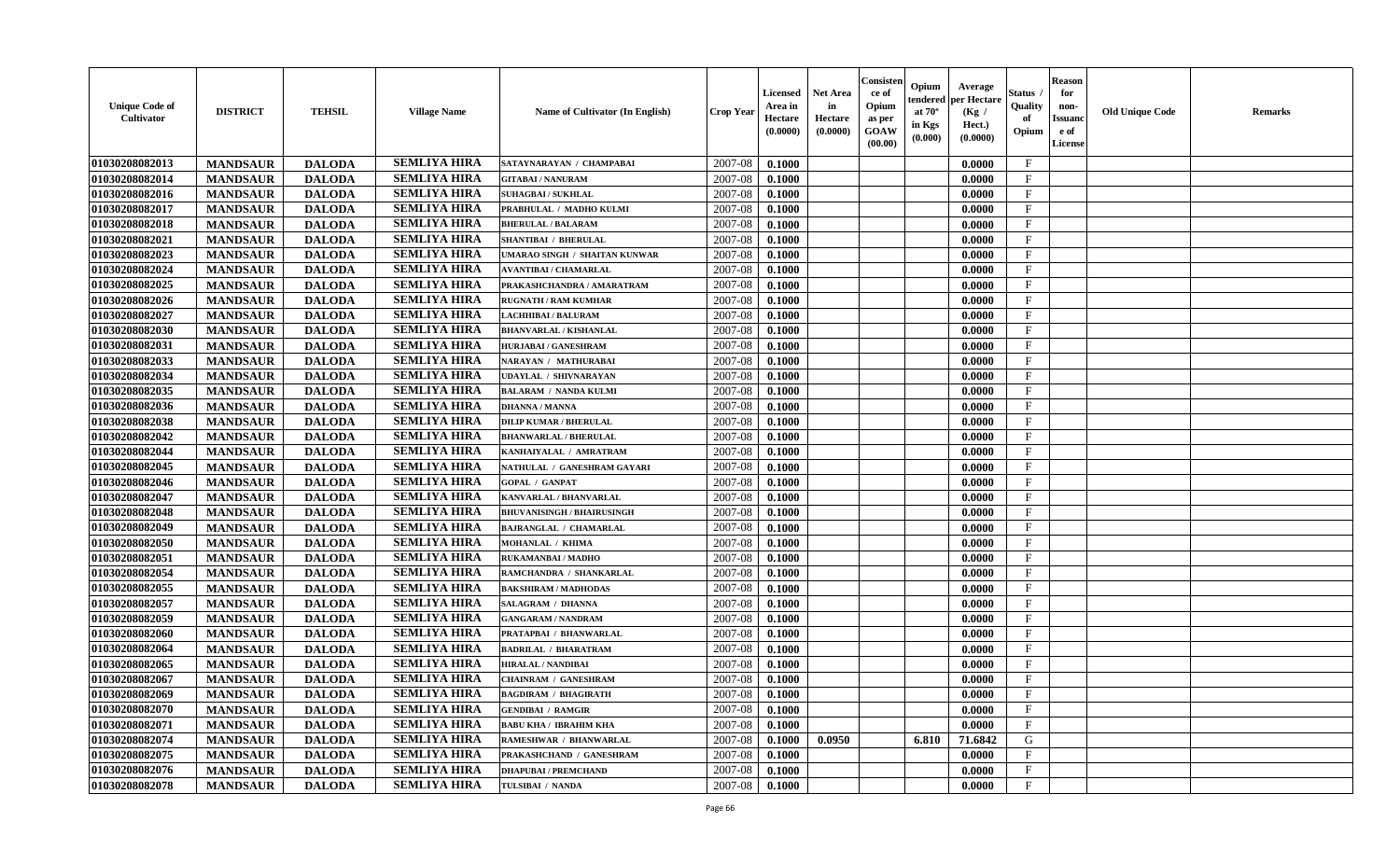| <b>Unique Code of</b><br>Cultivator | <b>DISTRICT</b> | <b>TEHSIL</b> | <b>Village Name</b> | Name of Cultivator (In English) | <b>Crop Year</b> | <b>Licensed</b><br>Area in<br>Hectare<br>(0.0000) | <b>Net Area</b><br>in<br>Hectare<br>(0.0000) | Consister<br>ce of<br>Opium<br>as per<br><b>GOAW</b><br>(00.00) | Opium<br>endered<br>at $70^\circ$<br>in Kgs<br>(0.000) | Average<br>per Hectare<br>(Kg /<br>Hect.)<br>(0.0000) | Status /<br>Quality<br>of<br>Opium | <b>Reason</b><br>for<br>non-<br><b>Issuand</b><br>e of<br>License | <b>Old Unique Code</b> | <b>Remarks</b>    |
|-------------------------------------|-----------------|---------------|---------------------|---------------------------------|------------------|---------------------------------------------------|----------------------------------------------|-----------------------------------------------------------------|--------------------------------------------------------|-------------------------------------------------------|------------------------------------|-------------------------------------------------------------------|------------------------|-------------------|
| 01030208082080                      | <b>MANDSAUR</b> | <b>DALODA</b> | <b>SEMLIYA HIRA</b> | <b>BHERULAL / NANDA</b>         | 2007-08          | 0.1000                                            |                                              |                                                                 |                                                        | 0.0000                                                | $\mathbf{F}$                       |                                                                   |                        |                   |
| 01030208082081                      | <b>MANDSAUR</b> | <b>DALODA</b> | <b>SEMLIYA HIRA</b> | RAMLAL / KASHIRAM               | 2007-08          | 0.1000                                            |                                              |                                                                 |                                                        | 0.0000                                                | $\mathbf F$                        |                                                                   |                        |                   |
| 01030208082085                      | <b>MANDSAUR</b> | <b>DALODA</b> | <b>SEMLIYA HIRA</b> | <b>SURESHKUMAR / BHUVAN</b>     | 2007-08          | 0.1000                                            |                                              |                                                                 |                                                        | 0.0000                                                | $\mathbf{F}$                       |                                                                   |                        |                   |
| 01030208082089                      | <b>MANDSAUR</b> | <b>DALODA</b> | <b>SEMLIYA HIRA</b> | <b>BHUWANIBAI / UDA</b>         | 2007-08          | 0.1000                                            |                                              |                                                                 |                                                        | 0.0000                                                | $\mathbf{F}$                       |                                                                   |                        |                   |
| 01030208082091                      | <b>MANDSAUR</b> | <b>DALODA</b> | <b>SEMLIYA HIRA</b> | MANGILAL / NANDARAM             | 2007-08          | 0.1000                                            | 0.0800                                       |                                                                 | 5.640                                                  | 70.5000                                               | G                                  |                                                                   |                        |                   |
| 01030208082092                      | <b>MANDSAUR</b> | <b>DALODA</b> | <b>SEMLIYA HIRA</b> | <b>RATANBAI/NAGU</b>            | 2007-08          | 0.1000                                            |                                              |                                                                 |                                                        | 0.0000                                                | $\mathbf{F}$                       |                                                                   |                        |                   |
| 01030208082093                      | <b>MANDSAUR</b> | <b>DALODA</b> | <b>SEMLIYA HIRA</b> | NATHULAL / GANESHRAM PATIDAR    | 2007-08          | 0.1000                                            |                                              |                                                                 |                                                        | 0.0000                                                | $\mathbf{F}$                       |                                                                   |                        |                   |
| 01030208082095                      | <b>MANDSAUR</b> | <b>DALODA</b> | <b>SEMLIYA HIRA</b> | SHIVNARAYAN / SUKHLAL           | 2007-08          | 0.1000                                            |                                              |                                                                 |                                                        | 0.0000                                                | $\mathbf F$                        |                                                                   |                        |                   |
| 01030208082096                      | <b>MANDSAUR</b> | <b>DALODA</b> | <b>SEMLIYA HIRA</b> | SONIBAI / KANHAIYALAL           | 2007-08          | 0.1000                                            |                                              |                                                                 |                                                        | 0.0000                                                | $\mathbf{F}$                       |                                                                   |                        |                   |
| 01030208082100                      | <b>MANDSAUR</b> | <b>DALODA</b> | <b>SEMLIYA HIRA</b> | RAMLAL / DEVA KUMAWAT           | 2007-08          | 0.1000                                            |                                              |                                                                 |                                                        | 0.0000                                                | $\mathbf{F}$                       |                                                                   |                        |                   |
| 01030208082103                      | <b>MANDSAUR</b> | <b>DALODA</b> | <b>SEMLIYA HIRA</b> | KISHANLAL / NATHULAL            | 2007-08          | 0.1000                                            |                                              |                                                                 |                                                        | 0.0000                                                | $\mathbf{F}$                       |                                                                   |                        |                   |
| 01030208082105                      | <b>MANDSAUR</b> | <b>DALODA</b> | <b>SEMLIYA HIRA</b> | <b>DEVRAM / BHUVANILAL</b>      | 2007-08          | 0.1000                                            |                                              |                                                                 |                                                        | 0.0000                                                | $\mathbf F$                        |                                                                   |                        |                   |
| 01030208082108                      | <b>MANDSAUR</b> | <b>DALODA</b> | <b>SEMLIYA HIRA</b> | SAJJAN KUNWAR / RAM SINGH       | 2007-08          | 0.1000                                            |                                              |                                                                 |                                                        | 0.0000                                                | $\mathbf{F}$                       |                                                                   |                        |                   |
| 01030208082109                      | <b>MANDSAUR</b> | <b>DALODA</b> | <b>SEMLIYA HIRA</b> | <b>CHAMARLAL / KALU</b>         | 2007-08          | 0.1000                                            |                                              |                                                                 |                                                        | 0.0000                                                | $\mathbf{F}$                       |                                                                   |                        |                   |
| 01030208082114                      | <b>MANDSAUR</b> | <b>DALODA</b> | <b>SEMLIYA HIRA</b> | <b>DILIP KUMAR / NANDRAM</b>    | 2007-08          | 0.1000                                            |                                              |                                                                 |                                                        | 0.0000                                                | $\mathbf{F}$                       |                                                                   |                        |                   |
| 01030208082115                      | <b>MANDSAUR</b> | <b>DALODA</b> | <b>SEMLIYA HIRA</b> | <b>BADRILAL / CHAMPABAI</b>     | 2007-08          | 0.1000                                            |                                              |                                                                 |                                                        | 0.0000                                                | $\mathbf F$                        |                                                                   |                        |                   |
| 01030208082120                      | <b>MANDSAUR</b> | <b>DALODA</b> | <b>SEMLIYA HIRA</b> | <b>KAMRUDIN / VALIKHAN</b>      | 2007-08          | 0.1000                                            |                                              |                                                                 |                                                        | 0.0000                                                | $\mathbf{F}$                       |                                                                   |                        |                   |
| 01030208082121                      | <b>MANDSAUR</b> | <b>DALODA</b> | <b>SEMLIYA HIRA</b> | MOHANLAL / NATHULAL             | 2007-08          | 0.1000                                            |                                              |                                                                 |                                                        | 0.0000                                                | $\mathbf{F}$                       |                                                                   |                        |                   |
| 01030208082122                      | <b>MANDSAUR</b> | <b>DALODA</b> | <b>SEMLIYA HIRA</b> | <b>BHAGATRAM / GANESHRAM</b>    | 2007-08          | 0.1000                                            |                                              |                                                                 |                                                        | 0.0000                                                | $_{\rm F}$                         |                                                                   |                        |                   |
| 01030208082125                      | <b>MANDSAUR</b> | <b>DALODA</b> | <b>SEMLIYA HIRA</b> | MANGILAL / BHANWARLAL           | 2007-08          | 0.1000                                            |                                              |                                                                 |                                                        | 0.0000                                                | $\mathbf{F}$                       |                                                                   |                        |                   |
| 01030208082126                      | <b>MANDSAUR</b> | <b>DALODA</b> | <b>SEMLIYA HIRA</b> | <b>BHAIRUDAS / BALARAMDAS</b>   | 2007-08          | 0.1000                                            |                                              |                                                                 |                                                        | 0.0000                                                | $\mathbf{F}$                       |                                                                   |                        | TRANSFER/NIRDHARI |
| 01030208082127                      | <b>MANDSAUR</b> | <b>DALODA</b> | <b>SEMLIYA HIRA</b> | CHUNILAL / DHANA                | 2007-08          | 0.1000                                            |                                              |                                                                 |                                                        | 0.0000                                                | $\mathbf{F}$                       |                                                                   |                        |                   |
| 01030208082132                      | <b>MANDSAUR</b> | <b>DALODA</b> | <b>SEMLIYA HIRA</b> | MANGILAL / CHAMPALAL            | 2007-08          | 0.1000                                            |                                              |                                                                 |                                                        | 0.0000                                                | $\mathbf{F}$                       |                                                                   |                        |                   |
| 01030208082135                      | <b>MANDSAUR</b> | <b>DALODA</b> | <b>SEMLIYA HIRA</b> | RUPANATH / BAGDIRAMNATH         | 2007-08          | 0.1000                                            |                                              |                                                                 |                                                        | 0.0000                                                | $\mathbf{F}$                       |                                                                   |                        |                   |
| 01030208082139                      | <b>MANDSAUR</b> | <b>DALODA</b> | <b>SEMLIYA HIRA</b> | MOHANBAI / BHUWANIRAM           | 2007-08          | 0.1000                                            |                                              |                                                                 |                                                        | 0.0000                                                | $\mathbf F$                        |                                                                   |                        |                   |
| 01030208082177                      | <b>MANDSAUR</b> | <b>DALODA</b> | <b>SEMLIYA HIRA</b> | RAJENDRAKUMAR / BHERULAL        | 2007-08          | 0.1000                                            |                                              |                                                                 |                                                        | 0.0000                                                | $\mathbf{F}$                       |                                                                   |                        |                   |
| 01030208082141                      | <b>MANDSAUR</b> | <b>DALODA</b> | <b>SEMLIYA HIRA</b> | PRAKASHCHANDRA / SHIVNARAYAN    | 2007-08          | 0.1000                                            |                                              |                                                                 |                                                        | 0.0000                                                | $\mathbf{F}$                       |                                                                   |                        |                   |
| 01030208082142                      | <b>MANDSAUR</b> | <b>DALODA</b> | <b>SEMLIYA HIRA</b> | <b>RAMESHVAR / BALARAM</b>      | 2007-08          | 0.1000                                            |                                              |                                                                 |                                                        | 0.0000                                                | $\mathbf{F}$                       |                                                                   |                        |                   |
| 01030208082144                      | <b>MANDSAUR</b> | <b>DALODA</b> | <b>SEMLIYA HIRA</b> | RAMCHANDRA / NANURAM            | 2007-08          | 0.1000                                            |                                              |                                                                 |                                                        | 0.0000                                                | $\mathbf{F}$                       |                                                                   |                        |                   |
| 01030208082146                      | <b>MANDSAUR</b> | <b>DALODA</b> | <b>SEMLIYA HIRA</b> | <b>HIRANATH / RUPANATH</b>      | 2007-08          | 0.1000                                            |                                              |                                                                 |                                                        | 0.0000                                                | $\mathbf{F}$                       |                                                                   |                        |                   |
| 01030208082147                      | <b>MANDSAUR</b> | <b>DALODA</b> | <b>SEMLIYA HIRA</b> | <b>PUSHKAR / BALARAM</b>        | 2007-08          | 0.1000                                            | 0.0600                                       |                                                                 | 4.230                                                  | 70.5000                                               | G                                  |                                                                   |                        |                   |
| 01030208082148                      | <b>MANDSAUR</b> | <b>DALODA</b> | <b>SEMLIYA HIRA</b> | KANHAIYALAL / GANPATLAL         | 2007-08          | 0.1000                                            | 0.0800                                       |                                                                 | 5.200                                                  | 65.0000                                               | G                                  |                                                                   |                        |                   |
| 01030208082152                      | <b>MANDSAUR</b> | <b>DALODA</b> | <b>SEMLIYA HIRA</b> | <b>JAGDISH / NATHULAL</b>       | 2007-08          | 0.1000                                            |                                              |                                                                 |                                                        | 0.0000                                                | $\mathbf{F}$                       |                                                                   |                        |                   |
| 01030208082153                      | <b>MANDSAUR</b> | <b>DALODA</b> | <b>SEMLIYA HIRA</b> | RADHESHYAM / PRABHULAL          | 2007-08          | 0.1000                                            |                                              |                                                                 |                                                        | 0.0000                                                | $\mathbf{F}$                       |                                                                   |                        |                   |
| 01030208082154                      | <b>MANDSAUR</b> | <b>DALODA</b> | <b>SEMLIYA HIRA</b> | RESHAMBAI / DEVILAL             | 2007-08          | 0.1000                                            |                                              |                                                                 |                                                        | 0.0000                                                | $\mathbf{F}$                       |                                                                   |                        |                   |
| 01030208082155                      | <b>MANDSAUR</b> | <b>DALODA</b> | <b>SEMLIYA HIRA</b> | SHANTIBAI / AVANTILAL           | 2007-08          | 0.1000                                            |                                              |                                                                 |                                                        | 0.0000                                                | $\mathbf{F}$                       |                                                                   |                        |                   |
| 01030208082156                      | <b>MANDSAUR</b> | <b>DALODA</b> | <b>SEMLIYA HIRA</b> | RADHESHYAM / PUNAMCHAND         | 2007-08          | 0.1000                                            |                                              |                                                                 |                                                        | 0.0000                                                | $\mathbf{F}$                       |                                                                   |                        |                   |
| 01030208082157                      | <b>MANDSAUR</b> | <b>DALODA</b> | <b>SEMLIYA HIRA</b> | PRAKASHCHAND / PRABHULAL        | 2007-08          | 0.1000                                            |                                              |                                                                 |                                                        | 0.0000                                                | $\mathbf{F}$                       |                                                                   |                        |                   |
| 01030208082158                      | <b>MANDSAUR</b> | <b>DALODA</b> | <b>SEMLIYA HIRA</b> | MANGILAL / PRABHULAL            | 2007-08          | 0.1000                                            |                                              |                                                                 |                                                        | 0.0000                                                | $\mathbf{F}$                       |                                                                   |                        |                   |
| 01030208082159                      | <b>MANDSAUR</b> | <b>DALODA</b> | <b>SEMLIYA HIRA</b> | SATYANRAYAN / SHIVNARAYAN       | 2007-08          | 0.1000                                            |                                              |                                                                 |                                                        | 0.0000                                                | F                                  |                                                                   |                        |                   |
| 01030208082162                      | <b>MANDSAUR</b> | <b>DALODA</b> | <b>SEMLIYA HIRA</b> | <b>BHERULAL / KANWARLAL</b>     | 2007-08          | 0.1000                                            | 0.0950                                       |                                                                 | 6.510                                                  | 68.5263                                               | G                                  |                                                                   |                        |                   |
| 01030208082165                      | <b>MANDSAUR</b> | <b>DALODA</b> | <b>SEMLIYA HIRA</b> | <b>NAGGIBAI / BALMUKUND</b>     | 2007-08          | 0.1000                                            |                                              |                                                                 |                                                        | 0.0000                                                | $\mathbf{F}$                       |                                                                   |                        |                   |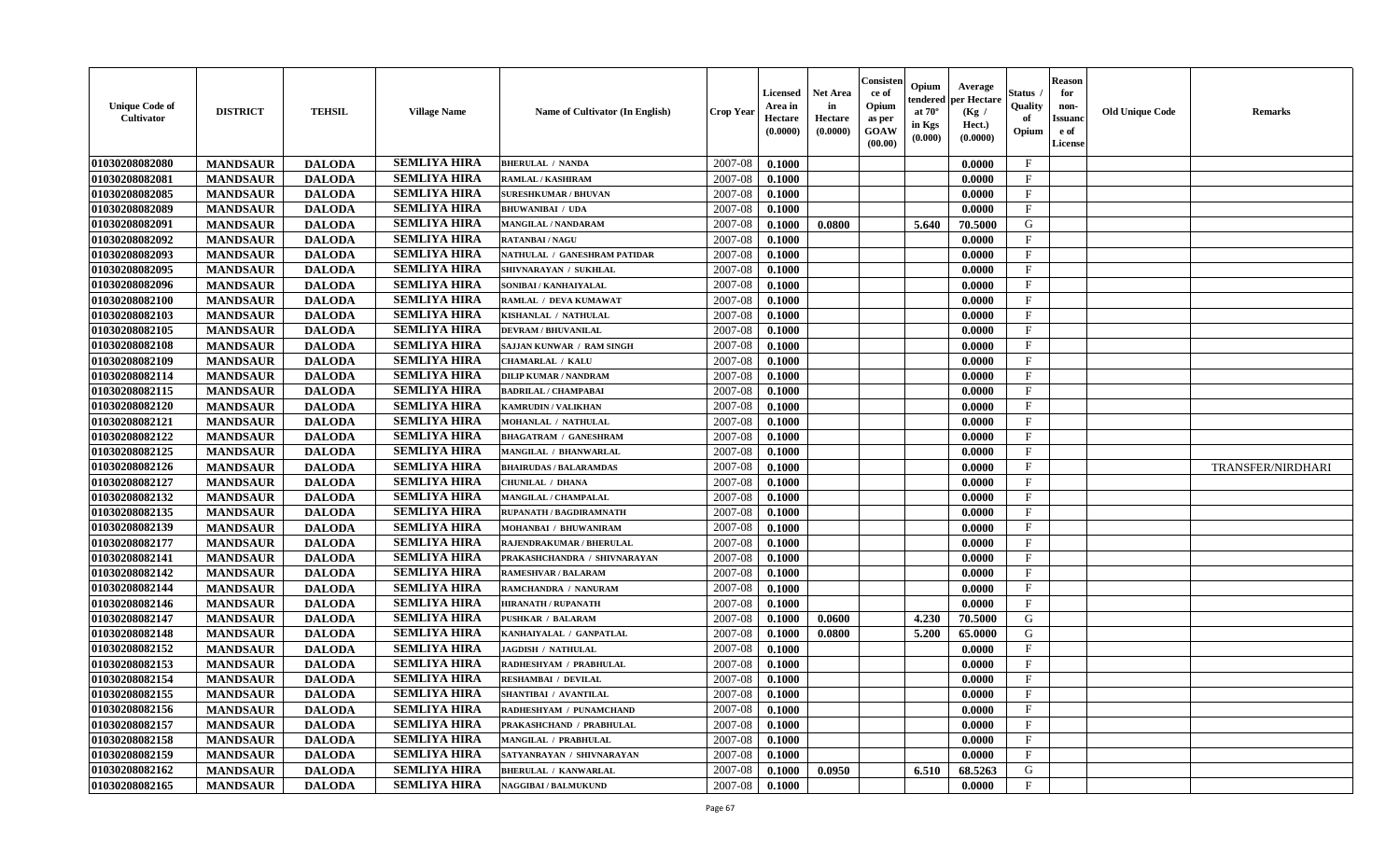| <b>Unique Code of</b><br>Cultivator | <b>DISTRICT</b> | <b>TEHSIL</b> | <b>Village Name</b> | Name of Cultivator (In English)    | <b>Crop Year</b> | <b>Licensed</b><br>Area in<br>Hectare<br>(0.0000) | <b>Net Area</b><br>in<br>Hectare<br>(0.0000) | Consister<br>ce of<br>Opium<br>as per<br><b>GOAW</b><br>(00.00) | Opium<br>endered<br>at $70^\circ$<br>in Kgs<br>(0.000) | Average<br>per Hectare<br>(Kg /<br>Hect.)<br>(0.0000) | <b>Status</b><br>Quality<br>of<br>Opium | <b>Reason</b><br>for<br>non-<br><b>Issuand</b><br>e of<br>License | <b>Old Unique Code</b> | <b>Remarks</b> |
|-------------------------------------|-----------------|---------------|---------------------|------------------------------------|------------------|---------------------------------------------------|----------------------------------------------|-----------------------------------------------------------------|--------------------------------------------------------|-------------------------------------------------------|-----------------------------------------|-------------------------------------------------------------------|------------------------|----------------|
| 01030208082166                      | <b>MANDSAUR</b> | <b>DALODA</b> | <b>SEMLIYA HIRA</b> | PREMCHAND / BHERULAL               | 2007-08          | 0.1000                                            |                                              |                                                                 |                                                        | 0.0000                                                | $\mathbf{F}$                            |                                                                   |                        |                |
| 01030208082167                      | <b>MANDSAUR</b> | <b>DALODA</b> | <b>SEMLIYA HIRA</b> | PANNALAL / DULICHAND               | 2007-08          | 0.1000                                            |                                              |                                                                 |                                                        | 0.0000                                                | $\mathbf{F}$                            |                                                                   |                        |                |
| 01030208082169                      | <b>MANDSAUR</b> | <b>DALODA</b> | <b>SEMLIYA HIRA</b> | <b>DEVILAL / BHAGATRAM</b>         | 2007-08          | 0.1000                                            |                                              |                                                                 |                                                        | 0.0000                                                | $\mathbf{F}$                            |                                                                   |                        |                |
| 01030208082170                      | <b>MANDSAUR</b> | <b>DALODA</b> | <b>SEMLIYA HIRA</b> | RAMESHWAR / BHERULAL               | 2007-08          | 0.1000                                            |                                              |                                                                 |                                                        | 0.0000                                                | $\mathbf F$                             |                                                                   |                        |                |
| 01030208082020                      | <b>MANDSAUR</b> | <b>DALODA</b> | <b>SEMLIYA HIRA</b> | KANWARLAL / GOVINDRAM              | 2007-08          | 0.1000                                            |                                              |                                                                 |                                                        | 0.0000                                                | $\mathbf{F}$                            |                                                                   |                        |                |
| 01030208082058                      | <b>MANDSAUR</b> | <b>DALODA</b> | <b>SEMLIYA HIRA</b> | <b>HIRALAL / BHUWAN</b>            | 2007-08          | 0.1000                                            | 0.0950                                       |                                                                 | 6.350                                                  | 66.8421                                               | G                                       |                                                                   |                        |                |
| 01030208082106                      | <b>MANDSAUR</b> | <b>DALODA</b> | <b>SEMLIYA HIRA</b> | <b>BALMUKAND / MOTILAL</b>         | 2007-08          | 0.1000                                            |                                              |                                                                 |                                                        | 0.0000                                                | $\mathbf{F}$                            |                                                                   |                        |                |
| 01030208082007                      | <b>MANDSAUR</b> | <b>DALODA</b> | <b>SEMLIYA HIRA</b> | NANDKISHOR / RAMKISHAN             | 2007-08          | 0.1000                                            |                                              |                                                                 |                                                        | 0.0000                                                | $\mathbf F$                             |                                                                   |                        |                |
| 01030208082008                      | <b>MANDSAUR</b> | <b>DALODA</b> | <b>SEMLIYA HIRA</b> | <b>BALARAM / RAMRATAN</b>          | 2007-08          | 0.1000                                            |                                              |                                                                 |                                                        | 0.0000                                                | $\mathbf{F}$                            |                                                                   |                        |                |
| 01030208082010                      | <b>MANDSAUR</b> | <b>DALODA</b> | <b>SEMLIYA HIRA</b> | MANGILAL / SHIVNARAYAN             | 2007-08          | 0.1000                                            | 0.0600                                       |                                                                 | 3.680                                                  | 61.3333                                               | G                                       |                                                                   |                        |                |
| 01030208082053                      | <b>MANDSAUR</b> | <b>DALODA</b> | <b>SEMLIYA HIRA</b> | <b>NANDRAM / BALARAM</b>           | 2007-08          | 0.1000                                            |                                              |                                                                 |                                                        | 0.0000                                                | $\mathbf{F}$                            |                                                                   |                        |                |
| 01030208082160                      | <b>MANDSAUR</b> | <b>DALODA</b> | <b>SEMLIYA HIRA</b> | <b>BAGDIBAI / DEVILAL</b>          | 2007-08          | 0.1000                                            |                                              |                                                                 |                                                        | 0.0000                                                | $\mathbf F$                             |                                                                   |                        |                |
| 01030208082084                      | <b>MANDSAUR</b> | <b>DALODA</b> | <b>SEMLIYA HIRA</b> | LAKSHMINARAYAN / UDERAM            | 2007-08          | 0.1000                                            |                                              |                                                                 |                                                        | 0.0000                                                | $\mathbf{F}$                            |                                                                   |                        |                |
| 01030208082171                      | <b>MANDSAUR</b> | <b>DALODA</b> | <b>SEMLIYA HIRA</b> | KAMERIBAI / RUPA                   | 2007-08          | 0.1000                                            |                                              |                                                                 |                                                        | 0.0000                                                | $\mathbf{F}$                            |                                                                   |                        |                |
| 01030208082173                      | <b>MANDSAUR</b> | <b>DALODA</b> | <b>SEMLIYA HIRA</b> | KANVARLAL / KALURAM                | 2007-08          | 0.1000                                            |                                              |                                                                 |                                                        | 0.0000                                                | $\mathbf{F}$                            |                                                                   |                        |                |
| 01030208082174                      | <b>MANDSAUR</b> | <b>DALODA</b> | <b>SEMLIYA HIRA</b> | MADHOLAL / KALURAM JI              | 2007-08          | 0.1000                                            |                                              |                                                                 |                                                        | 0.0000                                                | $\mathbf F$                             |                                                                   |                        |                |
| 01030208082101                      | <b>MANDSAUR</b> | <b>DALODA</b> | <b>SEMLIYA HIRA</b> | <b>BASNTIBAI / BHERULAL</b>        | 2007-08          | 0.1000                                            | 0.0400                                       |                                                                 | 2.530                                                  | 63.2500                                               | G                                       |                                                                   |                        |                |
| 01030208082175                      | <b>MANDSAUR</b> | <b>DALODA</b> | <b>SEMLIYA HIRA</b> | <b>DHAPUBAI / HARIRAM KUMAR</b>    | 2007-08          | 0.1000                                            |                                              |                                                                 |                                                        | 0.0000                                                | $\mathbf{F}$                            |                                                                   |                        |                |
| 01030208082176                      | <b>MANDSAUR</b> | <b>DALODA</b> | <b>SEMLIYA HIRA</b> | <b>DHANA / BHERA</b>               | 2007-08          | 0.1000                                            | 0.1000                                       |                                                                 | 6.500                                                  | 65.0000                                               | G                                       |                                                                   | 01060208021087         |                |
| 01030208083001                      | <b>MANDSAUR</b> | <b>DALODA</b> | <b>TAJKHEDI</b>     | <b>BHAGVANSINGH / MOTISINGH</b>    | 2007-08          | 0.1000                                            |                                              |                                                                 |                                                        | 0.0000                                                | $\mathbf{F}$                            |                                                                   |                        |                |
| 01030208083002                      | <b>MANDSAUR</b> | <b>DALODA</b> | <b>TAJKHEDI</b>     | SHOBHARAM / DALURAM                | 2007-08          | 0.1000                                            |                                              |                                                                 |                                                        | 0.0000                                                | $\mathbf{F}$                            |                                                                   |                        |                |
| 01030208083003                      | <b>MANDSAUR</b> | <b>DALODA</b> | <b>TAJKHEDI</b>     | <b>LALURAM / GOTAM</b>             | 2007-08          | 0.1000                                            |                                              |                                                                 |                                                        | 0.0000                                                | $\mathbf{F}$                            |                                                                   |                        |                |
| 01030208083004                      | <b>MANDSAUR</b> | <b>DALODA</b> | <b>TAJKHEDI</b>     | MANGILAL / MAGNIRAM                | 2007-08          | 0.1000                                            |                                              |                                                                 |                                                        | 0.0000                                                | $\mathbf{F}$                            |                                                                   |                        |                |
| 01030208083005                      | <b>MANDSAUR</b> | <b>DALODA</b> | <b>TAJKHEDI</b>     | <b>BALDEV / KESHURAM</b>           | 2007-08          | 0.1000                                            |                                              |                                                                 |                                                        | 0.0000                                                | $\mathbf{F}$                            |                                                                   |                        |                |
| 01030208083006                      | <b>MANDSAUR</b> | <b>DALODA</b> | <b>TAJKHEDI</b>     | <b>SURAJBAI / MULCHAND</b>         | 2007-08          | 0.1000                                            |                                              |                                                                 |                                                        | 0.0000                                                | $_{\rm F}$                              |                                                                   |                        |                |
| 01030208083010                      | <b>MANDSAUR</b> | <b>DALODA</b> | <b>TAJKHEDI</b>     | <b>GANESHRAM / DALURAM</b>         | 2007-08          | 0.1000                                            |                                              |                                                                 |                                                        | 0.0000                                                | $\mathbf{F}$                            |                                                                   |                        |                |
| 01030208083012                      | <b>MANDSAUR</b> | <b>DALODA</b> | <b>TAJKHEDI</b>     | <b>AMBARAM / GANGARAM</b>          | 2007-08          | 0.1000                                            |                                              |                                                                 |                                                        | 0.0000                                                | $_{\rm F}$                              |                                                                   |                        |                |
| 01030208083013                      | <b>MANDSAUR</b> | <b>DALODA</b> | <b>TAJKHEDI</b>     | <b>NANDRAM / BHERULAL</b>          | 2007-08          | 0.1000                                            |                                              |                                                                 |                                                        | 0.0000                                                | F                                       |                                                                   |                        |                |
| 01030208083014                      | <b>MANDSAUR</b> | <b>DALODA</b> | <b>TAJKHEDI</b>     | <b>GULABSINGH / NAHARSINGH</b>     | 2007-08          | 0.1000                                            |                                              |                                                                 |                                                        | 0.0000                                                | $\mathbf{F}$                            |                                                                   |                        |                |
| 01030208083016                      | <b>MANDSAUR</b> | <b>DALODA</b> | <b>TAJKHEDI</b>     | <b>DEVILAL / RATANLAL</b>          | 2007-08          | 0.1000                                            | 0.1000                                       |                                                                 | 6.060                                                  | 60.6000                                               | G                                       |                                                                   |                        |                |
| 01030208083017                      | <b>MANDSAUR</b> | <b>DALODA</b> | <b>TAJKHEDI</b>     | TEJKUNWAR / NAGU SINGH             | 2007-08          | 0.1000                                            |                                              |                                                                 |                                                        | 0.0000                                                | $\mathbf{F}$                            |                                                                   |                        |                |
| 01030208083022                      | <b>MANDSAUR</b> | <b>DALODA</b> | <b>TAJKHEDI</b>     | <b>BALARAM / BHUWANISHANKAR</b>    | 2007-08          | 0.1000                                            |                                              |                                                                 |                                                        | 0.0000                                                | $\mathbf F$                             |                                                                   |                        |                |
| 01030208083025                      | <b>MANDSAUR</b> | <b>DALODA</b> | <b>TAJKHEDI</b>     | NATHULAL / RATANLAL                | 2007-08          | 0.1000                                            |                                              |                                                                 |                                                        | 0.0000                                                | $\mathbf{F}$                            |                                                                   |                        |                |
| 01030208083033                      | <b>MANDSAUR</b> | <b>DALODA</b> | <b>TAJKHEDI</b>     | <b>CHAINRAM / MAGANIRAM</b>        | 2007-08          | 0.1000                                            |                                              |                                                                 |                                                        | 0.0000                                                | $\mathbf{F}$                            |                                                                   |                        |                |
| 01030208083036                      | <b>MANDSAUR</b> | <b>DALODA</b> | <b>TAJKHEDI</b>     | <b>NATTHE KHAN / BHURE KHAN</b>    | 2007-08          | 0.1000                                            |                                              |                                                                 |                                                        | 0.0000                                                | $_{\rm F}$                              |                                                                   |                        |                |
| 01030208083038                      | <b>MANDSAUR</b> | <b>DALODA</b> | <b>TAJKHEDI</b>     | <b>MOHAN / RAMA</b>                | 2007-08          | 0.1000                                            |                                              |                                                                 |                                                        | 0.0000                                                | F                                       |                                                                   |                        |                |
| 01030208083045                      | <b>MANDSAUR</b> | <b>DALODA</b> | <b>TAJKHEDI</b>     | HANS KUNWAR / DHUL SINGH           | 2007-08          | 0.1000                                            |                                              |                                                                 |                                                        | 0.0000                                                | $\mathbf{F}$                            |                                                                   |                        |                |
| 01030208083046                      | <b>MANDSAUR</b> | <b>DALODA</b> | <b>TAJKHEDI</b>     | <b>GOPAL / LALURAM</b>             | 2007-08          | 0.1000                                            |                                              |                                                                 |                                                        | 0.0000                                                | $\mathbf{F}$                            |                                                                   |                        |                |
| 01030208083047                      | <b>MANDSAUR</b> | <b>DALODA</b> | <b>TAJKHEDI</b>     | MAHIPAL SINGH / BHAGWAN SINGH      | 2007-08          | 0.1000                                            |                                              |                                                                 |                                                        | 0.0000                                                | $\mathbf{F}$                            |                                                                   |                        |                |
| 01030208083051                      | <b>MANDSAUR</b> | <b>DALODA</b> | <b>TAJKHEDI</b>     | BHUWANI SINGH / VIKRAM SINGH       | 2007-08          | 0.1000                                            |                                              |                                                                 |                                                        | 0.0000                                                | F                                       |                                                                   |                        |                |
| 01030208083054                      | <b>MANDSAUR</b> | <b>DALODA</b> | <b>TAJKHEDI</b>     | KANHAIYALAL / KESHURAM             | 2007-08          | 0.1000                                            |                                              |                                                                 |                                                        | 0.0000                                                | $\mathbf{F}$                            |                                                                   |                        |                |
| 01030208083055                      | <b>MANDSAUR</b> | <b>DALODA</b> | <b>TAJKHEDI</b>     | <b>BHANWAR SINGH / BHERU SINGH</b> | 2007-08          | 0.1000                                            |                                              |                                                                 |                                                        | 0.0000                                                | $\mathbf{F}$                            |                                                                   |                        |                |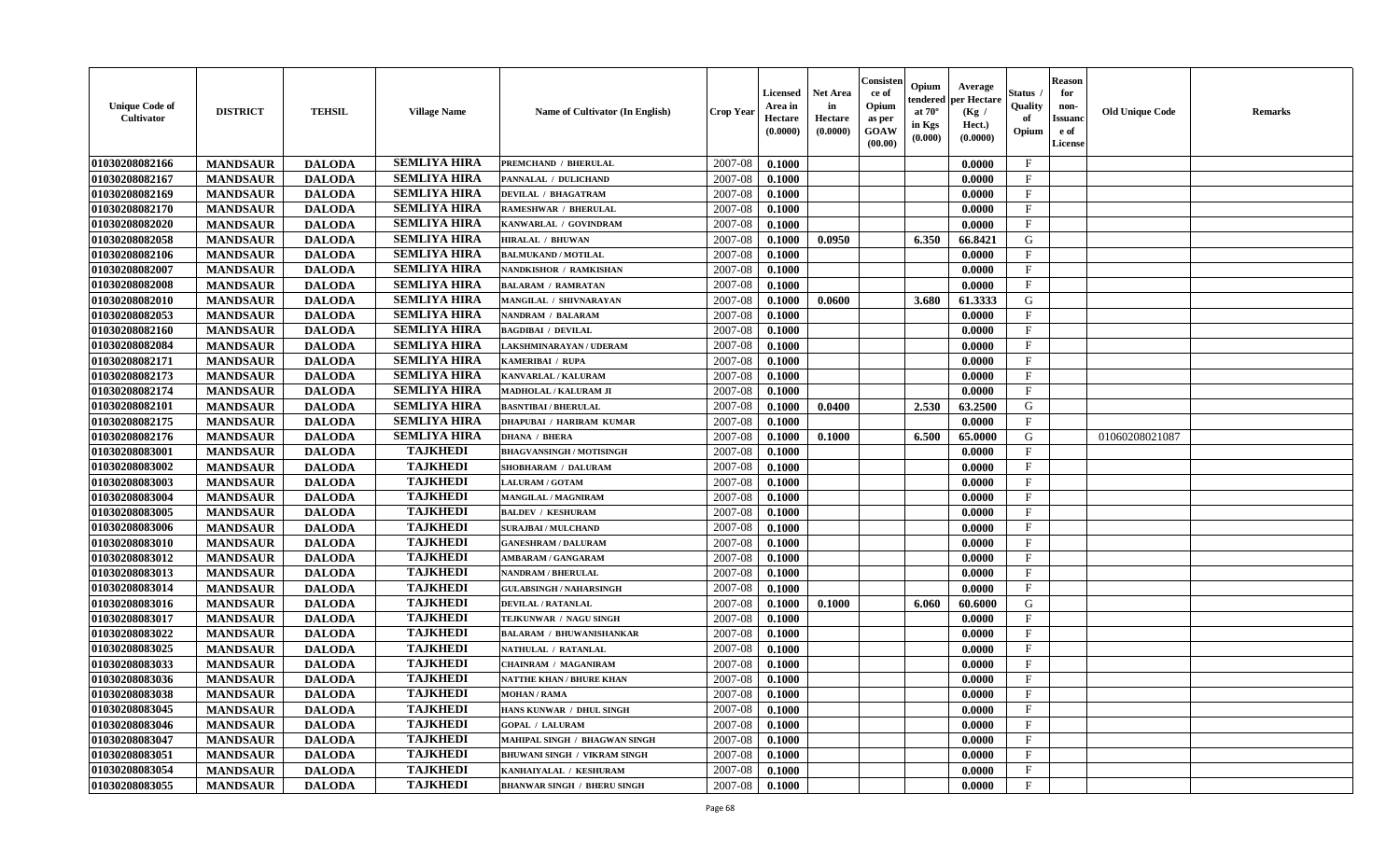| <b>Unique Code of</b><br><b>Cultivator</b> | <b>DISTRICT</b> | <b>TEHSIL</b>   | <b>Village Name</b> | Name of Cultivator (In English)     | <b>Crop Year</b> | <b>Licensed</b><br>Area in<br>Hectare<br>(0.0000) | <b>Net Area</b><br>in<br>Hectare<br>(0.0000) | Consisteı<br>ce of<br>Opium<br>as per<br><b>GOAW</b><br>(00.00) | Opium<br>Average<br>per Hectare<br>endered<br>at $70^\circ$<br>(Kg /<br>in Kgs<br>Hect.)<br>$(\mathbf{0.000})$ | (0.0000) | Status<br>Quality<br>of<br>Opium | <b>Reason</b><br>for<br>non-<br>Issuan<br>e of<br>License | <b>Old Unique Code</b> | <b>Remarks</b>                             |
|--------------------------------------------|-----------------|-----------------|---------------------|-------------------------------------|------------------|---------------------------------------------------|----------------------------------------------|-----------------------------------------------------------------|----------------------------------------------------------------------------------------------------------------|----------|----------------------------------|-----------------------------------------------------------|------------------------|--------------------------------------------|
| 01030208083056                             | <b>MANDSAUR</b> | <b>DALODA</b>   | <b>TAJKHEDI</b>     | <b>RAMPRASAD / BAGDIRAM</b>         | 2007-08          | 0.1000                                            |                                              |                                                                 |                                                                                                                | 0.0000   | $\mathbf{F}$                     |                                                           |                        |                                            |
| 01030208083057                             | <b>MANDSAUR</b> | <b>DALODA</b>   | <b>TAJKHEDI</b>     | NARENDRA SINGH / DASHRATH SINGH     | 2007-08          | 0.1000                                            |                                              |                                                                 |                                                                                                                | 0.0000   | $_{\rm F}$                       |                                                           |                        |                                            |
| 01030208083058                             | <b>MANDSAUR</b> | <b>DALODA</b>   | <b>TAJKHEDI</b>     | <b>DOLATSINGH / NAHAR SINGH</b>     | 2007-08          | 0.1000                                            |                                              |                                                                 |                                                                                                                | 0.0000   | $\mathbf{F}$                     |                                                           |                        |                                            |
| 01030208083059                             | <b>MANDSAUR</b> | <b>DALODA</b>   | <b>TAJKHEDI</b>     | KISHAN KUNWAR / KISHOR SINGH        | 2007-08          | 0.1000                                            |                                              |                                                                 |                                                                                                                | 0.0000   | $\mathbf{F}$                     |                                                           |                        |                                            |
| 01030208083060                             | <b>MANDSAUR</b> | <b>DALODA</b>   | <b>TAJKHEDI</b>     | ISHWAR SINGH / SARDAR SINGH         | 2007-08          | 0.1000                                            |                                              |                                                                 |                                                                                                                | 0.0000   | $_{\rm F}$                       |                                                           |                        |                                            |
| 01030208083061                             | <b>MANDSAUR</b> | <b>DALODA</b>   | <b>TAJKHEDI</b>     | PUNAMCHAND / GANGARAM               | 2007-08          | 0.1000                                            |                                              |                                                                 |                                                                                                                | 0.0000   | $\mathbf{F}$                     |                                                           |                        |                                            |
| 01030208083064                             | <b>MANDSAUR</b> | <b>DALODA</b>   | <b>TAJKHEDI</b>     | KAILASHLAL / RATANLAL               | 2007-08          | 0.1000                                            |                                              |                                                                 |                                                                                                                | 0.0000   | $\mathbf{F}$                     |                                                           |                        |                                            |
| 01030208083068                             | <b>MANDSAUR</b> | <b>DALODA</b>   | <b>TAJKHEDI</b>     | JITENDRA SINGH / RAGHUVIR SINGH     | 2007-08          | 0.1000                                            |                                              |                                                                 | 0.0000                                                                                                         |          | $\mathbf{F}$                     |                                                           |                        |                                            |
| 01030208083072                             | <b>MANDSAUR</b> | <b>DALODA</b>   | <b>TAJKHEDI</b>     | <b>BHARAT KUNWAR / DEVI SINGH</b>   | 2007-08          | 0.1000                                            |                                              |                                                                 |                                                                                                                | 0.0000   | $_{\rm F}$                       |                                                           |                        |                                            |
| 01030208083075                             | <b>MANDSAUR</b> | <b>DALODA</b>   | <b>TAJKHEDI</b>     | RAJENDRA SINGH / SAWRUP SINGH       | 2007-08          | 0.1000                                            |                                              |                                                                 |                                                                                                                | 0.0000   | $_{\rm F}$                       |                                                           |                        |                                            |
| 01030208083076                             | <b>MANDSAUR</b> | <b>DALODA</b>   | <b>TAJKHEDI</b>     | PREMCHAND / MANGILAL                | 2007-08          | 0.1000                                            |                                              |                                                                 |                                                                                                                | 0.0000   | $\mathbf{F}$                     |                                                           |                        |                                            |
| 01030208083050                             | <b>MANDSAUR</b> | <b>DALODA</b>   | <b>TAJKHEDI</b>     | MODIRAM / GANGARAM                  | 2007-08          | 0.1000                                            |                                              |                                                                 |                                                                                                                | 0.0000   | $_{\rm F}$                       |                                                           |                        |                                            |
| 01030208083018                             | <b>MANDSAUR</b> | <b>DALODA</b>   | <b>TAJKHEDI</b>     | <b>SUKHRAM / BHUWAN</b>             | 2007-08          | 0.1000                                            |                                              |                                                                 |                                                                                                                | 0.0000   | $\mathbf{F}$                     |                                                           |                        |                                            |
| 01030208083007                             | <b>MANDSAUR</b> | <b>DALODA</b>   | <b>TAJKHEDI</b>     | <b>BALWANT SINGH / MADAN SINGH</b>  | 2007-08          | 0.1000                                            |                                              |                                                                 |                                                                                                                | 0.0000   | $\mathbf{F}$                     |                                                           |                        |                                            |
| 01030208083042                             | <b>MANDSAUR</b> | <b>DALODA</b>   | <b>TAJKHEDI</b>     | <b>BHANWARLAL / PAYARCHAND</b>      | 2007-08          | 0.1000                                            |                                              |                                                                 |                                                                                                                | 0.0000   | $\mathbf{F}$                     |                                                           |                        |                                            |
| 01030208083041                             | <b>MANDSAUR</b> | <b>DALODA</b>   | <b>TAJKHEDI</b>     | <b>DEVARAM / BHULLIBAI</b>          | 2007-08          | 0.1000                                            | 0.1000                                       |                                                                 | 5.890<br>58.9000                                                                                               |          | G                                |                                                           |                        |                                            |
| 01030208083077                             | <b>MANDSAUR</b> | <b>DALODA</b>   | <b>TAJKHEDI</b>     | <b>BHANWAR SINGH / SARDAR SINGH</b> | 2007-08          | 0.1000                                            |                                              |                                                                 |                                                                                                                | 0.0000   | $\mathbf{F}$                     |                                                           |                        |                                            |
| 01030207034014                             | <b>MANDSAUR</b> | <b>MANDSAUR</b> | <b>AZIZKHEDI</b>    | <b>RAJARAM / DEVRAM</b>             | 2007-08          | 0.1000                                            |                                              |                                                                 |                                                                                                                | 0.0000   | $\mathbf F$                      |                                                           |                        |                                            |
| 01030207034003                             | <b>MANDSAUR</b> | <b>MANDSAUR</b> | <b>AZIZKHEDI</b>    | RAJARAM / BHUVANIRAM                | 2007-08          | 0.1000                                            | 0.1000                                       |                                                                 | 6.570<br>65.7000                                                                                               |          | G                                |                                                           |                        | <b>I KAINSFEK/KIUUTIA</b><br><b>DACCIL</b> |
| 01030207034005                             | <b>MANDSAUR</b> | <b>MANDSAUR</b> | <b>AZIZKHEDI</b>    | <b>UDAYRAM / MAGANIRAM</b>          | 2007-08          | 0.1000                                            | 0.0950                                       |                                                                 | 6.460<br>68.0000                                                                                               |          | G                                |                                                           |                        |                                            |
| 01030207034007                             | <b>MANDSAUR</b> | <b>MANDSAUR</b> | <b>AZIZKHEDI</b>    | RAMLAL / MAGANIRAM                  | 2007-08          | 0.1000                                            |                                              |                                                                 |                                                                                                                | 0.0000   | F                                |                                                           |                        |                                            |
| 01030207034002                             | <b>MANDSAUR</b> | <b>MANDSAUR</b> | <b>AZIZKHEDI</b>    | MUNNIBAI / NANALAL                  | 2007-08          | 0.1000                                            | 0.1000                                       |                                                                 | 6.600<br>66.0000                                                                                               |          | G                                |                                                           |                        | <b>IRAINSPER/RICCHA</b><br>$D \wedge CCDI$ |
| 01030207034020                             | <b>MANDSAUR</b> | <b>MANDSAUR</b> | <b>AZIZKHEDI</b>    | <b>MAGANBAI / BHUWAN</b>            | 2007-08          | 0.1000                                            | 0.1000                                       |                                                                 | 6.530                                                                                                          | 65.3000  | G                                |                                                           |                        |                                            |
| 01030207034021                             | <b>MANDSAUR</b> | <b>MANDSAUR</b> | <b>AZIZKHEDI</b>    | <b>MANGILAL / RAMLAL</b>            | 2007-08          | 0.1000                                            |                                              |                                                                 |                                                                                                                | 0.0000   | $\mathbf{F}$                     |                                                           | 01030207056034         |                                            |
| 01030207034022                             | <b>MANDSAUR</b> | <b>MANDSAUR</b> | <b>AZIZKHEDI</b>    | SITARAM / NANDARAM                  | 2007-08          | 0.1000                                            |                                              |                                                                 |                                                                                                                | 0.0000   | $\mathbf{F}$                     |                                                           | 01030207056022         |                                            |
| 01030207035011                             | <b>MANDSAUR</b> | <b>MANDSAUR</b> | <b>AADHARI</b>      | <b>BAGDIBAI / BHAGIRATH</b>         | 2007-08          | 0.1000                                            |                                              |                                                                 |                                                                                                                | 0.0000   | $\mathbf{F}$                     |                                                           |                        |                                            |
| 01030207035013                             | <b>MANDSAUR</b> | <b>MANDSAUR</b> | <b>AADHARI</b>      | MAN SINGH / LAL SINGH               | 2007-08          | 0.1000                                            |                                              |                                                                 |                                                                                                                | 0.0000   | $_{\rm F}$                       |                                                           |                        |                                            |
| 01030207035014                             | <b>MANDSAUR</b> | <b>MANDSAUR</b> | <b>AADHARI</b>      | KANIRAM / JUJHAR                    | 2007-08          | 0.1000                                            |                                              |                                                                 |                                                                                                                | 0.0000   | $\mathbf{F}$                     |                                                           |                        |                                            |
| 01030207035018                             | <b>MANDSAUR</b> | <b>MANDSAUR</b> | <b>AADHARI</b>      | <b>BHERU SINGH / ONKAR SINGH</b>    | 2007-08          | 0.1000                                            |                                              |                                                                 |                                                                                                                | 0.0000   | $\mathbf{F}$                     |                                                           |                        |                                            |
| 01030207035019                             | <b>MANDSAUR</b> | <b>MANDSAUR</b> | <b>AADHARI</b>      | <b>GOPALSINGH / ONKARSINGH</b>      | 2007-08          | 0.1000                                            |                                              |                                                                 |                                                                                                                | 0.0000   | $_{\rm F}$                       |                                                           |                        |                                            |
| 01030207035020                             | <b>MANDSAUR</b> | <b>MANDSAUR</b> | <b>AADHARI</b>      | SATTUBAI / SITARAM                  | 2007-08          | 0.1000                                            | 0.1000                                       |                                                                 | 6.710<br>67.1000                                                                                               |          | G                                |                                                           |                        |                                            |
| 01030207035021                             | <b>MANDSAUR</b> | <b>MANDSAUR</b> | <b>AADHARI</b>      | <b>BHAGIBAI / DEVA</b>              | 2007-08          | 0.1000                                            |                                              |                                                                 |                                                                                                                | 0.0000   | $\mathbf{F}$                     |                                                           |                        |                                            |
| 01030207035029                             | <b>MANDSAUR</b> | <b>MANDSAUR</b> | <b>AADHARI</b>      | VARDICHAND / KESHURAM               | 2007-08          | 0.1000                                            |                                              |                                                                 |                                                                                                                | 0.0000   | $\mathbf{F}$                     |                                                           |                        |                                            |
| 01030207035038                             | <b>MANDSAUR</b> | <b>MANDSAUR</b> | <b>AADHARI</b>      | <b>NATHU / KACHARU</b>              | 2007-08          | 0.1000                                            | 0.0950                                       |                                                                 | 5.760                                                                                                          | 60.6316  | G                                |                                                           |                        |                                            |
| 01030207035043                             | <b>MANDSAUR</b> | <b>MANDSAUR</b> | <b>AADHARI</b>      | <b>HIRALAL / NATHU</b>              | 2007-08          | 0.1000                                            |                                              |                                                                 |                                                                                                                | 0.0000   | $\mathbf{F}$                     |                                                           |                        |                                            |
| 01030207035048                             | <b>MANDSAUR</b> | <b>MANDSAUR</b> | AADHARI             | <b>BHANVARLAL / KACHARU</b>         | 2007-08          | 0.1000                                            | 0.1000                                       |                                                                 | $6.680$  <br>66.8000                                                                                           |          | G                                |                                                           |                        |                                            |
| 01030207035049                             | <b>MANDSAUR</b> | <b>MANDSAUR</b> | <b>AADHARI</b>      | TULSIRAM / DHURA                    | 2007-08          | 0.1000                                            |                                              |                                                                 |                                                                                                                | 0.0000   | $_{\rm F}$                       |                                                           |                        |                                            |
| 01030207035024                             | <b>MANDSAUR</b> | <b>MANDSAUR</b> | <b>AADHARI</b>      | JUJHAR SINGH / RAY SINGH            | 2007-08          | 0.1000                                            |                                              |                                                                 |                                                                                                                | 0.0000   | $\mathbf{F}$                     |                                                           |                        |                                            |
| 01030207035009                             | <b>MANDSAUR</b> | <b>MANDSAUR</b> | <b>AADHARI</b>      | DATARASINGH / ARJUNASINGH           | 2007-08          | 0.1000                                            |                                              |                                                                 |                                                                                                                | 0.0000   | $\mathbf{F}$                     |                                                           |                        |                                            |
| 01030207035002                             | <b>MANDSAUR</b> | <b>MANDSAUR</b> | <b>AADHARI</b>      | MOTYABAI / BHAGWAN                  | 2007-08          | 0.1000                                            | 0.0550                                       |                                                                 | 3.440                                                                                                          | 62.5455  | G                                |                                                           |                        |                                            |
| 01030207035055                             | <b>MANDSAUR</b> | <b>MANDSAUR</b> | <b>AADHARI</b>      | <b>RAJARAM / SITARAM</b>            | 2007-08          | 0.1000                                            |                                              |                                                                 |                                                                                                                | 0.0000   | $\mathbf{F}$                     |                                                           |                        |                                            |
| 01030207084004                             | <b>MANDSAUR</b> | <b>MANDSAUR</b> | <b>BABRECHA</b>     | <b>BHERULAL / KACHRU</b>            | 2007-08          | 0.1000                                            |                                              |                                                                 |                                                                                                                | 0.0000   | $\mathbf{F}$                     |                                                           |                        |                                            |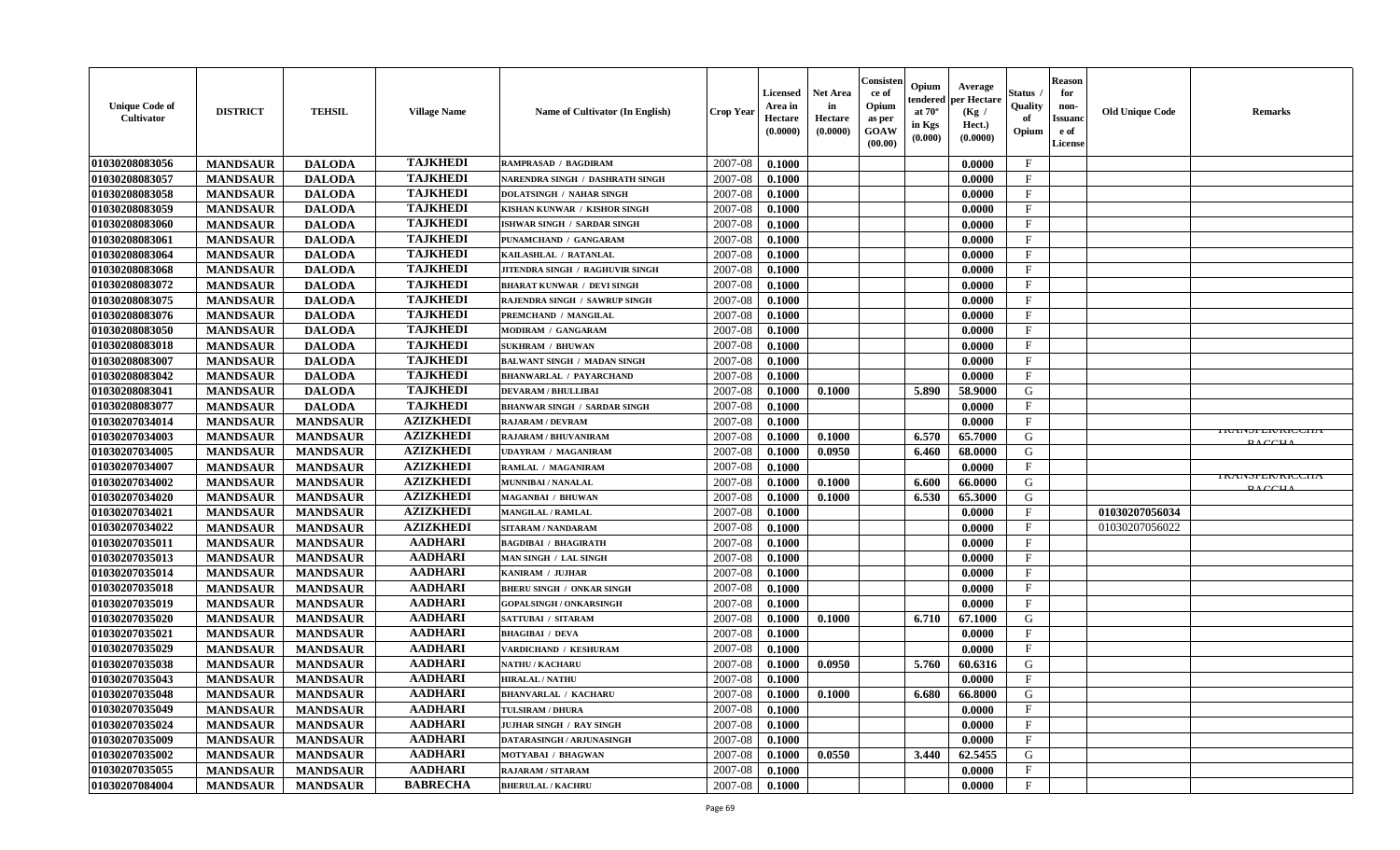| <b>Unique Code of</b><br>Cultivator | <b>DISTRICT</b> | <b>TEHSIL</b>   | <b>Village Name</b> | Name of Cultivator (In English)  | <b>Crop Year</b> | <b>Licensed</b><br>Area in<br>Hectare<br>(0.0000) | <b>Net Area</b><br>in<br>Hectare<br>(0.0000) | Consister<br>ce of<br>Opium<br>as per<br><b>GOAW</b><br>(00.00) | Opium<br>tendered<br>at $70^{\circ}$<br>in Kgs<br>(0.000) | Average<br>per Hectare<br>(Kg /<br>Hect.)<br>(0.0000) | <b>Status</b><br>Quality<br>of<br>Opium | <b>Reason</b><br>for<br>non-<br><b>Issuand</b><br>e of<br>License | <b>Old Unique Code</b> | <b>Remarks</b> |
|-------------------------------------|-----------------|-----------------|---------------------|----------------------------------|------------------|---------------------------------------------------|----------------------------------------------|-----------------------------------------------------------------|-----------------------------------------------------------|-------------------------------------------------------|-----------------------------------------|-------------------------------------------------------------------|------------------------|----------------|
| 01030207084010                      | <b>MANDSAUR</b> | <b>MANDSAUR</b> | <b>BABRECHA</b>     | <b>JAGDISH / BALU</b>            | 2007-08          | 0.1000                                            |                                              |                                                                 |                                                           | 0.0000                                                | $\mathbf{F}$                            |                                                                   |                        |                |
| 01030207084011                      | <b>MANDSAUR</b> | <b>MANDSAUR</b> | <b>BABRECHA</b>     | VAJERAM / GANGARAM               | 2007-08          | 0.1000                                            |                                              |                                                                 |                                                           | 0.0000                                                | $\mathbf F$                             |                                                                   |                        |                |
| 01030207084013                      | <b>MANDSAUR</b> | <b>MANDSAUR</b> | <b>BABRECHA</b>     | KAILASHACHANDRA / RATANLAL       | 2007-08          | 0.1000                                            |                                              |                                                                 |                                                           | 0.0000                                                | $\mathbf{F}$                            |                                                                   |                        |                |
| 01030207084014                      | <b>MANDSAUR</b> | <b>MANDSAUR</b> | <b>BABRECHA</b>     | <b>GORISHANKAR / BALARAM</b>     | 2007-08          | 0.1000                                            |                                              |                                                                 |                                                           | 0.0000                                                | $\mathbf{F}$                            |                                                                   |                        |                |
| 01030207084016                      | <b>MANDSAUR</b> | <b>MANDSAUR</b> | <b>BABRECHA</b>     | <b>BALARAM / MODA</b>            | 2007-08          | 0.1000                                            |                                              |                                                                 |                                                           | 0.0000                                                | $_{\rm F}$                              |                                                                   |                        |                |
| 01030207084022                      | <b>MANDSAUR</b> | <b>MANDSAUR</b> | <b>BABRECHA</b>     | <b>BHULI BAI / JADAWCHAND</b>    | 2007-08          | 0.1000                                            |                                              |                                                                 |                                                           | 0.0000                                                | $\mathbf{F}$                            |                                                                   |                        |                |
| 01030207084026                      | <b>MANDSAUR</b> | <b>MANDSAUR</b> | <b>BABRECHA</b>     | DARIYAVBAI / NANURAM             | 2007-08          | 0.1000                                            |                                              |                                                                 |                                                           | 0.0000                                                | $\mathbf{F}$                            |                                                                   |                        |                |
| 01030207084028                      | <b>MANDSAUR</b> | <b>MANDSAUR</b> | <b>BABRECHA</b>     | JAGANNATH / SALAGARAM            | 2007-08          | 0.1000                                            |                                              |                                                                 |                                                           | 0.0000                                                | $\mathbf{F}$                            |                                                                   |                        |                |
| 01030207084030                      | <b>MANDSAUR</b> | <b>MANDSAUR</b> | <b>BABRECHA</b>     | ISHWARLAL / RATANLAL             | 2007-08          | 0.1000                                            |                                              |                                                                 |                                                           | 0.0000                                                | F                                       |                                                                   |                        |                |
| 01030207084031                      | <b>MANDSAUR</b> | <b>MANDSAUR</b> | <b>BABRECHA</b>     | <b>GORDHANLAL / RATANLAL</b>     | 2007-08          | 0.1000                                            |                                              |                                                                 |                                                           | 0.0000                                                | $\mathbf{F}$                            |                                                                   |                        |                |
| 01030207084034                      | <b>MANDSAUR</b> | <b>MANDSAUR</b> | <b>BABRECHA</b>     | <b>GANGABAI / BHANWARLAL</b>     | 2007-08          | 0.1000                                            | 0.0250                                       |                                                                 | 1.920                                                     | 76.8000                                               | G                                       |                                                                   |                        |                |
| 01030207084035                      | <b>MANDSAUR</b> | <b>MANDSAUR</b> | <b>BABRECHA</b>     | MANGU / KISHAN                   | 2007-08          | 0.1000                                            |                                              |                                                                 |                                                           | 0.0000                                                | $\mathbf{F}$                            |                                                                   |                        |                |
| 01030207084044                      | <b>MANDSAUR</b> | <b>MANDSAUR</b> | <b>BABRECHA</b>     | JAGANNATH / BHAGWAN              | 2007-08          | 0.1000                                            |                                              |                                                                 |                                                           | 0.0000                                                | $\mathbf{F}$                            |                                                                   |                        |                |
| 01030207084060                      | <b>MANDSAUR</b> | <b>MANDSAUR</b> | <b>BABRECHA</b>     | RAMCHANDRAA / RATANLAL           | 2007-08          | 0.1000                                            |                                              |                                                                 |                                                           | 0.0000                                                | $\mathbf F$                             |                                                                   |                        |                |
| 01030207084061                      | <b>MANDSAUR</b> | <b>MANDSAUR</b> | <b>BABRECHA</b>     | KAMLABAI / NANDKISHOR            | 2007-08          | 0.1000                                            |                                              |                                                                 |                                                           | 0.0000                                                | $\mathbf{F}$                            |                                                                   |                        |                |
| 01030207084063                      | <b>MANDSAUR</b> | <b>MANDSAUR</b> | <b>BABRECHA</b>     | <b>BALU SINGH / GOVINDRAM</b>    | 2007-08          | 0.1000                                            |                                              |                                                                 |                                                           | 0.0000                                                | $\mathbf{F}$                            |                                                                   |                        |                |
| 01030207084071                      | <b>MANDSAUR</b> | <b>MANDSAUR</b> | <b>BABRECHA</b>     | MANGILAL / GOUTAM                | 2007-08          | 0.1000                                            |                                              |                                                                 |                                                           | 0.0000                                                | $\mathbf{F}$                            |                                                                   |                        |                |
| 01030207084072                      | <b>MANDSAUR</b> | <b>MANDSAUR</b> | <b>BABRECHA</b>     | <b>BHULIBAI / RODA</b>           | 2007-08          | 0.1000                                            |                                              |                                                                 |                                                           | 0.0000                                                | $\mathbf{F}$                            |                                                                   |                        |                |
| 01030207084076                      | <b>MANDSAUR</b> | <b>MANDSAUR</b> | <b>BABRECHA</b>     | <b>BHANWARBAI / HIRALAL</b>      | 2007-08          | 0.1000                                            |                                              |                                                                 |                                                           | 0.0000                                                | $\mathbf{F}$                            |                                                                   |                        |                |
| 01030207084079                      | <b>MANDSAUR</b> | <b>MANDSAUR</b> | <b>BABRECHA</b>     | <b>GOVRDHANALAL / SHANKARLAL</b> | 2007-08          | 0.1000                                            |                                              |                                                                 |                                                           | 0.0000                                                | $\mathbf{F}$                            |                                                                   |                        |                |
| 01030207084082                      | <b>MANDSAUR</b> | <b>MANDSAUR</b> | <b>BABRECHA</b>     | <b>BHANWARLAL / RATANLAL</b>     | 2007-08          | 0.1000                                            |                                              |                                                                 |                                                           | 0.0000                                                | $_{\rm F}$                              |                                                                   |                        |                |
| 01030207084085                      | <b>MANDSAUR</b> | <b>MANDSAUR</b> | <b>BABRECHA</b>     | MANGILAL / NIRBHAYRAM            | 2007-08          | 0.1000                                            |                                              |                                                                 |                                                           | 0.0000                                                | $\mathbf{F}$                            |                                                                   |                        |                |
| 01030207084087                      | <b>MANDSAUR</b> | <b>MANDSAUR</b> | <b>BABRECHA</b>     | <b>MANGILAL / SAVA</b>           | 2007-08          | 0.1000                                            |                                              |                                                                 |                                                           | 0.0000                                                | $_{\rm F}$                              |                                                                   |                        |                |
| 01030207084089                      | <b>MANDSAUR</b> | <b>MANDSAUR</b> | <b>BABRECHA</b>     | <b>JAGDISH / NATHULAL</b>        | 2007-08          | 0.1000                                            |                                              |                                                                 |                                                           | 0.0000                                                | $\mathbf F$                             |                                                                   |                        |                |
| 01030207084091                      | <b>MANDSAUR</b> | <b>MANDSAUR</b> | <b>BABRECHA</b>     | <b>NAGUBAI/BALU</b>              | 2007-08          | 0.1000                                            |                                              |                                                                 |                                                           | 0.0000                                                | $\mathbf F$                             |                                                                   |                        |                |
| 01030207084093                      | <b>MANDSAUR</b> | <b>MANDSAUR</b> | <b>BABRECHA</b>     | <b>BHERULAL / RAMLAL</b>         | 2007-08          | 0.1000                                            |                                              |                                                                 |                                                           | 0.0000                                                | $\mathbf{F}$                            |                                                                   |                        |                |
| 01030207084096                      | <b>MANDSAUR</b> | <b>MANDSAUR</b> | <b>BABRECHA</b>     | <b>BHERULAL / KISHAN</b>         | 2007-08          | 0.1000                                            |                                              |                                                                 |                                                           | 0.0000                                                | $\mathbf{F}$                            |                                                                   |                        |                |
| 01030207084002                      | <b>MANDSAUR</b> | <b>MANDSAUR</b> | <b>BABRECHA</b>     | <b>GANPAT / JAGNNATH</b>         | 2007-08          | 0.1000                                            |                                              |                                                                 |                                                           | 0.0000                                                | $\mathbf{F}$                            |                                                                   |                        |                |
| 01030207084003                      | <b>MANDSAUR</b> | <b>MANDSAUR</b> | <b>BABRECHA</b>     | <b>RAMNIVAS / JAGANNATH</b>      | 2007-08          | 0.1000                                            |                                              |                                                                 |                                                           | 0.0000                                                | $\mathbf{F}$                            |                                                                   |                        |                |
| 01030207084005                      | <b>MANDSAUR</b> | <b>MANDSAUR</b> | <b>BABRECHA</b>     | KAMLABAI / BHERULAL              | 2007-08          | 0.1000                                            |                                              |                                                                 |                                                           | 0.0000                                                | $_{\rm F}$                              |                                                                   |                        |                |
| 01030207084008                      | <b>MANDSAUR</b> | <b>MANDSAUR</b> | <b>BABRECHA</b>     | <b>GOPAL / BHERULAL</b>          | 2007-08          | 0.1000                                            |                                              |                                                                 |                                                           | 0.0000                                                | $\mathbf F$                             |                                                                   |                        |                |
| 01030207084017                      | <b>MANDSAUR</b> | <b>MANDSAUR</b> | <b>BABRECHA</b>     | <b>SHUKHDEV / BHERULAL</b>       | 2007-08          | 0.1000                                            |                                              |                                                                 |                                                           | 0.0000                                                | $\mathbf{F}$                            |                                                                   |                        |                |
| 01030207084018                      | <b>MANDSAUR</b> | <b>MANDSAUR</b> | <b>BABRECHA</b>     | PRATAPBAI / RODMAL               | 2007-08          | 0.1000                                            |                                              |                                                                 |                                                           | 0.0000                                                | $\mathbf{F}$                            |                                                                   |                        |                |
| 01030207084027                      | <b>MANDSAUR</b> | <b>MANDSAUR</b> | <b>BABRECHA</b>     | <b>BALURAM / HIRALAL</b>         | 2007-08          | 0.1000                                            | 0.1000                                       |                                                                 | 5.780                                                     | 57.8000                                               | G                                       | 05                                                                |                        |                |
| 01030207084029                      | <b>MANDSAUR</b> | <b>MANDSAUR</b> | <b>BABRECHA</b>     | <b>INDRAPRASAD / LALUPRASAD</b>  | 2007-08          | 0.1000                                            |                                              |                                                                 |                                                           | 0.0000                                                | $\mathbf{F}$                            |                                                                   |                        |                |
| 01030207084040                      | <b>MANDSAUR</b> | MANDSAUR        | <b>BABRECHA</b>     | SAJJANBAI / LAXMICHAND           | $2007-08$ 0.1000 |                                                   |                                              |                                                                 |                                                           | 0.0000                                                | F                                       |                                                                   |                        |                |
| 01030207084052                      | <b>MANDSAUR</b> | <b>MANDSAUR</b> | <b>BABRECHA</b>     | <b>RAMSUKHIBAI / NATHULAL</b>    | 2007-08          | 0.1000                                            |                                              |                                                                 |                                                           | 0.0000                                                | $\mathbf{F}$                            |                                                                   |                        |                |
| 01030207084070                      | <b>MANDSAUR</b> | <b>MANDSAUR</b> | <b>BABRECHA</b>     | KAMLABAI / DEVA                  | 2007-08          | 0.1000                                            |                                              |                                                                 |                                                           | 0.0000                                                | $\mathbf F$                             |                                                                   |                        |                |
| 01030207084075                      | <b>MANDSAUR</b> | <b>MANDSAUR</b> | <b>BABRECHA</b>     | RAMCHANDRA / HIRALAL             | 2007-08          | 0.1000                                            |                                              |                                                                 |                                                           | 0.0000                                                | $\mathbf{F}$                            |                                                                   |                        |                |
| 01030207084092                      | <b>MANDSAUR</b> | <b>MANDSAUR</b> | <b>BABRECHA</b>     | <b>BAGDIRAM / BHERA</b>          | 2007-08          | 0.1000                                            |                                              |                                                                 |                                                           | 0.0000                                                | $\mathbf{F}$                            |                                                                   |                        |                |
| 01030207084039                      | <b>MANDSAUR</b> | <b>MANDSAUR</b> | <b>BABRECHA</b>     | <b>DHANARAJ / KANA</b>           | 2007-08          | 0.1000                                            |                                              |                                                                 |                                                           | 0.0000                                                | $\mathbf{F}$                            |                                                                   |                        |                |
| 01030207084080                      | <b>MANDSAUR</b> | <b>MANDSAUR</b> | <b>BABRECHA</b>     | <b>LALU / BHUWAN</b>             | 2007-08          | 0.1000                                            |                                              |                                                                 |                                                           | 0.0000                                                | $\mathbf{F}$                            |                                                                   |                        |                |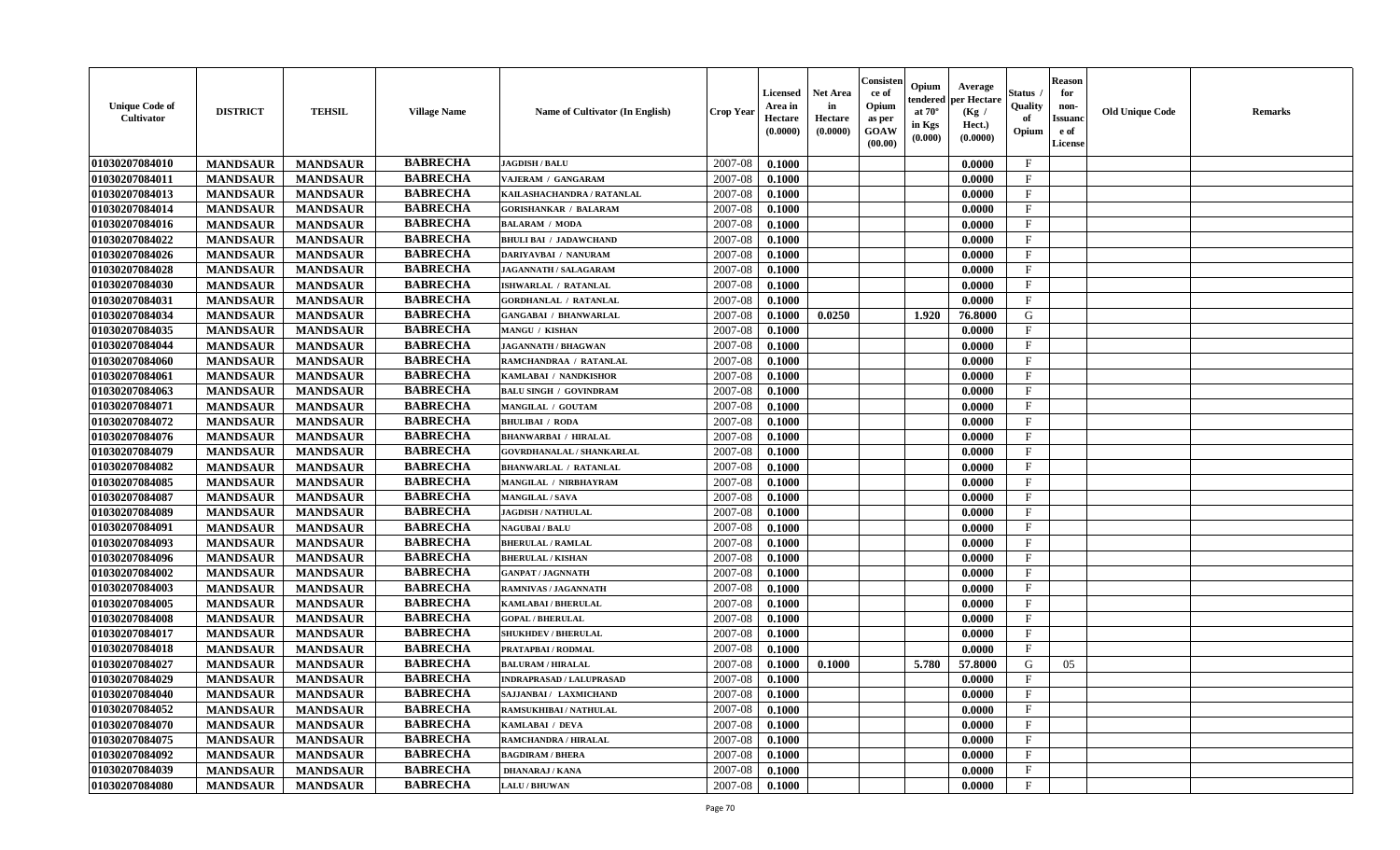| <b>Unique Code of</b><br>Cultivator | <b>DISTRICT</b> | <b>TEHSIL</b>   | <b>Village Name</b> | <b>Name of Cultivator (In English)</b> | <b>Crop Year</b> | <b>Licensed</b><br>Area in<br>Hectare<br>(0.0000) | Net Area<br>in<br>Hectare<br>(0.0000) | Consister<br>ce of<br>Opium<br>as per<br>GOAW<br>(00.00) | Opium<br>endered<br>at $70^\circ$<br>in Kgs<br>$(\mathbf{0.000})$ | Average<br>per Hectare<br>(Kg /<br>Hect.)<br>(0.0000) | Status<br>Quality<br>of<br>Opium | <b>Reason</b><br>for<br>non-<br>Issuan<br>e of<br>License | <b>Old Unique Code</b> | <b>Remarks</b> |
|-------------------------------------|-----------------|-----------------|---------------------|----------------------------------------|------------------|---------------------------------------------------|---------------------------------------|----------------------------------------------------------|-------------------------------------------------------------------|-------------------------------------------------------|----------------------------------|-----------------------------------------------------------|------------------------|----------------|
| 01030207084109                      | <b>MANDSAUR</b> | <b>MANDSAUR</b> | <b>BABRECHA</b>     | <b>RAMSINGH / NANDA</b>                | 2007-08          | 0.1000                                            |                                       |                                                          |                                                                   | 0.0000                                                | $\mathbf{F}$                     |                                                           |                        |                |
| 01030207084074                      | <b>MANDSAUR</b> | <b>MANDSAUR</b> | <b>BABRECHA</b>     | <b>KAMLABAI/PARMANAND</b>              | 2007-08          | 0.1000                                            |                                       |                                                          |                                                                   | 0.0000                                                | $\mathbf{F}$                     |                                                           |                        |                |
| 01030207084110                      | <b>MANDSAUR</b> | <b>MANDSAUR</b> | <b>BABRECHA</b>     | <b>SHRILAL / RAMLAL</b>                | 2007-08          | 0.1000                                            |                                       |                                                          |                                                                   | 0.0000                                                | $_{\rm F}$                       |                                                           |                        |                |
| 01030207085007                      | <b>MANDSAUR</b> | <b>MANDSAUR</b> | <b>BADWAN</b>       | <b>JAMNASHANKER / SHIVNARAYAN</b>      | 2007-08          | 0.1000                                            | 0.0950                                |                                                          | 6.240                                                             | 65.6842                                               | G                                |                                                           |                        |                |
| 01030207085016                      | <b>MANDSAUR</b> | <b>MANDSAUR</b> | <b>BADWAN</b>       | <b>GORISHNKAR / BHERULAL</b>           | 2007-08          | 0.1000                                            |                                       |                                                          |                                                                   | 0.0000                                                | $\mathbf{F}$                     |                                                           |                        |                |
| 01030207085017                      | <b>MANDSAUR</b> | <b>MANDSAUR</b> | <b>BADWAN</b>       | <b>MODIRAM / RAMCHANDRA</b>            | 2007-08          | 0.1000                                            | 0.1000                                |                                                          | 6.090                                                             | 60.9000                                               | G                                |                                                           |                        |                |
| 01030207085018                      | <b>MANDSAUR</b> | <b>MANDSAUR</b> | <b>BADWAN</b>       | <b>BAGDIRAM / HARIRAM</b>              | 2007-08          | 0.1000                                            |                                       |                                                          |                                                                   | 0.0000                                                | $\mathbf{F}$                     |                                                           |                        |                |
| 01030207085028                      | <b>MANDSAUR</b> | <b>MANDSAUR</b> | <b>BADWAN</b>       | <b>SANTOSH BAI / HIRALAL</b>           | 2007-08          | 0.1000                                            |                                       |                                                          |                                                                   | 0.0000                                                | $\mathbf{F}$                     |                                                           |                        |                |
| 01030207085031                      | <b>MANDSAUR</b> | <b>MANDSAUR</b> | <b>BADWAN</b>       | NANIBAI / NANDA                        | 2007-08          | 0.1000                                            | 0.0950                                |                                                          | 6.490                                                             | 68.3158                                               | G                                |                                                           |                        |                |
| 01030207085032                      | <b>MANDSAUR</b> | <b>MANDSAUR</b> | <b>BADWAN</b>       | <b>BHERULAL / BAGDIRAM</b>             | 2007-08          | 0.1000                                            |                                       |                                                          |                                                                   | 0.0000                                                | $_{\rm F}$                       |                                                           |                        |                |
| 01030207085039                      | <b>MANDSAUR</b> | <b>MANDSAUR</b> | <b>BADWAN</b>       | KANKUBAI / BAGDIRAM                    | 2007-08          | 0.1000                                            |                                       |                                                          |                                                                   | 0.0000                                                | $\mathbf F$                      |                                                           |                        |                |
| 01030207085050                      | <b>MANDSAUR</b> | <b>MANDSAUR</b> | <b>BADWAN</b>       | <b>DARIYAVBAI / BHERULAL</b>           | 2007-08          | 0.1000                                            | 0.1000                                |                                                          | 6.120                                                             | 61.2000                                               | G                                |                                                           |                        |                |
| 01030207085090                      | <b>MANDSAUR</b> | <b>MANDSAUR</b> | <b>BADWAN</b>       | <b>BALURAM / LAXMAN</b>                | 2007-08          | 0.1000                                            | 0.1000                                |                                                          | 6.690                                                             | 66.9000                                               | G                                |                                                           |                        |                |
| 01030207085099                      | <b>MANDSAUR</b> | <b>MANDSAUR</b> | <b>BADWAN</b>       | <b>SALAGRAM / BAGDIRAM</b>             | 2007-08          | 0.1000                                            |                                       |                                                          |                                                                   | 0.0000                                                | $\mathbf{F}$                     |                                                           |                        |                |
| 01030207085101                      | <b>MANDSAUR</b> | <b>MANDSAUR</b> | <b>BADWAN</b>       | NANDALAL / SITARAM                     | 2007-08          | 0.1000                                            |                                       |                                                          |                                                                   | 0.0000                                                | $\mathbf{F}$                     |                                                           |                        |                |
| 01030207085002                      | <b>MANDSAUR</b> | <b>MANDSAUR</b> | <b>BADWAN</b>       | <b>BHERULAL / DEVARAM</b>              | 2007-08          | 0.1000                                            | 0.0950                                |                                                          | 6.680                                                             | 70.3158                                               | G                                |                                                           |                        |                |
| 01030207085006                      | <b>MANDSAUR</b> | <b>MANDSAUR</b> | <b>BADWAN</b>       | <b>DEVILAL / LAXMAN</b>                | 2007-08          | 0.1000                                            | 0.0950                                |                                                          | 6.020                                                             | 63.3684                                               | G                                |                                                           |                        |                |
| 01030207085021                      | <b>MANDSAUR</b> | <b>MANDSAUR</b> | <b>BADWAN</b>       | <b>RAMNIVAS / BHAWATIBAI</b>           | 2007-08          | 0.1000                                            |                                       |                                                          |                                                                   | 0.0000                                                | $_{\rm F}$                       |                                                           |                        |                |
| 01030207085034                      | <b>MANDSAUR</b> | <b>MANDSAUR</b> | <b>BADWAN</b>       | RADHESHYAM / BAGDIRAM                  | 2007-08          | 0.1000                                            |                                       |                                                          |                                                                   | 0.0000                                                | $\mathbf{F}$                     |                                                           |                        |                |
| 01030207085047                      | <b>MANDSAUR</b> | <b>MANDSAUR</b> | <b>BADWAN</b>       | <b>UDAYALAL / BHERULAL</b>             | 2007-08          | 0.1000                                            |                                       |                                                          |                                                                   | 0.0000                                                | $_{\rm F}$                       |                                                           |                        |                |
| 01030207085065                      | <b>MANDSAUR</b> | <b>MANDSAUR</b> | <b>BADWAN</b>       | <b>SALAGARAM / DALLA</b>               | 2007-08          | 0.1000                                            |                                       |                                                          |                                                                   | 0.0000                                                | $\mathbf{F}$                     |                                                           |                        |                |
| 01030207085074                      | <b>MANDSAUR</b> | <b>MANDSAUR</b> | <b>BADWAN</b>       | <b>RAMLAL / BHERULAL</b>               | 2007-08          | 0.1000                                            | 0.0950                                |                                                          | 7.400                                                             | 77.8947                                               | G                                |                                                           |                        |                |
| 01030207085079                      | <b>MANDSAUR</b> | <b>MANDSAUR</b> | <b>BADWAN</b>       | <b>NANURAM / KALU</b>                  | 2007-08          | 0.1000                                            |                                       |                                                          |                                                                   | 0.0000                                                | $\mathbf{F}$                     |                                                           |                        |                |
| 01030207085098                      | <b>MANDSAUR</b> | <b>MANDSAUR</b> | <b>BADWAN</b>       | LILABAI / DEVILAL                      | 2007-08          | 0.1000                                            | 0.1000                                |                                                          | 6.190                                                             | 61.9000                                               | G                                |                                                           |                        |                |
| 01030207085108                      | <b>MANDSAUR</b> | <b>MANDSAUR</b> | <b>BADWAN</b>       | PARVATIBAI / DEVILAL                   | 2007-08          | 0.1000                                            | 0.0950                                |                                                          | 6.280                                                             | 66.1053                                               | G                                |                                                           |                        |                |
| 01030207085109                      | <b>MANDSAUR</b> | <b>MANDSAUR</b> | <b>BADWAN</b>       | MANGILAL / KESHURAM                    | 2007-08          | 0.1000                                            |                                       |                                                          |                                                                   | 0.0000                                                | $\mathbf{F}$                     |                                                           |                        |                |
| 01030207085013                      | <b>MANDSAUR</b> | <b>MANDSAUR</b> | <b>BADWAN</b>       | MANGILAL / PARATHA                     | 2007-08          | 0.1000                                            | 0.0950                                |                                                          | 7.000                                                             | 73.6842                                               | G                                |                                                           |                        |                |
| 01030207085059                      | <b>MANDSAUR</b> | <b>MANDSAUR</b> | <b>BADWAN</b>       | <b>BADRILAL / HIRALAL</b>              | 2007-08          | 0.1000                                            |                                       |                                                          |                                                                   | 0.0000                                                | $\mathbf F$                      |                                                           |                        |                |
| 01030207085005                      | <b>MANDSAUR</b> | <b>MANDSAUR</b> | <b>BADWAN</b>       | <b>MANIBAI / KALU</b>                  | 2007-08          | 0.1000                                            | 0.0950                                |                                                          | 6.340                                                             | 66.7368                                               | G                                |                                                           |                        |                |
| 01030207085055                      | <b>MANDSAUR</b> | <b>MANDSAUR</b> | <b>BADWAN</b>       | RAMLAL / KALU                          | 2007-08          | 0.1000                                            |                                       |                                                          |                                                                   | 0.0000                                                | $\mathbf{F}$                     |                                                           |                        |                |
| 01030207085115                      | <b>MANDSAUR</b> | <b>MANDSAUR</b> | <b>BADWAN</b>       | <b>DEVRAM / KAWERJI</b>                | 2007-08          | 0.1000                                            |                                       |                                                          |                                                                   | 0.0000                                                | $_{\rm F}$                       |                                                           |                        |                |
| 01030207085118                      | <b>MANDSAUR</b> | <b>MANDSAUR</b> | <b>BADWAN</b>       | MANGILAL / RAMRATAN                    | 2007-08          | 0.1000                                            |                                       |                                                          |                                                                   | 0.0000                                                | $\mathbf{F}$                     |                                                           |                        |                |
| 01030207085112                      | <b>MANDSAUR</b> | <b>MANDSAUR</b> | <b>BADWAN</b>       | <b>KACHRU / BALURAM</b>                | 2007-08          | 0.1000                                            | 0.1000                                |                                                          | 6.690                                                             | 66.9000                                               | G                                |                                                           |                        |                |
| 01030207085082                      | <b>MANDSAUR</b> | <b>MANDSAUR</b> | <b>BADWAN</b>       | <b>NATHIBAI / KESHURAM</b>             | 2007-08          | 0.1000                                            | 0.1000                                |                                                          | 6.290                                                             | 62.9000                                               | G                                |                                                           |                        |                |
| 01030207085056                      | <b>MANDSAUR</b> | <b>MANDSAUR</b> | <b>BADWAN</b>       | MOHANBAI / SITARAM                     | 2007-08          | 0.1000                                            |                                       |                                                          |                                                                   | 0.0000                                                | $\mathbf{F}$                     |                                                           |                        |                |
| 01030207085069                      | <b>MANDSAUR</b> | <b>MANDSAUR</b> | <b>BADWAN</b>       | <b>SITARAM / BHERULAL</b>              | 2007-08          | 0.1000                                            |                                       |                                                          |                                                                   | 0.0000                                                | F                                |                                                           |                        |                |
| 01030207086005                      | <b>MANDSAUR</b> | <b>MANDSAUR</b> | <b>BAGYA</b>        | VARADICHAND / NANDA                    | 2007-08          | 0.1000                                            |                                       |                                                          |                                                                   | 0.0000                                                | $\mathbf{F}$                     |                                                           |                        |                |
| 01030207086012                      | <b>MANDSAUR</b> | <b>MANDSAUR</b> | <b>BAGYA</b>        | TULSIBAI / KISHAN                      | 2007-08          | 0.1000                                            | 0.0450                                |                                                          | 3.130                                                             | 69.5556                                               | G                                |                                                           |                        |                |
| 01030207086013                      | <b>MANDSAUR</b> | <b>MANDSAUR</b> | <b>BAGYA</b>        | <b>MOTYABAI/VERDA</b>                  | 2007-08          | 0.1000                                            |                                       |                                                          |                                                                   | 0.0000                                                | $\mathbf{F}$                     |                                                           |                        |                |
| 01030207086014                      | <b>MANDSAUR</b> | <b>MANDSAUR</b> | <b>BAGYA</b>        | <b>AMARLAL / KALU</b>                  | 2007-08          | 0.1000                                            |                                       |                                                          |                                                                   | 0.0000                                                | $\mathbf{F}$                     |                                                           |                        |                |
| 01030207086016                      | <b>MANDSAUR</b> | <b>MANDSAUR</b> | <b>BAGYA</b>        | <b>RATANLAL / KALU</b>                 | 2007-08          | 0.1000                                            |                                       |                                                          |                                                                   | 0.0000                                                | $\mathbf{F}$                     |                                                           |                        |                |
| 01030207086017                      | <b>MANDSAUR</b> | <b>MANDSAUR</b> | <b>BAGYA</b>        | <b>OMPRAKASH / SHOBHARAM</b>           | 2007-08          | 0.1000                                            |                                       |                                                          |                                                                   | 0.0000                                                | $\mathbf{F}$                     |                                                           |                        |                |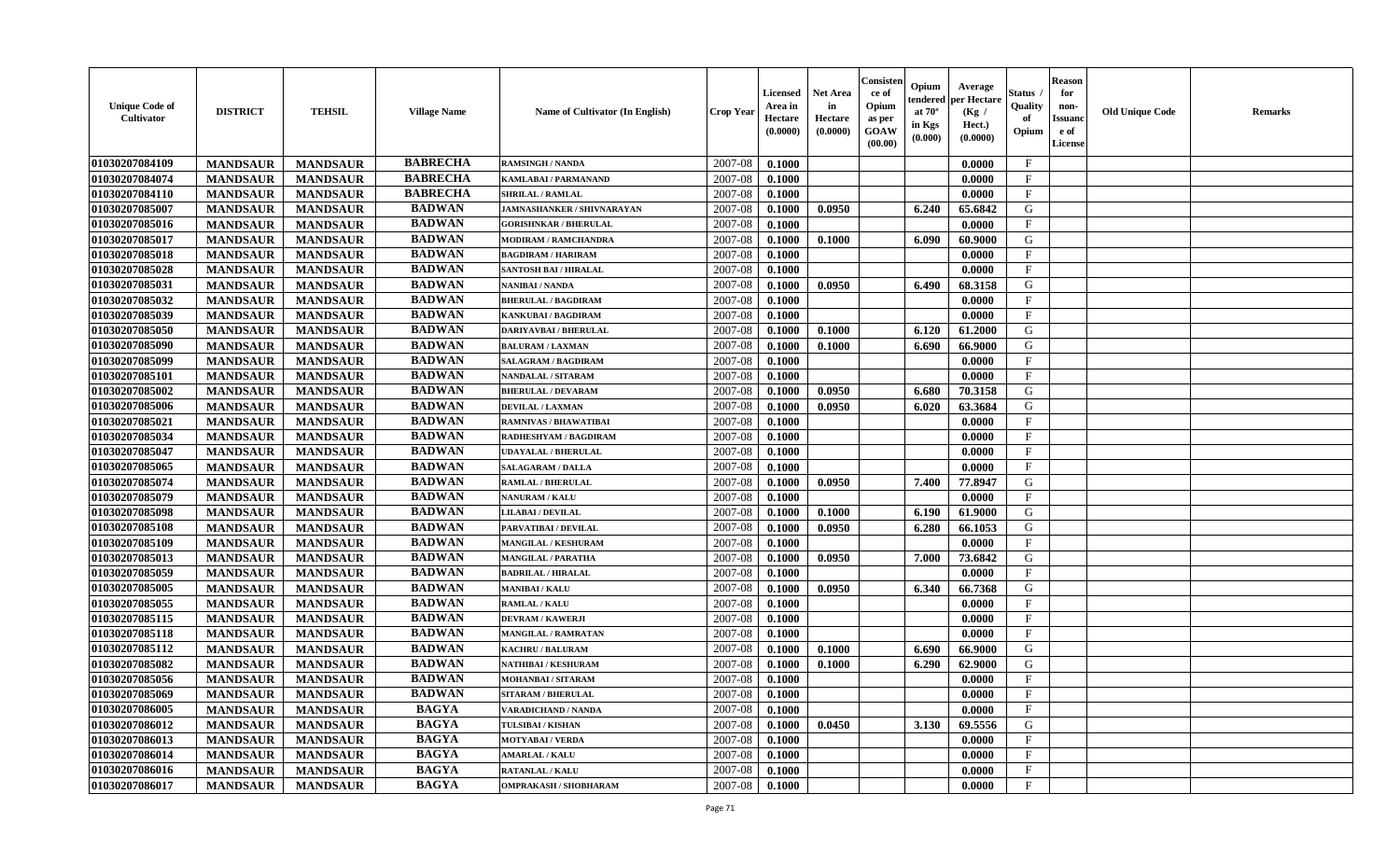| <b>Unique Code of</b><br><b>Cultivator</b> | <b>DISTRICT</b> | <b>TEHSIL</b>   | <b>Village Name</b> | Name of Cultivator (In English)        | <b>Crop Year</b> | <b>Licensed</b><br>Area in<br>Hectare<br>(0.0000) | <b>Net Area</b><br>in<br>Hectare<br>(0.0000) | Consister<br>ce of<br>Opium<br>as per<br><b>GOAW</b><br>(00.00) | Opium<br>endered<br>at $70^\circ$<br>in Kgs<br>(0.000) | Average<br>per Hectare<br>(Kg)<br>Hect.)<br>(0.0000) | Status<br>Quality<br>of<br>Opium | <b>Reason</b><br>for<br>non-<br><b>Issuand</b><br>e of<br><b>License</b> | <b>Old Unique Code</b> | <b>Remarks</b> |
|--------------------------------------------|-----------------|-----------------|---------------------|----------------------------------------|------------------|---------------------------------------------------|----------------------------------------------|-----------------------------------------------------------------|--------------------------------------------------------|------------------------------------------------------|----------------------------------|--------------------------------------------------------------------------|------------------------|----------------|
| 01030207086020                             | <b>MANDSAUR</b> | <b>MANDSAUR</b> | <b>BAGYA</b>        | <b>JANIBAI / NANDA</b>                 | 2007-08          | 0.1000                                            |                                              |                                                                 |                                                        | 0.0000                                               | $\mathbf{F}$                     |                                                                          |                        |                |
| 01030207086023                             | <b>MANDSAUR</b> | <b>MANDSAUR</b> | <b>BAGYA</b>        | <b>JANIBAI / KISHANLAL (GHATIWALA)</b> | 2007-08          | 0.1000                                            |                                              |                                                                 |                                                        | 0.0000                                               | $\mathbf F$                      |                                                                          |                        |                |
| 01030207086025                             | <b>MANDSAUR</b> | <b>MANDSAUR</b> | <b>BAGYA</b>        | <b>MANGU / NATHU</b>                   | 2007-08          | 0.1000                                            |                                              |                                                                 |                                                        | 0.0000                                               | $\mathbf{F}$                     |                                                                          |                        |                |
| 01030207086027                             | <b>MANDSAUR</b> | <b>MANDSAUR</b> | <b>BAGYA</b>        | <b>DEVRAM / NANDRAM</b>                | 2007-08          | 0.1000                                            |                                              |                                                                 |                                                        | 0.0000                                               | $\mathbf{F}$                     |                                                                          |                        |                |
| 01030207086029                             | <b>MANDSAUR</b> | <b>MANDSAUR</b> | <b>BAGYA</b>        | <b>NANALAL / VERDICHAND</b>            | 2007-08          | 0.1000                                            |                                              |                                                                 |                                                        | 0.0000                                               | $\mathbf{F}$                     |                                                                          |                        |                |
| 01030207086032                             | <b>MANDSAUR</b> | <b>MANDSAUR</b> | <b>BAGYA</b>        | <b>SHAMBHULAL / BALU</b>               | 2007-08          | 0.1000                                            |                                              |                                                                 |                                                        | 0.0000                                               | $_{\rm F}$                       |                                                                          |                        |                |
| 01030207086037                             | <b>MANDSAUR</b> | <b>MANDSAUR</b> | <b>BAGYA</b>        | <b>SAJJANBAI / RATANLAL</b>            | 2007-08          | 0.1000                                            | 0.0950                                       |                                                                 | 6.450                                                  | 67.8947                                              | G                                |                                                                          |                        |                |
| 01030207086001                             | <b>MANDSAUR</b> | <b>MANDSAUR</b> | <b>BAGYA</b>        | NANIBAI / BAGDIRAM                     | 2007-08          | 0.1000                                            |                                              |                                                                 |                                                        | 0.0000                                               | $\rm F$                          |                                                                          |                        |                |
| 01030207086004                             | <b>MANDSAUR</b> | <b>MANDSAUR</b> | <b>BAGYA</b>        | RAMESHVAR / KISHANALAL                 | 2007-08          | 0.1000                                            |                                              |                                                                 |                                                        | 0.0000                                               | $\rm F$                          |                                                                          |                        |                |
| 01030207086039                             | <b>MANDSAUR</b> | <b>MANDSAUR</b> | <b>BAGYA</b>        | <b>VERDICHAND / BHAGWAN</b>            | 2007-08          | 0.1000                                            |                                              |                                                                 |                                                        | 0.0000                                               | $\mathbf{F}$                     |                                                                          |                        |                |
| 01030207086022                             | <b>MANDSAUR</b> | <b>MANDSAUR</b> | <b>BAGYA</b>        | <b>JANIBAI / AMRA</b>                  | 2007-08          | 0.1000                                            |                                              |                                                                 |                                                        | 0.0000                                               | $\mathbf{F}$                     |                                                                          |                        |                |
| 01030207086041                             | <b>MANDSAUR</b> | <b>MANDSAUR</b> | <b>BAGYA</b>        | <b>SHIVRAM / HIRALAL</b>               | 2007-08          | 0.1000                                            |                                              |                                                                 |                                                        | 0.0000                                               | $\mathbf{F}$                     |                                                                          |                        |                |
| 01030207087001                             | <b>MANDSAUR</b> | <b>MANDSAUR</b> | <b>BHATREWAS</b>    | RADHAKISHAN / KALURAM                  | 2007-08          | 0.1000                                            | 0.1000                                       |                                                                 | 6.440                                                  | 64.4000                                              | G                                |                                                                          |                        |                |
| 01030207087002                             | <b>MANDSAUR</b> | <b>MANDSAUR</b> | <b>BHATREWAS</b>    | <b>RATANLAL / RAMLAL</b>               | 2007-08          | 0.1000                                            |                                              |                                                                 |                                                        | 0.0000                                               | $_{\rm F}$                       |                                                                          |                        |                |
| 01030207087005                             | <b>MANDSAUR</b> | <b>MANDSAUR</b> | <b>BHATREWAS</b>    | <b>DHANNA / GHAMER</b>                 | 2007-08          | 0.1000                                            | 0.0950                                       |                                                                 | 6.040                                                  | 63.5789                                              | G                                |                                                                          |                        |                |
| 01030207087006                             | <b>MANDSAUR</b> | <b>MANDSAUR</b> | <b>BHATREWAS</b>    | <b>MANSINGH / PANALAL</b>              | 2007-08          | 0.1000                                            | 0.0950                                       |                                                                 | 5.630                                                  | 59.2632                                              | G                                |                                                                          |                        |                |
| 01030207087009                             | <b>MANDSAUR</b> | <b>MANDSAUR</b> | <b>BHATREWAS</b>    | RAMCHANDRA / NANDA                     | 2007-08          | 0.1000                                            | 0.0950                                       |                                                                 | 6.420                                                  | 67.5789                                              | G                                |                                                                          |                        |                |
| 01030207087013                             | <b>MANDSAUR</b> | <b>MANDSAUR</b> | <b>BHATREWAS</b>    | <b>BAGDIRAM / GANGARAM</b>             | 2007-08          | 0.1000                                            |                                              |                                                                 |                                                        | 0.0000                                               | $\mathbf{F}$                     |                                                                          |                        |                |
| 01030207087016                             | <b>MANDSAUR</b> | <b>MANDSAUR</b> | <b>BHATREWAS</b>    | NANDIBAI / RAMCHANDRA                  | 2007-08          | 0.1000                                            | 0.1000                                       |                                                                 | 5.870                                                  | 58.7000                                              | G                                |                                                                          |                        |                |
| 01030207087018                             | <b>MANDSAUR</b> | <b>MANDSAUR</b> | <b>BHATREWAS</b>    | <b>MANGALSINGH / HARIRAM</b>           | 2007-08          | 0.1000                                            |                                              |                                                                 |                                                        | 0.0000                                               | $\mathbf{F}$                     |                                                                          |                        |                |
| 01030207087019                             | <b>MANDSAUR</b> | <b>MANDSAUR</b> | <b>BHATREWAS</b>    | <b>GITABAI/HIRALAL</b>                 | 2007-08          | 0.1000                                            | 0.0950                                       |                                                                 | 5.960                                                  | 62.7368                                              | G                                |                                                                          |                        |                |
| 01030207087032                             | <b>MANDSAUR</b> | <b>MANDSAUR</b> | <b>BHATREWAS</b>    | <b>LAXMINARAYAN / NATHU</b>            | 2007-08          | 0.1000                                            | 0.0950                                       |                                                                 | 5.840                                                  | 61.4737                                              | G                                |                                                                          |                        |                |
| 01030207087033                             | <b>MANDSAUR</b> | <b>MANDSAUR</b> | <b>BHATREWAS</b>    | <b>AASHARAM / BHUWAN</b>               | 2007-08          | 0.1000                                            | 0.1000                                       |                                                                 | 6.100                                                  | 61.0000                                              | G                                |                                                                          |                        |                |
| 01030207087047                             | <b>MANDSAUR</b> | <b>MANDSAUR</b> | <b>BHATREWAS</b>    | <b>JAYRAM / BAGDIRAM</b>               | 2007-08          | 0.1000                                            | 0.1000                                       |                                                                 | 6.260                                                  | 62.6000                                              | G                                |                                                                          |                        |                |
| 01030207087049                             | <b>MANDSAUR</b> | <b>MANDSAUR</b> | <b>BHATREWAS</b>    | <b>BAGDIRAM / NANDA</b>                | 2007-08          | 0.1000                                            |                                              |                                                                 |                                                        | 0.0000                                               | $\rm F$                          |                                                                          |                        |                |
| 01030207087053                             | <b>MANDSAUR</b> | <b>MANDSAUR</b> | <b>BHATREWAS</b>    | <b>KESHERBAI/AMBARAM</b>               | 2007-08          | 0.1000                                            |                                              |                                                                 |                                                        | 0.0000                                               | $\mathbf{F}$                     |                                                                          |                        |                |
| 01030207087056                             | <b>MANDSAUR</b> | <b>MANDSAUR</b> | <b>BHATREWAS</b>    | <b>SUNDERBAI/ CHENRAM</b>              | 2007-08          | 0.1000                                            |                                              |                                                                 |                                                        | 0.0000                                               | F                                |                                                                          |                        |                |
| 01030207087057                             | <b>MANDSAUR</b> | <b>MANDSAUR</b> | <b>BHATREWAS</b>    | KALU / SAVA                            | 2007-08          | 0.1000                                            |                                              |                                                                 |                                                        | 0.0000                                               | $_{\rm F}$                       |                                                                          |                        |                |
| 01030207087059                             | <b>MANDSAUR</b> | <b>MANDSAUR</b> | <b>BHATREWAS</b>    | <b>GOPILAL / HERCHAND</b>              | 2007-08          | 0.1000                                            | 0.1000                                       |                                                                 | 6.260                                                  | 62.6000                                              | G                                |                                                                          |                        |                |
| 01030207087061                             | <b>MANDSAUR</b> | <b>MANDSAUR</b> | <b>BHATREWAS</b>    | <b>DALLA / DEVA</b>                    | 2007-08          | 0.1000                                            |                                              |                                                                 |                                                        | 0.0000                                               | $\mathbf{F}$                     |                                                                          |                        |                |
| 01030207087063                             | <b>MANDSAUR</b> | <b>MANDSAUR</b> | <b>BHATREWAS</b>    | <b>MANGALSINGH / RAMLAL</b>            | 2007-08          | 0.1000                                            |                                              |                                                                 |                                                        | 0.0000                                               | F                                |                                                                          |                        |                |
| 01030207087065                             | <b>MANDSAUR</b> | <b>MANDSAUR</b> | <b>BHATREWAS</b>    | KAMLABAI / BAGDIRAM                    | 2007-08          | 0.1000                                            |                                              |                                                                 |                                                        | 0.0000                                               | $\mathbf{F}$                     |                                                                          |                        |                |
| 01030207087067                             | <b>MANDSAUR</b> | <b>MANDSAUR</b> | <b>BHATREWAS</b>    | PRAHLADSINGH / UDAYLAL                 | 2007-08          | 0.1000                                            | 0.0950                                       |                                                                 | 6.190                                                  | 65.1579                                              | G                                |                                                                          |                        |                |
| 01030207087069                             | <b>MANDSAUR</b> | <b>MANDSAUR</b> | <b>BHATREWAS</b>    | <b>UDAYARAM / MOTI</b>                 | 2007-08          | 0.1000                                            |                                              |                                                                 |                                                        | 0.0000                                               | $\mathbf{F}$                     |                                                                          |                        |                |
| 01030207087074                             | <b>MANDSAUR</b> | <b>MANDSAUR</b> | <b>BHATREWAS</b>    | SAMRATH / HARCHANDRA                   | 2007-08          | 0.1000                                            |                                              |                                                                 |                                                        | 0.0000                                               | $\mathbf{F}$                     |                                                                          |                        |                |
| 01030207087075                             | <b>MANDSAUR</b> | <b>MANDSAUR</b> | <b>BHATREWAS</b>    | <b>RAMESWER / RAGHUNATH</b>            | 2007-08          | 0.1000                                            | 0.0950                                       |                                                                 | 6.420                                                  | 67.5789                                              | G                                |                                                                          |                        |                |
| 01030207087058                             | <b>MANDSAUR</b> | <b>MANDSAUR</b> | <b>BHATREWAS</b>    | <b>MANGAL / DEVA</b>                   | 2007-08          | 0.1000                                            | 0.0950                                       |                                                                 | 6.450                                                  | 67.8947                                              | G                                |                                                                          |                        |                |
| 01030207087026                             | <b>MANDSAUR</b> | <b>MANDSAUR</b> | <b>BHATREWAS</b>    | <b>AWANTABAI/BALU</b>                  | 2007-08          | 0.1000                                            | 0.1000                                       |                                                                 | 6.230                                                  | 62.3000                                              | $\mathbf{I}$                     | 02                                                                       |                        |                |
| 01030207089004                             | <b>MANDSAUR</b> | <b>MANDSAUR</b> | <b>CHAJUKHEDA</b>   | <b>RAMSINGH / BALUSINGH</b>            | 2007-08          | 0.1000                                            |                                              |                                                                 |                                                        | 0.0000                                               | $\mathbf{F}$                     |                                                                          |                        |                |
| 01030207089010                             | <b>MANDSAUR</b> | <b>MANDSAUR</b> | <b>CHAJUKHEDA</b>   | <b>BHAGWATIBAI/MANGILAL</b>            | 2007-08          | 0.1000                                            |                                              |                                                                 |                                                        | 0.0000                                               | F                                |                                                                          |                        |                |
| 01030207089002                             | <b>MANDSAUR</b> | <b>MANDSAUR</b> | <b>CHAJUKHEDA</b>   | <b>DIPABAI / CHOTHMAL</b>              | 2007-08          | 0.1000                                            |                                              |                                                                 |                                                        | 0.0000                                               | $\mathbf{F}$                     |                                                                          |                        |                |
| 01030207089011                             | <b>MANDSAUR</b> | <b>MANDSAUR</b> | <b>CHAJUKHEDA</b>   | <b>BHNVARASINGH / GOPALSINGH</b>       | 2007-08          | 0.1000                                            | 0.0950                                       |                                                                 | 5.600                                                  | 58.9474                                              | G                                |                                                                          |                        |                |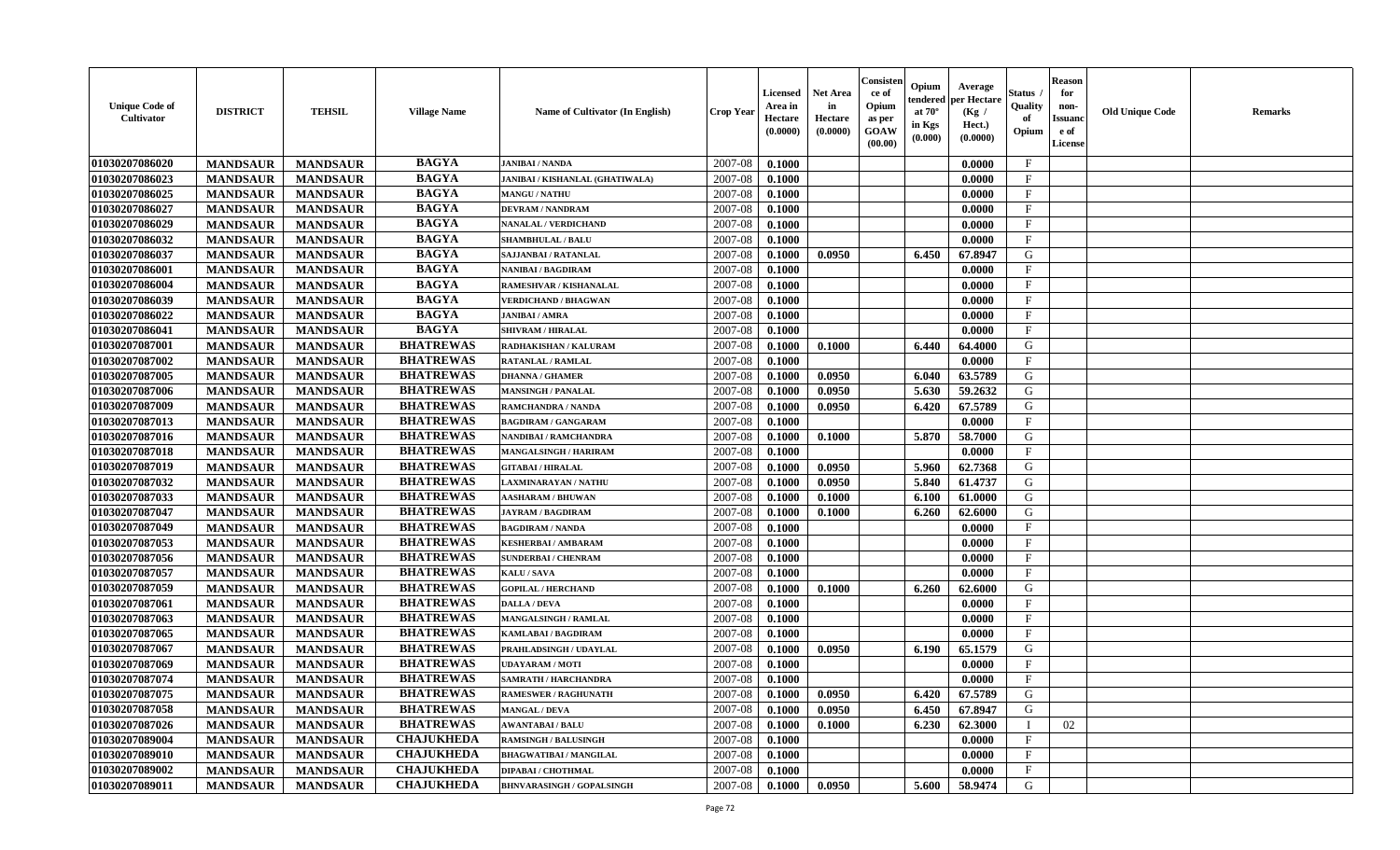| <b>Unique Code of</b><br><b>Cultivator</b> | <b>DISTRICT</b> | <b>TEHSIL</b>   | <b>Village Name</b> | Name of Cultivator (In English) | <b>Crop Year</b> | <b>Licensed</b><br>Area in<br>Hectare<br>(0.0000) | <b>Net Area</b><br>in<br>Hectare<br>(0.0000) | Consister<br>ce of<br>Opium<br>as per<br><b>GOAW</b><br>(00.00) | Opium<br>endered<br>at $70^\circ$<br>in Kgs<br>(0.000) | Average<br>per Hectare<br>(Kg /<br>Hect.)<br>(0.0000) | Status<br>Quality<br>of<br>Opium | <b>Reason</b><br>for<br>non-<br><b>Issuand</b><br>e of<br>License | <b>Old Unique Code</b> | <b>Remarks</b> |
|--------------------------------------------|-----------------|-----------------|---------------------|---------------------------------|------------------|---------------------------------------------------|----------------------------------------------|-----------------------------------------------------------------|--------------------------------------------------------|-------------------------------------------------------|----------------------------------|-------------------------------------------------------------------|------------------------|----------------|
| 01030207089016                             | <b>MANDSAUR</b> | <b>MANDSAUR</b> | <b>CHAJUKHEDA</b>   | RAMCHANDRAA / KACHRU            | 2007-08          | 0.1000                                            |                                              |                                                                 |                                                        | 0.0000                                                | $\mathbf{F}$                     |                                                                   |                        |                |
| 01030207089024                             | <b>MANDSAUR</b> | <b>MANDSAUR</b> | <b>CHAJUKHEDA</b>   | <b>NANDARAM / MANGU</b>         | 2007-08          | 0.1000                                            | 0.1000                                       |                                                                 | 6.180                                                  | 61.8000                                               | G                                |                                                                   |                        |                |
| 01030207089017                             | <b>MANDSAUR</b> | <b>MANDSAUR</b> | <b>CHAJUKHEDA</b>   | <b>BHERULAL / UDA</b>           | 2007-08          | 0.1000                                            |                                              |                                                                 |                                                        | 0.0000                                                | F                                |                                                                   |                        |                |
| 01030207089007                             | <b>MANDSAUR</b> | <b>MANDSAUR</b> | <b>CHAJUKHEDA</b>   | <b>RATANLAL / CHUNILAL</b>      | 2007-08          | 0.1000                                            |                                              |                                                                 |                                                        | 0.0000                                                | $\mathbf{F}$                     |                                                                   |                        |                |
| 01030207089005                             | <b>MANDSAUR</b> | <b>MANDSAUR</b> | <b>CHAJUKHEDA</b>   | SHNKARALAL / CHUNNILAL          | 2007-08          | 0.1000                                            | 0.1000                                       |                                                                 | 6.410                                                  | 64.1000                                               | G                                |                                                                   |                        |                |
| 01030207089031                             | <b>MANDSAUR</b> | <b>MANDSAUR</b> | <b>CHAJUKHEDA</b>   | <b>ASHOK / SHNKARALAL</b>       | 2007-08          | 0.1000                                            | 0.1050                                       |                                                                 | 7.390                                                  | 70.3810                                               | G                                |                                                                   |                        |                |
| 01030207089032                             | <b>MANDSAUR</b> | <b>MANDSAUR</b> | <b>CHAJUKHEDA</b>   | <b>ASHOK / VERDICHAND</b>       | 2007-08          | 0.1000                                            |                                              |                                                                 |                                                        | 0.0000                                                | F                                |                                                                   |                        |                |
| 01030207089033                             | <b>MANDSAUR</b> | <b>MANDSAUR</b> | <b>CHAJUKHEDA</b>   | NAMSHIBAI / RAMNARAYAN          | 2007-08          | 0.1000                                            |                                              |                                                                 |                                                        | 0.0000                                                | $\mathbf{F}$                     |                                                                   |                        |                |
| 01030207091004                             | <b>MANDSAUR</b> | <b>MANDSAUR</b> | <b>DHAKADKHEDI</b>  | <b>GITABAI/ GANGARAM</b>        | 2007-08          | 0.1000                                            |                                              |                                                                 |                                                        | 0.0000                                                | $_{\rm F}$                       |                                                                   |                        |                |
| 01030207091005                             | <b>MANDSAUR</b> | <b>MANDSAUR</b> | <b>DHAKADKHEDI</b>  | <b>RATNIBAI / BHUWAN</b>        | 2007-08          | 0.1000                                            |                                              |                                                                 |                                                        | 0.0000                                                | $\mathbf{F}$                     |                                                                   |                        |                |
| 01030207091006                             | <b>MANDSAUR</b> | <b>MANDSAUR</b> | <b>DHAKADKHEDI</b>  | MADHOSINGH / AMARASINGH         | 2007-08          | 0.1000                                            |                                              |                                                                 |                                                        | 0.0000                                                | $\mathbf{F}$                     |                                                                   |                        |                |
| 01030207091008                             | <b>MANDSAUR</b> | <b>MANDSAUR</b> | <b>DHAKADKHEDI</b>  | <b>SHAMBHULAL / PURALAL</b>     | 2007-08          | 0.1000                                            |                                              |                                                                 |                                                        | 0.0000                                                | $\mathbf{F}$                     |                                                                   |                        |                |
| 01030207091011                             | <b>MANDSAUR</b> | <b>MANDSAUR</b> | <b>DHAKADKHEDI</b>  | <b>DEVILAL / RAMJI</b>          | 2007-08          | 0.1000                                            |                                              |                                                                 |                                                        | 0.0000                                                | $\mathbf{F}$                     |                                                                   |                        |                |
| 01030207091013                             | <b>MANDSAUR</b> | <b>MANDSAUR</b> | <b>DHAKADKHEDI</b>  | <b>MADANSINGH / KALUSINGH</b>   | 2007-08          | 0.1000                                            |                                              |                                                                 |                                                        | 0.0000                                                | $_{\rm F}$                       |                                                                   |                        |                |
| 01030207091014                             | <b>MANDSAUR</b> | <b>MANDSAUR</b> | <b>DHAKADKHEDI</b>  | <b>SITARAM / RAMCHANDRA</b>     | 2007-08          | 0.1000                                            |                                              |                                                                 |                                                        | 0.0000                                                | $\mathbf{F}$                     |                                                                   |                        |                |
| 01030207091015                             | <b>MANDSAUR</b> | <b>MANDSAUR</b> | <b>DHAKADKHEDI</b>  | <b>BAGDIRAM / BHERULAL</b>      | 2007-08          | 0.1000                                            |                                              |                                                                 |                                                        | 0.0000                                                | $_{\rm F}$                       |                                                                   |                        |                |
| 01030207091016                             | <b>MANDSAUR</b> | <b>MANDSAUR</b> | <b>DHAKADKHEDI</b>  | <b>NANDRAM / BHUWAN</b>         | 2007-08          | 0.1000                                            |                                              |                                                                 |                                                        | 0.0000                                                | $_{\rm F}$                       |                                                                   |                        |                |
| 01030207091020                             | <b>MANDSAUR</b> | <b>MANDSAUR</b> | <b>DHAKADKHEDI</b>  | UMRAWSINGH / AMERSINGH          | 2007-08          | 0.1000                                            |                                              |                                                                 |                                                        | 0.0000                                                | $_{\rm F}$                       |                                                                   |                        |                |
| 01030207091021                             | <b>MANDSAUR</b> | <b>MANDSAUR</b> | <b>DHAKADKHEDI</b>  | <b>VISHNUDAS / SHANKERDAS</b>   | 2007-08          | 0.1000                                            |                                              |                                                                 |                                                        | 0.0000                                                | $\mathbf{F}$                     |                                                                   |                        |                |
| 01030207091023                             | <b>MANDSAUR</b> | <b>MANDSAUR</b> | <b>DHAKADKHEDI</b>  | <b>SITABAI/BHUVAN</b>           | 2007-08          | 0.1000                                            |                                              |                                                                 |                                                        | 0.0000                                                | $\mathbf{F}$                     |                                                                   |                        |                |
| 01030207091024                             | <b>MANDSAUR</b> | <b>MANDSAUR</b> | <b>DHAKADKHEDI</b>  | <b>RAMCHANDRA / KALU</b>        | 2007-08          | 0.1000                                            |                                              |                                                                 |                                                        | 0.0000                                                | $\mathbf{F}$                     |                                                                   |                        |                |
| 01030207091025                             | <b>MANDSAUR</b> | <b>MANDSAUR</b> | <b>DHAKADKHEDI</b>  | <b>BALURAM / DEVRAM</b>         | 2007-08          | 0.1000                                            |                                              |                                                                 |                                                        | 0.0000                                                | $_{\rm F}$                       |                                                                   |                        |                |
| 01030207091027                             | <b>MANDSAUR</b> | <b>MANDSAUR</b> | <b>DHAKADKHEDI</b>  | <b>MANGILAL / NANURAM</b>       | 2007-08          | 0.1000                                            |                                              |                                                                 |                                                        | 0.0000                                                | $\mathbf{F}$                     |                                                                   |                        |                |
| 01030207091029                             | <b>MANDSAUR</b> | <b>MANDSAUR</b> | <b>DHAKADKHEDI</b>  | <b>MOHANLAL / RATANLAL</b>      | 2007-08          | 0.1000                                            |                                              |                                                                 |                                                        | 0.0000                                                | $\mathbf{F}$                     |                                                                   |                        |                |
| 01030207091031                             | <b>MANDSAUR</b> | <b>MANDSAUR</b> | <b>DHAKADKHEDI</b>  | TULSIDAS / SHANKERDAS           | 2007-08          | 0.1000                                            |                                              |                                                                 |                                                        | 0.0000                                                | $_{\rm F}$                       |                                                                   |                        |                |
| 01030207091019                             | <b>MANDSAUR</b> | <b>MANDSAUR</b> | <b>DHAKADKHEDI</b>  | <b>BHAWERLAL / RAMCHANDRA</b>   | 2007-08          | 0.1000                                            |                                              |                                                                 |                                                        | 0.0000                                                | $\mathbf{F}$                     |                                                                   |                        |                |
| 01030207091002                             | <b>MANDSAUR</b> | <b>MANDSAUR</b> | <b>DHAKADKHEDI</b>  | RAMNARAYAN / D.P.BAGDIRAM       | 2007-08          | 0.1000                                            |                                              |                                                                 |                                                        | 0.0000                                                | F                                |                                                                   |                        |                |
| 01030207091030                             | <b>MANDSAUR</b> | <b>MANDSAUR</b> | <b>DHAKADKHEDI</b>  | <b>MOHANSINGH / BHAWERSINGH</b> | 2007-08          | 0.1000                                            |                                              |                                                                 |                                                        | 0.0000                                                | $_{\rm F}$                       |                                                                   |                        |                |
| 01030207069035                             | <b>MANDSAUR</b> | <b>MANDSAUR</b> | <b>DHAMNAR</b>      | RAMPRASHAD / OKARLAL            | 2007-08          | 0.1000                                            |                                              |                                                                 |                                                        | 0.0000                                                | $\mathbf{F}$                     |                                                                   |                        |                |
| 01030207069001                             | <b>MANDSAUR</b> | <b>MANDSAUR</b> | <b>DHAMNAR</b>      | PARWATIBAI / BADRILAL           | 2007-08          | 0.1000                                            | 0.0900                                       |                                                                 | 6.350                                                  | 70.5556                                               | G                                |                                                                   |                        |                |
| 01030207069002                             | <b>MANDSAUR</b> | <b>MANDSAUR</b> | <b>DHAMNAR</b>      | RAMPRASAD / PRABHULAL           | 2007-08          | 0.1000                                            |                                              |                                                                 |                                                        | 0.0000                                                | F                                |                                                                   |                        |                |
| 01030207069005                             | <b>MANDSAUR</b> | <b>MANDSAUR</b> | <b>DHAMNAR</b>      | SHIVNARAYAN / NIRBHAYRAM        | 2007-08          | 0.1000                                            | 0.0950                                       |                                                                 | 6.630                                                  | 69.7895                                               | ${\bf G}$                        |                                                                   |                        |                |
| 01030207069006                             | <b>MANDSAUR</b> | <b>MANDSAUR</b> | <b>DHAMNAR</b>      | KASTURIBAI / RAJARAM            | 2007-08          | 0.1000                                            | 0.0450                                       |                                                                 | 3.160                                                  | 70.2222                                               | G                                |                                                                   |                        |                |
| 01030207069007                             | <b>MANDSAUR</b> | <b>MANDSAUR</b> | <b>DHAMNAR</b>      | <b>BALURAM / ASHARAM</b>        | 2007-08          | 0.1000                                            | 0.0500                                       |                                                                 | 3.420                                                  | 68.4000                                               | G                                |                                                                   |                        |                |
| 01030207069012                             | <b>MANDSAUR</b> | <b>MANDSAUR</b> | <b>DHAMNAR</b>      | RADHESHYAM / ONKARLAL           | 2007-08          | 0.1000                                            |                                              |                                                                 |                                                        | 0.0000                                                | F                                |                                                                   |                        |                |
| 01030207069013                             | <b>MANDSAUR</b> | <b>MANDSAUR</b> | <b>DHAMNAR</b>      | <b>BHANWERLAL / RAMNARAYAN</b>  | 2007-08          | 0.1000                                            |                                              |                                                                 |                                                        | 0.0000                                                | $\mathbf{F}$                     |                                                                   |                        |                |
| 01030207069019                             | <b>MANDSAUR</b> | <b>MANDSAUR</b> | <b>DHAMNAR</b>      | KANHIYALAL / RAMRATAN           | 2007-08          | 0.1000                                            |                                              |                                                                 |                                                        | 0.0000                                                | $\mathbf{F}$                     |                                                                   |                        |                |
| 01030207069024                             | <b>MANDSAUR</b> | <b>MANDSAUR</b> | <b>DHAMNAR</b>      | <b>ONKARLAL / BHAGIRTH</b>      | 2007-08          | 0.1000                                            | 0.0950                                       |                                                                 | 6.830                                                  | 71.8947                                               | G                                |                                                                   |                        |                |
| 01030207069025                             | <b>MANDSAUR</b> | <b>MANDSAUR</b> | <b>DHAMNAR</b>      | <b>NANDRAM / BAGDIRAM</b>       | 2007-08          | 0.1000                                            |                                              |                                                                 |                                                        | 0.0000                                                | $\mathbf{F}$                     |                                                                   |                        |                |
| 01030207069028                             | <b>MANDSAUR</b> | <b>MANDSAUR</b> | <b>DHAMNAR</b>      | <b>ASHOK KUMAR / AMBARAM</b>    | 2007-08          | 0.1000                                            |                                              |                                                                 |                                                        | 0.0000                                                | F                                |                                                                   |                        |                |
| 01030207069029                             | <b>MANDSAUR</b> | <b>MANDSAUR</b> | <b>DHAMNAR</b>      | SHANTILAL / RAMNARAYAN          | 2007-08          | 0.1000                                            |                                              |                                                                 |                                                        | 0.0000                                                | $\mathbf{F}$                     |                                                                   |                        |                |
| 01030207069032                             | <b>MANDSAUR</b> | <b>MANDSAUR</b> | <b>DHAMNAR</b>      | <b>MANGILAL / BAGDIRAM</b>      | 2007-08          | 0.1000                                            |                                              |                                                                 |                                                        | 0.0000                                                | $\mathbf{F}$                     |                                                                   |                        |                |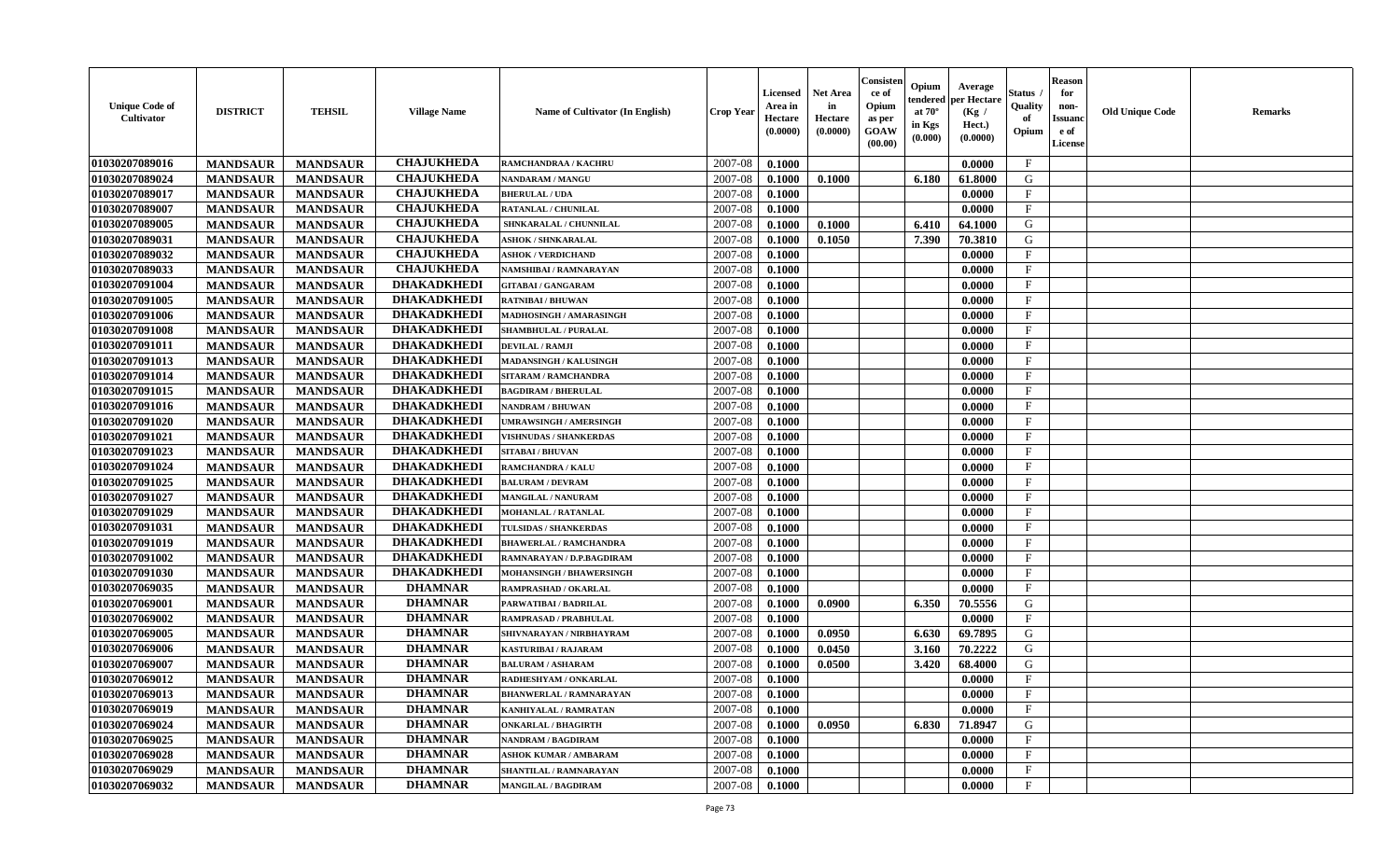| <b>Unique Code of</b><br><b>Cultivator</b> | <b>DISTRICT</b> | <b>TEHSIL</b>   | <b>Village Name</b> | Name of Cultivator (In English)   | <b>Crop Year</b> | <b>Licensed</b><br>Area in<br>Hectare<br>(0.0000) | <b>Net Area</b><br>in<br>Hectare<br>(0.0000) | Consisteı<br>ce of<br>Opium<br>as per<br><b>GOAW</b><br>(00.00) | Opium<br>endered<br>at $70^\circ$<br>in Kgs<br>$(\mathbf{0.000})$ | Average<br>per Hectare<br>(Kg /<br>Hect.)<br>(0.0000) | Status<br>Quality<br>of<br>Opium | <b>Reason</b><br>for<br>non-<br>Issuan<br>e of<br>License | <b>Old Unique Code</b> | <b>Remarks</b> |
|--------------------------------------------|-----------------|-----------------|---------------------|-----------------------------------|------------------|---------------------------------------------------|----------------------------------------------|-----------------------------------------------------------------|-------------------------------------------------------------------|-------------------------------------------------------|----------------------------------|-----------------------------------------------------------|------------------------|----------------|
| 01030207069037                             | <b>MANDSAUR</b> | <b>MANDSAUR</b> | <b>DHAMNAR</b>      | <b>JAGDISGH / BAGDIRAM</b>        | 2007-08          | 0.1000                                            | 0.1000                                       |                                                                 | 6.290                                                             | 62.9000                                               | G                                |                                                           |                        |                |
| 01030207069039                             | <b>MANDSAUR</b> | <b>MANDSAUR</b> | <b>DHAMNAR</b>      | PRABHULAL / SHUKHA                | 2007-08          | 0.1000                                            |                                              |                                                                 |                                                                   | 0.0000                                                | $_{\rm F}$                       |                                                           |                        |                |
| 01030207069042                             | <b>MANDSAUR</b> | <b>MANDSAUR</b> | <b>DHAMNAR</b>      | HARISHANKAR / AMBALAL             | 2007-08          | 0.1000                                            |                                              |                                                                 |                                                                   | 0.0000                                                | $\mathbf{F}$                     |                                                           |                        |                |
| 01030207069043                             | <b>MANDSAUR</b> | <b>MANDSAUR</b> | <b>DHAMNAR</b>      | RATANLAL / PARTHA GAYRI           | 2007-08          | 0.1000                                            | 0.1000                                       |                                                                 | 6.650                                                             | 66.5000                                               | G                                |                                                           |                        |                |
| 01030207069053                             | <b>MANDSAUR</b> | <b>MANDSAUR</b> | <b>DHAMNAR</b>      | <b>BADRILAL / ONKARLAL</b>        | 2007-08          | 0.1000                                            |                                              |                                                                 |                                                                   | 0.0000                                                | F                                |                                                           |                        |                |
| 01030207069060                             | <b>MANDSAUR</b> | <b>MANDSAUR</b> | <b>DHAMNAR</b>      | SATYNARAYAN / NANDRAM             | 2007-08          | 0.1000                                            |                                              |                                                                 |                                                                   | 0.0000                                                | $\mathbf{F}$                     |                                                           |                        |                |
| 01030207069073                             | <b>MANDSAUR</b> | <b>MANDSAUR</b> | <b>DHAMNAR</b>      | VINODAKUMAR / AVANTIPRASAD        | 2007-08          | 0.1000                                            |                                              |                                                                 |                                                                   | 0.0000                                                | $\mathbf{F}$                     |                                                           |                        |                |
| 01030207069076                             | <b>MANDSAUR</b> | <b>MANDSAUR</b> | <b>DHAMNAR</b>      | <b>AMBALAL / DEVRAM</b>           | 2007-08          | 0.1000                                            |                                              |                                                                 |                                                                   | 0.0000                                                | $\mathbf{F}$                     |                                                           |                        |                |
| 01030207069089                             | <b>MANDSAUR</b> | <b>MANDSAUR</b> | <b>DHAMNAR</b>      | <b>MOHANLAL / RODMAL</b>          | 2007-08          | 0.1000                                            | 0.1000                                       |                                                                 | 6.140                                                             | 61.4000                                               | G                                |                                                           |                        |                |
| 01030207069095                             | <b>MANDSAUR</b> | <b>MANDSAUR</b> | <b>DHAMNAR</b>      | <b>MUIKUND / BALARAM</b>          | 2007-08          | 0.1000                                            |                                              |                                                                 |                                                                   | 0.0000                                                | F                                |                                                           |                        |                |
| 01030207069097                             | <b>MANDSAUR</b> | <b>MANDSAUR</b> | <b>DHAMNAR</b>      | <b>DOLATRAM / NANDA</b>           | 2007-08          | 0.1000                                            | 0.0500                                       |                                                                 | 3.210                                                             | 64.2000                                               | G                                |                                                           |                        |                |
| 01030207069099                             | <b>MANDSAUR</b> | <b>MANDSAUR</b> | <b>DHAMNAR</b>      | RAMNARAYAN / PRABHULAL            | 2007-08          | 0.1000                                            |                                              |                                                                 |                                                                   | 0.0000                                                | $\mathbf{F}$                     |                                                           |                        |                |
| 01030207069021                             | <b>MANDSAUR</b> | <b>MANDSAUR</b> | <b>DHAMNAR</b>      | <b>RUKMANBAI/GIRDHARI</b>         | 2007-08          | 0.1000                                            |                                              |                                                                 |                                                                   | 0.0000                                                | $\mathbf{F}$                     |                                                           |                        |                |
| 01030207069044                             | <b>MANDSAUR</b> | <b>MANDSAUR</b> | <b>DHAMNAR</b>      | <b>OMPRAKASH / RAMLAL</b>         | 2007-08          | 0.1000                                            |                                              |                                                                 |                                                                   | 0.0000                                                | $\mathbf{F}$                     |                                                           |                        |                |
| 01030207069004                             | <b>MANDSAUR</b> | <b>MANDSAUR</b> | <b>DHAMNAR</b>      | MANGILAL / BAGDIRAM DHAKAD        | 2007-08          | 0.1000                                            |                                              |                                                                 |                                                                   | 0.0000                                                | $\mathbf{F}$                     |                                                           |                        |                |
| 01030207069027                             | <b>MANDSAUR</b> | <b>MANDSAUR</b> | <b>DHAMNAR</b>      | RUKAMANIBAI / AMRIRITARAM         | 2007-08          | 0.1000                                            |                                              |                                                                 |                                                                   | 0.0000                                                | F                                |                                                           |                        |                |
| 01030207069100                             | <b>MANDSAUR</b> | <b>MANDSAUR</b> | <b>DHAMNAR</b>      | <b>RATANBAI/RAMCHANDRA</b>        | 2007-08          | 0.1000                                            |                                              |                                                                 |                                                                   | 0.0000                                                | $\mathbf F$                      |                                                           |                        |                |
| 01030207069101                             | <b>MANDSAUR</b> | <b>MANDSAUR</b> | <b>DHAMNAR</b>      | <b>RAMESHVAR / BHERULAL</b>       | 2007-08          | 0.1000                                            | 0.1000                                       |                                                                 | 6.060                                                             | 60.6000                                               | G                                |                                                           |                        |                |
| 01030207069064                             | <b>MANDSAUR</b> | <b>MANDSAUR</b> | <b>DHAMNAR</b>      | SOHANBAI / HIRALAL                | 2007-08          | 0.1000                                            | 0.1000                                       |                                                                 | 6.590                                                             | 65.9000                                               | G                                |                                                           |                        |                |
| 01030207069049                             | <b>MANDSAUR</b> | <b>MANDSAUR</b> | <b>DHAMNAR</b>      | <b>SURENDRASINGH / BHERUSINGH</b> | 2007-08          | 0.1000                                            |                                              |                                                                 |                                                                   | 0.0000                                                | $\mathbf{F}$                     |                                                           |                        |                |
| 01030207069105                             | <b>MANDSAUR</b> | <b>MANDSAUR</b> | <b>DHAMNAR</b>      | <b>BHERULAL / HIRALAL</b>         | 2007-08          | 0.1000                                            | 0.1000                                       |                                                                 | 5.190                                                             | 51.9000                                               | G                                | 04                                                        |                        |                |
| 01030207069106                             | <b>MANDSAUR</b> | <b>MANDSAUR</b> | <b>DHAMNAR</b>      | <b>RAMNANDI / HIRALAL</b>         | 2007-08          | 0.1000                                            | 0.0950                                       |                                                                 | 6.040                                                             | 63.5789                                               | G                                |                                                           |                        |                |
| 01030207069107                             | <b>MANDSAUR</b> | <b>MANDSAUR</b> | <b>DHAMNAR</b>      | <b>MOHANLAL / DOLATRAM</b>        | 2007-08          | 0.1000                                            | 0.0950                                       |                                                                 | 6.810                                                             | 71.6842                                               | G                                |                                                           |                        |                |
| 01030207069109                             | <b>MANDSAUR</b> | <b>MANDSAUR</b> | <b>DHAMNAR</b>      | <b>SEJATJI / BABU KHA</b>         | 2007-08          | 0.1000                                            | 0.0950                                       |                                                                 | 7.290                                                             | 76.7368                                               | G                                |                                                           |                        |                |
| 01030207069110                             | <b>MANDSAUR</b> | <b>MANDSAUR</b> | <b>DHAMNAR</b>      | <b>RAMKUNWER / ONKARLAL</b>       | 2007-08          | 0.1000                                            | 0.1000                                       |                                                                 | 6.560                                                             | 65.6000                                               | G                                |                                                           | 01050210150153         |                |
| 01030207070047                             | <b>MANDSAUR</b> | <b>MANDSAUR</b> | <b>DHUNDHADKA</b>   | RAISHAKHA / ALLARAKH              | 2007-08          | 0.1000                                            | 0.1000                                       |                                                                 | 6.380                                                             | 63.8000                                               | G                                |                                                           |                        |                |
| 01030207070005                             | <b>MANDSAUR</b> | <b>MANDSAUR</b> | <b>DHUNDHADKA</b>   | <b>BHARATRAM / NANDA</b>          | 2007-08          | 0.1000                                            | 0.0300                                       |                                                                 | 1.890                                                             | 63.0000                                               | G                                |                                                           |                        |                |
| 01030207070010                             | <b>MANDSAUR</b> | <b>MANDSAUR</b> | <b>DHUNDHADKA</b>   | <b>NATHULAL / SALAGRAM</b>        | 2007-08          | 0.1000                                            |                                              |                                                                 |                                                                   | 0.0000                                                | $\mathbf{F}$                     |                                                           |                        |                |
| 01030207070012                             | <b>MANDSAUR</b> | <b>MANDSAUR</b> | DHUNDHADKA          | <b>DHAPUBAI/KISHANLAL</b>         | 2007-08          | 0.1000                                            | 0.0500                                       |                                                                 | 3.070                                                             | 61.4000                                               | G                                |                                                           |                        |                |
| 01030207070015                             | <b>MANDSAUR</b> | <b>MANDSAUR</b> | <b>DHUNDHADKA</b>   | <b>NATHU / HIRA</b>               | 2007-08          | 0.1000                                            |                                              |                                                                 |                                                                   | 0.0000                                                | F                                |                                                           |                        |                |
| 01030207070016                             | <b>MANDSAUR</b> | <b>MANDSAUR</b> | <b>DHUNDHADKA</b>   | <b>BALMUKAND / BAGDIRAM</b>       | 2007-08          | 0.1000                                            |                                              |                                                                 |                                                                   | 0.0000                                                | $_{\rm F}$                       |                                                           |                        |                |
| 01030207070020                             | <b>MANDSAUR</b> | <b>MANDSAUR</b> | <b>DHUNDHADKA</b>   | <b>DEVRAM / KISHAN</b>            | 2007-08          | 0.1000                                            |                                              |                                                                 |                                                                   | 0.0000                                                | $\mathbf{F}$                     |                                                           |                        |                |
| 01030207070023                             | <b>MANDSAUR</b> | <b>MANDSAUR</b> | <b>DHUNDHADKA</b>   | <b>BADRILAL / BHUWAN</b>          | 2007-08          | 0.1000                                            |                                              |                                                                 |                                                                   | 0.0000                                                | $\mathbf{F}$                     |                                                           |                        |                |
| 01030207070024                             | <b>MANDSAUR</b> | <b>MANDSAUR</b> | <b>DHUNDHADKA</b>   | <b>SHANKARLAL / PANNALAL</b>      | 2007-08          | 0.1000                                            | 0.1000                                       |                                                                 | 6.020                                                             | 60.2000                                               | G                                |                                                           |                        |                |
| 01030207070026                             | <b>MANDSAUR</b> | <b>MANDSAUR</b> | DHUNDHADKA          | NANDIBAI / LAXMAN                 | 2007-08          | 0.1000                                            |                                              |                                                                 |                                                                   | 0.0000                                                | $\mathbf{F}$                     |                                                           |                        |                |
| 01030207070028                             | <b>MANDSAUR</b> | MANDSAUR        | <b>DHUNDHADKA</b>   | SARJUNABAI / MAGNIRAM             | 2007-08          | 0.1000                                            | 0.1000                                       |                                                                 | 6.120                                                             | 61.2000                                               | G                                |                                                           |                        |                |
| 01030207070030                             | <b>MANDSAUR</b> | <b>MANDSAUR</b> | <b>DHUNDHADKA</b>   | <b>RAMLAL / BAGDIRAM</b>          | 2007-08          | 0.1000                                            |                                              |                                                                 |                                                                   | 0.0000                                                | $\mathbf{F}$                     |                                                           |                        |                |
| 01030207070032                             | <b>MANDSAUR</b> | <b>MANDSAUR</b> | <b>DHUNDHADKA</b>   | <b>DEVRAM / RAMLAL</b>            | 2007-08          | 0.1000                                            |                                              |                                                                 |                                                                   | 0.0000                                                | $\mathbf{F}$                     |                                                           |                        |                |
| 01030207070033                             | <b>MANDSAUR</b> | <b>MANDSAUR</b> | <b>DHUNDHADKA</b>   | <b>BASNTILAL / MOTILAL</b>        | 2007-08          | 0.1000                                            |                                              |                                                                 |                                                                   | 0.0000                                                | $\mathbf{F}$                     |                                                           |                        |                |
| 01030207070034                             | <b>MANDSAUR</b> | <b>MANDSAUR</b> | DHUNDHADKA          | SARDARSINGH / VIJAYSINGH          | 2007-08          | 0.1000                                            |                                              |                                                                 |                                                                   | 0.0000                                                | $\mathbf{F}$                     |                                                           |                        |                |
| 01030207070035                             | <b>MANDSAUR</b> | <b>MANDSAUR</b> | <b>DHUNDHADKA</b>   | RAMLAL / SITARAM                  | 2007-08          | 0.1000                                            | 0.0750                                       |                                                                 | 4.940                                                             | 65.8667                                               | G                                |                                                           |                        |                |
| 01030207070037                             | <b>MANDSAUR</b> | <b>MANDSAUR</b> | <b>DHUNDHADKA</b>   | <b>RUPA / ONKAR</b>               | 2007-08          | 0.1000                                            |                                              |                                                                 |                                                                   | 0.0000                                                | $\mathbf{F}$                     |                                                           |                        |                |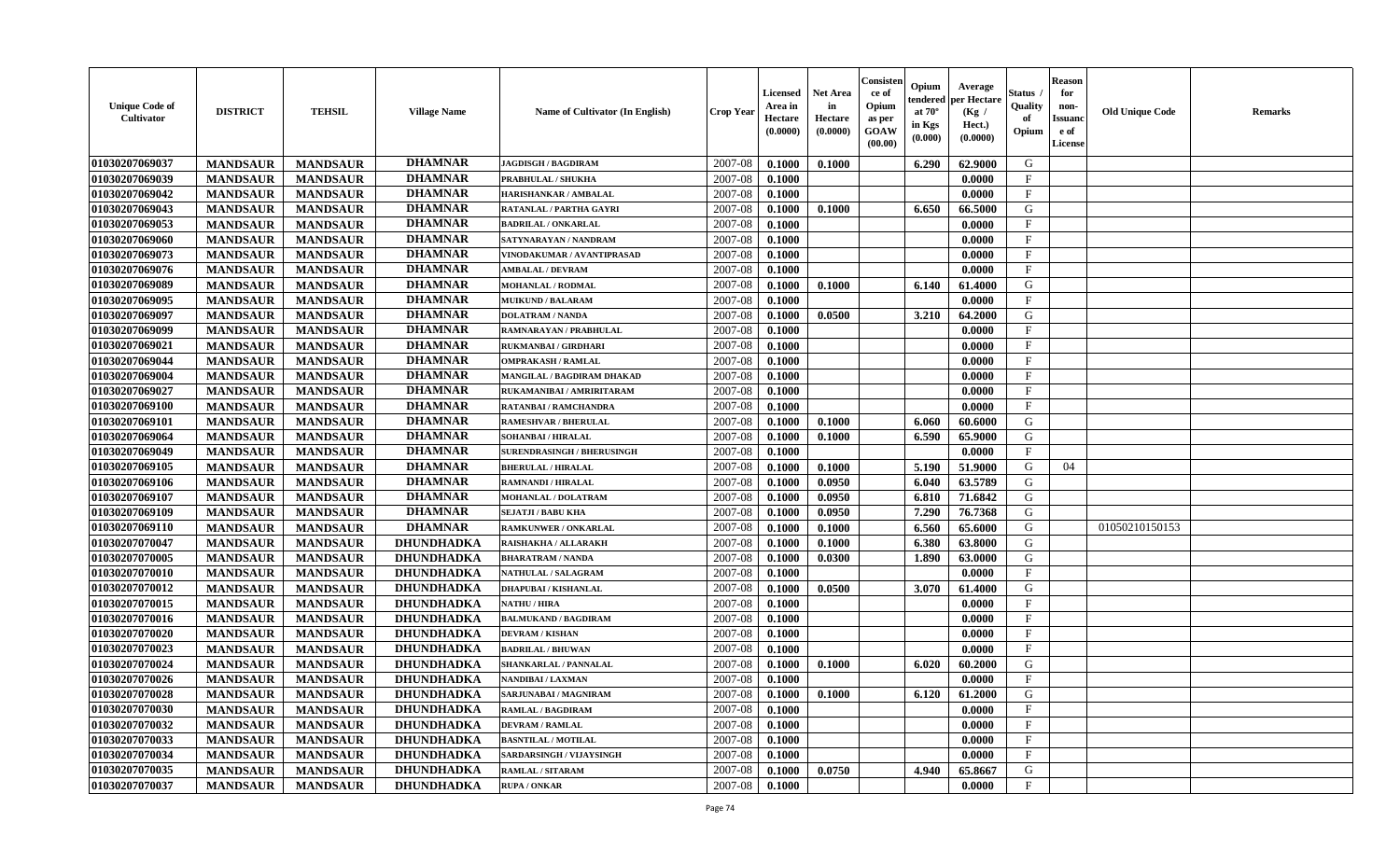| <b>Unique Code of</b><br><b>Cultivator</b> | <b>DISTRICT</b> | <b>TEHSIL</b>   | <b>Village Name</b> | Name of Cultivator (In English)    | <b>Crop Year</b> | <b>Licensed</b><br>Area in<br>Hectare<br>(0.0000) | <b>Net Area</b><br>in<br>Hectare<br>(0.0000) | Consisteı<br>ce of<br>Opium<br>as per<br><b>GOAW</b><br>(00.00) | Opium<br>endered<br>at $70^\circ$<br>in Kgs<br>$(\mathbf{0.000})$ | Average<br>per Hectare<br>(Kg /<br>Hect.)<br>(0.0000) | Status<br>Quality<br>of<br>Opium | Reason<br>for<br>non-<br>Issuan<br>e of<br>License | <b>Old Unique Code</b> | <b>Remarks</b> |
|--------------------------------------------|-----------------|-----------------|---------------------|------------------------------------|------------------|---------------------------------------------------|----------------------------------------------|-----------------------------------------------------------------|-------------------------------------------------------------------|-------------------------------------------------------|----------------------------------|----------------------------------------------------|------------------------|----------------|
| 01030207070039                             | <b>MANDSAUR</b> | <b>MANDSAUR</b> | DHUNDHADKA          | <b>VISRAMDAS / GURURAMDAS</b>      | 2007-08          | 0.1000                                            |                                              |                                                                 |                                                                   | 0.0000                                                | $\mathbf{F}$                     |                                                    |                        |                |
| 01030207070041                             | <b>MANDSAUR</b> | <b>MANDSAUR</b> | DHUNDHADKA          | <b>BALURAM / KESHURAM</b>          | 2007-08          | 0.1000                                            | 0.0950                                       |                                                                 | 5.950                                                             | 62.6316                                               | G                                |                                                    |                        |                |
| 01030207070043                             | <b>MANDSAUR</b> | <b>MANDSAUR</b> | <b>DHUNDHADKA</b>   | <b>KARULAL / BAGDIRAM</b>          | 2007-08          | 0.1000                                            |                                              |                                                                 |                                                                   | 0.0000                                                | $\mathbf{F}$                     |                                                    |                        |                |
| 01030207070044                             | <b>MANDSAUR</b> | <b>MANDSAUR</b> | <b>DHUNDHADKA</b>   | <b>BAPULAL / RUPRAM</b>            | 2007-08          | 0.1000                                            |                                              |                                                                 |                                                                   | 0.0000                                                | $\mathbf{F}$                     |                                                    |                        |                |
| 01030207070052                             | <b>MANDSAUR</b> | <b>MANDSAUR</b> | <b>DHUNDHADKA</b>   | <b>BADRILAL / RAMLAL</b>           | 2007-08          | 0.1000                                            | 0.1000                                       |                                                                 | 6.270                                                             | 62.7000                                               | G                                |                                                    |                        |                |
| 01030207070064                             | <b>MANDSAUR</b> | <b>MANDSAUR</b> | <b>DHUNDHADKA</b>   | SALAGRAM / GANGARAM                | 2007-08          | 0.1000                                            | 0.1000                                       |                                                                 | 5.920                                                             | 59.2000                                               | G                                |                                                    |                        |                |
| 01030207070073                             | <b>MANDSAUR</b> | <b>MANDSAUR</b> | <b>DHUNDHADKA</b>   | <b>BALURAM / SHANKARLAL</b>        | 2007-08          | 0.1000                                            |                                              |                                                                 |                                                                   | 0.0000                                                | $\mathbf{F}$                     |                                                    |                        |                |
| 01030207070086                             | <b>MANDSAUR</b> | <b>MANDSAUR</b> | <b>DHUNDHADKA</b>   | NANDKISHOR / RAMCHANDRA            | 2007-08          | 0.1000                                            | 0.1000                                       |                                                                 | 6.480                                                             | 64.8000                                               | G                                |                                                    |                        |                |
| 01030207070087                             | <b>MANDSAUR</b> | <b>MANDSAUR</b> | <b>DHUNDHADKA</b>   | <b>JUJHAR / KISHAN</b>             | 2007-08          | 0.1000                                            |                                              |                                                                 |                                                                   | 0.0000                                                | $_{\rm F}$                       |                                                    |                        |                |
| 01030207070089                             | <b>MANDSAUR</b> | <b>MANDSAUR</b> | <b>DHUNDHADKA</b>   | <b>SITRAM / NANURAM</b>            | 2007-08          | 0.1000                                            |                                              |                                                                 |                                                                   | 0.0000                                                | $_{\rm F}$                       |                                                    |                        |                |
| 01030207070091                             | <b>MANDSAUR</b> | <b>MANDSAUR</b> | <b>DHUNDHADKA</b>   | NANIBAI / PURUSHOTAM               | 2007-08          | 0.1000                                            |                                              |                                                                 |                                                                   | 0.0000                                                | $\mathbf{F}$                     |                                                    |                        |                |
| 01030207070095                             | <b>MANDSAUR</b> | <b>MANDSAUR</b> | <b>DHUNDHADKA</b>   | NANDRAM / BAGDIRAM KUDIWALA        | 2007-08          | 0.1000                                            |                                              |                                                                 |                                                                   | 0.0000                                                | $_{\rm F}$                       |                                                    |                        |                |
| 01030207070098                             | <b>MANDSAUR</b> | <b>MANDSAUR</b> | <b>DHUNDHADKA</b>   | <b>VERDICHAND / BAGDIRAM</b>       | 2007-08          | 0.1000                                            |                                              |                                                                 |                                                                   | 0.0000                                                | $\mathbf{F}$                     |                                                    |                        |                |
| 01030207070100                             | <b>MANDSAUR</b> | <b>MANDSAUR</b> | <b>DHUNDHADKA</b>   | <b>BHERULAL / FAKIRCHANDRA</b>     | 2007-08          | 0.1000                                            |                                              |                                                                 |                                                                   | 0.0000                                                | $\mathbf{F}$                     |                                                    |                        |                |
| 01030207070101                             | <b>MANDSAUR</b> | <b>MANDSAUR</b> | <b>DHUNDHADKA</b>   | <b>LAXMICHAND / SHIVRAM</b>        | 2007-08          | 0.1000                                            | 0.1000                                       |                                                                 | 6.060                                                             | 60.6000                                               | G                                |                                                    |                        |                |
| 01030207070103                             | <b>MANDSAUR</b> | <b>MANDSAUR</b> | DHUNDHADKA          | <b>MOHANLAL / HIRALAL</b>          | 2007-08          | 0.1000                                            |                                              |                                                                 |                                                                   | 0.0000                                                | F                                |                                                    |                        |                |
| 01030207070108                             | <b>MANDSAUR</b> | <b>MANDSAUR</b> | <b>DHUNDHADKA</b>   | NANDKISHOR / RAMCHANDRA MALI       | 2007-08          | 0.1000                                            |                                              |                                                                 |                                                                   | 0.0000                                                | $\mathbf{F}$                     |                                                    |                        |                |
| 01030207070109                             | <b>MANDSAUR</b> | <b>MANDSAUR</b> | <b>DHUNDHADKA</b>   | <b>SITABAI/KHUBRAM</b>             | 2007-08          | 0.1000                                            |                                              |                                                                 |                                                                   | 0.0000                                                | $\mathbf F$                      |                                                    |                        |                |
| 01030207070112                             | <b>MANDSAUR</b> | <b>MANDSAUR</b> | <b>DHUNDHADKA</b>   | <b>BAPULAL / SHOBHAGMAL</b>        | 2007-08          | 0.1000                                            |                                              |                                                                 |                                                                   | 0.0000                                                | $_{\rm F}$                       |                                                    |                        |                |
| 01030207070117                             | <b>MANDSAUR</b> | <b>MANDSAUR</b> | <b>DHUNDHADKA</b>   | <b>NAGU / BAGDIRAM</b>             | 2007-08          | 0.1000                                            | 0.0450                                       |                                                                 | 2.660                                                             | 59.1111                                               | G                                |                                                    |                        |                |
| 01030207070118                             | <b>MANDSAUR</b> | <b>MANDSAUR</b> | <b>DHUNDHADKA</b>   | <b>NATHULAL / MAGNIRAM</b>         | 2007-08          | 0.1000                                            |                                              |                                                                 |                                                                   | 0.0000                                                | F                                |                                                    |                        |                |
| 01030207070119                             | <b>MANDSAUR</b> | <b>MANDSAUR</b> | <b>DHUNDHADKA</b>   | RADHESHYAM / LAKSHMAN              | 2007-08          | 0.1000                                            | 0.1000                                       |                                                                 | 4.780                                                             | 47.8000                                               | G                                | 04                                                 |                        |                |
| 01030207070121                             | <b>MANDSAUR</b> | <b>MANDSAUR</b> | <b>DHUNDHADKA</b>   | RAMCHANDRA / LAXMAN                | 2007-08          | 0.1000                                            |                                              |                                                                 |                                                                   | 0.0000                                                | $\mathbf{F}$                     |                                                    |                        |                |
| 01030207070124                             | <b>MANDSAUR</b> | <b>MANDSAUR</b> | DHUNDHADKA          | <b>BANSHILAL / SITARAM</b>         | 2007-08          | 0.1000                                            | 0.1000                                       |                                                                 | 6.750                                                             | 67.5000                                               | G                                |                                                    |                        |                |
| 01030207070125                             | <b>MANDSAUR</b> | <b>MANDSAUR</b> | <b>DHUNDHADKA</b>   | RAMLAL / SHALAGRAM                 | 2007-08          | 0.1000                                            |                                              |                                                                 |                                                                   | 0.0000                                                | $\mathbf{F}$                     |                                                    |                        |                |
| 01030207070126                             | <b>MANDSAUR</b> | <b>MANDSAUR</b> | <b>DHUNDHADKA</b>   | KANHIYALAL / SHANKERLAL            | 2007-08          | 0.1000                                            |                                              |                                                                 |                                                                   | 0.0000                                                | $\mathbf{F}$                     |                                                    |                        |                |
| 01030207070128                             | <b>MANDSAUR</b> | <b>MANDSAUR</b> | <b>DHUNDHADKA</b>   | RAMESHCHAND / DEWRAM MALI          | 2007-08          | 0.1000                                            | 0.0950                                       |                                                                 | 6.760                                                             | 71.1579                                               | $\mathbf I$                      | 02                                                 |                        |                |
| 01030207070129                             | <b>MANDSAUR</b> | <b>MANDSAUR</b> | <b>DHUNDHADKA</b>   | KAILASHCHANDRA / SHAMBHULAL        | 2007-08          | 0.1000                                            |                                              |                                                                 |                                                                   | 0.0000                                                | $\mathbf{F}$                     |                                                    |                        |                |
| 01030207070131                             | <b>MANDSAUR</b> | <b>MANDSAUR</b> | DHUNDHADKA          | PARWATIBAI / CHENGIR               | 2007-08          | 0.1000                                            |                                              |                                                                 |                                                                   | 0.0000                                                | $\mathbf{F}$                     |                                                    |                        |                |
| 01030207070132                             | <b>MANDSAUR</b> | <b>MANDSAUR</b> | DHUNDHADKA          | <b>BHERULAL / BAGDIRAM RATHORE</b> | 2007-08          | 0.1000                                            |                                              |                                                                 |                                                                   | 0.0000                                                | $\mathbf{F}$                     |                                                    |                        |                |
| 01030207070133                             | <b>MANDSAUR</b> | <b>MANDSAUR</b> | <b>DHUNDHADKA</b>   | <b>RATANSINGH / BHERUSINGH</b>     | 2007-08          | 0.1000                                            |                                              |                                                                 |                                                                   | 0.0000                                                | $\mathbf{F}$                     |                                                    |                        |                |
| 01030207070134                             | <b>MANDSAUR</b> | <b>MANDSAUR</b> | <b>DHUNDHADKA</b>   | RAMESHCHAND / BALMUKUND            | 2007-08          | 0.1000                                            | 0.1000                                       |                                                                 | 6.550                                                             | 65.5000                                               | G                                |                                                    |                        |                |
| 01030207070135                             | <b>MANDSAUR</b> | <b>MANDSAUR</b> | <b>DHUNDHADKA</b>   | <b>SHANKERLAL / RANCHOR</b>        | 2007-08          | 0.1000                                            |                                              |                                                                 |                                                                   | 0.0000                                                | $\mathbf{F}$                     |                                                    |                        |                |
| 01030207070136                             | <b>MANDSAUR</b> | <b>MANDSAUR</b> | <b>DHUNDHADKA</b>   | YASWANTKUMAR / OMPRAKASH DHAKAD    | 2007-08          | 0.1000                                            |                                              |                                                                 |                                                                   | 0.0000                                                | $_{\rm F}$                       |                                                    |                        |                |
| 01030207070137                             | <b>MANDSAUR</b> | <b>MANDSAUR</b> | DHUNDHADKA          | <b>GHANSHYAM / SHAMBHULAL</b>      | 2007-08          | 0.1000                                            | 0.1000                                       |                                                                 | 2.060                                                             | 20.6000                                               |                                  | 02                                                 |                        |                |
| 01030207070138                             | <b>MANDSAUR</b> | MANDSAUR        | <b>DHUNDHADKA</b>   | <b>BAPULAL / MAGNIRAM</b>          | $2007-08$ 0.1000 |                                                   |                                              |                                                                 |                                                                   | 0.0000                                                | F                                |                                                    |                        |                |
| <b>01030207070141</b>                      | <b>MANDSAUR</b> | <b>MANDSAUR</b> | <b>DHUNDHADKA</b>   | <b>BADRILAL / BHERULAL MALI</b>    | 2007-08          | 0.1000                                            | 0.0600                                       |                                                                 | 4.270                                                             | 71.1667                                               | G                                |                                                    |                        |                |
| <b>01030207070144</b>                      | <b>MANDSAUR</b> | <b>MANDSAUR</b> | <b>DHUNDHADKA</b>   | KARULAL / SHOBHARAM NANDA          | 2007-08          | 0.1000                                            |                                              |                                                                 |                                                                   | 0.0000                                                | $_{\rm F}$                       |                                                    |                        |                |
| 01030207070147                             | <b>MANDSAUR</b> | <b>MANDSAUR</b> | <b>DHUNDHADKA</b>   | <b>RAMESHWER / ONKARLAL</b>        | 2007-08          | 0.1000                                            |                                              |                                                                 |                                                                   | 0.0000                                                | $\mathbf{F}$                     |                                                    |                        |                |
| 01030207070046                             | <b>MANDSAUR</b> | <b>MANDSAUR</b> | DHUNDHADKA          | PREMLATABAI / DILIP                | 2007-08          | 0.1000                                            |                                              |                                                                 |                                                                   | 0.0000                                                | $\mathbf{F}$                     |                                                    |                        |                |
| 01030207070006                             | <b>MANDSAUR</b> | <b>MANDSAUR</b> | <b>DHUNDHADKA</b>   | <b>NATHIBAI / BHANWERLAL</b>       | 2007-08          | 0.1000                                            | 0.0950                                       |                                                                 | 6.300                                                             | 66.3158                                               | G                                |                                                    |                        |                |
| 01030207070007                             | <b>MANDSAUR</b> | <b>MANDSAUR</b> | <b>DHUNDHADKA</b>   | SHOBHARAM / UMMEDRAM               | 2007-08          | 0.1000                                            | 0.1000                                       |                                                                 | 5.480                                                             | 54.8000                                               | G                                | 04                                                 |                        |                |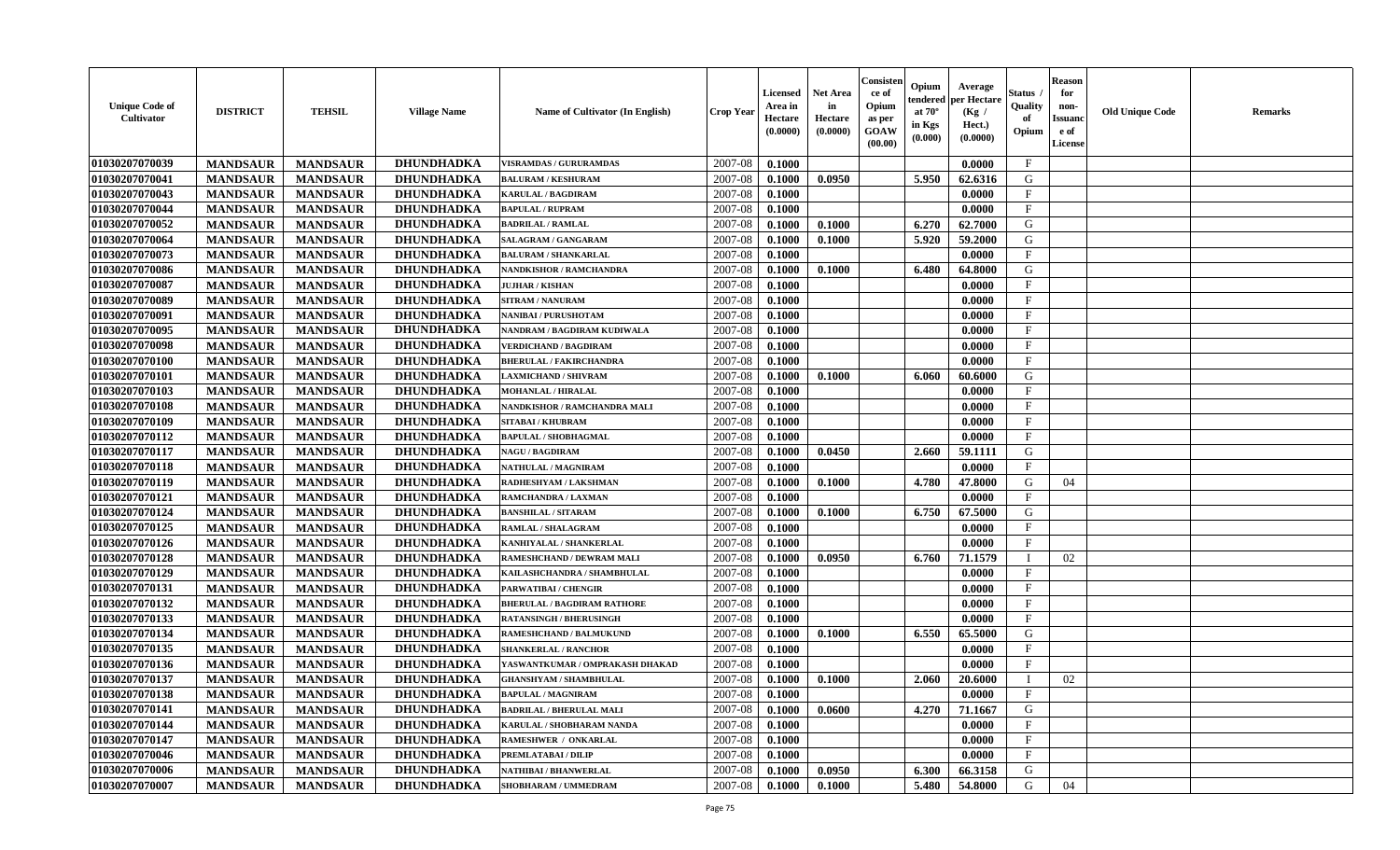| <b>Unique Code of</b><br>Cultivator | <b>DISTRICT</b> | <b>TEHSIL</b>   | <b>Village Name</b> | <b>Name of Cultivator (In English)</b> | <b>Crop Year</b> | <b>Licensed</b><br>Area in<br>Hectare<br>(0.0000) | <b>Net Area</b><br>in<br>Hectare<br>(0.0000) | Consister<br>ce of<br>Opium<br>as per<br><b>GOAW</b><br>(00.00) | Opium<br>endered<br>at $70^{\circ}$<br>in Kgs<br>(0.000) | Average<br>per Hectare<br>(Kg /<br>Hect.)<br>(0.0000) | <b>Status</b><br>Quality<br>of<br>Opium | <b>Reason</b><br>for<br>non-<br><b>Issuand</b><br>e of<br>License | <b>Old Unique Code</b> | <b>Remarks</b> |
|-------------------------------------|-----------------|-----------------|---------------------|----------------------------------------|------------------|---------------------------------------------------|----------------------------------------------|-----------------------------------------------------------------|----------------------------------------------------------|-------------------------------------------------------|-----------------------------------------|-------------------------------------------------------------------|------------------------|----------------|
| 01030207070067                      | <b>MANDSAUR</b> | <b>MANDSAUR</b> | DHUNDHADKA          | <b>BAGDIBAI / RAMCHAND</b>             | 2007-08          | 0.1000                                            | 0.0950                                       |                                                                 | 5.620                                                    | 59.1579                                               | G                                       | 05                                                                |                        |                |
| 01030207070080                      | <b>MANDSAUR</b> | <b>MANDSAUR</b> | <b>DHUNDHADKA</b>   | RAMCHAND / ONKARLAL                    | 2007-08          | 0.1000                                            | 0.0950                                       |                                                                 | 5.670                                                    | 59.6842                                               | G                                       |                                                                   |                        |                |
| 01030207070013                      | <b>MANDSAUR</b> | <b>MANDSAUR</b> | <b>DHUNDHADKA</b>   | <b>BAPULAL / KESHRIMAL</b>             | 2007-08          | 0.1000                                            |                                              |                                                                 |                                                          | 0.0000                                                | $\mathbf{F}$                            |                                                                   |                        |                |
| 01030207070027                      | <b>MANDSAUR</b> | <b>MANDSAUR</b> | <b>DHUNDHADKA</b>   | DEVRAM / KISHANALAL                    | 2007-08          | 0.1000                                            |                                              |                                                                 |                                                          | 0.0000                                                | $\mathbf{F}$                            |                                                                   |                        |                |
| 01030207071006                      | <b>MANDSAUR</b> | <b>MANDSAUR</b> | <b>GULIYANA</b>     | <b>PURALAL / BHERA</b>                 | 2007-08          | 0.1000                                            |                                              |                                                                 |                                                          | 0.0000                                                | $\mathbf F$                             |                                                                   |                        |                |
| 01030207071017                      | <b>MANDSAUR</b> | <b>MANDSAUR</b> | <b>GULIYANA</b>     | <b>MANGILAL / RODU</b>                 | 2007-08          | 0.1000                                            |                                              |                                                                 |                                                          | 0.0000                                                | $\mathbf{F}$                            |                                                                   |                        |                |
| 01030207071004                      | <b>MANDSAUR</b> | <b>MANDSAUR</b> | <b>GULIYANA</b>     | <b>BAGDIRAM / VARDA</b>                | 2007-08          | 0.1000                                            |                                              |                                                                 |                                                          | 0.0000                                                | $\mathbf{F}$                            |                                                                   |                        |                |
| 01030207071007                      | <b>MANDSAUR</b> | <b>MANDSAUR</b> | <b>GULIYANA</b>     | <b>GITABAI/BHERA</b>                   | 2007-08          | 0.1000                                            |                                              |                                                                 |                                                          | 0.0000                                                | $\mathbf{F}$                            |                                                                   |                        |                |
| 01030207071008                      | <b>MANDSAUR</b> | <b>MANDSAUR</b> | <b>GULIYANA</b>     | <b>SHAMBHULAL / BHERA</b>              | 2007-08          | 0.1000                                            |                                              |                                                                 |                                                          | 0.0000                                                | F                                       |                                                                   |                        |                |
| 01030207071009                      | <b>MANDSAUR</b> | <b>MANDSAUR</b> | <b>GULIYANA</b>     | NANDLAL / RUGGA                        | 2007-08          | 0.1000                                            |                                              |                                                                 |                                                          | 0.0000                                                | $\mathbf{F}$                            |                                                                   |                        |                |
| 01030207071011                      | <b>MANDSAUR</b> | <b>MANDSAUR</b> | <b>GULIYANA</b>     | RAMCHANDRA / FATTA                     | 2007-08          | 0.1000                                            | 0.0900                                       |                                                                 | 6.040                                                    | 67.1111                                               | G                                       |                                                                   |                        |                |
| 01030207071012                      | <b>MANDSAUR</b> | <b>MANDSAUR</b> | <b>GULIYANA</b>     | <b>RAMIBAI/BAGDIRAM</b>                | 2007-08          | 0.1000                                            |                                              |                                                                 |                                                          | 0.0000                                                | $\mathbf F$                             |                                                                   |                        |                |
| 01030207071016                      | <b>MANDSAUR</b> | <b>MANDSAUR</b> | <b>GULIYANA</b>     | <b>GANGABAI / BHERULAL</b>             | 2007-08          | 0.1000                                            |                                              |                                                                 |                                                          | 0.0000                                                | $\mathbf{F}$                            |                                                                   |                        |                |
| 01030207071023                      | <b>MANDSAUR</b> | <b>MANDSAUR</b> | <b>GULIYANA</b>     | SHIVNARAYAN / SITARAM                  | 2007-08          | 0.1000                                            |                                              |                                                                 |                                                          | 0.0000                                                | $\mathbf F$                             |                                                                   |                        |                |
| 01030207071026                      | <b>MANDSAUR</b> | <b>MANDSAUR</b> | <b>GULIYANA</b>     | KAMLABAI / GOPAL                       | 2007-08          | 0.1000                                            |                                              |                                                                 |                                                          | 0.0000                                                | $\mathbf{F}$                            |                                                                   |                        |                |
| 01030207071027                      | <b>MANDSAUR</b> | <b>MANDSAUR</b> | <b>GULIYANA</b>     | <b>KARULAL / FAKIRCHAND</b>            | 2007-08          | 0.1000                                            |                                              |                                                                 |                                                          | 0.0000                                                | $_{\rm F}$                              |                                                                   |                        |                |
| 01030207071032                      | <b>MANDSAUR</b> | <b>MANDSAUR</b> | <b>GULIYANA</b>     | <b>MANGIBAI/SITARAM</b>                | 2007-08          | 0.1000                                            |                                              |                                                                 |                                                          | 0.0000                                                | $\mathbf{F}$                            |                                                                   |                        |                |
| 01030207071052                      | <b>MANDSAUR</b> | <b>MANDSAUR</b> | <b>GULIYANA</b>     | SAJJANBAI / MANGILAL                   | 2007-08          | 0.1000                                            |                                              |                                                                 |                                                          | 0.0000                                                | $\mathbf{F}$                            |                                                                   |                        |                |
| 01030207071056                      | <b>MANDSAUR</b> | <b>MANDSAUR</b> | <b>GULIYANA</b>     | <b>BASNTIBAI / RAMCHANDRA</b>          | 2007-08          | 0.1000                                            |                                              |                                                                 |                                                          | 0.0000                                                | $\mathbf{F}$                            |                                                                   |                        |                |
| 01030207071057                      | <b>MANDSAUR</b> | <b>MANDSAUR</b> | <b>GULIYANA</b>     | KAILASH / HIRALAL                      | 2007-08          | 0.1000                                            | 0.0950                                       |                                                                 | 6.070                                                    | 63.8947                                               | G                                       |                                                                   |                        |                |
| 01030207071058                      | <b>MANDSAUR</b> | <b>MANDSAUR</b> | <b>GULIYANA</b>     | RATANLAL / JAGANNATH                   | 2007-08          | 0.1000                                            |                                              |                                                                 |                                                          | 0.0000                                                | F                                       |                                                                   |                        |                |
| 01030207071061                      | <b>MANDSAUR</b> | <b>MANDSAUR</b> | <b>GULIYANA</b>     | <b>BHANVARLAL / BHERULAL</b>           | 2007-08          | 0.1000                                            | 0.0950                                       |                                                                 | 6.230                                                    | 65.5789                                               | G                                       |                                                                   |                        |                |
| 01030207071064                      | <b>MANDSAUR</b> | <b>MANDSAUR</b> | <b>GULIYANA</b>     | RAMNARAYAN / BHERULAL                  | 2007-08          | 0.1000                                            |                                              |                                                                 |                                                          | 0.0000                                                | $\mathbf F$                             |                                                                   |                        |                |
| 01030207071065                      | <b>MANDSAUR</b> | <b>MANDSAUR</b> | <b>GULIYANA</b>     | <b>BHANVARLAL / SITARAM</b>            | 2007-08          | 0.1000                                            |                                              |                                                                 |                                                          | 0.0000                                                | $\mathbf{F}$                            |                                                                   |                        |                |
| 01030207071068                      | <b>MANDSAUR</b> | <b>MANDSAUR</b> | <b>GULIYANA</b>     | PRABHULAL / BHERULAL                   | 2007-08          | 0.1000                                            |                                              |                                                                 |                                                          | 0.0000                                                | $\mathbf F$                             |                                                                   |                        |                |
| 01030207071069                      | <b>MANDSAUR</b> | <b>MANDSAUR</b> | <b>GULIYANA</b>     | <b>HIRALAL / RUGGA</b>                 | 2007-08          | 0.1000                                            | 0.0900                                       |                                                                 | 5.570                                                    | 61.8889                                               | G                                       |                                                                   |                        |                |
| 01030207071070                      | <b>MANDSAUR</b> | <b>MANDSAUR</b> | <b>GULIYANA</b>     | PURALAL / RAMCHANDRA                   | 2007-08          | 0.1000                                            |                                              |                                                                 |                                                          | 0.0000                                                | F                                       |                                                                   |                        |                |
| 01030207071043                      | <b>MANDSAUR</b> | <b>MANDSAUR</b> | <b>GULIYANA</b>     | <b>MANGILAL / MEGHA</b>                | 2007-08          | 0.1000                                            |                                              |                                                                 |                                                          | 0.0000                                                | $\mathbf{F}$                            |                                                                   |                        |                |
| 01030207071039                      | <b>MANDSAUR</b> | <b>MANDSAUR</b> | <b>GULIYANA</b>     | <b>MANGIBAI/DEVRAM</b>                 | 2007-08          | 0.1000                                            |                                              |                                                                 |                                                          | 0.0000                                                | $\mathbf{F}$                            |                                                                   |                        |                |
| 01030207093001                      | <b>MANDSAUR</b> | <b>MANDSAUR</b> | <b>JOGIKHEDA</b>    | <b>BHANVARLAL / PYARCHANDRA</b>        | 2007-08          | 0.1000                                            |                                              |                                                                 |                                                          | 0.0000                                                | $_{\rm F}$                              |                                                                   |                        |                |
| 01030207093003                      | <b>MANDSAUR</b> | <b>MANDSAUR</b> | <b>JOGIKHEDA</b>    | <b>BAGDIRAM / GULABCHANDRA</b>         | 2007-08          | 0.1000                                            |                                              |                                                                 |                                                          | 0.0000                                                | $_{\rm F}$                              |                                                                   |                        |                |
| 01030207093004                      | <b>MANDSAUR</b> | <b>MANDSAUR</b> | <b>JOGIKHEDA</b>    | DEVILAL / RAMNARAYAN                   | 2007-08          | 0.1000                                            |                                              |                                                                 |                                                          | 0.0000                                                | $\mathbf{F}$                            |                                                                   |                        |                |
| 01030207093005                      | <b>MANDSAUR</b> | <b>MANDSAUR</b> | <b>JOGIKHEDA</b>    | <b>GOPAL / BHANVARLAL</b>              | 2007-08          | 0.1000                                            |                                              |                                                                 |                                                          | 0.0000                                                | $\mathbf{F}$                            |                                                                   |                        |                |
| 01030207093006                      | <b>MANDSAUR</b> | <b>MANDSAUR</b> | <b>JOGIKHEDA</b>    | <b>AMRITRAM / KANIRAM</b>              | 2007-08          | 0.1000                                            | 0.1000                                       |                                                                 | 6.130                                                    | 61.3000                                               | G                                       |                                                                   |                        |                |
| 01030207093007                      | <b>MANDSAUR</b> | <b>MANDSAUR</b> | <b>JOGIKHEDA</b>    | <b>DEVILAL / MANGILAL</b>              | 2007-08          | 0.1000                                            | 0.0900                                       |                                                                 | 7.320                                                    | 81.3333                                               |                                         | 02                                                                |                        |                |
| 01030207093020                      | <b>MANDSAUR</b> | MANDSAUR        | <b>JOGIKHEDA</b>    | <b>SHANTILAL / TEKA</b>                | $2007 - 08$      | 0.1000                                            |                                              |                                                                 |                                                          | 0.0000                                                | F                                       |                                                                   |                        |                |
| 01030207093022                      | <b>MANDSAUR</b> | <b>MANDSAUR</b> | <b>JOGIKHEDA</b>    | <b>RUGNATH / BALDEV JI</b>             | 2007-08          | 0.1000                                            | 0.0950                                       |                                                                 | 6.060                                                    | 63.7895                                               | G                                       |                                                                   |                        |                |
| 01030207093032                      | <b>MANDSAUR</b> | <b>MANDSAUR</b> | <b>JOGIKHEDA</b>    | <b>MANGILAL / RAMNARAYAN</b>           | 2007-08          | 0.1000                                            |                                              |                                                                 |                                                          | 0.0000                                                | F                                       |                                                                   |                        |                |
| 01030207093035                      | <b>MANDSAUR</b> | <b>MANDSAUR</b> | <b>JOGIKHEDA</b>    | <b>RAMCHANDRA / DEVA BALAI</b>         | 2007-08          | 0.1000                                            |                                              |                                                                 |                                                          | 0.0000                                                | $\mathbf{F}$                            |                                                                   |                        |                |
| 01030207093036                      | <b>MANDSAUR</b> | <b>MANDSAUR</b> | <b>JOGIKHEDA</b>    | <b>BHANVARLAL / AMRITRAM</b>           | 2007-08          | 0.1000                                            |                                              |                                                                 |                                                          | 0.0000                                                | $\mathbf{F}$                            |                                                                   |                        |                |
| 01030207093043                      | <b>MANDSAUR</b> | <b>MANDSAUR</b> | <b>JOGIKHEDA</b>    | <b>GENDALAL / RAMNARAYAN</b>           | 2007-08          | 0.1000                                            |                                              |                                                                 |                                                          | 0.0000                                                | $\mathbf{F}$                            |                                                                   |                        |                |
| 01030207093045                      | <b>MANDSAUR</b> | <b>MANDSAUR</b> | <b>JOGIKHEDA</b>    | <b>RANSINGH / CHENSINGH</b>            | 2007-08          | $\boldsymbol{0.1000}$                             | 0.1000                                       |                                                                 | 7.390                                                    | 73.9000                                               | G                                       |                                                                   |                        |                |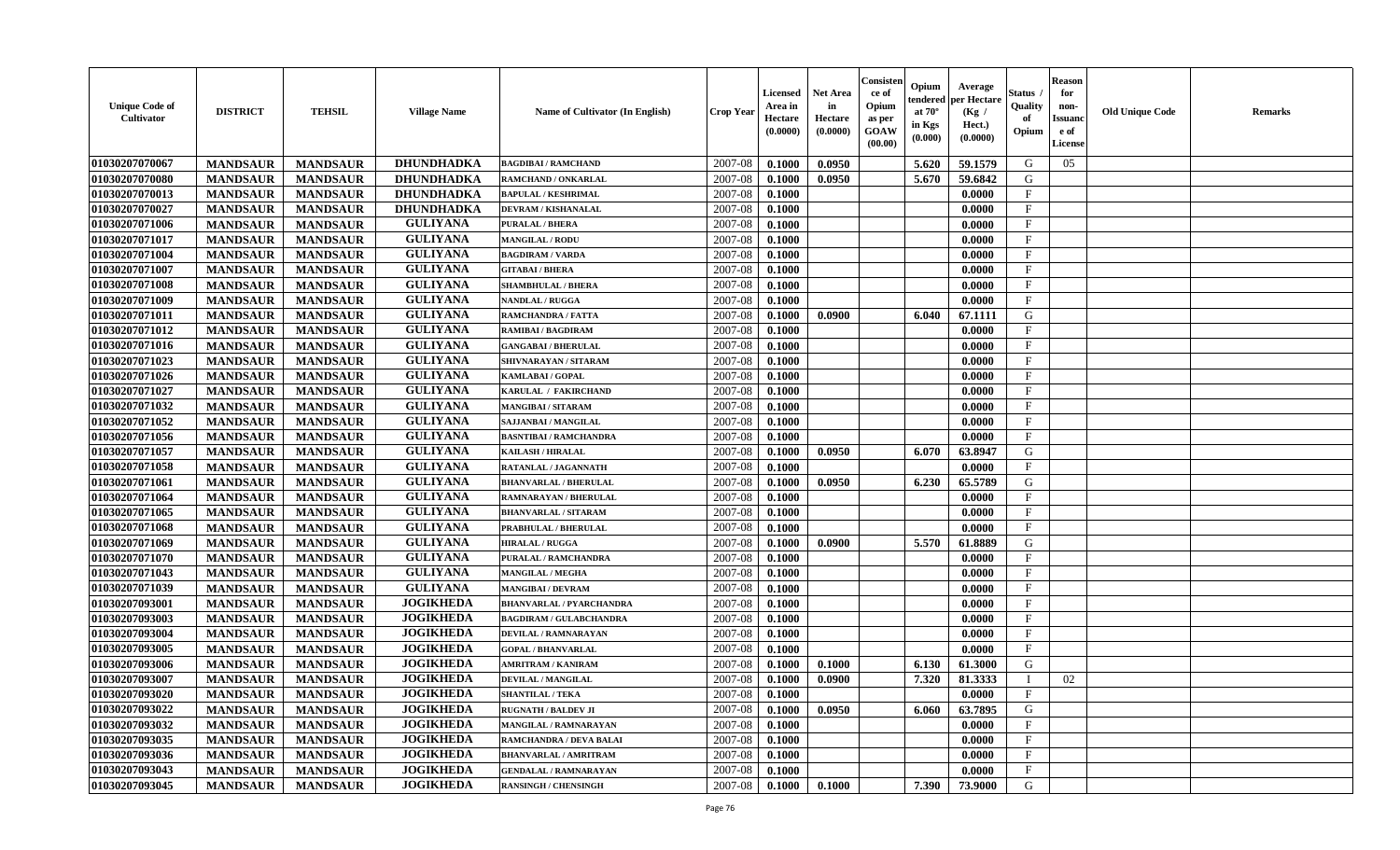| <b>Unique Code of</b><br><b>Cultivator</b> | <b>DISTRICT</b> | <b>TEHSIL</b>   | <b>Village Name</b> | Name of Cultivator (In English)             | <b>Crop Year</b> | <b>Licensed</b><br>Area in<br>Hectare<br>(0.0000) | <b>Net Area</b><br>in<br>Hectare<br>(0.0000) | Consisteı<br>ce of<br>Opium<br>as per<br><b>GOAW</b><br>(00.00) | Opium<br>endered<br>at $70^\circ$<br>in Kgs<br>(0.000) | Average<br>oer Hectare<br>(Kg /<br>Hect.)<br>(0.0000) | Status<br>Quality<br>of<br>Opium | <b>Reason</b><br>for<br>non-<br><b>Issuanc</b><br>e of<br><b>License</b> | <b>Old Unique Code</b> | <b>Remarks</b> |
|--------------------------------------------|-----------------|-----------------|---------------------|---------------------------------------------|------------------|---------------------------------------------------|----------------------------------------------|-----------------------------------------------------------------|--------------------------------------------------------|-------------------------------------------------------|----------------------------------|--------------------------------------------------------------------------|------------------------|----------------|
| 01030207093047                             | <b>MANDSAUR</b> | <b>MANDSAUR</b> | <b>JOGIKHEDA</b>    | <b>DALURAM / BALDEVRAM</b>                  | 2007-08          | 0.1000                                            | 0.0950                                       |                                                                 | 6.870                                                  | 72.3158                                               | G                                |                                                                          |                        |                |
| 01030207093051                             | <b>MANDSAUR</b> | <b>MANDSAUR</b> | <b>JOGIKHEDA</b>    | MANGILAL / UDA GAYARI                       | 2007-08          | 0.1000                                            |                                              |                                                                 |                                                        | 0.0000                                                | $\mathbf{F}$                     |                                                                          |                        |                |
| 01030207093052                             | <b>MANDSAUR</b> | <b>MANDSAUR</b> | <b>JOGIKHEDA</b>    | <b>BHAGUBAI / RAMCHANDRA</b>                | 2007-08          | 0.1000                                            |                                              |                                                                 |                                                        | 0.0000                                                | $\mathbf{F}$                     |                                                                          |                        |                |
| 01030207093054                             | <b>MANDSAUR</b> | <b>MANDSAUR</b> | <b>JOGIKHEDA</b>    | <b>BHERULAL / KISHANLAL</b>                 | 2007-08          | 0.1000                                            | 0.1000                                       |                                                                 | 7.420                                                  | 74.2000                                               | ${\bf G}$                        |                                                                          |                        |                |
| 01030207093060                             | <b>MANDSAUR</b> | <b>MANDSAUR</b> | <b>JOGIKHEDA</b>    | <b>KACHRU / HARIRAM</b>                     | 2007-08          | 0.1000                                            |                                              |                                                                 |                                                        | 0.0000                                                | $_{\rm F}$                       |                                                                          |                        |                |
| 01030207093063                             | <b>MANDSAUR</b> | <b>MANDSAUR</b> | <b>JOGIKHEDA</b>    | <b>HIRALAL / SHOBHARAM</b>                  | 2007-08          | 0.1000                                            |                                              |                                                                 |                                                        | 0.0000                                                | $\mathbf{F}$                     |                                                                          |                        |                |
| 01030207093065                             | <b>MANDSAUR</b> | <b>MANDSAUR</b> | <b>JOGIKHEDA</b>    | <b>CHAMPA / UDA</b>                         | 2007-08          | 0.1000                                            |                                              |                                                                 |                                                        | 0.0000                                                | $\mathbf{F}$                     |                                                                          |                        |                |
| 01030207093072                             | <b>MANDSAUR</b> | <b>MANDSAUR</b> | <b>JOGIKHEDA</b>    | KAMLAKUNVAR / MADHOSINGH /<br>CHANDRAKUNVAR | 2007-08          | 0.1000                                            |                                              |                                                                 |                                                        | 0.0000                                                | $\mathbf{F}$                     |                                                                          |                        |                |
| 01030207093067                             | <b>MANDSAUR</b> | <b>MANDSAUR</b> | <b>JOGIKHEDA</b>    | <b>KAVERIBAI/RAJARAM</b>                    | 2007-08          | 0.1000                                            |                                              |                                                                 |                                                        | 0.0000                                                | $\mathbf{F}$                     |                                                                          |                        |                |
| 01030207093070                             | <b>MANDSAUR</b> | <b>MANDSAUR</b> | <b>JOGIKHEDA</b>    | <b>UMMEDIBAI / DOLA</b>                     | 2007-08          | 0.1000                                            | 0.0950                                       |                                                                 | 6.060                                                  | 63.7895                                               | G                                |                                                                          |                        |                |
| 01030207093026                             | <b>MANDSAUR</b> | <b>MANDSAUR</b> | <b>JOGIKHEDA</b>    | DEVILAL / JHAMAKLAL                         | 2007-08          | 0.1000                                            |                                              |                                                                 |                                                        | 0.0000                                                | $_{\rm F}$                       |                                                                          |                        |                |
| 01030207093018                             | <b>MANDSAUR</b> | <b>MANDSAUR</b> | <b>JOGIKHEDA</b>    | <b>JAGDISH / KANIRAM</b>                    | 2007-08          | 0.1000                                            | 0.1000                                       |                                                                 | 6.140                                                  | 61.4000                                               | G                                |                                                                          |                        |                |
| 01030207094002                             | <b>MANDSAUR</b> | <b>MANDSAUR</b> | <b>JHAWAL</b>       | <b>BHERULAL / RAMLAL</b>                    | 2007-08          | 0.1000                                            |                                              |                                                                 |                                                        | 0.0000                                                | $\mathbf{F}$                     |                                                                          |                        |                |
| 01030207094004                             | <b>MANDSAUR</b> | <b>MANDSAUR</b> | <b>JHAWAL</b>       | <b>MANGILAL / NANURAM</b>                   | 2007-08          | 0.1000                                            | 0.0150                                       |                                                                 | 1.230                                                  | 82.0000                                               | G                                |                                                                          |                        |                |
| 01030207094009                             | <b>MANDSAUR</b> | <b>MANDSAUR</b> | <b>JHAWAL</b>       | <b>NANDRAM / KALU BALAI</b>                 | 2007-08          | 0.1000                                            |                                              |                                                                 |                                                        | 0.0000                                                | $\mathbf{F}$                     |                                                                          |                        |                |
| 01030207094011                             | <b>MANDSAUR</b> | <b>MANDSAUR</b> | <b>JHAWAL</b>       | AHMAD KHA / MAMUR KHA                       | 2007-08          | 0.1000                                            | 0.1000                                       |                                                                 | 6.370                                                  | 63.7000                                               | G                                |                                                                          |                        |                |
| 01030207094013                             | <b>MANDSAUR</b> | <b>MANDSAUR</b> | <b>JHAWAL</b>       | <b>RAYSINGH / LAKSHMAN</b>                  | 2007-08          | 0.1000                                            | 0.1000                                       |                                                                 | 7.230                                                  | 72.3000                                               | G                                |                                                                          |                        |                |
| 01030207094015                             | <b>MANDSAUR</b> | <b>MANDSAUR</b> | <b>JHAWAL</b>       | <b>BHERULAL / HANSRAJ</b>                   | 2007-08          | 0.1000                                            | 0.0950                                       |                                                                 | 6.200                                                  | 65.2632                                               | G                                |                                                                          |                        |                |
| 01030207094022                             | <b>MANDSAUR</b> | <b>MANDSAUR</b> | <b>JHAWAL</b>       | <b>BALURAM / DEVICHANDRA</b>                | 2007-08          | 0.1000                                            | 0.0950                                       |                                                                 | 5.990                                                  | 63.0526                                               | G                                |                                                                          |                        |                |
| 01030207094025                             | <b>MANDSAUR</b> | <b>MANDSAUR</b> | <b>JHAWAL</b>       | RAMIBAI / SHANKARLAL                        | 2007-08          | 0.1000                                            |                                              |                                                                 |                                                        | 0.0000                                                | $\mathbf{F}$                     |                                                                          |                        |                |
| 01030207094027                             | <b>MANDSAUR</b> | <b>MANDSAUR</b> | <b>JHAWAL</b>       | <b>BHERULAL / BALURAM</b>                   | 2007-08          | 0.1000                                            | 0.0950                                       |                                                                 | 6.010                                                  | 63.2632                                               | G                                |                                                                          |                        |                |
| 01030207094029                             | <b>MANDSAUR</b> | <b>MANDSAUR</b> | <b>JHAWAL</b>       | <b>SUKHIBAI / RATANLAL</b>                  | 2007-08          | 0.1000                                            | 0.0950                                       |                                                                 | 6.700                                                  | 70.5263                                               | G                                |                                                                          |                        |                |
| 01030207094036                             | <b>MANDSAUR</b> | <b>MANDSAUR</b> | <b>JHAWAL</b>       | <b>BHERULAL / KESHURAM</b>                  | 2007-08          | 0.1000                                            | 0.1000                                       |                                                                 | 6.930                                                  | 69.3000                                               | G                                |                                                                          |                        |                |
| 01030207094037                             | <b>MANDSAUR</b> | <b>MANDSAUR</b> | <b>JHAWAL</b>       | RAMPRASAD / BHUVANISHANKAR                  | 2007-08          | 0.1000                                            | 0.1050                                       |                                                                 | 7.600                                                  | 72.3810                                               | G                                |                                                                          |                        |                |
| 01030207094043                             | <b>MANDSAUR</b> | <b>MANDSAUR</b> | <b>JHAWAL</b>       | <b>GANGARAM / BALURAM</b>                   | 2007-08          | 0.1000                                            | 0.0950                                       |                                                                 | 6.310                                                  | 66.4211                                               | G                                |                                                                          |                        |                |
| 01030207094054                             | <b>MANDSAUR</b> | <b>MANDSAUR</b> | <b>JHAWAL</b>       | <b>KANTILAL / HANSRAJ</b>                   | 2007-08          | 0.1000                                            |                                              |                                                                 |                                                        | 0.0000                                                | $\mathbf{F}$                     |                                                                          |                        |                |
| 01030207094064                             | <b>MANDSAUR</b> | <b>MANDSAUR</b> | <b>JHAWAL</b>       | <b>DASHRATH / KANVARLAL</b>                 | 2007-08          | 0.1000                                            |                                              |                                                                 |                                                        | 0.0000                                                | $_{\rm F}$                       |                                                                          |                        |                |
| 01030207094065                             | <b>MANDSAUR</b> | <b>MANDSAUR</b> | <b>JHAWAL</b>       | <b>GANESHRAM / NANURAM</b>                  | 2007-08          | 0.1000                                            |                                              |                                                                 |                                                        | 0.0000                                                | $_{\rm F}$                       |                                                                          |                        |                |
| 01030207094071                             | <b>MANDSAUR</b> | <b>MANDSAUR</b> | <b>JHAWAL</b>       | <b>JATANBAI / SHANKARLAL</b>                | 2007-08          | 0.1000                                            | 0.0950                                       |                                                                 | 6.160                                                  | 64.8421                                               | G                                |                                                                          |                        |                |
| 01030207094081                             | <b>MANDSAUR</b> | <b>MANDSAUR</b> | <b>JHAWAL</b>       | RAMIBAI / PRABHULAL                         | 2007-08          | 0.1000                                            |                                              |                                                                 |                                                        | 0.0000                                                | $\mathbf{F}$                     |                                                                          |                        |                |
| 01030207094087                             | <b>MANDSAUR</b> | <b>MANDSAUR</b> | <b>JHAWAL</b>       | <b>SHOBHARAM / UDA</b>                      | 2007-08          | 0.1000                                            |                                              |                                                                 |                                                        | 0.0000                                                | $\mathbf{F}$                     |                                                                          |                        |                |
| 01030207094099                             | <b>MANDSAUR</b> | <b>MANDSAUR</b> | <b>JHAWAL</b>       | MANGIBAI / MANGILAL                         | 2007-08          | 0.1000                                            |                                              |                                                                 |                                                        | 0.0000                                                | $_{\rm F}$                       |                                                                          |                        |                |
| 01030207094103                             | <b>MANDSAUR</b> | <b>MANDSAUR</b> | <b>JHAWAL</b>       | RAM KUNWARBAI / GULABBAI                    | 2007-08          | 0.1000                                            |                                              |                                                                 |                                                        | 0.0000                                                | F                                |                                                                          |                        |                |
| 01030207094005                             | <b>MANDSAUR</b> | <b>MANDSAUR</b> | <b>JHAWAL</b>       | <b>GITABAI/NANDLAL</b>                      | 2007-08          | 0.1000                                            |                                              |                                                                 |                                                        | 0.0000                                                | $_{\rm F}$                       |                                                                          |                        |                |
| 01030207094067                             | <b>MANDSAUR</b> | <b>MANDSAUR</b> | <b>JHAWAL</b>       | <b>MANGIBAI/MANGILAL</b>                    | 2007-08          | 0.1000                                            |                                              |                                                                 |                                                        | 0.0000                                                | $_{\rm F}$                       |                                                                          |                        |                |
| 01030207094059                             | <b>MANDSAUR</b> | <b>MANDSAUR</b> | <b>JHAWAL</b>       | <b>GIRDHARI / RAGHUNATH</b>                 | 2007-08          | 0.1000                                            |                                              |                                                                 |                                                        | 0.0000                                                | $\mathbf{F}$                     |                                                                          |                        |                |
| 01030207094094                             | <b>MANDSAUR</b> | <b>MANDSAUR</b> | <b>JHAWAL</b>       | <b>MAGNIRAM / BAGDIRAM</b>                  | 2007-08          | 0.1000                                            |                                              |                                                                 |                                                        | 0.0000                                                | $\mathbf{F}$                     |                                                                          |                        |                |
| 01030207095004                             | <b>MANDSAUR</b> | <b>MANDSAUR</b> | <b>JHAKRDA</b>      | HIRALAL / RAMCHANDRA                        | 2007-08          | 0.1000                                            |                                              |                                                                 |                                                        | 0.0000                                                | $\mathbf{F}$                     |                                                                          |                        |                |
| 01030207095016                             | <b>MANDSAUR</b> | <b>MANDSAUR</b> | <b>JHAKRDA</b>      | RAMESHWAR / GANESHRAM                       | 2007-08          | 0.1000                                            |                                              |                                                                 |                                                        | 0.0000                                                | $\mathbf{F}$                     |                                                                          |                        |                |
| 01030207095017                             | <b>MANDSAUR</b> | <b>MANDSAUR</b> | <b>JHAKRDA</b>      | <b>BALARAM / CHAMPALAL</b>                  | 2007-08          | 0.1000                                            | 0.0950                                       |                                                                 | 6.430                                                  | 67.6842                                               | G                                |                                                                          |                        |                |
| 01030207095030                             | <b>MANDSAUR</b> | <b>MANDSAUR</b> | <b>JHAKRDA</b>      | <b>OMPRAKASH / RAMESHWAR</b>                | 2007-08          | 0.1000                                            |                                              |                                                                 |                                                        | 0.0000                                                | $\mathbf{F}$                     |                                                                          |                        |                |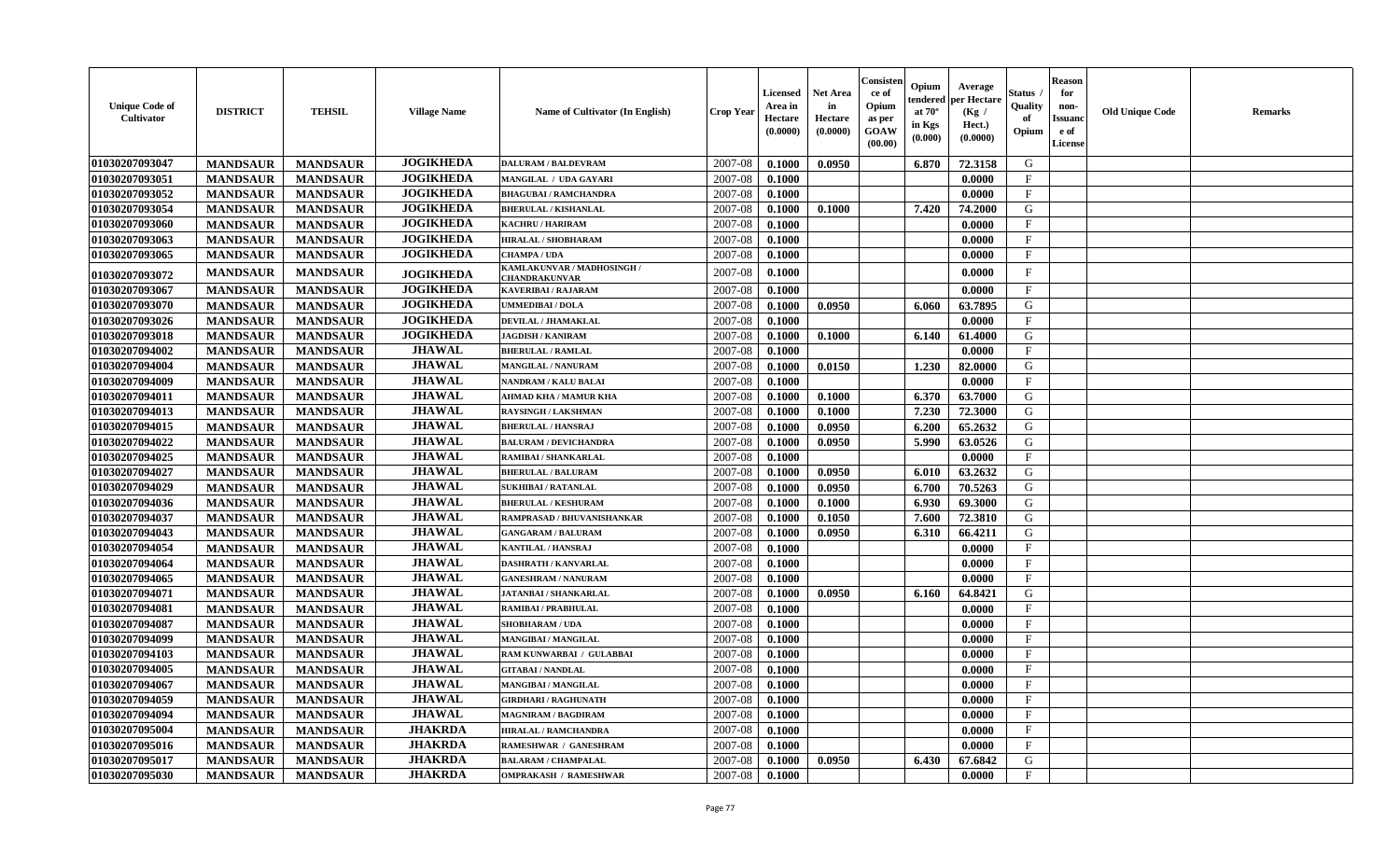| <b>Unique Code of</b><br><b>Cultivator</b> | <b>DISTRICT</b> | <b>TEHSIL</b>   | <b>Village Name</b>   | Name of Cultivator (In English) | <b>Crop Year</b> | <b>Licensed</b><br>Area in<br>Hectare<br>(0.0000) | <b>Net Area</b><br>in<br>Hectare<br>(0.0000) | Consisteı<br>ce of<br>Opium<br>as per<br><b>GOAW</b><br>(00.00) | Opium<br>endered<br>at $70^\circ$<br>in Kgs<br>(0.000) | Average<br>per Hectare<br>(Kg /<br>Hect.)<br>(0.0000) | Status<br>Quality<br>of<br>Opium | Reason<br>for<br>non-<br>Issuan<br>e of<br>License | <b>Old Unique Code</b> | <b>Remarks</b> |
|--------------------------------------------|-----------------|-----------------|-----------------------|---------------------------------|------------------|---------------------------------------------------|----------------------------------------------|-----------------------------------------------------------------|--------------------------------------------------------|-------------------------------------------------------|----------------------------------|----------------------------------------------------|------------------------|----------------|
| 01030207095033                             | <b>MANDSAUR</b> | <b>MANDSAUR</b> | <b>JHAKRDA</b>        | <b>BHERULAL / RAMCHADNRA</b>    | 2007-08          | 0.1000                                            |                                              |                                                                 |                                                        | 0.0000                                                | $\mathbf{F}$                     |                                                    |                        |                |
| 01030207095069                             | <b>MANDSAUR</b> | <b>MANDSAUR</b> | <b>JHAKRDA</b>        | <b>MANGILAL / DEVA</b>          | 2007-08          | 0.1000                                            |                                              |                                                                 |                                                        | 0.0000                                                | $\mathbf{F}$                     |                                                    |                        |                |
| 01030207095071                             | <b>MANDSAUR</b> | <b>MANDSAUR</b> | <b>JHAKRDA</b>        | <b>DEVILAL / RAMCHANDRA</b>     | 2007-08          | 0.1000                                            | 0.0950                                       |                                                                 | 6.360                                                  | 66.9474                                               | G                                |                                                    |                        |                |
| 01030207095046                             | <b>MANDSAUR</b> | <b>MANDSAUR</b> | <b>JHAKRDA</b>        | KACHRUNATH / BHERUNATH          | 2007-08          | 0.1000                                            | 0.1050                                       |                                                                 | 6.710                                                  | 63.9048                                               | G                                |                                                    |                        |                |
| 01030207095031                             | <b>MANDSAUR</b> | <b>MANDSAUR</b> | <b>JHAKRDA</b>        | SITARAM / CHAMPALAL             | 2007-08          | 0.1000                                            | 0.1000                                       |                                                                 | 7.800                                                  | 78.0000                                               | G                                |                                                    |                        |                |
| 01030207096002                             | <b>MANDSAUR</b> | <b>MANDSAUR</b> | <b>JHIRKAN</b>        | <b>RAMCHANDRA / KANIRAM</b>     | 2007-08          | 0.1000                                            | 0.1000                                       |                                                                 | 7.480                                                  | 74.8000                                               | $\blacksquare$                   | 02                                                 |                        |                |
| 01030207096009                             | <b>MANDSAUR</b> | <b>MANDSAUR</b> | <b>JHIRKAN</b>        | KACHRU / SAVA                   | 2007-08          | 0.1000                                            |                                              |                                                                 |                                                        | 0.0000                                                | $\mathbf{F}$                     |                                                    |                        |                |
| 01030207096022                             | <b>MANDSAUR</b> | <b>MANDSAUR</b> | <b>JHIRKAN</b>        | <b>RAMSINGH / KAVARLAL</b>      | 2007-08          | 0.1000                                            |                                              |                                                                 |                                                        | 0.0000                                                | $\mathbf{F}$                     |                                                    |                        |                |
| 01030207096030                             | <b>MANDSAUR</b> | <b>MANDSAUR</b> | <b>JHIRKAN</b>        | <b>HARLAL / NANDA</b>           | 2007-08          | 0.1000                                            |                                              |                                                                 |                                                        | 0.0000                                                | $_{\rm F}$                       |                                                    |                        |                |
| 01030207096043                             | <b>MANDSAUR</b> | <b>MANDSAUR</b> | <b>JHIRKAN</b>        | <b>VISHNUBAI / CHAMPALAL</b>    | 2007-08          | 0.1000                                            | 0.0950                                       |                                                                 | 6.230                                                  | 65.5789                                               | G                                |                                                    |                        |                |
| 01030207096046                             | <b>MANDSAUR</b> | <b>MANDSAUR</b> | <b>JHIRKAN</b>        | <b>MAGNIRAM / RAMRATAN</b>      | 2007-08          | 0.1000                                            |                                              |                                                                 |                                                        | 0.0000                                                | $\mathbf{F}$                     |                                                    |                        |                |
| 01030207096058                             | <b>MANDSAUR</b> | <b>MANDSAUR</b> | <b>JHIRKAN</b>        | <b>TEKA / KESHAR</b>            | 2007-08          | 0.1000                                            | 0.1000                                       |                                                                 | 6.660                                                  | 66.6000                                               | G                                |                                                    |                        |                |
| 01030207096059                             | <b>MANDSAUR</b> | <b>MANDSAUR</b> | <b>JHIRKAN</b>        | <b>RAMIBAI / KACHRU</b>         | 2007-08          | 0.1000                                            | 0.1050                                       |                                                                 | 4.660                                                  | 44.3810                                               | G                                | 04                                                 |                        |                |
| 01030207096093                             | <b>MANDSAUR</b> | <b>MANDSAUR</b> | <b>JHIRKAN</b>        | RAMKUNVARBAI / KALU             | 2007-08          | 0.1000                                            | 0.0950                                       |                                                                 | 7.530                                                  | 79.2632                                               | G                                |                                                    |                        |                |
| 01030207096045                             | <b>MANDSAUR</b> | <b>MANDSAUR</b> | <b>JHIRKAN</b>        | <b>BAGDIRAM / GANGARAM</b>      | 2007-08          | 0.1000                                            |                                              |                                                                 |                                                        | 0.0000                                                | $\mathbf{F}$                     |                                                    |                        |                |
| 01030207096061                             | <b>MANDSAUR</b> | <b>MANDSAUR</b> | <b>JHIRKAN</b>        | RAMA / DEVA JI                  | 2007-08          | 0.1000                                            |                                              |                                                                 |                                                        | 0.0000                                                | F                                |                                                    |                        |                |
| 01030207096056                             | <b>MANDSAUR</b> | <b>MANDSAUR</b> | <b>JHIRKAN</b>        | <b>SUNDARBAI / KANHEYALAL</b>   | 2007-08          | 0.1000                                            |                                              |                                                                 |                                                        | 0.0000                                                | $\mathbf{F}$                     |                                                    |                        |                |
| 01030207096044                             | <b>MANDSAUR</b> | <b>MANDSAUR</b> | <b>JHIRKAN</b>        | <b>VISHRAM / VAJERAM</b>        | 2007-08          | 0.1000                                            | 0.0900                                       |                                                                 | 5.920                                                  | 65,7778                                               | G                                |                                                    |                        |                |
| 01030207096097                             | <b>MANDSAUR</b> | <b>MANDSAUR</b> | <b>JHIRKAN</b>        | KALURAM / CHAMPALAL             | 2007-08          | 0.1000                                            | 0.1050                                       |                                                                 | 2.310                                                  | 22.0000                                               | G                                | 04                                                 |                        |                |
| 01030207096098                             | <b>MANDSAUR</b> | <b>MANDSAUR</b> | <b>JHIRKAN</b>        | <b>MANGILAL / BHAGGA</b>        | 2007-08          | 0.1000                                            |                                              |                                                                 |                                                        | 0.0000                                                | $_{\rm F}$                       |                                                    | 01030207092007         |                |
| 01030207097001                             | <b>MANDSAUR</b> | <b>MANDSAUR</b> | <b>KAYAMKHEDA</b>     | MO. RAFIK / ABDUL SATTAR        | 2007-08          | 0.1000                                            |                                              |                                                                 |                                                        | 0.0000                                                | F                                |                                                    |                        |                |
| 01030207097004                             | <b>MANDSAUR</b> | <b>MANDSAUR</b> | <b>KAYAMKHEDA</b>     | <b>BADRILAL / NARAYAN</b>       | 2007-08          | 0.1000                                            | 0.1000                                       |                                                                 | 6.220                                                  | 62.2000                                               | G                                |                                                    |                        |                |
| 01030207097005                             | <b>MANDSAUR</b> | <b>MANDSAUR</b> | <b>KAYAMKHEDA</b>     | <b>GITABAI/AMRITRAM</b>         | 2007-08          | 0.1000                                            |                                              |                                                                 |                                                        | 0.0000                                                | $\mathbf{F}$                     |                                                    |                        |                |
| 01030207097014                             | <b>MANDSAUR</b> | <b>MANDSAUR</b> | <b>KAYAMKHEDA</b>     | <b>BALURAM / NANURAM</b>        | 2007-08          | 0.1000                                            |                                              |                                                                 |                                                        | 0.0000                                                | $\mathbf{F}$                     |                                                    |                        |                |
| 01030207097013                             | <b>MANDSAUR</b> | <b>MANDSAUR</b> | <b>KAYAMKHEDA</b>     | RASHID MOH. / VASALJI           | 2007-08          | 0.1000                                            |                                              |                                                                 |                                                        | 0.0000                                                | $\mathbf{F}$                     |                                                    |                        |                |
| 01030207097008                             | <b>MANDSAUR</b> | <b>MANDSAUR</b> | <b>KAYAMKHEDA</b>     | <b>AMRITRAM / SUKKHA</b>        | 2007-08          | 0.1000                                            | 0.1000                                       |                                                                 | 6.320                                                  | 63.2000                                               | G                                |                                                    |                        |                |
| 01030207097015                             | <b>MANDSAUR</b> | <b>MANDSAUR</b> | <b>KAYAMKHEDA</b>     | PUSHKAR / VARDICHANDRA          | 2007-08          | 0.1000                                            |                                              |                                                                 |                                                        | 0.0000                                                | $_{\rm F}$                       |                                                    |                        |                |
| 01030207097016                             | <b>MANDSAUR</b> | <b>MANDSAUR</b> | <b>KAYAMKHEDA</b>     | SHIVNARAYAN / NANDLAL           | 2007-08          | 0.1000                                            | 0.1000                                       |                                                                 | 7.190                                                  | 71.9000                                               | G                                |                                                    |                        |                |
| 01030207098001                             | <b>MANDSAUR</b> | <b>MANDSAUR</b> | <b>KHAJURI AAJANA</b> | SAJJANBAI / ONKARLAL            | 2007-08          | 0.1000                                            | 0.1000                                       |                                                                 | 6.360                                                  | 63.6000                                               |                                  | 02                                                 |                        |                |
| 01030207098002                             | <b>MANDSAUR</b> | <b>MANDSAUR</b> | <b>KHAJURI AAJANA</b> | HIRALAL / AMARA JI              | 2007-08          | 0.1000                                            |                                              |                                                                 |                                                        | 0.0000                                                | $_{\rm F}$                       |                                                    |                        |                |
| 01030207098014                             | <b>MANDSAUR</b> | <b>MANDSAUR</b> | <b>KHAJURI AAJANA</b> | <b>MADHU / RAMA</b>             | 2007-08          | 0.1000                                            |                                              |                                                                 |                                                        | 0.0000                                                | $_{\rm F}$                       |                                                    |                        |                |
| 01030207098015                             | <b>MANDSAUR</b> | <b>MANDSAUR</b> | <b>KHAJURI AAJANA</b> | KHIMA / KANA BALAI              | 2007-08          | 0.1000                                            | 0.0950                                       |                                                                 | 5.690                                                  | 59.8947                                               | G                                |                                                    |                        |                |
| 01030207098018                             | <b>MANDSAUR</b> | <b>MANDSAUR</b> | <b>KHAJURI AAJANA</b> | SHIVLAL / NANURAM AAJANA        | 2007-08          | 0.1000                                            |                                              |                                                                 |                                                        | 0.0000                                                | $\mathbf{F}$                     |                                                    |                        |                |
| 01030207098029                             | <b>MANDSAUR</b> | <b>MANDSAUR</b> | <b>KHAJURI AAJANA</b> | RAMCHANDRA / CHAMPALAL          | 2007-08          | 0.1000                                            |                                              |                                                                 |                                                        | 0.0000                                                | $_{\rm F}$                       |                                                    |                        |                |
| 01030207098048                             | <b>MANDSAUR</b> | <b>MANDSAUR</b> | <b>KHAJURI AAJANA</b> | <b>KESHURAM / KAN JI</b>        | 2007-08          | 0.1000                                            | 0.0950                                       |                                                                 | 6.480                                                  | 68.2105                                               | G                                |                                                    |                        |                |
| 01030207098058                             | <b>MANDSAUR</b> | <b>MANDSAUR</b> | KHAJURI AAJANA        | <b>KASHIRAM / KANA</b>          | $2007 - 08$      | 0.1000                                            | 0.0950                                       |                                                                 |                                                        | 4.530 47.6842                                         | G                                | 04                                                 |                        |                |
| 01030207098067                             | <b>MANDSAUR</b> | <b>MANDSAUR</b> | KHAJURI AAJANA        | <b>MOHAN / MODIRAM</b>          | 2007-08          | 0.1000                                            |                                              |                                                                 |                                                        | 0.0000                                                | $\mathbf{F}$                     |                                                    |                        |                |
| 01030207098049                             | <b>MANDSAUR</b> | <b>MANDSAUR</b> | KHAJURI AAJANA        | PRABHULAL / NANURAM             | 2007-08          | 0.1000                                            |                                              |                                                                 |                                                        | 0.0000                                                | $\mathbf{F}$                     |                                                    |                        |                |
| 01030207098028                             | <b>MANDSAUR</b> | <b>MANDSAUR</b> | <b>KHAJURI AAJANA</b> | DEVILAL / CHATARBHUJ            | 2007-08          | 0.1000                                            | 0.1000                                       |                                                                 | 6.030                                                  | 60.3000                                               |                                  | 02                                                 |                        |                |
| 01030207098013                             | <b>MANDSAUR</b> | <b>MANDSAUR</b> | KHAJURI AAJANA        | <b>BHERULAL / UDA</b>           | 2007-08          | 0.1000                                            | 0.1000                                       |                                                                 | 6.080                                                  | 60.8000                                               | G                                | 05                                                 |                        |                |
| 01030207099001                             | <b>MANDSAUR</b> | <b>MANDSAUR</b> | <b>LADUSA</b>         | <b>BALASHANKAR / BADRILAL</b>   | 2007-08          | 0.1000                                            |                                              |                                                                 |                                                        | 0.0000                                                | $\mathbf{F}$                     |                                                    |                        |                |
| 01030207099015                             | <b>MANDSAUR</b> | <b>MANDSAUR</b> | <b>LADUSA</b>         | NANDLAL / DAYARAM               | 2007-08          | 0.1000                                            |                                              |                                                                 |                                                        | 0.0000                                                | $\mathbf{F}$                     |                                                    |                        |                |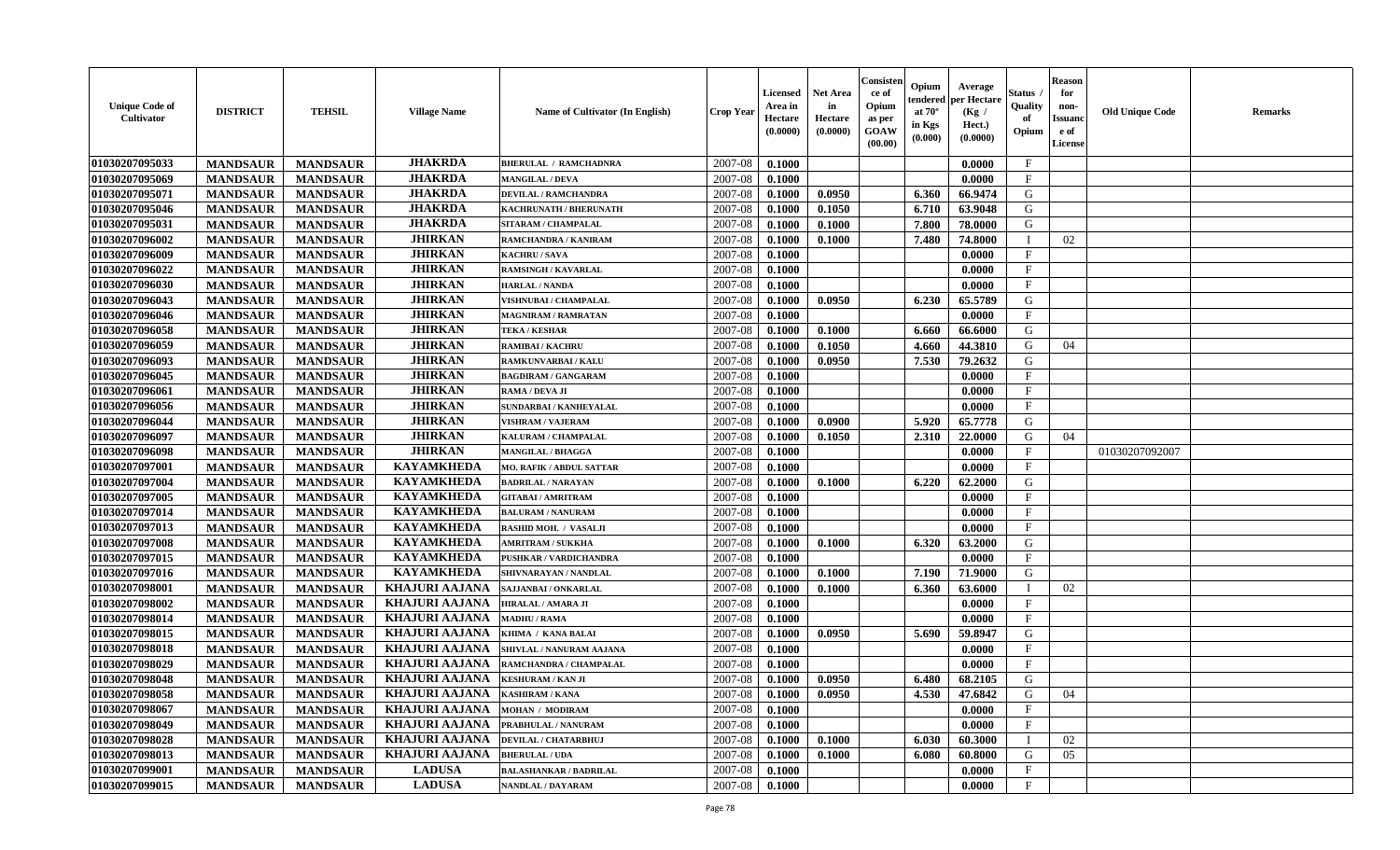| <b>Unique Code of</b><br>Cultivator | <b>DISTRICT</b> | <b>TEHSIL</b>   | <b>Village Name</b> | Name of Cultivator (In English)       | <b>Crop Year</b> | <b>Licensed</b><br>Area in<br>Hectare<br>(0.0000) | <b>Net Area</b><br>in<br>Hectare<br>(0.0000) | Consister<br>ce of<br>Opium<br>as per<br>GOAW<br>(00.00) | Opium<br>endered<br>at $70^\circ$<br>in Kgs<br>$(\mathbf{0.000})$ | Average<br>per Hectare<br>(Kg /<br>Hect.)<br>(0.0000) | Status<br>Quality<br>of<br>Opium | <b>Reason</b><br>for<br>non-<br>Issuan<br>e of<br>License | <b>Old Unique Code</b> | Remarks            |
|-------------------------------------|-----------------|-----------------|---------------------|---------------------------------------|------------------|---------------------------------------------------|----------------------------------------------|----------------------------------------------------------|-------------------------------------------------------------------|-------------------------------------------------------|----------------------------------|-----------------------------------------------------------|------------------------|--------------------|
| 01030207099003                      | <b>MANDSAUR</b> | <b>MANDSAUR</b> | <b>LADUSA</b>       | VARDICHANDRA / KISHANLAL              | 2007-08          | 0.1000                                            |                                              |                                                          |                                                                   | 0.0000                                                | $\mathbf{F}$                     |                                                           |                        |                    |
| 01030207099006                      | <b>MANDSAUR</b> | <b>MANDSAUR</b> | <b>LADUSA</b>       | LAXMINARAYAN / ONKARLAL               | 2007-08          | 0.1000                                            | 0.0950                                       |                                                          | 5.510                                                             | 58.0000                                               | G                                |                                                           |                        |                    |
| 01030207099007                      | <b>MANDSAUR</b> | <b>MANDSAUR</b> | <b>LADUSA</b>       | PARMANAND / BADRILAL                  | 2007-08          | 0.1000                                            |                                              |                                                          |                                                                   | 0.0000                                                | F                                |                                                           |                        |                    |
| 01030207099025                      | <b>MANDSAUR</b> | <b>MANDSAUR</b> | <b>LADUSA</b>       | <b>BHERULAL / CHUNNILAL</b>           | 2007-08          | 0.1000                                            |                                              |                                                          |                                                                   | 0.0000                                                | $\mathbf{F}$                     |                                                           |                        |                    |
| 01030207099027                      | <b>MANDSAUR</b> | <b>MANDSAUR</b> | <b>LADUSA</b>       | <b>SHANTIBAI / KESHURAM</b>           | 2007-08          | 0.1000                                            |                                              |                                                          |                                                                   | 0.0000                                                | $\mathbf{F}$                     |                                                           |                        |                    |
| 01030207099031                      | <b>MANDSAUR</b> | <b>MANDSAUR</b> | <b>LADUSA</b>       | <b>RADHESHYAM / BALARAM</b>           | 2007-08          | 0.1000                                            |                                              |                                                          |                                                                   | 0.0000                                                | $\mathbf{F}$                     |                                                           |                        |                    |
| 01030207099040                      | <b>MANDSAUR</b> | <b>MANDSAUR</b> | <b>LADUSA</b>       | <b>SHANTILAL / DEVA</b>               | 2007-08          | 0.1000                                            | 0.0950                                       |                                                          | 6.220                                                             | 65.4737                                               | G                                |                                                           |                        |                    |
| 01030207099019                      | <b>MANDSAUR</b> | <b>MANDSAUR</b> | <b>LADUSA</b>       | <b>VASUDEV / RAMCHANDRA</b>           | 2007-08          | 0.1000                                            |                                              |                                                          |                                                                   | 0.0000                                                | $\mathbf{F}$                     |                                                           |                        |                    |
| 01030207099029                      | <b>MANDSAUR</b> | <b>MANDSAUR</b> | <b>LADUSA</b>       | KANHAIYALAL / AMIRCHANDRA             | 2007-08          | 0.1000                                            |                                              |                                                          |                                                                   | 0.0000                                                | $\mathbf{F}$                     |                                                           |                        | <b>NAME CHANGE</b> |
| 01030207099016                      | <b>MANDSAUR</b> | <b>MANDSAUR</b> | <b>LADUSA</b>       | <b>MODIRAM / BADRILAL</b>             | 2007-08          | 0.1000                                            |                                              |                                                          |                                                                   | 0.0000                                                | $\mathbf{F}$                     |                                                           |                        |                    |
| 01030207099018                      | <b>MANDSAUR</b> | <b>MANDSAUR</b> | <b>LADUSA</b>       | <b>RAMESHWAR / DAYARAM</b>            | 2007-08          | 0.1000                                            | 0.1000                                       |                                                          | 6.550                                                             | 65.5000                                               | G                                |                                                           |                        |                    |
| 01030207099021                      | <b>MANDSAUR</b> | <b>MANDSAUR</b> | <b>LADUSA</b>       | PUNAMCHAND / NATHU                    | 2007-08          | 0.1000                                            |                                              |                                                          |                                                                   | 0.0000                                                | $\mathbf{F}$                     |                                                           |                        |                    |
| 01030207099017                      | <b>MANDSAUR</b> | <b>MANDSAUR</b> | <b>LADUSA</b>       | KANHAIYALAL / AASHARAM                | 2007-08          | 0.1000                                            |                                              |                                                          |                                                                   | 0.0000                                                | $\mathbf{F}$                     |                                                           |                        |                    |
| 01030207099014                      | <b>MANDSAUR</b> | <b>MANDSAUR</b> | <b>LADUSA</b>       | <b>GITABAI/BAGDIRAM</b>               | 2007-08          | 0.1000                                            | 0.1000                                       |                                                          | 6.670                                                             | 66.7000                                               | G                                |                                                           |                        |                    |
| 01030207099022                      | <b>MANDSAUR</b> | <b>MANDSAUR</b> | <b>LADUSA</b>       | <b>DEVRAM / BALARAM</b>               | 2007-08          | 0.1000                                            | 0.0950                                       |                                                          | 5.840                                                             | 61.4737                                               | G                                |                                                           |                        |                    |
| 01030207100001                      | <b>MANDSAUR</b> | <b>MANDSAUR</b> | <b>LASUDAWAN</b>    | KAMLASHANKAR / BHERULAL               | 2007-08          | 0.1000                                            |                                              |                                                          |                                                                   | 0.0000                                                | $\mathbf{F}$                     |                                                           |                        |                    |
| 01030207100006                      | <b>MANDSAUR</b> | <b>MANDSAUR</b> | <b>LASUDAWAN</b>    | <b>GANPATLAL / MOHANLAL</b>           | 2007-08          | 0.1000                                            |                                              |                                                          |                                                                   | 0.0000                                                | $\mathbf{F}$                     |                                                           |                        |                    |
| 01030207100008                      | <b>MANDSAUR</b> | <b>MANDSAUR</b> | <b>LASUDAWAN</b>    | <b>GOPAL / BHERULAL</b>               | 2007-08          | 0.1000                                            |                                              |                                                          |                                                                   | 0.0000                                                | $\mathbf{F}$                     |                                                           |                        |                    |
| 01030207100009                      | <b>MANDSAUR</b> | <b>MANDSAUR</b> | <b>LASUDAWAN</b>    | <b>ONKARILAL / BHANWARLAL</b>         | 2007-08          | 0.1000                                            |                                              |                                                          |                                                                   | 0.0000                                                | $\mathbf{F}$                     |                                                           |                        |                    |
| 01030207100010                      | <b>MANDSAUR</b> | <b>MANDSAUR</b> | <b>LASUDAWAN</b>    | <b>RATANLAL / BHANVARLAL</b>          | 2007-08          | 0.1000                                            |                                              |                                                          |                                                                   | 0.0000                                                | $_{\rm F}$                       |                                                           |                        |                    |
| 01030207100012                      | <b>MANDSAUR</b> | <b>MANDSAUR</b> | <b>LASUDAWAN</b>    | RAMNIVAS / BHANVARLAL                 | 2007-08          | 0.1000                                            |                                              |                                                          |                                                                   | 0.0000                                                | $\mathbf{F}$                     |                                                           |                        |                    |
| 01030207100014                      | <b>MANDSAUR</b> | <b>MANDSAUR</b> | <b>LASUDAWAN</b>    | <b>SHANKARLAL / NANDA</b>             | 2007-08          | 0.1000                                            |                                              |                                                          |                                                                   | 0.0000                                                | $\mathbf{F}$                     |                                                           |                        |                    |
| 01030207100020                      | <b>MANDSAUR</b> | <b>MANDSAUR</b> | <b>LASUDAWAN</b>    | <b>NARSINGH / MANGILAL</b>            | 2007-08          | 0.1000                                            | 0.0900                                       |                                                          | 5.170                                                             | 57.4444                                               | G                                |                                                           |                        |                    |
| 01030207100030                      | <b>MANDSAUR</b> | <b>MANDSAUR</b> | <b>LASUDAWAN</b>    | <b>DHAPUBAI/NAGULAL</b>               | 2007-08          | 0.1000                                            |                                              |                                                          |                                                                   | 0.0000                                                | $\mathbf{F}$                     |                                                           |                        |                    |
| 01030207100032                      | <b>MANDSAUR</b> | <b>MANDSAUR</b> | <b>LASUDAWAN</b>    | <b>AMBALAL / JAYRAM</b>               | 2007-08          | 0.1000                                            | 0.0400                                       |                                                          | 2.910                                                             | 72.7500                                               | G                                |                                                           |                        |                    |
| 01030207100034                      | <b>MANDSAUR</b> | <b>MANDSAUR</b> | <b>LASUDAWAN</b>    | <b>MANGILAL / BHUVAN</b>              | 2007-08          | 0.1000                                            |                                              |                                                          |                                                                   | 0.0000                                                | $\mathbf{F}$                     |                                                           |                        |                    |
| 01030207100039                      | <b>MANDSAUR</b> | <b>MANDSAUR</b> | <b>LASUDAWAN</b>    | CHNDRAKALABAI / RAMPRASAD / HULASIBAI | 2007-08          | 0.1000                                            |                                              |                                                          |                                                                   | 0.0000                                                | $\mathbf{F}$                     |                                                           |                        |                    |
| 01030207100043                      | <b>MANDSAUR</b> | <b>MANDSAUR</b> | <b>LASUDAWAN</b>    | <b>BHULIBAI / HARCHANDRA</b>          | 2007-08          | 0.1000                                            |                                              |                                                          |                                                                   | 0.0000                                                | $\mathbf{F}$                     |                                                           |                        |                    |
| 01030207100044                      | <b>MANDSAUR</b> | <b>MANDSAUR</b> | <b>LASUDAWAN</b>    | RAMCHANDRA / LAKSHMAN                 | 2007-08          | 0.1000                                            |                                              |                                                          |                                                                   | 0.0000                                                | $\mathbf{F}$                     |                                                           |                        |                    |
| 01030207100047                      | <b>MANDSAUR</b> | <b>MANDSAUR</b> | <b>LASUDAWAN</b>    | <b>DHAPUBAI/HIRALAL</b>               | 2007-08          | 0.1000                                            |                                              |                                                          |                                                                   | 0.0000                                                | $\mathbf{F}$                     |                                                           |                        |                    |
| 01030207100049                      | <b>MANDSAUR</b> | <b>MANDSAUR</b> | <b>LASUDAWAN</b>    | PRABHULAL / MODA JI                   | 2007-08          | 0.1000                                            |                                              |                                                          |                                                                   | 0.0000                                                | $_{\rm F}$                       |                                                           |                        |                    |
| 01030207100050                      | <b>MANDSAUR</b> | <b>MANDSAUR</b> | <b>LASUDAWAN</b>    | LAKSHMINARAYAN / NATHU                | 2007-08          | 0.1000                                            |                                              |                                                          |                                                                   | 0.0000                                                | $\mathbf{F}$                     |                                                           |                        |                    |
| 01030207100051                      | <b>MANDSAUR</b> | <b>MANDSAUR</b> | <b>LASUDAWAN</b>    | PANNALAL / RODA JI                    | 2007-08          | 0.1000                                            | 0.1050                                       |                                                          | 7.250                                                             | 69.0476                                               | G                                |                                                           |                        |                    |
| 01030207100053                      | <b>MANDSAUR</b> | <b>MANDSAUR</b> | <b>LASUDAWAN</b>    | SHANTILAL / HARISHANKAR               | 2007-08          | 0.1000                                            |                                              |                                                          |                                                                   | 0.0000                                                | $\mathbf{F}$                     |                                                           |                        |                    |
| 01030207100059                      | <b>MANDSAUR</b> | <b>MANDSAUR</b> | <b>LASUDAWAN</b>    | <b>HIRALAL / GULAB</b>                | 2007-08          | 0.1000                                            |                                              |                                                          |                                                                   | 0.0000                                                | $\mathbf{F}$                     |                                                           |                        |                    |
| <b>01030207100062</b>               | <b>MANDSAUR</b> | <b>MANDSAUR</b> | <b>LASUDAWAN</b>    | KACHRULAL / MANGILAL                  | 2007-08          | 0.1000                                            | 0.0300                                       |                                                          | 1.640                                                             | 54.6667                                               | G                                | 04                                                        |                        |                    |
| 01030207100063                      | <b>MANDSAUR</b> | <b>MANDSAUR</b> | <b>LASUDAWAN</b>    | <b>KISHOR / MODIBAI</b>               | 2007-08          | 0.1000                                            |                                              |                                                          |                                                                   | 0.0000                                                | $\mathbf{F}$                     |                                                           |                        |                    |
| 01030207100064                      | <b>MANDSAUR</b> | <b>MANDSAUR</b> | <b>LASUDAWAN</b>    | KISHANLAL / LAKSHMAN                  | 2007-08          | 0.1000                                            |                                              |                                                          |                                                                   | 0.0000                                                | $\mathbf{F}$                     |                                                           |                        |                    |
| 01030207100067                      | <b>MANDSAUR</b> | <b>MANDSAUR</b> | <b>LASUDAWAN</b>    | <b>BHERULAL / RAMCHANDRA</b>          | 2007-08          | 0.1000                                            |                                              |                                                          |                                                                   | 0.0000                                                | $\mathbf{F}$                     |                                                           |                        |                    |
| 01030207100072                      | <b>MANDSAUR</b> | <b>MANDSAUR</b> | <b>LASUDAWAN</b>    | <b>VAJERAM / BHUVAN</b>               | 2007-08          | 0.1000                                            |                                              |                                                          |                                                                   | 0.0000                                                | $\mathbf{F}$                     |                                                           |                        |                    |
| 01030207100073                      | <b>MANDSAUR</b> | <b>MANDSAUR</b> | <b>LASUDAWAN</b>    | SHANKARLAL / BHERULAL                 | 2007-08          | 0.1000                                            |                                              |                                                          |                                                                   | 0.0000                                                | $\mathbf{F}$                     |                                                           |                        |                    |
| 01030207100075                      | <b>MANDSAUR</b> | <b>MANDSAUR</b> | <b>LASUDAWAN</b>    | JHABBABAI / RAMCHANDRA                | 2007-08          | 0.1000                                            |                                              |                                                          |                                                                   | 0.0000                                                | $\mathbf{F}$                     |                                                           |                        |                    |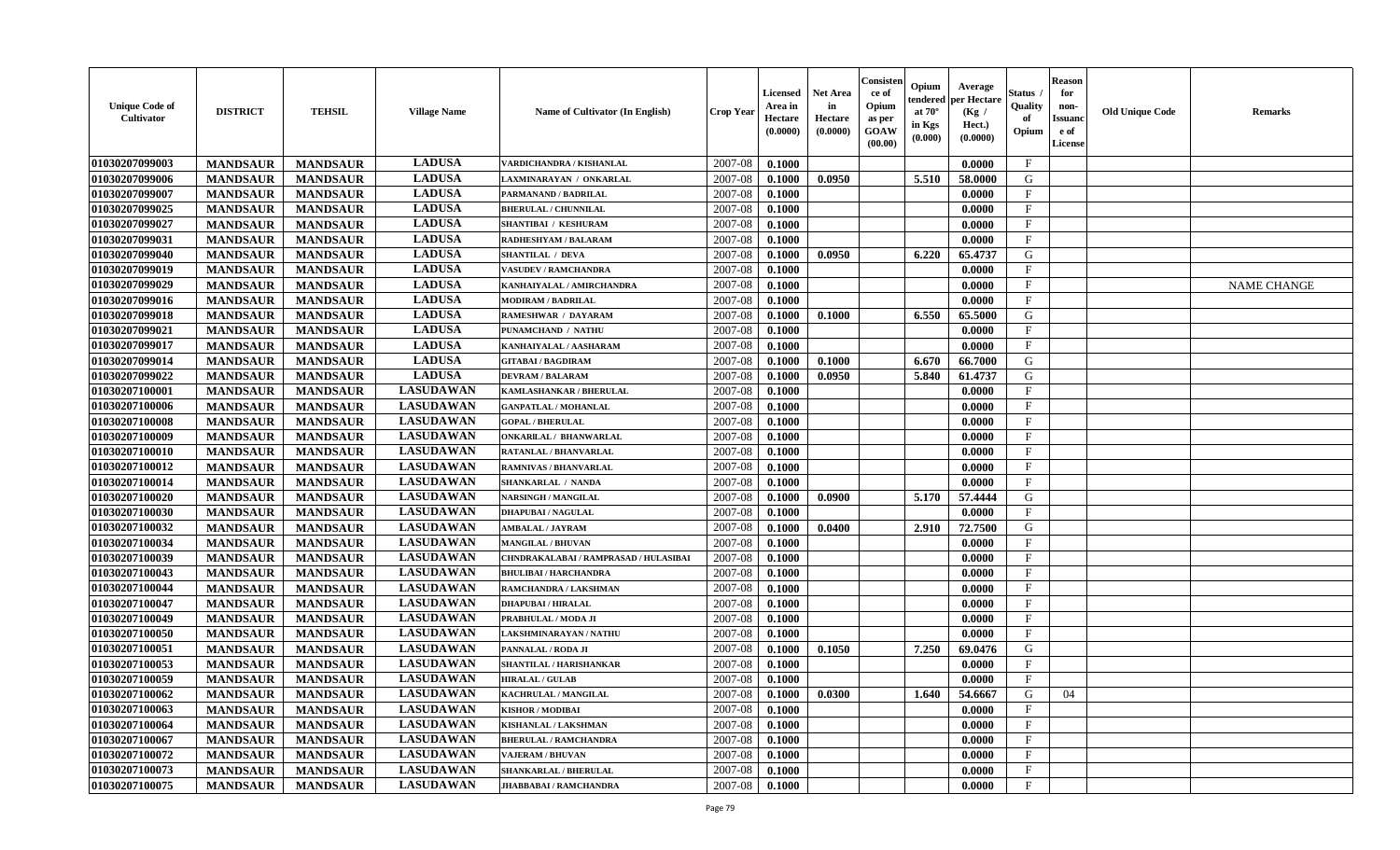| <b>Unique Code of</b><br><b>Cultivator</b> | <b>DISTRICT</b> | <b>TEHSIL</b>   | <b>Village Name</b> | Name of Cultivator (In English) | <b>Crop Year</b> | <b>Licensed</b><br>Area in<br>Hectare<br>(0.0000) | <b>Net Area</b><br>in<br>Hectare<br>(0.0000) | Consister<br>ce of<br>Opium<br>as per<br><b>GOAW</b><br>(00.00) | Opium<br>endered<br>at $70^\circ$<br>in Kgs<br>(0.000) | Average<br>per Hectare<br>(Kg /<br>Hect.)<br>(0.0000) | Status<br>Quality<br>of<br>Opium | <b>Reason</b><br>for<br>non-<br><b>Issuand</b><br>e of<br><b>License</b> | <b>Old Unique Code</b> | <b>Remarks</b> |
|--------------------------------------------|-----------------|-----------------|---------------------|---------------------------------|------------------|---------------------------------------------------|----------------------------------------------|-----------------------------------------------------------------|--------------------------------------------------------|-------------------------------------------------------|----------------------------------|--------------------------------------------------------------------------|------------------------|----------------|
| 01030207100077                             | <b>MANDSAUR</b> | <b>MANDSAUR</b> | <b>LASUDAWAN</b>    | SOHANBAI / CHAMPALAL            | 2007-08          | 0.1000                                            |                                              |                                                                 |                                                        | 0.0000                                                | $\mathbf{F}$                     |                                                                          |                        |                |
| 01030207100084                             | <b>MANDSAUR</b> | <b>MANDSAUR</b> | <b>LASUDAWAN</b>    | SHOBHARAM / BHERA JI            | 2007-08          | 0.1000                                            |                                              |                                                                 |                                                        | 0.0000                                                | $\mathbf F$                      |                                                                          |                        |                |
| 01030207100089                             | <b>MANDSAUR</b> | <b>MANDSAUR</b> | <b>LASUDAWAN</b>    | <b>BADRILAL / NATHU</b>         | 2007-08          | 0.1000                                            | 0.1000                                       |                                                                 | 5.890                                                  | 58.9000                                               | G                                |                                                                          |                        |                |
| 01030207100092                             | <b>MANDSAUR</b> | <b>MANDSAUR</b> | <b>LASUDAWAN</b>    | <b>SITABAI/NANDA</b>            | 2007-08          | 0.1000                                            |                                              |                                                                 |                                                        | 0.0000                                                | $\mathbf{F}$                     |                                                                          |                        |                |
| 01030207100095                             | <b>MANDSAUR</b> | <b>MANDSAUR</b> | <b>LASUDAWAN</b>    | <b>DASHRATH / MOHANLAL</b>      | 2007-08          | 0.1000                                            | 0.0950                                       |                                                                 | 5.920                                                  | 62.3158                                               | G                                |                                                                          |                        |                |
| 01030207100101                             | <b>MANDSAUR</b> | <b>MANDSAUR</b> | <b>LASUDAWAN</b>    | <b>BAGDIRAM / HARIRAM</b>       | 2007-08          | 0.1000                                            |                                              |                                                                 |                                                        | 0.0000                                                | $_{\rm F}$                       |                                                                          |                        |                |
| 01030207100102                             | <b>MANDSAUR</b> | <b>MANDSAUR</b> | <b>LASUDAWAN</b>    | <b>RATANBAI/BALU</b>            | 2007-08          | 0.1000                                            |                                              |                                                                 |                                                        | 0.0000                                                | $\mathbf{F}$                     |                                                                          |                        |                |
| 01030207100113                             | <b>MANDSAUR</b> | <b>MANDSAUR</b> | <b>LASUDAWAN</b>    | <b>DHAPUBAI/RATANLAL</b>        | 2007-08          | 0.1000                                            |                                              |                                                                 |                                                        | 0.0000                                                | $\mathbf{F}$                     |                                                                          |                        |                |
| 01030207100119                             | <b>MANDSAUR</b> | <b>MANDSAUR</b> | <b>LASUDAWAN</b>    | LAKSHMINARAYAN / NARSINGH       | 2007-08          | 0.1000                                            |                                              |                                                                 |                                                        | 0.0000                                                | $_{\rm F}$                       |                                                                          |                        |                |
| 01030207100133                             | <b>MANDSAUR</b> | <b>MANDSAUR</b> | <b>LASUDAWAN</b>    | RAJUBAI / JAGANNATH             | 2007-08          | 0.1000                                            |                                              |                                                                 |                                                        | 0.0000                                                | $\mathbf{F}$                     |                                                                          |                        |                |
| 01030207100135                             | <b>MANDSAUR</b> | <b>MANDSAUR</b> | <b>LASUDAWAN</b>    | <b>KANHAIYALAL / BHERULAL</b>   | 2007-08          | 0.1000                                            |                                              |                                                                 |                                                        | 0.0000                                                | $\mathbf{F}$                     |                                                                          |                        |                |
| 01030207100138                             | <b>MANDSAUR</b> | <b>MANDSAUR</b> | <b>LASUDAWAN</b>    | <b>BHANVARLAL / SAVRAM</b>      | 2007-08          | 0.1000                                            |                                              |                                                                 |                                                        | 0.0000                                                | $\mathbf{F}$                     |                                                                          |                        |                |
| 01030207100155                             | <b>MANDSAUR</b> | <b>MANDSAUR</b> | <b>LASUDAWAN</b>    | MANOHARSINGH / HARISHANKAR      | 2007-08          | 0.1000                                            |                                              |                                                                 |                                                        | 0.0000                                                | $\mathbf{F}$                     |                                                                          |                        |                |
| 01030207100158                             | <b>MANDSAUR</b> | <b>MANDSAUR</b> | <b>LASUDAWAN</b>    | PARIBAI / RATANLAL              | 2007-08          | 0.1000                                            |                                              |                                                                 |                                                        | 0.0000                                                | $_{\rm F}$                       |                                                                          |                        |                |
| 01030207100161                             | <b>MANDSAUR</b> | <b>MANDSAUR</b> | <b>LASUDAWAN</b>    | <b>BHUVAN / HARIRAM</b>         | 2007-08          | 0.1000                                            | 0.0700                                       |                                                                 | 4.510                                                  | 64.4286                                               | G                                |                                                                          |                        |                |
| 01030207100163                             | <b>MANDSAUR</b> | <b>MANDSAUR</b> | <b>LASUDAWAN</b>    | RAMCHANDRADAS / SEVADAS         | 2007-08          | 0.1000                                            |                                              |                                                                 |                                                        | 0.0000                                                | $\rm F$                          |                                                                          |                        |                |
| 01030207100175                             | <b>MANDSAUR</b> | <b>MANDSAUR</b> | <b>LASUDAWAN</b>    | <b>SHRILAL / PRABHULAL</b>      | 2007-08          | 0.1000                                            |                                              |                                                                 |                                                        | 0.0000                                                | $\mathbf{F}$                     |                                                                          |                        |                |
| 01030207100176                             | <b>MANDSAUR</b> | <b>MANDSAUR</b> | <b>LASUDAWAN</b>    | <b>BHANWARLAL / BHERULAL</b>    | 2007-08          | 0.1000                                            | 0.0950                                       |                                                                 | 6.450                                                  | 67.8947                                               | G                                |                                                                          |                        |                |
| 01030207100177                             | <b>MANDSAUR</b> | <b>MANDSAUR</b> | <b>LASUDAWAN</b>    | <b>RAJARAM / NANDA</b>          | 2007-08          | 0.1000                                            |                                              |                                                                 |                                                        | 0.0000                                                | F                                |                                                                          |                        |                |
| 01030207100178                             | <b>MANDSAUR</b> | <b>MANDSAUR</b> | <b>LASUDAWAN</b>    | <b>LAKSHMINARAYAN / UDA</b>     | 2007-08          | 0.1000                                            |                                              |                                                                 |                                                        | 0.0000                                                | $\mathbf{F}$                     |                                                                          |                        |                |
| 01030207100184                             | <b>MANDSAUR</b> | <b>MANDSAUR</b> | <b>LASUDAWAN</b>    | KANHAIYALAL / RAMDEV            | 2007-08          | 0.1000                                            |                                              |                                                                 |                                                        | 0.0000                                                | $\mathbf{F}$                     |                                                                          |                        |                |
| 01030207100187                             | <b>MANDSAUR</b> | <b>MANDSAUR</b> | <b>LASUDAWAN</b>    | HIRALAL / KASTURCHANDRA         | 2007-08          | 0.1000                                            |                                              |                                                                 |                                                        | 0.0000                                                | $_{\rm F}$                       |                                                                          |                        |                |
| 01030207100190                             | <b>MANDSAUR</b> | <b>MANDSAUR</b> | <b>LASUDAWAN</b>    | NARSINGH / UDAYRAM              | 2007-08          | 0.1000                                            |                                              |                                                                 |                                                        | 0.0000                                                | $\mathbf{F}$                     |                                                                          |                        |                |
| 01030207100003                             | <b>MANDSAUR</b> | <b>MANDSAUR</b> | <b>LASUDAWAN</b>    | <b>GIRDHARI / NANURAM</b>       | 2007-08          | 0.1000                                            |                                              |                                                                 |                                                        | 0.0000                                                | $\mathbf{F}$                     |                                                                          |                        |                |
| 01030207100007                             | <b>MANDSAUR</b> | <b>MANDSAUR</b> | <b>LASUDAWAN</b>    | <b>RAGHUVIRSINGH / RAMDEV</b>   | 2007-08          | 0.1000                                            |                                              |                                                                 |                                                        | 0.0000                                                | $\mathbf{F}$                     |                                                                          |                        |                |
| 01030207100013                             | <b>MANDSAUR</b> | <b>MANDSAUR</b> | <b>LASUDAWAN</b>    | <b>MOHANLAL / BHERULAL</b>      | 2007-08          | 0.1000                                            |                                              |                                                                 |                                                        | 0.0000                                                | $\mathbf{F}$                     |                                                                          |                        |                |
| 01030207100016                             | <b>MANDSAUR</b> | <b>MANDSAUR</b> | <b>LASUDAWAN</b>    | <b>KISHANLAL / RAMCHANDRA</b>   | 2007-08          | 0.1000                                            |                                              |                                                                 |                                                        | 0.0000                                                | F                                |                                                                          |                        |                |
| 01030207100021                             | <b>MANDSAUR</b> | <b>MANDSAUR</b> | <b>LASUDAWAN</b>    | <b>ONKARLAL / BALURAM</b>       | 2007-08          | 0.1000                                            |                                              |                                                                 |                                                        | 0.0000                                                | $_{\rm F}$                       |                                                                          |                        |                |
| 01030207100026                             | <b>MANDSAUR</b> | <b>MANDSAUR</b> | <b>LASUDAWAN</b>    | <b>SUNDARLAL / VAJERAM</b>      | 2007-08          | 0.1000                                            |                                              |                                                                 |                                                        | 0.0000                                                | $\rm F$                          |                                                                          |                        |                |
| 01030207100033                             | <b>MANDSAUR</b> | <b>MANDSAUR</b> | <b>LASUDAWAN</b>    | <b>BALARAM / NANURAM</b>        | 2007-08          | 0.1000                                            |                                              |                                                                 |                                                        | 0.0000                                                | $\mathbf{F}$                     |                                                                          |                        |                |
| 01030207100035                             | <b>MANDSAUR</b> | <b>MANDSAUR</b> | <b>LASUDAWAN</b>    | <b>BALU / GHASI</b>             | 2007-08          | 0.1000                                            |                                              |                                                                 |                                                        | 0.0000                                                | F                                |                                                                          |                        |                |
| 01030207100037                             | <b>MANDSAUR</b> | <b>MANDSAUR</b> | <b>LASUDAWAN</b>    | <b>BABRU / KHIMA</b>            | 2007-08          | 0.1000                                            |                                              |                                                                 |                                                        | 0.0000                                                | $\mathbf{F}$                     |                                                                          |                        |                |
| 01030207100038                             | <b>MANDSAUR</b> | <b>MANDSAUR</b> | <b>LASUDAWAN</b>    | KISHANLAL / RUPA                | 2007-08          | 0.1000                                            |                                              |                                                                 |                                                        | 0.0000                                                | $\mathbf{F}$                     |                                                                          |                        |                |
| 01030207100041                             | <b>MANDSAUR</b> | <b>MANDSAUR</b> | <b>LASUDAWAN</b>    | <b>SURAJBAI / BHERUSINGH</b>    | 2007-08          | 0.1000                                            |                                              |                                                                 |                                                        | 0.0000                                                | $\mathbf{F}$                     |                                                                          |                        |                |
| 01030207100042                             | <b>MANDSAUR</b> | <b>MANDSAUR</b> | <b>LASUDAWAN</b>    | <b>BHERULAL / BALU JI</b>       | 2007-08          | 0.1000                                            |                                              |                                                                 |                                                        | 0.0000                                                | $\mathbf{F}$                     |                                                                          |                        |                |
| 01030207100052                             | <b>MANDSAUR</b> | <b>MANDSAUR</b> | <b>LASUDAWAN</b>    | <b>JANIBAI / MANNA</b>          | 2007-08          | 0.1000                                            |                                              |                                                                 |                                                        | 0.0000                                                | $\mathbf{F}$                     |                                                                          |                        |                |
| 01030207100065                             | <b>MANDSAUR</b> | <b>MANDSAUR</b> | <b>LASUDAWAN</b>    | <b>MANGILAL / MODIRAM</b>       | 2007-08          | 0.1000                                            |                                              |                                                                 |                                                        | 0.0000                                                | $\mathbf{F}$                     |                                                                          |                        |                |
| 01030207100068                             | <b>MANDSAUR</b> | <b>MANDSAUR</b> | <b>LASUDAWAN</b>    | MOHANBAI / MANGILAL             | 2007-08          | 0.1000                                            | 0.1000                                       |                                                                 | 6.660                                                  | 66.6000                                               | G                                |                                                                          |                        |                |
| 01030207100076                             | <b>MANDSAUR</b> | <b>MANDSAUR</b> | <b>LASUDAWAN</b>    | <b>GOPAL / NANDRAM</b>          | 2007-08          | 0.1000                                            |                                              |                                                                 |                                                        | 0.0000                                                | $\mathbf{F}$                     |                                                                          |                        |                |
| 01030207100078                             | <b>MANDSAUR</b> | <b>MANDSAUR</b> | <b>LASUDAWAN</b>    | NANURAM / RAKVA                 | 2007-08          | 0.1000                                            |                                              |                                                                 |                                                        | 0.0000                                                | F                                |                                                                          |                        |                |
| 01030207100087                             | <b>MANDSAUR</b> | <b>MANDSAUR</b> | <b>LASUDAWAN</b>    | <b>MANGIBAI/BADRILAL</b>        | 2007-08          | 0.1000                                            |                                              |                                                                 |                                                        | 0.0000                                                | $\mathbf{F}$                     |                                                                          |                        |                |
| 01030207100098                             | <b>MANDSAUR</b> | <b>MANDSAUR</b> | <b>LASUDAWAN</b>    | <b>KACHRIBAI/NANDIBAI</b>       | 2007-08          | 0.1000                                            |                                              |                                                                 |                                                        | 0.0000                                                | $\mathbf{F}$                     |                                                                          |                        |                |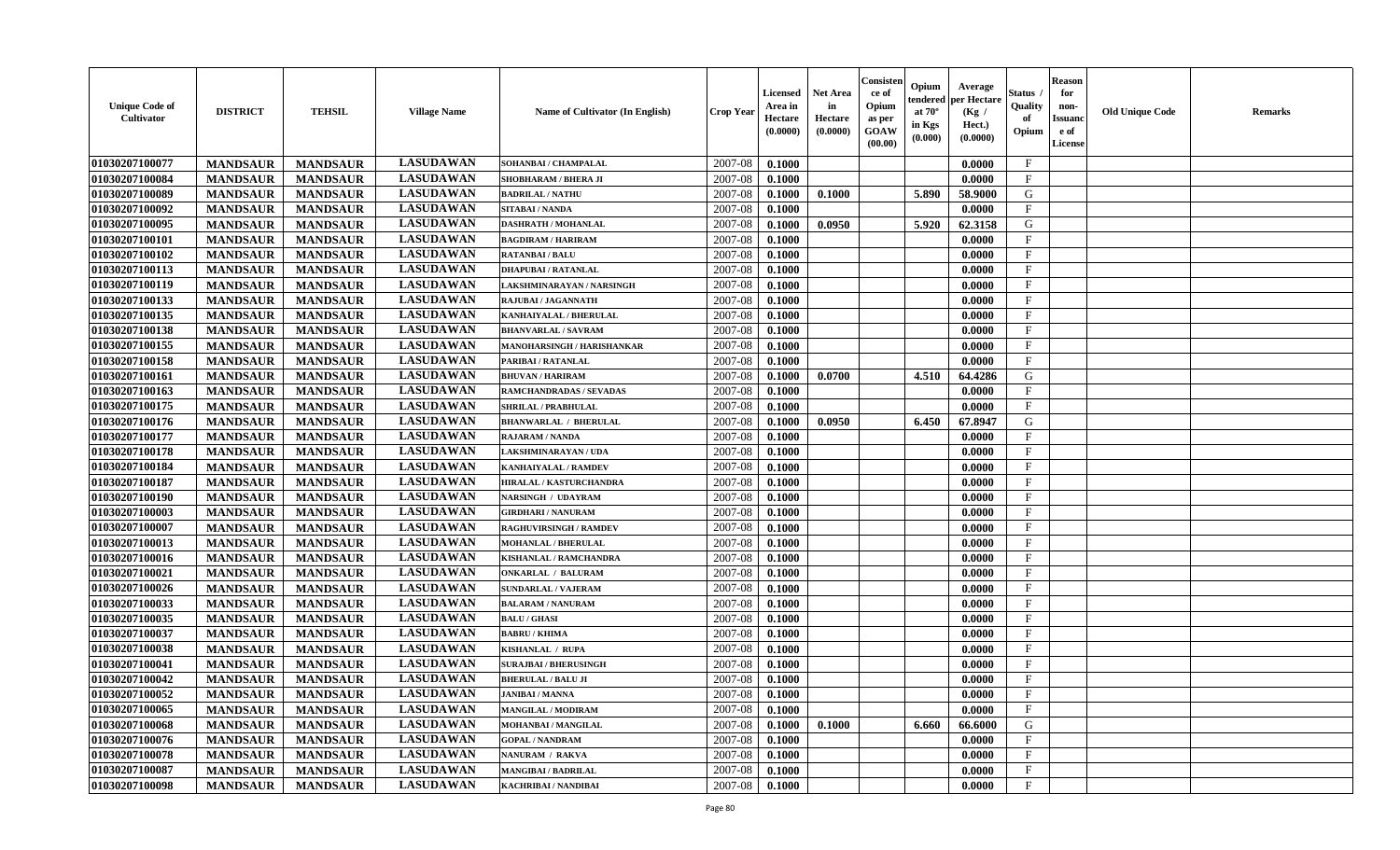| <b>Unique Code of</b><br>Cultivator | <b>DISTRICT</b> | <b>TEHSIL</b>   | <b>Village Name</b>               | Name of Cultivator (In English)  | <b>Crop Year</b> | <b>Licensed</b><br>Area in<br>Hectare<br>(0.0000) | <b>Net Area</b><br>in<br>Hectare<br>(0.0000) | Consister<br>-ce of<br>Opium<br>as per<br>GOAW<br>(00.00) | Opium<br>Average<br>er Hectare<br>endered<br>at $70^\circ$<br>(Kg /<br>in Kgs<br>Hect.)<br>(0.0000)<br>(0.000) | Status<br>Quality<br>of<br>Opium | Reason<br>for<br>non-<br>Issuanc<br>e of<br><b>License</b> | <b>Old Unique Code</b> | Remarks |
|-------------------------------------|-----------------|-----------------|-----------------------------------|----------------------------------|------------------|---------------------------------------------------|----------------------------------------------|-----------------------------------------------------------|----------------------------------------------------------------------------------------------------------------|----------------------------------|------------------------------------------------------------|------------------------|---------|
| 01030207100104                      | <b>MANDSAUR</b> | <b>MANDSAUR</b> | <b>LASUDAWAN</b>                  | <b>CHAMPALAL / TEKA</b>          | 2007-08          | 0.1000                                            |                                              |                                                           | 0.0000                                                                                                         | $\mathbf{F}$                     |                                                            |                        |         |
| 01030207100117                      | <b>MANDSAUR</b> | <b>MANDSAUR</b> | <b>LASUDAWAN</b>                  | <b>BHERULAL / HARIRAM</b>        | 2007-08          | 0.1000                                            |                                              |                                                           | 0.0000                                                                                                         | $\mathbf{F}$                     |                                                            |                        |         |
| 01030207100120                      | <b>MANDSAUR</b> | <b>MANDSAUR</b> | <b>LASUDAWAN</b>                  | RAMESHVAR / JAMANABAI            | 2007-08          | 0.1000                                            |                                              |                                                           | 0.0000                                                                                                         | $_{\rm F}$                       |                                                            |                        |         |
| 01030207100122                      | <b>MANDSAUR</b> | <b>MANDSAUR</b> | <b>LASUDAWAN</b>                  | KANWARLAL / DEVILAL              | 2007-08          | 0.1000                                            |                                              |                                                           | 0.0000                                                                                                         | $\mathbf{F}$                     |                                                            |                        |         |
| 01030207100136                      | <b>MANDSAUR</b> | <b>MANDSAUR</b> | <b>LASUDAWAN</b>                  | <b>MANGILAL / NANDRAM</b>        | 2007-08          | 0.1000                                            |                                              |                                                           | 0.0000                                                                                                         | $\mathbf{F}$                     |                                                            |                        |         |
| 01030207100140                      | <b>MANDSAUR</b> | <b>MANDSAUR</b> | <b>LASUDAWAN</b>                  | KACHRULAL / BHUWAN               | 2007-08          | 0.1000                                            |                                              |                                                           | 0.0000                                                                                                         | $\mathbf{F}$                     |                                                            |                        |         |
| 01030207100143                      | <b>MANDSAUR</b> | <b>MANDSAUR</b> | <b>LASUDAWAN</b>                  | <b>GHANSHYAM / NANDRAM</b>       | 2007-08          | 0.1000                                            |                                              |                                                           | 0.0000                                                                                                         | $_{\rm F}$                       |                                                            |                        |         |
| 01030207100145                      | <b>MANDSAUR</b> | <b>MANDSAUR</b> | <b>LASUDAWAN</b>                  | RAMGOPAL / PRAHLAD JI            | 2007-08          | 0.1000                                            |                                              |                                                           | 0.0000                                                                                                         | $\rm F$                          |                                                            |                        |         |
| 01030207100146                      | <b>MANDSAUR</b> | <b>MANDSAUR</b> | <b>LASUDAWAN</b>                  | <b>RATANLAL / NANDRAM</b>        | 2007-08          | 0.1000                                            |                                              |                                                           | 0.0000                                                                                                         | $\mathbf{F}$                     |                                                            |                        |         |
| 01030207100150                      | <b>MANDSAUR</b> | <b>MANDSAUR</b> | <b>LASUDAWAN</b>                  | <b>GOPAL / HARCHANDRA</b>        | 2007-08          | 0.1000                                            |                                              |                                                           | 0.0000                                                                                                         | $\mathbf{F}$                     |                                                            |                        |         |
| 01030207100159                      | <b>MANDSAUR</b> | <b>MANDSAUR</b> | <b>LASUDAWAN</b>                  | <b>AMBALAL / KACHRULAL</b>       | 2007-08          | 0.1000                                            |                                              |                                                           | 0.0000                                                                                                         | $_{\rm F}$                       |                                                            |                        |         |
| 01030207100166                      | <b>MANDSAUR</b> | <b>MANDSAUR</b> | <b>LASUDAWAN</b>                  | RAM KUNWARBAI / ONKARLAL         | 2007-08          | 0.1000                                            |                                              |                                                           | 0.0000                                                                                                         | $\mathbf{F}$                     |                                                            |                        |         |
| 01030207100167                      | <b>MANDSAUR</b> | <b>MANDSAUR</b> | <b>LASUDAWAN</b>                  | <b>JAGDISHCHANDRA / BHERULAL</b> | 2007-08          | 0.1000                                            |                                              |                                                           | 0.0000                                                                                                         | $\mathbf{F}$                     |                                                            |                        |         |
| 01030207100171                      | <b>MANDSAUR</b> | <b>MANDSAUR</b> | <b>LASUDAWAN</b>                  | <b>NANDA / DHURA</b>             | 2007-08          | 0.1000                                            |                                              |                                                           | 0.0000                                                                                                         | $\mathbf{F}$                     |                                                            |                        |         |
| 01030207100188                      | <b>MANDSAUR</b> | <b>MANDSAUR</b> | <b>LASUDAWAN</b>                  | <b>KAMALSINGH / RAMDEV</b>       | 2007-08          | 0.1000                                            |                                              |                                                           | 0.0000                                                                                                         | $\mathbf{F}$                     |                                                            |                        |         |
| 01030207100036                      | <b>MANDSAUR</b> | <b>MANDSAUR</b> | <b>LASUDAWAN</b>                  | <b>BHAIRULAL / RATANLAL</b>      | 2007-08          | 0.1000                                            |                                              |                                                           | 0.0000                                                                                                         | $\mathbf{F}$                     |                                                            |                        |         |
| 01030207100069                      | <b>MANDSAUR</b> | <b>MANDSAUR</b> | <b>LASUDAWAN</b>                  | KANHAIYALAL / BHUWAN             | 2007-08          | 0.1000                                            |                                              |                                                           | 0.0000                                                                                                         | $\mathbf{F}$                     |                                                            |                        |         |
| 01030207100110                      | <b>MANDSAUR</b> | <b>MANDSAUR</b> | <b>LASUDAWAN</b>                  | NATHIBAI / NANDA                 | 2007-08          | 0.1000                                            |                                              |                                                           | 0.0000                                                                                                         | $\mathbf{F}$                     |                                                            |                        |         |
| 01030207100192                      | <b>MANDSAUR</b> | <b>MANDSAUR</b> | <b>LASUDAWAN</b>                  | <b>RAMIBAI / BHERULAL</b>        | 2007-08          | 0.1000                                            |                                              |                                                           | 0.0000                                                                                                         | $\rm F$                          |                                                            |                        |         |
| 01030207100085                      | <b>MANDSAUR</b> | <b>MANDSAUR</b> | <b>LASUDAWAN</b>                  | KAMLA BAI / MANGILAL             | 2007-08          | 0.1000                                            |                                              |                                                           | 0.0000                                                                                                         | $_{\rm F}$                       |                                                            |                        |         |
| 01030207100126                      | <b>MANDSAUR</b> | <b>MANDSAUR</b> | <b>LASUDAWAN</b>                  | <b>SUKHIBAI / BHUVAN</b>         | 2007-08          | 0.1000                                            |                                              |                                                           | 0.0000                                                                                                         | $\mathbf{F}$                     |                                                            |                        |         |
| 01030207100179                      | <b>MANDSAUR</b> | <b>MANDSAUR</b> | <b>LASUDAWAN</b>                  | <b>MANGIBAI/RAMCHANDRA</b>       | 2007-08          | 0.1000                                            |                                              |                                                           | 0.0000                                                                                                         | $\rm F$                          |                                                            |                        |         |
| 01030207100172                      | <b>MANDSAUR</b> | <b>MANDSAUR</b> | <b>LASUDAWAN</b>                  | <b>CHAMPALAL / NATHU</b>         | 2007-08          | 0.1000                                            |                                              |                                                           | 0.0000                                                                                                         | $_{\rm F}$                       |                                                            |                        |         |
| 01030207100002                      | <b>MANDSAUR</b> | <b>MANDSAUR</b> | <b>LASUDAWAN</b>                  | SHAMBHULAL / BHERULAL            | 2007-08          | 0.1000                                            | 0.0850                                       |                                                           | 5.980<br>70.3529                                                                                               | ${\bf G}$                        |                                                            |                        |         |
| 01030207100160                      | <b>MANDSAUR</b> | <b>MANDSAUR</b> | <b>LASUDAWAN</b>                  | <b>GANPATLAL / HARCHANDRA</b>    | 2007-08          | 0.1000                                            |                                              |                                                           | 0.0000                                                                                                         | $\mathbf{F}$                     |                                                            |                        |         |
| 01030207101003                      | <b>MANDSAUR</b> | <b>MANDSAUR</b> | <b>LUHARI SHEKH</b>               | <b>FAKIRCHAND / KANWARLAL</b>    | 2007-08          | 0.1000                                            |                                              |                                                           | 0.0000                                                                                                         | $_{\rm F}$                       |                                                            |                        |         |
| 01030207101004                      | <b>MANDSAUR</b> | <b>MANDSAUR</b> | <b>LUHARI SHEKH</b>               | LAKSHMINARAYAN / BALMUKAND       | 2007-08          | 0.1000                                            |                                              |                                                           | 0.0000                                                                                                         | $\mathbf F$                      |                                                            |                        |         |
| 01030207101005                      | <b>MANDSAUR</b> | <b>MANDSAUR</b> | <b>LUHARI SHEKH</b>               | <b>GITABAI/KANVARLAL</b>         | 2007-08          | 0.1000                                            |                                              |                                                           | 0.0000                                                                                                         | $_{\rm F}$                       |                                                            |                        |         |
| 01030207101007                      | <b>MANDSAUR</b> | <b>MANDSAUR</b> | <b>LUHARI SHEKH</b>               | DEVILAL / D.PU. MODIRAM          | 2007-08          | 0.1000                                            |                                              |                                                           | 0.0000                                                                                                         | $\mathbf{F}$                     |                                                            |                        |         |
| 01030207101008                      | <b>MANDSAUR</b> | <b>MANDSAUR</b> | <b>LUHARI SHEKH</b>               | MAGNIRAM / JAYRAM                | 2007-08          | 0.1000                                            |                                              |                                                           | 0.0000                                                                                                         | $_{\rm F}$                       |                                                            |                        |         |
| 01030207101009                      | <b>MANDSAUR</b> | <b>MANDSAUR</b> | <b>LUHARI SHEKH</b>               | <b>MAHAVIRDAS / GOMATIDAS</b>    | 2007-08          | 0.1000                                            |                                              |                                                           | 0.0000                                                                                                         | $_{\rm F}$                       |                                                            |                        |         |
| 01030207101011                      | <b>MANDSAUR</b> | <b>MANDSAUR</b> | <b>LUHARI SHEKH</b>               | <b>BHAGATRAM / BHANWARLAL</b>    | 2007-08          | 0.1000                                            |                                              |                                                           | 0.0000                                                                                                         | $\mathbf{F}$                     |                                                            |                        |         |
| 01030207101001                      | <b>MANDSAUR</b> | <b>MANDSAUR</b> | <b>LUHARI SHEKH</b>               | <b>SUKHLAL / NANDA JI</b>        | 2007-08          | 0.1000                                            |                                              |                                                           | 0.0000                                                                                                         | $\mathbf F$                      |                                                            |                        |         |
| 01030207102004                      | <b>MANDSAUR</b> | <b>MANDSAUR</b> | <b>LUHARI</b><br><b>SREEPANTH</b> | DEVICHANDRA / GANESHRAM          | 2007-08          | 0.1000                                            |                                              |                                                           | 0.0000                                                                                                         | $\mathbf{F}$                     |                                                            |                        |         |
| 01030207102006                      | <b>MANDSAUR</b> | <b>MANDSAUR</b> | <b>LUHARI</b><br><b>SREEPANTH</b> | SAJJANBAI / KANVARLAL            | 2007-08          | 0.1000                                            |                                              |                                                           | 0.0000                                                                                                         | F                                |                                                            |                        |         |
| 01030207102009                      | <b>MANDSAUR</b> | <b>MANDSAUR</b> | <b>LUHARI</b><br><b>SREEPANTH</b> | <b>BHAGVAN / KALU</b>            | 2007-08          | 0.1000                                            |                                              |                                                           | 0.0000                                                                                                         | $\mathbf{F}$                     |                                                            |                        |         |
| 01030207102010                      | <b>MANDSAUR</b> | <b>MANDSAUR</b> | <b>LUHARI</b><br><b>SREEPANTH</b> | BHANVARIBAI / BEVA MANSINGH      | 2007-08          | 0.1000                                            |                                              |                                                           | 0.0000                                                                                                         | F                                |                                                            |                        |         |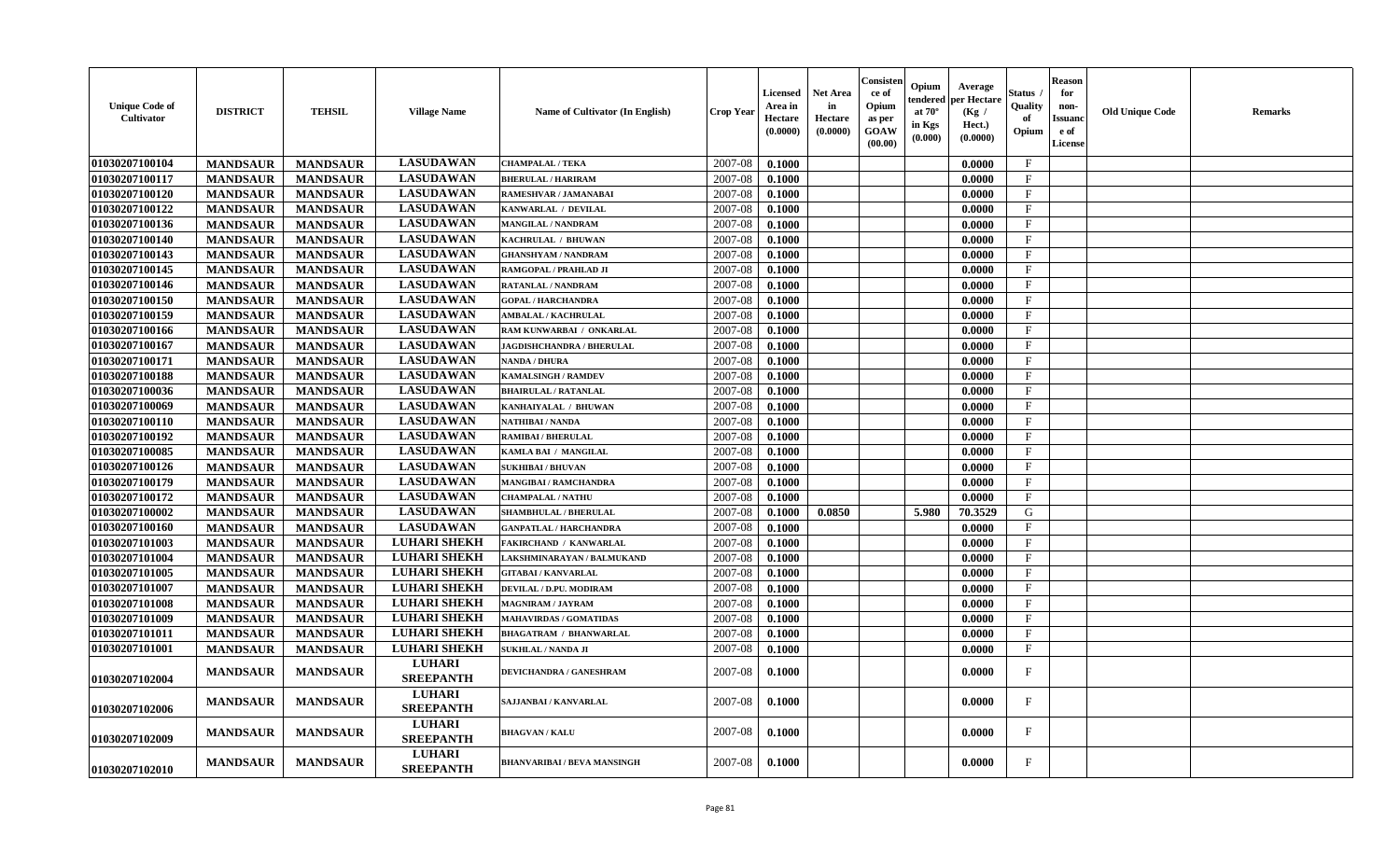| <b>Unique Code of</b><br><b>Cultivator</b> | <b>DISTRICT</b> | <b>TEHSIL</b>   | <b>Village Name</b>               | Name of Cultivator (In English) | <b>Crop Year</b> | Licensed<br>Area in<br>Hectare<br>(0.0000) | <b>Net Area</b><br>in<br>Hectare<br>(0.0000) | Consisten<br>ce of<br>Opium<br>as per<br>GOAW<br>(00.00) | Opium<br>tendered<br>at $70^{\circ}$<br>in Kgs<br>(0.000) | Average<br>per Hectare<br>(Kg /<br>Hect.)<br>(0.0000) | Status<br>Quality<br>of<br>Opium | <b>Reason</b><br>for<br>non-<br>Issuand<br>e of<br>License | <b>Old Unique Code</b> | <b>Remarks</b> |
|--------------------------------------------|-----------------|-----------------|-----------------------------------|---------------------------------|------------------|--------------------------------------------|----------------------------------------------|----------------------------------------------------------|-----------------------------------------------------------|-------------------------------------------------------|----------------------------------|------------------------------------------------------------|------------------------|----------------|
| 01030207102011                             | <b>MANDSAUR</b> | <b>MANDSAUR</b> | <b>LUHARI</b><br><b>SREEPANTH</b> | <b>BHUVAN / FAKIRA</b>          | 2007-08          | 0.1000                                     |                                              |                                                          |                                                           | 0.0000                                                | $\mathbf{F}$                     |                                                            |                        |                |
| 01030207102012                             | <b>MANDSAUR</b> | <b>MANDSAUR</b> | <b>LUHARI</b><br><b>SREEPANTH</b> | <b>BHULIBAI / KARULAL</b>       | 2007-08          | 0.1000                                     |                                              |                                                          |                                                           | 0.0000                                                | F                                |                                                            |                        |                |
| 01030207102015                             | <b>MANDSAUR</b> | <b>MANDSAUR</b> | <b>LUHARI</b><br><b>SREEPANTH</b> | <b>JUJHAR / NATHU</b>           | 2007-08          | 0.1000                                     |                                              |                                                          |                                                           | 0.0000                                                | F                                |                                                            |                        |                |
| 01030207102024                             | <b>MANDSAUR</b> | <b>MANDSAUR</b> | <b>LUHARI</b><br><b>SREEPANTH</b> | <b>SAMRATH / RAMLAL</b>         | 2007-08          | 0.1000                                     |                                              |                                                          |                                                           | 0.0000                                                | F                                |                                                            |                        |                |
| 01030207102030                             | <b>MANDSAUR</b> | <b>MANDSAUR</b> | <b>LUHARI</b><br><b>SREEPANTH</b> | <b>TULSIRAM / GOVINDRAM</b>     | 2007-08          | 0.1000                                     |                                              |                                                          |                                                           | 0.0000                                                | $\mathbf{F}$                     |                                                            |                        |                |
| 01030207102031                             | <b>MANDSAUR</b> | <b>MANDSAUR</b> | <b>LUHARI</b><br><b>SREEPANTH</b> | <b>MEGHRAJ / RAMLAL</b>         | 2007-08          | 0.1000                                     |                                              |                                                          |                                                           | 0.0000                                                | $\mathbf{F}$                     |                                                            |                        |                |
| 01030207102032                             | <b>MANDSAUR</b> | <b>MANDSAUR</b> | <b>LUHARI</b><br><b>SREEPANTH</b> | RADHESHYAM / NATHU JI           | 2007-08          | 0.1000                                     |                                              |                                                          |                                                           | 0.0000                                                | F                                |                                                            |                        |                |
| 01030207102034                             | <b>MANDSAUR</b> | <b>MANDSAUR</b> | <b>LUHARI</b><br><b>SREEPANTH</b> | KISHANLAL / GOVINDRAM           | 2007-08          | 0.1000                                     |                                              |                                                          |                                                           | 0.0000                                                | $\mathbf{F}$                     |                                                            |                        |                |
| 01030207102036                             | <b>MANDSAUR</b> | <b>MANDSAUR</b> | <b>LUHARI</b><br><b>SREEPANTH</b> | RAJARAM / GOVINDRAM             | 2007-08          | 0.1000                                     |                                              |                                                          |                                                           | 0.0000                                                | $\mathbf F$                      |                                                            |                        |                |
| 01030207102039                             | <b>MANDSAUR</b> | <b>MANDSAUR</b> | <b>LUHARI</b><br><b>SREEPANTH</b> | KAILASH / VARDA JI              | 2007-08          | 0.1000                                     |                                              |                                                          |                                                           | 0.0000                                                | $\mathbf{F}$                     |                                                            |                        |                |
| 01030207102045                             | <b>MANDSAUR</b> | <b>MANDSAUR</b> | <b>LUHARI</b><br><b>SREEPANTH</b> | RATANLAL / MANGILAL             | 2007-08          | 0.1000                                     |                                              |                                                          |                                                           | 0.0000                                                | $\mathbf{F}$                     |                                                            |                        |                |
| 01030207102050                             | <b>MANDSAUR</b> | <b>MANDSAUR</b> | <b>LUHARI</b><br><b>SREEPANTH</b> | <b>GANESHRAM / VERDA</b>        | 2007-08          | 0.1000                                     |                                              |                                                          |                                                           | 0.0000                                                | F                                |                                                            |                        |                |
| 01030207102051                             | <b>MANDSAUR</b> | <b>MANDSAUR</b> | <b>LUHARI</b><br><b>SREEPANTH</b> | <b>SHYAMUBAI / GOPAL</b>        | 2007-08          | 0.1000                                     |                                              |                                                          |                                                           | 0.0000                                                | $\mathbf{F}$                     |                                                            |                        |                |
| 01030207102040                             | <b>MANDSAUR</b> | <b>MANDSAUR</b> | <b>LUHARI</b><br><b>SREEPANTH</b> | <b>GOPAL / RAMLAL</b>           | 2007-08          | 0.1000                                     |                                              |                                                          |                                                           | 0.0000                                                | $\mathbf{F}$                     |                                                            |                        |                |
| 01030207102047                             | <b>MANDSAUR</b> | <b>MANDSAUR</b> | <b>LUHARI</b><br><b>SREEPANTH</b> | <b>DNKARLAL / RUGHNATH</b>      | 2007-08          | 0.1000                                     |                                              |                                                          |                                                           | 0.0000                                                | $\mathbf{F}$                     |                                                            |                        |                |
| 01030207102048                             | <b>MANDSAUR</b> | <b>MANDSAUR</b> | <b>LUHARI</b><br><b>SREEPANTH</b> | <b>INDRASINGH / KARULAL</b>     | 2007-08          | 0.1000                                     |                                              |                                                          |                                                           | 0.0000                                                | $_{\rm F}$                       |                                                            |                        |                |
| 01030207102005                             | <b>MANDSAUR</b> | <b>MANDSAUR</b> | <b>LUHARI</b><br><b>SREEPANTH</b> | <b>RAMESHVAR / BHERA</b>        | 2007-08          | 0.1000                                     |                                              |                                                          |                                                           | 0.0000                                                | $\mathbf{F}$                     |                                                            |                        |                |
| 01030207102054                             | <b>MANDSAUR</b> | <b>MANDSAUR</b> | <b>LUHARI</b><br><b>SREEPANTH</b> | RAMDAS / MOHANDAS               | 2007-08          | 0.1000                                     |                                              |                                                          |                                                           | 0.0000                                                | $\mathbf{F}$                     |                                                            |                        |                |
| 01030207077002                             | <b>MANDSAUR</b> | <b>MANDSAUR</b> | NIPANIYA AFZALPUR                 | <b>BHERULAL / KALU</b>          | 2007-08          | 0.1000                                     | 0.1050                                       |                                                          | 7.120                                                     | 67.8095                                               | G                                |                                                            |                        |                |
| 01030207077003                             | <b>MANDSAUR</b> | <b>MANDSAUR</b> | NIPANIYA AFZALPUR                 | <b>CHENSINGH / UDESINGH</b>     | 2007-08          | 0.1000                                     | 0.1000                                       |                                                          | 7.500                                                     | 75.0000                                               | G                                |                                                            |                        |                |
| 01030207077005                             | <b>MANDSAUR</b> | <b>MANDSAUR</b> | NIPANIYA AFZALPUR                 | <b>MOHANLAL / BHERULAL</b>      | 2007-08          | 0.1000                                     | 0.1000                                       |                                                          | 7.020                                                     | 70.2000                                               | $\mathbf{I}$                     | 02                                                         |                        |                |
| 01030207077007                             | <b>MANDSAUR</b> | <b>MANDSAUR</b> | NIPANIYA AFZALPUR                 | RAMLAL / ONKARLAL               | 2007-08          | 0.1000                                     | 0.0950                                       |                                                          | 6.590                                                     | 69.3684                                               | G                                |                                                            |                        |                |
| 01030207077009                             | <b>MANDSAUR</b> | <b>MANDSAUR</b> | NIPANIYA AFZALPUR                 | <b>GITABAI/KESHURAM</b>         | 2007-08          | 0.1000                                     | 0.1000                                       |                                                          | 6.980                                                     | 69.8000                                               | G                                |                                                            |                        |                |
| 01030207077010                             | <b>MANDSAUR</b> | <b>MANDSAUR</b> | NIPANIYA AFZALPUR                 | <b>GHANSHYAM / HIRALAL</b>      | 2007-08          | 0.1000                                     | 0.1000                                       |                                                          | 6.640                                                     | 66.4000                                               | G                                |                                                            |                        |                |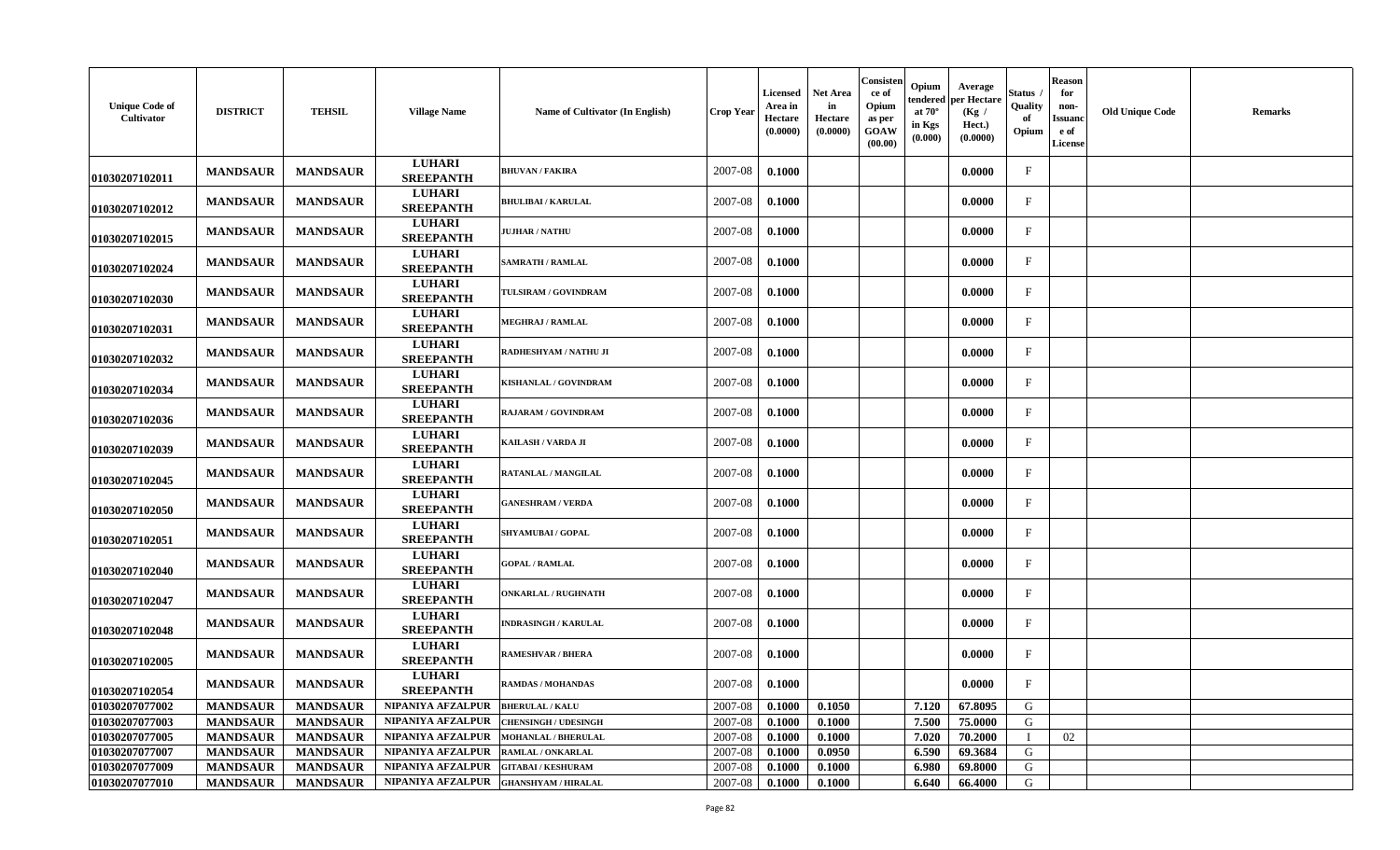| <b>Unique Code of</b><br>Cultivator | <b>DISTRICT</b> | <b>TEHSIL</b>   | <b>Village Name</b>      | <b>Name of Cultivator (In English)</b> | <b>Crop Year</b> | <b>Licensed</b><br>Area in<br>Hectare<br>(0.0000) | <b>Net Area</b><br>in<br>Hectare<br>(0.0000) | Consister<br>ce of<br>Opium<br>as per<br><b>GOAW</b><br>(00.00) | Opium<br>endered<br>at $70^\circ$<br>in Kgs<br>(0.000) | Average<br>per Hectare<br>(Kg /<br>Hect.)<br>(0.0000) | <b>Status</b><br>Quality<br>of<br>Opium | <b>Reason</b><br>for<br>non-<br><b>Issuand</b><br>e of<br><b>License</b> | <b>Old Unique Code</b> | <b>Remarks</b> |
|-------------------------------------|-----------------|-----------------|--------------------------|----------------------------------------|------------------|---------------------------------------------------|----------------------------------------------|-----------------------------------------------------------------|--------------------------------------------------------|-------------------------------------------------------|-----------------------------------------|--------------------------------------------------------------------------|------------------------|----------------|
| 01030207077011                      | <b>MANDSAUR</b> | <b>MANDSAUR</b> | NIPANIYA AFZALPUR        | <b>SAJJANBAI / KACHRU</b>              | 2007-08          | 0.1000                                            | 0.1000                                       |                                                                 | 6.570                                                  | 65.7000                                               |                                         | 02                                                                       |                        |                |
| 01030207077013                      | <b>MANDSAUR</b> | <b>MANDSAUR</b> | NIPANIYA AFZALPUR        | <b>BHARATKUNVAR / RATANSINGH</b>       | 2007-08          | 0.1000                                            | 0.1000                                       |                                                                 | 6.370                                                  | 63.7000                                               |                                         | 02                                                                       |                        |                |
| 01030207077015                      | <b>MANDSAUR</b> | <b>MANDSAUR</b> | NIPANIYA AFZALPUR        | <b>BHERULAL / HIRALAL</b>              | 2007-08          | 0.1000                                            |                                              |                                                                 |                                                        | 0.0000                                                | F                                       |                                                                          |                        |                |
| 01030207077023                      | <b>MANDSAUR</b> | <b>MANDSAUR</b> | NIPANIYA AFZALPUR        | <b>BASHIR NABI / NABIBAKSH</b>         | 2007-08          | 0.1000                                            | 0.1000                                       |                                                                 | 6.350                                                  | 63.5000                                               | $\mathbf I$                             | 02                                                                       |                        |                |
| 01030207077028                      | <b>MANDSAUR</b> | <b>MANDSAUR</b> | NIPANIYA AFZALPUR        | <b>BHUVANSINGH / BHERUSINGH</b>        | 2007-08          | 0.1000                                            |                                              |                                                                 |                                                        | 0.0000                                                | $\mathbf{F}$                            |                                                                          |                        |                |
| 01030207077034                      | <b>MANDSAUR</b> | <b>MANDSAUR</b> | NIPANIYA AFZALPUR        | <b>MOHANLAL / PANNALAL</b>             | 2007-08          | 0.1000                                            | 0.1000                                       |                                                                 | 6.650                                                  | 66.5000                                               | G                                       |                                                                          |                        |                |
| 01030207077035                      | <b>MANDSAUR</b> | <b>MANDSAUR</b> | NIPANIYA AFZALPUR        | AKIRCHAND / RAMCHAND                   | 2007-08          | 0.1000                                            | 0.0950                                       |                                                                 | 6.310                                                  | 66.4211                                               | G                                       |                                                                          |                        |                |
| 01030207077038                      | <b>MANDSAUR</b> | <b>MANDSAUR</b> | <b>NIPANIYA AFZALPUR</b> | AXMINARAYAN / BHERULAL                 | 2007-08          | 0.1000                                            | 0.1000                                       |                                                                 | 6.530                                                  | 65.3000                                               | G                                       |                                                                          |                        |                |
| 01030207077040                      | <b>MANDSAUR</b> | <b>MANDSAUR</b> | NIPANIYA AFZALPUR        | PEPKUNVAR / FATESINGH                  | 2007-08          | 0.1000                                            | 0.1000                                       |                                                                 | 6.560                                                  | 65.6000                                               | G                                       |                                                                          |                        |                |
| 01030207077041                      | <b>MANDSAUR</b> | <b>MANDSAUR</b> | NIPANIYA AFZALPUR        | KHURSHID / MOHD. KHAJU                 | 2007-08          | 0.1000                                            | 0.1000                                       |                                                                 | 6.610                                                  | 66.1000                                               | G                                       |                                                                          |                        |                |
| 01030207077045                      | <b>MANDSAUR</b> | <b>MANDSAUR</b> | NIPANIYA AFZALPUR        | RUKAMANBAI / RATANLAL                  | 2007-08          | 0.1000                                            | 0.1000                                       |                                                                 | 7.520                                                  | 75.2000                                               | G                                       |                                                                          |                        |                |
| 01030207077048                      | <b>MANDSAUR</b> | <b>MANDSAUR</b> | NIPANIYA AFZALPUR        | <b>CHAMPABAI/RAMA</b>                  | 2007-08          | 0.1000                                            | 0.1000                                       |                                                                 | 7.050                                                  | 70.5000                                               | G                                       |                                                                          |                        |                |
| 01030207077051                      | <b>MANDSAUR</b> | <b>MANDSAUR</b> | NIPANIYA AFZALPUR        | <b>HUDIBAI/BHAGIRATH</b>               | 2007-08          | 0.1000                                            | 0.1000                                       |                                                                 | 6.970                                                  | 69.7000                                               | G                                       |                                                                          |                        |                |
| 01030207077052                      | <b>MANDSAUR</b> | <b>MANDSAUR</b> | NIPANIYA AFZALPUR        | <b>KANIRAM / HARIRAM</b>               | 2007-08          | 0.1000                                            | 0.0950                                       |                                                                 | 7.240                                                  | 76.2105                                               | G                                       |                                                                          |                        |                |
| 01030207077055                      | <b>MANDSAUR</b> | <b>MANDSAUR</b> | <b>NIPANIYA AFZALPUR</b> | AHMAD KHAN / KHAJU JI                  | 2007-08          | 0.1000                                            | 0.1000                                       |                                                                 | 6.680                                                  | 66.8000                                               | G                                       |                                                                          |                        |                |
| 01030207077021                      | <b>MANDSAUR</b> | <b>MANDSAUR</b> | NIPANIYA AFZALPUR        | <b>BALUBAI/RAMA</b>                    | 2007-08          | 0.1000                                            | 0.0900                                       |                                                                 | 5.650                                                  | 62.7778                                               | G                                       |                                                                          |                        |                |
| 01030207077020                      | <b>MANDSAUR</b> | <b>MANDSAUR</b> | NIPANIYA AFZALPUR        | <b>GOMKUNVAR / GORDHANSINGH</b>        | 2007-08          | 0.1000                                            | 0.0950                                       |                                                                 | 6.820                                                  | 71.7895                                               | G                                       |                                                                          |                        |                |
| 01030207077058                      | <b>MANDSAUR</b> | <b>MANDSAUR</b> | NIPANIYA AFZALPUR        | <b>MANGILAL / TORIRAM</b>              | 2007-08          | 0.1000                                            | 0.1000                                       |                                                                 | 7.560                                                  | 75.6000                                               | G                                       |                                                                          |                        |                |
| 01030207077059                      | <b>MANDSAUR</b> | <b>MANDSAUR</b> | NIPANIYA AFZALPUR        | <b>VALIBAI/MANGILAL</b>                | 2007-08          | 0.1000                                            |                                              |                                                                 |                                                        | 0.0000                                                | $\mathbf N$                             |                                                                          | 01030207093073         |                |
| 01030207106005                      | <b>MANDSAUR</b> | <b>MANDSAUR</b> | <b>PINDA</b>             | KANIYALAL / HAJARILAL                  | 2007-08          | 0.1000                                            |                                              |                                                                 |                                                        | 0.0000                                                | $\mathbf{F}$                            |                                                                          |                        |                |
| 01030207106006                      | <b>MANDSAUR</b> | <b>MANDSAUR</b> | <b>PINDA</b>             | <b>BADRILAL / HAJARILAL</b>            | 2007-08          | 0.1000                                            |                                              |                                                                 |                                                        | 0.0000                                                | $\mathbf{F}$                            |                                                                          |                        |                |
| 01030207106007                      | <b>MANDSAUR</b> | <b>MANDSAUR</b> | <b>PINDA</b>             | RAMESHCHAND / BHAGATRAM                | 2007-08          | 0.1000                                            |                                              |                                                                 |                                                        | 0.0000                                                | $\mathbf{F}$                            |                                                                          |                        |                |
| 01030207106008                      | <b>MANDSAUR</b> | <b>MANDSAUR</b> | <b>PINDA</b>             | LAKSHMICHANDRA / BHAGATRAM             | 2007-08          | 0.1000                                            |                                              |                                                                 |                                                        | 0.0000                                                | $\mathbf{F}$                            |                                                                          |                        |                |
| 01030207106009                      | <b>MANDSAUR</b> | <b>MANDSAUR</b> | <b>PINDA</b>             | <b>DASHARATH / RADHESHYAM</b>          | 2007-08          | 0.1000                                            |                                              |                                                                 |                                                        | 0.0000                                                | $\mathbf{F}$                            |                                                                          |                        |                |
| 01030207106013                      | <b>MANDSAUR</b> | <b>MANDSAUR</b> | <b>PINDA</b>             | <b>ANTARKUNVAR / HIMMATSINGH</b>       | 2007-08          | 0.1000                                            | 0.1000                                       |                                                                 | 6.030                                                  | 60.3000                                               | G                                       |                                                                          |                        |                |
| 01030207106017                      | <b>MANDSAUR</b> | <b>MANDSAUR</b> | <b>PINDA</b>             | <b>MANGILAL / GORISHANKER</b>          | 2007-08          | 0.1000                                            |                                              |                                                                 |                                                        | 0.0000                                                | $\mathbf{F}$                            |                                                                          |                        |                |
| 01030207106020                      | <b>MANDSAUR</b> | <b>MANDSAUR</b> | <b>PINDA</b>             | SOHANSINGH / JAYSINGH                  | 2007-08          | 0.1000                                            |                                              |                                                                 |                                                        | 0.0000                                                | F                                       |                                                                          |                        |                |
| 01030207106021                      | <b>MANDSAUR</b> | <b>MANDSAUR</b> | <b>PINDA</b>             | SATAYNARAYAN / NANDRAM                 | 2007-08          | 0.1000                                            |                                              |                                                                 |                                                        | 0.0000                                                | F                                       |                                                                          |                        |                |
| 01030207106023                      | <b>MANDSAUR</b> | <b>MANDSAUR</b> | <b>PINDA</b>             | <b>KAILASH / SITARAM</b>               | 2007-08          | 0.1000                                            |                                              |                                                                 |                                                        | 0.0000                                                | $\mathbf{F}$                            |                                                                          |                        |                |
| 01030207106026                      | <b>MANDSAUR</b> | <b>MANDSAUR</b> | <b>PINDA</b>             | RADHESHYAM / SITARAM                   | 2007-08          | 0.1000                                            |                                              |                                                                 |                                                        | 0.0000                                                | $\mathbf{F}$                            |                                                                          |                        |                |
| 01030207106033                      | <b>MANDSAUR</b> | <b>MANDSAUR</b> | <b>PINDA</b>             | <b>GOPAL / MANGILAL</b>                | 2007-08          | 0.1000                                            |                                              |                                                                 |                                                        | 0.0000                                                | $\mathbf{F}$                            |                                                                          |                        |                |
| 01030207106034                      | <b>MANDSAUR</b> | <b>MANDSAUR</b> | <b>PINDA</b>             | <b>SHANKARDAS / BHUWANDAS</b>          | 2007-08          | 0.1000                                            |                                              |                                                                 |                                                        | 0.0000                                                | $\mathbf F$                             |                                                                          |                        |                |
| 01030207106035                      | <b>MANDSAUR</b> | <b>MANDSAUR</b> | <b>PINDA</b>             | <b>BABULAL / SITARAM</b>               | 2007-08          | 0.1000                                            |                                              |                                                                 |                                                        | 0.0000                                                | $\mathbf{F}$                            |                                                                          |                        |                |
| 01030207106037                      | <b>MANDSAUR</b> | <b>MANDSAUR</b> | <b>PINDA</b>             | <b>DOLATRAM / KESHURAM</b>             | 2007-08          | 0.1000                                            |                                              |                                                                 |                                                        | 0.0000                                                | $\mathbf F$                             |                                                                          |                        |                |
| 01030207106039                      | <b>MANDSAUR</b> | <b>MANDSAUR</b> | <b>PINDA</b>             | SATAYNARAYAN / DEVILAL                 | 2007-08          | 0.1000                                            |                                              |                                                                 |                                                        | 0.0000                                                | $\mathbf F$                             |                                                                          |                        |                |
| 01030207106040                      | <b>MANDSAUR</b> | <b>MANDSAUR</b> | <b>PINDA</b>             | <b>NATHULAL / BHAGWAN</b>              | 2007-08          | 0.1000                                            |                                              |                                                                 |                                                        | 0.0000                                                | F                                       |                                                                          |                        |                |
| 01030207106041                      | <b>MANDSAUR</b> | <b>MANDSAUR</b> | <b>PINDA</b>             | <b>BAPULAL / RAMJAS</b>                | 2007-08          | 0.1000                                            |                                              |                                                                 |                                                        | 0.0000                                                | $\mathbf{F}$                            |                                                                          |                        |                |
| 01030207106042                      | <b>MANDSAUR</b> | <b>MANDSAUR</b> | <b>PINDA</b>             | <b>TULSIRAM / RAMESHWER</b>            | 2007-08          | 0.1000                                            |                                              |                                                                 |                                                        | 0.0000                                                | $\mathbf{F}$                            |                                                                          |                        |                |
| 01030207106044                      | <b>MANDSAUR</b> | <b>MANDSAUR</b> | <b>PINDA</b>             | <b>RAMESH / MANGILAL</b>               | 2007-08          | 0.1000                                            |                                              |                                                                 |                                                        | 0.0000                                                | $\mathbf{F}$                            |                                                                          |                        |                |
| 01030207106045                      | <b>MANDSAUR</b> | <b>MANDSAUR</b> | <b>PINDA</b>             | <b>HAJARILAL / DEVRAM</b>              | 2007-08          | 0.1000                                            | 0.0950                                       |                                                                 | 5.840                                                  | 61.4737                                               | ${\bf G}$                               |                                                                          |                        |                |
| 01030207106046                      | <b>MANDSAUR</b> | <b>MANDSAUR</b> | <b>PINDA</b>             | KAMLABAI / HIRALAL                     | 2007-08          | 0.1000                                            |                                              |                                                                 |                                                        | 0.0000                                                | $\mathbf{F}$                            |                                                                          |                        |                |
| 01030207106047                      | <b>MANDSAUR</b> | <b>MANDSAUR</b> | <b>PINDA</b>             | <b>DINESH / DEVILAL</b>                | 2007-08          | 0.1000                                            |                                              |                                                                 |                                                        | 0.0000                                                | $\mathbf{F}$                            |                                                                          |                        |                |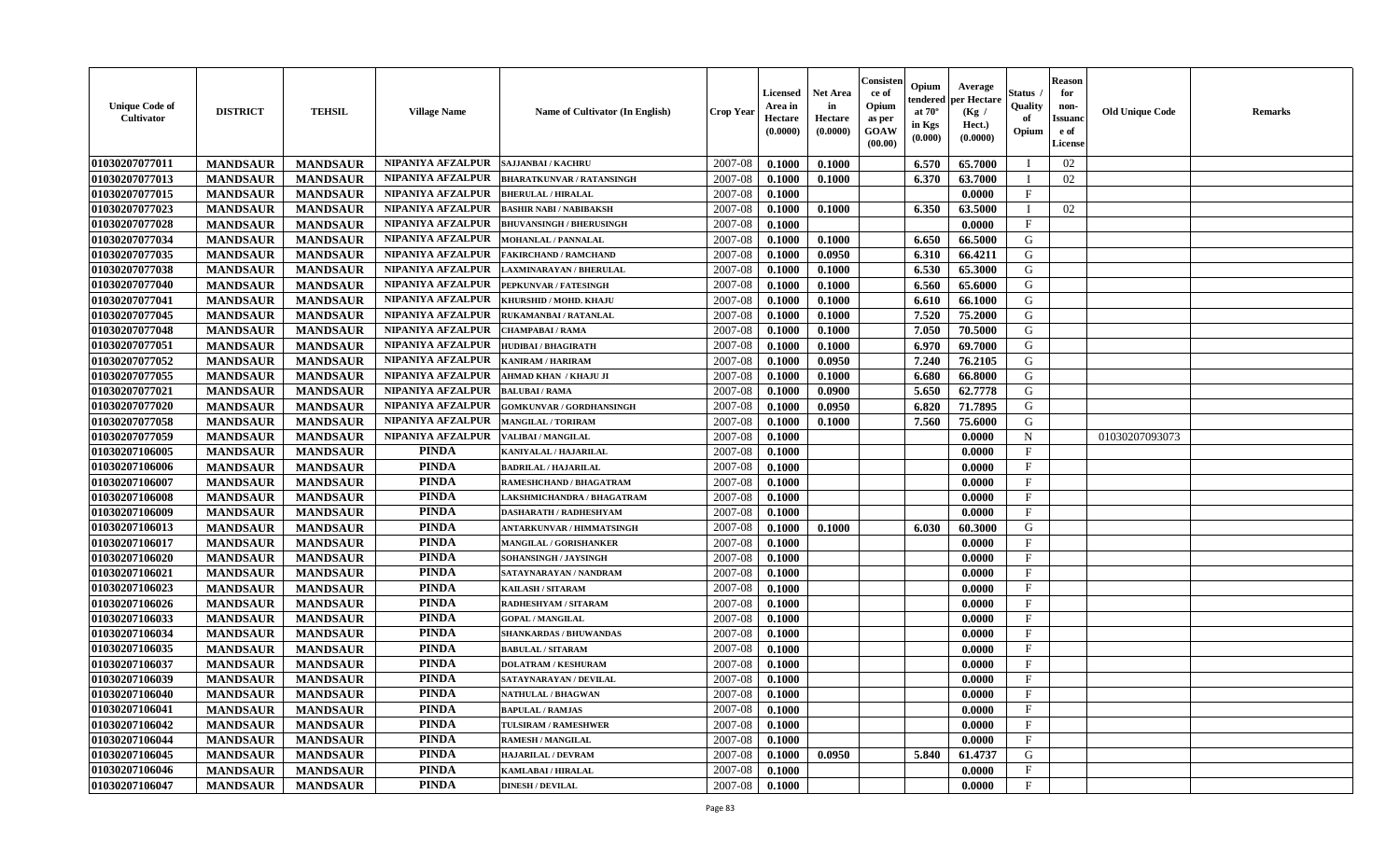| <b>Unique Code of</b><br>Cultivator | <b>DISTRICT</b> | <b>TEHSIL</b>   | <b>Village Name</b> | Name of Cultivator (In English)     | <b>Crop Year</b> | <b>Licensed</b><br>Area in<br>Hectare<br>(0.0000) | <b>Net Area</b><br>in<br>Hectare<br>(0.0000) | Consister<br>ce of<br>Opium<br>as per<br><b>GOAW</b><br>(00.00) | Opium<br>endered<br>at $70^\circ$<br>in Kgs<br>(0.000) | Average<br>per Hectare<br>(Kg /<br>Hect.)<br>(0.0000) | <b>Status</b><br>Quality<br>of<br>Opium | <b>Reason</b><br>for<br>non-<br><b>Issuand</b><br>e of<br>License | <b>Old Unique Code</b> | <b>Remarks</b>         |
|-------------------------------------|-----------------|-----------------|---------------------|-------------------------------------|------------------|---------------------------------------------------|----------------------------------------------|-----------------------------------------------------------------|--------------------------------------------------------|-------------------------------------------------------|-----------------------------------------|-------------------------------------------------------------------|------------------------|------------------------|
| 01030207106048                      | <b>MANDSAUR</b> | <b>MANDSAUR</b> | <b>PINDA</b>        | RAMESHVAR / MAGNIRAM                | 2007-08          | 0.1000                                            |                                              |                                                                 |                                                        | 0.0000                                                | $\mathbf{F}$                            |                                                                   |                        |                        |
| 01030207106050                      | <b>MANDSAUR</b> | <b>MANDSAUR</b> | <b>PINDA</b>        | RAMNARAYAN / PRABHULAL              | 2007-08          | 0.1000                                            |                                              |                                                                 |                                                        | 0.0000                                                | $\mathbf{F}$                            |                                                                   |                        |                        |
| 01030207106051                      | <b>MANDSAUR</b> | <b>MANDSAUR</b> | <b>PINDA</b>        | <b>BHUVANDAS / MADHODAS</b>         | 2007-08          | 0.1000                                            |                                              |                                                                 |                                                        | 0.0000                                                | $\mathbf{F}$                            |                                                                   |                        |                        |
| 01030207106053                      | <b>MANDSAUR</b> | <b>MANDSAUR</b> | <b>PINDA</b>        | PRABHULAL / NANDA                   | 2007-08          | 0.1000                                            |                                              |                                                                 |                                                        | 0.0000                                                | $\mathbf F$                             |                                                                   |                        |                        |
| 01030207106054                      | <b>MANDSAUR</b> | <b>MANDSAUR</b> | <b>PINDA</b>        | <b>UMENDRAM / SAWRAM</b>            | 2007-08          | 0.1000                                            |                                              |                                                                 |                                                        | 0.0000                                                | $\mathbf{F}$                            |                                                                   |                        |                        |
| 01030207106055                      | <b>MANDSAUR</b> | <b>MANDSAUR</b> | <b>PINDA</b>        | <b>UDAYLAL / JAGDISH</b>            | 2007-08          | 0.1000                                            |                                              |                                                                 |                                                        | 0.0000                                                | $\mathbf{F}$                            |                                                                   |                        |                        |
| 01030207106056                      | <b>MANDSAUR</b> | <b>MANDSAUR</b> | <b>PINDA</b>        | SHYAMLAL / D.P.KANWERLAL            | 2007-08          | 0.1000                                            |                                              |                                                                 |                                                        | 0.0000                                                | $\mathbf{F}$                            |                                                                   |                        |                        |
| 01030207106057                      | <b>MANDSAUR</b> | <b>MANDSAUR</b> | <b>PINDA</b>        | RAMLAL / MAGNIRAM                   | 2007-08          | 0.1000                                            |                                              |                                                                 |                                                        | 0.0000                                                | $\mathbf F$                             |                                                                   |                        |                        |
| 01030207106058                      | <b>MANDSAUR</b> | <b>MANDSAUR</b> | <b>PINDA</b>        | RADHESHYAM / BHAGATRAM              | 2007-08          | 0.1000                                            |                                              |                                                                 |                                                        | 0.0000                                                | $\mathbf F$                             |                                                                   |                        |                        |
| 01030207106059                      | <b>MANDSAUR</b> | <b>MANDSAUR</b> | <b>PINDA</b>        | SATAYNARAYAN / CHUNILAL / SHOBHARAM | 2007-08          | 0.1000                                            |                                              |                                                                 |                                                        | 0.0000                                                | $\mathbf{F}$                            |                                                                   |                        |                        |
| 01030207106061                      | <b>MANDSAUR</b> | <b>MANDSAUR</b> | <b>PINDA</b>        | <b>JAGDISH / KESHURAM</b>           | 2007-08          | 0.1000                                            |                                              |                                                                 |                                                        | 0.0000                                                | $\mathbf{F}$                            |                                                                   |                        |                        |
| 01030207106062                      | <b>MANDSAUR</b> | <b>MANDSAUR</b> | <b>PINDA</b>        | <b>RATANLAL / RANCHOR</b>           | 2007-08          | 0.1000                                            |                                              |                                                                 |                                                        | 0.0000                                                | $\mathbf F$                             |                                                                   |                        |                        |
| 01030207106064                      | <b>MANDSAUR</b> | <b>MANDSAUR</b> | <b>PINDA</b>        | <b>BALARAM / CHAMPALAL</b>          | 2007-08          | 0.1000                                            |                                              |                                                                 |                                                        | 0.0000                                                | $\mathbf{F}$                            |                                                                   |                        |                        |
| 01030207106065                      | <b>MANDSAUR</b> | <b>MANDSAUR</b> | <b>PINDA</b>        | MUKESH / DEVRAM / HAJAMBAI          | 2007-08          | 0.1000                                            |                                              |                                                                 |                                                        | 0.0000                                                | $\mathbf{F}$                            |                                                                   |                        |                        |
| 01030207106068                      | <b>MANDSAUR</b> | <b>MANDSAUR</b> | <b>PINDA</b>        | <b>NAGGA / BHERA</b>                | 2007-08          | 0.1000                                            |                                              |                                                                 |                                                        | 0.0000                                                | $\mathbf{F}$                            |                                                                   |                        |                        |
| 01030207106069                      | <b>MANDSAUR</b> | <b>MANDSAUR</b> | <b>PINDA</b>        | <b>GAWARIYA / GULAB</b>             | 2007-08          | 0.1000                                            |                                              |                                                                 |                                                        | 0.0000                                                | $\mathbf F$                             |                                                                   |                        |                        |
| 01030207106070                      | <b>MANDSAUR</b> | <b>MANDSAUR</b> | <b>PINDA</b>        | <b>BHARATBHUSHAN / MOHANLAL</b>     | 2007-08          | 0.1000                                            |                                              |                                                                 |                                                        | 0.0000                                                | $\mathbf{F}$                            |                                                                   |                        |                        |
| 01030207106071                      | <b>MANDSAUR</b> | <b>MANDSAUR</b> | <b>PINDA</b>        | <b>GANGABAI / DHURILAL</b>          | 2007-08          | 0.1000                                            |                                              |                                                                 |                                                        | 0.0000                                                | $_{\rm F}$                              |                                                                   |                        |                        |
| 01030207106072                      | <b>MANDSAUR</b> | <b>MANDSAUR</b> | <b>PINDA</b>        | SHANKARLAL / NANDRAM                | 2007-08          | 0.1000                                            |                                              |                                                                 |                                                        | 0.0000                                                | F                                       |                                                                   |                        |                        |
| 01030207106073                      | <b>MANDSAUR</b> | <b>MANDSAUR</b> | <b>PINDA</b>        | <b>BASHANTILAL / HARIRAM</b>        | 2007-08          | 0.1000                                            |                                              |                                                                 |                                                        | 0.0000                                                | $\mathbf{F}$                            |                                                                   |                        |                        |
| 01030207106078                      | <b>MANDSAUR</b> | <b>MANDSAUR</b> | <b>PINDA</b>        | <b>KANWERLAL / RUGHNATH</b>         | 2007-08          | 0.1000                                            |                                              |                                                                 |                                                        | 0.0000                                                | $\mathbf{F}$                            |                                                                   |                        |                        |
| 01030207106079                      | <b>MANDSAUR</b> | <b>MANDSAUR</b> | <b>PINDA</b>        | <b>KAMLABAI/TULSIRAM</b>            | 2007-08          | 0.1000                                            |                                              |                                                                 |                                                        | 0.0000                                                | $\mathbf{F}$                            |                                                                   |                        |                        |
| 01030207106080                      | <b>MANDSAUR</b> | <b>MANDSAUR</b> | <b>PINDA</b>        | RAMLAL / HIRALAL                    | 2007-08          | 0.1000                                            |                                              |                                                                 |                                                        | 0.0000                                                | $\mathbf{F}$                            |                                                                   |                        |                        |
| 01030207106085                      | <b>MANDSAUR</b> | <b>MANDSAUR</b> | <b>PINDA</b>        | <b>BHERULAL / DEVRAM</b>            | 2007-08          | 0.1000                                            |                                              |                                                                 |                                                        | 0.0000                                                | $\mathbf{F}$                            |                                                                   |                        |                        |
| 01030207106087                      | <b>MANDSAUR</b> | <b>MANDSAUR</b> | <b>PINDA</b>        | NARAYANSINGH / LALSINGH             | 2007-08          | 0.1000                                            |                                              |                                                                 |                                                        | 0.0000                                                | $\mathbf F$                             |                                                                   |                        |                        |
| 01030207106091                      | <b>MANDSAUR</b> | <b>MANDSAUR</b> | <b>PINDA</b>        | <b>KARANSINGH / BHAWERSINGH</b>     | 2007-08          | 0.1000                                            |                                              |                                                                 |                                                        | 0.0000                                                | $\mathbf{F}$                            |                                                                   |                        |                        |
| 01030207106092                      | <b>MANDSAUR</b> | <b>MANDSAUR</b> | <b>PINDA</b>        | <b>NATHULAL / NANDA</b>             | 2007-08          | 0.1000                                            |                                              |                                                                 |                                                        | 0.0000                                                | F                                       |                                                                   |                        |                        |
| 01030207106093                      | <b>MANDSAUR</b> | <b>MANDSAUR</b> | <b>PINDA</b>        | <b>VISHNUKUMAR / BHAGATRAM</b>      | 2007-08          | 0.1000                                            |                                              |                                                                 |                                                        | 0.0000                                                | $\mathbf{F}$                            |                                                                   |                        |                        |
| 01030207106095                      | <b>MANDSAUR</b> | <b>MANDSAUR</b> | <b>PINDA</b>        | <b>RATANBAI/MANGYA</b>              | 2007-08          | 0.1000                                            |                                              |                                                                 |                                                        | 0.0000                                                | $\mathbf{F}$                            |                                                                   |                        |                        |
| 01030207106097                      | <b>MANDSAUR</b> | <b>MANDSAUR</b> | <b>PINDA</b>        | <b>MADANLAL / SITARAM</b>           | 2007-08          | 0.1000                                            |                                              |                                                                 |                                                        | 0.0000                                                | $\mathbf{F}$                            |                                                                   |                        |                        |
| 01030207106099                      | <b>MANDSAUR</b> | <b>MANDSAUR</b> | <b>PINDA</b>        | SHIVNARAYAN / DHURILAL              | 2007-08          | 0.1000                                            |                                              |                                                                 |                                                        | 0.0000                                                | $\mathbf{F}$                            |                                                                   |                        |                        |
| 01030207106100                      | <b>MANDSAUR</b> | <b>MANDSAUR</b> | <b>PINDA</b>        | RAMKANYABAI / RATANLAL              | 2007-08          | 0.1000                                            |                                              |                                                                 |                                                        | 0.0000                                                | $\mathbf F$                             |                                                                   |                        | <b>TRANSFER/BADWAN</b> |
| 01030207106025                      | <b>MANDSAUR</b> | <b>MANDSAUR</b> | <b>PINDA</b>        | <b>DINESH / BAJERAM</b>             | 2007-08          | 0.1000                                            |                                              |                                                                 |                                                        | 0.0000                                                | $\mathbf{F}$                            |                                                                   |                        |                        |
| 01030207106032                      | <b>MANDSAUR</b> | <b>MANDSAUR</b> | <b>PINDA</b>        | KARIMANBAI / SATTARSAH              | 2007-08          | 0.1000                                            |                                              |                                                                 |                                                        | 0.0000                                                | $\mathbf{F}$                            |                                                                   |                        |                        |
| 01030207106036                      | <b>MANDSAUR</b> | <b>MANDSAUR</b> | <b>PINDA</b>        | SATAYNARAYAN / BHUVANDAS            | 2007-08          | 0.1000                                            |                                              |                                                                 |                                                        | 0.0000                                                | $\mathbf F$                             |                                                                   |                        |                        |
| 01030207106038                      | <b>MANDSAUR</b> | <b>MANDSAUR</b> | <b>PINDA</b>        | PUNAMCHAND / KESHURAM               | 2007-08          | 0.1000                                            |                                              |                                                                 |                                                        | 0.0000                                                | $\mathbf{F}$                            |                                                                   |                        |                        |
| 01030207106043                      | <b>MANDSAUR</b> | <b>MANDSAUR</b> | <b>PINDA</b>        | <b>OMPRAKASH / HIRALAL</b>          | 2007-08          | 0.1000                                            |                                              |                                                                 |                                                        | 0.0000                                                | $\mathbf{F}$                            |                                                                   |                        |                        |
| 01030207106088                      | <b>MANDSAUR</b> | <b>MANDSAUR</b> | <b>PINDA</b>        | <b>BADAMBAI/MANGILAL</b>            | 2007-08          | 0.1000                                            |                                              |                                                                 |                                                        | 0.0000                                                | $\mathbf{F}$                            |                                                                   |                        |                        |
| 01030207106089                      | <b>MANDSAUR</b> | <b>MANDSAUR</b> | <b>PINDA</b>        | <b>VERDICHAND / BHERA</b>           | 2007-08          | 0.1000                                            |                                              |                                                                 |                                                        | 0.0000                                                | $\mathbf{F}$                            |                                                                   |                        |                        |
| 01030207106098                      | <b>MANDSAUR</b> | <b>MANDSAUR</b> | <b>PINDA</b>        | PARASRAM / MANGILAL                 | 2007-08          | 0.1000                                            |                                              |                                                                 |                                                        | 0.0000                                                | F                                       |                                                                   |                        |                        |
| 01030207106029                      | <b>MANDSAUR</b> | <b>MANDSAUR</b> | <b>PINDA</b>        | SHIVNARAYAN / BAGDIRAM              | 2007-08          | 0.1000                                            |                                              |                                                                 |                                                        | 0.0000                                                | $\mathbf{F}$                            |                                                                   |                        |                        |
| 01030207106101                      | <b>MANDSAUR</b> | <b>MANDSAUR</b> | <b>PINDA</b>        | <b>ONKARLAL / KANWERLAL</b>         | 2007-08          | 0.1000                                            |                                              |                                                                 |                                                        | 0.0000                                                | $\mathbf{F}$                            |                                                                   |                        |                        |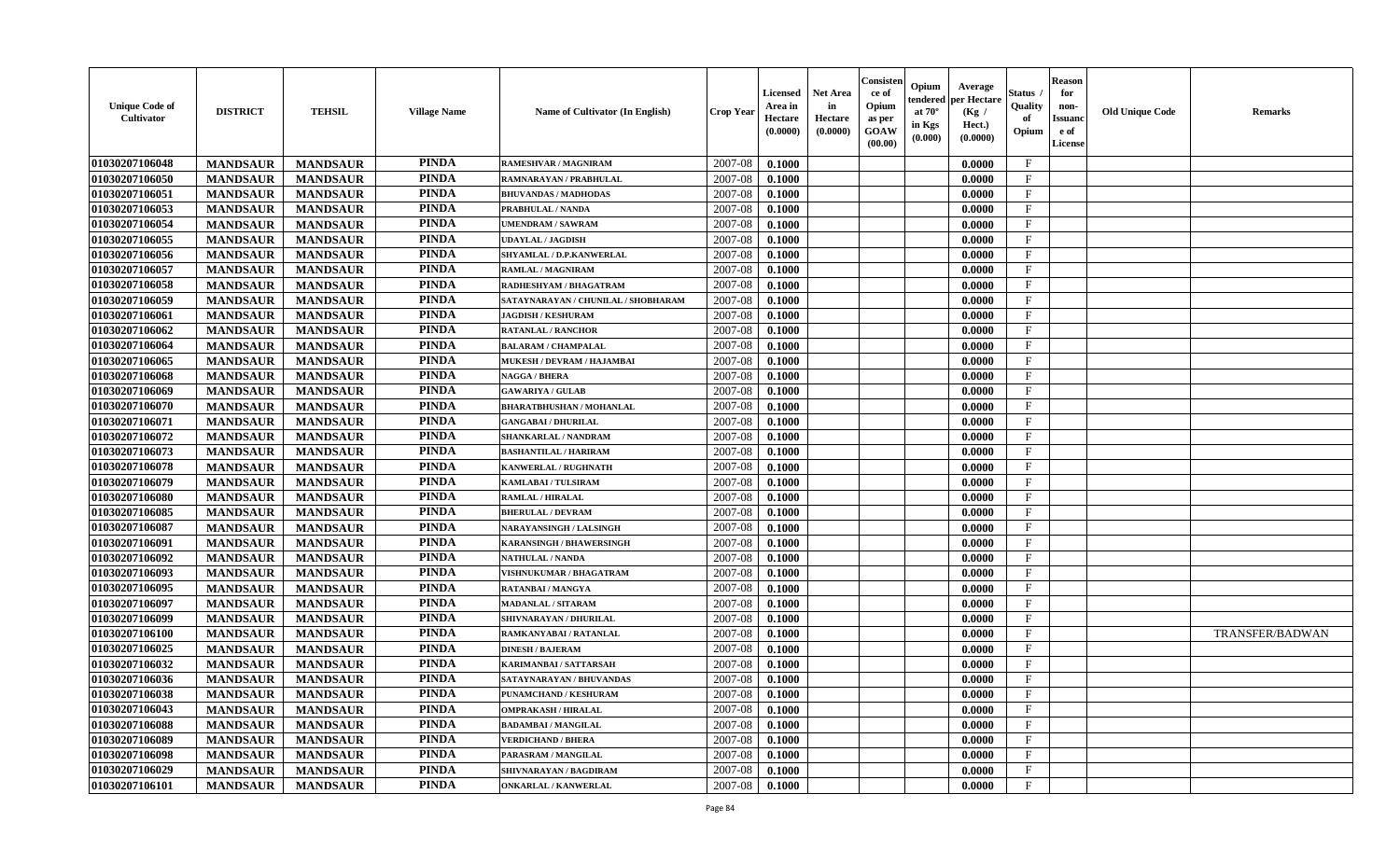| <b>Unique Code of</b><br><b>Cultivator</b> | <b>DISTRICT</b> | <b>TEHSIL</b>   | <b>Village Name</b> | Name of Cultivator (In English) | <b>Crop Year</b> | <b>Licensed</b><br>Area in<br>Hectare<br>(0.0000) | <b>Net Area</b><br>in<br>Hectare<br>(0.0000) | Consisteı<br>ce of<br>Opium<br>as per<br><b>GOAW</b><br>(00.00) | Opium<br>endered<br>at $70^\circ$<br>in Kgs<br>$(\mathbf{0.000})$ | Average<br>per Hectare<br>(Kg /<br>Hect.)<br>(0.0000) | Status<br>Quality<br>of<br>Opium | Reason<br>for<br>non-<br>Issuan<br>e of<br>License | <b>Old Unique Code</b> | <b>Remarks</b> |
|--------------------------------------------|-----------------|-----------------|---------------------|---------------------------------|------------------|---------------------------------------------------|----------------------------------------------|-----------------------------------------------------------------|-------------------------------------------------------------------|-------------------------------------------------------|----------------------------------|----------------------------------------------------|------------------------|----------------|
| 01030207106084                             | <b>MANDSAUR</b> | <b>MANDSAUR</b> | <b>PINDA</b>        | <b>VENIRAM / BHUWAN</b>         | 2007-08          | 0.1000                                            |                                              |                                                                 |                                                                   | 0.0000                                                | $\mathbf{F}$                     |                                                    |                        |                |
| 01030207106012                             | <b>MANDSAUR</b> | <b>MANDSAUR</b> | <b>PINDA</b>        | <b>DHANSHING / DHULSHING</b>    | 2007-08          | 0.1000                                            |                                              |                                                                 |                                                                   | 0.0000                                                | $\mathbf{F}$                     |                                                    |                        |                |
| 01030207106011                             | <b>MANDSAUR</b> | <b>MANDSAUR</b> | <b>PINDA</b>        | RAJENDRA / JHUJHARSINGH         | 2007-08          | 0.1000                                            |                                              |                                                                 |                                                                   | 0.0000                                                | $\mathbf{F}$                     |                                                    |                        |                |
| 01030207107002                             | <b>MANDSAUR</b> | <b>MANDSAUR</b> | <b>RASULPUR</b>     | <b>BHANVARIBAI / GANGARAM</b>   | 2007-08          | 0.1000                                            |                                              |                                                                 |                                                                   | 0.0000                                                | $\mathbf{F}$                     |                                                    |                        |                |
| 01030207107006                             | <b>MANDSAUR</b> | <b>MANDSAUR</b> | <b>RASULPUR</b>     | <b>BHIMSINGH / UMRAVSINGH</b>   | 2007-08          | 0.1000                                            | 0.0950                                       |                                                                 | 6.050                                                             | 63.6842                                               | G                                |                                                    |                        |                |
| 01030207107022                             | <b>MANDSAUR</b> | <b>MANDSAUR</b> | <b>RASULPUR</b>     | <b>MANGUSINGH / MODSINGH</b>    | 2007-08          | 0.1000                                            |                                              |                                                                 |                                                                   | 0.0000                                                | $_{\rm F}$                       |                                                    |                        |                |
| 01030207107026                             | <b>MANDSAUR</b> | <b>MANDSAUR</b> | <b>RASULPUR</b>     | UMRAVSINGH / JHUJHARLAL         | 2007-08          | 0.1000                                            | 0.0950                                       |                                                                 | 5.870                                                             | 61.7895                                               | G                                |                                                    |                        |                |
| 01030207107021                             | <b>MANDSAUR</b> | <b>MANDSAUR</b> | <b>RASULPUR</b>     | VIKRAMSINGH / MODSINGH          | 2007-08          | 0.1000                                            |                                              |                                                                 |                                                                   | 0.0000                                                | $\mathbf{F}$                     |                                                    |                        |                |
| 01030207107030                             | <b>MANDSAUR</b> | <b>MANDSAUR</b> | <b>RASULPUR</b>     | <b>GANGARAM / KISHAN</b>        | 2007-08          | 0.1000                                            |                                              |                                                                 |                                                                   | 0.0000                                                | $_{\rm F}$                       |                                                    |                        |                |
| 01030207107032                             | <b>MANDSAUR</b> | <b>MANDSAUR</b> | <b>RASULPUR</b>     | <b>HARIRAM / DEVA</b>           | 2007-08          | 0.1000                                            |                                              |                                                                 |                                                                   | 0.0000                                                | $_{\rm F}$                       |                                                    |                        |                |
| 01030207060049                             | <b>MANDSAUR</b> | <b>MANDSAUR</b> | RICHABACCHA         | LAXMINARAYAN / GIRDHARI         | 2007-08          | 0.1000                                            |                                              |                                                                 |                                                                   | 0.0000                                                | $\mathbf{F}$                     |                                                    |                        |                |
| 01030207060002                             | <b>MANDSAUR</b> | <b>MANDSAUR</b> | RICHABACCHA         | MANOHARLAL / CHATARBHUJ         | 2007-08          | 0.1000                                            | 0.0950                                       |                                                                 | 5.670                                                             | 59.6842                                               | G                                |                                                    |                        |                |
| 01030207060003                             | <b>MANDSAUR</b> | <b>MANDSAUR</b> | RICHABACCHA         | <b>NANDRAM / BHERULAL</b>       | 2007-08          | 0.1000                                            |                                              |                                                                 |                                                                   | 0.0000                                                | $\mathbf{F}$                     |                                                    |                        |                |
| 01030207060004                             | <b>MANDSAUR</b> | <b>MANDSAUR</b> | RICHABACCHA         | PRABHULAL / BHERULAL            | 2007-08          | 0.1000                                            | 0.1000                                       |                                                                 | 6.980                                                             | 69.8000                                               | G                                |                                                    |                        |                |
| 01030207060007                             | <b>MANDSAUR</b> | <b>MANDSAUR</b> | RICHABACCHA         | <b>DEVRAM / KALU</b>            | 2007-08          | 0.1000                                            |                                              |                                                                 |                                                                   | 0.0000                                                | $\mathbf{F}$                     |                                                    |                        |                |
| 01030207060008                             | <b>MANDSAUR</b> | <b>MANDSAUR</b> | RICHABACCHA         | MOHANLAL / NANURAM              | 2007-08          | 0.1000                                            | 0.0950                                       |                                                                 | 6.360                                                             | 66.9474                                               | G                                |                                                    |                        |                |
| 01030207060009                             | <b>MANDSAUR</b> | <b>MANDSAUR</b> | RICHABACCHA         | <b>RAJARAM / RAMA</b>           | 2007-08          | 0.1000                                            | 0.1000                                       |                                                                 | 6.650                                                             | 66.5000                                               | G                                |                                                    |                        |                |
| 01030207060010                             | <b>MANDSAUR</b> | <b>MANDSAUR</b> | RICHABACCHA         | <b>BHERULAL / BHANVARLAL</b>    | 2007-08          | 0.1000                                            |                                              |                                                                 |                                                                   | 0.0000                                                | $\mathbf F$                      |                                                    |                        |                |
| 01030207060014                             | <b>MANDSAUR</b> | <b>MANDSAUR</b> | RICHABACCHA         | <b>VARDISHANKAR / LALA</b>      | 2007-08          | 0.1000                                            | 0.1000                                       |                                                                 | 7.160                                                             | 71.6000                                               | G                                |                                                    |                        |                |
| 01030207060015                             | <b>MANDSAUR</b> | <b>MANDSAUR</b> | RICHABACCHA         | <b>INDARMAL / BHERULAL</b>      | 2007-08          | 0.1000                                            |                                              |                                                                 |                                                                   | 0.0000                                                | $\mathbf{F}$                     |                                                    |                        |                |
| 01030207060018                             | <b>MANDSAUR</b> | <b>MANDSAUR</b> | RICHABACCHA         | RADHESHYAM / GIRDHARILAL        | 2007-08          | 0.1000                                            |                                              |                                                                 |                                                                   | 0.0000                                                | F                                |                                                    |                        |                |
| 01030207060021                             | <b>MANDSAUR</b> | <b>MANDSAUR</b> | RICHABACCHA         | <b>BHERU / DEVA</b>             | 2007-08          | 0.1000                                            | 0.1000                                       |                                                                 | 6.470                                                             | 64.7000                                               | G                                |                                                    |                        |                |
| 01030207060023                             | <b>MANDSAUR</b> | <b>MANDSAUR</b> | RICHABACCHA         | <b>MANGILAL / PYARCHAND</b>     | 2007-08          | 0.1000                                            | 0.1000                                       |                                                                 | 6.710                                                             | 67.1000                                               | G                                |                                                    |                        |                |
| 01030207060024                             | <b>MANDSAUR</b> | <b>MANDSAUR</b> | RICHABACCHA         | KANHIYALAL / NATHU              | 2007-08          | 0.1000                                            |                                              |                                                                 |                                                                   | 0.0000                                                | $\mathbf{F}$                     |                                                    |                        |                |
| 01030207060025                             | <b>MANDSAUR</b> | <b>MANDSAUR</b> | RICHABACCHA         | RAMNARAYAN / CHUNILAL           | 2007-08          | 0.1000                                            |                                              |                                                                 |                                                                   | 0.0000                                                | $\mathbf{F}$                     |                                                    |                        |                |
| 01030207060027                             | <b>MANDSAUR</b> | <b>MANDSAUR</b> | RICHABACCHA         | <b>LAKSHMAN / VARDA</b>         | 2007-08          | 0.1000                                            |                                              |                                                                 |                                                                   | 0.0000                                                | $\mathbf{F}$                     |                                                    |                        |                |
| 01030207060028                             | <b>MANDSAUR</b> | <b>MANDSAUR</b> | RICHABACCHA         | <b>BAGDIBAI / MANGILAL</b>      | 2007-08          | 0.1000                                            |                                              |                                                                 |                                                                   | 0.0000                                                | $_{\rm F}$                       |                                                    |                        |                |
| 01030207060029                             | <b>MANDSAUR</b> | <b>MANDSAUR</b> | RICHABACCHA         | RAMPRATAP / GULABCHAND          | 2007-08          | 0.1000                                            |                                              |                                                                 |                                                                   | 0.0000                                                | $\mathbf{F}$                     |                                                    |                        |                |
| 01030207060031                             | <b>MANDSAUR</b> | <b>MANDSAUR</b> | RICHABACCHA         | <b>RAMIBAI/ONKAR</b>            | 2007-08          | 0.1000                                            |                                              |                                                                 |                                                                   | 0.0000                                                | $\mathbf{F}$                     |                                                    |                        |                |
| 01030207060032                             | <b>MANDSAUR</b> | <b>MANDSAUR</b> | RICHABACCHA         | <b>JMENDRAM / BAGDIRAM</b>      | 2007-08          | 0.1000                                            |                                              |                                                                 |                                                                   | 0.0000                                                | $_{\rm F}$                       |                                                    |                        |                |
| 01030207060033                             | <b>MANDSAUR</b> | <b>MANDSAUR</b> | RICHABACCHA         | <b>MOHANLAL / PANALAL</b>       | 2007-08          | 0.1000                                            |                                              |                                                                 |                                                                   | 0.0000                                                | $\mathbf{F}$                     |                                                    |                        |                |
| 01030207060034                             | <b>MANDSAUR</b> | <b>MANDSAUR</b> | RICHABACCHA         | <b>KAMLABAI/KISHOR</b>          | 2007-08          | 0.1000                                            | 0.1000                                       |                                                                 | 7.300                                                             | 73.0000                                               | G                                |                                                    |                        |                |
| 01030207060036                             | <b>MANDSAUR</b> | <b>MANDSAUR</b> | RICHABACCHA         | NANDRAM / KALU                  | 2007-08          | 0.1000                                            |                                              |                                                                 |                                                                   | 0.0000                                                | $\mathbf{F}$                     |                                                    |                        |                |
| 01030207060037                             | <b>MANDSAUR</b> | <b>MANDSAUR</b> | RICHABACCHA         | <b>BABULAL/RAMLAL</b>           | 2007-08          | 0.1000                                            |                                              |                                                                 |                                                                   | 0.0000                                                | $_{\rm F}$                       |                                                    |                        |                |
| 01030207060042                             | <b>MANDSAUR</b> | <b>MANDSAUR</b> | <b>RICHABACCHA</b>  | <b>BHAWERSINGH / KALUSINGH</b>  | 2007-08          | 0.1000                                            |                                              |                                                                 |                                                                   | 0.0000                                                | $\mathbf{F}$                     |                                                    |                        |                |
| 01030207060045                             | <b>MANDSAUR</b> | <b>MANDSAUR</b> | RICHABACCHA         | <b>KANWERLAL / BHANWERLAL</b>   | $2007 - 08$      | 0.1000                                            |                                              |                                                                 |                                                                   | 0.0000                                                | F                                |                                                    |                        |                |
| 01030207060046                             | <b>MANDSAUR</b> | <b>MANDSAUR</b> | RICHABACCHA         | <b>MATHURADAS / BHAWERLAL</b>   | 2007-08          | 0.1000                                            |                                              |                                                                 |                                                                   | 0.0000                                                | $_{\rm F}$                       |                                                    |                        |                |
| 01030207060048                             | <b>MANDSAUR</b> | <b>MANDSAUR</b> | <b>RICHABACCHA</b>  | MADHOLAL / CHATURBHUJ           | 2007-08          | 0.1000                                            |                                              |                                                                 |                                                                   | 0.0000                                                | $\mathbf{F}$                     |                                                    |                        |                |
| 01030207060058                             | <b>MANDSAUR</b> | <b>MANDSAUR</b> | <b>RICHABACCHA</b>  | <b>BHUWAN / HIRALAL</b>         | 2007-08          | 0.1000                                            |                                              |                                                                 |                                                                   | 0.0000                                                | $\mathbf{F}$                     |                                                    |                        |                |
| 01030207060060                             | <b>MANDSAUR</b> | <b>MANDSAUR</b> | <b>RICHABACCHA</b>  | <b>BHUWAN / NANDA</b>           | 2007-08          | 0.1000                                            |                                              |                                                                 |                                                                   | 0.0000                                                | $\mathbf{F}$                     |                                                    |                        |                |
| 01030207060061                             | <b>MANDSAUR</b> | <b>MANDSAUR</b> | RICHABACCHA         | <b>SUNDARLAL / GIRDHARI</b>     | 2007-08          | 0.1000                                            |                                              |                                                                 |                                                                   | 0.0000                                                | $\mathbf{F}$                     |                                                    |                        |                |
| 01030207060062                             | <b>MANDSAUR</b> | <b>MANDSAUR</b> | <b>RICHABACCHA</b>  | <b>JAGDISH / UMENDRAM</b>       | 2007-08          | 0.1000                                            |                                              |                                                                 |                                                                   | 0.0000                                                | $\mathbf{F}$                     |                                                    |                        |                |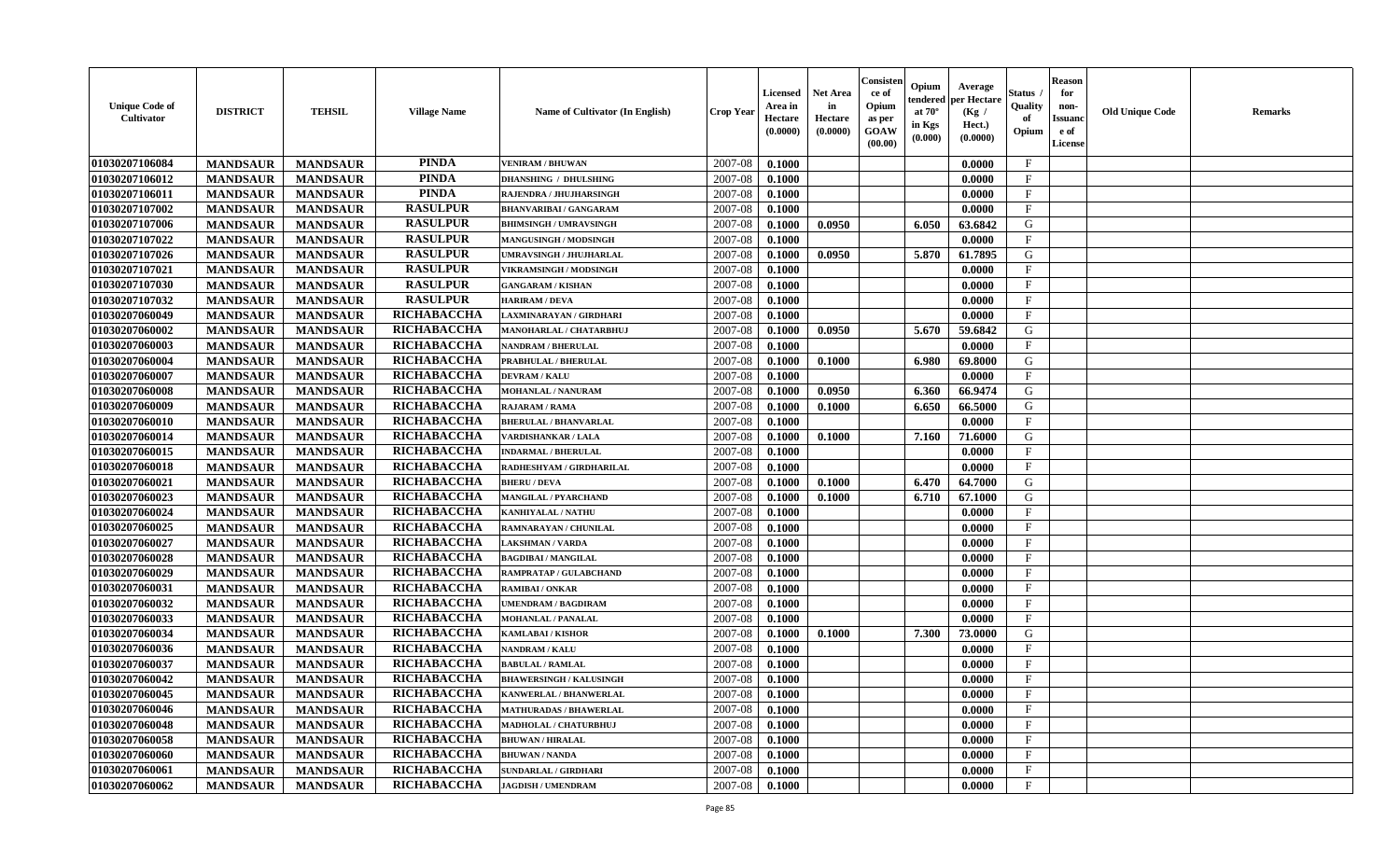| <b>Unique Code of</b><br>Cultivator | <b>DISTRICT</b> | <b>TEHSIL</b>   | <b>Village Name</b> | Name of Cultivator (In English)    | <b>Crop Year</b> | <b>Licensed</b><br>Area in<br>Hectare<br>(0.0000) | <b>Net Area</b><br>in<br>Hectare<br>(0.0000) | Consisten<br>ce of<br>Opium<br>as per<br><b>GOAW</b><br>(00.00) | Opium<br>endered<br>at $70^\circ$<br>in Kgs<br>(0.000) | Average<br>per Hectare<br>(Kg /<br>Hect.)<br>(0.0000) | <b>Status</b><br>Quality<br>of<br>Opium | <b>Reason</b><br>for<br>non-<br><b>Issuand</b><br>e of<br>License | <b>Old Unique Code</b> | <b>Remarks</b> |
|-------------------------------------|-----------------|-----------------|---------------------|------------------------------------|------------------|---------------------------------------------------|----------------------------------------------|-----------------------------------------------------------------|--------------------------------------------------------|-------------------------------------------------------|-----------------------------------------|-------------------------------------------------------------------|------------------------|----------------|
| 01030207060064                      | <b>MANDSAUR</b> | <b>MANDSAUR</b> | <b>RICHABACCHA</b>  | <b>MANGIALAL / BAGDIRAM CHAMAR</b> | 2007-08          | 0.1000                                            |                                              |                                                                 |                                                        | 0.0000                                                | $\mathbf{F}$                            |                                                                   |                        |                |
| 01030207060067                      | <b>MANDSAUR</b> | <b>MANDSAUR</b> | RICHABACCHA         | MANGILAL / BAGDIRAM BHAMI          | 2007-08          | 0.1000                                            | 0.0950                                       |                                                                 | 5.650                                                  | 59.4737                                               | G                                       |                                                                   |                        |                |
| 01030207060068                      | <b>MANDSAUR</b> | <b>MANDSAUR</b> | RICHABACCHA         | <b>BHAWERLAL / BAGDIRAM</b>        | 2007-08          | 0.1000                                            |                                              |                                                                 |                                                        | 0.0000                                                | $\mathbf{F}$                            |                                                                   |                        |                |
| 01030207060070                      | <b>MANDSAUR</b> | <b>MANDSAUR</b> | RICHABACCHA         | <b>CHANDERSINGH / PARWATSINGH</b>  | 2007-08          | 0.1000                                            |                                              |                                                                 |                                                        | 0.0000                                                | $\mathbf{F}$                            |                                                                   |                        |                |
| 01030207060076                      | <b>MANDSAUR</b> | <b>MANDSAUR</b> | RICHABACCHA         | PRABHULAL / GIRDHARI               | 2007-08          | 0.1000                                            |                                              |                                                                 |                                                        | 0.0000                                                | $\mathbf{F}$                            |                                                                   |                        |                |
| 01030207060077                      | <b>MANDSAUR</b> | <b>MANDSAUR</b> | RICHABACCHA         | <b>DEVILAL / RAMLAL</b>            | 2007-08          | 0.1000                                            |                                              |                                                                 |                                                        | 0.0000                                                | $\mathbf{F}$                            |                                                                   |                        |                |
| 01030207060079                      | <b>MANDSAUR</b> | <b>MANDSAUR</b> | RICHABACCHA         | <b>KELASH / MANGILAL</b>           | 2007-08          | 0.1000                                            | 0.0950                                       |                                                                 | 6.000                                                  | 63.1579                                               | ${\bf G}$                               |                                                                   |                        |                |
| 01030207060080                      | <b>MANDSAUR</b> | <b>MANDSAUR</b> | RICHABACCHA         | SHANKERLAL / MANGILAL              | 2007-08          | 0.1000                                            |                                              |                                                                 |                                                        | 0.0000                                                | $\mathbf{F}$                            |                                                                   |                        |                |
| 01030207060083                      | <b>MANDSAUR</b> | <b>MANDSAUR</b> | RICHABACCHA         | VINOD / INDERMAL                   | 2007-08          | 0.1000                                            | 0.1000                                       |                                                                 | 6.700                                                  | 67.0000                                               | G                                       |                                                                   |                        |                |
| 01030207060084                      | <b>MANDSAUR</b> | <b>MANDSAUR</b> | RICHABACCHA         | SHIVNARAYAN / NANDRAM              | 2007-08          | 0.1000                                            |                                              |                                                                 |                                                        | 0.0000                                                | $\mathbf F$                             |                                                                   |                        |                |
| 01030207060085                      | <b>MANDSAUR</b> | <b>MANDSAUR</b> | <b>RICHABACCHA</b>  | <b>DASRATH / PRABHULAL</b>         | 2007-08          | 0.1000                                            | 0.1000                                       |                                                                 | 7.180                                                  | 71.8000                                               | G                                       |                                                                   |                        |                |
| 01030207060086                      | <b>MANDSAUR</b> | <b>MANDSAUR</b> | RICHABACCHA         | <b>BHAGIRATH / PRABHULAL</b>       | 2007-08          | 0.1000                                            | 0.1000                                       |                                                                 | 7.240                                                  | 72.4000                                               | G                                       |                                                                   |                        |                |
| 01030207060092                      | <b>MANDSAUR</b> | <b>MANDSAUR</b> | RICHABACCHA         | <b>RAMESHWER / NANURAM</b>         | 2007-08          | 0.1000                                            |                                              |                                                                 |                                                        | 0.0000                                                | $\mathbf{F}$                            |                                                                   |                        |                |
| 01030207060093                      | <b>MANDSAUR</b> | <b>MANDSAUR</b> | RICHABACCHA         | <b>SHANKERLAL / DEVRAM</b>         | 2007-08          | 0.1000                                            |                                              |                                                                 |                                                        | 0.0000                                                | $\mathbf{F}$                            |                                                                   |                        |                |
| 01030207060094                      | <b>MANDSAUR</b> | <b>MANDSAUR</b> | RICHABACCHA         | <b>GOPAL / RAMPRATAP</b>           | 2007-08          | 0.1000                                            |                                              |                                                                 |                                                        | 0.0000                                                | F                                       |                                                                   |                        |                |
| 01030207060056                      | <b>MANDSAUR</b> | <b>MANDSAUR</b> | RICHABACCHA         | HAJARIBAI / HIRALAL                | 2007-08          | 0.1000                                            |                                              |                                                                 |                                                        | 0.0000                                                | $\mathbf{F}$                            |                                                                   |                        |                |
| 01030207060012                      | <b>MANDSAUR</b> | <b>MANDSAUR</b> | RICHABACCHA         | KAMLABAI / RATANLAL                | 2007-08          | 0.1000                                            |                                              |                                                                 |                                                        | 0.0000                                                | $\mathbf{F}$                            |                                                                   |                        |                |
| 01030207060019                      | <b>MANDSAUR</b> | <b>MANDSAUR</b> | RICHABACCHA         | NIRBHAYRAM / RAMLAL                | 2007-08          | 0.1000                                            |                                              |                                                                 |                                                        | 0.0000                                                | $\mathbf F$                             |                                                                   |                        |                |
| 01030207060091                      | <b>MANDSAUR</b> | <b>MANDSAUR</b> | RICHABACCHA         | RAMNARAYAN / MANGILAL              | 2007-08          | 0.1000                                            |                                              |                                                                 |                                                        | 0.0000                                                | $\mathbf{F}$                            |                                                                   |                        |                |
| 01030207060087                      | <b>MANDSAUR</b> | <b>MANDSAUR</b> | RICHABACCHA         | PRABHULAL / HIRALAL                | 2007-08          | 0.1000                                            |                                              |                                                                 |                                                        | 0.0000                                                | $\mathbf{F}$                            |                                                                   |                        |                |
| 01030207060016                      | <b>MANDSAUR</b> | <b>MANDSAUR</b> | RICHABACCHA         | <b>UDAYRAM / PANALAL</b>           | 2007-08          | 0.1000                                            |                                              |                                                                 |                                                        | 0.0000                                                | $\mathbf{F}$                            |                                                                   |                        |                |
| 01030207060017                      | <b>MANDSAUR</b> | <b>MANDSAUR</b> | RICHABACCHA         | <b>ISHWERLAL / BHANWERLAL</b>      | 2007-08          | 0.1000                                            |                                              |                                                                 |                                                        | 0.0000                                                | $\mathbf{F}$                            |                                                                   |                        |                |
| 01030207060043                      | <b>MANDSAUR</b> |                 | RICHABACCHA         |                                    |                  |                                                   |                                              |                                                                 |                                                        | 0.0000                                                | $\mathbf{F}$                            |                                                                   |                        |                |
|                                     |                 | <b>MANDSAUR</b> |                     | <b>BALU / NANURAM</b>              | 2007-08          | 0.1000                                            |                                              |                                                                 |                                                        |                                                       |                                         |                                                                   |                        |                |
| 01030207060082                      | <b>MANDSAUR</b> | <b>MANDSAUR</b> | RICHABACCHA         | <b>MANGILAL / RAMLAL</b>           | 2007-08          | 0.1000                                            | 0.0650                                       |                                                                 | 4.560                                                  | 70.1538                                               | G                                       |                                                                   |                        |                |
| 01030207060099                      | <b>MANDSAUR</b> | <b>MANDSAUR</b> | RICHABACCHA         | <b>BHUVAN / BHAGIRATH</b>          | 2007-08          | 0.1000                                            | 0.1000                                       |                                                                 | 7.220                                                  | 72.2000                                               | G                                       |                                                                   |                        |                |
| 01030207060100                      | <b>MANDSAUR</b> | <b>MANDSAUR</b> | RICHABACCHA         | <b>ONKAR / SHIVLAL</b>             | 2007-08          | 0.1000                                            | 0.1000                                       |                                                                 | 5.570                                                  | 55.7000                                               | G                                       | 04                                                                |                        |                |
| 01030207060102                      | <b>MANDSAUR</b> | <b>MANDSAUR</b> | RICHABACCHA         | SATAYNARAYAN / HARIRAM             | 2007-08          | 0.1000                                            |                                              |                                                                 |                                                        | 0.0000                                                | $\mathbf{F}$                            |                                                                   |                        |                |
| 01030207060107                      | <b>MANDSAUR</b> | <b>MANDSAUR</b> | RICHABACCHA         | <b>MOHAN / DHURA</b>               | 2007-08          | 0.1000                                            |                                              |                                                                 |                                                        | 0.0000                                                | $\mathbf{F}$                            |                                                                   |                        |                |
| 01030207060108                      | <b>MANDSAUR</b> | <b>MANDSAUR</b> | RICHABACCHA         | <b>GANGABAI / MULCHANDRA</b>       | 2007-08          | 0.1000                                            | 0.0950                                       |                                                                 | 6.220                                                  | 65.4737                                               | G                                       |                                                                   |                        |                |
| 01030207060109                      | <b>MANDSAUR</b> | <b>MANDSAUR</b> | RICHABACCHA         | <b>RAMESHWER / LAXMAN</b>          | 2007-08          | 0.1000                                            |                                              |                                                                 |                                                        | 0.0000                                                | $\mathbf{F}$                            |                                                                   |                        |                |
| 01030207060110                      | <b>MANDSAUR</b> | <b>MANDSAUR</b> | RICHABACCHA         | SHANKARLAL / LAKSHMAN              | 2007-08          | 0.1000                                            | 0.1000                                       |                                                                 | 6.700                                                  | 67.0000                                               | ${\bf G}$                               |                                                                   | 01030207056029         |                |
| 01030207109001                      | <b>MANDSAUR</b> | <b>MANDSAUR</b> | <b>SETKHEDI</b>     | <b>BANSHILAL / MANGILAL</b>        | 2007-08          | 0.1000                                            |                                              |                                                                 |                                                        | 0.0000                                                | $_{\rm F}$                              |                                                                   |                        |                |
| 01030207109002                      | <b>MANDSAUR</b> | <b>MANDSAUR</b> | <b>SETKHEDI</b>     | DASRATHLAL / MANGILAL              | 2007-08          | 0.1000                                            |                                              |                                                                 |                                                        | 0.0000                                                | $\mathbf{F}$                            |                                                                   |                        |                |
| 01030207109003                      | <b>MANDSAUR</b> | <b>MANDSAUR</b> | <b>SETKHEDI</b>     | NAGULAL / KANIRAM                  | 2007-08          | 0.1000                                            |                                              |                                                                 |                                                        | 0.0000                                                | $\mathbf F$                             |                                                                   |                        |                |
| 01030207109007                      | <b>MANDSAUR</b> | <b>MANDSAUR</b> | <b>SETKHEDI</b>     | <b>IMRAN KHA / IDRISH KHA</b>      | 2007-08          | 0.1000                                            | 0.0950                                       |                                                                 | 5.640                                                  | 59.3684                                               | G                                       |                                                                   |                        |                |
| 01030207109008                      | <b>MANDSAUR</b> | <b>MANDSAUR</b> | <b>SETKHEDI</b>     | <b>OMPRAKASH / VERDICHAND</b>      | 2007-08          | 0.1000                                            |                                              |                                                                 |                                                        | 0.0000                                                | $\mathbf{F}$                            |                                                                   |                        |                |
| 01030207109009                      | <b>MANDSAUR</b> | <b>MANDSAUR</b> | <b>SETKHEDI</b>     | <b>OMPRAKASH / BHAGWATILAL</b>     | 2007-08          | 0.1000                                            |                                              |                                                                 |                                                        | 0.0000                                                | $\mathbf{F}$                            |                                                                   |                        |                |
| 01030207109010                      | <b>MANDSAUR</b> | <b>MANDSAUR</b> | <b>SETKHEDI</b>     | <b>GOPAL / MANGILAL</b>            | 2007-08          | 0.1000                                            |                                              |                                                                 |                                                        | 0.0000                                                | $\mathbf{F}$                            |                                                                   |                        |                |
| 01030207109014                      | <b>MANDSAUR</b> | <b>MANDSAUR</b> | <b>SETKHEDI</b>     | RADHESHYAM / AMRITLAL              | 2007-08          | 0.1000                                            |                                              |                                                                 |                                                        | 0.0000                                                | $\mathbf{F}$                            |                                                                   |                        |                |
| 01030207109011                      | <b>MANDSAUR</b> | <b>MANDSAUR</b> | <b>SETKHEDI</b>     | <b>GULABCHAND / CHATURBHUJ</b>     | 2007-08          | 0.1000                                            |                                              |                                                                 |                                                        | 0.0000                                                | $\mathbf{F}$                            |                                                                   |                        |                |
| 01030207109021                      | <b>MANDSAUR</b> | <b>MANDSAUR</b> | <b>SETKHEDI</b>     | <b>RAMLAL / TULSIRAM</b>           | 2007-08          | 0.1000                                            |                                              |                                                                 |                                                        | 0.0000                                                | $\mathbf{F}$                            |                                                                   |                        |                |
| 01030207109022                      | <b>MANDSAUR</b> | <b>MANDSAUR</b> | <b>SETKHEDI</b>     | <b>BADRILAL / DOLATRAM</b>         | 2007-08          | 0.1000                                            | 0.1000                                       |                                                                 | 5.850                                                  | 58.5000                                               | G                                       |                                                                   |                        |                |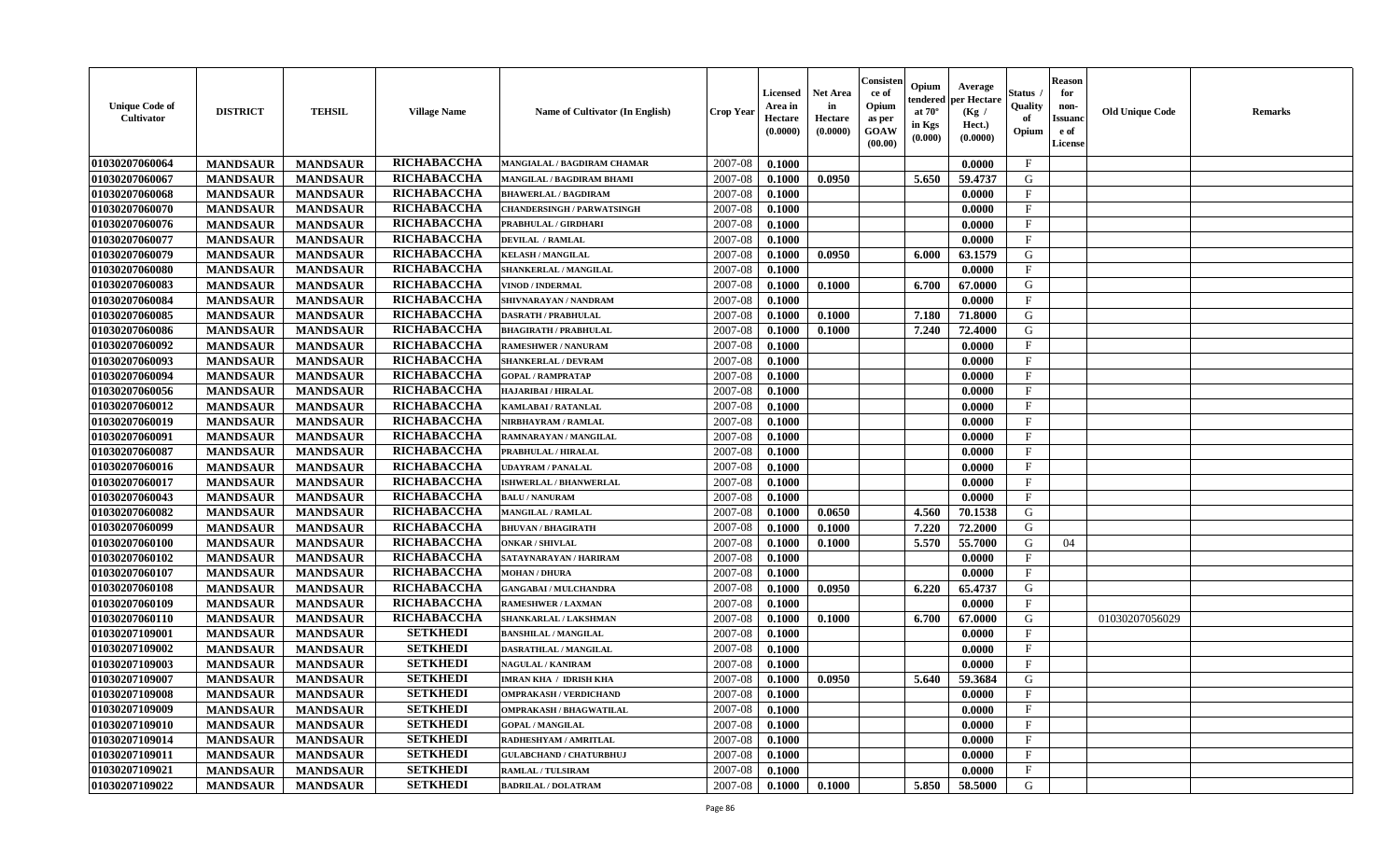| <b>Unique Code of</b><br>Cultivator | <b>DISTRICT</b> | <b>TEHSIL</b>   | <b>Village Name</b> | Name of Cultivator (In English)  | <b>Crop Year</b> | <b>Licensed</b><br>Area in<br>Hectare<br>(0.0000) | <b>Net Area</b><br>in<br>Hectare<br>(0.0000) | Consisten<br>ce of<br>Opium<br>as per<br>GOAW<br>(00.00) | Opium<br>tendered<br>at $70^\circ$<br>in Kgs<br>$(\mathbf{0.000})$ | Average<br>per Hectare<br>(Kg /<br>Hect.)<br>(0.0000) | Status<br>Quality<br>of<br>Opium | <b>Reason</b><br>for<br>non-<br><b>Issuand</b><br>e of<br>License | <b>Old Unique Code</b> | <b>Remarks</b>      |
|-------------------------------------|-----------------|-----------------|---------------------|----------------------------------|------------------|---------------------------------------------------|----------------------------------------------|----------------------------------------------------------|--------------------------------------------------------------------|-------------------------------------------------------|----------------------------------|-------------------------------------------------------------------|------------------------|---------------------|
| 01030207109023                      | <b>MANDSAUR</b> | <b>MANDSAUR</b> | <b>SETKHEDI</b>     | VARDICHANDRA / HIRALAL           | 2007-08          | 0.1000                                            |                                              |                                                          |                                                                    | 0.0000                                                | $\mathbf{F}$                     |                                                                   |                        |                     |
| 01030207109024                      | <b>MANDSAUR</b> | <b>MANDSAUR</b> | <b>SETKHEDI</b>     | <b>GOVINDRAM / KISHAN</b>        | 2007-08          | 0.1000                                            |                                              |                                                          |                                                                    | 0.0000                                                | $\mathbf{F}$                     |                                                                   |                        |                     |
| 01030207109025                      | <b>MANDSAUR</b> | <b>MANDSAUR</b> | <b>SETKHEDI</b>     | <b>JANIBAI/KARU</b>              | 2007-08          | 0.1000                                            |                                              |                                                          |                                                                    | 0.0000                                                | F                                |                                                                   |                        |                     |
| 01030207109027                      | <b>MANDSAUR</b> | <b>MANDSAUR</b> | <b>SETKHEDI</b>     | MANGILAL / GANESHRAM             | 2007-08          | 0.1000                                            |                                              |                                                          |                                                                    | 0.0000                                                | $\mathbf{F}$                     |                                                                   |                        |                     |
| 01030207109029                      | <b>MANDSAUR</b> | <b>MANDSAUR</b> | <b>SETKHEDI</b>     | <b>MANGU / KISHAN</b>            | 2007-08          | 0.1000                                            |                                              |                                                          |                                                                    | 0.0000                                                | $\mathbf{F}$                     |                                                                   |                        |                     |
| 01030207109032                      | <b>MANDSAUR</b> | <b>MANDSAUR</b> | <b>SETKHEDI</b>     | KACHANBAI / BHANWERLAL           | 2007-08          | 0.1000                                            | 0.1000                                       |                                                          | 5.820                                                              | 58.2000                                               | G                                |                                                                   |                        |                     |
| 01030207109033                      | <b>MANDSAUR</b> | <b>MANDSAUR</b> | <b>SETKHEDI</b>     | <b>BHAGWATILAL / GANESHRAM</b>   | 2007-08          | 0.1000                                            |                                              |                                                          |                                                                    | 0.0000                                                | $\mathbf{F}$                     |                                                                   |                        |                     |
| 01030207109036                      | <b>MANDSAUR</b> | <b>MANDSAUR</b> | <b>SETKHEDI</b>     | <b>BHERULAL / KANIRAM</b>        | 2007-08          | 0.1000                                            |                                              |                                                          |                                                                    | 0.0000                                                | $\mathbf{F}$                     |                                                                   |                        |                     |
| 01030207109041                      | <b>MANDSAUR</b> | <b>MANDSAUR</b> | <b>SETKHEDI</b>     | <b>DEVIBAI/RATANLAL</b>          | 2007-08          | 0.1000                                            |                                              |                                                          |                                                                    | 0.0000                                                | $\mathbf{F}$                     |                                                                   |                        |                     |
| 01030207109043                      | <b>MANDSAUR</b> | <b>MANDSAUR</b> | <b>SETKHEDI</b>     | <b>BHERULAL / AMERCHAND</b>      | 2007-08          | 0.1000                                            |                                              |                                                          |                                                                    | 0.0000                                                | $_{\rm F}$                       |                                                                   |                        |                     |
| 01030207109051                      | <b>MANDSAUR</b> | <b>MANDSAUR</b> | <b>SETKHEDI</b>     | NANDRAM / RAMA                   | 2007-08          | 0.1000                                            |                                              |                                                          |                                                                    | 0.0000                                                | $\mathbf{F}$                     |                                                                   |                        |                     |
| 01030207109015                      | <b>MANDSAUR</b> | <b>MANDSAUR</b> | <b>SETKHEDI</b>     | SHYAMLAL / BADRILAL              | 2007-08          | 0.1000                                            |                                              |                                                          |                                                                    | 0.0000                                                | $\mathbf{F}$                     |                                                                   |                        |                     |
| 01030207109040                      | <b>MANDSAUR</b> | <b>MANDSAUR</b> | <b>SETKHEDI</b>     | RAMIBAI / DOLATRAM               | 2007-08          | 0.1000                                            | 0.0900                                       |                                                          | 5.900                                                              | 65.5556                                               | G                                |                                                                   |                        | TRANSFER/KAYAMKHEDA |
| 01030207109054                      | <b>MANDSAUR</b> | <b>MANDSAUR</b> | <b>SETKHEDI</b>     | <b>BADRILAL / KESHURAM</b>       | 2007-08          | 0.1000                                            |                                              |                                                          |                                                                    | 0.0000                                                | $\mathbf F$                      |                                                                   |                        |                     |
| 01030207109055                      | <b>MANDSAUR</b> | <b>MANDSAUR</b> | <b>SETKHEDI</b>     | <b>UDEYRAM / KACHRU</b>          | 2007-08          | 0.1000                                            |                                              |                                                          |                                                                    | 0.0000                                                | $\mathbf{F}$                     |                                                                   |                        |                     |
| 01030207109056                      | <b>MANDSAUR</b> | <b>MANDSAUR</b> | <b>SETKHEDI</b>     | <b>NANDLAL / SITARAM</b>         | 2007-08          | 0.1000                                            |                                              |                                                          |                                                                    | 0.0000                                                | $\mathbf{F}$                     |                                                                   |                        |                     |
| 01030207109046                      | <b>MANDSAUR</b> | <b>MANDSAUR</b> | <b>SETKHEDI</b>     | <b>GANESHRAM / BABRU</b>         | 2007-08          | 0.1000                                            |                                              |                                                          |                                                                    | 0.0000                                                | $\mathbf{F}$                     |                                                                   |                        |                     |
| 01030207112006                      | <b>MANDSAUR</b> | <b>MANDSAUR</b> | <b>TAKARDA</b>      | <b>KARUSINGH / FATESINGH</b>     | 2007-08          | 0.1000                                            | 0.0950                                       |                                                          | 6.350                                                              | 66.8421                                               | G                                |                                                                   |                        |                     |
| 01030207112007                      | <b>MANDSAUR</b> | <b>MANDSAUR</b> | <b>TAKARDA</b>      | <b>KESHURAM / ONKAR</b>          | 2007-08          | 0.1000                                            | 0.0400                                       |                                                          | 2.760                                                              | 69.0000                                               | G                                |                                                                   |                        |                     |
| 01030207112010                      | <b>MANDSAUR</b> | <b>MANDSAUR</b> | <b>TAKARDA</b>      | <b>BALWANTSINGH / FATESINGH</b>  | 2007-08          | 0.1000                                            | 0.0950                                       |                                                          | 7.430                                                              | 78.2105                                               | G                                |                                                                   |                        |                     |
| 01030207112011                      | <b>MANDSAUR</b> | <b>MANDSAUR</b> | <b>TAKARDA</b>      | RAMPRASAD / JHUJHARLAL           | 2007-08          | 0.1000                                            | 0.0500                                       |                                                          | 3.530                                                              | 70.6000                                               | G                                |                                                                   |                        |                     |
| 01030207112016                      | <b>MANDSAUR</b> | <b>MANDSAUR</b> | <b>TAKARDA</b>      | RAMKUNVAR / SHANKARSINGH         | 2007-08          | 0.1000                                            |                                              |                                                          |                                                                    | 0.0000                                                | $\mathbf{F}$                     |                                                                   |                        |                     |
| 01030207112017                      | <b>MANDSAUR</b> | <b>MANDSAUR</b> | <b>TAKARDA</b>      | <b>SAJJANSINGH / BHADURSINGH</b> | 2007-08          | 0.1000                                            |                                              |                                                          |                                                                    | 0.0000                                                | $\mathbf{F}$                     |                                                                   |                        |                     |
| 01030207112019                      | <b>MANDSAUR</b> | <b>MANDSAUR</b> | <b>TAKARDA</b>      | <b>KASHIRAM / VARDA</b>          | 2007-08          | 0.1000                                            | 0.1000                                       |                                                          | 5.350                                                              | 53.5000                                               | G                                | 04                                                                |                        |                     |
| 01030207112023                      | <b>MANDSAUR</b> | <b>MANDSAUR</b> | <b>TAKARDA</b>      | <b>NAGU / MANNA</b>              | 2007-08          | 0.1000                                            |                                              |                                                          |                                                                    | 0.0000                                                | $\mathbf F$                      |                                                                   |                        |                     |
| 01030207112026                      | <b>MANDSAUR</b> | <b>MANDSAUR</b> | <b>TAKARDA</b>      | KAMLABAI / DHANNA                | 2007-08          | 0.1000                                            |                                              |                                                          |                                                                    | 0.0000                                                | $\mathbf{F}$                     |                                                                   |                        |                     |
| 01030207112027                      | <b>MANDSAUR</b> | <b>MANDSAUR</b> | <b>TAKARDA</b>      | <b>JUJHARLAL / NANURAM</b>       | 2007-08          | 0.1000                                            | 0.0950                                       |                                                          | 6.470                                                              | 68.1053                                               | G                                |                                                                   |                        |                     |
| 01030207112031                      | <b>MANDSAUR</b> | <b>MANDSAUR</b> | <b>TAKARDA</b>      | <b>BHOPALSINGH / DULESINGH</b>   | 2007-08          | 0.1000                                            | 0.1000                                       |                                                          | 7.070                                                              | 70.7000                                               | G                                |                                                                   |                        |                     |
| 01030207112032                      | <b>MANDSAUR</b> | <b>MANDSAUR</b> | <b>TAKARDA</b>      | <b>MADANSINGH / GANPATSINGH</b>  | 2007-08          | 0.1000                                            |                                              |                                                          |                                                                    | 0.0000                                                | $\mathbf{F}$                     |                                                                   |                        |                     |
| 01030207112036                      | <b>MANDSAUR</b> | <b>MANDSAUR</b> | <b>TAKARDA</b>      | <b>DHAPUBAI/RADHUDAS</b>         | 2007-08          | 0.1000                                            |                                              |                                                          |                                                                    | 0.0000                                                | $\mathbf{F}$                     |                                                                   |                        |                     |
| 01030207112001                      | <b>MANDSAUR</b> | <b>MANDSAUR</b> | <b>TAKARDA</b>      | <b>HIRALAL / MANGILAL</b>        | 2007-08          | 0.1000                                            |                                              |                                                          |                                                                    | 0.0000                                                | $_{\rm F}$                       |                                                                   |                        |                     |
| 01030207112009                      | <b>MANDSAUR</b> | <b>MANDSAUR</b> | <b>TAKARDA</b>      | <b>BADRILAL / KANHIYALAL</b>     | 2007-08          | 0.1000                                            | 0.0900                                       |                                                          | 6.200                                                              | 68.8889                                               | G                                |                                                                   |                        |                     |
| 01030207114004                      | <b>MANDSAUR</b> | <b>MANDSAUR</b> | <b>AKYA FATTU</b>   | HANSRAJ / KARU                   | 2007-08          | 0.1000                                            | 0.1000                                       |                                                          | 5.670                                                              | 56.7000                                               | G                                |                                                                   |                        |                     |
| 01030207114011                      | <b>MANDSAUR</b> | <b>MANDSAUR</b> | <b>AKYA FATTU</b>   | <b>MOHANLAL / RADHU</b>          | 2007-08          | 0.1000                                            |                                              |                                                          |                                                                    | 0.0000                                                | $\mathbf{F}$                     |                                                                   |                        | <b>NAME CHANGE</b>  |
| 01030207114024                      | <b>MANDSAUR</b> | <b>MANDSAUR</b> | <b>AKYA FATTU</b>   | SAJJANLALA / KISHANLAL           | 2007-08          | 0.1000                                            | 0.1050                                       |                                                          | 6.000                                                              | 57.1429                                               | G                                |                                                                   |                        |                     |
| 01030207114029                      | <b>MANDSAUR</b> | MANDSAUR        | <b>AKYA FATTU</b>   | <b>MOTILAL / SAVA JI</b>         |                  | $2007-08$ 0.1000                                  |                                              |                                                          |                                                                    | 0.0000                                                | F                                |                                                                   |                        |                     |
| 01030207114034                      | <b>MANDSAUR</b> | <b>MANDSAUR</b> | <b>AKYA FATTU</b>   | <b>BABULAL / UDA JI</b>          | 2007-08          | 0.1000                                            |                                              |                                                          |                                                                    | 0.0000                                                | $\mathbf{F}$                     |                                                                   |                        |                     |
| 01030207114038                      | <b>MANDSAUR</b> | <b>MANDSAUR</b> | <b>AKYA FATTU</b>   | PARASRAM / MOTILAL               | 2007-08          | 0.1000                                            |                                              |                                                          |                                                                    | 0.0000                                                | $\mathbf{F}$                     |                                                                   |                        |                     |
| 01030207114039                      | <b>MANDSAUR</b> | <b>MANDSAUR</b> | <b>AKYA FATTU</b>   | <b>RUKAMANIBAI / RUPSINGH</b>    | 2007-08          | 0.1000                                            | 0.1000                                       |                                                          | 5.580                                                              | 55.8000                                               | G                                | 04                                                                |                        |                     |
| 01030207114040                      | <b>MANDSAUR</b> | <b>MANDSAUR</b> | <b>AKYA FATTU</b>   | <b>RAJARAM / MOTILAL</b>         | 2007-08          | 0.1000                                            |                                              |                                                          |                                                                    | 0.0000                                                | $\mathbf{F}$                     |                                                                   |                        |                     |
| 01030207114046                      | <b>MANDSAUR</b> | <b>MANDSAUR</b> | <b>AKYA FATTU</b>   | VARDICHANDRA / KALU              | 2007-08          | 0.1000                                            | 0.0950                                       |                                                          | 2.830                                                              | 29.7895                                               | G                                | 04                                                                |                        |                     |
| 01030207114047                      | <b>MANDSAUR</b> | <b>MANDSAUR</b> | <b>AKYA FATTU</b>   | NIRBHAYRAM / KACHRU              | 2007-08          | 0.1000                                            | 0.1000                                       |                                                          | 6.040                                                              | 60.4000                                               | G                                |                                                                   |                        |                     |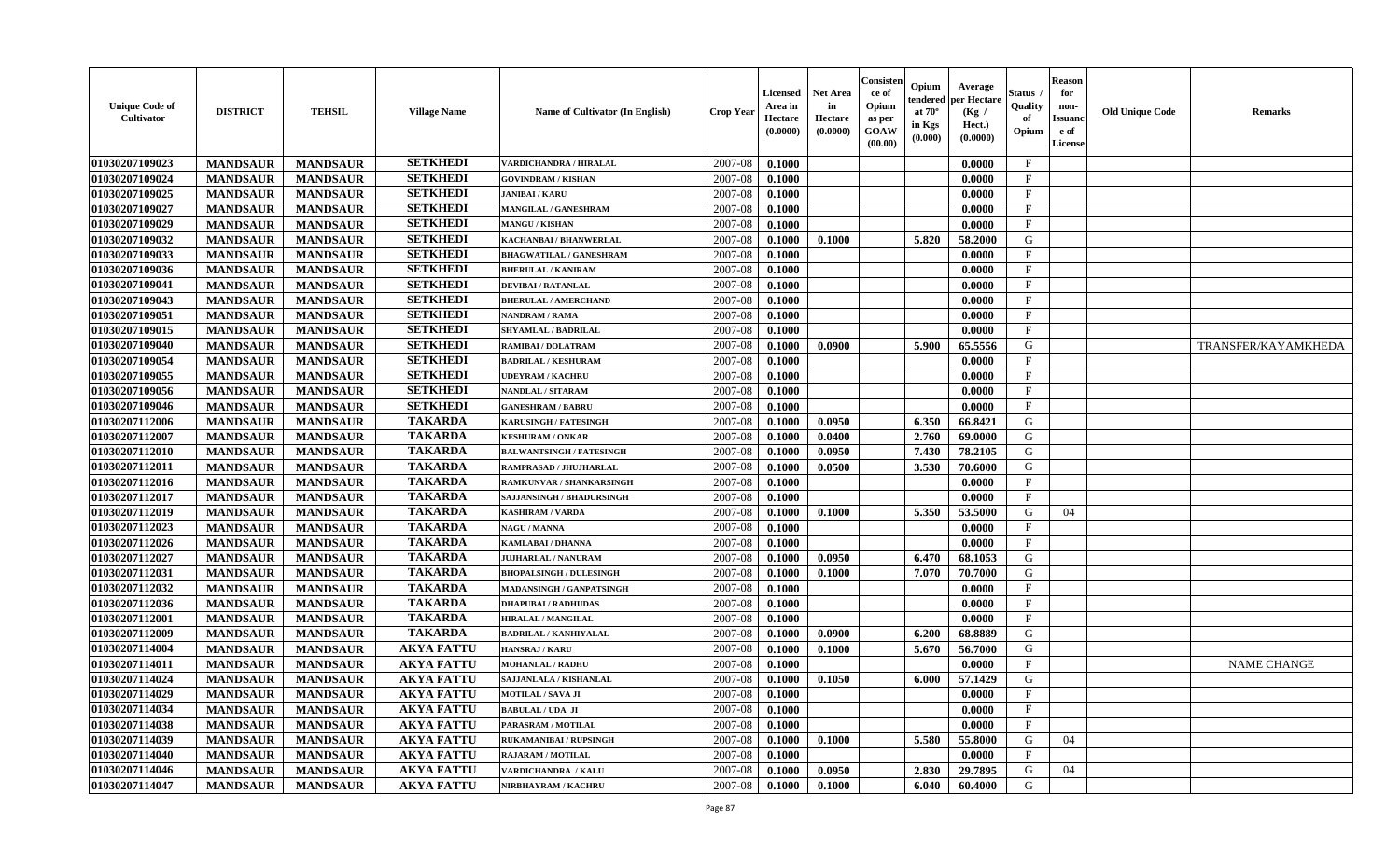| <b>Unique Code of</b><br>Cultivator | <b>DISTRICT</b> | <b>TEHSIL</b>   | <b>Village Name</b>  | <b>Name of Cultivator (In English)</b> | <b>Crop Year</b> | Licensed<br>Area in<br>Hectare<br>(0.0000) | <b>Net Area</b><br>in<br>Hectare<br>(0.0000) | Consister<br>ce of<br>Opium<br>as per<br><b>GOAW</b><br>(00.00) | Opium<br>tendered<br>at $70^{\circ}$<br>in Kgs<br>(0.000) | Average<br>per Hectare<br>(Kg /<br>Hect.)<br>(0.0000) | Status<br>Quality<br>of<br>Opium | <b>Reason</b><br>for<br>non-<br><b>Issuand</b><br>e of<br>License | <b>Old Unique Code</b> | <b>Remarks</b>                              |
|-------------------------------------|-----------------|-----------------|----------------------|----------------------------------------|------------------|--------------------------------------------|----------------------------------------------|-----------------------------------------------------------------|-----------------------------------------------------------|-------------------------------------------------------|----------------------------------|-------------------------------------------------------------------|------------------------|---------------------------------------------|
| 01030207114052                      | <b>MANDSAUR</b> | <b>MANDSAUR</b> | <b>AKYA FATTU</b>    | <b>GORDHAN / MAGAN JI</b>              | 2007-08          | 0.1000                                     |                                              |                                                                 |                                                           | 0.0000                                                | $\mathbf{F}$                     |                                                                   |                        |                                             |
| 01030207114056                      | <b>MANDSAUR</b> | <b>MANDSAUR</b> | <b>AKYA FATTU</b>    | <b>RADHIBAI / RAMLAL</b>               | 2007-08          | 0.1000                                     | 0.1000                                       |                                                                 | 6.090                                                     | 60.9000                                               | G                                |                                                                   |                        |                                             |
| 01030207114058                      | <b>MANDSAUR</b> | <b>MANDSAUR</b> | <b>AKYA FATTU</b>    | <b>JAGDISH / GIRDHARI</b>              | 2007-08          | 0.1000                                     | 0.1050                                       |                                                                 | 6.100                                                     | 58.0952                                               | G                                |                                                                   |                        |                                             |
| 01030207114069                      | <b>MANDSAUR</b> | <b>MANDSAUR</b> | <b>AKYA FATTU</b>    | <b>BAPULAL / SONA</b>                  | 2007-08          | 0.1000                                     |                                              |                                                                 |                                                           | 0.0000                                                | F                                |                                                                   |                        |                                             |
| 01030207114072                      | <b>MANDSAUR</b> | <b>MANDSAUR</b> | <b>AKYA FATTU</b>    | <b>BAPULAL / HIRA JI</b>               | 2007-08          | 0.1000                                     |                                              |                                                                 |                                                           | 0.0000                                                | F                                |                                                                   |                        |                                             |
| 01030207114073                      | <b>MANDSAUR</b> | <b>MANDSAUR</b> | <b>AKYA FATTU</b>    | <b>KISHOR / KARULAL</b>                | 2007-08          | 0.1000                                     |                                              |                                                                 |                                                           | 0.0000                                                | $\mathbf{F}$                     |                                                                   |                        |                                             |
| 01030207114075                      | <b>MANDSAUR</b> | <b>MANDSAUR</b> | <b>AKYA FATTU</b>    | <b>KANIRAM / HIRAJI</b>                | 2007-08          | 0.1000                                     |                                              |                                                                 |                                                           | 0.0000                                                | $\mathbf{F}$                     |                                                                   |                        |                                             |
| 01030207114076                      | <b>MANDSAUR</b> | <b>MANDSAUR</b> | <b>AKYA FATTU</b>    | <b>KARU / HIRA</b>                     | 2007-08          | 0.1000                                     |                                              |                                                                 |                                                           | 0.0000                                                | $\mathbf{F}$                     |                                                                   |                        |                                             |
| 01030207115001                      | <b>MANDSAUR</b> | <b>MANDSAUR</b> | <b>BADRI</b>         | <b>FARM INCHARGE</b>                   | 2007-08          | 1.0000                                     |                                              |                                                                 |                                                           | 0.0000                                                | G                                |                                                                   |                        | <b>EXPERIMENTAL</b>                         |
| 01030207115002                      | <b>MANDSAUR</b> | <b>MANDSAUR</b> | <b>BADRI</b>         | PROJECT INCHARGE                       | 2007-08          | 0.5000                                     | 0.1550                                       |                                                                 | 7.480                                                     | 48.2581                                               | G                                |                                                                   |                        | <b>EXPERIMENTAL</b>                         |
| 01030207116005                      | <b>MANDSAUR</b> | <b>MANDSAUR</b> | <b>BEHKHEDA</b>      | <b>BHARATSING / BHUVANSING</b>         | 2007-08          | 0.1000                                     |                                              |                                                                 |                                                           | 0.0000                                                | $\mathbf{F}$                     |                                                                   |                        |                                             |
| 01030207116001                      | <b>MANDSAUR</b> | <b>MANDSAUR</b> | <b>BEHKHEDA</b>      | <b>MAGNIRAM / KASHIRAM</b>             | 2007-08          | 0.1000                                     |                                              |                                                                 |                                                           | 0.0000                                                | $\mathbf{F}$                     |                                                                   |                        |                                             |
| 01030207116002                      | <b>MANDSAUR</b> | <b>MANDSAUR</b> | <b>BEHKHEDA</b>      | <b>RAMLAL / BHERULAL</b>               | 2007-08          | 0.1000                                     |                                              |                                                                 |                                                           | 0.0000                                                | $\mathbf{F}$                     |                                                                   |                        |                                             |
| 01030207116004                      | <b>MANDSAUR</b> | <b>MANDSAUR</b> | <b>BEHKHEDA</b>      | <b>AMBALAL / KALURAM</b>               | 2007-08          | 0.1000                                     |                                              |                                                                 |                                                           | 0.0000                                                | $\mathbf{F}$                     |                                                                   |                        |                                             |
| 01030207116006                      | <b>MANDSAUR</b> | <b>MANDSAUR</b> | <b>BEHKHEDA</b>      | RAMNARAYAN / GOBARALAL                 | 2007-08          | 0.1000                                     |                                              |                                                                 |                                                           | 0.0000                                                | $_{\rm F}$                       |                                                                   |                        | TRANSFER/SHUNTHI M-III                      |
| 01030207116011                      | <b>MANDSAUR</b> | <b>MANDSAUR</b> | <b>BEHKHEDA</b>      | NATHURAM / ONKARALAL                   | 2007-08          | 0.1000                                     |                                              |                                                                 |                                                           | 0.0000                                                | $\mathbf{F}$                     |                                                                   |                        | TRANSFER/SHUNTHI M-III                      |
| 01030207116012                      | <b>MANDSAUR</b> | <b>MANDSAUR</b> | <b>BEHKHEDA</b>      | MOHANBAI / BHAVARLAL                   | 2007-08          | 0.1000                                     |                                              |                                                                 |                                                           | 0.0000                                                | $\mathbf{F}$                     |                                                                   |                        |                                             |
| 01030207116015                      | <b>MANDSAUR</b> | <b>MANDSAUR</b> | <b>BEHKHEDA</b>      | <b>RAMNIVAS / RAMLAL</b>               | 2007-08          | 0.1000                                     |                                              |                                                                 |                                                           | 0.0000                                                | $\mathbf{F}$                     |                                                                   |                        |                                             |
| 01030207116032                      | <b>MANDSAUR</b> | <b>MANDSAUR</b> | <b>BEHKHEDA</b>      | SHUHAGBAI / NANDRAM                    | 2007-08          | 0.1000                                     | 0.1000                                       |                                                                 | 6.920                                                     | 69.2000                                               | G                                |                                                                   |                        |                                             |
| 01030207116040                      | <b>MANDSAUR</b> | <b>MANDSAUR</b> | <b>BEHKHEDA</b>      | <b>HARISING / RAMSING</b>              | 2007-08          | 0.1000                                     |                                              |                                                                 |                                                           | 0.0000                                                | $\mathbf{F}$                     |                                                                   |                        |                                             |
| 01030207116041                      | <b>MANDSAUR</b> | <b>MANDSAUR</b> | <b>BEHKHEDA</b>      | <b>KELASH D.P. / RAMSUKH</b>           | 2007-08          | 0.1000                                     |                                              |                                                                 |                                                           | 0.0000                                                | $\mathbf{F}$                     |                                                                   |                        |                                             |
| 01030207116043                      | <b>MANDSAUR</b> | <b>MANDSAUR</b> | <b>BEHKHEDA</b>      | <b>BAPULAL / BHUVANIRAM</b>            | 2007-08          | 0.1000                                     |                                              |                                                                 |                                                           | 0.0000                                                | $\mathbf{F}$                     |                                                                   |                        |                                             |
| 01030207116009                      | <b>MANDSAUR</b> | <b>MANDSAUR</b> | <b>BEHKHEDA</b>      | <b>MOHANKUVAR / RODSINGH</b>           | 2007-08          | 0.1000                                     |                                              |                                                                 |                                                           | 0.0000                                                | $\mathbf{F}$                     |                                                                   |                        |                                             |
| 01030207116017                      | <b>MANDSAUR</b> | <b>MANDSAUR</b> | <b>BEHKHEDA</b>      | MOHANBAI / UDAYRAM                     | 2007-08          | 0.1000                                     |                                              |                                                                 |                                                           | 0.0000                                                | $\mathbf{F}$                     |                                                                   |                        |                                             |
| 01030207006010                      | <b>MANDSAUR</b> | <b>MANDSAUR</b> | <b>BHUKHI ADHARI</b> | <b>BHUVANILAL / GIRDHARI</b>           | 2007-08          | 0.1000                                     |                                              |                                                                 |                                                           | 0.0000                                                | $\mathbf{F}$                     |                                                                   |                        | <b>TRANSFER/DHIKOLA</b>                     |
| 01030207006018                      | <b>MANDSAUR</b> | <b>MANDSAUR</b> | <b>BHUKHI ADHARI</b> | <b>DULICHANDRA / HIRALAL</b>           | 2007-08          | 0.1000                                     | 0.1000                                       |                                                                 | 5.340                                                     | 53.4000                                               | G                                | 04                                                                |                        |                                             |
| 01030207006021                      | <b>MANDSAUR</b> | <b>MANDSAUR</b> | <b>BHUKHI ADHARI</b> | <b>RAMSINGH / KASTURA</b>              | 2007-08          | 0.1000                                     |                                              |                                                                 |                                                           | 0.0000                                                | F                                |                                                                   |                        | TRANSFER/DAMDAM                             |
| 01030207006025                      | <b>MANDSAUR</b> | <b>MANDSAUR</b> | <b>BHUKHI ADHARI</b> | PRABHULAL / GOTAM                      | 2007-08          | 0.1000                                     | 0.0950                                       |                                                                 | 6.310                                                     | 66.4211                                               |                                  | 02                                                                |                        |                                             |
| 01030207006029                      | <b>MANDSAUR</b> | <b>MANDSAUR</b> | <b>BHUKHI ADHARI</b> | <b>NANDA / BHUVAN</b>                  | 2007-08          | 0.1000                                     |                                              |                                                                 |                                                           | 0.0000                                                | $\mathbf F$                      |                                                                   |                        | <b>NAME</b><br>CHANGE/TRANSFER/LALGH<br>ATI |
| 01030207006030                      | <b>MANDSAUR</b> | <b>MANDSAUR</b> | <b>BHUKHI ADHARI</b> | <b>GITABAI/MANGILAL</b>                | 2007-08          | 0.1000                                     |                                              |                                                                 |                                                           | 0.0000                                                | $\mathbf{F}$                     |                                                                   |                        | TRANSFER/BANSAKHEDI                         |
| 01030207006033                      | <b>MANDSAUR</b> | <b>MANDSAUR</b> | <b>BHUKHI ADHARI</b> | <b>SUNDARBAI / BHAGIRATH</b>           | 2007-08          | 0.1000                                     |                                              |                                                                 |                                                           | 0.0000                                                | $\mathbf{F}$                     |                                                                   |                        | TRANSFER/BANSAKHEDI                         |
| 01030207006050                      | <b>MANDSAUR</b> | <b>MANDSAUR</b> | <b>BHUKHI ADHARI</b> | NANDLAL / UDAYLAL                      | 2007-08          | 0.1000                                     | 0.1000                                       |                                                                 | 6.800                                                     | 68.0000                                               |                                  | 02                                                                |                        |                                             |
| 01030207119015                      | <b>MANDSAUR</b> | <b>MANDSAUR</b> | <b>CHIKLIYA</b>      | <b>RATANLAL / KACHARU</b>              | 2007-08          | 0.1000                                     |                                              |                                                                 |                                                           | 0.0000                                                | $\mathbf{F}$                     |                                                                   |                        |                                             |
| 01030207119001                      | <b>MANDSAUR</b> | <b>MANDSAUR</b> | <b>CHIKLIYA</b>      | <b>RAMESHCHAND / SHIVRAM</b>           | 2007-08          | 0.1000                                     | 0.1050                                       |                                                                 |                                                           | 6.020 57.3333                                         | G                                | 05                                                                |                        |                                             |
| 01030207119002                      | <b>MANDSAUR</b> | <b>MANDSAUR</b> | <b>CHIKLIYA</b>      | <b>MANSING / SHIVRAM</b>               | 2007-08          | 0.1000                                     | 0.1050                                       |                                                                 | 6.240                                                     | 59.4286                                               | G                                |                                                                   |                        |                                             |
| 01030207119003                      | <b>MANDSAUR</b> | <b>MANDSAUR</b> | <b>CHIKLIYA</b>      | <b>GOPAL / SHIVRAM</b>                 | 2007-08          | 0.1000                                     | 0.1000                                       |                                                                 | 5.800                                                     | 58.0000                                               | G                                | 05                                                                |                        |                                             |
| 01030207119007                      | <b>MANDSAUR</b> | <b>MANDSAUR</b> | <b>CHIKLIYA</b>      | <b>CHAGANLAL / BHAWARLAL</b>           | 2007-08          | 0.1000                                     |                                              |                                                                 |                                                           | 0.0000                                                | $\mathbf{F}$                     |                                                                   |                        |                                             |
| 01030207119008                      | <b>MANDSAUR</b> | <b>MANDSAUR</b> | <b>CHIKLIYA</b>      | RAMCHANDRAA / BHAVARLAL                | 2007-08          | 0.1000                                     |                                              |                                                                 |                                                           | 0.0000                                                | $\mathbf{F}$                     |                                                                   |                        |                                             |
| 01030207119010                      | <b>MANDSAUR</b> | <b>MANDSAUR</b> | <b>CHIKLIYA</b>      | <b>NODARAM / SUKHALAL</b>              | 2007-08          | 0.1000                                     |                                              |                                                                 |                                                           | 0.0000                                                | $\mathbf{F}$                     |                                                                   |                        |                                             |
| 01030207119011                      | <b>MANDSAUR</b> | <b>MANDSAUR</b> | <b>CHIKLIYA</b>      | PRABHULAL / RATANLAL                   | 2007-08          | $\boldsymbol{0.1000}$                      |                                              |                                                                 |                                                           | 0.0000                                                | $\mathbf{F}$                     |                                                                   |                        |                                             |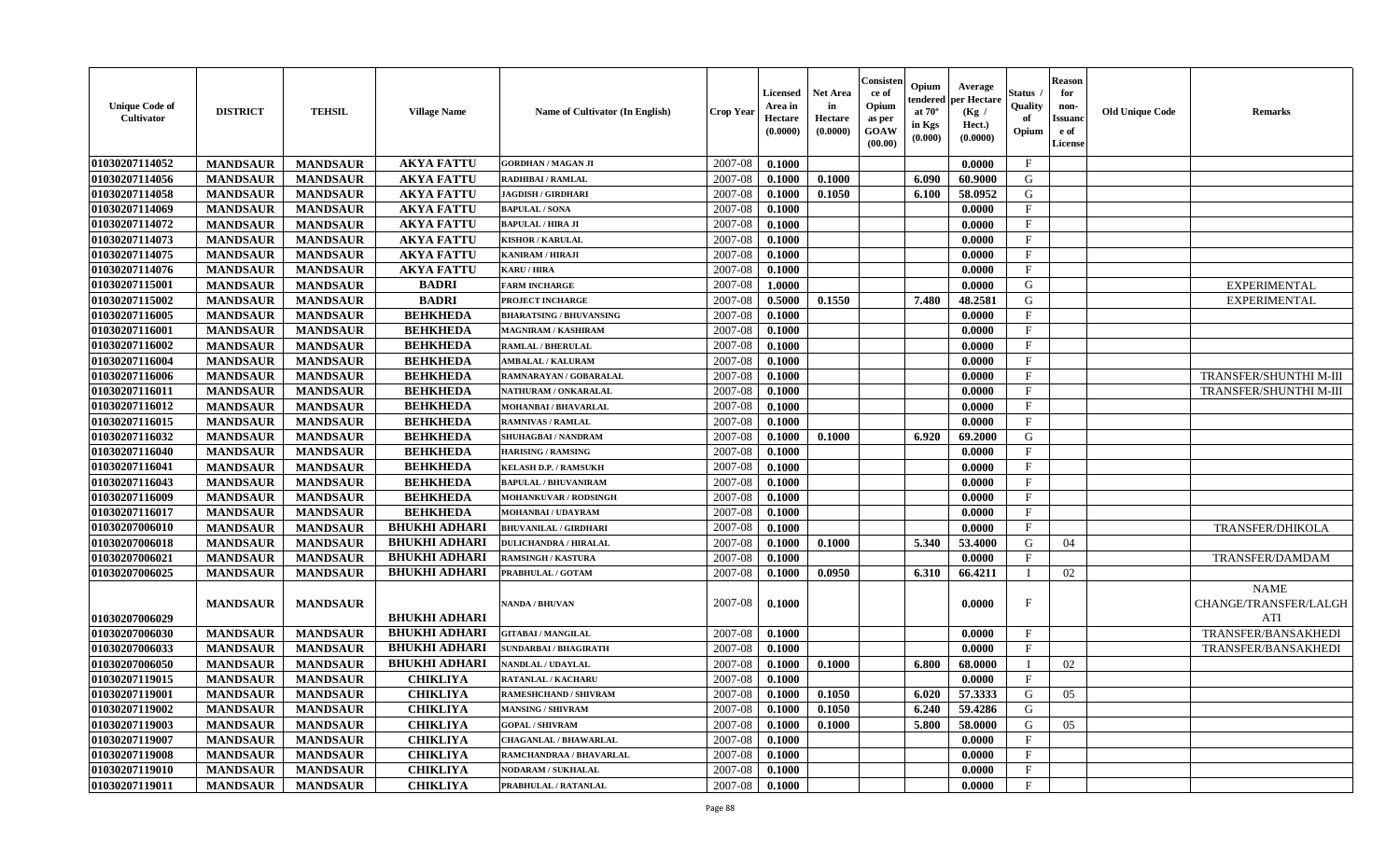| <b>Unique Code of</b><br><b>Cultivator</b> | <b>DISTRICT</b> | <b>TEHSIL</b>   | <b>Village Name</b> | Name of Cultivator (In English)  | <b>Crop Year</b> | <b>Licensed</b><br>Area in<br>Hectare<br>(0.0000) | <b>Net Area</b><br>in<br>Hectare<br>(0.0000) | Consister<br>ce of<br>Opium<br>as per<br><b>GOAW</b><br>(00.00) | Opium<br>endered<br>at $70^\circ$<br>in Kgs<br>(0.000) | Average<br>per Hectare<br>(Kg /<br>Hect.)<br>(0.0000) | Status<br>Quality<br>of<br>Opium | <b>Reason</b><br>for<br>non-<br><b>Issuand</b><br>e of<br><b>License</b> | <b>Old Unique Code</b> | <b>Remarks</b> |
|--------------------------------------------|-----------------|-----------------|---------------------|----------------------------------|------------------|---------------------------------------------------|----------------------------------------------|-----------------------------------------------------------------|--------------------------------------------------------|-------------------------------------------------------|----------------------------------|--------------------------------------------------------------------------|------------------------|----------------|
| 01030207119018                             | <b>MANDSAUR</b> | <b>MANDSAUR</b> | <b>CHIKLIYA</b>     | <b>DHAPUBAI/BHAVARLAL</b>        | 2007-08          | 0.1000                                            |                                              |                                                                 |                                                        | 0.0000                                                | $\mathbf{F}$                     |                                                                          |                        |                |
| 01030207119019                             | <b>MANDSAUR</b> | <b>MANDSAUR</b> | <b>CHIKLIYA</b>     | <b>MANGILAL / KANIRAM</b>        | 2007-08          | 0.1000                                            |                                              |                                                                 |                                                        | 0.0000                                                | $\mathbf F$                      |                                                                          |                        |                |
| 01030207120010                             | <b>MANDSAUR</b> | <b>MANDSAUR</b> | <b>DAMDAM</b>       | <b>JAVAHARLAL / KARULAL</b>      | 2007-08          | 0.1000                                            |                                              |                                                                 |                                                        | 0.0000                                                | $\mathbf{F}$                     |                                                                          |                        |                |
| 01030207120003                             | <b>MANDSAUR</b> | <b>MANDSAUR</b> | <b>DAMDAM</b>       | <b>MANGIBAI/NARAYAN</b>          | 2007-08          | 0.1000                                            |                                              |                                                                 |                                                        | 0.0000                                                | $\mathbf{F}$                     |                                                                          |                        |                |
| 01030207120019                             | <b>MANDSAUR</b> | <b>MANDSAUR</b> | <b>DAMDAM</b>       | <b>BABULAL / KAVARLAL</b>        | 2007-08          | 0.1000                                            |                                              |                                                                 |                                                        | 0.0000                                                | $\mathbf{F}$                     |                                                                          |                        |                |
| 01030207120026                             | <b>MANDSAUR</b> | <b>MANDSAUR</b> | <b>DAMDAM</b>       | PREAMCHAND / CHAMPALAL           | 2007-08          | 0.1000                                            |                                              |                                                                 |                                                        | 0.0000                                                | $_{\rm F}$                       |                                                                          |                        |                |
| 01030207120030                             | <b>MANDSAUR</b> | <b>MANDSAUR</b> | <b>DAMDAM</b>       | <b>LAKSHMAN / FAKIRCHAND</b>     | 2007-08          | 0.1000                                            |                                              |                                                                 |                                                        | 0.0000                                                | $\mathbf{F}$                     |                                                                          |                        |                |
| 01030207120033                             | <b>MANDSAUR</b> | <b>MANDSAUR</b> | <b>DAMDAM</b>       | <b>SUKHLAL / RATANLAL</b>        | 2007-08          | 0.1000                                            |                                              |                                                                 |                                                        | 0.0000                                                | $\mathbf{F}$                     |                                                                          |                        |                |
| 01030207120034                             | <b>MANDSAUR</b> | <b>MANDSAUR</b> | <b>DAMDAM</b>       | <b>BHAVARLAL / LAKSHMAN</b>      | 2007-08          | 0.1000                                            |                                              |                                                                 |                                                        | 0.0000                                                | $\mathbf{F}$                     |                                                                          |                        |                |
| 01030207120036                             | <b>MANDSAUR</b> | <b>MANDSAUR</b> | <b>DAMDAM</b>       | <b>BHERULAL / DEVA</b>           | 2007-08          | 0.1000                                            | 0.1000                                       |                                                                 | 6.670                                                  | 66.7000                                               | G                                |                                                                          |                        |                |
| 01030207120037                             | <b>MANDSAUR</b> | <b>MANDSAUR</b> | <b>DAMDAM</b>       | <b>TARABAI / BHAIRULAL</b>       | 2007-08          | 0.1000                                            |                                              |                                                                 |                                                        | 0.0000                                                | $\mathbf{F}$                     |                                                                          |                        |                |
| 01030207120038                             | <b>MANDSAUR</b> | <b>MANDSAUR</b> | <b>DAMDAM</b>       | TULASIBAI / KANVARALAL           | 2007-08          | 0.1000                                            |                                              |                                                                 |                                                        | 0.0000                                                | $\mathbf{F}$                     |                                                                          |                        |                |
| 01030207120042                             | <b>MANDSAUR</b> | <b>MANDSAUR</b> | <b>DAMDAM</b>       | HARLAL / KANA JI                 | 2007-08          | 0.1000                                            |                                              |                                                                 |                                                        | 0.0000                                                | $\mathbf{F}$                     |                                                                          |                        |                |
| 01030207120055                             | <b>MANDSAUR</b> | <b>MANDSAUR</b> | <b>DAMDAM</b>       | <b>BALU / GORA</b>               | 2007-08          | 0.1000                                            |                                              |                                                                 |                                                        | 0.0000                                                | $_{\rm F}$                       |                                                                          |                        |                |
| 01030207120057                             | <b>MANDSAUR</b> | <b>MANDSAUR</b> | <b>DAMDAM</b>       | <b>BHAIRULAL / RATANLAL</b>      | 2007-08          | 0.1000                                            | 0.1000                                       |                                                                 | 2.090                                                  | 20.9000                                               | G                                | 04                                                                       |                        |                |
| 01030207120066                             | <b>MANDSAUR</b> | <b>MANDSAUR</b> | <b>DAMDAM</b>       | <b>KAMAL / RAMLAL</b>            | 2007-08          | 0.1000                                            |                                              |                                                                 |                                                        | 0.0000                                                | $_{\rm F}$                       |                                                                          |                        |                |
| 01030207120075                             | <b>MANDSAUR</b> | <b>MANDSAUR</b> | <b>DAMDAM</b>       | <b>KACHRUSING / DULESING</b>     | 2007-08          | 0.1000                                            |                                              |                                                                 |                                                        | 0.0000                                                | $\mathbf{F}$                     |                                                                          |                        |                |
| 01030207120076                             | <b>MANDSAUR</b> | <b>MANDSAUR</b> | <b>DAMDAM</b>       | <b>SHANKARLAL / BAGDIRAM</b>     | 2007-08          | 0.1000                                            | 0.1000                                       |                                                                 | 5.170                                                  | 51.7000                                               | G                                | 04                                                                       |                        |                |
| 01030207120077                             | <b>MANDSAUR</b> | <b>MANDSAUR</b> | <b>DAMDAM</b>       | KANVERIEBAI / INDARAML           | 2007-08          | 0.1000                                            |                                              |                                                                 |                                                        | 0.0000                                                | $_{\rm F}$                       | 08                                                                       |                        |                |
| 01030207121079                             | <b>MANDSAUR</b> | <b>MANDSAUR</b> | <b>DIGAON MALI</b>  | <b>KISHANLAL / ONKARLAL</b>      | 2007-08          | 0.1000                                            |                                              |                                                                 |                                                        | 0.0000                                                | $\mathbf{F}$                     |                                                                          |                        |                |
| 01030207121001                             | <b>MANDSAUR</b> | <b>MANDSAUR</b> | <b>DIGAON MALI</b>  | RAGHUNATHSINGH / KISHANSINGH     | 2007-08          | 0.1000                                            |                                              |                                                                 |                                                        | 0.0000                                                | $\mathbf{F}$                     |                                                                          |                        |                |
| 01030207121002                             | <b>MANDSAUR</b> | <b>MANDSAUR</b> | <b>DIGAON MALI</b>  | <b>ONKARLAL / GOTAM</b>          | 2007-08          | 0.1000                                            | 0.0950                                       |                                                                 | 6.880                                                  | 72.4211                                               | G                                |                                                                          |                        |                |
| 01030207121003                             | <b>MANDSAUR</b> | <b>MANDSAUR</b> | <b>DIGAON MALI</b>  | <b>GOPAL / GOTAM</b>             | 2007-08          | 0.1000                                            | 0.0950                                       |                                                                 | 6.820                                                  | 71.7895                                               | G                                |                                                                          |                        |                |
| 01030207121004                             | <b>MANDSAUR</b> | <b>MANDSAUR</b> | <b>DIGAON MALI</b>  | <b>DEVILAL / PRABHULAL</b>       | 2007-08          | 0.1000                                            | 0.1000                                       |                                                                 | 6.580                                                  | 65.8000                                               |                                  | 02                                                                       |                        |                |
| 01030207121005                             | <b>MANDSAUR</b> | <b>MANDSAUR</b> | <b>DIGAON MALI</b>  | <b>GOPAL / KASHIRAM</b>          | 2007-08          | 0.1000                                            | 0.1000                                       |                                                                 | 7.060                                                  | 70.6000                                               | G                                |                                                                          |                        |                |
| 01030207121007                             | <b>MANDSAUR</b> | <b>MANDSAUR</b> | <b>DIGAON MALI</b>  | <b>SUGANBAI/BALU</b>             | 2007-08          | 0.1000                                            |                                              |                                                                 |                                                        | 0.0000                                                | $\mathbf{F}$                     |                                                                          |                        |                |
| 01030207121008                             | <b>MANDSAUR</b> | <b>MANDSAUR</b> | <b>DIGAON MALI</b>  | RAMESHVAR / GANESHARAM           | 2007-08          | 0.1000                                            |                                              |                                                                 |                                                        | 0.0000                                                | F                                |                                                                          |                        |                |
| 01030207121009                             | <b>MANDSAUR</b> | <b>MANDSAUR</b> | <b>DIGAON MALI</b>  | SITABAI / GANESHARAM             | 2007-08          | 0.1000                                            |                                              |                                                                 |                                                        | 0.0000                                                | $_{\rm F}$                       |                                                                          |                        |                |
| 01030207121014                             | <b>MANDSAUR</b> | <b>MANDSAUR</b> | <b>DIGAON MALI</b>  | <b>BHAGIRATH / HARIRAM</b>       | 2007-08          | 0.1000                                            |                                              |                                                                 |                                                        | 0.0000                                                | $\mathbf{F}$                     |                                                                          |                        |                |
| 01030207121018                             | <b>MANDSAUR</b> | <b>MANDSAUR</b> | <b>DIGAON MALI</b>  | <b>CHATURBHUJ / UDAKUMHR</b>     | 2007-08          | 0.1000                                            | 0.1000                                       |                                                                 | 6.750                                                  | 67.5000                                               | G                                |                                                                          |                        |                |
| 01030207121019                             | <b>MANDSAUR</b> | <b>MANDSAUR</b> | <b>DIGAON MALI</b>  | <b>BAGDIRAM / BHANA</b>          | 2007-08          | 0.1000                                            |                                              |                                                                 |                                                        | 0.0000                                                | F                                |                                                                          |                        |                |
| 01030207121021                             | <b>MANDSAUR</b> | <b>MANDSAUR</b> | <b>DIGAON MALI</b>  | <b>MANGU / BHUVAN</b>            | 2007-08          | 0.1000                                            |                                              |                                                                 |                                                        | 0.0000                                                | $\mathbf{F}$                     |                                                                          |                        |                |
| 01030207121028                             | <b>MANDSAUR</b> | <b>MANDSAUR</b> | <b>DIGAON MALI</b>  | SHANTILAL / KACHRU               | 2007-08          | 0.1000                                            | 0.0950                                       |                                                                 | 7.450                                                  | 78.4211                                               | G                                |                                                                          |                        |                |
| 01030207121032                             | <b>MANDSAUR</b> | <b>MANDSAUR</b> | <b>DIGAON MALI</b>  | <b>JIVANSINGH / SUNDARLAL</b>    | 2007-08          | 0.1000                                            |                                              |                                                                 |                                                        | 0.0000                                                | $\mathbf{F}$                     |                                                                          |                        |                |
| 01030207121034                             | <b>MANDSAUR</b> | <b>MANDSAUR</b> | <b>DIGAON MALI</b>  | <b>TARABAI/BADRILAL</b>          | 2007-08          | 0.1000                                            | 0.1000                                       |                                                                 | 6.180                                                  | 61.8000                                               | G                                |                                                                          |                        |                |
| 01030207121036                             | <b>MANDSAUR</b> | <b>MANDSAUR</b> | <b>DIGAON MALI</b>  | <b>RADHESHYAM / KACHRU</b>       | 2007-08          | 0.1000                                            |                                              |                                                                 |                                                        | 0.0000                                                | F                                |                                                                          |                        |                |
| 01030207121037                             | <b>MANDSAUR</b> | <b>MANDSAUR</b> | <b>DIGAON MALI</b>  | <b>AMRITRAJ / BAJERAM</b>        | 2007-08          | 0.1000                                            |                                              |                                                                 |                                                        | 0.0000                                                | $_{\rm F}$                       |                                                                          |                        |                |
| 01030207121040                             | <b>MANDSAUR</b> | <b>MANDSAUR</b> | <b>DIGAON MALI</b>  | <b>RANCHOR / BAJERAM</b>         | 2007-08          | 0.1000                                            |                                              |                                                                 |                                                        | 0.0000                                                | $\mathbf{F}$                     |                                                                          |                        |                |
| 01030207121041                             | <b>MANDSAUR</b> | <b>MANDSAUR</b> | <b>DIGAON MALI</b>  | PAVAN / BHUVAN                   | 2007-08          | 0.1000                                            |                                              |                                                                 |                                                        | 0.0000                                                | $\mathbf{F}$                     |                                                                          |                        |                |
| 01030207121042                             | <b>MANDSAUR</b> | <b>MANDSAUR</b> | <b>DIGAON MALI</b>  | <b>DURGASHANKER / PAYARCHAND</b> | 2007-08          | 0.1000                                            | 0.0950                                       |                                                                 | 6.320                                                  | 66.5263                                               | $\mathbf G$                      |                                                                          |                        |                |
| 01030207121045                             | <b>MANDSAUR</b> | <b>MANDSAUR</b> | <b>DIGAON MALI</b>  | <b>BHERULAL / DHANNA</b>         | 2007-08          | 0.1000                                            |                                              |                                                                 |                                                        | 0.0000                                                | $\mathbf{F}$                     |                                                                          |                        |                |
| 01030207121050                             | <b>MANDSAUR</b> | <b>MANDSAUR</b> | <b>DIGAON MALI</b>  | <b>GOVINDARAM / RUPA</b>         | 2007-08          | 0.1000                                            |                                              |                                                                 |                                                        | 0.0000                                                | $\mathbf{F}$                     |                                                                          |                        |                |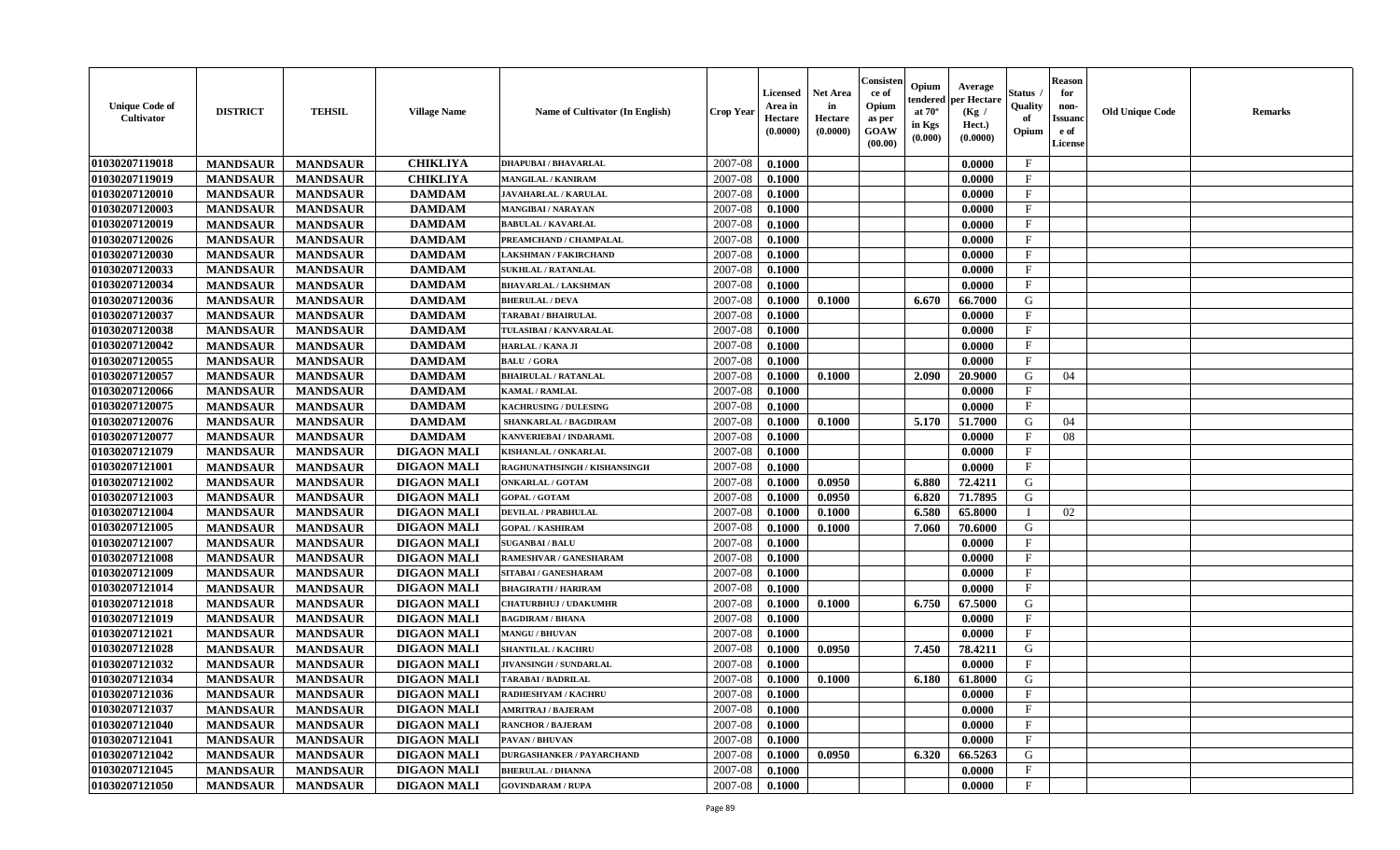| <b>Unique Code of</b><br><b>Cultivator</b> | <b>DISTRICT</b> | <b>TEHSIL</b>   | <b>Village Name</b> | Name of Cultivator (In English) | <b>Crop Year</b> | <b>Licensed</b><br>Area in<br>Hectare<br>(0.0000) | <b>Net Area</b><br>in<br>Hectare<br>(0.0000) | Consisteı<br>ce of<br>Opium<br>as per<br><b>GOAW</b><br>(00.00) | Opium<br>endered<br>at $70^\circ$<br>in Kgs<br>$(\mathbf{0.000})$ | Average<br>per Hectare<br>(Kg /<br>Hect.)<br>(0.0000) | Status<br>Quality<br>of<br>Opium | <b>Reason</b><br>for<br>non-<br>Issuan<br>e of<br>License | <b>Old Unique Code</b> | <b>Remarks</b> |
|--------------------------------------------|-----------------|-----------------|---------------------|---------------------------------|------------------|---------------------------------------------------|----------------------------------------------|-----------------------------------------------------------------|-------------------------------------------------------------------|-------------------------------------------------------|----------------------------------|-----------------------------------------------------------|------------------------|----------------|
| 01030207121052                             | <b>MANDSAUR</b> | <b>MANDSAUR</b> | <b>DIGAON MALI</b>  | <b>JAGDISH / NANURAM</b>        | 2007-08          | 0.1000                                            | 0.0950                                       |                                                                 | 6.050                                                             | 63.6842                                               | G                                |                                                           |                        |                |
| 01030207121053                             | <b>MANDSAUR</b> | <b>MANDSAUR</b> | <b>DIGAON MALI</b>  | RUGANATHASINGH / JAGADISH       | 2007-08          | 0.1000                                            | 0.1000                                       |                                                                 | 6.560                                                             | 65.6000                                               | G                                |                                                           |                        |                |
| 01030207121057                             | <b>MANDSAUR</b> | <b>MANDSAUR</b> | <b>DIGAON MALI</b>  | <b>JHUMMABAI / KACHARU</b>      | 2007-08          | 0.1000                                            |                                              |                                                                 |                                                                   | 0.0000                                                | $\mathbf{F}$                     |                                                           |                        |                |
| 01030207121062                             | <b>MANDSAUR</b> | <b>MANDSAUR</b> | <b>DIGAON MALI</b>  | LILABAI / BHAVARLAL             | 2007-08          | 0.1000                                            |                                              |                                                                 |                                                                   | 0.0000                                                | $\mathbf{F}$                     |                                                           |                        |                |
| 01030207121067                             | <b>MANDSAUR</b> | <b>MANDSAUR</b> | <b>DIGAON MALI</b>  | <b>RATANLAL / RUPA</b>          | 2007-08          | 0.1000                                            |                                              |                                                                 |                                                                   | 0.0000                                                | $_{\rm F}$                       |                                                           |                        |                |
| 01030207121068                             | <b>MANDSAUR</b> | <b>MANDSAUR</b> | <b>DIGAON MALI</b>  | <b>BAHADURSINGH / KACHRU</b>    | 2007-08          | 0.1000                                            |                                              |                                                                 |                                                                   | 0.0000                                                | $\mathbf{F}$                     |                                                           |                        |                |
| 01030207121073                             | <b>MANDSAUR</b> | <b>MANDSAUR</b> | <b>DIGAON MALI</b>  | SHANKARLAL / ONKARLAL           | 2007-08          | 0.1000                                            |                                              |                                                                 |                                                                   | 0.0000                                                | $\mathbf{F}$                     |                                                           |                        |                |
| 01030207121074                             | <b>MANDSAUR</b> | <b>MANDSAUR</b> | <b>DIGAON MALI</b>  | <b>GOPAL / D.P. KACHRU</b>      | 2007-08          | 0.1000                                            |                                              |                                                                 |                                                                   | 0.0000                                                | $\mathbf{F}$                     |                                                           |                        |                |
| 01030207121153                             | <b>MANDSAUR</b> | <b>MANDSAUR</b> | <b>DIGAON MALI</b>  | <b>BAGDIRAM / RATANLAL</b>      | 2007-08          | 0.1000                                            |                                              |                                                                 |                                                                   | 0.0000                                                | $_{\rm F}$                       |                                                           |                        |                |
| 01030207121077                             | <b>MANDSAUR</b> | <b>MANDSAUR</b> | <b>DIGAON MALI</b>  | <b>BHUVANDAS / UDAYRAM</b>      | 2007-08          | 0.1000                                            |                                              |                                                                 |                                                                   | 0.0000                                                | $_{\rm F}$                       |                                                           |                        |                |
| 01030207121078                             | <b>MANDSAUR</b> | <b>MANDSAUR</b> | <b>DIGAON MALI</b>  | KACHANBAI / MADANLAL            | 2007-08          | 0.1000                                            | 0.1000                                       |                                                                 | 6.670                                                             | 66.7000                                               | G                                |                                                           |                        |                |
| 01030207121080                             | <b>MANDSAUR</b> | <b>MANDSAUR</b> | <b>DIGAON MALI</b>  | <b>NANDLAL / HIRALAL</b>        | 2007-08          | 0.1000                                            |                                              |                                                                 |                                                                   | 0.0000                                                | $\mathbf{F}$                     |                                                           |                        |                |
| 01030207121082                             | <b>MANDSAUR</b> | <b>MANDSAUR</b> | <b>DIGAON MALI</b>  | KACHARULAL D.PU. AMAR JI        | 2007-08          | 0.1000                                            | 0.0950                                       |                                                                 | 7.030                                                             | 74.0000                                               | G                                |                                                           |                        |                |
| 01030207121083                             | <b>MANDSAUR</b> | <b>MANDSAUR</b> | <b>DIGAON MALI</b>  | AASUBAI / MOHAMMAD KHAN         | 2007-08          | 0.1000                                            |                                              |                                                                 |                                                                   | 0.0000                                                | $\mathbf{F}$                     |                                                           |                        |                |
| 01030207121085                             | <b>MANDSAUR</b> | <b>MANDSAUR</b> | <b>DIGAON MALI</b>  | DEVA / ONKAR GAYARI             | 2007-08          | 0.1000                                            | 0.0500                                       |                                                                 | 3.470                                                             | 69.4000                                               |                                  | 02                                                        |                        |                |
| 01030207121089                             | <b>MANDSAUR</b> | <b>MANDSAUR</b> | <b>DIGAON MALI</b>  | <b>LILABAI/DHANNA</b>           | 2007-08          | 0.1000                                            | 0.1000                                       |                                                                 | 6.980                                                             | 69.8000                                               | G                                | 01                                                        |                        |                |
| 01030207121090                             | <b>MANDSAUR</b> | <b>MANDSAUR</b> | <b>DIGAON MALI</b>  | <b>JAGHANNATH / BHAVARLAL</b>   | 2007-08          | 0.1000                                            | 0.1000                                       |                                                                 | 6.480                                                             | 64.8000                                               | G                                |                                                           |                        |                |
| 01030207121092                             | <b>MANDSAUR</b> | <b>MANDSAUR</b> | <b>DIGAON MALI</b>  | <b>GOVERDHAN / MODIRAM</b>      | 2007-08          | 0.1000                                            | 0.0950                                       |                                                                 | 5.980                                                             | 62.9474                                               | G                                |                                                           |                        |                |
| 01030207121097                             | <b>MANDSAUR</b> | <b>MANDSAUR</b> | <b>DIGAON MALI</b>  | <b>JAGDISH / PRITHVIRAJ</b>     | 2007-08          | 0.1000                                            | 0.0950                                       |                                                                 | 7.210                                                             | 75.8947                                               | G                                |                                                           |                        |                |
| 01030207121098                             | <b>MANDSAUR</b> | <b>MANDSAUR</b> | <b>DIGAON MALI</b>  | <b>CHATURBHUJ / ONKAR</b>       | 2007-08          | 0.1000                                            | 0.1000                                       |                                                                 | 6.340                                                             | 63.4000                                               | G                                |                                                           |                        |                |
| 01030207121099                             | <b>MANDSAUR</b> | <b>MANDSAUR</b> | <b>DIGAON MALI</b>  | SAVITRIBAI / BALARAM            | 2007-08          | 0.1000                                            |                                              |                                                                 |                                                                   | 0.0000                                                | F                                |                                                           |                        |                |
| 01030207121101                             | <b>MANDSAUR</b> | <b>MANDSAUR</b> | <b>DIGAON MALI</b>  | <b>CHUNNILAL / BHAGIRATH</b>    | 2007-08          | 0.1000                                            | 0.0950                                       |                                                                 | 6.040                                                             | 63.5789                                               | G                                |                                                           |                        |                |
| 01030207121103                             | <b>MANDSAUR</b> | <b>MANDSAUR</b> | <b>DIGAON MALI</b>  | RADHESHYAM / DEVAJI             | 2007-08          | 0.1000                                            |                                              |                                                                 |                                                                   | 0.0000                                                | $\mathbf{F}$                     |                                                           |                        |                |
| 01030207121104                             | <b>MANDSAUR</b> | <b>MANDSAUR</b> | <b>DIGAON MALI</b>  | <b>RAMLAL / BAJERAM</b>         | 2007-08          | 0.1000                                            |                                              |                                                                 |                                                                   | 0.0000                                                | $\mathbf{F}$                     |                                                           |                        |                |
| 01030207121105                             | <b>MANDSAUR</b> | <b>MANDSAUR</b> | <b>DIGAON MALI</b>  | <b>BHAVARLAL / RAMLAL</b>       | 2007-08          | 0.1000                                            | 0.1000                                       |                                                                 | 6.220                                                             | 62.2000                                               | G                                |                                                           |                        |                |
| 01030207121111                             | <b>MANDSAUR</b> | <b>MANDSAUR</b> | <b>DIGAON MALI</b>  | <b>HEMRAJ / HARIRAM</b>         | 2007-08          | 0.1000                                            |                                              |                                                                 |                                                                   | 0.0000                                                | $\mathbf{F}$                     |                                                           |                        |                |
| 01030207121123                             | <b>MANDSAUR</b> | <b>MANDSAUR</b> | <b>DIGAON MALI</b>  | MANGILAL / RAJARAM              | 2007-08          | 0.1000                                            | 0.1000                                       |                                                                 | 6.450                                                             | 64.5000                                               | G                                |                                                           |                        |                |
| 01030207121124                             | <b>MANDSAUR</b> | <b>MANDSAUR</b> | <b>DIGAON MALI</b>  | <b>DHAPUBAI/MOHANALAL</b>       | 2007-08          | 0.1000                                            |                                              |                                                                 |                                                                   | 0.0000                                                | $\mathbf{F}$                     |                                                           |                        |                |
| 01030207121127                             | <b>MANDSAUR</b> | <b>MANDSAUR</b> | <b>DIGAON MALI</b>  | <b>RATANLAL / BHAGVAN</b>       | 2007-08          | 0.1000                                            | 0.1000                                       |                                                                 | 6.590                                                             | 65.9000                                               | G                                |                                                           |                        |                |
| 01030207121133                             | <b>MANDSAUR</b> | <b>MANDSAUR</b> | <b>DIGAON MALI</b>  | KAMLABAI / RAMESHVAR            | 2007-08          | 0.1000                                            | 0.1000                                       |                                                                 | 6.280                                                             | 62.8000                                               | G                                |                                                           |                        |                |
| 01030207121135                             | <b>MANDSAUR</b> | <b>MANDSAUR</b> | <b>DIGAON MALI</b>  | <b>BHERULAL / LAKSHMAN</b>      | 2007-08          | 0.1000                                            |                                              |                                                                 |                                                                   | 0.0000                                                | $\mathbf{F}$                     |                                                           |                        |                |
| 01030207121144                             | <b>MANDSAUR</b> | <b>MANDSAUR</b> | <b>DIGAON MALI</b>  | MOHANLAL / LAL JI               | 2007-08          | 0.1000                                            | 0.0950                                       |                                                                 | 5.990                                                             | 63.0526                                               | G                                |                                                           |                        |                |
| 01030207121149                             | <b>MANDSAUR</b> | <b>MANDSAUR</b> | <b>DIGAON MALI</b>  | <b>AMRITLAL / SUNDARLAL</b>     | 2007-08          | 0.1000                                            |                                              |                                                                 |                                                                   | 0.0000                                                | $\mathbf{F}$                     |                                                           |                        |                |
| 01030207121150                             | <b>MANDSAUR</b> | <b>MANDSAUR</b> | <b>DIGAON MALI</b>  | <b>GANPATLAL / BHERULAL</b>     | 2007-08          | 0.1000                                            |                                              |                                                                 |                                                                   | 0.0000                                                | $_{\rm F}$                       |                                                           |                        |                |
| 01030207121173                             | <b>MANDSAUR</b> | <b>MANDSAUR</b> | <b>DIGAON MALI</b>  | <b>GANGARAM / RUPA</b>          | 2007-08          | 0.1000                                            | 0.0950                                       |                                                                 | 6.210                                                             | 65.3684                                               | - 1                              | 02                                                        |                        |                |
| 01030207121156                             | <b>MANDSAUR</b> | <b>MANDSAUR</b> | <b>DIGAON MALI</b>  | <b>VARDICHAND / RUPA</b>        | $2007-08$ 0.1000 |                                                   |                                              |                                                                 |                                                                   | 0.0000                                                | F                                |                                                           |                        |                |
| 01030207121158                             | <b>MANDSAUR</b> | <b>MANDSAUR</b> | <b>DIGAON MALI</b>  | <b>KANIYALAL / JAGDISH</b>      | 2007-08          | 0.1000                                            | 0.1000                                       |                                                                 | 6.840                                                             | 68.4000                                               | G                                |                                                           |                        |                |
| 01030207121161                             | <b>MANDSAUR</b> | <b>MANDSAUR</b> | <b>DIGAON MALI</b>  | VIJAYSINGH / SUNDARLAL          | 2007-08          | 0.1000                                            |                                              |                                                                 |                                                                   | 0.0000                                                | $\mathbf{F}$                     |                                                           |                        |                |
| 01030207121164                             | <b>MANDSAUR</b> | <b>MANDSAUR</b> | <b>DIGAON MALI</b>  | <b>BALMUKAND / RADHAKISHAN</b>  | 2007-08          | 0.1000                                            | 0.1000                                       |                                                                 | 6.510                                                             | 65.1000                                               | G                                |                                                           |                        |                |
| 01030207121146                             | <b>MANDSAUR</b> | <b>MANDSAUR</b> | <b>DIGAON MALI</b>  | <b>BAGDIRAM / GANGARAM</b>      | 2007-08          | 0.1000                                            | 0.1000                                       |                                                                 | 6.180                                                             | 61.8000                                               | G                                |                                                           |                        |                |
| 01030207121027                             | <b>MANDSAUR</b> | <b>MANDSAUR</b> | <b>DIGAON MALI</b>  | <b>GOPALDAS / RUPDAS</b>        | 2007-08          | 0.1000                                            | 0.1000                                       |                                                                 | 6.380                                                             | 63.8000                                               | G                                |                                                           |                        |                |
| 01030207121038                             | <b>MANDSAUR</b> | <b>MANDSAUR</b> | <b>DIGAON MALI</b>  | <b>BASANTIBAI/BHUVAN</b>        | 2007-08          | 0.1000                                            |                                              |                                                                 |                                                                   | 0.0000                                                | $\mathbf{F}$                     |                                                           |                        |                |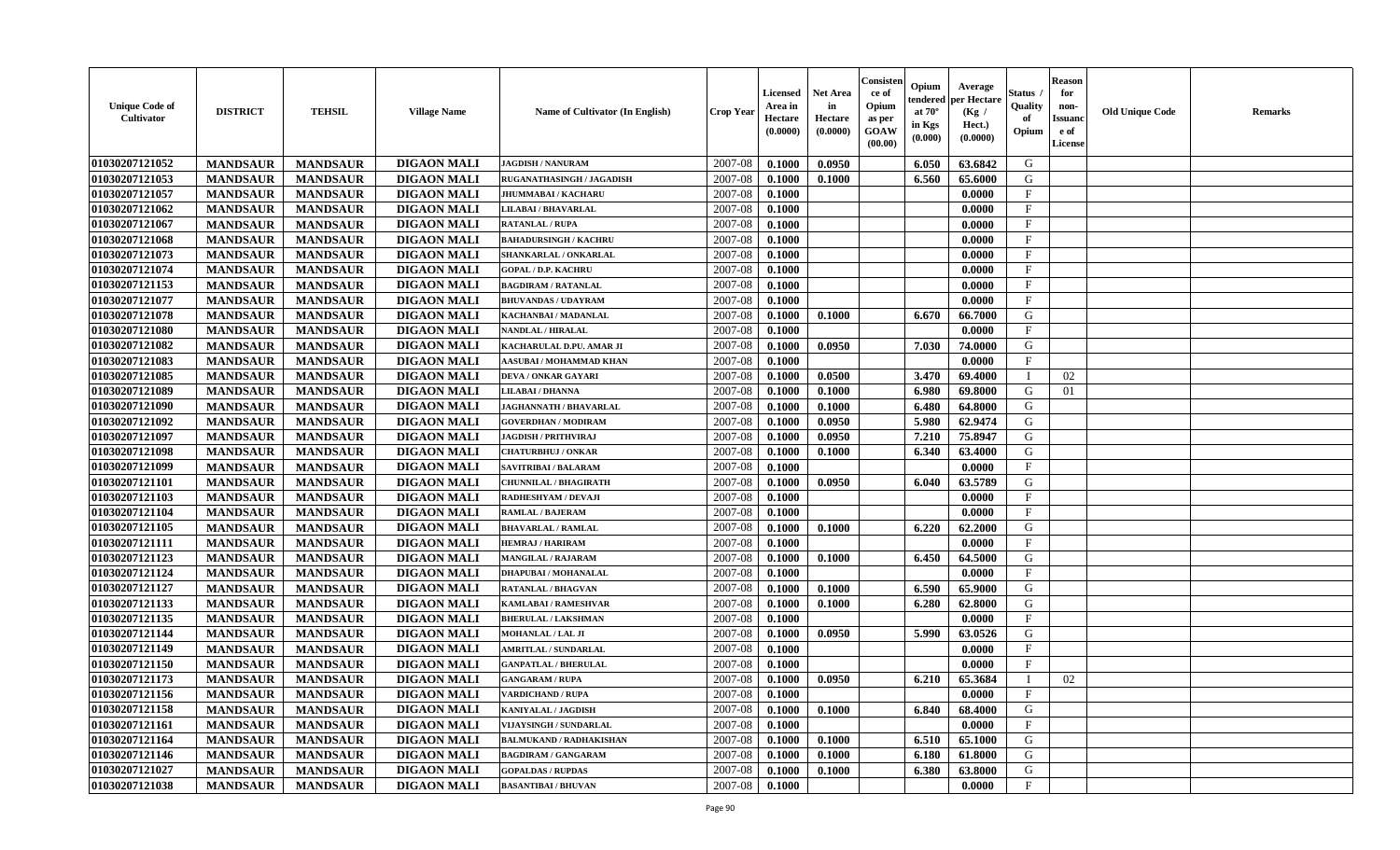| <b>Unique Code of</b><br>Cultivator | <b>DISTRICT</b> | <b>TEHSIL</b>   | <b>Village Name</b> | Name of Cultivator (In English) | <b>Crop Year</b> | <b>Licensed</b><br>Area in<br>Hectare<br>(0.0000) | <b>Net Area</b><br>in<br>Hectare<br>(0.0000) | Consisten<br>ce of<br>Opium<br>as per<br><b>GOAW</b><br>(00.00) | Opium<br>endered<br>at $70^\circ$<br>in Kgs<br>(0.000) | Average<br>per Hectare<br>(Kg /<br>Hect.)<br>(0.0000) | <b>Status</b><br>Quality<br>of<br>Opium | <b>Reason</b><br>for<br>non-<br><b>Issuand</b><br>e of<br>License | <b>Old Unique Code</b> | <b>Remarks</b>     |
|-------------------------------------|-----------------|-----------------|---------------------|---------------------------------|------------------|---------------------------------------------------|----------------------------------------------|-----------------------------------------------------------------|--------------------------------------------------------|-------------------------------------------------------|-----------------------------------------|-------------------------------------------------------------------|------------------------|--------------------|
| 01030207121039                      | <b>MANDSAUR</b> | <b>MANDSAUR</b> | <b>DIGAON MALI</b>  | <b>KACHANBAI/BALARAM</b>        | 2007-08          | 0.1000                                            |                                              |                                                                 |                                                        | 0.0000                                                | $\mathbf{F}$                            |                                                                   |                        |                    |
| 01030207121047                      | <b>MANDSAUR</b> | <b>MANDSAUR</b> | <b>DIGAON MALI</b>  | RAMESHCHAND / BAGDIRAM          | 2007-08          | 0.1000                                            |                                              |                                                                 |                                                        | 0.0000                                                | $\mathbf{F}$                            |                                                                   |                        |                    |
| 01030207121063                      | <b>MANDSAUR</b> | <b>MANDSAUR</b> | <b>DIGAON MALI</b>  | <b>BANSHILAL / GOTAM</b>        | 2007-08          | 0.1000                                            |                                              |                                                                 |                                                        | 0.0000                                                | $\mathbf{F}$                            |                                                                   |                        |                    |
| 01030207121069                      | <b>MANDSAUR</b> | <b>MANDSAUR</b> | <b>DIGAON MALI</b>  | <b>BHAGWAN / RUPA JI</b>        | 2007-08          | 0.1000                                            |                                              |                                                                 |                                                        | 0.0000                                                | $\mathbf{F}$                            |                                                                   |                        |                    |
| 01030207121075                      | <b>MANDSAUR</b> | <b>MANDSAUR</b> | <b>DIGAON MALI</b>  | <b>GULAB / BHUVAN</b>           | 2007-08          | 0.1000                                            |                                              |                                                                 |                                                        | 0.0000                                                | $\mathbf{F}$                            |                                                                   |                        |                    |
| 01030207121086                      | <b>MANDSAUR</b> | <b>MANDSAUR</b> | <b>DIGAON MALI</b>  | MADANLAL / ONKARLAL             | 2007-08          | 0.1000                                            |                                              |                                                                 |                                                        | 0.0000                                                | $\mathbf{F}$                            |                                                                   |                        |                    |
| 01030207121091                      | <b>MANDSAUR</b> | <b>MANDSAUR</b> | <b>DIGAON MALI</b>  | <b>SURAJBAI / PANALAL</b>       | 2007-08          | 0.1000                                            |                                              |                                                                 |                                                        | 0.0000                                                | $\mathbf{F}$                            |                                                                   |                        |                    |
| 01030207121129                      | <b>MANDSAUR</b> | <b>MANDSAUR</b> | <b>DIGAON MALI</b>  | RAMESHVAR / DHANNA              | 2007-08          | 0.1000                                            | 0.1000                                       |                                                                 | 7.530                                                  | 75.3000                                               |                                         | 02                                                                |                        |                    |
| 01030207121132                      | <b>MANDSAUR</b> | <b>MANDSAUR</b> | <b>DIGAON MALI</b>  | SHANKARLAL / HARIRAM            | 2007-08          | 0.1000                                            |                                              |                                                                 |                                                        | 0.0000                                                | $\mathbf{F}$                            |                                                                   |                        |                    |
| 01030207121159                      | <b>MANDSAUR</b> | <b>MANDSAUR</b> | <b>DIGAON MALI</b>  | OMPRAKASH / MADHOLAL            | 2007-08          | 0.1000                                            | 0.1000                                       |                                                                 | 6.550                                                  | 65.5000                                               | G                                       |                                                                   |                        |                    |
| 01030207121048                      | <b>MANDSAUR</b> | <b>MANDSAUR</b> | <b>DIGAON MALI</b>  | <b>BANSHILAL / BAGDIRAM</b>     | 2007-08          | 0.1000                                            | 0.1000                                       |                                                                 | 6.180                                                  | 61.8000                                               | G                                       |                                                                   |                        |                    |
| 01030207121081                      | <b>MANDSAUR</b> | <b>MANDSAUR</b> | <b>DIGAON MALI</b>  | <b>BALURAM / RAMJI</b>          | 2007-08          | 0.1000                                            |                                              |                                                                 |                                                        | 0.0000                                                | $\mathbf{F}$                            |                                                                   |                        |                    |
| 01030207121011                      | <b>MANDSAUR</b> | <b>MANDSAUR</b> | <b>DIGAON MALI</b>  | <b>KAMAL / RATANNLAL</b>        | 2007-08          | 0.1000                                            | 0.1000                                       |                                                                 | 6.680                                                  | 66.8000                                               | G                                       |                                                                   |                        |                    |
| 01030207121049                      | <b>MANDSAUR</b> | <b>MANDSAUR</b> | <b>DIGAON MALI</b>  | <b>VISHRAM / RAMLAL</b>         | 2007-08          | 0.1000                                            |                                              |                                                                 |                                                        | 0.0000                                                | $\mathbf{F}$                            |                                                                   |                        |                    |
| 01030207121059                      | <b>MANDSAUR</b> | <b>MANDSAUR</b> | <b>DIGAON MALI</b>  | <b>RAMKANYABAI/RANCHOR</b>      | 2007-08          | 0.1000                                            |                                              |                                                                 |                                                        | 0.0000                                                | $\mathbf{F}$                            |                                                                   |                        |                    |
| 01030207121154                      | <b>MANDSAUR</b> | <b>MANDSAUR</b> | <b>DIGAON MALI</b>  | <b>SHAMBHULAL / BHANVARLAL</b>  | 2007-08          | 0.1000                                            | 0.1000                                       |                                                                 | 6.500                                                  | 65.0000                                               | G                                       |                                                                   |                        |                    |
| 01030207121166                      | <b>MANDSAUR</b> | <b>MANDSAUR</b> | <b>DIGAON MALI</b>  | <b>CHATURBHUJ / KACHRU</b>      | 2007-08          | 0.1000                                            | 0.1000                                       |                                                                 | 7.710                                                  | 77.1000                                               | G                                       |                                                                   |                        |                    |
| 01030207121167                      | <b>MANDSAUR</b> | <b>MANDSAUR</b> | <b>DIGAON MALI</b>  | <b>KISHANLAL / BAJERAM</b>      | 2007-08          | 0.1000                                            | 0.1000                                       |                                                                 | 7.220                                                  | 72.2000                                               | G                                       |                                                                   |                        |                    |
| 01030207121024                      | <b>MANDSAUR</b> | <b>MANDSAUR</b> | <b>DIGAON MALI</b>  | MOHANLAL / MANGILAL             | 2007-08          | 0.1000                                            | 0.1000                                       |                                                                 | 6.790                                                  | 67.9000                                               | $\mathbf G$                             |                                                                   |                        |                    |
| 01030207121084                      | <b>MANDSAUR</b> | <b>MANDSAUR</b> | <b>DIGAON MALI</b>  | <b>GNGABAI/MOHANALAL</b>        | 2007-08          | 0.1000                                            |                                              |                                                                 |                                                        | 0.0000                                                | $\mathbf{F}$                            |                                                                   |                        |                    |
| 01030207121051                      | <b>MANDSAUR</b> | <b>MANDSAUR</b> | <b>DIGAON MALI</b>  | NARAYANSINGH / KISHANSINGH      | 2007-08          | 0.1000                                            |                                              |                                                                 |                                                        | 0.0000                                                | $\mathbf{F}$                            |                                                                   |                        |                    |
| 01030207121071                      | <b>MANDSAUR</b> | <b>MANDSAUR</b> | <b>DIGAON MALI</b>  | PANNALAL / ONKARLAL             | 2007-08          | 0.1000                                            |                                              |                                                                 |                                                        | 0.0000                                                | $\mathbf{F}$                            |                                                                   |                        |                    |
| 01030207121060                      | <b>MANDSAUR</b> | <b>MANDSAUR</b> | <b>DIGAON MALI</b>  | <b>BIHARILAL / ONKARLAL</b>     | 2007-08          | 0.1000                                            |                                              |                                                                 |                                                        | 0.0000                                                | $\mathbf{F}$                            |                                                                   |                        |                    |
| 01030207121114                      | <b>MANDSAUR</b> | <b>MANDSAUR</b> | <b>DIGAON MALI</b>  | JAMUNABAI / KACHRU              | 2007-08          | 0.1000                                            | 0.1000                                       |                                                                 | 6.310                                                  | 63.1000                                               | G                                       |                                                                   |                        |                    |
| 01030207121033                      | <b>MANDSAUR</b> | <b>MANDSAUR</b> | <b>DIGAON MALI</b>  | <b>SHANTIBAI / RAMLAL</b>       | 2007-08          | 0.1000                                            |                                              |                                                                 |                                                        | 0.0000                                                | $\mathbf F$                             |                                                                   |                        |                    |
| 01030207121162                      | <b>MANDSAUR</b> | <b>MANDSAUR</b> | <b>DIGAON MALI</b>  | <b>RAMLAL / HIRALAL</b>         | $2007 - 08$      | 0.1000                                            |                                              |                                                                 |                                                        | 0.0000                                                | $\mathbf F$                             |                                                                   |                        |                    |
| 01030207123001                      | <b>MANDSAUR</b> | <b>MANDSAUR</b> | <b>DHIKOLA</b>      | PANNALAL / CHAMPALAL            | 2007-08          | 0.1000                                            |                                              |                                                                 |                                                        | 0.0000                                                | $\mathbf{F}$                            |                                                                   |                        |                    |
| 01030207123008                      | <b>MANDSAUR</b> | <b>MANDSAUR</b> | <b>DHIKOLA</b>      | TANKUBAI / KANAJI               | 2007-08          | 0.1000                                            |                                              |                                                                 |                                                        | 0.0000                                                | $\mathbf{F}$                            |                                                                   |                        |                    |
| 01030207123011                      | <b>MANDSAUR</b> | <b>MANDSAUR</b> | <b>DHIKOLA</b>      | RAMLAL / KANIRAM                | 2007-08          | 0.1000                                            |                                              |                                                                 |                                                        | 0.0000                                                | $\mathbf{F}$                            |                                                                   |                        |                    |
| 01030207123012                      | <b>MANDSAUR</b> | <b>MANDSAUR</b> | <b>DHIKOLA</b>      | RATANLAL / RAMLAL BADA          | 2007-08          | 0.1000                                            |                                              |                                                                 |                                                        | 0.0000                                                | $\mathbf{F}$                            |                                                                   |                        |                    |
| 01030207123018                      | <b>MANDSAUR</b> | <b>MANDSAUR</b> | <b>DHIKOLA</b>      | VAGATARAM / DEVICHANDRA         | 2007-08          | 0.1000                                            |                                              |                                                                 |                                                        | 0.0000                                                | $\mathbf{F}$                            |                                                                   |                        |                    |
| 01030207123031                      | <b>MANDSAUR</b> | <b>MANDSAUR</b> | <b>DHIKOLA</b>      | <b>KALU / MODA</b>              | 2007-08          | 0.1000                                            |                                              |                                                                 |                                                        | 0.0000                                                | $\mathbf{F}$                            |                                                                   |                        | <b>NAME CHANGE</b> |
| 01030207123036                      | <b>MANDSAUR</b> | <b>MANDSAUR</b> | <b>DHIKOLA</b>      | MOHANALAL / BHUVANILAL          | 2007-08          | 0.1000                                            | 0.1050                                       |                                                                 | 6.670                                                  | 63.5238                                               | G                                       |                                                                   |                        |                    |
| 01030207123038                      | <b>MANDSAUR</b> | <b>MANDSAUR</b> | <b>DHIKOLA</b>      | KAVARALAL / BHUVANIRAM          | 2007-08          | 0.1000                                            |                                              |                                                                 |                                                        | 0.0000                                                | $\mathbf{F}$                            |                                                                   |                        |                    |
| 01030207123042                      | <b>MANDSAUR</b> | <b>MANDSAUR</b> | <b>DHIKOLA</b>      | <b>FULANDEVI / BHAGATRAM</b>    | 2007-08          | 0.1000                                            |                                              |                                                                 |                                                        | 0.0000                                                | $\mathbf{F}$                            |                                                                   |                        |                    |
| 01030207123050                      | <b>MANDSAUR</b> | <b>MANDSAUR</b> | <b>DHIKOLA</b>      | <b>GOPAL / RAMLAL</b>           | 2007-08          | 0.1000                                            |                                              |                                                                 |                                                        | 0.0000                                                | $\mathbf{F}$                            |                                                                   |                        |                    |
| 01030207123057                      | <b>MANDSAUR</b> | <b>MANDSAUR</b> | <b>DHIKOLA</b>      | <b>MANOHARLAL / PANNALAL</b>    | 2007-08          | 0.1000                                            |                                              |                                                                 |                                                        | 0.0000                                                | $\mathbf{F}$                            |                                                                   |                        |                    |
| 01030207123058                      | <b>MANDSAUR</b> | <b>MANDSAUR</b> | <b>DHIKOLA</b>      | <b>MADHULAL / KACHARU</b>       | 2007-08          | 0.1000                                            | 0.1000                                       |                                                                 | 6.990                                                  | 69.9000                                               | G                                       |                                                                   |                        |                    |
| 01030207123063                      | <b>MANDSAUR</b> | <b>MANDSAUR</b> | <b>DHIKOLA</b>      | <b>GOPAL / RAMLAL</b>           | 2007-08          | 0.1000                                            |                                              |                                                                 |                                                        | 0.0000                                                | $\mathbf{F}$                            |                                                                   |                        |                    |
| 01030207123066                      | <b>MANDSAUR</b> | <b>MANDSAUR</b> | <b>DHIKOLA</b>      | <b>KARU / BHUVANIRAM</b>        | 2007-08          | 0.1000                                            |                                              |                                                                 |                                                        | 0.0000                                                | F                                       |                                                                   |                        |                    |
| 01030207123070                      | <b>MANDSAUR</b> | <b>MANDSAUR</b> | <b>DHIKOLA</b>      | <b>BHERULAL / SHIVARAM</b>      | 2007-08          | 0.1000                                            |                                              |                                                                 |                                                        | 0.0000                                                | $\mathbf{F}$                            |                                                                   |                        |                    |
| 01030207123075                      | <b>MANDSAUR</b> | <b>MANDSAUR</b> | <b>DHIKOLA</b>      | <b>MANGILAL / PARMANAD</b>      | 2007-08          | 0.1000                                            | 0.0950                                       |                                                                 | 6.540                                                  | 68.8421                                               | G                                       |                                                                   |                        |                    |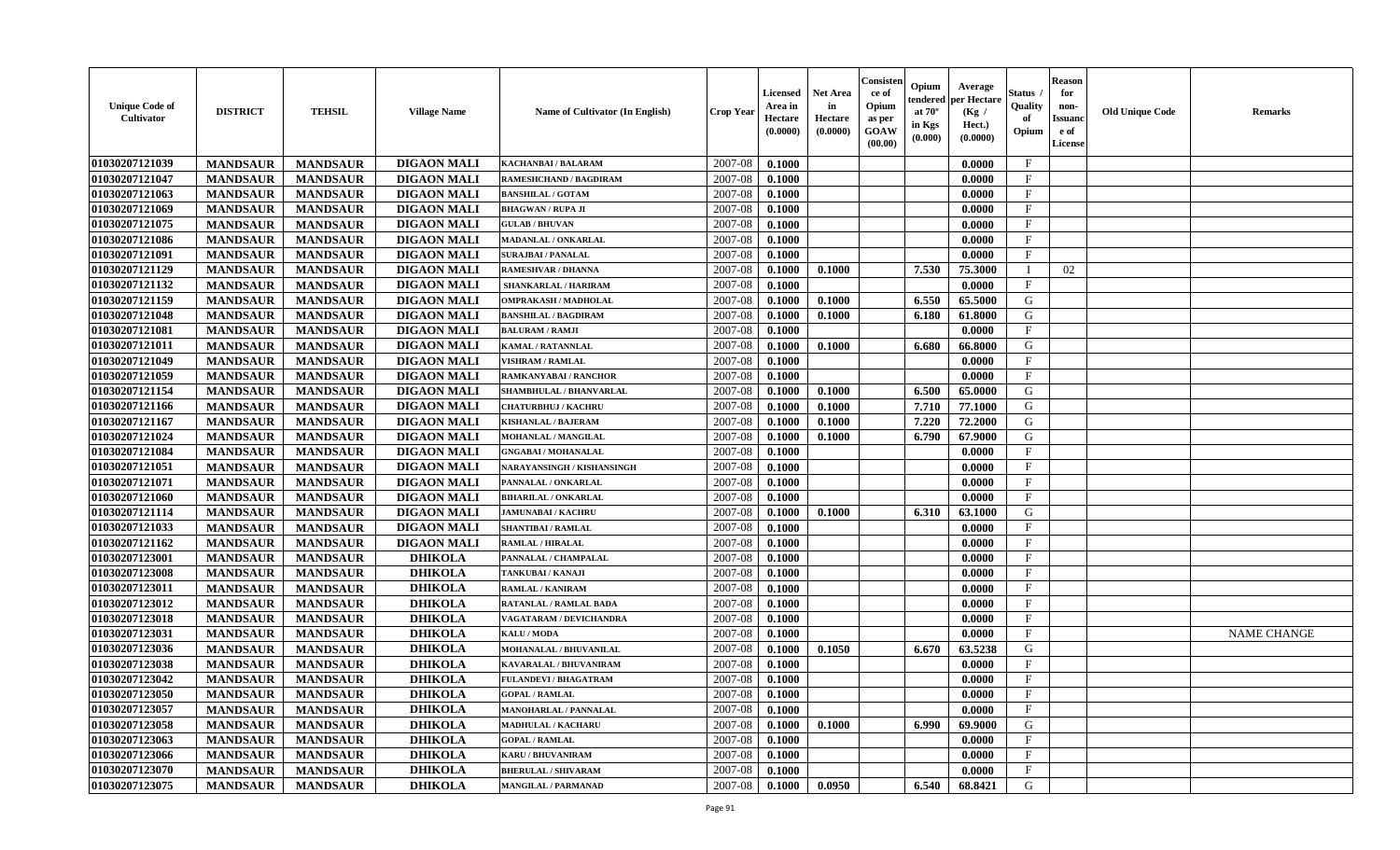| <b>Unique Code of</b><br><b>Cultivator</b> | <b>DISTRICT</b> | <b>TEHSIL</b>   | <b>Village Name</b> | Name of Cultivator (In English) | <b>Crop Year</b> | <b>Licensed</b><br>Area in<br>Hectare<br>(0.0000) | <b>Net Area</b><br>in<br>Hectare<br>(0.0000) | Consisteı<br>ce of<br>Opium<br>as per<br><b>GOAW</b><br>(00.00) | Opium<br>endered<br>at $70^\circ$<br>in Kgs<br>(0.000) | Average<br>per Hectare<br>(Kg /<br>Hect.)<br>(0.0000) | Status<br>Quality<br>of<br>Opium | <b>Reason</b><br>for<br>non-<br>Issuan<br>e of<br>License | <b>Old Unique Code</b> | <b>Remarks</b>                            |
|--------------------------------------------|-----------------|-----------------|---------------------|---------------------------------|------------------|---------------------------------------------------|----------------------------------------------|-----------------------------------------------------------------|--------------------------------------------------------|-------------------------------------------------------|----------------------------------|-----------------------------------------------------------|------------------------|-------------------------------------------|
| 01030207123076                             | <b>MANDSAUR</b> | <b>MANDSAUR</b> | <b>DHIKOLA</b>      | <b>UDERAM / JETARAM</b>         | 2007-08          | 0.1000                                            |                                              |                                                                 |                                                        | 0.0000                                                | $\mathbf{F}$                     |                                                           |                        |                                           |
| 01030207124008                             | <b>MANDSAUR</b> | <b>MANDSAUR</b> | <b>GANDHIGRAM</b>   | PRABHULAL / SHANKARLAL          | 2007-08          | 0.1000                                            |                                              |                                                                 |                                                        | 0.0000                                                | $_{\rm F}$                       |                                                           |                        |                                           |
| 01030207124001                             | <b>MANDSAUR</b> | <b>MANDSAUR</b> | <b>GANDHIGRAM</b>   | <b>BHERULAL / KANHAIYALAL</b>   | 2007-08          | 0.1000                                            |                                              |                                                                 |                                                        | 0.0000                                                | $\mathbf{F}$                     |                                                           |                        |                                           |
| 01030207124004                             | <b>MANDSAUR</b> | <b>MANDSAUR</b> | <b>GANDHIGRAM</b>   | <b>BHARATSINGH / SHANKARLAL</b> | 2007-08          | 0.1000                                            |                                              |                                                                 |                                                        | 0.0000                                                | $\mathbf{F}$                     |                                                           |                        |                                           |
| 01030207124005                             | <b>MANDSAUR</b> | <b>MANDSAUR</b> | <b>GANDHIGRAM</b>   | <b>GANPATLAL / SHANKARLAL</b>   | 2007-08          | 0.1000                                            |                                              |                                                                 |                                                        | 0.0000                                                | $_{\rm F}$                       |                                                           |                        |                                           |
| 01030207124006                             | <b>MANDSAUR</b> | <b>MANDSAUR</b> | <b>GANDHIGRAM</b>   | <b>MANOHARSINGH / BHAIRULAL</b> | 2007-08          | 0.1000                                            |                                              |                                                                 |                                                        | 0.0000                                                | $\mathbf{F}$                     |                                                           |                        |                                           |
| 01030207124007                             | <b>MANDSAUR</b> | <b>MANDSAUR</b> | <b>GANDHIGRAM</b>   | PURALAL / JAGANNATH             | 2007-08          | 0.1000                                            |                                              |                                                                 |                                                        | 0.0000                                                | $\mathbf{F}$                     |                                                           |                        |                                           |
| 01030207124009                             | <b>MANDSAUR</b> | <b>MANDSAUR</b> | <b>GANDHIGRAM</b>   | <b>JANIBAI / BHERULAL</b>       | 2007-08          | 0.1000                                            |                                              |                                                                 |                                                        | 0.0000                                                | $\mathbf{F}$                     |                                                           |                        |                                           |
| 01030207124011                             | <b>MANDSAUR</b> | <b>MANDSAUR</b> | <b>GANDHIGRAM</b>   | <b>DEVILAL / MODA</b>           | 2007-08          | 0.1000                                            | 0.1000                                       |                                                                 | 6.690                                                  | 66.9000                                               | G                                |                                                           |                        |                                           |
| 01030207124012                             | <b>MANDSAUR</b> | <b>MANDSAUR</b> | <b>GANDHIGRAM</b>   | <b>BHAGVAN / BAGDIRAM</b>       | 2007-08          | 0.1000                                            |                                              |                                                                 |                                                        | 0.0000                                                | F                                |                                                           |                        |                                           |
| 01030207124015                             | <b>MANDSAUR</b> | <b>MANDSAUR</b> | <b>GANDHIGRAM</b>   | <b>BALVANTSINGH / DEV JI</b>    | 2007-08          | 0.1000                                            |                                              |                                                                 |                                                        | 0.0000                                                | $\mathbf{F}$                     |                                                           |                        |                                           |
| 01030207124016                             | <b>MANDSAUR</b> | <b>MANDSAUR</b> | <b>GANDHIGRAM</b>   | SURESHCHANDRA / ANANTNARAYAN    | 2007-08          | 0.1000                                            | 0.1000                                       |                                                                 | 7.290                                                  | 72.9000                                               | G                                |                                                           |                        | <b>TRANSFER/MALYA</b><br><b>KHERKHEDA</b> |
| 01030207124019                             | <b>MANDSAUR</b> | <b>MANDSAUR</b> | <b>GANDHIGRAM</b>   | KISHANLAL / BAPULAL             | 2007-08          | 0.1000                                            |                                              |                                                                 |                                                        | 0.0000                                                | $\mathbf{F}$                     |                                                           |                        |                                           |
| 01030207124022                             | <b>MANDSAUR</b> | <b>MANDSAUR</b> | <b>GANDHIGRAM</b>   | <b>VARADA / KESHURAM</b>        | 2007-08          | 0.1000                                            |                                              |                                                                 |                                                        | 0.0000                                                | $\mathbf{F}$                     |                                                           |                        |                                           |
| 01030207124023                             | <b>MANDSAUR</b> | <b>MANDSAUR</b> | <b>GANDHIGRAM</b>   | <b>GANESHRAM / BHERA</b>        | 2007-08          | 0.1000                                            |                                              |                                                                 |                                                        | 0.0000                                                | F                                |                                                           |                        |                                           |
| 01030207124003                             | <b>MANDSAUR</b> | <b>MANDSAUR</b> | <b>GANDHIGRAM</b>   | <b>HIRALAL / NANDA</b>          | 2007-08          | 0.1000                                            |                                              |                                                                 |                                                        | 0.0000                                                | $\mathbf F$                      |                                                           |                        |                                           |
| 01030207124027                             | <b>MANDSAUR</b> | <b>MANDSAUR</b> | <b>GANDHIGRAM</b>   | RAMESHVAR / JAVAHARLAL          | 2007-08          | 0.1000                                            | 0.1000                                       |                                                                 | 6.200                                                  | 62.0000                                               | G                                |                                                           |                        |                                           |
| 01030207124029                             | <b>MANDSAUR</b> | <b>MANDSAUR</b> | <b>GANDHIGRAM</b>   | KANHAIYALAL / NARAYAN           | 2007-08          | 0.1000                                            | 0.1000                                       |                                                                 | 6.890                                                  | 68.9000                                               | G                                |                                                           |                        |                                           |
| 01030207124002                             | <b>MANDSAUR</b> | <b>MANDSAUR</b> | <b>GANDHIGRAM</b>   | LAKSHMAN / LAL JI               | 2007-08          | 0.1000                                            | 0.1000                                       |                                                                 | 6.430                                                  | 64.3000                                               | G                                |                                                           |                        |                                           |
| 01030207124031                             | <b>MANDSAUR</b> | <b>MANDSAUR</b> | <b>GANDHIGRAM</b>   | <b>MANGILAL / KARU</b>          | 2007-08          | 0.1000                                            |                                              |                                                                 |                                                        | 0.0000                                                | $\mathbf{F}$                     |                                                           |                        |                                           |
| 01030207124032                             | <b>MANDSAUR</b> | <b>MANDSAUR</b> | <b>GANDHIGRAM</b>   | SHANTILAL / SHOBHARAM           | 2007-08          | 0.1000                                            |                                              |                                                                 |                                                        | 0.0000                                                | $\mathbf{F}$                     |                                                           |                        |                                           |
| 01030207124033                             | <b>MANDSAUR</b> | <b>MANDSAUR</b> | <b>GANDHIGRAM</b>   | <b>BHANVARLAL / GANGARAM</b>    | 2007-08          | 0.1000                                            |                                              |                                                                 |                                                        | 0.0000                                                | $\mathbf{F}$                     |                                                           |                        |                                           |
| 01030207124034                             | <b>MANDSAUR</b> | <b>MANDSAUR</b> | <b>GANDHIGRAM</b>   | <b>HEMRAJ / HIRALAL</b>         | 2007-08          | 0.1000                                            |                                              |                                                                 |                                                        | 0.0000                                                | $\mathbf{F}$                     |                                                           |                        |                                           |
| 01030207124035                             | <b>MANDSAUR</b> | <b>MANDSAUR</b> | <b>GANDHIGRAM</b>   | RUKAMANBAI / BADRILAL           | 2007-08          | 0.1000                                            |                                              |                                                                 |                                                        | 0.0000                                                | $\mathbf{F}$                     |                                                           |                        |                                           |
| 01030207124036                             | <b>MANDSAUR</b> | <b>MANDSAUR</b> | <b>GANDHIGRAM</b>   | <b>JAYSINGH / SHOBHARAM</b>     | 2007-08          | 0.1000                                            |                                              |                                                                 |                                                        | 0.0000                                                | $\mathbf{F}$                     |                                                           |                        |                                           |
| 01030207126009                             | <b>MANDSAUR</b> | <b>MANDSAUR</b> | <b>HASLI</b>        | <b>DASHRATH / KARU JI</b>       | 2007-08          | 0.1000                                            | 0.1050                                       |                                                                 | 7.080                                                  | 67.4286                                               | G                                |                                                           |                        |                                           |
| 01030207126011                             | <b>MANDSAUR</b> | <b>MANDSAUR</b> | <b>HASLI</b>        | <b>RAMESHVAR / UDELAL</b>       | 2007-08          | 0.1000                                            | 0.1000                                       |                                                                 | 6.110                                                  | 61.1000                                               | G                                |                                                           |                        |                                           |
| 01030207126015                             | <b>MANDSAUR</b> | <b>MANDSAUR</b> | <b>HASLI</b>        | <b>SOHANABAI/RAMLAL</b>         | 2007-08          | 0.1000                                            | 0.1000                                       |                                                                 | 6.030                                                  | 60.3000                                               | G                                |                                                           |                        |                                           |
| 01030207126019                             | <b>MANDSAUR</b> | <b>MANDSAUR</b> | <b>HASLI</b>        | <b>BHARATSINGH / KASTURA</b>    | 2007-08          | 0.1000                                            | 0.1050                                       |                                                                 | 7.140                                                  | 68.0000                                               | G                                |                                                           |                        |                                           |
| 01030207126020                             | <b>MANDSAUR</b> | <b>MANDSAUR</b> | <b>HASLI</b>        | <b>BALURAM / DHURA</b>          | 2007-08          | 0.1000                                            |                                              |                                                                 |                                                        | 0.0000                                                | $\mathbf{F}$                     |                                                           |                        |                                           |
| 01030207126025                             | <b>MANDSAUR</b> | <b>MANDSAUR</b> | <b>HASLI</b>        | <b>KARULAL / BHERA</b>          | 2007-08          | 0.1000                                            |                                              |                                                                 |                                                        | 0.0000                                                | $\mathbf{F}$                     |                                                           |                        |                                           |
| 01030207126032                             | <b>MANDSAUR</b> | <b>MANDSAUR</b> | <b>HASLI</b>        | SOHANBAI / SALAGRAM             | 2007-08          | 0.1000                                            | 0.1050                                       |                                                                 | 6.230                                                  | 59.3333                                               | G                                |                                                           |                        |                                           |
| 01030207126021                             | <b>MANDSAUR</b> | <b>MANDSAUR</b> | <b>HASLI</b>        | <b>PYARCHNDR / BALARAM</b>      | 2007-08          | 0.1000                                            | 0.1000                                       |                                                                 | 6.500                                                  | 65.0000                                               | G                                |                                                           |                        |                                           |
| 01030207126003                             | <b>MANDSAUR</b> | <b>MANDSAUR</b> | <b>HASLI</b>        | <b>RAYSINGH / KANIRAM</b>       | 2007-08          | 0.1000                                            |                                              |                                                                 |                                                        | 0.0000                                                | $_{\rm F}$                       |                                                           |                        |                                           |
| 01030207126041                             | <b>MANDSAUR</b> | <b>MANDSAUR</b> | <b>HASLI</b>        | RAMCHANDRAIBAI / KISHANALAL     | 2007-08          | 0.1000                                            | 0.0950                                       |                                                                 | $5.690$                                                | 59.8947                                               | G                                |                                                           |                        |                                           |
| 01030207128042                             | <b>MANDSAUR</b> | <b>MANDSAUR</b> | <b>JAGGAKHEDI</b>   | PUNAMCHANDRA / RATANLAL         | 2007-08          | 0.1000                                            | 0.1000                                       |                                                                 | 5.880                                                  | 58.8000                                               | G                                | 05                                                        |                        |                                           |
| 01030207128004                             | <b>MANDSAUR</b> | <b>MANDSAUR</b> | <b>JAGGAKHEDI</b>   | <b>RAMLAL / GOPAL</b>           | 2007-08          | 0.1000                                            | 0.1000                                       |                                                                 | 5.300                                                  | 53.0000                                               | G                                | 04                                                        |                        |                                           |
| 01030207128006                             | <b>MANDSAUR</b> | <b>MANDSAUR</b> | <b>JAGGAKHEDI</b>   | RADHESHYAM / RATANLAL           | 2007-08          | 0.1000                                            | 0.0500                                       |                                                                 | 3.490                                                  | 69.8000                                               | G                                |                                                           |                        |                                           |
| 01030207128012                             | <b>MANDSAUR</b> | <b>MANDSAUR</b> | <b>JAGGAKHEDI</b>   | <b>KANKUBAI / SURATRAM</b>      | 2007-08          | 0.1000                                            | 0.1050                                       |                                                                 | 7.510                                                  | 71.5238                                               | G                                |                                                           |                        |                                           |
| 01030207128013                             | <b>MANDSAUR</b> | <b>MANDSAUR</b> | <b>JAGGAKHEDI</b>   | KHIMA / CHATURBHUJ              | 2007-08          | 0.1000                                            |                                              |                                                                 |                                                        | 0.0000                                                | $\mathbf{F}$                     |                                                           |                        |                                           |
| 01030207128019                             | <b>MANDSAUR</b> | <b>MANDSAUR</b> | <b>JAGGAKHEDI</b>   | <b>GOVINDSINGH / SHIVSINGH</b>  | 2007-08          | 0.1000                                            |                                              |                                                                 |                                                        | 0.0000                                                | $\mathbf{F}$                     |                                                           |                        |                                           |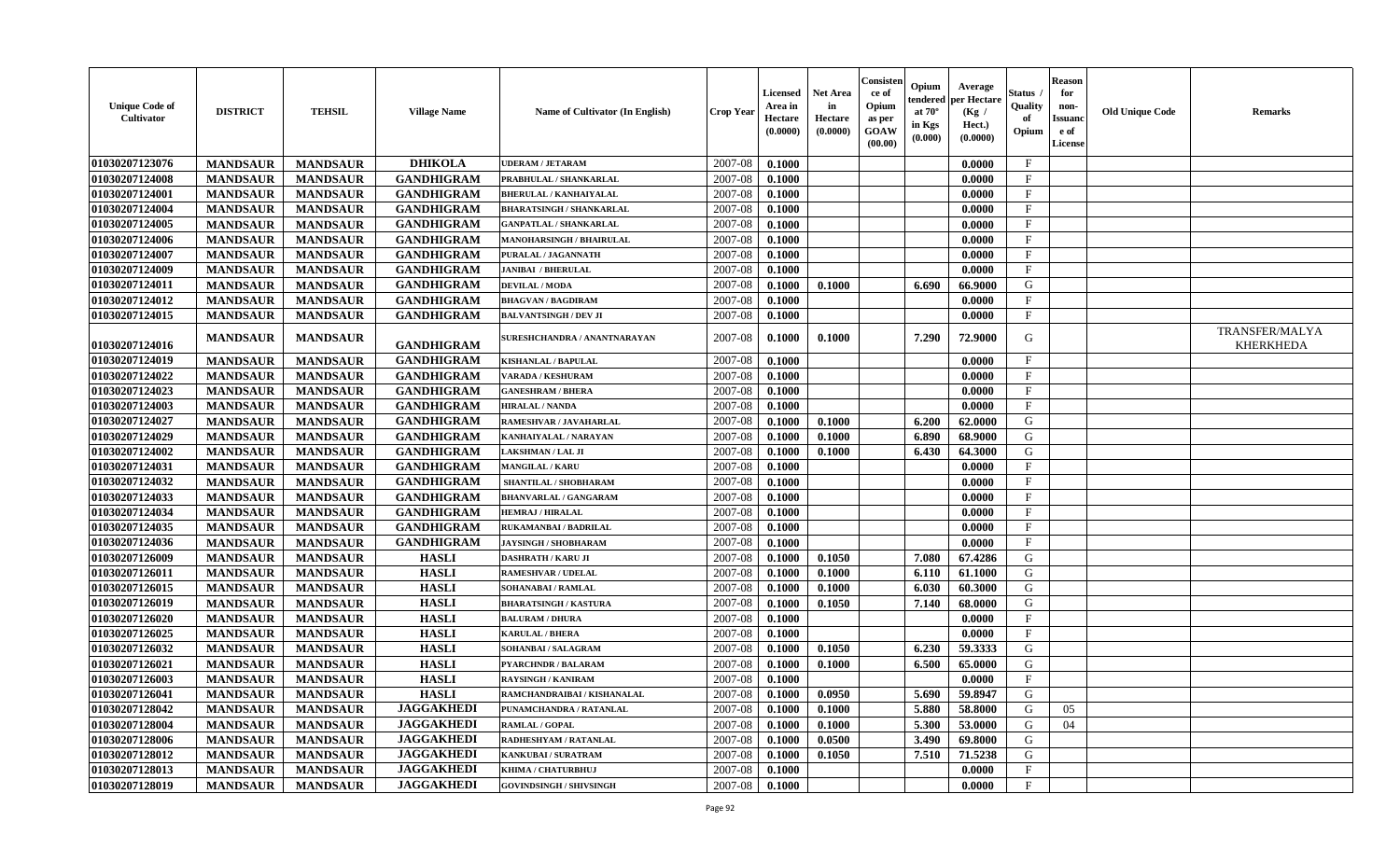| <b>Unique Code of</b><br><b>Cultivator</b> | <b>DISTRICT</b> | <b>TEHSIL</b>   | <b>Village Name</b>                 | Name of Cultivator (In English)            | <b>Crop Year</b> | <b>Licensed</b><br>Area in<br>Hectare<br>(0.0000) | <b>Net Area</b><br>in<br>Hectare<br>(0.0000) | Consisteı<br>ce of<br>Opium<br>as per<br><b>GOAW</b><br>(00.00) | Opium<br>endered<br>at $70^\circ$<br>in Kgs<br>$(\mathbf{0.000})$ | Average<br>per Hectare<br>(Kg /<br>Hect.)<br>(0.0000) | Status<br>Quality<br>of<br>Opium | <b>Reason</b><br>for<br>non-<br>Issuan<br>e of<br>License | <b>Old Unique Code</b> | <b>Remarks</b> |
|--------------------------------------------|-----------------|-----------------|-------------------------------------|--------------------------------------------|------------------|---------------------------------------------------|----------------------------------------------|-----------------------------------------------------------------|-------------------------------------------------------------------|-------------------------------------------------------|----------------------------------|-----------------------------------------------------------|------------------------|----------------|
| 01030207128026                             | <b>MANDSAUR</b> | <b>MANDSAUR</b> | <b>JAGGAKHEDI</b>                   | <b>GITABAI/BHERULAL</b>                    | 2007-08          | 0.1000                                            |                                              |                                                                 |                                                                   | 0.0000                                                | $\mathbf{F}$                     |                                                           |                        |                |
| 01030207128060                             | <b>MANDSAUR</b> | <b>MANDSAUR</b> | <b>JAGGAKHEDI</b>                   | <b>JMRAVKHA / FAKIR MO.</b>                | 2007-08          | 0.1000                                            | 0.1000                                       |                                                                 | 5.980                                                             | 59.8000                                               | G                                |                                                           |                        |                |
| 01030207128066                             | <b>MANDSAUR</b> | <b>MANDSAUR</b> | <b>JAGGAKHEDI</b>                   | KACHRULAL / NANURAM                        | 2007-08          | 0.1000                                            | 0.1000                                       |                                                                 | 6.130                                                             | 61.3000                                               | G                                |                                                           |                        |                |
| 01030207128078                             | <b>MANDSAUR</b> | <b>MANDSAUR</b> | <b>JAGGAKHEDI</b>                   | <b>JARESINGH / TEJSINGH</b>                | 2007-08          | 0.1000                                            |                                              |                                                                 |                                                                   | 0.0000                                                | $_{\rm F}$                       |                                                           |                        |                |
| 01030207128081                             | <b>MANDSAUR</b> | <b>MANDSAUR</b> | <b>JAGGAKHEDI</b>                   | <b>CHANDMAL / RAMLAL</b>                   | 2007-08          | 0.1000                                            |                                              |                                                                 |                                                                   | 0.0000                                                | $_{\rm F}$                       |                                                           |                        |                |
| 01030207128009                             | <b>MANDSAUR</b> | <b>MANDSAUR</b> | <b>JAGGAKHEDI</b>                   | <b>RADHESHYAM / NANDRAM</b>                | 2007-08          | 0.1000                                            |                                              |                                                                 |                                                                   | 0.0000                                                | $\mathbf{F}$                     |                                                           |                        |                |
| 01030207128005                             | <b>MANDSAUR</b> | <b>MANDSAUR</b> | <b>JAGGAKHEDI</b>                   | RAJIBAI / RAMA                             | 2007-08          | 0.1000                                            |                                              |                                                                 |                                                                   | 0.0000                                                | $\mathbf{F}$                     |                                                           |                        |                |
| 01030207128075                             | <b>MANDSAUR</b> | <b>MANDSAUR</b> | <b>JAGGAKHEDI</b>                   | <b>SAJANBAI / GARIBDAS</b>                 | 2007-08          | 0.1000                                            | 0.1000                                       |                                                                 | 6.120                                                             | 61.2000                                               | G                                |                                                           |                        |                |
| 01030207128083                             | <b>MANDSAUR</b> | <b>MANDSAUR</b> | <b>JAGGAKHEDI</b>                   | LAKSHMINARAYAN / DHURA JI                  | 2007-08          | 0.1000                                            |                                              |                                                                 |                                                                   | 0.0000                                                | $_{\rm F}$                       |                                                           |                        |                |
| 01030207128084                             | <b>MANDSAUR</b> | <b>MANDSAUR</b> | <b>JAGGAKHEDI</b>                   | LALARAM / NANDA JI                         | 2007-08          | 0.1000                                            |                                              |                                                                 |                                                                   | 0.0000                                                | $_{\rm F}$                       |                                                           |                        |                |
| 01030207129036                             | <b>MANDSAUR</b> | <b>MANDSAUR</b> | <b>KOLWA</b>                        | PRITHVIRAJ / HIRA                          | 2007-08          | 0.1000                                            |                                              |                                                                 |                                                                   | 0.0000                                                | $\mathbf{F}$                     |                                                           |                        |                |
| 01030207129002                             | <b>MANDSAUR</b> | <b>MANDSAUR</b> | <b>KOLWA</b>                        | <b>MANGILAL / NANDA</b>                    | 2007-08          | 0.1000                                            |                                              |                                                                 |                                                                   | 0.0000                                                | $_{\rm F}$                       |                                                           |                        |                |
| 01030207129003                             | <b>MANDSAUR</b> | <b>MANDSAUR</b> | <b>KOLWA</b>                        | <b>BAGDIRAM / MANGILAL</b>                 | 2007-08          | 0.1000                                            |                                              |                                                                 |                                                                   | 0.0000                                                | $\mathbf{F}$                     |                                                           |                        |                |
| 01030207129008                             | <b>MANDSAUR</b> | <b>MANDSAUR</b> | <b>KOLWA</b>                        | KHEMCHAND / RAGHUNATH                      | 2007-08          | 0.1000                                            |                                              |                                                                 |                                                                   | 0.0000                                                | $_{\rm F}$                       |                                                           |                        |                |
| 01030207129013                             | <b>MANDSAUR</b> | <b>MANDSAUR</b> | <b>KOLWA</b>                        | <b>VINESH / RAMCHANDRA</b>                 | 2007-08          | 0.1000                                            |                                              |                                                                 |                                                                   | 0.0000                                                | $\mathbf{F}$                     |                                                           |                        |                |
| 01030207129014                             | <b>MANDSAUR</b> | <b>MANDSAUR</b> | <b>KOLWA</b>                        | SATAYNARAYAN / MOTILAL                     | 2007-08          | 0.1000                                            |                                              |                                                                 |                                                                   | 0.0000                                                | F                                |                                                           |                        |                |
| 01030207129024                             | <b>MANDSAUR</b> | <b>MANDSAUR</b> | <b>KOLWA</b>                        | <b>DEVILAL / JAGANNATH</b>                 | 2007-08          | 0.1000                                            |                                              |                                                                 |                                                                   | 0.0000                                                | $\mathbf{F}$                     |                                                           |                        |                |
| 01030207129028                             | <b>MANDSAUR</b> | <b>MANDSAUR</b> | <b>KOLWA</b>                        | KANHAIYALAL / KACHRU                       | 2007-08          | 0.1000                                            |                                              |                                                                 |                                                                   | 0.0000                                                | $\mathbf F$                      |                                                           |                        |                |
| 01030207129030                             | <b>MANDSAUR</b> | <b>MANDSAUR</b> | <b>KOLWA</b>                        | <b>MADHU / HIRA</b>                        | 2007-08          | 0.1000                                            |                                              |                                                                 |                                                                   | 0.0000                                                | $_{\rm F}$                       |                                                           |                        |                |
| 01030207129034                             | <b>MANDSAUR</b> | <b>MANDSAUR</b> | <b>KOLWA</b>                        | LAKSHMAN / HIRA                            | 2007-08          | 0.1000                                            |                                              |                                                                 |                                                                   | 0.0000                                                | $_{\rm F}$                       |                                                           |                        |                |
| 01030207129035                             | <b>MANDSAUR</b> | <b>MANDSAUR</b> | <b>KOLWA</b>                        | KALABAI / MANGUDAS                         | 2007-08          | 0.1000                                            |                                              |                                                                 |                                                                   | 0.0000                                                | F                                |                                                           |                        |                |
| 01030207129037                             | <b>MANDSAUR</b> | <b>MANDSAUR</b> | <b>KOLWA</b>                        | NIYALIBAI / KANA                           | 2007-08          | 0.1000                                            |                                              |                                                                 |                                                                   | 0.0000                                                | $\mathbf{F}$                     |                                                           |                        |                |
| 01030207129040                             | <b>MANDSAUR</b> | <b>MANDSAUR</b> | <b>KOLWA</b>                        | <b>BHAGIRATH / CHAMPALAL</b>               | 2007-08          | 0.1000                                            |                                              |                                                                 |                                                                   | 0.0000                                                | $\mathbf{F}$                     |                                                           |                        |                |
| 01030207129041                             | <b>MANDSAUR</b> | <b>MANDSAUR</b> | <b>KOLWA</b>                        | <b>GIRDHARI / MOHAN</b>                    | 2007-08          | 0.1000                                            |                                              |                                                                 |                                                                   | 0.0000                                                | $\mathbf{F}$                     |                                                           |                        |                |
| 01030207129045                             | <b>MANDSAUR</b> | <b>MANDSAUR</b> | <b>KOLWA</b>                        | <b>HARIDAS / KAMLADAS</b>                  | 2007-08          | 0.1000                                            |                                              |                                                                 |                                                                   | 0.0000                                                | $\mathbf{F}$                     |                                                           |                        |                |
| 01030207129046                             | <b>MANDSAUR</b> | <b>MANDSAUR</b> | <b>KOLWA</b>                        | SATAYNARAYAN / HARLAL                      | 2007-08          | 0.1000                                            |                                              |                                                                 |                                                                   | 0.0000                                                | $\mathbf{F}$                     |                                                           |                        |                |
| 01030207129047                             | <b>MANDSAUR</b> | <b>MANDSAUR</b> | <b>KOLWA</b>                        | VARDICHANDRA / KACHRU                      | 2007-08          | 0.1000                                            |                                              |                                                                 |                                                                   | 0.0000                                                | $_{\rm F}$                       |                                                           |                        |                |
| 01030207129050                             | <b>MANDSAUR</b> | <b>MANDSAUR</b> | <b>KOLWA</b>                        | <b>JANIBAI / RODIRAM</b>                   | 2007-08          | 0.1000                                            |                                              |                                                                 |                                                                   | 0.0000                                                | $\mathbf{F}$                     |                                                           |                        |                |
| 01030207129058                             | <b>MANDSAUR</b> | <b>MANDSAUR</b> | <b>KOLWA</b>                        | <b>BAGDIRAM / HARLAL</b>                   | 2007-08          | 0.1000                                            |                                              |                                                                 |                                                                   | 0.0000                                                | $\mathbf{F}$                     |                                                           |                        |                |
| 01030207129067                             | <b>MANDSAUR</b> | <b>MANDSAUR</b> | <b>KOLWA</b>                        | MAGANLAL / LAKSHMICHANDRA                  | 2007-08          | 0.1000                                            |                                              |                                                                 |                                                                   | 0.0000                                                | $_{\rm F}$                       |                                                           |                        |                |
| 01030207129070                             | <b>MANDSAUR</b> | <b>MANDSAUR</b> | <b>KOLWA</b>                        | RADHAKISHAN / BHAGIRATH                    | 2007-08          | 0.1000                                            |                                              |                                                                 |                                                                   | 0.0000                                                | $_{\rm F}$                       |                                                           |                        |                |
| 01030207129072                             | <b>MANDSAUR</b> | <b>MANDSAUR</b> | <b>KOLWA</b>                        | <b>AMRITRAM / SURAJMAL</b>                 | 2007-08          | 0.1000                                            |                                              |                                                                 |                                                                   | 0.0000                                                | $\mathbf{F}$                     |                                                           |                        |                |
| 01030207129075                             | <b>MANDSAUR</b> | <b>MANDSAUR</b> | <b>KOLWA</b>                        | PRABHULAL / KISHAN                         | 2007-08          | 0.1000                                            |                                              |                                                                 |                                                                   | 0.0000                                                | $\mathbf{F}$                     |                                                           |                        |                |
| 01030207129076                             | <b>MANDSAUR</b> | <b>MANDSAUR</b> | <b>KOLWA</b>                        | <b>BAGDIRAM / NARAYAN</b>                  | 2007-08          | 0.1000                                            |                                              |                                                                 |                                                                   | 0.0000                                                | $_{\rm F}$                       |                                                           |                        |                |
| 01030207129080                             | <b>MANDSAUR</b> | <b>MANDSAUR</b> | <b>KOLWA</b>                        | <b>RAMLAL / HIRALAL</b>                    | 2007-08          | 0.1000                                            |                                              |                                                                 |                                                                   | 0.0000                                                | $\mathbf{F}$                     |                                                           |                        |                |
| <b>01030207129051</b>                      | <b>MANDSAUR</b> | <b>MANDSAUR</b> | <b>KOLWA</b>                        | MOHANBAI / SHANKARLAL                      | $2007 - 08$      | 0.1000                                            |                                              |                                                                 |                                                                   | 0.0000                                                | F                                |                                                           |                        |                |
| 01030207129032                             | <b>MANDSAUR</b> | <b>MANDSAUR</b> | <b>KOLWA</b>                        | <b>CHATRA / RUGNATH</b>                    | 2007-08          | 0.1000                                            |                                              |                                                                 |                                                                   | 0.0000                                                | $\mathbf{F}$                     |                                                           |                        |                |
| 01030207129088                             | <b>MANDSAUR</b> | <b>MANDSAUR</b> | <b>KOLWA</b>                        | <b>RANGLAL / HEMRAJ</b>                    | 2007-08          | 0.1000                                            |                                              |                                                                 |                                                                   | 0.0000                                                | $\mathbf{F}$                     |                                                           |                        |                |
| 01030207130004                             | <b>MANDSAUR</b> | <b>MANDSAUR</b> |                                     | KHANDERIYA MARURAMCHANDRA / LAKSHMICHANDRA | 2007-08          | 0.1000                                            |                                              |                                                                 |                                                                   | 0.0000                                                | $\mathbf{F}$                     |                                                           |                        |                |
| 01030207130005                             | <b>MANDSAUR</b> | <b>MANDSAUR</b> | KHANDERIYA MARUSAJJANBAI/ HAMER     |                                            | 2007-08          | 0.1000                                            |                                              |                                                                 |                                                                   | 0.0000                                                | $\mathbf{F}$                     |                                                           |                        |                |
| 01030207130006                             | <b>MANDSAUR</b> | <b>MANDSAUR</b> | KHANDERIYA MARU PARASHRAM / KASTURA |                                            | 2007-08          | 0.1000                                            |                                              |                                                                 |                                                                   | 0.0000                                                | $\mathbf{F}$                     |                                                           |                        |                |
| 01030207130010                             | <b>MANDSAUR</b> | <b>MANDSAUR</b> | KHANDERIYA MARU KESHURAM / PANNALAL |                                            | $2007 - 08$      | 0.1000                                            |                                              |                                                                 |                                                                   | 0.0000                                                | $\mathbf{F}$                     |                                                           |                        |                |
|                                            |                 |                 |                                     |                                            |                  |                                                   |                                              |                                                                 |                                                                   |                                                       |                                  |                                                           |                        |                |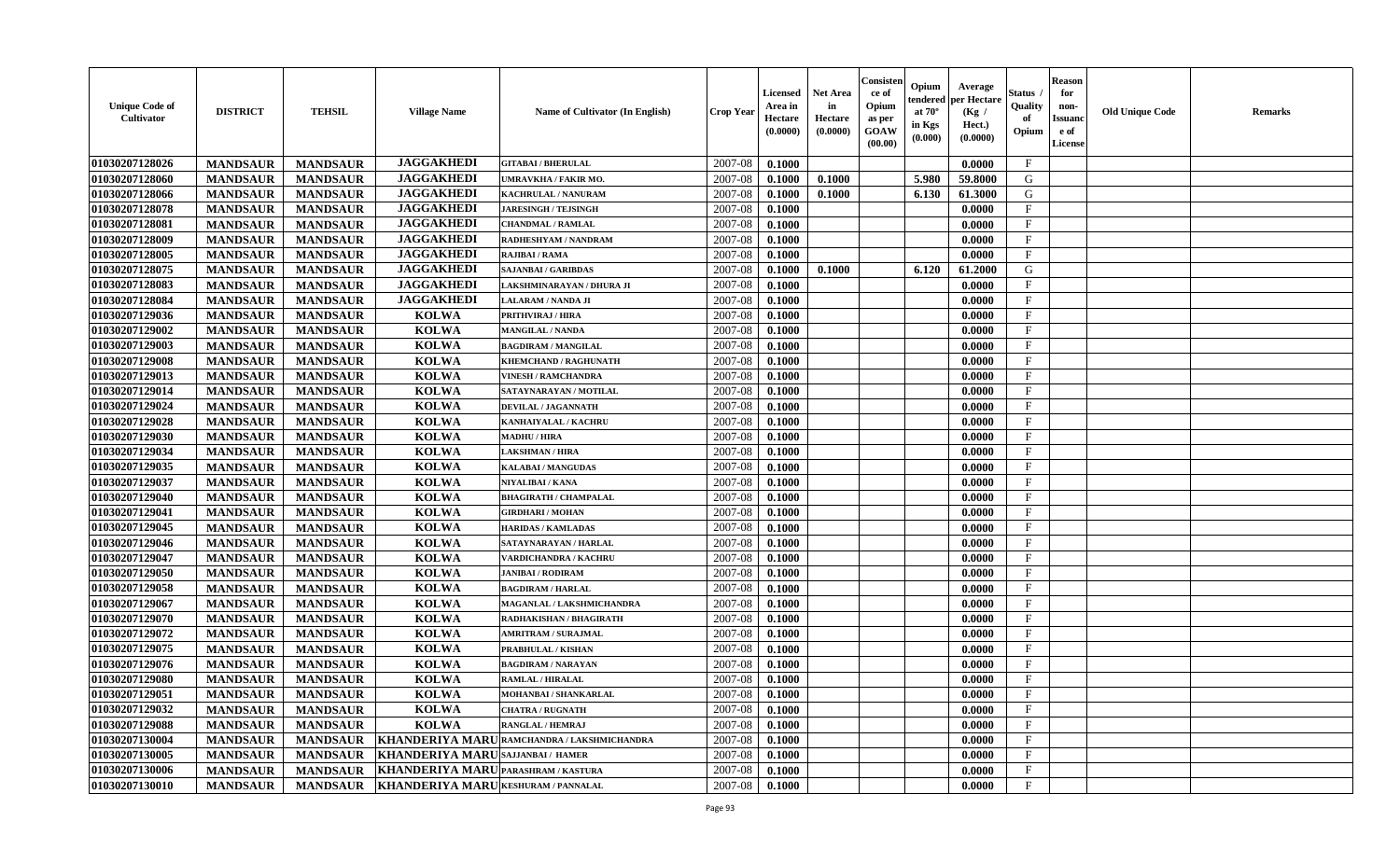| <b>Unique Code of</b><br><b>Cultivator</b> | <b>DISTRICT</b>                    | <b>TEHSIL</b>   | <b>Village Name</b>                        | Name of Cultivator (In English)                   | <b>Crop Year</b>   | <b>Licensed</b><br>Area in<br>Hectare<br>(0.0000) | <b>Net Area</b><br>in<br>Hectare<br>(0.0000) | Consister<br>ce of<br>Opium<br>as per<br><b>GOAW</b><br>(00.00) | Opium<br>endered<br>at $70^\circ$<br>in Kgs<br>(0.000) | Average<br>per Hectare<br>(Kg /<br>Hect.)<br>(0.0000) | Status<br>Quality<br>of<br>Opium | <b>Reason</b><br>for<br>non-<br><b>Issuand</b><br>e of<br><b>License</b> | <b>Old Unique Code</b> | <b>Remarks</b> |
|--------------------------------------------|------------------------------------|-----------------|--------------------------------------------|---------------------------------------------------|--------------------|---------------------------------------------------|----------------------------------------------|-----------------------------------------------------------------|--------------------------------------------------------|-------------------------------------------------------|----------------------------------|--------------------------------------------------------------------------|------------------------|----------------|
| 01030207130011                             | <b>MANDSAUR</b>                    | <b>MANDSAUR</b> | KHANDERIYA MARU NATHULAL / PANNALAL        |                                                   | 2007-08            | 0.1000                                            |                                              |                                                                 |                                                        | 0.0000                                                | $\mathbf{F}$                     |                                                                          |                        |                |
| 01030207130019                             | <b>MANDSAUR</b>                    | <b>MANDSAUR</b> | <b>KHANDERIYA MARUBHAGIRATH / SHIVLAL</b>  |                                                   | 2007-08            | 0.1000                                            |                                              |                                                                 |                                                        | 0.0000                                                | $\mathbf F$                      |                                                                          |                        |                |
| 01030207130020                             | <b>MANDSAUR</b>                    | <b>MANDSAUR</b> | KHANDERIYA MARU KAMLESH / SHIVLAL          |                                                   | 2007-08            | 0.1000                                            |                                              |                                                                 |                                                        | 0.0000                                                | $\mathbf{F}$                     |                                                                          |                        |                |
| 01030207130022                             | <b>MANDSAUR</b>                    | <b>MANDSAUR</b> | KHANDERIYA MARU BADRILAL / RAMLAL          |                                                   | 2007-08            | 0.1000                                            |                                              |                                                                 |                                                        | 0.0000                                                | $\mathbf{F}$                     |                                                                          |                        |                |
| 01030207130030                             | <b>MANDSAUR</b>                    | <b>MANDSAUR</b> |                                            | KHANDERIYA MARURAMLAL/LAKSHMAN CHAMAR             | 2007-08            | 0.1000                                            |                                              |                                                                 |                                                        | 0.0000                                                | $\mathbf{F}$                     |                                                                          |                        |                |
| 01030207130032                             | <b>MANDSAUR</b>                    | <b>MANDSAUR</b> | KHANDERIYA MARULAKSHMAN/BHUVAN             |                                                   | 2007-08            | 0.1000                                            |                                              |                                                                 |                                                        | 0.0000                                                | $_{\rm F}$                       |                                                                          |                        |                |
| 01030207130035                             | <b>MANDSAUR</b>                    | <b>MANDSAUR</b> | KHANDERIYA MARUBHARATSINGH / NANURAM       |                                                   | 2007-08            | 0.1000                                            |                                              |                                                                 |                                                        | 0.0000                                                | F                                |                                                                          |                        |                |
| 01030207130044                             | <b>MANDSAUR</b>                    | <b>MANDSAUR</b> |                                            | KHANDERIYA MARULAKSHMICHANDRA / DHANNA            | 2007-08            | 0.1000                                            |                                              |                                                                 |                                                        | 0.0000                                                | $\rm F$                          |                                                                          |                        |                |
| 01030207130045                             | <b>MANDSAUR</b>                    | <b>MANDSAUR</b> | KHANDERIYA MARU MODIRAM / HAMERA           |                                                   | 2007-08            | 0.1000                                            |                                              |                                                                 |                                                        | 0.0000                                                | $_{\rm F}$                       |                                                                          |                        |                |
| 01030207130046                             | <b>MANDSAUR</b>                    | <b>MANDSAUR</b> | KHANDERIYA MARU RAMSINGH / HIRA            |                                                   | 2007-08            | 0.1000                                            |                                              |                                                                 |                                                        | 0.0000                                                | $\mathbf{F}$                     |                                                                          |                        |                |
| 01030207130051                             | <b>MANDSAUR</b>                    | <b>MANDSAUR</b> | <b>KHANDERIYA MARU VIRAM / RUPA</b>        |                                                   | 2007-08            | 0.1000                                            |                                              |                                                                 |                                                        | 0.0000                                                | $\mathbf{F}$                     |                                                                          |                        |                |
| 01030207130054                             | <b>MANDSAUR</b>                    | <b>MANDSAUR</b> | KHANDERIYA MARUBHULIBAI / ONKAR            |                                                   | 2007-08            | 0.1000                                            |                                              |                                                                 |                                                        | 0.0000                                                | $\mathbf{F}$                     |                                                                          |                        |                |
| 01030207130055                             | <b>MANDSAUR</b>                    | <b>MANDSAUR</b> | KHANDERIYA MARU HEMRAJ / RAMLAL            |                                                   | 2007-08            | 0.1000                                            |                                              |                                                                 |                                                        | 0.0000                                                | $\mathbf{F}$                     |                                                                          |                        |                |
| 01030207130058                             | <b>MANDSAUR</b>                    | <b>MANDSAUR</b> | KHANDERIYA MARU GANGABAI/KASTURA           |                                                   | 2007-08            | 0.1000                                            |                                              |                                                                 |                                                        | 0.0000                                                | $_{\rm F}$                       |                                                                          |                        |                |
| 01030207130059                             | <b>MANDSAUR</b>                    | <b>MANDSAUR</b> | KHANDERIYA MARUBHAVARLAL / DULICHANDRA     |                                                   | 2007-08            | 0.1000                                            |                                              |                                                                 |                                                        | 0.0000                                                | $\mathbf{F}$                     |                                                                          |                        |                |
| 01030207130060                             | <b>MANDSAUR</b>                    | <b>MANDSAUR</b> |                                            | <b>KHANDERIYA MARU RAJKUNVAR / D.PUTRI KISHOR</b> | 2007-08            | 0.1000                                            |                                              |                                                                 |                                                        | 0.0000                                                | $_{\rm F}$                       |                                                                          |                        |                |
| 01030207130065                             | <b>MANDSAUR</b>                    | <b>MANDSAUR</b> | KHANDERIYA MARU RAMSINGH / RUGNATH         |                                                   | 2007-08            | 0.1000                                            |                                              |                                                                 |                                                        | 0.0000                                                | $_{\rm F}$                       |                                                                          |                        |                |
| 01030207130067                             | <b>MANDSAUR</b>                    | <b>MANDSAUR</b> | KHANDERIYA MARUMANGILAL / BHAGVAN          |                                                   | 2007-08            | 0.1000                                            |                                              |                                                                 |                                                        | 0.0000                                                | $_{\rm F}$                       |                                                                          |                        |                |
| 01030207130078                             | <b>MANDSAUR</b>                    | <b>MANDSAUR</b> | <b>KHANDERIYA MARUSHIVLAL / MAGNIRAM</b>   |                                                   | 2007-08            | 0.1000                                            |                                              |                                                                 |                                                        | 0.0000                                                | $_{\rm F}$                       |                                                                          |                        |                |
| 01030207130088                             | <b>MANDSAUR</b>                    | <b>MANDSAUR</b> | <b>KHANDERIYA MARUGOPAL/BAPULAL</b>        |                                                   | 2007-08            | 0.1000                                            |                                              |                                                                 |                                                        | 0.0000                                                | $\mathbf{F}$                     |                                                                          |                        |                |
| 01030207130105                             | <b>MANDSAUR</b>                    | <b>MANDSAUR</b> | <b>KHANDERIYA MARU SHIVALAL / KACHRU</b>   |                                                   | 2007-08            | 0.1000                                            |                                              |                                                                 |                                                        | 0.0000                                                | $\mathbf{F}$                     |                                                                          |                        |                |
| 01030207130106                             | <b>MANDSAUR</b>                    | <b>MANDSAUR</b> | <b>KHANDERIYA MARU NANALAL / UDA</b>       |                                                   | 2007-08            | 0.1000                                            |                                              |                                                                 |                                                        | 0.0000                                                | $_{\rm F}$                       |                                                                          |                        |                |
| 01030207130052                             | <b>MANDSAUR</b>                    | <b>MANDSAUR</b> | <b>KHANDERIYA MARU RAMSINGH / BHUVAN</b>   |                                                   | 2007-08            | 0.1000                                            |                                              |                                                                 |                                                        | 0.0000                                                | $\mathbf{F}$                     |                                                                          |                        |                |
| 01030207130023                             | <b>MANDSAUR</b>                    | <b>MANDSAUR</b> | KHANDERIYA MARURATANLAL / KANIRAM          |                                                   | 2007-08            | 0.1000                                            |                                              |                                                                 |                                                        | 0.0000                                                | $\mathbf{F}$                     |                                                                          |                        |                |
| 01030207130096                             | <b>MANDSAUR</b>                    | <b>MANDSAUR</b> | <b>KHANDERIYA MARU SONABAI / CHUNNILAL</b> |                                                   | 2007-08            | 0.1000                                            |                                              |                                                                 |                                                        | 0.0000                                                | $\rm F$                          |                                                                          |                        |                |
| 01030207130098                             | <b>MANDSAUR</b>                    | <b>MANDSAUR</b> |                                            | KHANDERIYA MARU JHAMAKLAL / PYARCHANDRA           | 2007-08            | 0.1000                                            |                                              |                                                                 |                                                        | 0.0000                                                | $\mathbf{F}$                     |                                                                          |                        |                |
| 01030207130057                             | <b>MANDSAUR</b>                    | <b>MANDSAUR</b> | KHANDERIYA MARU KASTURIBAI/RUPA            |                                                   | 2007-08            | 0.1000                                            |                                              |                                                                 |                                                        | 0.0000                                                | F                                |                                                                          |                        |                |
| 01030207130104                             |                                    | <b>MANDSAUR</b> | KHANDERIYA MARU KAWARLAL / SHANKARLAL      |                                                   | 2007-08            | 0.1000                                            |                                              |                                                                 |                                                        | 0.0000                                                | $_{\rm F}$                       |                                                                          |                        |                |
| 01030207130013                             | <b>MANDSAUR</b><br><b>MANDSAUR</b> | <b>MANDSAUR</b> | <b>KHANDERIYA MARU DHANRAJ / GAMER</b>     |                                                   | 2007-08            | 0.1000                                            |                                              |                                                                 |                                                        | 0.0000                                                | $\mathbf{F}$                     |                                                                          |                        |                |
| 01030207131016                             | <b>MANDSAUR</b>                    | <b>MANDSAUR</b> | <b>LABDARI</b>                             | <b>BAGDIRAM / UDAYLAL</b>                         | 2007-08            | 0.1000                                            | 0.1000                                       |                                                                 | 6.400                                                  | 64.0000                                               | G                                |                                                                          |                        |                |
| 01030207131005                             | <b>MANDSAUR</b>                    | <b>MANDSAUR</b> | <b>LABDARI</b>                             | <b>KANIRAM / KANVARLAL</b>                        | 2007-08            | 0.1000                                            | 0.0950                                       |                                                                 | 6.540                                                  | 68.8421                                               | G                                |                                                                          |                        |                |
| 01030207131007                             | <b>MANDSAUR</b>                    | <b>MANDSAUR</b> | <b>LABDARI</b>                             | <b>BANSHILAL / PANNALAL</b>                       | 2007-08            | 0.1000                                            | 0.1000                                       |                                                                 | 4.590                                                  | 45.9000                                               | G                                | 04                                                                       |                        |                |
| 01030207131010                             |                                    | <b>MANDSAUR</b> | <b>LABDARI</b>                             | TEKCHANDRA / BHAGIRATH                            | 2007-08            | 0.1000                                            | 0.0950                                       |                                                                 | 5.790                                                  | 60.9474                                               | G                                | 05                                                                       |                        |                |
| 01030207131014                             | <b>MANDSAUR</b><br><b>MANDSAUR</b> | <b>MANDSAUR</b> | <b>LABDARI</b>                             | <b>GANESHRAM / KAVNRLAL</b>                       | 2007-08            | 0.1000                                            | 0.1000                                       |                                                                 | 6.470                                                  | 64.7000                                               | G                                |                                                                          |                        |                |
|                                            |                                    |                 |                                            |                                                   |                    |                                                   |                                              |                                                                 |                                                        |                                                       | G                                |                                                                          |                        |                |
| 01030207131015                             | <b>MANDSAUR</b>                    | <b>MANDSAUR</b> | <b>LABDARI</b>                             | KAVARLAL / CHUNNILAL<br><b>BAKSHIRAM / BABRU</b>  | 2007-08<br>2007-08 | 0.1000                                            | 0.0950                                       |                                                                 | 6.170                                                  | 64.9474<br>0.0000                                     | F                                |                                                                          |                        |                |
| 01030207131017                             | <b>MANDSAUR</b>                    | <b>MANDSAUR</b> | <b>LABDARI</b>                             | <b>MEHATABBAI/KARU</b>                            |                    | 0.1000                                            |                                              |                                                                 |                                                        |                                                       |                                  |                                                                          |                        |                |
| 01030207131019<br>01030207131022           | <b>MANDSAUR</b>                    | <b>MANDSAUR</b> | <b>LABDARI</b><br><b>LABDARI</b>           | <b>KALABAI/GIRDHARI</b>                           | 2007-08            | 0.1000                                            |                                              |                                                                 |                                                        | 0.0000                                                | $_{\rm F}$<br>$\mathbf{F}$       |                                                                          |                        |                |
|                                            | <b>MANDSAUR</b>                    | <b>MANDSAUR</b> |                                            |                                                   | 2007-08            | 0.1000                                            |                                              |                                                                 |                                                        | 0.0000                                                |                                  |                                                                          |                        |                |
| 01030207131023                             | <b>MANDSAUR</b>                    | <b>MANDSAUR</b> | <b>LABDARI</b>                             | <b>LAKSHMAN / BADRILAL</b>                        | 2007-08            | 0.1000                                            | 0.1000                                       |                                                                 | 5.840                                                  | 58.4000                                               | G<br>F                           | 05                                                                       |                        |                |
| 01030207131024                             | <b>MANDSAUR</b>                    | <b>MANDSAUR</b> | <b>LABDARI</b>                             | <b>BHERULAL / NANURAM</b>                         | 2007-08            | 0.1000                                            |                                              |                                                                 |                                                        | 0.0000                                                |                                  |                                                                          |                        |                |
| 01030207131025                             | <b>MANDSAUR</b>                    | <b>MANDSAUR</b> | <b>LABDARI</b>                             | <b>BHANVARLAL / SALAGRAM</b>                      | 2007-08            | 0.1000                                            | 0.1050                                       |                                                                 | 6.480                                                  | 61.7143                                               | G                                |                                                                          |                        |                |
| 01030207131026                             | <b>MANDSAUR</b>                    | <b>MANDSAUR</b> | <b>LABDARI</b>                             | <b>PURALAL / GULAB</b>                            | 2007-08            | 0.1000                                            | 0.1000                                       |                                                                 | 5.830                                                  | 58.3000                                               | G                                | 05                                                                       |                        |                |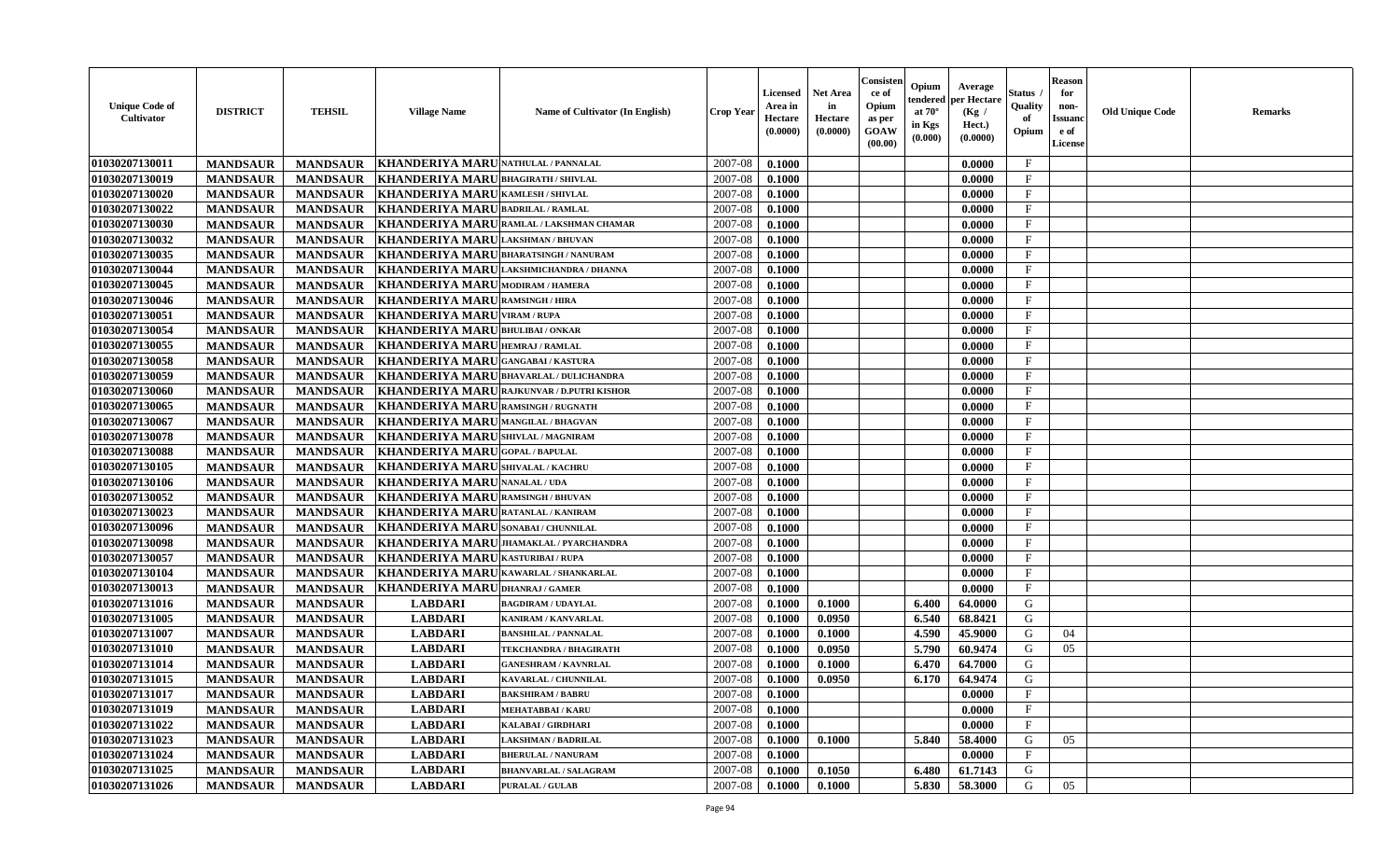| <b>Unique Code of</b><br>Cultivator | <b>DISTRICT</b> | <b>TEHSIL</b>   | <b>Village Name</b>    | Name of Cultivator (In English)    | <b>Crop Year</b> | <b>Licensed</b><br>Area in<br>Hectare<br>(0.0000) | <b>Net Area</b><br>in<br>Hectare<br>(0.0000) | Consister<br>ce of<br>Opium<br>as per<br><b>GOAW</b><br>(00.00) | Opium<br>endered<br>at $70^{\circ}$<br>in Kgs<br>(0.000) | Average<br>per Hectare<br>(Kg /<br>Hect.)<br>(0.0000) | <b>Status</b><br>Quality<br>of<br>Opium | <b>Reason</b><br>for<br>non-<br><b>Issuanc</b><br>e of<br>License | <b>Old Unique Code</b> | <b>Remarks</b> |
|-------------------------------------|-----------------|-----------------|------------------------|------------------------------------|------------------|---------------------------------------------------|----------------------------------------------|-----------------------------------------------------------------|----------------------------------------------------------|-------------------------------------------------------|-----------------------------------------|-------------------------------------------------------------------|------------------------|----------------|
| 01030207131001                      | <b>MANDSAUR</b> | <b>MANDSAUR</b> | <b>LABDARI</b>         | <b>KACHRU / UDAYLAL</b>            | 2007-08          | 0.1000                                            | 0.1000                                       |                                                                 | 6.750                                                    | 67.5000                                               | G                                       |                                                                   |                        |                |
| 01030207019002                      | <b>MANDSAUR</b> | <b>MANDSAUR</b> | <b>LALGHATI</b>        | NARBADABAI / MOHANLAL              | 2007-08          | 0.1000                                            | 0.1000                                       |                                                                 | 7.600                                                    | 76.0000                                               | G                                       |                                                                   |                        |                |
| 01030207019007                      | <b>MANDSAUR</b> | <b>MANDSAUR</b> | <b>LALGHATI</b>        | <b>DEUBAI/KISANLAL</b>             | 2007-08          | 0.1000                                            | 0.1000                                       |                                                                 | 8.270                                                    | 82.7000                                               | G                                       |                                                                   |                        |                |
| 01030207019009                      | <b>MANDSAUR</b> | <b>MANDSAUR</b> | <b>LALGHATI</b>        | <b>DHANRAJ / KALURAM</b>           | 2007-08          | 0.1000                                            | 0.1000                                       |                                                                 | 7.390                                                    | 73.9000                                               | G                                       |                                                                   |                        |                |
| 01030207019010                      | <b>MANDSAUR</b> | <b>MANDSAUR</b> | <b>LALGHATI</b>        | <b>MANGILAL / RAMLAL</b>           | 2007-08          | 0.1000                                            | 0.0950                                       |                                                                 | 6.830                                                    | 71.8947                                               | G                                       |                                                                   |                        |                |
| 01030207019034                      | <b>MANDSAUR</b> | <b>MANDSAUR</b> | <b>LALGHATI</b>        | PANNALAL / KISHANLAL               | 2007-08          | 0.1000                                            |                                              |                                                                 |                                                          | 0.0000                                                | $\mathbf{F}$                            |                                                                   |                        |                |
| 01030207019036                      | <b>MANDSAUR</b> | <b>MANDSAUR</b> | <b>LALGHATI</b>        | <b>MANSINGH / ONKARSINGH</b>       | 2007-08          | 0.1000                                            | 0.1000                                       |                                                                 | 6.710                                                    | 67.1000                                               | G                                       |                                                                   |                        |                |
| 01030207019040                      | <b>MANDSAUR</b> | <b>MANDSAUR</b> | <b>LALGHATI</b>        | <b>MADANLAL / BASANTILAL</b>       | 2007-08          | 0.1000                                            | 0.1000                                       |                                                                 | 6.530                                                    | 65.3000                                               | G                                       |                                                                   |                        |                |
| 01030207019041                      | <b>MANDSAUR</b> | <b>MANDSAUR</b> | <b>LALGHATI</b>        | <b>GATTUBAI/DEVICHANDRA</b>        | 2007-08          | 0.1000                                            | 0.1000                                       |                                                                 | 7.020                                                    | 70.2000                                               | G                                       |                                                                   |                        |                |
| 01030207019046                      | <b>MANDSAUR</b> | <b>MANDSAUR</b> | <b>LALGHATI</b>        | <b>BHARATRAM / BAGDIRAM</b>        | 2007-08          | 0.1000                                            |                                              |                                                                 |                                                          | 0.0000                                                | $\mathbf{F}$                            |                                                                   |                        |                |
| 01030207019047                      | <b>MANDSAUR</b> | <b>MANDSAUR</b> | <b>LALGHATI</b>        | <b>BAPULAL / KISHANLAL</b>         | 2007-08          | 0.1000                                            | 0.1000                                       |                                                                 | 6.740                                                    | 67.4000                                               | G                                       |                                                                   |                        |                |
| 01030207132030                      | <b>MANDSAUR</b> | <b>MANDSAUR</b> | <b>LILDA</b>           | <b>SAJJANSINGH / SHIVSINGH</b>     | 2007-08          | 0.1000                                            |                                              |                                                                 |                                                          | 0.0000                                                | $\mathbf{F}$                            |                                                                   |                        |                |
| 01030207132001                      | <b>MANDSAUR</b> | <b>MANDSAUR</b> | <b>LILDA</b>           | <b>BHAVSINGH / CHANDA</b>          | 2007-08          | 0.1000                                            |                                              |                                                                 |                                                          | 0.0000                                                | $\mathbf{F}$                            |                                                                   |                        |                |
| 01030207132004                      | <b>MANDSAUR</b> | <b>MANDSAUR</b> | <b>LILDA</b>           | KACHRUSINGH / BHANVARSINGH         | 2007-08          | 0.1000                                            |                                              |                                                                 |                                                          | 0.0000                                                | $\mathbf F$                             |                                                                   |                        |                |
| 01030207132006                      | <b>MANDSAUR</b> | <b>MANDSAUR</b> | <b>LILDA</b>           | <b>MANSINGH / GOBARSINGH</b>       | 2007-08          | 0.1000                                            |                                              |                                                                 |                                                          | 0.0000                                                | $\mathbf{F}$                            |                                                                   |                        |                |
| 01030207132007                      | <b>MANDSAUR</b> | <b>MANDSAUR</b> | <b>LILDA</b>           | PANIBAI / BHAGVATSINGH             | 2007-08          | 0.1000                                            |                                              |                                                                 |                                                          | 0.0000                                                | $_{\rm F}$                              |                                                                   |                        |                |
| 01030207132009                      | <b>MANDSAUR</b> | <b>MANDSAUR</b> | <b>LILDA</b>           | <b>AMARNATH / GANGARAM</b>         | 2007-08          | 0.1000                                            |                                              |                                                                 |                                                          | 0.0000                                                | $\mathbf{F}$                            |                                                                   |                        |                |
| 01030207132013                      | <b>MANDSAUR</b> | <b>MANDSAUR</b> | <b>LILDA</b>           | UMMEDSINGH / KARANSINGH            | 2007-08          | 0.1000                                            |                                              |                                                                 |                                                          | 0.0000                                                | $\mathbf{F}$                            |                                                                   |                        |                |
| 01030207132014                      | <b>MANDSAUR</b> | <b>MANDSAUR</b> | <b>LILDA</b>           | <b>BALVANTSINGH / BHAGVATSINGH</b> | 2007-08          | 0.1000                                            |                                              |                                                                 |                                                          | 0.0000                                                | $\mathbf{F}$                            |                                                                   |                        |                |
| 01030207132016                      | <b>MANDSAUR</b> | <b>MANDSAUR</b> | <b>LILDA</b>           | <b>GOVINDSINGH / NIRBHESINGH</b>   | 2007-08          | 0.1000                                            |                                              |                                                                 |                                                          | 0.0000                                                | $_{\rm F}$                              |                                                                   |                        |                |
| 01030207132024                      | <b>MANDSAUR</b> | <b>MANDSAUR</b> | <b>LILDA</b>           | <b>DILIPSINGH / KARUSINGH</b>      | 2007-08          | 0.1000                                            |                                              |                                                                 |                                                          | 0.0000                                                | $\mathbf F$                             |                                                                   |                        |                |
| 01030207132037                      | <b>MANDSAUR</b> | <b>MANDSAUR</b> | <b>LILDA</b>           | SUKHALAL / SAMADA JI               | 2007-08          | 0.1000                                            |                                              |                                                                 |                                                          | 0.0000                                                | $\mathbf{F}$                            |                                                                   |                        |                |
| 01030207132043                      | <b>MANDSAUR</b> | <b>MANDSAUR</b> | <b>LILDA</b>           | <b>UDAYSINGH / SVARUPSINGH</b>     | 2007-08          | 0.1000                                            | 0.1000                                       |                                                                 | 6.280                                                    | 62.8000                                               | G                                       |                                                                   |                        |                |
| 01030207132044                      | <b>MANDSAUR</b> | <b>MANDSAUR</b> | <b>LILDA</b>           | <b>MAGANBAI/DULESINGH</b>          | 2007-08          | 0.1000                                            |                                              |                                                                 |                                                          | 0.0000                                                | $\mathbf F$                             |                                                                   |                        |                |
| 01030207132046                      | <b>MANDSAUR</b> | <b>MANDSAUR</b> | <b>LILDA</b>           | <b>GORIYA / MEGHA</b>              | 2007-08          | 0.1000                                            |                                              |                                                                 |                                                          | 0.0000                                                | $\mathbf F$                             |                                                                   |                        |                |
| 01030207132047                      | <b>MANDSAUR</b> | <b>MANDSAUR</b> | <b>LILDA</b>           | <b>DULESINGH / UNKARSINGH</b>      | 2007-08          | 0.1000                                            |                                              |                                                                 |                                                          | 0.0000                                                | $\mathbf{F}$                            |                                                                   |                        |                |
| 01030207132055                      | <b>MANDSAUR</b> | <b>MANDSAUR</b> | <b>LILDA</b>           | <b>KESHARSINGH / MODASINGH</b>     | 2007-08          | 0.1000                                            |                                              |                                                                 |                                                          | 0.0000                                                | $\mathbf{F}$                            |                                                                   |                        |                |
| 01030207132056                      | <b>MANDSAUR</b> | <b>MANDSAUR</b> | <b>LILDA</b>           | <b>RAMSINGH / JAYSINGH</b>         | 2007-08          | 0.1000                                            |                                              |                                                                 |                                                          | 0.0000                                                | $\mathbf{F}$                            |                                                                   |                        |                |
| 01030207132062                      | <b>MANDSAUR</b> | <b>MANDSAUR</b> | <b>LILDA</b>           | <b>NANDRAM / BHANVARLAL</b>        | 2007-08          | 0.1000                                            |                                              |                                                                 |                                                          | 0.0000                                                | $\mathbf{F}$                            |                                                                   |                        |                |
| 01030207132063                      | <b>MANDSAUR</b> | <b>MANDSAUR</b> | <b>LILDA</b>           | <b>AMARA / MEGHA</b>               | 2007-08          | 0.1000                                            |                                              |                                                                 |                                                          | 0.0000                                                | $_{\rm F}$                              |                                                                   |                        |                |
| 01030207132064                      | <b>MANDSAUR</b> | <b>MANDSAUR</b> | <b>LILDA</b>           | <b>GULRAJKISHOR / SHOBHARAM</b>    | 2007-08          | 0.1000                                            |                                              |                                                                 |                                                          | 0.0000                                                | $\mathbf F$                             |                                                                   |                        |                |
| 01030207132070                      | <b>MANDSAUR</b> | <b>MANDSAUR</b> | <b>LILDA</b>           | KHUMANSINGH / NAHARSINGH           | 2007-08          | 0.1000                                            |                                              |                                                                 |                                                          | 0.0000                                                | $\mathbf{F}$                            |                                                                   |                        |                |
| 01030207132074                      | <b>MANDSAUR</b> | <b>MANDSAUR</b> | <b>LILDA</b>           | SHANKARLAL / KARULAL               | 2007-08          | 0.1000                                            |                                              |                                                                 |                                                          | 0.0000                                                | $\mathbf{F}$                            |                                                                   |                        |                |
| 01030207132081                      | <b>MANDSAUR</b> | <b>MANDSAUR</b> | <b>LILDA</b>           | <b>MANGILAL / HAJARILAL</b>        | 2007-08          | 0.1000                                            | 0.0750                                       |                                                                 | 5.200                                                    | 69.3333                                               | G                                       |                                                                   |                        |                |
| 01030207132005                      | <b>MANDSAUR</b> | <b>MANDSAUR</b> | <b>LILDA</b>           | KARANSINGH / MODASINGH             | 2007-08          | 0.1000                                            |                                              |                                                                 |                                                          | 0.0000                                                | $\mathbf{F}$                            |                                                                   |                        |                |
| 01030207132085                      | <b>MANDSAUR</b> | MANDSAUR        | <b>LILDA</b>           | <b>GOPIYABAI / MANGILAL</b>        | 2007-08          | 0.1000                                            |                                              |                                                                 |                                                          | 0.0000                                                | F                                       |                                                                   |                        |                |
| 01030207133049                      | <b>MANDSAUR</b> | <b>MANDSAUR</b> | <b>MALYA KHERKHEDA</b> | <b>SUKHLAL / BAGDIRAM</b>          | 2007-08          | 0.1000                                            | 0.1000                                       |                                                                 | 7.810                                                    | 78.1000                                               | G                                       |                                                                   |                        |                |
| 01030207133001                      | <b>MANDSAUR</b> | <b>MANDSAUR</b> | <b>MALYA KHERKHEDA</b> | <b>KAMAL / HIRALAL</b>             | 2007-08          | 0.1000                                            | 0.1000                                       |                                                                 | 6.510                                                    | 65.1000                                               | G                                       |                                                                   |                        |                |
| 01030207133002                      | <b>MANDSAUR</b> | <b>MANDSAUR</b> | <b>MALYA KHERKHEDA</b> | <b>DEVILAL / VAJERAM</b>           | 2007-08          | 0.1000                                            | 0.1000                                       |                                                                 | 6.180                                                    | 61.8000                                               | G                                       |                                                                   |                        |                |
| 01030207133005                      | <b>MANDSAUR</b> | <b>MANDSAUR</b> | <b>MALYA KHERKHEDA</b> | <b>GOPIBAI/KANVARLAL</b>           | 2007-08          | 0.1000                                            |                                              |                                                                 |                                                          | 0.0000                                                | $\mathbf{F}$                            |                                                                   |                        |                |
| 01030207133008                      | <b>MANDSAUR</b> | <b>MANDSAUR</b> | <b>MALYA KHERKHEDA</b> | <b>MOHANLAL / KACHRU</b>           | 2007-08          | 0.1000                                            |                                              |                                                                 |                                                          | 0.0000                                                | $\mathbf{F}$                            |                                                                   |                        |                |
| 01030207133009                      | <b>MANDSAUR</b> | <b>MANDSAUR</b> | <b>MALYA KHERKHEDA</b> | <b>BHARATSINGH / KISHANSINGH</b>   | 2007-08          | $\boldsymbol{0.1000}$                             | 0.1000                                       |                                                                 | 6.330                                                    | 63.3000                                               | G                                       |                                                                   |                        |                |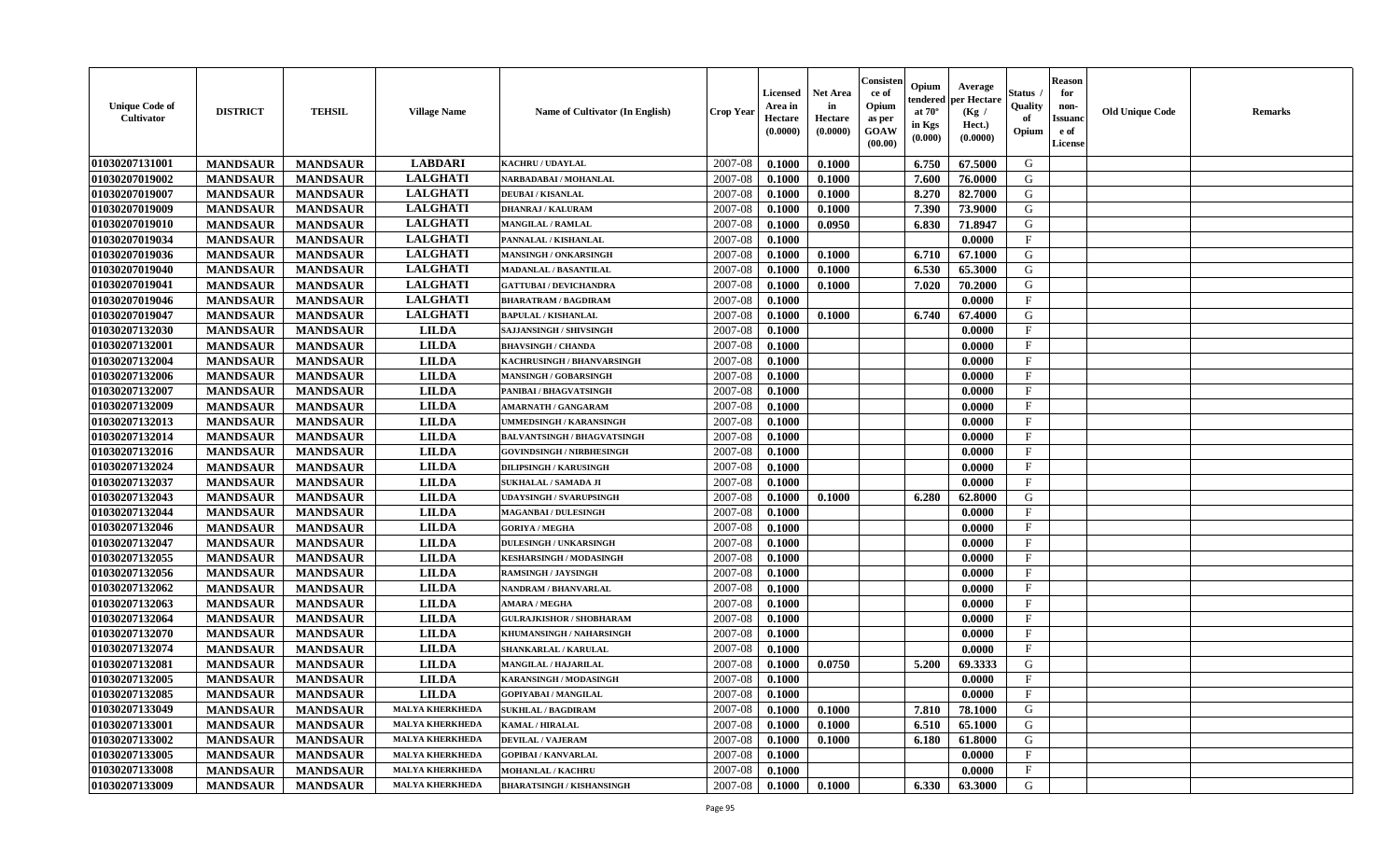| <b>Unique Code of</b><br>Cultivator | <b>DISTRICT</b> | <b>TEHSIL</b>   | <b>Village Name</b>    | Name of Cultivator (In English)  | <b>Crop Year</b> | <b>Licensed</b><br>Area in<br>Hectare<br>(0.0000) | <b>Net Area</b><br>in<br>Hectare<br>(0.0000) | Consister<br>ce of<br>Opium<br>as per<br>GOAW<br>(00.00) | Opium<br>endered<br>at $70^{\circ}$<br>in Kgs<br>$(\mathbf{0.000})$ | Average<br>per Hectare<br>(Kg /<br>Hect.)<br>(0.0000) | <b>Status</b><br>Quality<br>of<br>Opium | <b>Reason</b><br>for<br>non-<br><b>Issuanc</b><br>e of<br>License | <b>Old Unique Code</b> | <b>Remarks</b>     |
|-------------------------------------|-----------------|-----------------|------------------------|----------------------------------|------------------|---------------------------------------------------|----------------------------------------------|----------------------------------------------------------|---------------------------------------------------------------------|-------------------------------------------------------|-----------------------------------------|-------------------------------------------------------------------|------------------------|--------------------|
| 01030207133011                      | <b>MANDSAUR</b> | <b>MANDSAUR</b> | <b>MALYA KHERKHEDA</b> | <b>GORILAL / MOHANLAL</b>        | 2007-08          | 0.1000                                            | 0.1000                                       |                                                          | 6.220                                                               | 62.2000                                               | G                                       |                                                                   |                        |                    |
| 01030207133013                      | <b>MANDSAUR</b> | <b>MANDSAUR</b> | <b>MALYA KHERKHEDA</b> | <b>PARASRAM / MADHU</b>          | 2007-08          | 0.1000                                            |                                              |                                                          |                                                                     | 0.0000                                                | $\mathbf F$                             |                                                                   |                        |                    |
| 01030207133015                      | <b>MANDSAUR</b> | <b>MANDSAUR</b> | <b>MALYA KHERKHEDA</b> | <b>MOHANLAL / MANNALAL</b>       | 2007-08          | 0.1000                                            | 0.1000                                       |                                                          | 7.350                                                               | 73.5000                                               | G                                       |                                                                   |                        |                    |
| 01030207133016                      | <b>MANDSAUR</b> | <b>MANDSAUR</b> | <b>MALYA KHERKHEDA</b> | <b>NARAYAN / RAMLAL</b>          | 2007-08          | 0.1000                                            | 0.1000                                       |                                                          | 5.760                                                               | 57.6000                                               | G                                       |                                                                   |                        |                    |
| 01030207133017                      | <b>MANDSAUR</b> | <b>MANDSAUR</b> | <b>MALYA KHERKHEDA</b> | <b>MADANLAL / GANGAJI</b>        | 2007-08          | 0.1000                                            | 0.1000                                       |                                                          | 6.720                                                               | 67.2000                                               | G                                       |                                                                   |                        |                    |
| 01030207133020                      | <b>MANDSAUR</b> | <b>MANDSAUR</b> | <b>MALYA KHERKHEDA</b> | RAMESHVAR / KANA                 | 2007-08          | 0.1000                                            |                                              |                                                          |                                                                     | 0.0000                                                | $\mathbf{F}$                            |                                                                   |                        |                    |
| 01030207133025                      | <b>MANDSAUR</b> | <b>MANDSAUR</b> | <b>MALYA KHERKHEDA</b> | <b>GOPAL / JAVAHARLAL</b>        | 2007-08          | 0.1000                                            |                                              |                                                          |                                                                     | 0.0000                                                | $\mathbf{F}$                            |                                                                   |                        |                    |
| 01030207133026                      | <b>MANDSAUR</b> | <b>MANDSAUR</b> | <b>MALYA KHERKHEDA</b> | <b>DASHRATH / KISHAN</b>         | 2007-08          | 0.1000                                            | 0.1000                                       |                                                          | 6.320                                                               | 63.2000                                               | G                                       |                                                                   |                        |                    |
| 01030207133027                      | <b>MANDSAUR</b> | <b>MANDSAUR</b> | <b>MALYA KHERKHEDA</b> | <b>HIRALAL / DEV JI</b>          | 2007-08          | 0.1000                                            |                                              |                                                          |                                                                     | 0.0000                                                | F                                       |                                                                   |                        |                    |
| 01030207133030                      | <b>MANDSAUR</b> | <b>MANDSAUR</b> | <b>MALYA KHERKHEDA</b> | <b>KACHRU / NATHU</b>            | 2007-08          | 0.1000                                            | 0.1000                                       |                                                          | 6.970                                                               | 69.7000                                               | G                                       |                                                                   |                        |                    |
| 01030207133031                      | <b>MANDSAUR</b> | <b>MANDSAUR</b> | <b>MALYA KHERKHEDA</b> | <b>SHANKAR / JORJI</b>           | 2007-08          | 0.1000                                            | 0.1000                                       |                                                          | 6.770                                                               | 67.7000                                               | G                                       |                                                                   |                        |                    |
| 01030207133032                      | <b>MANDSAUR</b> | <b>MANDSAUR</b> | <b>MALYA KHERKHEDA</b> | SHANTILAL / KARU JI              | 2007-08          | 0.1000                                            |                                              |                                                          |                                                                     | 0.0000                                                | F                                       |                                                                   |                        |                    |
| 01030207133034                      | <b>MANDSAUR</b> | <b>MANDSAUR</b> | <b>MALYA KHERKHEDA</b> | KAMLABAI / RAMCHANDRA            | 2007-08          | 0.1000                                            |                                              |                                                          |                                                                     | 0.0000                                                | $\mathbf{F}$                            |                                                                   |                        |                    |
| 01030207133035                      | <b>MANDSAUR</b> | <b>MANDSAUR</b> | MALYA KHERKHEDA        | NARAYANSINGH / GANESHRAM         | 2007-08          | 0.1000                                            |                                              |                                                          |                                                                     | 0.0000                                                | $\mathbf F$                             |                                                                   |                        |                    |
| 01030207133036                      | <b>MANDSAUR</b> | <b>MANDSAUR</b> | <b>MALYA KHERKHEDA</b> | <b>JIVAN / BALU JI</b>           | 2007-08          | 0.1000                                            |                                              |                                                          |                                                                     | 0.0000                                                | $\mathbf{F}$                            |                                                                   |                        |                    |
| 01030207133038                      | <b>MANDSAUR</b> | <b>MANDSAUR</b> | <b>MALYA KHERKHEDA</b> | KISHANDAS / KANHIYADAS           | 2007-08          | 0.1000                                            | 0.1000                                       |                                                          | 6.600                                                               | 66.0000                                               | G                                       |                                                                   |                        |                    |
| 01030207133039                      | <b>MANDSAUR</b> | <b>MANDSAUR</b> | <b>MALYA KHERKHEDA</b> | <b>HIRASINGH / BAHADURSINGH</b>  | 2007-08          | 0.1000                                            |                                              |                                                          |                                                                     | 0.0000                                                | $\mathbf{F}$                            |                                                                   |                        |                    |
| 01030207133040                      | <b>MANDSAUR</b> | <b>MANDSAUR</b> | <b>MALYA KHERKHEDA</b> | <b>JIVANSINGH / NARAYANSINGH</b> | 2007-08          | 0.1000                                            |                                              |                                                          |                                                                     | 0.0000                                                | $\mathbf{F}$                            |                                                                   |                        |                    |
| 01030207133044                      | <b>MANDSAUR</b> | <b>MANDSAUR</b> | <b>MALYA KHERKHEDA</b> | <b>SHIVLAL / GOVINDA</b>         | 2007-08          | 0.1000                                            | 0.1000                                       |                                                          | 6.130                                                               | 61.3000                                               | G                                       |                                                                   |                        |                    |
| 01030207133045                      | <b>MANDSAUR</b> | <b>MANDSAUR</b> | <b>MALYA KHERKHEDA</b> | <b>DURGASHANKAR / BHERULAL</b>   | 2007-08          | 0.1000                                            | 0.1000                                       |                                                          | 7.350                                                               | 73.5000                                               | G                                       |                                                                   |                        |                    |
| 01030207133046                      | <b>MANDSAUR</b> | <b>MANDSAUR</b> | <b>MALYA KHERKHEDA</b> | <b>BASANTILAL / MOHANLAL</b>     | 2007-08          | 0.1000                                            |                                              |                                                          |                                                                     | 0.0000                                                | F                                       |                                                                   |                        |                    |
| 01030207133048                      | <b>MANDSAUR</b> | <b>MANDSAUR</b> | <b>MALYA KHERKHEDA</b> | RAMKANYA / KAILASH               | 2007-08          | 0.1000                                            | 0.1000                                       |                                                          | 6.210                                                               | 62.1000                                               | G                                       |                                                                   |                        |                    |
| 01030207133050                      | <b>MANDSAUR</b> | <b>MANDSAUR</b> | <b>MALYA KHERKHEDA</b> | NANURAM / BAGDIRAM               | 2007-08          | 0.1000                                            | 0.1000                                       |                                                          | 6.870                                                               | 68.7000                                               | G                                       |                                                                   |                        |                    |
| 01030207133055                      | <b>MANDSAUR</b> | <b>MANDSAUR</b> | <b>MALYA KHERKHEDA</b> | KAMALRAM / DEVILAL               | 2007-08          | 0.1000                                            |                                              |                                                          |                                                                     | 0.0000                                                | $\mathbf F$                             |                                                                   |                        |                    |
| 01030207133057                      | <b>MANDSAUR</b> | <b>MANDSAUR</b> | MALYA KHERKHEDA        | <b>HIRALAL / BHAGVAN</b>         | 2007-08          | 0.1000                                            |                                              |                                                          |                                                                     | 0.0000                                                | $\mathbf F$                             |                                                                   |                        |                    |
| 01030207133058                      | <b>MANDSAUR</b> | <b>MANDSAUR</b> | <b>MALYA KHERKHEDA</b> | <b>RAMCHANDRA / KARU</b>         | 2007-08          | 0.1000                                            | 0.1050                                       |                                                          | 6.800                                                               | 64.7619                                               | G                                       |                                                                   |                        |                    |
| 01030207133059                      | <b>MANDSAUR</b> | <b>MANDSAUR</b> | <b>MALYA KHERKHEDA</b> | <b>MANSINGH / BAHADUR SINGH</b>  | 2007-08          | 0.1000                                            |                                              |                                                          |                                                                     | 0.0000                                                | F                                       |                                                                   |                        |                    |
| 01030207133060                      | <b>MANDSAUR</b> | <b>MANDSAUR</b> | <b>MALYA KHERKHEDA</b> | <b>GAVRILAL / BHERUSING</b>      | 2007-08          | 0.1000                                            |                                              |                                                          |                                                                     | 0.0000                                                | $\mathbf{F}$                            |                                                                   |                        |                    |
| 01030207133064                      | <b>MANDSAUR</b> | <b>MANDSAUR</b> | <b>MALYA KHERKHEDA</b> | VARDICHANDRA / MOHANLAL          | 2007-08          | 0.1000                                            |                                              |                                                          |                                                                     | 0.0000                                                | $\mathbf{F}$                            |                                                                   |                        |                    |
| 01030207133065                      | <b>MANDSAUR</b> | <b>MANDSAUR</b> | <b>MALYA KHERKHEDA</b> | KASTURIBAI / MOHANDAS            | 2007-08          | 0.1000                                            |                                              |                                                          |                                                                     | 0.0000                                                | $\mathbf F$                             |                                                                   |                        | <b>NAME CHANGE</b> |
| 01030207133073                      | <b>MANDSAUR</b> | <b>MANDSAUR</b> | <b>MALYA KHERKHEDA</b> | <b>BHERULAL / GUMAN</b>          | 2007-08          | 0.1000                                            | 0.1050                                       |                                                          | 7.140                                                               | 68.0000                                               | G                                       |                                                                   |                        |                    |
| 01030207133074                      | <b>MANDSAUR</b> | <b>MANDSAUR</b> | <b>MALYA KHERKHEDA</b> | <b>BADRILAL / MOTILAL</b>        | 2007-08          | 0.1000                                            | 0.0950                                       |                                                          | 6.420                                                               | 67.5789                                               | G                                       |                                                                   |                        |                    |
| 01030207133075                      | <b>MANDSAUR</b> | <b>MANDSAUR</b> | <b>MALYA KHERKHEDA</b> | <b>MOHANLAL / RAMA DHOBI</b>     | 2007-08          | 0.1000                                            |                                              |                                                          |                                                                     | 0.0000                                                | $\mathbf{F}$                            |                                                                   |                        |                    |
| 01030207133077                      | <b>MANDSAUR</b> | <b>MANDSAUR</b> | <b>MALYA KHERKHEDA</b> | <b>BAGDIRAM / UDA</b>            | 2007-08          | 0.1000                                            |                                              |                                                          |                                                                     | 0.0000                                                | F                                       |                                                                   |                        |                    |
| 01030207133078                      | <b>MANDSAUR</b> | <b>MANDSAUR</b> | <b>MALYA KHERKHEDA</b> | <b>JAGDISH / KACHRU</b>          | 2007-08          | 0.1000                                            |                                              |                                                          |                                                                     | 0.0000                                                | $\mathbf{F}$                            |                                                                   |                        |                    |
| 01030207133080                      | <b>MANDSAUR</b> | MANDSAUR        | <b>MALYA KHERKHEDA</b> | <b>JABRU / RAMKISHAN</b>         | 2007-08          | 0.1000                                            | 0.1050                                       |                                                          | 7.330                                                               | 69.8095                                               | G                                       |                                                                   |                        |                    |
| 01030207133082                      | <b>MANDSAUR</b> | <b>MANDSAUR</b> | <b>MALYA KHERKHEDA</b> | PRABHUBAI / KACHRU               | 2007-08          | 0.1000                                            | 0.1000                                       |                                                          | 6.860                                                               | 68.6000                                               | G                                       |                                                                   |                        |                    |
| 01030207133083                      | <b>MANDSAUR</b> | <b>MANDSAUR</b> | <b>MALYA KHERKHEDA</b> | <b>SHANKARLAL / BHERU</b>        | 2007-08          | 0.1000                                            | 0.1000                                       |                                                          | 6.800                                                               | 68.0000                                               | G                                       |                                                                   |                        |                    |
| 01030207133088                      | <b>MANDSAUR</b> | <b>MANDSAUR</b> | <b>MALYA KHERKHEDA</b> | <b>SURAJBAI / KACHRU</b>         | 2007-08          | 0.1000                                            |                                              |                                                          |                                                                     | 0.0000                                                | $\mathbf{F}$                            |                                                                   |                        |                    |
| 01030207133091                      | <b>MANDSAUR</b> | <b>MANDSAUR</b> | <b>MALYA KHERKHEDA</b> | <b>HEMANTBAI/NARAYAN</b>         | 2007-08          | 0.1000                                            |                                              |                                                          |                                                                     | 0.0000                                                | $\mathbf{F}$                            |                                                                   |                        |                    |
| 01030207133094                      | <b>MANDSAUR</b> | <b>MANDSAUR</b> | <b>MALYA KHERKHEDA</b> | LAKSHMAN / MOD JI                | 2007-08          | 0.1000                                            | 0.1000                                       |                                                          | 6.430                                                               | 64.3000                                               | G                                       |                                                                   |                        |                    |
| 01030207133095                      | <b>MANDSAUR</b> | <b>MANDSAUR</b> | <b>MALYA KHERKHEDA</b> | <b>DEVA / NANURAM</b>            | 2007-08          | 0.1000                                            | 0.1000                                       |                                                          | 6.130                                                               | 61.3000                                               | G                                       |                                                                   |                        |                    |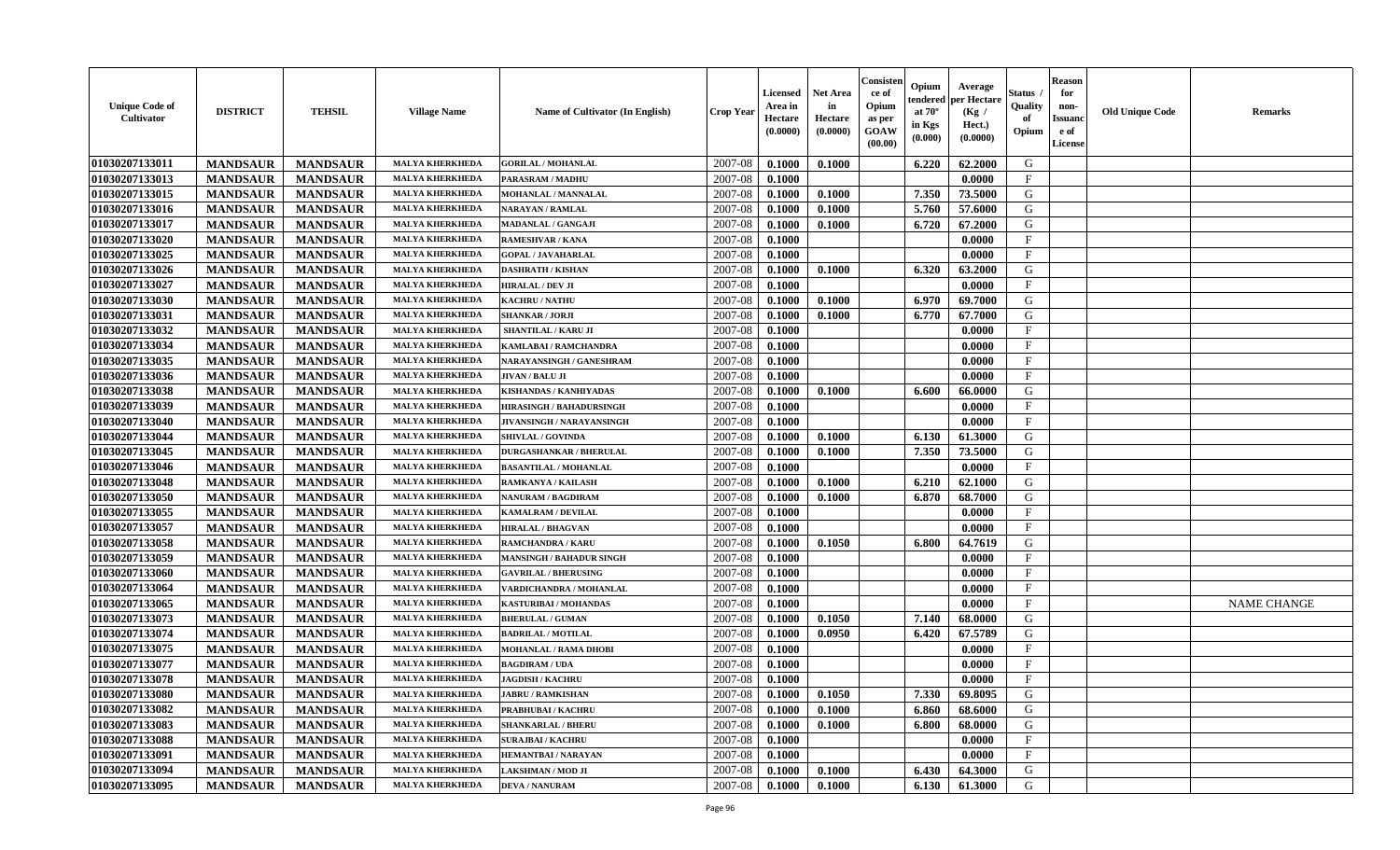| 01030207133086<br>2007-08<br>G<br><b>MALYA KHERKHEDA</b><br><b>MANDSAUR</b><br><b>MANDSAUR</b><br>0.1000<br>0.1000<br>6.630<br>66.3000<br><b>JABRU / BHAGVAN</b><br>01030207133153<br>$\mathbf{F}$<br>2007-08<br><b>MANDSAUR</b><br><b>MANDSAUR</b><br><b>MALYA KHERKHEDA</b><br>0.1000<br>0.0000<br>SURESHKUMAR / BHANVARLAL<br>01030207133097<br><b>MANDSAUR</b><br><b>MANDSAUR</b><br><b>MALYA KHERKHED</b><br>2007-08<br>0.1000<br>0.0000<br>F<br>JAGDISH / GANGABAI<br>$\mathbf{F}$<br>01030207133099<br><b>MANDSAUR</b><br>2007-08<br><b>MANDSAUR</b><br><b>MALYA KHERKHEDA</b><br>0.1000<br>0.0000<br><b>LAKSHMAN / BALU</b><br><b>MANDSAUR</b><br><b>MANDSAUR</b><br>G<br>01030207133100<br>2007-08<br>0.1000<br>0.1050<br>7.060<br>67.2381<br><b>MALYA KHERKHEDA</b><br>KALURAM / KANAJI<br>01030207133102<br><b>MANDSAUR</b><br>60.7000<br><b>MANDSAUR</b><br><b>MALYA KHERKHEDA</b><br>2007-08<br>0.1000<br>0.1000<br>6.070<br>G<br><b>KISHANLAL / BHERU</b><br>01030207133103<br><b>MANDSAUR</b><br><b>MANDSAUR</b><br><b>MALYA KHERKHEDA</b><br>2007-08<br>0.1000<br>0.1000<br>7.620<br>76.2000<br>02<br>ANANT NARAYAN / PANNALAL<br>- 1<br>01030207133104<br><b>MANDSAUR</b><br><b>MALYA KHERKHEDA</b><br>2007-08<br>$\mathbf{F}$<br><b>MANDSAUR</b><br>0.1000<br>0.0000<br><b>DHAPUBAI/UDA</b><br>01030207133105<br>2007-08<br>7.730<br>G<br><b>MANDSAUR</b><br><b>MANDSAUR</b><br><b>MALYA KHERKHEDA</b><br><b>MANNA / BHERA</b><br>0.1000<br>0.1000<br>77.3000<br>01030207133106<br>2007-08<br>G<br><b>MANDSAUR</b><br><b>MANDSAUR</b><br>0.0950<br>6.090<br>64.1053<br><b>MALYA KHERKHEDA</b><br>0.1000<br><b>BHERULAL / KESHURAM</b><br>01030207133108<br><b>MANDSAUR</b><br><b>MANDSAUR</b><br>0.1050<br>7.390<br>G<br><b>MALYA KHERKHEDA</b><br>2007-08<br>0.1000<br>70.3810<br>SAJJANBAI / SHANKARLAL<br>01030207133109<br>$\mathbf{F}$<br><b>MANDSAUR</b><br><b>MANDSAUR</b><br>2007-08<br>0.0000<br><b>MALYA KHERKHEDA</b><br>PRABHULAL / RAMLAL DHOBI<br>0.1000<br>01030207133112<br><b>MANDSAUR</b><br><b>MANDSAUR</b><br><b>MALYA KHERKHEDA</b><br>2007-08<br>0.1000<br>0.0950<br>7.180<br>75.5789<br>G<br>KELASHCHANDRA / BADRILAL<br>01030207133113<br><b>MANDSAUR</b><br>$\mathbf{F}$<br><b>MANDSAUR</b><br><b>MALYA KHERKHED</b><br>2007-08<br>0.1000<br>0.0000<br><b>GANPATLAL / MADHO</b><br>01030207133115<br>G<br><b>MANDSAUR</b><br><b>MANDSAUR</b><br>2007-08<br>0.1000<br>0.1050<br>7.660<br>72.9524<br><b>MALYA KHERKHEDA</b><br><b>DEVILAL / UDAJI</b><br><b>MANDSAUR</b><br><b>MANDSAUR</b><br>54.8000<br>G<br>01030207133122<br>2007-08<br>0.1000<br>5.480<br><b>MALYA KHERKHEDA</b><br>0.1000<br>04<br>KANHEYADAS / TULSIDAS<br>01030207133124<br>2007-08<br><b>MANDSAUR</b><br><b>MANDSAUR</b><br>6.470<br>64.7000<br>G<br><b>MALYA KHERKHEDA</b><br>0.1000<br>0.1000<br>NANDRAM / NATHU JI<br>01030207133131<br><b>MANDSAUR</b><br>2007-08<br>67.7000<br>G<br><b>MANDSAUR</b><br>0.1000<br>6.770<br><b>MALYA KHERKHEDA</b><br><b>JAGDISH / NATHULAL</b><br>0.1000<br>01030207133135<br><b>MANDSAUR</b><br><b>MANDSAUR</b><br>$\mathbf{F}$<br><b>MALYA KHERKHEDA</b><br>2007-08<br>0.1000<br>0.0000<br>MANGILAL / BHERULAL<br>01030207133148<br><b>MANDSAUR</b><br><b>MANDSAUR</b><br><b>MALYA KHERKHEDA</b><br>2007-08<br>0.1000<br>0.1000<br>6.670<br>66.7000<br>G<br>SITABAI / JORJI<br>01030207133149<br><b>MANDSAUR</b><br><b>MANDSAUR</b><br><b>MALYA KHERKHEDA</b><br>2007-08<br>0.1000<br>0.1000<br>6.480<br>64.8000<br>G<br>LILABAI / KISHANLAL<br>01030207133151<br><b>MANDSAUR</b><br><b>MANDSAUR</b><br>2007-08<br>6.240<br>G<br><b>MALYA KHERKHEDA</b><br>0.1000<br>0.1000<br>62.4000<br><b>BANSHILAL / HARISHCHANDRA</b><br>01030207133158<br><b>MANDSAUR</b><br>G<br><b>MANDSAUR</b><br>2007-08<br>0.1000<br>6.940<br>69.4000<br><b>MALYA KHERKHEDA</b><br><b>BHANVARLAL / SHANKARLAL</b><br>0.1000<br>01030207133161<br><b>MANDSAUR</b><br><b>MALYA KHERKHEDA</b><br>2007-08<br>$_{\rm F}$<br><b>MANDSAUR</b><br>0.1000<br><b>GOPALSINGH / KHEMRAJ</b><br>0.0000<br>01030207133163<br><b>MANDSAUR</b><br><b>MANDSAUR</b><br><b>MALYA KHERKHED</b><br>2007-08<br>$\mathbf{F}$<br>0.1000<br>0.0000<br>KANCHANBAI / BAGDIRAM<br>01030207133166<br>2007-08<br>G<br><b>MANDSAUR</b><br>0.1000<br>6.130<br>61.3000<br><b>MANDSAUR</b><br><b>MALYA KHERKHEDA</b><br>0.1000<br><b>BALARAM / NANDRAM DARJI</b><br>F<br>01030207133167<br><b>MANDSAUR</b><br><b>MANDSAUR</b><br>2007-08<br>0.1000<br>0.0000<br><b>MALYA KHERKHEDA</b><br>RUGNATH SINGH / KACHRU JI<br>01030207133168<br><b>MANDSAUR</b><br><b>MANDSAUR</b><br>$\mathbf{F}$<br><b>MALYA KHERKHEDA</b><br>2007-08<br>0.1000<br>0.0000<br><b>GOPAL / KISHANLAL</b><br>01030207133169<br><b>MANDSAUR</b><br><b>MANDSAUR</b><br>$\mathbf{F}$<br><b>MALYA KHERKHEDA</b><br>2007-08<br>0.1000<br>0.0000<br><b>SHIVNARAYAN / JABRU</b><br>01030207133170<br><b>MANDSAUR</b><br>G<br><b>MANDSAUR</b><br><b>MALYA KHERKHEDA</b><br>2007-08<br>0.0950<br>6.140<br>64.6316<br>RUGNATHSINGH / KAILASHCHANDRA<br>0.1000<br><b>MANDSAUR</b><br>01030207133172<br><b>MANDSAUR</b><br>2007-08<br>0.1000<br>6.820<br>68.2000<br>G<br><b>MALYA KHERKHEDA</b><br>NARAYANDAS / KANHAIYALAL<br>0.1000<br>$\mathbf{F}$<br>01030207133175<br>2007-08<br><b>MANDSAUR</b><br><b>MALYA KHERKHEDA</b><br>0.1000<br><b>MANDSAUR</b><br><b>DHURIBAI / KACHRU</b><br>0.0000<br>01030207133176<br>G<br><b>MANDSAUR</b><br><b>MANDSAUR</b><br><b>MALYA KHERKHEDA</b><br>2007-08<br>0.1000<br>0.1000<br>6.620<br>66.2000<br><b>JAWAHARLAL / KACHRU</b><br>01030207133180<br>$\mathbf{F}$<br><b>MANDSAUR</b><br><b>MANDSAUR</b><br>2007-08<br>0.1000<br>0.0000<br><b>MALYA KHERKHEDA</b><br><b>DASHRATH / SHANKARLAL</b><br>01030207133181<br><b>MANDSAUR</b><br>2007-08<br>0.1000<br>0.1050<br>8.010<br>76.2857<br>02<br><b>MANDSAUR</b><br><b>MALYA KHERKHEDA</b><br>KELASHCHAND / ANTERNARAYAN<br>01030207133184<br>F<br><b>MANDSAUR</b><br><b>MALYA KHERKHEDA</b><br><b>MOHANLAL / FATTA JI</b><br>2007-08<br>0.1000<br>0.0000<br><b>MANDSAUR</b><br>01030207133185<br>2007-08<br>0.1000<br>61.2000<br>G<br><b>MANDSAUR</b><br><b>MANDSAUR</b><br><b>MALYA KHERKHEDA</b><br><b>BALURAM / KISHAN JI</b><br>0.1000<br>6.120 | <b>Unique Code of</b><br>Cultivator | <b>DISTRICT</b> | <b>TEHSIL</b>   | <b>Village Name</b>    | <b>Name of Cultivator (In English)</b> | <b>Crop Year</b> | <b>Licensed</b><br>Area in<br>Hectare<br>(0.0000) | Net Area<br>in<br>Hectare<br>(0.0000) | Consister<br>ce of<br>Opium<br>as per<br><b>GOAW</b><br>(00.00) | Opium<br>endered<br>at $70^\circ$<br>in Kgs<br>$(\mathbf{0.000})$ | Average<br>per Hectare<br>(Kg /<br>Hect.)<br>(0.0000) | Status<br>Quality<br>of<br>Opium | <b>Reason</b><br>for<br>non-<br>Issuan<br>e of<br>License | <b>Old Unique Code</b> | Remarks |
|--------------------------------------------------------------------------------------------------------------------------------------------------------------------------------------------------------------------------------------------------------------------------------------------------------------------------------------------------------------------------------------------------------------------------------------------------------------------------------------------------------------------------------------------------------------------------------------------------------------------------------------------------------------------------------------------------------------------------------------------------------------------------------------------------------------------------------------------------------------------------------------------------------------------------------------------------------------------------------------------------------------------------------------------------------------------------------------------------------------------------------------------------------------------------------------------------------------------------------------------------------------------------------------------------------------------------------------------------------------------------------------------------------------------------------------------------------------------------------------------------------------------------------------------------------------------------------------------------------------------------------------------------------------------------------------------------------------------------------------------------------------------------------------------------------------------------------------------------------------------------------------------------------------------------------------------------------------------------------------------------------------------------------------------------------------------------------------------------------------------------------------------------------------------------------------------------------------------------------------------------------------------------------------------------------------------------------------------------------------------------------------------------------------------------------------------------------------------------------------------------------------------------------------------------------------------------------------------------------------------------------------------------------------------------------------------------------------------------------------------------------------------------------------------------------------------------------------------------------------------------------------------------------------------------------------------------------------------------------------------------------------------------------------------------------------------------------------------------------------------------------------------------------------------------------------------------------------------------------------------------------------------------------------------------------------------------------------------------------------------------------------------------------------------------------------------------------------------------------------------------------------------------------------------------------------------------------------------------------------------------------------------------------------------------------------------------------------------------------------------------------------------------------------------------------------------------------------------------------------------------------------------------------------------------------------------------------------------------------------------------------------------------------------------------------------------------------------------------------------------------------------------------------------------------------------------------------------------------------------------------------------------------------------------------------------------------------------------------------------------------------------------------------------------------------------------------------------------------------------------------------------------------------------------------------------------------------------------------------------------------------------------------------------------------------------------------------------------------------------------------------------------------------------------------------------------------------------------------------------------------------------------------------------------------------------------------------------------------------------------------------------------------------------------------------------------------------------------------------------------------------------------------------------------------------------------------------------------------------------------------------------------------------------------------------------------------------------------------------------------------------------------------------------------------------------------------------------------------------------------------------------------------------------------------------------------------------------------------------------------------------------------------------------------------------------------------------------------------------------------------------------------------------------------------------------------------------------------------------------------------------------------------------------------------------------------------------------------------------------------------------------------------------------------------------------------------------------------------------------------------------------------------------------------------------------------------------------|-------------------------------------|-----------------|-----------------|------------------------|----------------------------------------|------------------|---------------------------------------------------|---------------------------------------|-----------------------------------------------------------------|-------------------------------------------------------------------|-------------------------------------------------------|----------------------------------|-----------------------------------------------------------|------------------------|---------|
|                                                                                                                                                                                                                                                                                                                                                                                                                                                                                                                                                                                                                                                                                                                                                                                                                                                                                                                                                                                                                                                                                                                                                                                                                                                                                                                                                                                                                                                                                                                                                                                                                                                                                                                                                                                                                                                                                                                                                                                                                                                                                                                                                                                                                                                                                                                                                                                                                                                                                                                                                                                                                                                                                                                                                                                                                                                                                                                                                                                                                                                                                                                                                                                                                                                                                                                                                                                                                                                                                                                                                                                                                                                                                                                                                                                                                                                                                                                                                                                                                                                                                                                                                                                                                                                                                                                                                                                                                                                                                                                                                                                                                                                                                                                                                                                                                                                                                                                                                                                                                                                                                                                                                                                                                                                                                                                                                                                                                                                                                                                                                                                                                                                                                                                                                                                                                                                                                                                                                                                                                                                                                                                                                                                                              |                                     |                 |                 |                        |                                        |                  |                                                   |                                       |                                                                 |                                                                   |                                                       |                                  |                                                           |                        |         |
|                                                                                                                                                                                                                                                                                                                                                                                                                                                                                                                                                                                                                                                                                                                                                                                                                                                                                                                                                                                                                                                                                                                                                                                                                                                                                                                                                                                                                                                                                                                                                                                                                                                                                                                                                                                                                                                                                                                                                                                                                                                                                                                                                                                                                                                                                                                                                                                                                                                                                                                                                                                                                                                                                                                                                                                                                                                                                                                                                                                                                                                                                                                                                                                                                                                                                                                                                                                                                                                                                                                                                                                                                                                                                                                                                                                                                                                                                                                                                                                                                                                                                                                                                                                                                                                                                                                                                                                                                                                                                                                                                                                                                                                                                                                                                                                                                                                                                                                                                                                                                                                                                                                                                                                                                                                                                                                                                                                                                                                                                                                                                                                                                                                                                                                                                                                                                                                                                                                                                                                                                                                                                                                                                                                                              |                                     |                 |                 |                        |                                        |                  |                                                   |                                       |                                                                 |                                                                   |                                                       |                                  |                                                           |                        |         |
|                                                                                                                                                                                                                                                                                                                                                                                                                                                                                                                                                                                                                                                                                                                                                                                                                                                                                                                                                                                                                                                                                                                                                                                                                                                                                                                                                                                                                                                                                                                                                                                                                                                                                                                                                                                                                                                                                                                                                                                                                                                                                                                                                                                                                                                                                                                                                                                                                                                                                                                                                                                                                                                                                                                                                                                                                                                                                                                                                                                                                                                                                                                                                                                                                                                                                                                                                                                                                                                                                                                                                                                                                                                                                                                                                                                                                                                                                                                                                                                                                                                                                                                                                                                                                                                                                                                                                                                                                                                                                                                                                                                                                                                                                                                                                                                                                                                                                                                                                                                                                                                                                                                                                                                                                                                                                                                                                                                                                                                                                                                                                                                                                                                                                                                                                                                                                                                                                                                                                                                                                                                                                                                                                                                                              |                                     |                 |                 |                        |                                        |                  |                                                   |                                       |                                                                 |                                                                   |                                                       |                                  |                                                           |                        |         |
|                                                                                                                                                                                                                                                                                                                                                                                                                                                                                                                                                                                                                                                                                                                                                                                                                                                                                                                                                                                                                                                                                                                                                                                                                                                                                                                                                                                                                                                                                                                                                                                                                                                                                                                                                                                                                                                                                                                                                                                                                                                                                                                                                                                                                                                                                                                                                                                                                                                                                                                                                                                                                                                                                                                                                                                                                                                                                                                                                                                                                                                                                                                                                                                                                                                                                                                                                                                                                                                                                                                                                                                                                                                                                                                                                                                                                                                                                                                                                                                                                                                                                                                                                                                                                                                                                                                                                                                                                                                                                                                                                                                                                                                                                                                                                                                                                                                                                                                                                                                                                                                                                                                                                                                                                                                                                                                                                                                                                                                                                                                                                                                                                                                                                                                                                                                                                                                                                                                                                                                                                                                                                                                                                                                                              |                                     |                 |                 |                        |                                        |                  |                                                   |                                       |                                                                 |                                                                   |                                                       |                                  |                                                           |                        |         |
|                                                                                                                                                                                                                                                                                                                                                                                                                                                                                                                                                                                                                                                                                                                                                                                                                                                                                                                                                                                                                                                                                                                                                                                                                                                                                                                                                                                                                                                                                                                                                                                                                                                                                                                                                                                                                                                                                                                                                                                                                                                                                                                                                                                                                                                                                                                                                                                                                                                                                                                                                                                                                                                                                                                                                                                                                                                                                                                                                                                                                                                                                                                                                                                                                                                                                                                                                                                                                                                                                                                                                                                                                                                                                                                                                                                                                                                                                                                                                                                                                                                                                                                                                                                                                                                                                                                                                                                                                                                                                                                                                                                                                                                                                                                                                                                                                                                                                                                                                                                                                                                                                                                                                                                                                                                                                                                                                                                                                                                                                                                                                                                                                                                                                                                                                                                                                                                                                                                                                                                                                                                                                                                                                                                                              |                                     |                 |                 |                        |                                        |                  |                                                   |                                       |                                                                 |                                                                   |                                                       |                                  |                                                           |                        |         |
|                                                                                                                                                                                                                                                                                                                                                                                                                                                                                                                                                                                                                                                                                                                                                                                                                                                                                                                                                                                                                                                                                                                                                                                                                                                                                                                                                                                                                                                                                                                                                                                                                                                                                                                                                                                                                                                                                                                                                                                                                                                                                                                                                                                                                                                                                                                                                                                                                                                                                                                                                                                                                                                                                                                                                                                                                                                                                                                                                                                                                                                                                                                                                                                                                                                                                                                                                                                                                                                                                                                                                                                                                                                                                                                                                                                                                                                                                                                                                                                                                                                                                                                                                                                                                                                                                                                                                                                                                                                                                                                                                                                                                                                                                                                                                                                                                                                                                                                                                                                                                                                                                                                                                                                                                                                                                                                                                                                                                                                                                                                                                                                                                                                                                                                                                                                                                                                                                                                                                                                                                                                                                                                                                                                                              |                                     |                 |                 |                        |                                        |                  |                                                   |                                       |                                                                 |                                                                   |                                                       |                                  |                                                           |                        |         |
|                                                                                                                                                                                                                                                                                                                                                                                                                                                                                                                                                                                                                                                                                                                                                                                                                                                                                                                                                                                                                                                                                                                                                                                                                                                                                                                                                                                                                                                                                                                                                                                                                                                                                                                                                                                                                                                                                                                                                                                                                                                                                                                                                                                                                                                                                                                                                                                                                                                                                                                                                                                                                                                                                                                                                                                                                                                                                                                                                                                                                                                                                                                                                                                                                                                                                                                                                                                                                                                                                                                                                                                                                                                                                                                                                                                                                                                                                                                                                                                                                                                                                                                                                                                                                                                                                                                                                                                                                                                                                                                                                                                                                                                                                                                                                                                                                                                                                                                                                                                                                                                                                                                                                                                                                                                                                                                                                                                                                                                                                                                                                                                                                                                                                                                                                                                                                                                                                                                                                                                                                                                                                                                                                                                                              |                                     |                 |                 |                        |                                        |                  |                                                   |                                       |                                                                 |                                                                   |                                                       |                                  |                                                           |                        |         |
|                                                                                                                                                                                                                                                                                                                                                                                                                                                                                                                                                                                                                                                                                                                                                                                                                                                                                                                                                                                                                                                                                                                                                                                                                                                                                                                                                                                                                                                                                                                                                                                                                                                                                                                                                                                                                                                                                                                                                                                                                                                                                                                                                                                                                                                                                                                                                                                                                                                                                                                                                                                                                                                                                                                                                                                                                                                                                                                                                                                                                                                                                                                                                                                                                                                                                                                                                                                                                                                                                                                                                                                                                                                                                                                                                                                                                                                                                                                                                                                                                                                                                                                                                                                                                                                                                                                                                                                                                                                                                                                                                                                                                                                                                                                                                                                                                                                                                                                                                                                                                                                                                                                                                                                                                                                                                                                                                                                                                                                                                                                                                                                                                                                                                                                                                                                                                                                                                                                                                                                                                                                                                                                                                                                                              |                                     |                 |                 |                        |                                        |                  |                                                   |                                       |                                                                 |                                                                   |                                                       |                                  |                                                           |                        |         |
|                                                                                                                                                                                                                                                                                                                                                                                                                                                                                                                                                                                                                                                                                                                                                                                                                                                                                                                                                                                                                                                                                                                                                                                                                                                                                                                                                                                                                                                                                                                                                                                                                                                                                                                                                                                                                                                                                                                                                                                                                                                                                                                                                                                                                                                                                                                                                                                                                                                                                                                                                                                                                                                                                                                                                                                                                                                                                                                                                                                                                                                                                                                                                                                                                                                                                                                                                                                                                                                                                                                                                                                                                                                                                                                                                                                                                                                                                                                                                                                                                                                                                                                                                                                                                                                                                                                                                                                                                                                                                                                                                                                                                                                                                                                                                                                                                                                                                                                                                                                                                                                                                                                                                                                                                                                                                                                                                                                                                                                                                                                                                                                                                                                                                                                                                                                                                                                                                                                                                                                                                                                                                                                                                                                                              |                                     |                 |                 |                        |                                        |                  |                                                   |                                       |                                                                 |                                                                   |                                                       |                                  |                                                           |                        |         |
|                                                                                                                                                                                                                                                                                                                                                                                                                                                                                                                                                                                                                                                                                                                                                                                                                                                                                                                                                                                                                                                                                                                                                                                                                                                                                                                                                                                                                                                                                                                                                                                                                                                                                                                                                                                                                                                                                                                                                                                                                                                                                                                                                                                                                                                                                                                                                                                                                                                                                                                                                                                                                                                                                                                                                                                                                                                                                                                                                                                                                                                                                                                                                                                                                                                                                                                                                                                                                                                                                                                                                                                                                                                                                                                                                                                                                                                                                                                                                                                                                                                                                                                                                                                                                                                                                                                                                                                                                                                                                                                                                                                                                                                                                                                                                                                                                                                                                                                                                                                                                                                                                                                                                                                                                                                                                                                                                                                                                                                                                                                                                                                                                                                                                                                                                                                                                                                                                                                                                                                                                                                                                                                                                                                                              |                                     |                 |                 |                        |                                        |                  |                                                   |                                       |                                                                 |                                                                   |                                                       |                                  |                                                           |                        |         |
|                                                                                                                                                                                                                                                                                                                                                                                                                                                                                                                                                                                                                                                                                                                                                                                                                                                                                                                                                                                                                                                                                                                                                                                                                                                                                                                                                                                                                                                                                                                                                                                                                                                                                                                                                                                                                                                                                                                                                                                                                                                                                                                                                                                                                                                                                                                                                                                                                                                                                                                                                                                                                                                                                                                                                                                                                                                                                                                                                                                                                                                                                                                                                                                                                                                                                                                                                                                                                                                                                                                                                                                                                                                                                                                                                                                                                                                                                                                                                                                                                                                                                                                                                                                                                                                                                                                                                                                                                                                                                                                                                                                                                                                                                                                                                                                                                                                                                                                                                                                                                                                                                                                                                                                                                                                                                                                                                                                                                                                                                                                                                                                                                                                                                                                                                                                                                                                                                                                                                                                                                                                                                                                                                                                                              |                                     |                 |                 |                        |                                        |                  |                                                   |                                       |                                                                 |                                                                   |                                                       |                                  |                                                           |                        |         |
|                                                                                                                                                                                                                                                                                                                                                                                                                                                                                                                                                                                                                                                                                                                                                                                                                                                                                                                                                                                                                                                                                                                                                                                                                                                                                                                                                                                                                                                                                                                                                                                                                                                                                                                                                                                                                                                                                                                                                                                                                                                                                                                                                                                                                                                                                                                                                                                                                                                                                                                                                                                                                                                                                                                                                                                                                                                                                                                                                                                                                                                                                                                                                                                                                                                                                                                                                                                                                                                                                                                                                                                                                                                                                                                                                                                                                                                                                                                                                                                                                                                                                                                                                                                                                                                                                                                                                                                                                                                                                                                                                                                                                                                                                                                                                                                                                                                                                                                                                                                                                                                                                                                                                                                                                                                                                                                                                                                                                                                                                                                                                                                                                                                                                                                                                                                                                                                                                                                                                                                                                                                                                                                                                                                                              |                                     |                 |                 |                        |                                        |                  |                                                   |                                       |                                                                 |                                                                   |                                                       |                                  |                                                           |                        |         |
|                                                                                                                                                                                                                                                                                                                                                                                                                                                                                                                                                                                                                                                                                                                                                                                                                                                                                                                                                                                                                                                                                                                                                                                                                                                                                                                                                                                                                                                                                                                                                                                                                                                                                                                                                                                                                                                                                                                                                                                                                                                                                                                                                                                                                                                                                                                                                                                                                                                                                                                                                                                                                                                                                                                                                                                                                                                                                                                                                                                                                                                                                                                                                                                                                                                                                                                                                                                                                                                                                                                                                                                                                                                                                                                                                                                                                                                                                                                                                                                                                                                                                                                                                                                                                                                                                                                                                                                                                                                                                                                                                                                                                                                                                                                                                                                                                                                                                                                                                                                                                                                                                                                                                                                                                                                                                                                                                                                                                                                                                                                                                                                                                                                                                                                                                                                                                                                                                                                                                                                                                                                                                                                                                                                                              |                                     |                 |                 |                        |                                        |                  |                                                   |                                       |                                                                 |                                                                   |                                                       |                                  |                                                           |                        |         |
|                                                                                                                                                                                                                                                                                                                                                                                                                                                                                                                                                                                                                                                                                                                                                                                                                                                                                                                                                                                                                                                                                                                                                                                                                                                                                                                                                                                                                                                                                                                                                                                                                                                                                                                                                                                                                                                                                                                                                                                                                                                                                                                                                                                                                                                                                                                                                                                                                                                                                                                                                                                                                                                                                                                                                                                                                                                                                                                                                                                                                                                                                                                                                                                                                                                                                                                                                                                                                                                                                                                                                                                                                                                                                                                                                                                                                                                                                                                                                                                                                                                                                                                                                                                                                                                                                                                                                                                                                                                                                                                                                                                                                                                                                                                                                                                                                                                                                                                                                                                                                                                                                                                                                                                                                                                                                                                                                                                                                                                                                                                                                                                                                                                                                                                                                                                                                                                                                                                                                                                                                                                                                                                                                                                                              |                                     |                 |                 |                        |                                        |                  |                                                   |                                       |                                                                 |                                                                   |                                                       |                                  |                                                           |                        |         |
|                                                                                                                                                                                                                                                                                                                                                                                                                                                                                                                                                                                                                                                                                                                                                                                                                                                                                                                                                                                                                                                                                                                                                                                                                                                                                                                                                                                                                                                                                                                                                                                                                                                                                                                                                                                                                                                                                                                                                                                                                                                                                                                                                                                                                                                                                                                                                                                                                                                                                                                                                                                                                                                                                                                                                                                                                                                                                                                                                                                                                                                                                                                                                                                                                                                                                                                                                                                                                                                                                                                                                                                                                                                                                                                                                                                                                                                                                                                                                                                                                                                                                                                                                                                                                                                                                                                                                                                                                                                                                                                                                                                                                                                                                                                                                                                                                                                                                                                                                                                                                                                                                                                                                                                                                                                                                                                                                                                                                                                                                                                                                                                                                                                                                                                                                                                                                                                                                                                                                                                                                                                                                                                                                                                                              |                                     |                 |                 |                        |                                        |                  |                                                   |                                       |                                                                 |                                                                   |                                                       |                                  |                                                           |                        |         |
|                                                                                                                                                                                                                                                                                                                                                                                                                                                                                                                                                                                                                                                                                                                                                                                                                                                                                                                                                                                                                                                                                                                                                                                                                                                                                                                                                                                                                                                                                                                                                                                                                                                                                                                                                                                                                                                                                                                                                                                                                                                                                                                                                                                                                                                                                                                                                                                                                                                                                                                                                                                                                                                                                                                                                                                                                                                                                                                                                                                                                                                                                                                                                                                                                                                                                                                                                                                                                                                                                                                                                                                                                                                                                                                                                                                                                                                                                                                                                                                                                                                                                                                                                                                                                                                                                                                                                                                                                                                                                                                                                                                                                                                                                                                                                                                                                                                                                                                                                                                                                                                                                                                                                                                                                                                                                                                                                                                                                                                                                                                                                                                                                                                                                                                                                                                                                                                                                                                                                                                                                                                                                                                                                                                                              |                                     |                 |                 |                        |                                        |                  |                                                   |                                       |                                                                 |                                                                   |                                                       |                                  |                                                           |                        |         |
|                                                                                                                                                                                                                                                                                                                                                                                                                                                                                                                                                                                                                                                                                                                                                                                                                                                                                                                                                                                                                                                                                                                                                                                                                                                                                                                                                                                                                                                                                                                                                                                                                                                                                                                                                                                                                                                                                                                                                                                                                                                                                                                                                                                                                                                                                                                                                                                                                                                                                                                                                                                                                                                                                                                                                                                                                                                                                                                                                                                                                                                                                                                                                                                                                                                                                                                                                                                                                                                                                                                                                                                                                                                                                                                                                                                                                                                                                                                                                                                                                                                                                                                                                                                                                                                                                                                                                                                                                                                                                                                                                                                                                                                                                                                                                                                                                                                                                                                                                                                                                                                                                                                                                                                                                                                                                                                                                                                                                                                                                                                                                                                                                                                                                                                                                                                                                                                                                                                                                                                                                                                                                                                                                                                                              |                                     |                 |                 |                        |                                        |                  |                                                   |                                       |                                                                 |                                                                   |                                                       |                                  |                                                           |                        |         |
|                                                                                                                                                                                                                                                                                                                                                                                                                                                                                                                                                                                                                                                                                                                                                                                                                                                                                                                                                                                                                                                                                                                                                                                                                                                                                                                                                                                                                                                                                                                                                                                                                                                                                                                                                                                                                                                                                                                                                                                                                                                                                                                                                                                                                                                                                                                                                                                                                                                                                                                                                                                                                                                                                                                                                                                                                                                                                                                                                                                                                                                                                                                                                                                                                                                                                                                                                                                                                                                                                                                                                                                                                                                                                                                                                                                                                                                                                                                                                                                                                                                                                                                                                                                                                                                                                                                                                                                                                                                                                                                                                                                                                                                                                                                                                                                                                                                                                                                                                                                                                                                                                                                                                                                                                                                                                                                                                                                                                                                                                                                                                                                                                                                                                                                                                                                                                                                                                                                                                                                                                                                                                                                                                                                                              |                                     |                 |                 |                        |                                        |                  |                                                   |                                       |                                                                 |                                                                   |                                                       |                                  |                                                           |                        |         |
|                                                                                                                                                                                                                                                                                                                                                                                                                                                                                                                                                                                                                                                                                                                                                                                                                                                                                                                                                                                                                                                                                                                                                                                                                                                                                                                                                                                                                                                                                                                                                                                                                                                                                                                                                                                                                                                                                                                                                                                                                                                                                                                                                                                                                                                                                                                                                                                                                                                                                                                                                                                                                                                                                                                                                                                                                                                                                                                                                                                                                                                                                                                                                                                                                                                                                                                                                                                                                                                                                                                                                                                                                                                                                                                                                                                                                                                                                                                                                                                                                                                                                                                                                                                                                                                                                                                                                                                                                                                                                                                                                                                                                                                                                                                                                                                                                                                                                                                                                                                                                                                                                                                                                                                                                                                                                                                                                                                                                                                                                                                                                                                                                                                                                                                                                                                                                                                                                                                                                                                                                                                                                                                                                                                                              |                                     |                 |                 |                        |                                        |                  |                                                   |                                       |                                                                 |                                                                   |                                                       |                                  |                                                           |                        |         |
|                                                                                                                                                                                                                                                                                                                                                                                                                                                                                                                                                                                                                                                                                                                                                                                                                                                                                                                                                                                                                                                                                                                                                                                                                                                                                                                                                                                                                                                                                                                                                                                                                                                                                                                                                                                                                                                                                                                                                                                                                                                                                                                                                                                                                                                                                                                                                                                                                                                                                                                                                                                                                                                                                                                                                                                                                                                                                                                                                                                                                                                                                                                                                                                                                                                                                                                                                                                                                                                                                                                                                                                                                                                                                                                                                                                                                                                                                                                                                                                                                                                                                                                                                                                                                                                                                                                                                                                                                                                                                                                                                                                                                                                                                                                                                                                                                                                                                                                                                                                                                                                                                                                                                                                                                                                                                                                                                                                                                                                                                                                                                                                                                                                                                                                                                                                                                                                                                                                                                                                                                                                                                                                                                                                                              |                                     |                 |                 |                        |                                        |                  |                                                   |                                       |                                                                 |                                                                   |                                                       |                                  |                                                           |                        |         |
|                                                                                                                                                                                                                                                                                                                                                                                                                                                                                                                                                                                                                                                                                                                                                                                                                                                                                                                                                                                                                                                                                                                                                                                                                                                                                                                                                                                                                                                                                                                                                                                                                                                                                                                                                                                                                                                                                                                                                                                                                                                                                                                                                                                                                                                                                                                                                                                                                                                                                                                                                                                                                                                                                                                                                                                                                                                                                                                                                                                                                                                                                                                                                                                                                                                                                                                                                                                                                                                                                                                                                                                                                                                                                                                                                                                                                                                                                                                                                                                                                                                                                                                                                                                                                                                                                                                                                                                                                                                                                                                                                                                                                                                                                                                                                                                                                                                                                                                                                                                                                                                                                                                                                                                                                                                                                                                                                                                                                                                                                                                                                                                                                                                                                                                                                                                                                                                                                                                                                                                                                                                                                                                                                                                                              |                                     |                 |                 |                        |                                        |                  |                                                   |                                       |                                                                 |                                                                   |                                                       |                                  |                                                           |                        |         |
|                                                                                                                                                                                                                                                                                                                                                                                                                                                                                                                                                                                                                                                                                                                                                                                                                                                                                                                                                                                                                                                                                                                                                                                                                                                                                                                                                                                                                                                                                                                                                                                                                                                                                                                                                                                                                                                                                                                                                                                                                                                                                                                                                                                                                                                                                                                                                                                                                                                                                                                                                                                                                                                                                                                                                                                                                                                                                                                                                                                                                                                                                                                                                                                                                                                                                                                                                                                                                                                                                                                                                                                                                                                                                                                                                                                                                                                                                                                                                                                                                                                                                                                                                                                                                                                                                                                                                                                                                                                                                                                                                                                                                                                                                                                                                                                                                                                                                                                                                                                                                                                                                                                                                                                                                                                                                                                                                                                                                                                                                                                                                                                                                                                                                                                                                                                                                                                                                                                                                                                                                                                                                                                                                                                                              |                                     |                 |                 |                        |                                        |                  |                                                   |                                       |                                                                 |                                                                   |                                                       |                                  |                                                           |                        |         |
|                                                                                                                                                                                                                                                                                                                                                                                                                                                                                                                                                                                                                                                                                                                                                                                                                                                                                                                                                                                                                                                                                                                                                                                                                                                                                                                                                                                                                                                                                                                                                                                                                                                                                                                                                                                                                                                                                                                                                                                                                                                                                                                                                                                                                                                                                                                                                                                                                                                                                                                                                                                                                                                                                                                                                                                                                                                                                                                                                                                                                                                                                                                                                                                                                                                                                                                                                                                                                                                                                                                                                                                                                                                                                                                                                                                                                                                                                                                                                                                                                                                                                                                                                                                                                                                                                                                                                                                                                                                                                                                                                                                                                                                                                                                                                                                                                                                                                                                                                                                                                                                                                                                                                                                                                                                                                                                                                                                                                                                                                                                                                                                                                                                                                                                                                                                                                                                                                                                                                                                                                                                                                                                                                                                                              |                                     |                 |                 |                        |                                        |                  |                                                   |                                       |                                                                 |                                                                   |                                                       |                                  |                                                           |                        |         |
|                                                                                                                                                                                                                                                                                                                                                                                                                                                                                                                                                                                                                                                                                                                                                                                                                                                                                                                                                                                                                                                                                                                                                                                                                                                                                                                                                                                                                                                                                                                                                                                                                                                                                                                                                                                                                                                                                                                                                                                                                                                                                                                                                                                                                                                                                                                                                                                                                                                                                                                                                                                                                                                                                                                                                                                                                                                                                                                                                                                                                                                                                                                                                                                                                                                                                                                                                                                                                                                                                                                                                                                                                                                                                                                                                                                                                                                                                                                                                                                                                                                                                                                                                                                                                                                                                                                                                                                                                                                                                                                                                                                                                                                                                                                                                                                                                                                                                                                                                                                                                                                                                                                                                                                                                                                                                                                                                                                                                                                                                                                                                                                                                                                                                                                                                                                                                                                                                                                                                                                                                                                                                                                                                                                                              |                                     |                 |                 |                        |                                        |                  |                                                   |                                       |                                                                 |                                                                   |                                                       |                                  |                                                           |                        |         |
|                                                                                                                                                                                                                                                                                                                                                                                                                                                                                                                                                                                                                                                                                                                                                                                                                                                                                                                                                                                                                                                                                                                                                                                                                                                                                                                                                                                                                                                                                                                                                                                                                                                                                                                                                                                                                                                                                                                                                                                                                                                                                                                                                                                                                                                                                                                                                                                                                                                                                                                                                                                                                                                                                                                                                                                                                                                                                                                                                                                                                                                                                                                                                                                                                                                                                                                                                                                                                                                                                                                                                                                                                                                                                                                                                                                                                                                                                                                                                                                                                                                                                                                                                                                                                                                                                                                                                                                                                                                                                                                                                                                                                                                                                                                                                                                                                                                                                                                                                                                                                                                                                                                                                                                                                                                                                                                                                                                                                                                                                                                                                                                                                                                                                                                                                                                                                                                                                                                                                                                                                                                                                                                                                                                                              |                                     |                 |                 |                        |                                        |                  |                                                   |                                       |                                                                 |                                                                   |                                                       |                                  |                                                           |                        |         |
|                                                                                                                                                                                                                                                                                                                                                                                                                                                                                                                                                                                                                                                                                                                                                                                                                                                                                                                                                                                                                                                                                                                                                                                                                                                                                                                                                                                                                                                                                                                                                                                                                                                                                                                                                                                                                                                                                                                                                                                                                                                                                                                                                                                                                                                                                                                                                                                                                                                                                                                                                                                                                                                                                                                                                                                                                                                                                                                                                                                                                                                                                                                                                                                                                                                                                                                                                                                                                                                                                                                                                                                                                                                                                                                                                                                                                                                                                                                                                                                                                                                                                                                                                                                                                                                                                                                                                                                                                                                                                                                                                                                                                                                                                                                                                                                                                                                                                                                                                                                                                                                                                                                                                                                                                                                                                                                                                                                                                                                                                                                                                                                                                                                                                                                                                                                                                                                                                                                                                                                                                                                                                                                                                                                                              |                                     |                 |                 |                        |                                        |                  |                                                   |                                       |                                                                 |                                                                   |                                                       |                                  |                                                           |                        |         |
|                                                                                                                                                                                                                                                                                                                                                                                                                                                                                                                                                                                                                                                                                                                                                                                                                                                                                                                                                                                                                                                                                                                                                                                                                                                                                                                                                                                                                                                                                                                                                                                                                                                                                                                                                                                                                                                                                                                                                                                                                                                                                                                                                                                                                                                                                                                                                                                                                                                                                                                                                                                                                                                                                                                                                                                                                                                                                                                                                                                                                                                                                                                                                                                                                                                                                                                                                                                                                                                                                                                                                                                                                                                                                                                                                                                                                                                                                                                                                                                                                                                                                                                                                                                                                                                                                                                                                                                                                                                                                                                                                                                                                                                                                                                                                                                                                                                                                                                                                                                                                                                                                                                                                                                                                                                                                                                                                                                                                                                                                                                                                                                                                                                                                                                                                                                                                                                                                                                                                                                                                                                                                                                                                                                                              |                                     |                 |                 |                        |                                        |                  |                                                   |                                       |                                                                 |                                                                   |                                                       |                                  |                                                           |                        |         |
|                                                                                                                                                                                                                                                                                                                                                                                                                                                                                                                                                                                                                                                                                                                                                                                                                                                                                                                                                                                                                                                                                                                                                                                                                                                                                                                                                                                                                                                                                                                                                                                                                                                                                                                                                                                                                                                                                                                                                                                                                                                                                                                                                                                                                                                                                                                                                                                                                                                                                                                                                                                                                                                                                                                                                                                                                                                                                                                                                                                                                                                                                                                                                                                                                                                                                                                                                                                                                                                                                                                                                                                                                                                                                                                                                                                                                                                                                                                                                                                                                                                                                                                                                                                                                                                                                                                                                                                                                                                                                                                                                                                                                                                                                                                                                                                                                                                                                                                                                                                                                                                                                                                                                                                                                                                                                                                                                                                                                                                                                                                                                                                                                                                                                                                                                                                                                                                                                                                                                                                                                                                                                                                                                                                                              |                                     |                 |                 |                        |                                        |                  |                                                   |                                       |                                                                 |                                                                   |                                                       |                                  |                                                           |                        |         |
|                                                                                                                                                                                                                                                                                                                                                                                                                                                                                                                                                                                                                                                                                                                                                                                                                                                                                                                                                                                                                                                                                                                                                                                                                                                                                                                                                                                                                                                                                                                                                                                                                                                                                                                                                                                                                                                                                                                                                                                                                                                                                                                                                                                                                                                                                                                                                                                                                                                                                                                                                                                                                                                                                                                                                                                                                                                                                                                                                                                                                                                                                                                                                                                                                                                                                                                                                                                                                                                                                                                                                                                                                                                                                                                                                                                                                                                                                                                                                                                                                                                                                                                                                                                                                                                                                                                                                                                                                                                                                                                                                                                                                                                                                                                                                                                                                                                                                                                                                                                                                                                                                                                                                                                                                                                                                                                                                                                                                                                                                                                                                                                                                                                                                                                                                                                                                                                                                                                                                                                                                                                                                                                                                                                                              |                                     |                 |                 |                        |                                        |                  |                                                   |                                       |                                                                 |                                                                   |                                                       |                                  |                                                           |                        |         |
|                                                                                                                                                                                                                                                                                                                                                                                                                                                                                                                                                                                                                                                                                                                                                                                                                                                                                                                                                                                                                                                                                                                                                                                                                                                                                                                                                                                                                                                                                                                                                                                                                                                                                                                                                                                                                                                                                                                                                                                                                                                                                                                                                                                                                                                                                                                                                                                                                                                                                                                                                                                                                                                                                                                                                                                                                                                                                                                                                                                                                                                                                                                                                                                                                                                                                                                                                                                                                                                                                                                                                                                                                                                                                                                                                                                                                                                                                                                                                                                                                                                                                                                                                                                                                                                                                                                                                                                                                                                                                                                                                                                                                                                                                                                                                                                                                                                                                                                                                                                                                                                                                                                                                                                                                                                                                                                                                                                                                                                                                                                                                                                                                                                                                                                                                                                                                                                                                                                                                                                                                                                                                                                                                                                                              |                                     |                 |                 |                        |                                        |                  |                                                   |                                       |                                                                 |                                                                   |                                                       |                                  |                                                           |                        |         |
|                                                                                                                                                                                                                                                                                                                                                                                                                                                                                                                                                                                                                                                                                                                                                                                                                                                                                                                                                                                                                                                                                                                                                                                                                                                                                                                                                                                                                                                                                                                                                                                                                                                                                                                                                                                                                                                                                                                                                                                                                                                                                                                                                                                                                                                                                                                                                                                                                                                                                                                                                                                                                                                                                                                                                                                                                                                                                                                                                                                                                                                                                                                                                                                                                                                                                                                                                                                                                                                                                                                                                                                                                                                                                                                                                                                                                                                                                                                                                                                                                                                                                                                                                                                                                                                                                                                                                                                                                                                                                                                                                                                                                                                                                                                                                                                                                                                                                                                                                                                                                                                                                                                                                                                                                                                                                                                                                                                                                                                                                                                                                                                                                                                                                                                                                                                                                                                                                                                                                                                                                                                                                                                                                                                                              |                                     |                 |                 |                        |                                        |                  |                                                   |                                       |                                                                 |                                                                   |                                                       |                                  |                                                           |                        |         |
|                                                                                                                                                                                                                                                                                                                                                                                                                                                                                                                                                                                                                                                                                                                                                                                                                                                                                                                                                                                                                                                                                                                                                                                                                                                                                                                                                                                                                                                                                                                                                                                                                                                                                                                                                                                                                                                                                                                                                                                                                                                                                                                                                                                                                                                                                                                                                                                                                                                                                                                                                                                                                                                                                                                                                                                                                                                                                                                                                                                                                                                                                                                                                                                                                                                                                                                                                                                                                                                                                                                                                                                                                                                                                                                                                                                                                                                                                                                                                                                                                                                                                                                                                                                                                                                                                                                                                                                                                                                                                                                                                                                                                                                                                                                                                                                                                                                                                                                                                                                                                                                                                                                                                                                                                                                                                                                                                                                                                                                                                                                                                                                                                                                                                                                                                                                                                                                                                                                                                                                                                                                                                                                                                                                                              |                                     |                 |                 |                        |                                        |                  |                                                   |                                       |                                                                 |                                                                   |                                                       |                                  |                                                           |                        |         |
|                                                                                                                                                                                                                                                                                                                                                                                                                                                                                                                                                                                                                                                                                                                                                                                                                                                                                                                                                                                                                                                                                                                                                                                                                                                                                                                                                                                                                                                                                                                                                                                                                                                                                                                                                                                                                                                                                                                                                                                                                                                                                                                                                                                                                                                                                                                                                                                                                                                                                                                                                                                                                                                                                                                                                                                                                                                                                                                                                                                                                                                                                                                                                                                                                                                                                                                                                                                                                                                                                                                                                                                                                                                                                                                                                                                                                                                                                                                                                                                                                                                                                                                                                                                                                                                                                                                                                                                                                                                                                                                                                                                                                                                                                                                                                                                                                                                                                                                                                                                                                                                                                                                                                                                                                                                                                                                                                                                                                                                                                                                                                                                                                                                                                                                                                                                                                                                                                                                                                                                                                                                                                                                                                                                                              |                                     |                 |                 |                        |                                        |                  |                                                   |                                       |                                                                 |                                                                   |                                                       |                                  |                                                           |                        |         |
|                                                                                                                                                                                                                                                                                                                                                                                                                                                                                                                                                                                                                                                                                                                                                                                                                                                                                                                                                                                                                                                                                                                                                                                                                                                                                                                                                                                                                                                                                                                                                                                                                                                                                                                                                                                                                                                                                                                                                                                                                                                                                                                                                                                                                                                                                                                                                                                                                                                                                                                                                                                                                                                                                                                                                                                                                                                                                                                                                                                                                                                                                                                                                                                                                                                                                                                                                                                                                                                                                                                                                                                                                                                                                                                                                                                                                                                                                                                                                                                                                                                                                                                                                                                                                                                                                                                                                                                                                                                                                                                                                                                                                                                                                                                                                                                                                                                                                                                                                                                                                                                                                                                                                                                                                                                                                                                                                                                                                                                                                                                                                                                                                                                                                                                                                                                                                                                                                                                                                                                                                                                                                                                                                                                                              |                                     |                 |                 |                        |                                        |                  |                                                   |                                       |                                                                 |                                                                   |                                                       |                                  |                                                           |                        |         |
|                                                                                                                                                                                                                                                                                                                                                                                                                                                                                                                                                                                                                                                                                                                                                                                                                                                                                                                                                                                                                                                                                                                                                                                                                                                                                                                                                                                                                                                                                                                                                                                                                                                                                                                                                                                                                                                                                                                                                                                                                                                                                                                                                                                                                                                                                                                                                                                                                                                                                                                                                                                                                                                                                                                                                                                                                                                                                                                                                                                                                                                                                                                                                                                                                                                                                                                                                                                                                                                                                                                                                                                                                                                                                                                                                                                                                                                                                                                                                                                                                                                                                                                                                                                                                                                                                                                                                                                                                                                                                                                                                                                                                                                                                                                                                                                                                                                                                                                                                                                                                                                                                                                                                                                                                                                                                                                                                                                                                                                                                                                                                                                                                                                                                                                                                                                                                                                                                                                                                                                                                                                                                                                                                                                                              |                                     |                 |                 |                        |                                        |                  |                                                   |                                       |                                                                 |                                                                   |                                                       |                                  |                                                           |                        |         |
|                                                                                                                                                                                                                                                                                                                                                                                                                                                                                                                                                                                                                                                                                                                                                                                                                                                                                                                                                                                                                                                                                                                                                                                                                                                                                                                                                                                                                                                                                                                                                                                                                                                                                                                                                                                                                                                                                                                                                                                                                                                                                                                                                                                                                                                                                                                                                                                                                                                                                                                                                                                                                                                                                                                                                                                                                                                                                                                                                                                                                                                                                                                                                                                                                                                                                                                                                                                                                                                                                                                                                                                                                                                                                                                                                                                                                                                                                                                                                                                                                                                                                                                                                                                                                                                                                                                                                                                                                                                                                                                                                                                                                                                                                                                                                                                                                                                                                                                                                                                                                                                                                                                                                                                                                                                                                                                                                                                                                                                                                                                                                                                                                                                                                                                                                                                                                                                                                                                                                                                                                                                                                                                                                                                                              |                                     |                 |                 |                        |                                        |                  |                                                   |                                       |                                                                 |                                                                   |                                                       |                                  |                                                           |                        |         |
|                                                                                                                                                                                                                                                                                                                                                                                                                                                                                                                                                                                                                                                                                                                                                                                                                                                                                                                                                                                                                                                                                                                                                                                                                                                                                                                                                                                                                                                                                                                                                                                                                                                                                                                                                                                                                                                                                                                                                                                                                                                                                                                                                                                                                                                                                                                                                                                                                                                                                                                                                                                                                                                                                                                                                                                                                                                                                                                                                                                                                                                                                                                                                                                                                                                                                                                                                                                                                                                                                                                                                                                                                                                                                                                                                                                                                                                                                                                                                                                                                                                                                                                                                                                                                                                                                                                                                                                                                                                                                                                                                                                                                                                                                                                                                                                                                                                                                                                                                                                                                                                                                                                                                                                                                                                                                                                                                                                                                                                                                                                                                                                                                                                                                                                                                                                                                                                                                                                                                                                                                                                                                                                                                                                                              |                                     |                 |                 |                        |                                        |                  |                                                   |                                       |                                                                 |                                                                   |                                                       |                                  |                                                           |                        |         |
|                                                                                                                                                                                                                                                                                                                                                                                                                                                                                                                                                                                                                                                                                                                                                                                                                                                                                                                                                                                                                                                                                                                                                                                                                                                                                                                                                                                                                                                                                                                                                                                                                                                                                                                                                                                                                                                                                                                                                                                                                                                                                                                                                                                                                                                                                                                                                                                                                                                                                                                                                                                                                                                                                                                                                                                                                                                                                                                                                                                                                                                                                                                                                                                                                                                                                                                                                                                                                                                                                                                                                                                                                                                                                                                                                                                                                                                                                                                                                                                                                                                                                                                                                                                                                                                                                                                                                                                                                                                                                                                                                                                                                                                                                                                                                                                                                                                                                                                                                                                                                                                                                                                                                                                                                                                                                                                                                                                                                                                                                                                                                                                                                                                                                                                                                                                                                                                                                                                                                                                                                                                                                                                                                                                                              | 01030207133188                      | <b>MANDSAUR</b> | <b>MANDSAUR</b> | <b>MALYA KHERKHEDA</b> | MOHANLAL / RAMKISHAN                   | 2007-08          | 0.1000                                            | 0.1000                                |                                                                 | 6.580                                                             | 65.8000                                               | G                                |                                                           |                        |         |
| 01030207133189<br><b>MANDSAUR</b><br>67.5000<br>G<br><b>MANDSAUR</b><br><b>MALYA KHERKHEDA</b><br><b>BADRILAL / JAVAHARLAL</b><br>2007-08<br>0.1000<br>0.1000<br>6.750                                                                                                                                                                                                                                                                                                                                                                                                                                                                                                                                                                                                                                                                                                                                                                                                                                                                                                                                                                                                                                                                                                                                                                                                                                                                                                                                                                                                                                                                                                                                                                                                                                                                                                                                                                                                                                                                                                                                                                                                                                                                                                                                                                                                                                                                                                                                                                                                                                                                                                                                                                                                                                                                                                                                                                                                                                                                                                                                                                                                                                                                                                                                                                                                                                                                                                                                                                                                                                                                                                                                                                                                                                                                                                                                                                                                                                                                                                                                                                                                                                                                                                                                                                                                                                                                                                                                                                                                                                                                                                                                                                                                                                                                                                                                                                                                                                                                                                                                                                                                                                                                                                                                                                                                                                                                                                                                                                                                                                                                                                                                                                                                                                                                                                                                                                                                                                                                                                                                                                                                                                       |                                     |                 |                 |                        |                                        |                  |                                                   |                                       |                                                                 |                                                                   |                                                       |                                  |                                                           |                        |         |
| 01030207133157<br><b>MALYA KHERKHEDA</b><br>2007-08<br>$\mathbf F$<br><b>MANDSAUR</b><br><b>MANDSAUR</b><br>0.0000<br>0.1000<br><b>MIRABAI / BALIBAI</b>                                                                                                                                                                                                                                                                                                                                                                                                                                                                                                                                                                                                                                                                                                                                                                                                                                                                                                                                                                                                                                                                                                                                                                                                                                                                                                                                                                                                                                                                                                                                                                                                                                                                                                                                                                                                                                                                                                                                                                                                                                                                                                                                                                                                                                                                                                                                                                                                                                                                                                                                                                                                                                                                                                                                                                                                                                                                                                                                                                                                                                                                                                                                                                                                                                                                                                                                                                                                                                                                                                                                                                                                                                                                                                                                                                                                                                                                                                                                                                                                                                                                                                                                                                                                                                                                                                                                                                                                                                                                                                                                                                                                                                                                                                                                                                                                                                                                                                                                                                                                                                                                                                                                                                                                                                                                                                                                                                                                                                                                                                                                                                                                                                                                                                                                                                                                                                                                                                                                                                                                                                                     |                                     |                 |                 |                        |                                        |                  |                                                   |                                       |                                                                 |                                                                   |                                                       |                                  |                                                           |                        |         |
| 01030207133132<br>$\mathbf{F}$<br><b>MALYA KHERKHEDA</b><br>2007-08<br><b>MANDSAUR</b><br><b>MANDSAUR</b><br><b>JAGDISH / NANDLAL</b><br>0.1000<br>0.0000                                                                                                                                                                                                                                                                                                                                                                                                                                                                                                                                                                                                                                                                                                                                                                                                                                                                                                                                                                                                                                                                                                                                                                                                                                                                                                                                                                                                                                                                                                                                                                                                                                                                                                                                                                                                                                                                                                                                                                                                                                                                                                                                                                                                                                                                                                                                                                                                                                                                                                                                                                                                                                                                                                                                                                                                                                                                                                                                                                                                                                                                                                                                                                                                                                                                                                                                                                                                                                                                                                                                                                                                                                                                                                                                                                                                                                                                                                                                                                                                                                                                                                                                                                                                                                                                                                                                                                                                                                                                                                                                                                                                                                                                                                                                                                                                                                                                                                                                                                                                                                                                                                                                                                                                                                                                                                                                                                                                                                                                                                                                                                                                                                                                                                                                                                                                                                                                                                                                                                                                                                                    |                                     |                 |                 |                        |                                        |                  |                                                   |                                       |                                                                 |                                                                   |                                                       |                                  |                                                           |                        |         |
| 01030207133144<br>2007-08<br>$\mathbf{F}$<br><b>MANDSAUR</b><br><b>MANDSAUR</b><br><b>MALYA KHERKHEDA</b><br>RODALAL / CHATARBHUJ<br>0.1000<br>0.0000                                                                                                                                                                                                                                                                                                                                                                                                                                                                                                                                                                                                                                                                                                                                                                                                                                                                                                                                                                                                                                                                                                                                                                                                                                                                                                                                                                                                                                                                                                                                                                                                                                                                                                                                                                                                                                                                                                                                                                                                                                                                                                                                                                                                                                                                                                                                                                                                                                                                                                                                                                                                                                                                                                                                                                                                                                                                                                                                                                                                                                                                                                                                                                                                                                                                                                                                                                                                                                                                                                                                                                                                                                                                                                                                                                                                                                                                                                                                                                                                                                                                                                                                                                                                                                                                                                                                                                                                                                                                                                                                                                                                                                                                                                                                                                                                                                                                                                                                                                                                                                                                                                                                                                                                                                                                                                                                                                                                                                                                                                                                                                                                                                                                                                                                                                                                                                                                                                                                                                                                                                                        |                                     |                 |                 |                        |                                        |                  |                                                   |                                       |                                                                 |                                                                   |                                                       |                                  |                                                           |                        |         |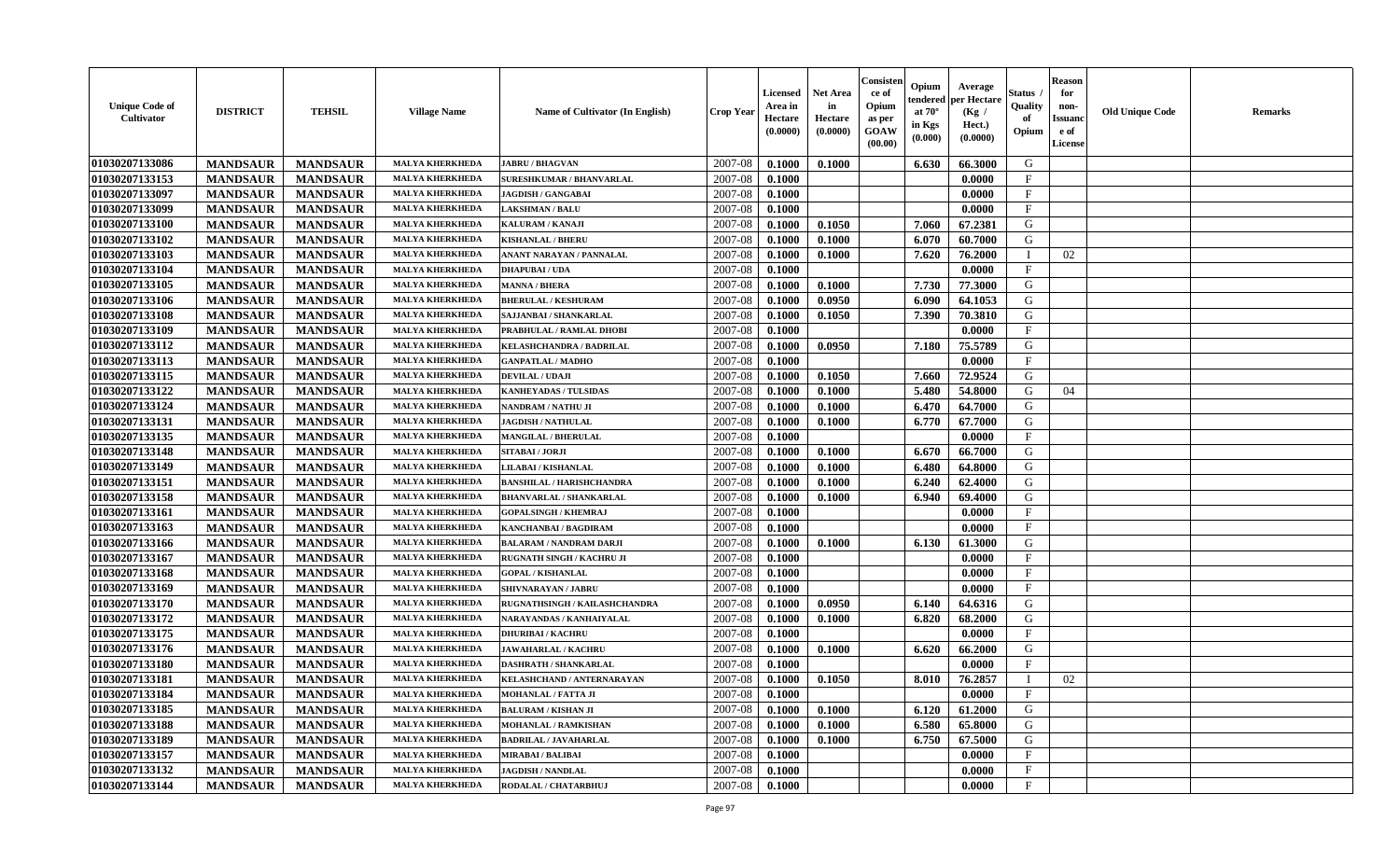| <b>Unique Code of</b><br><b>Cultivator</b> | <b>DISTRICT</b> | <b>TEHSIL</b>   | <b>Village Name</b>    | Name of Cultivator (In English) | <b>Crop Year</b> | <b>Licensed</b><br>Area in<br>Hectare<br>(0.0000) | <b>Net Area</b><br>in<br>Hectare<br>(0.0000) | Consister<br>ce of<br>Opium<br>as per<br><b>GOAW</b><br>(00.00) | Opium<br>endered<br>at $70^\circ$<br>in Kgs<br>(0.000) | Average<br>per Hectare<br>(Kg /<br>Hect.)<br>(0.0000) | Status<br>Quality<br>of<br>Opium | <b>Reason</b><br>for<br>non-<br><b>Issuand</b><br>e of<br><b>License</b> | <b>Old Unique Code</b> | <b>Remarks</b> |
|--------------------------------------------|-----------------|-----------------|------------------------|---------------------------------|------------------|---------------------------------------------------|----------------------------------------------|-----------------------------------------------------------------|--------------------------------------------------------|-------------------------------------------------------|----------------------------------|--------------------------------------------------------------------------|------------------------|----------------|
| 01030207133165                             | <b>MANDSAUR</b> | <b>MANDSAUR</b> | <b>MALYA KHERKHEDA</b> | MANGILAL / NANDRAM TAILI        | 2007-08          | 0.1000                                            |                                              |                                                                 |                                                        | 0.0000                                                | $\mathbf{F}$                     |                                                                          |                        |                |
| 01030207133087                             | <b>MANDSAUR</b> | <b>MANDSAUR</b> | <b>MALYA KHERKHEDA</b> | <b>NANDU BAI / UDA</b>          | 2007-08          | 0.1000                                            |                                              |                                                                 |                                                        | 0.0000                                                | $\mathbf F$                      |                                                                          |                        |                |
| 01030207134001                             | <b>MANDSAUR</b> | <b>MANDSAUR</b> | <b>NAWANKHEDI</b>      | <b>BABULAL / NANURAM</b>        | 2007-08          | 0.1000                                            |                                              |                                                                 |                                                        | 0.0000                                                | $\mathbf{F}$                     |                                                                          |                        |                |
| 01030207134021                             | <b>MANDSAUR</b> | <b>MANDSAUR</b> | <b>NAWANKHEDI</b>      | PRABHULAL / PRAKASH             | 2007-08          | 0.1000                                            |                                              |                                                                 |                                                        | 0.0000                                                | $\mathbf{F}$                     |                                                                          |                        |                |
| 01030207134031                             | <b>MANDSAUR</b> | <b>MANDSAUR</b> | <b>NAWANKHEDI</b>      | PRABHULAL / NANURAM             | 2007-08          | 0.1000                                            |                                              |                                                                 |                                                        | 0.0000                                                | $\mathbf{F}$                     |                                                                          |                        |                |
| 01030207134043                             | <b>MANDSAUR</b> | <b>MANDSAUR</b> | <b>NAWANKHEDI</b>      | LAXMINARAYAN / HARIRAM          | 2007-08          | 0.1000                                            |                                              |                                                                 |                                                        | 0.0000                                                | $_{\rm F}$                       |                                                                          |                        |                |
| 01030207134052                             | <b>MANDSAUR</b> | <b>MANDSAUR</b> | <b>NAWANKHEDI</b>      | <b>SHANKARLAL / DEVILAL</b>     | 2007-08          | 0.1000                                            |                                              |                                                                 |                                                        | 0.0000                                                | F                                |                                                                          |                        |                |
| 01030207134003                             | <b>MANDSAUR</b> | <b>MANDSAUR</b> | <b>NAWANKHEDI</b>      | <b>JAGDISH / DEVILAL</b>        | 2007-08          | 0.1000                                            |                                              |                                                                 |                                                        | 0.0000                                                | $\mathbf{F}$                     |                                                                          |                        |                |
| 01030207134037                             | <b>MANDSAUR</b> | <b>MANDSAUR</b> | <b>NAWANKHEDI</b>      | JORAVARSINGH / BHUVANISINGH     | 2007-08          | 0.1000                                            |                                              |                                                                 |                                                        | 0.0000                                                | $_{\rm F}$                       |                                                                          |                        |                |
| 01030207134029                             | <b>MANDSAUR</b> | <b>MANDSAUR</b> | <b>NAWANKHEDI</b>      | SHANTIBAI / OMPRAKASH           | 2007-08          | 0.1000                                            |                                              |                                                                 |                                                        | 0.0000                                                | $\mathbf{F}$                     |                                                                          |                        |                |
| 01030207134008                             | <b>MANDSAUR</b> | <b>MANDSAUR</b> | <b>NAWANKHEDI</b>      | NATHULAL / SVARUP JI            | 2007-08          | 0.1000                                            |                                              |                                                                 |                                                        | 0.0000                                                | $\mathbf{F}$                     |                                                                          |                        |                |
| 01030207134049                             | <b>MANDSAUR</b> | <b>MANDSAUR</b> | <b>NAWANKHEDI</b>      | <b>DEVILAL / NATHU</b>          | 2007-08          | 0.1000                                            |                                              |                                                                 |                                                        | 0.0000                                                | $\mathbf{F}$                     |                                                                          |                        |                |
| 01030207134033                             | <b>MANDSAUR</b> | <b>MANDSAUR</b> | <b>NAWANKHEDI</b>      | <b>MANGILAL / DHURA</b>         | 2007-08          | 0.1000                                            |                                              |                                                                 |                                                        | 0.0000                                                | $\mathbf{F}$                     |                                                                          |                        |                |
| 01030207134034                             | <b>MANDSAUR</b> | <b>MANDSAUR</b> | <b>NAWANKHEDI</b>      | SHANTIBAI / SHANKARLAL          | 2007-08          | 0.1000                                            |                                              |                                                                 |                                                        | 0.0000                                                | $_{\rm F}$                       |                                                                          |                        |                |
| 01030207135039                             | <b>MANDSAUR</b> | <b>MANDSAUR</b> | <b>NIRDHARI</b>        | MOHANLAL / KISHANLAL            | 2007-08          | 0.1000                                            |                                              |                                                                 |                                                        | 0.0000                                                | $\mathbf{F}$                     |                                                                          |                        |                |
| 01030207135001                             | <b>MANDSAUR</b> | <b>MANDSAUR</b> | <b>NIRDHARI</b>        | <b>NANDUBAI/MATHURADAS</b>      | 2007-08          | 0.1000                                            | 0.0500                                       |                                                                 | 3.650                                                  | 73.0000                                               | G                                |                                                                          |                        |                |
| 01030207135002                             | <b>MANDSAUR</b> | <b>MANDSAUR</b> | <b>NIRDHARI</b>        | <b>RUKMANBAI / HIRALAL</b>      | 2007-08          | 0.1000                                            |                                              |                                                                 |                                                        | 0.0000                                                | $_{\rm F}$                       |                                                                          |                        |                |
| 01030207135003                             | <b>MANDSAUR</b> | <b>MANDSAUR</b> | <b>NIRDHARI</b>        | <b>BHANVARDAS / NARSINGDAS</b>  | 2007-08          | 0.1000                                            |                                              |                                                                 |                                                        | 0.0000                                                | $_{\rm F}$                       |                                                                          |                        |                |
| 01030207135004                             | <b>MANDSAUR</b> | <b>MANDSAUR</b> | <b>NIRDHARI</b>        | <b>GOPALDAS / BHAGVAN</b>       | 2007-08          | 0.1000                                            |                                              |                                                                 |                                                        | 0.0000                                                | $\mathbf{F}$                     |                                                                          |                        |                |
| 01030207135006                             | <b>MANDSAUR</b> | <b>MANDSAUR</b> | <b>NIRDHARI</b>        | <b>MANGILAL / BHANWERLAL</b>    | 2007-08          | 0.1000                                            | 0.1000                                       |                                                                 | 7.560                                                  | 75.6000                                               | G                                |                                                                          |                        |                |
| 01030207135007                             | <b>MANDSAUR</b> | <b>MANDSAUR</b> | <b>NIRDHARI</b>        | <b>BADRIDAS / MADHUDAS</b>      | 2007-08          | 0.1000                                            |                                              |                                                                 |                                                        | 0.0000                                                | $\mathbf{F}$                     |                                                                          |                        |                |
| 01030207135009                             | <b>MANDSAUR</b> | <b>MANDSAUR</b> | <b>NIRDHARI</b>        | <b>KHEMA / BAGDIRAM</b>         | 2007-08          | 0.1000                                            | 0.1050                                       |                                                                 | 7.430                                                  | 70.7619                                               | G                                |                                                                          |                        |                |
| 01030207135010                             | <b>MANDSAUR</b> | <b>MANDSAUR</b> | <b>NIRDHARI</b>        | HULASHIBAI / KISHANDAS          | 2007-08          | 0.1000                                            | 0.0450                                       |                                                                 | 3.090                                                  | 68.6667                                               | G                                |                                                                          |                        |                |
| 01030207135011                             | <b>MANDSAUR</b> | <b>MANDSAUR</b> | <b>NIRDHARI</b>        | <b>BHAGVAN / VARDA</b>          | 2007-08          | 0.1000                                            | 0.1000                                       |                                                                 | 7.510                                                  | 75.1000                                               | G                                |                                                                          |                        |                |
| 01030207135014                             | <b>MANDSAUR</b> | <b>MANDSAUR</b> | <b>NIRDHARI</b>        | <b>JANIBAI / FAKIRCHND</b>      | 2007-08          | 0.1000                                            |                                              |                                                                 |                                                        | 0.0000                                                | $\rm F$                          |                                                                          |                        |                |
| 01030207135015                             | <b>MANDSAUR</b> | <b>MANDSAUR</b> | <b>NIRDHARI</b>        | <b>MOHANBAI/HAMERA</b>          | 2007-08          | 0.1000                                            | 0.1000                                       |                                                                 | 2.830                                                  | 28.3000                                               | G                                | 04                                                                       |                        |                |
| 01030207135016                             | <b>MANDSAUR</b> | <b>MANDSAUR</b> | <b>NIRDHARI</b>        | <b>DHAPUBAI/BHAGVAN</b>         | 2007-08          | 0.1000                                            |                                              |                                                                 |                                                        | 0.0000                                                | $\mathbf{F}$                     |                                                                          |                        |                |
| 01030207135018                             | <b>MANDSAUR</b> | <b>MANDSAUR</b> | <b>NIRDHARI</b>        | <b>JAGANNATH / KALURAM</b>      | 2007-08          | 0.1000                                            |                                              |                                                                 |                                                        | 0.0000                                                | $_{\rm F}$                       |                                                                          |                        |                |
| 01030207135020                             | <b>MANDSAUR</b> | <b>MANDSAUR</b> | <b>NIRDHARI</b>        | <b>RAMESHVER / LAKHMICHAND</b>  | 2007-08          | 0.1000                                            | 0.1000                                       |                                                                 | 6.520                                                  | 65.2000                                               | G                                |                                                                          |                        |                |
| 01030207135021                             | <b>MANDSAUR</b> | <b>MANDSAUR</b> | <b>NIRDHARI</b>        | <b>RATANLAL / UDA</b>           | 2007-08          | 0.1000                                            | 0.1000                                       |                                                                 | 7.110                                                  | 71.1000                                               | G                                |                                                                          |                        |                |
| 01030207135022                             | <b>MANDSAUR</b> | <b>MANDSAUR</b> | <b>NIRDHARI</b>        | <b>BHERULAL / D.P. BAGDIRAM</b> | 2007-08          | 0.1000                                            | 0.1000                                       |                                                                 | 7.600                                                  | 76.0000                                               | G                                |                                                                          |                        |                |
| 01030207135024                             | <b>MANDSAUR</b> | <b>MANDSAUR</b> | <b>NIRDHARI</b>        | <b>GITABAI/MANGUDAS</b>         | 2007-08          | 0.1000                                            | 0.1050                                       |                                                                 | 7.270                                                  | 69.2381                                               | ${\bf G}$                        |                                                                          |                        |                |
| 01030207135026                             | <b>MANDSAUR</b> | <b>MANDSAUR</b> | <b>NIRDHARI</b>        | KAILASH / JAGANNATH             | 2007-08          | 0.1000                                            |                                              |                                                                 |                                                        | 0.0000                                                | $_{\rm F}$                       |                                                                          |                        |                |
| 01030207135027                             | <b>MANDSAUR</b> | <b>MANDSAUR</b> | <b>NIRDHARI</b>        | VARDICHANDRA / BHERULAL         | 2007-08          | 0.1000                                            | 0.1000                                       |                                                                 | 6.820                                                  | 68.2000                                               | G                                |                                                                          |                        |                |
| 01030207135031                             | <b>MANDSAUR</b> | <b>MANDSAUR</b> | <b>NIRDHARI</b>        | <b>SAWARUPIBAI / BHANA</b>      | 2007-08          | 0.1000                                            | 0.1000                                       |                                                                 | 6.950                                                  | 69.5000                                               | G                                |                                                                          |                        |                |
| 01030207135032                             | <b>MANDSAUR</b> | <b>MANDSAUR</b> | <b>NIRDHARI</b>        | <b>ONKARDAS / RATANDAS</b>      | 2007-08          | 0.1000                                            |                                              |                                                                 |                                                        | 0.0000                                                | F                                |                                                                          |                        |                |
| 01030207135033                             | <b>MANDSAUR</b> | <b>MANDSAUR</b> | <b>NIRDHARI</b>        | <b>BANSHILAL / VAJERAM</b>      | 2007-08          | 0.1000                                            |                                              |                                                                 |                                                        | 0.0000                                                | $_{\rm F}$                       |                                                                          |                        |                |
| 01030207135034                             | <b>MANDSAUR</b> | <b>MANDSAUR</b> | <b>NIRDHARI</b>        | <b>JANIBAI / MANGILAL</b>       | 2007-08          | 0.1000                                            |                                              |                                                                 |                                                        | 0.0000                                                | $\mathbf{F}$                     |                                                                          |                        |                |
| 01030207135037                             | <b>MANDSAUR</b> | <b>MANDSAUR</b> | <b>NIRDHARI</b>        | <b>KALURAM / RAMLAL</b>         | 2007-08          | 0.1000                                            |                                              |                                                                 |                                                        | 0.0000                                                | $\mathbf{F}$                     |                                                                          |                        |                |
| 01030207135040                             | <b>MANDSAUR</b> | <b>MANDSAUR</b> | <b>NIRDHARI</b>        | RAMIBAI / JAGANNATH             | 2007-08          | 0.1000                                            |                                              |                                                                 |                                                        | 0.0000                                                | F                                |                                                                          |                        |                |
| 01030207135041                             | <b>MANDSAUR</b> | <b>MANDSAUR</b> | <b>NIRDHARI</b>        | <b>KALURAM / BHERULAL</b>       | 2007-08          | 0.1000                                            |                                              |                                                                 |                                                        | 0.0000                                                | $\mathbf{F}$                     |                                                                          |                        |                |
| 01030207135042                             | <b>MANDSAUR</b> | <b>MANDSAUR</b> | <b>NIRDHARI</b>        | <b>MANGIBAI/SALAGRAM</b>        | 2007-08          | 0.1000                                            |                                              |                                                                 |                                                        | 0.0000                                                | $\mathbf{F}$                     |                                                                          |                        |                |
|                                            |                 |                 |                        |                                 |                  |                                                   |                                              |                                                                 |                                                        |                                                       |                                  |                                                                          |                        |                |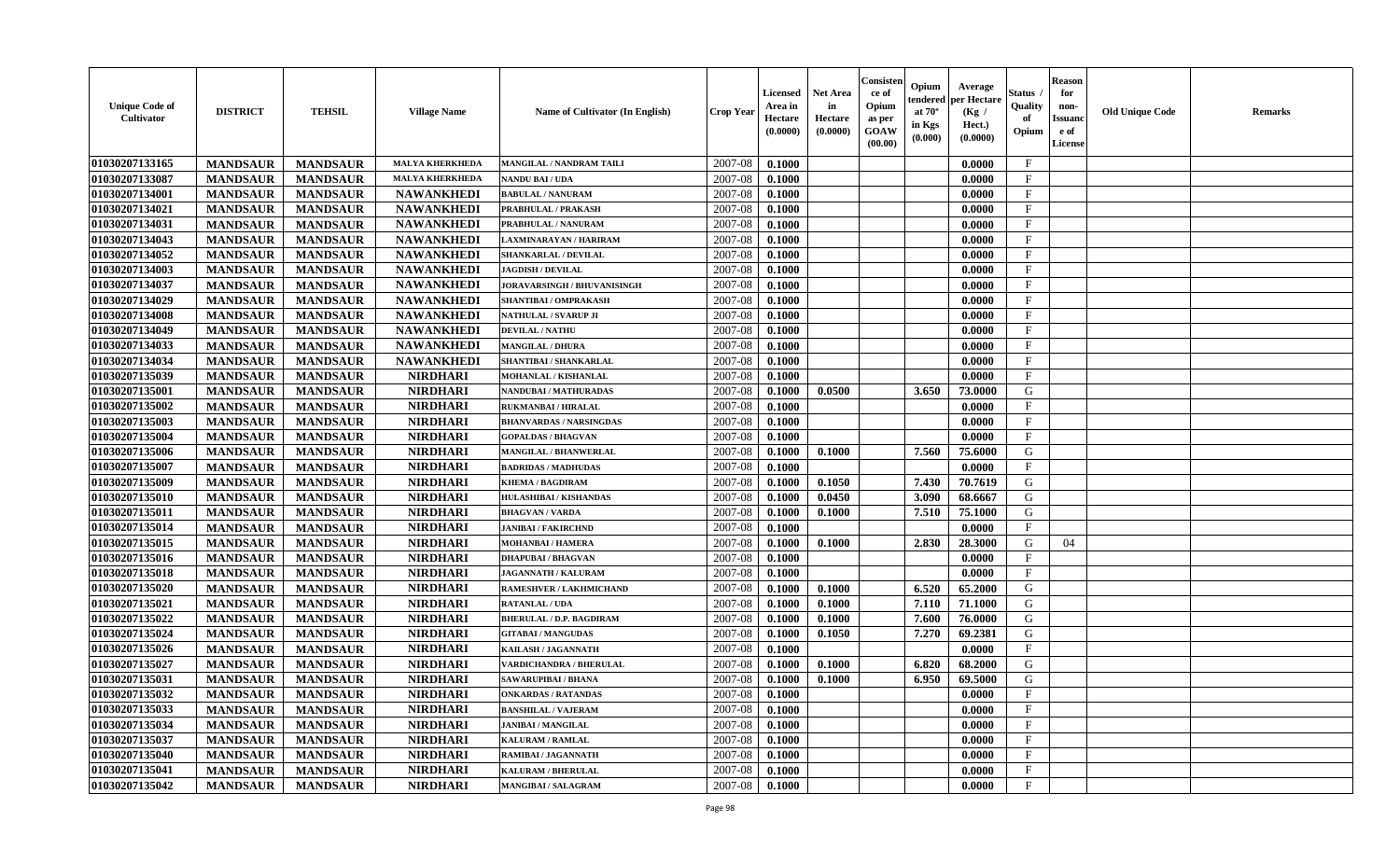| <b>Unique Code of</b><br><b>Cultivator</b> | <b>DISTRICT</b> | <b>TEHSIL</b>   | <b>Village Name</b> | Name of Cultivator (In English) | <b>Crop Year</b> | <b>Licensed</b><br>Area in<br>Hectare<br>(0.0000) | <b>Net Area</b><br>in<br>Hectare<br>(0.0000) | Consisteı<br>ce of<br>Opium<br>as per<br><b>GOAW</b><br>(00.00) | Opium<br>endered<br>at $70^\circ$<br>in Kgs<br>$(\mathbf{0.000})$ | Average<br>per Hectare<br>(Kg /<br>Hect.)<br>(0.0000) | Status<br>Quality<br>of<br>Opium | <b>Reason</b><br>for<br>non-<br>Issuan<br>e of<br>License | <b>Old Unique Code</b> | <b>Remarks</b>                 |
|--------------------------------------------|-----------------|-----------------|---------------------|---------------------------------|------------------|---------------------------------------------------|----------------------------------------------|-----------------------------------------------------------------|-------------------------------------------------------------------|-------------------------------------------------------|----------------------------------|-----------------------------------------------------------|------------------------|--------------------------------|
| 01030207135045                             | <b>MANDSAUR</b> | <b>MANDSAUR</b> | <b>NIRDHARI</b>     | <b>GOKULSINGH / UDAYSINGH</b>   | 2007-08          | 0.1000                                            | 0.1000                                       |                                                                 | 6.690                                                             | 66.9000                                               | G                                |                                                           |                        |                                |
| 01030207135046                             | <b>MANDSAUR</b> | <b>MANDSAUR</b> | <b>NIRDHARI</b>     | SATAYNARAYAN / DOLATRAM         | 2007-08          | 0.1000                                            | 0.0950                                       |                                                                 | 6.190                                                             | 65.1579                                               | G                                |                                                           |                        |                                |
| 01030207135048                             | <b>MANDSAUR</b> | <b>MANDSAUR</b> | <b>NIRDHARI</b>     | <b>BAGDIRAM / KISHANALAL</b>    | 2007-08          | 0.1000                                            |                                              |                                                                 |                                                                   | 0.0000                                                | $\mathbf{F}$                     |                                                           |                        |                                |
| 01030207135050                             | <b>MANDSAUR</b> | <b>MANDSAUR</b> | <b>NIRDHARI</b>     | MANGILAL / BAGDIRAM             | 2007-08          | 0.1000                                            |                                              |                                                                 |                                                                   | 0.0000                                                | $\mathbf{F}$                     |                                                           |                        |                                |
| 01030207135051                             | <b>MANDSAUR</b> | <b>MANDSAUR</b> | <b>NIRDHARI</b>     | <b>GITABAI/BALARAM</b>          | 2007-08          | 0.1000                                            | 0.1000                                       |                                                                 | 6.850                                                             | 68.5000                                               | G                                |                                                           |                        |                                |
| 01030207135054                             | <b>MANDSAUR</b> | <b>MANDSAUR</b> | <b>NIRDHARI</b>     | <b>RODILAL / BHANA</b>          | 2007-08          | 0.1000                                            | 0.1000                                       |                                                                 | 7.230                                                             | 72.3000                                               | G                                |                                                           |                        |                                |
| 01030207135055                             | <b>MANDSAUR</b> | <b>MANDSAUR</b> | <b>NIRDHARI</b>     | <b>FULKUNWAR / MOHANSINGH</b>   | 2007-08          | 0.1000                                            |                                              |                                                                 |                                                                   | 0.0000                                                | $\mathbf{F}$                     |                                                           |                        |                                |
| 01030207135056                             | <b>MANDSAUR</b> | <b>MANDSAUR</b> | <b>NIRDHARI</b>     | KANHAIYALAL / DEVJI RAWAT       | 2007-08          | 0.1000                                            |                                              |                                                                 |                                                                   | 0.0000                                                | $\mathbf{F}$                     |                                                           |                        |                                |
| 01030207135058                             | <b>MANDSAUR</b> | <b>MANDSAUR</b> | <b>NIRDHARI</b>     | <b>ISHVARSINGH / RAYSINGH</b>   | 2007-08          | 0.1000                                            |                                              |                                                                 |                                                                   | 0.0000                                                | $_{\rm F}$                       |                                                           |                        |                                |
| 01030207135059                             | <b>MANDSAUR</b> | <b>MANDSAUR</b> | <b>NIRDHARI</b>     | RAGHUVIRDAS / MATHURADAS        | 2007-08          | 0.1000                                            |                                              |                                                                 |                                                                   | 0.0000                                                | $_{\rm F}$                       |                                                           |                        |                                |
| 01030207135061                             | <b>MANDSAUR</b> | <b>MANDSAUR</b> | <b>NIRDHARI</b>     | MANNUBAI / AMBARAM              | 2007-08          | 0.1000                                            |                                              |                                                                 |                                                                   | 0.0000                                                | $\mathbf{F}$                     |                                                           |                        |                                |
| 01030207135062                             | <b>MANDSAUR</b> | <b>MANDSAUR</b> | <b>NIRDHARI</b>     | <b>SHANKARLAL / HAMERA</b>      | 2007-08          | 0.1000                                            |                                              |                                                                 |                                                                   | 0.0000                                                | $_{\rm F}$                       |                                                           |                        |                                |
| 01030207135063                             | <b>MANDSAUR</b> | <b>MANDSAUR</b> | <b>NIRDHARI</b>     | KANHAIYALAL / DEVILAL BANJARA   | 2007-08          | 0.1000                                            | 0.0950                                       |                                                                 | 7.190                                                             | 75.6842                                               | G                                |                                                           |                        |                                |
| 01030207135067                             | <b>MANDSAUR</b> | <b>MANDSAUR</b> | <b>NIRDHARI</b>     | PREMABAI / DULICHANDRA          | 2007-08          | 0.1000                                            |                                              |                                                                 |                                                                   | 0.0000                                                | $\mathbf{F}$                     |                                                           |                        |                                |
| 01030207135071                             | <b>MANDSAUR</b> | <b>MANDSAUR</b> | <b>NIRDHARI</b>     | <b>MANNALAL / HIRALAL</b>       | 2007-08          | 0.1000                                            |                                              |                                                                 |                                                                   | 0.0000                                                | $\mathbf{F}$                     |                                                           |                        |                                |
| 01030207135073                             | <b>MANDSAUR</b> | <b>MANDSAUR</b> | <b>NIRDHARI</b>     | <b>KAMALDAS / NARAYANDAS</b>    | 2007-08          | 0.1000                                            |                                              |                                                                 |                                                                   | 0.0000                                                | F                                |                                                           |                        |                                |
| 01030207135074                             | <b>MANDSAUR</b> | <b>MANDSAUR</b> | <b>NIRDHARI</b>     | RATANLAL / KASTURA JI           | 2007-08          | 0.1000                                            |                                              |                                                                 |                                                                   | 0.0000                                                | $\mathbf F$                      |                                                           |                        |                                |
| 01030207135075                             | <b>MANDSAUR</b> | <b>MANDSAUR</b> | <b>NIRDHARI</b>     | <b>FAKIRCHAND / MANGILAL</b>    | 2007-08          | 0.1000                                            | 0.1000                                       |                                                                 | 7.180                                                             | 71.8000                                               | G                                |                                                           |                        |                                |
| 01030207135076                             | <b>MANDSAUR</b> | <b>MANDSAUR</b> | <b>NIRDHARI</b>     | <b>GOPAL / RAMESHVAR</b>        | 2007-08          | 0.1000                                            | 0.1000                                       |                                                                 | 6.420                                                             | 64.2000                                               | G                                |                                                           |                        |                                |
| 01030207135080                             | <b>MANDSAUR</b> | <b>MANDSAUR</b> | <b>NIRDHARI</b>     | <b>RAGHUVIRSING / UDAYSING</b>  | 2007-08          | 0.1000                                            |                                              |                                                                 |                                                                   | 0.0000                                                | $\mathbf{F}$                     |                                                           |                        |                                |
| 01030207135053                             | <b>MANDSAUR</b> | <b>MANDSAUR</b> | <b>NIRDHARI</b>     | SAJJANSINGH / UDAYSINGH         | 2007-08          | 0.1000                                            |                                              |                                                                 |                                                                   | 0.0000                                                | $_{\rm F}$                       |                                                           |                        |                                |
| 01030207135094                             | <b>MANDSAUR</b> | <b>MANDSAUR</b> | <b>NIRDHARI</b>     | MOHANLAL / LAKSHMICHANDRA       | 2007-08          | 0.1000                                            |                                              |                                                                 |                                                                   | 0.0000                                                | F                                |                                                           |                        | TRANSFER/GUDBHELI BADI<br>M-II |
| 01030207135095                             | <b>MANDSAUR</b> | <b>MANDSAUR</b> | <b>NIRDHARI</b>     | <b>MANGILAL / BHAVSINGH</b>     | 2007-08          | 0.1000                                            | 0.1000                                       |                                                                 | 7.830                                                             | 78.3000                                               | G                                |                                                           |                        |                                |
| 01030207136003                             | <b>MANDSAUR</b> | <b>MANDSAUR</b> | PADLIYA MARU        | <b>BHAIRULAL / VENIRAM</b>      | 2007-08          | 0.1000                                            |                                              |                                                                 |                                                                   | 0.0000                                                | $\mathbf{F}$                     |                                                           |                        |                                |
| 01030207136004                             | <b>MANDSAUR</b> | <b>MANDSAUR</b> | PADLIYA MARU        | <b>BAPULAL / SUKHLAL</b>        | 2007-08          | 0.1000                                            |                                              |                                                                 |                                                                   | 0.0000                                                | $\mathbf{F}$                     |                                                           |                        |                                |
| 01030207136005                             | <b>MANDSAUR</b> | <b>MANDSAUR</b> | <b>PADLIYA MARU</b> | <b>SHIVLAL / VENIRAM</b>        | 2007-08          | 0.1000                                            | 0.1000                                       |                                                                 | 7.100                                                             | 71.0000                                               | G                                |                                                           |                        |                                |
| 01030207136006                             | <b>MANDSAUR</b> | <b>MANDSAUR</b> | PADLIYA MARU        | RAMLAL / DEV JI                 | 2007-08          | 0.1000                                            |                                              |                                                                 |                                                                   | 0.0000                                                | $\mathbf{F}$                     |                                                           |                        |                                |
| 01030207136009                             | <b>MANDSAUR</b> | <b>MANDSAUR</b> | PADLIYA MARU        | SHANKARLAL / DHANSUKKH          | 2007-08          | 0.1000                                            |                                              |                                                                 |                                                                   | 0.0000                                                | $\mathbf{F}$                     |                                                           |                        |                                |
| 01030207136010                             | <b>MANDSAUR</b> | <b>MANDSAUR</b> | <b>PADLIYA MARU</b> | <b>MOTILAL / HIRALAL</b>        | 2007-08          | 0.1000                                            |                                              |                                                                 |                                                                   | 0.0000                                                | $_{\rm F}$                       |                                                           |                        |                                |
| 01030207136011                             | <b>MANDSAUR</b> | <b>MANDSAUR</b> | <b>PADLIYA MARU</b> | NIRBHAYRAM / DEVILAL            | 2007-08          | 0.1000                                            |                                              |                                                                 |                                                                   | 0.0000                                                | $\mathbf{F}$                     |                                                           |                        |                                |
| 01030207136012                             | <b>MANDSAUR</b> | <b>MANDSAUR</b> | <b>PADLIYA MARU</b> | <b>HARDEVRAM / KISHANLAL</b>    | 2007-08          | 0.1000                                            |                                              |                                                                 |                                                                   | 0.0000                                                | $\mathbf{F}$                     |                                                           |                        |                                |
| 01030207136013                             | <b>MANDSAUR</b> | <b>MANDSAUR</b> | <b>PADLIYA MARU</b> | TULSIRAM / BHERULAL             | 2007-08          | 0.1000                                            |                                              |                                                                 |                                                                   | 0.0000                                                | $\mathbf{F}$                     |                                                           |                        |                                |
| 01030207136015                             | <b>MANDSAUR</b> | <b>MANDSAUR</b> | PADLIYA MARU        | PRABHULAL / SUKHLAL             | 2007-08          | 0.1000                                            |                                              |                                                                 |                                                                   | 0.0000                                                | $_{\rm F}$                       |                                                           |                        |                                |
| 01030207136016                             | <b>MANDSAUR</b> | <b>MANDSAUR</b> | <b>PADLIYA MARU</b> | <b>DULICHAND / CHUNNILAL</b>    | 2007-08          | 0.1000                                            |                                              |                                                                 |                                                                   | 0.0000                                                | $_{\rm F}$                       |                                                           |                        |                                |
| 01030207136017                             | <b>MANDSAUR</b> | <b>MANDSAUR</b> | PADLIYA MARU        | NIRBHERAM / UNKARLAL            | $2007-08$ 0.1000 |                                                   |                                              |                                                                 |                                                                   | 0.0000                                                | $\mathbf{F}$                     |                                                           |                        |                                |
| 01030207136019                             | <b>MANDSAUR</b> | <b>MANDSAUR</b> | <b>PADLIYA MARU</b> | <b>CHAMPALAL / HIRALAL</b>      | 2007-08          | 0.1000                                            | 0.0550                                       |                                                                 | 3.820                                                             | 69.4545                                               | G                                |                                                           |                        |                                |
| 01030207136021                             | <b>MANDSAUR</b> | <b>MANDSAUR</b> | <b>PADLIYA MARU</b> | <b>AASHARAM / BHAIRA</b>        | 2007-08          | 0.1000                                            |                                              |                                                                 |                                                                   | 0.0000                                                | $\mathbf{F}$                     |                                                           |                        |                                |
| 01030207136022                             | <b>MANDSAUR</b> | <b>MANDSAUR</b> | PADLIYA MARU        | <b>KELASHCHAND / ONKARLAL</b>   | 2007-08          | 0.1000                                            |                                              |                                                                 |                                                                   | 0.0000                                                | $\mathbf{F}$                     |                                                           |                        |                                |
| 01030207136024                             | <b>MANDSAUR</b> | <b>MANDSAUR</b> | <b>PADLIYA MARU</b> | <b>MOTIRAM / BHUVAN</b>         | 2007-08          | 0.1000                                            |                                              |                                                                 |                                                                   | 0.0000                                                | $\mathbf{F}$                     |                                                           |                        |                                |
| 01030207136025                             | <b>MANDSAUR</b> | <b>MANDSAUR</b> | <b>PADLIYA MARU</b> | <b>BHIMSEN / LALA</b>           | 2007-08          | 0.1000                                            |                                              |                                                                 |                                                                   | 0.0000                                                | $\mathbf{F}$                     |                                                           |                        |                                |
| 01030207136026                             | <b>MANDSAUR</b> | <b>MANDSAUR</b> | PADLIYA MARU        | <b>MADANLAL / AMBALAL</b>       | 2007-08          | 0.1000                                            |                                              |                                                                 |                                                                   | 0.0000                                                | $\mathbf{F}$                     |                                                           |                        |                                |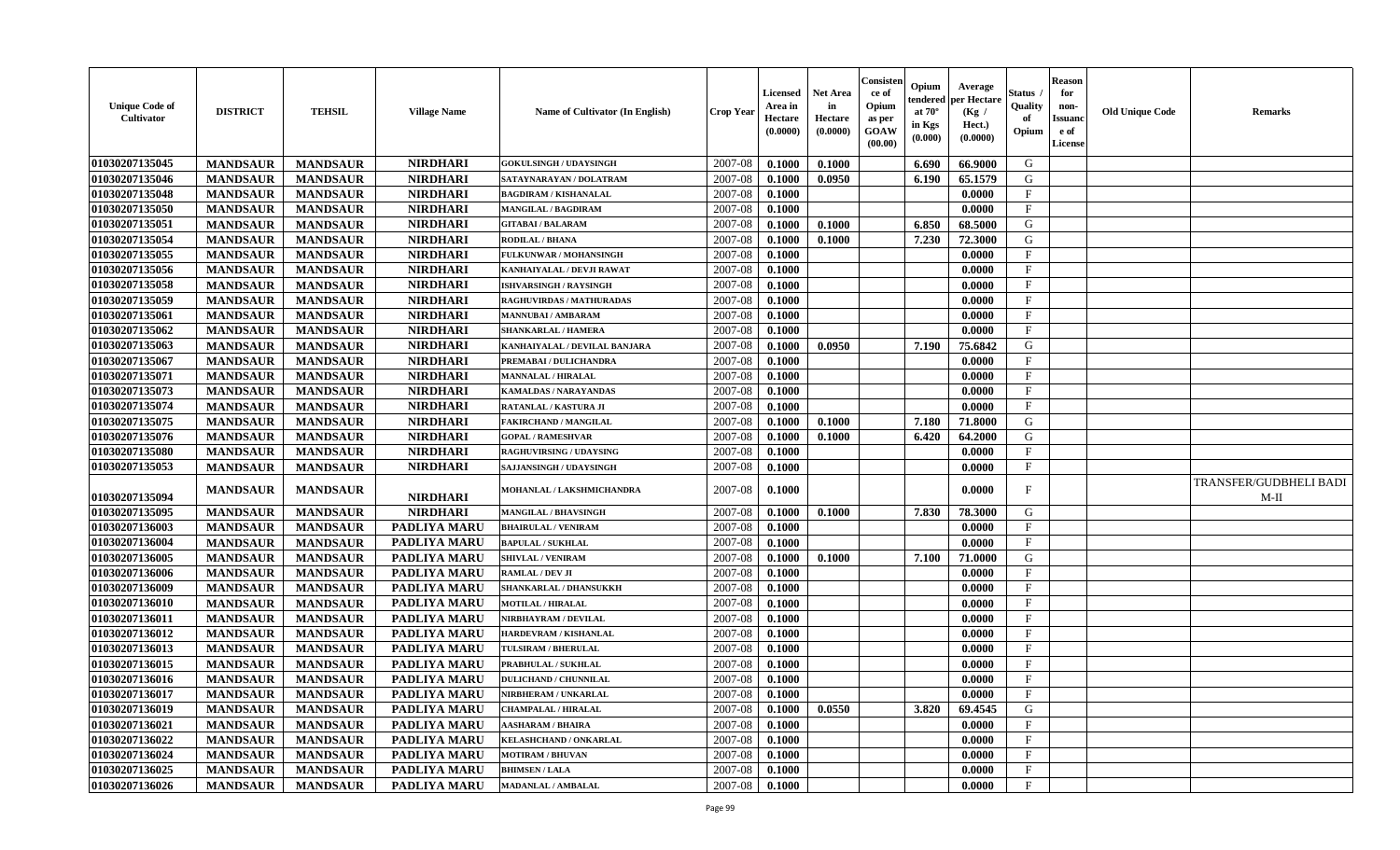| <b>Unique Code of</b><br><b>Cultivator</b> | <b>DISTRICT</b> | <b>TEHSIL</b>   | <b>Village Name</b> | Name of Cultivator (In English) | <b>Crop Year</b> | <b>Licensed</b><br>Area in<br>Hectare<br>(0.0000) | <b>Net Area</b><br>in<br>Hectare<br>(0.0000) | Consister<br>ce of<br>Opium<br>as per<br><b>GOAW</b><br>(00.00) | Opium<br>Average<br>per Hectare<br>endered<br>at $70^\circ$<br>(Kg /<br>in Kgs<br>Hect.)<br>(0.0000)<br>(0.000) | Status<br>Quality<br>of<br>Opium | <b>Reason</b><br>for<br>non-<br><b>Issuand</b><br>e of<br><b>License</b> | <b>Old Unique Code</b> | <b>Remarks</b> |
|--------------------------------------------|-----------------|-----------------|---------------------|---------------------------------|------------------|---------------------------------------------------|----------------------------------------------|-----------------------------------------------------------------|-----------------------------------------------------------------------------------------------------------------|----------------------------------|--------------------------------------------------------------------------|------------------------|----------------|
| 01030207136028                             | <b>MANDSAUR</b> | <b>MANDSAUR</b> | <b>PADLIYA MARU</b> | <b>ISMAIL / CHAND KHAN</b>      | 2007-08          | 0.1000                                            |                                              |                                                                 | 0.0000                                                                                                          | $\mathbf{F}$                     |                                                                          |                        |                |
| 01030207136029                             | <b>MANDSAUR</b> | <b>MANDSAUR</b> | PADLIYA MARU        | MOHANLAL / DHANSUKHLAL          | 2007-08          | 0.1000                                            |                                              |                                                                 | 0.0000                                                                                                          | $\mathbf F$                      |                                                                          |                        |                |
| 01030207136030                             | <b>MANDSAUR</b> | <b>MANDSAUR</b> | PADLIYA MARU        | <b>BAPULAL / RAMLAL</b>         | 2007-08          | 0.1000                                            |                                              |                                                                 | 0.0000                                                                                                          | $\mathbf{F}$                     |                                                                          |                        |                |
| 01030207136031                             | <b>MANDSAUR</b> | <b>MANDSAUR</b> | PADLIYA MARU        | PANNALAL / BHERULAL             | 2007-08          | 0.1000                                            |                                              |                                                                 | 0.0000                                                                                                          | $\mathbf{F}$                     |                                                                          |                        |                |
| 01030207136032                             | <b>MANDSAUR</b> | <b>MANDSAUR</b> | <b>PADLIYA MARU</b> | HANGAMIBAI / GANGARAM           | 2007-08          | 0.1000                                            |                                              |                                                                 | 0.0000                                                                                                          | $\mathbf{F}$                     |                                                                          |                        |                |
| 01030207136035                             | <b>MANDSAUR</b> | <b>MANDSAUR</b> | <b>PADLIYA MARU</b> | SHOBHARAM / DHANSUKHLAL         | 2007-08          | 0.1000                                            |                                              |                                                                 | 0.0000                                                                                                          | $_{\rm F}$                       |                                                                          |                        |                |
| 01030207136037                             | <b>MANDSAUR</b> | <b>MANDSAUR</b> | PADLIYA MARU        | SHIVNARAYAN / RAMCHANDRA        | 2007-08          | 0.1000                                            |                                              |                                                                 | 0.0000                                                                                                          | F                                |                                                                          |                        |                |
| 01030207136038                             | <b>MANDSAUR</b> | <b>MANDSAUR</b> | PADLIYA MARU        | DHAPUBAI / BHANA JI             | 2007-08          | 0.1000                                            |                                              |                                                                 | 0.0000                                                                                                          | $\mathbf{F}$                     |                                                                          |                        |                |
| 01030207136041                             | <b>MANDSAUR</b> | <b>MANDSAUR</b> | PADLIYA MARU        | <b>BANSHILAL / RAMCHANDRA</b>   | 2007-08          | 0.1000                                            |                                              |                                                                 | 0.0000                                                                                                          | $_{\rm F}$                       |                                                                          |                        |                |
| 01030207136042                             | <b>MANDSAUR</b> | <b>MANDSAUR</b> | <b>PADLIYA MARU</b> | <b>MOTILAL / KARULAL</b>        | 2007-08          | 0.1000                                            |                                              |                                                                 | 0.0000                                                                                                          | $\mathbf{F}$                     |                                                                          |                        |                |
| 01030207136045                             | <b>MANDSAUR</b> | <b>MANDSAUR</b> | <b>PADLIYA MARU</b> | <b>MANGU / NAGGA</b>            | 2007-08          | 0.1000                                            |                                              |                                                                 | 0.0000                                                                                                          | $\mathbf{F}$                     |                                                                          |                        |                |
| 01030207136046                             | <b>MANDSAUR</b> | <b>MANDSAUR</b> | <b>PADLIYA MARU</b> | <b>NANDUBAI/GABBA</b>           | 2007-08          | 0.1000                                            |                                              |                                                                 | 0.0000                                                                                                          | $\mathbf{F}$                     |                                                                          |                        |                |
| 01030207136049                             | <b>MANDSAUR</b> | <b>MANDSAUR</b> | <b>PADLIYA MARU</b> | <b>RAMGOPAL / SHIVRAM</b>       | 2007-08          | 0.1000                                            |                                              |                                                                 | 0.0000                                                                                                          | $\mathbf{F}$                     |                                                                          |                        |                |
| 01030207136050                             | <b>MANDSAUR</b> | <b>MANDSAUR</b> | PADLIYA MARU        | NANIBAI / GANGARAM              | 2007-08          | 0.1000                                            |                                              |                                                                 | 0.0000                                                                                                          | $_{\rm F}$                       |                                                                          |                        |                |
| 01030207136051                             | <b>MANDSAUR</b> | <b>MANDSAUR</b> | PADLIYA MARU        | KASTURIBAI / NANDA              | 2007-08          | 0.1000                                            |                                              |                                                                 | 0.0000                                                                                                          | $\mathbf{F}$                     |                                                                          |                        |                |
| 01030207136052                             | <b>MANDSAUR</b> | <b>MANDSAUR</b> | PADLIYA MARU        | <b>BHAVRIBAI/SITARAM DAS</b>    | 2007-08          | 0.1000                                            |                                              |                                                                 | 0.0000                                                                                                          | $_{\rm F}$                       |                                                                          |                        |                |
| 01030207136054                             | <b>MANDSAUR</b> | <b>MANDSAUR</b> | PADLIYA MARU        | <b>KARULAL / MOTILAL</b>        | 2007-08          | 0.1000                                            |                                              |                                                                 | 0.0000                                                                                                          | $\rm F$                          |                                                                          |                        |                |
| 01030207136055                             | <b>MANDSAUR</b> | <b>MANDSAUR</b> | PADLIYA MARU        | SHIVNARAYAN / KEVELRAM          | 2007-08          | 0.1000                                            |                                              |                                                                 | 0.0000                                                                                                          | $_{\rm F}$                       |                                                                          |                        |                |
| 01030207136056                             | <b>MANDSAUR</b> | <b>MANDSAUR</b> | <b>PADLIYA MARU</b> | RADHESHYAM / DEVILAL            | 2007-08          | 0.1000                                            |                                              |                                                                 | 0.0000                                                                                                          | $\mathbf{F}$                     |                                                                          |                        |                |
| 01030207136057                             | <b>MANDSAUR</b> | <b>MANDSAUR</b> | <b>PADLIYA MARU</b> | <b>RAMLAL / DEVA</b>            | 2007-08          | 0.1000                                            |                                              |                                                                 | 0.0000                                                                                                          | $\mathbf{F}$                     |                                                                          |                        |                |
| 01030207136058                             | <b>MANDSAUR</b> | <b>MANDSAUR</b> | PADLIYA MARU        | <b>DURGANATH / SHANKARNATH</b>  | 2007-08          | 0.1000                                            |                                              |                                                                 | 0.0000                                                                                                          | $\mathbf{F}$                     |                                                                          |                        |                |
| 01030207136060                             | <b>MANDSAUR</b> | <b>MANDSAUR</b> | PADLIYA MARU        | <b>AASHABAI/MOTILAL</b>         | 2007-08          | 0.1000                                            |                                              |                                                                 | 0.0000                                                                                                          | $_{\rm F}$                       |                                                                          |                        |                |
| 01030207136061                             | <b>MANDSAUR</b> | <b>MANDSAUR</b> | PADLIYA MARU        | <b>RAMBILAS / RAMNARAYAN</b>    | 2007-08          | 0.1000                                            |                                              |                                                                 | 0.0000                                                                                                          | $\mathbf{F}$                     |                                                                          |                        |                |
| 01030207136065                             | <b>MANDSAUR</b> | <b>MANDSAUR</b> | PADLIYA MARU        | <b>RAMESHVAR / SUKHLAL</b>      | 2007-08          | 0.1000                                            |                                              |                                                                 | 0.0000                                                                                                          | $\mathbf{F}$                     |                                                                          |                        |                |
| 01030207136071                             | <b>MANDSAUR</b> | <b>MANDSAUR</b> | PADLIYA MARU        | <b>BHIMA / NATHU</b>            | 2007-08          | 0.1000                                            |                                              |                                                                 | 0.0000                                                                                                          | $\rm F$                          |                                                                          |                        |                |
| 01030207136072                             | <b>MANDSAUR</b> | <b>MANDSAUR</b> | <b>PADLIYA MARU</b> | MANGILAL / KISHANLAL            | 2007-08          | 0.1000                                            |                                              |                                                                 | 0.0000                                                                                                          | $\mathbf{F}$                     |                                                                          |                        |                |
| 01030207136073                             | <b>MANDSAUR</b> | <b>MANDSAUR</b> | <b>PADLIYA MARU</b> | MANGIBAI / MOHANLAL             | 2007-08          | 0.1000                                            |                                              |                                                                 | 0.0000                                                                                                          | F                                |                                                                          |                        |                |
| 01030207136074                             | <b>MANDSAUR</b> | <b>MANDSAUR</b> | PADLIYA MARU        | <b>GOPAL / UDA</b>              | 2007-08          | 0.1000                                            |                                              |                                                                 | 0.0000                                                                                                          | $_{\rm F}$                       |                                                                          |                        |                |
| 01030207136075                             | <b>MANDSAUR</b> | <b>MANDSAUR</b> | PADLIYA MARU        | <b>JUJHARLAL / BHEERULAL</b>    | 2007-08          | 0.1000                                            |                                              |                                                                 | 0.0000                                                                                                          | $\rm F$                          |                                                                          |                        |                |
| 01030207136076                             | <b>MANDSAUR</b> | <b>MANDSAUR</b> | PADLIYA MARU        | <b>MANGIBAI/BADRILAL</b>        | 2007-08          | 0.1000                                            |                                              |                                                                 | 0.0000                                                                                                          | $\mathbf{F}$                     |                                                                          |                        |                |
| 01030207136077                             | <b>MANDSAUR</b> | <b>MANDSAUR</b> | PADLIYA MARU        | <b>BHANVARLAL / RAMA</b>        | 2007-08          | 0.1000                                            |                                              |                                                                 | 0.0000                                                                                                          | F                                |                                                                          |                        |                |
| 01030207136079                             | <b>MANDSAUR</b> | <b>MANDSAUR</b> | PADLIYA MARU        | <b>BHANVARLAL / HIRALAL</b>     | 2007-08          | 0.1000                                            |                                              |                                                                 | 0.0000                                                                                                          | $\mathbf{F}$                     |                                                                          |                        |                |
| 01030207136080                             | <b>MANDSAUR</b> | <b>MANDSAUR</b> | <b>PADLIYA MARU</b> | KANIYALAL / RATANLAL            | 2007-08          | 0.1000                                            |                                              |                                                                 | 0.0000                                                                                                          | $\mathbf{F}$                     |                                                                          |                        |                |
| 01030207136084                             | <b>MANDSAUR</b> | <b>MANDSAUR</b> | <b>PADLIYA MARU</b> | <b>JANIBAI / KANCHANBAI</b>     | 2007-08          | 0.1000                                            |                                              |                                                                 | 0.0000                                                                                                          | $\mathbf{F}$                     |                                                                          |                        |                |
| 01030207136085                             | <b>MANDSAUR</b> | <b>MANDSAUR</b> | PADLIYA MARU        | <b>BHANVARLAL / KACHRULAL</b>   | 2007-08          | 0.1000                                            |                                              |                                                                 | 0.0000                                                                                                          | $\mathbf{F}$                     |                                                                          |                        |                |
| 01030207136089                             | <b>MANDSAUR</b> | <b>MANDSAUR</b> | PADLIYA MARU        | <b>BAGATRAM / DHANSUKHLAL</b>   | 2007-08          | 0.1000                                            |                                              |                                                                 | 0.0000                                                                                                          | $\mathbf{F}$                     |                                                                          |                        |                |
| 01030207136092                             | <b>MANDSAUR</b> | <b>MANDSAUR</b> | PADLIYA MARU        | <b>MOTILAL / KASTURA</b>        | 2007-08          | 0.1000                                            |                                              |                                                                 | 0.0000                                                                                                          | $_{\rm F}$                       |                                                                          |                        |                |
| 01030207136095                             | <b>MANDSAUR</b> | <b>MANDSAUR</b> | PADLIYA MARU        | RADHESHYAM / BHERULAL           | 2007-08          | 0.1000                                            |                                              |                                                                 | 0.0000                                                                                                          | $\mathbf{F}$                     |                                                                          |                        |                |
| 01030207136096                             | <b>MANDSAUR</b> | <b>MANDSAUR</b> | PADLIYA MARU        | <b>BANSHILAL / RAMGOPAI</b>     | 2007-08          | 0.1000                                            |                                              |                                                                 | 0.0000                                                                                                          | $\mathbf{F}$                     |                                                                          |                        |                |
| 01030207136098                             | <b>MANDSAUR</b> | <b>MANDSAUR</b> | <b>PADLIYA MARU</b> | <b>RUPSINGH / GABBA</b>         | 2007-08          | 0.1000                                            |                                              |                                                                 | 0.0000                                                                                                          | F                                |                                                                          |                        |                |
| 01030207136100                             | <b>MANDSAUR</b> | <b>MANDSAUR</b> | <b>PADLIYA MARU</b> | <b>BANSHIDAS / SITARAMDAS</b>   | 2007-08          | 0.1000                                            |                                              |                                                                 | 0.0000                                                                                                          | $\mathbf{F}$                     |                                                                          |                        |                |
| 01030207136102                             | <b>MANDSAUR</b> | <b>MANDSAUR</b> | PADLIYA MARU        | <b>MULCHANDRA / BHERULAL</b>    | 2007-08          | 0.1000                                            |                                              |                                                                 | 0.0000                                                                                                          | $\mathbf{F}$                     |                                                                          |                        |                |
|                                            |                 |                 |                     |                                 |                  |                                                   |                                              |                                                                 |                                                                                                                 |                                  |                                                                          |                        |                |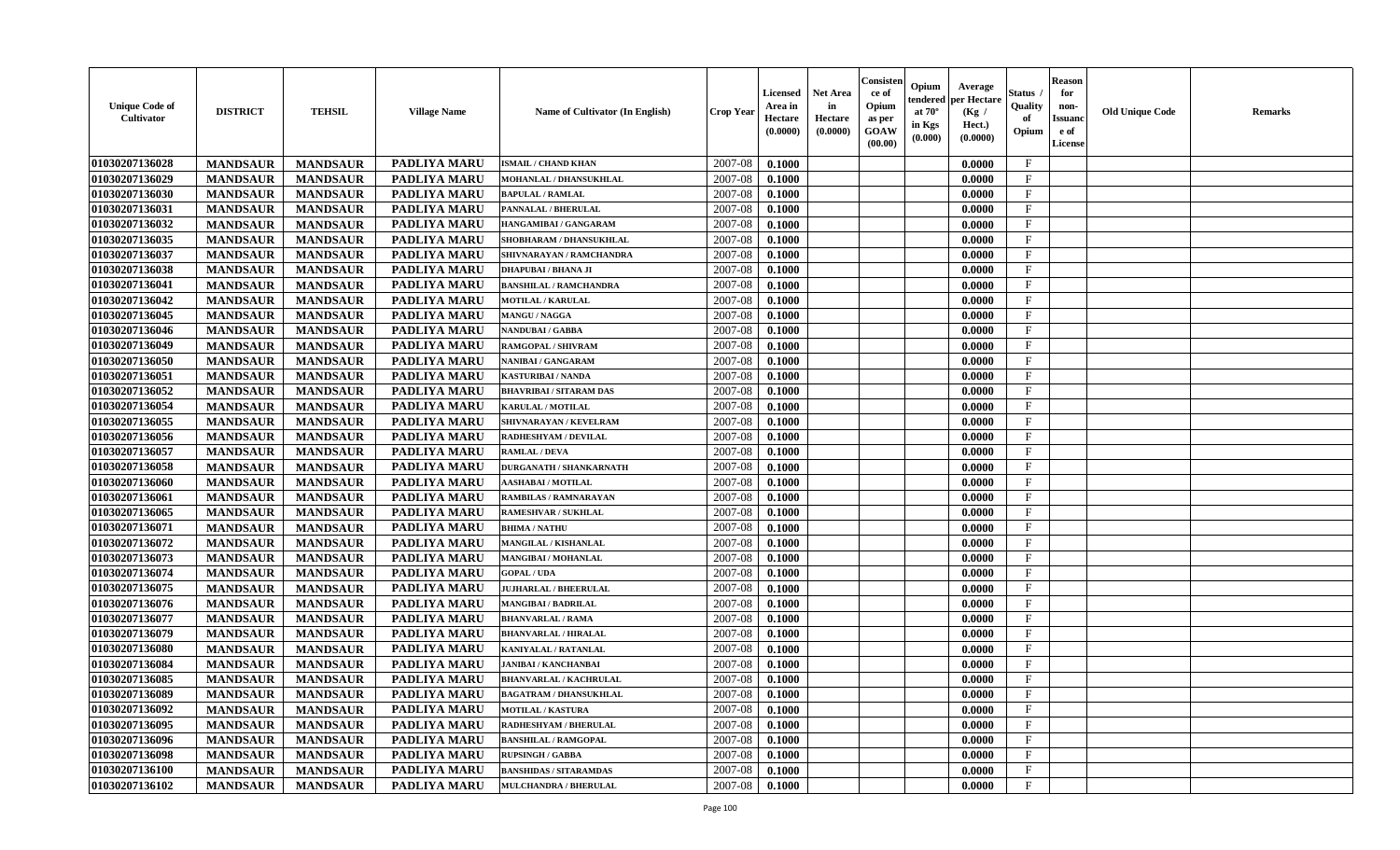| <b>Unique Code of</b><br>Cultivator | <b>DISTRICT</b> | <b>TEHSIL</b>   | <b>Village Name</b> | <b>Name of Cultivator (In English)</b> | <b>Crop Year</b> | Licensed<br>Area in<br>Hectare<br>(0.0000) | <b>Net Area</b><br>in<br>Hectare<br>(0.0000) | Consister<br>-ce of<br>Opium<br>as per<br><b>GOAW</b><br>(00.00) | Opium<br>Average<br>oer Hectare<br>endered<br>at $70^\circ$<br>(Kg /<br>in Kgs<br>Hect.)<br>(0.000)<br>(0.0000) | Status<br>Quality<br>of<br>Opium | <b>Reason</b><br>for<br>non-<br>Issuanc<br>e of<br>License | <b>Old Unique Code</b> | Remarks |
|-------------------------------------|-----------------|-----------------|---------------------|----------------------------------------|------------------|--------------------------------------------|----------------------------------------------|------------------------------------------------------------------|-----------------------------------------------------------------------------------------------------------------|----------------------------------|------------------------------------------------------------|------------------------|---------|
| 01030207136103                      | <b>MANDSAUR</b> | <b>MANDSAUR</b> | <b>PADLIYA MARU</b> | HANSRAJ / KALURAM                      | 2007-08          | 0.1000                                     |                                              |                                                                  | 0.0000                                                                                                          | $\mathbf{F}$                     |                                                            |                        |         |
| 01030207136105                      | <b>MANDSAUR</b> | <b>MANDSAUR</b> | PADLIYA MARU        | <b>MANOHARLAL / CHUNNILAL</b>          | 2007-08          | 0.1000                                     |                                              |                                                                  | 0.0000                                                                                                          | $\mathbf{F}$                     |                                                            |                        |         |
| 01030207136106                      | <b>MANDSAUR</b> | <b>MANDSAUR</b> | PADLIYA MARU        | RAMGOAPL / CHUNNILAL                   | 2007-08          | 0.1000                                     |                                              |                                                                  | 0.0000                                                                                                          | $_{\rm F}$                       |                                                            |                        |         |
| 01030207136108                      | <b>MANDSAUR</b> | <b>MANDSAUR</b> | PADLIYA MARU        | <b>DURGASHANKAR / BAGDIRAM</b>         | 2007-08          | 0.1000                                     | 0.1000                                       |                                                                  | 7.330<br>73.3000                                                                                                | G                                |                                                            |                        |         |
| 01030207136109                      | <b>MANDSAUR</b> | <b>MANDSAUR</b> | PADLIYA MARU        | <b>HARIKISHAN / SHIVLAL</b>            | 2007-08          | 0.1000                                     |                                              |                                                                  | 0.0000                                                                                                          | F                                |                                                            |                        |         |
| 01030207136110                      | <b>MANDSAUR</b> | <b>MANDSAUR</b> | PADLIYA MARU        | AMARSINGH / GABBA JI                   | 2007-08          | 0.1000                                     |                                              |                                                                  | 0.0000                                                                                                          | $\mathbf{F}$                     |                                                            |                        |         |
| 01030207136112                      | <b>MANDSAUR</b> | <b>MANDSAUR</b> | PADLIYA MARU        | <b>KESHVRAM / MOTILAL</b>              | 2007-08          | 0.1000                                     |                                              |                                                                  | 0.0000                                                                                                          | $\mathbf{F}$                     |                                                            |                        |         |
| 01030207136113                      | <b>MANDSAUR</b> | <b>MANDSAUR</b> | PADLIYA MARU        | RAMESHVAR / GANGARAM                   | 2007-08          | 0.1000                                     |                                              |                                                                  | 0.0000                                                                                                          | $_{\rm F}$                       |                                                            |                        |         |
| 01030207136114                      | <b>MANDSAUR</b> | <b>MANDSAUR</b> | PADLIYA MARU        | KANHAIYALAL / RAMGOPAL                 | 2007-08          | 0.1000                                     |                                              |                                                                  | 0.0000                                                                                                          | $\mathbf{F}$                     |                                                            |                        |         |
| 01030207136116                      | <b>MANDSAUR</b> | <b>MANDSAUR</b> | PADLIYA MARU        | <b>BANSHILAL / MANGILAL</b>            | 2007-08          | 0.1000                                     |                                              |                                                                  | 0.0000                                                                                                          | $\mathbf{F}$                     |                                                            |                        |         |
| 01030207136117                      | <b>MANDSAUR</b> | <b>MANDSAUR</b> | PADLIYA MARU        | <b>BHRATRAM / BAPULAL</b>              | 2007-08          | 0.1000                                     |                                              |                                                                  | 0.0000                                                                                                          | $\mathbf{F}$                     |                                                            |                        |         |
| 01030207136118                      | <b>MANDSAUR</b> | <b>MANDSAUR</b> | PADLIYA MARU        | UDAYLAL / DHANRAJ                      | 2007-08          | 0.1000                                     |                                              |                                                                  | 0.0000                                                                                                          | $_{\rm F}$                       |                                                            |                        |         |
| 01030207136119                      | <b>MANDSAUR</b> | <b>MANDSAUR</b> | <b>PADLIYA MARU</b> | <b>JAGDISHCHANDRA / RAMNARAYAN</b>     | 2007-08          | 0.1000                                     |                                              |                                                                  | 0.0000                                                                                                          | F                                |                                                            |                        |         |
| 01030207136121                      | <b>MANDSAUR</b> | <b>MANDSAUR</b> | <b>PADLIYA MARU</b> | <b>SALGRAM / DEVILAL</b>               | 2007-08          | 0.1000                                     |                                              |                                                                  | 0.0000                                                                                                          | $_{\rm F}$                       |                                                            |                        |         |
| 01030207136124                      | <b>MANDSAUR</b> | <b>MANDSAUR</b> | <b>PADLIYA MARU</b> | RATANLAL / ONKARLAL                    | 2007-08          | 0.1000                                     |                                              |                                                                  | 0.0000                                                                                                          | $\mathbf{F}$                     |                                                            |                        |         |
| 01030207136128                      | <b>MANDSAUR</b> | <b>MANDSAUR</b> | PADLIYA MARU        | <b>JIVRAJ / MANGILAL</b>               | 2007-08          | 0.1000                                     |                                              |                                                                  | 0.0000                                                                                                          | $_{\rm F}$                       |                                                            |                        |         |
| 01030207136129                      | <b>MANDSAUR</b> | <b>MANDSAUR</b> | PADLIYA MARU        | LAKHSMAN / MANNALAL                    | 2007-08          | 0.1000                                     |                                              |                                                                  | 0.0000                                                                                                          | $\mathbf{F}$                     |                                                            |                        |         |
| 01030207136082                      | <b>MANDSAUR</b> | <b>MANDSAUR</b> | PADLIYA MARU        | DHURALAL / MANGILAL                    | 2007-08          | 0.1000                                     |                                              |                                                                  | 0.0000                                                                                                          | $_{\rm F}$                       |                                                            |                        |         |
| 01030207136086                      | <b>MANDSAUR</b> | <b>MANDSAUR</b> | PADLIYA MARU        | <b>KALURAM / RAJARAM</b>               | 2007-08          | 0.1000                                     |                                              |                                                                  | 0.0000                                                                                                          | $\mathbf{F}$                     |                                                            |                        |         |
| 01030207136143                      | <b>MANDSAUR</b> | <b>MANDSAUR</b> | <b>PADLIYA MARU</b> | <b>RAMSINGH / RATANLAL</b>             | 2007-08          | 0.1000                                     |                                              |                                                                  | 0.0000                                                                                                          | $\mathbf{F}$                     |                                                            |                        |         |
| 01030207136144                      | <b>MANDSAUR</b> | <b>MANDSAUR</b> | <b>PADLIYA MARU</b> | <b>RAJIBAI / NANDRAMDAS</b>            | 2007-08          | 0.1000                                     |                                              |                                                                  | 0.0000                                                                                                          | F                                |                                                            |                        |         |
| 01030207136145                      | <b>MANDSAUR</b> | <b>MANDSAUR</b> | PADLIYA MARU        | <b>BAGDIRAM / GABBA JI</b>             | 2007-08          | 0.1000                                     |                                              |                                                                  | 0.0000                                                                                                          | $\mathbf{F}$                     |                                                            |                        |         |
| 01030207136146                      | <b>MANDSAUR</b> | <b>MANDSAUR</b> | PADLIYA MARU        | RODILAL / BIHARILAL                    | 2007-08          | 0.1000                                     |                                              |                                                                  | 0.0000                                                                                                          | $\mathbf{F}$                     |                                                            |                        |         |
| 01030207136147                      | <b>MANDSAUR</b> | <b>MANDSAUR</b> | <b>PADLIYA MARU</b> | <b>DHURILAL / MANGILAL</b>             | 2007-08          | 0.1000                                     |                                              |                                                                  | 0.0000                                                                                                          | $\mathbf{F}$                     |                                                            |                        |         |
| 01030207137001                      | <b>MANDSAUR</b> | <b>MANDSAUR</b> | PIPLIYA KARADIYA    | <b>IAGDISH / NANDRAM</b>               | 2007-08          | 0.1000                                     |                                              |                                                                  | 0.0000                                                                                                          | $_{\rm F}$                       |                                                            |                        |         |
| 01030207137002                      | <b>MANDSAUR</b> | <b>MANDSAUR</b> | PIPLIYA KARADIYA    | <b>MADANLAL / NANDRAM</b>              | 2007-08          | 0.1000                                     |                                              |                                                                  | 0.0000                                                                                                          | $\mathbf{F}$                     |                                                            |                        |         |
| 01030207137003                      | <b>MANDSAUR</b> | <b>MANDSAUR</b> | PIPLIYA KARADIYA    | SAJJANBAI / BHARATSINGH                | 2007-08          | 0.1000                                     |                                              |                                                                  | 0.0000                                                                                                          | $\mathbf{F}$                     |                                                            |                        |         |
| 01030207137009                      | <b>MANDSAUR</b> | <b>MANDSAUR</b> | PIPLIYA KARADIYA    | MADHOLAL / LAKSHMAN                    | 2007-08          | 0.1000                                     | 0.1000                                       |                                                                  | 64.6000<br>6.460                                                                                                | G                                |                                                            |                        |         |
| 01030207137017                      | <b>MANDSAUR</b> | <b>MANDSAUR</b> | PIPLIYA KARADIYA    | SHANKERSING / WAKTAVARSING             | 2007-08          | 0.1000                                     | 0.1050                                       |                                                                  | 7.180<br>68.3810                                                                                                | G                                |                                                            |                        |         |
| 01030207137022                      | <b>MANDSAUR</b> | <b>MANDSAUR</b> | PIPLIYA KARADIYA    | <b>GOPAL / GHAGANLAL</b>               | 2007-08          | 0.1000                                     |                                              |                                                                  | 0.0000                                                                                                          | $\mathbf{F}$                     |                                                            |                        |         |
| 01030207137025                      | <b>MANDSAUR</b> | <b>MANDSAUR</b> | PIPLIYA KARADIYA    | PREMGIR / KACHUGIR                     | 2007-08          | 0.1000                                     | 0.1050                                       |                                                                  | 65.4286<br>6.870                                                                                                | G                                |                                                            |                        |         |
| 01030207137026                      | <b>MANDSAUR</b> | <b>MANDSAUR</b> | PIPLIYA KARADIYA    | DASHRATHSING / SHAMBHUSINNNNG          | 2007-08          | 0.1000                                     |                                              |                                                                  | 0.0000                                                                                                          | F                                |                                                            |                        |         |
| 01030207137029                      | <b>MANDSAUR</b> | <b>MANDSAUR</b> | PIPLIYA KARADIYA    | <b>BALWANTSINGH / DHANSINGH</b>        | 2007-08          | 0.1000                                     | 0.1000                                       |                                                                  | 73.9000<br>7.390                                                                                                | G                                |                                                            |                        |         |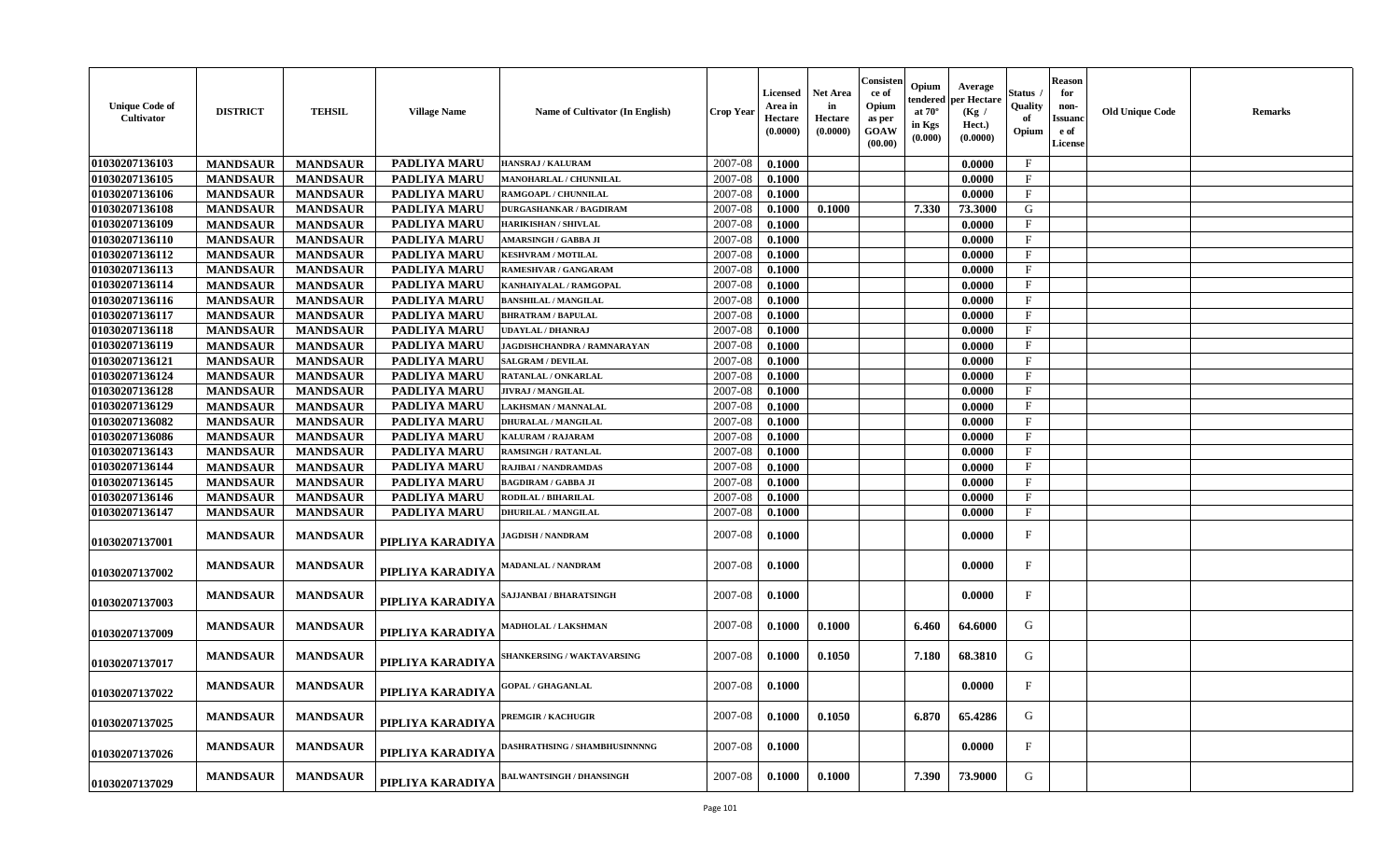| <b>Unique Code of</b><br>Cultivator | <b>DISTRICT</b> | <b>TEHSIL</b>   | <b>Village Name</b> | Name of Cultivator (In English)    | Crop Year | <b>Licensed</b><br>Area in<br>Hectare<br>(0.0000) | Net Area<br>in<br>Hectare<br>(0.0000) | Consisten<br>ce of<br>Opium<br>as per<br>GOAW<br>(00.00) | Opium<br>tendered<br>at $70^\circ$<br>in Kgs<br>(0.000) | Average<br>per Hectare<br>(Kg /<br>Hect.)<br>(0.0000) | Status<br>Quality<br>-of<br>Opium | Reason<br>for<br>non-<br>Issuand<br>e of<br>License | <b>Old Unique Code</b> | <b>Remarks</b> |
|-------------------------------------|-----------------|-----------------|---------------------|------------------------------------|-----------|---------------------------------------------------|---------------------------------------|----------------------------------------------------------|---------------------------------------------------------|-------------------------------------------------------|-----------------------------------|-----------------------------------------------------|------------------------|----------------|
| 01030207137031                      | <b>MANDSAUR</b> | <b>MANDSAUR</b> | PIPLIYA KARADIYA    | <b>GORDHANSINGH / SHAMBHUSINGH</b> | 2007-08   | 0.1000                                            | 0.1000                                |                                                          | 6.660                                                   | 66.6000                                               | G                                 |                                                     |                        |                |
| 01030207137042                      | <b>MANDSAUR</b> | <b>MANDSAUR</b> | PIPLIYA KARADIYA    | <b>\ARMDABAI / CHUNNILAL</b>       | 2007-08   | 0.1000                                            | 0.0750                                |                                                          | 4.790                                                   | 63.8667                                               | G                                 |                                                     |                        |                |
| 01030207137044                      | <b>MANDSAUR</b> | <b>MANDSAUR</b> | PIPLIYA KARADIYA    | RAMCHANDRA / CHOTELAL              | 2007-08   | 0.1000                                            | 0.1000                                |                                                          | 6.150                                                   | 61.5000                                               | G                                 |                                                     |                        |                |
| 01030207137046                      | <b>MANDSAUR</b> | <b>MANDSAUR</b> | PIPLIYA KARADIYA    | <b>ANESHRAM / ONKARLAL</b>         | 2007-08   | 0.1000                                            |                                       |                                                          |                                                         | 0.0000                                                | $\mathbf{F}$                      |                                                     |                        |                |
| 01030207137047                      | <b>MANDSAUR</b> | <b>MANDSAUR</b> | PIPLIYA KARADIYA    | <b>HAGIRATH / NANDRAM</b>          | 2007-08   | 0.1000                                            | 0.1000                                |                                                          | 6.800                                                   | 68.0000                                               | G                                 |                                                     |                        |                |
| 01030207137051                      | <b>MANDSAUR</b> | <b>MANDSAUR</b> | PIPLIYA KARADIYA    | <b>ATUBAI / NATHU</b>              | 2007-08   | 0.1000                                            |                                       |                                                          |                                                         | 0.0000                                                | $\mathbf{F}$                      |                                                     |                        |                |
| 01030207137052                      | <b>MANDSAUR</b> | <b>MANDSAUR</b> | PIPLIYA KARADIYA    | <b>ISHAN / PARTHA</b>              | 2007-08   | 0.1000                                            |                                       |                                                          |                                                         | 0.0000                                                | $\mathbf{F}$                      |                                                     |                        |                |
| 01030207137053                      | <b>MANDSAUR</b> | <b>MANDSAUR</b> | PIPLIYA KARADIYA    | KANHAIYALAL / HIRALAL              | 2007-08   | 0.1000                                            |                                       |                                                          |                                                         | 0.0000                                                | $\mathbf{F}$                      |                                                     |                        |                |
| 01030207137054                      | <b>MANDSAUR</b> | <b>MANDSAUR</b> | PIPLIYA KARADIYA    | <b>UJHARLAL / BHERULAL</b>         | 2007-08   | 0.1000                                            |                                       |                                                          |                                                         | 0.0000                                                | $\mathbf{F}$                      |                                                     |                        |                |
| 01030207137055                      | <b>MANDSAUR</b> | <b>MANDSAUR</b> | PIPLIYA KARADIYA    | RAMNIVAS / BHANVARLAL              | 2007-08   | 0.1000                                            |                                       |                                                          |                                                         | 0.0000                                                | $\mathbf{F}$                      |                                                     |                        |                |
| 01030207137056                      | <b>MANDSAUR</b> | <b>MANDSAUR</b> | PIPLIYA KARADIYA    | RAMCHANDRA / RAMA                  | 2007-08   | 0.1000                                            |                                       |                                                          |                                                         | 0.0000                                                | $_{\rm F}$                        |                                                     |                        |                |
| 01030207137057                      | <b>MANDSAUR</b> | <b>MANDSAUR</b> | PIPLIYA KARADIYA    | <b>BHERULAL / KALURAM</b>          | 2007-08   | 0.1000                                            |                                       |                                                          |                                                         | 0.0000                                                | $\mathbf{F}$                      |                                                     |                        |                |
| 01030207137059                      | <b>MANDSAUR</b> | <b>MANDSAUR</b> | PIPLIYA KARADIYA    | <b>NATHULAL / KALURAM</b>          | 2007-08   | 0.1000                                            |                                       |                                                          |                                                         | 0.0000                                                | $\mathbf{F}$                      |                                                     |                        |                |
| 01030207137063                      | <b>MANDSAUR</b> | <b>MANDSAUR</b> | PIPLIYA KARADIYA    | <b>ARDICHAND / KALURAM</b>         | 2007-08   | 0.1000                                            |                                       |                                                          |                                                         | 0.0000                                                | $\mathbf{F}$                      |                                                     |                        |                |
| 01030207137064                      | <b>MANDSAUR</b> | <b>MANDSAUR</b> | PIPLIYA KARADIYA    | <b>/ARDA / NANDA JI</b>            | 2007-08   | 0.1000                                            | 0.1000                                |                                                          | 6.200                                                   | 62.0000                                               | G                                 |                                                     |                        |                |
| 01030207137065                      | <b>MANDSAUR</b> | <b>MANDSAUR</b> | PIPLIYA KARADIYA    | <b>AMESHCHANDRA / SURATRAM</b>     | 2007-08   | 0.1000                                            | 0.0950                                |                                                          | 6.980                                                   | 73.4737                                               | G                                 |                                                     |                        |                |
| 01030207137067                      | <b>MANDSAUR</b> | <b>MANDSAUR</b> | PIPLIYA KARADIYA    | <b>BASNTILAL / PRABHULAL</b>       | 2007-08   | 0.1000                                            |                                       |                                                          |                                                         | 0.0000                                                | $\mathbf{F}$                      |                                                     |                        |                |
| 01030207137068                      | <b>MANDSAUR</b> | <b>MANDSAUR</b> | PIPLIYA KARADIYA    | <b>NATHULAL / RAMLAL</b>           | 2007-08   | 0.1000                                            | 0.0950                                |                                                          | 7.170                                                   | 75.4737                                               | G                                 |                                                     |                        |                |
| 01030207137069                      | <b>MANDSAUR</b> | <b>MANDSAUR</b> | PIPLIYA KARADIYA    | <b>BADRILAL / AASHARAM</b>         | 2007-08   | 0.1000                                            |                                       |                                                          |                                                         | 0.0000                                                | $\mathbf{F}$                      |                                                     |                        |                |
| 01030207137070                      | <b>MANDSAUR</b> | <b>MANDSAUR</b> | PIPLIYA KARADIYA    | 'HAMPALAL / CHUNNILAL              | 2007-08   | 0.1000                                            |                                       |                                                          |                                                         | 0.0000                                                | $\mathbf{F}$                      |                                                     |                        |                |
| 01030207137071                      | <b>MANDSAUR</b> | <b>MANDSAUR</b> | PIPLIYA KARADIYA    | <b>ALURAM / NANDRAM</b>            | 2007-08   | 0.1000                                            |                                       |                                                          |                                                         | 0.0000                                                | $_{\rm F}$                        |                                                     |                        |                |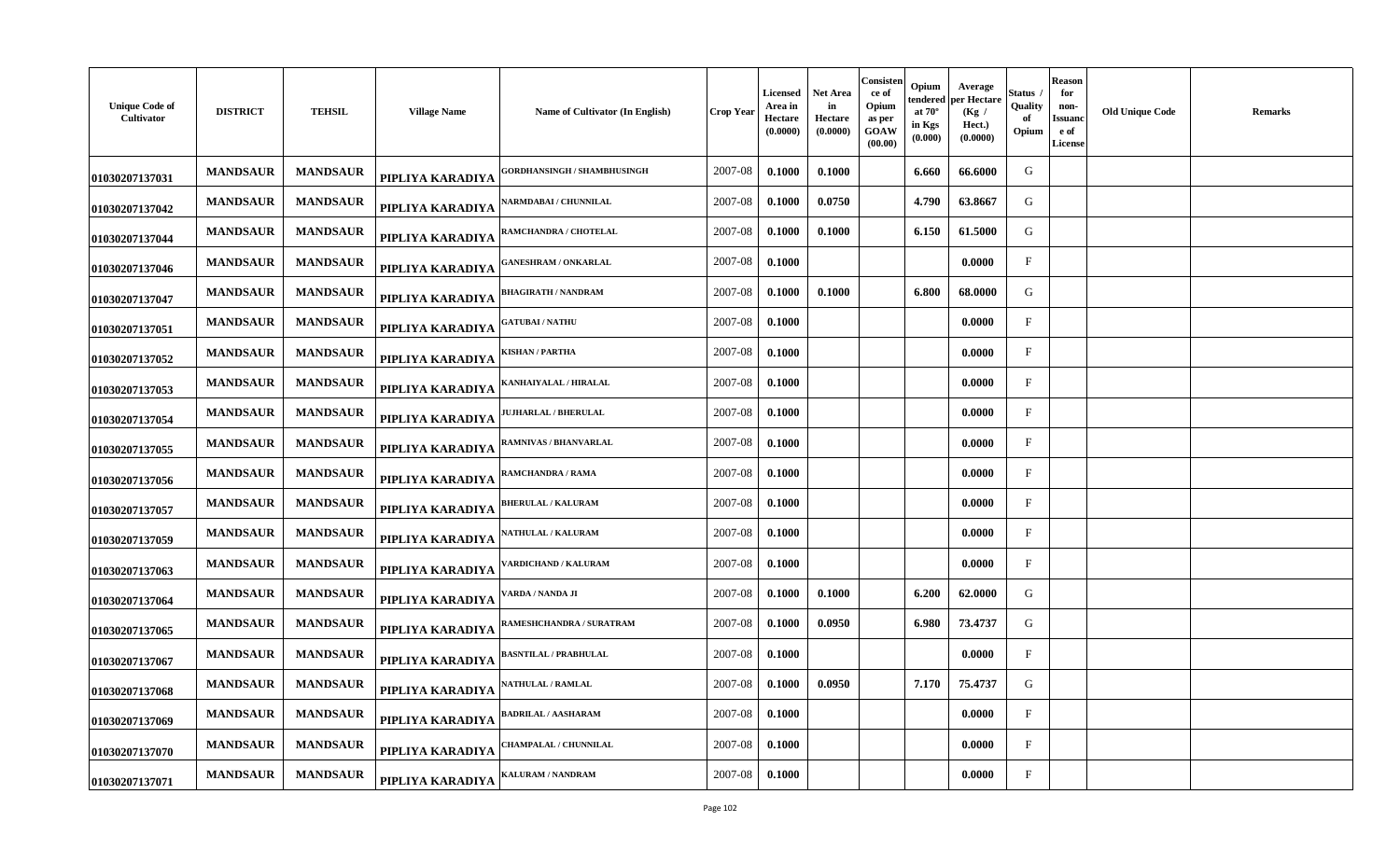| <b>Unique Code of</b><br>Cultivator | <b>DISTRICT</b> | <b>TEHSIL</b>   | <b>Village Name</b> | Name of Cultivator (In English)  | Crop Year   | <b>Licensed</b><br>Area in<br>Hectare<br>(0.0000) | Net Area<br>in<br>Hectare<br>(0.0000) | Consisten<br>ce of<br>Opium<br>as per<br>GOAW<br>(00.00) | Opium<br>tendered<br>at $70^\circ$<br>in Kgs<br>(0.000) | Average<br>per Hectare<br>(Kg)<br>Hect.)<br>(0.0000) | Status<br>Quality<br>-of<br>Opium | Reason<br>for<br>non-<br>Issuand<br>e of<br><b>License</b> | <b>Old Unique Code</b> | Remarks |
|-------------------------------------|-----------------|-----------------|---------------------|----------------------------------|-------------|---------------------------------------------------|---------------------------------------|----------------------------------------------------------|---------------------------------------------------------|------------------------------------------------------|-----------------------------------|------------------------------------------------------------|------------------------|---------|
| 01030207137073                      | <b>MANDSAUR</b> | <b>MANDSAUR</b> | PIPLIYA KARADIYA    | <b>ANDRAM / BAGDIRAM</b>         | 2007-08     | 0.1000                                            |                                       |                                                          |                                                         | 0.0000                                               | $\mathbf{F}$                      |                                                            |                        |         |
| 01030207137074                      | <b>MANDSAUR</b> | <b>MANDSAUR</b> | PIPLIYA KARADIYA    | <b>BHAGATRAM / CHUNNILAL</b>     | 2007-08     | 0.1000                                            |                                       |                                                          |                                                         | 0.0000                                               | $_{\rm F}$                        |                                                            |                        |         |
| 01030207137075                      | <b>MANDSAUR</b> | <b>MANDSAUR</b> | PIPLIYA KARADIYA    | <b>FULASIRAM / NANDARAM</b>      | 2007-08     | 0.1000                                            |                                       |                                                          |                                                         | 0.0000                                               | $\mathbf{F}$                      |                                                            |                        |         |
| 01030207137076                      | <b>MANDSAUR</b> | <b>MANDSAUR</b> | PIPLIYA KARADIYA    | <b>BADRILAL / RODA</b>           | 2007-08     | 0.1000                                            |                                       |                                                          |                                                         | 0.0000                                               | $\mathbf{F}$                      |                                                            |                        |         |
| 01030207137078                      | <b>MANDSAUR</b> | <b>MANDSAUR</b> | PIPLIYA KARADIYA    | <b>DEVA / RAMA</b>               | 2007-08     | 0.1000                                            |                                       |                                                          |                                                         | 0.0000                                               | $\mathbf F$                       |                                                            |                        |         |
| 01030207137079                      | <b>MANDSAUR</b> | <b>MANDSAUR</b> | PIPLIYA KARADIYA    | <b>MANGILAL / BHANVARLAL</b>     | 2007-08     | 0.1000                                            |                                       |                                                          |                                                         | 0.0000                                               | $\mathbf{F}$                      |                                                            |                        |         |
| 01030207137084                      | <b>MANDSAUR</b> | <b>MANDSAUR</b> | PIPLIYA KARADIYA    | <b>HULIBAI / BHERULAL</b>        | 2007-08     | 0.1000                                            |                                       |                                                          |                                                         | 0.0000                                               | $\mathbf{F}$                      |                                                            |                        |         |
| 01030207137085                      | <b>MANDSAUR</b> | <b>MANDSAUR</b> | PIPLIYA KARADIYA    | <b>BAKTAVARSINGH / AMARSINGH</b> | 2007-08     | 0.1000                                            | 0.0950                                |                                                          | 6.060                                                   | 63.7895                                              | G                                 |                                                            |                        |         |
| 01030207137086                      | <b>MANDSAUR</b> | <b>MANDSAUR</b> | PIPLIYA KARADIYA    | <b>MOTILAL / UDA</b>             | 2007-08     | 0.1000                                            | 0.0950                                |                                                          | 6.060                                                   | 63.7895                                              | G                                 |                                                            |                        |         |
| 01030207137087                      | <b>MANDSAUR</b> | <b>MANDSAUR</b> | PIPLIYA KARADIYA    | SHAMBHUSINGH / AMARSINGH         | $2007 - 08$ | 0.1000                                            |                                       |                                                          |                                                         | 0.0000                                               | $\mathbf{F}$                      |                                                            |                        |         |
| 01030207137090                      | <b>MANDSAUR</b> | <b>MANDSAUR</b> | PIPLIYA KARADIYA    | <b>JUHARLAL / NATHU</b>          | 2007-08     | 0.1000                                            | 0.1000                                |                                                          | 7.590                                                   | 75.9000                                              | G                                 |                                                            |                        |         |
| 01030207137092                      | <b>MANDSAUR</b> | <b>MANDSAUR</b> | PIPLIYA KARADIYA    | RATANLAL / NATHULAL              | 2007-08     | 0.1000                                            |                                       |                                                          |                                                         | 0.0000                                               | $\mathbf{F}$                      |                                                            |                        |         |
| 01030207137093                      | <b>MANDSAUR</b> | <b>MANDSAUR</b> | PIPLIYA KARADIYA    | AKSHMINARAYAN / NATHU            | 2007-08     | 0.1000                                            |                                       |                                                          |                                                         | 0.0000                                               | $\mathbf{F}$                      |                                                            |                        |         |
| 01030207137096                      | <b>MANDSAUR</b> | <b>MANDSAUR</b> | PIPLIYA KARADIYA    | ALARAM / GANGARAM                | 2007-08     | 0.1000                                            |                                       |                                                          |                                                         | 0.0000                                               | $\mathbf{F}$                      |                                                            |                        |         |
| 01030207137098                      | <b>MANDSAUR</b> | <b>MANDSAUR</b> | PIPLIYA KARADIYA    | <b>DHANSINGH / MAGANSINGH</b>    | 2007-08     | 0.1000                                            |                                       |                                                          |                                                         | 0.0000                                               | $\mathbf{F}$                      |                                                            |                        |         |
| 01030207137101                      | <b>MANDSAUR</b> | <b>MANDSAUR</b> | PIPLIYA KARADIYA    | ANESHRAM / RADHAKISHAN           | 2007-08     | 0.1000                                            |                                       |                                                          |                                                         | 0.0000                                               | $\mathbf F$                       |                                                            |                        |         |
| 01030207137107                      | <b>MANDSAUR</b> | <b>MANDSAUR</b> | PIPLIYA KARADIYA    | RAJARAM / VARDICHAND             | 2007-08     | 0.1000                                            | 0.1000                                |                                                          | 6.310                                                   | 63.1000                                              | G                                 |                                                            |                        |         |
| 01030207137041                      | <b>MANDSAUR</b> | <b>MANDSAUR</b> | PIPLIYA KARADIYA    | <b>BHERULAL / MATHURALAL</b>     | 2007-08     | 0.1000                                            | 0.0800                                |                                                          | 4.950                                                   | 61.8750                                              | G                                 |                                                            |                        |         |
| 01030207137113                      | <b>MANDSAUR</b> | <b>MANDSAUR</b> | PIPLIYA KARADIYA    | <b>MANGILAL / DHURAJI</b>        | 2007-08     | 0.1000                                            | 0.1000                                |                                                          | 7.520                                                   | 75.2000                                              | G                                 |                                                            |                        |         |
| 01030207137120                      | <b>MANDSAUR</b> | <b>MANDSAUR</b> | PIPLIYA KARADIYA    | BHANVARLAL / NANDRAM             | 2007-08     | 0.1000                                            | 0.1000                                |                                                          | 7.590                                                   | 75.9000                                              | G                                 |                                                            |                        |         |
| 01030207137123                      | <b>MANDSAUR</b> | <b>MANDSAUR</b> | PIPLIYA KARADIYA    | <b>KACHRU / KALU</b>             | 2007-08     | 0.1000                                            | 0.0950                                |                                                          | 6.170                                                   | 64.9474                                              | G                                 |                                                            |                        |         |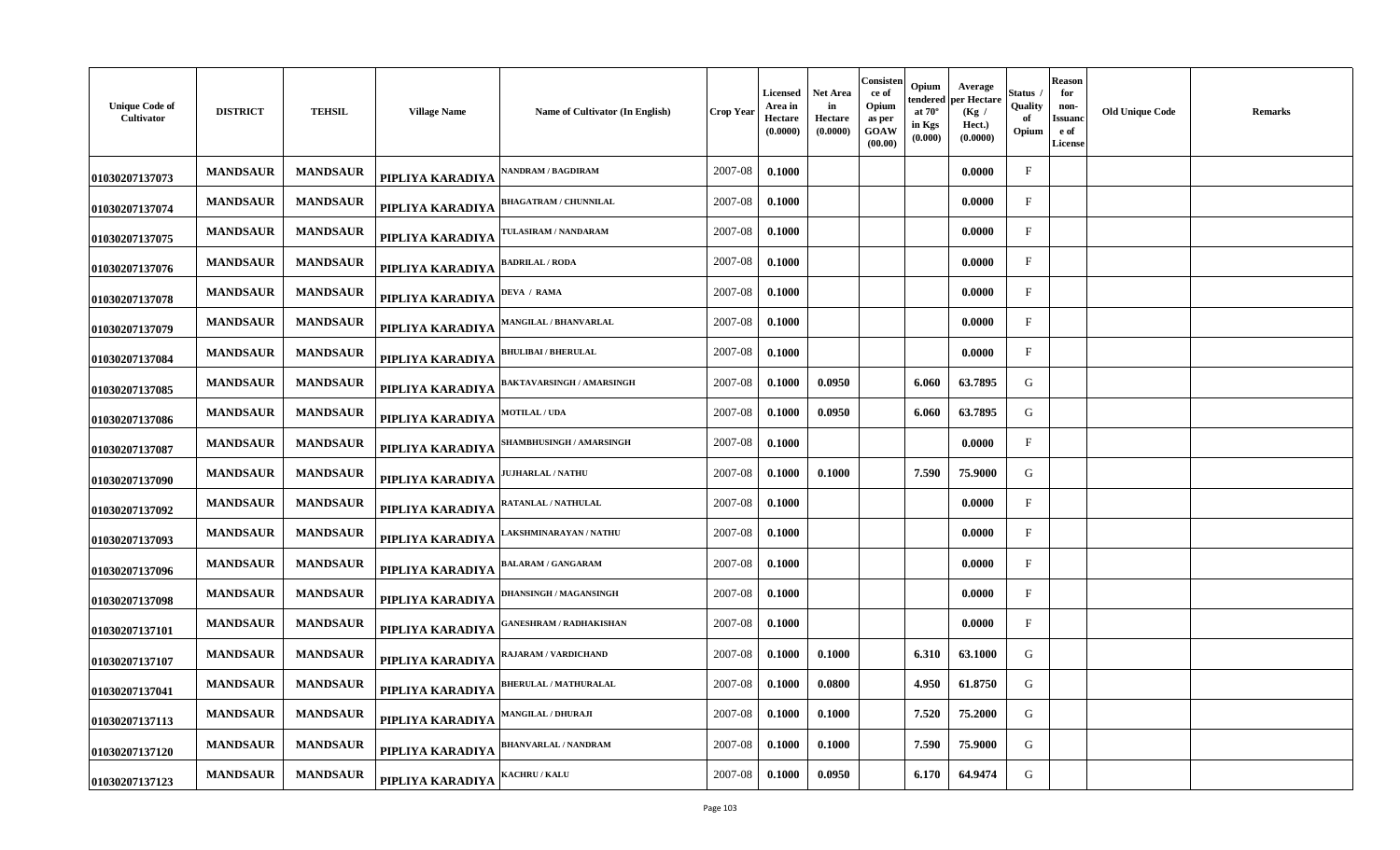| <b>Unique Code of</b><br>Cultivator | <b>DISTRICT</b> | <b>TEHSIL</b>   | <b>Village Name</b> | Name of Cultivator (In English)       | Crop Year | <b>Licensed</b><br>Area in<br>Hectare<br>(0.0000) | Net Area<br>in<br>Hectare<br>(0.0000) | Consisten<br>ce of<br>Opium<br>as per<br>GOAW<br>(00.00) | Opium<br>tendered<br>at $70^\circ$<br>in Kgs<br>(0.000) | Average<br>per Hectare<br>(Kg /<br>Hect.)<br>(0.0000) | Status<br>Quality<br>-of<br>Opium | Reason<br>for<br>non-<br>Issuand<br>e of<br>License | <b>Old Unique Code</b> | <b>Remarks</b>     |
|-------------------------------------|-----------------|-----------------|---------------------|---------------------------------------|-----------|---------------------------------------------------|---------------------------------------|----------------------------------------------------------|---------------------------------------------------------|-------------------------------------------------------|-----------------------------------|-----------------------------------------------------|------------------------|--------------------|
| 01030207137125                      | <b>MANDSAUR</b> | <b>MANDSAUR</b> | PIPLIYA KARADIYA    | <b>BHANVARLAL / NANDA</b>             | 2007-08   | 0.1000                                            |                                       |                                                          |                                                         | 0.0000                                                | $\mathbf{F}$                      |                                                     |                        |                    |
| 01030207137126                      | <b>MANDSAUR</b> | <b>MANDSAUR</b> | PIPLIYA KARADIYA    | <b>BHAGATRAM / MOTI</b>               | 2007-08   | 0.1000                                            | 0.0450                                |                                                          | 2.780                                                   | 61.7778                                               | G                                 |                                                     |                        |                    |
| 01030207137132                      | <b>MANDSAUR</b> | <b>MANDSAUR</b> | PIPLIYA KARADIYA    | <b>MMADSINGH / FATTESINGH</b>         | 2007-08   | 0.1000                                            |                                       |                                                          |                                                         | 0.0000                                                | $\mathbf{F}$                      |                                                     |                        |                    |
| 01030207137137                      | <b>MANDSAUR</b> | <b>MANDSAUR</b> | PIPLIYA KARADIYA    | <b>BAGDIRAM / UDAYLAL</b>             | 2007-08   | 0.1000                                            |                                       |                                                          |                                                         | 0.0000                                                | $\mathbf{F}$                      |                                                     |                        |                    |
| 01030207137140                      | <b>MANDSAUR</b> | <b>MANDSAUR</b> | PIPLIYA KARADIYA    | <b>ALGRAM / RATANLAL</b>              | 2007-08   | 0.1000                                            |                                       |                                                          |                                                         | 0.0000                                                | $\mathbf F$                       |                                                     |                        |                    |
| 01030207137141                      | <b>MANDSAUR</b> | <b>MANDSAUR</b> | PIPLIYA KARADIYA    | <b>APPUSINGH / RAGHUVIRSINGH</b>      | 2007-08   | 0.1000                                            |                                       |                                                          |                                                         | 0.0000                                                | $\mathbf{F}$                      |                                                     |                        |                    |
| 01030207137143                      | <b>MANDSAUR</b> | <b>MANDSAUR</b> | PIPLIYA KARADIYA    | <b>HEMRAJ / NANDRAM</b>               | 2007-08   | 0.1000                                            | 0.1000                                |                                                          | 6.840                                                   | 68.4000                                               | G                                 |                                                     |                        |                    |
| 01030207137145                      | <b>MANDSAUR</b> | <b>MANDSAUR</b> | PIPLIYA KARADIYA    | /IDHYASAGAR / SURATRAM                | 2007-08   | 0.1000                                            | 0.0950                                |                                                          | 6.670                                                   | 70.2105                                               | G                                 |                                                     |                        |                    |
| 01030207137146                      | <b>MANDSAUR</b> | <b>MANDSAUR</b> | PIPLIYA KARADIYA    | <b>BHERULAL / PREMCHANDRA</b>         | 2007-08   | 0.1000                                            |                                       |                                                          |                                                         | 0.0000                                                | $\mathbf{F}$                      |                                                     |                        |                    |
| 01030207137147                      | <b>MANDSAUR</b> | <b>MANDSAUR</b> | PIPLIYA KARADIYA    | <b>HIRALAL / KALU</b>                 | 2007-08   | 0.1000                                            |                                       |                                                          |                                                         | 0.0000                                                | $\mathbf{F}$                      |                                                     |                        |                    |
| 01030207137149                      | <b>MANDSAUR</b> | <b>MANDSAUR</b> | PIPLIYA KARADIYA    | <b>BHANVARLAL / CHHOTELAL</b>         | 2007-08   | 0.1000                                            |                                       |                                                          |                                                         | 0.0000                                                | $_{\rm F}$                        |                                                     |                        |                    |
| 01030207137151                      | <b>MANDSAUR</b> | <b>MANDSAUR</b> | PIPLIYA KARADIYA    | <b>(AMLABAI / DALURAM</b>             | 2007-08   | 0.1000                                            |                                       |                                                          |                                                         | 0.0000                                                | $\mathbf{F}$                      |                                                     |                        |                    |
| 01030207137152                      | <b>MANDSAUR</b> | <b>MANDSAUR</b> | PIPLIYA KARADIYA    | PRATAPSINGH / DEVISINGH               | 2007-08   | 0.1000                                            |                                       |                                                          |                                                         | 0.0000                                                | $\mathbf{F}$                      |                                                     |                        |                    |
| 01030207137154                      | <b>MANDSAUR</b> | <b>MANDSAUR</b> | PIPLIYA KARADIYA    | <b>;URAJBAI / NANDARAM / DHAPUBAI</b> | 2007-08   | 0.1000                                            |                                       |                                                          |                                                         | 0.0000                                                | $\mathbf{F}$                      |                                                     |                        | <b>NAME CHANGE</b> |
| 01030207137155                      | <b>MANDSAUR</b> | <b>MANDSAUR</b> | PIPLIYA KARADIYA    | <b>GORDHANSINGH / RAMSINGH</b>        | 2007-08   | 0.1000                                            |                                       |                                                          |                                                         | 0.0000                                                | $\mathbf{F}$                      |                                                     |                        | <b>NAME CHANGE</b> |
| 01030207137158                      | <b>MANDSAUR</b> | <b>MANDSAUR</b> | PIPLIYA KARADIYA    | <b>BHERULAL / NATHULAL</b>            | 2007-08   | 0.1000                                            |                                       |                                                          |                                                         | 0.0000                                                | $\mathbf F$                       |                                                     |                        |                    |
| 01030207137159                      | <b>MANDSAUR</b> | <b>MANDSAUR</b> | PIPLIYA KARADIYA    | <b>BHANVARBAI/MANGILAL</b>            | 2007-08   | 0.1000                                            | 0.0950                                |                                                          | 5.660                                                   | 59.5789                                               | G                                 |                                                     |                        |                    |
| 01030207137164                      | <b>MANDSAUR</b> | <b>MANDSAUR</b> | PIPLIYA KARADIYA    | <b>BHANWERLAL / TEKCHNDRA</b>         | 2007-08   | 0.1000                                            |                                       |                                                          |                                                         | 0.0000                                                | $\mathbf{F}$                      |                                                     |                        |                    |
| 01030207137167                      | <b>MANDSAUR</b> | <b>MANDSAUR</b> | PIPLIYA KARADIYA    | ATHULAL / BADRILAL                    | 2007-08   | 0.1000                                            | 0.1000                                |                                                          | 6.640                                                   | 66.4000                                               | G                                 |                                                     |                        |                    |
| 01030207137170                      | <b>MANDSAUR</b> | <b>MANDSAUR</b> | PIPLIYA KARADIYA    | <b>GOPALSINGH / BHARATSINGH</b>       | 2007-08   | 0.1000                                            | 0.1000                                |                                                          | 6.420                                                   | 64.2000                                               | G                                 |                                                     |                        |                    |
| 01030207137171                      | <b>MANDSAUR</b> | <b>MANDSAUR</b> | PIPLIYA KARADIYA    | 'ANNALAL / RAMLAL                     | 2007-08   | 0.1000                                            |                                       |                                                          |                                                         | 0.0000                                                | $_{\rm F}$                        |                                                     |                        |                    |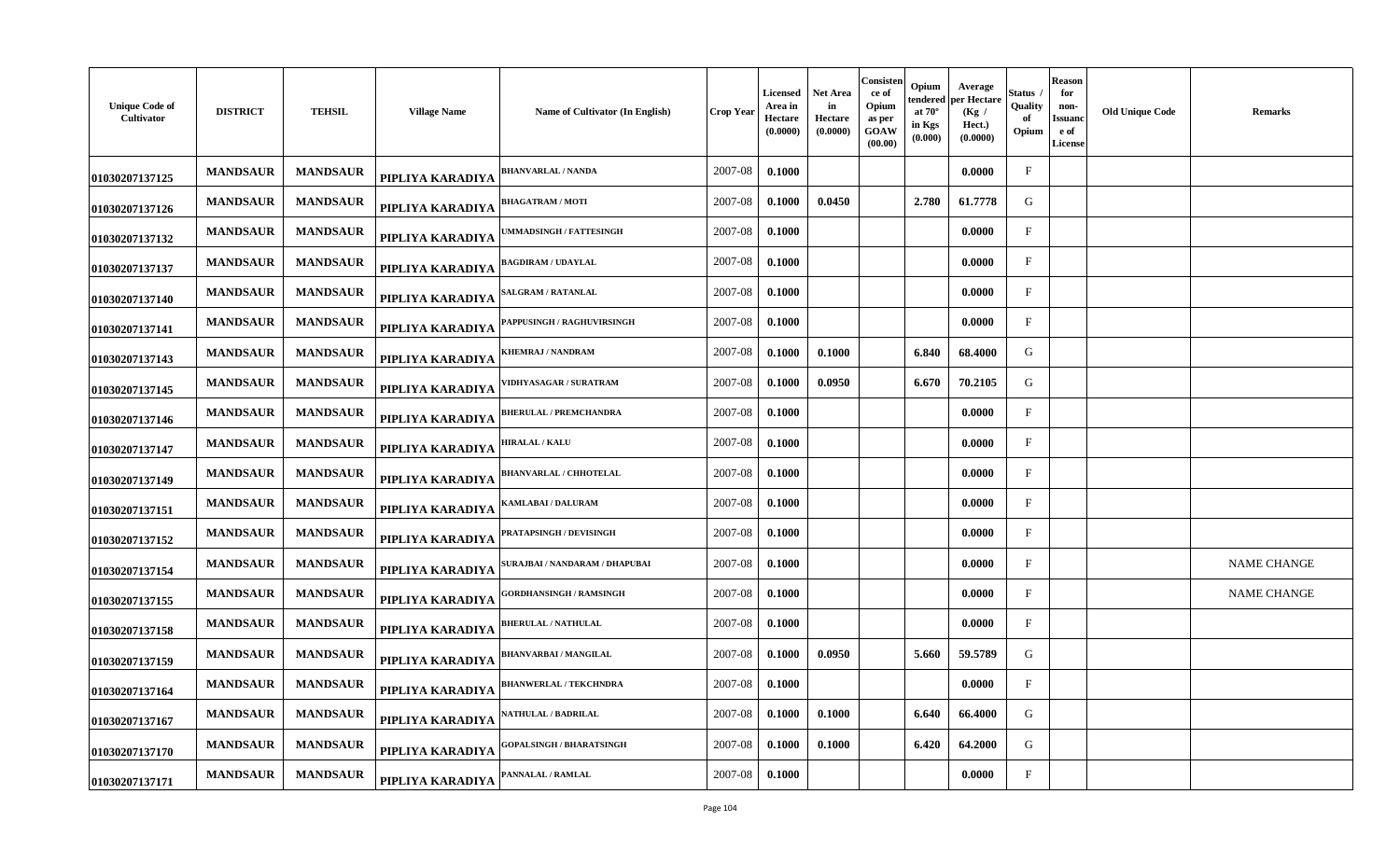| <b>Unique Code of</b><br>Cultivator | <b>DISTRICT</b> | <b>TEHSIL</b>   | <b>Village Name</b> | Name of Cultivator (In English)   | <b>Crop Year</b> | Licensed<br>Area in<br><b>Hectare</b><br>(0.0000) | <b>Net Area</b><br>in<br>Hectare<br>(0.0000) | Consisten<br>ce of<br>Opium<br>as per<br>GOAW<br>(00.00) | Opium<br>endered<br>at $70^\circ$<br>in Kgs<br>(0.000) | Average<br>per Hectare<br>(Kg /<br>Hect.)<br>(0.0000) | Status<br>Quality<br>of<br>Opium | Reason<br>for<br>non-<br><b>Issuanc</b><br>e of<br><b>License</b> | <b>Old Unique Code</b><br><b>Remarks</b> |
|-------------------------------------|-----------------|-----------------|---------------------|-----------------------------------|------------------|---------------------------------------------------|----------------------------------------------|----------------------------------------------------------|--------------------------------------------------------|-------------------------------------------------------|----------------------------------|-------------------------------------------------------------------|------------------------------------------|
| 01030207137172                      | <b>MANDSAUR</b> | <b>MANDSAUR</b> | PIPLIYA KARADIYA    | <b>BHAGIRATH / LAKSHMAN</b>       | 2007-08          | 0.1000                                            |                                              |                                                          |                                                        | 0.0000                                                | $\rm F$                          |                                                                   |                                          |
| 01030207137177                      | <b>MANDSAUR</b> | <b>MANDSAUR</b> | PIPLIYA KARADIYA    | <b>JANIBAI / BAGDIRAM</b>         | 2007-08          | 0.1000                                            | 0.1000                                       |                                                          | 6.350                                                  | 63.5000                                               | G                                |                                                                   | <b>NAME CHANGE</b>                       |
| 01030207137182                      | <b>MANDSAUR</b> | <b>MANDSAUR</b> | PIPLIYA KARADIYA    | PREMBAI / NANURAM                 | 2007-08          | 0.1000                                            | 0.1000                                       |                                                          | 7.480                                                  | 74.8000                                               | T                                | 02                                                                |                                          |
| 01030207137183                      | <b>MANDSAUR</b> | <b>MANDSAUR</b> | PIPLIYA KARADIYA    | <b>GOTAM / KARURAM</b>            | 2007-08          | 0.1000                                            |                                              |                                                          |                                                        | 0.0000                                                | $_{\rm F}$                       |                                                                   |                                          |
| 01030207137185                      | <b>MANDSAUR</b> | <b>MANDSAUR</b> | PIPLIYA KARADIYA    | SHYAMLAL / PRITHVIRAJ             | 2007-08          | 0.1000                                            | 0.1000                                       |                                                          | 6.190                                                  | 61.9000                                               | G                                |                                                                   |                                          |
| 01030207137187                      | <b>MANDSAUR</b> | <b>MANDSAUR</b> | PIPLIYA KARADIYA    | <b>BADRILAL / HARIRAM</b>         | 2007-08          | 0.1000                                            |                                              |                                                          |                                                        | 0.0000                                                | $\mathbf{F}$                     |                                                                   |                                          |
| 01030207137191                      | <b>MANDSAUR</b> | <b>MANDSAUR</b> | PIPLIYA KARADIYA    | <b>UDAYRAM / BHERULAL</b>         | 2007-08          | 0.1000                                            |                                              |                                                          |                                                        | 0.0000                                                | $\mathbf{F}$                     |                                                                   |                                          |
| 01030207137195                      | <b>MANDSAUR</b> | <b>MANDSAUR</b> | PIPLIYA KARADIYA    | <b>RADHESHYAM / BHERULAL</b>      | 2007-08          | 0.1000                                            |                                              |                                                          |                                                        | 0.0000                                                | $\mathbf F$                      |                                                                   |                                          |
| 01030207137199                      | <b>MANDSAUR</b> | <b>MANDSAUR</b> | PIPLIYA KARADIYA    | RAMNIVAS / SURATRAM               | 2007-08          | 0.1000                                            | 0.0950                                       |                                                          | 8.000                                                  | 84.2105                                               | G                                |                                                                   |                                          |
| 01030207137200                      | <b>MANDSAUR</b> | <b>MANDSAUR</b> | PIPLIYA KARADIYA    | SHYAMDAS / LAKSHMANDAS            | 2007-08          | 0.1000                                            |                                              |                                                          |                                                        | 0.0000                                                | $\mathbf{F}$                     |                                                                   |                                          |
| 01030207137202                      | <b>MANDSAUR</b> | <b>MANDSAUR</b> | PIPLIYA KARADIYA    | <b>GANESHRAM / SAVA</b>           | 2007-08          | 0.1000                                            |                                              |                                                          |                                                        | 0.0000                                                | $\rm F$                          |                                                                   |                                          |
| 01030207137203                      | <b>MANDSAUR</b> | <b>MANDSAUR</b> | PIPLIYA KARADIYA    | <b>JATANKUNVAR / UDAYSINGH</b>    | 2007-08          | 0.1000                                            |                                              |                                                          |                                                        | 0.0000                                                | $_{\rm F}$                       |                                                                   |                                          |
| 01030207137205                      | <b>MANDSAUR</b> | <b>MANDSAUR</b> | PIPLIYA KARADIYA    | DILIPKUMAR / SHIVNARAYAN          | 2007-08          | 0.1000                                            |                                              |                                                          |                                                        | 0.0000                                                | $_{\rm F}$                       |                                                                   |                                          |
| 01030207137207                      | <b>MANDSAUR</b> | <b>MANDSAUR</b> | PIPLIYA KARADIYA    | <b>SHOK / MADHOLAL</b>            | 2007-08          | 0.1000                                            |                                              |                                                          |                                                        | 0.0000                                                | $\mathbf{F}$                     |                                                                   |                                          |
| 01030207137208                      | <b>MANDSAUR</b> | <b>MANDSAUR</b> | PIPLIYA KARADIYA    | <b>OMPRAKASH / SHANTILAL</b>      | 2007-08          | 0.1000                                            |                                              |                                                          |                                                        | 0.0000                                                | $\mathbf{F}$                     |                                                                   |                                          |
| 01030207137217                      | <b>MANDSAUR</b> | <b>MANDSAUR</b> | PIPLIYA KARADIYA    | KANVARLAL / PRABHULAL             | 2007-08          | 0.1000                                            |                                              |                                                          |                                                        | 0.0000                                                | $\mathbf{F}$                     |                                                                   |                                          |
| 01030207137142                      | <b>MANDSAUR</b> | <b>MANDSAUR</b> | PIPLIYA KARADIYA    | <b>CHENRAM / KALURAM</b>          | 2007-08          | 0.1000                                            | 0.0950                                       |                                                          | 6.100                                                  | 64.2105                                               | G                                |                                                                   |                                          |
| 01030207137221                      | <b>MANDSAUR</b> | <b>MANDSAUR</b> | PIPLIYA KARADIYA    | GITABAI / KANHAIYALAL             | 2007-08          | 0.1000                                            |                                              |                                                          |                                                        | 0.0000                                                | $\mathbf{F}$                     |                                                                   |                                          |
| 01030207137114                      | <b>MANDSAUR</b> | <b>MANDSAUR</b> | PIPLIYA KARADIYA    | <b>RAGHUVIRSINGH / ARJUNSINGH</b> | 2007-08          | 0.1000                                            |                                              |                                                          |                                                        | 0.0000                                                | $_{\rm F}$                       |                                                                   |                                          |
| 01030207137066                      | <b>MANDSAUR</b> | <b>MANDSAUR</b> | PIPLIYA KARADIYA    | KANHIYALAL / BAGDIRAM             | 2007-08          | 0.1000                                            |                                              |                                                          |                                                        | 0.0000                                                | $_{\rm F}$                       |                                                                   |                                          |
| 01030207137080                      | <b>MANDSAUR</b> | <b>MANDSAUR</b> | PIPLIYA KARADIYA    | JAYRAM / BHERAJI                  | 2007-08          | 0.1000                                            | 0.1000                                       |                                                          | 6.540                                                  | 65.4000                                               | G                                |                                                                   |                                          |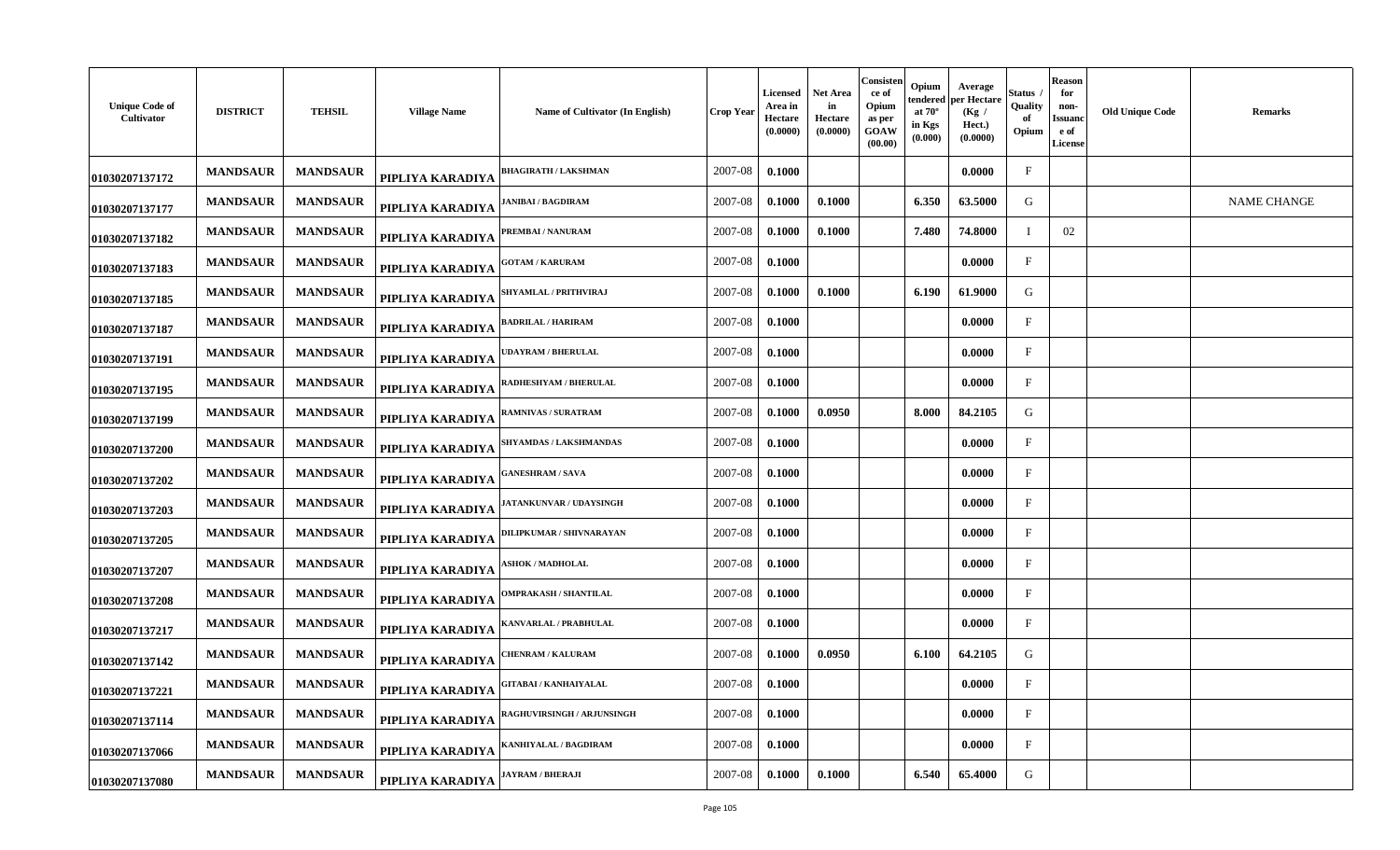| <b>Unique Code of</b><br>Cultivator | <b>DISTRICT</b> | <b>TEHSIL</b>   | <b>Village Name</b> | Name of Cultivator (In English) | Crop Year | <b>Licensed</b><br>Area in<br><b>Hectare</b><br>(0.0000) | Net Area<br>in<br>Hectare<br>(0.0000) | Consisten<br>ce of<br>Opium<br>as per<br>GOAW<br>(00.00) | Opium<br>tendered<br>at $70^\circ$<br>in Kgs<br>(0.000) | Average<br>per Hectare<br>(Kg /<br>Hect.)<br>(0.0000) | Status<br>Quality<br>-of<br>Opium | <b>Reason</b><br>for<br>non-<br>Issuand<br>e of<br><b>License</b> | <b>Old Unique Code</b> | <b>Remarks</b> |
|-------------------------------------|-----------------|-----------------|---------------------|---------------------------------|-----------|----------------------------------------------------------|---------------------------------------|----------------------------------------------------------|---------------------------------------------------------|-------------------------------------------------------|-----------------------------------|-------------------------------------------------------------------|------------------------|----------------|
| 01030207137034                      | <b>MANDSAUR</b> | <b>MANDSAUR</b> | PIPLIYA KARADIYA    | <b>AGDISH / RAMESHVER</b>       | 2007-08   | 0.1000                                                   | 0.0650                                |                                                          | 4.380                                                   | 67.3846                                               | G                                 |                                                                   |                        |                |
| 01030207137040                      | <b>MANDSAUR</b> | <b>MANDSAUR</b> | PIPLIYA KARADIYA    | <b>BHAGATGIR / MOHANGIR</b>     | 2007-08   | 0.1000                                                   |                                       |                                                          |                                                         | 0.0000                                                | $_{\rm F}$                        |                                                                   |                        |                |
| 01030207137091                      | <b>MANDSAUR</b> | <b>MANDSAUR</b> | PIPLIYA KARADIYA    | SHANTABAI / MOHANDAS            | 2007-08   | 0.1000                                                   |                                       |                                                          |                                                         | 0.0000                                                | $\mathbf{F}$                      |                                                                   |                        |                |
| 01030207137100                      | <b>MANDSAUR</b> | <b>MANDSAUR</b> | PIPLIYA KARADIYA    | <b>BADRILAL / KESHURAM</b>      | 2007-08   | 0.1000                                                   | 0.1000                                |                                                          | 7.240                                                   | 72.4000                                               | G                                 |                                                                   |                        |                |
| 01030207137105                      | <b>MANDSAUR</b> | <b>MANDSAUR</b> | PIPLIYA KARADIYA    | ANDRAM / ONKARLAL               | 2007-08   | 0.1000                                                   | 0.1000                                |                                                          | 6.350                                                   | 63.5000                                               | G                                 |                                                                   |                        |                |
| 01030207137118                      | <b>MANDSAUR</b> | <b>MANDSAUR</b> | PIPLIYA KARADIYA    | PRAHLADSINGH / UDAYSINGH        | 2007-08   | 0.1000                                                   |                                       |                                                          |                                                         | 0.0000                                                | $\mathbf{F}$                      |                                                                   |                        |                |
| 01030207137122                      | <b>MANDSAUR</b> | <b>MANDSAUR</b> | PIPLIYA KARADIYA    | RATANLAL / CHOTELAL             | 2007-08   | 0.1000                                                   | 0.0950                                |                                                          | 5.970                                                   | 62.8421                                               | G                                 |                                                                   |                        |                |
| 01030207137169                      | <b>MANDSAUR</b> | <b>MANDSAUR</b> | PIPLIYA KARADIYA    | HARIOM / RAMJAS                 | 2007-08   | 0.1000                                                   | 0.1000                                |                                                          | 6.160                                                   | 61.6000                                               | G                                 |                                                                   |                        |                |
| 01030207137194                      | <b>MANDSAUR</b> | <b>MANDSAUR</b> | PIPLIYA KARADIYA    | 'HENRAM / SHANTILAL             | 2007-08   | 0.1000                                                   |                                       |                                                          |                                                         | 0.0000                                                | $\mathbf{F}$                      |                                                                   |                        |                |
| 01030207137210                      | <b>MANDSAUR</b> | <b>MANDSAUR</b> | PIPLIYA KARADIYA    | <b>AMARSINGH / RAMSINGH</b>     | 2007-08   | 0.1000                                                   | 0.0950                                |                                                          | 6.720                                                   | 70.7368                                               | G                                 |                                                                   |                        |                |
| 01030207137213                      | <b>MANDSAUR</b> | <b>MANDSAUR</b> | PIPLIYA KARADIYA    | <b>MANGILAL / KHIMA</b>         | 2007-08   | 0.1000                                                   | 0.1050                                |                                                          | 6.710                                                   | 63.9048                                               | G                                 |                                                                   |                        |                |
| 01030207137215                      | <b>MANDSAUR</b> | <b>MANDSAUR</b> | PIPLIYA KARADIYA    | <b>RAMJAS / ONKAR</b>           | 2007-08   | 0.1000                                                   |                                       |                                                          |                                                         | 0.0000                                                | $\mathbf{F}$                      |                                                                   |                        |                |
| 01030207137030                      | <b>MANDSAUR</b> | <b>MANDSAUR</b> | PIPLIYA KARADIYA    | <b>SHYAMSINGH / BAGDUSINGH</b>  | 2007-08   | 0.1000                                                   | 0.1000                                |                                                          | 6.310                                                   | 63.1000                                               | G                                 |                                                                   |                        |                |
| 01030207137088                      | <b>MANDSAUR</b> | <b>MANDSAUR</b> | PIPLIYA KARADIYA    | ASTURIBAI / RATANLAL            | 2007-08   | 0.1000                                                   | 0.1000                                |                                                          | 6.950                                                   | 69.5000                                               | G                                 |                                                                   |                        |                |
| 01030207137050                      | <b>MANDSAUR</b> | <b>MANDSAUR</b> | PIPLIYA KARADIYA    | <b>MURLIDAS / LAKSHMANDAS</b>   | 2007-08   | 0.1000                                                   |                                       |                                                          |                                                         | 0.0000                                                | $\mathbf{F}$                      |                                                                   |                        |                |
| 01030207137192                      | <b>MANDSAUR</b> | <b>MANDSAUR</b> | PIPLIYA KARADIYA    | <b>MANGILAL / BALMUKUND</b>     | 2007-08   | 0.1000                                                   | 0.1000                                |                                                          | 5.970                                                   | 59.7000                                               | G                                 |                                                                   |                        |                |
| 01030207137222                      | <b>MANDSAUR</b> | <b>MANDSAUR</b> | PIPLIYA KARADIYA    | <b>DHARMENDRKUMAR / BALARAM</b> | 2007-08   | 0.1000                                                   |                                       |                                                          |                                                         | 0.0000                                                | $\mathbf{F}$                      |                                                                   |                        |                |
| 01030207137082                      | <b>MANDSAUR</b> | <b>MANDSAUR</b> | PIPLIYA KARADIYA    | RAMESHVAR / NANDRAM             | 2007-08   | 0.1000                                                   |                                       |                                                          |                                                         | 0.0000                                                | $\mathbf{F}$                      |                                                                   |                        |                |
| 01030207137115                      | <b>MANDSAUR</b> | <b>MANDSAUR</b> | PIPLIYA KARADIYA    | <b>DASHRATH / JAGDISH</b>       | 2007-08   | 0.1000                                                   |                                       |                                                          |                                                         | 0.0000                                                | $\mathbf{F}$                      |                                                                   |                        |                |
| 01030207137162                      | <b>MANDSAUR</b> | <b>MANDSAUR</b> | PIPLIYA KARADIYA    | DHARMENDRASINGH / MADHOSINGH    | 2007-08   | 0.1000                                                   | 0.1000                                |                                                          | 5.020                                                   | 50.2000                                               | G                                 | 04                                                                |                        |                |
| 01030207137165                      | <b>MANDSAUR</b> | <b>MANDSAUR</b> | PIPLIYA KARADIYA    | RADHESHYAM / KISHAN             | 2007-08   | 0.1000                                                   |                                       |                                                          |                                                         | 0.0000                                                | $_{\rm F}$                        |                                                                   |                        |                |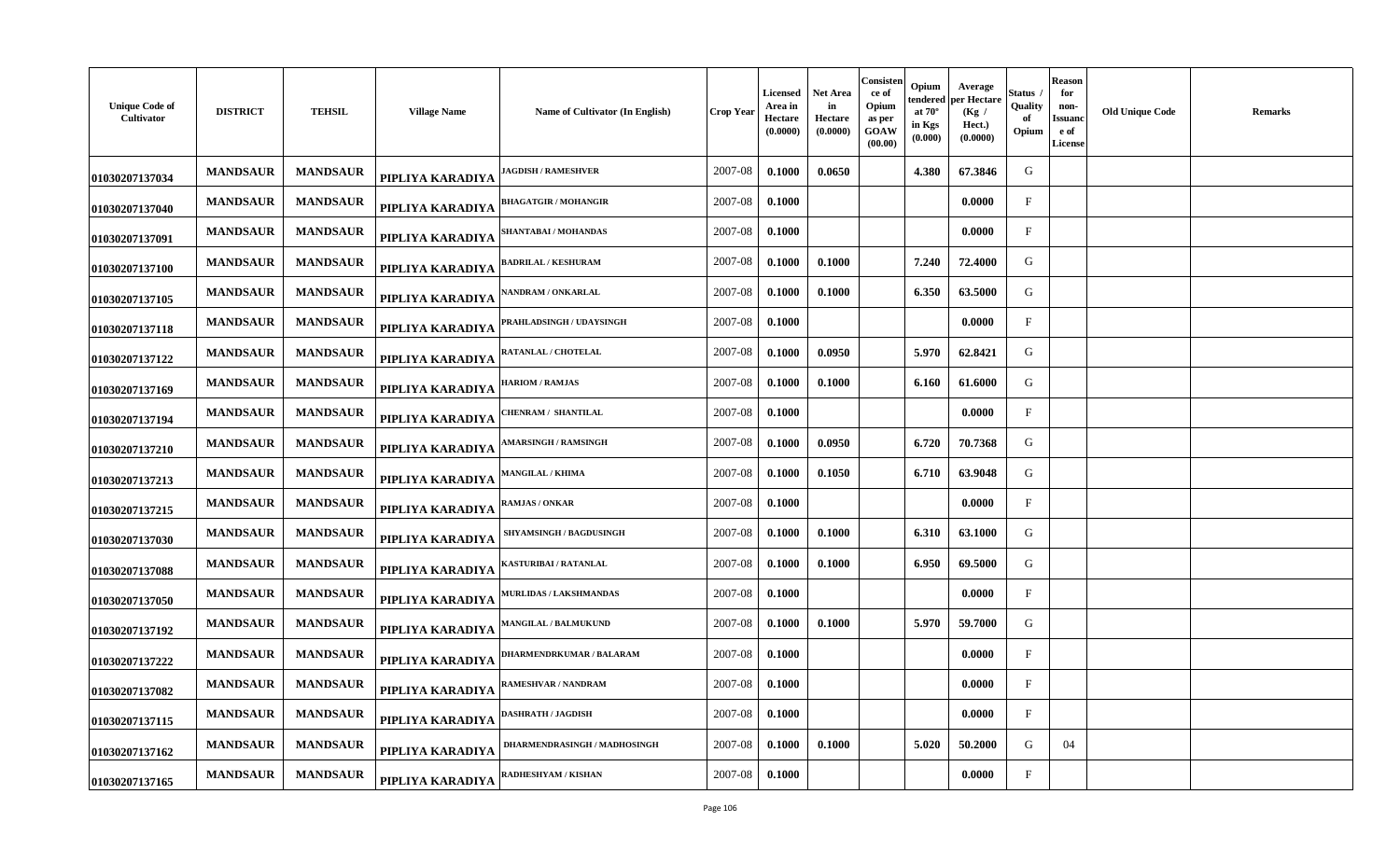| <b>Unique Code of</b><br>Cultivator | <b>DISTRICT</b> | <b>TEHSIL</b>   | <b>Village Name</b>   | Name of Cultivator (In English) | <b>Crop Year</b> | Licensed<br>Area in<br>Hectare<br>(0.0000) | <b>Net Area</b><br>in<br>Hectare<br>(0.0000) | Consisten<br>ce of<br>Opium<br>as per<br>GOAW<br>(00.00) | Opium<br>tendered<br>at $70^\circ$<br>in Kgs<br>(0.000) | Average<br>per Hectare<br>(Kg)<br>Hect.)<br>(0.0000) | Status<br>Quality<br>Opium | Reason<br>for<br>non-<br>Issuanc<br>e of<br><b>License</b> | <b>Old Unique Code</b> | <b>Remarks</b>     |
|-------------------------------------|-----------------|-----------------|-----------------------|---------------------------------|------------------|--------------------------------------------|----------------------------------------------|----------------------------------------------------------|---------------------------------------------------------|------------------------------------------------------|----------------------------|------------------------------------------------------------|------------------------|--------------------|
| 01030207137232                      | <b>MANDSAUR</b> | <b>MANDSAUR</b> | PIPLIYA KARADIYA      | AMCHANDRIBAI / KALURAM          | 2007-08          | 0.1000                                     |                                              |                                                          |                                                         | 0.0000                                               | $\mathbf{F}$               |                                                            |                        |                    |
| 01030207137234                      | <b>MANDSAUR</b> | <b>MANDSAUR</b> | PIPLIYA KARADIYA      | <b>SITABAI / MOHANLAL</b>       | 2007-08          | 0.1000                                     |                                              |                                                          |                                                         | 0.0000                                               | $\mathbf{F}$               |                                                            |                        |                    |
| 01030207137148                      | <b>MANDSAUR</b> | <b>MANDSAUR</b> | PIPLIYA KARADIYA      | AKSHMINARAYAN / SHANKARLAL      | 2007-08          | 0.1000                                     | 0.1000                                       |                                                          | 5.920                                                   | 59.2000                                              | G                          |                                                            |                        | <b>NAME CHANGE</b> |
| 01030207137236                      | <b>MANDSAUR</b> | <b>MANDSAUR</b> | PIPLIYA KARADIYA      | RADHESHYAM / BHANWARLAL         | 2007-08          | 0.1000                                     |                                              |                                                          |                                                         | 0.0000                                               | $\mathbf{F}$               |                                                            |                        |                    |
| 01030207137237                      | <b>MANDSAUR</b> | <b>MANDSAUR</b> | PIPLIYA KARADIYA      | PRAYAGRAJ / PYARCHANDRA         | 2007-08          | 0.1000                                     |                                              |                                                          |                                                         | 0.0000                                               | $\mathbf{F}$               |                                                            |                        |                    |
| 01030207137058                      | <b>MANDSAUR</b> | <b>MANDSAUR</b> | PIPLIYA KARADIYA      | <b>SURAJBAI / JAGANNATH</b>     | 2007-08          | 0.1000                                     |                                              |                                                          |                                                         | 0.0000                                               | $\mathbf{F}$               |                                                            |                        |                    |
| 01030207029001                      | <b>MANDSAUR</b> | <b>MANDSAUR</b> | <b>RUPAWALI KHURD</b> | <b>AANGILAL / JAYSING</b>       | 2007-08          | 0.1000                                     |                                              |                                                          |                                                         | 0.0000                                               | $_{\rm F}$                 |                                                            |                        |                    |
| 01030207029003                      | <b>MANDSAUR</b> | <b>MANDSAUR</b> | <b>RUPAWALI KHURD</b> | <b>GOPALPURI / MOHANPURI</b>    | 2007-08          | 0.1000                                     | 0.1050                                       |                                                          | 7.010                                                   | 66.7619                                              | G                          |                                                            |                        |                    |
| 01030207029005                      | <b>MANDSAUR</b> | <b>MANDSAUR</b> | <b>RUPAWALI KHURD</b> | <b>APULAL / RAGHUNATH</b>       | 2007-08          | 0.1000                                     |                                              |                                                          |                                                         | 0.0000                                               | $\mathbf{F}$               |                                                            |                        |                    |
| 01030207029006                      | <b>MANDSAUR</b> | <b>MANDSAUR</b> | <b>RUPAWALI KHURD</b> | <b>DEVILAL / MANNALAL</b>       | 2007-08          | 0.1000                                     | 0.1000                                       |                                                          | 6.160                                                   | 61.6000                                              | G                          |                                                            |                        |                    |
| 01030207029009                      | <b>MANDSAUR</b> | <b>MANDSAUR</b> | <b>RUPAWALI KHURD</b> | RAMCHANDRAA / HIRALAL           | 2007-08          | 0.1000                                     | 0.1000                                       |                                                          | 6.530                                                   | 65.3000                                              | G                          |                                                            |                        |                    |
| 01030207029010                      | <b>MANDSAUR</b> | <b>MANDSAUR</b> | <b>RUPAWALI KHURD</b> | <b>DHANRAJ / JAYSING</b>        | 2007-08          | 0.1000                                     | 0.1050                                       |                                                          | 6.950                                                   | 66.1905                                              | G                          |                                                            |                        |                    |
| 01030207029016                      | <b>MANDSAUR</b> | <b>MANDSAUR</b> | <b>RUPAWALI KHURD</b> | <b>(ASTURBAI / HIRALAL</b>      | 2007-08          | 0.1000                                     | 0.1000                                       |                                                          | 6.870                                                   | 68.7000                                              |                            | 02                                                         |                        |                    |
| 01030207029018                      | <b>MANDSAUR</b> | <b>MANDSAUR</b> | <b>RUPAWALI KHURD</b> | SITABAI / JAGNNATH              | 2007-08          | 0.1000                                     | 0.1000                                       |                                                          | 6.520                                                   | 65.2000                                              | G                          |                                                            |                        |                    |
| 01030207029022                      | <b>MANDSAUR</b> | <b>MANDSAUR</b> | <b>RUPAWALI KHURD</b> | <b>BHULIBAI / MOHANPURI</b>     | 2007-08          | 0.1000                                     | 0.1050                                       |                                                          | 6.870                                                   | 65.4286                                              | G                          |                                                            |                        |                    |
| 01030207139047                      | <b>MANDSAUR</b> | <b>MANDSAUR</b> | <b>SURI</b>           | <b>GOPAL / CHAMPALAL</b>        | 2007-08          | 0.1000                                     |                                              |                                                          |                                                         | 0.0000                                               | F                          |                                                            |                        |                    |
| 01030207139007                      | <b>MANDSAUR</b> | <b>MANDSAUR</b> | <b>SURI</b>           | <b>BANSHILAL / PRABHULAL</b>    | 2007-08          | 0.1000                                     |                                              |                                                          |                                                         | 0.0000                                               | $\mathbf{F}$               |                                                            |                        |                    |
| 01030207139008                      | <b>MANDSAUR</b> | <b>MANDSAUR</b> | <b>SURI</b>           | <b>OMAPRAKASH / RAMLAL</b>      | 2007-08          | 0.1000                                     |                                              |                                                          |                                                         | 0.0000                                               | $\mathbf{F}$               |                                                            |                        |                    |
| 01030207139014                      | <b>MANDSAUR</b> | <b>MANDSAUR</b> | <b>SURI</b>           | PARASRAM / BAPULAL              | 2007-08          | 0.1000                                     |                                              |                                                          |                                                         | 0.0000                                               | $\mathbf{F}$               |                                                            |                        |                    |
| 01030207139015                      | <b>MANDSAUR</b> | <b>MANDSAUR</b> | <b>SURI</b>           | <b>MOHANLAL / KALURAM</b>       | 2007-08          | 0.1000                                     |                                              |                                                          |                                                         | 0.0000                                               | $_{\rm F}$                 |                                                            |                        |                    |
| 01030207139016                      | <b>MANDSAUR</b> | <b>MANDSAUR</b> | <b>SURI</b>           | PRAHALAD / RAMSUKH              | 2007-08          | 0.1000                                     |                                              |                                                          |                                                         | 0.0000                                               | $_{\rm F}$                 |                                                            |                        |                    |
| 01030207139020                      | <b>MANDSAUR</b> | <b>MANDSAUR</b> | <b>SURI</b>           | <b>MANGILAL / BHERULAL</b>      | 2007-08          | 0.1000                                     |                                              |                                                          |                                                         | 0.0000                                               | $\mathbf{F}$               |                                                            |                        |                    |
| 01030207139021                      | <b>MANDSAUR</b> | <b>MANDSAUR</b> | <b>SURI</b>           | <b>JAGDISH / RAMSUKH</b>        | 2007-08          | 0.1000                                     |                                              |                                                          |                                                         | 0.0000                                               | $\mathbf{F}$               |                                                            |                        |                    |
| 01030207139023                      | <b>MANDSAUR</b> | <b>MANDSAUR</b> | <b>SURI</b>           | RAMGOPAL / KALURAM              | 2007-08          | 0.1000                                     |                                              |                                                          |                                                         | 0.0000                                               | $\mathbf{F}$               |                                                            |                        |                    |
| 01030207139025                      | <b>MANDSAUR</b> | <b>MANDSAUR</b> | <b>SURI</b>           | <b>KESHURAM / PRABHULAL</b>     | 2007-08          | 0.1000                                     |                                              |                                                          |                                                         | 0.0000                                               | $\mathbf{F}$               |                                                            |                        |                    |
| 01030207139027                      | <b>MANDSAUR</b> | <b>MANDSAUR</b> | <b>SURI</b>           | <b>BAPULAL / KACHRU</b>         | 2007-08          | 0.1000                                     |                                              |                                                          |                                                         | 0.0000                                               | $\mathbf F$                |                                                            |                        |                    |
| 01030207139028                      | <b>MANDSAUR</b> | <b>MANDSAUR</b> | <b>SURI</b>           | PRABHULAL / HIRALAL             | 2007-08          | 0.1000                                     |                                              |                                                          |                                                         | 0.0000                                               | $\mathbf{F}$               |                                                            |                        |                    |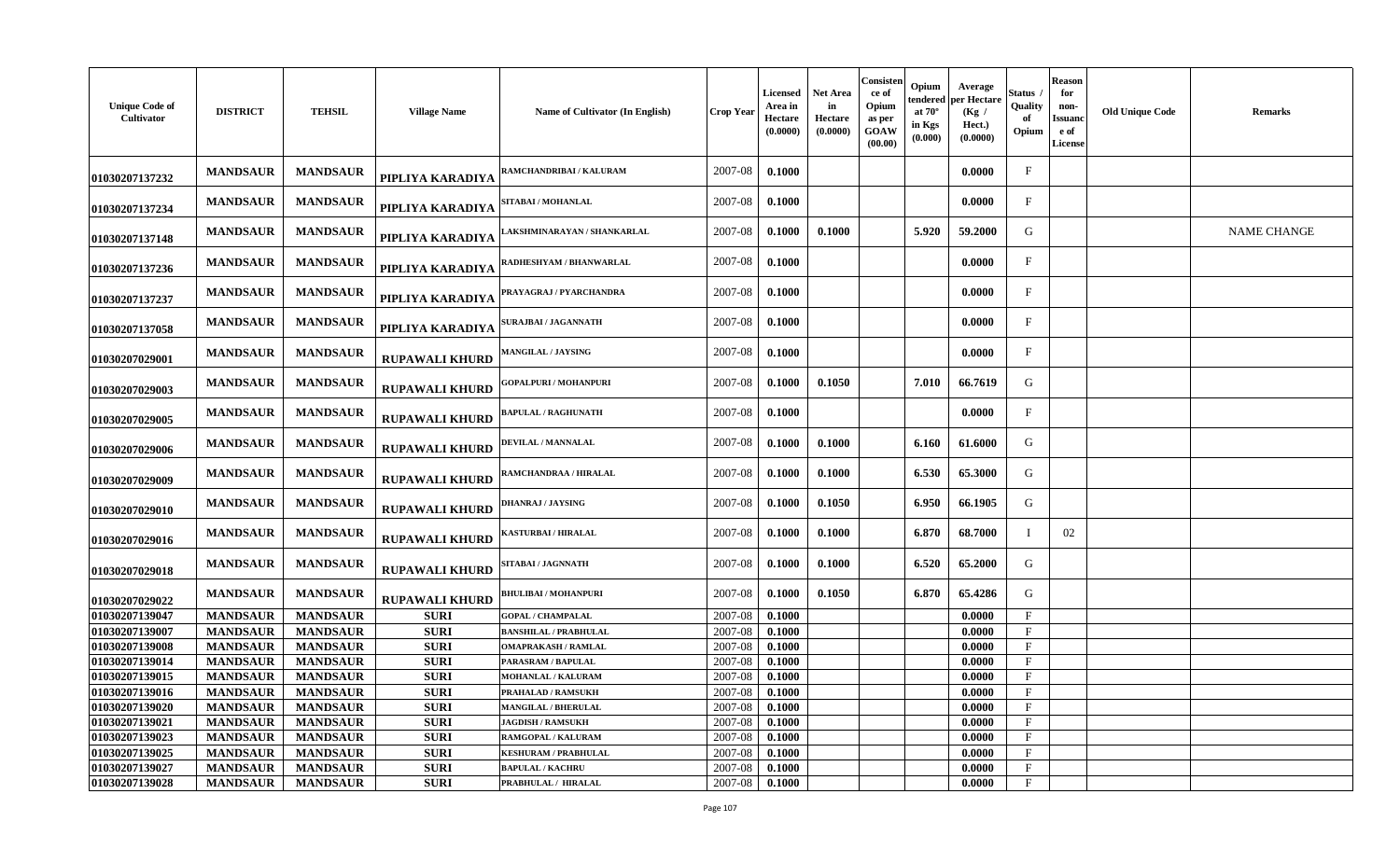| 01030207139033<br><b>SURI</b><br>2007-08<br>$\mathbf{F}$<br><b>MANDSAUR</b><br><b>MANDSAUR</b><br>0.1000<br>0.0000<br>RAMNARAYAN / DHANNA<br>01030207139040<br>2007-08<br><b>MANDSAUR</b><br><b>MANDSAUR</b><br><b>SURI</b><br>$\mathbf F$<br><b>RAMSING / BHANVARSINGH</b><br>0.1000<br>0.0000<br>01030207139041<br><b>SURI</b><br>2007-08<br>$\mathbf{F}$<br><b>MANDSAUR</b><br><b>MANDSAUR</b><br>TULSIBAI / JAGNNATH<br>0.1000<br>0.0000<br>01030207139043<br>2007-08<br>$\mathbf{F}$<br><b>MANDSAUR</b><br><b>MANDSAUR</b><br><b>SURI</b><br><b>VASHIBAI / KARULAL</b><br>0.1000<br>0.0000<br><b>NAME CHANGE</b><br>01030207139045<br><b>MANDSAUR</b><br><b>MANDSAUR</b><br><b>SURI</b><br><b>SHAMBHU / BHUVAN</b><br>2007-08<br>0.1000<br>0.0000<br>$\mathbf{F}$<br>01030207139046<br><b>MANDSAUR</b><br><b>MANDSAUR</b><br><b>SURI</b><br>2007-08<br>0.1000<br>0.0000<br>$_{\rm F}$<br><b>VARDICHANDRA / VIRAM</b><br>01030207139053<br><b>MANDSAUR</b><br><b>SURI</b><br>$\mathbf{F}$<br><b>MANDSAUR</b><br>2007-08<br>0.0000<br><b>BAGDIRAM / BAPULAL</b><br>0.1000<br><b>SURI</b><br>$\mathbf{F}$<br>01030207139055<br>2007-08<br><b>MANDSAUR</b><br><b>MANDSAUR</b><br>0.1000<br>0.0000<br>LAKSHMINARAYAN / RAMLAL<br>01030207139056<br><b>SURI</b><br><b>MANDSAUR</b><br><b>MANDSAUR</b><br>2007-08<br>$_{\rm F}$<br>KANIYALAL / KALURAM<br>0.1000<br>0.0000<br>01030207139057<br><b>MANDSAUR</b><br><b>MANDSAUR</b><br><b>SURI</b><br>2007-08<br>0.1000<br>$\mathbf{F}$<br>0.0000<br>KANVARLAL / BHERULAL<br>01030207139059<br><b>MANDSAUR</b><br><b>MANDSAUR</b><br><b>SURI</b><br>2007-08<br>$\mathbf{F}$<br>SAMPATBAI / RADHESHYAM<br>0.1000<br>0.0000<br>01030207139064<br><b>MANDSAUR</b><br><b>MANDSAUR</b><br><b>SURI</b><br>2007-08<br>$\mathbf{F}$<br>DEVILAL D.PU. KANIRAM<br>0.1000<br>0.0000<br>01030207139069<br><b>MANDSAUR</b><br><b>MANDSAUR</b><br><b>SURI</b><br><b>UDAYSINGH / FATTESINGH</b><br>2007-08<br>0.1000<br>0.0000<br>$\mathbf{F}$<br>01030207139076<br><b>MANDSAUR</b><br><b>MANDSAUR</b><br><b>SURI</b><br>2007-08<br>0.1000<br>0.0000<br>$_{\rm F}$<br>PRABHULAL / RATANLAL<br>01030207139078<br><b>MANDSAUR</b><br><b>MANDSAUR</b><br><b>SURI</b><br>2007-08<br>$\mathbf{F}$<br>0.1000<br>0.0000<br>KANHEYALAL / MANNALAL<br>01030207139081<br><b>MANDSAUR</b><br><b>SURI</b><br><b>MANDSAUR</b><br>2007-08<br>0.0000<br>$_{\rm F}$<br><b>DEVISINGH / RODSINGH</b><br>0.1000<br>01030207139083<br><b>SURI</b><br><b>MANDSAUR</b><br><b>MANDSAUR</b><br>2007-08<br>0.1000<br>$\mathbf{F}$<br><b>NANDRAM / NATHU</b><br>0.0000<br>01030207139085<br><b>SURI</b><br>2007-08<br>$\mathbf{F}$<br><b>MANDSAUR</b><br><b>MANDSAUR</b><br>0.0000<br><b>BANSHILAL / MANNALAL</b><br>0.1000<br>F<br>01030207139088<br><b>MANDSAUR</b><br><b>MANDSAUR</b><br><b>SURI</b><br>2007-08<br><b>RAMKISHAN / GULAB</b><br>0.1000<br>0.0000<br>$\mathbf{F}$<br>01030207139092<br><b>MANDSAUR</b><br><b>MANDSAUR</b><br><b>SURI</b><br>2007-08<br>PANNALAL / NANURAM<br>0.1000<br>0.0000<br>01030207139095<br><b>MANDSAUR</b><br><b>MANDSAUR</b><br><b>SURI</b><br><b>NANDA / PYARA</b><br>2007-08<br>0.1000<br>0.1000<br>6.320<br>63.2000<br>G<br>01030207139097<br><b>MANDSAUR</b><br><b>MANDSAUR</b><br><b>SURI</b><br>PRAKASHCHAND / MADANLAL<br>2007-08<br>0.1000<br>0.0000<br>$_{\rm F}$<br>01030207139100<br><b>MANDSAUR</b><br><b>MANDSAUR</b><br><b>SURI</b><br>2007-08<br>$\mathbf{F}$<br>SITBAI / JAGDISH<br>0.1000<br>0.0000<br>01030207139102<br><b>SURI</b><br>2007-08<br>$\mathbf{F}$<br><b>MANDSAUR</b><br><b>MANDSAUR</b><br>RAMLAL / KANHEYALAL<br>0.1000<br>0.0000<br>01030207139106<br><b>SURI</b><br>2007-08<br><b>MANDSAUR</b><br><b>MANDSAUR</b><br>0.0000<br>$\mathbf{F}$<br><b>GANESH / BHERULAL</b><br>0.1000<br>01030207139108<br><b>SURI</b><br>2007-08<br>$\mathbf{F}$<br><b>MANDSAUR</b><br><b>MANDSAUR</b><br>0.1000<br>SHANTILAL / KISHANLAL<br>0.0000<br>01030207139030<br>F<br><b>MANDSAUR</b><br><b>MANDSAUR</b><br><b>SURI</b><br>2007-08<br><b>AATMARAM / RAMLAL</b><br>0.1000<br>0.0000<br>01030207139006<br><b>MANDSAUR</b><br><b>MANDSAUR</b><br><b>SURI</b><br>2007-08<br>0.1000<br>0.0000<br>$_{\rm F}$<br>LAKSHMINARAYAN / BHANVARLAL<br><b>MANDSAUR</b><br><b>SURI</b><br>2007-08<br>$\rm F$<br>01030207139013<br><b>MANDSAUR</b><br><b>DEVILAL / NANURAM</b><br>0.1000<br>0.0000<br>01030207139018<br><b>MANDSAUR</b><br><b>MANDSAUR</b><br><b>SURI</b><br><b>NAGESHVAR / NANURAM</b><br>2007-08<br>0.1000<br>0.0000<br>$\mathbf{F}$<br><b>SURI</b><br>01030207139022<br><b>MANDSAUR</b><br><b>MANDSAUR</b><br>2007-08<br>F<br><b>RAMNIVAS / NANDRAM</b><br>0.1000<br>0.0000<br><b>NAME CHANGE</b><br>01030207139026<br><b>SURI</b><br>2007-08<br>$\mathbf{F}$<br><b>MANDSAUR</b><br><b>MANDSAUR</b><br>0.0000<br><b>DEVILAL / LACCHIRAM</b><br>0.1000<br>01030207139035<br><b>SURI</b><br>$\mathbf{F}$<br><b>MANDSAUR</b><br><b>MANDSAUR</b><br>2007-08<br><b>SHOBHARAM / UDA</b><br>0.1000<br>0.0000<br>01030207139037<br><b>MANDSAUR</b><br><b>SURI</b><br>2007-08<br>$\mathbf{F}$<br><b>MANDSAUR</b><br>0.1000<br>0.0000<br>KANVARLAL / NANURAM<br>01030207139039<br>$\mathbf{F}$<br><b>MANDSAUR</b><br><b>MANDSAUR</b><br><b>SURI</b><br>2007-08<br>0.1000<br>0.0000<br>PRAKASHCHAND / MANGILAL / CHENRAM<br>01030207139048<br>$\mathbf{F}$<br><b>MANDSAUR</b><br><b>MANDSAUR</b><br><b>SURI</b><br>KANVARLAL / KISHANLAL<br>2007-08<br>0.1000<br>0.0000<br>01030207139049<br><b>MANDSAUR</b><br><b>SURI</b><br>2007-08<br><b>MANDSAUR</b><br>RAMDAYAL / NANURAM<br>0.1000<br>0.0000<br>$\mathbf{F}$<br>01030207139051<br><b>MANDSAUR</b><br><b>MANDSAUR</b><br><b>SURI</b><br>2007-08<br>$\mathbf{F}$<br><b>BALARAM / RAMCHANDRA</b><br>0.1000<br>0.0000<br>01030207139052<br><b>MANDSAUR</b><br><b>MANDSAUR</b><br><b>SURI</b><br>2007-08<br>$\mathbf{F}$<br><b>GOKUL / BHUVAN</b><br>0.1000<br>0.0000<br>01030207139067<br><b>SURI</b><br>F<br><b>MANDSAUR</b><br><b>MANDSAUR</b><br>2007-08<br>0.1000<br>0.0000<br><b>SURAJBAI / BHERULAL</b><br>01030207139082<br><b>SURI</b><br>$\mathbf{F}$<br><b>MANDSAUR</b><br>2007-08<br>0.1000<br>0.0000<br><b>MANDSAUR</b><br><b>SAGARKUNVAR / MULCHAND</b><br><b>SURI</b><br>01030207139087<br>2007-08<br>0.1000<br>$\mathbf{F}$<br><b>MANDSAUR</b><br><b>MANDSAUR</b><br><b>SITARAM / KISHAN</b><br>0.0000 | <b>Unique Code of</b><br><b>Cultivator</b> | <b>DISTRICT</b> | <b>TEHSIL</b> | <b>Village Name</b> | <b>Name of Cultivator (In English)</b> | <b>Crop Year</b> | <b>Licensed</b><br>Area in<br>Hectare<br>(0.0000) | <b>Net Area</b><br>in<br>Hectare<br>(0.0000) | Consister<br>ce of<br>Opium<br>as per<br><b>GOAW</b><br>(00.00) | Opium<br>endered<br>at $70^\circ$<br>in Kgs<br>(0.000) | Average<br>per Hectare<br>(Kg /<br>Hect.)<br>(0.0000) | Status<br>Quality<br>of<br>Opium | <b>Reason</b><br>for<br>non-<br><b>Issuand</b><br>e of<br>License | <b>Old Unique Code</b> | <b>Remarks</b> |
|---------------------------------------------------------------------------------------------------------------------------------------------------------------------------------------------------------------------------------------------------------------------------------------------------------------------------------------------------------------------------------------------------------------------------------------------------------------------------------------------------------------------------------------------------------------------------------------------------------------------------------------------------------------------------------------------------------------------------------------------------------------------------------------------------------------------------------------------------------------------------------------------------------------------------------------------------------------------------------------------------------------------------------------------------------------------------------------------------------------------------------------------------------------------------------------------------------------------------------------------------------------------------------------------------------------------------------------------------------------------------------------------------------------------------------------------------------------------------------------------------------------------------------------------------------------------------------------------------------------------------------------------------------------------------------------------------------------------------------------------------------------------------------------------------------------------------------------------------------------------------------------------------------------------------------------------------------------------------------------------------------------------------------------------------------------------------------------------------------------------------------------------------------------------------------------------------------------------------------------------------------------------------------------------------------------------------------------------------------------------------------------------------------------------------------------------------------------------------------------------------------------------------------------------------------------------------------------------------------------------------------------------------------------------------------------------------------------------------------------------------------------------------------------------------------------------------------------------------------------------------------------------------------------------------------------------------------------------------------------------------------------------------------------------------------------------------------------------------------------------------------------------------------------------------------------------------------------------------------------------------------------------------------------------------------------------------------------------------------------------------------------------------------------------------------------------------------------------------------------------------------------------------------------------------------------------------------------------------------------------------------------------------------------------------------------------------------------------------------------------------------------------------------------------------------------------------------------------------------------------------------------------------------------------------------------------------------------------------------------------------------------------------------------------------------------------------------------------------------------------------------------------------------------------------------------------------------------------------------------------------------------------------------------------------------------------------------------------------------------------------------------------------------------------------------------------------------------------------------------------------------------------------------------------------------------------------------------------------------------------------------------------------------------------------------------------------------------------------------------------------------------------------------------------------------------------------------------------------------------------------------------------------------------------------------------------------------------------------------------------------------------------------------------------------------------------------------------------------------------------------------------------------------------------------------------------------------------------------------------------------------------------------------------------------------------------------------------------------------------------------------------------------------------------------------------------------------------------------------------------------------------------------------------------------------------------------------------------------------------------------------------------------------------------------------------------------------------------------------------------------------------------------------------------------------------------------------------------------------------------------------------------------------------------------------------------------------------------------------------------------------------------------------------------------------------------------------------------------------------------------------------------------------------------------------------------------------------------------------------------------------------------------------------------------------------------------------------|--------------------------------------------|-----------------|---------------|---------------------|----------------------------------------|------------------|---------------------------------------------------|----------------------------------------------|-----------------------------------------------------------------|--------------------------------------------------------|-------------------------------------------------------|----------------------------------|-------------------------------------------------------------------|------------------------|----------------|
|                                                                                                                                                                                                                                                                                                                                                                                                                                                                                                                                                                                                                                                                                                                                                                                                                                                                                                                                                                                                                                                                                                                                                                                                                                                                                                                                                                                                                                                                                                                                                                                                                                                                                                                                                                                                                                                                                                                                                                                                                                                                                                                                                                                                                                                                                                                                                                                                                                                                                                                                                                                                                                                                                                                                                                                                                                                                                                                                                                                                                                                                                                                                                                                                                                                                                                                                                                                                                                                                                                                                                                                                                                                                                                                                                                                                                                                                                                                                                                                                                                                                                                                                                                                                                                                                                                                                                                                                                                                                                                                                                                                                                                                                                                                                                                                                                                                                                                                                                                                                                                                                                                                                                                                                                                                                                                                                                                                                                                                                                                                                                                                                                                                                                                                                                                                                                                                                                                                                                                                                                                                                                                                                                                                                                                                                                                                                       |                                            |                 |               |                     |                                        |                  |                                                   |                                              |                                                                 |                                                        |                                                       |                                  |                                                                   |                        |                |
|                                                                                                                                                                                                                                                                                                                                                                                                                                                                                                                                                                                                                                                                                                                                                                                                                                                                                                                                                                                                                                                                                                                                                                                                                                                                                                                                                                                                                                                                                                                                                                                                                                                                                                                                                                                                                                                                                                                                                                                                                                                                                                                                                                                                                                                                                                                                                                                                                                                                                                                                                                                                                                                                                                                                                                                                                                                                                                                                                                                                                                                                                                                                                                                                                                                                                                                                                                                                                                                                                                                                                                                                                                                                                                                                                                                                                                                                                                                                                                                                                                                                                                                                                                                                                                                                                                                                                                                                                                                                                                                                                                                                                                                                                                                                                                                                                                                                                                                                                                                                                                                                                                                                                                                                                                                                                                                                                                                                                                                                                                                                                                                                                                                                                                                                                                                                                                                                                                                                                                                                                                                                                                                                                                                                                                                                                                                                       |                                            |                 |               |                     |                                        |                  |                                                   |                                              |                                                                 |                                                        |                                                       |                                  |                                                                   |                        |                |
|                                                                                                                                                                                                                                                                                                                                                                                                                                                                                                                                                                                                                                                                                                                                                                                                                                                                                                                                                                                                                                                                                                                                                                                                                                                                                                                                                                                                                                                                                                                                                                                                                                                                                                                                                                                                                                                                                                                                                                                                                                                                                                                                                                                                                                                                                                                                                                                                                                                                                                                                                                                                                                                                                                                                                                                                                                                                                                                                                                                                                                                                                                                                                                                                                                                                                                                                                                                                                                                                                                                                                                                                                                                                                                                                                                                                                                                                                                                                                                                                                                                                                                                                                                                                                                                                                                                                                                                                                                                                                                                                                                                                                                                                                                                                                                                                                                                                                                                                                                                                                                                                                                                                                                                                                                                                                                                                                                                                                                                                                                                                                                                                                                                                                                                                                                                                                                                                                                                                                                                                                                                                                                                                                                                                                                                                                                                                       |                                            |                 |               |                     |                                        |                  |                                                   |                                              |                                                                 |                                                        |                                                       |                                  |                                                                   |                        |                |
|                                                                                                                                                                                                                                                                                                                                                                                                                                                                                                                                                                                                                                                                                                                                                                                                                                                                                                                                                                                                                                                                                                                                                                                                                                                                                                                                                                                                                                                                                                                                                                                                                                                                                                                                                                                                                                                                                                                                                                                                                                                                                                                                                                                                                                                                                                                                                                                                                                                                                                                                                                                                                                                                                                                                                                                                                                                                                                                                                                                                                                                                                                                                                                                                                                                                                                                                                                                                                                                                                                                                                                                                                                                                                                                                                                                                                                                                                                                                                                                                                                                                                                                                                                                                                                                                                                                                                                                                                                                                                                                                                                                                                                                                                                                                                                                                                                                                                                                                                                                                                                                                                                                                                                                                                                                                                                                                                                                                                                                                                                                                                                                                                                                                                                                                                                                                                                                                                                                                                                                                                                                                                                                                                                                                                                                                                                                                       |                                            |                 |               |                     |                                        |                  |                                                   |                                              |                                                                 |                                                        |                                                       |                                  |                                                                   |                        |                |
|                                                                                                                                                                                                                                                                                                                                                                                                                                                                                                                                                                                                                                                                                                                                                                                                                                                                                                                                                                                                                                                                                                                                                                                                                                                                                                                                                                                                                                                                                                                                                                                                                                                                                                                                                                                                                                                                                                                                                                                                                                                                                                                                                                                                                                                                                                                                                                                                                                                                                                                                                                                                                                                                                                                                                                                                                                                                                                                                                                                                                                                                                                                                                                                                                                                                                                                                                                                                                                                                                                                                                                                                                                                                                                                                                                                                                                                                                                                                                                                                                                                                                                                                                                                                                                                                                                                                                                                                                                                                                                                                                                                                                                                                                                                                                                                                                                                                                                                                                                                                                                                                                                                                                                                                                                                                                                                                                                                                                                                                                                                                                                                                                                                                                                                                                                                                                                                                                                                                                                                                                                                                                                                                                                                                                                                                                                                                       |                                            |                 |               |                     |                                        |                  |                                                   |                                              |                                                                 |                                                        |                                                       |                                  |                                                                   |                        |                |
|                                                                                                                                                                                                                                                                                                                                                                                                                                                                                                                                                                                                                                                                                                                                                                                                                                                                                                                                                                                                                                                                                                                                                                                                                                                                                                                                                                                                                                                                                                                                                                                                                                                                                                                                                                                                                                                                                                                                                                                                                                                                                                                                                                                                                                                                                                                                                                                                                                                                                                                                                                                                                                                                                                                                                                                                                                                                                                                                                                                                                                                                                                                                                                                                                                                                                                                                                                                                                                                                                                                                                                                                                                                                                                                                                                                                                                                                                                                                                                                                                                                                                                                                                                                                                                                                                                                                                                                                                                                                                                                                                                                                                                                                                                                                                                                                                                                                                                                                                                                                                                                                                                                                                                                                                                                                                                                                                                                                                                                                                                                                                                                                                                                                                                                                                                                                                                                                                                                                                                                                                                                                                                                                                                                                                                                                                                                                       |                                            |                 |               |                     |                                        |                  |                                                   |                                              |                                                                 |                                                        |                                                       |                                  |                                                                   |                        |                |
|                                                                                                                                                                                                                                                                                                                                                                                                                                                                                                                                                                                                                                                                                                                                                                                                                                                                                                                                                                                                                                                                                                                                                                                                                                                                                                                                                                                                                                                                                                                                                                                                                                                                                                                                                                                                                                                                                                                                                                                                                                                                                                                                                                                                                                                                                                                                                                                                                                                                                                                                                                                                                                                                                                                                                                                                                                                                                                                                                                                                                                                                                                                                                                                                                                                                                                                                                                                                                                                                                                                                                                                                                                                                                                                                                                                                                                                                                                                                                                                                                                                                                                                                                                                                                                                                                                                                                                                                                                                                                                                                                                                                                                                                                                                                                                                                                                                                                                                                                                                                                                                                                                                                                                                                                                                                                                                                                                                                                                                                                                                                                                                                                                                                                                                                                                                                                                                                                                                                                                                                                                                                                                                                                                                                                                                                                                                                       |                                            |                 |               |                     |                                        |                  |                                                   |                                              |                                                                 |                                                        |                                                       |                                  |                                                                   |                        |                |
|                                                                                                                                                                                                                                                                                                                                                                                                                                                                                                                                                                                                                                                                                                                                                                                                                                                                                                                                                                                                                                                                                                                                                                                                                                                                                                                                                                                                                                                                                                                                                                                                                                                                                                                                                                                                                                                                                                                                                                                                                                                                                                                                                                                                                                                                                                                                                                                                                                                                                                                                                                                                                                                                                                                                                                                                                                                                                                                                                                                                                                                                                                                                                                                                                                                                                                                                                                                                                                                                                                                                                                                                                                                                                                                                                                                                                                                                                                                                                                                                                                                                                                                                                                                                                                                                                                                                                                                                                                                                                                                                                                                                                                                                                                                                                                                                                                                                                                                                                                                                                                                                                                                                                                                                                                                                                                                                                                                                                                                                                                                                                                                                                                                                                                                                                                                                                                                                                                                                                                                                                                                                                                                                                                                                                                                                                                                                       |                                            |                 |               |                     |                                        |                  |                                                   |                                              |                                                                 |                                                        |                                                       |                                  |                                                                   |                        |                |
|                                                                                                                                                                                                                                                                                                                                                                                                                                                                                                                                                                                                                                                                                                                                                                                                                                                                                                                                                                                                                                                                                                                                                                                                                                                                                                                                                                                                                                                                                                                                                                                                                                                                                                                                                                                                                                                                                                                                                                                                                                                                                                                                                                                                                                                                                                                                                                                                                                                                                                                                                                                                                                                                                                                                                                                                                                                                                                                                                                                                                                                                                                                                                                                                                                                                                                                                                                                                                                                                                                                                                                                                                                                                                                                                                                                                                                                                                                                                                                                                                                                                                                                                                                                                                                                                                                                                                                                                                                                                                                                                                                                                                                                                                                                                                                                                                                                                                                                                                                                                                                                                                                                                                                                                                                                                                                                                                                                                                                                                                                                                                                                                                                                                                                                                                                                                                                                                                                                                                                                                                                                                                                                                                                                                                                                                                                                                       |                                            |                 |               |                     |                                        |                  |                                                   |                                              |                                                                 |                                                        |                                                       |                                  |                                                                   |                        |                |
|                                                                                                                                                                                                                                                                                                                                                                                                                                                                                                                                                                                                                                                                                                                                                                                                                                                                                                                                                                                                                                                                                                                                                                                                                                                                                                                                                                                                                                                                                                                                                                                                                                                                                                                                                                                                                                                                                                                                                                                                                                                                                                                                                                                                                                                                                                                                                                                                                                                                                                                                                                                                                                                                                                                                                                                                                                                                                                                                                                                                                                                                                                                                                                                                                                                                                                                                                                                                                                                                                                                                                                                                                                                                                                                                                                                                                                                                                                                                                                                                                                                                                                                                                                                                                                                                                                                                                                                                                                                                                                                                                                                                                                                                                                                                                                                                                                                                                                                                                                                                                                                                                                                                                                                                                                                                                                                                                                                                                                                                                                                                                                                                                                                                                                                                                                                                                                                                                                                                                                                                                                                                                                                                                                                                                                                                                                                                       |                                            |                 |               |                     |                                        |                  |                                                   |                                              |                                                                 |                                                        |                                                       |                                  |                                                                   |                        |                |
|                                                                                                                                                                                                                                                                                                                                                                                                                                                                                                                                                                                                                                                                                                                                                                                                                                                                                                                                                                                                                                                                                                                                                                                                                                                                                                                                                                                                                                                                                                                                                                                                                                                                                                                                                                                                                                                                                                                                                                                                                                                                                                                                                                                                                                                                                                                                                                                                                                                                                                                                                                                                                                                                                                                                                                                                                                                                                                                                                                                                                                                                                                                                                                                                                                                                                                                                                                                                                                                                                                                                                                                                                                                                                                                                                                                                                                                                                                                                                                                                                                                                                                                                                                                                                                                                                                                                                                                                                                                                                                                                                                                                                                                                                                                                                                                                                                                                                                                                                                                                                                                                                                                                                                                                                                                                                                                                                                                                                                                                                                                                                                                                                                                                                                                                                                                                                                                                                                                                                                                                                                                                                                                                                                                                                                                                                                                                       |                                            |                 |               |                     |                                        |                  |                                                   |                                              |                                                                 |                                                        |                                                       |                                  |                                                                   |                        |                |
|                                                                                                                                                                                                                                                                                                                                                                                                                                                                                                                                                                                                                                                                                                                                                                                                                                                                                                                                                                                                                                                                                                                                                                                                                                                                                                                                                                                                                                                                                                                                                                                                                                                                                                                                                                                                                                                                                                                                                                                                                                                                                                                                                                                                                                                                                                                                                                                                                                                                                                                                                                                                                                                                                                                                                                                                                                                                                                                                                                                                                                                                                                                                                                                                                                                                                                                                                                                                                                                                                                                                                                                                                                                                                                                                                                                                                                                                                                                                                                                                                                                                                                                                                                                                                                                                                                                                                                                                                                                                                                                                                                                                                                                                                                                                                                                                                                                                                                                                                                                                                                                                                                                                                                                                                                                                                                                                                                                                                                                                                                                                                                                                                                                                                                                                                                                                                                                                                                                                                                                                                                                                                                                                                                                                                                                                                                                                       |                                            |                 |               |                     |                                        |                  |                                                   |                                              |                                                                 |                                                        |                                                       |                                  |                                                                   |                        |                |
|                                                                                                                                                                                                                                                                                                                                                                                                                                                                                                                                                                                                                                                                                                                                                                                                                                                                                                                                                                                                                                                                                                                                                                                                                                                                                                                                                                                                                                                                                                                                                                                                                                                                                                                                                                                                                                                                                                                                                                                                                                                                                                                                                                                                                                                                                                                                                                                                                                                                                                                                                                                                                                                                                                                                                                                                                                                                                                                                                                                                                                                                                                                                                                                                                                                                                                                                                                                                                                                                                                                                                                                                                                                                                                                                                                                                                                                                                                                                                                                                                                                                                                                                                                                                                                                                                                                                                                                                                                                                                                                                                                                                                                                                                                                                                                                                                                                                                                                                                                                                                                                                                                                                                                                                                                                                                                                                                                                                                                                                                                                                                                                                                                                                                                                                                                                                                                                                                                                                                                                                                                                                                                                                                                                                                                                                                                                                       |                                            |                 |               |                     |                                        |                  |                                                   |                                              |                                                                 |                                                        |                                                       |                                  |                                                                   |                        |                |
|                                                                                                                                                                                                                                                                                                                                                                                                                                                                                                                                                                                                                                                                                                                                                                                                                                                                                                                                                                                                                                                                                                                                                                                                                                                                                                                                                                                                                                                                                                                                                                                                                                                                                                                                                                                                                                                                                                                                                                                                                                                                                                                                                                                                                                                                                                                                                                                                                                                                                                                                                                                                                                                                                                                                                                                                                                                                                                                                                                                                                                                                                                                                                                                                                                                                                                                                                                                                                                                                                                                                                                                                                                                                                                                                                                                                                                                                                                                                                                                                                                                                                                                                                                                                                                                                                                                                                                                                                                                                                                                                                                                                                                                                                                                                                                                                                                                                                                                                                                                                                                                                                                                                                                                                                                                                                                                                                                                                                                                                                                                                                                                                                                                                                                                                                                                                                                                                                                                                                                                                                                                                                                                                                                                                                                                                                                                                       |                                            |                 |               |                     |                                        |                  |                                                   |                                              |                                                                 |                                                        |                                                       |                                  |                                                                   |                        |                |
|                                                                                                                                                                                                                                                                                                                                                                                                                                                                                                                                                                                                                                                                                                                                                                                                                                                                                                                                                                                                                                                                                                                                                                                                                                                                                                                                                                                                                                                                                                                                                                                                                                                                                                                                                                                                                                                                                                                                                                                                                                                                                                                                                                                                                                                                                                                                                                                                                                                                                                                                                                                                                                                                                                                                                                                                                                                                                                                                                                                                                                                                                                                                                                                                                                                                                                                                                                                                                                                                                                                                                                                                                                                                                                                                                                                                                                                                                                                                                                                                                                                                                                                                                                                                                                                                                                                                                                                                                                                                                                                                                                                                                                                                                                                                                                                                                                                                                                                                                                                                                                                                                                                                                                                                                                                                                                                                                                                                                                                                                                                                                                                                                                                                                                                                                                                                                                                                                                                                                                                                                                                                                                                                                                                                                                                                                                                                       |                                            |                 |               |                     |                                        |                  |                                                   |                                              |                                                                 |                                                        |                                                       |                                  |                                                                   |                        |                |
|                                                                                                                                                                                                                                                                                                                                                                                                                                                                                                                                                                                                                                                                                                                                                                                                                                                                                                                                                                                                                                                                                                                                                                                                                                                                                                                                                                                                                                                                                                                                                                                                                                                                                                                                                                                                                                                                                                                                                                                                                                                                                                                                                                                                                                                                                                                                                                                                                                                                                                                                                                                                                                                                                                                                                                                                                                                                                                                                                                                                                                                                                                                                                                                                                                                                                                                                                                                                                                                                                                                                                                                                                                                                                                                                                                                                                                                                                                                                                                                                                                                                                                                                                                                                                                                                                                                                                                                                                                                                                                                                                                                                                                                                                                                                                                                                                                                                                                                                                                                                                                                                                                                                                                                                                                                                                                                                                                                                                                                                                                                                                                                                                                                                                                                                                                                                                                                                                                                                                                                                                                                                                                                                                                                                                                                                                                                                       |                                            |                 |               |                     |                                        |                  |                                                   |                                              |                                                                 |                                                        |                                                       |                                  |                                                                   |                        |                |
|                                                                                                                                                                                                                                                                                                                                                                                                                                                                                                                                                                                                                                                                                                                                                                                                                                                                                                                                                                                                                                                                                                                                                                                                                                                                                                                                                                                                                                                                                                                                                                                                                                                                                                                                                                                                                                                                                                                                                                                                                                                                                                                                                                                                                                                                                                                                                                                                                                                                                                                                                                                                                                                                                                                                                                                                                                                                                                                                                                                                                                                                                                                                                                                                                                                                                                                                                                                                                                                                                                                                                                                                                                                                                                                                                                                                                                                                                                                                                                                                                                                                                                                                                                                                                                                                                                                                                                                                                                                                                                                                                                                                                                                                                                                                                                                                                                                                                                                                                                                                                                                                                                                                                                                                                                                                                                                                                                                                                                                                                                                                                                                                                                                                                                                                                                                                                                                                                                                                                                                                                                                                                                                                                                                                                                                                                                                                       |                                            |                 |               |                     |                                        |                  |                                                   |                                              |                                                                 |                                                        |                                                       |                                  |                                                                   |                        |                |
|                                                                                                                                                                                                                                                                                                                                                                                                                                                                                                                                                                                                                                                                                                                                                                                                                                                                                                                                                                                                                                                                                                                                                                                                                                                                                                                                                                                                                                                                                                                                                                                                                                                                                                                                                                                                                                                                                                                                                                                                                                                                                                                                                                                                                                                                                                                                                                                                                                                                                                                                                                                                                                                                                                                                                                                                                                                                                                                                                                                                                                                                                                                                                                                                                                                                                                                                                                                                                                                                                                                                                                                                                                                                                                                                                                                                                                                                                                                                                                                                                                                                                                                                                                                                                                                                                                                                                                                                                                                                                                                                                                                                                                                                                                                                                                                                                                                                                                                                                                                                                                                                                                                                                                                                                                                                                                                                                                                                                                                                                                                                                                                                                                                                                                                                                                                                                                                                                                                                                                                                                                                                                                                                                                                                                                                                                                                                       |                                            |                 |               |                     |                                        |                  |                                                   |                                              |                                                                 |                                                        |                                                       |                                  |                                                                   |                        |                |
|                                                                                                                                                                                                                                                                                                                                                                                                                                                                                                                                                                                                                                                                                                                                                                                                                                                                                                                                                                                                                                                                                                                                                                                                                                                                                                                                                                                                                                                                                                                                                                                                                                                                                                                                                                                                                                                                                                                                                                                                                                                                                                                                                                                                                                                                                                                                                                                                                                                                                                                                                                                                                                                                                                                                                                                                                                                                                                                                                                                                                                                                                                                                                                                                                                                                                                                                                                                                                                                                                                                                                                                                                                                                                                                                                                                                                                                                                                                                                                                                                                                                                                                                                                                                                                                                                                                                                                                                                                                                                                                                                                                                                                                                                                                                                                                                                                                                                                                                                                                                                                                                                                                                                                                                                                                                                                                                                                                                                                                                                                                                                                                                                                                                                                                                                                                                                                                                                                                                                                                                                                                                                                                                                                                                                                                                                                                                       |                                            |                 |               |                     |                                        |                  |                                                   |                                              |                                                                 |                                                        |                                                       |                                  |                                                                   |                        |                |
|                                                                                                                                                                                                                                                                                                                                                                                                                                                                                                                                                                                                                                                                                                                                                                                                                                                                                                                                                                                                                                                                                                                                                                                                                                                                                                                                                                                                                                                                                                                                                                                                                                                                                                                                                                                                                                                                                                                                                                                                                                                                                                                                                                                                                                                                                                                                                                                                                                                                                                                                                                                                                                                                                                                                                                                                                                                                                                                                                                                                                                                                                                                                                                                                                                                                                                                                                                                                                                                                                                                                                                                                                                                                                                                                                                                                                                                                                                                                                                                                                                                                                                                                                                                                                                                                                                                                                                                                                                                                                                                                                                                                                                                                                                                                                                                                                                                                                                                                                                                                                                                                                                                                                                                                                                                                                                                                                                                                                                                                                                                                                                                                                                                                                                                                                                                                                                                                                                                                                                                                                                                                                                                                                                                                                                                                                                                                       |                                            |                 |               |                     |                                        |                  |                                                   |                                              |                                                                 |                                                        |                                                       |                                  |                                                                   |                        |                |
|                                                                                                                                                                                                                                                                                                                                                                                                                                                                                                                                                                                                                                                                                                                                                                                                                                                                                                                                                                                                                                                                                                                                                                                                                                                                                                                                                                                                                                                                                                                                                                                                                                                                                                                                                                                                                                                                                                                                                                                                                                                                                                                                                                                                                                                                                                                                                                                                                                                                                                                                                                                                                                                                                                                                                                                                                                                                                                                                                                                                                                                                                                                                                                                                                                                                                                                                                                                                                                                                                                                                                                                                                                                                                                                                                                                                                                                                                                                                                                                                                                                                                                                                                                                                                                                                                                                                                                                                                                                                                                                                                                                                                                                                                                                                                                                                                                                                                                                                                                                                                                                                                                                                                                                                                                                                                                                                                                                                                                                                                                                                                                                                                                                                                                                                                                                                                                                                                                                                                                                                                                                                                                                                                                                                                                                                                                                                       |                                            |                 |               |                     |                                        |                  |                                                   |                                              |                                                                 |                                                        |                                                       |                                  |                                                                   |                        |                |
|                                                                                                                                                                                                                                                                                                                                                                                                                                                                                                                                                                                                                                                                                                                                                                                                                                                                                                                                                                                                                                                                                                                                                                                                                                                                                                                                                                                                                                                                                                                                                                                                                                                                                                                                                                                                                                                                                                                                                                                                                                                                                                                                                                                                                                                                                                                                                                                                                                                                                                                                                                                                                                                                                                                                                                                                                                                                                                                                                                                                                                                                                                                                                                                                                                                                                                                                                                                                                                                                                                                                                                                                                                                                                                                                                                                                                                                                                                                                                                                                                                                                                                                                                                                                                                                                                                                                                                                                                                                                                                                                                                                                                                                                                                                                                                                                                                                                                                                                                                                                                                                                                                                                                                                                                                                                                                                                                                                                                                                                                                                                                                                                                                                                                                                                                                                                                                                                                                                                                                                                                                                                                                                                                                                                                                                                                                                                       |                                            |                 |               |                     |                                        |                  |                                                   |                                              |                                                                 |                                                        |                                                       |                                  |                                                                   |                        |                |
|                                                                                                                                                                                                                                                                                                                                                                                                                                                                                                                                                                                                                                                                                                                                                                                                                                                                                                                                                                                                                                                                                                                                                                                                                                                                                                                                                                                                                                                                                                                                                                                                                                                                                                                                                                                                                                                                                                                                                                                                                                                                                                                                                                                                                                                                                                                                                                                                                                                                                                                                                                                                                                                                                                                                                                                                                                                                                                                                                                                                                                                                                                                                                                                                                                                                                                                                                                                                                                                                                                                                                                                                                                                                                                                                                                                                                                                                                                                                                                                                                                                                                                                                                                                                                                                                                                                                                                                                                                                                                                                                                                                                                                                                                                                                                                                                                                                                                                                                                                                                                                                                                                                                                                                                                                                                                                                                                                                                                                                                                                                                                                                                                                                                                                                                                                                                                                                                                                                                                                                                                                                                                                                                                                                                                                                                                                                                       |                                            |                 |               |                     |                                        |                  |                                                   |                                              |                                                                 |                                                        |                                                       |                                  |                                                                   |                        |                |
|                                                                                                                                                                                                                                                                                                                                                                                                                                                                                                                                                                                                                                                                                                                                                                                                                                                                                                                                                                                                                                                                                                                                                                                                                                                                                                                                                                                                                                                                                                                                                                                                                                                                                                                                                                                                                                                                                                                                                                                                                                                                                                                                                                                                                                                                                                                                                                                                                                                                                                                                                                                                                                                                                                                                                                                                                                                                                                                                                                                                                                                                                                                                                                                                                                                                                                                                                                                                                                                                                                                                                                                                                                                                                                                                                                                                                                                                                                                                                                                                                                                                                                                                                                                                                                                                                                                                                                                                                                                                                                                                                                                                                                                                                                                                                                                                                                                                                                                                                                                                                                                                                                                                                                                                                                                                                                                                                                                                                                                                                                                                                                                                                                                                                                                                                                                                                                                                                                                                                                                                                                                                                                                                                                                                                                                                                                                                       |                                            |                 |               |                     |                                        |                  |                                                   |                                              |                                                                 |                                                        |                                                       |                                  |                                                                   |                        |                |
|                                                                                                                                                                                                                                                                                                                                                                                                                                                                                                                                                                                                                                                                                                                                                                                                                                                                                                                                                                                                                                                                                                                                                                                                                                                                                                                                                                                                                                                                                                                                                                                                                                                                                                                                                                                                                                                                                                                                                                                                                                                                                                                                                                                                                                                                                                                                                                                                                                                                                                                                                                                                                                                                                                                                                                                                                                                                                                                                                                                                                                                                                                                                                                                                                                                                                                                                                                                                                                                                                                                                                                                                                                                                                                                                                                                                                                                                                                                                                                                                                                                                                                                                                                                                                                                                                                                                                                                                                                                                                                                                                                                                                                                                                                                                                                                                                                                                                                                                                                                                                                                                                                                                                                                                                                                                                                                                                                                                                                                                                                                                                                                                                                                                                                                                                                                                                                                                                                                                                                                                                                                                                                                                                                                                                                                                                                                                       |                                            |                 |               |                     |                                        |                  |                                                   |                                              |                                                                 |                                                        |                                                       |                                  |                                                                   |                        |                |
|                                                                                                                                                                                                                                                                                                                                                                                                                                                                                                                                                                                                                                                                                                                                                                                                                                                                                                                                                                                                                                                                                                                                                                                                                                                                                                                                                                                                                                                                                                                                                                                                                                                                                                                                                                                                                                                                                                                                                                                                                                                                                                                                                                                                                                                                                                                                                                                                                                                                                                                                                                                                                                                                                                                                                                                                                                                                                                                                                                                                                                                                                                                                                                                                                                                                                                                                                                                                                                                                                                                                                                                                                                                                                                                                                                                                                                                                                                                                                                                                                                                                                                                                                                                                                                                                                                                                                                                                                                                                                                                                                                                                                                                                                                                                                                                                                                                                                                                                                                                                                                                                                                                                                                                                                                                                                                                                                                                                                                                                                                                                                                                                                                                                                                                                                                                                                                                                                                                                                                                                                                                                                                                                                                                                                                                                                                                                       |                                            |                 |               |                     |                                        |                  |                                                   |                                              |                                                                 |                                                        |                                                       |                                  |                                                                   |                        |                |
|                                                                                                                                                                                                                                                                                                                                                                                                                                                                                                                                                                                                                                                                                                                                                                                                                                                                                                                                                                                                                                                                                                                                                                                                                                                                                                                                                                                                                                                                                                                                                                                                                                                                                                                                                                                                                                                                                                                                                                                                                                                                                                                                                                                                                                                                                                                                                                                                                                                                                                                                                                                                                                                                                                                                                                                                                                                                                                                                                                                                                                                                                                                                                                                                                                                                                                                                                                                                                                                                                                                                                                                                                                                                                                                                                                                                                                                                                                                                                                                                                                                                                                                                                                                                                                                                                                                                                                                                                                                                                                                                                                                                                                                                                                                                                                                                                                                                                                                                                                                                                                                                                                                                                                                                                                                                                                                                                                                                                                                                                                                                                                                                                                                                                                                                                                                                                                                                                                                                                                                                                                                                                                                                                                                                                                                                                                                                       |                                            |                 |               |                     |                                        |                  |                                                   |                                              |                                                                 |                                                        |                                                       |                                  |                                                                   |                        |                |
|                                                                                                                                                                                                                                                                                                                                                                                                                                                                                                                                                                                                                                                                                                                                                                                                                                                                                                                                                                                                                                                                                                                                                                                                                                                                                                                                                                                                                                                                                                                                                                                                                                                                                                                                                                                                                                                                                                                                                                                                                                                                                                                                                                                                                                                                                                                                                                                                                                                                                                                                                                                                                                                                                                                                                                                                                                                                                                                                                                                                                                                                                                                                                                                                                                                                                                                                                                                                                                                                                                                                                                                                                                                                                                                                                                                                                                                                                                                                                                                                                                                                                                                                                                                                                                                                                                                                                                                                                                                                                                                                                                                                                                                                                                                                                                                                                                                                                                                                                                                                                                                                                                                                                                                                                                                                                                                                                                                                                                                                                                                                                                                                                                                                                                                                                                                                                                                                                                                                                                                                                                                                                                                                                                                                                                                                                                                                       |                                            |                 |               |                     |                                        |                  |                                                   |                                              |                                                                 |                                                        |                                                       |                                  |                                                                   |                        |                |
|                                                                                                                                                                                                                                                                                                                                                                                                                                                                                                                                                                                                                                                                                                                                                                                                                                                                                                                                                                                                                                                                                                                                                                                                                                                                                                                                                                                                                                                                                                                                                                                                                                                                                                                                                                                                                                                                                                                                                                                                                                                                                                                                                                                                                                                                                                                                                                                                                                                                                                                                                                                                                                                                                                                                                                                                                                                                                                                                                                                                                                                                                                                                                                                                                                                                                                                                                                                                                                                                                                                                                                                                                                                                                                                                                                                                                                                                                                                                                                                                                                                                                                                                                                                                                                                                                                                                                                                                                                                                                                                                                                                                                                                                                                                                                                                                                                                                                                                                                                                                                                                                                                                                                                                                                                                                                                                                                                                                                                                                                                                                                                                                                                                                                                                                                                                                                                                                                                                                                                                                                                                                                                                                                                                                                                                                                                                                       |                                            |                 |               |                     |                                        |                  |                                                   |                                              |                                                                 |                                                        |                                                       |                                  |                                                                   |                        |                |
|                                                                                                                                                                                                                                                                                                                                                                                                                                                                                                                                                                                                                                                                                                                                                                                                                                                                                                                                                                                                                                                                                                                                                                                                                                                                                                                                                                                                                                                                                                                                                                                                                                                                                                                                                                                                                                                                                                                                                                                                                                                                                                                                                                                                                                                                                                                                                                                                                                                                                                                                                                                                                                                                                                                                                                                                                                                                                                                                                                                                                                                                                                                                                                                                                                                                                                                                                                                                                                                                                                                                                                                                                                                                                                                                                                                                                                                                                                                                                                                                                                                                                                                                                                                                                                                                                                                                                                                                                                                                                                                                                                                                                                                                                                                                                                                                                                                                                                                                                                                                                                                                                                                                                                                                                                                                                                                                                                                                                                                                                                                                                                                                                                                                                                                                                                                                                                                                                                                                                                                                                                                                                                                                                                                                                                                                                                                                       |                                            |                 |               |                     |                                        |                  |                                                   |                                              |                                                                 |                                                        |                                                       |                                  |                                                                   |                        |                |
|                                                                                                                                                                                                                                                                                                                                                                                                                                                                                                                                                                                                                                                                                                                                                                                                                                                                                                                                                                                                                                                                                                                                                                                                                                                                                                                                                                                                                                                                                                                                                                                                                                                                                                                                                                                                                                                                                                                                                                                                                                                                                                                                                                                                                                                                                                                                                                                                                                                                                                                                                                                                                                                                                                                                                                                                                                                                                                                                                                                                                                                                                                                                                                                                                                                                                                                                                                                                                                                                                                                                                                                                                                                                                                                                                                                                                                                                                                                                                                                                                                                                                                                                                                                                                                                                                                                                                                                                                                                                                                                                                                                                                                                                                                                                                                                                                                                                                                                                                                                                                                                                                                                                                                                                                                                                                                                                                                                                                                                                                                                                                                                                                                                                                                                                                                                                                                                                                                                                                                                                                                                                                                                                                                                                                                                                                                                                       |                                            |                 |               |                     |                                        |                  |                                                   |                                              |                                                                 |                                                        |                                                       |                                  |                                                                   |                        |                |
|                                                                                                                                                                                                                                                                                                                                                                                                                                                                                                                                                                                                                                                                                                                                                                                                                                                                                                                                                                                                                                                                                                                                                                                                                                                                                                                                                                                                                                                                                                                                                                                                                                                                                                                                                                                                                                                                                                                                                                                                                                                                                                                                                                                                                                                                                                                                                                                                                                                                                                                                                                                                                                                                                                                                                                                                                                                                                                                                                                                                                                                                                                                                                                                                                                                                                                                                                                                                                                                                                                                                                                                                                                                                                                                                                                                                                                                                                                                                                                                                                                                                                                                                                                                                                                                                                                                                                                                                                                                                                                                                                                                                                                                                                                                                                                                                                                                                                                                                                                                                                                                                                                                                                                                                                                                                                                                                                                                                                                                                                                                                                                                                                                                                                                                                                                                                                                                                                                                                                                                                                                                                                                                                                                                                                                                                                                                                       |                                            |                 |               |                     |                                        |                  |                                                   |                                              |                                                                 |                                                        |                                                       |                                  |                                                                   |                        |                |
|                                                                                                                                                                                                                                                                                                                                                                                                                                                                                                                                                                                                                                                                                                                                                                                                                                                                                                                                                                                                                                                                                                                                                                                                                                                                                                                                                                                                                                                                                                                                                                                                                                                                                                                                                                                                                                                                                                                                                                                                                                                                                                                                                                                                                                                                                                                                                                                                                                                                                                                                                                                                                                                                                                                                                                                                                                                                                                                                                                                                                                                                                                                                                                                                                                                                                                                                                                                                                                                                                                                                                                                                                                                                                                                                                                                                                                                                                                                                                                                                                                                                                                                                                                                                                                                                                                                                                                                                                                                                                                                                                                                                                                                                                                                                                                                                                                                                                                                                                                                                                                                                                                                                                                                                                                                                                                                                                                                                                                                                                                                                                                                                                                                                                                                                                                                                                                                                                                                                                                                                                                                                                                                                                                                                                                                                                                                                       |                                            |                 |               |                     |                                        |                  |                                                   |                                              |                                                                 |                                                        |                                                       |                                  |                                                                   |                        |                |
|                                                                                                                                                                                                                                                                                                                                                                                                                                                                                                                                                                                                                                                                                                                                                                                                                                                                                                                                                                                                                                                                                                                                                                                                                                                                                                                                                                                                                                                                                                                                                                                                                                                                                                                                                                                                                                                                                                                                                                                                                                                                                                                                                                                                                                                                                                                                                                                                                                                                                                                                                                                                                                                                                                                                                                                                                                                                                                                                                                                                                                                                                                                                                                                                                                                                                                                                                                                                                                                                                                                                                                                                                                                                                                                                                                                                                                                                                                                                                                                                                                                                                                                                                                                                                                                                                                                                                                                                                                                                                                                                                                                                                                                                                                                                                                                                                                                                                                                                                                                                                                                                                                                                                                                                                                                                                                                                                                                                                                                                                                                                                                                                                                                                                                                                                                                                                                                                                                                                                                                                                                                                                                                                                                                                                                                                                                                                       |                                            |                 |               |                     |                                        |                  |                                                   |                                              |                                                                 |                                                        |                                                       |                                  |                                                                   |                        |                |
|                                                                                                                                                                                                                                                                                                                                                                                                                                                                                                                                                                                                                                                                                                                                                                                                                                                                                                                                                                                                                                                                                                                                                                                                                                                                                                                                                                                                                                                                                                                                                                                                                                                                                                                                                                                                                                                                                                                                                                                                                                                                                                                                                                                                                                                                                                                                                                                                                                                                                                                                                                                                                                                                                                                                                                                                                                                                                                                                                                                                                                                                                                                                                                                                                                                                                                                                                                                                                                                                                                                                                                                                                                                                                                                                                                                                                                                                                                                                                                                                                                                                                                                                                                                                                                                                                                                                                                                                                                                                                                                                                                                                                                                                                                                                                                                                                                                                                                                                                                                                                                                                                                                                                                                                                                                                                                                                                                                                                                                                                                                                                                                                                                                                                                                                                                                                                                                                                                                                                                                                                                                                                                                                                                                                                                                                                                                                       |                                            |                 |               |                     |                                        |                  |                                                   |                                              |                                                                 |                                                        |                                                       |                                  |                                                                   |                        |                |
|                                                                                                                                                                                                                                                                                                                                                                                                                                                                                                                                                                                                                                                                                                                                                                                                                                                                                                                                                                                                                                                                                                                                                                                                                                                                                                                                                                                                                                                                                                                                                                                                                                                                                                                                                                                                                                                                                                                                                                                                                                                                                                                                                                                                                                                                                                                                                                                                                                                                                                                                                                                                                                                                                                                                                                                                                                                                                                                                                                                                                                                                                                                                                                                                                                                                                                                                                                                                                                                                                                                                                                                                                                                                                                                                                                                                                                                                                                                                                                                                                                                                                                                                                                                                                                                                                                                                                                                                                                                                                                                                                                                                                                                                                                                                                                                                                                                                                                                                                                                                                                                                                                                                                                                                                                                                                                                                                                                                                                                                                                                                                                                                                                                                                                                                                                                                                                                                                                                                                                                                                                                                                                                                                                                                                                                                                                                                       |                                            |                 |               |                     |                                        |                  |                                                   |                                              |                                                                 |                                                        |                                                       |                                  |                                                                   |                        |                |
|                                                                                                                                                                                                                                                                                                                                                                                                                                                                                                                                                                                                                                                                                                                                                                                                                                                                                                                                                                                                                                                                                                                                                                                                                                                                                                                                                                                                                                                                                                                                                                                                                                                                                                                                                                                                                                                                                                                                                                                                                                                                                                                                                                                                                                                                                                                                                                                                                                                                                                                                                                                                                                                                                                                                                                                                                                                                                                                                                                                                                                                                                                                                                                                                                                                                                                                                                                                                                                                                                                                                                                                                                                                                                                                                                                                                                                                                                                                                                                                                                                                                                                                                                                                                                                                                                                                                                                                                                                                                                                                                                                                                                                                                                                                                                                                                                                                                                                                                                                                                                                                                                                                                                                                                                                                                                                                                                                                                                                                                                                                                                                                                                                                                                                                                                                                                                                                                                                                                                                                                                                                                                                                                                                                                                                                                                                                                       |                                            |                 |               |                     |                                        |                  |                                                   |                                              |                                                                 |                                                        |                                                       |                                  |                                                                   |                        |                |
|                                                                                                                                                                                                                                                                                                                                                                                                                                                                                                                                                                                                                                                                                                                                                                                                                                                                                                                                                                                                                                                                                                                                                                                                                                                                                                                                                                                                                                                                                                                                                                                                                                                                                                                                                                                                                                                                                                                                                                                                                                                                                                                                                                                                                                                                                                                                                                                                                                                                                                                                                                                                                                                                                                                                                                                                                                                                                                                                                                                                                                                                                                                                                                                                                                                                                                                                                                                                                                                                                                                                                                                                                                                                                                                                                                                                                                                                                                                                                                                                                                                                                                                                                                                                                                                                                                                                                                                                                                                                                                                                                                                                                                                                                                                                                                                                                                                                                                                                                                                                                                                                                                                                                                                                                                                                                                                                                                                                                                                                                                                                                                                                                                                                                                                                                                                                                                                                                                                                                                                                                                                                                                                                                                                                                                                                                                                                       |                                            |                 |               |                     |                                        |                  |                                                   |                                              |                                                                 |                                                        |                                                       |                                  |                                                                   |                        |                |
|                                                                                                                                                                                                                                                                                                                                                                                                                                                                                                                                                                                                                                                                                                                                                                                                                                                                                                                                                                                                                                                                                                                                                                                                                                                                                                                                                                                                                                                                                                                                                                                                                                                                                                                                                                                                                                                                                                                                                                                                                                                                                                                                                                                                                                                                                                                                                                                                                                                                                                                                                                                                                                                                                                                                                                                                                                                                                                                                                                                                                                                                                                                                                                                                                                                                                                                                                                                                                                                                                                                                                                                                                                                                                                                                                                                                                                                                                                                                                                                                                                                                                                                                                                                                                                                                                                                                                                                                                                                                                                                                                                                                                                                                                                                                                                                                                                                                                                                                                                                                                                                                                                                                                                                                                                                                                                                                                                                                                                                                                                                                                                                                                                                                                                                                                                                                                                                                                                                                                                                                                                                                                                                                                                                                                                                                                                                                       |                                            |                 |               |                     |                                        |                  |                                                   |                                              |                                                                 |                                                        |                                                       |                                  |                                                                   |                        |                |
|                                                                                                                                                                                                                                                                                                                                                                                                                                                                                                                                                                                                                                                                                                                                                                                                                                                                                                                                                                                                                                                                                                                                                                                                                                                                                                                                                                                                                                                                                                                                                                                                                                                                                                                                                                                                                                                                                                                                                                                                                                                                                                                                                                                                                                                                                                                                                                                                                                                                                                                                                                                                                                                                                                                                                                                                                                                                                                                                                                                                                                                                                                                                                                                                                                                                                                                                                                                                                                                                                                                                                                                                                                                                                                                                                                                                                                                                                                                                                                                                                                                                                                                                                                                                                                                                                                                                                                                                                                                                                                                                                                                                                                                                                                                                                                                                                                                                                                                                                                                                                                                                                                                                                                                                                                                                                                                                                                                                                                                                                                                                                                                                                                                                                                                                                                                                                                                                                                                                                                                                                                                                                                                                                                                                                                                                                                                                       |                                            |                 |               |                     |                                        |                  |                                                   |                                              |                                                                 |                                                        |                                                       |                                  |                                                                   |                        |                |
|                                                                                                                                                                                                                                                                                                                                                                                                                                                                                                                                                                                                                                                                                                                                                                                                                                                                                                                                                                                                                                                                                                                                                                                                                                                                                                                                                                                                                                                                                                                                                                                                                                                                                                                                                                                                                                                                                                                                                                                                                                                                                                                                                                                                                                                                                                                                                                                                                                                                                                                                                                                                                                                                                                                                                                                                                                                                                                                                                                                                                                                                                                                                                                                                                                                                                                                                                                                                                                                                                                                                                                                                                                                                                                                                                                                                                                                                                                                                                                                                                                                                                                                                                                                                                                                                                                                                                                                                                                                                                                                                                                                                                                                                                                                                                                                                                                                                                                                                                                                                                                                                                                                                                                                                                                                                                                                                                                                                                                                                                                                                                                                                                                                                                                                                                                                                                                                                                                                                                                                                                                                                                                                                                                                                                                                                                                                                       |                                            |                 |               |                     |                                        |                  |                                                   |                                              |                                                                 |                                                        |                                                       |                                  |                                                                   |                        |                |
|                                                                                                                                                                                                                                                                                                                                                                                                                                                                                                                                                                                                                                                                                                                                                                                                                                                                                                                                                                                                                                                                                                                                                                                                                                                                                                                                                                                                                                                                                                                                                                                                                                                                                                                                                                                                                                                                                                                                                                                                                                                                                                                                                                                                                                                                                                                                                                                                                                                                                                                                                                                                                                                                                                                                                                                                                                                                                                                                                                                                                                                                                                                                                                                                                                                                                                                                                                                                                                                                                                                                                                                                                                                                                                                                                                                                                                                                                                                                                                                                                                                                                                                                                                                                                                                                                                                                                                                                                                                                                                                                                                                                                                                                                                                                                                                                                                                                                                                                                                                                                                                                                                                                                                                                                                                                                                                                                                                                                                                                                                                                                                                                                                                                                                                                                                                                                                                                                                                                                                                                                                                                                                                                                                                                                                                                                                                                       |                                            |                 |               |                     |                                        |                  |                                                   |                                              |                                                                 |                                                        |                                                       |                                  |                                                                   |                        |                |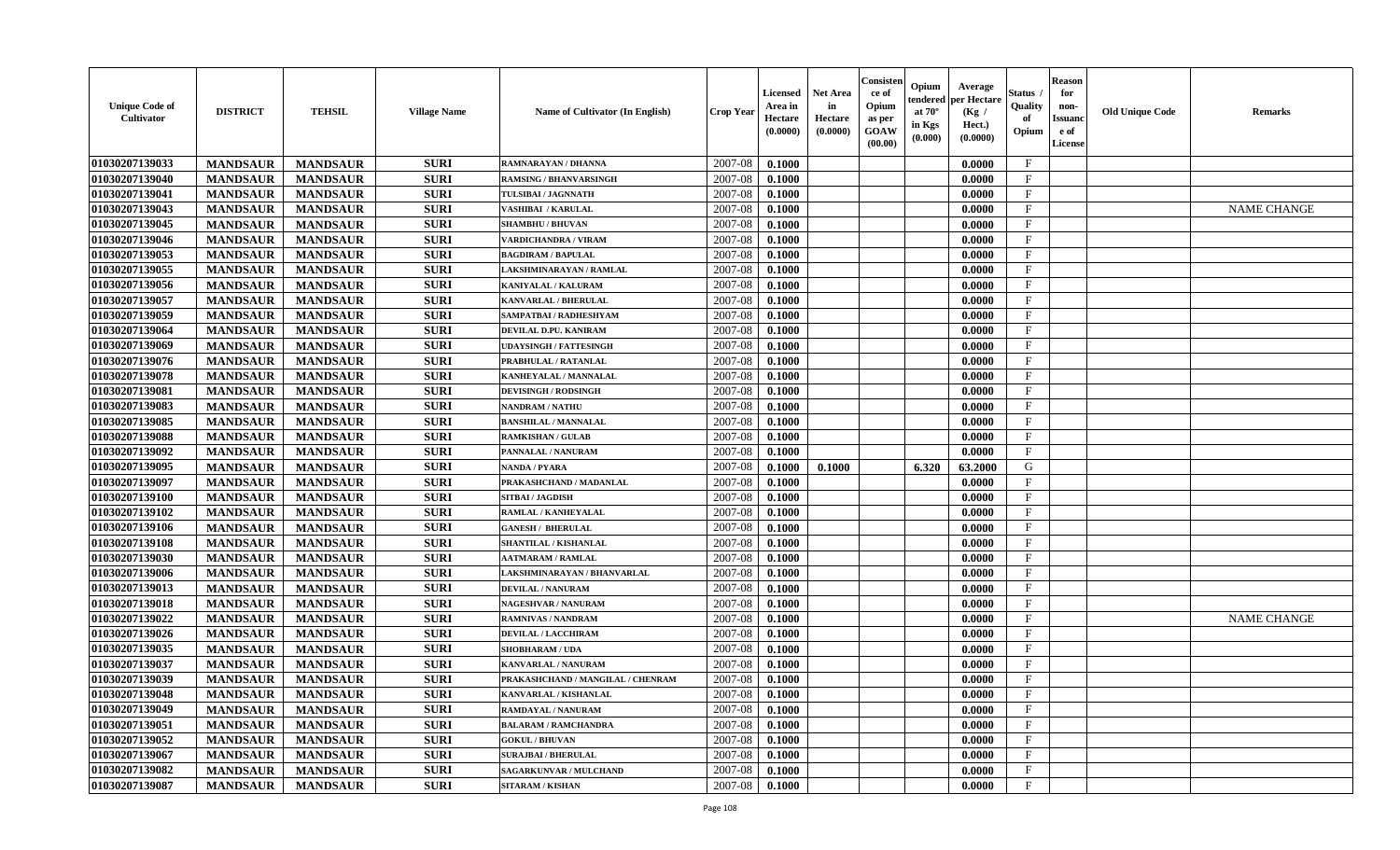| <b>Unique Code of</b><br>Cultivator | <b>DISTRICT</b> | <b>TEHSIL</b>   | <b>Village Name</b> | <b>Name of Cultivator (In English)</b> | <b>Crop Year</b> | <b>Licensed</b><br>Area in<br>Hectare<br>(0.0000) | Net Area<br>in<br>Hectare<br>(0.0000) | Consister<br>ce of<br>Opium<br>as per<br>GOAW<br>(00.00) | Opium<br>endered<br>at $70^\circ$<br>in Kgs<br>$(\mathbf{0.000})$ | Average<br>per Hectare<br>(Kg /<br>Hect.)<br>(0.0000) | Status<br>Quality<br>of<br>Opium | <b>Reason</b><br>for<br>non-<br>Issuan<br>e of<br>License | <b>Old Unique Code</b> | Remarks |
|-------------------------------------|-----------------|-----------------|---------------------|----------------------------------------|------------------|---------------------------------------------------|---------------------------------------|----------------------------------------------------------|-------------------------------------------------------------------|-------------------------------------------------------|----------------------------------|-----------------------------------------------------------|------------------------|---------|
| 01030207139091                      | <b>MANDSAUR</b> | <b>MANDSAUR</b> | <b>SURI</b>         | RADHESHYAM / RAMNARAYAN                | 2007-08          | 0.1000                                            |                                       |                                                          |                                                                   | 0.0000                                                | $\mathbf{F}$                     |                                                           |                        |         |
| 01030207139099                      | <b>MANDSAUR</b> | <b>MANDSAUR</b> | <b>SURI</b>         | <b>GANESH / ONKAR</b>                  | 2007-08          | 0.1000                                            |                                       |                                                          |                                                                   | 0.0000                                                | $\mathbf{F}$                     |                                                           |                        |         |
| 01030207139104                      | <b>MANDSAUR</b> | <b>MANDSAUR</b> | <b>SURI</b>         | <b>GOBA / HARIRAM</b>                  | 2007-08          | 0.1000                                            |                                       |                                                          |                                                                   | 0.0000                                                | $_{\rm F}$                       |                                                           |                        |         |
| 01030207139107                      | <b>MANDSAUR</b> | <b>MANDSAUR</b> | <b>SURI</b>         | <b>BHUVANIBAI / RAMJAS</b>             | 2007-08          | 0.1000                                            |                                       |                                                          |                                                                   | 0.0000                                                | $\mathbf{F}$                     |                                                           |                        |         |
| 01030207139113                      | <b>MANDSAUR</b> | <b>MANDSAUR</b> | <b>SURI</b>         | <b>SHIVALAL / NATHU</b>                | 2007-08          | 0.1000                                            |                                       |                                                          |                                                                   | 0.0000                                                | $\mathbf{F}$                     |                                                           |                        |         |
| 01030207139114                      | <b>MANDSAUR</b> | <b>MANDSAUR</b> | <b>SURI</b>         | NIRBHAYRAM / RAMNARAYAN                | 2007-08          | 0.1000                                            |                                       |                                                          |                                                                   | 0.0000                                                | $\mathbf{F}$                     |                                                           |                        |         |
| 01030207139115                      | <b>MANDSAUR</b> | <b>MANDSAUR</b> | <b>SURI</b>         | KAMLABAI / NATHULAL                    | 2007-08          | 0.1000                                            |                                       |                                                          |                                                                   | 0.0000                                                | $\mathbf{F}$                     |                                                           |                        |         |
| 01030207139110                      | <b>MANDSAUR</b> | <b>MANDSAUR</b> | <b>SURI</b>         | <b>BHUVANIBAI / GANGARAM</b>           | 2007-08          | 0.1000                                            |                                       |                                                          |                                                                   | 0.0000                                                | $_{\rm F}$                       | 09                                                        |                        |         |
| 01030207139036                      | <b>MANDSAUR</b> | <b>MANDSAUR</b> | <b>SURI</b>         | <b>GOTAM / MAGNIRAM</b>                | 2007-08          | 0.1000                                            |                                       |                                                          |                                                                   | 0.0000                                                | $\mathbf{F}$                     |                                                           |                        |         |
| 01030207139093                      | <b>MANDSAUR</b> | <b>MANDSAUR</b> | <b>SURI</b>         | <b>SALGRAM / SHANKARLAL</b>            | 2007-08          | 0.1000                                            |                                       |                                                          |                                                                   | 0.0000                                                | $_{\rm F}$                       |                                                           |                        |         |
| 01030207139116                      | <b>MANDSAUR</b> | <b>MANDSAUR</b> | <b>SURI</b>         | <b>GOBARIYA / UNKARLAL</b>             | 2007-08          | 0.1000                                            |                                       |                                                          |                                                                   | 0.0000                                                | $\mathbf{F}$                     |                                                           |                        |         |
| 01030207139024                      | <b>MANDSAUR</b> | <b>MANDSAUR</b> | <b>SURI</b>         | <b>MANGYA / BAGDIRAM</b>               | 2007-08          | 0.1000                                            | 0.1000                                |                                                          | 6.240                                                             | 62.4000                                               | G                                |                                                           |                        |         |
| 01030207139074                      | <b>MANDSAUR</b> | <b>MANDSAUR</b> | <b>SURI</b>         | PRABHULAL / GANGARAM                   | 2007-08          | 0.1000                                            |                                       |                                                          |                                                                   | 0.0000                                                | $\mathbf{F}$                     |                                                           |                        |         |
| 01030207139071                      | <b>MANDSAUR</b> | <b>MANDSAUR</b> | <b>SURI</b>         | KAMLABAI / KANHAIYALAL                 | 2007-08          | 0.1000                                            |                                       |                                                          |                                                                   | 0.0000                                                | $_{\rm F}$                       |                                                           |                        |         |
| 01030207139118                      | <b>MANDSAUR</b> | <b>MANDSAUR</b> | <b>SURI</b>         | <b>SHANTIBAI / RAMESHVR</b>            | 2007-08          | 0.1000                                            |                                       |                                                          |                                                                   | 0.0000                                                | $\mathbf{F}$                     |                                                           |                        |         |
| 01030207139009                      | <b>MANDSAUR</b> | <b>MANDSAUR</b> | <b>SURI</b>         | MOHANLAL / BALURAM                     | 2007-08          | 0.1000                                            |                                       |                                                          |                                                                   | 0.0000                                                | $\mathbf{F}$                     |                                                           |                        |         |
| 01030207139034                      | <b>MANDSAUR</b> | <b>MANDSAUR</b> | <b>SURI</b>         | <b>BADRILAL / BHERULAL</b>             | 2007-08          | 0.1000                                            |                                       |                                                          |                                                                   | 0.0000                                                | $\mathbf{F}$                     |                                                           |                        |         |
| 01030207139123                      | <b>MANDSAUR</b> | <b>MANDSAUR</b> | <b>SURI</b>         | <b>GITABAI/SALGRAM</b>                 | 2007-08          | 0.1000                                            |                                       |                                                          |                                                                   | 0.0000                                                | $\mathbf{F}$                     |                                                           | 01050210050008         |         |
| 01030207140010                      | <b>MANDSAUR</b> | <b>MANDSAUR</b> | <b>SEMLI</b>        | <b>GOPAL / PARTHA</b>                  | 2007-08          | 0.1000                                            | 0.1000                                |                                                          | 8.040                                                             | 80.4000                                               | G                                |                                                           |                        |         |
| 01030207140004                      | <b>MANDSAUR</b> | <b>MANDSAUR</b> | <b>SEMLI</b>        | <b>LAKSHMINARAYAN / BHUVAN</b>         | 2007-08          | 0.1000                                            | 0.1000                                |                                                          | 7.090                                                             | 70.9000                                               | G                                |                                                           |                        |         |
| 01030207140005                      | <b>MANDSAUR</b> | <b>MANDSAUR</b> | <b>SEMLI</b>        | <b>ABBAS / MOHAMMAD</b>                | 2007-08          | 0.1000                                            | 0.0950                                |                                                          | 6.660                                                             | 70.1053                                               | G                                |                                                           |                        |         |
| 01030207140008                      | <b>MANDSAUR</b> | <b>MANDSAUR</b> | <b>SEMLI</b>        | PARSRAM / HANSRAJ                      | 2007-08          | 0.1000                                            | 0.1000                                |                                                          | 7.340                                                             | 73.4000                                               | G                                |                                                           |                        |         |
| 01030207140009                      | <b>MANDSAUR</b> | <b>MANDSAUR</b> | <b>SEMLI</b>        | <b>JAKIR / MOHMMD</b>                  | 2007-08          | 0.1000                                            | 0.0950                                |                                                          | 6.710                                                             | 70.6316                                               | G                                |                                                           |                        |         |
| 01030207140011                      | <b>MANDSAUR</b> | <b>MANDSAUR</b> | <b>SEMLI</b>        | MOHANLAL / HANSRAJ                     | 2007-08          | 0.1000                                            | 0.1000                                |                                                          | 7.630                                                             | 76.3000                                               | G                                |                                                           |                        |         |
| 01030207140015                      | <b>MANDSAUR</b> | <b>MANDSAUR</b> | <b>SEMLI</b>        | <b>GANESHRAM / NARAYAN</b>             | 2007-08          | 0.1000                                            | 0.1000                                |                                                          | 7.820                                                             | 78.2000                                               | G                                |                                                           |                        |         |
| 01030207140017                      | <b>MANDSAUR</b> | <b>MANDSAUR</b> | <b>SEMLI</b>        | MOHANLAL / NARAYAN                     | 2007-08          | 0.1000                                            | 0.1000                                |                                                          | 7.670                                                             | 76.7000                                               | G                                |                                                           |                        |         |
| 01030207140025                      | <b>MANDSAUR</b> | <b>MANDSAUR</b> | <b>SEMLI</b>        | <b>JAMAL / FAKIRA</b>                  | 2007-08          | 0.1000                                            | 0.1000                                |                                                          | 6.390                                                             | 63.9000                                               | G                                |                                                           |                        |         |
| 01030207140030                      | <b>MANDSAUR</b> | <b>MANDSAUR</b> | <b>SEMLI</b>        | <b>KASAM / RAJU</b>                    | 2007-08          | 0.1000                                            | 0.1000                                |                                                          | 6.710                                                             | 67.1000                                               | G                                |                                                           |                        |         |
| 01030207140036                      | <b>MANDSAUR</b> | <b>MANDSAUR</b> | <b>SEMLI</b>        | <b>SUGRABAI/KHAJU</b>                  | 2007-08          | 0.1000                                            | 0.0950                                |                                                          | 6.750                                                             | 71.0526                                               | G                                |                                                           |                        |         |
| 01030207140038                      | <b>MANDSAUR</b> | <b>MANDSAUR</b> | <b>SEMLI</b>        | <b>IBRAHIM / ALLARAKH</b>              | 2007-08          | 0.1000                                            |                                       |                                                          |                                                                   | 0.0000                                                | $\mathbf{F}$                     |                                                           |                        |         |
| 01030207140039                      | <b>MANDSAUR</b> | <b>MANDSAUR</b> | <b>SEMLI</b>        | <b>BHUVAN / NANDLAL</b>                | 2007-08          | 0.1000                                            | 0.1000                                |                                                          | 6.660                                                             | 66.6000                                               | G                                |                                                           |                        |         |
| 01030207140042                      | <b>MANDSAUR</b> | <b>MANDSAUR</b> | <b>SEMLI</b>        | <b>JAGDISH / RADHAKISHAN</b>           | 2007-08          | 0.1000                                            | 0.1000                                |                                                          | 7.620                                                             | 76.2000                                               | G                                |                                                           |                        |         |
| 01030207140043                      | <b>MANDSAUR</b> | <b>MANDSAUR</b> | <b>SEMLI</b>        | <b>HEMRAJ / HANSRAJ</b>                | 2007-08          | 0.1000                                            | 0.1000                                |                                                          | 7.530                                                             | 75.3000                                               | G                                |                                                           |                        |         |
| 01030207140044                      | <b>MANDSAUR</b> | <b>MANDSAUR</b> | <b>SEMLI</b>        | NURIBAI / NURAMOHAMMAD                 | 2007-08          | 0.1000                                            | 0.1000                                |                                                          | 6.900                                                             | 69.0000                                               | G                                |                                                           |                        |         |
| 01030207140048                      | <b>MANDSAUR</b> | <b>MANDSAUR</b> | <b>SEMLI</b>        | <b>ANWAR / KASAM</b>                   | 2007-08          | 0.1000                                            | 0.1000                                |                                                          | 6.410                                                             | 64.1000                                               | G                                |                                                           |                        |         |
| 01030207140049                      | <b>MANDSAUR</b> | <b>MANDSAUR</b> | SEMLI               | <b>GAFFUR / GHASI</b>                  | 2007-08          | 0.1000                                            | 0.1000                                |                                                          | 7.480 L                                                           | 74.8000                                               | G                                |                                                           |                        |         |
| 01030207140051                      | <b>MANDSAUR</b> | <b>MANDSAUR</b> | <b>SEMLI</b>        | <b>BAGDIRAM / GODHA</b>                | 2007-08          | 0.1000                                            |                                       |                                                          |                                                                   | 0.0000                                                | $\mathbf{F}$                     |                                                           |                        |         |
| 01030207140052                      | <b>MANDSAUR</b> | <b>MANDSAUR</b> | <b>SEMLI</b>        | <b>ALLARAKH / LADU</b>                 | 2007-08          | 0.1000                                            |                                       |                                                          |                                                                   | 0.0000                                                | $\mathbf{F}$                     |                                                           |                        |         |
| 01030207140061                      | <b>MANDSAUR</b> | <b>MANDSAUR</b> | <b>SEMLI</b>        | <b>VALIBAI/ALLARAKH</b>                | 2007-08          | 0.1000                                            | 0.1000                                |                                                          | 6.680                                                             | 66.8000                                               | G                                |                                                           |                        |         |
| 01030207140065                      | <b>MANDSAUR</b> | <b>MANDSAUR</b> | <b>SEMLI</b>        | RADHESHYAM / MANGILAL                  | 2007-08          | 0.1000                                            |                                       |                                                          |                                                                   | 0.0000                                                | $\mathbf F$                      |                                                           |                        |         |
| 01030207140077                      | <b>MANDSAUR</b> | <b>MANDSAUR</b> | <b>SEMLI</b>        | <b>MANGILAL / NANDRAM</b>              | 2007-08          | 0.1000                                            | 0.1000                                |                                                          | 6.800                                                             | 68.0000                                               | G                                |                                                           |                        |         |
| 01030207140069                      | <b>MANDSAUR</b> | <b>MANDSAUR</b> | <b>SEMLI</b>        | MOHHMAD HUSAIN / ALLAKH                | 2007-08          | 0.1000                                            | 0.0450                                |                                                          | 3.140                                                             | 69.7778                                               | G                                |                                                           |                        |         |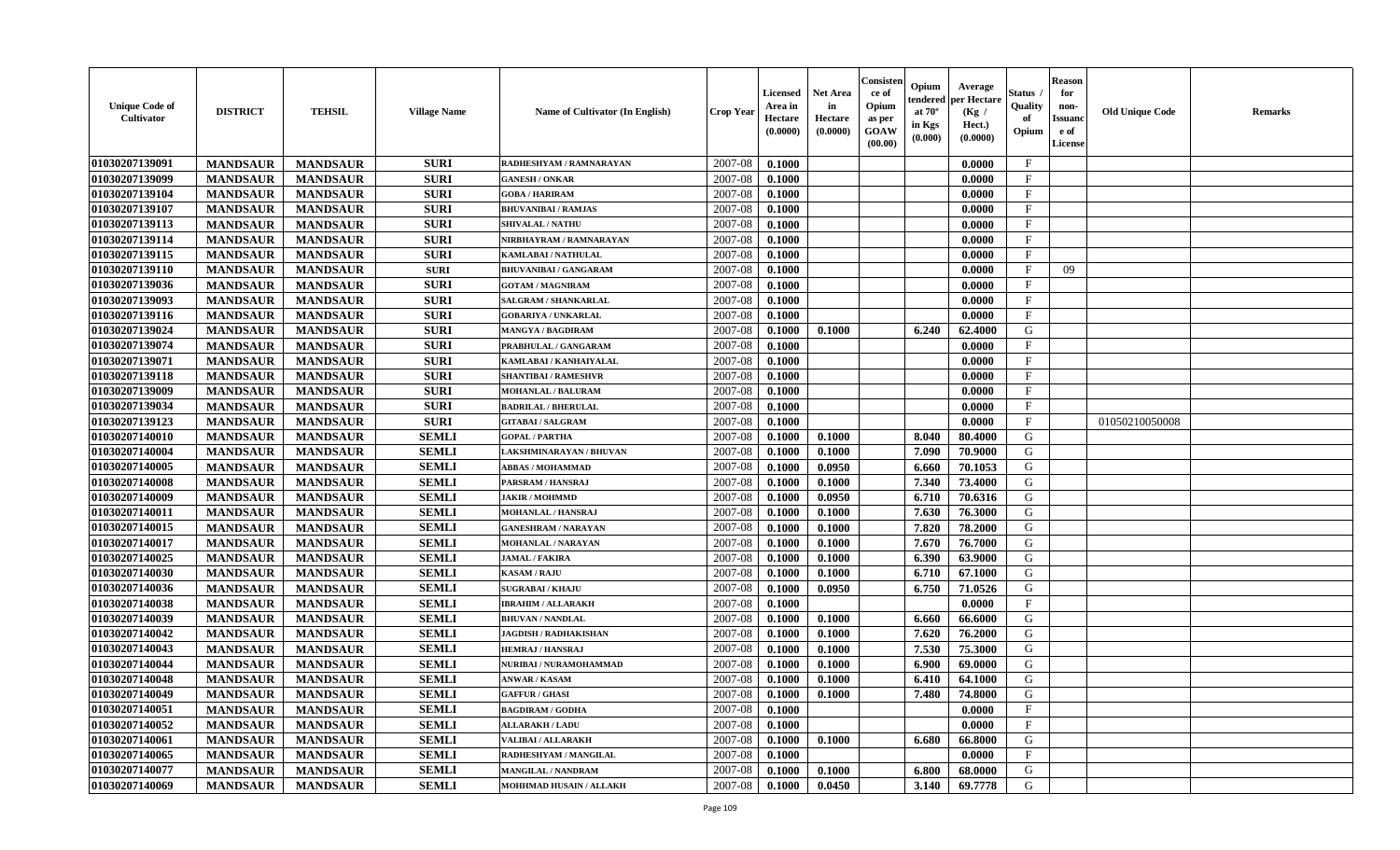| <b>Unique Code of</b><br><b>Cultivator</b> | <b>DISTRICT</b> | <b>TEHSIL</b>   | <b>Village Name</b> | <b>Name of Cultivator (In English)</b> | <b>Crop Year</b> | <b>Licensed</b><br>Area in<br>Hectare<br>(0.0000) | <b>Net Area</b><br>in<br>Hectare<br>(0.0000) | Consisteı<br>ce of<br>Opium<br>as per<br><b>GOAW</b><br>(00.00) | Opium<br>endered<br>at $70^\circ$<br>in Kgs<br>$(\mathbf{0.000})$ | Average<br>per Hectare<br>(Kg /<br>Hect.)<br>(0.0000) | Status<br>Quality<br>of<br>Opium | <b>Reason</b><br>for<br>non-<br>Issuan<br>e of<br>License | <b>Old Unique Code</b> | <b>Remarks</b>     |
|--------------------------------------------|-----------------|-----------------|---------------------|----------------------------------------|------------------|---------------------------------------------------|----------------------------------------------|-----------------------------------------------------------------|-------------------------------------------------------------------|-------------------------------------------------------|----------------------------------|-----------------------------------------------------------|------------------------|--------------------|
| 01030207140035                             | <b>MANDSAUR</b> | <b>MANDSAUR</b> | <b>SEMLI</b>        | <b>RAJU / LADU</b>                     | 2007-08          | 0.1000                                            | 0.1000                                       |                                                                 | 6.760                                                             | 67.6000                                               | G                                |                                                           |                        |                    |
| 01030207140021                             | <b>MANDSAUR</b> | <b>MANDSAUR</b> | <b>SEMLI</b>        | <b>IBRAHIM / KHANU</b>                 | 2007-08          | 0.1000                                            | 0.1000                                       |                                                                 | 6.780                                                             | 67.8000                                               | G                                |                                                           |                        |                    |
| 01030207140081                             | <b>MANDSAUR</b> | <b>MANDSAUR</b> | <b>SEMLI</b>        | MOHD. HUSSAIN / ALLARAKH               | 2007-08          | 0.1000                                            | 0.1000                                       |                                                                 | 6.410                                                             | 64.1000                                               | G                                |                                                           |                        |                    |
| 01030207140062                             | <b>MANDSAUR</b> | <b>MANDSAUR</b> | <b>SEMLI</b>        | <b>ASARAPH / ALLARAKH</b>              | 2007-08          | 0.1000                                            | 0.0950                                       |                                                                 | 6.830                                                             | 71.8947                                               | G                                |                                                           |                        |                    |
| 01030207140041                             | <b>MANDSAUR</b> | <b>MANDSAUR</b> | <b>SEMLI</b>        | <b>KASAM / GHASI</b>                   | 2007-08          | 0.1000                                            | 0.1000                                       |                                                                 | 6.480                                                             | 64.8000                                               | G                                |                                                           |                        |                    |
| 01030207140029                             | <b>MANDSAUR</b> | <b>MANDSAUR</b> | <b>SEMLI</b>        | <b>AHMEDNUR / KHAJU</b>                | 2007-08          | 0.1000                                            | 0.0950                                       |                                                                 | 6.820                                                             | 71.7895                                               | G                                |                                                           |                        |                    |
| 01030207140058                             | <b>MANDSAUR</b> | <b>MANDSAUR</b> | <b>SEMLI</b>        | <b>AAMIN / KHAJU</b>                   | 2007-08          | 0.1000                                            | 0.0950                                       |                                                                 | 7.010                                                             | 73.7895                                               | G                                |                                                           |                        |                    |
| 01030207140079                             | <b>MANDSAUR</b> | <b>MANDSAUR</b> | <b>SEMLI</b>        | <b>GOPAL / RATANLAL</b>                | 2007-08          | 0.1000                                            | 0.0950                                       |                                                                 | 6.420                                                             | 67.5789                                               | G                                |                                                           |                        |                    |
| 01030207140046                             | <b>MANDSAUR</b> | <b>MANDSAUR</b> | <b>SEMLI</b>        | <b>GATTUBAI/PARTHA</b>                 | 2007-08          | 0.1000                                            | 0.1000                                       |                                                                 | 7.140                                                             | 71.4000                                               | G                                |                                                           |                        |                    |
| 01030207140003                             | <b>MANDSAUR</b> | <b>MANDSAUR</b> | <b>SEMLI</b>        | MANGILAL / GORDHANLAL                  | 2007-08          | 0.1000                                            | 0.1000                                       |                                                                 | 7.230                                                             | 72.3000                                               | G                                |                                                           |                        |                    |
| 01030207140012                             | <b>MANDSAUR</b> | <b>MANDSAUR</b> | <b>SEMLI</b>        | <b>KISHOR / PARTHA</b>                 | 2007-08          | 0.1000                                            | 0.1000                                       |                                                                 | 7.100                                                             | 71.0000                                               | G                                |                                                           |                        |                    |
| 01030207140040                             | <b>MANDSAUR</b> | <b>MANDSAUR</b> | <b>SEMLI</b>        | NAGAJI / PYARA                         | 2007-08          | 0.1000                                            | 0.1000                                       |                                                                 | 7.350                                                             | 73.5000                                               | G                                |                                                           |                        | <b>NAME CHANGE</b> |
| 01030207140047                             | <b>MANDSAUR</b> | <b>MANDSAUR</b> | <b>SEMLI</b>        | <b>SALGRAM / DEVBAI</b>                | 2007-08          | 0.1000                                            | 0.1000                                       |                                                                 | 7.560                                                             | 75.6000                                               | G                                |                                                           |                        |                    |
| 01030207140053                             | <b>MANDSAUR</b> | <b>MANDSAUR</b> | <b>SEMLI</b>        | <b>SHAFI MOHD. / RAJU</b>              | 2007-08          | 0.1000                                            | 0.1000                                       |                                                                 | 6.640                                                             | 66.4000                                               | G                                |                                                           |                        |                    |
| 01030207140056                             | <b>MANDSAUR</b> | <b>MANDSAUR</b> | <b>SEMLI</b>        | <b>MADANLAL / NAGAJI</b>               | 2007-08          | 0.1000                                            | 0.1000                                       |                                                                 | 7.520                                                             | 75.2000                                               | G                                |                                                           |                        |                    |
| 01030207140073                             | <b>MANDSAUR</b> | <b>MANDSAUR</b> | <b>SEMLI</b>        | <b>NANDKISHOR / RAMLAL</b>             | 2007-08          | 0.1000                                            | 0.1000                                       |                                                                 | 6.400                                                             | 64.0000                                               | G                                |                                                           |                        |                    |
| 01030207140014                             | <b>MANDSAUR</b> | <b>MANDSAUR</b> | <b>SEMLI</b>        | <b>HUSAIN / BHIMA</b>                  | 2007-08          | 0.1000                                            |                                              |                                                                 |                                                                   | 0.0000                                                | $\mathbf{F}$                     |                                                           |                        |                    |
| 01030207140068                             | <b>MANDSAUR</b> | <b>MANDSAUR</b> | <b>SEMLI</b>        | <b>PYARCHANDRA / RUPA</b>              | 2007-08          | 0.1000                                            | 0.1000                                       |                                                                 | 7.330                                                             | 73.3000                                               | G                                |                                                           |                        |                    |
| 01030207140032                             | <b>MANDSAUR</b> | <b>MANDSAUR</b> | <b>SEMLI</b>        | <b>AYYUB / JAMAL</b>                   | 2007-08          | 0.1000                                            |                                              |                                                                 |                                                                   | 0.0000                                                | F                                |                                                           |                        |                    |
| 01030207140050                             | <b>MANDSAUR</b> | <b>MANDSAUR</b> | <b>SEMLI</b>        | <b>MOHANLAL / GODHA</b>                | 2007-08          | 0.1000                                            | 0.1000                                       |                                                                 | 6.850                                                             | 68.5000                                               | G                                |                                                           |                        |                    |
| 01030207140070                             | <b>MANDSAUR</b> | <b>MANDSAUR</b> | <b>SEMLI</b>        | <b>JAIBUNBAI / MOHMMAD</b>             | 2007-08          | 0.1000                                            | 0.0950                                       |                                                                 | 6.530                                                             | 68.7368                                               | G                                |                                                           |                        |                    |
| 01030207140084                             | <b>MANDSAUR</b> | <b>MANDSAUR</b> | <b>SEMLI</b>        | <b>SHAKINABAI/SATTAR</b>               | 2007-08          | 0.1000                                            | 0.1000                                       |                                                                 | 7.370                                                             | 73.7000                                               | G                                |                                                           | 01030207146003         |                    |
| 01030207140085                             | <b>MANDSAUR</b> | <b>MANDSAUR</b> | <b>SEMLI</b>        | <b>MEHABUB / RAJU</b>                  | 2007-08          | 0.1000                                            | 0.0950                                       |                                                                 | 6.810                                                             | 71.6842                                               | G                                |                                                           | 01030207146004         |                    |
| 01030207140086                             | <b>MANDSAUR</b> | <b>MANDSAUR</b> | <b>SEMLI</b>        | SHIVNARAYAN / BHUVAN                   | 2007-08          | 0.1000                                            | 0.1000                                       |                                                                 | 7.100                                                             | 71.0000                                               | G                                |                                                           |                        |                    |
| 01030207140090                             | <b>MANDSAUR</b> | <b>MANDSAUR</b> | <b>SEMLI</b>        | VALI MO. / HAJI KASAM                  | 2007-08          | 0.1000                                            | 0.1000                                       |                                                                 | 6.380                                                             | 63.8000                                               | G                                |                                                           | 01030207126024         |                    |
| 01030207140080                             | <b>MANDSAUR</b> | <b>MANDSAUR</b> | <b>SEMLI</b>        | <b>SHAFHI MO. / KASAM</b>              | 2007-08          | 0.1000                                            | 0.1000                                       |                                                                 | 6.080                                                             | 60.8000                                               | G                                |                                                           | 01030207126037         |                    |
| 01030207143038                             | <b>MANDSAUR</b> | <b>MANDSAUR</b> | <b>UDPURA</b>       | <b>BHERULAL / RUGANATH</b>             | 2007-08          | 0.1000                                            |                                              |                                                                 |                                                                   | 0.0000                                                | $_{\rm F}$                       |                                                           |                        |                    |
| 01030207143002                             | <b>MANDSAUR</b> | <b>MANDSAUR</b> | <b>UDPURA</b>       | <b>KISHOR / KHEMARAJ</b>               | 2007-08          | 0.1000                                            | 0.0750                                       |                                                                 | 4.740                                                             | 63.2000                                               | G                                |                                                           |                        |                    |
| 01030207143003                             | <b>MANDSAUR</b> | <b>MANDSAUR</b> | <b>UDPURA</b>       | <b>SALAGRAM / PURALAL</b>              | 2007-08          | 0.1000                                            |                                              |                                                                 |                                                                   | 0.0000                                                | $\mathbf{F}$                     |                                                           |                        |                    |
| 01030207143007                             | <b>MANDSAUR</b> | <b>MANDSAUR</b> | <b>UDPURA</b>       | PARASARAM / NANDARAM                   | 2007-08          | 0.1000                                            |                                              |                                                                 |                                                                   | 0.0000                                                | $_{\rm F}$                       |                                                           |                        |                    |
| 01030207143009                             | <b>MANDSAUR</b> | <b>MANDSAUR</b> | <b>UDPURA</b>       | RAJPURI / MOHANPURI                    | 2007-08          | 0.1000                                            | 0.1000                                       |                                                                 | 7.940                                                             | 79.4000                                               | G                                |                                                           |                        |                    |
| 01030207143012                             | <b>MANDSAUR</b> | <b>MANDSAUR</b> | <b>UDPURA</b>       | RODIRAM / NANDARAM                     | 2007-08          | 0.1000                                            | 0.1000                                       |                                                                 | 6.050                                                             | 60.5000                                               | G                                |                                                           |                        |                    |
| 01030207143017                             | <b>MANDSAUR</b> | <b>MANDSAUR</b> | <b>UDPURA</b>       | <b>KARI / NANDRAM</b>                  | 2007-08          | 0.1000                                            |                                              |                                                                 |                                                                   | 0.0000                                                | $\mathbf{F}$                     |                                                           |                        |                    |
| 01030207143018                             | <b>MANDSAUR</b> | <b>MANDSAUR</b> | <b>UDPURA</b>       | <b>MANGILAL / SHIVLAL</b>              | 2007-08          | 0.1000                                            |                                              |                                                                 |                                                                   | 0.0000                                                | $_{\rm F}$                       |                                                           |                        |                    |
| 01030207143019                             | <b>MANDSAUR</b> | <b>MANDSAUR</b> | <b>UDPURA</b>       | SHIVAKALABAI / RATANLAL                | 2007-08          | 0.1000                                            |                                              |                                                                 |                                                                   | 0.0000                                                | $\mathbf{F}$                     |                                                           |                        |                    |
| 01030207143025                             | <b>MANDSAUR</b> | <b>MANDSAUR</b> | <b>UDPURA</b>       | <b>DEVILAL / BHANVARLAL</b>            | $2007 - 08$      | 0.1000                                            |                                              |                                                                 |                                                                   | 0.0000                                                | F                                |                                                           |                        |                    |
| 01030207143026                             | <b>MANDSAUR</b> | <b>MANDSAUR</b> | <b>UDPURA</b>       | <b>BHNVARABAI/BHANVARLAL</b>           | 2007-08          | 0.1000                                            |                                              |                                                                 |                                                                   | 0.0000                                                | $\mathbf{F}$                     |                                                           |                        |                    |
| 01030207143028                             | <b>MANDSAUR</b> | <b>MANDSAUR</b> | <b>UDPURA</b>       | <b>BAPULAL / JAGANNATH</b>             | 2007-08          | 0.1000                                            |                                              |                                                                 |                                                                   | 0.0000                                                | $\mathbf{F}$                     |                                                           |                        |                    |
| 01030207143029                             | <b>MANDSAUR</b> | <b>MANDSAUR</b> | <b>UDPURA</b>       | <b>KARANSINGH / MOHANLAL</b>           | 2007-08          | 0.1000                                            |                                              |                                                                 |                                                                   | 0.0000                                                | $\mathbf{F}$                     |                                                           |                        |                    |
| 01030207143030                             | <b>MANDSAUR</b> | <b>MANDSAUR</b> | <b>UDPURA</b>       | <b>AMBALAL / MOTILAL</b>               | 2007-08          | 0.1000                                            | 0.1000                                       |                                                                 | 5.990                                                             | 59.9000                                               | G                                |                                                           |                        |                    |
| 01030207143032                             | <b>MANDSAUR</b> | <b>MANDSAUR</b> | <b>UDPURA</b>       | <b>RAMESHLAL / BALU</b>                | 2007-08          | 0.1000                                            |                                              |                                                                 |                                                                   | 0.0000                                                | $\mathbf{F}$                     |                                                           |                        |                    |
| 01030207143033                             | <b>MANDSAUR</b> | <b>MANDSAUR</b> | <b>UDPURA</b>       | MOHANAPURI / NATHUPURI                 | 2007-08          | 0.1000                                            |                                              |                                                                 |                                                                   | 0.0000                                                | $\mathbf{F}$                     |                                                           |                        |                    |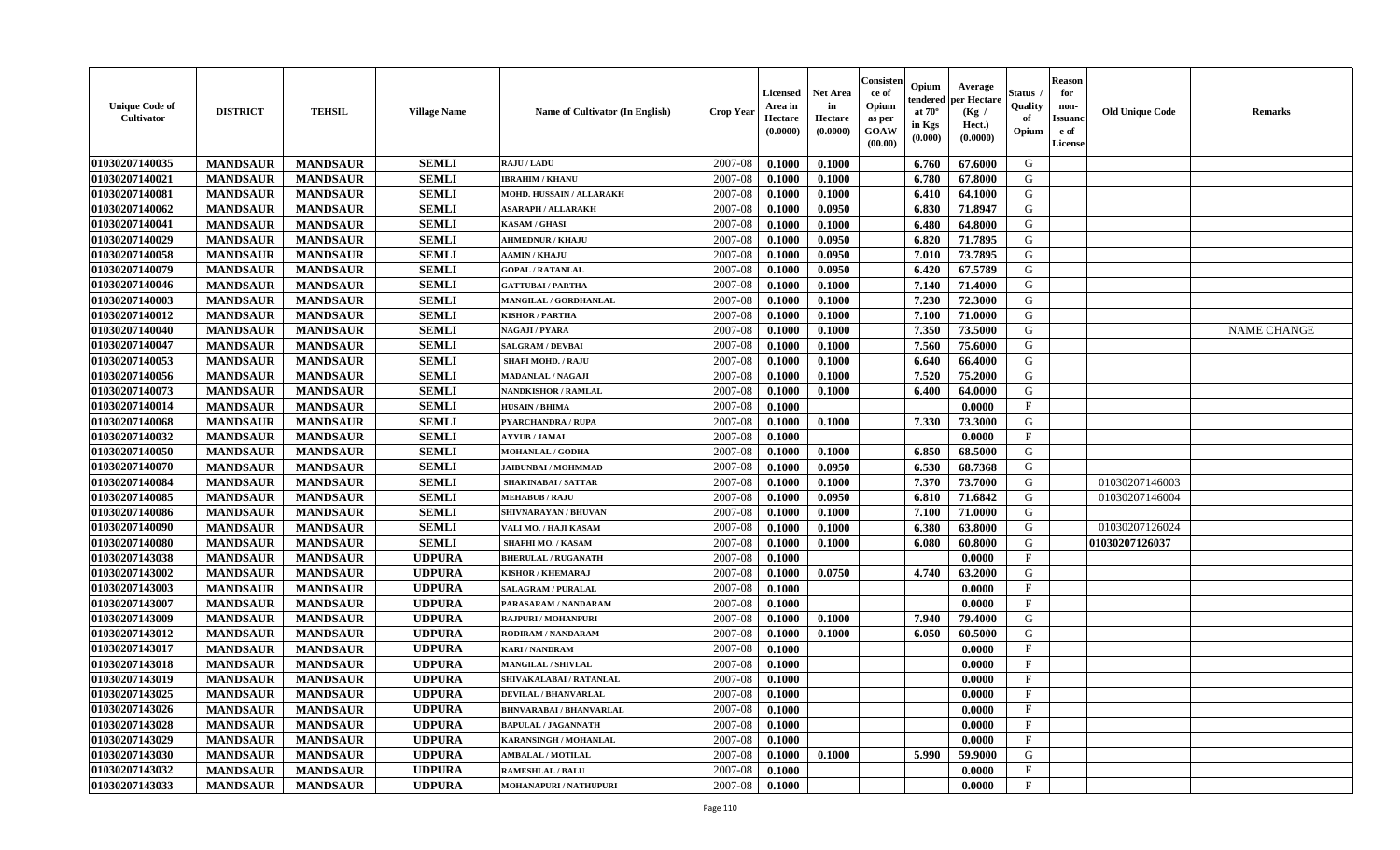| <b>Unique Code of</b><br>Opium<br>Quality<br>non-<br><b>DISTRICT</b><br><b>TEHSIL</b><br>at $70^\circ$<br><b>Old Unique Code</b><br><b>Village Name</b><br>Name of Cultivator (In English)<br><b>Crop Year</b><br>(Kg /<br><b>Cultivator</b><br>Hectare<br>of<br><b>Issuand</b><br>Hectare<br>as per<br>in Kgs<br>Hect.)<br>(0.0000)<br>(0.0000)<br>GOAW<br>Opium<br>e of<br>(0.0000)<br>(0.000)<br>(00.00)<br>License | Remarks |
|------------------------------------------------------------------------------------------------------------------------------------------------------------------------------------------------------------------------------------------------------------------------------------------------------------------------------------------------------------------------------------------------------------------------|---------|
| 01030207143035<br><b>UDPURA</b><br>2007-08<br>$\mathbf{F}$<br><b>MANDSAUR</b><br><b>MANDSAUR</b><br>0.1000<br>0.0000<br><b>NANIBAI / PURALAL</b>                                                                                                                                                                                                                                                                       |         |
| 01030207143036<br><b>UDPURA</b><br>2007-08<br>G<br><b>MANDSAUR</b><br><b>MANDSAUR</b><br>0.1000<br>7.790<br>SAMARATHAPURI / D.PU.MADANAPUR<br>0.1000<br>77.9000                                                                                                                                                                                                                                                        |         |
| 01030207143041<br><b>MANDSAUR</b><br><b>UDPURA</b><br>2007-08<br>$\mathbf{F}$<br><b>MANDSAUR</b><br>MANGILAL / AASHARAM<br>0.1000<br>0.0000                                                                                                                                                                                                                                                                            |         |
| 01030207143042<br><b>MANDSAUR</b><br><b>MANDSAUR</b><br><b>UDPURA</b><br>2007-08<br>0.1000<br>5.940<br>59.4000<br><b>BANSHIDAS / MUKANDDAS</b><br>0.1000<br>G                                                                                                                                                                                                                                                          |         |
| 01030207143043<br><b>MANDSAUR</b><br><b>MANDSAUR</b><br><b>UDPURA</b><br>2007-08<br>0.0000<br>$_{\rm F}$<br><b>RAMSINGH / NANDA</b><br>0.1000                                                                                                                                                                                                                                                                          |         |
| 01030207143045<br><b>MANDSAUR</b><br><b>MANDSAUR</b><br><b>UDPURA</b><br>2007-08<br>F<br>0.1000<br>0.0000<br><b>MADANALAL / UDA</b>                                                                                                                                                                                                                                                                                    |         |
| 01030207143051<br><b>MANDSAUR</b><br><b>UDPURA</b><br>$\mathbf{F}$<br><b>MANDSAUR</b><br>2007-08<br>0.0000<br><b>JANIBAI / LAKSHMAN</b><br>0.1000                                                                                                                                                                                                                                                                      |         |
| 01030207143052<br><b>MANDSAUR</b><br><b>MANDSAUR</b><br><b>UDPURA</b><br>2007-08<br>$\mathbf{F}$<br><b>BALAKARAMDAS / MANSHARAM</b><br>0.1000<br>0.0000                                                                                                                                                                                                                                                                |         |
| 01030207143053<br><b>UDPURA</b><br>2007-08<br><b>MANDSAUR</b><br><b>MANDSAUR</b><br>0.1000<br>0.0000<br>$_{\rm F}$<br><b>MANNALAL / KHEMARAJ</b>                                                                                                                                                                                                                                                                       |         |
| 01030207143054<br><b>UDPURA</b><br>2007-08<br>$_{\rm F}$<br><b>MANDSAUR</b><br><b>MANDSAUR</b><br><b>RATANLAL / TULASIRAM</b><br>0.1000<br>0.0000                                                                                                                                                                                                                                                                      |         |
| 01030207143056<br>F<br><b>MANDSAUR</b><br><b>MANDSAUR</b><br><b>UDPURA</b><br>2007-08<br><b>BHERULAL / NATHU</b><br>0.1000<br>0.0000                                                                                                                                                                                                                                                                                   |         |
| 01030207143057<br><b>MANDSAUR</b><br><b>MANDSAUR</b><br><b>UDPURA</b><br>RUPCHANDA / BAPULAL<br>2007-08<br>0.1000<br>0.0000<br>$\mathbf{F}$                                                                                                                                                                                                                                                                            |         |
| 01030207143060<br><b>MANDSAUR</b><br><b>MANDSAUR</b><br><b>UDPURA</b><br><b>BAGDIRAM / NANDA TAILI</b><br>2007-08<br>0.1000<br>0.0000<br>$\mathbf{F}$                                                                                                                                                                                                                                                                  |         |
| 01030207143061<br><b>MANDSAUR</b><br><b>MANDSAUR</b><br><b>UDPURA</b><br>2007-08<br>$\mathbf{F}$<br><b>BHAGVANTIBAI / PRAHALAD</b><br>0.1000<br>0.0000                                                                                                                                                                                                                                                                 |         |
| F<br>01030207143062<br><b>MANDSAUR</b><br><b>MANDSAUR</b><br><b>UDPURA</b><br>2007-08<br>0.1000<br>0.0000<br><b>SHAKARALAL KACHARU</b>                                                                                                                                                                                                                                                                                 |         |
| 01030207143063<br><b>UDPURA</b><br>2007-08<br>$_{\rm F}$<br><b>MANDSAUR</b><br><b>MANDSAUR</b><br>0.1000<br>0.0000<br><b>AMBALAL / MUKAND DAS</b>                                                                                                                                                                                                                                                                      |         |
| 01030207143069<br><b>UDPURA</b><br>2007-08<br>$\mathbf{F}$<br><b>MANDSAUR</b><br><b>MANDSAUR</b><br>0.1000<br>0.0000<br>SALAGRAM / NIRBHAYRAM                                                                                                                                                                                                                                                                          |         |
| 01030207143074<br><b>MANDSAUR</b><br><b>UDPURA</b><br>2007-08<br>G<br><b>MANDSAUR</b><br>0.1000<br>6.760<br>67.6000<br>0.1000<br>RAMESHCHAND / RADHAKISHAN                                                                                                                                                                                                                                                             |         |
| 01030207143075<br><b>UDPURA</b><br>F<br><b>MANDSAUR</b><br><b>MANDSAUR</b><br>2007-08<br>0.1000<br>0.0000<br>KUSHALIBAI / DHURILAL                                                                                                                                                                                                                                                                                     |         |
| 01030207143076<br>2007-08<br>$\mathbf{F}$<br><b>MANDSAUR</b><br><b>MANDSAUR</b><br><b>UDPURA</b><br>PRABHULAL / DEVRAM<br>0.1000<br>0.0000                                                                                                                                                                                                                                                                             |         |
| 01030207143079<br><b>MANDSAUR</b><br><b>MANDSAUR</b><br><b>UDPURA</b><br>2007-08<br><b>BHAGWANTABAI / CHENRAM</b><br>0.1000<br>0.0000<br>$\mathbf{F}$                                                                                                                                                                                                                                                                  |         |
| 01030207143080<br><b>MANDSAUR</b><br><b>MANDSAUR</b><br><b>UDPURA</b><br>2007-08<br>$_{\rm F}$<br><b>BAPULAL / BHERULAL</b><br>0.1000<br>0.0000                                                                                                                                                                                                                                                                        |         |
| 01030207143083<br><b>MANDSAUR</b><br>F<br><b>MANDSAUR</b><br><b>UDPURA</b><br>2007-08<br>0.0000<br><b>GANESHARAM / BAGDIRAM</b><br>0.1000                                                                                                                                                                                                                                                                              |         |
| 01030207143084<br><b>UDPURA</b><br>2007-08<br>$_{\rm F}$<br><b>MANDSAUR</b><br><b>MANDSAUR</b><br>0.1000<br>RAMLAL / MOHANALAL<br>0.0000                                                                                                                                                                                                                                                                               |         |
| 01030207143085<br><b>UDPURA</b><br><b>MANDSAUR</b><br><b>MANDSAUR</b><br>2007-08<br>$\mathbf{F}$<br><b>BHARATARAM / NNDARAM</b><br>0.1000<br>0.0000                                                                                                                                                                                                                                                                    |         |
| 01030207143087<br><b>UDPURA</b><br><b>MANDSAUR</b><br>2007-08<br>$\mathbf F$<br><b>MANDSAUR</b><br>0.1000<br>0.0000<br><b>MASTRAM / GOTAM</b>                                                                                                                                                                                                                                                                          |         |
| 01030207143088<br><b>MANDSAUR</b><br><b>UDPURA</b><br>2007-08<br>0.0950<br>61.6842<br>G<br><b>MANDSAUR</b><br>0.1000<br>5.860<br><b>RATANLAL / UDAYRAM</b>                                                                                                                                                                                                                                                             |         |
| 01030207143090<br><b>MANDSAUR</b><br><b>UDPURA</b><br>2007-08<br>$\mathbf{F}$<br><b>MANDSAUR</b><br><b>NANDAKISHOR / BAGDIRAM</b><br>0.1000<br>0.0000                                                                                                                                                                                                                                                                  |         |
| 01030207143091<br><b>MANDSAUR</b><br><b>MANDSAUR</b><br><b>UDPURA</b><br>2007-08<br>0.1000<br>0.0000<br>$\mathbf{F}$<br>MULACHANDRA / DEVARAM                                                                                                                                                                                                                                                                          |         |
| 01030207143092<br><b>MANDSAUR</b><br><b>MANDSAUR</b><br><b>UDPURA</b><br><b>PUSHKAR / HARIKISHAN</b><br>2007-08<br>0.1050<br>7.130<br>67.9048<br>G<br>0.1000                                                                                                                                                                                                                                                           |         |
| 01030207143095<br><b>MANDSAUR</b><br><b>MANDSAUR</b><br><b>UDPURA</b><br>2007-08<br>$\mathbf{F}$<br>0.1000<br>0.0000<br><b>BADRILAL / NARAYAN</b>                                                                                                                                                                                                                                                                      |         |
| 01030207143097<br>G<br><b>MANDSAUR</b><br><b>MANDSAUR</b><br><b>UDPURA</b><br>2007-08<br><b>JAMNABAI / BHERULAL</b><br>0.1000<br>0.1000<br>6.650<br>66.5000                                                                                                                                                                                                                                                            |         |
| $\mathbf{F}$<br>01030207143098<br><b>MANDSAUR</b><br><b>MANDSAUR</b><br><b>UDPURA</b><br>2007-08<br><b>RAJESH / RUPCHAND</b><br>0.1000<br>0.0000                                                                                                                                                                                                                                                                       |         |
| 01030207143100<br><b>UDPURA</b><br>2007-08<br><b>MANDSAUR</b><br><b>MANDSAUR</b><br>0.1000<br>0.0950<br>7.200<br>75.7895<br>G<br>NIRBHERAM / PRABHULAL                                                                                                                                                                                                                                                                 |         |
| 01030207143101<br><b>MANDSAUR</b><br><b>MANDSAUR</b><br><b>UDPURA</b><br>2007-08<br>0.0950<br>6.720<br>70.7368<br>G<br>RADHESHYAM / PRABHULAL<br>0.1000                                                                                                                                                                                                                                                                |         |
| 01030207143047<br><b>MANDSAUR</b><br><b>MANDSAUR</b><br><b>UDPURA</b><br>2007-08<br>0.1000<br>6.720<br>67.2000<br>G<br><b>RATANLAL / RAMLAL</b><br>0.1000                                                                                                                                                                                                                                                              |         |
| 01030207143001<br><b>UDPURA</b><br>$\rm F$<br><b>MANDSAUR</b><br><b>MANDSAUR</b><br>RAHDESHYAM / MAGNIRAM<br>2007-08<br>0.1000<br>0.0000                                                                                                                                                                                                                                                                               |         |
| 01030207143040<br><b>MANDSAUR</b><br><b>MANDSAUR</b><br><b>UDPURA</b><br>KACHARU / LAKSHMAN<br>2007-08<br>0.1000<br>0.0000<br>$\mathbf{F}$                                                                                                                                                                                                                                                                             |         |
| 01030207143133<br><b>MANDSAUR</b><br><b>MANDSAUR</b><br><b>UDPURA</b><br>2007-08<br>$\mathbf{F}$<br>NANIBAI / PYAR JI<br>0.1000<br>0.0000                                                                                                                                                                                                                                                                              |         |
| 01030207144003<br><b>AFZALPUR</b><br><b>MANDSAUR</b><br><b>MANDSAUR</b><br>2007-08<br>F<br>0.1000<br>0.0000<br>SHIVANARAYAN / KACHRULAL                                                                                                                                                                                                                                                                                |         |
| 01030207144033<br>$\mathbf{F}$<br><b>MANDSAUR</b><br><b>AFZALPUR</b><br>2007-08<br>0.0000<br><b>MANDSAUR</b><br><b>VIJAYASINGH / KACHARULAL</b><br>0.1000                                                                                                                                                                                                                                                              |         |
| 01030207144083<br><b>AFZALPUR</b><br>2007-08<br>$\mathbf{F}$<br><b>MANDSAUR</b><br><b>MANDSAUR</b><br>0.1000<br>0.0000<br><b>TULASIRAM / VARDA</b>                                                                                                                                                                                                                                                                     |         |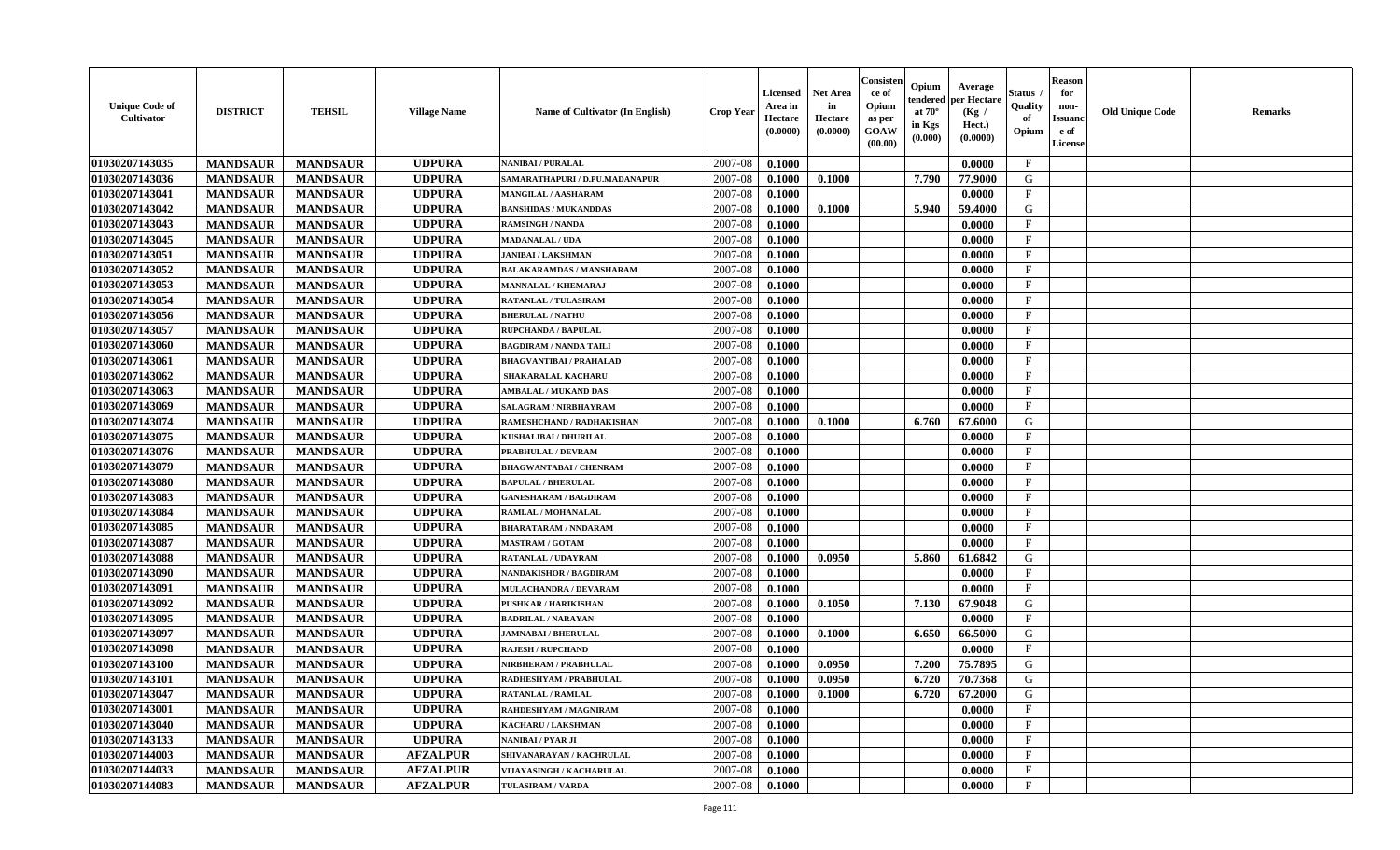| <b>Unique Code of</b><br>Cultivator | <b>DISTRICT</b> | <b>TEHSIL</b>   | <b>Village Name</b>                            | Name of Cultivator (In English)            | <b>Crop Year</b> | <b>Licensed</b><br>Area in<br>Hectare<br>(0.0000) | <b>Net Area</b><br>in<br>Hectare<br>(0.0000) | Consisten<br>ce of<br>Opium<br>as per<br><b>GOAW</b><br>(00.00) | Opium<br>endered<br>at $70^\circ$<br>in Kgs<br>(0.000) | Average<br>per Hectare<br>(Kg /<br>Hect.)<br>(0.0000) | Status ,<br>Quality<br>of<br>Opium | <b>Reason</b><br>for<br>non-<br><b>Issuanc</b><br>e of<br><b>License</b> | <b>Old Unique Code</b> | <b>Remarks</b> |
|-------------------------------------|-----------------|-----------------|------------------------------------------------|--------------------------------------------|------------------|---------------------------------------------------|----------------------------------------------|-----------------------------------------------------------------|--------------------------------------------------------|-------------------------------------------------------|------------------------------------|--------------------------------------------------------------------------|------------------------|----------------|
| 01030207144014                      | <b>MANDSAUR</b> | <b>MANDSAUR</b> | <b>AFZALPUR</b>                                | <b>DEVILAL / BHUVAN</b>                    | 2007-08          | 0.1000                                            | 0.1000                                       |                                                                 | 6.300                                                  | 63.0000                                               | G                                  |                                                                          |                        |                |
| 01030207144070                      | <b>MANDSAUR</b> | <b>MANDSAUR</b> | <b>AFZALPUR</b>                                | <b>GNGARAM / BHUVAN</b>                    | 2007-08          | 0.1000                                            |                                              |                                                                 |                                                        | 0.0000                                                | $\mathbf{F}$                       |                                                                          |                        |                |
| 01030207144012                      | <b>MANDSAUR</b> | <b>MANDSAUR</b> | <b>AFZALPUR</b>                                | <b>MADHUSINGH / NANURAM</b>                | 2007-08          | 0.1000                                            |                                              |                                                                 |                                                        | 0.0000                                                | $\mathbf{F}$                       |                                                                          |                        |                |
| 01030207144054                      | <b>MANDSAUR</b> | <b>MANDSAUR</b> | <b>AFZALPUR</b>                                | <b>GITABAI/GOPAL</b>                       | 2007-08          | 0.1000                                            |                                              |                                                                 |                                                        | 0.0000                                                | $\mathbf{F}$                       |                                                                          |                        |                |
| 01030207144093                      | <b>MANDSAUR</b> | <b>MANDSAUR</b> | <b>AFZALPUR</b>                                | MOHANABAI / LAKSHMAN                       | 2007-08          | 0.1000                                            |                                              |                                                                 |                                                        | 0.0000                                                | $\mathbf{F}$                       |                                                                          | 01030207092017         |                |
| 01030207144094                      | <b>MANDSAUR</b> | <b>MANDSAUR</b> | <b>AFZALPUR</b>                                | HASTIMAL / MOHANALAL                       | 2007-08          | 0.1000                                            |                                              |                                                                 |                                                        | 0.0000                                                | $\mathbf{F}$                       |                                                                          | 01030207092023         |                |
| 01030207144095                      | <b>MANDSAUR</b> | <b>MANDSAUR</b> | <b>AFZALPUR</b>                                | <b>BHERULAL / DEVA</b>                     | 2007-08          | 0.1000                                            |                                              |                                                                 |                                                        | 0.0000                                                | $\mathbf{F}$                       |                                                                          | 01030207092014         |                |
| 01030207145001                      | <b>MANDSAUR</b> | <b>MANDSAUR</b> | ARNIYA NIZAMUDDIN SAFHI MO. / ALARAKH          |                                            | 2007-08          | 0.1000                                            | 0.1000                                       |                                                                 | 6.480                                                  | 64.8000                                               | G                                  |                                                                          |                        |                |
| 01030207145003                      | <b>MANDSAUR</b> | <b>MANDSAUR</b> | <b>ARNIYA NIZAMUDDINFAKRUDIN/TAJU</b>          |                                            | 2007-08          | 0.1000                                            |                                              |                                                                 |                                                        | 0.0000                                                | $\mathbf F$                        |                                                                          |                        |                |
| 01030207145005                      | <b>MANDSAUR</b> | <b>MANDSAUR</b> | ARNIYA NIZAMUDDINLALIBAI/MOHAMMAD              |                                            | 2007-08          | 0.1000                                            |                                              |                                                                 |                                                        | 0.0000                                                | $\mathbf{F}$                       |                                                                          |                        |                |
| 01030207145008                      | <b>MANDSAUR</b> | <b>MANDSAUR</b> | <b>ARNIYA NIZAMUDDINJAMAL/RAJU</b>             |                                            | 2007-08          | 0.1000                                            |                                              |                                                                 |                                                        | 0.0000                                                | $\mathbf{F}$                       |                                                                          |                        |                |
| 01030207145027                      | <b>MANDSAUR</b> | <b>MANDSAUR</b> | ARNIYA NIZAMUDDINLALIBAI/LALU                  |                                            | 2007-08          | 0.1000                                            |                                              |                                                                 |                                                        | 0.0000                                                | $\mathbf{F}$                       |                                                                          |                        |                |
| 01030207145039                      | <b>MANDSAUR</b> | <b>MANDSAUR</b> |                                                | ARNIYA NIZAMUDDINSATAYNARAYAN / HARIVALABH | 2007-08          | 0.1000                                            |                                              |                                                                 |                                                        | 0.0000                                                | $\mathbf{F}$                       |                                                                          |                        |                |
| 01030207145042                      | <b>MANDSAUR</b> | <b>MANDSAUR</b> | <b>ARNIYA NIZAMUDDIN</b> YUSUF/TAJU            |                                            | 2007-08          | 0.1000                                            |                                              |                                                                 |                                                        | 0.0000                                                | $\mathbf{F}$                       |                                                                          |                        |                |
| 01030207145057                      | <b>MANDSAUR</b> | <b>MANDSAUR</b> | ARNIYA NIZAMUDDINSHAKINABAI/MOHMMAD            |                                            | 2007-08          | 0.1000                                            | 0.0950                                       |                                                                 | 5.900                                                  | 62.1053                                               | G                                  |                                                                          |                        |                |
| 01030207145059                      | <b>MANDSAUR</b> | <b>MANDSAUR</b> | <b>ARNIYA NIZAMUDDINGAPHUR / KHAJU</b>         |                                            | 2007-08          | 0.1000                                            |                                              |                                                                 |                                                        | 0.0000                                                | $\mathbf F$                        |                                                                          |                        |                |
| 01030207145065                      | <b>MANDSAUR</b> | <b>MANDSAUR</b> |                                                | ARNIYA NIZAMUDDINHARIBALLABH / SHANKARLAL  | 2007-08          | 0.1000                                            |                                              |                                                                 |                                                        | 0.0000                                                | $\mathbf{F}$                       |                                                                          |                        |                |
| 01030207145066                      | <b>MANDSAUR</b> | <b>MANDSAUR</b> | <b>ARNIYA NIZAMUDDINFAKRUDIN / NASRUDIN</b>    |                                            | 2007-08          | 0.1000                                            |                                              |                                                                 |                                                        | 0.0000                                                | $\mathbf F$                        |                                                                          |                        |                |
| 01030207145062                      | <b>MANDSAUR</b> | <b>MANDSAUR</b> | ARNIYA NIZAMUDDINBHAGWANTIBAI/KACHRU           |                                            | 2007-08          | 0.1000                                            |                                              |                                                                 |                                                        | 0.0000                                                | $\mathbf{F}$                       |                                                                          |                        |                |
| 01030207145019                      | <b>MANDSAUR</b> | <b>MANDSAUR</b> | ARNIYA NIZAMUDDINMOHAMAD HUSSAIN / LADU        |                                            | 2007-08          | 0.1000                                            |                                              |                                                                 |                                                        | 0.0000                                                | $\mathbf{F}$                       |                                                                          |                        |                |
| 01030207145011                      | <b>MANDSAUR</b> | <b>MANDSAUR</b> | ARNIYA NIZAMUDDIN MOHAMMAD / GAFUR             |                                            | 2007-08          | 0.1000                                            |                                              |                                                                 |                                                        | 0.0000                                                | $\mathbf{F}$                       |                                                                          |                        |                |
| 01030207145044                      | <b>MANDSAUR</b> | <b>MANDSAUR</b> | <b>ARNIYA NIZAMUDDINASRAF / ISMAIL</b>         |                                            | 2007-08          | 0.1000                                            |                                              |                                                                 |                                                        | 0.0000                                                | $\mathbf{F}$                       |                                                                          |                        |                |
| 01030207145070                      | <b>MANDSAUR</b> | <b>MANDSAUR</b> | <b>ARNIYA NIZAMUDDIN</b> SAIDAKHAN / RODE KHAN |                                            | 2007-08          | 0.1000                                            |                                              |                                                                 |                                                        | 0.0000                                                | $\mathbf{F}$                       |                                                                          |                        |                |
| 01030207147007                      | <b>MANDSAUR</b> | <b>MANDSAUR</b> | <b>BANSAKHEDI</b>                              | <b>SHAWRAM / MOTILAL</b>                   | 2007-08          | 0.1000                                            | 0.0950                                       |                                                                 | 5.910                                                  | 62.2105                                               | G                                  |                                                                          |                        |                |
| 01030207147003                      | <b>MANDSAUR</b> | <b>MANDSAUR</b> | <b>BANSAKHEDI</b>                              | <b>DHURA / MOTI</b>                        | 2007-08          | 0.1000                                            | 0.1000                                       |                                                                 | 6.730                                                  | 67.3000                                               | G                                  |                                                                          |                        |                |
| 01030207147004                      | <b>MANDSAUR</b> | <b>MANDSAUR</b> | <b>BANSAKHEDI</b>                              | <b>BANSHILAL / BHAWERLAL</b>               | 2007-08          | 0.1000                                            |                                              |                                                                 |                                                        | 0.0000                                                | F                                  |                                                                          |                        |                |
| 01030207147005                      | <b>MANDSAUR</b> | <b>MANDSAUR</b> | <b>BANSAKHEDI</b>                              | <b>BAPULAL / RAJARAM</b>                   | 2007-08          | 0.1000                                            | 0.1000                                       |                                                                 | 2.880                                                  | 28.8000                                               | G                                  | 04                                                                       |                        |                |
| 01030207147009                      | <b>MANDSAUR</b> | <b>MANDSAUR</b> | <b>BANSAKHEDI</b>                              | <b>UDAYARAM / VAJJA</b>                    | 2007-08          | 0.1000                                            | 0.0950                                       |                                                                 | 6.540                                                  | 68.8421                                               | G                                  |                                                                          |                        |                |
| 01030207147010                      | <b>MANDSAUR</b> | <b>MANDSAUR</b> | <b>BANSAKHEDI</b>                              | SAMANDABAI / NANALAL                       | 2007-08          | 0.1000                                            |                                              |                                                                 |                                                        | 0.0000                                                | $\mathbf F$                        |                                                                          |                        |                |
| 01030207147011                      | <b>MANDSAUR</b> | <b>MANDSAUR</b> | <b>BANSAKHEDI</b>                              | <b>GANESHRAM / TULSHIRAM</b>               | 2007-08          | 0.1000                                            | 0.1000                                       |                                                                 | 6.500                                                  | 65.0000                                               | G                                  |                                                                          |                        |                |
| 01030207147012                      | <b>MANDSAUR</b> | <b>MANDSAUR</b> | <b>BANSAKHEDI</b>                              | <b>CHAMPALAL / KALURAM</b>                 | 2007-08          | 0.1000                                            |                                              |                                                                 |                                                        | 0.0000                                                | $\mathbf{F}$                       |                                                                          |                        |                |
| 01030207147013                      | <b>MANDSAUR</b> | <b>MANDSAUR</b> | <b>BANSAKHEDI</b>                              | <b>NANDA / PANALAL</b>                     | 2007-08          | 0.1000                                            | 0.0950                                       |                                                                 | 6.780                                                  | 71.3684                                               | ${\bf G}$                          |                                                                          |                        |                |
| 01030207147015                      | <b>MANDSAUR</b> | <b>MANDSAUR</b> | <b>BANSAKHEDI</b>                              | <b>ONKARALAL / JETARAM</b>                 | 2007-08          | 0.1000                                            |                                              |                                                                 |                                                        | 0.0000                                                | $\mathbf F$                        |                                                                          |                        |                |
| 01030207147022                      | <b>MANDSAUR</b> | <b>MANDSAUR</b> | <b>BANSAKHEDI</b>                              | <b>BHULIBAI/GOPAL</b>                      | 2007-08          | 0.1000                                            |                                              |                                                                 |                                                        | 0.0000                                                | $\mathbf{F}$                       |                                                                          |                        |                |
| 01030207147028                      | <b>MANDSAUR</b> | <b>MANDSAUR</b> | <b>BANSAKHEDI</b>                              | LAKSHMINARAYAN / RAJARAM                   | 2007-08          | 0.1000                                            |                                              |                                                                 |                                                        | 0.0000                                                | $\mathbf{F}$                       |                                                                          |                        |                |
| 01030207147030                      | <b>MANDSAUR</b> | <b>MANDSAUR</b> | <b>BANSAKHEDI</b>                              | <b>RAMSINGH / PANNALAL</b>                 | 2007-08          | 0.1000                                            | 0.1000                                       |                                                                 | 6.480                                                  | 64.8000                                               | G                                  |                                                                          |                        |                |
| 01030207147031                      | <b>MANDSAUR</b> | <b>MANDSAUR</b> | <b>BANSAKHEDI</b>                              | <b>BHARATRAM / PANALAL</b>                 | 2007-08          | 0.1000                                            |                                              |                                                                 |                                                        | 0.0000                                                | $\mathbf{F}$                       |                                                                          |                        |                |
| 01030207147032                      | <b>MANDSAUR</b> | <b>MANDSAUR</b> | <b>BANSAKHEDI</b>                              | <b>BHAGATRAM / PANALAL</b>                 | 2007-08          | 0.1000                                            | 0.0950                                       |                                                                 | 6.680                                                  | 70.3158                                               | G                                  |                                                                          |                        |                |
| 01030207147033                      | <b>MANDSAUR</b> | <b>MANDSAUR</b> | <b>BANSAKHEDI</b>                              | <b>GOTAM / RAMA</b>                        | 2007-08          | 0.1000                                            |                                              |                                                                 |                                                        | 0.0000                                                | $\mathbf{F}$                       |                                                                          |                        |                |
| 01030207147037                      | <b>MANDSAUR</b> | <b>MANDSAUR</b> | <b>BANSAKHEDI</b>                              | <b>INDARAML / SHIVARAM</b>                 | 2007-08          | 0.1000                                            |                                              |                                                                 |                                                        | 0.0000                                                | F                                  |                                                                          |                        |                |
| 01030207147039                      | <b>MANDSAUR</b> | <b>MANDSAUR</b> | <b>BANSAKHEDI</b>                              | <b>NANEDARAM / DHURA</b>                   | 2007-08          | 0.1000                                            | 0.1000                                       |                                                                 | 7.180                                                  | 71.8000                                               | G                                  |                                                                          |                        |                |
| 01030207147044                      | <b>MANDSAUR</b> | <b>MANDSAUR</b> | <b>BANSAKHEDI</b>                              | <b>PANALAL / RAJARAM</b>                   | 2007-08          | 0.1000                                            | 0.1000                                       |                                                                 | 6.130                                                  | 61.3000                                               | G                                  |                                                                          |                        |                |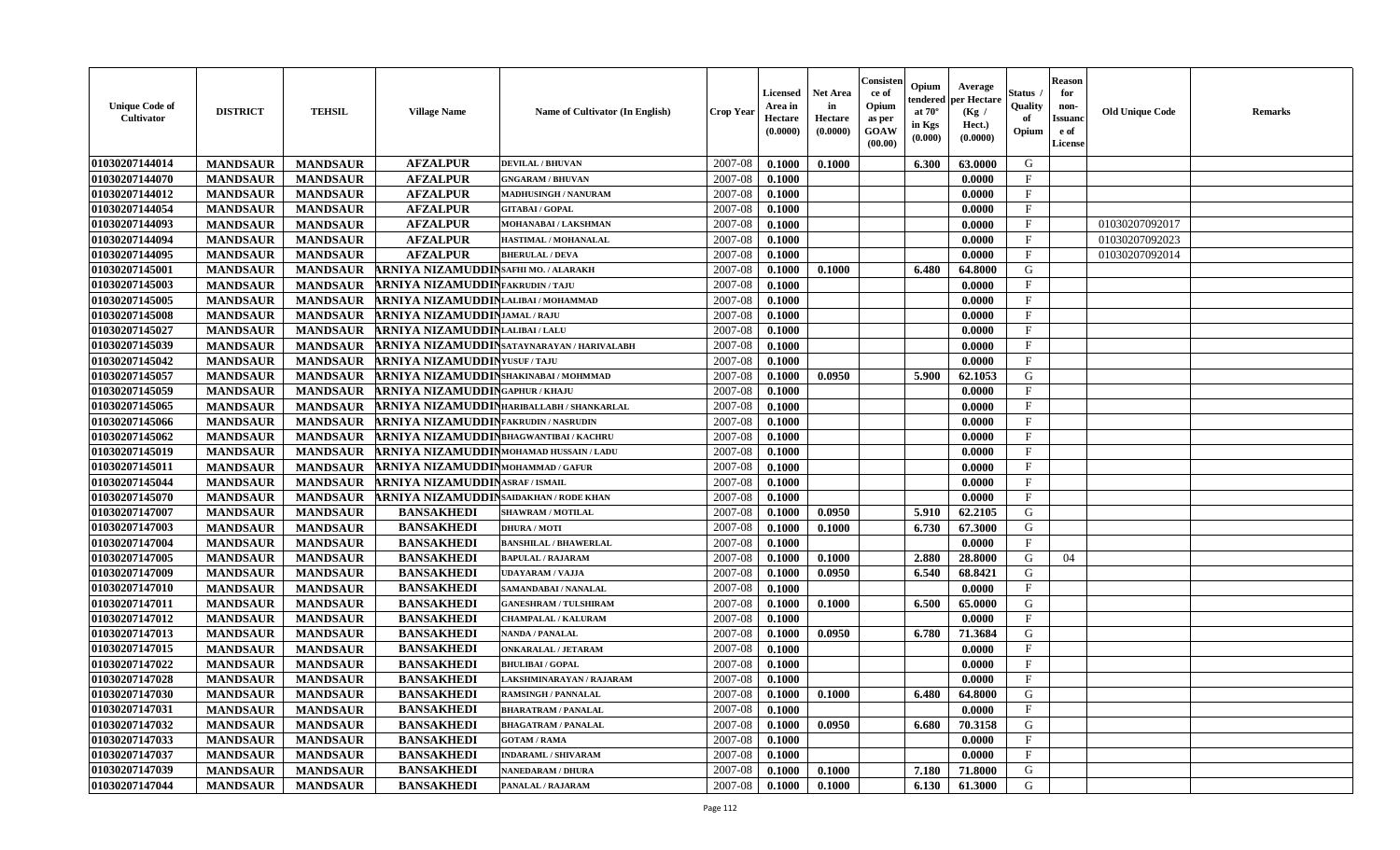| <b>Unique Code of</b><br><b>Cultivator</b> | <b>DISTRICT</b> | <b>TEHSIL</b>   | <b>Village Name</b> | Name of Cultivator (In English) | <b>Crop Year</b> | <b>Licensed</b><br>Area in<br>Hectare<br>(0.0000) | <b>Net Area</b><br>in<br>Hectare<br>(0.0000) | Consister<br>ce of<br>Opium<br>as per<br><b>GOAW</b><br>(00.00) | Opium<br>endered<br>at $70^\circ$<br>in Kgs<br>(0.000) | Average<br>per Hectare<br>(Kg /<br>Hect.)<br>(0.0000) | Status<br>Quality<br>of<br>Opium | <b>Reason</b><br>for<br>non-<br><b>Issuand</b><br>e of<br>License | <b>Old Unique Code</b> | <b>Remarks</b> |
|--------------------------------------------|-----------------|-----------------|---------------------|---------------------------------|------------------|---------------------------------------------------|----------------------------------------------|-----------------------------------------------------------------|--------------------------------------------------------|-------------------------------------------------------|----------------------------------|-------------------------------------------------------------------|------------------------|----------------|
| 01030207147045                             | <b>MANDSAUR</b> | <b>MANDSAUR</b> | <b>BANSAKHEDI</b>   | <b>BADRILAL / BHERULAL</b>      | 2007-08          | 0.1000                                            | 0.1000                                       |                                                                 | 6.460                                                  | 64.6000                                               | G                                |                                                                   |                        |                |
| 01030207147018                             | <b>MANDSAUR</b> | <b>MANDSAUR</b> | <b>BANSAKHEDI</b>   | RATANLAL / BASANTILAL           | 2007-08          | 0.1000                                            |                                              |                                                                 |                                                        | 0.0000                                                | $\mathbf F$                      |                                                                   |                        |                |
| 01030207147002                             | <b>MANDSAUR</b> | <b>MANDSAUR</b> | <b>BANSAKHEDI</b>   | <b>MANSINGH / NANDA</b>         | 2007-08          | 0.1000                                            |                                              |                                                                 |                                                        | 0.0000                                                | $\mathbf{F}$                     |                                                                   |                        |                |
| 01030207147020                             | <b>MANDSAUR</b> | <b>MANDSAUR</b> | <b>BANSAKHEDI</b>   | PRATAPASINGH / BASANTILAL       | 2007-08          | 0.1000                                            |                                              |                                                                 |                                                        | 0.0000                                                | $\mathbf{F}$                     |                                                                   |                        |                |
| 01030207147050                             | <b>MANDSAUR</b> | <b>MANDSAUR</b> | <b>BANSAKHEDI</b>   | <b>ASHOKKUMAR / MANGILAL</b>    | 2007-08          | 0.1000                                            | 0.1000                                       |                                                                 | 6.140                                                  | 61.4000                                               | G                                |                                                                   |                        |                |
| 01030207147038                             | <b>MANDSAUR</b> | <b>MANDSAUR</b> | <b>BANSAKHEDI</b>   | <b>KNVARALAL / BHANVARLAL</b>   | 2007-08          | 0.1000                                            |                                              |                                                                 |                                                        | 0.0000                                                | $_{\rm F}$                       |                                                                   |                        |                |
| 01030207147042                             | <b>MANDSAUR</b> | <b>MANDSAUR</b> | <b>BANSAKHEDI</b>   | <b>ONKAR / NANURAM</b>          | 2007-08          | 0.1000                                            |                                              |                                                                 |                                                        | 0.0000                                                | F                                |                                                                   |                        |                |
| 01030207147041                             | <b>MANDSAUR</b> | <b>MANDSAUR</b> | <b>BANSAKHEDI</b>   | <b>BHUVANILAL / BASNTILAL</b>   | 2007-08          | 0.1000                                            |                                              |                                                                 |                                                        | 0.0000                                                | $\mathbf{F}$                     |                                                                   |                        |                |
| 01030207148032                             | <b>MANDSAUR</b> | <b>MANDSAUR</b> | <b>BARDIYAKHEDI</b> | <b>NANDRAM / LAXMAN</b>         | 2007-08          | 0.1000                                            |                                              |                                                                 |                                                        | 0.0000                                                | $_{\rm F}$                       |                                                                   |                        |                |
| 01030207148007                             | <b>MANDSAUR</b> | <b>MANDSAUR</b> | <b>BARDIYAKHEDI</b> | <b>RUGANATH / CHUNNILAL</b>     | 2007-08          | 0.1000                                            |                                              |                                                                 |                                                        | 0.0000                                                | $\mathbf{F}$                     |                                                                   |                        |                |
| 01030207148008                             | <b>MANDSAUR</b> | <b>MANDSAUR</b> | <b>BARDIYAKHEDI</b> | <b>KANCHANBAI / BAGDIRAM</b>    | 2007-08          | 0.1000                                            |                                              |                                                                 |                                                        | 0.0000                                                | $\mathbf{F}$                     |                                                                   |                        |                |
| 01030207148011                             | <b>MANDSAUR</b> | <b>MANDSAUR</b> | <b>BARDIYAKHEDI</b> | KANVARLAL / PUNAMCHAND          | 2007-08          | 0.1000                                            |                                              |                                                                 |                                                        | 0.0000                                                | $\mathbf{F}$                     |                                                                   |                        |                |
| 01030207148013                             | <b>MANDSAUR</b> | <b>MANDSAUR</b> | <b>BARDIYAKHEDI</b> | <b>NATHULAL / NANURAM</b>       | 2007-08          | 0.1000                                            |                                              |                                                                 |                                                        | 0.0000                                                | $\mathbf{F}$                     |                                                                   |                        |                |
| 01030207148016                             | <b>MANDSAUR</b> | <b>MANDSAUR</b> | <b>BARDIYAKHEDI</b> | PANNALAL / KESHURAM             | 2007-08          | 0.1000                                            |                                              |                                                                 |                                                        | 0.0000                                                | $_{\rm F}$                       |                                                                   |                        |                |
| 01030207148023                             | <b>MANDSAUR</b> | <b>MANDSAUR</b> | <b>BARDIYAKHEDI</b> | <b>JAGDISH / BHERULAL</b>       | 2007-08          | 0.1000                                            | 0.1000                                       |                                                                 | 6.560                                                  | 65.6000                                               | G                                |                                                                   |                        |                |
| 01030207148027                             | <b>MANDSAUR</b> | <b>MANDSAUR</b> | <b>BARDIYAKHEDI</b> | <b>BHARATRAM / MOTILAL</b>      | 2007-08          | 0.1000                                            |                                              |                                                                 |                                                        | 0.0000                                                | $\mathbf{F}$                     |                                                                   |                        |                |
| 01030207148037                             | <b>MANDSAUR</b> | <b>MANDSAUR</b> | <b>BARDIYAKHEDI</b> | <b>SURAJBAI / PUNUMCHAND</b>    | 2007-08          | 0.1000                                            |                                              |                                                                 |                                                        | 0.0000                                                | $\rm F$                          |                                                                   |                        |                |
| 01030207148038                             | <b>MANDSAUR</b> | <b>MANDSAUR</b> | <b>BARDIYAKHEDI</b> | <b>RUPA / GOTAM</b>             | 2007-08          | 0.1000                                            |                                              |                                                                 |                                                        | 0.0000                                                | $\mathbf{F}$                     |                                                                   |                        |                |
| 01030207148042                             | <b>MANDSAUR</b> | <b>MANDSAUR</b> | <b>BARDIYAKHEDI</b> | <b>KESHIBAI / MAGANIRAM</b>     | 2007-08          | 0.1000                                            |                                              |                                                                 |                                                        | 0.0000                                                | F                                |                                                                   |                        |                |
| 01030207148046                             | <b>MANDSAUR</b> | <b>MANDSAUR</b> | <b>BARDIYAKHEDI</b> | <b>GANGABAI/CHAGANLAL</b>       | 2007-08          | 0.1000                                            |                                              |                                                                 |                                                        | 0.0000                                                | $\mathbf{F}$                     |                                                                   |                        |                |
| 01030207148048                             | <b>MANDSAUR</b> | <b>MANDSAUR</b> | <b>BARDIYAKHEDI</b> | <b>RAMLAL / DHURA</b>           | 2007-08          | 0.1000                                            |                                              |                                                                 |                                                        | 0.0000                                                | $\mathbf{F}$                     |                                                                   |                        |                |
| 01030207148057                             | <b>MANDSAUR</b> | <b>MANDSAUR</b> | <b>BARDIYAKHEDI</b> | <b>KAMLABAI/KACHRU</b>          | 2007-08          | 0.1000                                            |                                              |                                                                 |                                                        | 0.0000                                                | $_{\rm F}$                       |                                                                   |                        |                |
| 01030207148058                             | <b>MANDSAUR</b> | <b>MANDSAUR</b> | <b>BARDIYAKHEDI</b> | <b>GITABAI/MOTILAL</b>          | 2007-08          | 0.1000                                            |                                              |                                                                 |                                                        | 0.0000                                                | $\mathbf{F}$                     |                                                                   |                        |                |
| 01030207148067                             | <b>MANDSAUR</b> | <b>MANDSAUR</b> | <b>BARDIYAKHEDI</b> | RODA / GHASI                    | 2007-08          | 0.1000                                            |                                              |                                                                 |                                                        | 0.0000                                                | $\mathbf{F}$                     |                                                                   |                        |                |
| 01030207148002                             | <b>MANDSAUR</b> | <b>MANDSAUR</b> | <b>BARDIYAKHEDI</b> | <b>MANDALAL / GANESHRAM</b>     | 2007-08          | 0.1000                                            |                                              |                                                                 |                                                        | 0.0000                                                | $\rm F$                          |                                                                   |                        |                |
| 01030207148012                             | <b>MANDSAUR</b> | <b>MANDSAUR</b> | <b>BARDIYAKHEDI</b> | <b>RAMLAL / KACHRU</b>          | 2007-08          | 0.1000                                            |                                              |                                                                 |                                                        | 0.0000                                                | $\mathbf{F}$                     |                                                                   |                        |                |
| 01030207148014                             | <b>MANDSAUR</b> | <b>MANDSAUR</b> | <b>BARDIYAKHEDI</b> | <b>SUKHLAL / MOHANLAL</b>       | 2007-08          | 0.1000                                            |                                              |                                                                 |                                                        | 0.0000                                                | F                                |                                                                   |                        |                |
| 01030207148034                             | <b>MANDSAUR</b> | <b>MANDSAUR</b> | <b>BARDIYAKHEDI</b> | <b>MOHANLAL / KASTURA</b>       | 2007-08          | 0.1000                                            |                                              |                                                                 |                                                        | 0.0000                                                | $_{\rm F}$                       |                                                                   |                        |                |
| 01030207148036                             | <b>MANDSAUR</b> | <b>MANDSAUR</b> | <b>BARDIYAKHEDI</b> | <b>DHAPUBAI/MODIRAM</b>         | 2007-08          | 0.1000                                            |                                              |                                                                 |                                                        | 0.0000                                                | $\rm F$                          |                                                                   |                        |                |
| 01030207148043                             | <b>MANDSAUR</b> | <b>MANDSAUR</b> | <b>BARDIYAKHEDI</b> | <b>GANGARAM / KESHURAM</b>      | 2007-08          | 0.1000                                            |                                              |                                                                 |                                                        | 0.0000                                                | $\mathbf{F}$                     |                                                                   |                        |                |
| 01030207148045                             | <b>MANDSAUR</b> | <b>MANDSAUR</b> | <b>BARDIYAKHEDI</b> | <b>BALURAM / DHURA</b>          | 2007-08          | 0.1000                                            |                                              |                                                                 |                                                        | 0.0000                                                | F                                |                                                                   |                        |                |
| 01030207148051                             | <b>MANDSAUR</b> | <b>MANDSAUR</b> | <b>BARDIYAKHEDI</b> | <b>MOTILAL / GULALB</b>         | 2007-08          | 0.1000                                            |                                              |                                                                 |                                                        | 0.0000                                                | $\mathbf{F}$                     |                                                                   |                        |                |
| 01030207148030                             | <b>MANDSAUR</b> | <b>MANDSAUR</b> | <b>BARDIYAKHEDI</b> | <b>RAMESHVER / RUPA</b>         | 2007-08          | 0.1000                                            |                                              |                                                                 |                                                        | 0.0000                                                | $\mathbf{F}$                     |                                                                   |                        |                |
| 01030207148069                             | <b>MANDSAUR</b> | <b>MANDSAUR</b> | <b>BARDIYAKHEDI</b> | <b>VAJERAM / NANDA</b>          | 2007-08          | 0.1000                                            |                                              |                                                                 |                                                        | 0.0000                                                | $\mathbf{F}$                     |                                                                   |                        |                |
| 01030207148061                             | <b>MANDSAUR</b> | <b>MANDSAUR</b> | <b>BARDIYAKHEDI</b> | <b>BHERULAL / CHUNNILAL</b>     | 2007-08          | 0.1000                                            |                                              |                                                                 |                                                        | 0.0000                                                | $\mathbf{F}$                     |                                                                   |                        |                |
| 01030207148020                             | <b>MANDSAUR</b> | <b>MANDSAUR</b> | <b>BARDIYAKHEDI</b> | KACHRU / CHAMPALAL              | 2007-08          | 0.1000                                            |                                              |                                                                 |                                                        | 0.0000                                                | $\mathbf{F}$                     |                                                                   |                        |                |
| 01030207148072                             | <b>MANDSAUR</b> | <b>MANDSAUR</b> | <b>BARDIYAKHEDI</b> | <b>BRADILAL / BALARAM</b>       | 2007-08          | 0.1000                                            |                                              |                                                                 |                                                        | 0.0000                                                | $_{\rm F}$                       |                                                                   |                        |                |
| 01030207148047                             | <b>MANDSAUR</b> | <b>MANDSAUR</b> | <b>BARDIYAKHEDI</b> | <b>HIRALAL / BHANA</b>          | 2007-08          | 0.1000                                            |                                              |                                                                 |                                                        | 0.0000                                                | $\mathbf{F}$                     |                                                                   |                        |                |
| 01030207148059                             | <b>MANDSAUR</b> | <b>MANDSAUR</b> | <b>BARDIYAKHEDI</b> | <b>JAGANNATH / VARADA</b>       | 2007-08          | 0.1000                                            |                                              |                                                                 |                                                        | 0.0000                                                | $\mathbf{F}$                     |                                                                   |                        |                |
| 01030207148065                             | <b>MANDSAUR</b> | <b>MANDSAUR</b> | <b>BARDIYAKHEDI</b> | <b>DHURILAL / NATHULAL</b>      | 2007-08          | 0.1000                                            |                                              |                                                                 |                                                        | 0.0000                                                | F                                |                                                                   |                        |                |
| 01030207149007                             | <b>MANDSAUR</b> | <b>MANDSAUR</b> | <b>BILANTRI</b>     | NARENDRAKUMAR / JAGANNNATH      | 2007-08          | 0.1000                                            | 0.1000                                       |                                                                 | 5.310                                                  | 53.1000                                               | G                                | 04                                                                |                        |                |
| 01030207149004                             | <b>MANDSAUR</b> | <b>MANDSAUR</b> | <b>BILANTRI</b>     | <b>PUNA / RAM SUTHAR</b>        | 2007-08          | 0.1000                                            | 0.0850                                       |                                                                 | 4.470                                                  | 52.5882                                               | G                                | 04                                                                |                        |                |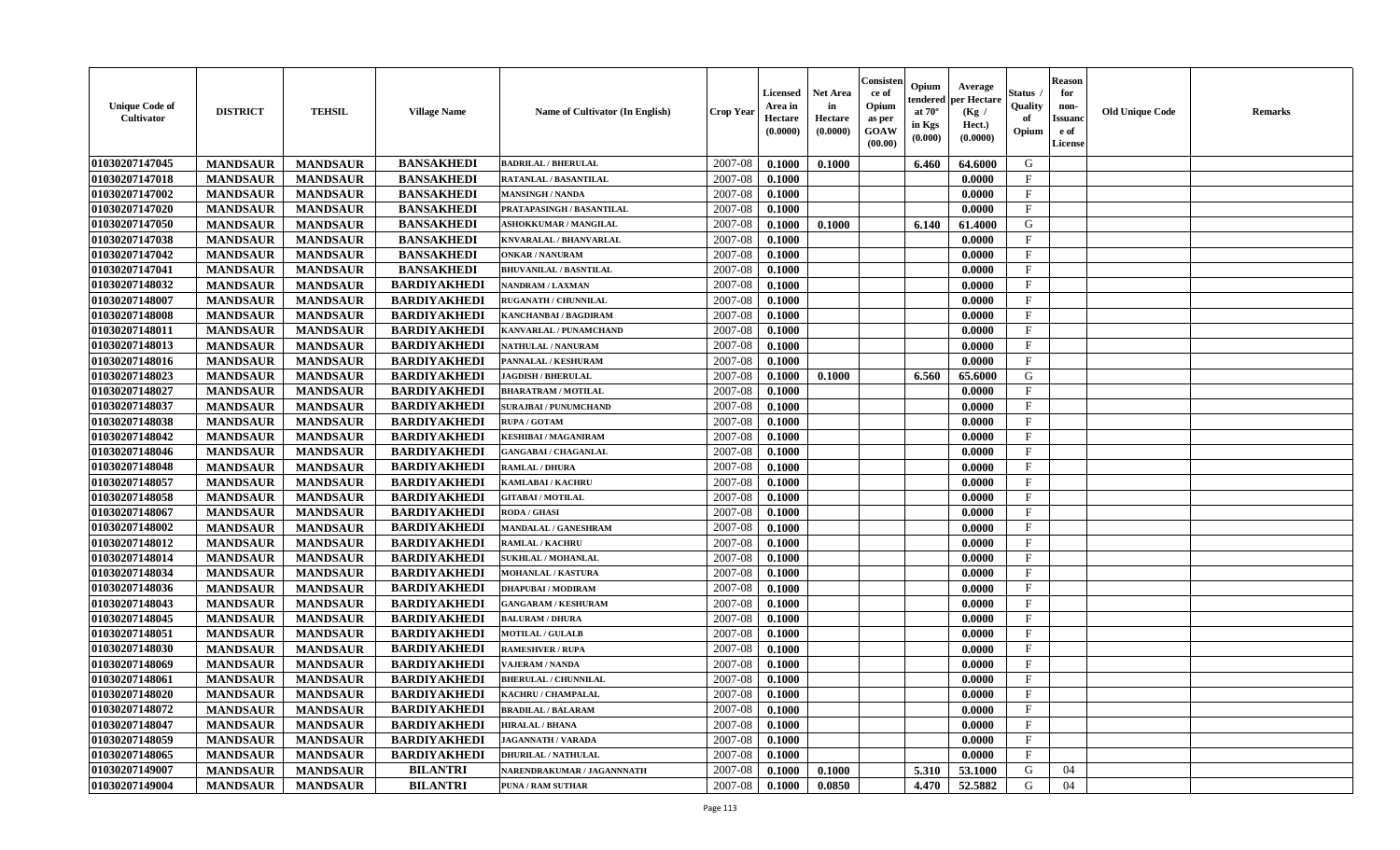| <b>Unique Code of</b><br><b>Cultivator</b> | <b>DISTRICT</b> | <b>TEHSIL</b>   | <b>Village Name</b> | <b>Name of Cultivator (In English)</b> | <b>Crop Year</b> | <b>Licensed</b><br>Area in<br>Hectare<br>(0.0000) | <b>Net Area</b><br>in<br>Hectare<br>(0.0000) | Consisteı<br>ce of<br>Opium<br>as per<br><b>GOAW</b><br>(00.00) | Opium<br>endered<br>at $70^\circ$<br>in Kgs<br>$(\mathbf{0.000})$ | Average<br>per Hectare<br>(Kg /<br>Hect.)<br>(0.0000) | Status<br>Quality<br>of<br>Opium | <b>Reason</b><br>for<br>non-<br>Issuan<br>e of<br>License | <b>Old Unique Code</b> | <b>Remarks</b> |
|--------------------------------------------|-----------------|-----------------|---------------------|----------------------------------------|------------------|---------------------------------------------------|----------------------------------------------|-----------------------------------------------------------------|-------------------------------------------------------------------|-------------------------------------------------------|----------------------------------|-----------------------------------------------------------|------------------------|----------------|
| 01030207149001                             | <b>MANDSAUR</b> | <b>MANDSAUR</b> | <b>BILANTRI</b>     | <b>SHAMBHUSING / BEGAMSING</b>         | 2007-08          | 0.1000                                            |                                              |                                                                 |                                                                   | 0.0000                                                | $\mathbf{F}$                     |                                                           |                        |                |
| 01030207149009                             | <b>MANDSAUR</b> | <b>MANDSAUR</b> | <b>BILANTRI</b>     | DHULASINGH / JAVANASINGH               | 2007-08          | 0.1000                                            | 0.0950                                       |                                                                 | 6.460                                                             | 68.0000                                               | G                                |                                                           |                        |                |
| 01030207149014                             | <b>MANDSAUR</b> | <b>MANDSAUR</b> | <b>BILANTRI</b>     | <b>RUPA / KACHRU</b>                   | 2007-08          | 0.1000                                            |                                              |                                                                 |                                                                   | 0.0000                                                | $\mathbf{F}$                     |                                                           |                        |                |
| 01030207149017                             | <b>MANDSAUR</b> | <b>MANDSAUR</b> | <b>BILANTRI</b>     | <b>SHANIBAI / NANDRAM</b>              | 2007-08          | 0.1000                                            | 0.0500                                       |                                                                 | 3.500                                                             | 70.0000                                               | G                                |                                                           |                        |                |
| 01030207149044                             | <b>MANDSAUR</b> | <b>MANDSAUR</b> | <b>BILANTRI</b>     | <b>BHARATKUNVAR / RAMSING</b>          | 2007-08          | 0.1000                                            |                                              |                                                                 |                                                                   | 0.0000                                                | $\mathbf{F}$                     |                                                           |                        |                |
| 01030207149050                             | <b>MANDSAUR</b> | <b>MANDSAUR</b> | <b>BILANTRI</b>     | <b>MANGILAL / NATHULAL</b>             | 2007-08          | 0.1000                                            | 0.1000                                       |                                                                 | 6.220                                                             | 62.2000                                               | G                                |                                                           |                        |                |
| 01030207149051                             | <b>MANDSAUR</b> | <b>MANDSAUR</b> | <b>BILANTRI</b>     | <b>BASANTILAL / NATHULAL</b>           | 2007-08          | 0.1000                                            | 0.1000                                       |                                                                 | 6.590                                                             | 65.9000                                               | G                                |                                                           |                        |                |
| 01030207149020                             | <b>MANDSAUR</b> | <b>MANDSAUR</b> | <b>BILANTRI</b>     | RAMCHANDRAA / CHATRA                   | 2007-08          | 0.1000                                            | 0.1000                                       |                                                                 | 5.300                                                             | 53.0000                                               | G                                | 04                                                        |                        |                |
| 01030207150001                             | <b>MANDSAUR</b> | <b>MANDSAUR</b> | <b>BHATANA</b>      | <b>DEVIDAS / BALUDAS</b>               | 2007-08          | 0.1000                                            |                                              |                                                                 |                                                                   | 0.0000                                                | $_{\rm F}$                       |                                                           |                        |                |
| 01030207150007                             | <b>MANDSAUR</b> | <b>MANDSAUR</b> | <b>BHATANA</b>      | RADHESHYAM / NANURAM                   | 2007-08          | 0.1000                                            |                                              |                                                                 |                                                                   | 0.0000                                                | $_{\rm F}$                       |                                                           |                        |                |
| 01030207150012                             | <b>MANDSAUR</b> | <b>MANDSAUR</b> | <b>BHATANA</b>      | <b>BABULAL / HIRALAL</b>               | 2007-08          | 0.1000                                            |                                              |                                                                 |                                                                   | 0.0000                                                | $\mathbf{F}$                     |                                                           |                        |                |
| 01030207150015                             | <b>MANDSAUR</b> | <b>MANDSAUR</b> | <b>BHATANA</b>      | <b>BANSHILAL / NANURAM</b>             | 2007-08          | 0.1000                                            |                                              |                                                                 |                                                                   | 0.0000                                                | $_{\rm F}$                       |                                                           |                        |                |
| 01030207150035                             | <b>MANDSAUR</b> | <b>MANDSAUR</b> | <b>BHATANA</b>      | <b>KALURAM / RAJARAM</b>               | 2007-08          | 0.1000                                            |                                              |                                                                 |                                                                   | 0.0000                                                | $\mathbf{F}$                     |                                                           |                        |                |
| 01030207150038                             | <b>MANDSAUR</b> | <b>MANDSAUR</b> | <b>BHATANA</b>      | RAMA / PURA CHAMAR                     | 2007-08          | 0.1000                                            |                                              |                                                                 |                                                                   | 0.0000                                                | $\mathbf{F}$                     |                                                           |                        |                |
| 01030207150027                             | <b>MANDSAUR</b> | <b>MANDSAUR</b> | <b>BHATANA</b>      | <b>BRADILAL / DHANARAJ</b>             | 2007-08          | 0.1000                                            |                                              |                                                                 |                                                                   | 0.0000                                                | $\mathbf{F}$                     |                                                           |                        |                |
| 01030207150042                             | <b>MANDSAUR</b> | <b>MANDSAUR</b> | <b>BHATANA</b>      | KASTURIBAI / RAJARAM                   | 2007-08          | 0.1000                                            |                                              |                                                                 |                                                                   | 0.0000                                                | $_{\rm F}$                       |                                                           |                        |                |
| 01030207150050                             | <b>MANDSAUR</b> | <b>MANDSAUR</b> | <b>BHATANA</b>      | <b>BHANVARLAL / NANURAM</b>            | 2007-08          | 0.1000                                            | 0.1050                                       |                                                                 | 6.980                                                             | 66.4762                                               | G                                |                                                           |                        |                |
| 01030207150054                             | <b>MANDSAUR</b> | <b>MANDSAUR</b> | <b>BHATANA</b>      | <b>KALU / BAGDIRAM</b>                 | 2007-08          | 0.1000                                            |                                              |                                                                 |                                                                   | 0.0000                                                | $\mathbf{F}$                     |                                                           |                        |                |
| 01030207150019                             | <b>MANDSAUR</b> | <b>MANDSAUR</b> | <b>BHATANA</b>      | <b>JAGDISH / VARDA</b>                 | 2007-08          | 0.1000                                            |                                              |                                                                 |                                                                   | 0.0000                                                | $_{\rm F}$                       |                                                           |                        |                |
| 01030207150049                             | <b>MANDSAUR</b> | <b>MANDSAUR</b> | <b>BHATANA</b>      | <b>CHNPALAL / KASTURA</b>              | 2007-08          | 0.1000                                            |                                              |                                                                 |                                                                   | 0.0000                                                | $_{\rm F}$                       |                                                           |                        |                |
| 01030207150056                             | <b>MANDSAUR</b> | <b>MANDSAUR</b> | <b>BHATANA</b>      | <b>SHAVARAM / KISHAN</b>               | 2007-08          | 0.1000                                            |                                              |                                                                 |                                                                   | 0.0000                                                | $_{\rm F}$                       |                                                           |                        |                |
| 01030207150010                             | <b>MANDSAUR</b> | <b>MANDSAUR</b> | <b>BHATANA</b>      | <b>BHUVANILAL / HIRALAL</b>            | 2007-08          | 0.1000                                            |                                              |                                                                 |                                                                   | 0.0000                                                | $\mathbf{F}$                     |                                                           |                        |                |
| 01030207088001                             | <b>MANDSAUR</b> | <b>MANDSAUR</b> | <b>CHIPLANA</b>     | <b>RAGHUNATHSING / KALUSING</b>        | 2007-08          | 0.1000                                            | 0.1000                                       |                                                                 | 7.160                                                             | 71.6000                                               | G                                |                                                           |                        |                |
| 01030207088002                             | <b>MANDSAUR</b> | <b>MANDSAUR</b> | <b>CHIPLANA</b>     | <b>JHUJHARSNIG / KALUSING</b>          | 2007-08          | 0.1000                                            |                                              |                                                                 |                                                                   | 0.0000                                                | $\mathbf{F}$                     |                                                           |                        |                |
| 01030207088003                             | <b>MANDSAUR</b> | <b>MANDSAUR</b> | <b>CHIPLANA</b>     | JITENDRASINGH / KALUSINGH              | 2007-08          | 0.1000                                            | 0.1000                                       |                                                                 | 6.060                                                             | 60.6000                                               | G                                |                                                           |                        |                |
| 01030207088012                             | <b>MANDSAUR</b> | <b>MANDSAUR</b> | <b>CHIPLANA</b>     | <b>VARDICHAND / KESHURAM</b>           | 2007-08          | 0.1000                                            |                                              |                                                                 |                                                                   | 0.0000                                                | $\mathbf{F}$                     |                                                           |                        |                |
| 01030207088013                             | <b>MANDSAUR</b> | <b>MANDSAUR</b> | <b>CHIPLANA</b>     | <b>BHAVARADAS / GANGADAS</b>           | 2007-08          | 0.1000                                            |                                              |                                                                 |                                                                   | 0.0000                                                | $_{\rm F}$                       |                                                           |                        |                |
| 01030207088020                             | <b>MANDSAUR</b> | <b>MANDSAUR</b> | <b>CHIPLANA</b>     | RAMESHCHAND / MANGILAL                 | 2007-08          | 0.1000                                            | 0.0950                                       |                                                                 | 7.400                                                             | 77.8947                                               | G                                |                                                           |                        |                |
| 01030207088022                             | <b>MANDSAUR</b> | <b>MANDSAUR</b> | <b>CHIPLANA</b>     | <b>BHERULAL / MANGILAL</b>             | 2007-08          | 0.1000                                            | 0.1000                                       |                                                                 | 6.990                                                             | 69.9000                                               | G                                |                                                           |                        |                |
| 01030207088023                             | <b>MANDSAUR</b> | <b>MANDSAUR</b> | <b>CHIPLANA</b>     | PANNALAL / MOTILAL                     | 2007-08          | 0.1000                                            |                                              |                                                                 |                                                                   | 0.0000                                                | $_{\rm F}$                       |                                                           |                        |                |
| 01030207088025                             | <b>MANDSAUR</b> | <b>MANDSAUR</b> | <b>CHIPLANA</b>     | PREMASINGH / DUNGARASINGH              | 2007-08          | 0.1000                                            |                                              |                                                                 |                                                                   | 0.0000                                                | $_{\rm F}$                       |                                                           |                        |                |
| 01030207088031                             | <b>MANDSAUR</b> | <b>MANDSAUR</b> | <b>CHIPLANA</b>     | <b>CHUNNILAL / UDAJI</b>               | 2007-08          | 0.1000                                            |                                              |                                                                 |                                                                   | 0.0000                                                | $\mathbf{F}$                     |                                                           |                        |                |
| 01030207088035                             | <b>MANDSAUR</b> | <b>MANDSAUR</b> | <b>CHIPLANA</b>     | RAMNARAYAN / MANGILAL                  | 2007-08          | 0.1000                                            | 0.1000                                       |                                                                 | 7.450                                                             | 74.5000                                               | G                                |                                                           |                        |                |
| 01030207088036                             | <b>MANDSAUR</b> | <b>MANDSAUR</b> | <b>CHIPLANA</b>     | <b>SHANTIBAI / NANURAM</b>             | 2007-08          | 0.1000                                            |                                              |                                                                 |                                                                   | 0.0000                                                | F                                |                                                           |                        |                |
| 01030207088038                             | <b>MANDSAUR</b> | <b>MANDSAUR</b> | <b>CHIPLANA</b>     | <b>RAGHUNATHSING / RAMSING</b>         | 2007-08          | 0.1000                                            |                                              |                                                                 |                                                                   | 0.0000                                                | $\mathbf{F}$                     |                                                           |                        |                |
| 01030207088039                             | <b>MANDSAUR</b> | <b>MANDSAUR</b> | <b>CHIPLANA</b>     | PREMASINGH / GORDHANASINGH             | $2007 - 08$      | 0.1000                                            |                                              |                                                                 |                                                                   | 0.0000                                                | F                                |                                                           |                        |                |
| 01030207088043                             | <b>MANDSAUR</b> | <b>MANDSAUR</b> | <b>CHIPLANA</b>     | <b>GANESH / DHNNA</b>                  | 2007-08          | 0.1000                                            |                                              |                                                                 |                                                                   | 0.0000                                                | $_{\rm F}$                       |                                                           |                        |                |
| 01030207088044                             | <b>MANDSAUR</b> | <b>MANDSAUR</b> | <b>CHIPLANA</b>     | SAJJANASINGH / LALASINGH               | 2007-08          | 0.1000                                            |                                              |                                                                 |                                                                   | 0.0000                                                | $\mathbf{F}$                     |                                                           |                        |                |
| 01030207088047                             | <b>MANDSAUR</b> | <b>MANDSAUR</b> | <b>CHIPLANA</b>     | <b>GOPAL / BHERULAL</b>                | 2007-08          | 0.1000                                            |                                              |                                                                 |                                                                   | 0.0000                                                | $\mathbf{F}$                     |                                                           |                        |                |
| 01030207088048                             | <b>MANDSAUR</b> | <b>MANDSAUR</b> | <b>CHIPLANA</b>     | <b>RAMSING / LALSINGH</b>              | 2007-08          | 0.1000                                            |                                              |                                                                 |                                                                   | 0.0000                                                | $\mathbf{F}$                     |                                                           |                        |                |
| 01030207088049                             | <b>MANDSAUR</b> | <b>MANDSAUR</b> | <b>CHIPLANA</b>     | <b>RAJKUNWAR / HIMMATSINGH</b>         | 2007-08          | 0.1000                                            |                                              |                                                                 |                                                                   | 0.0000                                                | $\mathbf{F}$                     |                                                           |                        |                |
| 01030207088051                             | <b>MANDSAUR</b> | <b>MANDSAUR</b> | <b>CHIPLANA</b>     | NARAYANSING / SHAMBHUSINGH             | 2007-08          | 0.1000                                            |                                              |                                                                 |                                                                   | 0.0000                                                | $\mathbf{F}$                     |                                                           |                        |                |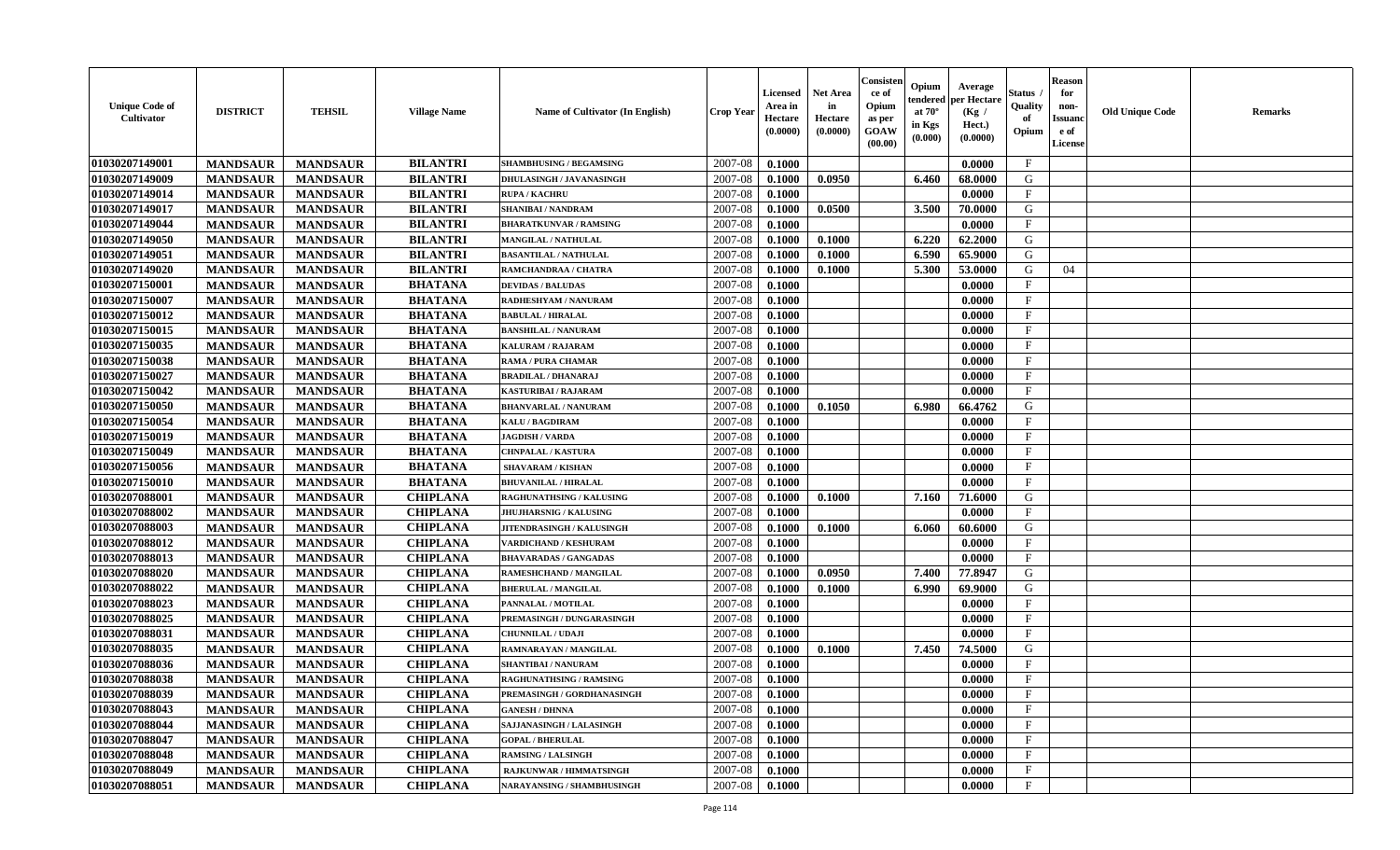| <b>Unique Code of</b><br>Cultivator | <b>DISTRICT</b> | <b>TEHSIL</b>   | <b>Village Name</b> | <b>Name of Cultivator (In English)</b> | <b>Crop Year</b> | <b>Licensed</b><br>Area in<br>Hectare<br>(0.0000) | <b>Net Area</b><br>in<br>Hectare<br>(0.0000) | Consister<br>ce of<br>Opium<br>as per<br>GOAW<br>(00.00) | Opium<br>endered<br>at $70^{\circ}$<br>in Kgs<br>(0.000) | Average<br>per Hectare<br>(Kg /<br>Hect.)<br>(0.0000) | <b>Status</b><br>Quality<br>of<br>Opium | <b>Reason</b><br>for<br>non-<br><b>Issuanc</b><br>e of<br>License | <b>Old Unique Code</b> | <b>Remarks</b> |
|-------------------------------------|-----------------|-----------------|---------------------|----------------------------------------|------------------|---------------------------------------------------|----------------------------------------------|----------------------------------------------------------|----------------------------------------------------------|-------------------------------------------------------|-----------------------------------------|-------------------------------------------------------------------|------------------------|----------------|
| 01030207088053                      | <b>MANDSAUR</b> | <b>MANDSAUR</b> | <b>CHIPLANA</b>     | RADHESHYAM / BHANVARLAL                | 2007-08          | 0.1000                                            |                                              |                                                          |                                                          | 0.0000                                                | $\mathbf{F}$                            |                                                                   |                        |                |
| 01030207088057                      | <b>MANDSAUR</b> | <b>MANDSAUR</b> | <b>CHIPLANA</b>     | LAKSHMANSINGH / BHUVANSINGH            | 2007-08          | 0.1000                                            |                                              |                                                          |                                                          | 0.0000                                                | $\mathbf F$                             |                                                                   |                        |                |
| 01030207088059                      | <b>MANDSAUR</b> | <b>MANDSAUR</b> | <b>CHIPLANA</b>     | <b>DILIPSING / SOHANSING</b>           | 2007-08          | 0.1000                                            |                                              |                                                          |                                                          | 0.0000                                                | $\mathbf{F}$                            |                                                                   |                        |                |
| 01030207088063                      | <b>MANDSAUR</b> | <b>MANDSAUR</b> | <b>CHIPLANA</b>     | <b>GOPALSINGH / JASTWANTSINGH</b>      | 2007-08          | 0.1000                                            |                                              |                                                          |                                                          | 0.0000                                                | $\mathbf{F}$                            |                                                                   |                        |                |
| 01030207088065                      | <b>MANDSAUR</b> | <b>MANDSAUR</b> | <b>CHIPLANA</b>     | MANOHARASINGH / KALUSINGH              | 2007-08          | 0.1000                                            |                                              |                                                          |                                                          | 0.0000                                                | $_{\rm F}$                              |                                                                   |                        |                |
| 01030207088067                      | <b>MANDSAUR</b> | <b>MANDSAUR</b> | <b>CHIPLANA</b>     | SHYAMLAL / LAKSHMINARAYAN              | 2007-08          | 0.1000                                            |                                              |                                                          |                                                          | 0.0000                                                | $\mathbf{F}$                            |                                                                   |                        |                |
| 01030207088070                      | <b>MANDSAUR</b> | <b>MANDSAUR</b> | <b>CHIPLANA</b>     | RATANASINGH / MADHOSINGH               | 2007-08          | 0.1000                                            |                                              |                                                          |                                                          | 0.0000                                                | $\mathbf{F}$                            |                                                                   |                        |                |
| 01030207088072                      | <b>MANDSAUR</b> | <b>MANDSAUR</b> | <b>CHIPLANA</b>     | JIVANASINGH / MADHOSINGH               | 2007-08          | 0.1000                                            | 0.1000                                       |                                                          | 6.350                                                    | 63.5000                                               | G                                       |                                                                   |                        |                |
| 01030207088073                      | <b>MANDSAUR</b> | <b>MANDSAUR</b> | <b>CHIPLANA</b>     | RAMESHCHAND / MANGILAL                 | 2007-08          | 0.1000                                            |                                              |                                                          |                                                          | 0.0000                                                | F                                       |                                                                   |                        |                |
| 01030207088075                      | <b>MANDSAUR</b> | <b>MANDSAUR</b> | <b>CHIPLANA</b>     | SHAMBHUSINGH / LALSINGH                | 2007-08          | 0.1000                                            |                                              |                                                          |                                                          | 0.0000                                                | $\mathbf{F}$                            |                                                                   |                        |                |
| 01030207088080                      | <b>MANDSAUR</b> | <b>MANDSAUR</b> | <b>CHIPLANA</b>     | MOHANSINGH / LALSINGH                  | 2007-08          | 0.1000                                            |                                              |                                                          |                                                          | 0.0000                                                | $\mathbf{F}$                            |                                                                   |                        |                |
| 01030207088082                      | <b>MANDSAUR</b> | <b>MANDSAUR</b> | <b>CHIPLANA</b>     | <b>KRISHNADAS / MOHANDAS</b>           | 2007-08          | 0.1000                                            |                                              |                                                          |                                                          | 0.0000                                                | $\mathbf{F}$                            |                                                                   |                        |                |
| 01030207088083                      | <b>MANDSAUR</b> | <b>MANDSAUR</b> | <b>CHIPLANA</b>     | <b>BANUSINGH / SOHANASINGH</b>         | 2007-08          | 0.1000                                            |                                              |                                                          |                                                          | 0.0000                                                | $\mathbf F$                             |                                                                   |                        |                |
| 01030207088084                      | <b>MANDSAUR</b> | <b>MANDSAUR</b> | <b>CHIPLANA</b>     | <b>NAHARASINGH / GOKULASINGH</b>       | 2007-08          | 0.1000                                            |                                              |                                                          |                                                          | 0.0000                                                | $\mathbf F$                             |                                                                   |                        |                |
| 01030207088089                      | <b>MANDSAUR</b> | <b>MANDSAUR</b> | <b>CHIPLANA</b>     | <b>GANGADAS / BAGDIRAM</b>             | 2007-08          | 0.1000                                            |                                              |                                                          |                                                          | 0.0000                                                | $\mathbf{F}$                            |                                                                   |                        |                |
| 01030207088090                      | <b>MANDSAUR</b> | <b>MANDSAUR</b> | <b>CHIPLANA</b>     | <b>RAMLAL / KANVARLAL</b>              | 2007-08          | 0.1000                                            |                                              |                                                          |                                                          | 0.0000                                                | $\mathbf{F}$                            |                                                                   |                        |                |
| 01030207088091                      | <b>MANDSAUR</b> | <b>MANDSAUR</b> | <b>CHIPLANA</b>     | RAMDAYAL / KANCHANBAI                  | 2007-08          | 0.1000                                            |                                              |                                                          |                                                          | 0.0000                                                | $\mathbf{F}$                            |                                                                   |                        |                |
| 01030207088092                      | <b>MANDSAUR</b> | <b>MANDSAUR</b> | <b>CHIPLANA</b>     | <b>OMPRAKASH / BASNTILAL</b>           | 2007-08          | 0.1000                                            |                                              |                                                          |                                                          | 0.0000                                                | $\mathbf{F}$                            |                                                                   |                        |                |
| 01030207088093                      | <b>MANDSAUR</b> | <b>MANDSAUR</b> | <b>CHIPLANA</b>     | <b>SURAJABAI / BHULIBAI</b>            | 2007-08          | 0.1000                                            |                                              |                                                          |                                                          | 0.0000                                                | $\mathbf{F}$                            |                                                                   |                        |                |
| 01030207088097                      | <b>MANDSAUR</b> | <b>MANDSAUR</b> | <b>CHIPLANA</b>     | <b>BHEULAL / SAWA</b>                  | 2007-08          | 0.1000                                            |                                              |                                                          |                                                          | 0.0000                                                | $\mathbf{F}$                            |                                                                   |                        |                |
| 01030207088100                      | <b>MANDSAUR</b> | <b>MANDSAUR</b> | <b>CHIPLANA</b>     | <b>BASANTIBAI / KESHURAM</b>           | 2007-08          | 0.1000                                            |                                              |                                                          |                                                          | 0.0000                                                | $_{\rm F}$                              |                                                                   |                        |                |
| 01030207088104                      | <b>MANDSAUR</b> | <b>MANDSAUR</b> | <b>CHIPLANA</b>     | <b>DASHRATH / BAPULAL</b>              | 2007-08          | 0.1000                                            |                                              |                                                          |                                                          | 0.0000                                                | $\mathbf{F}$                            |                                                                   |                        |                |
| 01030207088107                      | <b>MANDSAUR</b> | <b>MANDSAUR</b> | <b>CHIPLANA</b>     | MADHOSINGH / VAKTAVARSINGH             | 2007-08          | 0.1000                                            |                                              |                                                          |                                                          | 0.0000                                                | $_{\rm F}$                              |                                                                   |                        |                |
| 01030207088112                      | <b>MANDSAUR</b> | <b>MANDSAUR</b> | <b>CHIPLANA</b>     | <b>ISHWARSINGH / FATTESINGH</b>        | 2007-08          | 0.1000                                            |                                              |                                                          |                                                          | 0.0000                                                | $\mathbf{F}$                            |                                                                   |                        |                |
| 01030207088114                      | <b>MANDSAUR</b> | <b>MANDSAUR</b> | <b>CHIPLANA</b>     | KACHRIBAI / KANVARLAL                  | 2007-08          | 0.1000                                            |                                              |                                                          |                                                          | 0.0000                                                | $\mathbf F$                             |                                                                   |                        |                |
| 01030207088115                      | <b>MANDSAUR</b> | <b>MANDSAUR</b> | <b>CHIPLANA</b>     | <b>SHANKARLAL / BHERULAL</b>           | 2007-08          | 0.1000                                            |                                              |                                                          |                                                          | 0.0000                                                | $\mathbf{F}$                            |                                                                   |                        |                |
| 01030207088122                      | <b>MANDSAUR</b> | <b>MANDSAUR</b> | <b>CHIPLANA</b>     | PRABHULAL / SAVARAM                    | 2007-08          | 0.1000                                            |                                              |                                                          |                                                          | 0.0000                                                | $\mathbf{F}$                            |                                                                   |                        |                |
| 01030207088126                      | <b>MANDSAUR</b> | <b>MANDSAUR</b> | <b>CHIPLANA</b>     | <b>JAGDISH / LAKHSMINARAYAN</b>        | 2007-08          | 0.1000                                            |                                              |                                                          |                                                          | 0.0000                                                | $\mathbf{F}$                            |                                                                   |                        |                |
| 01030207088127                      | <b>MANDSAUR</b> | <b>MANDSAUR</b> | <b>CHIPLANA</b>     | KAMLABAI / GOPAL                       | 2007-08          | 0.1000                                            |                                              |                                                          |                                                          | 0.0000                                                | $\mathbf{F}$                            |                                                                   |                        |                |
| 01030207088128                      | <b>MANDSAUR</b> | <b>MANDSAUR</b> | <b>CHIPLANA</b>     | <b>MOHANLAL / BHERA</b>                | 2007-08          | 0.1000                                            |                                              |                                                          |                                                          | 0.0000                                                | $_{\rm F}$                              |                                                                   |                        |                |
| 01030207088129                      | <b>MANDSAUR</b> | <b>MANDSAUR</b> | <b>CHIPLANA</b>     | <b>RAMESH / MANNALAL</b>               | 2007-08          | 0.1000                                            |                                              |                                                          |                                                          | 0.0000                                                | $\mathbf F$                             |                                                                   |                        |                |
| 01030207088132                      | <b>MANDSAUR</b> | <b>MANDSAUR</b> | <b>CHIPLANA</b>     | <b>KAMALABAI/NANDA</b>                 | 2007-08          | 0.1000                                            |                                              |                                                          |                                                          | 0.0000                                                | $\mathbf{F}$                            |                                                                   |                        |                |
| 01030207088134                      | <b>MANDSAUR</b> | <b>MANDSAUR</b> | <b>CHIPLANA</b>     | <b>NAGUSINGH / NATHUSINGH</b>          | 2007-08          | 0.1000                                            |                                              |                                                          |                                                          | 0.0000                                                | $\mathbf{F}$                            |                                                                   |                        |                |
| 01030207088139                      | <b>MANDSAUR</b> | <b>MANDSAUR</b> | <b>CHIPLANA</b>     | <b>JASWANTSINGH / AMARSINGH</b>        | 2007-08          | 0.1000                                            |                                              |                                                          |                                                          | 0.0000                                                | F                                       |                                                                   |                        |                |
| 01030207088142                      | <b>MANDSAUR</b> | <b>MANDSAUR</b> | <b>CHIPLANA</b>     | <b>DHAPUBAI/MOHANDAS</b>               | 2007-08          | 0.1000                                            |                                              |                                                          |                                                          | 0.0000                                                | $\mathbf{F}$                            |                                                                   |                        |                |
| 01030207088143                      | <b>MANDSAUR</b> | MANDSAUR        | <b>CHIPLANA</b>     | <b>DHURA / NATHU</b>                   |                  | 2007-08   0.1000                                  |                                              |                                                          |                                                          | 0.0000                                                | F                                       |                                                                   |                        |                |
| 01030207088144                      | <b>MANDSAUR</b> | <b>MANDSAUR</b> | <b>CHIPLANA</b>     | <b>BHANVARKUNWAR / GORDHANSINGH</b>    | 2007-08          | 0.1000                                            |                                              |                                                          |                                                          | 0.0000                                                | $\mathbf{F}$                            |                                                                   |                        |                |
| 01030207088146                      | <b>MANDSAUR</b> | <b>MANDSAUR</b> | <b>CHIPLANA</b>     | <b>MANGILAL / NATHU</b>                | 2007-08          | 0.1000                                            |                                              |                                                          |                                                          | 0.0000                                                | $\mathbf F$                             |                                                                   |                        |                |
| 01030207088029                      | <b>MANDSAUR</b> | <b>MANDSAUR</b> | <b>CHIPLANA</b>     | RADHESHYAM / NATHULAL                  | 2007-08          | 0.1000                                            |                                              |                                                          |                                                          | 0.0000                                                | $\mathbf{F}$                            |                                                                   |                        |                |
| 01030207088040                      | <b>MANDSAUR</b> | <b>MANDSAUR</b> | <b>CHIPLANA</b>     | <b>BHAGAVAN / GORDHAN</b>              | 2007-08          | 0.1000                                            |                                              |                                                          |                                                          | 0.0000                                                | $\mathbf{F}$                            |                                                                   |                        |                |
| 01030207088056                      | <b>MANDSAUR</b> | <b>MANDSAUR</b> | <b>CHIPLANA</b>     | AMARASINGH / DALAPATASINGH             | 2007-08          | 0.1000                                            |                                              |                                                          |                                                          | 0.0000                                                | $\mathbf{F}$                            |                                                                   |                        |                |
| 01030207088088                      | <b>MANDSAUR</b> | <b>MANDSAUR</b> | <b>CHIPLANA</b>     | RAJMAL / KANHAIYALAL                   | 2007-08          | 0.1000                                            |                                              |                                                          |                                                          | 0.0000                                                | $\mathbf{F}$                            |                                                                   |                        |                |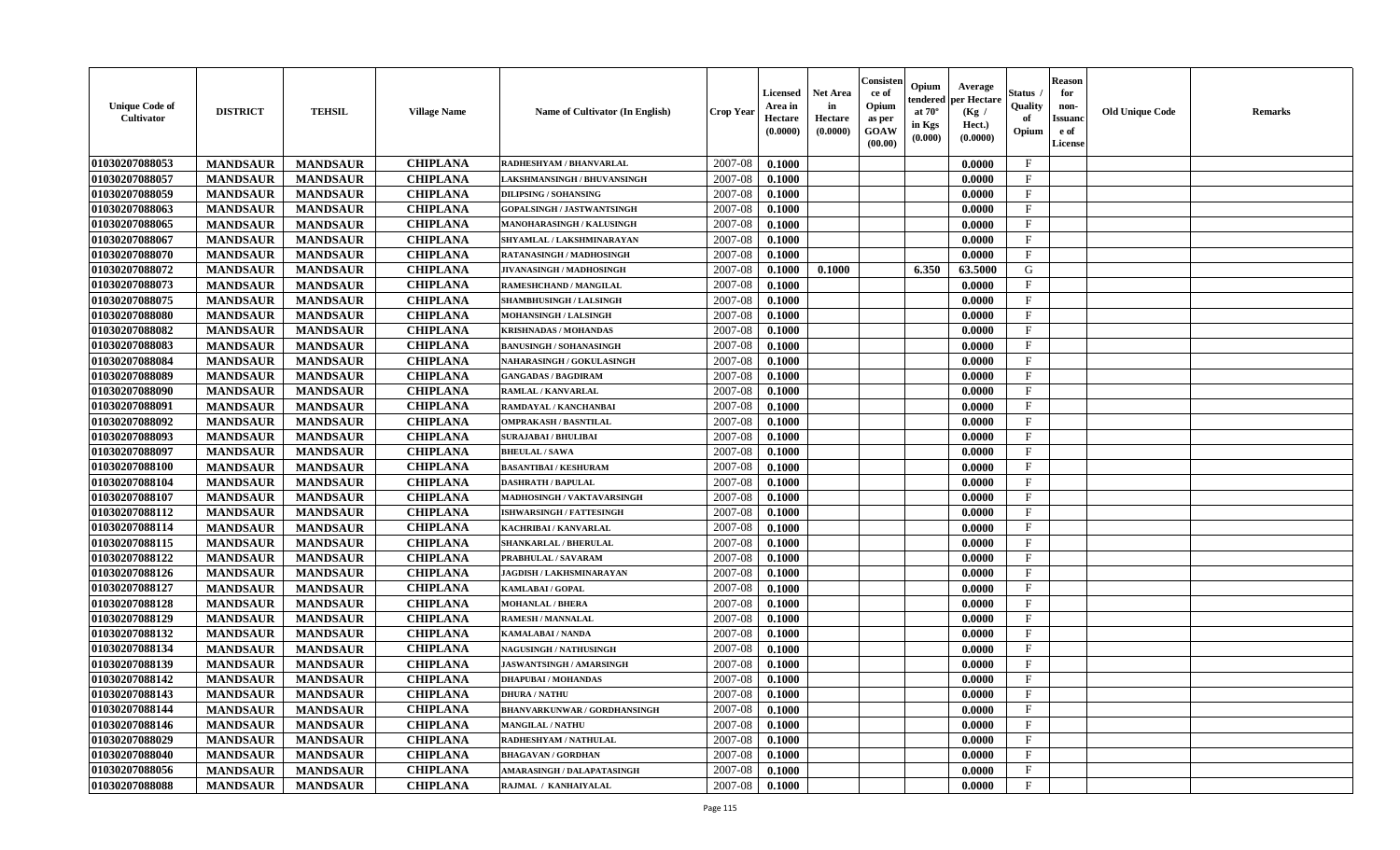| <b>Unique Code of</b><br><b>Cultivator</b> | <b>DISTRICT</b> | <b>TEHSIL</b>   | <b>Village Name</b> | <b>Name of Cultivator (In English)</b> | <b>Crop Year</b> | <b>Licensed</b><br>Area in<br>Hectare<br>(0.0000) | <b>Net Area</b><br>in<br>Hectare<br>(0.0000) | Consisteı<br>ce of<br>Opium<br>as per<br><b>GOAW</b><br>(00.00) | Opium<br>endered<br>at $70^\circ$<br>in Kgs<br>(0.000) | Average<br>per Hectare<br>(Kg /<br>Hect.)<br>(0.0000) | Status<br>Quality<br>of<br>Opium | <b>Reason</b><br>for<br>non-<br>Issuan<br>e of<br>License | <b>Old Unique Code</b> | <b>Remarks</b> |
|--------------------------------------------|-----------------|-----------------|---------------------|----------------------------------------|------------------|---------------------------------------------------|----------------------------------------------|-----------------------------------------------------------------|--------------------------------------------------------|-------------------------------------------------------|----------------------------------|-----------------------------------------------------------|------------------------|----------------|
| 01030207088095                             | <b>MANDSAUR</b> | <b>MANDSAUR</b> | <b>CHIPLANA</b>     | <b>BHAGUBAI/RAMLAL</b>                 | 2007-08          | 0.1000                                            |                                              |                                                                 |                                                        | 0.0000                                                | $\mathbf{F}$                     |                                                           |                        |                |
| 01030207088098                             | <b>MANDSAUR</b> | <b>MANDSAUR</b> | <b>CHIPLANA</b>     | RATANKUNVAR / ARJUNSINGH               | 2007-08          | 0.1000                                            |                                              |                                                                 |                                                        | 0.0000                                                | $_{\rm F}$                       |                                                           |                        |                |
| 01030207088111                             | <b>MANDSAUR</b> | <b>MANDSAUR</b> | <b>CHIPLANA</b>     | <b>LALASINGH / GOPALASINGH</b>         | 2007-08          | 0.1000                                            |                                              |                                                                 |                                                        | 0.0000                                                | $\mathbf{F}$                     |                                                           |                        |                |
| 01030207088119                             | <b>MANDSAUR</b> | <b>MANDSAUR</b> | <b>CHIPLANA</b>     | KAMLABAI / CHUNNILAL                   | 2007-08          | 0.1000                                            |                                              |                                                                 |                                                        | 0.0000                                                | $\mathbf{F}$                     |                                                           |                        |                |
| 01030207088085                             | <b>MANDSAUR</b> | <b>MANDSAUR</b> | <b>CHIPLANA</b>     | SANADKUMAR / GOPAL                     | 2007-08          | 0.1000                                            |                                              |                                                                 |                                                        | 0.0000                                                | $_{\rm F}$                       |                                                           |                        |                |
| 01030207088140                             | <b>MANDSAUR</b> | <b>MANDSAUR</b> | <b>CHIPLANA</b>     | RUPIBAI / GORDHANALAL                  | 2007-08          | 0.1000                                            |                                              |                                                                 |                                                        | 0.0000                                                | $\mathbf{F}$                     |                                                           |                        |                |
| 01030207088141                             | <b>MANDSAUR</b> | <b>MANDSAUR</b> | <b>CHIPLANA</b>     | <b>MODA / NANDA</b>                    | 2007-08          | 0.1000                                            |                                              |                                                                 |                                                        | 0.0000                                                | $\mathbf{F}$                     |                                                           |                        |                |
| 01030207088071                             | <b>MANDSAUR</b> | <b>MANDSAUR</b> | <b>CHIPLANA</b>     | RANAJITASINGH / MODASINGH              | 2007-08          | 0.1000                                            | 0.1000                                       |                                                                 | 6.430                                                  | 64.3000                                               | G                                |                                                           |                        |                |
| 01030207088124                             | <b>MANDSAUR</b> | <b>MANDSAUR</b> | <b>CHIPLANA</b>     | NANDAKUNVAR / SHAMBHUSINGH             | 2007-08          | 0.1000                                            |                                              |                                                                 |                                                        | 0.0000                                                | $_{\rm F}$                       |                                                           |                        |                |
| 01030207088007                             | <b>MANDSAUR</b> | <b>MANDSAUR</b> | <b>CHIPLANA</b>     | <b>NARAYANSING / KALUSING</b>          | 2007-08          | 0.1000                                            |                                              |                                                                 |                                                        | 0.0000                                                | $_{\rm F}$                       |                                                           |                        |                |
| 01030207088008                             | <b>MANDSAUR</b> | <b>MANDSAUR</b> | <b>CHIPLANA</b>     | JORAWARSING / KALUSING                 | 2007-08          | 0.1000                                            |                                              |                                                                 |                                                        | 0.0000                                                | $\mathbf{F}$                     |                                                           |                        |                |
| 01030207088076                             | <b>MANDSAUR</b> | <b>MANDSAUR</b> | <b>CHIPLANA</b>     | <b>CHATARSINGH / KALUSINGH</b>         | 2007-08          | 0.1000                                            |                                              |                                                                 |                                                        | 0.0000                                                | $_{\rm F}$                       |                                                           |                        |                |
| 01030207088032                             | <b>MANDSAUR</b> | <b>MANDSAUR</b> | <b>CHIPLANA</b>     | <b>BALARAM / DHANNA</b>                | 2007-08          | 0.1000                                            |                                              |                                                                 |                                                        | 0.0000                                                | $\mathbf{F}$                     |                                                           |                        |                |
| 01030207088102                             | <b>MANDSAUR</b> | <b>MANDSAUR</b> | <b>CHIPLANA</b>     | RAMKUNVARBAI / AMBASHANKAR             | 2007-08          | 0.1000                                            |                                              |                                                                 |                                                        | 0.0000                                                | $\mathbf{F}$                     |                                                           |                        |                |
| 01030207151016                             | <b>MANDSAUR</b> | <b>MANDSAUR</b> | <b>CHIRMOLIYA</b>   | RAMKANYABAI / KANIRAM                  | 2007-08          | 0.1000                                            |                                              |                                                                 |                                                        | 0.0000                                                | $\mathbf{F}$                     |                                                           |                        |                |
| 01030207151003                             | <b>MANDSAUR</b> | <b>MANDSAUR</b> | <b>CHIRMOLIYA</b>   | <b>JHUJHAR / MANGALU</b>               | 2007-08          | 0.1000                                            | 0.1000                                       |                                                                 | 6.680                                                  | 66.8000                                               | G                                |                                                           |                        |                |
| 01030207151005                             | <b>MANDSAUR</b> | <b>MANDSAUR</b> | <b>CHIRMOLIYA</b>   | <b>GOPAL / BHANVARLAL</b>              | 2007-08          | 0.1000                                            |                                              |                                                                 |                                                        | 0.0000                                                | $\mathbf{F}$                     |                                                           |                        |                |
| 01030207151006                             | <b>MANDSAUR</b> | <b>MANDSAUR</b> | <b>CHIRMOLIYA</b>   | <b>MOHANLAL / BHERULAL</b>             | 2007-08          | 0.1000                                            |                                              |                                                                 |                                                        | 0.0000                                                | $\mathbf F$                      |                                                           |                        |                |
| 01030207151007                             | <b>MANDSAUR</b> | <b>MANDSAUR</b> | <b>CHIRMOLIYA</b>   | <b>KANIRAM / BHERULAL</b>              | 2007-08          | 0.1000                                            |                                              |                                                                 |                                                        | 0.0000                                                | $_{\rm F}$                       |                                                           |                        |                |
| 01030207151010                             | <b>MANDSAUR</b> | <b>MANDSAUR</b> | <b>CHIRMOLIYA</b>   | PANNALAL / AMRATRAM                    | 2007-08          | 0.1000                                            |                                              |                                                                 |                                                        | 0.0000                                                | $_{\rm F}$                       |                                                           |                        |                |
| 01030207151015                             | <b>MANDSAUR</b> | <b>MANDSAUR</b> | <b>CHIRMOLIYA</b>   | <b>RAM KUNVAR / NARAYAN</b>            | 2007-08          | 0.1000                                            | 0.1000                                       |                                                                 | 6.890                                                  | 68.9000                                               | G                                |                                                           |                        |                |
| 01030207151017                             | <b>MANDSAUR</b> | <b>MANDSAUR</b> | <b>CHIRMOLIYA</b>   | <b>BAGDIRAM / BHUVANIRAM</b>           | 2007-08          | 0.1000                                            |                                              |                                                                 |                                                        | 0.0000                                                | $\mathbf{F}$                     |                                                           |                        |                |
| 01030207151019                             | <b>MANDSAUR</b> | <b>MANDSAUR</b> | <b>CHIRMOLIYA</b>   | <b>MEGHA / MANGILAL</b>                | 2007-08          | 0.1000                                            |                                              |                                                                 |                                                        | 0.0000                                                | $\mathbf{F}$                     |                                                           |                        |                |
| 01030207151021                             | <b>MANDSAUR</b> | <b>MANDSAUR</b> | <b>CHIRMOLIYA</b>   | <b>GATTUBAI/GOPAL</b>                  | 2007-08          | 0.1000                                            |                                              |                                                                 |                                                        | 0.0000                                                | $\mathbf{F}$                     |                                                           |                        |                |
| 01030207151029                             | <b>MANDSAUR</b> | <b>MANDSAUR</b> | <b>CHIRMOLIYA</b>   | <b>BASANTILAL / PRABHULAL</b>          | 2007-08          | 0.1000                                            |                                              |                                                                 |                                                        | 0.0000                                                | $\mathbf{F}$                     |                                                           |                        |                |
| 01030207151041                             | <b>MANDSAUR</b> | <b>MANDSAUR</b> | <b>CHIRMOLIYA</b>   | <b>BASANTILAL / JETRAM</b>             | 2007-08          | 0.1000                                            |                                              |                                                                 |                                                        | 0.0000                                                | $\mathbf{F}$                     |                                                           |                        |                |
| 01030207151043                             | <b>MANDSAUR</b> | <b>MANDSAUR</b> | <b>CHIRMOLIYA</b>   | <b>BHAGIRATH / HIRALAL</b>             | 2007-08          | 0.1000                                            |                                              |                                                                 |                                                        | 0.0000                                                | $_{\rm F}$                       |                                                           |                        |                |
| 01030207151044                             | <b>MANDSAUR</b> | <b>MANDSAUR</b> | <b>CHIRMOLIYA</b>   | <b>RAMSINGH / KARUSINGH</b>            | 2007-08          | 0.1000                                            |                                              |                                                                 |                                                        | 0.0000                                                | $\mathbf{F}$                     |                                                           |                        |                |
| 01030207151045                             | <b>MANDSAUR</b> | <b>MANDSAUR</b> | <b>CHIRMOLIYA</b>   | KARULAL / RAMLAL                       | 2007-08          | 0.1000                                            |                                              |                                                                 |                                                        | 0.0000                                                | $\mathbf{F}$                     |                                                           |                        |                |
| 01030207151049                             | <b>MANDSAUR</b> | <b>MANDSAUR</b> | <b>CHIRMOLIYA</b>   | <b>RAMSINGH / BHUVANIRAM</b>           | 2007-08          | 0.1000                                            |                                              |                                                                 |                                                        | 0.0000                                                | $_{\rm F}$                       |                                                           |                        |                |
| 01030207151050                             | <b>MANDSAUR</b> | <b>MANDSAUR</b> | <b>CHIRMOLIYA</b>   | <b>SHYAMUBAI / RAMSINGH</b>            | 2007-08          | 0.1000                                            |                                              |                                                                 |                                                        | 0.0000                                                | $_{\rm F}$                       |                                                           |                        |                |
| 01030207151058                             | <b>MANDSAUR</b> | <b>MANDSAUR</b> | <b>CHIRMOLIYA</b>   | <b>KESLASH / BHERULAL</b>              | 2007-08          | 0.1000                                            |                                              |                                                                 |                                                        | 0.0000                                                | $\mathbf{F}$                     |                                                           |                        |                |
| 01030207151060                             | <b>MANDSAUR</b> | <b>MANDSAUR</b> | <b>CHIRMOLIYA</b>   | KASTURIBAI / BHUWANIRAM                | 2007-08          | 0.1000                                            | 0.0900                                       |                                                                 | 6.000                                                  | 66.6667                                               | G                                |                                                           |                        |                |
| 01030207151062                             | <b>MANDSAUR</b> | <b>MANDSAUR</b> | <b>CHIRMOLIYA</b>   | RATANLAL / NANDA                       | 2007-08          | 0.1000                                            |                                              |                                                                 |                                                        | 0.0000                                                | F                                |                                                           |                        |                |
| 01030207151064                             | <b>MANDSAUR</b> | <b>MANDSAUR</b> | <b>CHIRMOLIYA</b>   | <b>SUNDARBAI / NANDA</b>               | 2007-08          | 0.1000                                            |                                              |                                                                 |                                                        | 0.0000                                                | $\mathbf{F}$                     |                                                           |                        |                |
| 01030207151066                             | <b>MANDSAUR</b> | <b>MANDSAUR</b> | <b>CHIRMOLIYA</b>   | <b>DEVRAM / BAGDIRAM</b>               | 2007-08          | 0.1000                                            | 0.1000                                       |                                                                 | 6.560                                                  | 65.6000                                               | G                                |                                                           |                        |                |
| 01030207151069                             | <b>MANDSAUR</b> | <b>MANDSAUR</b> | <b>CHIRMOLIYA</b>   | <b>GANESHRAM / KACHRU</b>              | 2007-08          | 0.1000                                            |                                              |                                                                 |                                                        | 0.0000                                                | $\mathbf{F}$                     |                                                           |                        |                |
| 01030207151071                             | <b>MANDSAUR</b> | <b>MANDSAUR</b> | <b>CHIRMOLIYA</b>   | <b>GATTUBAI/KISHANLAL</b>              | 2007-08          | 0.1000                                            |                                              |                                                                 |                                                        | 0.0000                                                | $\mathbf{F}$                     |                                                           |                        |                |
| 01030207151072                             | <b>MANDSAUR</b> | <b>MANDSAUR</b> | <b>CHIRMOLIYA</b>   | RATANABAI / RAJARAM                    | 2007-08          | 0.1000                                            |                                              |                                                                 |                                                        | 0.0000                                                | $\mathbf{F}$                     |                                                           |                        |                |
| 01030207151077                             | <b>MANDSAUR</b> | <b>MANDSAUR</b> | <b>CHIRMOLIYA</b>   | RAMCHANDRA / RATANLAL                  | 2007-08          | 0.1000                                            |                                              |                                                                 |                                                        | 0.0000                                                | $\mathbf{F}$                     |                                                           |                        |                |
| 01030207151078                             | <b>MANDSAUR</b> | <b>MANDSAUR</b> | <b>CHIRMOLIYA</b>   | PRABHULAL / MOTILAL                    | 2007-08          | 0.1000                                            |                                              |                                                                 |                                                        | 0.0000                                                | $\mathbf{F}$                     |                                                           |                        |                |
| 01030207151083                             | <b>MANDSAUR</b> | <b>MANDSAUR</b> | <b>CHIRMOLIYA</b>   | PRABHULAL / HEMRAJ                     | 2007-08          | 0.1000                                            |                                              |                                                                 |                                                        | 0.0000                                                | $\mathbf{F}$                     |                                                           |                        |                |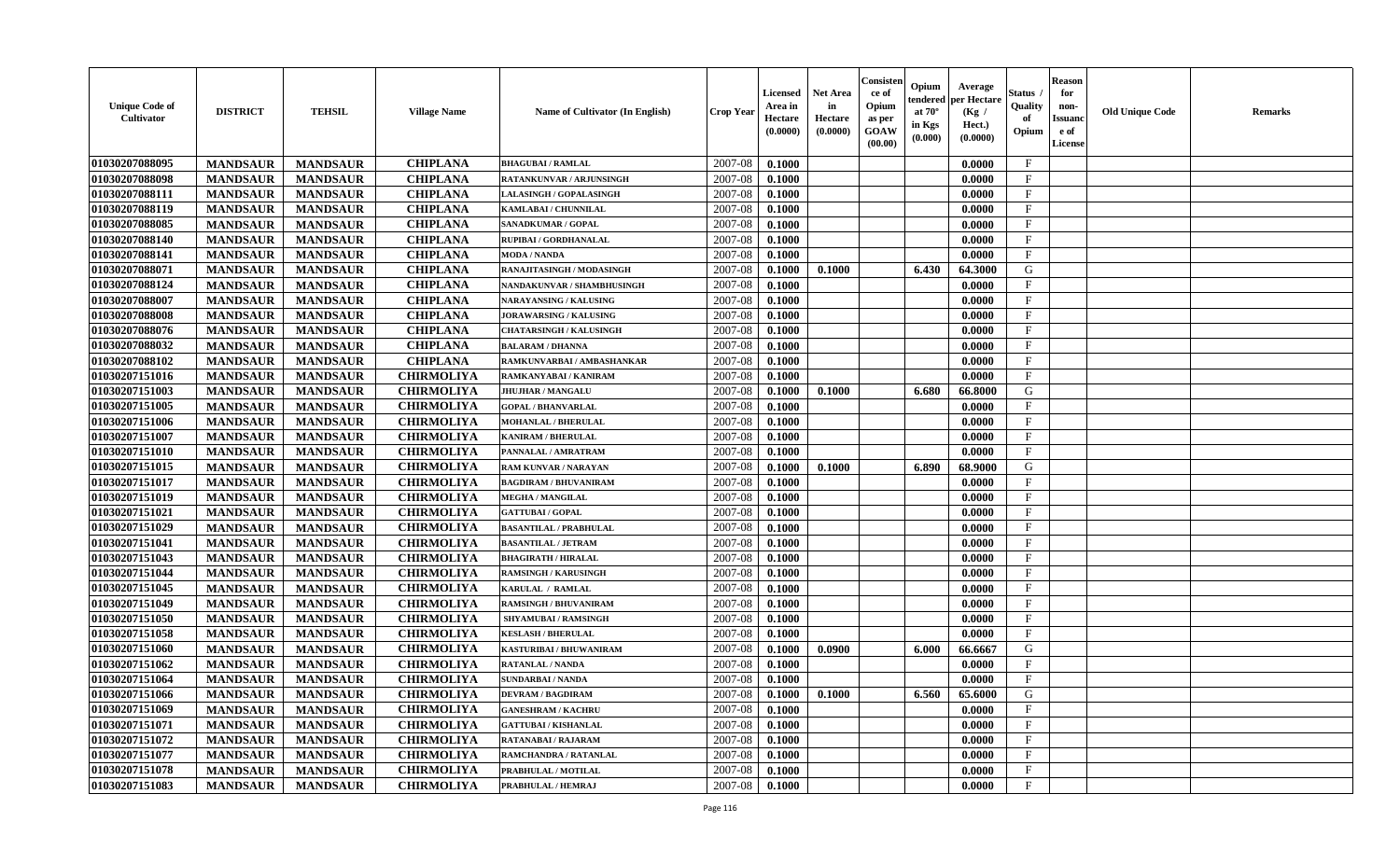| <b>Unique Code of</b><br><b>Cultivator</b> | <b>DISTRICT</b> | <b>TEHSIL</b>   | <b>Village Name</b>  | <b>Name of Cultivator (In English)</b> | <b>Crop Year</b> | <b>Licensed</b><br>Area in<br>Hectare<br>(0.0000) | <b>Net Area</b><br>in<br>Hectare<br>(0.0000) | Consisteı<br>ce of<br>Opium<br>as per<br><b>GOAW</b><br>(00.00) | Opium<br>endered<br>at $70^\circ$<br>in Kgs<br>(0.000) | Average<br>per Hectare<br>(Kg /<br>Hect.)<br>(0.0000) | Status<br>Quality<br>of<br>Opium | Reason<br>for<br>non-<br>Issuan<br>e of<br>License | <b>Old Unique Code</b> | <b>Remarks</b>     |
|--------------------------------------------|-----------------|-----------------|----------------------|----------------------------------------|------------------|---------------------------------------------------|----------------------------------------------|-----------------------------------------------------------------|--------------------------------------------------------|-------------------------------------------------------|----------------------------------|----------------------------------------------------|------------------------|--------------------|
| 01030207151088                             | <b>MANDSAUR</b> | <b>MANDSAUR</b> | <b>CHIRMOLIYA</b>    | KALURAM / JETARAM                      | 2007-08          | 0.1000                                            |                                              |                                                                 |                                                        | 0.0000                                                | $\mathbf{F}$                     |                                                    |                        |                    |
| 01030207151038                             | <b>MANDSAUR</b> | <b>MANDSAUR</b> | <b>CHIRMOLIYA</b>    | <b>MANSINGH / BHERULAL</b>             | 2007-08          | 0.1000                                            |                                              |                                                                 |                                                        | 0.0000                                                | $_{\rm F}$                       |                                                    |                        |                    |
| 01030207151047                             | <b>MANDSAUR</b> | <b>MANDSAUR</b> | <b>CHIRMOLIYA</b>    | <b>BASANTILAL / RAMLAL</b>             | 2007-08          | 0.1000                                            |                                              |                                                                 |                                                        | 0.0000                                                | $\mathbf{F}$                     |                                                    |                        |                    |
| 01030207151063                             | <b>MANDSAUR</b> | <b>MANDSAUR</b> | <b>CHIRMOLIYA</b>    | <b>BHERULAL / BHULIBAI</b>             | 2007-08          | 0.1000                                            |                                              |                                                                 |                                                        | 0.0000                                                | $\mathbf{F}$                     |                                                    |                        |                    |
| 01030207151012                             | <b>MANDSAUR</b> | <b>MANDSAUR</b> | <b>CHIRMOLIYA</b>    | <b>SHAVRAM / RAJAJRAM</b>              | 2007-08          | 0.1000                                            |                                              |                                                                 |                                                        | 0.0000                                                | $_{\rm F}$                       |                                                    |                        |                    |
| 01030207151013                             | <b>MANDSAUR</b> | <b>MANDSAUR</b> | <b>CHIRMOLIYA</b>    | <b>DHULICHAND / HEMRAJ</b>             | 2007-08          | 0.1000                                            |                                              |                                                                 |                                                        | 0.0000                                                | $\mathbf{F}$                     |                                                    |                        |                    |
| 01030207151023                             | <b>MANDSAUR</b> | <b>MANDSAUR</b> | <b>CHIRMOLIYA</b>    | <b>GORDHAN/MANGILAL</b>                | 2007-08          | 0.1000                                            |                                              |                                                                 |                                                        | 0.0000                                                | $\mathbf{F}$                     |                                                    |                        |                    |
| 01030207151024                             | <b>MANDSAUR</b> | <b>MANDSAUR</b> | <b>CHIRMOLIYA</b>    | <b>GUDDIBAI / MANGILAL</b>             | 2007-08          | 0.1000                                            |                                              |                                                                 |                                                        | 0.0000                                                | $\mathbf{F}$                     |                                                    |                        |                    |
| 01030207151025                             | <b>MANDSAUR</b> | <b>MANDSAUR</b> | <b>CHIRMOLIYA</b>    | <b>BAPULAL / CHUNNILAL</b>             | 2007-08          | 0.1000                                            |                                              |                                                                 |                                                        | 0.0000                                                | $_{\rm F}$                       |                                                    |                        |                    |
| 01030207151020                             | <b>MANDSAUR</b> | <b>MANDSAUR</b> | <b>CHIRMOLIYA</b>    | VISHRAMBAI / AMRATRAM                  | 2007-08          | 0.1000                                            | 0.1000                                       |                                                                 | 6.040                                                  | 60.4000                                               | G                                |                                                    |                        |                    |
| 01030207151026                             | <b>MANDSAUR</b> | <b>MANDSAUR</b> | <b>CHIRMOLIYA</b>    | <b>FAKIRCHAND / KISHAN</b>             | 2007-08          | 0.1000                                            | 0.1000                                       |                                                                 | 6.900                                                  | 69.0000                                               | G                                |                                                    |                        |                    |
| 01030207151027                             | <b>MANDSAUR</b> | <b>MANDSAUR</b> | <b>CHIRMOLIYA</b>    | <b>CHAMANALAL / ONKARLAL</b>           | 2007-08          | 0.1000                                            |                                              |                                                                 |                                                        | 0.0000                                                | $\mathbf{F}$                     |                                                    |                        |                    |
| 01030207151051                             | <b>MANDSAUR</b> | <b>MANDSAUR</b> | <b>CHIRMOLIYA</b>    | MISHRRABAI / MANGILAL                  | 2007-08          | 0.1000                                            |                                              |                                                                 |                                                        | 0.0000                                                | $\mathbf{F}$                     |                                                    |                        |                    |
| 01030207151048                             | <b>MANDSAUR</b> | <b>MANDSAUR</b> | <b>CHIRMOLIYA</b>    | <b>SUKHALAL / BHERULAL</b>             | 2007-08          | 0.1000                                            |                                              |                                                                 |                                                        | 0.0000                                                | $\mathbf{F}$                     |                                                    |                        |                    |
| 01030207151090                             | <b>MANDSAUR</b> | <b>MANDSAUR</b> | <b>CHIRMOLIYA</b>    | <b>BAGDIRAM / BHANVARALAL</b>          | 2007-08          | 0.1000                                            |                                              |                                                                 |                                                        | 0.0000                                                | $\mathbf{F}$                     |                                                    |                        |                    |
| 01030207152010                             | <b>MANDSAUR</b> | <b>MANDSAUR</b> | <b>DHATURIYA</b>     | <b>SUKHIBAI / RAMCHANDRA</b>           | 2007-08          | 0.1000                                            |                                              |                                                                 |                                                        | 0.0000                                                | F                                |                                                    |                        |                    |
| 01030207152001                             | <b>MANDSAUR</b> | <b>MANDSAUR</b> | <b>DHATURIYA</b>     | NATHIBAI / KACHARU                     | 2007-08          | 0.1000                                            |                                              |                                                                 |                                                        | 0.0000                                                | $\mathbf{F}$                     |                                                    |                        |                    |
| 01030207152003                             | <b>MANDSAUR</b> | <b>MANDSAUR</b> | <b>DHATURIYA</b>     | HARKUNVARBAI / RAMSINGH                | 2007-08          | 0.1000                                            |                                              |                                                                 |                                                        | 0.0000                                                | $\mathbf F$                      |                                                    |                        |                    |
| 01030207152006                             | <b>MANDSAUR</b> | <b>MANDSAUR</b> | <b>DHATURIYA</b>     | <b>HIRALAL / KACHRU</b>                | 2007-08          | 0.1000                                            |                                              |                                                                 |                                                        | 0.0000                                                | $_{\rm F}$                       |                                                    |                        |                    |
| 01030207152008                             | <b>MANDSAUR</b> | <b>MANDSAUR</b> | <b>DHATURIYA</b>     | <b>GIRDHARI / RAGHUNATH</b>            | 2007-08          | 0.1000                                            | 0.1050                                       |                                                                 | 6.580                                                  | 62.6667                                               | G                                |                                                    |                        |                    |
| 01030207152009                             | <b>MANDSAUR</b> | <b>MANDSAUR</b> | <b>DHATURIYA</b>     | <b>BHAGIRATH / KARULAL GURJAR</b>      | 2007-08          | 0.1000                                            |                                              |                                                                 |                                                        | 0.0000                                                | F                                |                                                    |                        |                    |
| 01030207152012                             | <b>MANDSAUR</b> | <b>MANDSAUR</b> | <b>DHATURIYA</b>     | <b>BHANVARGIR / TULASIGIR</b>          | 2007-08          | 0.1000                                            |                                              |                                                                 |                                                        | 0.0000                                                | $\mathbf{F}$                     |                                                    |                        |                    |
| 01030207152016                             | <b>MANDSAUR</b> | <b>MANDSAUR</b> | <b>DHATURIYA</b>     | <b>MANSINGH / UDA</b>                  | 2007-08          | 0.1000                                            |                                              |                                                                 |                                                        | 0.0000                                                | F.                               |                                                    |                        |                    |
| 01030207152017                             | <b>MANDSAUR</b> | <b>MANDSAUR</b> | <b>DHATURIYA</b>     | VAGATRAM / ONKAR                       | 2007-08          | 0.1000                                            | 0.1000                                       |                                                                 | 7.230                                                  | 72.3000                                               | G                                |                                                    |                        |                    |
| 01030207152019                             | <b>MANDSAUR</b> | <b>MANDSAUR</b> | <b>DHATURIYA</b>     | <b>NAGU / GULAB</b>                    | 2007-08          | 0.1000                                            | 0.1000                                       |                                                                 | 6.910                                                  | 69.1000                                               | G                                |                                                    |                        |                    |
| 01030207152023                             | <b>MANDSAUR</b> | <b>MANDSAUR</b> | <b>DHATURIYA</b>     | <b>BHERULAL / RAM</b>                  | 2007-08          | 0.1000                                            |                                              |                                                                 |                                                        | 0.0000                                                | $\mathbf{F}$                     | 01                                                 |                        | <b>NAME CHANGE</b> |
| 01030207152024                             | <b>MANDSAUR</b> | <b>MANDSAUR</b> | <b>DHATURIYA</b>     | <b>RAMESHVAR / KACHRU</b>              | 2007-08          | 0.1000                                            | 0.1000                                       |                                                                 | 6.430                                                  | 64.3000                                               | G                                |                                                    |                        |                    |
| 01030207152035                             | <b>MANDSAUR</b> | <b>MANDSAUR</b> | <b>DHATURIYA</b>     | RAMIBAI / DEVARAM                      | 2007-08          | 0.1000                                            | 0.0700                                       |                                                                 | 4.260                                                  | 60.8571                                               | G                                |                                                    |                        |                    |
| 01030207152036                             | <b>MANDSAUR</b> | <b>MANDSAUR</b> | <b>DHATURIYA</b>     | MADHU / RUPA                           | 2007-08          | 0.1000                                            | 0.0900                                       |                                                                 | 6.330                                                  | 70.3333                                               | G                                |                                                    |                        |                    |
| 01030207152005                             | <b>MANDSAUR</b> | <b>MANDSAUR</b> | <b>DHATURIYA</b>     | <b>SONIBAI/GULAB</b>                   | 2007-08          | 0.1000                                            |                                              |                                                                 |                                                        | 0.0000                                                | $\mathbf{F}$                     |                                                    |                        |                    |
| 01030207152002                             | <b>MANDSAUR</b> | <b>MANDSAUR</b> | <b>DHATURIYA</b>     | RANGLAL / GULAB GAYARI                 | 2007-08          | 0.1000                                            | 0.1000                                       |                                                                 | 6.100                                                  | 61.0000                                               | G                                |                                                    |                        |                    |
| 01030207152049                             | <b>MANDSAUR</b> | <b>MANDSAUR</b> | <b>DHATURIYA</b>     | SHANKARABAI / KANIRAM                  | 2007-08          | 0.1000                                            |                                              |                                                                 |                                                        | 0.0000                                                | $\mathbf{F}$                     |                                                    |                        |                    |
| 01030207152051                             | <b>MANDSAUR</b> | <b>MANDSAUR</b> | <b>DHATURIYA</b>     | SHIVAKANYABAI / MOHANALAL              | 2007-08          | 0.1000                                            | 0.0950                                       |                                                                 | 6.150                                                  | 64.7368                                               | G                                |                                                    |                        |                    |
| 01030207153185                             | <b>MANDSAUR</b> | <b>MANDSAUR</b> | <b>GURJARBARDIYA</b> | <b>MANSINGH / BASNTILAL</b>            | 2007-08          | 0.1000                                            | 0.0750                                       |                                                                 | 5.810                                                  | 77.4667                                               | G                                |                                                    |                        |                    |
| 01030207153004                             | <b>MANDSAUR</b> | <b>MANDSAUR</b> | <b>GURJARBARDIYA</b> | <b>NANALAL / PANNALAL</b>              | 2007-08          | 0.1000                                            |                                              |                                                                 |                                                        | 0.0000                                                | $\mathbf{F}$                     |                                                    |                        |                    |
| <b>01030207153007</b>                      | <b>MANDSAUR</b> | <b>MANDSAUR</b> | <b>GURJARBARDIYA</b> | <b>GORISHANKAR / MADHULAL</b>          | $2007 - 08$      | 0.1000                                            | 0.1000                                       |                                                                 | $6.780$                                                | 67.8000                                               | G                                |                                                    |                        |                    |
| 01030207153009                             | <b>MANDSAUR</b> | <b>MANDSAUR</b> | <b>GURJARBARDIYA</b> | <b>FAKIRCHANDRA / BASNTILAL</b>        | 2007-08          | 0.1000                                            | 0.1000                                       |                                                                 | 6.960                                                  | 69.6000                                               | G                                |                                                    |                        |                    |
| 01030207153011                             | <b>MANDSAUR</b> | <b>MANDSAUR</b> | GURJARBARDIYA        | <b>JAVAHARLAL / UDAYLAL</b>            | 2007-08          | 0.1000                                            |                                              |                                                                 |                                                        | 0.0000                                                | $\mathbf{F}$                     |                                                    |                        |                    |
| 01030207153014                             | <b>MANDSAUR</b> | <b>MANDSAUR</b> | <b>GURJARBARDIYA</b> | <b>GANGABAI/KARULAL</b>                | 2007-08          | 0.1000                                            |                                              |                                                                 |                                                        | 0.0000                                                | $\mathbf{F}$                     |                                                    |                        |                    |
| 01030207153017                             | <b>MANDSAUR</b> | <b>MANDSAUR</b> | <b>GURJARBARDIYA</b> | <b>KARULAL / KISHANLAL</b>             | 2007-08          | 0.1000                                            |                                              |                                                                 |                                                        | 0.0000                                                | $\mathbf{F}$                     |                                                    |                        |                    |
| 01030207153023                             | <b>MANDSAUR</b> | <b>MANDSAUR</b> | <b>GURJARBARDIYA</b> | <b>BAPULAL / JAYSINGH</b>              | 2007-08          | 0.1000                                            |                                              |                                                                 |                                                        | 0.0000                                                | $\mathbf{F}$                     |                                                    |                        |                    |
| 01030207153025                             | <b>MANDSAUR</b> | <b>MANDSAUR</b> | <b>GURJARBARDIYA</b> | <b>KESARBAI/ CHAMPALAL</b>             | 2007-08          | 0.1000                                            |                                              |                                                                 |                                                        | 0.0000                                                | $\mathbf{F}$                     |                                                    |                        |                    |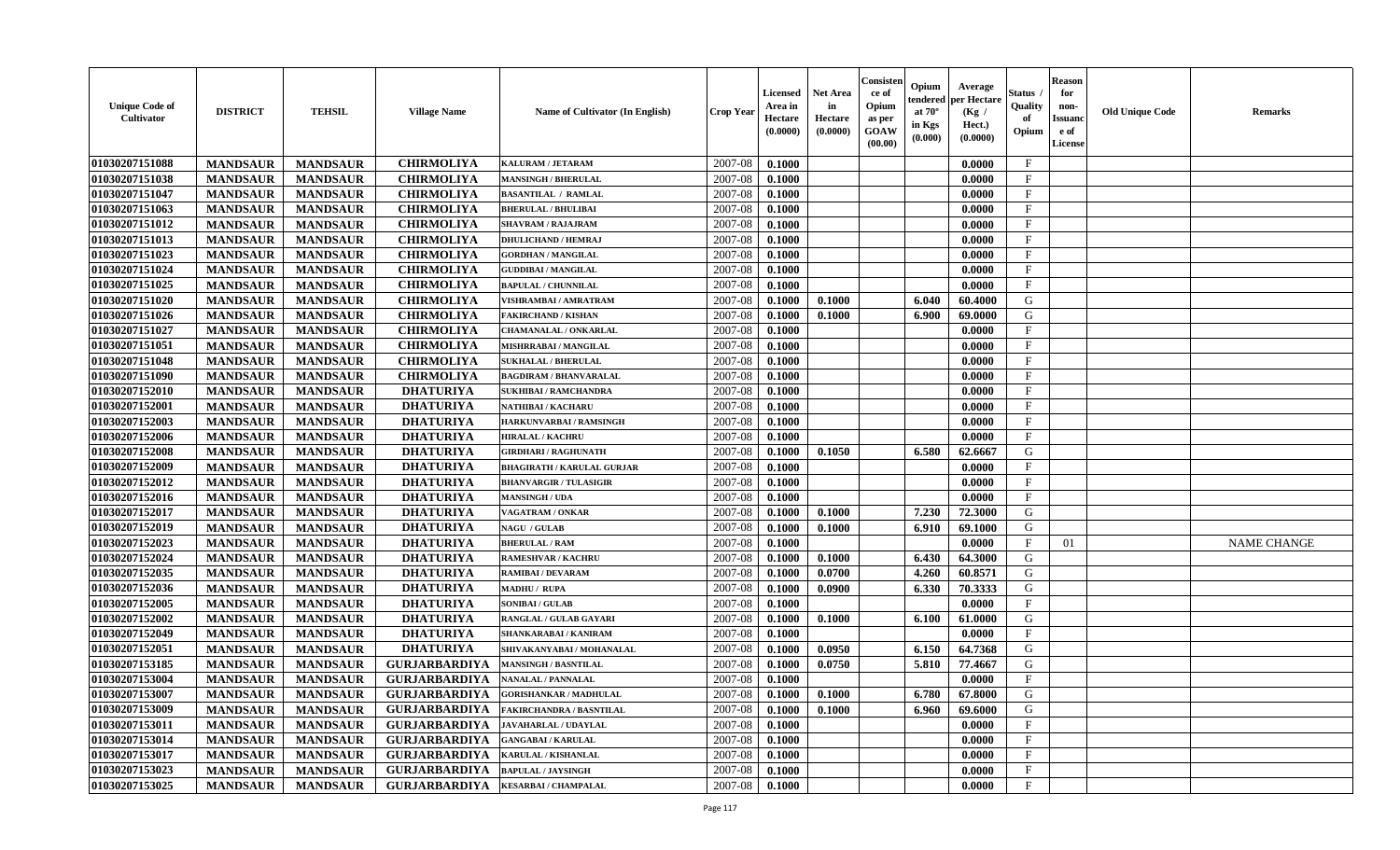| <b>Unique Code of</b><br><b>Cultivator</b> | <b>DISTRICT</b> | <b>TEHSIL</b>   | <b>Village Name</b>  | Name of Cultivator (In English) | <b>Crop Year</b> | Licensed<br>Area in<br>Hectare<br>(0.0000) | <b>Net Area</b><br>in<br>Hectare<br>(0.0000) | Consister<br>ce of<br>Opium<br>as per<br>GOAW<br>(00.00) | Opium<br>tendered<br>at $70^\circ$<br>in Kgs<br>(0.000) | Average<br>per Hectare<br>(Kg)<br>Hect.)<br>(0.0000) | <b>Status</b><br>Quality<br>of<br>Opium | <b>Reason</b><br>for<br>non-<br><b>Issuand</b><br>e of<br>License | <b>Old Unique Code</b><br><b>Remarks</b> |
|--------------------------------------------|-----------------|-----------------|----------------------|---------------------------------|------------------|--------------------------------------------|----------------------------------------------|----------------------------------------------------------|---------------------------------------------------------|------------------------------------------------------|-----------------------------------------|-------------------------------------------------------------------|------------------------------------------|
| 01030207153029                             | <b>MANDSAUR</b> | <b>MANDSAUR</b> | <b>GURJARBARDIYA</b> | <b>BHERULAL / KARULAL</b>       | 2007-08          | 0.1000                                     | 0.0650                                       |                                                          | 3.980                                                   | 61.2308                                              | G                                       |                                                                   |                                          |
| 01030207153032                             | <b>MANDSAUR</b> | <b>MANDSAUR</b> | <b>GURJARBARDIYA</b> | <b>KOMAL / MANGILAL</b>         | 2007-08          | 0.1000                                     | 0.0950                                       |                                                          | 6.970                                                   | 73.3684                                              | G                                       |                                                                   |                                          |
| 01030207153034                             | <b>MANDSAUR</b> | <b>MANDSAUR</b> | <b>GURJARBARDIYA</b> | <b>BANSHILAL / BHANVARLAL</b>   | 2007-08          | 0.1000                                     |                                              |                                                          |                                                         | 0.0000                                               | F                                       |                                                                   |                                          |
| 01030207153035                             | <b>MANDSAUR</b> | <b>MANDSAUR</b> | <b>GURJARBARDIYA</b> | SATAYNARAYAN / RAMLAL           | 2007-08          | 0.1000                                     |                                              |                                                          |                                                         | 0.0000                                               | $\mathbf F$                             |                                                                   |                                          |
| 01030207153037                             | <b>MANDSAUR</b> | <b>MANDSAUR</b> | <b>GURJARBARDIYA</b> | <b>SHANTILAL / RAMLAL</b>       | 2007-08          | 0.1000                                     |                                              |                                                          |                                                         | 0.0000                                               | F                                       |                                                                   |                                          |
| 01030207153041                             | <b>MANDSAUR</b> | <b>MANDSAUR</b> | <b>GURJARBARDIYA</b> | HANSRAJ / KISHANLAL             | 2007-08          | 0.1000                                     |                                              |                                                          |                                                         | 0.0000                                               | $_{\rm F}$                              |                                                                   |                                          |
| 01030207153045                             | <b>MANDSAUR</b> | <b>MANDSAUR</b> | <b>GURJARBARDIYA</b> | RAMLAL / LAKSHMINARAYAN         | 2007-08          | 0.1000                                     |                                              |                                                          |                                                         | 0.0000                                               | $_{\rm F}$                              |                                                                   |                                          |
| 01030207153049                             | <b>MANDSAUR</b> | <b>MANDSAUR</b> | <b>GURJARBARDIYA</b> | SHYAMLAL / PRABHULAL            | 2007-08          | 0.1000                                     |                                              |                                                          |                                                         | 0.0000                                               | F                                       |                                                                   |                                          |
| 01030207153050                             | <b>MANDSAUR</b> | <b>MANDSAUR</b> | <b>GURJARBARDIYA</b> | <b>KAMALSINGH / KANVARLAL</b>   | 2007-08          | 0.1000                                     |                                              |                                                          |                                                         | 0.0000                                               | F                                       |                                                                   |                                          |
| 01030207153052                             | <b>MANDSAUR</b> | <b>MANDSAUR</b> | <b>GURJARBARDIYA</b> | <b>MANNSINGH / UDERAM</b>       | 2007-08          | 0.1000                                     |                                              |                                                          |                                                         | 0.0000                                               | F                                       |                                                                   |                                          |
| 01030207153055                             | <b>MANDSAUR</b> | <b>MANDSAUR</b> | <b>GURJARBARDIYA</b> | <b>MANNALAL / DEVILAL</b>       | 2007-08          | 0.1000                                     |                                              |                                                          |                                                         | 0.0000                                               | F                                       |                                                                   |                                          |
| 01030207153057                             | <b>MANDSAUR</b> | <b>MANDSAUR</b> | <b>GURJARBARDIYA</b> | <b>BALURAM / GANESHRAM</b>      | 2007-08          | 0.1000                                     |                                              |                                                          |                                                         | 0.0000                                               | $\mathbf{F}$                            |                                                                   |                                          |
| 01030207153059                             | <b>MANDSAUR</b> | <b>MANDSAUR</b> | <b>GURJARBARDIYA</b> | <b>GOPALDAS / RAMDAYALDAS</b>   | 2007-08          | 0.1000                                     |                                              |                                                          |                                                         | 0.0000                                               | $\mathbf{F}$                            |                                                                   |                                          |
| 01030207153061                             | <b>MANDSAUR</b> | <b>MANDSAUR</b> | <b>GURJARBARDIYA</b> | LAKSHMINARAYAN / BADRILAL       | 2007-08          | 0.1000                                     |                                              |                                                          |                                                         | 0.0000                                               | F                                       |                                                                   |                                          |
| 01030207153062                             | <b>MANDSAUR</b> | <b>MANDSAUR</b> | <b>GURJARBARDIYA</b> | SUKHLAL / ONKAR GURJAR CHOTA    | 2007-08          | 0.1000                                     |                                              |                                                          |                                                         | 0.0000                                               | F                                       |                                                                   |                                          |
| 01030207153066                             | <b>MANDSAUR</b> | <b>MANDSAUR</b> | <b>GURJARBARDIYA</b> | LAKSHMAN / GANGARAM             | 2007-08          | 0.1000                                     | 0.0950                                       |                                                          | 6.930                                                   | 72.9474                                              | G                                       |                                                                   |                                          |
| 01030207153070                             | <b>MANDSAUR</b> | <b>MANDSAUR</b> | <b>GURJARBARDIYA</b> | <b>SAGARMAL / RAMNIVAS</b>      | 2007-08          | 0.1000                                     |                                              |                                                          |                                                         | 0.0000                                               | F                                       |                                                                   |                                          |
| 01030207153073                             | <b>MANDSAUR</b> | <b>MANDSAUR</b> | <b>GURJARBARDIYA</b> | <b>GORISHANKAR / BHANVARLAL</b> | 2007-08          | 0.1000                                     | 0.1000                                       |                                                          | 6.280                                                   | 62.8000                                              | G                                       |                                                                   |                                          |
| 01030207153076                             | <b>MANDSAUR</b> | <b>MANDSAUR</b> | <b>GURJARBARDIYA</b> | <b>BHUVANSINGH / BASANTILAL</b> | 2007-08          | 0.1000                                     |                                              |                                                          |                                                         | 0.0000                                               | $_{\rm F}$                              |                                                                   |                                          |
| 01030207153078                             | <b>MANDSAUR</b> | <b>MANDSAUR</b> | <b>GURJARBARDIYA</b> | <b>NAGULAL / BADRILAL</b>       | 2007-08          | 0.1000                                     | 0.0950                                       |                                                          | 5.800                                                   | 61.0526                                              | G                                       |                                                                   |                                          |
| 01030207153081                             | <b>MANDSAUR</b> | <b>MANDSAUR</b> | <b>GURJARBARDIYA</b> | <b>BADRILAL / RAMCHANDRA</b>    | 2007-08          | 0.1000                                     | 0.0400                                       |                                                          | 2.820                                                   | 70.5000                                              | G                                       |                                                                   |                                          |
| 01030207153090                             | <b>MANDSAUR</b> | <b>MANDSAUR</b> | <b>GURJARBARDIYA</b> | KANHAIYALAL / RAMLAL            | 2007-08          | 0.1000                                     |                                              |                                                          |                                                         | 0.0000                                               | F                                       |                                                                   |                                          |
| 01030207153093                             | <b>MANDSAUR</b> | <b>MANDSAUR</b> | <b>GURJARBARDIYA</b> | <b>GORDHAN / RAMNIVAS</b>       | 2007-08          | 0.1000                                     |                                              |                                                          |                                                         | 0.0000                                               | F                                       |                                                                   |                                          |
| 01030207153096                             | <b>MANDSAUR</b> | <b>MANDSAUR</b> | <b>GURJARBARDIYA</b> | RAMNARAYAN / BHAGIRATH          | 2007-08          | 0.1000                                     |                                              |                                                          |                                                         | 0.0000                                               | F                                       |                                                                   |                                          |
| 01030207153097                             | <b>MANDSAUR</b> | <b>MANDSAUR</b> | <b>GURJARBARDIYA</b> | <b>MOTILAL / PYARCHANDRA</b>    | 2007-08          | 0.1000                                     |                                              |                                                          |                                                         | 0.0000                                               | $_{\rm F}$                              |                                                                   |                                          |
| 01030207153104                             | <b>MANDSAUR</b> | <b>MANDSAUR</b> | <b>GURJARBARDIYA</b> | KANCHANBAI / GOVINDRAM          | 2007-08          | 0.1000                                     |                                              |                                                          |                                                         | 0.0000                                               | F                                       |                                                                   |                                          |
| 01030207153105                             | <b>MANDSAUR</b> | <b>MANDSAUR</b> | <b>GURJARBARDIYA</b> | <b>GOPAL / NATHULAL</b>         | 2007-08          | 0.1000                                     | 0.1000                                       |                                                          | 6.740                                                   | 67.4000                                              | G                                       |                                                                   |                                          |
| 01030207153106                             | <b>MANDSAUR</b> | <b>MANDSAUR</b> | <b>GURJARBARDIYA</b> | PANNALAL / HIRALAL              | 2007-08          | 0.1000                                     |                                              |                                                          |                                                         | 0.0000                                               | F                                       |                                                                   |                                          |
| 01030207153107                             | <b>MANDSAUR</b> | <b>MANDSAUR</b> | <b>GURJARBARDIYA</b> | MANGILAL / GABBA JI             | 2007-08          | 0.1000                                     |                                              |                                                          |                                                         | 0.0000                                               | $\mathbf{F}$                            |                                                                   |                                          |
| 01030207153119                             | <b>MANDSAUR</b> | <b>MANDSAUR</b> | <b>GURJARBARDIYA</b> | <b>UDAYLAL / KARU</b>           | 2007-08          | 0.1000                                     |                                              |                                                          |                                                         | 0.0000                                               | F                                       |                                                                   |                                          |
| 01030207153122                             | <b>MANDSAUR</b> | <b>MANDSAUR</b> | <b>GURJARBARDIYA</b> | <b>SHAVRAM / KANVARLAL</b>      | 2007-08          | 0.1000                                     |                                              |                                                          |                                                         | 0.0000                                               | F                                       |                                                                   |                                          |
| 01030207153123                             | <b>MANDSAUR</b> | <b>MANDSAUR</b> | <b>GURJARBARDIYA</b> | ARDIBAI / DEVICHANDRA           | 2007-08          | 0.1000                                     |                                              |                                                          |                                                         | 0.0000                                               | $\mathbf F$                             |                                                                   |                                          |
| 01030207153125                             | <b>MANDSAUR</b> | <b>MANDSAUR</b> | <b>GURJARBARDIYA</b> | <b>MANGILAL / HIRALAL</b>       | 2007-08          | 0.1000                                     |                                              |                                                          |                                                         | 0.0000                                               | $_{\rm F}$                              |                                                                   |                                          |
| 01030207153127                             | <b>MANDSAUR</b> | <b>MANDSAUR</b> | <b>GURJARBARDIYA</b> | <b>HIRALAL / MODIRAM</b>        | 2007-08          | 0.1000                                     | 0.1000                                       |                                                          | 7.130                                                   | 71.3000                                              | G                                       |                                                                   |                                          |
| 01030207153135                             | <b>MANDSAUR</b> | <b>MANDSAUR</b> | <b>GURJARBARDIYA</b> | <b>GITABAI / DULICHANDRA</b>    | 2007-08          | 0.1000                                     |                                              |                                                          |                                                         | 0.0000                                               | F                                       |                                                                   |                                          |
| 01030207153140                             | <b>MANDSAUR</b> | <b>MANDSAUR</b> | <b>GURJARBARDIYA</b> | <b>SAMPATBAI / NATHU</b>        | 2007-08          | 0.1000                                     | 0.0950                                       |                                                          | $5.900$                                                 | 62.1053                                              | G                                       |                                                                   |                                          |
| 01030207153141                             | <b>MANDSAUR</b> | <b>MANDSAUR</b> | <b>GURJARBARDIYA</b> | <b>MANGILAL / RAMA</b>          | 2007-08          | 0.1000                                     |                                              |                                                          |                                                         | 0.0000                                               | F                                       |                                                                   |                                          |
| 01030207153144                             | <b>MANDSAUR</b> | <b>MANDSAUR</b> | <b>GURJARBARDIYA</b> | <b>RAMESHVAR / BHERULAL</b>     | 2007-08          | 0.1000                                     | 0.1000                                       |                                                          | 7.630                                                   | 76.3000                                              | G                                       |                                                                   |                                          |
| 01030207153024                             | <b>MANDSAUR</b> | <b>MANDSAUR</b> | <b>GURJARBARDIYA</b> | <b>KESHARBAI/KAMALSINGH</b>     | 2007-08          | 0.1000                                     |                                              |                                                          |                                                         | 0.0000                                               | $\mathbf{F}$                            |                                                                   |                                          |
| 01030207153109                             | <b>MANDSAUR</b> | <b>MANDSAUR</b> | <b>GURJARBARDIYA</b> | KACHRULAL / CHAMPALAL           | 2007-08          | 0.1000                                     |                                              |                                                          |                                                         | 0.0000                                               | $\mathbf{F}$                            |                                                                   |                                          |
| 01030207153149                             | <b>MANDSAUR</b> | <b>MANDSAUR</b> | <b>GURJARBARDIYA</b> | KANVARLAL / BHANVARLAL          | 2007-08          | 0.1000                                     |                                              |                                                          |                                                         | 0.0000                                               | $_{\rm F}$                              |                                                                   |                                          |
| 01030207153150                             | <b>MANDSAUR</b> | <b>MANDSAUR</b> | <b>GURJARBARDIYA</b> | <b>NATHU / RAMA</b>             | 2007-08          | 0.1000                                     |                                              |                                                          |                                                         | 0.0000                                               | F                                       |                                                                   |                                          |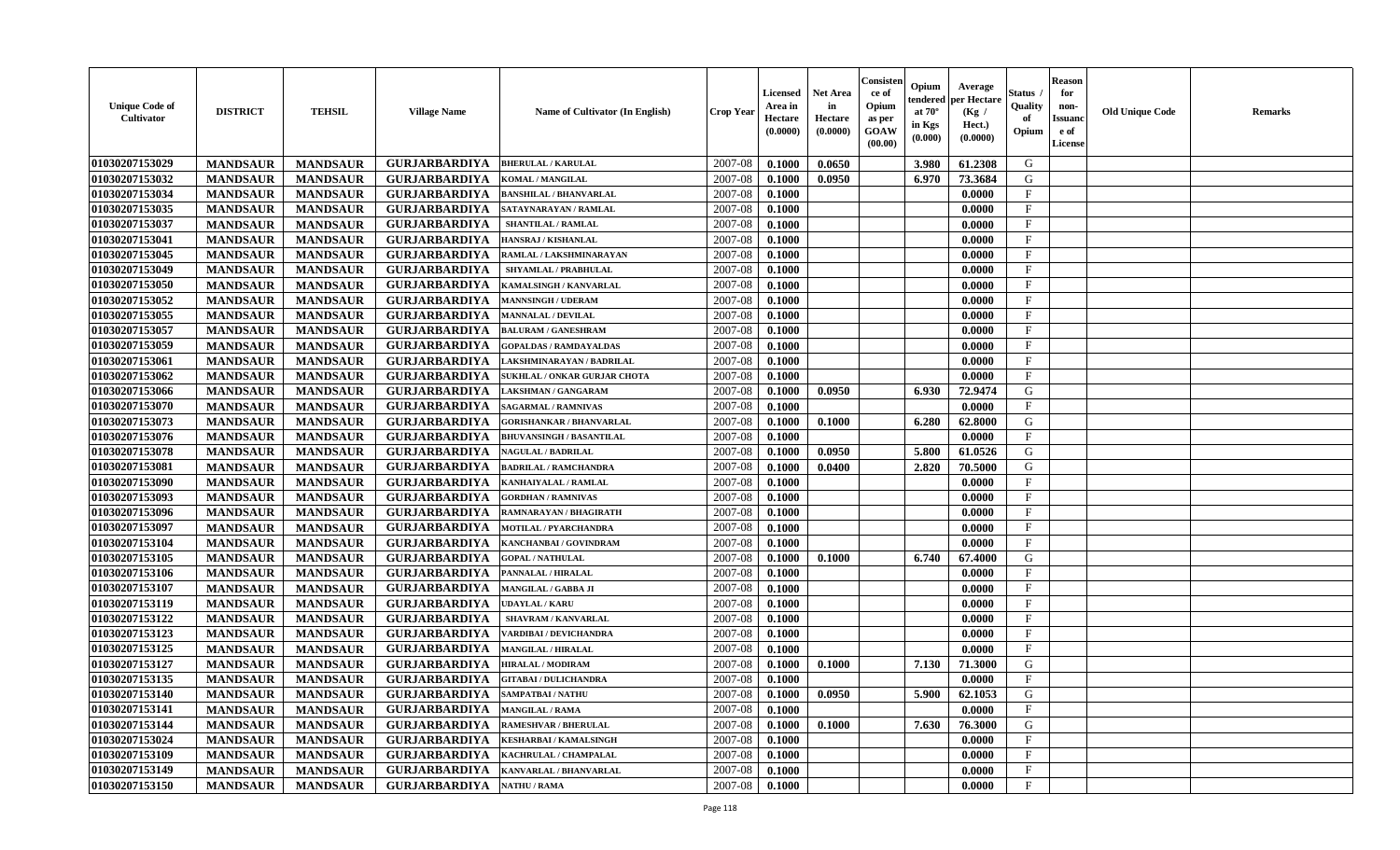| <b>Unique Code of</b><br><b>Cultivator</b> | <b>DISTRICT</b> | <b>TEHSIL</b>   | <b>Village Name</b>  | <b>Name of Cultivator (In English)</b> | <b>Crop Year</b> | Licensed<br>Area in<br>Hectare<br>(0.0000) | <b>Net Area</b><br>in<br>Hectare<br>(0.0000) | Consister<br>ce of<br>Opium<br>as per<br><b>GOAW</b><br>(00.00) | Opium<br>endered<br>at $70^{\circ}$<br>in Kgs<br>(0.000) | Average<br>per Hectare<br>(Kg /<br>Hect.)<br>(0.0000) | Status<br>Quality<br>of<br>Opium | <b>Reason</b><br>for<br>non-<br><b>Issuano</b><br>e of<br>License | <b>Old Unique Code</b> | <b>Remarks</b> |
|--------------------------------------------|-----------------|-----------------|----------------------|----------------------------------------|------------------|--------------------------------------------|----------------------------------------------|-----------------------------------------------------------------|----------------------------------------------------------|-------------------------------------------------------|----------------------------------|-------------------------------------------------------------------|------------------------|----------------|
| 01030207153151                             | <b>MANDSAUR</b> | <b>MANDSAUR</b> | <b>GURJARBARDIYA</b> | <b>BHANVARLAL / NATHU</b>              | 2007-08          | 0.1000                                     |                                              |                                                                 |                                                          | 0.0000                                                | $\mathbf{F}$                     |                                                                   |                        |                |
| 01030207153160                             | <b>MANDSAUR</b> | <b>MANDSAUR</b> | <b>GURJARBARDIYA</b> | <b>UDAYLAL / RAMLAL</b>                | 2007-08          | 0.1000                                     |                                              |                                                                 |                                                          | 0.0000                                                | $\mathbf{F}$                     |                                                                   |                        |                |
| 01030207153165                             | <b>MANDSAUR</b> | <b>MANDSAUR</b> | <b>GURJARBARDIYA</b> | KAMLABAI / RAMCHANDRA                  | 2007-08          | 0.1000                                     |                                              |                                                                 |                                                          | 0.0000                                                | $\mathbf{F}$                     |                                                                   |                        |                |
| 01030207153167                             | <b>MANDSAUR</b> | <b>MANDSAUR</b> | <b>GURJARBARDIYA</b> | <b>MANGILAL / BHERULAL</b>             | 2007-08          | 0.1000                                     |                                              |                                                                 |                                                          | 0.0000                                                | $\mathbf{F}$                     |                                                                   |                        |                |
| 01030207153168                             | <b>MANDSAUR</b> | <b>MANDSAUR</b> | <b>GURJARBARDIYA</b> | <b>NANALAL / BHUVAN</b>                | 2007-08          | 0.1000                                     | 0.1000                                       |                                                                 | 6.780                                                    | 67.8000                                               | G                                |                                                                   |                        |                |
| 01030207153171                             | <b>MANDSAUR</b> | <b>MANDSAUR</b> | <b>GURJARBARDIYA</b> | <b>RODIBAI/KASTURA</b>                 | 2007-08          | 0.1000                                     |                                              |                                                                 |                                                          | 0.0000                                                | $\mathbf{F}$                     |                                                                   |                        |                |
| 01030207153176                             | <b>MANDSAUR</b> | <b>MANDSAUR</b> | <b>GURJARBARDIYA</b> | <b>SITABAI/NANURAM</b>                 | 2007-08          | 0.1000                                     |                                              |                                                                 |                                                          | 0.0000                                                | $\mathbf{F}$                     |                                                                   |                        |                |
| 01030207153177                             | <b>MANDSAUR</b> | <b>MANDSAUR</b> | <b>GURJARBARDIYA</b> | PARVATIBAI / LAKSHMAN                  | 2007-08          | 0.1000                                     | 0.0750                                       |                                                                 | 5.140                                                    | 68.5333                                               | G                                |                                                                   |                        |                |
| 01030207153183                             | <b>MANDSAUR</b> | <b>MANDSAUR</b> | <b>GURJARBARDIYA</b> | VAJIBAI / GANESHRAM                    | 2007-08          | 0.1000                                     | 0.0950                                       |                                                                 | 6.610                                                    | 69.5789                                               | G                                |                                                                   |                        |                |
| 01030207153184                             | <b>MANDSAUR</b> | <b>MANDSAUR</b> | <b>GURJARBARDIYA</b> | <b>BADRILAL / AMRITRAM</b>             | 2007-08          | 0.1000                                     | 0.1000                                       |                                                                 | 7.110                                                    | 71.1000                                               | G                                |                                                                   |                        |                |
| 01030207153187                             | <b>MANDSAUR</b> | <b>MANDSAUR</b> | <b>GURJARBARDIYA</b> | <b>GHANSHYAM / BAGDIRAM</b>            | 2007-08          | 0.1000                                     | 0.1000                                       |                                                                 | 6.640                                                    | 66.4000                                               | G                                |                                                                   |                        |                |
| 01030207153189                             | <b>MANDSAUR</b> | <b>MANDSAUR</b> | <b>GURJARBARDIYA</b> | <b>JAGADISH / KACHRULAL</b>            | 2007-08          | 0.1000                                     |                                              |                                                                 |                                                          | 0.0000                                                | $\mathbf{F}$                     |                                                                   |                        |                |
| 01030207153207                             | <b>MANDSAUR</b> | <b>MANDSAUR</b> | <b>GURJARBARDIYA</b> | KAMLIBAI / RAMCHANDRA                  | 2007-08          | 0.1000                                     |                                              |                                                                 |                                                          | 0.0000                                                | $\mathbf{F}$                     |                                                                   |                        |                |
| 01030207153222                             | <b>MANDSAUR</b> | <b>MANDSAUR</b> | <b>GURJARBARDIYA</b> | <b>GOPILAL / RAMLAL</b>                | 2007-08          | 0.1000                                     |                                              |                                                                 |                                                          | 0.0000                                                | $\mathbf{F}$                     |                                                                   |                        |                |
| 01030207153229                             | <b>MANDSAUR</b> | <b>MANDSAUR</b> | <b>GURJARBARDIYA</b> | <b>RAMPRASAD / RAMLAL</b>              | 2007-08          | 0.1000                                     |                                              |                                                                 |                                                          | 0.0000                                                | $\mathbf{F}$                     |                                                                   |                        |                |
| 01030207153232                             | <b>MANDSAUR</b> | <b>MANDSAUR</b> | <b>GURJARBARDIYA</b> | <b>KARULAL / RAMLAL</b>                | 2007-08          | 0.1000                                     |                                              |                                                                 |                                                          | 0.0000                                                | F                                |                                                                   |                        |                |
| 01030207153233                             | <b>MANDSAUR</b> | <b>MANDSAUR</b> | <b>GURJARBARDIYA</b> | <b>DHAPUBAI/GUMANIRAM</b>              | 2007-08          | 0.1000                                     |                                              |                                                                 |                                                          | 0.0000                                                | $\mathbf{F}$                     |                                                                   |                        |                |
| 01030207153236                             | <b>MANDSAUR</b> | <b>MANDSAUR</b> | <b>GURJARBARDIYA</b> | <b>MOHANLAL / KISHANLAL</b>            | 2007-08          | 0.1000                                     |                                              |                                                                 |                                                          | 0.0000                                                | $\mathbf{F}$                     |                                                                   |                        |                |
| 01030207153253                             | <b>MANDSAUR</b> | <b>MANDSAUR</b> | <b>GURJARBARDIYA</b> | VARDICHANDRA / RAMDAYALDAS             | 2007-08          | 0.1000                                     |                                              |                                                                 |                                                          | 0.0000                                                | F                                |                                                                   |                        |                |
| 01030207153255                             | <b>MANDSAUR</b> | <b>MANDSAUR</b> | <b>GURJARBARDIYA</b> | RAMKUNVARBAI / BABULAL                 | 2007-08          | 0.1000                                     |                                              |                                                                 |                                                          | 0.0000                                                | $\mathbf F$                      |                                                                   |                        |                |
| 01030207153258                             | <b>MANDSAUR</b> | <b>MANDSAUR</b> | <b>GURJARBARDIYA</b> | <b>GOTAM / PYAR JI</b>                 | 2007-08          | 0.1000                                     |                                              |                                                                 |                                                          | 0.0000                                                | F                                |                                                                   |                        |                |
| 01030207153261                             | <b>MANDSAUR</b> | <b>MANDSAUR</b> | <b>GURJARBARDIYA</b> | PANNALAL / KARULAL                     | 2007-08          | 0.1000                                     |                                              |                                                                 |                                                          | 0.0000                                                | $\mathbf{F}$                     |                                                                   |                        |                |
| 01030207153264                             | <b>MANDSAUR</b> | <b>MANDSAUR</b> | <b>GURJARBARDIYA</b> | <b>DAYARAM / RADHAKISHAN</b>           | 2007-08          | 0.1000                                     |                                              |                                                                 |                                                          | 0.0000                                                | $\mathbf{F}$                     |                                                                   |                        |                |
| 01030207153267                             | <b>MANDSAUR</b> | <b>MANDSAUR</b> | <b>GURJARBARDIYA</b> | <b>VINOD / KHEMRAJ</b>                 | 2007-08          | 0.1000                                     |                                              |                                                                 |                                                          | 0.0000                                                | $\mathbf{F}$                     |                                                                   |                        |                |
| 01030207153284                             | <b>MANDSAUR</b> | <b>MANDSAUR</b> | <b>GURJARBARDIYA</b> | <b>GANESHRAM / TEKCHANDRA</b>          | 2007-08          | 0.1000                                     |                                              |                                                                 |                                                          | 0.0000                                                | $\mathbf{F}$                     |                                                                   |                        |                |
| 01030207153287                             | <b>MANDSAUR</b> | <b>MANDSAUR</b> | <b>GURJARBARDIYA</b> | LALCHANDRA / MANGILAL                  | 2007-08          | 0.1000                                     |                                              |                                                                 |                                                          | 0.0000                                                | $\mathbf{F}$                     |                                                                   |                        |                |
| 01030207153288                             | <b>MANDSAUR</b> | <b>MANDSAUR</b> | <b>GURJARBARDIYA</b> | <b>CHANDBEE / NATHE KHAN</b>           | 2007-08          | 0.1000                                     |                                              |                                                                 |                                                          | 0.0000                                                | $\mathbf F$                      |                                                                   |                        |                |
| 01030207153290                             | <b>MANDSAUR</b> | <b>MANDSAUR</b> | <b>GURJARBARDIYA</b> | SHAMBULAL / SHIVNARAYAN                | 2007-08          | 0.1000                                     |                                              |                                                                 |                                                          | 0.0000                                                | $\mathbf{F}$                     |                                                                   |                        |                |
| 01030207153291                             | <b>MANDSAUR</b> | <b>MANDSAUR</b> | <b>GURJARBARDIYA</b> | KAILASHCHANDRA / MODIRAM               | 2007-08          | 0.1000                                     | 0.1000                                       |                                                                 | 6.660                                                    | 66.6000                                               | G                                |                                                                   |                        |                |
| 01030207153273                             | <b>MANDSAUR</b> | <b>MANDSAUR</b> | <b>GURJARBARDIYA</b> | <b>INDRABI/SUKHLAL</b>                 | 2007-08          | 0.1000                                     |                                              |                                                                 |                                                          | 0.0000                                                | F                                |                                                                   |                        |                |
| 01030207153281                             | <b>MANDSAUR</b> | <b>MANDSAUR</b> | <b>GURJARBARDIYA</b> | <b>BHULIBAI / GOTAMLAL</b>             | 2007-08          | 0.1000                                     |                                              |                                                                 |                                                          | 0.0000                                                | $_{\rm F}$                       |                                                                   |                        |                |
| 01030207153286                             | <b>MANDSAUR</b> | <b>MANDSAUR</b> | <b>GURJARBARDIYA</b> | SHYAMUBAI / MANNALAL                   | 2007-08          | 0.1000                                     | 0.0950                                       |                                                                 | 5.760                                                    | 60.6316                                               |                                  | 02                                                                |                        |                |
| 01030207153294                             | <b>MANDSAUR</b> | <b>MANDSAUR</b> | <b>GURJARBARDIYA</b> | RADHESHYAM / RAMNIVAS                  | 2007-08          | 0.1000                                     |                                              |                                                                 |                                                          | 0.0000                                                | $\mathbf{F}$                     |                                                                   |                        |                |
| 01030207153295                             | <b>MANDSAUR</b> | <b>MANDSAUR</b> | <b>GURJARBARDIYA</b> | <b>BHANVARLAL / BHERULAI</b>           | 2007-08          | 0.1000                                     | 0.0950                                       |                                                                 | 6.180                                                    | 65.0526                                               | G                                |                                                                   |                        |                |
| 01030207153179                             | <b>MANDSAUR</b> | <b>MANDSAUR</b> | <b>GURJARBARDIYA</b> | <b>BHANVARBAI/SHRILAL</b>              | 2007-08          | 0.1000                                     | 0.1000                                       |                                                                 | 6.830                                                    | 68.3000                                               | G                                |                                                                   |                        |                |
| 01030207153210                             | <b>MANDSAUR</b> | <b>MANDSAUR</b> | <b>GURJARBARDIYA</b> | <b>JETRAM / BHANVARLAL</b>             | 2007-08          | 0.1000                                     | 0.1000                                       |                                                                 | 6.570                                                    | 65.7000                                               | G                                |                                                                   |                        |                |
| 01030207153170                             | <b>MANDSAUR</b> | <b>MANDSAUR</b> | <b>GURJARBARDIYA</b> | <b>BAGDIRAM / AMRITRAM</b>             | 2007-08          | 0.1000                                     | 0.1000                                       |                                                                 | 6.140                                                    | 61.4000                                               | G                                |                                                                   |                        |                |
| 01030207153300                             | <b>MANDSAUR</b> | <b>MANDSAUR</b> | <b>GURJARBARDIYA</b> | <b>BASNTILAL / PANNALAL</b>            | 2007-08          | 0.1000                                     | 0.0850                                       |                                                                 | 6.070                                                    | 71.4118                                               | G                                |                                                                   |                        |                |
| 01030207153030                             | <b>MANDSAUR</b> | <b>MANDSAUR</b> | <b>GURJARBARDIYA</b> | <b>MOHANLAL / RATANLAL</b>             | 2007-08          | 0.1000                                     |                                              |                                                                 |                                                          | 0.0000                                                | $\mathbf{F}$                     |                                                                   |                        |                |
| 01030207153113                             | <b>MANDSAUR</b> | <b>MANDSAUR</b> | <b>GURJARBARDIYA</b> | NANDLAL / JAGANNATH                    | 2007-08          | 0.1000                                     |                                              |                                                                 |                                                          | 0.0000                                                | $\mathbf{F}$                     |                                                                   |                        |                |
| 01030207153173                             | <b>MANDSAUR</b> | <b>MANDSAUR</b> | <b>GURJARBARDIYA</b> | <b>RAGHUNATH / GOTAM</b>               | 2007-08          | 0.1000                                     |                                              |                                                                 |                                                          | 0.0000                                                | $\mathbf{F}$                     |                                                                   |                        |                |
| 01030207153099                             | <b>MANDSAUR</b> | <b>MANDSAUR</b> | <b>GURJARBARDIYA</b> | <b>FAKIRCHANDRA / GOTAM</b>            | 2007-08          | 0.1000                                     |                                              |                                                                 |                                                          | 0.0000                                                | $\mathbf{F}$                     |                                                                   |                        |                |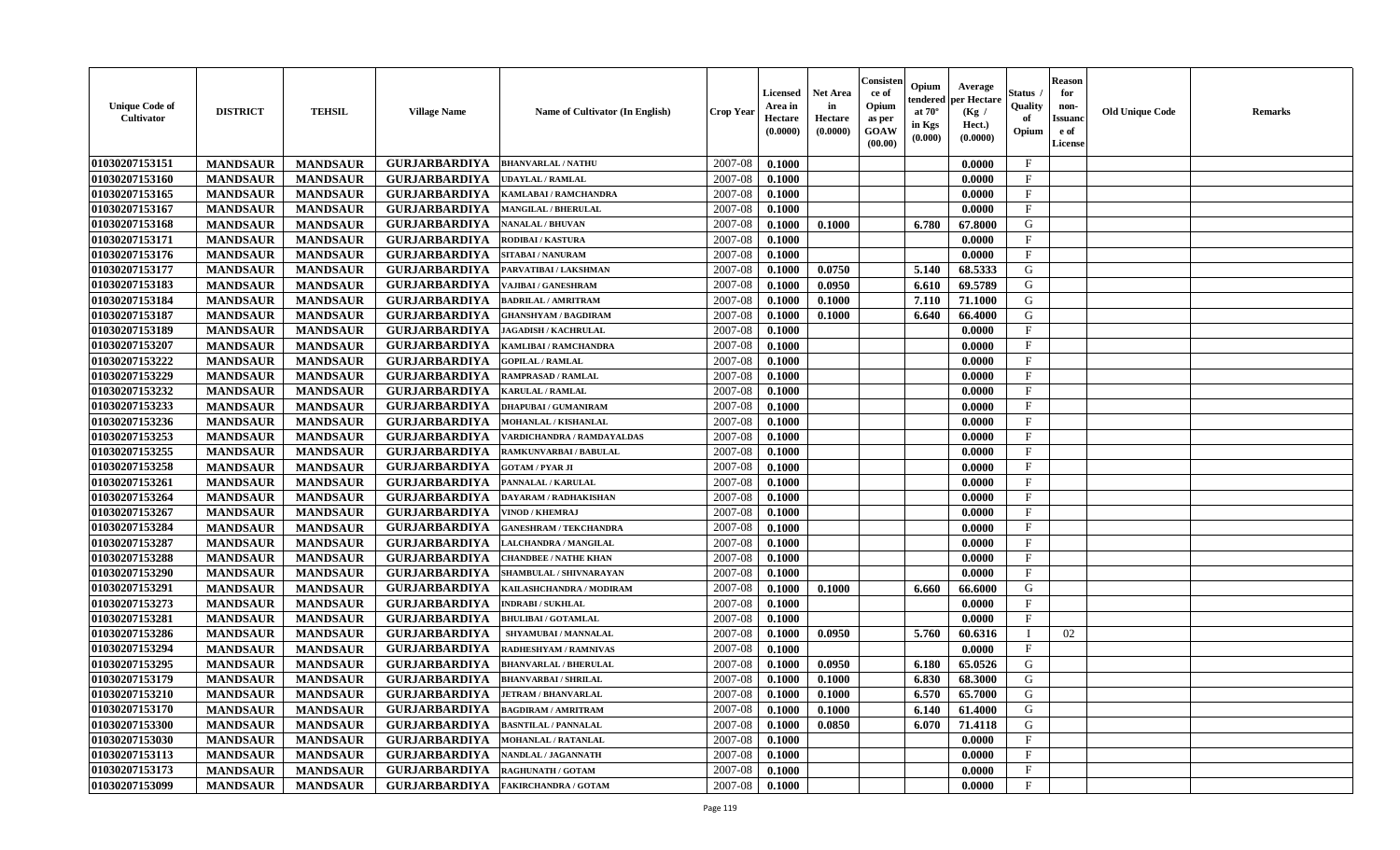| <b>Unique Code of</b><br><b>Cultivator</b> | <b>DISTRICT</b> | <b>TEHSIL</b>   | <b>Village Name</b>  | Name of Cultivator (In English)  | <b>Crop Year</b> | <b>Licensed</b><br>Area in<br>Hectare<br>(0.0000) | <b>Net Area</b><br>in<br>Hectare<br>(0.0000) | Consister<br>ce of<br>Opium<br>as per<br>GOAW<br>(00.00) | Opium<br>endered<br>at $70^\circ$<br>in Kgs<br>(0.000) | Average<br>per Hectare<br>(Kg /<br>Hect.)<br>(0.0000) | Status<br>Quality<br>of<br>Opium | <b>Reason</b><br>for<br>non-<br><b>Issuand</b><br>e of<br>License | <b>Old Unique Code</b> | Remarks            |
|--------------------------------------------|-----------------|-----------------|----------------------|----------------------------------|------------------|---------------------------------------------------|----------------------------------------------|----------------------------------------------------------|--------------------------------------------------------|-------------------------------------------------------|----------------------------------|-------------------------------------------------------------------|------------------------|--------------------|
| 01030207153131                             | <b>MANDSAUR</b> | <b>MANDSAUR</b> | <b>GURJARBARDIYA</b> | <b>MANGILAL / RAMLAL</b>         | 2007-08          | 0.1000                                            |                                              |                                                          |                                                        | 0.0000                                                | $\mathbf{F}$                     |                                                                   |                        |                    |
| 01030207153178                             | <b>MANDSAUR</b> | <b>MANDSAUR</b> | <b>GURJARBARDIYA</b> | <b>DEVILAL / KISHANLAL</b>       | 2007-08          | 0.1000                                            |                                              |                                                          |                                                        | 0.0000                                                | $\mathbf{F}$                     |                                                                   |                        |                    |
| 01030207153148                             | <b>MANDSAUR</b> | <b>MANDSAUR</b> | <b>GURJARBARDIYA</b> | LAXMINARAYAN / AMARA CHOTA       | 2007-08          | 0.1000                                            |                                              |                                                          |                                                        | 0.0000                                                | $\mathbf{F}$                     |                                                                   |                        |                    |
| 01030207153158                             | <b>MANDSAUR</b> | <b>MANDSAUR</b> | <b>GURJARBARDIYA</b> | LAKSHMINARAYAN / AMRITRAM        | 2007-08          | 0.1000                                            | 0.1000                                       |                                                          | 6.520                                                  | 65.2000                                               | $\mathbf{I}$                     | 02                                                                |                        | <b>NAME CHANGE</b> |
| 01030207153020                             | <b>MANDSAUR</b> | <b>MANDSAUR</b> | <b>GURJARBARDIYA</b> | <b>RAKESH / MOHANLAL</b>         | 2007-08          | 0.1000                                            | 0.1000                                       |                                                          | 6.440                                                  | 64.4000                                               | G                                |                                                                   |                        |                    |
| 01030207153270                             | <b>MANDSAUR</b> | <b>MANDSAUR</b> | <b>GURJARBARDIYA</b> | PREMKUNVAR / RATANLAL            | 2007-08          | 0.1000                                            | 0.1000                                       |                                                          | 6.460                                                  | 64.6000                                               | G                                |                                                                   |                        |                    |
| 01030207153298                             | <b>MANDSAUR</b> | <b>MANDSAUR</b> | <b>GURJARBARDIYA</b> | SHYAMLAL / MOTILAL               | 2007-08          | 0.1000                                            |                                              |                                                          |                                                        | 0.0000                                                | $\mathbf{F}$                     |                                                                   |                        |                    |
| 01030207153182                             | <b>MANDSAUR</b> | <b>MANDSAUR</b> | <b>GURJARBARDIYA</b> | <b>BHAGATRAM / DEVRAM</b>        | 2007-08          | 0.1000                                            |                                              |                                                          |                                                        | 0.0000                                                | $\mathbf{F}$                     |                                                                   |                        |                    |
| 01030207153006                             | <b>MANDSAUR</b> | <b>MANDSAUR</b> | <b>GURJARBARDIYA</b> | SUKHLAL / DEVRAM URF JAMNALAL    | 2007-08          | 0.1000                                            |                                              |                                                          |                                                        | 0.0000                                                | $\mathbf{F}$                     |                                                                   |                        |                    |
| 01030207153245                             | <b>MANDSAUR</b> | <b>MANDSAUR</b> | <b>GURJARBARDIYA</b> | <b>BHUVANIRAM / CHENRAM</b>      | 2007-08          | 0.1000                                            |                                              |                                                          |                                                        | 0.0000                                                | $\mathbf{F}$                     |                                                                   |                        |                    |
| 01030207153044                             | <b>MANDSAUR</b> | <b>MANDSAUR</b> | <b>GURJARBARDIYA</b> | <b>BALMUKAND / AMRITRAM</b>      | 2007-08          | 0.1000                                            | 0.1000                                       |                                                          | 6.370                                                  | 63.7000                                               | G                                |                                                                   |                        |                    |
| 01030207153051                             | <b>MANDSAUR</b> | <b>MANDSAUR</b> | <b>GURJARBARDIYA</b> | <b>SURESHCHANDRA / HAJARILAL</b> | 2007-08          | 0.1000                                            | 0.1000                                       |                                                          | 6.480                                                  | 64.8000                                               | G                                |                                                                   |                        |                    |
| 01030207153033                             | <b>MANDSAUR</b> | <b>MANDSAUR</b> | <b>GURJARBARDIYA</b> | <b>MOHANLAL / RAMLAL</b>         | 2007-08          | 0.1000                                            |                                              |                                                          |                                                        | 0.0000                                                | $\mathbf{F}$                     |                                                                   |                        |                    |
| 01030207153145                             | <b>MANDSAUR</b> | <b>MANDSAUR</b> | <b>GURJARBARDIYA</b> | <b>BHAGATRAM / BHAIRULAL</b>     | 2007-08          | 0.1000                                            |                                              |                                                          |                                                        | 0.0000                                                | $\mathbf{F}$                     |                                                                   |                        |                    |
| 01030207153156                             | <b>MANDSAUR</b> | <b>MANDSAUR</b> | <b>GURJARBARDIYA</b> | RUKAMANIBAI / BASANTILAL         | 2007-08          | 0.1000                                            |                                              |                                                          |                                                        | 0.0000                                                | F                                |                                                                   |                        |                    |
| 01030207153154                             | <b>MANDSAUR</b> | <b>MANDSAUR</b> | <b>GURJARBARDIYA</b> | <b>BHUVANI / KHEMRAJ</b>         | 2007-08          | 0.1000                                            |                                              |                                                          |                                                        | 0.0000                                                | $\mathbf{F}$                     |                                                                   |                        |                    |
| 01030207153292                             | <b>MANDSAUR</b> | <b>MANDSAUR</b> | <b>GURJARBARDIYA</b> | UMADEVIBAI / MANOHARSINGH        | 2007-08          | 0.1000                                            |                                              |                                                          |                                                        | 0.0000                                                | $\mathbf{F}$                     |                                                                   |                        |                    |
| 01030207154005                             | <b>MANDSAUR</b> | <b>MANDSAUR</b> | <b>ISHAKPUR</b>      | <b>MOTYABAI/DEVRAM</b>           | 2007-08          | 0.1000                                            |                                              |                                                          |                                                        | 0.0000                                                | $_{\rm F}$                       |                                                                   |                        |                    |
| 01030207154012                             | <b>MANDSAUR</b> | <b>MANDSAUR</b> | <b>ISHAKPUR</b>      | <b>BHARATSINGH / KALURAM</b>     | 2007-08          | 0.1000                                            |                                              |                                                          |                                                        | 0.0000                                                | $\mathbf{F}$                     |                                                                   |                        |                    |
| 01030207154018                             | <b>MANDSAUR</b> | <b>MANDSAUR</b> | <b>ISHAKPUR</b>      | <b>BHAGVATIBAI/DEVILAL</b>       | 2007-08          | 0.1000                                            |                                              |                                                          |                                                        | 0.0000                                                | $\mathbf{F}$                     |                                                                   |                        |                    |
| 01030207154027                             | <b>MANDSAUR</b> | <b>MANDSAUR</b> | <b>ISHAKPUR</b>      | <b>CHANDABAI / MOHANLAL</b>      | 2007-08          | 0.1000                                            |                                              |                                                          |                                                        | 0.0000                                                | $\mathbf{F}$                     |                                                                   |                        |                    |
| 01030207154029                             | <b>MANDSAUR</b> | <b>MANDSAUR</b> | <b>ISHAKPUR</b>      | <b>NANDLAL / BHERULAL</b>        | 2007-08          | 0.1000                                            |                                              |                                                          |                                                        | 0.0000                                                | $_{\rm F}$                       |                                                                   |                        |                    |
| 01030207154050                             | <b>MANDSAUR</b> | <b>MANDSAUR</b> | <b>ISHAKPUR</b>      | RAJARAM / RADHAKISHAN            | 2007-08          | 0.1000                                            |                                              |                                                          |                                                        | 0.0000                                                | F                                |                                                                   |                        |                    |
| 01030207154007                             | <b>MANDSAUR</b> | <b>MANDSAUR</b> | <b>ISHAKPUR</b>      | OMPRAKASH / MANGILAL             | 2007-08          | 0.1000                                            |                                              |                                                          |                                                        | 0.0000                                                | $\rm F$                          |                                                                   |                        |                    |
| 01030207154028                             | <b>MANDSAUR</b> | <b>MANDSAUR</b> | <b>ISHAKPUR</b>      | <b>KASHIRAM / GULAB</b>          | 2007-08          | 0.1000                                            |                                              |                                                          |                                                        | 0.0000                                                | $\mathbf{F}$                     |                                                                   |                        |                    |
| 01030207154045                             | <b>MANDSAUR</b> | <b>MANDSAUR</b> | <b>ISHAKPUR</b>      | <b>RUKAMANIBAI / RAMA</b>        | 2007-08          | 0.1000                                            |                                              |                                                          |                                                        | 0.0000                                                | $\mathbf{F}$                     |                                                                   |                        |                    |
| 01030207154019                             | <b>MANDSAUR</b> | <b>MANDSAUR</b> | <b>ISHAKPUR</b>      | RAMPRAHALAD / CHHAGANLAL         | 2007-08          | 0.1000                                            |                                              |                                                          |                                                        | 0.0000                                                | F                                |                                                                   |                        |                    |
| 01030207154003                             | <b>MANDSAUR</b> | <b>MANDSAUR</b> | <b>ISHAKPUR</b>      | <b>GITABAI/SUKHLAL</b>           | 2007-08          | 0.1000                                            |                                              |                                                          |                                                        | 0.0000                                                | $\mathbf{F}$                     |                                                                   |                        |                    |
| 01030207154062                             | <b>MANDSAUR</b> | <b>MANDSAUR</b> | <b>ISHAKPUR</b>      | <b>JETRAM / BRADILAL</b>         | 2007-08          | 0.1000                                            | 0.0950                                       |                                                          | 5.990                                                  | 63.0526                                               | G                                |                                                                   |                        |                    |
| 01030207154063                             | <b>MANDSAUR</b> | <b>MANDSAUR</b> | <b>ISHAKPUR</b>      | SHOBHARAM / NANURAM              | 2007-08          | 0.1000                                            |                                              |                                                          |                                                        | 0.0000                                                | $_{\rm F}$                       |                                                                   |                        |                    |
| 01030207155002                             | <b>MANDSAUR</b> | <b>MANDSAUR</b> | <b>KAMALPURA</b>     | <b>RAMLAL / BHARATLAL</b>        | 2007-08          | 0.1000                                            | 0.1000                                       |                                                          | 6.120                                                  | 61.2000                                               | G                                |                                                                   |                        |                    |
| 01030207155001                             | <b>MANDSAUR</b> | <b>MANDSAUR</b> | <b>KAMALPURA</b>     | MANGILAL / KACHRU MALI           | 2007-08          | 0.1000                                            |                                              |                                                          |                                                        | 0.0000                                                | $\mathbf{F}$                     |                                                                   |                        |                    |
| 01030207155011                             | <b>MANDSAUR</b> | <b>MANDSAUR</b> | <b>KAMALPURA</b>     | <b>HARISINGH / NARSINGH</b>      | 2007-08          | 0.1000                                            |                                              |                                                          |                                                        | 0.0000                                                | $\mathbf{F}$                     |                                                                   |                        |                    |
| 01030207155016                             | <b>MANDSAUR</b> | <b>MANDSAUR</b> | <b>KAMALPURA</b>     | <b>BHUVAN / DEVA</b>             | 2007-08          | 0.1000                                            |                                              |                                                          |                                                        | 0.0000                                                | $\mathbf{F}$                     |                                                                   |                        |                    |
| 01030207155022                             | <b>MANDSAUR</b> | <b>MANDSAUR</b> | <b>KAMALPURA</b>     | LACHHIRAM / MANNALAL             | 2007-08          | 0.1000                                            |                                              |                                                          |                                                        | 0.0000                                                | $\mathbf{F}$                     |                                                                   |                        |                    |
| 01030207155027                             | <b>MANDSAUR</b> | <b>MANDSAUR</b> | <b>KAMALPURA</b>     | <b>BHAGIRATH / GODHA</b>         | 2007-08          | 0.1000                                            |                                              |                                                          |                                                        | 0.0000                                                | $\mathbf{F}$                     |                                                                   |                        |                    |
| 01030207155032                             | <b>MANDSAUR</b> | <b>MANDSAUR</b> | <b>KAMALPURA</b>     | <b>BHANVARLAL / BHERULAL</b>     | 2007-08          | 0.1000                                            |                                              |                                                          |                                                        | 0.0000                                                | $\mathbf{F}$                     |                                                                   |                        |                    |
| 01030207155014                             | <b>MANDSAUR</b> | <b>MANDSAUR</b> | <b>KAMALPURA</b>     | SOHANBAI / SALAGRAM              | 2007-08          | 0.1000                                            |                                              |                                                          |                                                        | 0.0000                                                | $\mathbf{F}$                     |                                                                   |                        |                    |
| 01030207155030                             | <b>MANDSAUR</b> | <b>MANDSAUR</b> | <b>KAMALPURA</b>     | <b>JHUJHAR / NANURAM</b>         | 2007-08          | 0.1000                                            |                                              |                                                          |                                                        | 0.0000                                                | $\mathbf{F}$                     |                                                                   |                        |                    |
| 01030207155039                             | <b>MANDSAUR</b> | <b>MANDSAUR</b> | <b>KAMALPURA</b>     | <b>JUJHARLAL / MANGILAL</b>      | 2007-08          | 0.1000                                            | 0.1000                                       |                                                          | 7.230                                                  | 72.3000                                               | G                                |                                                                   |                        |                    |
| 01030207155040                             | <b>MANDSAUR</b> | <b>MANDSAUR</b> | <b>KAMALPURA</b>     | <b>BHAGATRAM / SHIVLAL</b>       | 2007-08          | 0.1000                                            | 0.1000                                       |                                                          | 6.380                                                  | 63.8000                                               |                                  | 02                                                                |                        |                    |
| 01030207156026                             | <b>MANDSAUR</b> | <b>MANDSAUR</b> | <b>LACCHAKHEDI</b>   | <b>BHERULAL / BHAGATRAM</b>      | 2007-08          | 0.1000                                            | 0.1000                                       |                                                          | 6.530                                                  | 65.3000                                               | G                                |                                                                   |                        |                    |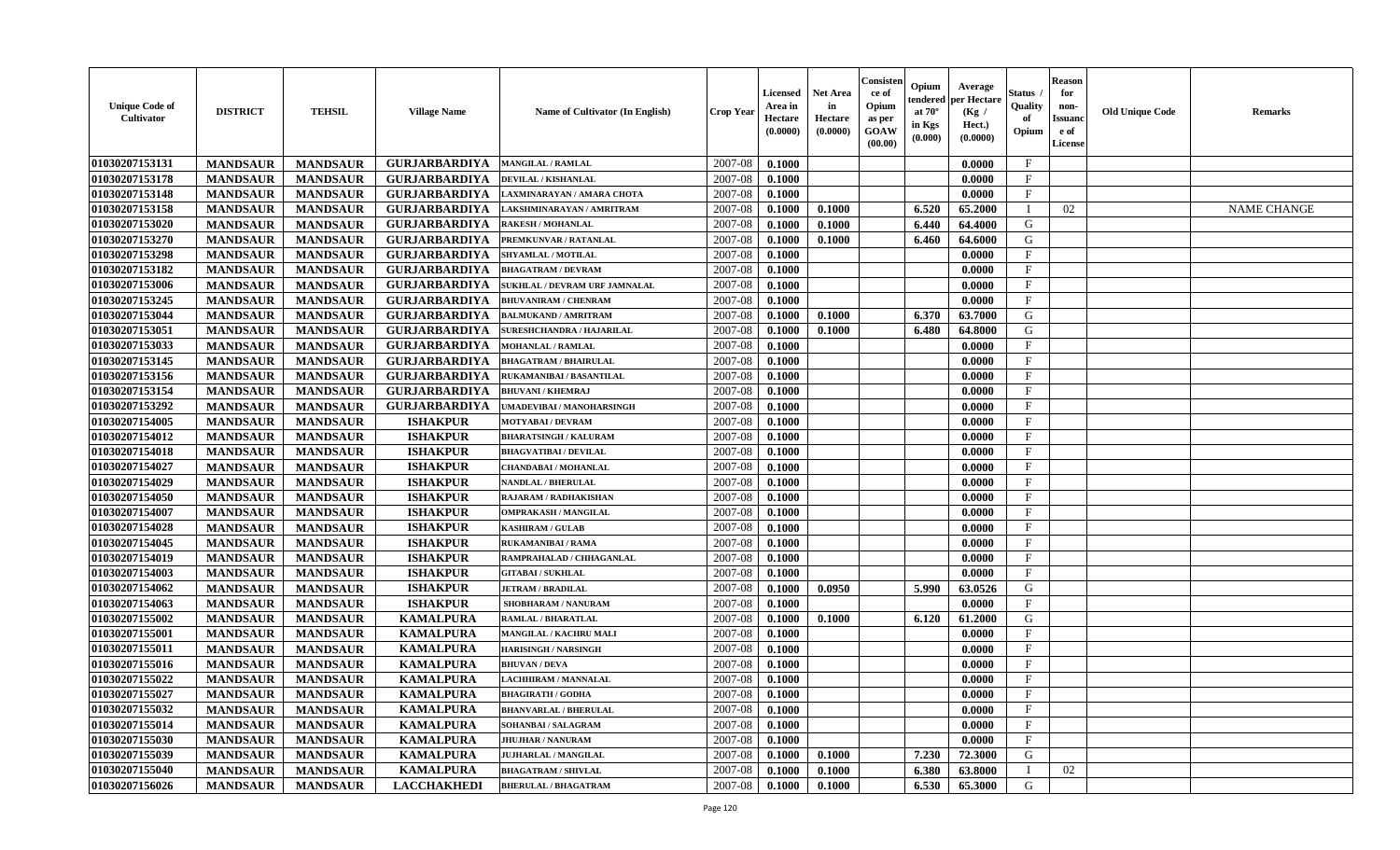| <b>Unique Code of</b><br><b>Cultivator</b> | <b>DISTRICT</b> | <b>TEHSIL</b>   | <b>Village Name</b> | <b>Name of Cultivator (In English)</b> | <b>Crop Year</b> | <b>Licensed</b><br>Area in<br>Hectare<br>(0.0000) | <b>Net Area</b><br>in<br>Hectare<br>(0.0000) | Consisteı<br>ce of<br>Opium<br>as per<br><b>GOAW</b><br>(00.00) | Opium<br>endered<br>at $70^\circ$<br>in Kgs<br>$(\mathbf{0.000})$ | Average<br>per Hectare<br>(Kg /<br>Hect.)<br>(0.0000) | Status<br>Quality<br>of<br>Opium | Reason<br>for<br>non-<br>Issuan<br>e of<br>License | <b>Old Unique Code</b> | <b>Remarks</b> |
|--------------------------------------------|-----------------|-----------------|---------------------|----------------------------------------|------------------|---------------------------------------------------|----------------------------------------------|-----------------------------------------------------------------|-------------------------------------------------------------------|-------------------------------------------------------|----------------------------------|----------------------------------------------------|------------------------|----------------|
| 01030207156001                             | <b>MANDSAUR</b> | <b>MANDSAUR</b> | <b>LACCHAKHEDI</b>  | <b>SHANTILAL / HIRALAL</b>             | 2007-08          | 0.1000                                            | 0.1000                                       |                                                                 | 6.900                                                             | 69.0000                                               | G                                |                                                    |                        |                |
| 01030207156002                             | <b>MANDSAUR</b> | <b>MANDSAUR</b> | <b>LACCHAKHEDI</b>  | <b>JAGDISH / BHAGATRAM</b>             | 2007-08          | 0.1000                                            | 0.1000                                       |                                                                 | 6.380                                                             | 63.8000                                               | G                                |                                                    |                        |                |
| 01030207156003                             | <b>MANDSAUR</b> | <b>MANDSAUR</b> | <b>LACCHAKHEDI</b>  | RADHESHYAM / BAPULAL                   | 2007-08          | 0.1000                                            | 0.0950                                       |                                                                 | 6.740                                                             | 70.9474                                               | G                                |                                                    |                        |                |
| 01030207156005                             | <b>MANDSAUR</b> | <b>MANDSAUR</b> | <b>LACCHAKHEDI</b>  | <b>VISHNULAL / CHAMPALAL</b>           | 2007-08          | 0.1000                                            | 0.1000                                       |                                                                 | 6.520                                                             | 65.2000                                               | G                                |                                                    |                        |                |
| 01030207156010                             | <b>MANDSAUR</b> | <b>MANDSAUR</b> | <b>LACCHAKHEDI</b>  | <b>MANSINGH / BHANVARLAL</b>           | 2007-08          | 0.1000                                            | 0.1000                                       |                                                                 | 6.610                                                             | 66.1000                                               | G                                |                                                    |                        |                |
| 01030207156011                             | <b>MANDSAUR</b> | <b>MANDSAUR</b> | <b>LACCHAKHEDI</b>  | <b>BALARAM / BAPULAL</b>               | 2007-08          | 0.1000                                            |                                              |                                                                 |                                                                   | 0.0000                                                | $\mathbf{F}$                     |                                                    |                        |                |
| 01030207156012                             | <b>MANDSAUR</b> | <b>MANDSAUR</b> | <b>LACCHAKHEDI</b>  | <b>BALMUKAND / BHAGATRAM</b>           | 2007-08          | 0.1000                                            | 0.1050                                       |                                                                 | 6.700                                                             | 63.8095                                               | G                                |                                                    |                        |                |
| 01030207156015                             | <b>MANDSAUR</b> | <b>MANDSAUR</b> | <b>LACCHAKHEDI</b>  | <b>BHAGVATILAL / JAGANNATH</b>         | 2007-08          | 0.1000                                            |                                              |                                                                 |                                                                   | 0.0000                                                | $\mathbf{F}$                     |                                                    |                        |                |
| 01030207156016                             | <b>MANDSAUR</b> | <b>MANDSAUR</b> | <b>LACCHAKHEDI</b>  | <b>MOHANLAL / KESHURAM</b>             | 2007-08          | 0.1000                                            | 0.1000                                       |                                                                 | 7.400                                                             | 74.0000                                               | G                                |                                                    |                        |                |
| 01030207156017                             | <b>MANDSAUR</b> | <b>MANDSAUR</b> | <b>LACCHAKHEDI</b>  | <b>BAPULAL / KANHAIYALAL</b>           | 2007-08          | 0.1000                                            | 0.0950                                       |                                                                 | 7.160                                                             | 75.3684                                               | G                                |                                                    |                        |                |
| 01030207156018                             | <b>MANDSAUR</b> | <b>MANDSAUR</b> | <b>LACCHAKHEDI</b>  | RAMKANYABAI / RAMGOPAL                 | 2007-08          | 0.1000                                            | 0.1000                                       |                                                                 | 5.900                                                             | 59.0000                                               | G                                |                                                    |                        |                |
| 01030207156019                             | <b>MANDSAUR</b> | <b>MANDSAUR</b> | <b>LACCHAKHEDI</b>  | MEHATABSINGH / ONKARLAL                | 2007-08          | 0.1000                                            | 0.1000                                       |                                                                 | 7.110                                                             | 71.1000                                               | G                                |                                                    |                        |                |
| 01030207156020                             | <b>MANDSAUR</b> | <b>MANDSAUR</b> | <b>LACCHAKHEDI</b>  | <b>KASTURIBAI / BHERULAL</b>           | 2007-08          | 0.1000                                            | 0.1050                                       |                                                                 | 7.100                                                             | 67.6190                                               | G                                |                                                    |                        |                |
| 01030207156021                             | <b>MANDSAUR</b> | <b>MANDSAUR</b> | <b>LACCHAKHEDI</b>  | MOHANLAL / NANURAM                     | 2007-08          | 0.1000                                            | 0.1000                                       |                                                                 | 7.490                                                             | 74.9000                                               | G                                |                                                    |                        |                |
| 01030207156024                             | <b>MANDSAUR</b> | <b>MANDSAUR</b> | <b>LACCHAKHEDI</b>  | <b>BALDEV / MOHANLAL</b>               | 2007-08          | 0.1000                                            | 0.1000                                       |                                                                 | 6.720                                                             | 67.2000                                               | G                                |                                                    |                        |                |
| 01030207156027                             | <b>MANDSAUR</b> | <b>MANDSAUR</b> | <b>LACCHAKHEDI</b>  | <b>JAGANNATH / BHAVARLAL</b>           | 2007-08          | 0.1000                                            | 0.1000                                       |                                                                 | 6.880                                                             | 68.8000                                               | G                                |                                                    |                        |                |
| 01030207156029                             | <b>MANDSAUR</b> | <b>MANDSAUR</b> | <b>LACCHAKHEDI</b>  | <b>BABULAL / MANGILAL</b>              | 2007-08          | 0.1000                                            | 0.1000                                       |                                                                 | 7.120                                                             | 71.2000                                               | G                                |                                                    |                        |                |
| 01030207156031                             | <b>MANDSAUR</b> | <b>MANDSAUR</b> | <b>LACCHAKHEDI</b>  | <b>BHERULAL / CHUNNILAL</b>            | 2007-08          | 0.1000                                            | 0.1000                                       |                                                                 | 7.640                                                             | 76.4000                                               | G                                |                                                    |                        |                |
| 01030207156033                             | <b>MANDSAUR</b> | <b>MANDSAUR</b> | <b>LACCHAKHEDI</b>  | KANHAIYALAL / UDAYRAM                  | 2007-08          | 0.1000                                            | 0.1000                                       |                                                                 | 7.220                                                             | 72.2000                                               | G                                |                                                    |                        |                |
| 01030207156034                             | <b>MANDSAUR</b> | <b>MANDSAUR</b> | <b>LACCHAKHEDI</b>  | <b>DHURILAL / BHAVANIRAM</b>           | 2007-08          | 0.1000                                            |                                              |                                                                 |                                                                   | 0.0000                                                | $\mathbf{F}$                     |                                                    |                        |                |
| 01030207156035                             | <b>MANDSAUR</b> | <b>MANDSAUR</b> | <b>LACCHAKHEDI</b>  | KALURAM / NIRBHAYRAM                   | 2007-08          | 0.1000                                            | 0.1000                                       |                                                                 | 6.980                                                             | 69.8000                                               | G                                |                                                    |                        |                |
| 01030207156038                             | <b>MANDSAUR</b> | <b>MANDSAUR</b> | <b>LACCHAKHEDI</b>  | <b>GITABAI/LAKSHMAN</b>                | 2007-08          | 0.1000                                            | 0.1000                                       |                                                                 | 6.460                                                             | 64.6000                                               | G                                |                                                    |                        |                |
| 01030207156040                             | <b>MANDSAUR</b> | <b>MANDSAUR</b> | <b>LACCHAKHEDI</b>  | KANA / MOTI                            | 2007-08          | 0.1000                                            | 0.1000                                       |                                                                 | 6.850                                                             | 68.5000                                               | G                                |                                                    |                        |                |
| 01030207156041                             | <b>MANDSAUR</b> | <b>MANDSAUR</b> | <b>LACCHAKHEDI</b>  | RAMSURATBAI / LAXMINARAYAN             | 2007-08          | 0.1000                                            | 0.1000                                       |                                                                 | 6.650                                                             | 66.5000                                               | G                                |                                                    |                        |                |
| 01030207156043                             | <b>MANDSAUR</b> | <b>MANDSAUR</b> | <b>LACCHAKHEDI</b>  | KALURAM / KISHANLAL                    | 2007-08          | 0.1000                                            | 0.1000                                       |                                                                 | 6.760                                                             | 67.6000                                               | G                                |                                                    |                        |                |
| 01030207156047                             | <b>MANDSAUR</b> | <b>MANDSAUR</b> | <b>LACCHAKHEDI</b>  | <b>RAMCHANDRA / BHAGVAN</b>            | 2007-08          | 0.1000                                            | 0.1000                                       |                                                                 | 6.440                                                             | 64.4000                                               | G                                |                                                    |                        |                |
| 01030207156048                             | <b>MANDSAUR</b> | <b>MANDSAUR</b> | <b>LACCHAKHEDI</b>  | <b>RAGHUVIR / KISHAN</b>               | 2007-08          | 0.1000                                            | 0.1000                                       |                                                                 | 6.750                                                             | 67.5000                                               | G                                |                                                    |                        |                |
| 01030207156050                             | <b>MANDSAUR</b> | <b>MANDSAUR</b> | <b>LACCHAKHEDI</b>  | <b>BADRILAL / BHERULAL</b>             | 2007-08          | 0.1000                                            | 0.1000                                       |                                                                 | 6.830                                                             | 68.3000                                               | G                                |                                                    |                        |                |
| 01030207156053                             | <b>MANDSAUR</b> | <b>MANDSAUR</b> | <b>LACCHAKHEDI</b>  | RAMKANYABAI / FULCHANDRA               | 2007-08          | 0.1000                                            | 0.1050                                       |                                                                 | 7.190                                                             | 68.4762                                               | G                                |                                                    |                        |                |
| 01030207156056                             | <b>MANDSAUR</b> | <b>MANDSAUR</b> | <b>LACCHAKHEDI</b>  | <b>HUDIBAI/BHABHUTGIR</b>              | 2007-08          | 0.1000                                            | 0.1000                                       |                                                                 | 6.990                                                             | 69.9000                                               | G                                |                                                    |                        |                |
| 01030207156059                             | <b>MANDSAUR</b> | <b>MANDSAUR</b> | <b>LACCHAKHEDI</b>  | <b>MOHANLAL / BHERULAL</b>             | 2007-08          | 0.1000                                            | 0.1000                                       |                                                                 | 7.300                                                             | 73.0000                                               | G                                |                                                    |                        |                |
| 01030207156060                             | <b>MANDSAUR</b> | <b>MANDSAUR</b> | <b>LACCHAKHEDI</b>  | <b>NARSINGHLAL / BHAIRULAL</b>         | 2007-08          | 0.1000                                            | 0.1000                                       |                                                                 | 6.790                                                             | 67.9000                                               | G                                |                                                    |                        |                |
| 01030207156061                             | <b>MANDSAUR</b> | <b>MANDSAUR</b> | <b>LACCHAKHEDI</b>  | DHURILAL / HARDEVRAM                   | 2007-08          | 0.1000                                            | 0.1000                                       |                                                                 | 6.470                                                             | 64.7000                                               | G                                |                                                    |                        |                |
| 01030207156036                             | <b>MANDSAUR</b> | <b>MANDSAUR</b> | <b>LACCHAKHEDI</b>  | <b>BHAGVAN / PRATAP</b>                | 2007-08          | 0.1000                                            | 0.1000                                       |                                                                 | 6.610                                                             | 66.1000                                               | G                                |                                                    |                        |                |
| 01030207156065                             | <b>MANDSAUR</b> | <b>MANDSAUR</b> | <b>LACCHAKHEDI</b>  | <b>JUJHARSINGH / NANURAM</b>           | 2007-08          | 0.1000                                            | 0.1000                                       |                                                                 | 6.550                                                             | 65.5000                                               | G                                |                                                    |                        |                |
| 01030207156066                             | <b>MANDSAUR</b> | <b>MANDSAUR</b> | <b>LACCHAKHEDI</b>  | <b>AKARAMKHAN / AAJAD KHAN</b>         | $2007 - 08$      | 0.1000                                            | 0.1000                                       |                                                                 | $6.440$                                                           | 64.4000                                               | G                                |                                                    |                        |                |
| 01030207156067                             | <b>MANDSAUR</b> | <b>MANDSAUR</b> | <b>LACCHAKHEDI</b>  | SAMADBAI / KESHURAM                    | 2007-08          | 0.1000                                            | 0.1000                                       |                                                                 | 7.460                                                             | 74.6000                                               | G                                |                                                    |                        |                |
| 01030207156009                             | <b>MANDSAUR</b> | <b>MANDSAUR</b> | <b>LACCHAKHEDI</b>  | <b>GANPATLAL / DHURILAL</b>            | 2007-08          | 0.1000                                            | 0.1000                                       |                                                                 | 6.680                                                             | 66.8000                                               | G                                |                                                    |                        |                |
| 01030207156004                             | <b>MANDSAUR</b> | <b>MANDSAUR</b> | <b>LACCHAKHEDI</b>  | <b>ASHOK / RAMESHVAR</b>               | 2007-08          | 0.1000                                            | 0.1050                                       |                                                                 | 7.320                                                             | 69.7143                                               | G                                |                                                    | 01030207149055         |                |
| 01030207156007                             | <b>MANDSAUR</b> | <b>MANDSAUR</b> | <b>LACCHAKHEDI</b>  | <b>SHANTILAL / KARULAL</b>             | 2007-08          | 0.1000                                            | 0.1000                                       |                                                                 | 6.810                                                             | 68.1000                                               | G                                |                                                    | 01030207149056         |                |
| 01030207156008                             | <b>MANDSAUR</b> | <b>MANDSAUR</b> | <b>LACCHAKHEDI</b>  | SHIVNARAYAN / KARULAL                  | 2007-08          | 0.1000                                            | 0.0950                                       |                                                                 | 6.040                                                             | 63.5789                                               | G                                |                                                    | 01030207149057         |                |
| 01030207157003                             | <b>MANDSAUR</b> | <b>MANDSAUR</b> | <b>LASUDI</b>       | <b>RAMESHVAR / BHERULAL</b>            | 2007-08          | 0.1000                                            |                                              |                                                                 |                                                                   | 0.0000                                                | $\mathbf{F}$                     |                                                    |                        |                |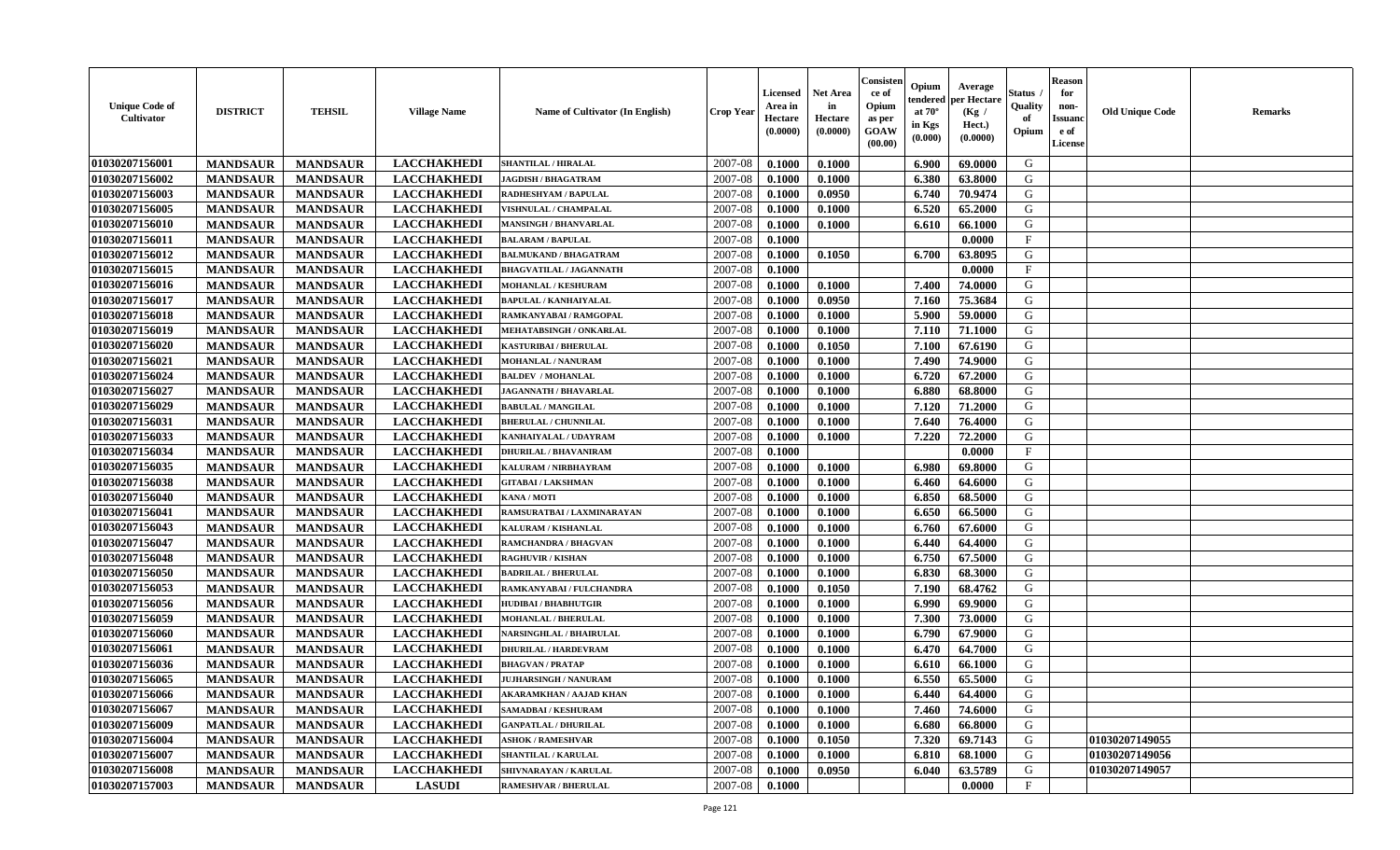| <b>Unique Code of</b><br><b>Cultivator</b> | <b>DISTRICT</b> | <b>TEHSIL</b>   | <b>Village Name</b> | <b>Name of Cultivator (In English)</b> | <b>Crop Year</b> | <b>Licensed</b><br>Area in<br>Hectare<br>(0.0000) | <b>Net Area</b><br>in<br>Hectare<br>(0.0000) | Consister<br>ce of<br>Opium<br>as per<br>GOAW<br>(00.00) | Opium<br>endered<br>at $70^{\circ}$<br>in Kgs<br>(0.000) | Average<br>per Hectare<br>(Kg /<br>Hect.)<br>(0.0000) | <b>Status</b><br>Quality<br>of<br>Opium | <b>Reason</b><br>for<br>non-<br><b>Issuanc</b><br>e of<br>License | <b>Old Unique Code</b> | <b>Remarks</b> |
|--------------------------------------------|-----------------|-----------------|---------------------|----------------------------------------|------------------|---------------------------------------------------|----------------------------------------------|----------------------------------------------------------|----------------------------------------------------------|-------------------------------------------------------|-----------------------------------------|-------------------------------------------------------------------|------------------------|----------------|
| 01030207157029                             | <b>MANDSAUR</b> | <b>MANDSAUR</b> | <b>LASUDI</b>       | SHAMBHUSINGH / HINDUSINGH              | 2007-08          | 0.1000                                            |                                              |                                                          |                                                          | 0.0000                                                | $\mathbf{F}$                            |                                                                   |                        |                |
| 01030207157013                             | <b>MANDSAUR</b> | <b>MANDSAUR</b> | <b>LASUDI</b>       | <b>GORDHAN / KALUSINGH</b>             | 2007-08          | 0.1000                                            |                                              |                                                          |                                                          | 0.0000                                                | $\mathbf F$                             |                                                                   |                        |                |
| 01030207157024                             | <b>MANDSAUR</b> | <b>MANDSAUR</b> | <b>LASUDI</b>       | <b>AMARDAS / HARIDAS</b>               | 2007-08          | 0.1000                                            |                                              |                                                          |                                                          | 0.0000                                                | $\mathbf{F}$                            |                                                                   |                        |                |
| 01030207157028                             | <b>MANDSAUR</b> | <b>MANDSAUR</b> | <b>LASUDI</b>       | <b>RAMESHDAS / HARIDAS</b>             | 2007-08          | 0.1000                                            |                                              |                                                          |                                                          | 0.0000                                                | $\mathbf{F}$                            |                                                                   |                        |                |
| 01030207157015                             | <b>MANDSAUR</b> | <b>MANDSAUR</b> | <b>LASUDI</b>       | <b>SALAGRAM / HIRALAL</b>              | 2007-08          | 0.1000                                            |                                              |                                                          |                                                          | 0.0000                                                | $_{\rm F}$                              |                                                                   |                        |                |
| 01030207157027                             | <b>MANDSAUR</b> | <b>MANDSAUR</b> | <b>LASUDI</b>       | <b>BHAGVANSINGH / GORDHANSINGH</b>     | 2007-08          | 0.1000                                            |                                              |                                                          |                                                          | 0.0000                                                | $\mathbf{F}$                            |                                                                   |                        |                |
| 01030207157005                             | <b>MANDSAUR</b> | <b>MANDSAUR</b> | <b>LASUDI</b>       | <b>RATANSINGH / JAYSINGH</b>           | 2007-08          | 0.1000                                            |                                              |                                                          |                                                          | 0.0000                                                | $\mathbf{F}$                            |                                                                   |                        |                |
| 01030207158027                             | <b>MANDSAUR</b> | <b>MANDSAUR</b> | <b>LODH</b>         | RAMCHANDRA / RATANLAL                  | 2007-08          | 0.1000                                            | 0.0400                                       |                                                          | 2.450                                                    | 61.2500                                               | G                                       |                                                                   |                        |                |
| 01030207158002                             | <b>MANDSAUR</b> | <b>MANDSAUR</b> | <b>LODH</b>         | <b>BANSHILAL / RATANLAL</b>            | 2007-08          | 0.1000                                            | 0.0950                                       |                                                          | 6.150                                                    | 64.7368                                               | G                                       |                                                                   |                        |                |
| 01030207158012                             | <b>MANDSAUR</b> | <b>MANDSAUR</b> | <b>LODH</b>         | <b>BALU / JETRAM</b>                   | 2007-08          | 0.1000                                            |                                              |                                                          |                                                          | 0.0000                                                | $\mathbf{F}$                            |                                                                   |                        |                |
| 01030207158013                             | <b>MANDSAUR</b> | <b>MANDSAUR</b> | <b>LODH</b>         | KOSHALYABAI / BADRILAL                 | 2007-08          | 0.1000                                            |                                              |                                                          |                                                          | 0.0000                                                | $\mathbf{F}$                            |                                                                   |                        |                |
| 01030207158014                             | <b>MANDSAUR</b> | <b>MANDSAUR</b> | <b>LODH</b>         | KAILASH / AUKARLAL                     | 2007-08          | 0.1000                                            |                                              |                                                          |                                                          | 0.0000                                                | F                                       |                                                                   |                        |                |
| 01030207158015                             | <b>MANDSAUR</b> | <b>MANDSAUR</b> | <b>LODH</b>         | PRABHULAL / KISHAN                     | 2007-08          | 0.1000                                            |                                              |                                                          |                                                          | 0.0000                                                | $\mathbf F$                             |                                                                   |                        |                |
| 01030207158016                             | <b>MANDSAUR</b> | <b>MANDSAUR</b> | <b>LODH</b>         | <b>DASHRATH / RATANLAL</b>             | 2007-08          | 0.1000                                            |                                              |                                                          |                                                          | 0.0000                                                | $\mathbf F$                             |                                                                   |                        |                |
| 01030207158028                             | <b>MANDSAUR</b> | <b>MANDSAUR</b> | <b>LODH</b>         | NATHULAL / BHANVARLAL                  | 2007-08          | 0.1000                                            |                                              |                                                          |                                                          | 0.0000                                                | $\mathbf{F}$                            |                                                                   |                        |                |
| 01030207158030                             | <b>MANDSAUR</b> | <b>MANDSAUR</b> | <b>LODH</b>         | BHANVARIBAI / GANGARAM                 | 2007-08          | 0.1000                                            |                                              |                                                          |                                                          | 0.0000                                                | $_{\rm F}$                              |                                                                   |                        |                |
| 01030207158035                             | <b>MANDSAUR</b> | <b>MANDSAUR</b> | <b>LODH</b>         | <b>MOHANLAL / GOBAR</b>                | 2007-08          | 0.1000                                            |                                              |                                                          |                                                          | 0.0000                                                | $\mathbf{F}$                            |                                                                   |                        |                |
| 01030207158037                             | <b>MANDSAUR</b> | <b>MANDSAUR</b> | <b>LODH</b>         | SAMANDARBAI / KARULAL                  | 2007-08          | 0.1000                                            |                                              |                                                          |                                                          | 0.0000                                                | $\mathbf{F}$                            |                                                                   |                        |                |
| 01030207158044                             | <b>MANDSAUR</b> | <b>MANDSAUR</b> | <b>LODH</b>         | <b>BHERULAL / AMRATRAM</b>             | 2007-08          | 0.1000                                            |                                              |                                                          |                                                          | 0.0000                                                | $\mathbf{F}$                            |                                                                   |                        |                |
| 01030207158048                             | <b>MANDSAUR</b> | <b>MANDSAUR</b> | <b>LODH</b>         | RAMNARAYAN / KISHANLAL                 | 2007-08          | 0.1000                                            |                                              |                                                          |                                                          | 0.0000                                                | $_{\rm F}$                              |                                                                   |                        |                |
| 01030207158059                             | <b>MANDSAUR</b> | <b>MANDSAUR</b> | <b>LODH</b>         | RATANLAL / HIRALAL GAYARI              | 2007-08          | 0.1000                                            |                                              |                                                          |                                                          | 0.0000                                                | $\mathbf F$                             |                                                                   |                        |                |
| 01030207158067                             | <b>MANDSAUR</b> | <b>MANDSAUR</b> | <b>LODH</b>         | <b>BHERULAL / NATHULAL</b>             | 2007-08          | 0.1000                                            |                                              |                                                          |                                                          | 0.0000                                                | $\mathbf{F}$                            |                                                                   |                        |                |
| 01030207158070                             | <b>MANDSAUR</b> | <b>MANDSAUR</b> | <b>LODH</b>         | SATAYNARAYAN / UDAYLAL                 | 2007-08          | 0.1000                                            |                                              |                                                          |                                                          | 0.0000                                                | $_{\rm F}$                              |                                                                   |                        |                |
| 01030207158079                             | <b>MANDSAUR</b> | <b>MANDSAUR</b> | <b>LODH</b>         | SHIVNARAYAN / TORIRAM                  | 2007-08          | 0.1000                                            |                                              |                                                          |                                                          | 0.0000                                                | $\mathbf F$                             |                                                                   |                        |                |
| 01030207158082                             | <b>MANDSAUR</b> | <b>MANDSAUR</b> | <b>LODH</b>         | <b>BHULIBAI/DEVA</b>                   | 2007-08          | 0.1000                                            |                                              |                                                          |                                                          | 0.0000                                                | $\mathbf F$                             |                                                                   |                        |                |
| 01030207158091                             | <b>MANDSAUR</b> | <b>MANDSAUR</b> | <b>LODH</b>         | RAMKANYABAI / MANGILAL                 | 2007-08          | 0.1000                                            |                                              |                                                          |                                                          | 0.0000                                                | $\mathbf{F}$                            |                                                                   |                        |                |
| 01030207158163                             | <b>MANDSAUR</b> | <b>MANDSAUR</b> | <b>LODH</b>         | <b>DULESINGH / NATHUSINGH</b>          | 2007-08          | 0.1000                                            |                                              |                                                          |                                                          | 0.0000                                                | F                                       |                                                                   |                        |                |
| 01030207158154                             | <b>MANDSAUR</b> | <b>MANDSAUR</b> | <b>LODH</b>         | <b>AMARSINGH / GOTAMSINGH</b>          | 2007-08          | 0.1000                                            |                                              |                                                          |                                                          | 0.0000                                                | $\mathbf{F}$                            |                                                                   |                        |                |
| 01030207158130                             | <b>MANDSAUR</b> | <b>MANDSAUR</b> | <b>LODH</b>         | PHULACHANDRA / NATHULAL                | 2007-08          | 0.1000                                            |                                              |                                                          |                                                          | 0.0000                                                | $\mathbf{F}$                            |                                                                   |                        |                |
| 01030207158133                             | <b>MANDSAUR</b> | <b>MANDSAUR</b> | <b>LODH</b>         | KNVARALAL / MOHANALAL                  | 2007-08          | 0.1000                                            |                                              |                                                          |                                                          | 0.0000                                                | $_{\rm F}$                              |                                                                   |                        |                |
| 01030207158072                             | <b>MANDSAUR</b> | <b>MANDSAUR</b> | <b>LODH</b>         | <b>DHAPUBAI/MANGILAL</b>               | 2007-08          | 0.1000                                            |                                              |                                                          |                                                          | 0.0000                                                | $\mathbf F$                             |                                                                   |                        |                |
| 01030207158026                             | <b>MANDSAUR</b> | <b>MANDSAUR</b> | <b>LODH</b>         | RAMESHVAR / BHAGAVAN                   | 2007-08          | 0.1000                                            |                                              |                                                          |                                                          | 0.0000                                                | $\mathbf{F}$                            |                                                                   |                        |                |
| 01030207158205                             | <b>MANDSAUR</b> | <b>MANDSAUR</b> | <b>LODH</b>         | RADHESHYAM / MAGANIRAM                 | 2007-08          | 0.1000                                            | 0.1000                                       |                                                          | 6.000                                                    | 60.0000                                               | G                                       |                                                                   |                        |                |
| 01030207158033                             | <b>MANDSAUR</b> | <b>MANDSAUR</b> | <b>LODH</b>         | <b>DASHRATH / NAGULAL</b>              | 2007-08          | 0.1000                                            | 0.1000                                       |                                                          | 5.990                                                    | 59.9000                                               | G                                       |                                                                   |                        |                |
| 01030207158024                             | <b>MANDSAUR</b> | <b>MANDSAUR</b> | <b>LODH</b>         | <b>BHERULAL / NAGULAL</b>              | 2007-08          | 0.1000                                            | 0.1000                                       |                                                          | 5.980                                                    | 59.8000                                               | G                                       |                                                                   |                        |                |
| 01030207158099                             | <b>MANDSAUR</b> | MANDSAUR        | <b>LODH</b>         | RAMLAL / ONKARLAL                      | $2007 - 08$      | 0.1000                                            |                                              |                                                          |                                                          | 0.0000                                                | F                                       |                                                                   |                        |                |
| 01030207158116                             | <b>MANDSAUR</b> | <b>MANDSAUR</b> | <b>LODH</b>         | <b>BANSHILAL / CHAMPALAL</b>           | 2007-08          | 0.1000                                            |                                              |                                                          |                                                          | 0.0000                                                | $\mathbf{F}$                            |                                                                   |                        |                |
| 01030207158006                             | <b>MANDSAUR</b> | <b>MANDSAUR</b> | <b>LODH</b>         | <b>MANGILAL / SHRILAL</b>              | 2007-08          | 0.1000                                            |                                              |                                                          |                                                          | 0.0000                                                | $\mathbf{F}$                            |                                                                   |                        |                |
| 01030207158058                             | <b>MANDSAUR</b> | <b>MANDSAUR</b> | <b>LODH</b>         | NARAYAN / UDA GAYARI                   | 2007-08          | 0.1000                                            |                                              |                                                          |                                                          | 0.0000                                                | $\mathbf{F}$                            |                                                                   |                        |                |
| 01030207158061                             | <b>MANDSAUR</b> | <b>MANDSAUR</b> | <b>LODH</b>         | <b>JETRAM / AMRITRAM</b>               | 2007-08          | 0.1000                                            |                                              |                                                          |                                                          | 0.0000                                                | $\mathbf{F}$                            |                                                                   |                        |                |
| 01030207158051                             | <b>MANDSAUR</b> | <b>MANDSAUR</b> | <b>LODH</b>         | RAMCHANDRA / RATANLAL                  | 2007-08          | 0.1000                                            |                                              |                                                          |                                                          | 0.0000                                                | $\mathbf{F}$                            |                                                                   |                        |                |
| 01030207158137                             | <b>MANDSAUR</b> | <b>MANDSAUR</b> | <b>LODH</b>         | PRABHULAL / AMARACHANDRA               | 2007-08          | 0.1000                                            |                                              |                                                          |                                                          | 0.0000                                                | $\mathbf{F}$                            |                                                                   |                        |                |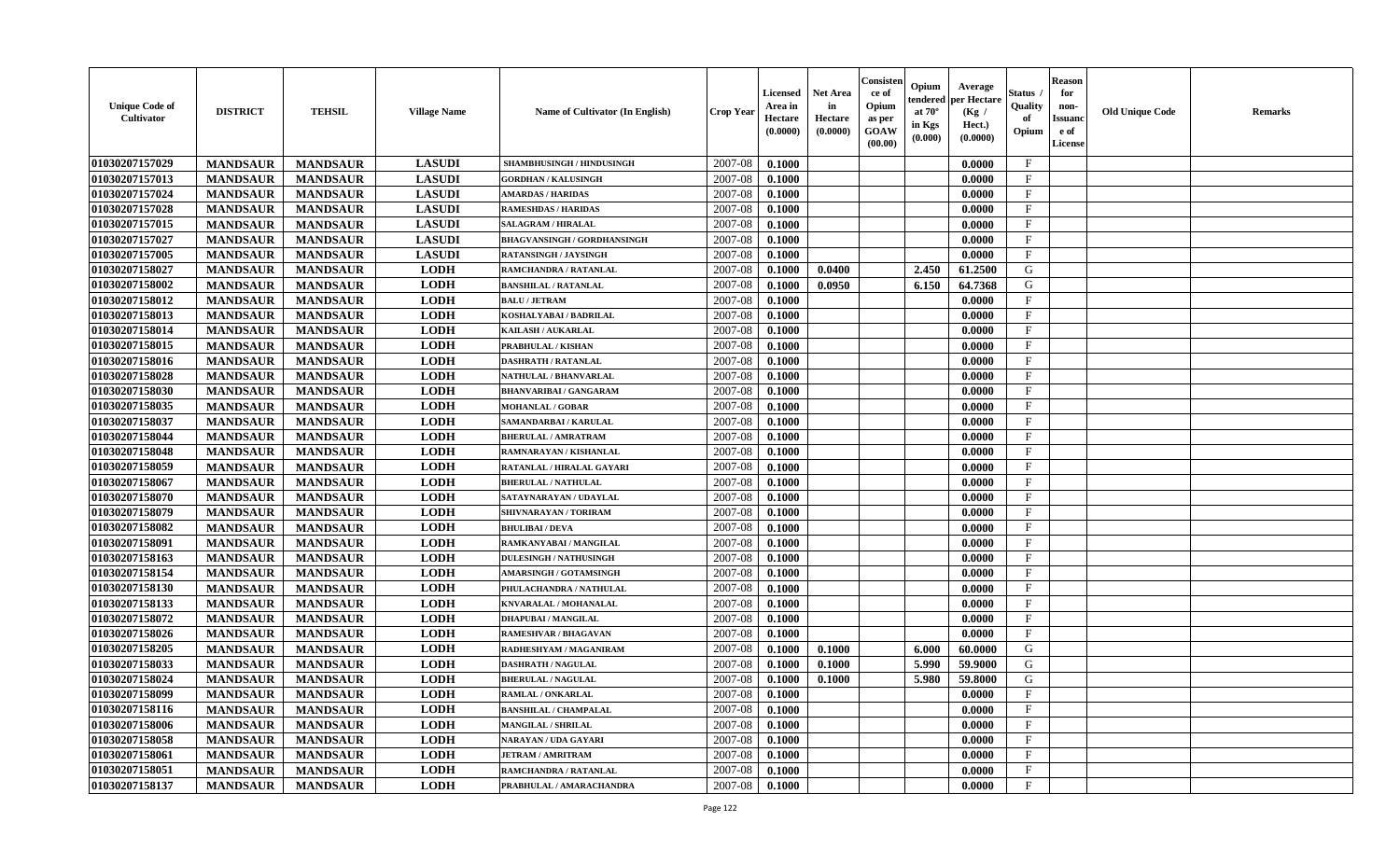| <b>Unique Code of</b><br>Cultivator | <b>DISTRICT</b> | <b>TEHSIL</b>   | <b>Village Name</b> | <b>Name of Cultivator (In English)</b> | <b>Crop Year</b> | <b>Licensed</b><br>Area in<br>Hectare<br>(0.0000) | Net Area<br>in<br>Hectare<br>(0.0000) | Consister<br>ce of<br>Opium<br>as per<br>GOAW<br>(00.00) | Opium<br>endered<br>at $70^\circ$<br>in Kgs<br>$(\mathbf{0.000})$ | Average<br>per Hectare<br>(Kg /<br>Hect.)<br>(0.0000) | Status<br>Quality<br>of<br>Opium | <b>Reason</b><br>for<br>non-<br>Issuan<br>e of<br>License | <b>Old Unique Code</b> | Remarks             |
|-------------------------------------|-----------------|-----------------|---------------------|----------------------------------------|------------------|---------------------------------------------------|---------------------------------------|----------------------------------------------------------|-------------------------------------------------------------------|-------------------------------------------------------|----------------------------------|-----------------------------------------------------------|------------------------|---------------------|
| 01030207158045                      | <b>MANDSAUR</b> | <b>MANDSAUR</b> | <b>LODH</b>         | VARDIBAI / MANGILAL                    | 2007-08          | 0.1000                                            |                                       |                                                          |                                                                   | 0.0000                                                | $\mathbf{F}$                     |                                                           |                        |                     |
| 01030207158093                      | <b>MANDSAUR</b> | <b>MANDSAUR</b> | <b>LODH</b>         | RAHDESHYAM / KALURAM NAI               | 2007-08          | 0.1000                                            |                                       |                                                          |                                                                   | 0.0000                                                | $\mathbf{F}$                     |                                                           |                        |                     |
| 01030207158095                      | <b>MANDSAUR</b> | <b>MANDSAUR</b> | <b>LODH</b>         | <b>SHANKARLAL / MEHTAB</b>             | 2007-08          | 0.1000                                            | 0.1000                                |                                                          | 1.420                                                             | 14.2000                                               | G                                | 04                                                        |                        |                     |
| 01030207158021                      | <b>MANDSAUR</b> | <b>MANDSAUR</b> | <b>LODH</b>         | RAMNARAYAN / NATHULAL                  | 2007-08          | 0.1000                                            | 0.1000                                |                                                          | 6.250                                                             | 62.5000                                               | G                                |                                                           |                        |                     |
| 01030207158025                      | <b>MANDSAUR</b> | <b>MANDSAUR</b> | <b>LODH</b>         | <b>BALURAM / RAMCHANDRA</b>            | 2007-08          | 0.1000                                            |                                       |                                                          |                                                                   | 0.0000                                                | $\mathbf{F}$                     |                                                           |                        |                     |
| 01030207158145                      | <b>MANDSAUR</b> | <b>MANDSAUR</b> | <b>LODH</b>         | SHIVANARAYAN / BHAGIRATH               | 2007-08          | 0.1000                                            |                                       |                                                          |                                                                   | 0.0000                                                | $\mathbf{F}$                     |                                                           |                        |                     |
| 01030207158054                      | <b>MANDSAUR</b> | <b>MANDSAUR</b> | <b>LODH</b>         | KANHAIYALAL / GULAB                    | 2007-08          | 0.1000                                            |                                       |                                                          |                                                                   | 0.0000                                                | $\mathbf{F}$                     |                                                           |                        |                     |
| 01030207158148                      | <b>MANDSAUR</b> | <b>MANDSAUR</b> | <b>LODH</b>         | <b>KACHARU / RO DIRAM</b>              | 2007-08          | 0.1000                                            |                                       |                                                          |                                                                   | 0.0000                                                | $\mathbf{F}$                     |                                                           |                        |                     |
| 01030207158149                      | <b>MANDSAUR</b> | <b>MANDSAUR</b> | <b>LODH</b>         | <b>SURESH / SHNKARALAL</b>             | 2007-08          | 0.1000                                            |                                       |                                                          |                                                                   | 0.0000                                                | $\mathbf{F}$                     |                                                           |                        |                     |
| 01030207158156                      | <b>MANDSAUR</b> | <b>MANDSAUR</b> | <b>LODH</b>         | <b>MANGILAL / RAMLAL</b>               | 2007-08          | 0.1000                                            |                                       |                                                          |                                                                   | 0.0000                                                | $_{\rm F}$                       |                                                           |                        |                     |
| 01030207158115                      | <b>MANDSAUR</b> | <b>MANDSAUR</b> | <b>LODH</b>         | <b>JANIBAI / MOHANLAL</b>              | 2007-08          | 0.1000                                            |                                       |                                                          |                                                                   | 0.0000                                                | $\mathbf{F}$                     |                                                           |                        |                     |
| 01030207158090                      | <b>MANDSAUR</b> | <b>MANDSAUR</b> | <b>LODH</b>         | <b>GANGABAI / BHANVARLAL</b>           | 2007-08          | 0.1000                                            |                                       |                                                          |                                                                   | 0.0000                                                | $\mathbf{F}$                     |                                                           |                        |                     |
| 01030207158081                      | <b>MANDSAUR</b> | <b>MANDSAUR</b> | <b>LODH</b>         | <b>BAGDIRAM / RUPA</b>                 | 2007-08          | 0.1000                                            | 0.1000                                |                                                          | 6.120                                                             | 61.2000                                               | G                                |                                                           |                        |                     |
| 01030207158053                      | <b>MANDSAUR</b> | <b>MANDSAUR</b> | <b>LODH</b>         | RAMCHANDRA / GANESHRAM                 | 2007-08          | 0.1000                                            |                                       |                                                          |                                                                   | 0.0000                                                | $\mathbf{F}$                     |                                                           |                        |                     |
| 01030207158066                      | <b>MANDSAUR</b> | <b>MANDSAUR</b> | <b>LODH</b>         | <b>DASHRATH / BADRILAL</b>             | 2007-08          | 0.1000                                            |                                       |                                                          |                                                                   | 0.0000                                                | $\mathbf{F}$                     |                                                           |                        |                     |
| 01030207158018                      | <b>MANDSAUR</b> | <b>MANDSAUR</b> | <b>LODH</b>         | <b>BHANVARLAL / SHANKARLAL</b>         | 2007-08          | 0.1000                                            | 0.0600                                |                                                          | 3.820                                                             | 63.6667                                               | G                                |                                                           |                        |                     |
| 01030207158167                      | <b>MANDSAUR</b> | <b>MANDSAUR</b> | <b>LODH</b>         | <b>DEVILAL / GOBARU</b>                | 2007-08          | 0.1000                                            |                                       |                                                          |                                                                   | 0.0000                                                | $_{\rm F}$                       |                                                           |                        |                     |
| 01030207158071                      | <b>MANDSAUR</b> | <b>MANDSAUR</b> | <b>LODH</b>         | <b>BHANVARLAL / RATANLAL</b>           | 2007-08          | 0.1000                                            | 0.1000                                |                                                          | 6.350                                                             | 63.5000                                               | G                                |                                                           |                        |                     |
| 01030207158009                      | <b>MANDSAUR</b> | <b>MANDSAUR</b> | <b>LODH</b>         | KAILASH / GOBARU                       | 2007-08          | 0.1000                                            |                                       |                                                          |                                                                   | 0.0000                                                | $\mathbf{F}$                     |                                                           |                        |                     |
| 01030207158022                      | <b>MANDSAUR</b> | <b>MANDSAUR</b> | <b>LODH</b>         | <b>JAVAHARLAL / SHRILAL</b>            | 2007-08          | 0.1000                                            |                                       |                                                          |                                                                   | 0.0000                                                | $_{\rm F}$                       |                                                           |                        |                     |
| 01030207158085                      | <b>MANDSAUR</b> | <b>MANDSAUR</b> | <b>LODH</b>         | <b>DHANNIBAI / GANESHRAM</b>           | 2007-08          | 0.1000                                            |                                       |                                                          |                                                                   | 0.0000                                                | $\mathbf{F}$                     |                                                           |                        |                     |
| 01030207158019                      | <b>MANDSAUR</b> | <b>MANDSAUR</b> | <b>LODH</b>         | <b>OMPRAKASH / RAMCHANDRA</b>          | 2007-08          | 0.1000                                            | 0.0800                                |                                                          | 5.330                                                             | 66.6250                                               | G                                |                                                           |                        |                     |
| 01030207158119                      | <b>MANDSAUR</b> | <b>MANDSAUR</b> | <b>LODH</b>         | RAMESHVAR / SHANKARLAL                 | 2007-08          | 0.1000                                            | 0.0350                                |                                                          | 2.350                                                             | 67.1429                                               | G                                |                                                           |                        |                     |
| 01030207158184                      | <b>MANDSAUR</b> | <b>MANDSAUR</b> | <b>LODH</b>         | DAYARAM / RAMCHANDRA                   | 2007-08          | 0.1000                                            | 0.1000                                |                                                          | 7.200                                                             | 72.0000                                               | G                                |                                                           |                        |                     |
| 01030207158041                      | <b>MANDSAUR</b> | <b>MANDSAUR</b> | <b>LODH</b>         | <b>KARULAL / RATANLAL</b>              | 2007-08          | 0.1000                                            |                                       |                                                          |                                                                   | 0.0000                                                | $\mathbf{F}$                     |                                                           |                        |                     |
| 01030207158031                      | <b>MANDSAUR</b> | <b>MANDSAUR</b> | <b>LODH</b>         | <b>SURESH / RAMCHANDRA</b>             | 2007-08          | 0.1000                                            | 0.0500                                |                                                          | 3.140                                                             | 62.8000                                               | G                                |                                                           |                        |                     |
| 01030207158017                      | <b>MANDSAUR</b> | <b>MANDSAUR</b> | <b>LODH</b>         | <b>OMPRAKASH / HIRALAL</b>             | 2007-08          | 0.1000                                            |                                       |                                                          |                                                                   | 0.0000                                                | F                                |                                                           |                        |                     |
| 01030207158083                      | <b>MANDSAUR</b> | <b>MANDSAUR</b> | <b>LODH</b>         | <b>SUKHIBAI / BRADILAL</b>             | 2007-08          | 0.1000                                            |                                       |                                                          |                                                                   | 0.0000                                                | $\mathbf{F}$                     |                                                           |                        |                     |
| 01030207158104                      | <b>MANDSAUR</b> | <b>MANDSAUR</b> | <b>LODH</b>         | KALU / SUKHA                           | 2007-08          | 0.1000                                            |                                       |                                                          |                                                                   | 0.0000                                                | $\mathbf{F}$                     |                                                           |                        |                     |
| 01030207158198                      | <b>MANDSAUR</b> | <b>MANDSAUR</b> | <b>LODH</b>         | <b>HARIRAM / AMRITARAM</b>             | 2007-08          | 0.1000                                            | 0.0750                                |                                                          | 4.980                                                             | 66.4000                                               | G                                |                                                           |                        |                     |
| 01030207158199                      | <b>MANDSAUR</b> | <b>MANDSAUR</b> | <b>LODH</b>         | DASHARATHASINGH / RAMSINGH             | 2007-08          | 0.1000                                            |                                       |                                                          |                                                                   | 0.0000                                                | $_{\rm F}$                       |                                                           |                        |                     |
| 01030207158201                      | <b>MANDSAUR</b> | <b>MANDSAUR</b> | <b>LODH</b>         | RAMKUNVARABAI / BHANVARLAL             | 2007-08          | 0.1000                                            |                                       |                                                          |                                                                   | 0.0000                                                | $\mathbf{F}$                     |                                                           |                        |                     |
| 01030207158202                      | <b>MANDSAUR</b> | <b>MANDSAUR</b> | <b>LODH</b>         | <b>ISHVARASINGH / PHATESINGH</b>       | 2007-08          | 0.1000                                            |                                       |                                                          |                                                                   | 0.0000                                                | $\mathbf{F}$                     |                                                           |                        |                     |
| 01030207158213                      | <b>MANDSAUR</b> | <b>MANDSAUR</b> | <b>LODH</b>         | <b>BHAGWATILAL / BHANVARLAL</b>        | 2007-08          | 0.1000                                            |                                       |                                                          |                                                                   | 0.0000                                                | $\mathbf{F}$                     |                                                           |                        |                     |
| 01030207158069                      | <b>MANDSAUR</b> | <b>MANDSAUR</b> | <b>LODH</b>         | PRABHULAL / DHANRAJ MAHAJAN            | 2007-08          | 0.1000                                            | 0.1000                                |                                                          | 1.960                                                             | 19.6000                                               | G                                | 04                                                        |                        |                     |
| 01030207158078                      | <b>MANDSAUR</b> | <b>MANDSAUR</b> | <b>LODH</b>         | <b>DHAPUBAI/DHANNALAL</b>              | $2007 - 08$      | 0.1000                                            |                                       |                                                          |                                                                   | 0.0000                                                | $_{\rm F}$                       |                                                           |                        |                     |
| 01030207158128                      | <b>MANDSAUR</b> | <b>MANDSAUR</b> | <b>LODH</b>         | <b>BADRILAL / KARULAL</b>              | 2007-08          | 0.1000                                            | 0.0950                                |                                                          | 5.810                                                             | 61.1579                                               | G                                |                                                           |                        |                     |
| 01030207160076                      | <b>MANDSAUR</b> | <b>MANDSAUR</b> | <b>NETAWALI</b>     | HARINARAYAN / SHIVNARAYAN              | 2007-08          | 0.1000                                            |                                       |                                                          |                                                                   | 0.0000                                                | $\mathbf{F}$                     |                                                           |                        |                     |
| 01030207160004                      | <b>MANDSAUR</b> | <b>MANDSAUR</b> | <b>NETAWALI</b>     | <b>RAMSING / RAGHUNATHSING</b>         | 2007-08          | 0.1000                                            |                                       |                                                          |                                                                   | 0.0000                                                | $\mathbf{F}$                     |                                                           |                        |                     |
| 01030207160007                      | <b>MANDSAUR</b> | <b>MANDSAUR</b> | <b>NETAWALI</b>     | <b>SHIVRAM / KARULAL</b>               | 2007-08          | 0.1000                                            |                                       |                                                          |                                                                   | 0.0000                                                | $\mathbf{F}$                     |                                                           |                        |                     |
| 01030207160013                      | <b>MANDSAUR</b> | <b>MANDSAUR</b> | <b>NETAWALI</b>     | <b>BAJJIBAI / HEMRAJ</b>               | 2007-08          | 0.1000                                            |                                       |                                                          |                                                                   | 0.0000                                                | $\mathbf{F}$                     |                                                           |                        |                     |
| 01030207160018                      | <b>MANDSAUR</b> | <b>MANDSAUR</b> | <b>NETAWALI</b>     | PANNALAL / BHANVARLAL                  | 2007-08          | 0.1000                                            |                                       |                                                          |                                                                   | 0.0000                                                | $\mathbf{F}$                     |                                                           |                        | TRANSFER/BANSAKHEDI |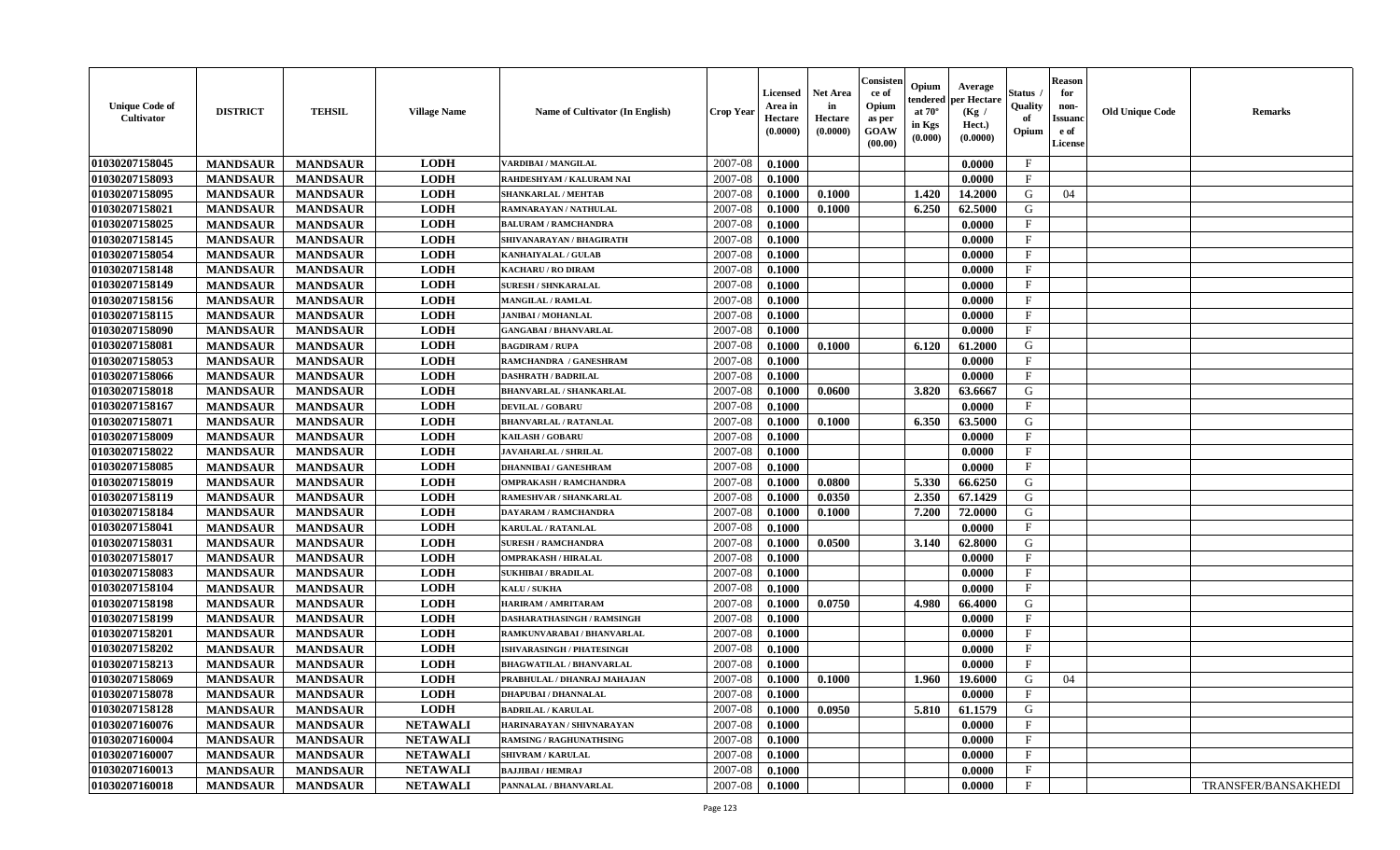| 01030207160019<br><b>NETAWALI</b><br>2007-08<br>$\mathbf{F}$<br><b>MANDSAUR</b><br><b>MANDSAUR</b><br>0.1000<br>0.0000<br><b>BASANTILAL / HIRALAL</b><br>01030207160035<br><b>NETAWALI</b><br>2007-08<br><b>MANDSAUR</b><br><b>MANDSAUR</b><br>$\mathbf F$<br><b>INDRALAL / BHANVARLAL</b><br>0.1000<br>0.0000<br>01030207160040<br><b>NETAWALI</b><br>2007-08<br>$\mathbf{F}$<br><b>MANDSAUR</b><br><b>MANDSAUR</b><br>NONDRAM / PRITHVIRAJ<br>0.1000<br>0.0000<br>01030207160041<br><b>NETAWALI</b><br>2007-08<br>0.0850<br><b>MANDSAUR</b><br><b>MANDSAUR</b><br>PRABHULAL / HIRALAL<br>0.1000<br>5.050<br>59.4118<br>G<br>01030207160049<br><b>MANDSAUR</b><br><b>MANDSAUR</b><br><b>NETAWALI</b><br>2007-08<br>0.0000<br>$\mathbf{F}$<br>PRABHULAL / PANNALAL<br>0.1000<br><b>MANDSAUR</b><br><b>MANDSAUR</b><br><b>NETAWALI</b><br>01030207160060<br>2007-08<br>0.1000<br>0.0000<br>$_{\rm F}$<br><b>BHAGIRATH / HIRALAL</b><br>01030207160063<br><b>MANDSAUR</b><br><b>NETAWALI</b><br>F<br><b>MANDSAUR</b><br>2007-08<br>0.0000<br>KANVARLAL / UDA<br>0.1000<br><b>NETAWALI</b><br>$\mathbf{F}$<br>01030207160065<br>2007-08<br><b>MANDSAUR</b><br><b>MANDSAUR</b><br>0.1000<br>0.0000<br>KAMLABAI / KANHAIYALAL<br><b>NETAWALI</b><br>01030207160067<br><b>MANDSAUR</b><br><b>MANDSAUR</b><br>2007-08<br>$_{\rm F}$<br><b>RUGANATH / MOD JI</b><br>0.1000<br>0.0000<br><b>NETAWALI</b><br>01030207160068<br><b>MANDSAUR</b><br><b>MANDSAUR</b><br>2007-08<br>0.1000<br>$\mathbf{F}$<br>MANGILAL / KISHANLAL<br>0.0000<br>01030207160073<br><b>MANDSAUR</b><br><b>MANDSAUR</b><br><b>NETAWALI</b><br>2007-08<br>$\mathbf{F}$<br><b>GOPAL / RATANLAL</b><br>0.1000<br>0.0000<br>01030207160094<br><b>MANDSAUR</b><br><b>MANDSAUR</b><br><b>NETAWALI</b><br>2007-08<br>$\mathbf{F}$<br><b>RATANLAL / PRITHVIRAJ</b><br>0.1000<br>0.0000<br><b>MANDSAUR</b><br><b>NETAWALI</b><br>01030207160115<br><b>MANDSAUR</b><br><b>MANSINGH / KISHAN</b><br>2007-08<br>0.1000<br>0.0000<br>$\mathbf{F}$<br>01030207161005<br><b>MANDSAUR</b><br><b>MANDSAUR</b><br><b>PALWAI</b><br>2007-08<br>0.1000<br>6.550<br>65.5000<br>G<br>KANCHANBAI / KESHARLAL<br>0.1000<br>01030207161002<br><b>MANDSAUR</b><br><b>MANDSAUR</b><br><b>PALWAI</b><br>2007-08<br>$\mathbf{F}$<br>0.1000<br>0.0000<br>SALAGRAM / BAGDIRAM<br>01030207161004<br><b>MANDSAUR</b><br><b>PALWAI</b><br><b>MANDSAUR</b><br>2007-08<br>0.0000<br>$_{\rm F}$<br><b>BAPULAL / KANIRAM</b><br>0.1000<br>01030207161010<br><b>PALWAI</b><br><b>MANDSAUR</b><br><b>MANDSAUR</b><br>2007-08<br>$\mathbf{F}$<br><b>MANGILAL / RAMLAL</b><br>0.1000<br>0.0000<br>01030207161011<br><b>PALWAI</b><br><b>MANDSAUR</b><br><b>MANDSAUR</b><br>2007-08<br>0.0000<br>$_{\rm F}$<br>0.1000<br>PARVATIBAI / KANVARLAL<br>01030207161014<br><b>MANDSAUR</b><br><b>MANDSAUR</b><br><b>PALWAI</b><br>2007-08<br>0.0000<br>$\mathbf F$<br><b>BHAGVAN / RAMA</b><br>0.1000<br>01030207161017<br><b>MANDSAUR</b><br><b>MANDSAUR</b><br><b>PALWAI</b><br>2007-08<br>0.0900<br>5.810<br>64.5556<br>G<br><b>BHARATRAM / BHAGIRATH</b><br>0.1000<br>01030207161020<br><b>MANDSAUR</b><br><b>MANDSAUR</b><br><b>PALWAI</b><br><b>SHANTIBAI / MADANLAL</b><br>2007-08<br>0.0000<br>$\mathbf{F}$<br>0.1000<br>01030207161022<br><b>MANDSAUR</b><br><b>MANDSAUR</b><br><b>PALWAI</b><br><b>KALABAI/BHERULAL</b><br>2007-08<br>0.1000<br>0.0950<br>2.440<br>25.6842<br>G<br>04<br>01030207162001<br><b>MANDSAUR</b><br><b>MANDSAUR</b><br><b>PALDI</b><br>2007-08<br>0.0000<br>$\mathbf{F}$<br>KARULAL / CHAMPALAL<br>0.1000<br>01030207162004<br><b>PALDI</b><br>$\mathbf{F}$<br><b>MANDSAUR</b><br><b>MANDSAUR</b><br>2007-08<br>PRABHULAL / AMRITRAM<br>0.1000<br>0.0000<br>01030207162006<br><b>PALDI</b><br>2007-08<br><b>MANDSAUR</b><br><b>MANDSAUR</b><br>0.1000<br>6.580<br>65.8000<br>G<br><b>RAMESHVAR / DEVILAL</b><br>0.1000<br>01030207162007<br><b>PALDI</b><br>2007-08<br>$\mathbf{F}$<br><b>MANDSAUR</b><br><b>MANDSAUR</b><br>0.1000<br>0.0000<br>PARVATIBAI / PRITHVIRAJ<br>01030207162010<br>F<br><b>MANDSAUR</b><br><b>MANDSAUR</b><br><b>PALDI</b><br>2007-08<br><b>BABULAL / DEVILAL</b><br>0.1000<br>0.0000<br>01030207162011<br><b>MANDSAUR</b><br><b>MANDSAUR</b><br><b>PALDI</b><br>2007-08<br>0.1000<br>0.0000<br>$_{\rm F}$<br>PREMBAI / MANOHARSINGH<br>01030207162013<br><b>MANDSAUR</b><br>2007-08<br>$\rm F$<br><b>MANDSAUR</b><br><b>PALDI</b><br><b>RATANLAL / BHANVARLAL</b><br>0.1000<br>0.0000<br>01030207162017<br><b>MANDSAUR</b><br><b>MANDSAUR</b><br><b>PALDI</b><br><b>RAMESHVAR / MOTILAL</b><br>2007-08<br>0.1000<br>0.0000<br>$\mathbf{F}$<br>01030207162019<br><b>MANDSAUR</b><br><b>MANDSAUR</b><br><b>PALDI</b><br>2007-08<br>F<br>RADHESHYAM / MOHANLAL<br>0.1000<br>0.0000<br>01030207162023<br><b>PALDI</b><br>2007-08<br>$\mathbf{F}$<br><b>MANDSAUR</b><br><b>MANDSAUR</b><br>0.0000<br>HARKUNVARBAI / KARULAL<br>0.1000<br>01030207162024<br><b>PALDI</b><br><b>MANDSAUR</b><br><b>MANDSAUR</b><br>2007-08<br>$\mathbf{F}$<br>DEVILAL / MOHANLAL<br>0.1000<br>0.0000<br>01030207162030<br><b>MANDSAUR</b><br><b>PALDI</b><br>2007-08<br>$\mathbf{F}$<br><b>MANDSAUR</b><br>MANGIBAI / VARDICHANDRA<br>0.1000<br>0.0000<br>01030207162031<br>$\mathbf{F}$<br><b>MANDSAUR</b><br><b>MANDSAUR</b><br><b>PALDI</b><br>2007-08<br><b>ONKARLAL / MOTILAL</b><br>0.1000<br>0.0000<br>01030207162033<br>$\mathbf{F}$<br><b>MANDSAUR</b><br><b>MANDSAUR</b><br><b>PALDI</b><br>2007-08<br><b>MANGILAL / RATANLAL</b><br>0.1000<br>0.0000<br>01030207162035<br><b>MANDSAUR</b><br><b>MANDSAUR</b><br><b>PALDI</b><br><b>MAHADEV / TULSIRAM</b><br>2007-08<br>0.1000<br>0.1000<br>6.440<br>64.4000<br>G<br>01030207162037<br><b>MANDSAUR</b><br><b>MANDSAUR</b><br><b>PALDI</b><br>2007-08<br>$\mathbf{F}$<br><b>BHUVANIRAM / VARDA</b><br>0.1000<br>0.0000<br>01030207162045<br><b>MANDSAUR</b><br><b>MANDSAUR</b><br><b>PALDI</b><br>2007-08<br>$\mathbf{F}$<br><b>RAMIBAI / MANGILAL</b><br>0.1000<br>0.0000<br>01030207162048<br><b>PALDI</b><br>$\mathbf G$<br><b>MANDSAUR</b><br><b>MANDSAUR</b><br>2007-08<br>5.880<br>58.8000<br>0.1000<br>0.1000<br><b>JUJHAR / RAMA</b><br>G<br>01030207162049<br><b>PALDI</b><br>62.7000<br><b>MANDSAUR</b><br>2007-08<br>0.1000<br>6.270<br><b>MANDSAUR</b><br><b>RAMLAL / SAWRUP</b><br>0.1000 | <b>Unique Code of</b><br><b>Cultivator</b> | <b>DISTRICT</b> | <b>TEHSIL</b>   | <b>Village Name</b> | Name of Cultivator (In English) | <b>Crop Year</b> | <b>Licensed</b><br>Area in<br>Hectare<br>(0.0000) | <b>Net Area</b><br>in<br>Hectare<br>(0.0000) | Consister<br>ce of<br>Opium<br>as per<br><b>GOAW</b><br>(00.00) | Opium<br>endered<br>at $70^\circ$<br>in Kgs<br>(0.000) | Average<br>per Hectare<br>(Kg /<br>Hect.)<br>(0.0000) | Status<br>Quality<br>of<br>Opium | <b>Reason</b><br>for<br>non-<br><b>Issuand</b><br>e of<br>License | <b>Old Unique Code</b> | <b>Remarks</b> |
|-------------------------------------------------------------------------------------------------------------------------------------------------------------------------------------------------------------------------------------------------------------------------------------------------------------------------------------------------------------------------------------------------------------------------------------------------------------------------------------------------------------------------------------------------------------------------------------------------------------------------------------------------------------------------------------------------------------------------------------------------------------------------------------------------------------------------------------------------------------------------------------------------------------------------------------------------------------------------------------------------------------------------------------------------------------------------------------------------------------------------------------------------------------------------------------------------------------------------------------------------------------------------------------------------------------------------------------------------------------------------------------------------------------------------------------------------------------------------------------------------------------------------------------------------------------------------------------------------------------------------------------------------------------------------------------------------------------------------------------------------------------------------------------------------------------------------------------------------------------------------------------------------------------------------------------------------------------------------------------------------------------------------------------------------------------------------------------------------------------------------------------------------------------------------------------------------------------------------------------------------------------------------------------------------------------------------------------------------------------------------------------------------------------------------------------------------------------------------------------------------------------------------------------------------------------------------------------------------------------------------------------------------------------------------------------------------------------------------------------------------------------------------------------------------------------------------------------------------------------------------------------------------------------------------------------------------------------------------------------------------------------------------------------------------------------------------------------------------------------------------------------------------------------------------------------------------------------------------------------------------------------------------------------------------------------------------------------------------------------------------------------------------------------------------------------------------------------------------------------------------------------------------------------------------------------------------------------------------------------------------------------------------------------------------------------------------------------------------------------------------------------------------------------------------------------------------------------------------------------------------------------------------------------------------------------------------------------------------------------------------------------------------------------------------------------------------------------------------------------------------------------------------------------------------------------------------------------------------------------------------------------------------------------------------------------------------------------------------------------------------------------------------------------------------------------------------------------------------------------------------------------------------------------------------------------------------------------------------------------------------------------------------------------------------------------------------------------------------------------------------------------------------------------------------------------------------------------------------------------------------------------------------------------------------------------------------------------------------------------------------------------------------------------------------------------------------------------------------------------------------------------------------------------------------------------------------------------------------------------------------------------------------------------------------------------------------------------------------------------------------------------------------------------------------------------------------------------------------------------------------------------------------------------------------------------------------------------------------------------------------------------------------------------------------------------------------------------------------------------------------------------------------------------------------------------------------------------------------------------------------------------------------------------------------------------------------------------------------------------------------------------------------------------------------------------------------------------------------------------------------------------------------------------------------------------------------------------------------------------------------------------------------------------------------------------------------|--------------------------------------------|-----------------|-----------------|---------------------|---------------------------------|------------------|---------------------------------------------------|----------------------------------------------|-----------------------------------------------------------------|--------------------------------------------------------|-------------------------------------------------------|----------------------------------|-------------------------------------------------------------------|------------------------|----------------|
|                                                                                                                                                                                                                                                                                                                                                                                                                                                                                                                                                                                                                                                                                                                                                                                                                                                                                                                                                                                                                                                                                                                                                                                                                                                                                                                                                                                                                                                                                                                                                                                                                                                                                                                                                                                                                                                                                                                                                                                                                                                                                                                                                                                                                                                                                                                                                                                                                                                                                                                                                                                                                                                                                                                                                                                                                                                                                                                                                                                                                                                                                                                                                                                                                                                                                                                                                                                                                                                                                                                                                                                                                                                                                                                                                                                                                                                                                                                                                                                                                                                                                                                                                                                                                                                                                                                                                                                                                                                                                                                                                                                                                                                                                                                                                                                                                                                                                                                                                                                                                                                                                                                                                                                                                                                                                                                                                                                                                                                                                                                                                                                                                                                                                                                                                                                                                                                                                                                                                                                                                                                                                                                                                                                                                                                                                                                         |                                            |                 |                 |                     |                                 |                  |                                                   |                                              |                                                                 |                                                        |                                                       |                                  |                                                                   |                        |                |
|                                                                                                                                                                                                                                                                                                                                                                                                                                                                                                                                                                                                                                                                                                                                                                                                                                                                                                                                                                                                                                                                                                                                                                                                                                                                                                                                                                                                                                                                                                                                                                                                                                                                                                                                                                                                                                                                                                                                                                                                                                                                                                                                                                                                                                                                                                                                                                                                                                                                                                                                                                                                                                                                                                                                                                                                                                                                                                                                                                                                                                                                                                                                                                                                                                                                                                                                                                                                                                                                                                                                                                                                                                                                                                                                                                                                                                                                                                                                                                                                                                                                                                                                                                                                                                                                                                                                                                                                                                                                                                                                                                                                                                                                                                                                                                                                                                                                                                                                                                                                                                                                                                                                                                                                                                                                                                                                                                                                                                                                                                                                                                                                                                                                                                                                                                                                                                                                                                                                                                                                                                                                                                                                                                                                                                                                                                                         |                                            |                 |                 |                     |                                 |                  |                                                   |                                              |                                                                 |                                                        |                                                       |                                  |                                                                   |                        |                |
|                                                                                                                                                                                                                                                                                                                                                                                                                                                                                                                                                                                                                                                                                                                                                                                                                                                                                                                                                                                                                                                                                                                                                                                                                                                                                                                                                                                                                                                                                                                                                                                                                                                                                                                                                                                                                                                                                                                                                                                                                                                                                                                                                                                                                                                                                                                                                                                                                                                                                                                                                                                                                                                                                                                                                                                                                                                                                                                                                                                                                                                                                                                                                                                                                                                                                                                                                                                                                                                                                                                                                                                                                                                                                                                                                                                                                                                                                                                                                                                                                                                                                                                                                                                                                                                                                                                                                                                                                                                                                                                                                                                                                                                                                                                                                                                                                                                                                                                                                                                                                                                                                                                                                                                                                                                                                                                                                                                                                                                                                                                                                                                                                                                                                                                                                                                                                                                                                                                                                                                                                                                                                                                                                                                                                                                                                                                         |                                            |                 |                 |                     |                                 |                  |                                                   |                                              |                                                                 |                                                        |                                                       |                                  |                                                                   |                        |                |
|                                                                                                                                                                                                                                                                                                                                                                                                                                                                                                                                                                                                                                                                                                                                                                                                                                                                                                                                                                                                                                                                                                                                                                                                                                                                                                                                                                                                                                                                                                                                                                                                                                                                                                                                                                                                                                                                                                                                                                                                                                                                                                                                                                                                                                                                                                                                                                                                                                                                                                                                                                                                                                                                                                                                                                                                                                                                                                                                                                                                                                                                                                                                                                                                                                                                                                                                                                                                                                                                                                                                                                                                                                                                                                                                                                                                                                                                                                                                                                                                                                                                                                                                                                                                                                                                                                                                                                                                                                                                                                                                                                                                                                                                                                                                                                                                                                                                                                                                                                                                                                                                                                                                                                                                                                                                                                                                                                                                                                                                                                                                                                                                                                                                                                                                                                                                                                                                                                                                                                                                                                                                                                                                                                                                                                                                                                                         |                                            |                 |                 |                     |                                 |                  |                                                   |                                              |                                                                 |                                                        |                                                       |                                  |                                                                   |                        |                |
|                                                                                                                                                                                                                                                                                                                                                                                                                                                                                                                                                                                                                                                                                                                                                                                                                                                                                                                                                                                                                                                                                                                                                                                                                                                                                                                                                                                                                                                                                                                                                                                                                                                                                                                                                                                                                                                                                                                                                                                                                                                                                                                                                                                                                                                                                                                                                                                                                                                                                                                                                                                                                                                                                                                                                                                                                                                                                                                                                                                                                                                                                                                                                                                                                                                                                                                                                                                                                                                                                                                                                                                                                                                                                                                                                                                                                                                                                                                                                                                                                                                                                                                                                                                                                                                                                                                                                                                                                                                                                                                                                                                                                                                                                                                                                                                                                                                                                                                                                                                                                                                                                                                                                                                                                                                                                                                                                                                                                                                                                                                                                                                                                                                                                                                                                                                                                                                                                                                                                                                                                                                                                                                                                                                                                                                                                                                         |                                            |                 |                 |                     |                                 |                  |                                                   |                                              |                                                                 |                                                        |                                                       |                                  |                                                                   |                        |                |
|                                                                                                                                                                                                                                                                                                                                                                                                                                                                                                                                                                                                                                                                                                                                                                                                                                                                                                                                                                                                                                                                                                                                                                                                                                                                                                                                                                                                                                                                                                                                                                                                                                                                                                                                                                                                                                                                                                                                                                                                                                                                                                                                                                                                                                                                                                                                                                                                                                                                                                                                                                                                                                                                                                                                                                                                                                                                                                                                                                                                                                                                                                                                                                                                                                                                                                                                                                                                                                                                                                                                                                                                                                                                                                                                                                                                                                                                                                                                                                                                                                                                                                                                                                                                                                                                                                                                                                                                                                                                                                                                                                                                                                                                                                                                                                                                                                                                                                                                                                                                                                                                                                                                                                                                                                                                                                                                                                                                                                                                                                                                                                                                                                                                                                                                                                                                                                                                                                                                                                                                                                                                                                                                                                                                                                                                                                                         |                                            |                 |                 |                     |                                 |                  |                                                   |                                              |                                                                 |                                                        |                                                       |                                  |                                                                   |                        |                |
|                                                                                                                                                                                                                                                                                                                                                                                                                                                                                                                                                                                                                                                                                                                                                                                                                                                                                                                                                                                                                                                                                                                                                                                                                                                                                                                                                                                                                                                                                                                                                                                                                                                                                                                                                                                                                                                                                                                                                                                                                                                                                                                                                                                                                                                                                                                                                                                                                                                                                                                                                                                                                                                                                                                                                                                                                                                                                                                                                                                                                                                                                                                                                                                                                                                                                                                                                                                                                                                                                                                                                                                                                                                                                                                                                                                                                                                                                                                                                                                                                                                                                                                                                                                                                                                                                                                                                                                                                                                                                                                                                                                                                                                                                                                                                                                                                                                                                                                                                                                                                                                                                                                                                                                                                                                                                                                                                                                                                                                                                                                                                                                                                                                                                                                                                                                                                                                                                                                                                                                                                                                                                                                                                                                                                                                                                                                         |                                            |                 |                 |                     |                                 |                  |                                                   |                                              |                                                                 |                                                        |                                                       |                                  |                                                                   |                        |                |
|                                                                                                                                                                                                                                                                                                                                                                                                                                                                                                                                                                                                                                                                                                                                                                                                                                                                                                                                                                                                                                                                                                                                                                                                                                                                                                                                                                                                                                                                                                                                                                                                                                                                                                                                                                                                                                                                                                                                                                                                                                                                                                                                                                                                                                                                                                                                                                                                                                                                                                                                                                                                                                                                                                                                                                                                                                                                                                                                                                                                                                                                                                                                                                                                                                                                                                                                                                                                                                                                                                                                                                                                                                                                                                                                                                                                                                                                                                                                                                                                                                                                                                                                                                                                                                                                                                                                                                                                                                                                                                                                                                                                                                                                                                                                                                                                                                                                                                                                                                                                                                                                                                                                                                                                                                                                                                                                                                                                                                                                                                                                                                                                                                                                                                                                                                                                                                                                                                                                                                                                                                                                                                                                                                                                                                                                                                                         |                                            |                 |                 |                     |                                 |                  |                                                   |                                              |                                                                 |                                                        |                                                       |                                  |                                                                   |                        |                |
|                                                                                                                                                                                                                                                                                                                                                                                                                                                                                                                                                                                                                                                                                                                                                                                                                                                                                                                                                                                                                                                                                                                                                                                                                                                                                                                                                                                                                                                                                                                                                                                                                                                                                                                                                                                                                                                                                                                                                                                                                                                                                                                                                                                                                                                                                                                                                                                                                                                                                                                                                                                                                                                                                                                                                                                                                                                                                                                                                                                                                                                                                                                                                                                                                                                                                                                                                                                                                                                                                                                                                                                                                                                                                                                                                                                                                                                                                                                                                                                                                                                                                                                                                                                                                                                                                                                                                                                                                                                                                                                                                                                                                                                                                                                                                                                                                                                                                                                                                                                                                                                                                                                                                                                                                                                                                                                                                                                                                                                                                                                                                                                                                                                                                                                                                                                                                                                                                                                                                                                                                                                                                                                                                                                                                                                                                                                         |                                            |                 |                 |                     |                                 |                  |                                                   |                                              |                                                                 |                                                        |                                                       |                                  |                                                                   |                        |                |
|                                                                                                                                                                                                                                                                                                                                                                                                                                                                                                                                                                                                                                                                                                                                                                                                                                                                                                                                                                                                                                                                                                                                                                                                                                                                                                                                                                                                                                                                                                                                                                                                                                                                                                                                                                                                                                                                                                                                                                                                                                                                                                                                                                                                                                                                                                                                                                                                                                                                                                                                                                                                                                                                                                                                                                                                                                                                                                                                                                                                                                                                                                                                                                                                                                                                                                                                                                                                                                                                                                                                                                                                                                                                                                                                                                                                                                                                                                                                                                                                                                                                                                                                                                                                                                                                                                                                                                                                                                                                                                                                                                                                                                                                                                                                                                                                                                                                                                                                                                                                                                                                                                                                                                                                                                                                                                                                                                                                                                                                                                                                                                                                                                                                                                                                                                                                                                                                                                                                                                                                                                                                                                                                                                                                                                                                                                                         |                                            |                 |                 |                     |                                 |                  |                                                   |                                              |                                                                 |                                                        |                                                       |                                  |                                                                   |                        |                |
|                                                                                                                                                                                                                                                                                                                                                                                                                                                                                                                                                                                                                                                                                                                                                                                                                                                                                                                                                                                                                                                                                                                                                                                                                                                                                                                                                                                                                                                                                                                                                                                                                                                                                                                                                                                                                                                                                                                                                                                                                                                                                                                                                                                                                                                                                                                                                                                                                                                                                                                                                                                                                                                                                                                                                                                                                                                                                                                                                                                                                                                                                                                                                                                                                                                                                                                                                                                                                                                                                                                                                                                                                                                                                                                                                                                                                                                                                                                                                                                                                                                                                                                                                                                                                                                                                                                                                                                                                                                                                                                                                                                                                                                                                                                                                                                                                                                                                                                                                                                                                                                                                                                                                                                                                                                                                                                                                                                                                                                                                                                                                                                                                                                                                                                                                                                                                                                                                                                                                                                                                                                                                                                                                                                                                                                                                                                         |                                            |                 |                 |                     |                                 |                  |                                                   |                                              |                                                                 |                                                        |                                                       |                                  |                                                                   |                        |                |
|                                                                                                                                                                                                                                                                                                                                                                                                                                                                                                                                                                                                                                                                                                                                                                                                                                                                                                                                                                                                                                                                                                                                                                                                                                                                                                                                                                                                                                                                                                                                                                                                                                                                                                                                                                                                                                                                                                                                                                                                                                                                                                                                                                                                                                                                                                                                                                                                                                                                                                                                                                                                                                                                                                                                                                                                                                                                                                                                                                                                                                                                                                                                                                                                                                                                                                                                                                                                                                                                                                                                                                                                                                                                                                                                                                                                                                                                                                                                                                                                                                                                                                                                                                                                                                                                                                                                                                                                                                                                                                                                                                                                                                                                                                                                                                                                                                                                                                                                                                                                                                                                                                                                                                                                                                                                                                                                                                                                                                                                                                                                                                                                                                                                                                                                                                                                                                                                                                                                                                                                                                                                                                                                                                                                                                                                                                                         |                                            |                 |                 |                     |                                 |                  |                                                   |                                              |                                                                 |                                                        |                                                       |                                  |                                                                   |                        |                |
|                                                                                                                                                                                                                                                                                                                                                                                                                                                                                                                                                                                                                                                                                                                                                                                                                                                                                                                                                                                                                                                                                                                                                                                                                                                                                                                                                                                                                                                                                                                                                                                                                                                                                                                                                                                                                                                                                                                                                                                                                                                                                                                                                                                                                                                                                                                                                                                                                                                                                                                                                                                                                                                                                                                                                                                                                                                                                                                                                                                                                                                                                                                                                                                                                                                                                                                                                                                                                                                                                                                                                                                                                                                                                                                                                                                                                                                                                                                                                                                                                                                                                                                                                                                                                                                                                                                                                                                                                                                                                                                                                                                                                                                                                                                                                                                                                                                                                                                                                                                                                                                                                                                                                                                                                                                                                                                                                                                                                                                                                                                                                                                                                                                                                                                                                                                                                                                                                                                                                                                                                                                                                                                                                                                                                                                                                                                         |                                            |                 |                 |                     |                                 |                  |                                                   |                                              |                                                                 |                                                        |                                                       |                                  |                                                                   |                        |                |
|                                                                                                                                                                                                                                                                                                                                                                                                                                                                                                                                                                                                                                                                                                                                                                                                                                                                                                                                                                                                                                                                                                                                                                                                                                                                                                                                                                                                                                                                                                                                                                                                                                                                                                                                                                                                                                                                                                                                                                                                                                                                                                                                                                                                                                                                                                                                                                                                                                                                                                                                                                                                                                                                                                                                                                                                                                                                                                                                                                                                                                                                                                                                                                                                                                                                                                                                                                                                                                                                                                                                                                                                                                                                                                                                                                                                                                                                                                                                                                                                                                                                                                                                                                                                                                                                                                                                                                                                                                                                                                                                                                                                                                                                                                                                                                                                                                                                                                                                                                                                                                                                                                                                                                                                                                                                                                                                                                                                                                                                                                                                                                                                                                                                                                                                                                                                                                                                                                                                                                                                                                                                                                                                                                                                                                                                                                                         |                                            |                 |                 |                     |                                 |                  |                                                   |                                              |                                                                 |                                                        |                                                       |                                  |                                                                   |                        |                |
|                                                                                                                                                                                                                                                                                                                                                                                                                                                                                                                                                                                                                                                                                                                                                                                                                                                                                                                                                                                                                                                                                                                                                                                                                                                                                                                                                                                                                                                                                                                                                                                                                                                                                                                                                                                                                                                                                                                                                                                                                                                                                                                                                                                                                                                                                                                                                                                                                                                                                                                                                                                                                                                                                                                                                                                                                                                                                                                                                                                                                                                                                                                                                                                                                                                                                                                                                                                                                                                                                                                                                                                                                                                                                                                                                                                                                                                                                                                                                                                                                                                                                                                                                                                                                                                                                                                                                                                                                                                                                                                                                                                                                                                                                                                                                                                                                                                                                                                                                                                                                                                                                                                                                                                                                                                                                                                                                                                                                                                                                                                                                                                                                                                                                                                                                                                                                                                                                                                                                                                                                                                                                                                                                                                                                                                                                                                         |                                            |                 |                 |                     |                                 |                  |                                                   |                                              |                                                                 |                                                        |                                                       |                                  |                                                                   |                        |                |
|                                                                                                                                                                                                                                                                                                                                                                                                                                                                                                                                                                                                                                                                                                                                                                                                                                                                                                                                                                                                                                                                                                                                                                                                                                                                                                                                                                                                                                                                                                                                                                                                                                                                                                                                                                                                                                                                                                                                                                                                                                                                                                                                                                                                                                                                                                                                                                                                                                                                                                                                                                                                                                                                                                                                                                                                                                                                                                                                                                                                                                                                                                                                                                                                                                                                                                                                                                                                                                                                                                                                                                                                                                                                                                                                                                                                                                                                                                                                                                                                                                                                                                                                                                                                                                                                                                                                                                                                                                                                                                                                                                                                                                                                                                                                                                                                                                                                                                                                                                                                                                                                                                                                                                                                                                                                                                                                                                                                                                                                                                                                                                                                                                                                                                                                                                                                                                                                                                                                                                                                                                                                                                                                                                                                                                                                                                                         |                                            |                 |                 |                     |                                 |                  |                                                   |                                              |                                                                 |                                                        |                                                       |                                  |                                                                   |                        |                |
|                                                                                                                                                                                                                                                                                                                                                                                                                                                                                                                                                                                                                                                                                                                                                                                                                                                                                                                                                                                                                                                                                                                                                                                                                                                                                                                                                                                                                                                                                                                                                                                                                                                                                                                                                                                                                                                                                                                                                                                                                                                                                                                                                                                                                                                                                                                                                                                                                                                                                                                                                                                                                                                                                                                                                                                                                                                                                                                                                                                                                                                                                                                                                                                                                                                                                                                                                                                                                                                                                                                                                                                                                                                                                                                                                                                                                                                                                                                                                                                                                                                                                                                                                                                                                                                                                                                                                                                                                                                                                                                                                                                                                                                                                                                                                                                                                                                                                                                                                                                                                                                                                                                                                                                                                                                                                                                                                                                                                                                                                                                                                                                                                                                                                                                                                                                                                                                                                                                                                                                                                                                                                                                                                                                                                                                                                                                         |                                            |                 |                 |                     |                                 |                  |                                                   |                                              |                                                                 |                                                        |                                                       |                                  |                                                                   |                        |                |
|                                                                                                                                                                                                                                                                                                                                                                                                                                                                                                                                                                                                                                                                                                                                                                                                                                                                                                                                                                                                                                                                                                                                                                                                                                                                                                                                                                                                                                                                                                                                                                                                                                                                                                                                                                                                                                                                                                                                                                                                                                                                                                                                                                                                                                                                                                                                                                                                                                                                                                                                                                                                                                                                                                                                                                                                                                                                                                                                                                                                                                                                                                                                                                                                                                                                                                                                                                                                                                                                                                                                                                                                                                                                                                                                                                                                                                                                                                                                                                                                                                                                                                                                                                                                                                                                                                                                                                                                                                                                                                                                                                                                                                                                                                                                                                                                                                                                                                                                                                                                                                                                                                                                                                                                                                                                                                                                                                                                                                                                                                                                                                                                                                                                                                                                                                                                                                                                                                                                                                                                                                                                                                                                                                                                                                                                                                                         |                                            |                 |                 |                     |                                 |                  |                                                   |                                              |                                                                 |                                                        |                                                       |                                  |                                                                   |                        |                |
|                                                                                                                                                                                                                                                                                                                                                                                                                                                                                                                                                                                                                                                                                                                                                                                                                                                                                                                                                                                                                                                                                                                                                                                                                                                                                                                                                                                                                                                                                                                                                                                                                                                                                                                                                                                                                                                                                                                                                                                                                                                                                                                                                                                                                                                                                                                                                                                                                                                                                                                                                                                                                                                                                                                                                                                                                                                                                                                                                                                                                                                                                                                                                                                                                                                                                                                                                                                                                                                                                                                                                                                                                                                                                                                                                                                                                                                                                                                                                                                                                                                                                                                                                                                                                                                                                                                                                                                                                                                                                                                                                                                                                                                                                                                                                                                                                                                                                                                                                                                                                                                                                                                                                                                                                                                                                                                                                                                                                                                                                                                                                                                                                                                                                                                                                                                                                                                                                                                                                                                                                                                                                                                                                                                                                                                                                                                         |                                            |                 |                 |                     |                                 |                  |                                                   |                                              |                                                                 |                                                        |                                                       |                                  |                                                                   |                        |                |
|                                                                                                                                                                                                                                                                                                                                                                                                                                                                                                                                                                                                                                                                                                                                                                                                                                                                                                                                                                                                                                                                                                                                                                                                                                                                                                                                                                                                                                                                                                                                                                                                                                                                                                                                                                                                                                                                                                                                                                                                                                                                                                                                                                                                                                                                                                                                                                                                                                                                                                                                                                                                                                                                                                                                                                                                                                                                                                                                                                                                                                                                                                                                                                                                                                                                                                                                                                                                                                                                                                                                                                                                                                                                                                                                                                                                                                                                                                                                                                                                                                                                                                                                                                                                                                                                                                                                                                                                                                                                                                                                                                                                                                                                                                                                                                                                                                                                                                                                                                                                                                                                                                                                                                                                                                                                                                                                                                                                                                                                                                                                                                                                                                                                                                                                                                                                                                                                                                                                                                                                                                                                                                                                                                                                                                                                                                                         |                                            |                 |                 |                     |                                 |                  |                                                   |                                              |                                                                 |                                                        |                                                       |                                  |                                                                   |                        |                |
|                                                                                                                                                                                                                                                                                                                                                                                                                                                                                                                                                                                                                                                                                                                                                                                                                                                                                                                                                                                                                                                                                                                                                                                                                                                                                                                                                                                                                                                                                                                                                                                                                                                                                                                                                                                                                                                                                                                                                                                                                                                                                                                                                                                                                                                                                                                                                                                                                                                                                                                                                                                                                                                                                                                                                                                                                                                                                                                                                                                                                                                                                                                                                                                                                                                                                                                                                                                                                                                                                                                                                                                                                                                                                                                                                                                                                                                                                                                                                                                                                                                                                                                                                                                                                                                                                                                                                                                                                                                                                                                                                                                                                                                                                                                                                                                                                                                                                                                                                                                                                                                                                                                                                                                                                                                                                                                                                                                                                                                                                                                                                                                                                                                                                                                                                                                                                                                                                                                                                                                                                                                                                                                                                                                                                                                                                                                         |                                            |                 |                 |                     |                                 |                  |                                                   |                                              |                                                                 |                                                        |                                                       |                                  |                                                                   |                        |                |
|                                                                                                                                                                                                                                                                                                                                                                                                                                                                                                                                                                                                                                                                                                                                                                                                                                                                                                                                                                                                                                                                                                                                                                                                                                                                                                                                                                                                                                                                                                                                                                                                                                                                                                                                                                                                                                                                                                                                                                                                                                                                                                                                                                                                                                                                                                                                                                                                                                                                                                                                                                                                                                                                                                                                                                                                                                                                                                                                                                                                                                                                                                                                                                                                                                                                                                                                                                                                                                                                                                                                                                                                                                                                                                                                                                                                                                                                                                                                                                                                                                                                                                                                                                                                                                                                                                                                                                                                                                                                                                                                                                                                                                                                                                                                                                                                                                                                                                                                                                                                                                                                                                                                                                                                                                                                                                                                                                                                                                                                                                                                                                                                                                                                                                                                                                                                                                                                                                                                                                                                                                                                                                                                                                                                                                                                                                                         |                                            |                 |                 |                     |                                 |                  |                                                   |                                              |                                                                 |                                                        |                                                       |                                  |                                                                   |                        |                |
|                                                                                                                                                                                                                                                                                                                                                                                                                                                                                                                                                                                                                                                                                                                                                                                                                                                                                                                                                                                                                                                                                                                                                                                                                                                                                                                                                                                                                                                                                                                                                                                                                                                                                                                                                                                                                                                                                                                                                                                                                                                                                                                                                                                                                                                                                                                                                                                                                                                                                                                                                                                                                                                                                                                                                                                                                                                                                                                                                                                                                                                                                                                                                                                                                                                                                                                                                                                                                                                                                                                                                                                                                                                                                                                                                                                                                                                                                                                                                                                                                                                                                                                                                                                                                                                                                                                                                                                                                                                                                                                                                                                                                                                                                                                                                                                                                                                                                                                                                                                                                                                                                                                                                                                                                                                                                                                                                                                                                                                                                                                                                                                                                                                                                                                                                                                                                                                                                                                                                                                                                                                                                                                                                                                                                                                                                                                         |                                            |                 |                 |                     |                                 |                  |                                                   |                                              |                                                                 |                                                        |                                                       |                                  |                                                                   |                        |                |
|                                                                                                                                                                                                                                                                                                                                                                                                                                                                                                                                                                                                                                                                                                                                                                                                                                                                                                                                                                                                                                                                                                                                                                                                                                                                                                                                                                                                                                                                                                                                                                                                                                                                                                                                                                                                                                                                                                                                                                                                                                                                                                                                                                                                                                                                                                                                                                                                                                                                                                                                                                                                                                                                                                                                                                                                                                                                                                                                                                                                                                                                                                                                                                                                                                                                                                                                                                                                                                                                                                                                                                                                                                                                                                                                                                                                                                                                                                                                                                                                                                                                                                                                                                                                                                                                                                                                                                                                                                                                                                                                                                                                                                                                                                                                                                                                                                                                                                                                                                                                                                                                                                                                                                                                                                                                                                                                                                                                                                                                                                                                                                                                                                                                                                                                                                                                                                                                                                                                                                                                                                                                                                                                                                                                                                                                                                                         |                                            |                 |                 |                     |                                 |                  |                                                   |                                              |                                                                 |                                                        |                                                       |                                  |                                                                   |                        |                |
|                                                                                                                                                                                                                                                                                                                                                                                                                                                                                                                                                                                                                                                                                                                                                                                                                                                                                                                                                                                                                                                                                                                                                                                                                                                                                                                                                                                                                                                                                                                                                                                                                                                                                                                                                                                                                                                                                                                                                                                                                                                                                                                                                                                                                                                                                                                                                                                                                                                                                                                                                                                                                                                                                                                                                                                                                                                                                                                                                                                                                                                                                                                                                                                                                                                                                                                                                                                                                                                                                                                                                                                                                                                                                                                                                                                                                                                                                                                                                                                                                                                                                                                                                                                                                                                                                                                                                                                                                                                                                                                                                                                                                                                                                                                                                                                                                                                                                                                                                                                                                                                                                                                                                                                                                                                                                                                                                                                                                                                                                                                                                                                                                                                                                                                                                                                                                                                                                                                                                                                                                                                                                                                                                                                                                                                                                                                         |                                            |                 |                 |                     |                                 |                  |                                                   |                                              |                                                                 |                                                        |                                                       |                                  |                                                                   |                        |                |
|                                                                                                                                                                                                                                                                                                                                                                                                                                                                                                                                                                                                                                                                                                                                                                                                                                                                                                                                                                                                                                                                                                                                                                                                                                                                                                                                                                                                                                                                                                                                                                                                                                                                                                                                                                                                                                                                                                                                                                                                                                                                                                                                                                                                                                                                                                                                                                                                                                                                                                                                                                                                                                                                                                                                                                                                                                                                                                                                                                                                                                                                                                                                                                                                                                                                                                                                                                                                                                                                                                                                                                                                                                                                                                                                                                                                                                                                                                                                                                                                                                                                                                                                                                                                                                                                                                                                                                                                                                                                                                                                                                                                                                                                                                                                                                                                                                                                                                                                                                                                                                                                                                                                                                                                                                                                                                                                                                                                                                                                                                                                                                                                                                                                                                                                                                                                                                                                                                                                                                                                                                                                                                                                                                                                                                                                                                                         |                                            |                 |                 |                     |                                 |                  |                                                   |                                              |                                                                 |                                                        |                                                       |                                  |                                                                   |                        |                |
|                                                                                                                                                                                                                                                                                                                                                                                                                                                                                                                                                                                                                                                                                                                                                                                                                                                                                                                                                                                                                                                                                                                                                                                                                                                                                                                                                                                                                                                                                                                                                                                                                                                                                                                                                                                                                                                                                                                                                                                                                                                                                                                                                                                                                                                                                                                                                                                                                                                                                                                                                                                                                                                                                                                                                                                                                                                                                                                                                                                                                                                                                                                                                                                                                                                                                                                                                                                                                                                                                                                                                                                                                                                                                                                                                                                                                                                                                                                                                                                                                                                                                                                                                                                                                                                                                                                                                                                                                                                                                                                                                                                                                                                                                                                                                                                                                                                                                                                                                                                                                                                                                                                                                                                                                                                                                                                                                                                                                                                                                                                                                                                                                                                                                                                                                                                                                                                                                                                                                                                                                                                                                                                                                                                                                                                                                                                         |                                            |                 |                 |                     |                                 |                  |                                                   |                                              |                                                                 |                                                        |                                                       |                                  |                                                                   |                        |                |
|                                                                                                                                                                                                                                                                                                                                                                                                                                                                                                                                                                                                                                                                                                                                                                                                                                                                                                                                                                                                                                                                                                                                                                                                                                                                                                                                                                                                                                                                                                                                                                                                                                                                                                                                                                                                                                                                                                                                                                                                                                                                                                                                                                                                                                                                                                                                                                                                                                                                                                                                                                                                                                                                                                                                                                                                                                                                                                                                                                                                                                                                                                                                                                                                                                                                                                                                                                                                                                                                                                                                                                                                                                                                                                                                                                                                                                                                                                                                                                                                                                                                                                                                                                                                                                                                                                                                                                                                                                                                                                                                                                                                                                                                                                                                                                                                                                                                                                                                                                                                                                                                                                                                                                                                                                                                                                                                                                                                                                                                                                                                                                                                                                                                                                                                                                                                                                                                                                                                                                                                                                                                                                                                                                                                                                                                                                                         |                                            |                 |                 |                     |                                 |                  |                                                   |                                              |                                                                 |                                                        |                                                       |                                  |                                                                   |                        |                |
|                                                                                                                                                                                                                                                                                                                                                                                                                                                                                                                                                                                                                                                                                                                                                                                                                                                                                                                                                                                                                                                                                                                                                                                                                                                                                                                                                                                                                                                                                                                                                                                                                                                                                                                                                                                                                                                                                                                                                                                                                                                                                                                                                                                                                                                                                                                                                                                                                                                                                                                                                                                                                                                                                                                                                                                                                                                                                                                                                                                                                                                                                                                                                                                                                                                                                                                                                                                                                                                                                                                                                                                                                                                                                                                                                                                                                                                                                                                                                                                                                                                                                                                                                                                                                                                                                                                                                                                                                                                                                                                                                                                                                                                                                                                                                                                                                                                                                                                                                                                                                                                                                                                                                                                                                                                                                                                                                                                                                                                                                                                                                                                                                                                                                                                                                                                                                                                                                                                                                                                                                                                                                                                                                                                                                                                                                                                         |                                            |                 |                 |                     |                                 |                  |                                                   |                                              |                                                                 |                                                        |                                                       |                                  |                                                                   |                        |                |
|                                                                                                                                                                                                                                                                                                                                                                                                                                                                                                                                                                                                                                                                                                                                                                                                                                                                                                                                                                                                                                                                                                                                                                                                                                                                                                                                                                                                                                                                                                                                                                                                                                                                                                                                                                                                                                                                                                                                                                                                                                                                                                                                                                                                                                                                                                                                                                                                                                                                                                                                                                                                                                                                                                                                                                                                                                                                                                                                                                                                                                                                                                                                                                                                                                                                                                                                                                                                                                                                                                                                                                                                                                                                                                                                                                                                                                                                                                                                                                                                                                                                                                                                                                                                                                                                                                                                                                                                                                                                                                                                                                                                                                                                                                                                                                                                                                                                                                                                                                                                                                                                                                                                                                                                                                                                                                                                                                                                                                                                                                                                                                                                                                                                                                                                                                                                                                                                                                                                                                                                                                                                                                                                                                                                                                                                                                                         |                                            |                 |                 |                     |                                 |                  |                                                   |                                              |                                                                 |                                                        |                                                       |                                  |                                                                   |                        |                |
|                                                                                                                                                                                                                                                                                                                                                                                                                                                                                                                                                                                                                                                                                                                                                                                                                                                                                                                                                                                                                                                                                                                                                                                                                                                                                                                                                                                                                                                                                                                                                                                                                                                                                                                                                                                                                                                                                                                                                                                                                                                                                                                                                                                                                                                                                                                                                                                                                                                                                                                                                                                                                                                                                                                                                                                                                                                                                                                                                                                                                                                                                                                                                                                                                                                                                                                                                                                                                                                                                                                                                                                                                                                                                                                                                                                                                                                                                                                                                                                                                                                                                                                                                                                                                                                                                                                                                                                                                                                                                                                                                                                                                                                                                                                                                                                                                                                                                                                                                                                                                                                                                                                                                                                                                                                                                                                                                                                                                                                                                                                                                                                                                                                                                                                                                                                                                                                                                                                                                                                                                                                                                                                                                                                                                                                                                                                         |                                            |                 |                 |                     |                                 |                  |                                                   |                                              |                                                                 |                                                        |                                                       |                                  |                                                                   |                        |                |
|                                                                                                                                                                                                                                                                                                                                                                                                                                                                                                                                                                                                                                                                                                                                                                                                                                                                                                                                                                                                                                                                                                                                                                                                                                                                                                                                                                                                                                                                                                                                                                                                                                                                                                                                                                                                                                                                                                                                                                                                                                                                                                                                                                                                                                                                                                                                                                                                                                                                                                                                                                                                                                                                                                                                                                                                                                                                                                                                                                                                                                                                                                                                                                                                                                                                                                                                                                                                                                                                                                                                                                                                                                                                                                                                                                                                                                                                                                                                                                                                                                                                                                                                                                                                                                                                                                                                                                                                                                                                                                                                                                                                                                                                                                                                                                                                                                                                                                                                                                                                                                                                                                                                                                                                                                                                                                                                                                                                                                                                                                                                                                                                                                                                                                                                                                                                                                                                                                                                                                                                                                                                                                                                                                                                                                                                                                                         |                                            |                 |                 |                     |                                 |                  |                                                   |                                              |                                                                 |                                                        |                                                       |                                  |                                                                   |                        |                |
|                                                                                                                                                                                                                                                                                                                                                                                                                                                                                                                                                                                                                                                                                                                                                                                                                                                                                                                                                                                                                                                                                                                                                                                                                                                                                                                                                                                                                                                                                                                                                                                                                                                                                                                                                                                                                                                                                                                                                                                                                                                                                                                                                                                                                                                                                                                                                                                                                                                                                                                                                                                                                                                                                                                                                                                                                                                                                                                                                                                                                                                                                                                                                                                                                                                                                                                                                                                                                                                                                                                                                                                                                                                                                                                                                                                                                                                                                                                                                                                                                                                                                                                                                                                                                                                                                                                                                                                                                                                                                                                                                                                                                                                                                                                                                                                                                                                                                                                                                                                                                                                                                                                                                                                                                                                                                                                                                                                                                                                                                                                                                                                                                                                                                                                                                                                                                                                                                                                                                                                                                                                                                                                                                                                                                                                                                                                         |                                            |                 |                 |                     |                                 |                  |                                                   |                                              |                                                                 |                                                        |                                                       |                                  |                                                                   |                        |                |
|                                                                                                                                                                                                                                                                                                                                                                                                                                                                                                                                                                                                                                                                                                                                                                                                                                                                                                                                                                                                                                                                                                                                                                                                                                                                                                                                                                                                                                                                                                                                                                                                                                                                                                                                                                                                                                                                                                                                                                                                                                                                                                                                                                                                                                                                                                                                                                                                                                                                                                                                                                                                                                                                                                                                                                                                                                                                                                                                                                                                                                                                                                                                                                                                                                                                                                                                                                                                                                                                                                                                                                                                                                                                                                                                                                                                                                                                                                                                                                                                                                                                                                                                                                                                                                                                                                                                                                                                                                                                                                                                                                                                                                                                                                                                                                                                                                                                                                                                                                                                                                                                                                                                                                                                                                                                                                                                                                                                                                                                                                                                                                                                                                                                                                                                                                                                                                                                                                                                                                                                                                                                                                                                                                                                                                                                                                                         |                                            |                 |                 |                     |                                 |                  |                                                   |                                              |                                                                 |                                                        |                                                       |                                  |                                                                   |                        |                |
|                                                                                                                                                                                                                                                                                                                                                                                                                                                                                                                                                                                                                                                                                                                                                                                                                                                                                                                                                                                                                                                                                                                                                                                                                                                                                                                                                                                                                                                                                                                                                                                                                                                                                                                                                                                                                                                                                                                                                                                                                                                                                                                                                                                                                                                                                                                                                                                                                                                                                                                                                                                                                                                                                                                                                                                                                                                                                                                                                                                                                                                                                                                                                                                                                                                                                                                                                                                                                                                                                                                                                                                                                                                                                                                                                                                                                                                                                                                                                                                                                                                                                                                                                                                                                                                                                                                                                                                                                                                                                                                                                                                                                                                                                                                                                                                                                                                                                                                                                                                                                                                                                                                                                                                                                                                                                                                                                                                                                                                                                                                                                                                                                                                                                                                                                                                                                                                                                                                                                                                                                                                                                                                                                                                                                                                                                                                         |                                            |                 |                 |                     |                                 |                  |                                                   |                                              |                                                                 |                                                        |                                                       |                                  |                                                                   |                        |                |
|                                                                                                                                                                                                                                                                                                                                                                                                                                                                                                                                                                                                                                                                                                                                                                                                                                                                                                                                                                                                                                                                                                                                                                                                                                                                                                                                                                                                                                                                                                                                                                                                                                                                                                                                                                                                                                                                                                                                                                                                                                                                                                                                                                                                                                                                                                                                                                                                                                                                                                                                                                                                                                                                                                                                                                                                                                                                                                                                                                                                                                                                                                                                                                                                                                                                                                                                                                                                                                                                                                                                                                                                                                                                                                                                                                                                                                                                                                                                                                                                                                                                                                                                                                                                                                                                                                                                                                                                                                                                                                                                                                                                                                                                                                                                                                                                                                                                                                                                                                                                                                                                                                                                                                                                                                                                                                                                                                                                                                                                                                                                                                                                                                                                                                                                                                                                                                                                                                                                                                                                                                                                                                                                                                                                                                                                                                                         |                                            |                 |                 |                     |                                 |                  |                                                   |                                              |                                                                 |                                                        |                                                       |                                  |                                                                   |                        |                |
|                                                                                                                                                                                                                                                                                                                                                                                                                                                                                                                                                                                                                                                                                                                                                                                                                                                                                                                                                                                                                                                                                                                                                                                                                                                                                                                                                                                                                                                                                                                                                                                                                                                                                                                                                                                                                                                                                                                                                                                                                                                                                                                                                                                                                                                                                                                                                                                                                                                                                                                                                                                                                                                                                                                                                                                                                                                                                                                                                                                                                                                                                                                                                                                                                                                                                                                                                                                                                                                                                                                                                                                                                                                                                                                                                                                                                                                                                                                                                                                                                                                                                                                                                                                                                                                                                                                                                                                                                                                                                                                                                                                                                                                                                                                                                                                                                                                                                                                                                                                                                                                                                                                                                                                                                                                                                                                                                                                                                                                                                                                                                                                                                                                                                                                                                                                                                                                                                                                                                                                                                                                                                                                                                                                                                                                                                                                         |                                            |                 |                 |                     |                                 |                  |                                                   |                                              |                                                                 |                                                        |                                                       |                                  |                                                                   |                        |                |
|                                                                                                                                                                                                                                                                                                                                                                                                                                                                                                                                                                                                                                                                                                                                                                                                                                                                                                                                                                                                                                                                                                                                                                                                                                                                                                                                                                                                                                                                                                                                                                                                                                                                                                                                                                                                                                                                                                                                                                                                                                                                                                                                                                                                                                                                                                                                                                                                                                                                                                                                                                                                                                                                                                                                                                                                                                                                                                                                                                                                                                                                                                                                                                                                                                                                                                                                                                                                                                                                                                                                                                                                                                                                                                                                                                                                                                                                                                                                                                                                                                                                                                                                                                                                                                                                                                                                                                                                                                                                                                                                                                                                                                                                                                                                                                                                                                                                                                                                                                                                                                                                                                                                                                                                                                                                                                                                                                                                                                                                                                                                                                                                                                                                                                                                                                                                                                                                                                                                                                                                                                                                                                                                                                                                                                                                                                                         |                                            |                 |                 |                     |                                 |                  |                                                   |                                              |                                                                 |                                                        |                                                       |                                  |                                                                   |                        |                |
|                                                                                                                                                                                                                                                                                                                                                                                                                                                                                                                                                                                                                                                                                                                                                                                                                                                                                                                                                                                                                                                                                                                                                                                                                                                                                                                                                                                                                                                                                                                                                                                                                                                                                                                                                                                                                                                                                                                                                                                                                                                                                                                                                                                                                                                                                                                                                                                                                                                                                                                                                                                                                                                                                                                                                                                                                                                                                                                                                                                                                                                                                                                                                                                                                                                                                                                                                                                                                                                                                                                                                                                                                                                                                                                                                                                                                                                                                                                                                                                                                                                                                                                                                                                                                                                                                                                                                                                                                                                                                                                                                                                                                                                                                                                                                                                                                                                                                                                                                                                                                                                                                                                                                                                                                                                                                                                                                                                                                                                                                                                                                                                                                                                                                                                                                                                                                                                                                                                                                                                                                                                                                                                                                                                                                                                                                                                         |                                            |                 |                 |                     |                                 |                  |                                                   |                                              |                                                                 |                                                        |                                                       |                                  |                                                                   |                        |                |
|                                                                                                                                                                                                                                                                                                                                                                                                                                                                                                                                                                                                                                                                                                                                                                                                                                                                                                                                                                                                                                                                                                                                                                                                                                                                                                                                                                                                                                                                                                                                                                                                                                                                                                                                                                                                                                                                                                                                                                                                                                                                                                                                                                                                                                                                                                                                                                                                                                                                                                                                                                                                                                                                                                                                                                                                                                                                                                                                                                                                                                                                                                                                                                                                                                                                                                                                                                                                                                                                                                                                                                                                                                                                                                                                                                                                                                                                                                                                                                                                                                                                                                                                                                                                                                                                                                                                                                                                                                                                                                                                                                                                                                                                                                                                                                                                                                                                                                                                                                                                                                                                                                                                                                                                                                                                                                                                                                                                                                                                                                                                                                                                                                                                                                                                                                                                                                                                                                                                                                                                                                                                                                                                                                                                                                                                                                                         |                                            |                 |                 |                     |                                 |                  |                                                   |                                              |                                                                 |                                                        |                                                       |                                  |                                                                   |                        |                |
|                                                                                                                                                                                                                                                                                                                                                                                                                                                                                                                                                                                                                                                                                                                                                                                                                                                                                                                                                                                                                                                                                                                                                                                                                                                                                                                                                                                                                                                                                                                                                                                                                                                                                                                                                                                                                                                                                                                                                                                                                                                                                                                                                                                                                                                                                                                                                                                                                                                                                                                                                                                                                                                                                                                                                                                                                                                                                                                                                                                                                                                                                                                                                                                                                                                                                                                                                                                                                                                                                                                                                                                                                                                                                                                                                                                                                                                                                                                                                                                                                                                                                                                                                                                                                                                                                                                                                                                                                                                                                                                                                                                                                                                                                                                                                                                                                                                                                                                                                                                                                                                                                                                                                                                                                                                                                                                                                                                                                                                                                                                                                                                                                                                                                                                                                                                                                                                                                                                                                                                                                                                                                                                                                                                                                                                                                                                         |                                            |                 |                 |                     |                                 |                  |                                                   |                                              |                                                                 |                                                        |                                                       |                                  |                                                                   |                        |                |
|                                                                                                                                                                                                                                                                                                                                                                                                                                                                                                                                                                                                                                                                                                                                                                                                                                                                                                                                                                                                                                                                                                                                                                                                                                                                                                                                                                                                                                                                                                                                                                                                                                                                                                                                                                                                                                                                                                                                                                                                                                                                                                                                                                                                                                                                                                                                                                                                                                                                                                                                                                                                                                                                                                                                                                                                                                                                                                                                                                                                                                                                                                                                                                                                                                                                                                                                                                                                                                                                                                                                                                                                                                                                                                                                                                                                                                                                                                                                                                                                                                                                                                                                                                                                                                                                                                                                                                                                                                                                                                                                                                                                                                                                                                                                                                                                                                                                                                                                                                                                                                                                                                                                                                                                                                                                                                                                                                                                                                                                                                                                                                                                                                                                                                                                                                                                                                                                                                                                                                                                                                                                                                                                                                                                                                                                                                                         | 01030207162040                             | <b>MANDSAUR</b> | <b>MANDSAUR</b> | <b>PALDI</b>        | <b>BALARAM / HIRALAL</b>        | 2007-08          | 0.1000                                            |                                              |                                                                 |                                                        | 0.0000                                                | $\mathbf{F}$                     |                                                                   |                        |                |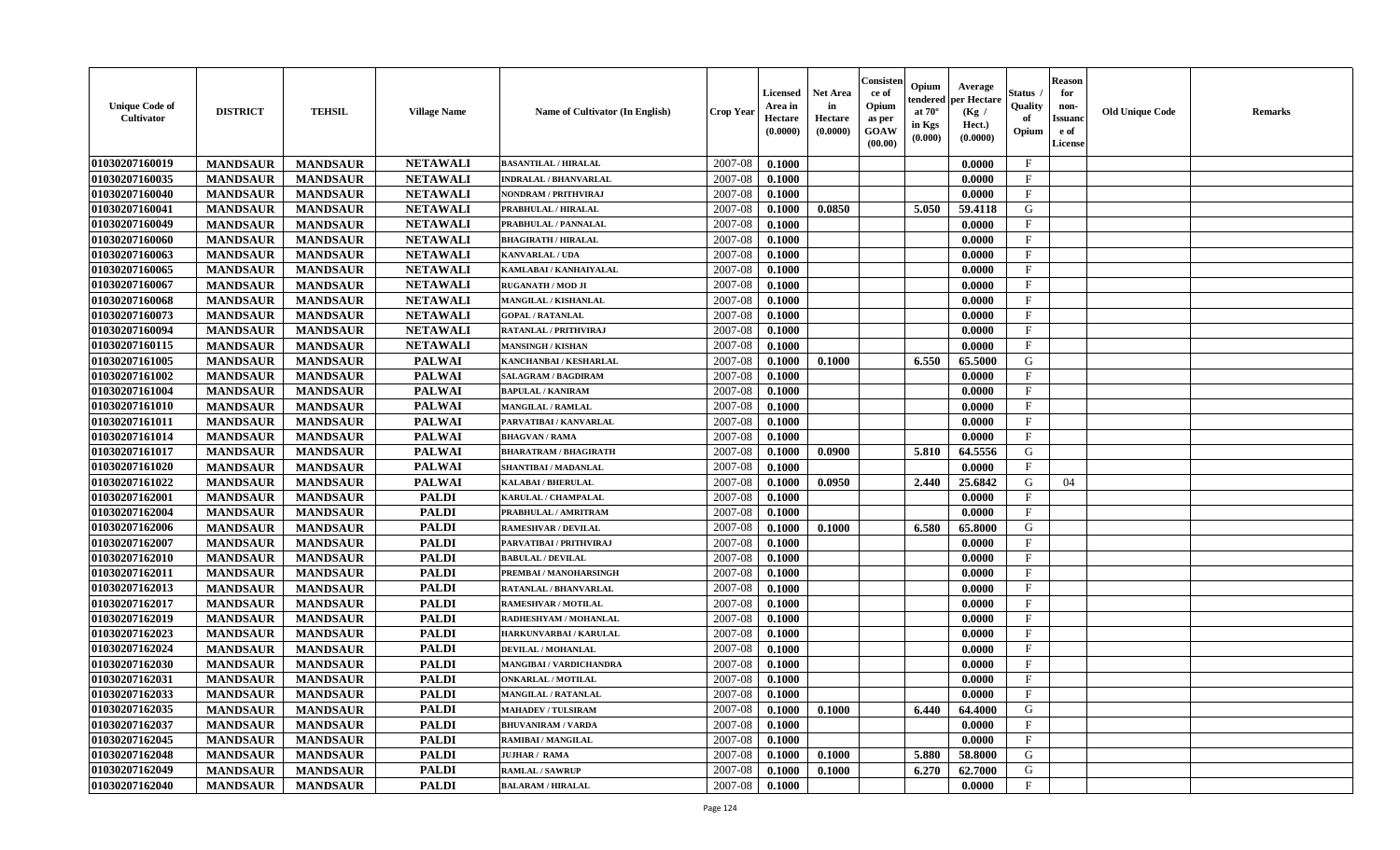| <b>Unique Code of</b><br><b>Cultivator</b> | <b>DISTRICT</b> | <b>TEHSIL</b>   | <b>Village Name</b> | <b>Name of Cultivator (In English)</b> | <b>Crop Year</b> | <b>Licensed</b><br>Area in<br>Hectare<br>(0.0000) | <b>Net Area</b><br>in<br>Hectare<br>(0.0000) | Consister<br>ce of<br>Opium<br>as per<br><b>GOAW</b><br>(00.00) | Opium<br>endered<br>at $70^\circ$<br>in Kgs<br>$(\mathbf{0.000})$ | Average<br>per Hectare<br>(Kg /<br>Hect.)<br>(0.0000) | Status<br>Quality<br>of<br>Opium | Reason<br>for<br>non-<br>Issuan<br>e of<br>License | <b>Old Unique Code</b> | <b>Remarks</b> |
|--------------------------------------------|-----------------|-----------------|---------------------|----------------------------------------|------------------|---------------------------------------------------|----------------------------------------------|-----------------------------------------------------------------|-------------------------------------------------------------------|-------------------------------------------------------|----------------------------------|----------------------------------------------------|------------------------|----------------|
| 01030207162003                             | <b>MANDSAUR</b> | <b>MANDSAUR</b> | <b>PALDI</b>        | <b>DEVILAL / BHANVARLAL</b>            | 2007-08          | 0.1000                                            |                                              |                                                                 |                                                                   | 0.0000                                                | $\mathbf{F}$                     |                                                    |                        |                |
| 01030207162009                             | <b>MANDSAUR</b> | <b>MANDSAUR</b> | <b>PALDI</b>        | PUSHPABAI / GOPAL                      | 2007-08          | 0.1000                                            | 0.0900                                       |                                                                 | 6.220                                                             | 69.1111                                               | G                                |                                                    |                        |                |
| 01030207162026                             | <b>MANDSAUR</b> | <b>MANDSAUR</b> | <b>PALDI</b>        | MANGILAL / NANDRAM                     | 2007-08          | 0.1000                                            | 0.0950                                       |                                                                 | 5.810                                                             | 61.1579                                               | G                                |                                                    |                        |                |
| 01030207162020                             | <b>MANDSAUR</b> | <b>MANDSAUR</b> | <b>PALDI</b>        | RAMLAL / UDA BALAI                     | 2007-08          | 0.1000                                            | 0.0900                                       |                                                                 | 5.080                                                             | 56.4444                                               | G                                |                                                    |                        |                |
| 01030207162021                             | <b>MANDSAUR</b> | <b>MANDSAUR</b> | <b>PALDI</b>        | KACHRU / KASHIRAM                      | 2007-08          | 0.1000                                            | 0.0950                                       |                                                                 | 6.160                                                             | 64.8421                                               | G                                |                                                    |                        |                |
| 01030207162028                             | <b>MANDSAUR</b> | <b>MANDSAUR</b> | <b>PALDI</b>        | <b>BALARAM / NATHULAL</b>              | 2007-08          | 0.1000                                            | 0.1000                                       |                                                                 | 6.420                                                             | 64.2000                                               | G                                |                                                    |                        |                |
| 01030207162032                             | <b>MANDSAUR</b> | <b>MANDSAUR</b> | <b>PALDI</b>        | RADHESHYAM / NATHULAL                  | 2007-08          | 0.1000                                            | 0.1000                                       |                                                                 | 6.480                                                             | 64.8000                                               | G                                |                                                    |                        |                |
| 01030207163030                             | <b>MANDSAUR</b> | <b>MANDSAUR</b> | <b>PANPUR</b>       | <b>MOHANLAL / HIRALAL</b>              | 2007-08          | 0.1000                                            |                                              |                                                                 |                                                                   | 0.0000                                                | $\mathbf{F}$                     |                                                    |                        |                |
| 01030207163002                             | <b>MANDSAUR</b> | <b>MANDSAUR</b> | <b>PANPUR</b>       | <b>RAMESHVAR / MAHADEV</b>             | 2007-08          | 0.1000                                            | 0.0500                                       |                                                                 | 3.320                                                             | 66.4000                                               | G                                |                                                    |                        |                |
| 01030207163003                             | <b>MANDSAUR</b> | <b>MANDSAUR</b> | <b>PANPUR</b>       | SHANIBAI / JAYRAM                      | 2007-08          | 0.1000                                            | 0.0950                                       |                                                                 | 6.180                                                             | 65.0526                                               | G                                |                                                    |                        |                |
| 01030207163006                             | <b>MANDSAUR</b> | <b>MANDSAUR</b> | <b>PANPUR</b>       | <b>DHAPUBAI / DULICHANDRA</b>          | 2007-08          | 0.1000                                            | 0.0950                                       |                                                                 | 6.520                                                             | 68.6316                                               | G                                |                                                    |                        |                |
| 01030207163007                             | <b>MANDSAUR</b> | <b>MANDSAUR</b> | <b>PANPUR</b>       | <b>BAGDIBAI/LAKSHMAN</b>               | 2007-08          | 0.1000                                            | 0.0950                                       |                                                                 | 6.940                                                             | 73.0526                                               | G                                |                                                    |                        |                |
| 01030207163009                             | <b>MANDSAUR</b> | <b>MANDSAUR</b> | <b>PANPUR</b>       | <b>JAMNABAI/GOVINDRAM</b>              | 2007-08          | 0.1000                                            | 0.0950                                       |                                                                 | 6.120                                                             | 64.4211                                               | $\blacksquare$                   | 02                                                 |                        |                |
| 01030207163011                             | <b>MANDSAUR</b> | <b>MANDSAUR</b> | <b>PANPUR</b>       | <b>BHANVARLAL / BHURA</b>              | 2007-08          | 0.1000                                            | 0.0600                                       |                                                                 | 4.100                                                             | 68.3333                                               | G                                |                                                    |                        |                |
| 01030207163012                             | <b>MANDSAUR</b> | <b>MANDSAUR</b> | <b>PANPUR</b>       | <b>DHAPUBAI/BHUVAN</b>                 | 2007-08          | 0.1000                                            | 0.1000                                       |                                                                 | 6.280                                                             | 62.8000                                               | G                                |                                                    |                        |                |
| 01030207163018                             | <b>MANDSAUR</b> | <b>MANDSAUR</b> | <b>PANPUR</b>       | HAMERIBAI / MOHANLAL                   | 2007-08          | 0.1000                                            | 0.1000                                       |                                                                 | 7.640                                                             | 76.4000                                               | G                                |                                                    |                        |                |
| 01030207163025                             | <b>MANDSAUR</b> | <b>MANDSAUR</b> | <b>PANPUR</b>       | <b>SHIVLAL / HAMERA</b>                | 2007-08          | 0.1000                                            | 0.1000                                       |                                                                 | 6.460                                                             | 64.6000                                               | G                                |                                                    |                        |                |
| 01030207163029                             | <b>MANDSAUR</b> | <b>MANDSAUR</b> | <b>PANPUR</b>       | RAMA / PYARA                           | 2007-08          | 0.1000                                            | 0.1000                                       |                                                                 | 7.290                                                             | 72.9000                                               | G                                |                                                    |                        |                |
| 01030207163042                             | <b>MANDSAUR</b> | <b>MANDSAUR</b> | <b>PANPUR</b>       | <b>GOVINDRAM / KISHANLAL</b>           | 2007-08          | 0.1000                                            |                                              |                                                                 |                                                                   | 0.0000                                                | $_{\rm F}$                       |                                                    |                        |                |
| 01030207163044                             | <b>MANDSAUR</b> | <b>MANDSAUR</b> | <b>PANPUR</b>       | <b>SITABAI / BHERULAL</b>              | 2007-08          | 0.1000                                            | 0.1000                                       |                                                                 | 6.120                                                             | 61.2000                                               | G                                |                                                    |                        |                |
| 01030207163051                             | <b>MANDSAUR</b> | <b>MANDSAUR</b> | <b>PANPUR</b>       | <b>BHANVARLAL / RATANLAL</b>           | 2007-08          | 0.1000                                            | 0.1000                                       |                                                                 | 6.170                                                             | 61.7000                                               | G                                |                                                    |                        |                |
| 01030207163056                             | <b>MANDSAUR</b> | <b>MANDSAUR</b> | <b>PANPUR</b>       | <b>DEVISINGH / DALUSINGH</b>           | 2007-08          | 0.1000                                            | 0.1000                                       |                                                                 | 6.360                                                             | 63.6000                                               | G                                |                                                    |                        |                |
| 01030207163058                             | <b>MANDSAUR</b> | <b>MANDSAUR</b> | <b>PANPUR</b>       | <b>GITABAI/KACHRAML</b>                | 2007-08          | 0.1000                                            |                                              |                                                                 |                                                                   | 0.0000                                                | $\mathbf{F}$                     |                                                    |                        |                |
| 01030207163061                             | <b>MANDSAUR</b> | <b>MANDSAUR</b> | <b>PANPUR</b>       | <b>AMARSINGH / DHULSINGH</b>           | 2007-08          | 0.1000                                            | 0.1000                                       |                                                                 | 5.950                                                             | 59.5000                                               | G                                |                                                    |                        |                |
| 01030207163072                             | <b>MANDSAUR</b> | <b>MANDSAUR</b> | <b>PANPUR</b>       | <b>HIRASING / JAYRAM</b>               | 2007-08          | 0.1000                                            | 0.1000                                       |                                                                 | 6.890                                                             | 68.9000                                               | G                                |                                                    |                        |                |
| 01030207163073                             | <b>MANDSAUR</b> | <b>MANDSAUR</b> | <b>PANPUR</b>       | <b>BABULAL / SHANKARLAL</b>            | 2007-08          | 0.1000                                            |                                              |                                                                 |                                                                   | 0.0000                                                | $\mathbf{F}$                     |                                                    |                        |                |
| 01030207163074                             | <b>MANDSAUR</b> | <b>MANDSAUR</b> | <b>PANPUR</b>       | <b>GIRDHARI / KACHRUMAL</b>            | 2007-08          | 0.1000                                            |                                              |                                                                 |                                                                   | 0.0000                                                | $_{\rm F}$                       |                                                    |                        |                |
| 01030207163076                             | <b>MANDSAUR</b> | <b>MANDSAUR</b> | <b>PANPUR</b>       | <b>NARAYAN / DHURA</b>                 | 2007-08          | 0.1000                                            | 0.1000                                       |                                                                 | 6.600                                                             | 66.0000                                               | G                                |                                                    |                        |                |
| 01030207163077                             | <b>MANDSAUR</b> | <b>MANDSAUR</b> | <b>PANPUR</b>       | <b>BHARAT / PYARA</b>                  | 2007-08          | 0.1000                                            | 0.0700                                       |                                                                 | 4.820                                                             | 68.8571                                               | G                                |                                                    |                        |                |
| 01030207163079                             | <b>MANDSAUR</b> | <b>MANDSAUR</b> | <b>PANPUR</b>       | <b>RAMESHVAR / GOVINDRAM</b>           | 2007-08          | 0.1000                                            | 0.1000                                       |                                                                 | 6.390                                                             | 63.9000                                               | G                                |                                                    |                        |                |
| 01030207163080                             | <b>MANDSAUR</b> | <b>MANDSAUR</b> | <b>PANPUR</b>       | <b>CHINRAM / GOVINDRAM</b>             | 2007-08          | 0.1000                                            | 0.1000                                       |                                                                 | 6.440                                                             | 64.4000                                               | G                                |                                                    |                        |                |
| 01030207163083                             | <b>MANDSAUR</b> | <b>MANDSAUR</b> | <b>PANPUR</b>       | KANIYALAL / GOVINDRAM                  | 2007-08          | 0.1000                                            | 0.0950                                       |                                                                 | 6.610                                                             | 69.5789                                               | G                                |                                                    |                        |                |
| 01030207163085                             | <b>MANDSAUR</b> | <b>MANDSAUR</b> | <b>PANPUR</b>       | KAILASH / RADHUSINGH                   | 2007-08          | 0.1000                                            | 0.0950                                       |                                                                 | 5.850                                                             | 61.5789                                               | G                                |                                                    |                        |                |
| 01030207163086                             | <b>MANDSAUR</b> | <b>MANDSAUR</b> | <b>PANPUR</b>       | <b>MANGUSINGH / KHEMRAJ</b>            | 2007-08          | 0.1000                                            | 0.1000                                       |                                                                 | 6.430                                                             | 64.3000                                               | G                                |                                                    |                        |                |
| 01030207163088                             | <b>MANDSAUR</b> | <b>MANDSAUR</b> | <b>PANPUR</b>       | YUGALSINGH / GOTAMSINGH                | 2007-08          | 0.1000                                            | 0.1000                                       |                                                                 | 6.320                                                             | 63.2000                                               | G                                |                                                    |                        |                |
| 01030207163093                             | <b>MANDSAUR</b> | <b>MANDSAUR</b> | <b>PANPUR</b>       | SAMPATBAI / GANPAT                     | 2007-08          | 0.1000                                            | 0.0450                                       |                                                                 | 2.800 l                                                           | 62.2222                                               | G                                |                                                    |                        |                |
| 01030207163094                             | <b>MANDSAUR</b> | <b>MANDSAUR</b> | <b>PANPUR</b>       | <b>SHANTILAL / BHUVAN</b>              | 2007-08          | 0.1000                                            | 0.1000                                       |                                                                 | 6.450                                                             | 64.5000                                               | G                                |                                                    |                        |                |
| 01030207163095                             | <b>MANDSAUR</b> | <b>MANDSAUR</b> | <b>PANPUR</b>       | <b>RADHESHYAM / GOBRU</b>              | 2007-08          | 0.1000                                            | 0.1000                                       |                                                                 | 6.140                                                             | 61.4000                                               | G                                |                                                    |                        |                |
| 01030207163097                             | <b>MANDSAUR</b> | <b>MANDSAUR</b> | <b>PANPUR</b>       | <b>JAGDISH / NANURAM</b>               | 2007-08          | 0.1000                                            | 0.1050                                       |                                                                 | 6.860                                                             | 65.3333                                               | G                                |                                                    |                        |                |
| <b>01030207163101</b>                      | <b>MANDSAUR</b> | <b>MANDSAUR</b> | <b>PANPUR</b>       | NIRMALABAI / RADHESHYAM                | 2007-08          | 0.1000                                            | 0.0850                                       |                                                                 | 6.200                                                             | 72.9412                                               | G                                |                                                    |                        |                |
| 01030207163102                             | <b>MANDSAUR</b> | <b>MANDSAUR</b> | <b>PANPUR</b>       | <b>ISMAIL / ALLARAKH</b>               | 2007-08          | 0.1000                                            |                                              |                                                                 |                                                                   | 0.0000                                                | $\mathbf{F}$                     |                                                    |                        |                |
| 01030207164016                             | <b>MANDSAUR</b> | <b>MANDSAUR</b> | <b>PIPALKHUNTA</b>  | ROSHANBAI / KANWERLAL                  | 2007-08          | 0.1000                                            |                                              |                                                                 |                                                                   | 0.0000                                                | $\mathbf{F}$                     |                                                    |                        |                |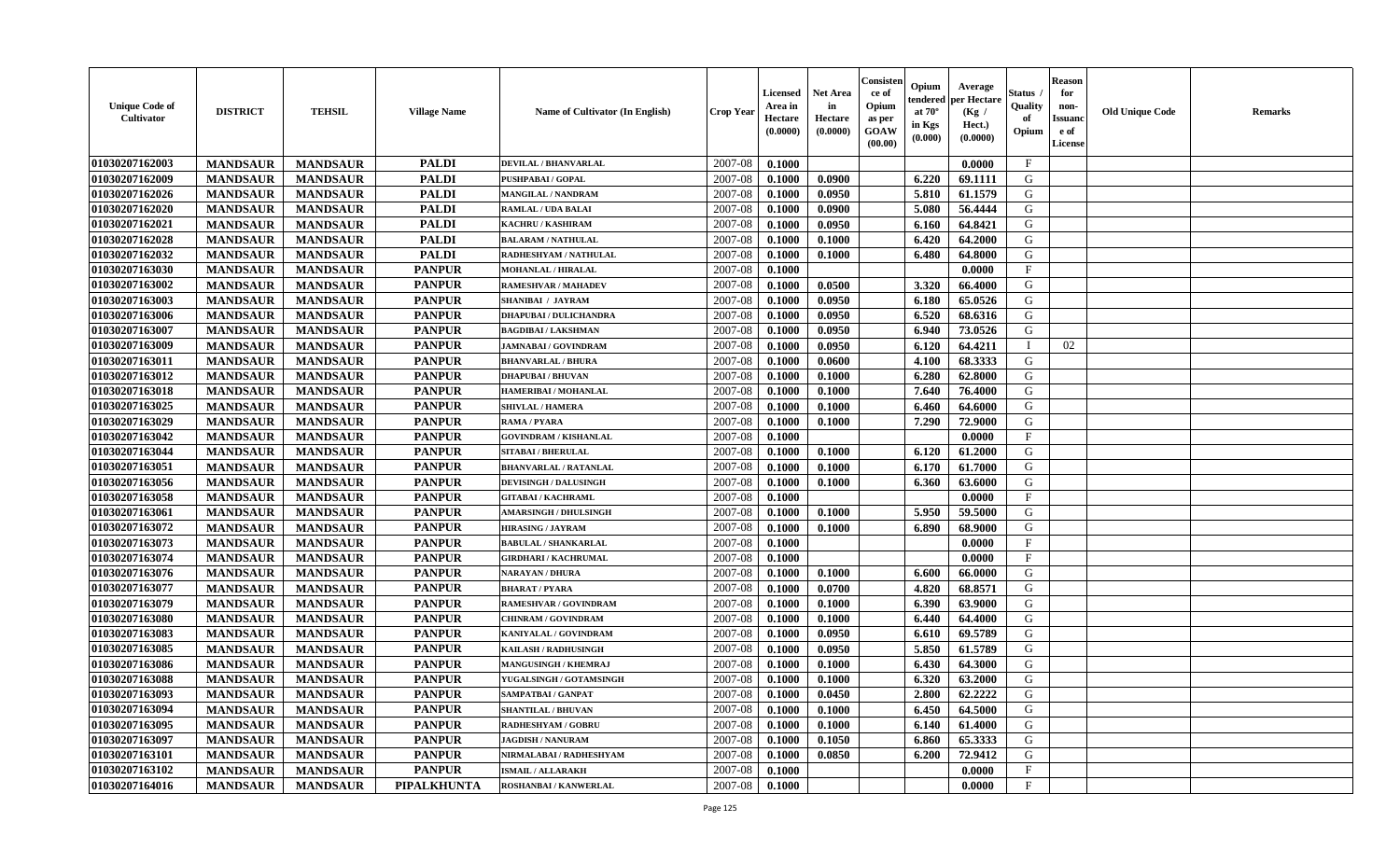| <b>Unique Code of</b><br><b>Cultivator</b> | <b>DISTRICT</b> | <b>TEHSIL</b>   | <b>Village Name</b> | <b>Name of Cultivator (In English)</b> | <b>Crop Year</b> | <b>Licensed</b><br>Area in<br>Hectare<br>(0.0000) | <b>Net Area</b><br>in<br>Hectare<br>(0.0000) | Consister<br>ce of<br>Opium<br>as per<br><b>GOAW</b><br>(00.00) | Opium<br>endered<br>at $70^\circ$<br>in Kgs<br>$(\mathbf{0.000})$ | Average<br>per Hectare<br>(Kg /<br>Hect.)<br>(0.0000) | Status<br>Quality<br>of<br>Opium | Reason<br>for<br>non-<br>Issuan<br>e of<br>License | <b>Old Unique Code</b> | <b>Remarks</b> |
|--------------------------------------------|-----------------|-----------------|---------------------|----------------------------------------|------------------|---------------------------------------------------|----------------------------------------------|-----------------------------------------------------------------|-------------------------------------------------------------------|-------------------------------------------------------|----------------------------------|----------------------------------------------------|------------------------|----------------|
| 01030207164002                             | <b>MANDSAUR</b> | <b>MANDSAUR</b> | PIPALKHUNTA         | PRABHULAL / BHUWAN                     | 2007-08          | 0.1000                                            |                                              |                                                                 |                                                                   | 0.0000                                                | $\mathbf{F}$                     |                                                    |                        |                |
| 01030207164003                             | <b>MANDSAUR</b> | <b>MANDSAUR</b> | <b>PIPALKHUNTA</b>  | MANOHERSINGH / JAYSINGH                | 2007-08          | 0.1000                                            |                                              |                                                                 |                                                                   | 0.0000                                                | $\mathbf{F}$                     |                                                    |                        |                |
| 01030207164007                             | <b>MANDSAUR</b> | <b>MANDSAUR</b> | PIPALKHUNTA         | <b>GORDHANALAL / MOTI</b>              | 2007-08          | 0.1000                                            |                                              |                                                                 |                                                                   | 0.0000                                                | $\mathbf{F}$                     |                                                    |                        |                |
| 01030207164010                             | <b>MANDSAUR</b> | <b>MANDSAUR</b> | <b>PIPALKHUNTA</b>  | KARULAL / RATANLAL                     | 2007-08          | 0.1000                                            |                                              |                                                                 |                                                                   | 0.0000                                                | $\mathbf{F}$                     |                                                    |                        |                |
| 01030207164012                             | <b>MANDSAUR</b> | <b>MANDSAUR</b> | <b>PIPALKHUNTA</b>  | DEVILAL / LALJI                        | 2007-08          | 0.1000                                            |                                              |                                                                 |                                                                   | 0.0000                                                | $_{\rm F}$                       |                                                    |                        |                |
| 01030207164014                             | <b>MANDSAUR</b> | <b>MANDSAUR</b> | <b>PIPALKHUNTA</b>  | <b>DASHRATHSINGH / BHANWERSINGH</b>    | 2007-08          | 0.1000                                            |                                              |                                                                 |                                                                   | 0.0000                                                | $\mathbf{F}$                     |                                                    |                        |                |
| 01030207164018                             | <b>MANDSAUR</b> | <b>MANDSAUR</b> | PIPALKHUNTA         | KANWERLAL / GANESHRAM                  | 2007-08          | 0.1000                                            |                                              |                                                                 |                                                                   | 0.0000                                                | $\mathbf{F}$                     |                                                    |                        |                |
| 01030207164019                             | <b>MANDSAUR</b> | <b>MANDSAUR</b> | <b>PIPALKHUNTA</b>  | <b>HIRALALA / ONKAR</b>                | 2007-08          | 0.1000                                            | 0.1050                                       |                                                                 | 6.620                                                             | 63.0476                                               | G                                |                                                    |                        |                |
| 01030207164020                             | <b>MANDSAUR</b> | <b>MANDSAUR</b> | <b>PIPALKHUNTA</b>  | <b>AMRITRAM / KISHAN</b>               | 2007-08          | 0.1000                                            |                                              |                                                                 |                                                                   | 0.0000                                                | $_{\rm F}$                       |                                                    |                        |                |
| 01030207164021                             | <b>MANDSAUR</b> | <b>MANDSAUR</b> | PIPALKHUNTA         | <b>BHERULAL / BHUVAN</b>               | 2007-08          | 0.1000                                            |                                              |                                                                 |                                                                   | 0.0000                                                | $_{\rm F}$                       |                                                    |                        |                |
| 01030207164023                             | <b>MANDSAUR</b> | <b>MANDSAUR</b> | <b>PIPALKHUNTA</b>  | RAMA / NATHU BALAI                     | 2007-08          | 0.1000                                            |                                              |                                                                 |                                                                   | 0.0000                                                | $\mathbf{F}$                     |                                                    |                        |                |
| 01030207164027                             | <b>MANDSAUR</b> | <b>MANDSAUR</b> | PIPALKHUNTA         | <b>BHERULAL / KACHRU</b>               | 2007-08          | 0.1000                                            |                                              |                                                                 |                                                                   | 0.0000                                                | $_{\rm F}$                       |                                                    |                        |                |
| 01030207164028                             | <b>MANDSAUR</b> | <b>MANDSAUR</b> | <b>PIPALKHUNTA</b>  | RODIBAI / MANNALAL                     | 2007-08          | 0.1000                                            |                                              |                                                                 |                                                                   | 0.0000                                                | $\mathbf{F}$                     |                                                    |                        |                |
| 01030207164031                             | <b>MANDSAUR</b> | <b>MANDSAUR</b> | <b>PIPALKHUNTA</b>  | <b>BHANWERSINGH / BHUWANISINGH</b>     | 2007-08          | 0.1000                                            |                                              |                                                                 |                                                                   | 0.0000                                                | $\mathbf{F}$                     |                                                    |                        |                |
| 01030207164038                             | <b>MANDSAUR</b> | <b>MANDSAUR</b> | <b>PIPALKHUNTA</b>  | <b>ARJUNSINGH / KALUSINGH</b>          | 2007-08          | 0.1000                                            |                                              |                                                                 |                                                                   | 0.0000                                                | $\mathbf{F}$                     |                                                    |                        |                |
| 01030207164042                             | <b>MANDSAUR</b> | <b>MANDSAUR</b> | <b>PIPALKHUNTA</b>  | <b>BALURAM / MANNALAL</b>              | 2007-08          | 0.1000                                            |                                              |                                                                 |                                                                   | 0.0000                                                | F                                |                                                    |                        |                |
| 01030207164044                             | <b>MANDSAUR</b> | <b>MANDSAUR</b> | <b>PIPALKHUNTA</b>  | <b>RESHAMBAI/HINDUSINGH</b>            | 2007-08          | 0.1000                                            |                                              |                                                                 |                                                                   | 0.0000                                                | $\mathbf{F}$                     |                                                    |                        |                |
| 01030207164048                             | <b>MANDSAUR</b> | <b>MANDSAUR</b> | PIPALKHUNTA         | <b>KARIBAI/MANNALAL</b>                | 2007-08          | 0.1000                                            |                                              |                                                                 |                                                                   | 0.0000                                                | $\mathbf F$                      |                                                    |                        |                |
| 01030207164055                             | <b>MANDSAUR</b> | <b>MANDSAUR</b> | <b>PIPALKHUNTA</b>  | <b>MOHANLAL / LALA</b>                 | 2007-08          | 0.1000                                            |                                              |                                                                 |                                                                   | 0.0000                                                | $_{\rm F}$                       |                                                    |                        |                |
| 01030207164056                             | <b>MANDSAUR</b> | <b>MANDSAUR</b> | PIPALKHUNTA         | <b>KANA / SHAMBU</b>                   | 2007-08          | 0.1000                                            |                                              |                                                                 |                                                                   | 0.0000                                                | $_{\rm F}$                       |                                                    |                        |                |
| 01030207164013                             | <b>MANDSAUR</b> | <b>MANDSAUR</b> | PIPALKHUNTA         | <b>RAMKUNWERBAI/BADANSINGH</b>         | 2007-08          | 0.1000                                            |                                              |                                                                 |                                                                   | 0.0000                                                | F                                |                                                    |                        |                |
| 01030207164004                             | <b>MANDSAUR</b> | <b>MANDSAUR</b> | <b>PIPALKHUNTA</b>  | <b>RAMDAS / UMEDRAM</b>                | 2007-08          | 0.1000                                            |                                              |                                                                 |                                                                   | 0.0000                                                | $\mathbf{F}$                     |                                                    |                        |                |
| 01030207164058                             | <b>MANDSAUR</b> | <b>MANDSAUR</b> | <b>PIPALKHUNTA</b>  | PREMCHANDRA / UDA MALI                 | 2007-08          | 0.1000                                            |                                              |                                                                 |                                                                   | 0.0000                                                | F.                               |                                                    |                        |                |
| 01030207165001                             | <b>MANDSAUR</b> | <b>MANDSAUR</b> | <b>RANAKHEDA</b>    | <b>BHANWERLAL / DEVICHAND</b>          | 2007-08          | 0.1000                                            | 0.1000                                       |                                                                 | 6.750                                                             | 67.5000                                               | G                                |                                                    |                        |                |
| 01030207165002                             | <b>MANDSAUR</b> | <b>MANDSAUR</b> | <b>RANAKHEDA</b>    | <b>OMPRAKASH / DEVILAL</b>             | 2007-08          | 0.1000                                            | 0.1000                                       |                                                                 | 6.300                                                             | 63.0000                                               | G                                |                                                    |                        |                |
| 01030207165003                             | <b>MANDSAUR</b> | <b>MANDSAUR</b> | <b>RANAKHEDA</b>    | <b>AMBALAL / RAMESHWER</b>             | 2007-08          | 0.1000                                            | 0.1000                                       |                                                                 | 6.850                                                             | 68.5000                                               | G                                |                                                    |                        |                |
| 01030207165008                             | <b>MANDSAUR</b> | <b>MANDSAUR</b> | <b>RANAKHEDA</b>    | <b>BADRILAL / CHAMPALAL</b>            | 2007-08          | 0.1000                                            | 0.1000                                       |                                                                 | 6.820                                                             | 68.2000                                               | G                                |                                                    |                        |                |
| 01030207165009                             | <b>MANDSAUR</b> | <b>MANDSAUR</b> | <b>RANAKHEDA</b>    | <b>RAMSINGH / JAYSINGH</b>             | 2007-08          | 0.1000                                            | 0.1000                                       |                                                                 | 6.320                                                             | 63.2000                                               | G                                |                                                    |                        |                |
| 01030207165015                             | <b>MANDSAUR</b> | <b>MANDSAUR</b> | <b>RANAKHEDA</b>    | <b>KISHAN / NATHU</b>                  | 2007-08          | 0.1000                                            | 0.0900                                       |                                                                 | 5.890                                                             | 65.4444                                               | G                                |                                                    |                        |                |
| 01030207165016                             | <b>MANDSAUR</b> | <b>MANDSAUR</b> | <b>RANAKHEDA</b>    | <b>FAKIRCHAND / RAMCHAND</b>           | 2007-08          | 0.1000                                            |                                              |                                                                 |                                                                   | 0.0000                                                | $\mathbf{F}$                     |                                                    |                        |                |
| 01030207165017                             | <b>MANDSAUR</b> | <b>MANDSAUR</b> | <b>RANAKHEDA</b>    | <b>JAGDISH / KACHRULAL</b>             | 2007-08          | 0.1000                                            | 0.1000                                       |                                                                 | 6.810                                                             | 68.1000                                               | G                                |                                                    |                        |                |
| 01030207165023                             | <b>MANDSAUR</b> | <b>MANDSAUR</b> | <b>RANAKHEDA</b>    | <b>BADRILAL / KISHAN</b>               | 2007-08          | 0.1000                                            |                                              |                                                                 |                                                                   | 0.0000                                                | $\mathbf{F}$                     |                                                    |                        |                |
| 01030207165025                             | <b>MANDSAUR</b> | <b>MANDSAUR</b> | <b>RANAKHEDA</b>    | <b>RANCHOR / MANGILAL</b>              | 2007-08          | 0.1000                                            | 0.1000                                       |                                                                 | 6.830                                                             | 68.3000                                               | G                                |                                                    |                        |                |
| 01030207165028                             | <b>MANDSAUR</b> | <b>MANDSAUR</b> | <b>RANAKHEDA</b>    | NANDLAL / KACHRU                       | 2007-08          | 0.1000                                            | 0.0500                                       |                                                                 | 3.430                                                             | 68.6000                                               | G                                |                                                    |                        |                |
| 01030207165032                             | <b>MANDSAUR</b> | <b>MANDSAUR</b> | <b>RANAKHEDA</b>    | <b>BALMUKAND / LAKHMICHAND</b>         | 2007-08          | 0.1000                                            | 0.1000                                       |                                                                 | 6.530                                                             | 65.3000                                               | G                                |                                                    |                        |                |
| 01030207165037                             | <b>MANDSAUR</b> | <b>MANDSAUR</b> | <b>RANAKHEDA</b>    | <b>PRABHULAL / KISHAN</b>              | $2007-08$ 0.1000 |                                                   | 0.0950                                       |                                                                 | 6.260                                                             | 65.8947                                               | G                                |                                                    |                        |                |
| 01030207165038                             | <b>MANDSAUR</b> | <b>MANDSAUR</b> | <b>RANAKHEDA</b>    | <b>NANDLAL / PARSRAM</b>               | 2007-08          | 0.1000                                            |                                              |                                                                 |                                                                   | 0.0000                                                | $_{\rm F}$                       |                                                    |                        |                |
| 01030207165040                             | <b>MANDSAUR</b> | <b>MANDSAUR</b> | <b>RANAKHEDA</b>    | MOHANLAL / RAMESHWAR                   | 2007-08          | 0.1000                                            | 0.1000                                       |                                                                 | 6.700                                                             | 67.0000                                               | G                                |                                                    |                        |                |
| 01030207165047                             | <b>MANDSAUR</b> | <b>MANDSAUR</b> | <b>RANAKHEDA</b>    | DEVKANYABAI / ANOKHILAL                | 2007-08          | 0.1000                                            | 0.1000                                       |                                                                 | 6.800                                                             | 68.0000                                               | G                                |                                                    |                        |                |
| 01030207165048                             | <b>MANDSAUR</b> | <b>MANDSAUR</b> | <b>RANAKHEDA</b>    | DASRATHSINGH / JUJHARSINGH             | 2007-08          | 0.1000                                            | 0.1000                                       |                                                                 | 7.280                                                             | 72.8000                                               | G                                |                                                    |                        |                |
| 01030207165049                             | <b>MANDSAUR</b> | <b>MANDSAUR</b> | <b>RANAKHEDA</b>    | <b>BHERUSINGH / UMRAVSINGH</b>         | 2007-08          | 0.1000                                            | 0.0600                                       |                                                                 | 4.090                                                             | 68.1667                                               | G                                |                                                    |                        |                |
| 01030207165057                             | <b>MANDSAUR</b> | <b>MANDSAUR</b> | <b>RANAKHEDA</b>    | <b>ANUGIR / DARYAVGIR</b>              | 2007-08          | 0.1000                                            | 0.0650                                       |                                                                 | 4.190                                                             | 64.4615                                               | G                                |                                                    |                        |                |
|                                            |                 |                 |                     |                                        |                  |                                                   |                                              |                                                                 |                                                                   |                                                       |                                  |                                                    |                        |                |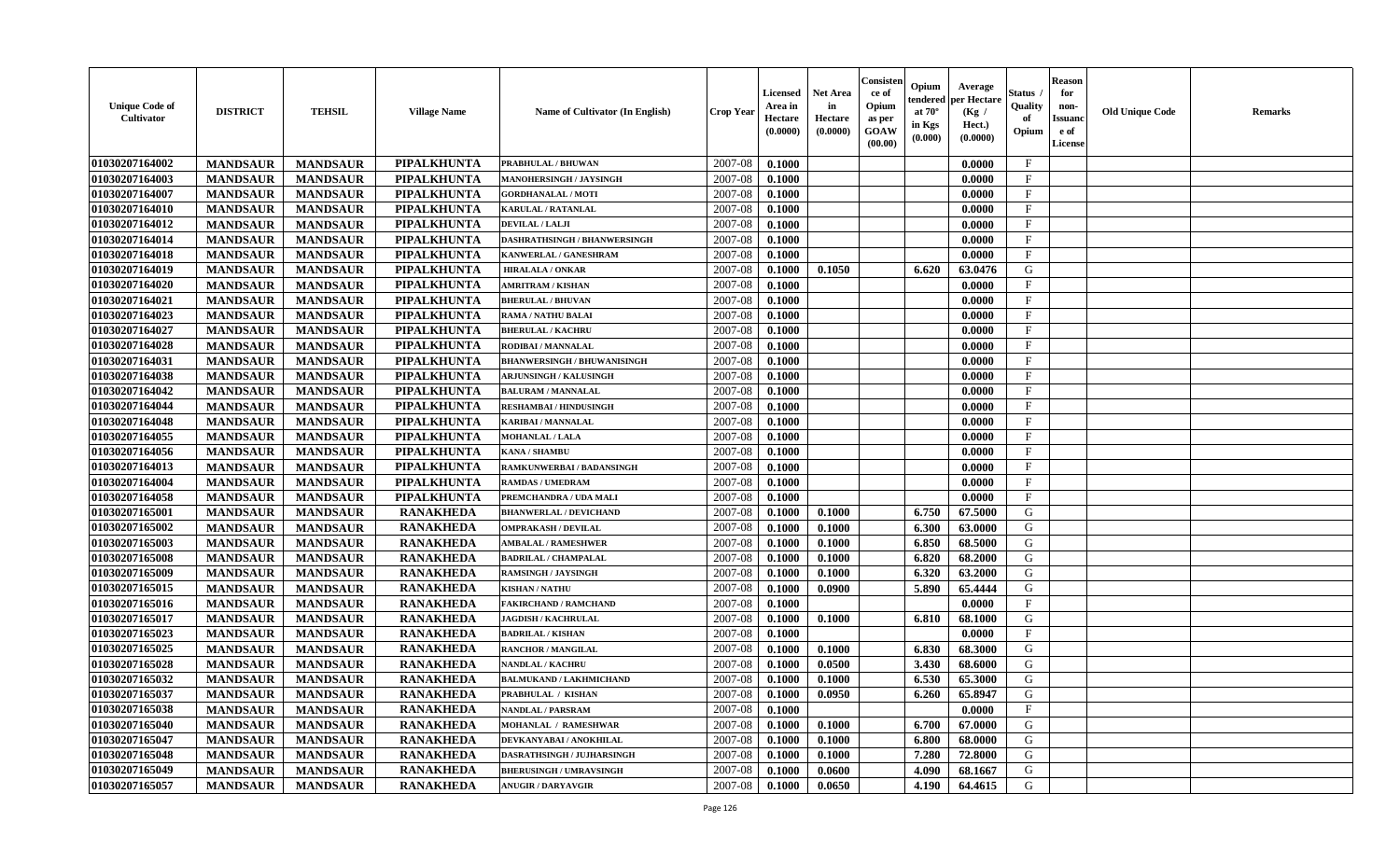| <b>Unique Code of</b><br><b>Cultivator</b> | <b>DISTRICT</b> | <b>TEHSIL</b>   | <b>Village Name</b> | <b>Name of Cultivator (In English)</b> | <b>Crop Year</b> | <b>Licensed</b><br>Area in<br>Hectare<br>(0.0000) | <b>Net Area</b><br>in<br>Hectare<br>(0.0000) | Consisteı<br>ce of<br>Opium<br>as per<br><b>GOAW</b><br>(00.00) | Opium<br>endered<br>at $70^\circ$<br>in Kgs<br>$(\mathbf{0.000})$ | Average<br>per Hectare<br>(Kg /<br>Hect.)<br>(0.0000) | Status<br>Quality<br>of<br>Opium | Reason<br>for<br>non-<br>Issuan<br>e of<br>License | <b>Old Unique Code</b> | <b>Remarks</b> |
|--------------------------------------------|-----------------|-----------------|---------------------|----------------------------------------|------------------|---------------------------------------------------|----------------------------------------------|-----------------------------------------------------------------|-------------------------------------------------------------------|-------------------------------------------------------|----------------------------------|----------------------------------------------------|------------------------|----------------|
| 01030207165064                             | <b>MANDSAUR</b> | <b>MANDSAUR</b> | <b>RANAKHEDA</b>    | <b>HIRALAL / PRABHULAL</b>             | 2007-08          | 0.1000                                            | 0.1000                                       |                                                                 | 6.450                                                             | 64.5000                                               | G                                |                                                    |                        |                |
| 01030207165066                             | <b>MANDSAUR</b> | <b>MANDSAUR</b> | <b>RANAKHEDA</b>    | <b>GOPAL / BHERULAL</b>                | 2007-08          | 0.1000                                            | 0.1000                                       |                                                                 | 6.280                                                             | 62.8000                                               | G                                |                                                    |                        |                |
| 01030207165069                             | <b>MANDSAUR</b> | <b>MANDSAUR</b> | <b>RANAKHEDA</b>    | <b>DHURIBAI / DEVGIR</b>               | 2007-08          | 0.1000                                            | 0.1000                                       |                                                                 | 7.050                                                             | 70.5000                                               | G                                |                                                    |                        |                |
| 01030207165071                             | <b>MANDSAUR</b> | <b>MANDSAUR</b> | <b>RANAKHEDA</b>    | DEVILAL / SHANKERLAL                   | 2007-08          | 0.1000                                            | 0.1000                                       |                                                                 | 6.860                                                             | 68.6000                                               | G                                |                                                    |                        |                |
| 01030207165074                             | <b>MANDSAUR</b> | <b>MANDSAUR</b> | <b>RANAKHEDA</b>    | <b>PARSRAM / KACHRU</b>                | 2007-08          | 0.1000                                            | 0.1000                                       |                                                                 | 6.970                                                             | 69.7000                                               | G                                |                                                    |                        |                |
| 01030207165075                             | <b>MANDSAUR</b> | <b>MANDSAUR</b> | <b>RANAKHEDA</b>    | <b>MUNNALAL / HARIRAM</b>              | 2007-08          | 0.1000                                            | 0.1000                                       |                                                                 | 6.610                                                             | 66.1000                                               | G                                |                                                    |                        |                |
| 01030207165076                             | <b>MANDSAUR</b> | <b>MANDSAUR</b> | <b>RANAKHEDA</b>    | <b>BHADURSINGH / JAYSINGH</b>          | 2007-08          | 0.1000                                            | 0.1000                                       |                                                                 | 6.670                                                             | 66.7000                                               | G                                |                                                    |                        |                |
| 01030207165077                             | <b>MANDSAUR</b> | <b>MANDSAUR</b> | <b>RANAKHEDA</b>    | <b>AMARCHANDRA / PRABHULAL</b>         | 2007-08          | 0.1000                                            |                                              |                                                                 |                                                                   | 0.0000                                                | $\mathbf{F}$                     |                                                    |                        |                |
| 01030207165078                             | <b>MANDSAUR</b> | <b>MANDSAUR</b> | <b>RANAKHEDA</b>    | <b>VERDICHAND / TULSIRAM</b>           | 2007-08          | 0.1000                                            | 0.0950                                       |                                                                 | 6.780                                                             | 71.3684                                               | G                                |                                                    |                        |                |
| 01030207165080                             | <b>MANDSAUR</b> | <b>MANDSAUR</b> | <b>RANAKHEDA</b>    | <b>RAMESWER / LAXMICHAND</b>           | 2007-08          | 0.1000                                            | 0.1000                                       |                                                                 | 6.980                                                             | 69.8000                                               | G                                |                                                    |                        |                |
| 01030207165083                             | <b>MANDSAUR</b> | <b>MANDSAUR</b> | <b>RANAKHEDA</b>    | MANGILAL / JAGANATH                    | 2007-08          | 0.1000                                            | 0.0950                                       |                                                                 | 5.510                                                             | 58.0000                                               | G                                |                                                    |                        |                |
| 01030207165088                             | <b>MANDSAUR</b> | <b>MANDSAUR</b> | <b>RANAKHEDA</b>    | <b>CHAMPALAL / RATANLAL</b>            | 2007-08          | 0.1000                                            | 0.1000                                       |                                                                 | 6.860                                                             | 68.6000                                               | G                                |                                                    |                        |                |
| 01030207165089                             | <b>MANDSAUR</b> | <b>MANDSAUR</b> | <b>RANAKHEDA</b>    | <b>GENDKUNWER / BAGDUSINGH</b>         | 2007-08          | 0.1000                                            | 0.1000                                       |                                                                 | 6.570                                                             | 65.7000                                               | G                                |                                                    |                        |                |
| 01030207165091                             | <b>MANDSAUR</b> | <b>MANDSAUR</b> | <b>RANAKHEDA</b>    | <b>SHANKERLAL / NANDA</b>              | 2007-08          | 0.1000                                            | 0.0950                                       |                                                                 | 6.910                                                             | 72.7368                                               | G                                |                                                    |                        |                |
| 01030207165092                             | <b>MANDSAUR</b> | <b>MANDSAUR</b> | <b>RANAKHEDA</b>    | <b>JUJHARSINGH / KALUSINGH</b>         | 2007-08          | 0.1000                                            | 0.0950                                       |                                                                 | 7.370                                                             | 77.5789                                               | G                                |                                                    |                        |                |
| 01030207165093                             | <b>MANDSAUR</b> | <b>MANDSAUR</b> | <b>RANAKHEDA</b>    | <b>GHASIRAM / TULSIRAM</b>             | 2007-08          | 0.1000                                            | 0.1000                                       |                                                                 | 7.160                                                             | 71.6000                                               | G                                |                                                    |                        |                |
| 01030207165094                             | <b>MANDSAUR</b> | <b>MANDSAUR</b> | <b>RANAKHEDA</b>    | <b>ISHWERLAL / KAVERIBAI</b>           | 2007-08          | 0.1000                                            |                                              |                                                                 |                                                                   | 0.0000                                                | $\mathbf{F}$                     |                                                    |                        |                |
| 01030207165095                             | <b>MANDSAUR</b> | <b>MANDSAUR</b> | <b>RANAKHEDA</b>    | KAILASHBAI / RAMESHVAR                 | 2007-08          | 0.1000                                            | 0.1000                                       |                                                                 | 6.700                                                             | 67.0000                                               | G                                |                                                    |                        |                |
| 01030207165096                             | <b>MANDSAUR</b> | <b>MANDSAUR</b> | <b>RANAKHEDA</b>    | KACHRU / SHAVRAM                       | 2007-08          | 0.1000                                            |                                              |                                                                 |                                                                   | 0.0000                                                | $_{\rm F}$                       |                                                    |                        |                |
| 01030207165098                             | <b>MANDSAUR</b> | <b>MANDSAUR</b> | <b>RANAKHEDA</b>    | RAMSHUKIBAI / RAMCHAND                 | 2007-08          | 0.1000                                            | 0.0950                                       |                                                                 | 6.280                                                             | 66.1053                                               | G                                |                                                    |                        |                |
| 01030207165099                             | <b>MANDSAUR</b> | <b>MANDSAUR</b> | <b>RANAKHEDA</b>    | RAMLAL / JADAWCHAND                    | 2007-08          | 0.1000                                            |                                              |                                                                 |                                                                   | 0.0000                                                | F                                |                                                    |                        |                |
| 01030207165101                             | <b>MANDSAUR</b> | <b>MANDSAUR</b> | <b>RANAKHEDA</b>    | <b>KALU / DEVA BALAI</b>               | 2007-08          | 0.1000                                            | 0.1000                                       |                                                                 | 6.940                                                             | 69.4000                                               | G                                |                                                    |                        |                |
| 01030207165102                             | <b>MANDSAUR</b> | <b>MANDSAUR</b> | <b>RANAKHEDA</b>    | <b>BADRILAL / TULSIRAM</b>             | 2007-08          | 0.1000                                            | 0.1000                                       |                                                                 | 6.860                                                             | 68.6000                                               | G                                |                                                    |                        |                |
| 01030207165104                             | <b>MANDSAUR</b> | <b>MANDSAUR</b> | <b>RANAKHEDA</b>    | <b>BHERULAL / BHANWERLAL</b>           | 2007-08          | 0.1000                                            | 0.0950                                       |                                                                 | 6.560                                                             | 69.0526                                               | G                                |                                                    |                        |                |
| 01030207165105                             | <b>MANDSAUR</b> | <b>MANDSAUR</b> | <b>RANAKHEDA</b>    | <b>MOHANLAL / ASHARAM</b>              | 2007-08          | 0.1000                                            |                                              |                                                                 |                                                                   | 0.0000                                                | $\mathbf{F}$                     |                                                    |                        |                |
| 01030207165106                             | <b>MANDSAUR</b> | <b>MANDSAUR</b> | <b>RANAKHEDA</b>    | NANDIBAI / UDAYRAM                     | 2007-08          | 0.1000                                            | 0.1000                                       |                                                                 | 7.090                                                             | 70.9000                                               | G                                |                                                    |                        |                |
| 01030207165111                             | <b>MANDSAUR</b> | <b>MANDSAUR</b> | <b>RANAKHEDA</b>    | <b>VENIRAM / MANNA</b>                 | 2007-08          | 0.1000                                            | 0.1000                                       |                                                                 | 6.830                                                             | 68.3000                                               | G                                |                                                    |                        |                |
| 01030207165112                             | <b>MANDSAUR</b> | <b>MANDSAUR</b> | <b>RANAKHEDA</b>    | <b>GITABAI/HIRALAL</b>                 | 2007-08          | 0.1000                                            |                                              |                                                                 |                                                                   | 0.0000                                                | $\mathbf{F}$                     |                                                    |                        |                |
| 01030207165114                             | <b>MANDSAUR</b> | <b>MANDSAUR</b> | <b>RANAKHEDA</b>    | <b>RANCHOR / KISHAN</b>                | 2007-08          | 0.1000                                            | 0.1000                                       |                                                                 | 6.250                                                             | 62.5000                                               | G                                |                                                    |                        |                |
| 01030207165115                             | <b>MANDSAUR</b> | <b>MANDSAUR</b> | <b>RANAKHEDA</b>    | <b>DEVILAL / DHURA</b>                 | 2007-08          | 0.1000                                            | 0.1000                                       |                                                                 | 6.220                                                             | 62.2000                                               | G                                |                                                    |                        |                |
| 01030207165119                             | <b>MANDSAUR</b> | <b>MANDSAUR</b> | <b>RANAKHEDA</b>    | <b>LAXMAN / PARTHA</b>                 | 2007-08          | 0.1000                                            | 0.0850                                       |                                                                 | 5.610                                                             | 66.0000                                               | G                                |                                                    |                        |                |
| 01030207165120                             | <b>MANDSAUR</b> | <b>MANDSAUR</b> | <b>RANAKHEDA</b>    | NARAYANSINGH / NATHUSINGH              | 2007-08          | 0.1000                                            |                                              |                                                                 |                                                                   | 0.0000                                                | $\mathbf{F}$                     |                                                    |                        |                |
| 01030207165121                             | <b>MANDSAUR</b> | <b>MANDSAUR</b> | <b>RANAKHEDA</b>    | <b>SHANKERGIR / DEVGIR</b>             | 2007-08          | 0.1000                                            | 0.1000                                       |                                                                 | 7.110                                                             | 71.1000                                               | G                                |                                                    |                        |                |
| 01030207165127                             | <b>MANDSAUR</b> | <b>MANDSAUR</b> | <b>RANAKHEDA</b>    | <b>LAXMICHAND / TULSIRAM</b>           | 2007-08          | 0.1000                                            | 0.0950                                       |                                                                 | 6.010                                                             | 63.2632                                               | G                                |                                                    |                        |                |
| 01030207165128                             | <b>MANDSAUR</b> | <b>MANDSAUR</b> | <b>RANAKHEDA</b>    | NAHARSINGH / HMERSINGH                 | 2007-08          | 0.1000                                            | 0.1000                                       |                                                                 | 6.660                                                             | 66.6000                                               | G                                |                                                    |                        |                |
| <b>01030207165129</b>                      | <b>MANDSAUR</b> | MANDSAUR        | <b>RANAKHEDA</b>    | <b>BHERULAL / MANNA</b>                | $2007-08$ 0.1000 |                                                   | 0.1000                                       |                                                                 | $6.880$                                                           | 68.8000                                               | G                                |                                                    |                        |                |
| 01030207165131                             | <b>MANDSAUR</b> | <b>MANDSAUR</b> | <b>RANAKHEDA</b>    | <b>HARIRAM / AMRATRAM</b>              | 2007-08          | 0.1000                                            | 0.1000                                       |                                                                 | 6.600                                                             | 66.0000                                               | G                                |                                                    |                        |                |
| 01030207165132                             | <b>MANDSAUR</b> | <b>MANDSAUR</b> | <b>RANAKHEDA</b>    | MANOHARSINGH / NAHARSINGH              | 2007-08          | 0.1000                                            | 0.0950                                       |                                                                 | 6.180                                                             | 65.0526                                               | G                                |                                                    |                        |                |
| 01030207165133                             | <b>MANDSAUR</b> | <b>MANDSAUR</b> | <b>RANAKHEDA</b>    | <b>RODSINGH / ANOPSINGH</b>            | 2007-08          | 0.1000                                            | 0.0950                                       |                                                                 | 6.290                                                             | 66.2105                                               | G                                |                                                    |                        |                |
| 01030207165134                             | <b>MANDSAUR</b> | <b>MANDSAUR</b> | <b>RANAKHEDA</b>    | <b>NARAYAN / TORIRAM</b>               | 2007-08          | 0.1000                                            |                                              |                                                                 |                                                                   | 0.0000                                                | $\mathbf{F}$                     |                                                    |                        |                |
| 01030207165136                             | <b>MANDSAUR</b> | <b>MANDSAUR</b> | <b>RANAKHEDA</b>    | <b>NAGU / DOLA</b>                     | 2007-08          | 0.1000                                            | 0.1000                                       |                                                                 | 5.890                                                             | 58.9000                                               | G                                |                                                    |                        |                |
| 01030207165011                             | <b>MANDSAUR</b> | <b>MANDSAUR</b> | <b>RANAKHEDA</b>    | <b>DINESHCHAND / VERDICHAND</b>        | 2007-08          | 0.1000                                            |                                              |                                                                 |                                                                   | 0.0000                                                | $\mathbf{F}$                     |                                                    |                        |                |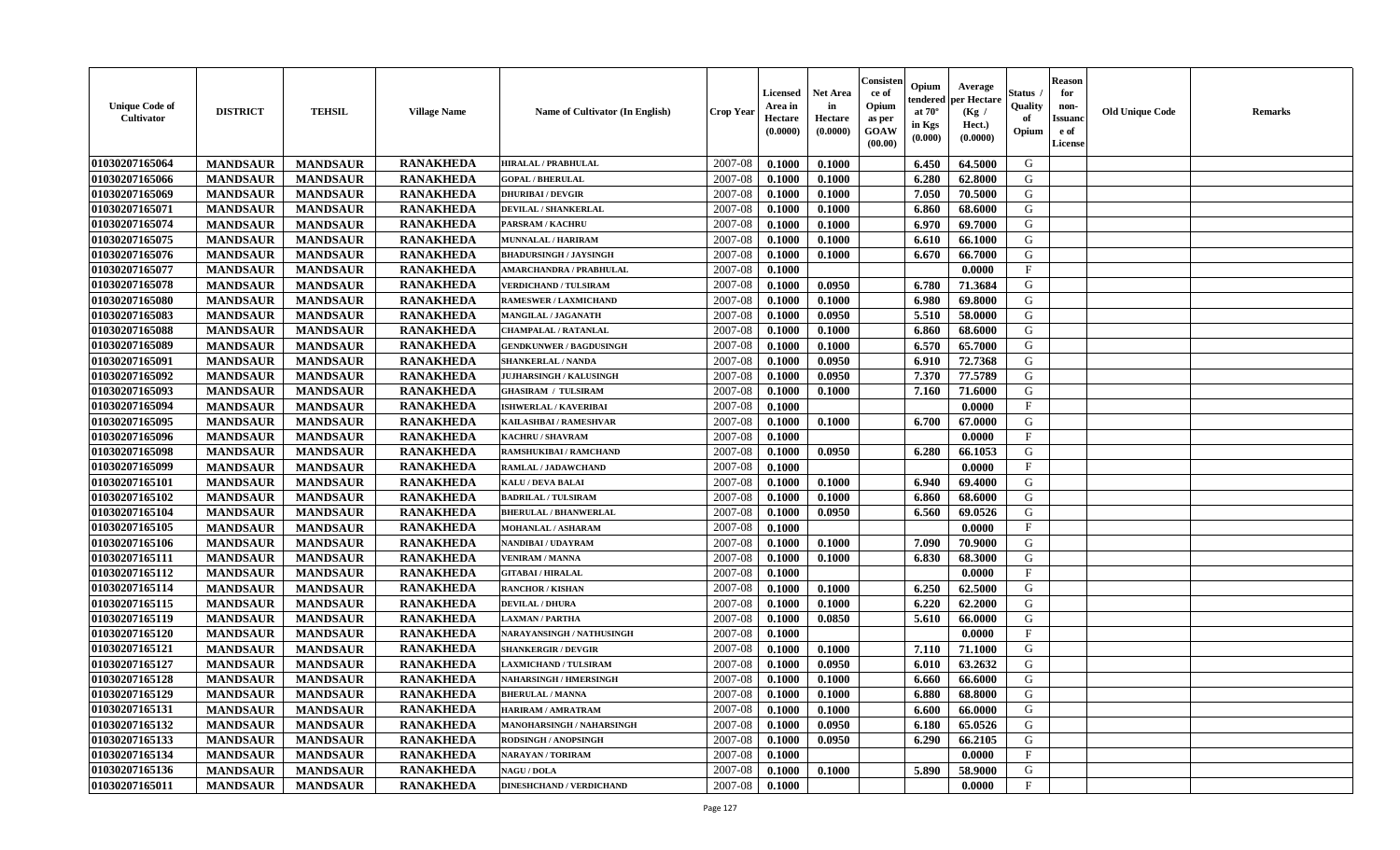| <b>Unique Code of</b><br>Cultivator | <b>DISTRICT</b> | <b>TEHSIL</b>   | <b>Village Name</b> | Name of Cultivator (In English)  | <b>Crop Year</b> | <b>Licensed</b><br>Area in<br>Hectare<br>(0.0000) | <b>Net Area</b><br>in<br>Hectare<br>(0.0000) | Consister<br>ce of<br>Opium<br>as per<br><b>GOAW</b><br>(00.00) | Opium<br>endered<br>at $70^\circ$<br>in Kgs<br>(0.000) | Average<br>per Hectare<br>(Kg /<br>Hect.)<br>(0.0000) | <b>Status</b><br>Quality<br>of<br>Opium | <b>Reason</b><br>for<br>non-<br><b>Issuand</b><br>e of<br>License | <b>Old Unique Code</b> | <b>Remarks</b> |
|-------------------------------------|-----------------|-----------------|---------------------|----------------------------------|------------------|---------------------------------------------------|----------------------------------------------|-----------------------------------------------------------------|--------------------------------------------------------|-------------------------------------------------------|-----------------------------------------|-------------------------------------------------------------------|------------------------|----------------|
| 01030207165012                      | <b>MANDSAUR</b> | <b>MANDSAUR</b> | <b>RANAKHEDA</b>    | <b>KAMLASHANKER / DEVILAL</b>    | 2007-08          | 0.1000                                            | 0.1000                                       |                                                                 | 6.190                                                  | 61.9000                                               | G                                       |                                                                   |                        |                |
| 01030207165013                      | <b>MANDSAUR</b> | <b>MANDSAUR</b> | <b>RANAKHEDA</b>    | <b>MUKESH / BADRILAL</b>         | 2007-08          | 0.1000                                            | 0.1000                                       |                                                                 | 7.000                                                  | 70.0000                                               | G                                       |                                                                   |                        |                |
| 01030207165024                      | <b>MANDSAUR</b> | <b>MANDSAUR</b> | <b>RANAKHEDA</b>    | ANOKHILAL / RAMNARAYAN           | 2007-08          | 0.1000                                            | 0.1000                                       |                                                                 | 7.190                                                  | 71.9000                                               | G                                       |                                                                   |                        |                |
| 01030207165060                      | <b>MANDSAUR</b> | <b>MANDSAUR</b> | <b>RANAKHEDA</b>    | <b>GOPAL / DOLATRAM</b>          | 2007-08          | 0.1000                                            | 0.1000                                       |                                                                 | 7.110                                                  | 71.1000                                               | G                                       |                                                                   |                        |                |
| 01030207165043                      | <b>MANDSAUR</b> | <b>MANDSAUR</b> | <b>RANAKHEDA</b>    | <b>KARULAL / GHASIRAM</b>        | 2007-08          | 0.1000                                            |                                              |                                                                 |                                                        | 0.0000                                                | $\mathbf{F}$                            |                                                                   |                        |                |
| 01030207165116                      | <b>MANDSAUR</b> | <b>MANDSAUR</b> | <b>RANAKHEDA</b>    | <b>BHULIBAI / ASHARAM</b>        | 2007-08          | 0.1000                                            | 0.1000                                       |                                                                 | 6.670                                                  | 66.7000                                               | G                                       |                                                                   |                        |                |
| 01030207165118                      | <b>MANDSAUR</b> | <b>MANDSAUR</b> | <b>RANAKHEDA</b>    | SHANKARLAL / AMRATRAM            | 2007-08          | 0.1000                                            | 0.1000                                       |                                                                 | 5.930                                                  | 59.3000                                               | G                                       |                                                                   |                        |                |
| 01030207165021                      | <b>MANDSAUR</b> | <b>MANDSAUR</b> | <b>RANAKHEDA</b>    | <b>BHAGIRATH / PARTHA</b>        | 2007-08          | 0.1000                                            | 0.1000                                       |                                                                 | 6.060                                                  | 60.6000                                               | G                                       |                                                                   |                        |                |
| 01030207165042                      | <b>MANDSAUR</b> | <b>MANDSAUR</b> | <b>RANAKHEDA</b>    | <b>RAMESWER / DOLA</b>           | 2007-08          | 0.1000                                            | 0.1000                                       |                                                                 | 6.430                                                  | 64.3000                                               | G                                       |                                                                   |                        |                |
| 01030207165022                      | <b>MANDSAUR</b> | <b>MANDSAUR</b> | <b>RANAKHEDA</b>    | SHYAMLAL / LAXMINARAYAN          | 2007-08          | 0.1000                                            | 0.1000                                       |                                                                 | 6.260                                                  | 62.6000                                               | G                                       |                                                                   |                        |                |
| 01030207165067                      | <b>MANDSAUR</b> | <b>MANDSAUR</b> | <b>RANAKHEDA</b>    | KAMALSINGH / NAHARSINGH          | 2007-08          | 0.1000                                            | 0.1000                                       |                                                                 | 6.490                                                  | 64.9000                                               | G                                       |                                                                   |                        |                |
| 01030207165014                      | <b>MANDSAUR</b> | <b>MANDSAUR</b> | <b>RANAKHEDA</b>    | <b>GANGARAM / NATHU</b>          | 2007-08          | 0.1000                                            | 0.1050                                       |                                                                 | 7.510                                                  | 71.5238                                               | G                                       |                                                                   |                        |                |
| 01030207165039                      | <b>MANDSAUR</b> | <b>MANDSAUR</b> | <b>RANAKHEDA</b>    | <b>GOPALSINGH / BAGDUSINGH</b>   | 2007-08          | 0.1000                                            |                                              |                                                                 |                                                        | 0.0000                                                | $\mathbf{F}$                            |                                                                   |                        |                |
| 01030207165019                      | <b>MANDSAUR</b> | <b>MANDSAUR</b> | <b>RANAKHEDA</b>    | <b>KACHRULAL / HARIRAM</b>       | 2007-08          | 0.1000                                            | 0.1000                                       |                                                                 | 6.640                                                  | 66.4000                                               | G                                       |                                                                   |                        |                |
| 01030207165058                      | <b>MANDSAUR</b> | <b>MANDSAUR</b> | <b>RANAKHEDA</b>    | RAMCHANDRA / NATHU               | 2007-08          | 0.1000                                            | 0.0750                                       |                                                                 | 5.000                                                  | 66.6667                                               | G                                       |                                                                   |                        |                |
| 01030207165085                      | <b>MANDSAUR</b> | <b>MANDSAUR</b> | <b>RANAKHEDA</b>    | <b>GOKUL / KACHRULAL</b>         | 2007-08          | 0.1000                                            | 0.1000                                       |                                                                 | 7.080                                                  | 70.8000                                               | G                                       |                                                                   |                        |                |
| 01030207165138                      | <b>MANDSAUR</b> | <b>MANDSAUR</b> | <b>RANAKHEDA</b>    | KISHANKUNWER / JUJHARSINGH       | 2007-08          | 0.1000                                            | 0.1000                                       |                                                                 | 6.410                                                  | 64.1000                                               | G                                       |                                                                   |                        |                |
| 01030207166006                      | <b>MANDSAUR</b> | <b>MANDSAUR</b> | <b>RATHANA</b>      | <b>GANPATSINGH / JUJHARSINGH</b> | 2007-08          | 0.1000                                            |                                              |                                                                 |                                                        | 0.0000                                                | $_{\rm F}$                              |                                                                   |                        |                |
| 01030207166001                      | <b>MANDSAUR</b> | <b>MANDSAUR</b> | <b>RATHANA</b>      | MURALIMANOHAR / GORDHAN          | 2007-08          | 0.1000                                            |                                              |                                                                 |                                                        | 0.0000                                                | $\mathbf F$                             |                                                                   |                        |                |
| 01030207166002                      | <b>MANDSAUR</b> | <b>MANDSAUR</b> | <b>RATHANA</b>      | <b>SHOBHRAM / RATANLAL</b>       | 2007-08          | 0.1000                                            |                                              |                                                                 |                                                        | 0.0000                                                | $\mathbf{F}$                            |                                                                   |                        |                |
| 01030207166003                      | <b>MANDSAUR</b> | <b>MANDSAUR</b> | <b>RATHANA</b>      | KANHIYALAL / BAPULAL             | 2007-08          | 0.1000                                            |                                              |                                                                 |                                                        | 0.0000                                                | $\mathbf{F}$                            |                                                                   |                        |                |
| 01030207166005                      | <b>MANDSAUR</b> | <b>MANDSAUR</b> | <b>RATHANA</b>      | <b>RAMLAL / KISHAN</b>           | 2007-08          | 0.1000                                            |                                              |                                                                 |                                                        | 0.0000                                                | $\mathbf{F}$                            |                                                                   |                        |                |
| 01030207166008                      | <b>MANDSAUR</b> | <b>MANDSAUR</b> | <b>RATHANA</b>      | <b>SUGANBAI/RAMESHVAR</b>        | 2007-08          | 0.1000                                            |                                              |                                                                 |                                                        | 0.0000                                                | $\mathbf{F}$                            |                                                                   |                        |                |
| 01030207166010                      | <b>MANDSAUR</b> | <b>MANDSAUR</b> | <b>RATHANA</b>      | <b>MOTI / RUGHNATH</b>           | 2007-08          | 0.1000                                            |                                              |                                                                 |                                                        | 0.0000                                                | $\mathbf{F}$                            |                                                                   |                        |                |
| 01030207166011                      | <b>MANDSAUR</b> | <b>MANDSAUR</b> | <b>RATHANA</b>      | <b>KARULAL / BHANWERLAL</b>      | 2007-08          | 0.1000                                            |                                              |                                                                 |                                                        | 0.0000                                                | $\mathbf F$                             |                                                                   |                        |                |
| 01030207166017                      | <b>MANDSAUR</b> | <b>MANDSAUR</b> | <b>RATHANA</b>      | SATYNARAYAN / KARULAL            | $2007 - 08$      | 0.1000                                            |                                              |                                                                 |                                                        | 0.0000                                                | $\mathbf{F}$                            |                                                                   |                        |                |
| 01030207166020                      | <b>MANDSAUR</b> | <b>MANDSAUR</b> | <b>RATHANA</b>      | SHAMBHULAL / SHIVRAM             | 2007-08          | 0.1000                                            |                                              |                                                                 |                                                        | 0.0000                                                | F                                       |                                                                   |                        |                |
| 01030207166021                      | <b>MANDSAUR</b> | <b>MANDSAUR</b> | <b>RATHANA</b>      | <b>KARULAL / UDERAM</b>          | 2007-08          | 0.1000                                            |                                              |                                                                 |                                                        | 0.0000                                                | F                                       |                                                                   |                        |                |
| 01030207166022                      | <b>MANDSAUR</b> | <b>MANDSAUR</b> | <b>RATHANA</b>      | RADHESHYAM / RATANLAL            | 2007-08          | 0.1000                                            |                                              |                                                                 |                                                        | 0.0000                                                | $\mathbf{F}$                            |                                                                   |                        |                |
| 01030207166024                      | <b>MANDSAUR</b> | <b>MANDSAUR</b> | <b>RATHANA</b>      | <b>RUGHNATHSINGH / RAMSINGH</b>  | 2007-08          | 0.1000                                            |                                              |                                                                 |                                                        | 0.0000                                                | $\mathbf{F}$                            |                                                                   |                        |                |
| 01030207166025                      | <b>MANDSAUR</b> | <b>MANDSAUR</b> | <b>RATHANA</b>      | SAGARMAL / VARDICHANDRA          | 2007-08          | 0.1000                                            |                                              |                                                                 |                                                        | 0.0000                                                | $\mathbf{F}$                            |                                                                   |                        |                |
| 01030207166026                      | <b>MANDSAUR</b> | <b>MANDSAUR</b> | <b>RATHANA</b>      | <b>BHANVARSINGH / MOHANSINGH</b> | 2007-08          | 0.1000                                            |                                              |                                                                 |                                                        | 0.0000                                                | $\mathbf F$                             |                                                                   |                        |                |
| 01030207166028                      | <b>MANDSAUR</b> | <b>MANDSAUR</b> | <b>RATHANA</b>      | SITABAI / NANDRAM                | 2007-08          | 0.1000                                            |                                              |                                                                 |                                                        | 0.0000                                                | $\mathbf{F}$                            |                                                                   |                        |                |
| 01030207166029                      | <b>MANDSAUR</b> | <b>MANDSAUR</b> | <b>RATHANA</b>      | UMRAWSINGH / D.P. INDRABAI       | 2007-08          | 0.1000                                            |                                              |                                                                 |                                                        | 0.0000                                                | $\mathbf{F}$                            |                                                                   |                        |                |
| 01030207166030                      | <b>MANDSAUR</b> | <b>MANDSAUR</b> | <b>RATHANA</b>      | NATHULAL / JUJHARLAL             | 2007-08          | 0.1000                                            |                                              |                                                                 |                                                        | 0.0000                                                | $\mathbf F$                             |                                                                   |                        |                |
| 01030207166031                      | <b>MANDSAUR</b> | <b>MANDSAUR</b> | <b>RATHANA</b>      | <b>ARJUNSINGH / RAMSINGH</b>     | 2007-08          | 0.1000                                            |                                              |                                                                 |                                                        | 0.0000                                                | F                                       |                                                                   |                        |                |
| 01030207166035                      | <b>MANDSAUR</b> | <b>MANDSAUR</b> | <b>RATHANA</b>      | <b>BALARAM / BHANWERLAL</b>      | 2007-08          | 0.1000                                            |                                              |                                                                 |                                                        | 0.0000                                                | $\mathbf{F}$                            |                                                                   |                        |                |
| 01030207166036                      | <b>MANDSAUR</b> | <b>MANDSAUR</b> | <b>RATHANA</b>      | RAMSHUKHIBAI / BHANWERLAL        | 2007-08          | 0.1000                                            |                                              |                                                                 |                                                        | 0.0000                                                | $\mathbf{F}$                            |                                                                   |                        |                |
| 01030207166037                      | <b>MANDSAUR</b> | <b>MANDSAUR</b> | <b>RATHANA</b>      | <b>RATAN / SAWA GAYARI</b>       | 2007-08          | 0.1000                                            |                                              |                                                                 |                                                        | 0.0000                                                | $\mathbf{F}$                            |                                                                   |                        |                |
| 01030207166038                      | <b>MANDSAUR</b> | <b>MANDSAUR</b> | <b>RATHANA</b>      | RAMESHWER / HERDEVRAM            | 2007-08          | 0.1000                                            |                                              |                                                                 |                                                        | 0.0000                                                | F                                       |                                                                   |                        |                |
| 01030207166039                      | <b>MANDSAUR</b> | <b>MANDSAUR</b> | <b>RATHANA</b>      | <b>GOVERDHAN / JAGANNATH</b>     | 2007-08          | 0.1000                                            |                                              |                                                                 |                                                        | 0.0000                                                | $\mathbf{F}$                            |                                                                   |                        |                |
| 01030207166040                      | <b>MANDSAUR</b> | <b>MANDSAUR</b> | <b>RATHANA</b>      | <b>UDAYRAM / KESHURAM</b>        | 2007-08          | 0.1000                                            |                                              |                                                                 |                                                        | 0.0000                                                | $\mathbf{F}$                            |                                                                   |                        |                |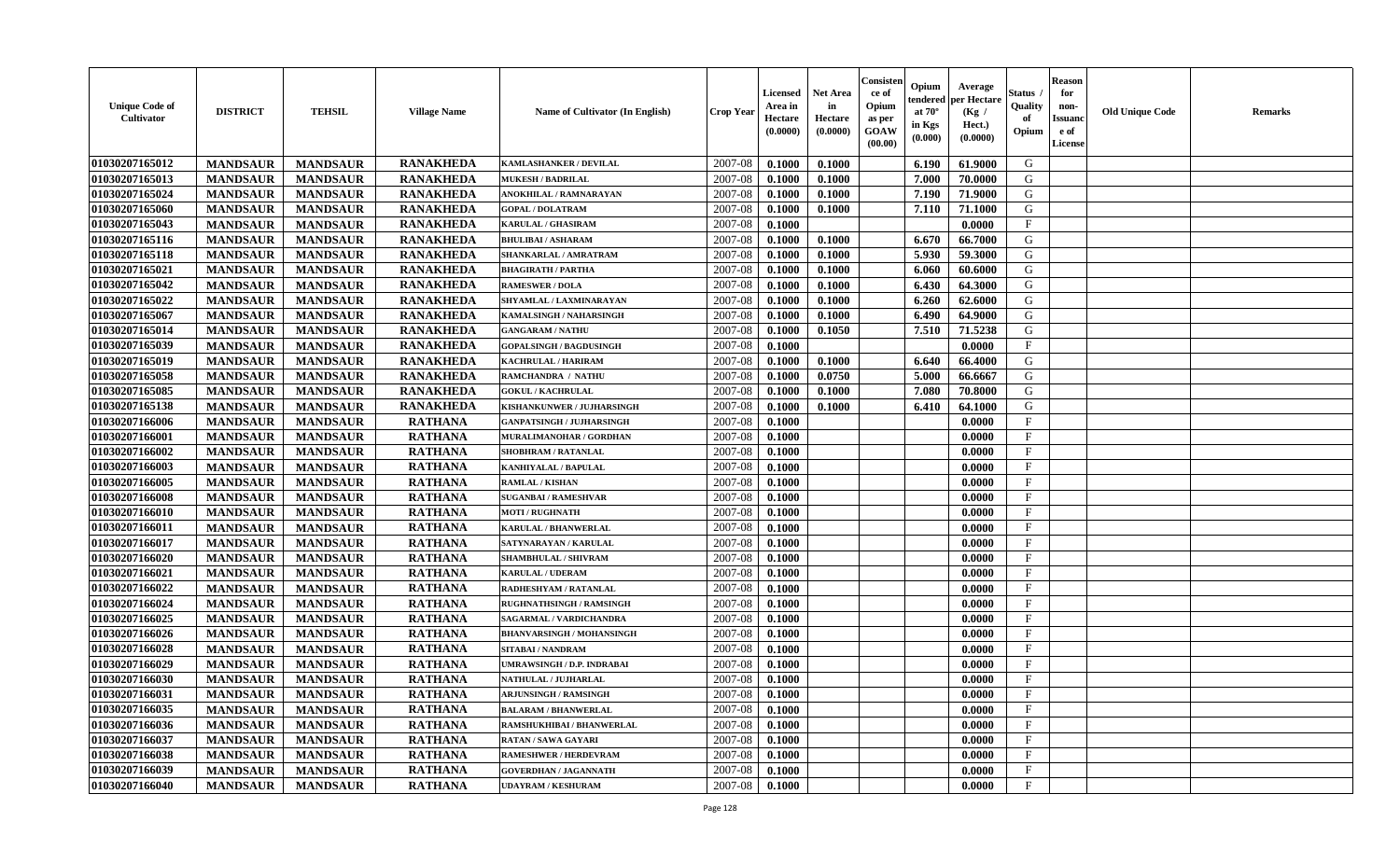| <b>Unique Code of</b><br>Cultivator | <b>DISTRICT</b> | <b>TEHSIL</b>   | <b>Village Name</b> | Name of Cultivator (In English)   | <b>Crop Year</b> | <b>Licensed</b><br>Area in<br>Hectare<br>(0.0000) | <b>Net Area</b><br>in<br>Hectare<br>(0.0000) | Consister<br>ce of<br>Opium<br>as per<br><b>GOAW</b><br>(00.00) | Opium<br>endered<br>at $70^\circ$<br>in Kgs<br>(0.000) | Average<br>per Hectare<br>(Kg /<br>Hect.)<br>(0.0000) | <b>Status</b><br>Quality<br>of<br>Opium | <b>Reason</b><br>for<br>non-<br><b>Issuand</b><br>e of<br>License | <b>Old Unique Code</b> | <b>Remarks</b>     |
|-------------------------------------|-----------------|-----------------|---------------------|-----------------------------------|------------------|---------------------------------------------------|----------------------------------------------|-----------------------------------------------------------------|--------------------------------------------------------|-------------------------------------------------------|-----------------------------------------|-------------------------------------------------------------------|------------------------|--------------------|
| 01030207166041                      | <b>MANDSAUR</b> | <b>MANDSAUR</b> | <b>RATHANA</b>      | JORAVARSINGH / JUJHARSINGH        | 2007-08          | 0.1000                                            |                                              |                                                                 |                                                        | 0.0000                                                | $\mathbf{F}$                            |                                                                   |                        |                    |
| 01030207166042                      | <b>MANDSAUR</b> | <b>MANDSAUR</b> | <b>RATHANA</b>      | AATMARAM / MAGNIRAM               | 2007-08          | 0.1000                                            |                                              |                                                                 |                                                        | 0.0000                                                | $\mathbf{F}$                            |                                                                   |                        |                    |
| 01030207166044                      | <b>MANDSAUR</b> | <b>MANDSAUR</b> | <b>RATHANA</b>      | <b>MANGILAL / DEVA</b>            | 2007-08          | 0.1000                                            |                                              |                                                                 |                                                        | 0.0000                                                | $\mathbf{F}$                            |                                                                   |                        |                    |
| 01030207166045                      | <b>MANDSAUR</b> | <b>MANDSAUR</b> | <b>RATHANA</b>      | <b>GITABAI/PRBHULAL</b>           | 2007-08          | 0.1000                                            |                                              |                                                                 |                                                        | 0.0000                                                | $\mathbf F$                             |                                                                   |                        |                    |
| 01030207166046                      | <b>MANDSAUR</b> | <b>MANDSAUR</b> | <b>RATHANA</b>      | <b>NATHUSINGH / UMRAVSINGH</b>    | 2007-08          | 0.1000                                            |                                              |                                                                 |                                                        | 0.0000                                                | $\mathbf{F}$                            |                                                                   |                        |                    |
| 01030207166048                      | <b>MANDSAUR</b> | <b>MANDSAUR</b> | <b>RATHANA</b>      | <b>GULABSINGH / RUGHNATHSINGH</b> | 2007-08          | 0.1000                                            |                                              |                                                                 |                                                        | 0.0000                                                | $\mathbf{F}$                            |                                                                   |                        |                    |
| 01030207166049                      | <b>MANDSAUR</b> | <b>MANDSAUR</b> | <b>RATHANA</b>      | NANDLAL / SURATMAL                | 2007-08          | 0.1000                                            |                                              |                                                                 |                                                        | 0.0000                                                | $\mathbf{F}$                            |                                                                   |                        |                    |
| 01030207166056                      | <b>MANDSAUR</b> | <b>MANDSAUR</b> | <b>RATHANA</b>      | MATHURALAL / GANGARAM             | 2007-08          | 0.1000                                            |                                              |                                                                 |                                                        | 0.0000                                                | $\mathbf F$                             |                                                                   |                        |                    |
| 01030207166057                      | <b>MANDSAUR</b> | <b>MANDSAUR</b> | <b>RATHANA</b>      | <b>RASALKUNWER / DULESINGH</b>    | 2007-08          | 0.1000                                            |                                              |                                                                 |                                                        | 0.0000                                                | $\mathbf F$                             |                                                                   |                        |                    |
| 01030207166058                      | <b>MANDSAUR</b> | <b>MANDSAUR</b> | <b>RATHANA</b>      | SHETANKUNWER / RAMSINGH           | 2007-08          | 0.1000                                            |                                              |                                                                 |                                                        | 0.0000                                                | $\mathbf{F}$                            |                                                                   |                        |                    |
| 01030207166063                      | <b>MANDSAUR</b> | <b>MANDSAUR</b> | <b>RATHANA</b>      | KAMLABAI / KARULAL                | 2007-08          | 0.1000                                            |                                              |                                                                 |                                                        | 0.0000                                                | $\mathbf{F}$                            |                                                                   |                        |                    |
| 01030207166066                      | <b>MANDSAUR</b> | <b>MANDSAUR</b> | <b>RATHANA</b>      | <b>BAPULAL / KESHURAM</b>         | 2007-08          | 0.1000                                            |                                              |                                                                 |                                                        | 0.0000                                                | $\mathbf F$                             |                                                                   |                        |                    |
| 01030207166067                      | <b>MANDSAUR</b> | <b>MANDSAUR</b> | <b>RATHANA</b>      | NIRBHAYRAM / MAGNIRAM             | 2007-08          | 0.1000                                            |                                              |                                                                 |                                                        | 0.0000                                                | $\mathbf{F}$                            |                                                                   |                        |                    |
| 01030207166071                      | <b>MANDSAUR</b> | <b>MANDSAUR</b> | <b>RATHANA</b>      | LAKSHMIBAI / MODIRAM              | 2007-08          | 0.1000                                            |                                              |                                                                 |                                                        | 0.0000                                                | $\mathbf{F}$                            |                                                                   |                        |                    |
| 01030207166076                      | <b>MANDSAUR</b> | <b>MANDSAUR</b> | <b>RATHANA</b>      | <b>HIRALAL / NANURAM</b>          | 2007-08          | 0.1000                                            |                                              |                                                                 |                                                        | 0.0000                                                | $\mathbf{F}$                            |                                                                   |                        |                    |
| 01030207166077                      | <b>MANDSAUR</b> | <b>MANDSAUR</b> | <b>RATHANA</b>      | RAMCHAND / AMRA                   | 2007-08          | 0.1000                                            |                                              |                                                                 |                                                        | 0.0000                                                | $\mathbf F$                             |                                                                   |                        |                    |
| 01030207166078                      | <b>MANDSAUR</b> | <b>MANDSAUR</b> | <b>RATHANA</b>      | KACHRIBAI / KISHAN                | 2007-08          | 0.1000                                            |                                              |                                                                 |                                                        | 0.0000                                                | $\mathbf{F}$                            |                                                                   |                        |                    |
| 01030207166083                      | <b>MANDSAUR</b> | <b>MANDSAUR</b> | <b>RATHANA</b>      | <b>KISHAN / SAVA</b>              | 2007-08          | 0.1000                                            |                                              |                                                                 |                                                        | 0.0000                                                | $_{\rm F}$                              |                                                                   |                        |                    |
| 01030207166084                      | <b>MANDSAUR</b> | <b>MANDSAUR</b> | <b>RATHANA</b>      | SHIVNARAYAN / BHERULAL            | 2007-08          | 0.1000                                            |                                              |                                                                 |                                                        | 0.0000                                                | F                                       |                                                                   |                        |                    |
| 01030207166085                      | <b>MANDSAUR</b> | <b>MANDSAUR</b> | <b>RATHANA</b>      | KACHRU / SURATRAM                 | 2007-08          | 0.1000                                            |                                              |                                                                 |                                                        | 0.0000                                                | $\mathbf{F}$                            |                                                                   |                        |                    |
| 01030207166088                      | <b>MANDSAUR</b> | <b>MANDSAUR</b> | <b>RATHANA</b>      | <b>BHANWERLAL / NATHULAL</b>      | 2007-08          | 0.1000                                            |                                              |                                                                 |                                                        | 0.0000                                                | $\mathbf{F}$                            |                                                                   |                        |                    |
| 01030207166093                      | <b>MANDSAUR</b> | <b>MANDSAUR</b> | <b>RATHANA</b>      | <b>BHANWERLAL / PYARAJI</b>       | 2007-08          | 0.1000                                            |                                              |                                                                 |                                                        | 0.0000                                                | $\mathbf{F}$                            |                                                                   |                        |                    |
| 01030207166096                      | <b>MANDSAUR</b> | <b>MANDSAUR</b> | <b>RATHANA</b>      | <b>AMRATRAM / DUNGA</b>           | 2007-08          | 0.1000                                            |                                              |                                                                 |                                                        | 0.0000                                                | $\mathbf{F}$                            |                                                                   |                        |                    |
| 01030207166098                      | <b>MANDSAUR</b> | <b>MANDSAUR</b> | <b>RATHANA</b>      | RADHESHYAM / GOVERDHAN            | 2007-08          | 0.1000                                            |                                              |                                                                 |                                                        | 0.0000                                                | $\mathbf{F}$                            |                                                                   |                        |                    |
| 01030207166104                      | <b>MANDSAUR</b> | <b>MANDSAUR</b> | <b>RATHANA</b>      | RAMDAYAL / DOLATRAM               | 2007-08          | 0.1000                                            |                                              |                                                                 |                                                        | 0.0000                                                | $\mathbf F$                             |                                                                   |                        |                    |
| 01030207166105                      | <b>MANDSAUR</b> | <b>MANDSAUR</b> | <b>RATHANA</b>      | <b>RAJARAM / DHURILAL</b>         | 2007-08          | 0.1000                                            |                                              |                                                                 |                                                        | 0.0000                                                | $\mathbf{F}$                            |                                                                   |                        |                    |
| 01030207166111                      | <b>MANDSAUR</b> | <b>MANDSAUR</b> | <b>RATHANA</b>      | KAILASHBAI / DEVRAM               | 2007-08          | 0.1000                                            |                                              |                                                                 |                                                        | 0.0000                                                | F                                       |                                                                   |                        |                    |
| 01030207166113                      | <b>MANDSAUR</b> | <b>MANDSAUR</b> | <b>RATHANA</b>      | <b>MANKUNVAR / JAGDISH</b>        | 2007-08          | 0.1000                                            |                                              |                                                                 |                                                        | 0.0000                                                | F                                       |                                                                   |                        |                    |
| 01030207166019                      | <b>MANDSAUR</b> | <b>MANDSAUR</b> | <b>RATHANA</b>      | <b>RAMLAL / DEVA</b>              | 2007-08          | 0.1000                                            |                                              |                                                                 |                                                        | 0.0000                                                | $\mathbf{F}$                            |                                                                   |                        |                    |
| 01030207166033                      | <b>MANDSAUR</b> | <b>MANDSAUR</b> | <b>RATHANA</b>      | <b>BHULIBAI/MANGU</b>             | 2007-08          | 0.1000                                            |                                              |                                                                 |                                                        | 0.0000                                                | $\mathbf{F}$                            |                                                                   |                        |                    |
| 01030207108001                      | <b>MANDSAUR</b> | <b>MANDSAUR</b> | <b>RINDA</b>        | <b>RAMLAL / BHERULAL</b>          | 2007-08          | 0.1000                                            |                                              |                                                                 |                                                        | 0.0000                                                | $\mathbf{F}$                            |                                                                   |                        |                    |
| 01030207108002                      | <b>MANDSAUR</b> | <b>MANDSAUR</b> | <b>RINDA</b>        | <b>BASNTILAL / NANDLAL</b>        | 2007-08          | 0.1000                                            |                                              |                                                                 |                                                        | 0.0000                                                | $\mathbf F$                             |                                                                   |                        |                    |
| 01030207108003                      | <b>MANDSAUR</b> | <b>MANDSAUR</b> | <b>RINDA</b>        | <b>PUSHKARLAL / BHERULAL</b>      | 2007-08          | 0.1000                                            |                                              |                                                                 |                                                        | 0.0000                                                | $\mathbf{F}$                            |                                                                   |                        |                    |
| 01030207108006                      | <b>MANDSAUR</b> | <b>MANDSAUR</b> | <b>RINDA</b>        | <b>BILASKUNVAR / RAMSINGH</b>     | 2007-08          | 0.1000                                            |                                              |                                                                 |                                                        | 0.0000                                                | $\mathbf{F}$                            |                                                                   |                        |                    |
| 01030207108007                      | <b>MANDSAUR</b> | <b>MANDSAUR</b> | <b>RINDA</b>        | <b>GANESHDAS / VISHNUDAS</b>      | 2007-08          | 0.1000                                            | 0.0450                                       |                                                                 | 4.090                                                  | 90.8889                                               | G                                       |                                                                   |                        | <b>NAME CHANGE</b> |
| 01030207108008                      | <b>MANDSAUR</b> | <b>MANDSAUR</b> | <b>RINDA</b>        | <b>JAGDISH / BHERULAL</b>         | 2007-08          | 0.1000                                            | 0.1000                                       |                                                                 | 6.930                                                  | 69.3000                                               | G                                       |                                                                   |                        |                    |
| 01030207108009                      | <b>MANDSAUR</b> | <b>MANDSAUR</b> | <b>RINDA</b>        | ISHWERLAL / BHUVANISHANKER        | 2007-08          | 0.1000                                            | 0.1000                                       |                                                                 | 7.440                                                  | 74.4000                                               | G                                       |                                                                   |                        |                    |
| 01030207108013                      | <b>MANDSAUR</b> | <b>MANDSAUR</b> | <b>RINDA</b>        | <b>VIKRAMSINGH / NARAYANSINGH</b> | 2007-08          | 0.1000                                            |                                              |                                                                 |                                                        | 0.0000                                                | $\mathbf{F}$                            |                                                                   |                        |                    |
| 01030207108014                      | <b>MANDSAUR</b> | <b>MANDSAUR</b> | <b>RINDA</b>        | <b>MANGILAL / KACHRU</b>          | 2007-08          | 0.1000                                            | 0.1000                                       |                                                                 | 6.300                                                  | 63.0000                                               | G                                       |                                                                   |                        |                    |
| 01030207108015                      | <b>MANDSAUR</b> | <b>MANDSAUR</b> | <b>RINDA</b>        | RAMNIWAS / PRBHULAL               | 2007-08          | 0.1000                                            | 0.0950                                       |                                                                 | 6.980                                                  | 73.4737                                               | ${\bf G}$                               |                                                                   |                        |                    |
| 01030207108016                      | <b>MANDSAUR</b> | <b>MANDSAUR</b> | <b>RINDA</b>        | RAMGOPAL / KANWERLAL              | 2007-08          | 0.1000                                            |                                              |                                                                 |                                                        | 0.0000                                                | $\mathbf{F}$                            |                                                                   |                        |                    |
| 01030207108019                      | <b>MANDSAUR</b> | <b>MANDSAUR</b> | <b>RINDA</b>        | <b>JUJHARLAL / AMRATRAM</b>       | 2007-08          | 0.1000                                            |                                              |                                                                 |                                                        | 0.0000                                                | $\mathbf{F}$                            |                                                                   |                        |                    |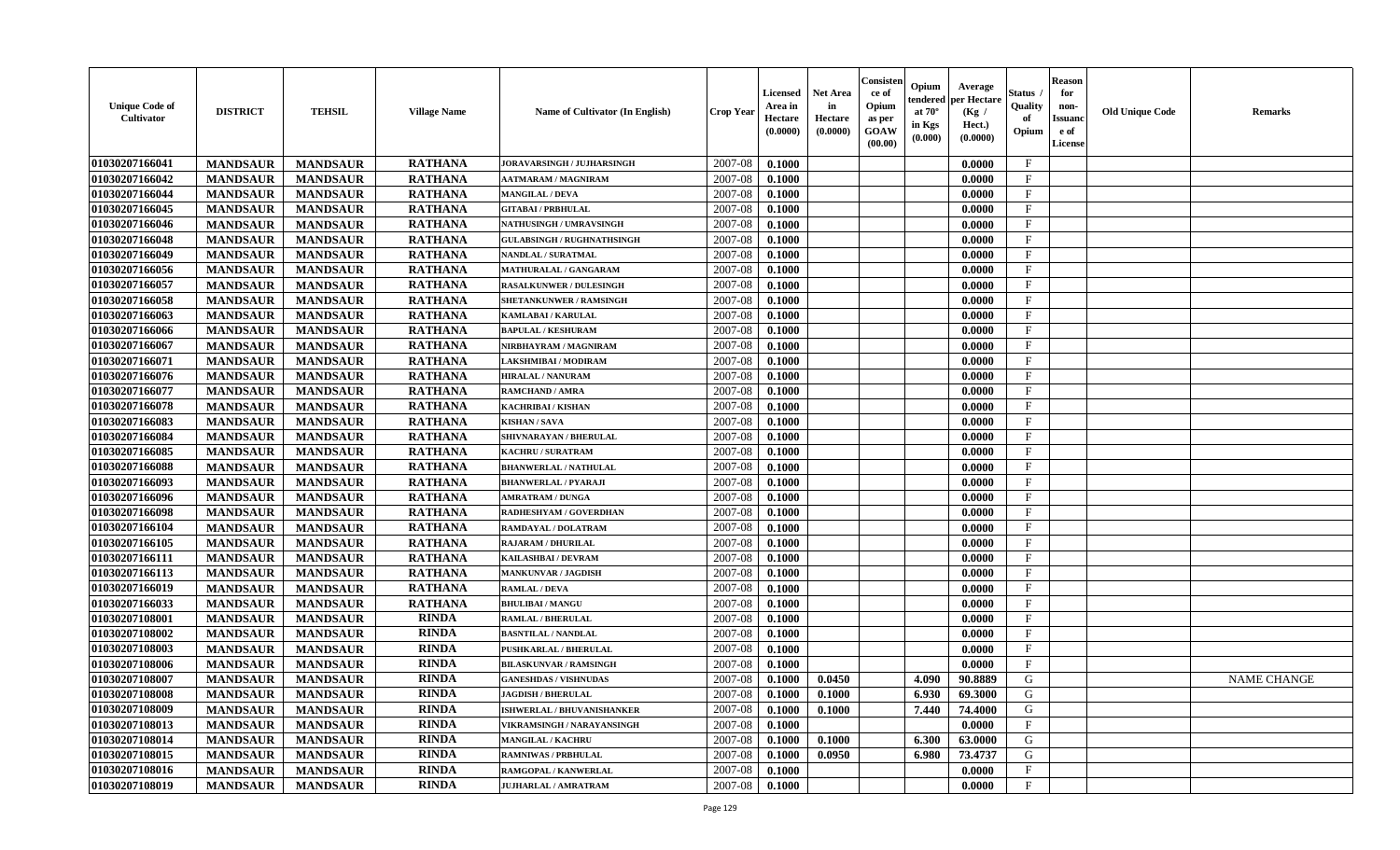| <b>Unique Code of</b><br>Cultivator | <b>DISTRICT</b> | <b>TEHSIL</b>   | <b>Village Name</b> | <b>Name of Cultivator (In English)</b> | <b>Crop Year</b> | <b>Licensed</b><br>Area in<br>Hectare<br>(0.0000) | Net Area<br>in<br>Hectare<br>(0.0000) | Consister<br>ce of<br>Opium<br>as per<br>GOAW<br>(00.00) | Opium<br>endered<br>at $70^\circ$<br>in Kgs<br>$(\mathbf{0.000})$ | Average<br>per Hectare<br>(Kg /<br>Hect.)<br>(0.0000) | Status<br>Quality<br>of<br>Opium | <b>Reason</b><br>for<br>non-<br>Issuan<br>e of<br>License | <b>Old Unique Code</b> | Remarks |
|-------------------------------------|-----------------|-----------------|---------------------|----------------------------------------|------------------|---------------------------------------------------|---------------------------------------|----------------------------------------------------------|-------------------------------------------------------------------|-------------------------------------------------------|----------------------------------|-----------------------------------------------------------|------------------------|---------|
| 01030207108020                      | <b>MANDSAUR</b> | <b>MANDSAUR</b> | <b>RINDA</b>        | SATAYNARAYAN / MANNALAL                | 2007-08          | 0.1000                                            |                                       |                                                          |                                                                   | 0.0000                                                | $\mathbf{F}$                     |                                                           |                        |         |
| 01030207108023                      | <b>MANDSAUR</b> | <b>MANDSAUR</b> | <b>RINDA</b>        | <b>MUKESH / BALUDAS</b>                | 2007-08          | 0.1000                                            |                                       |                                                          |                                                                   | 0.0000                                                | $\mathbf{F}$                     |                                                           |                        |         |
| 01030207108025                      | <b>MANDSAUR</b> | <b>MANDSAUR</b> | <b>RINDA</b>        | <b>AMRATRAM / NANURAM</b>              | 2007-08          | 0.1000                                            |                                       |                                                          |                                                                   | 0.0000                                                | $_{\rm F}$                       |                                                           |                        |         |
| 01030207108026                      | <b>MANDSAUR</b> | <b>MANDSAUR</b> | <b>RINDA</b>        | <b>BHUWANISINGH / ARJUNSINGH</b>       | 2007-08          | 0.1000                                            |                                       |                                                          |                                                                   | 0.0000                                                | $\mathbf{F}$                     |                                                           |                        |         |
| 01030207108027                      | <b>MANDSAUR</b> | <b>MANDSAUR</b> | <b>RINDA</b>        | MANGILAL / RAMRATAN                    | 2007-08          | 0.1000                                            |                                       |                                                          |                                                                   | 0.0000                                                | $\mathbf{F}$                     |                                                           |                        |         |
| 01030207108038                      | <b>MANDSAUR</b> | <b>MANDSAUR</b> | <b>RINDA</b>        | <b>KARULAL / BHERULAL</b>              | 2007-08          | 0.1000                                            |                                       |                                                          |                                                                   | 0.0000                                                | $\mathbf{F}$                     |                                                           |                        |         |
| 01030207108040                      | <b>MANDSAUR</b> | <b>MANDSAUR</b> | <b>RINDA</b>        | SHIVLAL / BHANWERLAL                   | 2007-08          | 0.1000                                            |                                       |                                                          |                                                                   | 0.0000                                                | $\mathbf{F}$                     |                                                           |                        |         |
| 01030207108042                      | <b>MANDSAUR</b> | <b>MANDSAUR</b> | <b>RINDA</b>        | <b>GOPAL / BHUWANIRAM</b>              | 2007-08          | 0.1000                                            | 0.1000                                |                                                          | 7.020                                                             | 70.2000                                               | G                                |                                                           |                        |         |
| 01030207108044                      | <b>MANDSAUR</b> | <b>MANDSAUR</b> | <b>RINDA</b>        | PRABHULAL / RATANLAL                   | 2007-08          | 0.1000                                            |                                       |                                                          |                                                                   | 0.0000                                                | $\mathbf{F}$                     |                                                           |                        |         |
| 01030207108045                      | <b>MANDSAUR</b> | <b>MANDSAUR</b> | <b>RINDA</b>        | PRAHADPURI / MOHANPURI                 | 2007-08          | 0.1000                                            |                                       |                                                          |                                                                   | 0.0000                                                | $_{\rm F}$                       |                                                           |                        |         |
| 01030207108051                      | <b>MANDSAUR</b> | <b>MANDSAUR</b> | <b>RINDA</b>        | TULSIBAI / GANESHRAM                   | 2007-08          | 0.1000                                            |                                       |                                                          |                                                                   | 0.0000                                                | $\mathbf{F}$                     |                                                           |                        |         |
| 01030207108052                      | <b>MANDSAUR</b> | <b>MANDSAUR</b> | <b>RINDA</b>        | LAXMINARAYAN / SURATRAM                | 2007-08          | 0.1000                                            | 0.1000                                |                                                          | 6.910                                                             | 69.1000                                               | G                                |                                                           |                        |         |
| 01030207108055                      | <b>MANDSAUR</b> | <b>MANDSAUR</b> | <b>RINDA</b>        | SAMMANBAI / RAMPRASAD                  | 2007-08          | 0.1000                                            |                                       |                                                          |                                                                   | 0.0000                                                | $\mathbf{F}$                     |                                                           |                        |         |
| 01030207108058                      | <b>MANDSAUR</b> | <b>MANDSAUR</b> | <b>RINDA</b>        | <b>JHAMKUBAI/KARULAL</b>               | 2007-08          | 0.1000                                            |                                       |                                                          |                                                                   | 0.0000                                                | $_{\rm F}$                       |                                                           |                        |         |
| 01030207108059                      | <b>MANDSAUR</b> | <b>MANDSAUR</b> | <b>RINDA</b>        | RADHESHYAM / AMRATRAM                  | 2007-08          | 0.1000                                            |                                       |                                                          |                                                                   | 0.0000                                                | $\mathbf{F}$                     |                                                           |                        |         |
| 01030207108060                      | <b>MANDSAUR</b> | <b>MANDSAUR</b> | <b>RINDA</b>        | <b>MOHANPURI / BHAGWANPURI</b>         | 2007-08          | 0.1000                                            |                                       |                                                          |                                                                   | 0.0000                                                | $\mathbf{F}$                     |                                                           |                        |         |
| 01030207108061                      | <b>MANDSAUR</b> | <b>MANDSAUR</b> | <b>RINDA</b>        | <b>CHOTIBAI / MUNSHISAHA</b>           | 2007-08          | 0.1000                                            |                                       |                                                          |                                                                   | 0.0000                                                | $\mathbf{F}$                     |                                                           |                        |         |
| 01030207108064                      | <b>MANDSAUR</b> | <b>MANDSAUR</b> | <b>RINDA</b>        | <b>BHUVANISHANKAR / NATHULAL</b>       | 2007-08          | 0.1000                                            |                                       |                                                          |                                                                   | 0.0000                                                | $\mathbf{F}$                     |                                                           |                        |         |
| 01030207108066                      | <b>MANDSAUR</b> | <b>MANDSAUR</b> | <b>RINDA</b>        | SAMPATBAI / RAMLAL                     | 2007-08          | 0.1000                                            |                                       |                                                          |                                                                   | 0.0000                                                | $\mathbf{F}$                     |                                                           |                        |         |
| 01030207108070                      | <b>MANDSAUR</b> | <b>MANDSAUR</b> | <b>RINDA</b>        | <b>BHUVANISHANKAR / BAGDIRAM</b>       | 2007-08          | 0.1000                                            |                                       |                                                          |                                                                   | 0.0000                                                | $_{\rm F}$                       |                                                           |                        |         |
| 01030207108071                      | <b>MANDSAUR</b> | <b>MANDSAUR</b> | <b>RINDA</b>        | <b>JAMUNABAI / NANDA</b>               | 2007-08          | 0.1000                                            |                                       |                                                          |                                                                   | 0.0000                                                | $\mathbf{F}$                     |                                                           |                        |         |
| 01030207108072                      | <b>MANDSAUR</b> | <b>MANDSAUR</b> | <b>RINDA</b>        | <b>GITABAI/MANGILAL</b>                | 2007-08          | 0.1000                                            | 0.1000                                |                                                          | 6.440                                                             | 64.4000                                               | G                                |                                                           |                        |         |
| 01030207108074                      | <b>MANDSAUR</b> | <b>MANDSAUR</b> | <b>RINDA</b>        | <b>FATESINGH / GORDHANSINGH</b>        | 2007-08          | 0.1000                                            |                                       |                                                          |                                                                   | 0.0000                                                | $\mathbf{F}$                     |                                                           |                        |         |
| 01030207108076                      | <b>MANDSAUR</b> | <b>MANDSAUR</b> | <b>RINDA</b>        | KISHANLAL / BHERULAL                   | 2007-08          | 0.1000                                            | 0.1000                                |                                                          | 6.010                                                             | 60.1000                                               | G                                |                                                           |                        |         |
| 01030207108077                      | <b>MANDSAUR</b> | <b>MANDSAUR</b> | <b>RINDA</b>        | <b>BALUDAS / FAKIRDAS</b>              | 2007-08          | 0.1000                                            |                                       |                                                          |                                                                   | 0.0000                                                | $_{\rm F}$                       |                                                           |                        |         |
| 01030207108079                      | <b>MANDSAUR</b> | <b>MANDSAUR</b> | <b>RINDA</b>        | MOHANBAI / RAMRATAN                    | 2007-08          | 0.1000                                            |                                       |                                                          |                                                                   | 0.0000                                                | $\mathbf{F}$                     |                                                           |                        |         |
| 01030207108080                      | <b>MANDSAUR</b> | <b>MANDSAUR</b> | <b>RINDA</b>        | KACHRULAL / BHUWANILAL                 | 2007-08          | 0.1000                                            |                                       |                                                          |                                                                   | 0.0000                                                | $\mathbf{F}$                     |                                                           |                        |         |
| 01030207108083                      | <b>MANDSAUR</b> | <b>MANDSAUR</b> | <b>RINDA</b>        | PRBHULAL / BHANWERLAL                  | 2007-08          | 0.1000                                            | 0.1000                                |                                                          | 6.550                                                             | 65.5000                                               | G                                |                                                           |                        |         |
| 01030207108085                      | <b>MANDSAUR</b> | <b>MANDSAUR</b> | <b>RINDA</b>        | <b>BHUWANILAL / SURATRAM</b>           | 2007-08          | 0.1000                                            |                                       |                                                          |                                                                   | 0.0000                                                | $\mathbf{F}$                     |                                                           |                        |         |
| 01030207108088                      | <b>MANDSAUR</b> | <b>MANDSAUR</b> | <b>RINDA</b>        | MADHAVLAL / AMRATRAM                   | 2007-08          | 0.1000                                            |                                       |                                                          |                                                                   | 0.0000                                                | $\mathbf{F}$                     |                                                           |                        |         |
| 01030207108090                      | <b>MANDSAUR</b> | <b>MANDSAUR</b> | <b>RINDA</b>        | <b>GITABAI/MANGU</b>                   | 2007-08          | 0.1000                                            |                                       |                                                          |                                                                   | 0.0000                                                | $_{\rm F}$                       |                                                           |                        |         |
| 01030207108092                      | <b>MANDSAUR</b> | <b>MANDSAUR</b> | <b>RINDA</b>        | SHAMBHUKUNWER / HATESINGH              | 2007-08          | 0.1000                                            | 0.1000                                |                                                          | 5.990                                                             | 59.9000                                               | G                                |                                                           |                        |         |
| 01030207108093                      | <b>MANDSAUR</b> | <b>MANDSAUR</b> | <b>RINDA</b>        | <b>BHARTIKUNWER / RAGHUVIRSINGH</b>    | 2007-08          | 0.1000                                            |                                       |                                                          |                                                                   | 0.0000                                                | $\mathbf{F}$                     |                                                           |                        |         |
| 01030207108094                      | <b>MANDSAUR</b> | <b>MANDSAUR</b> | <b>RINDA</b>        | <b>AASHARAM / SAVRAM</b>               | 2007-08          | 0.1000                                            |                                       |                                                          |                                                                   | 0.0000                                                | $\mathbf{F}$                     |                                                           |                        |         |
| 01030207108096                      | <b>MANDSAUR</b> | <b>MANDSAUR</b> | <b>RINDA</b>        | KALAWATI / NANDRAM                     | 2007-08          | 0.1000                                            |                                       |                                                          |                                                                   | 0.0000                                                | $\mathbf{F}$                     |                                                           |                        |         |
| 01030207108097                      | <b>MANDSAUR</b> | <b>MANDSAUR</b> | RINDA               | LAXMINARAYAN / BHUWAN                  | 2007-08          | 0.1000                                            |                                       |                                                          |                                                                   | 0.0000                                                | F                                |                                                           |                        |         |
| 01030207108099                      | <b>MANDSAUR</b> | <b>MANDSAUR</b> | <b>RINDA</b>        | KANWERLAL / BHERULAL                   | 2007-08          | 0.1000                                            | 0.0900                                |                                                          | 6.250                                                             | 69.4444                                               | G                                |                                                           |                        |         |
| 01030207108112                      | <b>MANDSAUR</b> | <b>MANDSAUR</b> | <b>RINDA</b>        | <b>GANGABAI / RATANLAL</b>             | 2007-08          | 0.1000                                            |                                       |                                                          |                                                                   | 0.0000                                                | $\mathbf{F}$                     |                                                           |                        |         |
| 01030207108113                      | <b>MANDSAUR</b> | <b>MANDSAUR</b> | <b>RINDA</b>        | <b>GANESHRAM / GANGARAM</b>            | 2007-08          | 0.1000                                            | 0.0900                                |                                                          | 6.000                                                             | 66.6667                                               | G                                |                                                           |                        |         |
| 01030207108114                      | <b>MANDSAUR</b> | <b>MANDSAUR</b> | <b>RINDA</b>        | <b>ALLANUR / CHAND KHAN</b>            | 2007-08          | 0.1000                                            | 0.1000                                |                                                          | 6.430                                                             | 64.3000                                               | G                                |                                                           |                        |         |
| 01030207108115                      | <b>MANDSAUR</b> | <b>MANDSAUR</b> | <b>RINDA</b>        | SUHAGBAI / GANGARAM                    | 2007-08          | 0.1000                                            |                                       |                                                          |                                                                   | 0.0000                                                | $_{\rm F}$                       |                                                           |                        |         |
| 01030207108120                      | <b>MANDSAUR</b> | <b>MANDSAUR</b> | <b>RINDA</b>        | <b>ARJUNSINGH / JUJHARSINGH</b>        | 2007-08          | 0.1000                                            |                                       |                                                          |                                                                   | 0.0000                                                | $\mathbf{F}$                     |                                                           |                        |         |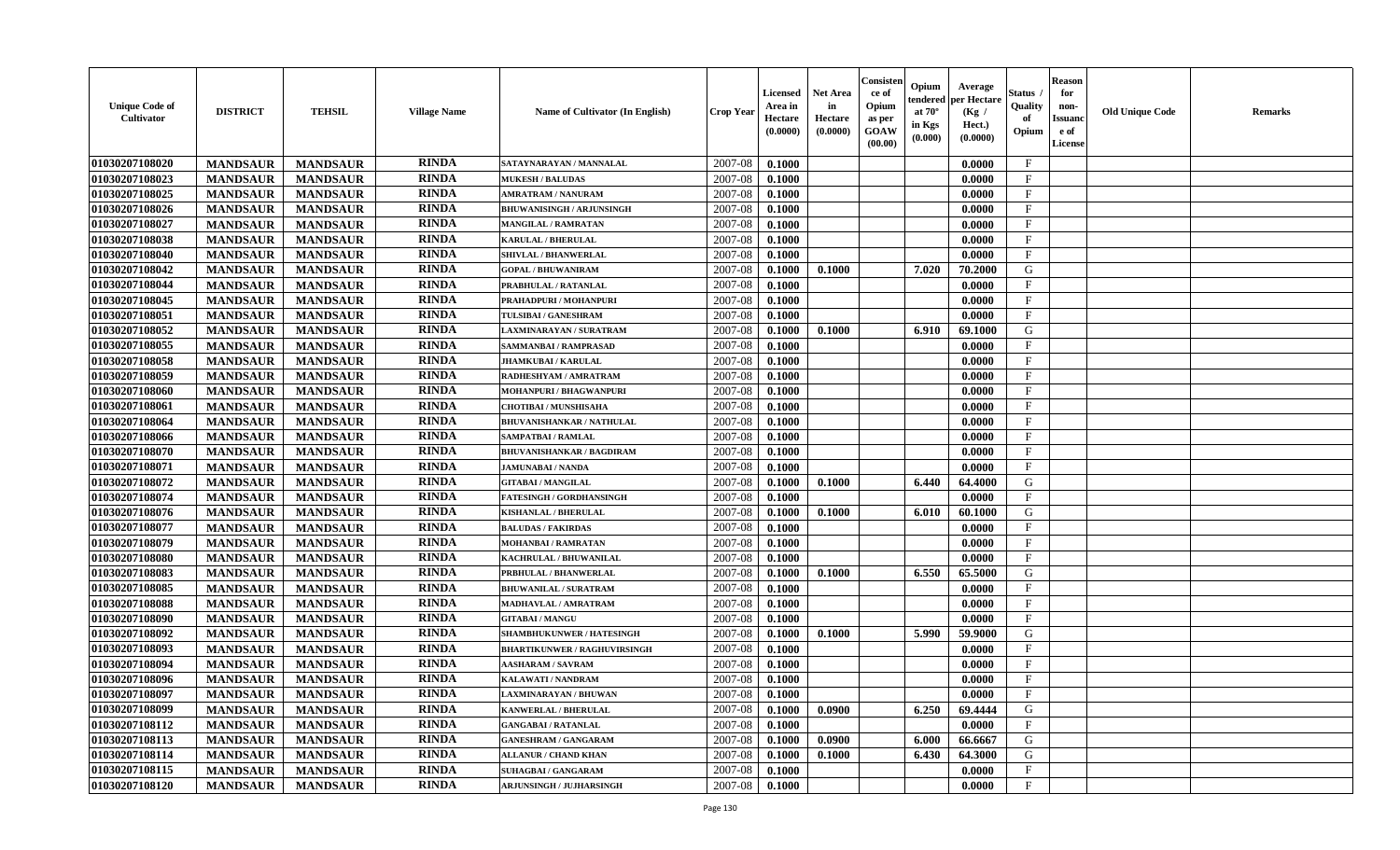| <b>Unique Code of</b><br>Cultivator | <b>DISTRICT</b> | <b>TEHSIL</b>   | <b>Village Name</b> | Name of Cultivator (In English)    | <b>Crop Year</b> | Licensed<br>Area in<br>Hectare<br>(0.0000) | <b>Net Area</b><br>in<br>Hectare<br>(0.0000) | Consisten<br>ce of<br>Opium<br>as per<br>GOAW<br>(00.00) | Opium<br>tendered<br>at $70^\circ$<br>in Kgs<br>(0.000) | Average<br>per Hectare<br>(Kg /<br>Hect.)<br>(0.0000) | Status<br>Quality<br>of<br>Opium | <b>Reason</b><br>for<br>non-<br>Issuanc<br>e of<br>License | <b>Old Unique Code</b> | <b>Remarks</b>        |
|-------------------------------------|-----------------|-----------------|---------------------|------------------------------------|------------------|--------------------------------------------|----------------------------------------------|----------------------------------------------------------|---------------------------------------------------------|-------------------------------------------------------|----------------------------------|------------------------------------------------------------|------------------------|-----------------------|
| 01030207108123                      | <b>MANDSAUR</b> | <b>MANDSAUR</b> | <b>RINDA</b>        | <b>LILABAI/MATHURADAS</b>          | 2007-08          | 0.1000                                     | 0.1000                                       |                                                          | 6.950                                                   | 69.5000                                               | G                                |                                                            |                        |                       |
| 01030207108127                      | <b>MANDSAUR</b> | <b>MANDSAUR</b> | <b>RINDA</b>        | SITARAM / RAMA JI                  | 2007-08          | 0.1000                                     | 0.0950                                       |                                                          |                                                         | 0.0000                                                | $\Omega$                         | 11                                                         |                        | <b>THEFT CASE</b>     |
| 01030207108130                      | <b>MANDSAUR</b> | <b>MANDSAUR</b> | <b>RINDA</b>        | KACHANBAI / RAGHUJI                | 2007-08          | 0.1000                                     | 0.1000                                       |                                                          | 6.840                                                   | 68.4000                                               | G                                |                                                            |                        |                       |
| 01030207108134                      | <b>MANDSAUR</b> | <b>MANDSAUR</b> | <b>RINDA</b>        | <b>NANDA / BHERAJI</b>             | 2007-08          | 0.1000                                     |                                              |                                                          |                                                         | 0.0000                                                | $\mathbf{F}$                     |                                                            |                        |                       |
| 01030207108135                      | <b>MANDSAUR</b> | <b>MANDSAUR</b> | <b>RINDA</b>        | <b>KESHERBAI/LAXMINARAYAN</b>      | 2007-08          | 0.1000                                     |                                              |                                                          |                                                         | 0.0000                                                | $\mathbf{F}$                     |                                                            |                        |                       |
| 01030207108142                      | <b>MANDSAUR</b> | <b>MANDSAUR</b> | <b>RINDA</b>        | <b>NATHU / BAGDIRAM</b>            | 2007-08          | 0.1000                                     |                                              |                                                          |                                                         | 0.0000                                                | $\mathbf F$                      |                                                            |                        |                       |
| 01030207108148                      | <b>MANDSAUR</b> | <b>MANDSAUR</b> | <b>RINDA</b>        | <b>KAMLABAI/NANDA</b>              | 2007-08          | 0.1000                                     | 0.1000                                       |                                                          | 6.090                                                   | 60.9000                                               | G                                |                                                            |                        |                       |
| 01030207108150                      | <b>MANDSAUR</b> | <b>MANDSAUR</b> | <b>RINDA</b>        | SUGANKUNVAR / BHANVARSINGH         | 2007-08          | 0.1000                                     |                                              |                                                          |                                                         | 0.0000                                                | $\mathbf{F}$                     |                                                            |                        |                       |
| 01030207108151                      | <b>MANDSAUR</b> | <b>MANDSAUR</b> | <b>RINDA</b>        | <b>MANGILAL / GORDHAN</b>          | 2007-08          | 0.1000                                     |                                              |                                                          |                                                         | 0.0000                                                | $\mathbf F$                      |                                                            |                        |                       |
| 01030207108152                      | <b>MANDSAUR</b> | <b>MANDSAUR</b> | <b>RINDA</b>        | <b>SURAJBAI / RAMKISHAN</b>        | 2007-08          | 0.1000                                     |                                              |                                                          |                                                         | 0.0000                                                | $\mathbf{F}$                     |                                                            |                        |                       |
| 01030207108158                      | <b>MANDSAUR</b> | <b>MANDSAUR</b> | <b>RINDA</b>        | SHAMBHULAL / BHAGIRATH             | 2007-08          | 0.1000                                     |                                              |                                                          |                                                         | 0.0000                                                | $\mathbf{F}$                     |                                                            |                        |                       |
| 01030207108165                      | <b>MANDSAUR</b> | <b>MANDSAUR</b> | <b>RINDA</b>        | <b>KARULAL / SHOBHRAM</b>          | 2007-08          | 0.1000                                     |                                              |                                                          |                                                         | 0.0000                                                | $_{\rm F}$                       |                                                            |                        |                       |
| 01030207108171                      | <b>MANDSAUR</b> | <b>MANDSAUR</b> | <b>RINDA</b>        | <b>JAGDISH / DHANNA</b>            | 2007-08          | 0.1000                                     | 0.1000                                       |                                                          | 4.910                                                   | 49.1000                                               | G                                | 04                                                         |                        |                       |
| 01030207108172                      | <b>MANDSAUR</b> | <b>MANDSAUR</b> | <b>RINDA</b>        | RAMCHAND / BHUWANILAL              | 2007-08          | 0.1000                                     |                                              |                                                          |                                                         | 0.0000                                                | $\mathbf F$                      |                                                            |                        |                       |
| 01030207108176                      | <b>MANDSAUR</b> | <b>MANDSAUR</b> | <b>RINDA</b>        | <b>NABINUR / RASUL KHA</b>         | 2007-08          | 0.1000                                     |                                              |                                                          |                                                         | 0.0000                                                | $\mathbf{F}$                     |                                                            |                        |                       |
| 01030207108180                      | <b>MANDSAUR</b> | <b>MANDSAUR</b> | <b>RINDA</b>        | MOHANKUNVAR / KISHORSINGH          | 2007-08          | 0.1000                                     |                                              |                                                          |                                                         | 0.0000                                                | $\mathbf{F}$                     |                                                            |                        | TRANSFER/CHANGERA N-I |
| 01030207108189                      | <b>MANDSAUR</b> | <b>MANDSAUR</b> | <b>RINDA</b>        | <b>GOPAL / BHUWANISHANKER</b>      | 2007-08          | 0.1000                                     |                                              |                                                          |                                                         | 0.0000                                                | $\mathbf F$                      |                                                            |                        |                       |
| 01030207108190                      | <b>MANDSAUR</b> | <b>MANDSAUR</b> | <b>RINDA</b>        | <b>BHARATSINGH / INDRASINGH</b>    | 2007-08          | 0.1000                                     |                                              |                                                          |                                                         | 0.0000                                                | $\mathbf{F}$                     |                                                            |                        |                       |
| 01030207108191                      | <b>MANDSAUR</b> | <b>MANDSAUR</b> | <b>RINDA</b>        | SAMPATBAI / JHUJHARLAL             | 2007-08          | 0.1000                                     |                                              |                                                          |                                                         | 0.0000                                                | $\mathbf F$                      |                                                            |                        |                       |
| 01030207108192                      | <b>MANDSAUR</b> | <b>MANDSAUR</b> | <b>RINDA</b>        | <b>RAJMAL / HIRALAL</b>            | 2007-08          | 0.1000                                     |                                              |                                                          |                                                         | 0.0000                                                | $\mathbf F$                      |                                                            |                        |                       |
| 01030207108193                      | <b>MANDSAUR</b> | <b>MANDSAUR</b> | <b>RINDA</b>        | <b>BANSHILAL / BHERULAL</b>        | 2007-08          | 0.1000                                     |                                              |                                                          |                                                         | 0.0000                                                | $\mathbf{F}$                     |                                                            |                        |                       |
| 01030207108201                      | <b>MANDSAUR</b> | <b>MANDSAUR</b> | <b>RINDA</b>        | <b>SHIVLAL / BALARAM</b>           | 2007-08          | 0.1000                                     |                                              |                                                          |                                                         | 0.0000                                                | $\mathbf F$                      |                                                            |                        |                       |
| 01030207108202                      | <b>MANDSAUR</b> | <b>MANDSAUR</b> | <b>RINDA</b>        | SHANKERLAL / RADHESHYAM            | 2007-08          | 0.1000                                     | 0.0950                                       |                                                          | 7.130                                                   | 75.0526                                               | G                                |                                                            |                        |                       |
| 01030207108206                      | <b>MANDSAUR</b> | <b>MANDSAUR</b> | <b>RINDA</b>        | <b>MOHANLAL / SALAGRAM</b>         | 2007-08          | 0.1000                                     |                                              |                                                          |                                                         | 0.0000                                                | $\mathbf{F}$                     |                                                            |                        |                       |
| 01030207108209                      | <b>MANDSAUR</b> | <b>MANDSAUR</b> | <b>RINDA</b>        | <b>LALPURI / SHAMBHUPURI</b>       | 2007-08          | 0.1000                                     | 0.0950                                       |                                                          | 5.870                                                   | 61.7895                                               | G                                |                                                            |                        |                       |
| 01030207108210                      | <b>MANDSAUR</b> | <b>MANDSAUR</b> | <b>RINDA</b>        | PRAHLAD / MANNALAL                 | 2007-08          | 0.1000                                     |                                              |                                                          |                                                         | 0.0000                                                | $\mathbf{F}$                     |                                                            |                        |                       |
| 01030207108212                      | <b>MANDSAUR</b> | <b>MANDSAUR</b> | <b>RINDA</b>        | <b>GUDDIKUNVAR / JITENDRASINGH</b> | 2007-08          | 0.1000                                     |                                              |                                                          |                                                         | 0.0000                                                | F                                |                                                            |                        |                       |
| 01030207108214                      | <b>MANDSAUR</b> | <b>MANDSAUR</b> | <b>RINDA</b>        | <b>IBRAHIM / MUNSHISHAH</b>        | 2007-08          | 0.1000                                     |                                              |                                                          |                                                         | 0.0000                                                | $\mathbf F$                      |                                                            |                        |                       |
| 01030207108215                      | <b>MANDSAUR</b> | <b>MANDSAUR</b> | <b>RINDA</b>        | <b>SHIVDAS / TULSIRAM</b>          | 2007-08          | 0.1000                                     |                                              |                                                          |                                                         | 0.0000                                                | $\mathbf{F}$                     |                                                            |                        |                       |
| 01030207108216                      | <b>MANDSAUR</b> | <b>MANDSAUR</b> | <b>RINDA</b>        | <b>SHYAMLAL / RAMRATAN</b>         | 2007-08          | 0.1000                                     |                                              |                                                          |                                                         | 0.0000                                                | $\mathbf{F}$                     |                                                            |                        |                       |
| 01030207108219                      | <b>MANDSAUR</b> | <b>MANDSAUR</b> | <b>RINDA</b>        | <b>BALMUKAND / BALARAM</b>         | 2007-08          | 0.1000                                     | 0.0300                                       |                                                          | 2.110                                                   | 70.3333                                               | G                                |                                                            |                        |                       |
| 01030207108220                      | <b>MANDSAUR</b> | <b>MANDSAUR</b> | <b>RINDA</b>        | <b>GOPAL / BHUWAN</b>              | 2007-08          | 0.1000                                     |                                              |                                                          |                                                         | 0.0000                                                | $\mathbf{F}$                     |                                                            |                        |                       |
| 01030207108222                      | <b>MANDSAUR</b> | <b>MANDSAUR</b> | <b>RINDA</b>        | <b>BALARAM / SITARAM</b>           | 2007-08          | 0.1000                                     |                                              |                                                          |                                                         | 0.0000                                                | $_{\rm F}$                       |                                                            |                        |                       |
| 01030207108228                      | <b>MANDSAUR</b> | <b>MANDSAUR</b> | <b>RINDA</b>        | <b>HIRALAL / KISHANLAL</b>         | 2007-08          | 0.1000                                     |                                              |                                                          |                                                         | 0.0000                                                | $\mathbf{F}$                     |                                                            |                        |                       |
| 01030207108010                      | <b>MANDSAUR</b> | <b>MANDSAUR</b> | <b>RINDA</b>        | <b>SHIVLAL / HIRALAL</b>           | 2007-08          | 0.1000                                     |                                              |                                                          |                                                         | 0.0000                                                | $\mathbf F$                      |                                                            |                        |                       |
| 01030207108109                      | <b>MANDSAUR</b> | <b>MANDSAUR</b> | <b>RINDA</b>        | <b>BHAGIRATH / BHUVANILAL</b>      | 2007-08          | 0.1000                                     |                                              |                                                          |                                                         | 0.0000                                                | $\mathbf{F}$                     |                                                            |                        |                       |
| 01030207108050                      | <b>MANDSAUR</b> | <b>MANDSAUR</b> | <b>RINDA</b>        | <b>SITABAI/BHERULAL</b>            | 2007-08          | 0.1000                                     |                                              |                                                          |                                                         | 0.0000                                                | $\mathbf{F}$                     |                                                            |                        |                       |
| 01030207108226                      | <b>MANDSAUR</b> | <b>MANDSAUR</b> | <b>RINDA</b>        | RAMESHCHAND / BHERULAL             | 2007-08          | 0.1000                                     |                                              |                                                          |                                                         | 0.0000                                                | $\mathbf{F}$                     |                                                            |                        |                       |
| 01030207108238                      | <b>MANDSAUR</b> | <b>MANDSAUR</b> | <b>RINDA</b>        | MUKANDPURI / DHULPURI              | 2007-08          | 0.1000                                     |                                              |                                                          |                                                         | 0.0000                                                | $\mathbf{F}$                     |                                                            |                        |                       |
| 01030207108239                      | <b>MANDSAUR</b> | <b>MANDSAUR</b> | <b>RINDA</b>        | AASHA / B.S. SISODIYA              | 2007-08          | 0.1000                                     | 0.1000                                       |                                                          | 6.290                                                   | 62.9000                                               | G                                |                                                            |                        |                       |
| 01030207108247                      | <b>MANDSAUR</b> | <b>MANDSAUR</b> | <b>RINDA</b>        | <b>SAREKUNWER / HIRALAL</b>        | 2007-08          | 0.1000                                     |                                              |                                                          |                                                         | 0.0000                                                | $\mathbf{F}$                     |                                                            |                        |                       |
| 01030207108248                      | <b>MANDSAUR</b> | <b>MANDSAUR</b> | <b>RINDA</b>        | <b>RAMESH / KESHURAM</b>           | 2007-08          | 0.1000                                     |                                              |                                                          |                                                         | 0.0000                                                | $\mathbf{F}$                     |                                                            |                        |                       |
|                                     |                 |                 |                     |                                    |                  |                                            |                                              |                                                          |                                                         |                                                       |                                  |                                                            |                        |                       |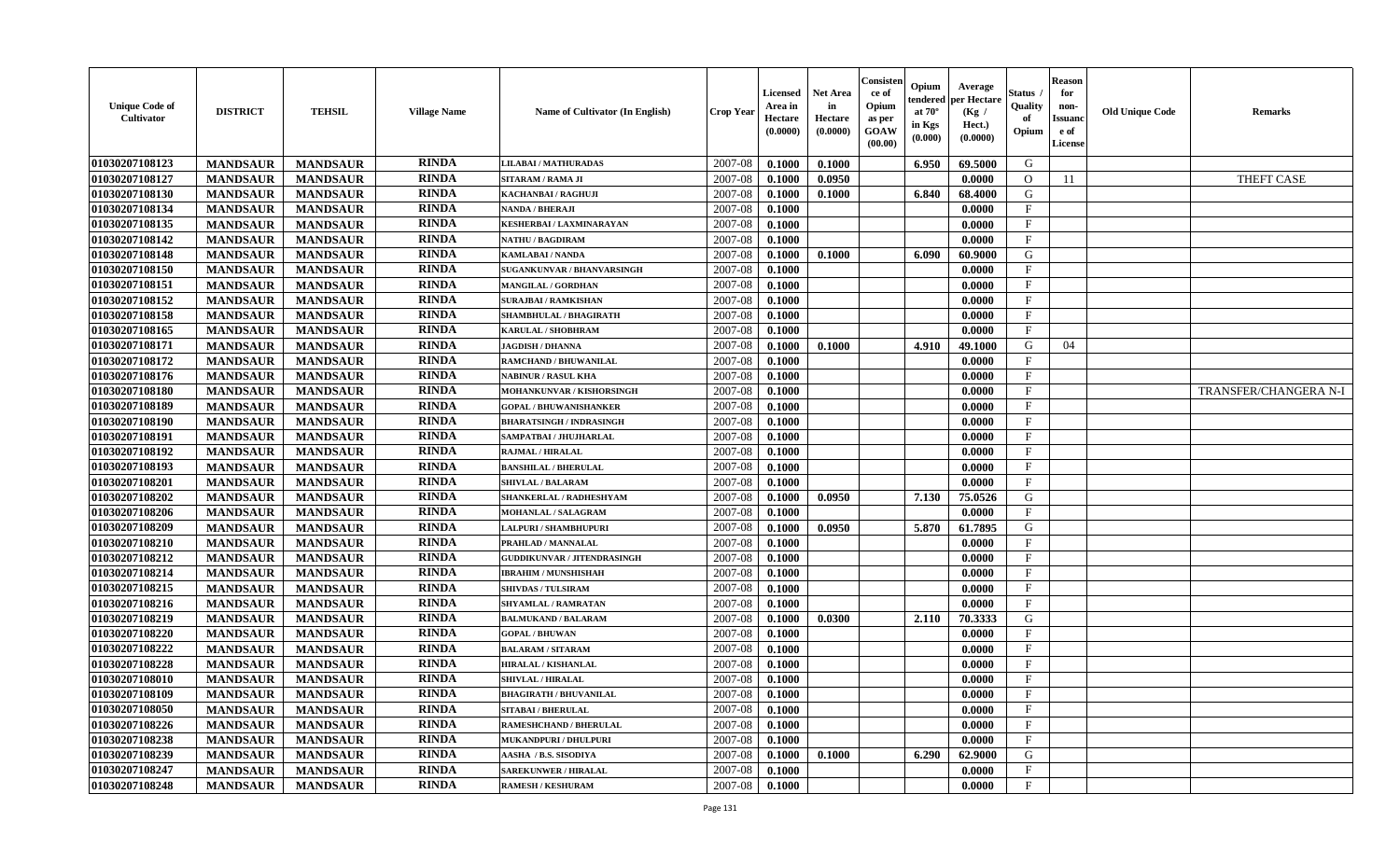| <b>Unique Code of</b><br>Cultivator | <b>DISTRICT</b> | <b>TEHSIL</b>   | <b>Village Name</b>  | Name of Cultivator (In English)   | <b>Crop Year</b> | <b>Licensed</b><br>Area in<br>Hectare<br>(0.0000) | <b>Net Area</b><br>in<br>Hectare<br>(0.0000) | Consister<br>ce of<br>Opium<br>as per<br><b>GOAW</b><br>(00.00) | Opium<br>tendered<br>at $70^\circ$<br>in Kgs<br>(0.000) | Average<br>per Hectare<br>(Kg /<br>Hect.)<br>(0.0000) | <b>Status</b><br>Quality<br>of<br>Opium | <b>Reason</b><br>for<br>non-<br><b>Issuano</b><br>e of<br>License | <b>Old Unique Code</b> | <b>Remarks</b>     |
|-------------------------------------|-----------------|-----------------|----------------------|-----------------------------------|------------------|---------------------------------------------------|----------------------------------------------|-----------------------------------------------------------------|---------------------------------------------------------|-------------------------------------------------------|-----------------------------------------|-------------------------------------------------------------------|------------------------|--------------------|
| 01030207108043                      | <b>MANDSAUR</b> | <b>MANDSAUR</b> | <b>RINDA</b>         | <b>GANESHRAM / SHAVRAM</b>        | 2007-08          | 0.1000                                            |                                              |                                                                 |                                                         | 0.0000                                                | $\mathbf{F}$                            |                                                                   |                        |                    |
| 01030207167024                      | <b>MANDSAUR</b> | <b>MANDSAUR</b> | <b>RUPAWALI KALA</b> | <b>RAMESWER / FAKIRCHAND</b>      | 2007-08          | 0.1000                                            |                                              |                                                                 |                                                         | 0.0000                                                | $\mathbf F$                             |                                                                   |                        |                    |
| 01030207167005                      | <b>MANDSAUR</b> | <b>MANDSAUR</b> | <b>RUPAWALI KALA</b> | <b>BASANTILAL / RAJARAM</b>       | 2007-08          | 0.1000                                            |                                              |                                                                 |                                                         | 0.0000                                                | $\mathbf{F}$                            |                                                                   |                        |                    |
| 01030207167010                      | <b>MANDSAUR</b> | <b>MANDSAUR</b> | <b>RUPAWALI KALA</b> | SATAYNARAYAN / PRATHVIDAS         | 2007-08          | 0.1000                                            |                                              |                                                                 |                                                         | 0.0000                                                | $\mathbf{F}$                            |                                                                   |                        |                    |
| 01030207167026                      | <b>MANDSAUR</b> | <b>MANDSAUR</b> | <b>RUPAWALI KALA</b> | <b>DEVILAL / FAKIRCHAND</b>       | 2007-08          | 0.1000                                            |                                              |                                                                 |                                                         | 0.0000                                                | F                                       |                                                                   |                        |                    |
| 01030207167035                      | <b>MANDSAUR</b> | <b>MANDSAUR</b> | <b>RUPAWALI KALA</b> | <b>FAKIRCHANDRA / KISHANLAL</b>   | 2007-08          | 0.1000                                            |                                              |                                                                 |                                                         | 0.0000                                                | $\mathbf{F}$                            |                                                                   |                        |                    |
| 01030207167036                      | <b>MANDSAUR</b> | <b>MANDSAUR</b> | <b>RUPAWALI KALA</b> | <b>FAKIRCHANDRA / KALU</b>        | 2007-08          | 0.1000                                            |                                              |                                                                 |                                                         | 0.0000                                                | $\mathbf{F}$                            |                                                                   |                        |                    |
| 01030207167037                      | <b>MANDSAUR</b> | <b>MANDSAUR</b> | <b>RUPAWALI KALA</b> | <b>BANSTIBAI / CHATARDAS</b>      | 2007-08          | 0.1000                                            |                                              |                                                                 |                                                         | 0.0000                                                | $\mathbf{F}$                            |                                                                   |                        |                    |
| 01030207167039                      | <b>MANDSAUR</b> | <b>MANDSAUR</b> | <b>RUPAWALI KALA</b> | <b>BHERULAL / KACHRU</b>          | 2007-08          | 0.1000                                            |                                              |                                                                 |                                                         | 0.0000                                                | F                                       |                                                                   |                        |                    |
| 01030207167042                      | <b>MANDSAUR</b> | <b>MANDSAUR</b> | <b>RUPAWALI KALA</b> | <b>JDELAL / GULAB</b>             | 2007-08          | 0.1000                                            |                                              |                                                                 |                                                         | 0.0000                                                | $\mathbf{F}$                            |                                                                   |                        |                    |
| 01030207167043                      | <b>MANDSAUR</b> | <b>MANDSAUR</b> | <b>RUPAWALI KALA</b> | SOHANBAI / GANESHRAM              | 2007-08          | 0.1000                                            | 0.0950                                       |                                                                 | 5.590                                                   | 58.8421                                               | G                                       | 05                                                                |                        |                    |
| 01030207167045                      | <b>MANDSAUR</b> | <b>MANDSAUR</b> | <b>RUPAWALI KALA</b> | <b>MANGILAL / KACHRU</b>          | 2007-08          | 0.1000                                            |                                              |                                                                 |                                                         | 0.0000                                                | F                                       |                                                                   |                        |                    |
| 01030207167047                      | <b>MANDSAUR</b> | <b>MANDSAUR</b> | <b>RUPAWALI KALA</b> | <b>DULICHANDRA / KANIRAM</b>      | 2007-08          | 0.1000                                            |                                              |                                                                 |                                                         | 0.0000                                                | $\mathbf F$                             |                                                                   |                        |                    |
| 01030207167051                      | <b>MANDSAUR</b> | <b>MANDSAUR</b> | <b>RUPAWALI KALA</b> | <b>KESHERBAI / JANKIDAS</b>       | 2007-08          | 0.1000                                            |                                              |                                                                 |                                                         | 0.0000                                                | $\mathbf F$                             |                                                                   |                        |                    |
| 01030207167053                      | <b>MANDSAUR</b> | <b>MANDSAUR</b> | <b>RUPAWALI KALA</b> | <b>BHANVARLAL / RAMRATAN</b>      | 2007-08          | 0.1000                                            |                                              |                                                                 |                                                         | 0.0000                                                | $\mathbf{F}$                            |                                                                   |                        |                    |
| 01030207167054                      | <b>MANDSAUR</b> | <b>MANDSAUR</b> | RUPAWALI KALA        | <b>BHAGUBAI / RAMRATAN</b>        | 2007-08          | 0.1000                                            |                                              |                                                                 |                                                         | 0.0000                                                | $\mathbf{F}$                            |                                                                   |                        |                    |
| 01030207167058                      | <b>MANDSAUR</b> | <b>MANDSAUR</b> | <b>RUPAWALI KALA</b> | RAMKUNWERBAI / CHAMPALAL          | 2007-08          | 0.1000                                            |                                              |                                                                 |                                                         | 0.0000                                                | $\mathbf{F}$                            |                                                                   |                        |                    |
| 01030207167040                      | <b>MANDSAUR</b> | <b>MANDSAUR</b> | <b>RUPAWALI KALA</b> | <b>UDAYLAL / HEMRAJ</b>           | 2007-08          | 0.1000                                            |                                              |                                                                 |                                                         | 0.0000                                                | $\mathbf{F}$                            |                                                                   |                        |                    |
| 01030207168029                      | <b>MANDSAUR</b> | <b>MANDSAUR</b> | <b>TISAI</b>         | <b>MANOHARSING / BHUVANSING</b>   | 2007-08          | 0.1000                                            |                                              |                                                                 |                                                         | 0.0000                                                | F                                       |                                                                   |                        |                    |
| 01030207168002                      | <b>MANDSAUR</b> | <b>MANDSAUR</b> | <b>TISAI</b>         | RAMESHVAR / JAGANNATH             | 2007-08          | 0.1000                                            |                                              |                                                                 |                                                         | 0.0000                                                | $_{\rm F}$                              |                                                                   |                        |                    |
| 01030207168003                      | <b>MANDSAUR</b> | <b>MANDSAUR</b> | <b>TISAI</b>         | VARDICHANDRA / NANALAL            | 2007-08          | 0.1000                                            | 0.1000                                       |                                                                 | 6.210                                                   | 62.1000                                               | G                                       |                                                                   |                        |                    |
| 01030207168005                      | <b>MANDSAUR</b> | <b>MANDSAUR</b> | <b>TISAI</b>         | <b>BADARILAL / BALU</b>           | 2007-08          | 0.1000                                            |                                              |                                                                 |                                                         | 0.0000                                                | F                                       |                                                                   |                        |                    |
| 01030207168007                      | <b>MANDSAUR</b> | <b>MANDSAUR</b> | <b>TISAI</b>         | <b>RATANLAL / PYAR JI</b>         | 2007-08          | 0.1000                                            |                                              |                                                                 |                                                         | 0.0000                                                | $_{\rm F}$                              |                                                                   |                        |                    |
| 01030207168009                      | <b>MANDSAUR</b> | <b>MANDSAUR</b> | <b>TISAI</b>         | <b>BHANVARLAL / RAMCHANDRA</b>    | 2007-08          | 0.1000                                            |                                              |                                                                 |                                                         | 0.0000                                                | $\mathbf F$                             |                                                                   |                        |                    |
| 01030207168017                      | <b>MANDSAUR</b> | <b>MANDSAUR</b> | <b>TISAI</b>         | KNVARALAL / BHANVARLAL            | 2007-08          | 0.1000                                            |                                              |                                                                 |                                                         | 0.0000                                                | $\mathbf F$                             |                                                                   |                        |                    |
| 01030207168019                      | <b>MANDSAUR</b> | <b>MANDSAUR</b> | <b>TISAI</b>         | <b>BALAVANTASINGH / JAYASINGH</b> | 2007-08          | 0.1000                                            | 0.0950                                       |                                                                 | 5.810                                                   | 61.1579                                               | G                                       |                                                                   |                        |                    |
| 01030207168021                      | <b>MANDSAUR</b> | <b>MANDSAUR</b> | <b>TISAI</b>         | KESHARASINGH / JAYASINGH          | 2007-08          | 0.1000                                            |                                              |                                                                 |                                                         | 0.0000                                                | F                                       |                                                                   |                        |                    |
| 01030207168022                      | <b>MANDSAUR</b> | <b>MANDSAUR</b> | <b>TISAI</b>         | <b>KARUSINGH / MANASINGH</b>      | 2007-08          | 0.1000                                            |                                              |                                                                 |                                                         | 0.0000                                                | $\mathbf{F}$                            |                                                                   |                        |                    |
| 01030207168025                      | <b>MANDSAUR</b> | <b>MANDSAUR</b> | <b>TISAI</b>         | <b>GOVINKUNVAR / ISHWARSING</b>   | 2007-08          | 0.1000                                            |                                              |                                                                 |                                                         | 0.0000                                                | $\mathbf{F}$                            |                                                                   |                        |                    |
| 01030207168033                      | <b>MANDSAUR</b> | <b>MANDSAUR</b> | <b>TISAI</b>         | <b>CHNDRIBAI / JAGANNATH</b>      | 2007-08          | 0.1000                                            |                                              |                                                                 |                                                         | 0.0000                                                | $_{\rm F}$                              |                                                                   |                        |                    |
| 01030207168035                      | <b>MANDSAUR</b> | <b>MANDSAUR</b> | <b>TISAI</b>         | SAJJANASINGH / JAYSINGH           | 2007-08          | 0.1000                                            |                                              |                                                                 |                                                         | 0.0000                                                | F                                       |                                                                   |                        |                    |
| 01030207168037                      | <b>MANDSAUR</b> | <b>MANDSAUR</b> | <b>TISAI</b>         | <b>GULABABAI / AMARACHANDRA</b>   | 2007-08          | 0.1000                                            | 0.1000                                       |                                                                 | 6.360                                                   | 63.6000                                               | G                                       |                                                                   |                        |                    |
| 01030207168039                      | <b>MANDSAUR</b> | <b>MANDSAUR</b> | <b>TISAI</b>         | RUKMANIBAI / KACHRU               | 2007-08          | 0.1000                                            |                                              |                                                                 |                                                         | 0.0000                                                | $\mathbf{F}$                            |                                                                   |                        |                    |
| 01030207168040                      | <b>MANDSAUR</b> | <b>MANDSAUR</b> | <b>TISAI</b>         | <b>JAGANNATH / UDAYARAM</b>       | 2007-08          | 0.1000                                            |                                              |                                                                 |                                                         | 0.0000                                                | F                                       |                                                                   |                        |                    |
| 01030207168041                      | <b>MANDSAUR</b> | <b>MANDSAUR</b> | <b>TISAI</b>         | <b>BALU / BAGADU BALAI</b>        | 2007-08          | 0.1000                                            |                                              |                                                                 |                                                         | 0.0000                                                | $\mathbf{F}$                            |                                                                   |                        | <b>NAME CHANGE</b> |
| 01030207168043                      | <b>MANDSAUR</b> | MANDSAUR        | <b>TISAI</b>         | <b>BHULIBAI / DEVABAI</b>         | 2007-08          | 0.1000                                            |                                              |                                                                 |                                                         | 0.0000                                                | F                                       |                                                                   |                        |                    |
| 01030207168044                      | <b>MANDSAUR</b> | <b>MANDSAUR</b> | <b>TISAI</b>         | VIRAMSINGH / MANASINGH            | 2007-08          | 0.1000                                            |                                              |                                                                 |                                                         | 0.0000                                                | $\mathbf{F}$                            |                                                                   |                        |                    |
| 01030207168046                      | <b>MANDSAUR</b> | <b>MANDSAUR</b> | <b>TISAI</b>         | PYARA / MAGAN                     | 2007-08          | 0.1000                                            |                                              |                                                                 |                                                         | 0.0000                                                | $\mathbf{F}$                            |                                                                   |                        |                    |
| 01030207168047                      | <b>MANDSAUR</b> | <b>MANDSAUR</b> | <b>TISAI</b>         | <b>HIRALAL / UDA</b>              | 2007-08          | 0.1000                                            |                                              |                                                                 |                                                         | 0.0000                                                | $\mathbf{F}$                            |                                                                   |                        |                    |
| 01030207168051                      | <b>MANDSAUR</b> | <b>MANDSAUR</b> | <b>TISAI</b>         | RO DASINGH / MADHUSINGH           | 2007-08          | 0.1000                                            |                                              |                                                                 |                                                         | 0.0000                                                | $\mathbf{F}$                            |                                                                   |                        |                    |
| 01030207168054                      | <b>MANDSAUR</b> | <b>MANDSAUR</b> | <b>TISAI</b>         | <b>HARISINGH / MOTISINGH</b>      | 2007-08          | 0.1000                                            |                                              |                                                                 |                                                         | 0.0000                                                | $\mathbf{F}$                            |                                                                   |                        |                    |
| 01030207168055                      | <b>MANDSAUR</b> | <b>MANDSAUR</b> | <b>TISAI</b>         | <b>GULABASINGH / ANARASINGH</b>   | 2007-08          | 0.1000                                            |                                              |                                                                 |                                                         | 0.0000                                                | $\mathbf{F}$                            |                                                                   |                        |                    |